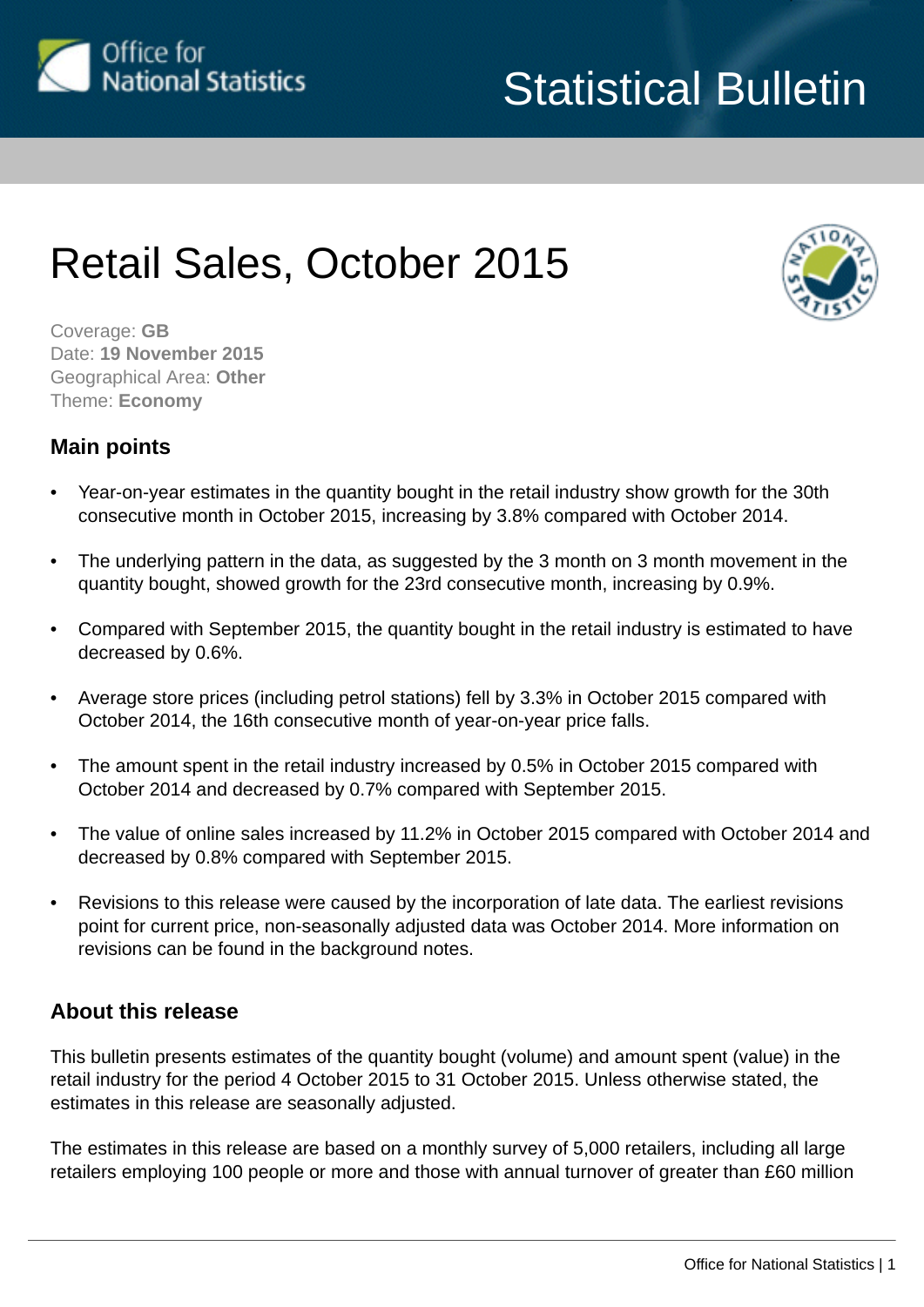who employ 10 to 99 people. It is estimated that this survey covers approximately 95% of all known retail turnover in Great Britain.

### **The quality of the estimate of retail sales**

Retail sales estimates are produced from the monthly business survey – Retail Sales Inquiry (RSI). The timeliness of these retail sales estimates, which are published just 3 weeks after the end of each month, makes them an important early economic indicator. The industry as a whole is used as an indicator of how the wider economy is performing and the strength of consumer spending. Results are revised for the previous 13 published periods. More information about the data content for this release can be found in the background notes.

Revisions are an inevitable consequence of the trade-off between timeliness and accuracy. The response rate in October 2015 was 64.7% of questionnaires, accounting for 90.1% of registered turnover in the retail industry. Therefore, the estimate is subject to revisions as more data become available.

All estimates, by definition, are subject to statistical uncertainty and for the retail sales index we publish the standard error associated with the non-seasonally adjusted estimates of year-on-year and month-on-month growth in the quantity bought as a measure of accuracy. More information on these standard errors can be found in the background notes and in the [quality tables \(169 Kb Excel](http://www.ons.gov.uk:80/ons/rel/rsi/retail-sales/october-2015/rft-quality-tables.xls) [sheet\)](http://www.ons.gov.uk:80/ons/rel/rsi/retail-sales/october-2015/rft-quality-tables.xls) of this release.

We are continually working on methodological changes to improve the accuracy of the retail sales estimates; progress on these can be found on the [continuous improvement page.](http://www.ons.gov.uk:80/ons/guide-method/method-quality/ons-statistical-continuous-improvement/index.html)

The [reference tables](http://www.ons.gov.uk/ons/publications/re-reference-tables.html?edition=tcm%3A77-373420) offer different ways to access the data, they include:

- non-seasonally adjusted and seasonally adjusted volume and value indexes by industry
- year-on-year and month-on-month growth rates by industry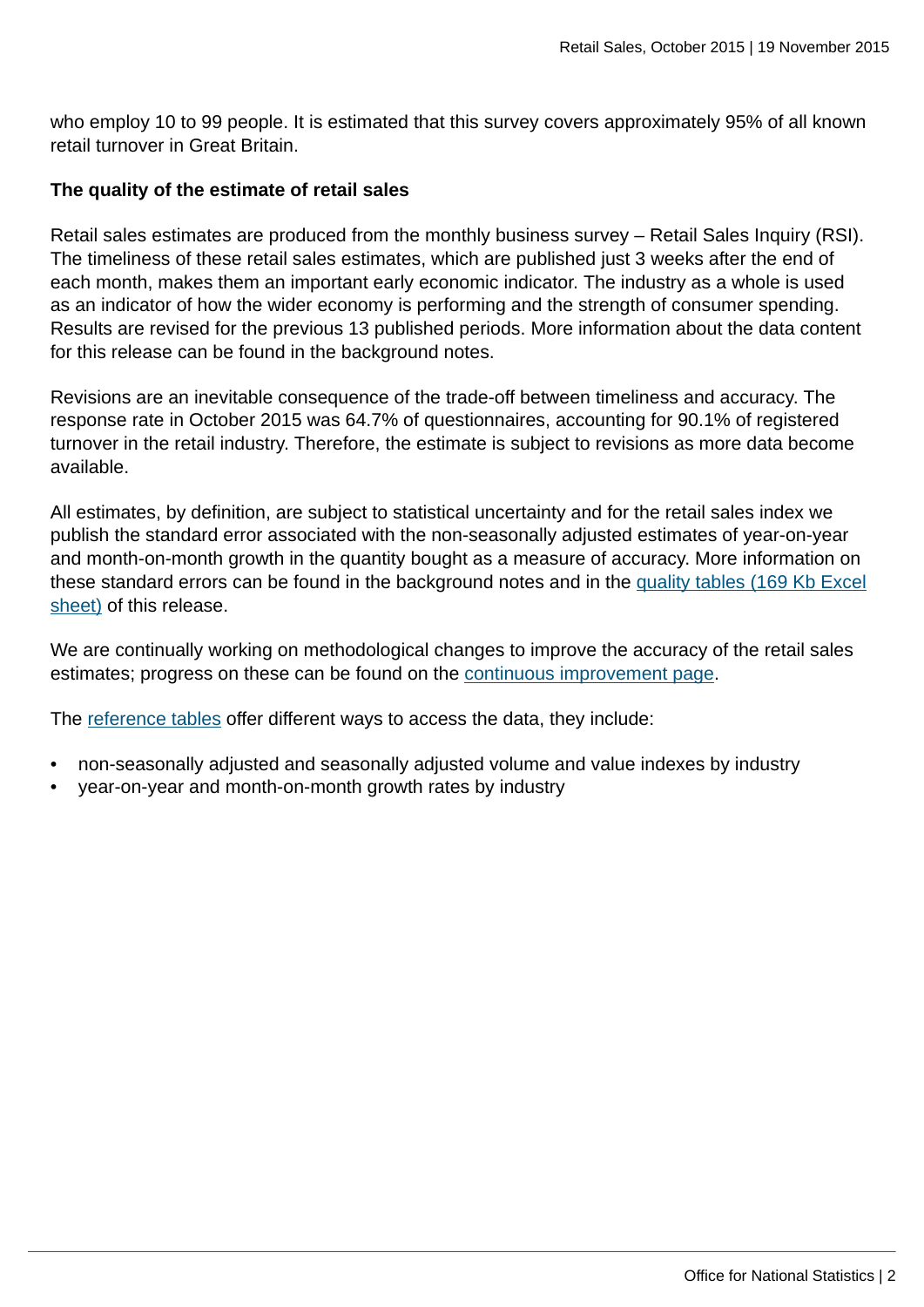## **Main figures**

### **Table 1: All retailing, October 2015 (seasonally adjusted percentage change)**

Great Britain

|                                       | <b>Most recent</b><br>earlier | <b>Most recent 3</b><br>month on a year months on a year<br>earlier | <b>Most recent</b><br>month on<br>previous month | <b>Most recent</b><br>3 months on<br>previous 3<br>months |
|---------------------------------------|-------------------------------|---------------------------------------------------------------------|--------------------------------------------------|-----------------------------------------------------------|
| Value (amount<br>spent)               | 0.5                           | 1.1                                                                 | $-0.7$                                           | 0.0                                                       |
| Volume (quantity<br>bought)           | 3.8                           | 4.6                                                                 | $-0.6$                                           | 0.9                                                       |
| Value (excluding<br>automotive fuel)  | 0.9                           | 1.9                                                                 | $-0.9$                                           | 0.1                                                       |
| Volume (excluding<br>automotive fuel) | 3.0                           | 4.1                                                                 | $-0.9$                                           | 0.6                                                       |

**Table source:** Office for National Statistics

#### **Download table**



### **At a glance**

In October 2015:

the quantity bought in the retail industry (volume):

- increased by 3.8% compared with October 2014
- decreased by 0.6% compared with September 2015

the amount spent (value):

- increased by 0.5% compared with October 2014
- decreased by 0.7% compared with September 2015

Non-seasonally adjusted data show that the prices of goods sold in the retail industry (as measured by the implied price deflator) decreased by 3.3%.

More information on how the implied price deflator and other estimates in this release are calculated can be found in section 3 of the background notes.

### **Amount spent in the retail industry**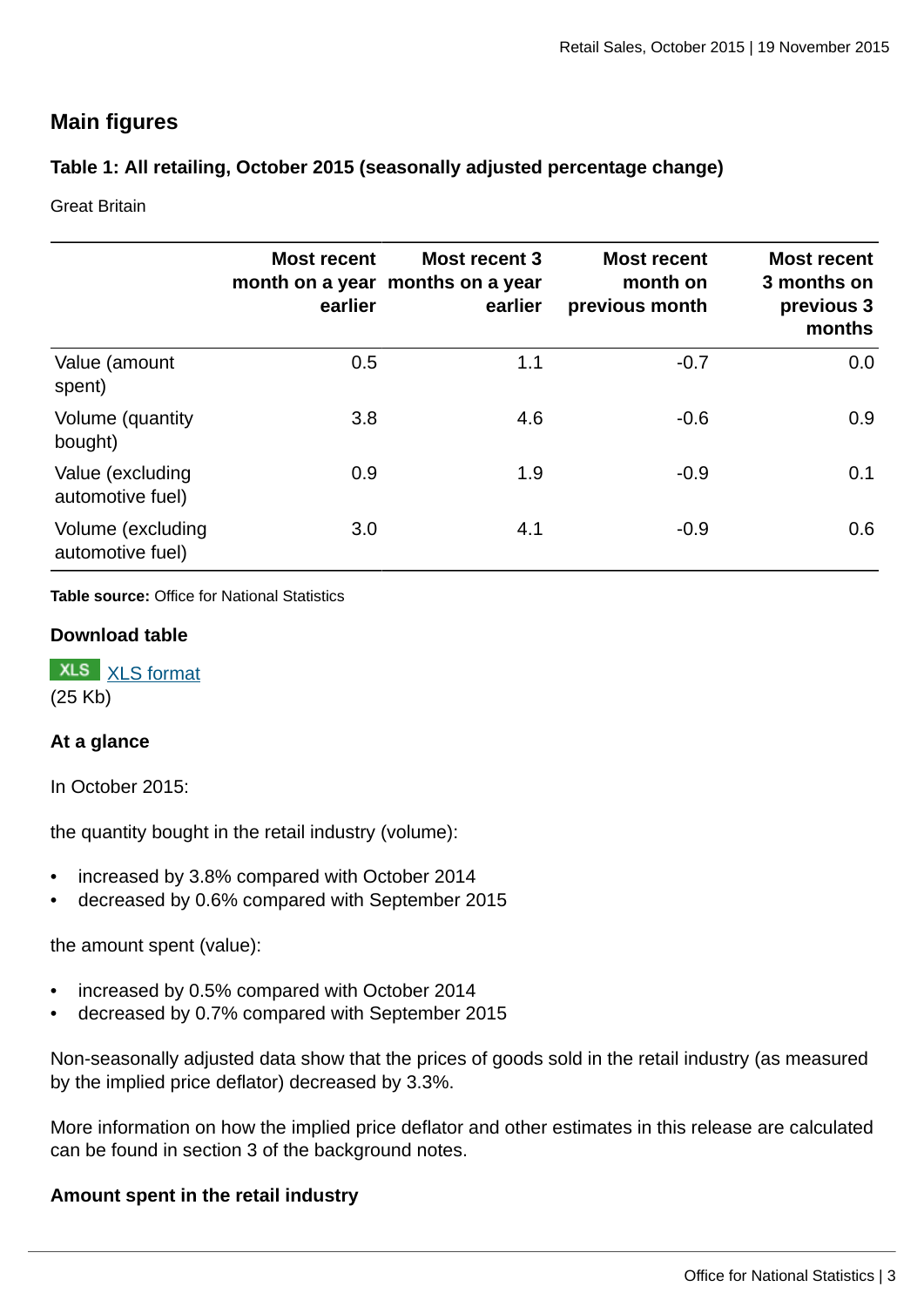In the 4 week reporting period during October 2015, the amount spent in the retail industry was £28.8 billion (non-seasonally adjusted).

This compares with:

- £35.0 billion in the 5 week reporting period for September 2015
- £28.7 billion in the 4 week reporting period for October 2014

This equates to an average weekly spend of:

- £7.2 billion in October 2015, compared with
- £7.0 billion in September 2015
- £7.2 billion in October 2014

### **Sector summary**

#### **Main points:**

In October 2015:

- all store types showed increases in the quantity bought compared with October 2014
- all store types except food stores, other stores, and petrol stations showed increases in the amount spent year-on-year
- all store types, except textile, clothing and footwear stores saw falls in average store price compared with October 2014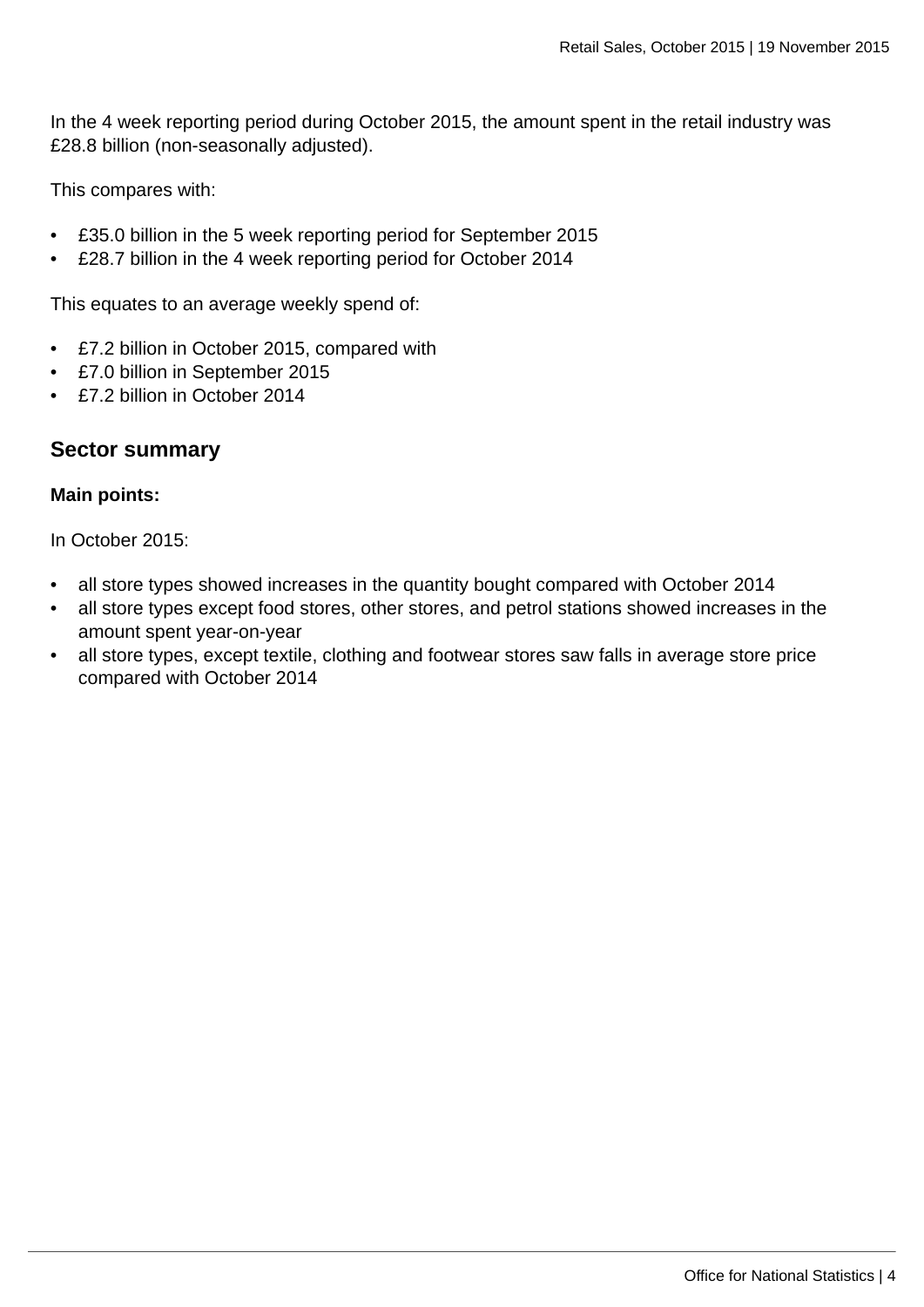### **Table 2: Sector summary, October 2015**

#### Great Britain

|                                               | Percentage change over 12 months   |                                |                               | <b>Average weekly</b> |
|-----------------------------------------------|------------------------------------|--------------------------------|-------------------------------|-----------------------|
|                                               | <b>Quantity bought</b><br>(volume) | <b>Amount spent</b><br>(value) | <b>Average store</b><br>price | sales (£ billion)     |
| Predominantly<br>food stores <sup>1</sup>     | 1.0                                | $-1.5$                         | $-2.5$                        | 2.8                   |
| Predominantly<br>non-food stores <sup>2</sup> | 2.9                                | 1.4                            | $-1.5$                        | 3.1                   |
| Non-specialised<br>stores <sup>3</sup>        | 4.6                                | 2.9                            | $-1.6$                        | 0.6                   |
| Textile, clothing<br>and footwear<br>stores   | 2.4                                | 2.4                            | 0.0                           | 0.9                   |
| Household goods<br>stores                     | 5.5                                | 3.1                            | $-2.3$                        | 0.7                   |
| Other stores                                  | 0.6                                | $-1.5$                         | $-2.3$                        | 0.9                   |
| Non-store retailing                           | 13.9                               | 11.4                           | $-2.4$                        | 0.6                   |
| <b>Fuel stores</b>                            | 11.3                               | $-3.6$                         | $-13.4$                       | 0.7                   |
| Total                                         | 3.8                                | 0.5                            | $-3.3$                        | 7.2                   |

**Table source:** Office for National Statistics

#### **Table notes:**

- 1. Supermarkets, specialist food stores and sales of alcoholic drinks and tobacco.
- 2. Non-specialised stores, textiles, clothing and footwear, household goods and other stores.
- 3. Department stores.

### **Download table**

**XLS** [XLS format](http://www.ons.gov.uk:80/ons/rel/rsi/retail-sales/october-2015/prt-table-2.xls) (28 Kb)

### **Internet sales in detail**

Seasonally adjusted internet sales data are published in the RSI Internet tables and include:

- a seasonally adjusted value index
- year-on-year and month-on-month growth rates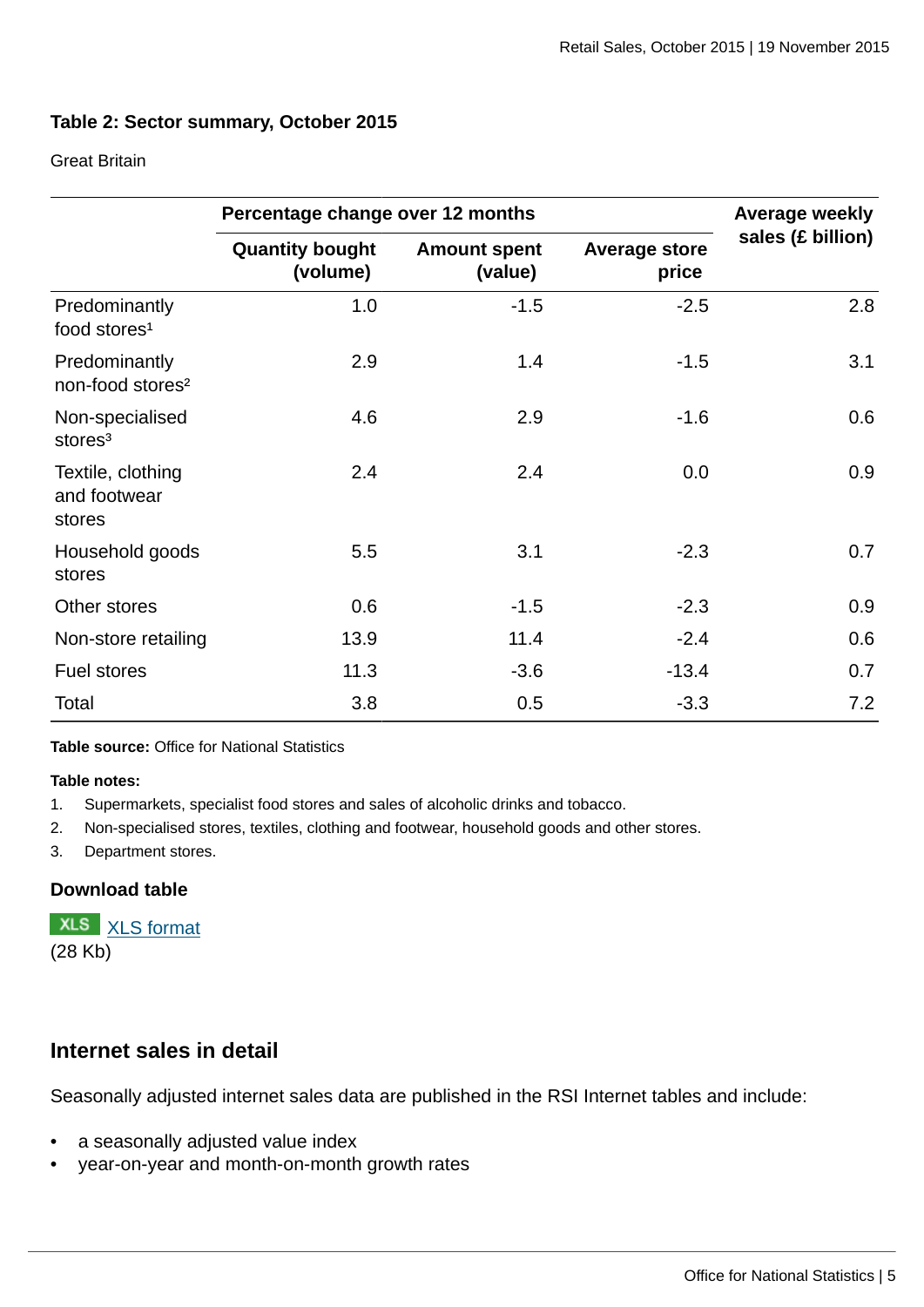Internet sales are estimates of how much was spent online through retailers across all store types in Great Britain. The reference year is 2012=100.

### **Main points:**

- average weekly spending online in October 2015 was £839.1 million; this was an increase of 11.2% compared with October 2014
- the amount spent online accounted for 12.8% of all retail spending, excluding automotive fuel, compared with 11.6% in October 2014

Table 3 shows the year-on-year growth rates for total Internet sales by sector and the proportion of sales made online in each retail sector.

### **Table 3: Summary of internet statistics for October 2015**

Great Britain

| Category                                 | Year-on-year growth | <b>Proportion of total sales</b><br>made online |
|------------------------------------------|---------------------|-------------------------------------------------|
| All retailing                            | 11.2                | 12.8                                            |
| All food                                 | 9.4                 | 4.3                                             |
| All non-food                             | 10.6                | 9.7                                             |
| Department stores                        | 19.5                | 11.4                                            |
| Textile, clothing and footwear<br>stores | 14.0                | 12.9                                            |
| Household goods stores                   | 15.7                | 7.1                                             |
| Other stores                             | $-4.7$              | 7.1                                             |
| Non-store retailing                      | 12.1                | 72.0                                            |

**Table source:** Office for National Statistics

#### **Download table**

**XLS** [XLS format](http://www.ons.gov.uk:80/ons/rel/rsi/retail-sales/october-2015/prt-table-3.xls) (26.5 Kb)

### **Focus on underlying growth in the retail sector**

The underlying pattern in the rolling 3 month on 3 month movement in the quantity bought shows sustained growth for 23 months, increasing by 0.9% in the 3 months to October 2015 compared with the 3 months to July 2015. This is the longest period of sustained 3 month on 3 month growth since records began in 1996.

Figure 1 shows the quantity bought in store remained fairly constant until late 2013 while the amount spent and average store price increased gradually. As average store price started to fall in late 2013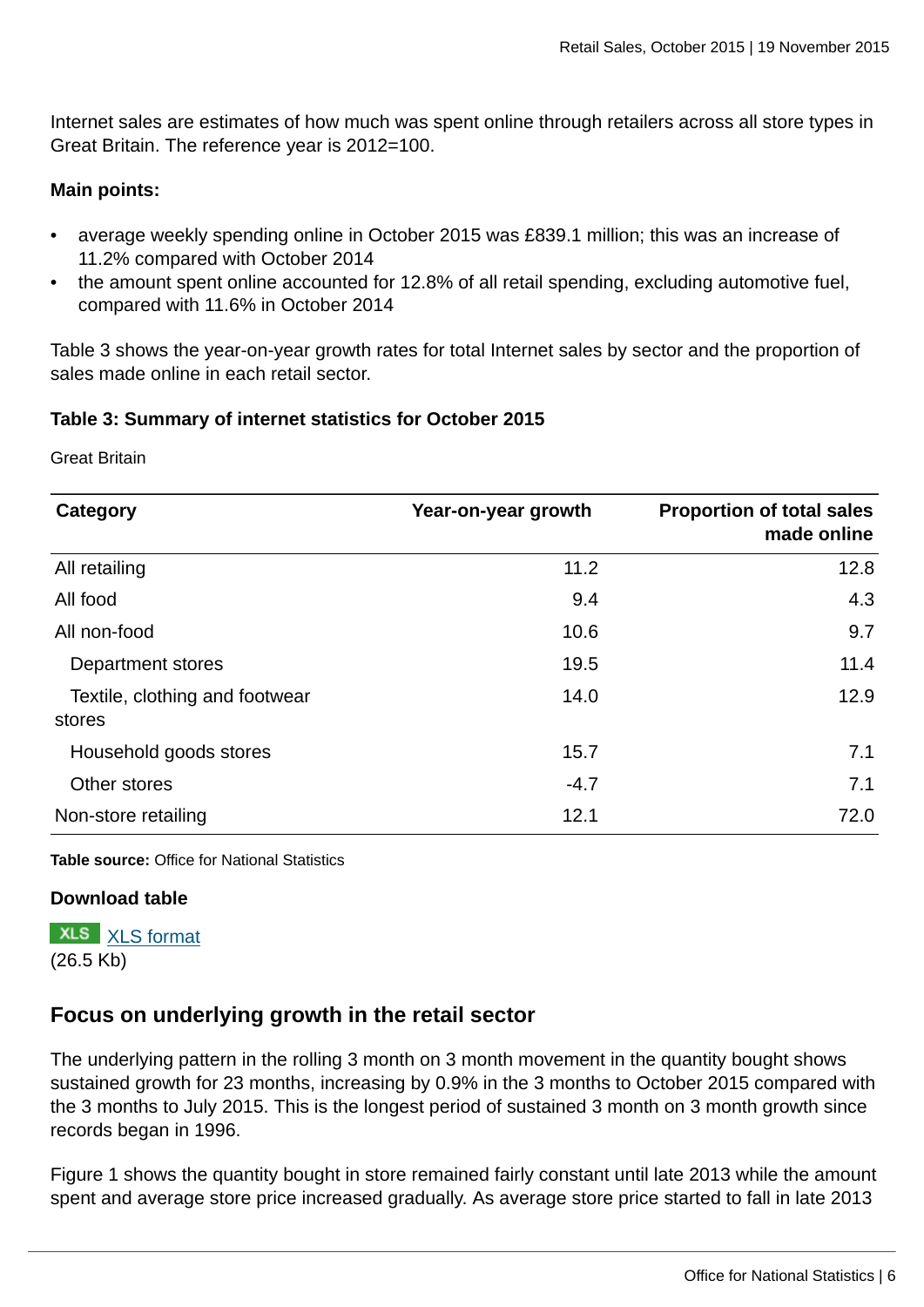both the quantity bought and amount spent increased sharply. From late 2014 the quantity bought has increased at a higher rate than amount spent.

### **Figure 1: Rolling 3 month on 3 month all retailing seasonally adjusted sales volumes, values and implied deflator, January 2010 to October 2015**



Great Britain

Source: Monthly Business Survey - Retail Sales Inquiry - Office for National Statistics

### **Download chart**

**XLS** [XLS format](http://www.ons.gov.uk:80/ons/rel/rsi/retail-sales/october-2015/chd-figure-1.xls)

### (30 Kb)

Figure 2 shows the 3 month on 3 month growth in the quantity bought for the main store types. Since late 2012 there has been a considerable increase in growth in non-store retailing, while growth in the other main sectors has remained fairly steady. It must be noted that the weight of non-store retailing in retail sales is much smaller at 7.0% than other sectors and the largest contribution came from predominantly non-food stores which has a weight of 42.0%. Looking at petrol stations, prices have been falling since mid-2013 and this has coincided with a steady increase in the quantity bought.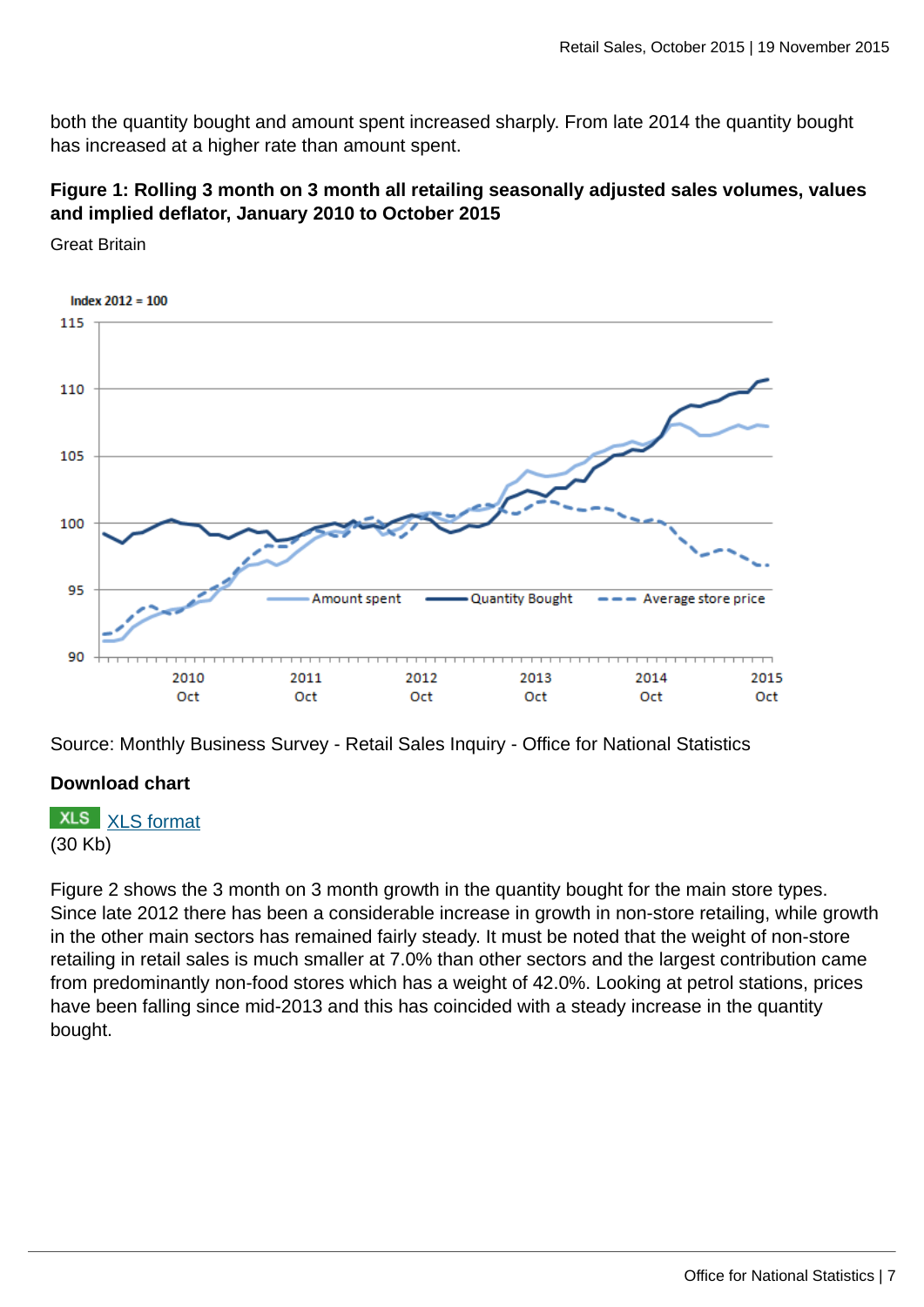### **Figure 2: Rolling 3 month on 3 month seasonally adjusted sales volumes by store type, January 2010 to October 2015**

Great Britain



Source: Monthly Business Survey - Retail Sales Inquiry - Office for National Statistics

#### **Download chart**

**XLS** [XLS format](http://www.ons.gov.uk:80/ons/rel/rsi/retail-sales/october-2015/chd-figure-2.xls) (32.5 Kb)

Figure 3 shows the 3 month on 3 month growth in the amount spent for the main store types. In the early part of the time series, growth was fairly consistent within predominantly food stores and predominantly non-food stores and this trend has not changed significantly, however, non-store retailing and petrol stations show a different pattern. Within non-store retailing there has been a significant increase in the amount spent which is similar to the pattern seen in the quantity bought while the opposite is true of petrol stations where falls in prices have led to a significant fall in the amount spent.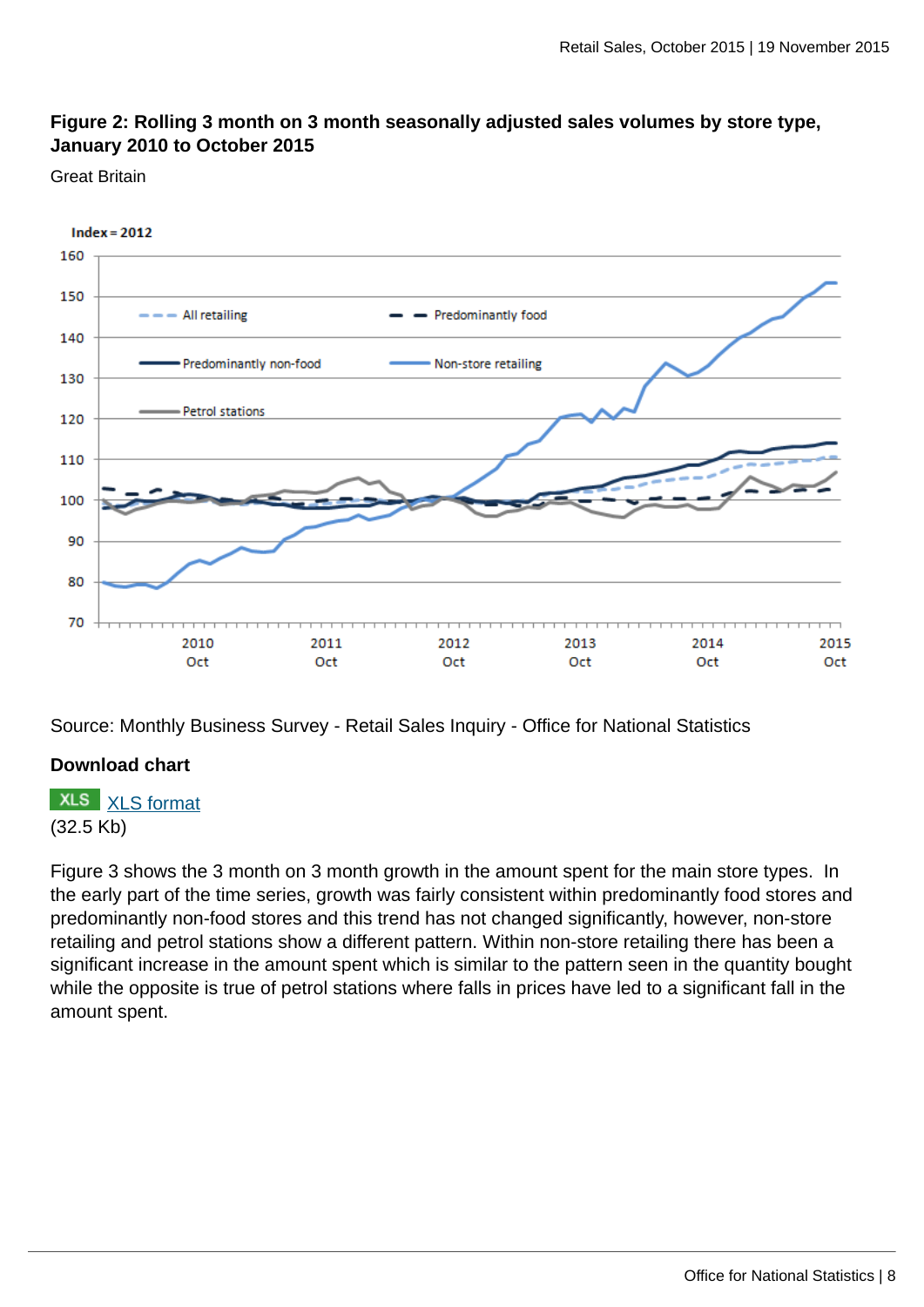### **Figure 3: Rolling 3 month on 3 month seasonally adjusted sales values by store type, January 2010 to October 2015**

#### Great Britain



Source: Monthly Business Survey - Retail Sales Inquiry - Office for National Statistics

### **Download chart**

**XLS** [XLS format](http://www.ons.gov.uk:80/ons/rel/rsi/retail-sales/october-2015/chd-figure-3.xls) (32.5 Kb)

### **Contributions to growth**

The retail industry is divided into 4 retail sectors:

- predominantly food stores (for example, supermarkets, specialist food stores and sales of alcoholic drinks and tobacco)
- predominantly non-food stores (for example, non-specialised stores, such as department stores, textiles, clothing and footwear, household goods and other stores)
- non-store retailing (for example, mail order, catalogues and market stalls)
- stores selling automotive fuel (petrol stations)

In October 2015, for every pound spent in the retail industry:

- 41 pence was spent in food stores
- 42 pence in non-food stores
- 7 pence in non-store retailing
- 10 pence in stores selling automotive fuel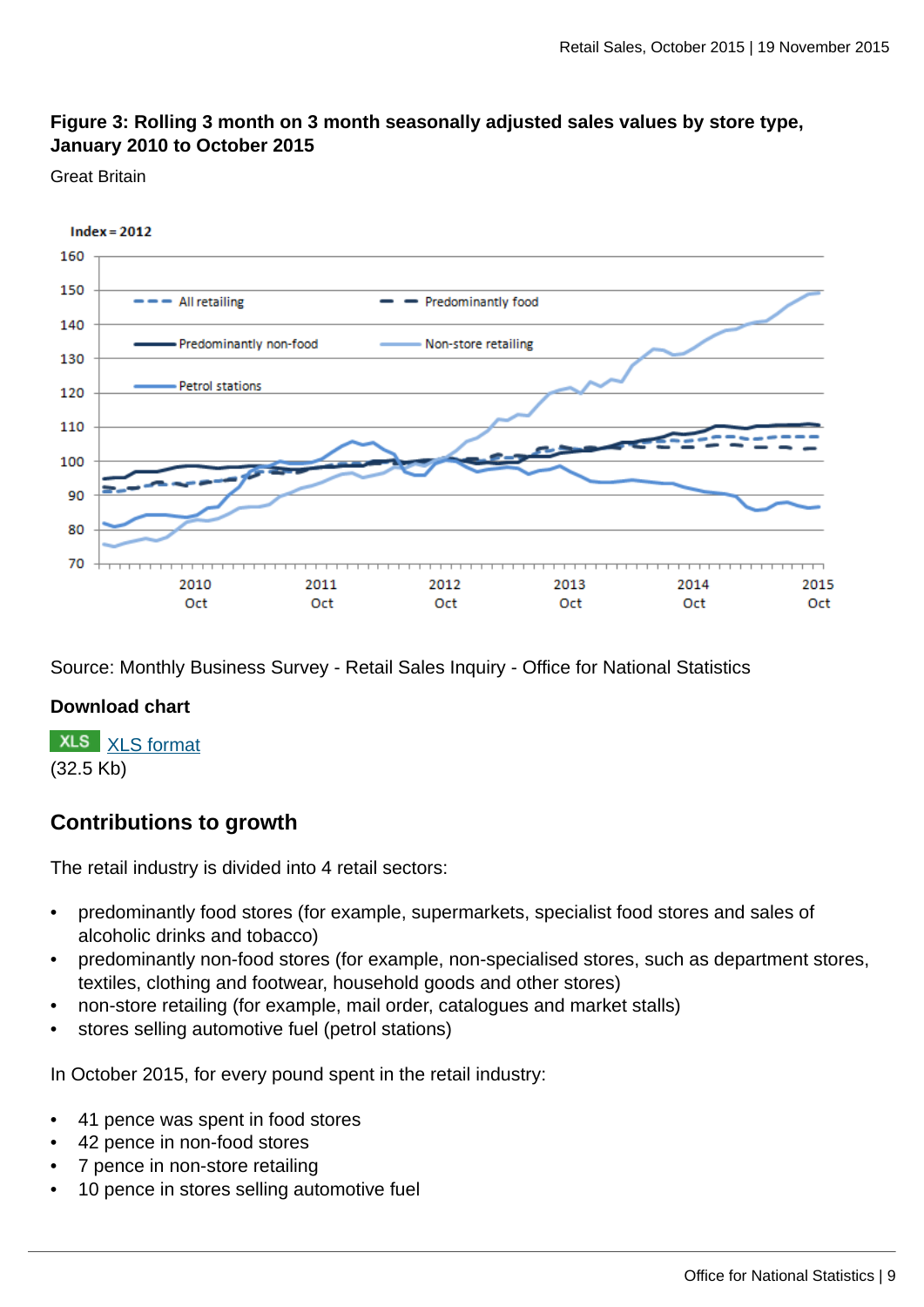Using these as weights, along with the year-on-year growth rates, we can calculate how each sector contributed to the total year-on-year growth in the quantity bought.

Figures 4 and 5 show the contribution of each sector to the quantity bought (volume) and amount spent (value) in the retail industry between October 2015 and October 2014.

### **Figure 4: Contributions to year-on-year volume growth from the 4 main retail sectors (October 2015 compared with October 2014)**



Great Britain

Source: Monthly Business Survey - Retail Sales Inquiry - Office for National Statistics

#### **Notes:**

1. Click on image to view an enlarged version.

### **Download chart**

**XLS** [XLS format](http://www.ons.gov.uk:80/ons/rel/rsi/retail-sales/october-2015/chd-figure-4.xls) (26 Kb)

In October 2015, all 4 main retail sectors saw an increase in the quantity bought (volume). The largest contribution came from the non-food stores sector.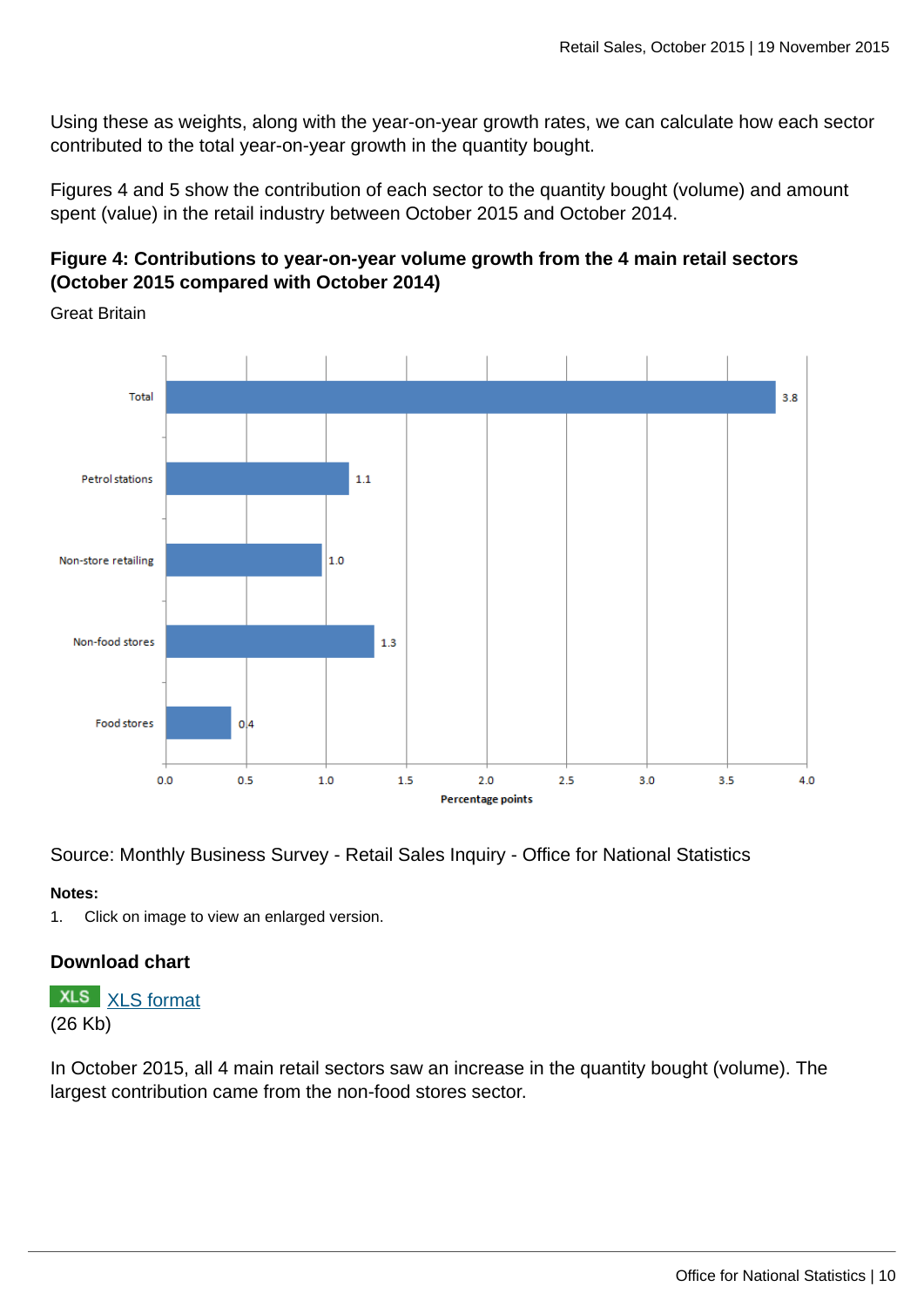### **Figure 5: Contributions to year-on-year value growth from the 4 main retail sectors (October 2015 compared with October 2014)**



Source: Monthly Business Survey - Retail Sales Inquiry - Office for National Statistics

#### **Notes:**

1. Click on image to view an enlarged version.

### **Download chart**

**XLS** [XLS format](http://www.ons.gov.uk:80/ons/rel/rsi/retail-sales/october-2015/chd-figure-5.xls) (31 Kb)

In October 2015, 2 out of the 4 main sectors (non-store retailing and non-food stores) contributed to the increase in amount spent (value). The largest contribution came from the non-store retailing sector.

### **Distribution analysis**

Table 4 shows how sales varied among different-sized retailers. It shows the distribution of reported change in sales values of businesses (from the RSI sample), ranked by size of business (based on number of employees). Businesses with 40 to 99 employees saw the largest growth in the amount spent in October 2015 compared with October 2014 (14.4%). Businesses with 100 and over employees showed growth of 0.4%.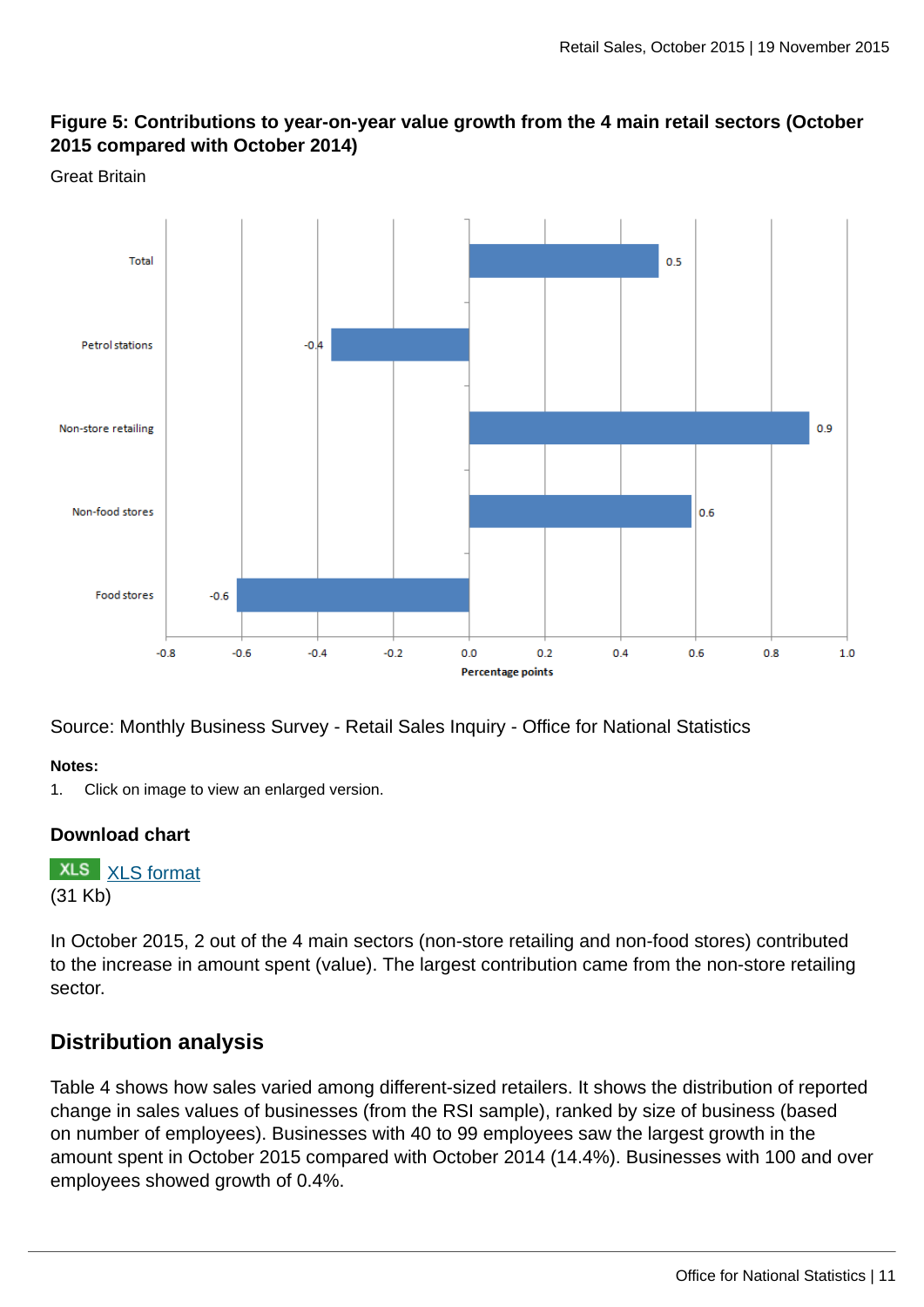### **Table 4: Change in reported retail sales values between October 2015 and October 2014**

Great Britain

| <b>Number of employees</b> | Weights (%) | <b>Growth since October 2014</b><br>(%) |
|----------------------------|-------------|-----------------------------------------|
| 100 and over               | 77.1        | 0.4                                     |
| 40 to 99                   | 2.5         | 14.4                                    |
| 10 to 39                   | 6.7         | 4.8                                     |
| $0$ to $9$                 | 13.8        | $-4.6$                                  |

**Table source:** Office for National Statistics

#### **Download table**

**XLS** [XLS format](http://www.ons.gov.uk:80/ons/rel/rsi/retail-sales/october-2015/prt-table-4.xls) (25 Kb)

More information on the performance of the retail industry by store type and size can be found in the [Business Analysis reference table \(27.5 Kb Excel sheet\)](http://www.ons.gov.uk:80/ons/rel/rsi/retail-sales/october-2015/rft-business-analysis.xls).

### **Economic context**

### **Figure 6: 3 month on 3 month a year earlier growth in the volume of retail sales, 3 months to October 2006 to 3 months to October 2015**

Great Britain

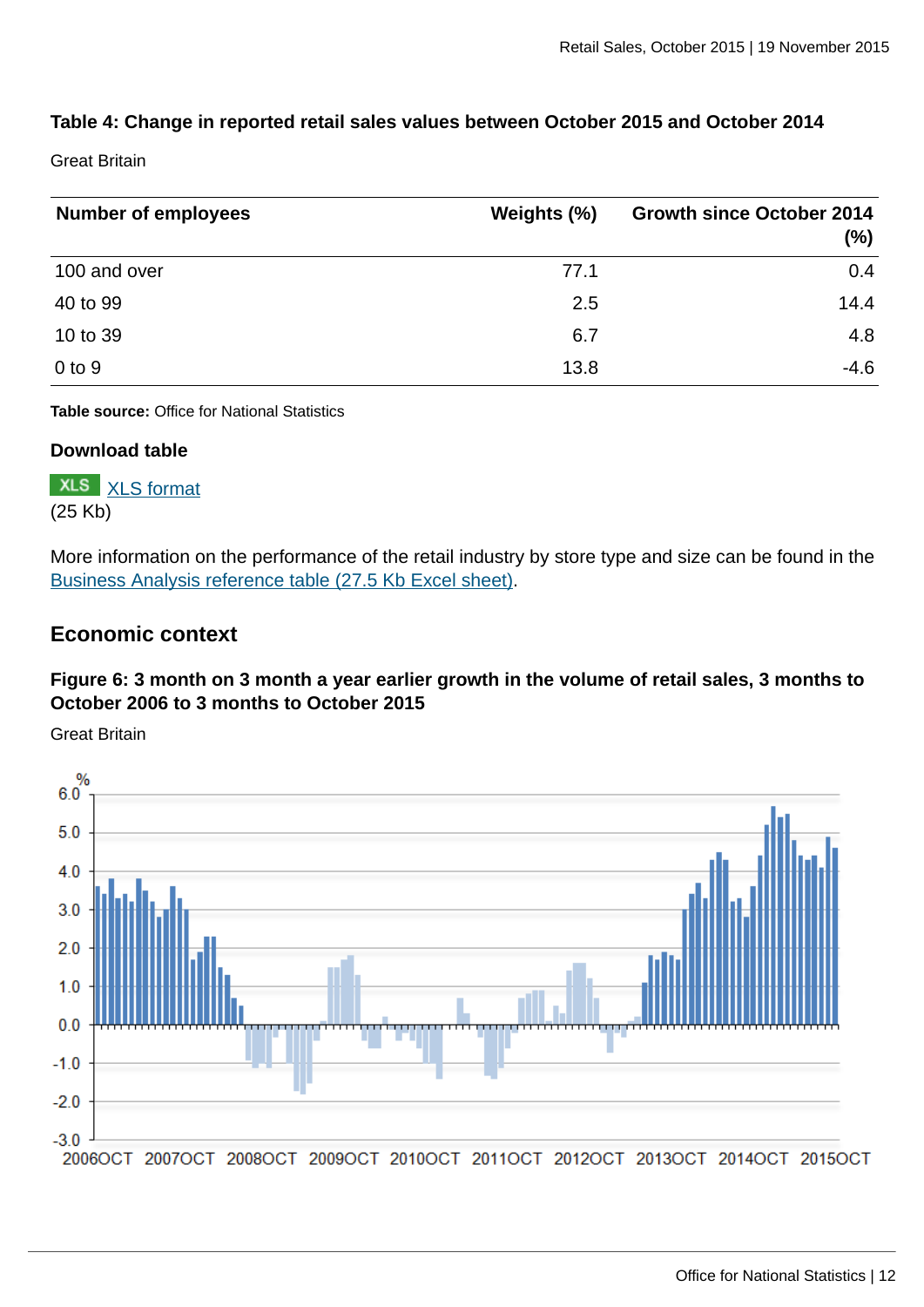Source: Monthly Business Survey - Retail Sales Inquiry - Office for National Statistics

### **Download chart**

### **XLS** [XLS format](http://www.ons.gov.uk:80/ons/rel/rsi/retail-sales/october-2015/chd-figure-6.xls) (33 Kb)

Figure 6 compares a rolling 3 month period with the same period in the previous year, and highlights that retail sales started to grow strongly from mid-2013. Since January 2015, the rate of growth has experienced a general downward trend, but remains above rates seen just prior to the economic downturn. The latest data shows some easing in growth to 4.6% in the 3 months to October 2015 when compared with a growth of 4.9% in the 3 months to September 2015.

Three distinct periods emerge from Figure 6. Between October 2006 and July 2008 retail sales volumes were experiencing continuous growth, although to a different degree, with the volume of sales increasing by 1.7% over the period as a whole. Growth in inflation ([Consumer Prices Index\)](http://www.ons.gov.uk:80/ons/rel/cpi/consumer-price-indices/index.html) was lower than average weekly earnings over most of this period; which resulted in rising real earnings, an indicator of the purchasing power of consumers.

However, between August 2008 and May 2013, the volume of retail sales fluctuated between periods of contraction and expansion, and as a result broadly the same volume of sales were recorded toward the beginning and end of the period. This weakness may be partly explained by the economic climate over this period. Growth in average weekly earnings was lower than inflation over most of the period, which implies that earnings fell in real terms. However, the volume of retail sales continued to grow (2.1% between August 2008 and May 2013) despite an increase in value of 12.9% over the period, reflecting rising prices between these dates.

The third period shown in Figure 6 started in June 2013, when growth in volume terms began to increase notably, despite average weekly earnings growing at a slower rate than CPI until September 2014. In 2013, prices in retail outlets began to fall and this accelerated throughout 2014 and 2015 and coincided with increased growth in the volume of retail sales over this period. In addition, this upturn in spending has been accompanied by a decline in the savings ratio, from an average of 9.0% over the period 2008 to 2012, to an average of 5.6% over the period 2013 to 2014.

"Predominantly non-food stores", which account for 42% of all retailing, have had the largest positive cumulative contribution to retail sales between January 2013 and October 2015 and have been the main driver behind the growth in retail sales since January 2013. In this month's release we will look into the 4 main components of "predominantly non-food stores" ("textile clothing and footwear stores", "other non-food stores", "non-specialised stores" ("department stores") and "household goods stores") in order to determine where the strength in growth is coming from.

"Predominantly non-food stores" and its 4 main components have experienced subdued price pressures with many of the components experiencing prolonged periods of price deflation (as measured by the implied deflator) between January 2013 and October 2015. These falls in prices have contributed to the increases in volumes seen on Figure 8. "Household goods stores" and " other non-food stores" saw the fastest rate of price deflation on average at -1.5% per month, while the price of "textile, clothing and footwear stores" was more erratic, experiencing periods of inflation and deflation, which averaged to a moderate price inflation rate over the period as a whole.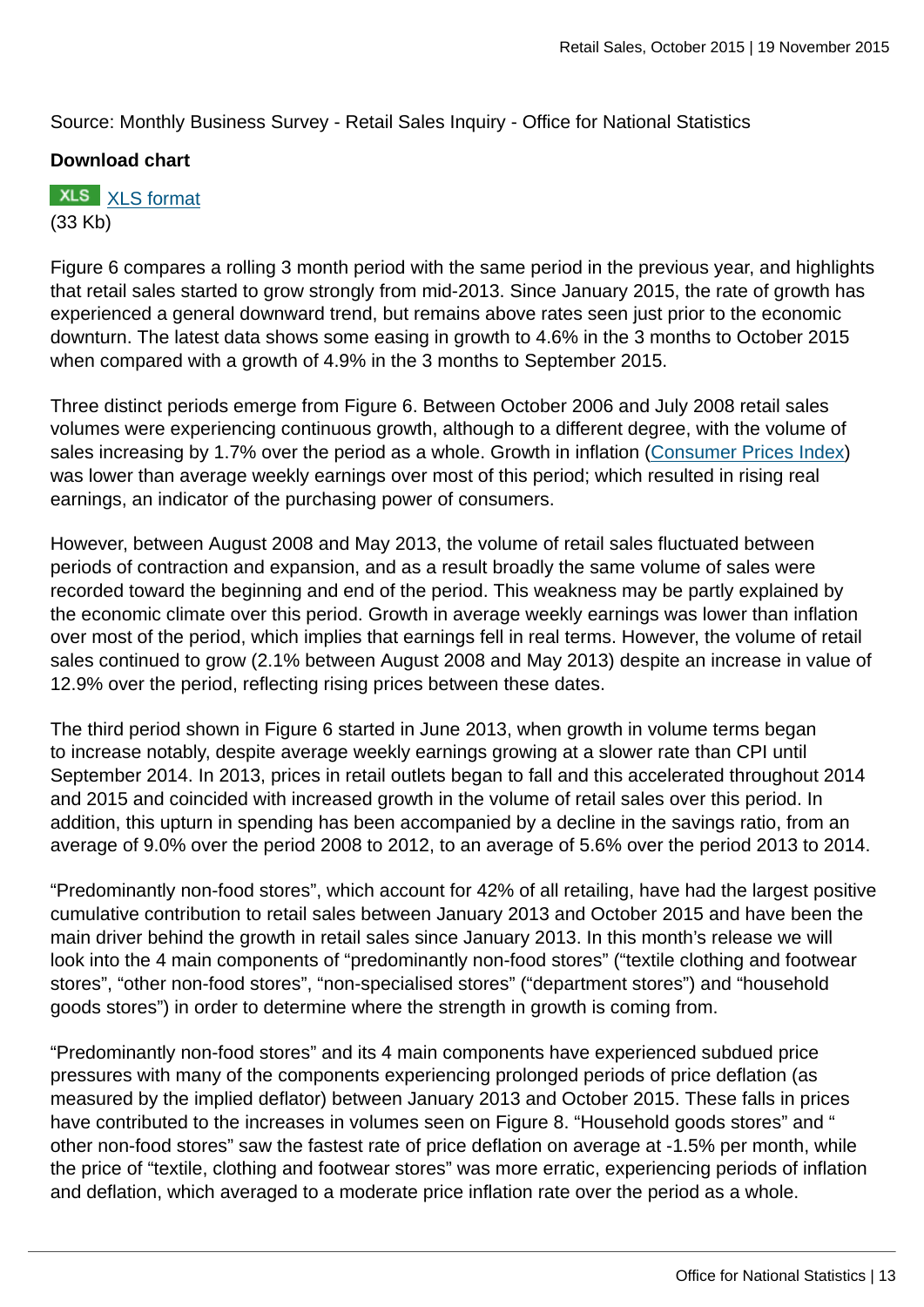### **Figure 7: 12 month growth rate in the implied deflators for predominantly non-food stores and their main components, January 2013 to October 2015**



Great Britain

Source: Monthly Business Survey - Retail Sales Inquiry - Office for National Statistics

### **Download chart**

**XLS** [XLS format](http://www.ons.gov.uk:80/ons/rel/rsi/retail-sales/october-2015/chd-figure-7.xls) (27.5 Kb)

Figure 8 shows that as a result of these decreases in prices between January 2013 and October 2015, "other non-food stores" and "household goods stores" have seen the largest increases in volume over this period at 19.9% and 19.5%, respectively. However "textile, clothing and footwear stores", which saw only a moderate price inflation on average between January 2013 and October 2015, have seen the smallest increase in volume over this period at 7.1%.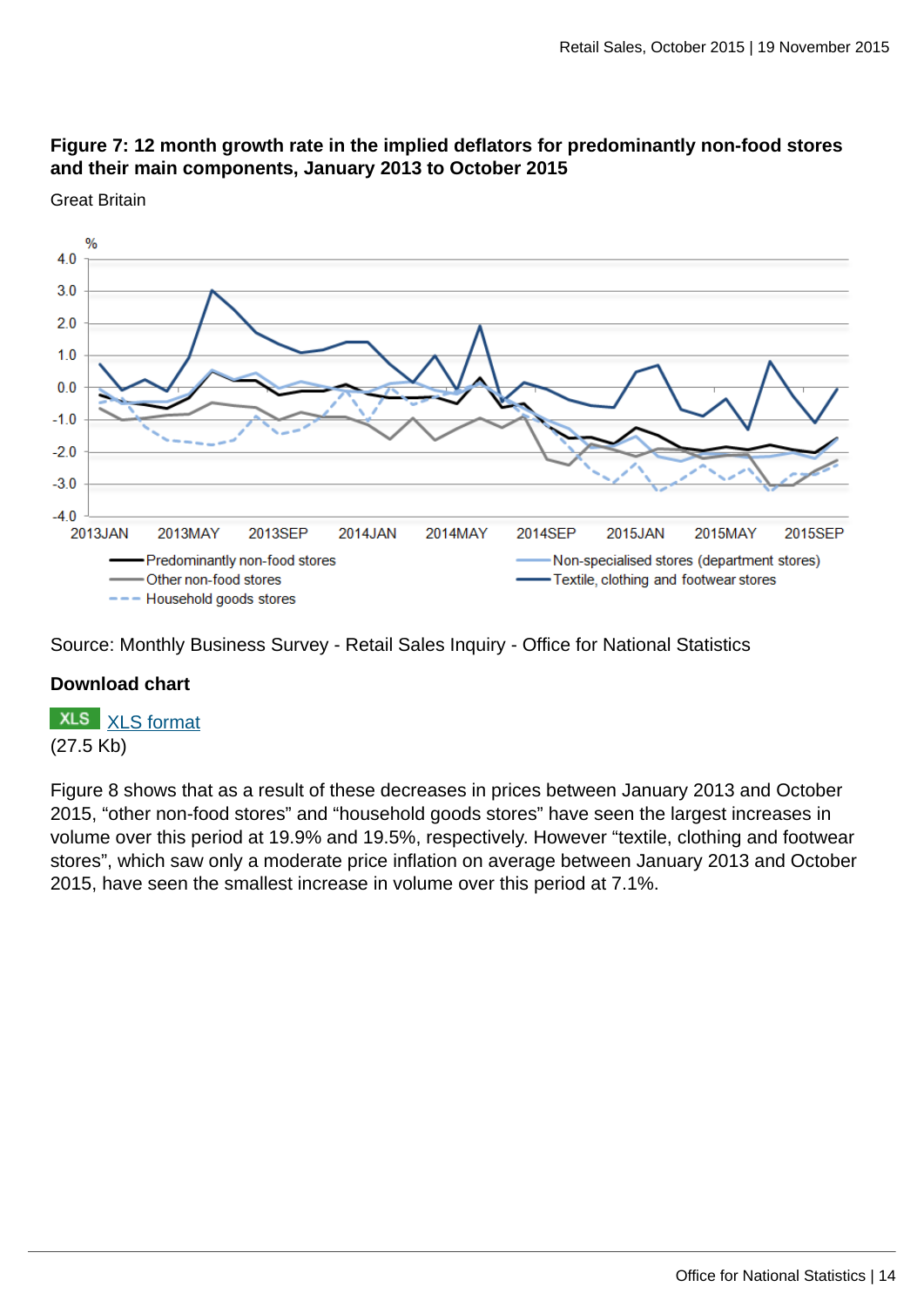### **Figure 8: Volume of sales of predominantly non-foods and their main components, January 2013 to October 2015**

#### Great Britain



Source: Monthly Business Survey - Retail Sales Inquiry - Office for National Statistics

### **Download chart**



### **International data**

The only international estimate of retail sales available for October 2015 was published by the US Census Bureau on 13 November 2015. In its [advanced retail sales estimates for October 2015](#page-0-0), the amount spent in the US retail industry, including motor vehicles and parts and food services, increased by 0.1% from the previous month and increased by 1.7% compared with October 2014. Total sales for the 3 months to October 2015 were up 2.0% from the same period a year ago.

The latest estimates of the volume of retail trade across the European Union, from [Eurostat](http://ec.europa.eu/eurostat/documents/2995521/6861940/4-03062015-AP-EN.pdf/955ee4d1-9c44-471f-85e4-703db636734c) for September 2015, show the seasonally adjusted volume of retail trade decreased by 0.1% in the euro area (EA19) and increased by 0.3% in the EU28 when compared with August 2015. Compared with September 2014, the retail sales index increased by 2.9% in the EA19 and by 3.7% in the EU28. Note that an accurate comparison cannot be made as Eurostat data are calculated on a 2010 = 100 basis, while data for Great Britain are calculated on a 2012 = 100 basis.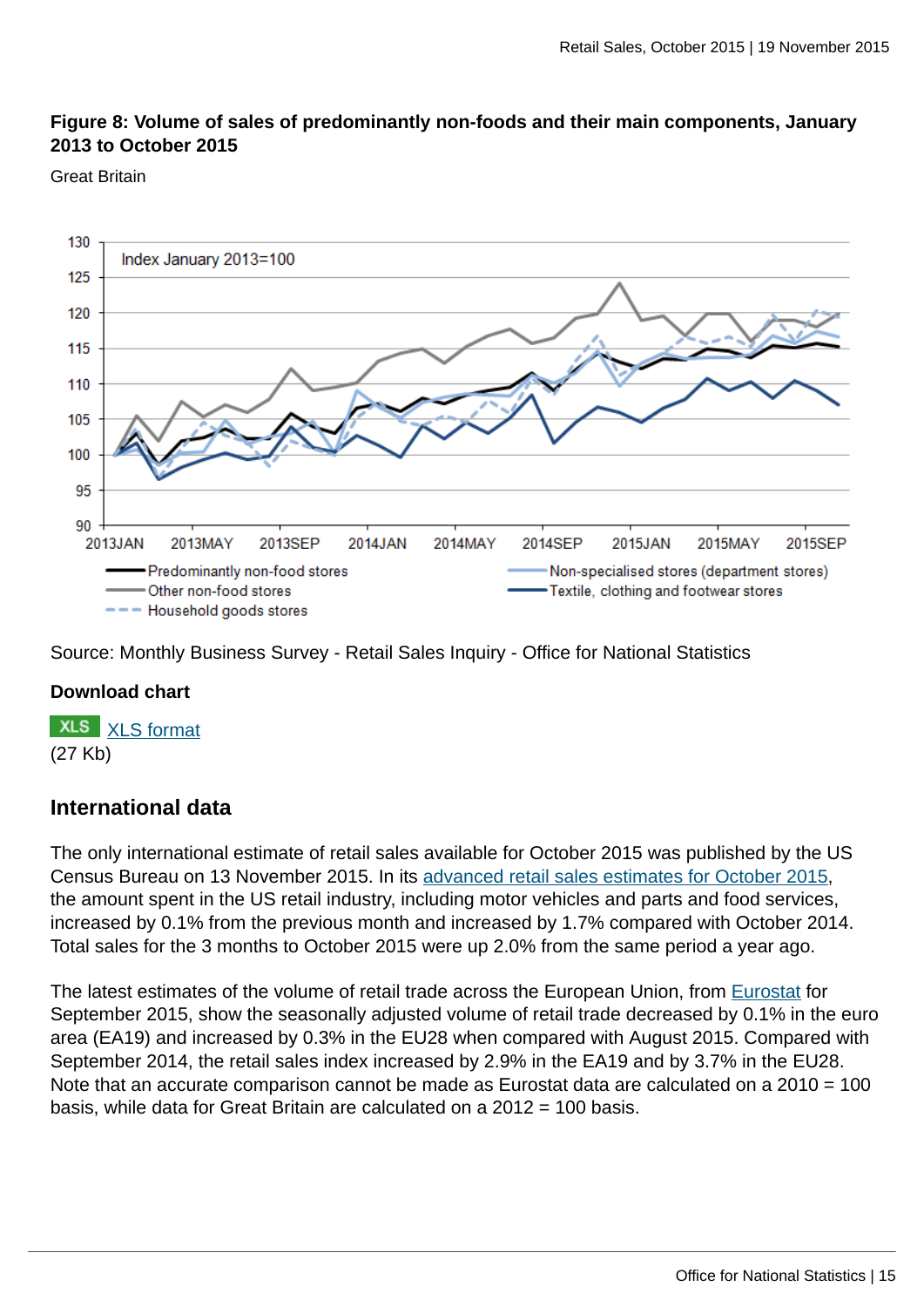### **Background notes**

#### 1. **Future improvements**

We will be publishing a subset of the internet sales data on the Data Explorer page on 17 December 2015.

#### 2. **What's new**

After consulting with users last month, we have suspended the calendar effects table with immediate effect. This table will be reinstated once improvements have been made.

### 3. **Understanding the data**

1. [Quick Guide to the Retail Sales Index \(117.1 Kb Pdf\)](http://www.ons.gov.uk:80/ons/guide-method/method-quality/specific/economy/retail-sales/quick-guide-to-the-retail-sales-index.pdf)

### 2. **Interpreting the data**

- The Retail Sales Index (RSI) is derived from a monthly survey of 5,000 businesses in Great Britain. The sample represents the whole retail sector and includes the 900 largest retailers and a representative panel of smaller businesses. Collectively all of these businesses cover approximately 90% of the retail industry in terms of turnover.
- The RSI covers sales only from businesses classified as retailers according to the [Standard Industrial Classification 2007 \(SIC 2007\)](http://www.ons.gov.uk:80/ons/guide-method/classifications/current-standard-classifications/standard-industrial-classification/index.html), consistent with the international [NACE Rev 2](http://ec.europa.eu/eurostat/ramon/nomenclatures/index.cfm?TargetUrl=LST_NOM_DTL&StrNom=NACE_REV2) classification of industries. The retail industry is division 47 of the SIC 2007 and retailing is defined as the sale of goods to the general public for household consumption. Consequently, the RSI includes all internet businesses whose primary function is retailing and also covers internet sales by other British retailers, such as online sales by supermarkets, department stores and catalogue companies. The RSI does not cover household spending on services bought from the retail industry as it is designed to only cover goods. Respondents are asked to separate out the non-goods elements of their sales, for example, income from cafes. Consequently, online sales of services by retailers, such as car insurance, are also excluded.
- The monthly survey collects 2 figures from each sampled business: the total turnover for retail sales for the standard trading period, and a separate figure for internet sales. The total turnover will include internet sales. The separation of the internet sales figure allows an estimate relating to internet sales to be calculated.

### 3. **Definitions and explanations**

- The **value** or current price series records the growth of the value of sales "through the till" before any adjustment for the effects of price changes.
- The **volume** or constant price series are created by removing the effect of price changes from the value series. The Consumer Prices Index (CPI) is the main source of the information required on price changes. In brief, a deflator for each type of store (5 digit SIC) is derived by weighting together the CPI components for the appropriate commodities, the weights being based on the pattern of sales in the base year. These deflators are then applied to the value data to produce volume series.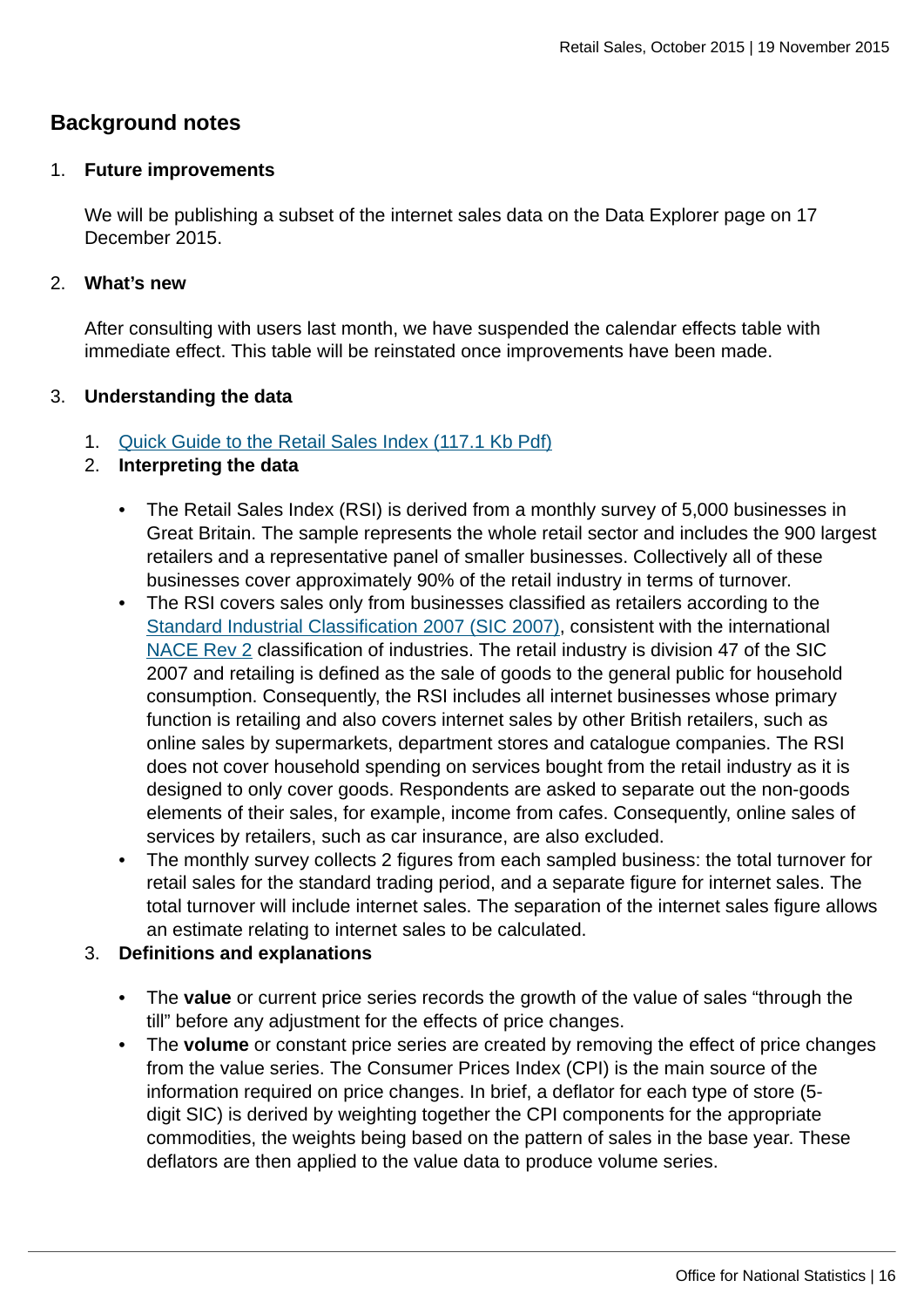• The **implied deflator** or **the estimated price of goods** is derived by dividing the nonseasonally adjusted value and volume data to leave a price relative. In general, this implied price deflator should be quite close to the retail component of the CPI. More information on the implied price deflator can be found in the [Quick Guide to Retail Sales.](http://www.ons.gov.uk:80/ons/guide-method/method-quality/specific/economy/retail-sales/rsi-quick-guide.pdf) [\(195 Kb Pdf\)](http://www.ons.gov.uk:80/ons/guide-method/method-quality/specific/economy/retail-sales/rsi-quick-guide.pdf)

#### 4. **Use of the data**

The value and volume measures of retail sales estimates are widely used in private and public sector organisations, both domestically and internationally. For example, private sector institutions such as investment banks, the retail industry itself and retail groups use the data to inform decisions on the current economic performance of the retail industry. These organisations are most interested in a long-term view of the retail sector, taken from the year-on-year growth rates. Public sector institutions use the data to help inform decision and policy making. They tend to be most interested in a snapshot view of the retail industry, which is taken from the month-on-month growth rates.

In a recent survey users found the Retail Sales Index statistics important to their work. It was found crucial for financial modelling of sectors and recognised as a timely indicator for the economy. It has been used as a comparative tool with BRC and other market sources to boost context. Practically, it has been utilised as a comparative tool for business performance and the ability to access internet retail sales has been particularly beneficial to some. On a non-industry level, the RSI was perceived as important for informing political opinions or simply for curiosity by individuals who were not necessarily utilising it as a reference for work purposes.

The Retail Sales Index feeds into estimates of GDP in 2 ways. Firstly, it feeds into the services industries when GDP is measured from the output approach. Secondly, it is a data source used to measure household final consumption expenditure, which feeds into GDP estimates when measured from the expenditure approach.

The data feed into the [first \(or preliminary\) estimate of GDP,](http://www.ons.gov.uk:80/ons/rel/gva/gross-domestic-product--preliminary-estimate/index.html) the [second estimate of GDP](http://www.ons.gov.uk:80/ons/rel/naa2/second-estimate-of-gdp/index.html) and the third estimate, published in the [Quarterly national accounts.](http://www.ons.gov.uk:80/ons/rel/naa2/quarterly-national-accounts/index.html)

#### 4. **Methods**

Information on [retail sales methodology](http://www.ons.gov.uk:80/ons/guide-method/method-quality/specific/economy/retail-sales/index.html) is available on our website

### 1. **Composition of the data**

Retail sales estimates are based on financial data collected through the monthly Retail Sales Inquiry. Response rates at the time of publication are included for the current month, and the 3 months prior. The response rates for those historical periods are updated to reflect the current level of response, incorporating data from late returns. There are 2 response rates included with 1 percentage for the amount of turnover returned, and the other percentage for the amount of questionnaire forms. Historical response rates are available in the quality information reference table.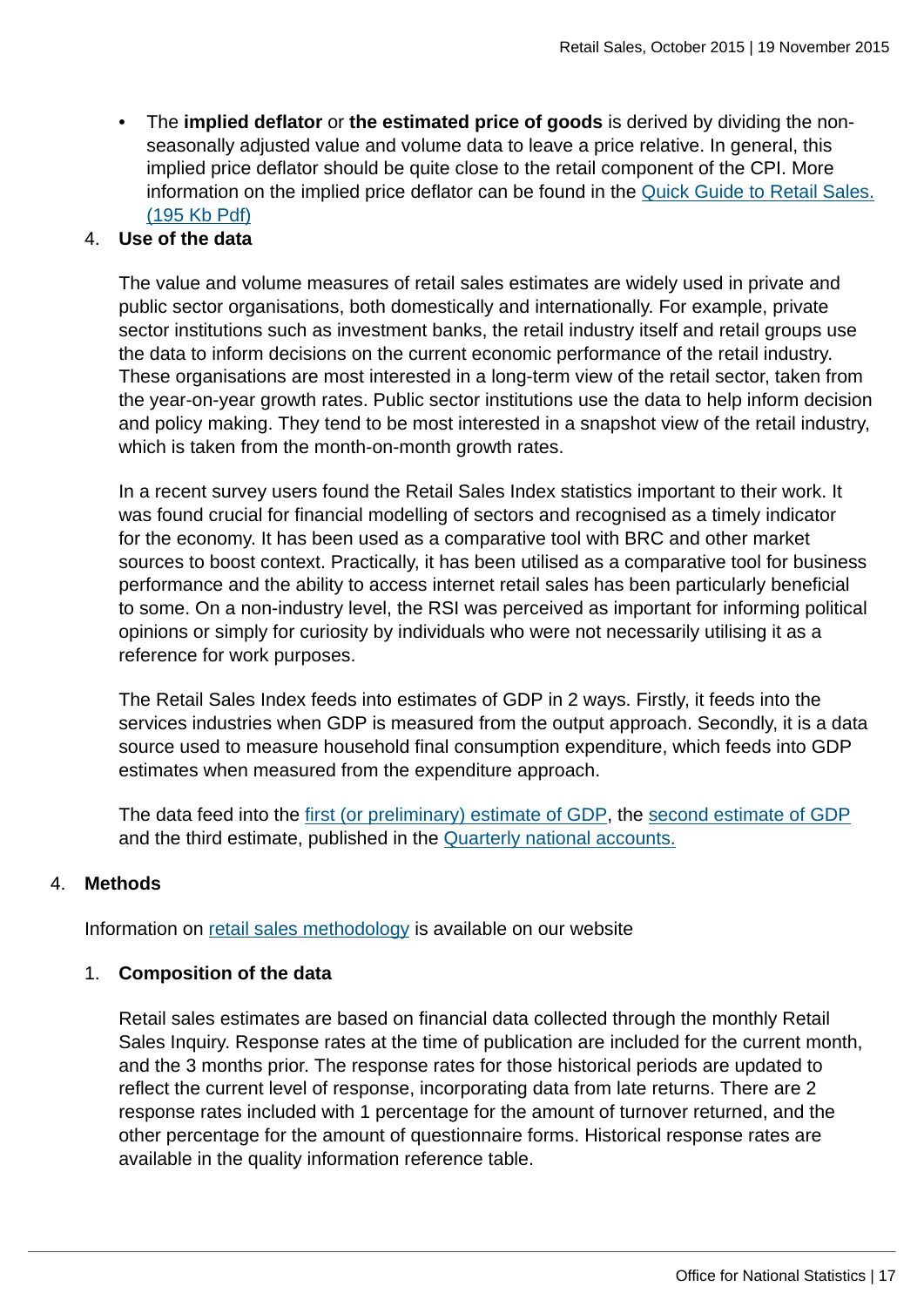### **Table 5: Overall response rates (%)**

Great Britain

| Year | <b>Period</b> | <b>Turnover</b> | Questionnaire |
|------|---------------|-----------------|---------------|
| 2015 | October       | 90.1            | 64.7          |
|      | September     | 94.3            | 75.6          |
|      | August        | 98.3            | 77.1          |
|      | July          | 98.8            | 77.2          |

**Table source:** Office for National Statistics

#### **Download table**

**XLS** [XLS format](http://www.ons.gov.uk:80/ons/rel/rsi/retail-sales/october-2015/prt-table-5.xls)

(24 Kb)

### 2. **Seasonal adjustment**

Seasonally adjusted estimates are derived by estimating and removing calendar effects (for example, Easter moving between March and May) and seasonal effects (for example, increased spending in January as a result of Christmas) from the non-seasonally adjusted (NSA) estimates. Seasonal adjustment is performed each month and reviewed each year, using the standard, widely used software, X-13-ARIMA-SEATS. Before adjusting for seasonality, prior adjustments are made for calendar effects (where statistically significant), such as returns that do not comply with the standard trading period (there is more information in the Methods, Calendar effects section), bank holidays, Easter and the day of the week on which Christmas occurs.

The data collected from the retail sales survey estimate the amount of money taken through the tills of retailers; these are non-seasonally adjusted data. These data consist of 3 components:

- trend which describes long-term or underlying movements within the data
- seasonal which describes regular variation around the trend, that is, peaks and troughs within the time series (the most obvious is the peak in January and the fall in February)
- irregular or "noise", for example, deeper falls within the non-seasonally adjusted series due to bad weather impacting on retail sales

To ease interpretation of the underlying movements in the data, the seasonal adjustment process estimates and removes the seasonal component. It leaves a seasonally adjusted time series made up of the trend and irregular components.

In the non-seasonally adjusted RSI we see large rises in January each year and a fall in the following February, but these are not evident in the seasonally adjusted index. This peak in January is larger than the subsequent fall, but the trend and irregular components in both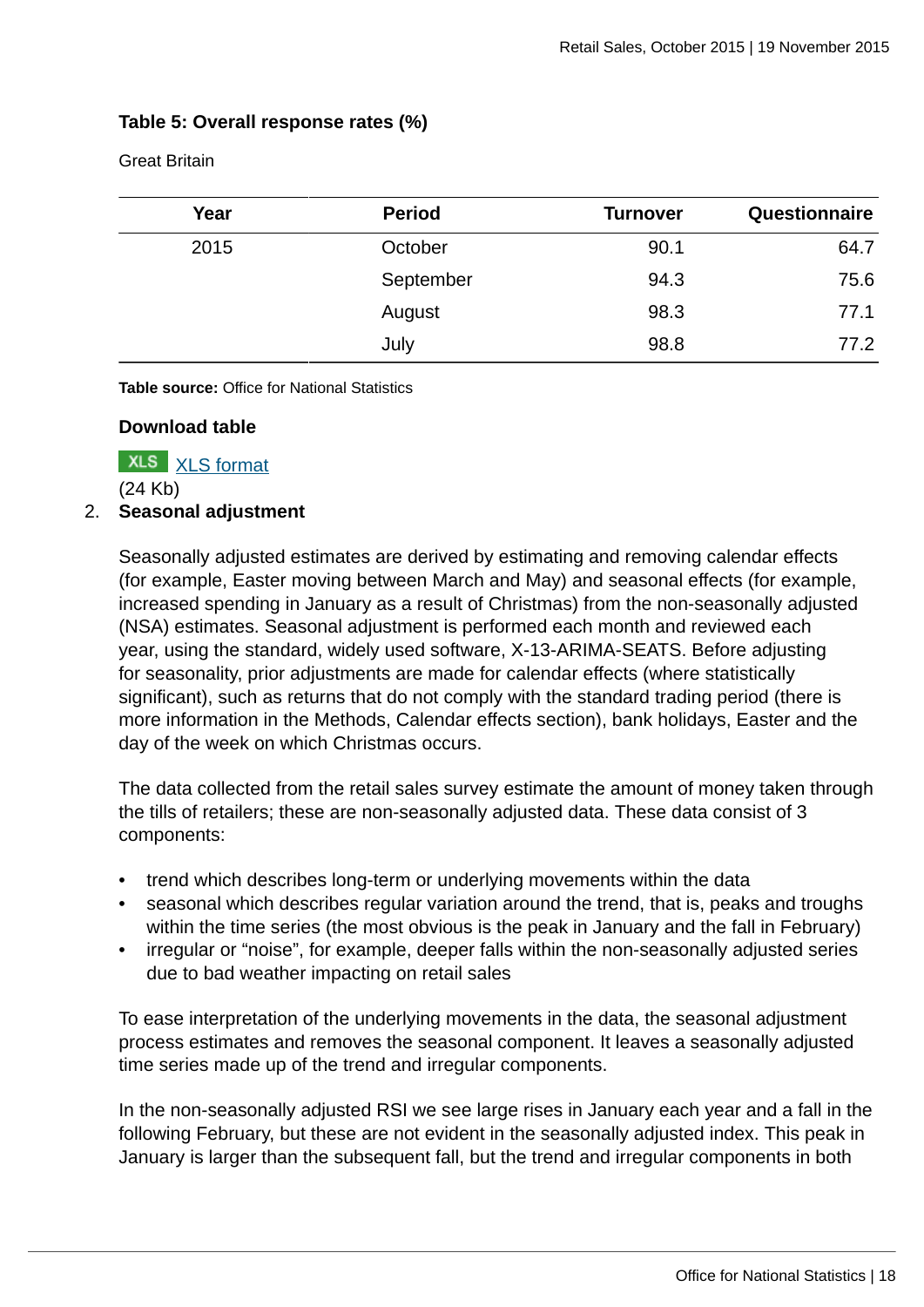months are likely to be similar. This means that the movements in the unadjusted series are almost completely a result of the seasonal pattern.

### 5. 1. **Basic quality information**

- The standard reporting periods can change over time due to the movement of the calendar. Every 5 or 6 years the standard reporting periods are brought back into line by adding an extra week. For example, January is typically a 4 week standard period but January 1986, 1991, 1996, 2002, 2008 and 2014 were all 5 week standard periods. The non-seasonally adjusted estimates will still contain calendar effects. If the non-seasonally adjusted estimates are used for analysis, this can lead to a distortion depending on the timing of the standard reporting period in relation to the calendar, previous reporting periods and how trading activity changes over time.
- The non-seasonally adjusted series contain elements relating to the impact of the standard reporting period, moving seasonality and trading day activity. When making comparisons, you should focus on the seasonally adjusted estimates as these have the systematic calendar-related component removed. Due to the volatility of the monthly data, growth rates should be calculated using an average of the latest 3 months of the seasonally adjusted estimates.
- When interpreting the data, the relative weighted contributions of the sectors in the all retailing series should be considered. Based on SIC 2007 data, total retail sales consists of: predominantly food stores 40.9%, predominantly non-food stores 42.0%, non-store retailing 7.0% and automotive fuel 10.1%.

### 2. **Standard error**

- Standard errors determine the spread of possible movements and are a means of assessing the accuracy of the non-seasonally adjusted month-on-month and yearon-year estimates of all retail sales volumes. The lower the standard error, the more confident we can be that the estimate is close to the true value for the retail population.
- The standard error of year-on-year movement for "All Retailing" is 1.0%. It had remained at 0.9% since June 2014 and was lower at 0.8% in May 2014. Before this period, the year-on-year movements mostly remained at 0.9% with the only other fluctuations occurring in August 2013 and September 2013, where there was a standard error of 1.0%.
- Table 6 shows the year-on-year movement for the non-seasonally adjusted chained volume measure alongside the standard error, across the published sector breakdowns for October 2014 and October 2015. The differences between October 2014 and October 2015 highlight that the standard error has increased the most in "Non-store retailing" and "Household goods stores". The greatest decreases are for "Textiles, clothing and footwear stores".
- More information on standard errors can be found in the "Retail Sales Quality Tables" reference tables, which are part of this release.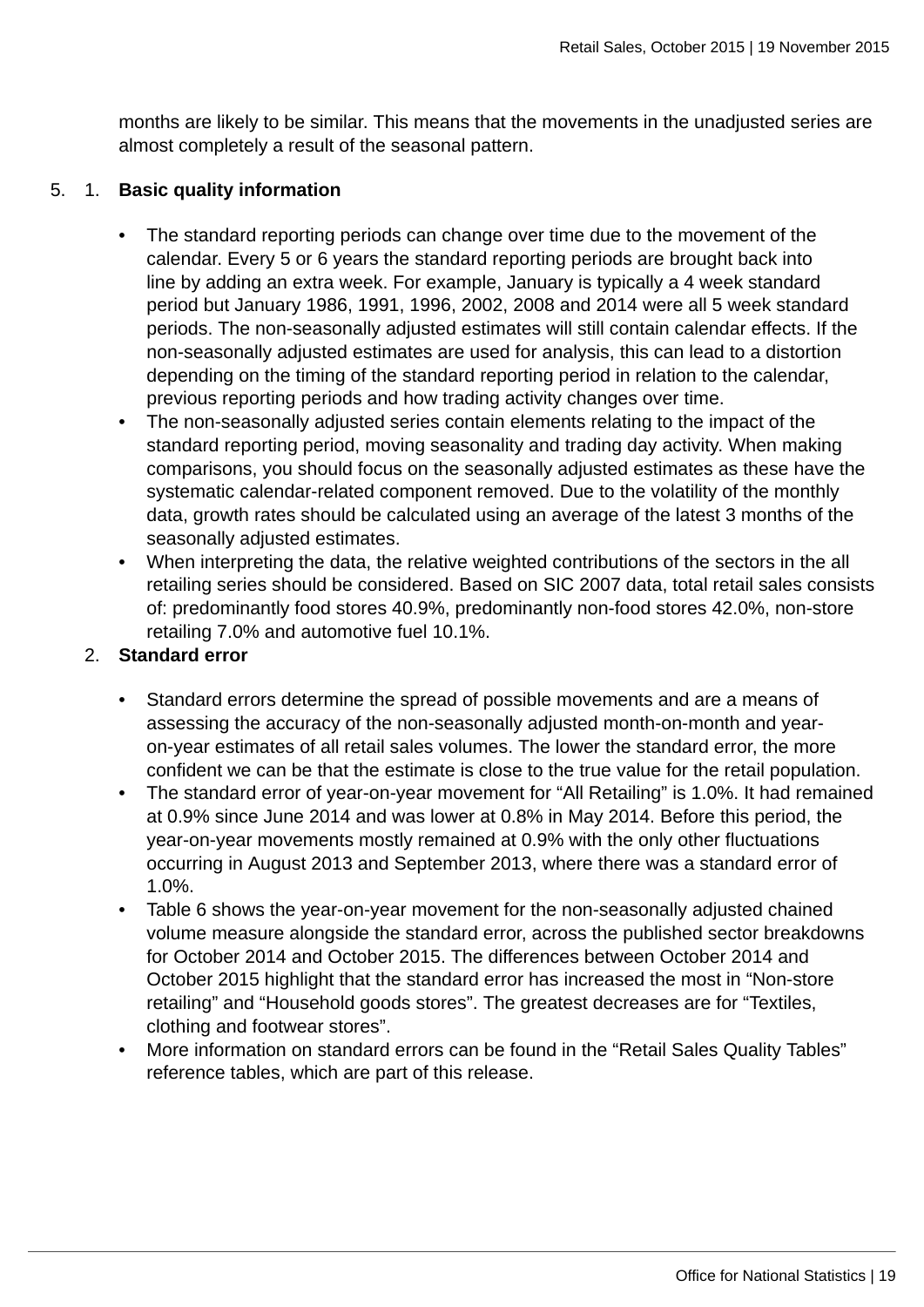### **Table 6: Year-on-year estimates and standard errors (chained volume measure, nonseasonally adjusted) October 2014 and October 2015**

Great Britain

|                                                   |                                                                                                                                                                                                                                                                  | October 2014 | October 2015                                                                                      |     |  |  |  |  |  |  |
|---------------------------------------------------|------------------------------------------------------------------------------------------------------------------------------------------------------------------------------------------------------------------------------------------------------------------|--------------|---------------------------------------------------------------------------------------------------|-----|--|--|--|--|--|--|
| <b>Sector</b>                                     | <b>Standard</b><br>$12 -$<br>$12 -$<br>month<br>month<br>error<br>of<br>movement<br>movement<br>$12-$<br><b>October</b><br>October<br>2014<br>2015<br>month<br>(percentage<br>(percentage<br>movement,<br>change)<br>median<br>change)<br>(percentage<br>points) |              | <b>Standard</b><br>error<br>of<br>$12-$<br>month<br>movement,<br>median<br>(percentage<br>points) |     |  |  |  |  |  |  |
| All<br>retailing                                  | 4.8                                                                                                                                                                                                                                                              | 0.9          | 3.8                                                                                               | 1.0 |  |  |  |  |  |  |
| Predominantly<br>food<br>stores                   | 1.5                                                                                                                                                                                                                                                              | 0.6          | 1.0                                                                                               | 0.6 |  |  |  |  |  |  |
| Predominantly<br>non-<br>food<br>stores           | 7.7                                                                                                                                                                                                                                                              | 1.1          | 2.9                                                                                               | 1.1 |  |  |  |  |  |  |
| Non-<br>specialised<br>stores                     | 6.3                                                                                                                                                                                                                                                              | 1.6          | 4.5                                                                                               | 1.7 |  |  |  |  |  |  |
| Textile,<br>clothing<br>and<br>footwear<br>stores | 3.0                                                                                                                                                                                                                                                              | 1.4          | 2.0                                                                                               | 1.1 |  |  |  |  |  |  |
| Household                                         | 12.8                                                                                                                                                                                                                                                             | 1.5          | 5.7                                                                                               | 1.7 |  |  |  |  |  |  |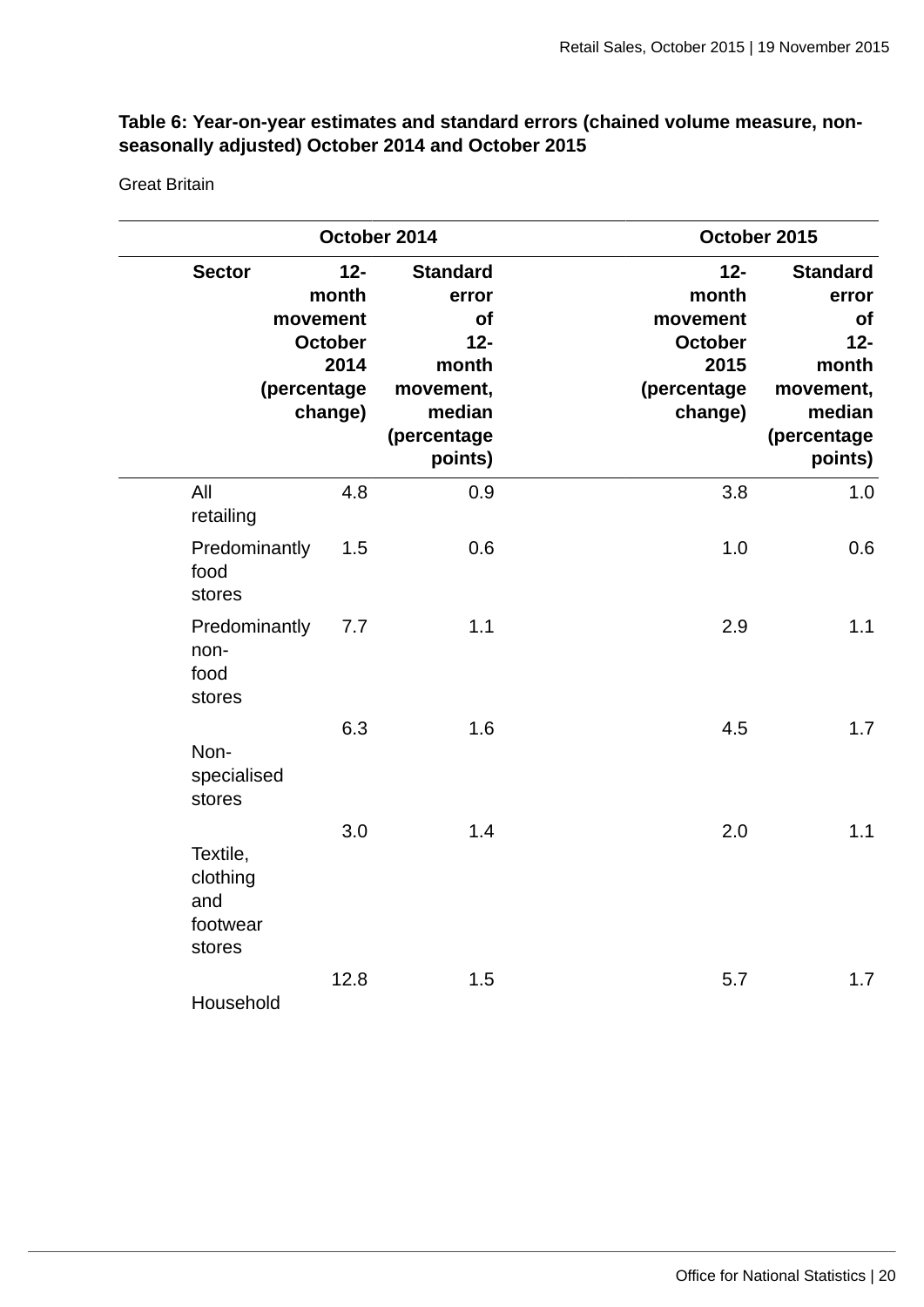|                                    |                                                                                  | October 2014                                                                                              | October 2015                                                                     |                                                                                                    |  |  |  |  |  |  |
|------------------------------------|----------------------------------------------------------------------------------|-----------------------------------------------------------------------------------------------------------|----------------------------------------------------------------------------------|----------------------------------------------------------------------------------------------------|--|--|--|--|--|--|
| <b>Sector</b>                      | $12 -$<br>month<br>movement<br><b>October</b><br>2014<br>(percentage)<br>change) | <b>Standard</b><br>error<br><b>of</b><br>$12 -$<br>month<br>movement,<br>median<br>(percentage<br>points) | $12 -$<br>month<br>movement<br><b>October</b><br>2015<br>(percentage)<br>change) | <b>Standard</b><br>error<br>of<br>$12 -$<br>month<br>movement,<br>median<br>(percentage<br>points) |  |  |  |  |  |  |
| goods<br>stores<br>Other<br>stores | 9.9                                                                              | 2.7                                                                                                       | 0.9                                                                              | 2.8                                                                                                |  |  |  |  |  |  |
| Non-<br>store<br>retailing         | 11.7                                                                             | 4.7                                                                                                       | 13.4                                                                             | 5.2                                                                                                |  |  |  |  |  |  |
| Automotive<br>fuel                 | 1.8                                                                              | 4.0                                                                                                       | 11.3                                                                             | 4.0                                                                                                |  |  |  |  |  |  |

**Table source:** Office for National Statistics

### **Download table**

**XLS** [XLS format](http://www.ons.gov.uk:80/ons/rel/rsi/retail-sales/october-2015/prt-table-6.xls) (27.5 Kb)

3. **Summary quality report**

The RSI Quality and Methodology Information paper details the intended uses of the statistics in this bulletin, their general quality and the methods used to produce them.

### 4. **Revisions triangles**

Revisions to data provide one indication of the reliability of main indicators. Table 7 shows summary information on the size and direction of the revisions made to the volume data covering a 5 year period. Note that changes in definition and classification mean that the revisions analysis is not conceptually the same over time.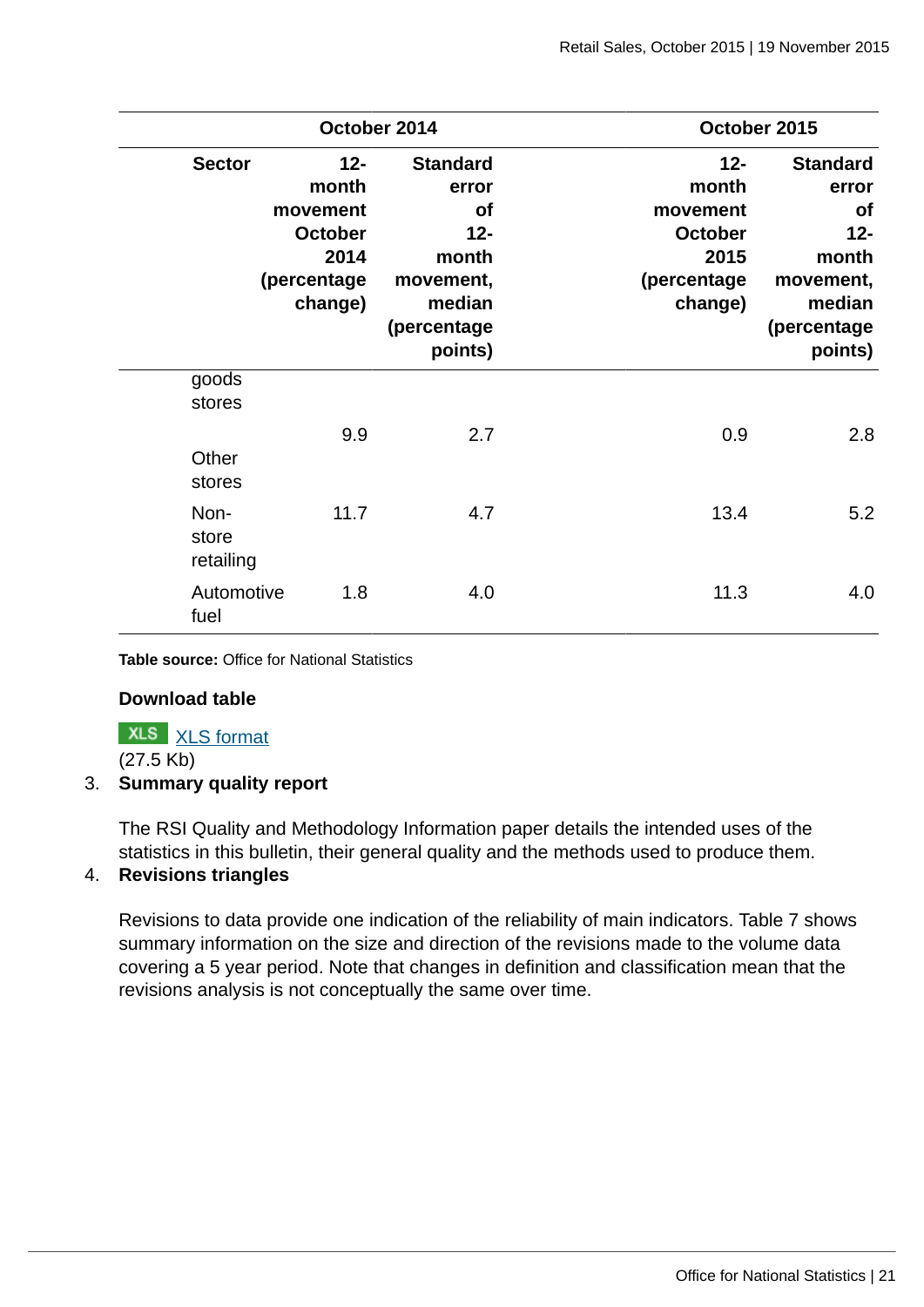### **Table 7: Revision triangles summary, October 2015**

Great Britain

|                                                             | Growth<br>in latest<br>period (%) | <b>Revisions between first</b><br>publication and estimates 12 | months later (percentage points)                                                                         |  |  |
|-------------------------------------------------------------|-----------------------------------|----------------------------------------------------------------|----------------------------------------------------------------------------------------------------------|--|--|
|                                                             |                                   | Average<br>over the<br>last 5 years<br>(mean<br>revision)      | Average<br>over the<br>last 5 years<br>without<br>regard<br>to sign<br>(average<br>absolute<br>revision) |  |  |
| Latest 3<br>months<br>compared<br>with previous<br>3 months | 0.9                               | $-0.19$                                                        | 0.30                                                                                                     |  |  |
| Latest month<br>compared<br>with previous<br>month          | $-0.6$                            | $-0.15$                                                        | 0.36                                                                                                     |  |  |

**Table source:** Office for National Statistics

### **Download table**

**XLS** [XLS format](http://www.ons.gov.uk:80/ons/rel/rsi/retail-sales/october-2015/prt-table-7.xls) (24.5 Kb)

### 6. **Relevant links**

A [subset of the retail sales dataset](http://www.ons.gov.uk/ons/data/web/explorer/dataset-finder/-/q/dcDetails/Economic/RS01?p_p_lifecycle=1&_FOFlow1_WAR_FOFlow1portlet_dataset_navigation=datasetCollectionDetails) will be published on our Data Explorer page. Please note the link will not work until the data are published.

[Disclosure control policy \(337 Kb Word document\)](http://www.ons.gov.uk:80/ons/guide-method/best-practice/disclosure-control-policy-for-tables/disclosure-control-policy-for-tables-produced-from-surveys.pdf)

[Comparability of RSI Sales and External Indicators \(95.5 Kb Pdf\)](http://www.ons.gov.uk:80/ons/guide-method/method-quality/specific/economy/retail-sales/comparability-of-rsi-sales-and-external-indicators-2012-13.pdf)

[RSI Workplan \(87.3 Kb Pdf\)](http://www.ons.gov.uk:80/ons/guide-method/method-quality/specific/economy/retail-sales/rsi-work-plan-2014.pdf)

[RSI Quality and Methodology Information paper \(245.6 Kb Pdf\)](http://www.ons.gov.uk:80/ons/guide-method/method-quality/quality/quality-information/economy/quality-and-methodology-information-for-retail-sales-index.pdf)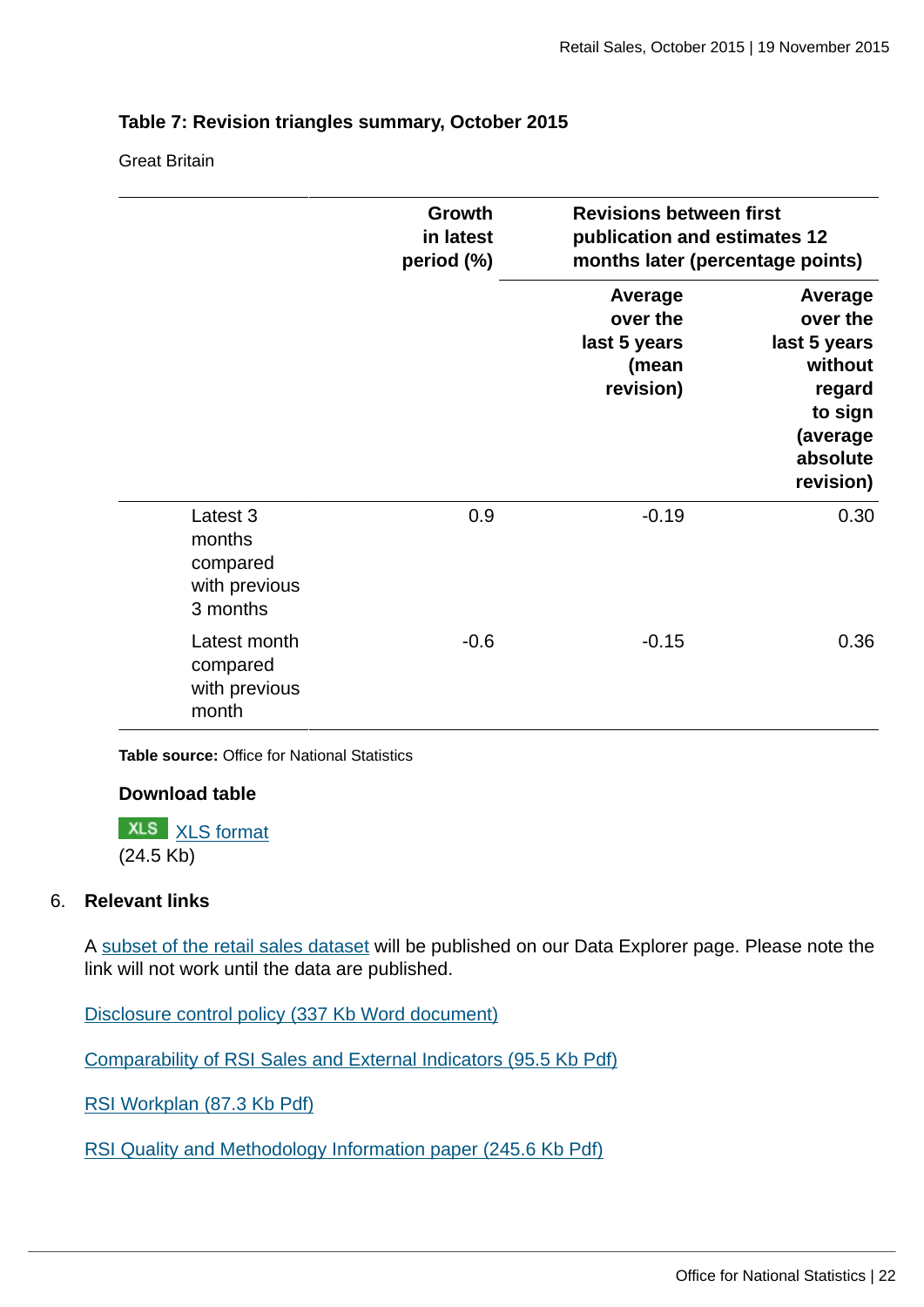[Revisions to the Retail Sales Index \(100 Kb Pdf\)](http://www.ons.gov.uk:80/ons/guide-method/method-quality/specific/economy/retail-sales/revisions-to-the-retail-sales-index-2014.pdf)

[Has 2014 been a good year for retailers](http://www.ons.gov.uk:80/ons/rel/rsi/retail-sales/december-2014/sty-has-2014-been-a-good-year-for-retailers.html)

[Overview of internet retail sales in 2014](http://www.ons.gov.uk:80/ons/rel/rsi/retail-sales/december-2014/sty-overview-of-internet-retail-sales-in-2014.html)

[BRC Sales Monitor October 2015](http://www.brc.org.uk/brc_home.asp)

[International Measures of Retail Sales](http://www.ons.gov.uk:80/ons/rel/rsi/retail-sales/a-comparison-of-international-measures-of-retail-sales/index.html)

[National Accounts Workplan \(410 Kb Powerpoint presentation\)](http://www.ons.gov.uk:80/ons/guide-method/method-quality/specific/economy/national-accounts/presentations-and-meeting-papers/presentation-slides/the-national-accounts-and-related-outputs-work-plan-for-2013-14-to-2017-18.ppt)

[Why is the retail sales revisions policy different from the National Accounts revisions policy?](http://www.ons.gov.uk:80/ons/guide-method/method-quality/specific/economy/retail-sales/differences-between-rsi---national-accounts-revisions-policy.pdf) [\(53.9 Kb Pdf\)](http://www.ons.gov.uk:80/ons/guide-method/method-quality/specific/economy/retail-sales/differences-between-rsi---national-accounts-revisions-policy.pdf)

[14 ways ONS statistics help you understand the economy - A closer look at the circular flow of](http://www.ons.gov.uk:80/ons/rel/naa2/quarterly-national-accounts/q1-2014/video-summary--14-ways-ons-statistics-help-you-understand-the-economy.html) [income](http://www.ons.gov.uk:80/ons/rel/naa2/quarterly-national-accounts/q1-2014/video-summary--14-ways-ons-statistics-help-you-understand-the-economy.html)

[Impact of quarterly employment question on the monthly survey response \(163.7 Kb Pdf\)](http://www.ons.gov.uk:80/ons/guide-method/method-quality/specific/economy/output-approach-to-gdp/methods-and-sources/impact-of-quarterly-employment-question-on-monthly-survey-response.pdf)

[Investigating the effect of quarterly collection of employee jobs data on the estimated standard](http://www.ons.gov.uk:80/ons/guide-method/method-quality/specific/economy/output-approach-to-gdp/methods-and-sources/mbs-variance-of-change-paper.pdf) [error of change for total turnover on the Monthly Business Survey \(110 Kb Pdf\)](http://www.ons.gov.uk:80/ons/guide-method/method-quality/specific/economy/output-approach-to-gdp/methods-and-sources/mbs-variance-of-change-paper.pdf)

[Government Statistical Service \(GSS\) uncertainty guidance](#page-0-0)

#### 7. **Publication policy**

Details of the policy governing the release of new data are available from our [Media Relations](mailto:media.relations@ons.gsi.gov.uk) [Office](mailto:media.relations@ons.gsi.gov.uk). Also available is a list of the organisations given [pre-publication access](http://www.ons.gov.uk:80/ons/rel/rsi/retail-sales/october-2015/pra-rsi-oct-15.html) to the contents of this bulletin.

#### 8. **Accessing data**

The complete run of data in the tables of this statistical bulletin is available to view and download in electronic format using our Time Series Data service. Users can download the complete bulletin in a choice of zipped formats, or view and download their own sections of individual series.

Alternatively, for low-cost tailored data call 0845 601 3034 or email [info@ons.gsi.gov.uk](mailto:info@ons.gsi.gov.uk)

**Next publication**: Thursday 17 December 2015

**Issued by**: Office for National Statistics, Government Buildings, Cardiff Road, Newport NP10 8XG

#### **Media contact**:

Tel Media Relations Office 0845 6041858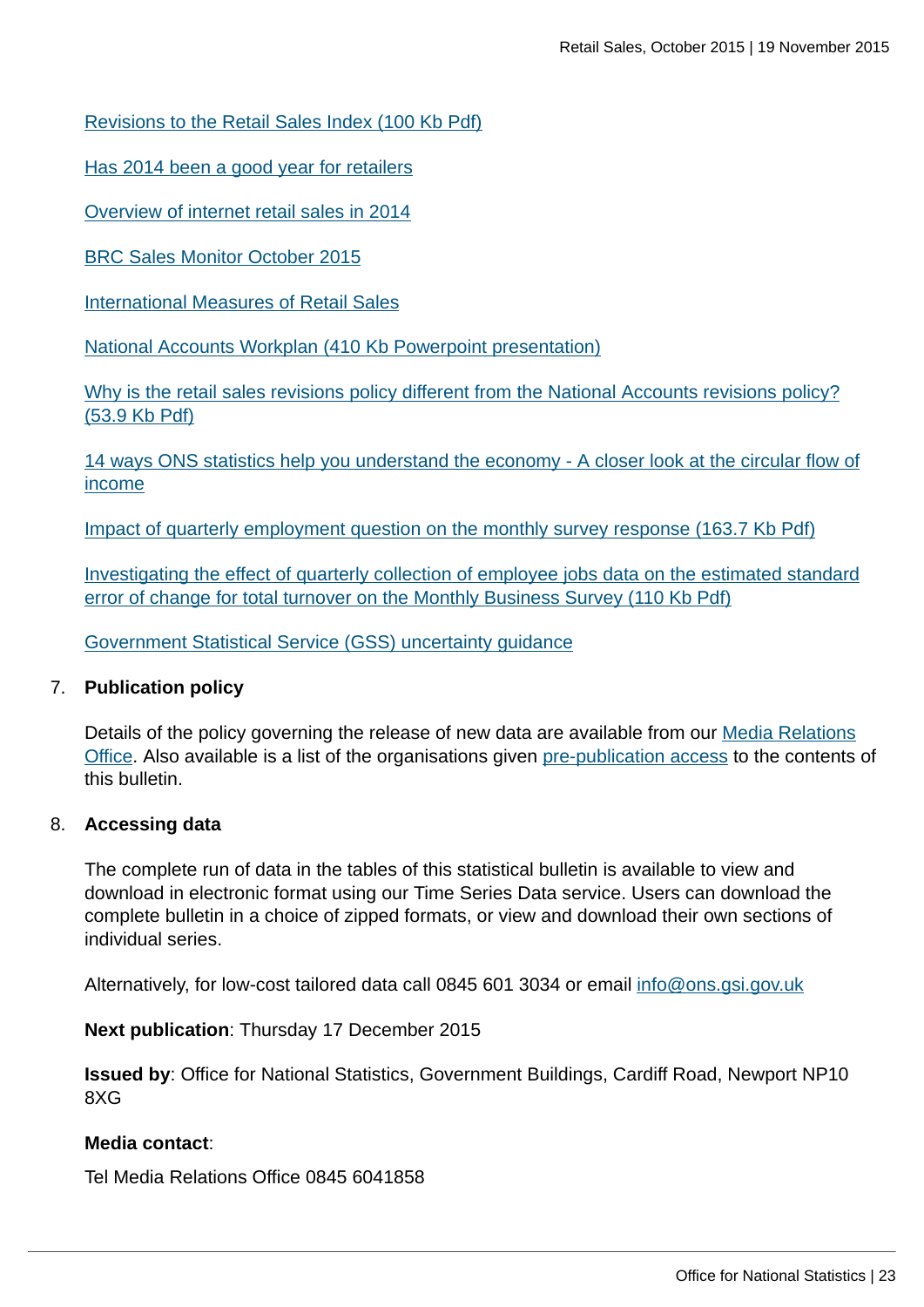Emergency on-call 07867 906553

Email [media.relations@ons.gsi.gov.uk](mailto:media.relations@ons.gsi.gov.uk)

#### **Statistical contact**:

Tel Melanie Richard +44 (0)1633 455602

Email [retail.sales.enquiries@ons.gsi.gov.uk](mailto:retail.sales.enquiries@ons.gsi.gov.uk)

#### **Contact us**:

Tel 0845 601 3034

Email [info@ons.gsi.gov.uk](mailto:info@ons.gsi.gov.uk)

**[Website](http://www.ons.gov.uk:80/ons/index.html)** 

**[Twitter](http://www.ons.gov.uk:80/ons/external-links/social-media/twitter.html)** 

9. Details of the policy governing the release of new data are available by visiting [www.statisticsauthority.gov.uk/assessment/code-of-practice/index.html](http://www.statisticsauthority.gov.uk/assessment/code-of-practice/index.html) or from the Media Relations Office email: [media.relations@ons.gsi.gov.uk](mailto:media.relations@ons.gsi.gov.uk)

### **Copyright**

© Crown copyright 2015

You may use or re-use this information (not including logos) free of charge in any format or medium, under the terms of the Open Government Licence. To view this licence, visit www.nationalarchives.gov.uk/doc/open-government-licence/ or write to the Information Policy Team, The National Archives, Kew, London TW9 4DU, or email: [psi@nationalarchives.gsi.gov.uk](mailto:psi@nationalarchives.gsi.gov.uk).

This document is also available on our website at [www.ons.gov.uk.](http://www.ons.gov.uk/)

### **Statistical contacts**

| <b>Name</b> | <b>Phone</b>                            | <b>Department</b> | <b>Email</b>                          |
|-------------|-----------------------------------------|-------------------|---------------------------------------|
|             | Richards Melanie +44 (0)1633 455602 ONS |                   | retail.sales.enquiries@ons.gsi.gov.uk |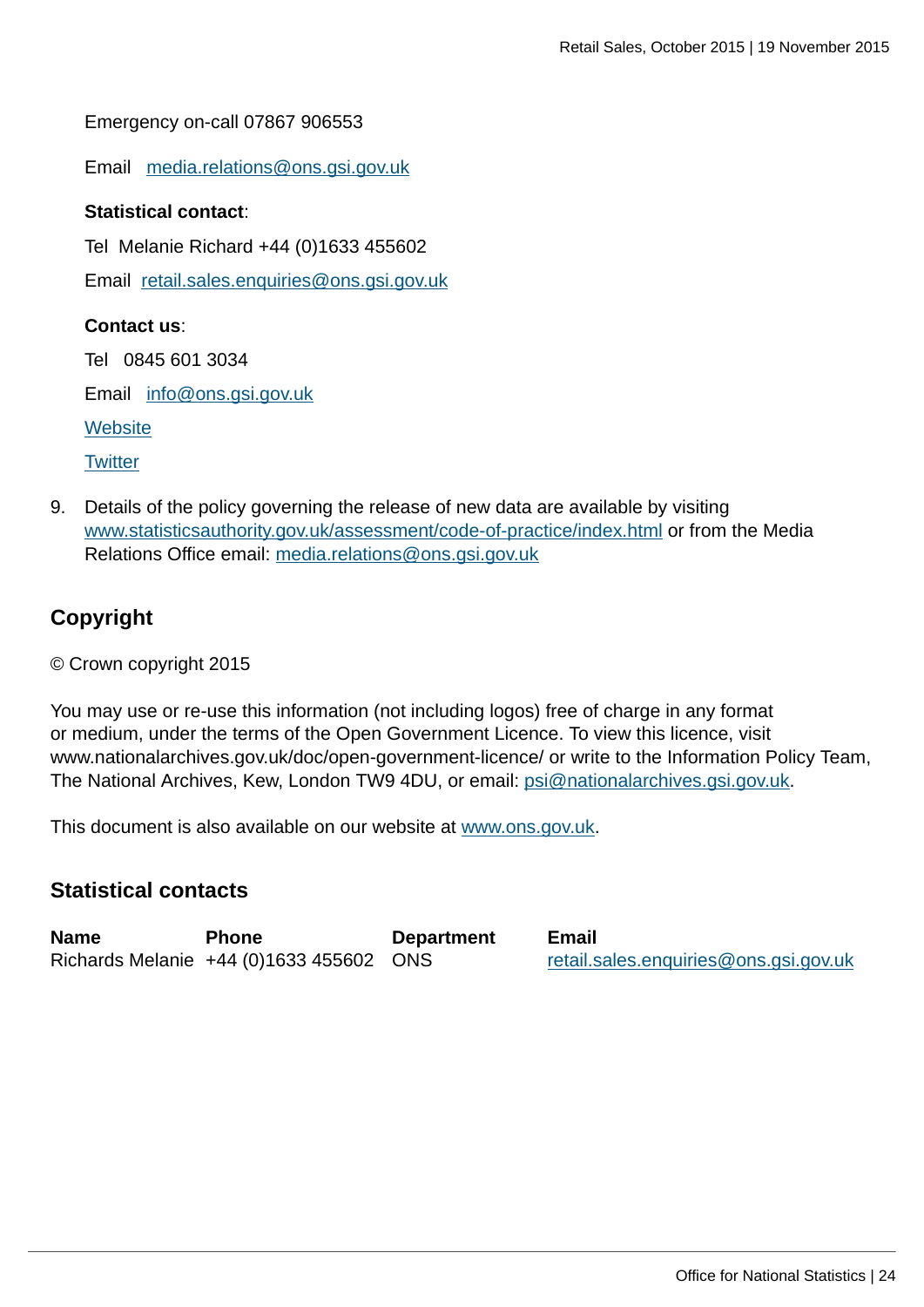**Next Publication Date:** 17 December 2015

**Issuing Body:** Office for National Statistics

**Media Contact Details:** Telephone: 0845 604 1858 (8.30am-5.30pm Weekdays)

Emergency out of hours (limited service): 07867 906553

Email: [media.relations@ons.gsi.gov.uk](mailto:media.relations@ons.gsi.gov.uk)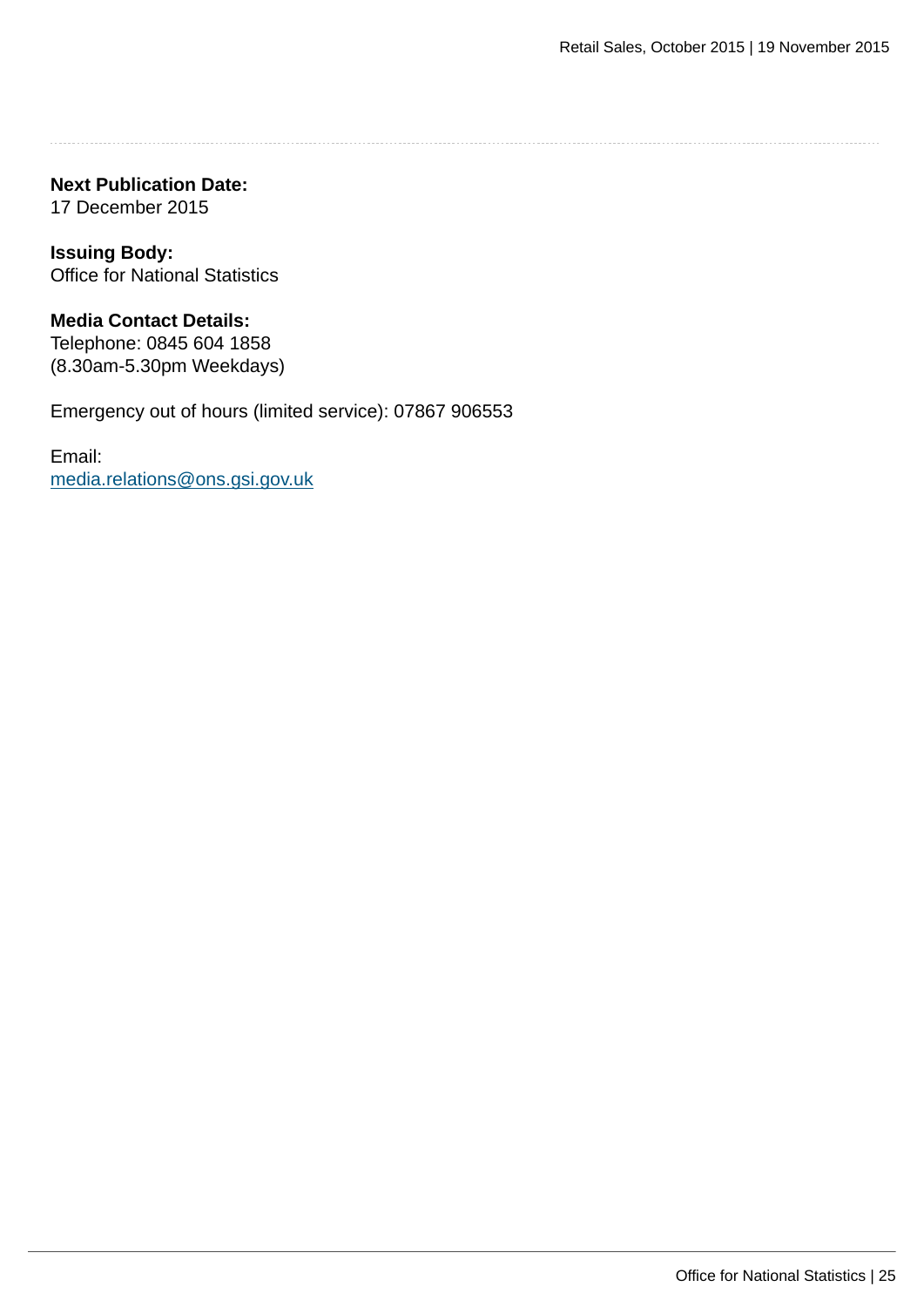# **1 CHAINED VOLUME OF RETAIL SALES**<br>**10dex numbers of sales per week and percentage inc SEASONALLY ADJUSTED**

|                                      |                                                         |                                           | Index numbers of sales per week and percentage increase on a year earlier |                                           |                                             |                                           |                                                                        |                                           |                                                     |                                                                        |                                           |                                           |                                           |                                           |                                           | Index 2012=100                                          |                                                           |
|--------------------------------------|---------------------------------------------------------|-------------------------------------------|---------------------------------------------------------------------------|-------------------------------------------|---------------------------------------------|-------------------------------------------|------------------------------------------------------------------------|-------------------------------------------|-----------------------------------------------------|------------------------------------------------------------------------|-------------------------------------------|-------------------------------------------|-------------------------------------------|-------------------------------------------|-------------------------------------------|---------------------------------------------------------|-----------------------------------------------------------|
|                                      | Year                                                    | 1st Qtr                                   | 2nd Qtr                                                                   | 3rd Qtr                                   | 4th Qtr                                     | Jan                                       | Feb                                                                    | Mar                                       | Apr                                                 | May                                                                    | June                                      | July                                      | Aug                                       | Sept                                      | Oct                                       | Nov                                                     | Dec                                                       |
|                                      | <b>SIC 2007 (SALES IN 2012)</b>                         |                                           |                                                                           |                                           |                                             |                                           |                                                                        |                                           |                                                     |                                                                        |                                           |                                           |                                           |                                           |                                           |                                                         |                                                           |
|                                      |                                                         |                                           | All Retailing, Including Automotive Fuel, All Businesses (£351,049m)      |                                           |                                             |                                           |                                                                        |                                           |                                                     |                                                                        |                                           |                                           |                                           |                                           |                                           |                                                         |                                                           |
| 2006<br>2007<br>2008<br>2009<br>2010 | 96.7<br>99.5<br>100.0<br>100.1<br>99.3                  | 95.6<br>98.6<br>100.9<br>99.1<br>98.5     | 96.7<br>99.7<br>100.4<br>100.1<br>99.7                                    | 96.9<br>100.3<br>99.2<br>100.7<br>100.0   | 97.8<br>99.5<br>99.2<br>100.6<br>99.1       | 95.4<br>97.5<br>100.1<br>100.2<br>96.8    | 95.2<br>98.6<br>102.5<br>98.4<br>99.5                                  | 96.1<br>99.5<br>100.3<br>98.9<br>99.1     | 96.2<br>100.2<br>100.0<br>100.0<br>99.2             | 96.7<br>99.4<br>102.7<br>99.5<br>99.7                                  | 97.0<br>99.6<br>99.0<br>100.6<br>100.0    | 97.1<br>100.0<br>99.1<br>100.5<br>100.4   | 96.9<br>100.3<br>99.3<br>100.8<br>100.5   | 96.6<br>100.6<br>99.2<br>100.7<br>99.4    | 97.4<br>99.5<br>98.9<br>101.2<br>100.0    | 97.8<br>100.1<br>98.9<br>100.6<br>100.1                 | 98.2<br>99.1<br>99.8<br>100.0<br>97.7                     |
| 2011<br>2012<br>2013<br>2014<br>2015 | 99.4<br>100.0<br>101.4<br>105.3<br>$\ddot{\phantom{a}}$ | 99.2<br>100.1<br>99.8<br>103.1<br>108.7   | 99.4<br>99.6<br>100.7<br>105.1<br>109.6                                   | 99.0<br>100.6<br>102.5<br>105.4<br>110.5  | 99.9<br>99.6<br>102.6<br>107.9<br>$\ddotsc$ | 100.0<br>100.4<br>99.0<br>102.1<br>108.5  | 99.2<br>99.1<br>100.6<br>103.4<br>109.3                                | 98.7<br>100.7<br>99.8<br>103.9<br>108.5   | 101.0<br>98.8<br>98.9<br>105.0<br>109.5             | 98.5<br>99.6<br>101.4<br>105.0<br>109.7                                | 98.8<br>100.3<br>101.7<br>105.2<br>109.5  | 98.9<br>100.4<br>102.6<br>105.2<br>110.1  | 98.8<br>100.5<br>102.1<br>106.0<br>109.7  | 99.1<br>100.8<br>102.7<br>105.0<br>111.5  | 100.0<br>99.9<br>101.8<br>106.8<br>110.9  | 99.9<br>100.0<br>101.4<br>108.2<br>$\ddot{\phantom{a}}$ | 99.7<br>99.1<br>104.2<br>108.6                            |
|                                      | Percentage increase on a year earlier                   |                                           |                                                                           |                                           |                                             |                                           |                                                                        |                                           |                                                     |                                                                        |                                           |                                           |                                           |                                           |                                           |                                                         |                                                           |
| 2006<br>2007<br>2008<br>2009<br>2010 | 3.1<br>2.9<br>0.4<br>0.2<br>$-0.8$                      | 2.2<br>3.2<br>2.3<br>$-1.7$<br>$-0.6$     | 3.0<br>3.2<br>0.7<br>$-0.4$<br>$-0.4$                                     | 3.4<br>3.6<br>$-1.1$<br>1.5<br>$-0.6$     | 3.8<br>1.7<br>$-0.3$<br>1.3<br>$-1.4$       | 1.8<br>2.3<br>2.6<br>0.1<br>$-3.4$        | 1.5<br>3.6<br>4.0<br>$-4.1$<br>$1.2$                                   | 3.0<br>3.5<br>0.8<br>$-1.4$<br>0.3        | 2.7<br>4.1<br>$-0.2$<br>$-0.8$                      | 3.4<br>2.8<br>3.3<br>$-3.1$<br>0.2                                     | 3.0<br>2.7<br>$-0.6$<br>1.6<br>$-0.6$     | 3.2<br>3.0<br>$-1.0$<br>1.4<br>$-0.1$     | 3.8<br>3.5<br>$-1.0$<br>1.5<br>$-0.3$     | 3.2<br>4.1<br>$-1.3$<br>1.5<br>$-1.3$     | 3.8<br>2.2<br>-0.6<br>2.3<br>$-1.2$       | 3.2<br>2.4<br>$-1.2$<br>1.7<br>$-0.5$                   | 4.2<br>0.8<br>0.7<br>0.2<br>$-2.3$                        |
| 2011<br>2012<br>2013<br>2014<br>2015 | 0.6<br>1.4<br>3.9                                       | 0.7<br>0.9<br>$-0.3$<br>3.3<br>5.5        | $-0.3$<br>0.3<br>1.1<br>4.3<br>4.3                                        | $-1.1$<br>1.6<br>1.9<br>2.8<br>4.9        | 0.7<br>$-0.2$<br>3.0<br>5.2<br>ä.           | 3.3<br>0.4<br>$-1.4$<br>3.2<br>6.3        | $-0.3$<br>$\overline{\phantom{0}}$<br>1.5<br>2.8<br>5.7                | $-0.4$<br>2.1<br>$-0.9$<br>4.0<br>4.4     | 1.8<br>$-2.1$<br>6.2<br>4.3                         | $-1.2$<br>1.1<br>1.8<br>3.5<br>4.5                                     | $-1.2$<br>1.6<br>1.4<br>3.5<br>4.1        | $-1.5$<br>1.4<br>2.2<br>2.6<br>4.7        | $-1.7$<br>1.8<br>1.5<br>3.9<br>3.5        | -0.3<br>1.7<br>1.9<br>2.2<br>6.2          | -0.1<br>1.9<br>4.9<br>3.8                 | $-0.2$<br>0.1<br>1.4<br>6.7<br>$\ddotsc$                | 2.0<br>$-0.7$<br>5.2<br>4.2<br>$\ddot{\phantom{0}}$       |
|                                      |                                                         |                                           | All Retailing, Excluding Automotive Fuel, All Businesses (£310,757m)      |                                           |                                             |                                           |                                                                        |                                           |                                                     |                                                                        |                                           |                                           |                                           |                                           |                                           |                                                         |                                                           |
| 2006<br>2007<br>2008<br>2009<br>2010 | 95.2<br>97.9<br>98.8<br>99.2<br>99.4                    | 93.9<br>97.0<br>99.6<br>97.9<br>98.7      | 95.2<br>98.0<br>99.3<br>98.9<br>99.7                                      | 95.4<br>98.8<br>97.9<br>99.7<br>100.0     | 96.3<br>97.9<br>98.2<br>100.1<br>99.1       | 93.7<br>95.9<br>98.7<br>98.6<br>97.0      | 93.7<br>97.1<br>101.4<br>97.2<br>99.7                                  | 94.3<br>97.8<br>99.0<br>97.8<br>99.2      | 94.8<br>98.2<br>98.6<br>99.0<br>99.2                | 95.1<br>97.8<br>101.8<br>98.4<br>99.7                                  | 95.6<br>98.0<br>97.9<br>99.3<br>100.0     | 95.6<br>98.5<br>97.8<br>99.7<br>100.4     | 95.6<br>98.8<br>98.2<br>99.7<br>100.5     | 95.0<br>99.0<br>97.9<br>99.8<br>99.4      | 95.8<br>97.9<br>97.7<br>100.1<br>99.8     | 96.2<br>98.5<br>97.7<br>100.2<br>99.9                   | 96.7<br>97.6<br>99.0<br>99.9<br>97.9                      |
| 2011<br>2012<br>2013<br>2014<br>2015 | 98.9<br>100.0<br>101.9<br>106.2                         | 99.0<br>99.6<br>100.1<br>103.8<br>109.3   | 99.0<br>99.9<br>101.1<br>105.9<br>110.3                                   | 98.6<br>100.6<br>102.8<br>106.4<br>111.3  | 99.2<br>100.0<br>103.4<br>108.9             | 99.8<br>99.8<br>99.4<br>103.1<br>108.8    | 98.9<br>98.8<br>101.0<br>104.3<br>109.6                                | 98.5<br>100.0<br>100.0<br>104.2<br>109.5  | 100.7<br>99.1<br>99.2<br>105.9<br>110.3             | 98.1<br>99.7<br>101.5<br>106.0<br>110.5                                | 98.3<br>100.7<br>102.2<br>106.0<br>110.2  | 98.6<br>100.4<br>102.8<br>106.1<br>111.1  | 98.4<br>100.6<br>102.4<br>107.0<br>110.4  | 98.7<br>100.7<br>103.3<br>106.0<br>112.1  | 99.6<br>100.1<br>102.5<br>107.9<br>111.1  | 99.0<br>100.4<br>102.0<br>109.4<br>$\ddot{\phantom{a}}$ | 99.1<br>99.5<br>105.1<br>109.3                            |
|                                      | Percentage increase on a year earlier                   |                                           |                                                                           |                                           |                                             |                                           |                                                                        |                                           |                                                     |                                                                        |                                           |                                           |                                           |                                           |                                           |                                                         |                                                           |
| 2006<br>2007<br>2008<br>2009<br>2010 | 2.3<br>2.9<br>0.9<br>0.4<br>0.2                         | 1.3<br>3.3<br>2.7<br>$-1.8$<br>0.9        | 2.8<br>2.9<br>1.3<br>$-0.3$<br>0.8                                        | 2.6<br>3.6<br>$-0.8$<br>1.8<br>0.3        | 2.4<br>1.7<br>0.2<br>1.9<br>$-0.9$          | 0.7<br>2.4<br>3.0<br>$-0.2$<br>$-1.6$     | 1.1<br>3.7<br>4.4<br>$-4.2$<br>2.6                                     | 2.0<br>3.7<br>1.2<br>$-1.2$<br>1.4        | 2.2<br>3.6<br>0.4<br>0.5<br>0.2                     | 3.1<br>2.8<br>4.1<br>$-3.3$<br>1.3                                     | 2.9<br>2.5<br>$-0.1$<br>1.4<br>0.8        | 2.9<br>3.0<br>$-0.7$<br>1.9<br>0.7        | 3.1<br>3.3<br>-0.6<br>1.6<br>0.7          | 1.9<br>4.2<br>$-1.1$<br>2.0<br>$-0.4$     | 2.3<br>2.2<br>$-0.2$<br>2.4<br>$-0.2$     | 1.9<br>2.3<br>$-0.8$<br>2.6<br>$-0.3$                   | 2.9<br>0.9<br>1.4<br>1.0<br>$-2.0$                        |
| 2011<br>2012<br>2013<br>2014<br>2015 | $-0.5$<br>1.1<br>1.9<br>4.3<br>à.                       | 0.3<br>0.6<br>0.6<br>3.7<br>5.2           | $-0.7$<br>0.9<br>1.2<br>4.8<br>4.1                                        | $-1.5$<br>2.0<br>2.2<br>3.4<br>4.6        | 0.1<br>0.8<br>3.4<br>5.3<br>÷.              | 2.9<br>0.1<br>$-0.4$<br>3.7<br>5.5        | $-0.9$<br>$-0.1$<br>2.3<br>3.3<br>5.0                                  | $-0.7$<br>1.6<br>4.2<br>5.1               | 1.4<br>$-1.6$<br>0.1<br>6.7<br>4.2                  | $-1.6$<br>1.6<br>1.9<br>4.4<br>4.3                                     | $-1.7$<br>2.4<br>1.5<br>3.7<br>4.0        | $-1.8$<br>1.9<br>2.4<br>3.2<br>4.7        | $-2.0$<br>2.2<br>1.8<br>4.5<br>3.2        | $-0.7$<br>2.0<br>2.5<br>2.7<br>5.7        | -0.3<br>0.5<br>2.4<br>5.2<br>3.0          | $-0.9$<br>1.4<br>1.6<br>7.2<br>$\ddotsc$                | 1.2<br>0.4<br>5.7<br>3.9                                  |
|                                      |                                                         |                                           | Predominantly Food Stores, All Businesses (£145,66m)                      |                                           |                                             |                                           |                                                                        |                                           |                                                     |                                                                        |                                           |                                           |                                           |                                           |                                           |                                                         |                                                           |
| 2006<br>2007<br>2008<br>2009<br>2010 | 101.9<br>102.9<br>102.2<br>103.0<br>101.3               | 101.1<br>102.9<br>103.9<br>102.1<br>101.6 | 101.8<br>102.5<br>102.4<br>103.4<br>102.5                                 | 102.6<br>103.6<br>100.9<br>103.5<br>100.7 | 102.2<br>102.7<br>101.6<br>103.2<br>100.3   | 100.6<br>103.0<br>103.6<br>101.4<br>102.2 | 101.2<br>102.8<br>105.5<br>102.6<br>101.9                              | 101.4<br>103.0<br>103.0<br>102.2<br>100.9 | 101.3<br>103.0<br>102.2<br>103.3<br>101.6           | 101.2<br>102.9<br>104.3<br>102.7<br>102.7                              | 102.6<br>101.7<br>100.9<br>104.0<br>103.2 | 104.0<br>103.0<br>101.1<br>103.0<br>101.1 | 101.8<br>104.3<br>100.6<br>103.8<br>100.7 | 102.1<br>103.5<br>100.9<br>103.5<br>100.4 | 102.1<br>102.6<br>102.0<br>102.8<br>100.6 | 101.8<br>102.5<br>102.0<br>103.1<br>101.4               | 102.5<br>102.9<br>101.0<br>103.5<br>99.1                  |
| 2011<br>2012<br>2013<br>2014<br>2015 | 100.0<br>100.0<br>99.8<br>100.6<br>$\ddot{\phantom{a}}$ | 99.8<br>100.2<br>99.5<br>99.3<br>102.1    | 100.1<br>99.9<br>98.6<br>100.9<br>102.4                                   | 99.8<br>100.5<br>100.7<br>100.5<br>102.6  | 100.3<br>99.3<br>100.5<br>101.9<br>÷.       | 100.0<br>100.9<br>98.8<br>98.7<br>102.1   | 99.4<br>$\begin{array}{c} 100.3 \\ 99.0 \end{array}$<br>100.5<br>102.2 | 100.0<br>99.5<br>100.5<br>98.8<br>102.0   | 102.9<br>99.5<br>96.1<br>101.9<br>101.9             | 99.0<br>$\begin{array}{c} 100.0 \\ 99.6 \end{array}$<br>100.3<br>102.9 | 98.8<br>100.3<br>99.8<br>100.5<br>102.4   | 99.6<br>100.2<br>102.3<br>100.7<br>102.4  | 99.9<br>100.8<br>100.2<br>100.3<br>101.4  | 99.9<br>100.6<br>99.8<br>100.4<br>103.7   | 100.8<br>99.7<br>99.7<br>101.3<br>102.3   | 100.2<br>99.3<br>99.8<br>101.6<br>$\ddot{\phantom{a}}$  | 100.1<br>$99.0$<br>101.8<br>102.5<br>$\ddot{\phantom{0}}$ |
|                                      | Percentage increase on a year earlier                   |                                           |                                                                           |                                           |                                             |                                           |                                                                        |                                           |                                                     |                                                                        |                                           |                                           |                                           |                                           |                                           |                                                         |                                                           |
| 2006<br>2007<br>2008<br>2009<br>2010 | 1.4<br>$1.0$<br>$-0.7$<br>0.8<br>$-1.7$                 | 1.1<br>1.8<br>1.0<br>$-1.7$<br>$-0.5$     | 1.6<br>0.7<br>$-0.1$<br>1.0<br>$-0.8$                                     | 2.0<br>0.9<br>$-2.6$<br>2.6<br>$-2.7$     | 0.9<br>0.5<br>$-1.0$<br>1.5<br>$-2.8$       | $-0.6$<br>2.4<br>0.6<br>$-2.1$<br>0.8     | 1.6<br>1.5<br>2.6<br>$-2.7$<br>$-0.7$                                  | 2.1<br>1.5<br>$-0.7$<br>$-1.3$            | 1.0<br>1.7<br>$-0.8$<br>1.1<br>$-1.7$               | $1.2$<br>1.7<br>1.3<br>$-1.5$<br>$-0.1$                                | 2.3<br>$-0.9$<br>$-0.8$<br>3.1<br>$-0.8$  | 2.9<br>$-1.0$<br>$-1.9$<br>1.9<br>$-1.8$  | 1.6<br>2.4<br>$-3.5$<br>3.2<br>$-3.0$     | 1.5<br>1.4<br>$^{-2.5}_{-2.5}$<br>$-3.0$  | 0.9<br>0.5<br>$-0.5$<br>0.8<br>$-2.2$     | $\qquad \qquad -$<br>0.7<br>$-0.4$<br>1.1<br>$-1.6$     | 1.7<br>0.4<br>$-1.8$<br>2.5<br>$-4.3$                     |
| 2011<br>2012<br>2013<br>2014<br>2015 | $-1.3$<br>$-0.1$<br>0.8                                 | $-1.8$<br>0.4<br>$-0.7$<br>$-0.3$<br>2.9  | $-2.4$<br>$-0.2$<br>$-1.3$<br>2.3<br>1.5                                  | $-0.9$<br>0.8<br>$_{-0.2}^{0.2}$<br>2.1   | 0.1<br>$-1.0$<br>1.2<br>1.3                 | $-2.2$<br>0.9<br>$-2.1$<br>$-0.1$<br>3.4  | $-2.5$<br>0.9<br>$-1.3$<br>1.5<br>1.8                                  | $-0.9$<br>$-0.5$<br>1.0<br>$-1.7$<br>3.2  | 1.3<br>$-3.3$<br>$-3.4$<br>6.1<br>$\qquad \qquad -$ | $-3.6$<br>1.0<br>$-0.4$<br>0.7<br>2.5                                  | $-4.3$<br>1.5<br>$-0.4$<br>0.7<br>1.9     | $-1.6$<br>0.7<br>2.1<br>$-1.6$<br>1.7     | $-0.8$<br>0.9<br>$-0.6$<br>0.1<br>1.1     | $-0.5$<br>0.7<br>$-0.8$<br>0.6<br>3.3     | 0.2<br>$-1.1$<br>1.6<br>1.0               | $-1.2$<br>$-0.8$<br>0.4<br>1.9<br>$\ddotsc$             | 1.0<br>$-1.1$<br>$^{2.8}_{0.7}$                           |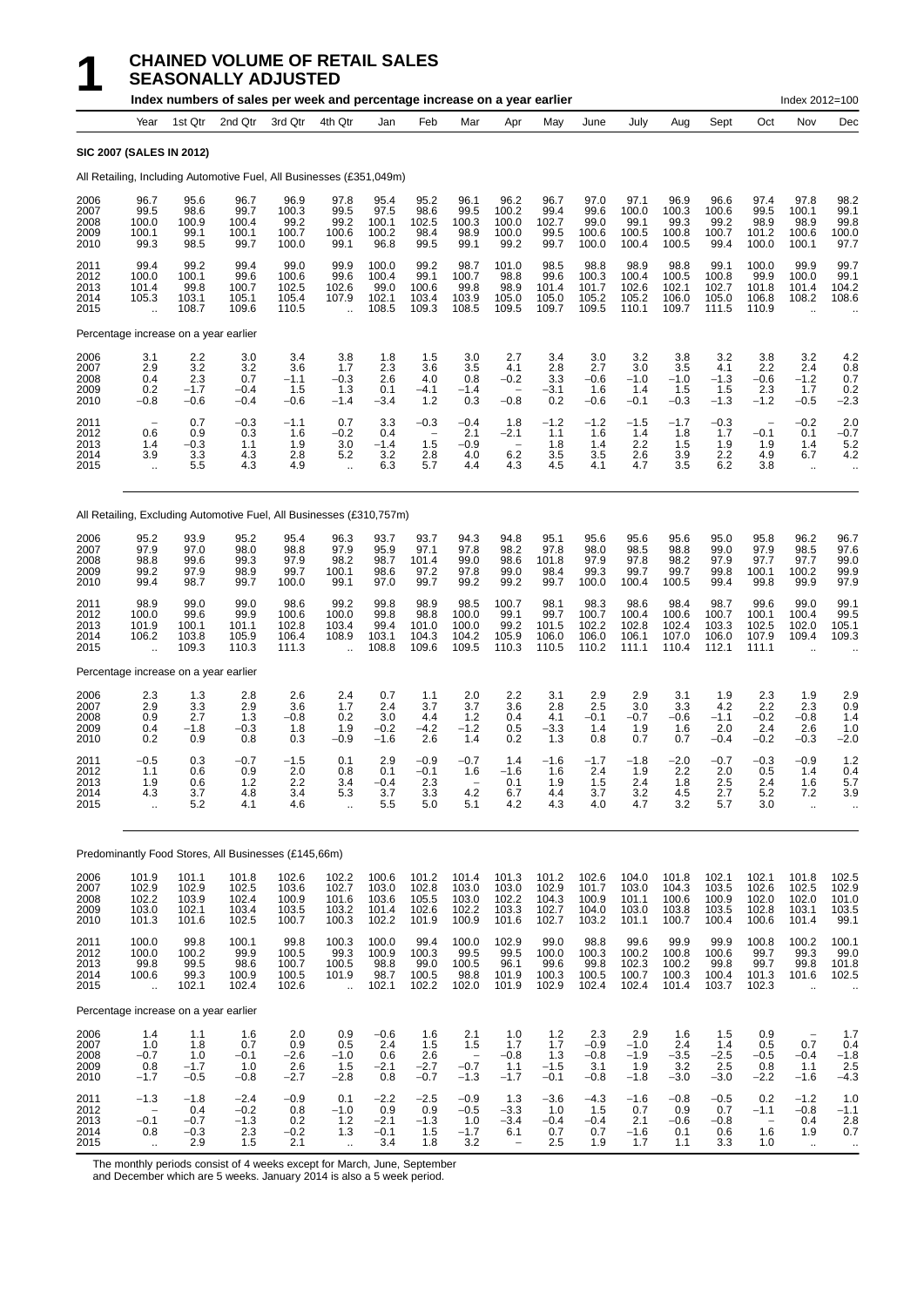#### **1 CHAINED VOLUME OF RETAIL SALES SEASONALLY ADJUSTED**

|                                      |                                                        |                                                  | continued Index numbers of sales per week and percentage increase on a year earlier |                                                |                                                        |                                                 |                                                  |                                                  |                                                |                                                   |                                                  |                                             |                                                  |                                                |                                                | Index 2012=100                                      |                                              |
|--------------------------------------|--------------------------------------------------------|--------------------------------------------------|-------------------------------------------------------------------------------------|------------------------------------------------|--------------------------------------------------------|-------------------------------------------------|--------------------------------------------------|--------------------------------------------------|------------------------------------------------|---------------------------------------------------|--------------------------------------------------|---------------------------------------------|--------------------------------------------------|------------------------------------------------|------------------------------------------------|-----------------------------------------------------|----------------------------------------------|
|                                      | Year                                                   | 1st Qtr                                          | 2nd Qtr                                                                             | 3rd Qtr                                        | 4th Qtr                                                | Jan                                             | Feb                                              | Mar                                              | Apr                                            | May                                               | June                                             | July                                        | Aug                                              | Sept                                           | Oct                                            | Nov                                                 | Dec                                          |
|                                      | <b>SIC 2007 (SALES IN 2012)</b>                        |                                                  |                                                                                     |                                                |                                                        |                                                 |                                                  |                                                  |                                                |                                                   |                                                  |                                             |                                                  |                                                |                                                |                                                     |                                              |
|                                      |                                                        |                                                  | Non-specialised Food Stores, All Businesses (£135,044m)                             |                                                |                                                        |                                                 |                                                  |                                                  |                                                |                                                   |                                                  |                                             |                                                  |                                                |                                                |                                                     |                                              |
| 2006<br>2007<br>2008<br>2009<br>2010 | 98.7<br>100.5<br>100.0<br>101.5<br>100.7               | 97.5<br>100.2<br>101.7<br>100.3<br>100.7         | 98.6<br>99.9<br>100.0<br>101.7<br>101.8                                             | 99.7<br>101.2<br>98.5<br>101.8<br>100.2        | 99.0<br>100.5<br>99.5<br>102.0<br>100.0                | 97.1<br>100.2<br>101.5<br>99.6<br>101.5         | 97.5<br>100.2<br>103.2<br>100.7<br>101.1         | 97.9<br>100.2<br>100.8<br>100.5<br>99.9          | 98.0<br>100.5<br>99.8<br>101.5<br>100.7        | 98.0<br>100.3<br>102.0<br>101.0<br>102.0          | 99.4<br>99.1<br>98.6<br>102.5<br>102.6           | 101.0<br>100.5<br>98.7<br>101.2<br>100.5    | 98.8<br>102.0<br>98.3<br>102.2<br>100.2          | 99.4<br>101.2<br>98.5<br>102.0<br>100.1        | 99.0<br>100.4<br>99.7<br>101.6<br>99.9         | 98.6<br>100.2<br>99.9<br>101.9<br>100.8             | 99.3<br>100.8<br>98.9<br>102.4<br>99.4       |
| 2011<br>2012<br>2013<br>2014<br>2015 | 99.6<br>100.0<br>99.9<br>100.7<br>$\ddot{\phantom{a}}$ | 99.2<br>99.9<br>99.4<br>99.3<br>102.2            | 99.8<br>99.9<br>98.7<br>101.1<br>102.2                                              | 99.3<br>100.5<br>101.0<br>100.7<br>102.5       | 99.9<br>99.6<br>100.6<br>102.0<br>$\ddot{\phantom{a}}$ | 99.3<br>100.5<br>98.7<br>98.7<br>102.2          | 98.8<br>100.1<br>98.8<br>100.6<br>102.4          | 99.5<br>99.4<br>100.4<br>98.8<br>102.2           | 102.8<br>99.5<br>96.1<br>101.9<br>101.8        | 98.7<br>100.0<br>99.7<br>100.6<br>102.7           | 98.3<br>100.3<br>100.1<br>100.9<br>102.2         | 99.1<br>100.1<br>102.9<br>101.1<br>102.3    | 99.4<br>100.7<br>100.3<br>100.5<br>101.2         | 99.4<br>100.6<br>100.0<br>100.6<br>103.7       | 100.2<br>99.9<br>99.7<br>101.5<br>102.3        | 99.8<br>99.5<br>99.7<br>101.8                       | 99.6<br>99.4<br>102.1<br>102.6               |
|                                      | Percentage increase on a year earlier                  |                                                  |                                                                                     |                                                |                                                        |                                                 |                                                  |                                                  |                                                |                                                   |                                                  |                                             |                                                  |                                                |                                                |                                                     |                                              |
| 2006<br>2007<br>2008<br>2009<br>2010 | 2.0<br>1.8<br>$-0.5$<br>1.5<br>$-0.7$                  | 1.3<br>2.7<br>1.5<br>$-1.4$<br>0.5               | 2.3<br>1.4<br>0.1<br>1.7<br>0.1                                                     | 2.9<br>1.5<br>$-2.7$<br>3.3<br>$-1.5$          | 1.5<br>1.5<br>$-1.0$<br>2.6<br>$-2.0$                  | $-0.2$<br>3.3<br>1.2<br>$-1.8$<br>1.8           | 1.7<br>2.7<br>3.0<br>$-2.5$<br>0.5               | 2.4<br>2.4<br>0.6<br>$-0.4$<br>$-0.6$            | 1.7<br>2.6<br>$-0.7$<br>1.7<br>$-0.7$          | 1.9<br>2.4<br>1.6<br>$-0.9$<br>1.0                | 3.1<br>$-0.4$<br>$-0.5$<br>4.0<br>0.1            | 3.6<br>$-0.5$<br>$-1.8$<br>2.5<br>$-0.7$    | 2.4<br>3.2<br>$-3.6$<br>3.9<br>$-1.9$            | 2.6<br>1.9<br>$-2.7$<br>3.5<br>$-1.9$          | 1.8<br>1.4<br>$-0.7$<br>1.9<br>$-1.7$          | 0.5<br>1.6<br>$-0.3$<br>2.1<br>$-1.1$               | 2.0<br>1.4<br>$-1.8$<br>3.5<br>$-2.9$        |
| 2011<br>2012<br>2013<br>2014<br>2015 | $-1.1$<br>0.4<br>-0.1<br>0.8<br>÷.                     | $-1.5$<br>0.7<br>$-0.6$<br>$-0.1$<br>3.0         | $-2.0$<br>0.1<br>$-1.2$<br>2.4<br>1.1                                               | $-0.9$<br>1.2<br>0.5<br>$-0.2$<br>1.8          | $-0.1$<br>$-0.3$<br>1.1<br>1.4<br>$\ddotsc$            | $-2.1$<br>1.1<br>$-1.8$<br>0.1<br>3.5           | $-2.3$<br>1.4<br>$-1.3$<br>1.8<br>1.8            | $-0.4$<br>$-0.1$<br>1.0<br>$-1.6$<br>3.5         | 2.1<br>$-3.2$<br>$-3.5$<br>6.0<br>$-0.1$       | $-3.2$<br>$1.2$<br>$-0.2$<br>0.9<br>2.1           | $-4.2$<br>2.0<br>$-0.2$<br>0.8<br>1.3            | $-1.4$<br>1.0<br>2.8<br>$-1.8$<br>1.2       | $-0.8$<br>1.3<br>$-0.4$<br>0.2<br>0.7            | $-0.7$<br>1.3<br>$-0.7$<br>0.7<br>3.0          | 0.4<br>$-0.4$<br>$-0.1$<br>1.8<br>0.8          | $-1.0$<br>$-0.3$<br>0.2<br>2.1<br>$\ddotsc$         | 0.2<br>$-0.2$<br>2.7<br>0.5                  |
|                                      |                                                        |                                                  | Specialist Food Stores, All Businesses (£7,743m)                                    |                                                |                                                        |                                                 |                                                  |                                                  |                                                |                                                   |                                                  |                                             |                                                  |                                                |                                                |                                                     |                                              |
| 2006<br>2007<br>2008<br>2009<br>2010 | 119.1<br>112.8<br>109.8<br>108.8<br>103.2              | 123.9<br>113.9<br>109.3<br>110.7<br>101.6        | 120.7<br>112.5<br>110.3<br>110.2<br>104.8                                           | 113.3<br>114.0<br>109.8<br>110.7<br>103.8      | 118.5<br>110.7<br>110.0<br>103.7<br>102.8              | 121.6<br>114.2<br>106.3<br>112.4<br>98.0        | 124.8<br>113.4<br>113.3<br>110.8<br>101.5        | 125.1<br>114.0<br>109.2<br>109.4<br>104.4        | 122.2<br>110.7<br>110.8<br>112.8<br>104.7      | 121.2<br>112.4<br>110.9<br>111.2<br>103.8         | 119.1<br>114.0<br>109.4<br>107.2<br>105.6        | 114.4<br>116.0<br>108.5<br>112.8<br>104.3   | 115.2<br>113.2<br>110.5<br>111.0<br>103.1        | 110.9<br>113.1<br>110.4<br>108.8<br>103.9      | 115.2<br>112.6<br>110.9<br>103.5<br>111.0      | 120.3<br>112.0<br>108.0<br>104.6<br>107.5           | 119.8<br>108.2<br>110.8<br>103.2<br>92.4     |
| 2011<br>2012<br>2013<br>2014<br>2015 | 100.2<br>100.0<br>101.2<br>100.9<br>$\ddotsc$          | 102.2<br>100.2<br>102.9<br>102.4<br>101.2        | 99.1<br>98.4<br>99.5<br>101.2<br>104.2                                              | 100.0<br>99.6<br>100.0<br>100.1<br>102.6       | 99.5<br>101.7<br>102.4<br>99.9<br>$\ddot{\phantom{1}}$ | 105.2<br>101.8<br>100.6<br>101.8<br>101.2       | 101.5<br>99.1<br>103.6<br>103.2<br>101.3         | 100.3<br>99.7<br>104.1<br>102.5<br>101.3         | 98.7<br>97.6<br>97.6<br>102.6<br>103.5         | 99.3<br>98.1<br>101.5<br>101.3<br>104.1           | 99.3<br>99.3<br>99.4<br>99.9<br>105.0            | 99.9<br>99.6<br>97.7<br>99.6<br>103.5       | 100.2<br>99.0<br>102.1<br>100.7<br>101.3         | 99.9<br>100.2<br>100.2<br>100.0<br>102.9       | 98.7<br>104.3<br>102.9<br>99.9<br>100.0        | 98.7<br>101.3<br>102.4<br>99.4                      | 100.6<br>100.1<br>101.9<br>100.3             |
|                                      | Percentage increase on a year earlier                  |                                                  |                                                                                     |                                                |                                                        |                                                 |                                                  |                                                  |                                                |                                                   |                                                  |                                             |                                                  |                                                |                                                |                                                     |                                              |
| 2006<br>2007<br>2008<br>2009<br>2010 | -3.0<br>-5.3<br>$-2.6$<br>-0.9<br>-5.2                 | 2.3<br>$-8.1$<br>$-4.0$<br>1.3<br>$-8.3$         | $-0.8$<br>$-6.8$<br>$-2.0$<br>$-0.1$<br>$-4.9$                                      | $-8.1$<br>0.6<br>$-3.7$<br>0.8<br>$-6.2$       | $-5.1$<br>$-6.6$<br>$-0.7$<br>$-5.7$<br>$-0.9$         | $-2.6$<br>$-6.1$<br>$-7.0$<br>5.8<br>$-12.8$    | 3.8<br>$-9.1$<br>$-0.1$<br>$-2.2$<br>$-8.4$      | 5.1<br>$-8.9$<br>$-4.2$<br>0.2<br>$-4.5$         | $-0.5$<br>$-9.5$<br>0.1<br>1.8<br>$-7.2$       | $-0.4$<br>$-7.3$<br>$-1.3$<br>0.3<br>$-6.7$       | $-1.3$<br>$-4.2$<br>$-4.1$<br>$-2.0$<br>$-1.5$   | $-5.6$<br>1.4<br>$-6.5$<br>4.0<br>$-7.5$    | $-6.9$<br>$-1.8$<br>$-2.4$<br>0.5<br>$-7.1$      | $-11.0$<br>2.0<br>$-2.3$<br>$-1.5$<br>$-4.4$   | $-10.2$<br>$-2.2$<br>$-1.5$<br>$-6.7$<br>7.3   | $-3.2$<br>$-6.9$<br>$-3.6$<br>-3.1<br>2.8           | $-2.3$<br>$-9.6$<br>2.4<br>$-6.9$<br>-10.5   |
| 2011<br>2012<br>2013<br>2014<br>2015 | $-2.9$<br>$-0.2$<br>1.2<br>-0.2<br>ä,                  | 0.6<br>$-2.0$<br>2.7<br>$-0.4$<br>$-1.2$         | $-5.4$<br>$-0.7$<br>1.1<br>1.7<br>3.0                                               | $-3.7$<br>$-0.3$<br>0.4<br>0.1<br>2.5          | $-3.2$<br>2.3<br>0.6<br>$-2.4$<br>$\ddot{\phantom{a}}$ | 7.3<br>$-3.2$<br>$-1.2$<br>$1.2$<br>$-0.6$      | $-2.4$<br>4.5<br>$-0.4$<br>$-1.9$                | $-3.9$<br>$-0.6$<br>4.4<br>$-1.5$<br>$-1.2$      | $-5.7$<br>$-1.1$<br>5.1<br>0.8                 | $-4.3$<br>$-1.2$<br>3.5<br>$-0.2$<br>2.7          | $-5.9$<br>0.1<br>0.4<br>5.1                      | $-4.2$<br>$-0.4$<br>$-1.9$<br>2.0<br>3.8    | $-2.9$<br>$-1.2$<br>3.2<br>$-1.4$<br>0.6         | $-3.9$<br>0.3<br>$-0.2$<br>2.9                 | $-11.1$<br>5.6<br>-1.4<br>$-2.8$<br>0.1        | -8.2<br>2.6<br>1.2<br>-2.9<br>à.                    | 9.0<br>$-0.5$<br>1.8<br>-1.6                 |
|                                      |                                                        |                                                  | Alcoholic Drinks, Other Beverages and Tobacco, All Businesses (£2,873m)             |                                                |                                                        |                                                 |                                                  |                                                  |                                                |                                                   |                                                  |                                             |                                                  |                                                |                                                |                                                     |                                              |
| 2006<br>2007<br>2008<br>2009<br>2010 | 210.1<br>194.5<br>191.0<br>163.6<br>123.4              | 211.4<br>203.5<br>194.1<br>166.0<br>143.4        | 206.0<br>199.7<br>194.7<br>166.4<br>130.2                                           | 213.7<br>189.2<br>190.8<br>163.7<br>114.3      | 209.3<br>185.9<br>184.2<br>158.1<br>105.7              | 213.3<br>206.3<br>198.0<br>154.5<br>150.2       | 214.4<br>197.4<br>193.6<br>174.2<br>140.7        | 207.4<br>206.1<br>190.5<br>168.7<br>140.0        | 203.2<br>204.2<br>195.7<br>167.0<br>133.8      | 203.0<br>201.7<br>198.9<br>163.7<br>130.7         | 210.7<br>194.4<br>190.5<br>168.1<br>126.8        | 220.7<br>190.1<br>195.3<br>163.6<br>122.5   | 211.2<br>190.5<br>184.0<br>164.8<br>117.2        | 210.2<br>187.4<br>192.6<br>162.9<br>105.5      | 214.2<br>182.7<br>192.3<br>160.1<br>104.8      | 205.2<br>184.7<br>188.4<br>155.6<br>113.4           | 208.6<br>189.4<br>174.4<br>158.4<br>100.3    |
| 2011<br>2012<br>2013<br>2014<br>2015 | 120.7<br>100.0<br>92.4<br>92.7<br>$\sim$               | 119.4<br>111.4<br>97.0<br>89.8<br>97.6           | 117.1<br>103.8<br>91.4<br>91.4<br>105.0                                             | 121.2<br>104.6<br>90.6<br>90.2<br>107.3        | 125.0<br>80.2<br>90.6<br>99.4<br>$\ddot{\phantom{a}}$  | 114.9<br>120.0<br>101.3<br>88.2<br>97.7         | 120.8<br>110.6<br>95.0<br>88.5<br>98.5           | 121.7<br>105.2<br>95.3<br>92.5<br>96.7           | 119.0<br>102.7<br>93.5<br>103.0<br>102.1       | 110.1<br>106.5<br>91.0<br>86.5<br>105.5           | 121.3<br>102.5<br>89.9<br>86.0<br>106.9          | 118.2<br>106.1<br>89.3<br>88.0<br>105.9     | 119.7<br>110.3<br>90.2<br>89.3<br>107.7          | 124.7<br>98.9<br>91.9<br>92.7<br>108.1         | 133.2<br>80.7<br>90.8<br>94.4<br>111.8         | 122.6<br>85.6<br>93.0<br>97.9<br>$\bar{\mathbf{r}}$ | 120.4<br>75.4<br>88.5<br>104.6               |
|                                      | Percentage increase on a year earlier                  |                                                  |                                                                                     |                                                |                                                        |                                                 |                                                  |                                                  |                                                |                                                   |                                                  |                                             |                                                  |                                                |                                                |                                                     |                                              |
| 2006<br>2007<br>2008<br>2009<br>2010 | $-5.0$<br>$-7.4$<br>$-1.8$<br>$-14.4$<br>$-24.6$       | $-5.3$<br>$-3.7$<br>$-4.6$<br>$-14.4$<br>$-13.6$ | $-10.1$<br>$-3.1$<br>$-2.5$<br>$-14.5$<br>$-21.8$                                   | $-2.4$<br>$-11.5$<br>0.9<br>$-14.2$<br>$-30.2$ | $-1.9$<br>$-11.2$<br>$-0.9$<br>$-14.2$<br>$-33.1$      | $-4.6$<br>$-3.3$<br>$-4.0$<br>$-22.0$<br>$-2.8$ | $-2.9$<br>$-7.9$<br>$-1.9$<br>$-10.0$<br>$-19.2$ | $-7.7$<br>$-0.6$<br>$-7.6$<br>$-11.4$<br>$-17.0$ | $-11.4$<br>0.5<br>$-4.2$<br>$-14.7$<br>$-19.8$ | $-10.2$<br>$-0.6$<br>$-1.4$<br>$-17.7$<br>$-20.2$ | $-9.0$<br>$-7.7$<br>$-2.0$<br>$-11.8$<br>$-24.6$ | 0.3<br>$-13.9$<br>2.7<br>$-16.2$<br>$-25.1$ | $-2.9$<br>$-9.8$<br>$-3.4$<br>$-10.4$<br>$-28.9$ | $-4.3$<br>$-10.8$<br>2.8<br>$-15.4$<br>$-35.2$ | $-1.4$<br>$-14.7$<br>5.3<br>$-16.7$<br>$-34.6$ | $-6.5$<br>$-10.0$<br>$-17.4$<br>$-27.1$             | 1.5<br>$-9.2$<br>$-7.9$<br>$-9.2$<br>$-36.7$ |

2011 −2.2 −16.8 −10.0 6.0 18.3 −23.5 −14.1 −13.1 −11.1 −15.7 −4.3 −3.5 2.1 18.2 27.1 8.1 20.0 2012 −17.1 −6.7 −11.4 −13.7 −35.9 4.4 −8.5 −13.6 −13.6 −3.3 −15.5 −10.2 −7.9 −20.7 −39.4 −30.1 −37.4 2013 −7.6 −12.9 −12.0 −13.4 13.0 −15.6 −14.1 −9.4 −8.9 −14.5 −12.4 −15.8 −18.2 −7.1 12.5 8.6 17.3 2014 0.3 −7.5 0.1 −0.4 9.7 −12.9 −6.9 −2.9 10.1 −5.0 −4.3 −1.5 −1.0 1.0 4.0 5.2 18.3 2015 .. 8.6 14.9 19.0 .. 10.8 11.3 4.6 −0.8 22.0 24.3 20.4 20.7 16.6 18.4 .. ..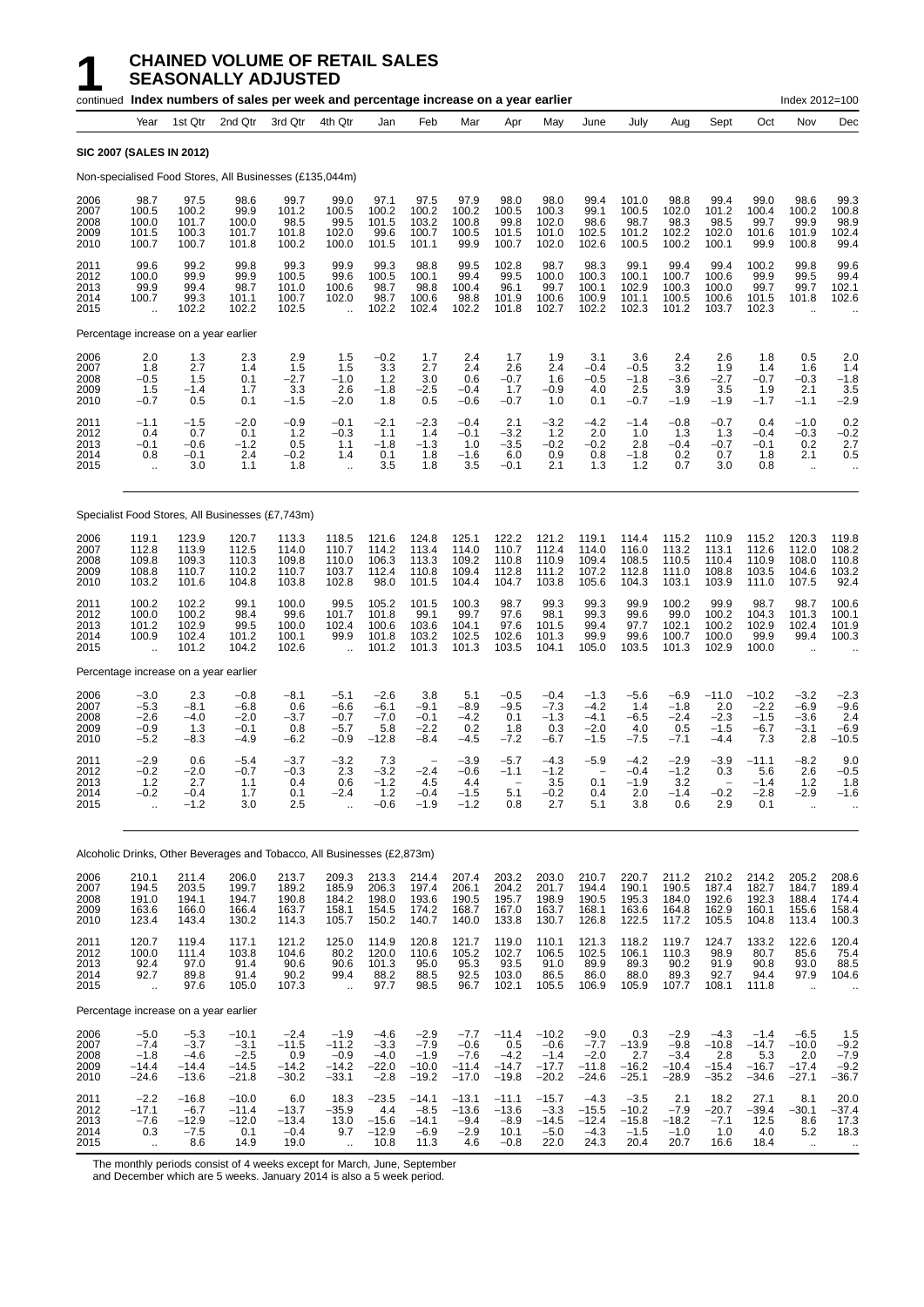|                                       |                                                                |                                         | continued Index numbers of sales per week and percentage increase on a year earlier |                                          |                                                         |                                          |                                          |                                          |                                          |                                             |                                                                |                                          |                                          |                                          |                                           | Index 2012=100                                       |                                          |
|---------------------------------------|----------------------------------------------------------------|-----------------------------------------|-------------------------------------------------------------------------------------|------------------------------------------|---------------------------------------------------------|------------------------------------------|------------------------------------------|------------------------------------------|------------------------------------------|---------------------------------------------|----------------------------------------------------------------|------------------------------------------|------------------------------------------|------------------------------------------|-------------------------------------------|------------------------------------------------------|------------------------------------------|
|                                       | Year                                                           | 1st Qtr                                 | 2nd Qtr                                                                             | 3rd Qtr                                  | 4th Qtr                                                 | Jan                                      | Feb                                      | Mar                                      | Apr                                      | May                                         | June                                                           | July                                     | Aug                                      | Sept                                     | Oct                                       | Nov                                                  | Dec                                      |
| <b>SIC 2007 (SALES IN 2012)</b>       |                                                                |                                         |                                                                                     |                                          |                                                         |                                          |                                          |                                          |                                          |                                             |                                                                |                                          |                                          |                                          |                                           |                                                      |                                          |
|                                       |                                                                |                                         | Predominantly Non-food Stores, All Businesses (£145,054m)                           |                                          |                                                         |                                          |                                          |                                          |                                          |                                             |                                                                |                                          |                                          |                                          |                                           |                                                      |                                          |
| 2006<br>2007<br>2008<br>2009<br>2010  | 93.7<br>97.7<br>99.4<br>98.7<br>100.0                          | 91.9<br>96.2<br>99.7<br>97.6<br>98.6    | 93.7<br>98.1<br>100.4<br>98.3<br>99.9                                               | 93.5<br>98.8<br>99.1<br>99.2<br>101.5    | 95.5<br>97.9<br>98.3<br>99.7<br>99.8                    | 92.0<br>94.0<br>98.3<br>99.5<br>94.9     | 91.6<br>96.4<br>101.7<br>96.2<br>100.6   | 92.1<br>97.6<br>99.4<br>97.3<br>100.0    | 93.4<br>98.1<br>99.0<br>98.5<br>99.8     | 94.0<br>97.5<br>103.7<br>97.9<br>99.8       | 93.7<br>98.6<br>98.9<br>98.5<br>99.9                           | 93.3<br>98.5<br>98.9<br>99.7<br>102.0    | 94.2<br>98.3<br>99.8<br>98.9<br>102.2    | 93.1<br>99.3<br>98.7<br>99.0<br>100.5    | 94.7<br>98.0<br>97.4<br>100.3<br>101.1    | 95.5<br>98.6<br>97.0<br>99.9<br>100.7                | 96.2<br>97.3<br>100.2<br>99.1<br>98.1    |
| 2011<br>2012<br>2013<br>2014<br>2015  | 98.9<br>100.0<br>101.7<br>108.4<br>$\ddotsc$                   | 99.8<br>99.5<br>99.3<br>105.9<br>111.8  | 99.0<br>99.9<br>101.6<br>107.1<br>113.2                                             | 98.1<br>100.6<br>102.5<br>108.8<br>114.1 | 98.7<br>100.0<br>103.6<br>111.9<br>$\ddotsc$            | 101.1<br>99.2<br>98.9<br>106.0<br>111.0  | 99.8<br>97.8<br>101.9<br>104.9<br>112.3  | 98.7<br>101.0<br>97.5<br>106.8<br>112.1  | 100.3<br>98.7<br>100.8<br>106.0<br>113.7 | 98.5<br>99.3<br>101.3<br>107.3<br>113.4     | 98.5<br>101.3<br>102.5<br>107.9<br>112.5                       | 98.6<br>100.3<br>101.1<br>108.4<br>114.1 | 97.5<br>100.7<br>101.2<br>110.3<br>113.9 | 98.1<br>100.7<br>104.6<br>107.9<br>114.4 | 99.2<br>100.0<br>102.9<br>110.8<br>114.0  | 98.1<br>101.0<br>101.9<br>113.0                      | 98.7<br>99.1<br>105.5<br>111.9           |
|                                       |                                                                | Percentage increase on a year earlier   |                                                                                     |                                          |                                                         |                                          |                                          |                                          |                                          |                                             |                                                                |                                          |                                          |                                          |                                           |                                                      |                                          |
| 2006<br>2007<br>2008<br>2009<br>2010  | 3.0<br>4.4<br>1.7<br>$-0.7$<br>1.3                             | 1.6<br>4.6<br>3.7<br>$-2.1$<br>1.0      | 3.8<br>4.7<br>2.3<br>$-2.1$<br>1.6                                                  | 2.9<br>5.6<br>0.4<br>0.1<br>2.3          | 3.6<br>2.5<br>0.4<br>1.4<br>0.1                         | 2.0<br>2.2<br>4.6<br>1.2<br>$-4.6$       | $1.2$<br>5.3<br>5.4<br>$-5.4$<br>4.5     | 1.6<br>6.0<br>1.8<br>$-2.2$<br>2.9       | 3.7<br>5.0<br>0.9<br>-0.5<br>1.3         | 4.7<br>3.7<br>6.4<br>-5.6<br>2.0            | 3.2<br>5.2<br>0.3<br>$-0.4$<br>1.5                             | 3.2<br>5.6<br>0.4<br>0.8<br>2.3          | 3.9<br>4.4<br>1.6<br>$-1.0$<br>3.3       | 1.9<br>6.7<br>$-0.6$<br>0.3<br>1.5       | 3.5<br>3.5<br>-0.6<br>2.9<br>0.8          | 3.1<br>3.3<br>-1.6<br>3.0<br>0.8                     | 4.1<br>1.1<br>3.0<br>$-1.1$<br>$-1.0$    |
| 2011<br>2012<br>2013<br>2014<br>2015  | $-1.1$<br>1.1<br>1.7<br>6.5<br>Ξ.                              | 1.2<br>$-0.3$<br>$-0.2$<br>6.7<br>5.5   | $-0.8$<br>0.9<br>1.7<br>5.4<br>5.6                                                  | $-3.4$<br>2.6<br>1.9<br>6.2<br>4.9       | $-1.2$<br>1.3<br>3.6<br>8.0                             | 6.5<br>$-1.9$<br>$-0.4$<br>7.2<br>4.8    | $-0.7$<br>$-2.0$<br>4.1<br>3.0<br>7.1    | $-1.3$<br>2.4<br>$-3.5$<br>9.5<br>5.0    | 0.4<br>$-1.5$<br>2.1<br>5.2<br>7.3       | $-1.4$<br>0.9<br>1.9<br>6.0<br>5.7          | $-1.5$<br>2.9<br>1.2<br>5.2<br>4.3                             | $-3.4$<br>1.8<br>0.7<br>7.2<br>5.2       | $-4.6$<br>3.3<br>0.5<br>9.0<br>3.2       | $-2.4$<br>2.6<br>3.9<br>3.1<br>6.0       | $-1.9$<br>0.9<br>2.9<br>7.7<br>2.9        | $-2.6$<br>2.9<br>0.9<br>10.9<br>ä,                   | 0.6<br>0.4<br>6.5<br>6.0                 |
|                                       |                                                                |                                         | Non Specialised Predominantly Non-food stores, All Businesses (£28,331m)            |                                          |                                                         |                                          |                                          |                                          |                                          |                                             |                                                                |                                          |                                          |                                          |                                           |                                                      |                                          |
| 2006<br>2007<br>2008<br>2009<br>2010  | 88.4<br>91.9<br>88.9<br>89.5<br>94.1                           | 87.7<br>90.0<br>90.2<br>87.3<br>93.1    | 88.0<br>90.9<br>88.8<br>89.3<br>94.7                                                | 88.2<br>93.6<br>87.6<br>89.9<br>94.6     | 89.7<br>93.0<br>88.9<br>91.4<br>93.8                    | 86.9<br>90.1<br>90.6<br>88.3<br>91.4     | 86.3<br>89.4<br>91.9<br>85.5<br>93.6     | 89.5<br>90.3<br>88.4<br>88.1<br>94.0     | 89.2<br>90.2<br>89.4<br>89.5<br>93.4     | 89.0<br>89.8<br>89.4<br>89.8<br>94.9        | 86.3<br>92.5<br>87.9<br>88.9<br>95.7                           | 88.5<br>93.7<br>87.8<br>89.6<br>94.0     | 88.9<br>93.2<br>87.8<br>89.8<br>95.2     | 87.5<br>93.8<br>87.4<br>90.3<br>94.6     | 89.1<br>94.2<br>87.4<br>92.0<br>94.1      | 88.8<br>93.9<br>88.1<br>91.8<br>93.5                 | 91.0<br>91.5<br>90.9<br>90.7<br>93.9     |
| 2011<br>2012<br>2013<br>2014<br>2015  | 94.7<br>100.0<br>104.0<br>110.8<br>ă,                          | 95.9<br>97.3<br>101.3<br>108.2<br>115.4 | 93.9<br>101.3<br>103.8<br>110.2<br>115.7                                            | 94.8<br>100.8<br>104.1<br>111.7<br>118.6 | 94.3<br>100.6<br>106.8<br>113.6                         | 98.4<br>95.9<br>101.6<br>108.4<br>114.8  | 94.4<br>94.6<br>102.4<br>106.9<br>116.2  | 95.1<br>100.5<br>100.1<br>109.1<br>115.3 | 93.8<br>100.5<br>101.9<br>109.9<br>115.5 | 93.5<br>101.5<br>102.1<br>110.4<br>115.6    | 94.3<br>102.0<br>106.6<br>110.2<br>116.0                       | 94.9<br>101.2<br>103.2<br>110.0<br>118.7 | 94.5<br>99.8<br>104.2<br>113.0<br>117.6  | 95.0<br>101.1<br>104.7<br>112.0<br>119.3 | 94.2<br>100.0<br>106.5<br>113.3<br>118.5  | 93.3<br>101.2<br>101.9<br>116.5                      | 95.2<br>100.7<br>110.9<br>111.4          |
| Percentage increase on a year earlier |                                                                |                                         |                                                                                     |                                          |                                                         |                                          |                                          |                                          |                                          |                                             |                                                                |                                          |                                          |                                          |                                           |                                                      |                                          |
| 2006<br>2007<br>2008<br>2009<br>2010  | 3.1<br>3.9<br>$-3.2$<br>0.7<br>5.1                             | 0.2<br>2.6<br>0.3<br>$-3.2$<br>6.5      | 4.3<br>3.3<br>$-2.3$<br>0.6<br>6.0                                                  | 4.5<br>6.1<br>$-6.3$<br>2.6<br>5.2       | 3.6<br>3.7<br>$-4.4$<br>2.8<br>2.6                      | $-0.4$<br>3.7<br>0.5<br>$-2.5$<br>3.5    | $-1.0$<br>3.6<br>2.9<br>$-7.0$<br>9.5    | 1.6<br>0.9<br>$-2.1$<br>$-0.4$<br>6.7    | 4.6<br>1.1<br>$-0.8$<br>0.1<br>4.3       | 6.8<br>0.9<br>$-0.5$<br>0.4<br>5.7          | 2.0<br>7.2<br>$-4.9$<br>1.1<br>7.6                             | 6.1<br>5.9<br>$-6.2$<br>2.0<br>4.9       | 5.2<br>4.8<br>$-5.8$<br>2.3<br>6.1       | 2.6<br>7.2<br>$-6.8$<br>3.3<br>4.7       | 4.6<br>5.7<br>$-7.2$<br>5.3<br>2.3        | 1.9<br>5.7<br>$-6.2$<br>4.3<br>1.9                   | 4.1<br>0.6<br>$-0.6$<br>$-0.2$<br>3.5    |
| 2011<br>2012<br>2013<br>2014<br>2015  | 0.7<br>5.6<br>4.0<br>6.6<br>ä.                                 | 3.1<br>1.4<br>4.1<br>6.9<br>6.6         | $-0.9$<br>8.0<br>2.4<br>6.2<br>5.1                                                  | 0.2<br>6.3<br>3.3<br>7.3<br>6.2          | 0.5<br>6.7<br>6.1<br>6.4<br>$\ddot{\phantom{a}}$        | 7.7<br>-2.6<br>6.0<br>6.7<br>5.9         | 0.9<br>0.2<br>8.2<br>4.3<br>8.7          | 1.2<br>5.6<br>$-0.4$<br>9.1<br>5.6       | 0.5<br>7.1<br>1.4<br>7.8<br>5.1          | $-1.5$<br>8.6<br>0.6<br>8.2<br>4.8          | $-1.5$<br>8.2<br>4.5<br>3.4<br>5.3                             | 0.9<br>6.7<br>1.9<br>6.6<br>7.9          | $-0.8$<br>5.6<br>4.4<br>8.4<br>4.1       | 0.5<br>6.4<br>3.6<br>6.9<br>6.6          | 0.1<br>6.2<br>6.5<br>6.4<br>4.6           | $-0.2$<br>8.4<br>0.8<br>14.3<br>$\ddot{\phantom{a}}$ | 1.4<br>5.7<br>10.1<br>0.5                |
|                                       |                                                                |                                         | Textile, Clothing, Footwear and Leather, All Businesses (£42,729m)                  |                                          |                                                         |                                          |                                          |                                          |                                          |                                             |                                                                |                                          |                                          |                                          |                                           |                                                      |                                          |
| 2006<br>2007<br>2008<br>2009<br>2010  | 81.0<br>85.1<br>88.1<br>93.7<br>98.9                           | 78.0<br>83.2<br>86.0<br>92.6<br>99.0    | 80.4<br>85.6<br>88.2<br>93.8<br>98.9                                                | 81.1<br>$86.0$<br>$88.9$<br>94.0<br>99.7 | 84.5<br>85.7<br>89.4<br>94.4<br>97.9                    | 76.8<br>79.3<br>83.9<br>93.1<br>97.7     | 78.0<br>84.4<br>89.2<br>91.7<br>100.0    | 78.9<br>85.3<br>85.6<br>93.0<br>99.3     | 78.9<br>88.0<br>84.0<br>93.8<br>100.3    | 81.5<br>84.6<br>94.8<br>92.6<br>98.5        | 80.7<br>84.3<br>86.2<br>94.8<br>98.2                           | 82.1<br>83.9<br>86.9<br>94.3<br>100.4    | 81.3<br>85.2<br>90.1<br>93.4<br>99.8     | 80.3<br>88.2<br>89.4<br>94.4<br>99.2     | 83.4<br>85.2<br>88.3<br>95.9<br>100.4     | 85.1<br>86.2<br>88.8<br>94.1<br>99.6                 | 84.8<br>85.9<br>90.8<br>93.4<br>94.6     |
| 2011<br>2012<br>2013<br>2014<br>2015  | 99.5<br>100.0<br>101.1<br>104.7<br>ü.                          | 99.2<br>99.9<br>100.0<br>102.6<br>107.4 | 100.8<br>98.9<br>100.2<br>104.1<br>110.9                                            | 98.2<br>101.1<br>102.1<br>105.6<br>110.0 | 99.9<br>100.1<br>102.3<br>106.7<br>$\ddot{\phantom{a}}$ | 100.0<br>99.7<br>100.8<br>102.1<br>105.5 | 99.3<br>98.8<br>102.4<br>100.5<br>107.5  | 98.3<br>101.0<br>97.4<br>105.0<br>108.7  | 104.1<br>97.3<br>99.0<br>103.1<br>111.6  | 99.7<br>98.3<br>100.2<br>105.5<br>109.9     | 99.2<br>100.5<br>101.0<br>103.9<br>111.2                       | 99.9<br>100.2<br>100.2<br>106.0<br>108.8 | 97.3<br>100.6<br>100.6<br>109.3<br>111.3 | 97.5<br>102.2<br>104.8<br>102.4<br>110.0 | 98.5<br>101.6<br>101.8<br>105.5<br>108.0  | 99.4<br>99.7<br>101.3<br>107.6                       | 101.4<br>99.2<br>103.5<br>106.9          |
|                                       |                                                                | Percentage increase on a year earlier   |                                                                                     |                                          |                                                         |                                          |                                          |                                          |                                          |                                             |                                                                |                                          |                                          |                                          |                                           |                                                      |                                          |
| 2006<br>2007<br>2008<br>2009<br>2010  | 6.8<br>5.1<br>$\begin{array}{c} 3.5 \\ 6.4 \end{array}$<br>5.5 | 4.4<br>6.7<br>$\frac{3.4}{7.7}$<br>6.9  | 5.9<br>6.4<br>3.0<br>6.4<br>5.5                                                     | 7.5<br>5.9<br>3.4<br>5.8<br>6.1          | 9.1<br>1.5<br>$\frac{4.2}{5.6}$<br>3.7                  | 3.9<br>3.2<br>5.8<br>11.0<br>4.9         | 2.9<br>8.3<br>5.6<br>2.8<br>9.0          | 6.1<br>8.1<br>0.4<br>8.6<br>6.7          | 4.9<br>11.6<br>-4.6<br>11.6<br>7.0       | 8.3<br>3.8<br>$12.0 - 2.3$<br>6.4           | 5.0<br>4.5<br>2.2<br>10.0<br>3.6                               | 9.0<br>2.2<br>3.6<br>8.4<br>6.5          | 8.3<br>4.9<br>5.8<br>3.6<br>6.8          | 5.6<br>9.9<br>1.4<br>5.6<br>5.1          | 10.7<br>2.1<br>3.7<br>8.6<br>4.7          | 7.2<br>1.3<br>3.0<br>6.0<br>5.8                      | 9.5<br>$1.2$<br>$\frac{5.7}{2.9}$<br>1.3 |
| 2011<br>2012<br>2013<br>2014<br>2015  | 0.6<br>0.5<br>1.1<br>3.6<br>$\sim$                             | 0.1<br>0.8<br>0.1<br>2.6<br>4.6         | 1.9<br>$-2.0$<br>1.3<br>4.0<br>6.5                                                  | $-1.5$<br>2.9<br>1.0<br>3.5<br>4.2       | 2.0<br>0.2<br>$^{2.2}_{4.3}$                            | 2.4<br>$-0.3$<br>1.1<br>1.2<br>3.4       | $-0.6$<br>$-0.5$<br>3.7<br>$-1.9$<br>7.0 | $-1.0$<br>2.8<br>$-3.6$<br>7.8<br>3.5    | 3.8<br>$-6.5$<br>1.8<br>4.1<br>8.2       | $1.2$<br>$-1.4$<br>$\frac{1.9}{5.2}$<br>4.2 | 1.0<br>1.4<br>$\begin{array}{c} 0.5 \\ 2.8 \end{array}$<br>7.0 | $-0.4$<br>0.3<br>5.8<br>2.7              | $-2.4$<br>3.4<br>$-0.1$<br>8.7<br>1.9    | $-1.7$<br>4.8<br>$^{2.6}_{-2.3}$<br>7.4  | $-1.9$<br>3.1<br>$\frac{0.2}{3.7}$<br>2.4 | $-0.2$<br>0.3<br>1.6<br>$6.\overline{2}$<br>$\sim$   | 7.1<br>$-2.1$<br>$\frac{4.3}{3.2}$       |

The monthly periods consist of 4 weeks except for March, June, September

and December which are 5 weeks. January 2014 is also a 5 week period.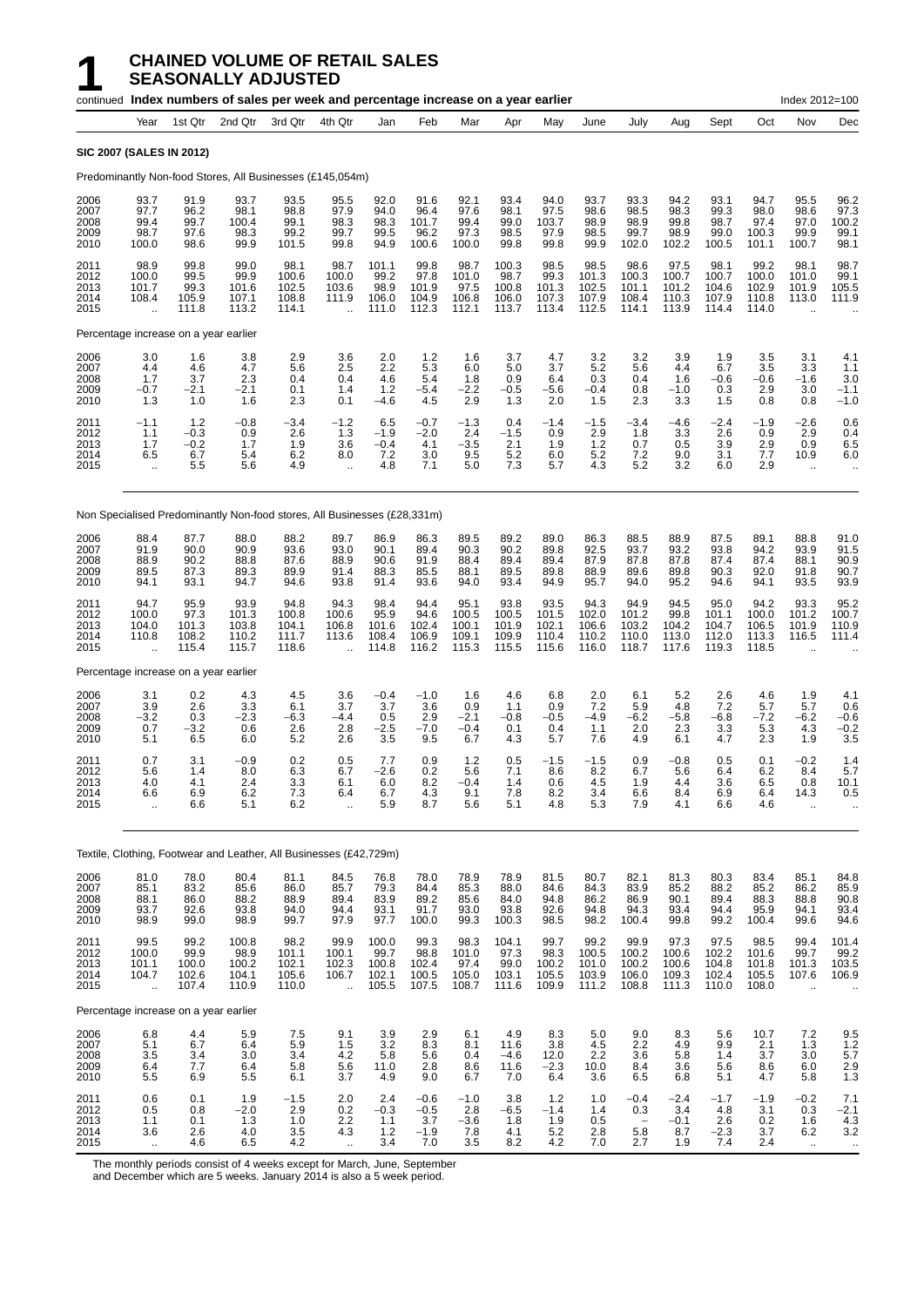|                                      |                                                |                                           | continued Index numbers of sales per week and percentage increase on a year earlier |                                            |                                                        |                                              |                                            |                                           |                                              |                                           |                                                               |                                           |                                             |                                               |                                            | Index 2012=100                                             |                                                  |
|--------------------------------------|------------------------------------------------|-------------------------------------------|-------------------------------------------------------------------------------------|--------------------------------------------|--------------------------------------------------------|----------------------------------------------|--------------------------------------------|-------------------------------------------|----------------------------------------------|-------------------------------------------|---------------------------------------------------------------|-------------------------------------------|---------------------------------------------|-----------------------------------------------|--------------------------------------------|------------------------------------------------------------|--------------------------------------------------|
|                                      | Year                                           | 1st Qtr                                   | 2nd Qtr                                                                             | 3rd Qtr                                    | 4th Qtr                                                | Jan                                          | Feb                                        | Mar                                       | Apr                                          | May                                       | June                                                          | July                                      | Aug                                         | Sept                                          | Oct                                        | Nov                                                        | Dec                                              |
|                                      | SIC 2007 (SALES IN 2012)                       |                                           |                                                                                     |                                            |                                                        |                                              |                                            |                                           |                                              |                                           |                                                               |                                           |                                             |                                               |                                            |                                                            |                                                  |
|                                      |                                                | Textiles, All Businesses (£679m)          |                                                                                     |                                            |                                                        |                                              |                                            |                                           |                                              |                                           |                                                               |                                           |                                             |                                               |                                            |                                                            |                                                  |
| 2006<br>2007<br>2008<br>2009<br>2010 | 130.1<br>147.2<br>117.0<br>119.4<br>120.4      | 135.4<br>160.6<br>118.5<br>131.1<br>115.9 | 134.1<br>157.4<br>121.4<br>122.8<br>119.8                                           | 123.9<br>122.8<br>124.0<br>118.3<br>123.7  | 127.0<br>147.9<br>104.2<br>105.5<br>122.2              | 132.0<br>136.8<br>117.2<br>147.1<br>113.4    | 135.8<br>174.3<br>113.3<br>142.2<br>115.7  | 137.8<br>168.8<br>124.0<br>109.4<br>118.1 | 130.1<br>159.7<br>130.7<br>117.5<br>120.5    | 143.0<br>156.0<br>112.0<br>131.9<br>119.3 | 130.3<br>156.6<br>121.5<br>119.7<br>119.7                     | 124.3<br>124.7<br>119.8<br>121.3<br>124.7 | 125.2<br>123.0<br>117.9<br>117.0<br>127.3   | 122.7<br>121.1<br>132.2<br>117.1<br>119.9     | 124.0<br>135.5<br>115.9<br>120.3<br>121.8  | 127.8<br>150.3<br>96.2<br>107.0<br>127.1                   | 128.6<br>155.8<br>101.2<br>92.5<br>118.4         |
| 2011<br>2012<br>2013<br>2014<br>2015 | 98.6<br>100.0<br>103.3<br>111.4<br>ă,          | 101.7<br>98.1<br>103.2<br>107.5<br>97.2   | 96.0<br>97.6<br>106.6<br>109.5<br>108.9                                             | 97.5<br>101.6<br>100.5<br>113.2<br>109.7   | 99.3<br>102.6<br>103.1<br>115.7                        | 103.4<br>99.0<br>107.2<br>101.0<br>87.4      | 99.8<br>99.1<br>104.4<br>107.0<br>92.2     | 101.9<br>96.7<br>99.0<br>114.5<br>109.1   | 93.6<br>96.1<br>104.0<br>114.5<br>108.9      | 96.5<br>94.8<br>106.1<br>108.5<br>112.9   | 97.5<br>101.2<br>109.0<br>106.3<br>105.8                      | 95.9<br>96.1<br>102.2<br>114.9<br>112.2   | 90.6<br>104.9<br>106.7<br>110.7<br>106.1    | 104.4<br>103.4<br>94.0<br>113.9<br>110.5      | 91.6<br>107.1<br>97.5<br>112.2<br>114.1    | 97.7<br>99.9<br>101.1<br>113.4                             | 106.7<br>101.3<br>109.2<br>120.5                 |
|                                      |                                                | Percentage increase on a year earlier     |                                                                                     |                                            |                                                        |                                              |                                            |                                           |                                              |                                           |                                                               |                                           |                                             |                                               |                                            |                                                            |                                                  |
| 2006<br>2007<br>2008<br>2009<br>2010 | $-4.3$<br>13.1<br>-20.5<br>2.0<br>0.8          | 1.5<br>18.7<br>$-26.2$<br>10.6<br>$-11.6$ | $-0.9$<br>17.3<br>-22.8<br>1.1<br>$-2.4$                                            | $-9.9$<br>$-0.9$<br>1.0<br>$-4.5$<br>4.5   | $-7.5$<br>16.5<br>$-29.5$<br>1.3<br>15.8               | $-6.0$<br>3.6<br>$-14.3$<br>25.5<br>$-23.0$  | 2.6<br>28.4<br>$-35.0$<br>25.5<br>$-18.6$  | 7.0<br>22.5<br>$-26.5$<br>$-11.8$<br>7.9  | $-6.2$<br>22.8<br>$-18.1$<br>$-10.1$<br>2.6  | 9.4<br>9.1<br>$-28.2$<br>17.8<br>$-9.5$   | $-4.5$<br>20.2<br>-22.4<br>$-1.5$<br>$\overline{\phantom{0}}$ | $-7.3$<br>0.3<br>$-3.9$<br>1.2<br>2.9     | $-8.4$<br>$-1.7$<br>$-4.2$<br>$-0.7$<br>8.8 | $-13.0$<br>$-1.2$<br>9.1<br>$-11.5$<br>2.5    | $-6.6$<br>9.3<br>$-14.5$<br>3.8<br>1.2     | $-3.6$<br>17.6<br>-36.0<br>11.2<br>18.9                    | -11.0<br>21.1<br>$-35.0$<br>$-8.6$<br>28.1       |
| 2011<br>2012<br>2013<br>2014<br>2015 | $-18.1$<br>1.4<br>3.3<br>7.8                   | $-12.2$<br>$-3.5$<br>5.2<br>4.2<br>$-9.6$ | $-19.9$<br>1.7<br>9.2<br>2.7<br>$-0.5$                                              | $-21.2$<br>4.2<br>$-1.2$<br>12.7<br>$-3.1$ | $-18.7$<br>3.4<br>0.4<br>12.3                          | $-8.8$<br>$-4.3$<br>8.3<br>$-5.7$<br>$-13.5$ | $-13.8$<br>$-0.7$<br>5.4<br>2.5<br>$-13.8$ | $-13.7$<br>$-5.2$<br>2.4<br>15.6<br>-4.7  | $-22.3$<br>2.6<br>8.2<br>10.1<br>-4.9        | $-19.2$<br>$-1.8$<br>12.0<br>2.3<br>4.1   | $-18.5$<br>3.7<br>7.7<br>$-2.5$<br>$-0.5$                     | $-23.1$<br>0.2<br>6.4<br>12.4<br>$-2.4$   | -28.8<br>15.8<br>1.7<br>3.7<br>$-4.1$       | $-13.0$<br>$-0.9$<br>$-9.1$<br>21.1<br>$-3.0$ | $-24.8$<br>16.9<br>$-9.0$<br>15.1<br>1.6   | -23.2<br>2.3<br>1.2<br>12.2<br>ä.                          | $-10.0$<br>$-5.1$<br>7.8<br>10.3                 |
|                                      |                                                | Clothing, All Businesses (£37,534m)       |                                                                                     |                                            |                                                        |                                              |                                            |                                           |                                              |                                           |                                                               |                                           |                                             |                                               |                                            |                                                            |                                                  |
| 2006<br>2007<br>2008<br>2009<br>2010 | 81.0<br>85.0<br>88.3<br>94.1<br>99.2           | 77.8<br>83.1<br>86.2<br>92.5<br>99.9      | 80.2<br>85.1<br>88.4<br>93.7<br>99.4                                                | 81.4<br>86.1<br>88.9<br>94.8<br>99.7       | 84.6<br>85.7<br>89.9<br>95.5<br>97.7                   | 76.5<br>79.4<br>83.9<br>92.8<br>98.7         | 77.7<br>84.2<br>89.6<br>91.2<br>100.9      | 78.8<br>85.1<br>85.7<br>93.3<br>100.0     | 78.7<br>87.1<br>84.0<br>93.3<br>101.0        | 81.3<br>84.4<br>95.5<br>92.3<br>98.9      | 80.7<br>84.0<br>86.1<br>95.2<br>98.5                          | 82.3<br>83.9<br>87.0<br>94.9<br>100.4     | 81.7<br>85.0<br>90.3<br>93.9<br>99.8        | 80.4<br>88.7<br>89.2<br>95.4<br>99.1          | 83.5<br>85.3<br>88.8<br>96.7<br>100.5      | 85.4<br>86.2<br>89.3<br>95.1<br>99.3                       | 84.9<br>85.8<br>91.2<br>94.8<br>94.2             |
| 2011<br>2012<br>2013<br>2014<br>2015 | 99.9<br>100.0<br>101.4<br>105.4<br>$\ddotsc$   | 99.8<br>99.9<br>99.9<br>102.8<br>108.6    | 101.4<br>98.9<br>100.7<br>105.0<br>111.5                                            | 98.3<br>101.0<br>102.5<br>106.5<br>110.3   | 99.9<br>100.1<br>102.5<br>107.3                        | 100.7<br>100.0<br>100.3<br>102.7<br>106.5    | 100.1<br>98.9<br>101.9<br>100.6<br>108.7   | 99.0<br>100.7<br>98.0<br>104.7<br>110.1   | 105.0<br>97.4<br>99.2<br>103.9<br>112.5      | 100.4<br>98.2<br>100.6<br>106.7<br>110.3  | 99.3<br>100.6<br>101.9<br>104.6<br>111.6                      | 99.8<br>100.3<br>100.9<br>106.9<br>109.0  | 97.9<br>100.5<br>101.2<br>110.4<br>111.4    | 97.5<br>102.0<br>104.8<br>103.0<br>110.4      | 98.8<br>101.1<br>102.2<br>106.2<br>108.8   | 99.2<br>100.1<br>101.7<br>108.3                            | 101.3<br>99.3<br>103.5<br>107.4                  |
|                                      |                                                | Percentage increase on a year earlier     |                                                                                     |                                            |                                                        |                                              |                                            |                                           |                                              |                                           |                                                               |                                           |                                             |                                               |                                            |                                                            |                                                  |
| 2006<br>2007<br>2008<br>2009<br>2010 | 7.9<br>5.0<br>3.9<br>6.6<br>5.4                | 5.9<br>6.8<br>3.7<br>7.4<br>7.9           | 6.4<br>6.0<br>3.8<br>6.1<br>6.1                                                     | 8.8<br>5.8<br>3.2<br>6.7<br>5.2            | 10.5<br>1.3<br>4.8<br>6.2<br>2.3                       | 5.5<br>3.8<br>5.7<br>10.6<br>6.3             | 4.9<br>8.4<br>6.5<br>1.8<br>10.6           | 7.0<br>8.0<br>0.7<br>8.9<br>7.2           | 5.4<br>10.7<br>$-3.6$<br>11.0<br>8.3         | 8.5<br>3.8<br>13.2<br>$-3.4$<br>7.1       | 5.5<br>4.1<br>2.4<br>10.6<br>3.4                              | 10.1<br>2.0<br>3.7<br>9.0<br>5.8          | 9.9<br>4.1<br>6.2<br>4.0<br>6.2             | 7.0<br>10.4<br>0.6<br>7.0<br>3.9              | 11.8<br>2.2<br>4.1<br>8.9<br>3.8           | 9.0<br>0.9<br>3.6<br>6.5<br>4.4                            | 10.7<br>1.1<br>6.3<br>3.9<br>$-0.6$              |
| 2011<br>2012<br>2013<br>2014<br>2015 | 0.7<br>0.1<br>1.4<br>3.9<br>÷.                 | 0.1<br>2.9<br>5.6                         | 2.0<br>$-2.5$<br>1.8<br>4.3<br>6.1                                                  | $-1.4$<br>2.7<br>1.5<br>3.9<br>3.6         | 2.3<br>0.3<br>2.4<br>4.7<br>$\ddot{\phantom{a}}$       | 2.1<br>$-0.6$<br>0.3<br>2.4<br>3.7           | $-0.8$<br>$-1.2$<br>3.1<br>$-1.3$<br>8.1   | $-1.0$<br>1.8<br>$-2.7$<br>6.8<br>5.2     | 4.0<br>$-7.2$<br>1.8<br>4.7<br>8.3           | 1.5<br>$-2.2$<br>2.5<br>6.1<br>3.4        | 0.8<br>1.4<br>1.2<br>2.6<br>6.7                               | $-0.6$<br>0.5<br>0.6<br>6.0<br>2.0        | $-1.8$<br>2.6<br>0.7<br>9.1<br>0.9          | $-1.6$<br>4.6<br>2.8<br>$-1.7$<br>7.2         | $-1.7$<br>2.4<br>1.0<br>4.0<br>2.4         | $\overline{\phantom{0}}$<br>0.9<br>1.6<br>6.5<br>$\ddotsc$ | 7.5<br>$-1.9$<br>4.2<br>3.8                      |
|                                      |                                                |                                           | Footwear and Leather Goods, All Businesses (£4,516m)                                |                                            |                                                        |                                              |                                            |                                           |                                              |                                           |                                                               |                                           |                                             |                                               |                                            |                                                            |                                                  |
| 2006<br>2007<br>2008<br>2009<br>2010 | 74.2<br>77.5<br>82.3<br>86.7<br>93.6           | 72.0<br>73.6<br>80.2<br>88.2<br>89.9      | 74.2<br>79.4<br>81.9<br>90.1<br>92.0                                                | 73.4<br>79.6<br>83.9<br>84.5<br>96.4       | 77.3<br>77.2<br>83.3<br>84.1<br>96.1                   | 71.6<br>70.3<br>78.7<br>87.7<br>87.7         | 72.3<br>74.2<br>82.0<br>88.4<br>90.4       | 72.0<br>75.8<br>80.1<br>88.5<br>91.2      | 73.5<br>85.3<br>77.5<br>94.1<br>91.3         | 75.4<br>77.0<br>86.1<br>88.8<br>91.9      | 73.9<br>76.7<br>82.0<br>87.8<br>92.8                          | 74.6<br>78.2<br>81.4<br>85.3<br>96.4      | 71.8<br>81.4<br>85.1<br>85.7<br>95.5        | 73.7<br>79.3<br>85.0<br>82.8<br>97.0          | 77.1<br>77.1<br>79.8<br>85.5<br>96.5       | 76.1<br>77.3<br>83.7<br>84.7<br>98.0                       | 78.5<br>77.3<br>85.7<br>82.5<br>94.2             |
| 2011<br>2012<br>2013<br>2014<br>2015 | 96.7<br>$\substack{100.0\\98.5}$<br>98.3<br>÷. | 93.1<br>100.2<br>100.2<br>100.4<br>98.6   | 96.9<br>98.7<br>94.8<br>95.9<br>106.4                                               | 97.0<br>101.7<br>98.6<br>97.1<br>108.1     | 99.8<br>99.4<br>100.2<br>99.9<br>$\ddot{\phantom{a}}$  | 94.0<br>97.2<br>104.1<br>96.6<br>100.0       | 93.1<br>98.0<br>106.4<br>98.0<br>99.6      | 92.5<br>104.3<br>92.2<br>106.0<br>96.8    | 97.8<br>96.5<br>96.8<br>95.1<br>104.6        | 94.5<br>99.7<br>95.8<br>94.4<br>105.6     | 98.1<br>99.6<br>92.4<br>97.7<br>108.6                         | 101.4<br>100.0<br>93.7<br>96.7<br>106.3   | 93.1<br>101.0<br>94.3<br>99.8<br>112.0      | 96.6<br>103.7<br>106.0<br>95.3<br>106.5       | 97.0<br>104.4<br>99.0<br>98.4<br>101.1     | 101.0<br>96.1<br>97.9<br>101.1                             | 101.2<br>98.0<br>102.9<br>100.1                  |
|                                      |                                                | Percentage increase on a year earlier     |                                                                                     |                                            |                                                        |                                              |                                            |                                           |                                              |                                           |                                                               |                                           |                                             |                                               |                                            |                                                            |                                                  |
| 2006<br>2007<br>2008<br>2009<br>2010 | 0.2<br>4.3<br>$6.2$<br>$5.4$<br>7.9            | $-5.7$<br>2.3<br>$8.9$<br>10.0<br>1.9     | 3.7<br>7.0<br>3.1<br>10.0<br>2.2                                                    | 0.8<br>8.4<br>5.4<br>0.7<br>14.1           | 2.2<br>$-0.1$<br>7.8<br>1.0<br>14.3                    | $-5.8$<br>$-1.9$<br>12.1<br>11.3<br>0.1      | $-11.1$<br>2.6<br>$^{10.5}_{7.7}$<br>2.3   | $-0.6$<br>5.2<br>5.6<br>10.5<br>3.0       | 3.1<br>16.1<br>$\frac{-9.2}{21.5}$<br>$-3.0$ | 5.7<br>2.1<br>$\frac{11.9}{3.1}$<br>3.5   | 2.6<br>3.8<br>6.9<br>7.1<br>5.6                               | 3.8<br>4.7<br>4.1<br>4.8<br>13.0          | $-0.6$<br>13.3<br>$^{4.5}_{0.8}$<br>11.4    | $-0.3$<br>7.6<br>$\frac{7.1}{-2.6}$<br>17.1   | 5.4<br>$-0.1$<br>$\frac{3.6}{7.1}$<br>12.8 | $-4.2$<br>1.6<br>8.3<br>1.1<br>15.8                        | 5.1<br>$-1.6$<br>$10.9 - 3.7$<br>14.2            |
| 2011<br>2012<br>2013<br>2014<br>2015 | 3.3<br>3.4<br>$-1.5$<br>$-0.1$<br>$\ddotsc$    | 3.6<br>7.6<br>0.1<br>$-1.7$               | 5.3<br>1.8<br>$-3.9$<br>1.1<br>11.0                                                 | 0.7<br>4.9<br>$-3.0$<br>$-1.5$<br>11.3     | 3.9<br>$-0.4$<br>0.8<br>$-0.3$<br>$\ddot{\phantom{1}}$ | 7.1<br>3.4<br>7.1<br>$-7.2$<br>3.5           | 3.0<br>5.3<br>8.6<br>$-7.9$<br>1.6         | 1.4<br>12.7<br>$-11.6$<br>15.0<br>$-8.7$  | 7.1<br>$-1.3$<br>$0.2 - 1.7$<br>10.0         | 2.8<br>5.6<br>$-4.0$<br>$-1.4$<br>11.9    | 5.8<br>1.5<br>$-7.2$<br>5.7<br>11.1                           | 5.1<br>$-1.3$<br>$-6.3$<br>3.2<br>9.9     | $-2.6$<br>8.5<br>$-6.6$<br>5.8<br>12.2      | $-0.3$<br>7.3<br>2.3<br>$-10.1$<br>11.7       | 0.6<br>7.6<br>$-5.2$<br>$-0.7$<br>2.8      | 3.0<br>$-4.9$<br>1.9<br>3.3<br>$\ddot{\phantom{1}}$        | 7.4<br>$-3.1$<br>$\frac{5.0}{-2.7}$<br>$\ddotsc$ |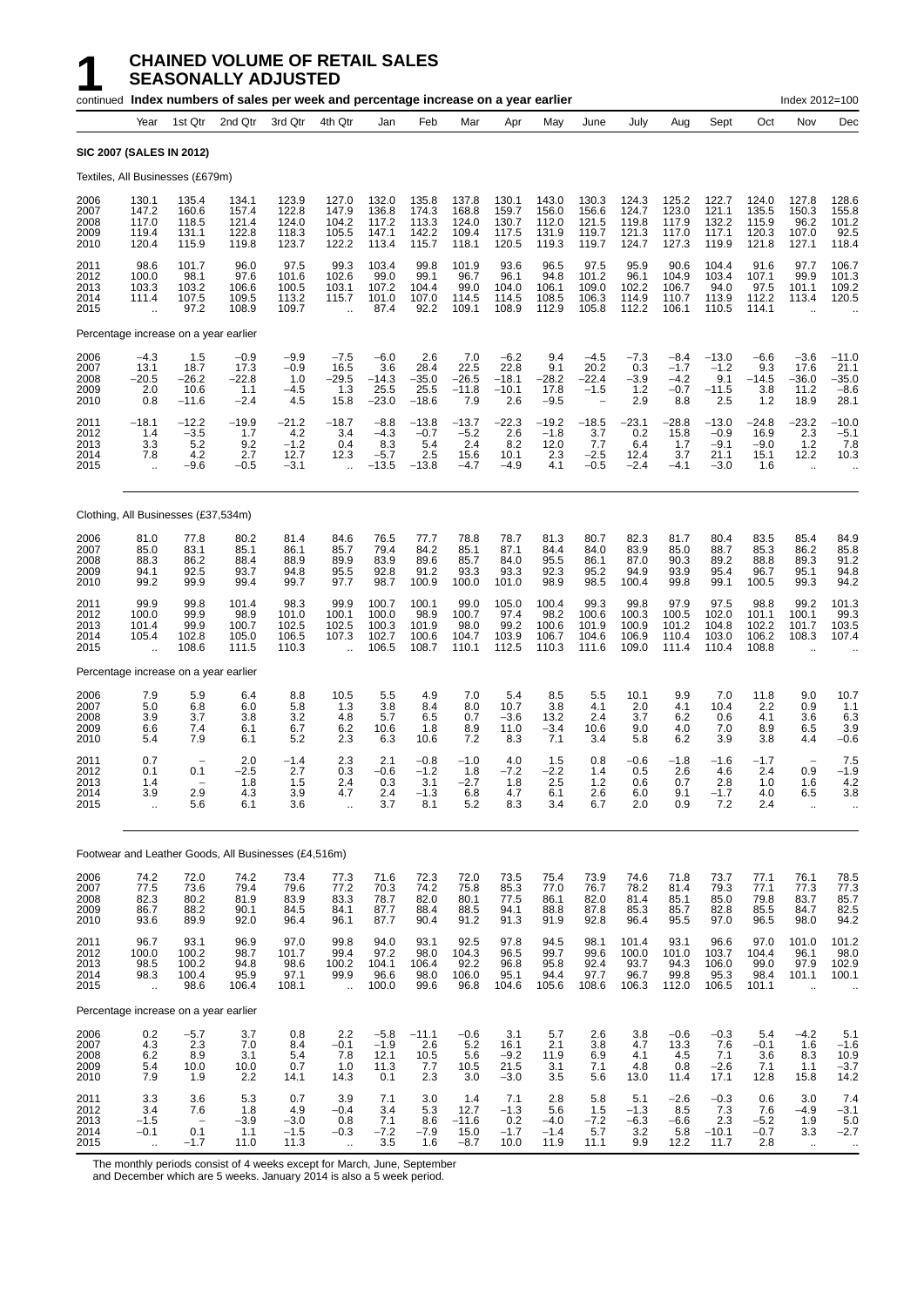|                                       |                                                |                                           | continued Index numbers of sales per week and percentage increase on a year earlier |                                           |                                                         |                                           |                                             |                                           |                                           |                                           |                                           |                                             |                                             |                                              |                                           | Index 2012=100                                          |                                           |
|---------------------------------------|------------------------------------------------|-------------------------------------------|-------------------------------------------------------------------------------------|-------------------------------------------|---------------------------------------------------------|-------------------------------------------|---------------------------------------------|-------------------------------------------|-------------------------------------------|-------------------------------------------|-------------------------------------------|---------------------------------------------|---------------------------------------------|----------------------------------------------|-------------------------------------------|---------------------------------------------------------|-------------------------------------------|
|                                       | Year                                           | 1st Qtr                                   | 2nd Qtr                                                                             | 3rd Qtr                                   | 4th Qtr                                                 | Jan                                       | Feb                                         | Mar                                       | Apr                                       | May                                       | June                                      | July                                        | Aug                                         | Sept                                         | Oct                                       | Nov                                                     | Dec                                       |
| <b>SIC 2007 (SALES IN 2012)</b>       |                                                |                                           |                                                                                     |                                           |                                                         |                                           |                                             |                                           |                                           |                                           |                                           |                                             |                                             |                                              |                                           |                                                         |                                           |
|                                       |                                                |                                           | Household Goods Stores, All Businesses (£30,044m)                                   |                                           |                                                         |                                           |                                             |                                           |                                           |                                           |                                           |                                             |                                             |                                              |                                           |                                                         |                                           |
| 2006<br>2007<br>2008<br>2009<br>2010  | 115.7<br>121.0<br>119.0<br>112.3<br>105.9      | 112.8<br>120.9<br>121.9<br>111.3<br>106.4 | 117.2<br>121.4<br>121.1<br>110.1<br>108.0                                           | 115.5<br>122.3<br>117.2<br>112.8<br>107.0 | 117.4<br>119.4<br>115.6<br>114.9<br>102.0               | 113.1<br>119.6<br>122.2<br>114.5<br>97.3  | 112.3<br>121.7<br>121.4<br>110.6<br>109.9   | 112.8<br>121.2<br>122.0<br>109.4<br>110.9 | 117.4<br>120.2<br>121.1<br>111.0<br>107.7 | 115.9<br>120.5<br>124.3<br>110.8<br>108.6 | 118.2<br>123.2<br>118.6<br>108.8<br>107.8 | 113.3<br>125.0<br>117.8<br>112.4<br>108.1   | 117.7<br>121.7<br>119.1<br>113.1<br>107.9   | 115.6<br>120.6<br>115.3<br>112.8<br>105.5    | 115.5<br>119.4<br>113.6<br>114.8<br>104.2 | 117.8<br>119.9<br>114.6<br>114.6<br>102.5               | 118.6<br>118.9<br>118.0<br>115.3<br>100.0 |
| 2011<br>2012<br>2013<br>2014<br>2015  | 101.1<br>100.0<br>97.9<br>104.5<br>$\ddotsc$   | 102.0<br>100.1<br>96.5<br>101.9<br>110.8  | 101.2<br>102.3<br>99.1<br>102.3<br>111.8                                            | 101.2<br>99.1<br>97.3<br>104.6<br>114.7   | 100.0<br>98.5<br>98.7<br>109.6                          | 102.3<br>98.5<br>96.5<br>103.8<br>109.0   | 102.4<br>99.4<br>100.2<br>101.1<br>110.4    | 101.5<br>101.9<br>93.4<br>100.5<br>112.5  | 101.7<br>102.0<br>97.4<br>101.8<br>111.7  | 100.3<br>102.0<br>100.9<br>101.0<br>112.6 | 101.6<br>102.7<br>99.1<br>103.9<br>111.2  | 101.3<br>100.5<br>98.3<br>102.2<br>115.6    | 100.5<br>98.6<br>94.9<br>106.9<br>111.9     | 101.7<br>98.5<br>98.4<br>104.7<br>116.2      | 102.3<br>97.1<br>97.4<br>109.3<br>115.3   | 99.7<br>100.9<br>96.4<br>112.7                          | 98.6<br>97.7<br>101.6<br>107.3            |
| Percentage increase on a year earlier |                                                |                                           |                                                                                     |                                           |                                                         |                                           |                                             |                                           |                                           |                                           |                                           |                                             |                                             |                                              |                                           |                                                         |                                           |
| 2006<br>2007<br>2008<br>2009<br>2010  | 3.2<br>4.5<br>$-1.6$<br>$-5.7$<br>$-5.7$       | $-0.9$<br>7.2<br>0.9<br>$-8.7$<br>$-4.4$  | 5.2<br>3.6<br>$-0.3$<br>$-9.1$<br>$-1.9$                                            | 4.1<br>5.8<br>$-4.1$<br>$-3.8$<br>$-5.1$  | 4.4<br>1.7<br>$-3.2$<br>$-0.6$<br>$-11.2$               | $-1.4$<br>5.7<br>2.2<br>$-6.3$<br>$-15.0$ | $-1.2$<br>8.4<br>$-0.3$<br>$-8.9$<br>$-0.7$ | $-0.2$<br>7.4<br>0.7<br>$-10.3$<br>1.3    | 5.4<br>2.3<br>0.8<br>$-8.4$<br>$-2.9$     | 4.2<br>4.0<br>3.1<br>$-10.8$<br>$-2.0$    | 5.9<br>4.2<br>$-3.7$<br>$-8.2$<br>$-0.9$  | 2.4<br>10.4<br>$-5.7$<br>$-4.6$<br>$-3.9$   | 6.9<br>3.4<br>$-2.1$<br>$-5.0$<br>$-4.7$    | 3.3<br>4.3<br>$-4.4$<br>$-2.2$<br>$-6.5$     | 2.9<br>3.4<br>$-4.9$<br>1.0<br>$-9.2$     | 5.3<br>1.8<br>$-4.4$<br>$-0.1$<br>–10.6                 | 4.8<br>0.3<br>$-0.8$<br>$-2.3$<br>$-13.3$ |
| 2011<br>2012<br>2013<br>2014<br>2015  | $-4.5$<br>$-1.1$<br>$-2.1$<br>6.8<br>$\ddotsc$ | $-4.1$<br>$-1.9$<br>$-3.6$<br>5.6<br>8.8  | $-6.3$<br>1.0<br>$-3.1$<br>3.2<br>9.2                                               | $-5.4$<br>$-2.0$<br>$-1.9$<br>7.5<br>9.6  | $-2.0$<br>$-1.5$<br>0.2<br>11.0<br>$\ddot{\phantom{a}}$ | 5.1<br>$-3.7$<br>$-2.0$<br>7.5<br>5.0     | $-6.8$<br>$-2.9$<br>0.8<br>0.8<br>9.3       | $-8.4$<br>0.3<br>$-8.3$<br>7.6<br>11.9    | $-5.6$<br>0.3<br>$-4.6$<br>4.5<br>9.7     | $-7.7$<br>1.7<br>$-1.1$<br>0.1<br>11.4    | $-5.7$<br>1.0<br>$-3.5$<br>4.8<br>7.1     | $-6.3$<br>$-0.8$<br>$-2.2$<br>4.0<br>13.1   | $-6.8$<br>$-1.9$<br>$-3.8$<br>12.7<br>4.6   | $-3.6$<br>$-3.2$<br>$-0.1$<br>6.4<br>10.9    | $-1.9$<br>$-5.1$<br>0.3<br>12.3<br>5.5    | $-2.7$<br>1.2<br>$-4.4$<br>16.8<br>$\ddot{\phantom{a}}$ | $-1.4$<br>$-0.8$<br>4.0<br>5.6            |
|                                       |                                                |                                           | Furniture, Lighting etc. All Businesses (£10,925m)                                  |                                           |                                                         |                                           |                                             |                                           |                                           |                                           |                                           |                                             |                                             |                                              |                                           |                                                         |                                           |
| 2006<br>2007<br>2008<br>2009<br>2010  | 117.6<br>119.1<br>115.3<br>105.2<br>97.6       | 116.5<br>119.6<br>120.6<br>100.9<br>99.0  | 117.3<br>121.2<br>120.2<br>102.6<br>98.1                                            | 116.7<br>120.7<br>112.9<br>108.7<br>97.2  | 119.7<br>114.9<br>107.3<br>108.7<br>96.2                | 116.5<br>115.6<br>117.8<br>106.4<br>90.2  | 114.5<br>120.0<br>122.1<br>98.6<br>103.8    | 118.2<br>122.4<br>122.1<br>98.5<br>102.2  | 118.7<br>117.7<br>121.9<br>101.6<br>98.5  | 116.0<br>123.2<br>120.6<br>102.3<br>100.5 | 117.3<br>122.3<br>118.5<br>103.6<br>96.0  | 112.9<br>127.2<br>113.9<br>109.1<br>97.1    | 119.6<br>119.0<br>114.1<br>109.2<br>98.5    | 117.4<br>116.9<br>111.1<br>108.1<br>96.3     | 117.6<br>111.9<br>109.8<br>109.9<br>98.5  | 120.9<br>117.5<br>106.3<br>110.6<br>97.6                | 120.3<br>115.2<br>106.2<br>106.3<br>93.2  |
| 2011<br>2012<br>2013<br>2014<br>2015  | 98.0<br>100.0<br>100.8<br>109.2<br>ă,          | 100.2<br>96.5<br>101.2<br>105.2<br>119.1  | 94.9<br>105.4<br>101.2<br>105.5<br>122.8                                            | 99.0<br>99.3<br>97.8<br>110.6<br>122.4    | 97.8<br>98.8<br>102.8<br>115.8                          | 99.7<br>94.2<br>100.5<br>106.5<br>116.7   | 104.2<br>96.3<br>102.5<br>104.9<br>117.5    | 97.3<br>98.5<br>100.7<br>104.2<br>122.3   | 91.1<br>104.6<br>96.5<br>105.0<br>122.2   | 95.1<br>102.8<br>105.9<br>103.5<br>124.1  | 97.7<br>108.1<br>101.2<br>107.4<br>122.3  | 98.0<br>100.0<br>100.5<br>107.4<br>126.2    | 97.7<br>98.9<br>91.9<br>112.9<br>117.1      | 100.8<br>99.0<br>100.5<br>111.4<br>123.6     | 97.9<br>99.3<br>98.2<br>117.3<br>122.9    | 97.0<br>98.6<br>101.0<br>116.5                          | 98.4<br>98.7<br>107.9<br>114.0            |
| Percentage increase on a year earlier |                                                |                                           |                                                                                     |                                           |                                                         |                                           |                                             |                                           |                                           |                                           |                                           |                                             |                                             |                                              |                                           |                                                         |                                           |
| 2006<br>2007<br>2008<br>2009<br>2010  | 5.0<br>1.3<br>$-3.1$<br>$-8.8$<br>$-7.2$       | 2.4<br>2.7<br>0.8<br>$-16.3$<br>$-1.9$    | 5.4<br>3.3<br>$-0.8$<br>$-14.6$<br>$-4.3$                                           | 6.1<br>3.4<br>$-6.5$<br>$-3.7$<br>$-10.6$ | 6.1<br>$-4.0$<br>$-6.6$<br>1.3<br>$-11.5$               | 3.1<br>$-0.7$<br>1.9<br>$-9.7$<br>$-15.2$ | $-1.8$<br>4.8<br>1.8<br>$-19.3$<br>5.3      | 5.2<br>3.6<br>$-0.2$<br>$-19.3$<br>3.8    | 3.3<br>$-0.8$<br>3.5<br>$-16.7$<br>$-3.1$ | 5.3<br>6.2<br>$-2.1$<br>$-15.2$<br>$-1.8$ | 7.2<br>4.2<br>$-3.1$<br>$-12.6$<br>$-7.4$ | 4.7<br>12.6<br>$-10.4$<br>$-4.3$<br>$-11.0$ | 8.5<br>$-0.5$<br>$-4.2$<br>$-4.2$<br>$-9.8$ | 5.4<br>$-0.4$<br>$-5.0$<br>$-2.7$<br>$-10.8$ | 5.5<br>$-4.9$<br>$-1.9$<br>0.1<br>$-10.4$ | 8.0<br>$-2.8$<br>$-9.5$<br>4.0<br>-11.7                 | 4.9<br>$-4.3$<br>$-7.8$<br>$-12.3$        |
| 2011<br>2012<br>2013<br>2014<br>2015  | 0.3<br>2.1<br>0.8<br>8.4<br>ă,                 | 1.2<br>$-3.7$<br>4.9<br>4.0<br>13.2       | $-3.3$<br>11.1<br>$-4.0$<br>4.2<br>16.4                                             | 1.8<br>0.3<br>$-1.4$<br>13.1<br>10.6      | 1.7<br>1.0<br>4.0<br>12.7<br>$\ddot{\phantom{a}}$       | 10.5<br>$-5.5$<br>6.7<br>5.9<br>9.6       | 0.5<br>$-7.6$<br>6.5<br>2.4<br>11.9         | $-4.8$<br>1.2<br>2.3<br>3.4<br>17.4       | $-7.5$<br>14.9<br>$-7.8$<br>8.8<br>16.3   | $-5.3$<br>8.1<br>3.0<br>$-2.3$<br>20.0    | 1.8<br>10.7<br>$-6.4$<br>6.2<br>13.8      | 0.9<br>2.0<br>0.5<br>6.9<br>17.6            | $-0.8$<br>1.2<br>$-7.1$<br>22.9<br>3.7      | 4.6<br>$-1.8$<br>1.5<br>10.9<br>10.9         | $-0.6$<br>1.4<br>$-1.1$<br>19.5<br>4.7    | $-0.6$<br>1.6<br>2.5<br>15.3                            | 5.6<br>0.3<br>9.3<br>5.7                  |
|                                       |                                                |                                           | Electrical Household Appliances, All Businesses (£7,317m)                           |                                           |                                                         |                                           |                                             |                                           |                                           |                                           |                                           |                                             |                                             |                                              |                                           |                                                         |                                           |
| 2006<br>2007<br>2008<br>2009<br>2010  | 90.1<br>97.2<br>99.0<br>98.3<br>98.4           | 86.4<br>95.5<br>100.1<br>95.2<br>93.9     | 93.4<br>95.9<br>99.2<br>95.2<br>100.7                                               | 89.1<br>99.1<br>97.9<br>99.9<br>101.3     | 91.5<br>98.0<br>99.0<br>102.8<br>97.7                   | 85.2<br>92.6<br>100.8<br>97.4<br>82.7     | 86.7<br>97.8<br>94.9<br>97.9<br>98.5        | 87.0<br>96.1<br>103.5<br>91.2<br>99.1     | 95.3<br>93.7<br>100.3<br>98.7<br>94.4     | 93.1<br>92.8<br>102.4<br>97.2<br>100.6    | 92.2<br>100.2<br>95.7<br>90.9<br>105.8    | 87.6<br>101.0<br>95.9<br>100.2<br>103.0     | 92.4<br>97.3<br>103.4<br>99.8<br>101.1      | 87.6<br>99.1<br>95.1<br>99.7<br>100.1        | 89.6<br>99.1<br>91.2<br>102.4<br>99.6     | 91.3<br>95.7<br>96.5<br>103.3<br>99.5                   | 93.4<br>98.9<br>107.2<br>102.7<br>94.7    |
| 2011<br>2012<br>2013<br>2014<br>2015  | 94.7<br>100.0<br>87.0<br>94.5<br>ä,            | 94.4<br>102.4<br>85.9<br>90.7<br>102.1    | 92.5<br>103.9<br>86.6<br>93.3<br>102.0                                              | 96.6<br>98.7<br>87.7<br>92.9<br>106.2     | 95.5<br>94.9<br>88.1<br>101.4<br>$\ddot{\phantom{a}}$   | 97.5<br>102.7<br>81.7<br>92.8<br>97.7     | 92.2<br>102.3<br>90.1<br>88.7<br>102.8      | 93.8<br>102.4<br>85.8<br>90.1<br>105.1    | 91.1<br>105.6<br>87.6<br>94.4<br>100.8    | 92.8<br>104.1<br>85.0<br>92.4<br>104.4    | 93.2<br>102.4<br>87.1<br>93.2<br>101.0    | 91.5<br>105.1<br>85.2<br>89.7<br>107.1      | 96.5<br>97.1<br>87.8<br>95.4<br>104.5       | 100.8<br>94.8<br>89.6<br>93.3<br>106.8       | 101.4<br>92.6<br>86.5<br>98.1<br>104.9    | 95.7<br>102.7<br>86.5<br>111.3<br>$\ddot{\phantom{a}}$  | 90.6<br>90.5<br>90.6<br>96.2              |
| Percentage increase on a year earlier |                                                |                                           |                                                                                     |                                           |                                                         |                                           |                                             |                                           |                                           |                                           |                                           |                                             |                                             |                                              |                                           |                                                         |                                           |
| 2006<br>2007<br>2008<br>2009<br>2010  | 9.2<br>7.8<br>2.0<br>$-0.8$<br>0.1             | 4.3<br>10.6<br>4.8<br>$-4.9$<br>$-1.4$    | 15.7<br>2.7<br>3.3<br>$-3.9$<br>5.7                                                 | 8.1<br>11.3<br>$-1.2$<br>2.0<br>1.4       | 8.7<br>7.1<br>1.0<br>3.8<br>$-5.0$                      | 0.4<br>8.7<br>8.8<br>$-3.3$<br>$-15.1$    | 7.5<br>12.8<br>$-3.0$<br>3.2<br>0.6         | 5.1<br>10.4<br>7.8<br>$-11.9$<br>8.7      | 20.1<br>$-1.7$<br>7.0<br>$-1.6$<br>$-4.3$ | 14.1<br>$-0.3$<br>10.3<br>$-5.1$<br>3.5   | 13.6<br>8.7<br>$-4.6$<br>$-5.0$<br>16.4   | 5.3<br>15.4<br>$-5.1$<br>4.5<br>2.8         | 14.9<br>5.3<br>6.3<br>$-3.5$<br>1.3         | 5.2<br>13.0<br>$-4.0$<br>4.8<br>0.5          | 7.9<br>10.6<br>$-8.0$<br>12.3<br>$-2.8$   | 9.2<br>4.9<br>0.8<br>7.0<br>$-3.7$                      | 9.0<br>6.0<br>8.3<br>$-4.2$<br>$-7.8$     |
| 2011<br>2012<br>2013<br>2014<br>2015  | $-3.7$<br>5.5<br>$-12.9$<br>8.6<br>$\ddotsc$   | 0.6<br>8.5<br>$-16.2$<br>5.6<br>12.6      | $-8.2$<br>12.4<br>$-16.7$<br>7.8<br>9.3                                             | $-4.6$<br>2.2<br>$-11.2$<br>6.0<br>14.3   | $-2.2$<br>$-0.6$<br>$-7.2$<br>15.2<br>ä,                | 17.9<br>5.3<br>$-20.4$<br>13.5<br>5.4     | $-6.4$<br>10.9<br>$-11.9$<br>$-1.5$<br>15.9 | $-5.4$<br>9.2<br>$-16.2$<br>5.1<br>16.6   | $-3.5$<br>15.9<br>$-17.1$<br>7.8<br>6.7   | $-7.7$<br>12.2<br>$-18.4$<br>8.7<br>13.1  | $-11.9$<br>9.9<br>$-15.0$<br>7.0<br>8.4   | $-11.2$<br>14.9<br>$-19.0$<br>5.4<br>19.3   | $-4.6$<br>0.7<br>$-9.6$<br>8.7<br>9.5       | 0.6<br>$-5.9$<br>$-5.5$<br>4.2<br>14.4       | 1.8<br>$-8.7$<br>$-6.6$<br>13.4<br>6.9    | $-3.9$<br>7.4<br>$-15.8$<br>28.7<br>$\ddotsc$           | $-4.3$<br>0.1<br>6.2<br>$\cdot$           |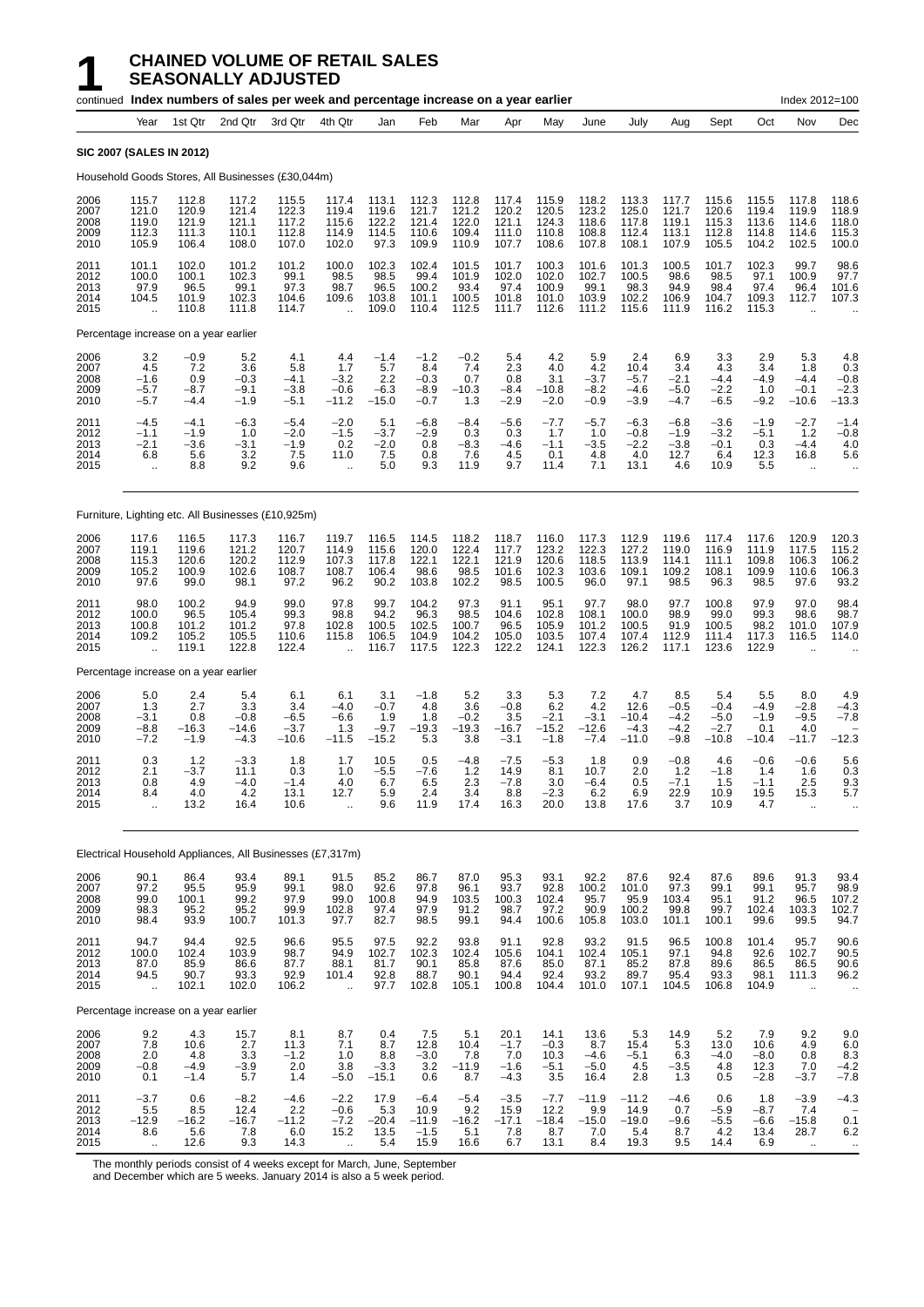|                                      |                                                              |                                               | continued Index numbers of sales per week and percentage increase on a year earlier |                                             |                                                          |                                              |                                                   |                                                 |                                              |                                             |                                                |                                             |                                             |                                             |                                              | Index 2012=100                                               |                                            |
|--------------------------------------|--------------------------------------------------------------|-----------------------------------------------|-------------------------------------------------------------------------------------|---------------------------------------------|----------------------------------------------------------|----------------------------------------------|---------------------------------------------------|-------------------------------------------------|----------------------------------------------|---------------------------------------------|------------------------------------------------|---------------------------------------------|---------------------------------------------|---------------------------------------------|----------------------------------------------|--------------------------------------------------------------|--------------------------------------------|
|                                      | Year                                                         | 1st Qtr                                       | 2nd Qtr                                                                             | 3rd Qtr                                     | 4th Qtr                                                  | Jan                                          | Feb                                               | Mar                                             | Apr                                          | May                                         | June                                           | July                                        | Aug                                         | Sept                                        | Oct                                          | Nov                                                          | Dec                                        |
|                                      |                                                              | <b>SIC 2007 (SALES IN 2012)</b>               |                                                                                     |                                             |                                                          |                                              |                                                   |                                                 |                                              |                                             |                                                |                                             |                                             |                                             |                                              |                                                              |                                            |
|                                      |                                                              |                                               | Hardware, Paints and Glass, All Businesses (£10,265m)                               |                                             |                                                          |                                              |                                                   |                                                 |                                              |                                             |                                                |                                             |                                             |                                             |                                              |                                                              |                                            |
| 2006<br>2007<br>2008<br>2009<br>2010 | 139.7<br>145.4<br>139.6<br>130.5<br>119.0                    | 136.4<br>147.1<br>143.7<br>133.3<br>123.8     | 140.0<br>146.4<br>141.1<br>129.7<br>122.7                                           | 140.8<br>144.1<br>136.8<br>127.9<br>120.7   | 141.5<br>144.2<br>136.3<br>131.4<br>108.6                | 139.7<br>151.8<br>147.0<br>134.1<br>117.0    | 136.8<br>146.6<br>147.7<br>130.4<br>124.2         | 133.4<br>143.7<br>137.3<br>134.9<br>128.9       | 136.1<br>150.2<br>137.3<br>130.4<br>127.2    | 136.5<br>145.3<br>147.1<br>130.6<br>121.7   | 145.9<br>144.2<br>139.4<br>128.3<br>120.0      | 139.8<br>142.2<br>139.8<br>126.0<br>121.5   | 139.4<br>147.2<br>135.0<br>128.8<br>121.9   | 142.8<br>143.1<br>135.9<br>128.7<br>119.2   | 139.3<br>144.5<br>136.2<br>130.6<br>111.4    | 141.8<br>146.2<br>137.0<br>127.3<br>106.2                    | 143.0<br>142.5<br>135.8<br>135.2<br>108.3  |
| 2011<br>2012<br>2013<br>2014<br>2015 | 108.9<br>100.0<br>105.9<br>111.4<br>$\ddotsc$                | 108.8<br>102.0<br>100.4<br>110.5<br>113.4     | 114.6<br>97.4<br>109.7<br>109.7<br>111.9                                            | 106.5<br>99.3<br>107.4<br>110.9<br>117.9    | 105.4<br>101.3<br>106.2<br>114.4<br>$\ddot{\phantom{a}}$ | 107.6<br>100.9<br>103.6<br>113.1<br>115.0    | 107.1<br>100.0<br>106.6<br>109.8<br>114.2         | 111.2<br>104.5<br>92.9<br>108.3<br>111.4        | 121.4<br>95.5<br>109.3<br>107.8<br>112.4     | 111.6<br>98.8<br>110.7<br>108.7<br>110.8    | 111.7<br>97.9<br>109.3<br>111.9<br>112.3       | 112.3<br>97.1<br>109.6<br>109.0<br>115.8    | 106.1<br>99.2<br>106.4<br>113.4<br>116.8    | 102.2<br>101.0<br>106.5<br>110.5<br>120.4   | 107.1<br>98.2<br>108.2<br>113.9<br>120.4     | 104.8<br>102.9<br>103.0<br>115.2                             | 104.5<br>102.6<br>107.1<br>114.2           |
|                                      |                                                              |                                               | Percentage increase on a year earlier                                               |                                             |                                                          |                                              |                                                   |                                                 |                                              |                                             |                                                |                                             |                                             |                                             |                                              |                                                              |                                            |
| 2006<br>2007<br>2008<br>2009<br>2010 | -4.6<br>4.1<br>$-4.0$<br>-6.5<br>$-8.9$                      | $-9.1$<br>7.8<br>$-2.2$<br>$-7.3$<br>$-7.1$   | $-5.3$<br>4.5<br>$-3.6$<br>$-8.1$<br>$-5.3$                                         | $-2.3$<br>2.3<br>$-5.0$<br>$-6.5$<br>$-5.6$ | $-1.4$<br>2.0<br>$-5.5$<br>$-3.6$<br>$-17.3$             | $-7.4$<br>8.6<br>$-3.1$<br>$-8.8$<br>$-12.7$ | $-9.0$<br>7.1<br>0.8<br>$-11.7$<br>$-4.7$         | $-10.6$<br>7.7<br>$-4.4$<br>$-1.7$<br>$-4.5$    | $-6.5$<br>10.4<br>$-8.6$<br>$-5.0$<br>$-2.5$ | $-7.0$<br>6.4<br>1.2<br>$-11.2$<br>$-6.8$   | $-3.1$<br>$-1.2$<br>$-3.3$<br>$-7.9$<br>$-6.5$ | $-3.1$<br>1.7<br>$-1.7$<br>$-9.9$<br>$-3.5$ | $-3.1$<br>5.6<br>$-8.3$<br>$-4.6$<br>$-5.4$ | $-1.0$<br>0.2<br>$-5.0$<br>$-5.4$<br>$-7.4$ | $-4.9$<br>3.8<br>$-5.8$<br>$-4.1$<br>$-14.7$ | $-1.1$<br>3.1<br>$-6.3$<br>$-7.1$<br>$-16.6$                 | 1.3<br>$-0.4$<br>$-4.7$<br>$-0.5$<br>-19.9 |
| 2011<br>2012<br>2013<br>2014<br>2015 | $-8.5$<br>$-8.1$<br>5.9<br>5.1<br>÷.                         | $-12.1$<br>$-6.3$<br>$-1.6$<br>10.0<br>2.6    | $-6.6$<br>$-15.0$<br>12.6<br>2.0                                                    | $-11.8$<br>$-6.8$<br>8.2<br>3.3<br>6.3      | $-2.9$<br>$-3.9$<br>4.8<br>7.8<br>à.                     | $-8.1$<br>$-6.2$<br>2.6<br>9.3<br>1.6        | $-13.8$<br>-6.7<br>6.6<br>3.1<br>3.9              | $-13.7$<br>$-6.1$<br>$-11.1$<br>16.6<br>2.9     | $-4.5$<br>$-21.3$<br>14.4<br>$-1.3$<br>4.3   | $-8.3$<br>$-11.5$<br>12.1<br>$-1.8$<br>1.9  | $-6.9$<br>$-12.4$<br>11.6<br>2.4<br>0.4        | $-7.6$<br>$-13.5$<br>13.0<br>$-0.5$<br>6.2  | $-12.9$<br>-6.5<br>7.3<br>6.5<br>3.0        | $-14.3$<br>$-1.1$<br>5.4<br>3.8<br>9.0      | $-3.9$<br>$-8.3$<br>10.2<br>5.2<br>5.7       | $-1.3$<br>$-1.8$<br>0.1<br>11.8<br>à.                        | $-3.5$<br>$-1.8$<br>4.3<br>6.6             |
|                                      |                                                              |                                               | Music and video recordings and equipment, All Businesses (£1,537m)                  |                                             |                                                          |                                              |                                                   |                                                 |                                              |                                             |                                                |                                             |                                             |                                             |                                              |                                                              |                                            |
| 2006<br>2007<br>2008<br>2009<br>2010 | 114.0<br>124.3<br>128.4<br>122.8<br>118.0                    | 108.3<br>122.4<br>122.4<br>133.1<br>116.5     | 117.4<br>123.1<br>127.7<br>121.3<br>121.0                                           | 116.1<br>129.9<br>131.6<br>116.5<br>116.0   | 114.2<br>121.7<br>132.4<br>120.3<br>118.6                | 107.6<br>119.6<br>123.7<br>137.7<br>104.6    | 108.3<br>123.5<br>116.5<br>134.4<br>121.5         | 108.8<br>123.8<br>125.9<br>128.4<br>122.0       | 117.7<br>118.6<br>128.5<br>120.2<br>122.0    | 118.2<br>120.0<br>132.5<br>121.0<br>122.8   | 116.4<br>129.2<br>123.1<br>122.5<br>118.6      | 113.3<br>135.6<br>132.6<br>116.1<br>122.4   | 120.8<br>127.0<br>133.4<br>115.7<br>118.1   | 114.6<br>127.7<br>129.3<br>117.5<br>109.1   | 115.3<br>130.0<br>129.4<br>117.4<br>117.7    | 114.5<br>120.5<br>132.6<br>120.7<br>120.5                    | 113.1<br>115.9<br>134.7<br>122.2<br>117.8  |
| 2011<br>2012<br>2013<br>2014<br>2015 | 105.8<br>100.0<br>75.7<br>73.8<br>$\ddot{\phantom{a}}$       | 108.1<br>100.9<br>87.2<br>73.9<br>75.8        | 106.3<br>103.5<br>73.4<br>73.8<br>78.9                                              | 105.1<br>99.8<br>71.6<br>75.7<br>79.1       | 103.8<br>95.8<br>70.8<br>71.7                            | 106.8<br>91.3<br>92.0<br>75.3<br>68.8        | 109.1<br>103.2<br>89.9<br>73.9<br>72.0            | 108.3<br>106.7<br>81.1<br>72.3<br>84.5          | 106.7<br>108.1<br>71.0<br>73.0<br>83.7       | 102.8<br>106.7<br>75.7<br>72.8<br>80.5      | 108.7<br>97.1<br>73.4<br>75.3<br>73.8          | 105.4<br>102.4<br>68.8<br>78.2<br>78.7      | 103.7<br>100.0<br>73.2<br>76.6<br>78.2      | 106.0<br>97.7<br>72.7<br>73.0<br>80.1       | 103.7<br>97.5<br>71.6<br>75.6<br>77.2        | 104.5<br>94.6<br>67.3<br>74.9<br>$\ddot{\phantom{a}}$        | 103.4<br>95.4<br>72.9<br>65.9              |
|                                      |                                                              |                                               | Percentage increase on a year earlier                                               |                                             |                                                          |                                              |                                                   |                                                 |                                              |                                             |                                                |                                             |                                             |                                             |                                              |                                                              |                                            |
| 2006<br>2007<br>2008<br>2009<br>2010 | 8.5<br>9.0<br>3.3<br>$-4.4$<br>$-3.9$                        | 3.1<br>13.1<br>8.7<br>$-12.5$                 | 14.4<br>4.9<br>3.7<br>$-5.0$<br>$-0.3$                                              | 9.9<br>11.9<br>1.3<br>–11.5<br>$-0.4$       | 6.6<br>6.5<br>8.8<br>$-9.2$<br>$-1.4$                    | 0.2<br>11.1<br>3.5<br>11.3<br>$-24.0$        | 4.8<br>14.0<br>$-5.7$<br>15.4<br>$-9.6$           | 4.2<br>13.8<br>1.6<br>2.0<br>$-5.0$             | 15.2<br>0.8<br>8.3<br>-6.5<br>1.5            | 14.6<br>1.6<br>10.4<br>-8.7<br>1.5          | 13.7<br>11.0<br>$-4.7$<br>$-0.5$<br>$-3.2$     | 6.9<br>19.7<br>$-2.3$<br>$-12.4$<br>5.5     | 16.6<br>5.1<br>5.1<br>$-13.3$<br>2.1        | 7.2<br>11.4<br>1.3<br>$-9.2$<br>$-7.1$      | 8.2<br>12.7<br>$-0.5$<br>$-9.3$<br>0.3       | 7.7<br>5.2<br>10.1<br>$-9.0$<br>$-0.2$                       | 4.4<br>2.5<br>16.1<br>$-9.2$<br>$-3.7$     |
| 2011<br>2012<br>2013<br>2014<br>2015 | $-10.3$<br>$-5.5$<br>-24.3<br>$-2.6$<br>$\ddot{\phantom{a}}$ | $-7.2$<br>$-6.7$<br>$-13.6$<br>$-15.2$<br>2.6 | $-12.2$<br>$-2.6$<br>$-29.1$<br>0.6<br>6.9                                          | $-9.4$<br>$-5.1$<br>–28.2<br>5.7<br>4.5     | $-12.4$<br>$-7.7$<br>$-26.1$<br>$1.2$                    | 2.1<br>$-14.5$<br>0.8<br>$-18.1$<br>$-8.7$   | $-10.2$<br>$-5.4$<br>$-13.0$<br>$-17.7$<br>$-2.7$ | $-11.2$<br>$-1.5$<br>$-24.0$<br>$-10.8$<br>16.9 | $-12.6$<br>1.3<br>$-34.3$<br>2.8<br>14.6     | $-16.3$<br>3.8<br>$-29.1$<br>$-3.8$<br>10.6 | $-8.4$<br>$-10.6$<br>$-24.4$<br>2.5<br>$-2.0$  | $-13.9$<br>$-2.9$<br>$-32.8$<br>13.7<br>0.6 | $-12.2$<br>$-3.6$<br>$-26.8$<br>4.6<br>2.2  | $-2.8$<br>$-7.9$<br>$-25.6$<br>0.4<br>9.8   | $-11.9$<br>$-6.0$<br>$-26.5$<br>5.6<br>2.0   | $-13.2$<br>$-9.5$<br>$-28.8$<br>11.3<br>$\ddot{\phantom{a}}$ | $-12.2$<br>$-7.7$<br>$-23.6$<br>$-9.6$     |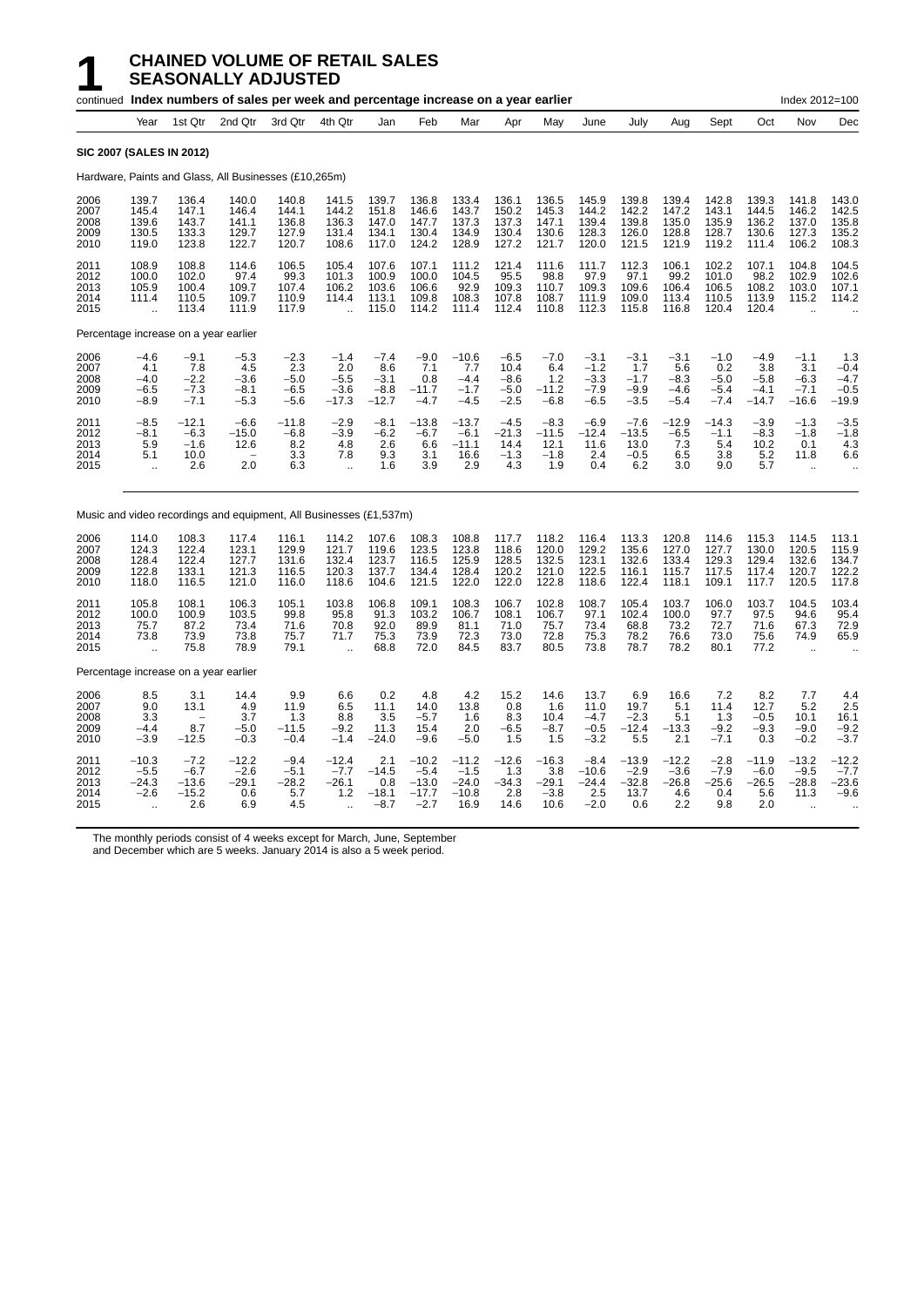|                                      |                                                         |                                             | continued Index numbers of sales per week and percentage increase on a year earlier |                                              |                                                         |                                                 |                                               |                                                |                                             |                                               |                                                 |                                                |                                             |                                                     |                                                | Index 2012=100                                             |                                                  |
|--------------------------------------|---------------------------------------------------------|---------------------------------------------|-------------------------------------------------------------------------------------|----------------------------------------------|---------------------------------------------------------|-------------------------------------------------|-----------------------------------------------|------------------------------------------------|---------------------------------------------|-----------------------------------------------|-------------------------------------------------|------------------------------------------------|---------------------------------------------|-----------------------------------------------------|------------------------------------------------|------------------------------------------------------------|--------------------------------------------------|
|                                      | Year                                                    | 1st Qtr                                     | 2nd Qtr                                                                             | 3rd Qtr                                      | 4th Qtr                                                 | Jan                                             | Feb                                           | Mar                                            | Apr                                         | May                                           | June                                            | July                                           | Aug                                         | Sept                                                | Oct                                            | Nov                                                        | Dec                                              |
|                                      |                                                         | <b>SIC 2007 (SALES IN 2012)</b>             |                                                                                     |                                              |                                                         |                                                 |                                               |                                                |                                             |                                               |                                                 |                                                |                                             |                                                     |                                                |                                                            |                                                  |
|                                      |                                                         |                                             | Other Specialised Non-Food Stores, All Businesses (£43,950m)                        |                                              |                                                         |                                                 |                                               |                                                |                                             |                                               |                                                 |                                                |                                             |                                                     |                                                |                                                            |                                                  |
| 2006<br>2007<br>2008<br>2009<br>2010 | 95.0<br>98.6<br>104.2<br>100.3<br>100.7                 | 94.8<br>96.6<br>104.6<br>99.7<br>96.5       | 95.0<br>99.6<br>106.1<br>100.4<br>98.5                                              | 94.5<br>99.2<br>104.4<br>101.0<br>103.9      | 95.6<br>98.9<br>101.6<br>99.9<br>104.1                  | 96.6<br>94.5<br>101.9<br>102.8<br>92.9          | 95.0<br>96.0<br>107.2<br>97.7<br>99.3         | 93.2<br>98.8<br>105.2<br>98.9<br>97.3          | 94.8<br>98.3<br>105.5<br>100.5<br>98.2      | 95.0<br>99.8<br>107.8<br>99.5<br>98.3         | 95.2<br>100.5<br>105.3<br>101.0<br>98.9         | 94.1<br>98.6<br>105.2<br>102.9<br>104.6        | 94.8<br>99.1<br>104.1<br>100.4<br>105.1     | 94.6<br>99.8<br>104.0<br>99.9<br>102.3              | 95.5<br>99.0<br>101.9<br>99.9<br>104.1         | 95.3<br>100.0<br>99.0<br>100.9<br>105.2                    | 95.9<br>97.9<br>103.4<br>99.1<br>103.1           |
| 2011<br>2012<br>2013<br>2014<br>2015 | 99.4<br>100.0<br>103.5<br>113.0<br>$\ddot{\phantom{a}}$ | 101.4<br>100.1<br>99.2<br>110.5<br>114.6    | 99.0<br>98.4<br>103.3<br>111.4<br>114.6                                             | 97.9<br>101.1<br>105.4<br>112.9<br>114.8     | 99.3<br>100.4<br>106.2<br>117.5<br>$\ddot{\phantom{a}}$ | 103.2<br>101.4<br>96.8<br>109.6<br>115.2        | 102.1<br>97.9<br>102.1<br>110.6<br>115.8      | 99.5<br>100.8<br>98.7<br>111.3<br>113.1        | 99.8<br>96.8<br>104.1<br>109.4<br>116.1     | 99.2<br>97.1<br>102.0<br>111.5<br>116.0       | 98.3<br>100.8<br>103.7<br>113.0<br>112.3        | 97.9<br>99.9<br>102.6<br>114.0<br>115.2        | 97.5<br>102.9<br>104.4<br>112.0<br>115.2    | 98.2<br>100.5<br>108.6<br>112.8<br>114.3            | 100.8<br>100.6<br>105.6<br>115.4<br>116.1      | 98.8<br>102.1<br>106.1<br>116.1<br>$\ddot{\phantom{a}}$    | 98.6<br>98.9<br>106.7<br>120.2                   |
|                                      |                                                         | Percentage increase on a year earlier       |                                                                                     |                                              |                                                         |                                                 |                                               |                                                |                                             |                                               |                                                 |                                                |                                             |                                                     |                                                |                                                            |                                                  |
| 2006<br>2007<br>2008<br>2009<br>2010 | $-0.5$<br>3.8<br>5.7<br>$-3.8$<br>0.5                   | 2.0<br>1.9<br>8.3<br>$-4.7$<br>$-3.2$       | 0.6<br>4.8<br>6.5<br>$-5.4$<br>$-1.9$                                               | $-2.7$<br>5.0<br>$\frac{5.2}{-3.3}$<br>2.8   | $-1.7$<br>3.4<br>2.8<br>$-1.7$<br>4.2                   | 4.6<br>$-2.2$<br>7.9<br>0.9<br>$-9.6$           | 3.0<br>1.1<br>11.7<br>$-8.9$<br>1.7           | $-0.9$<br>6.0<br>6.4<br>$-5.9$<br>$-1.7$       | 0.9<br>3.7<br>7.3<br>$-4.8$<br>$-2.3$       | 0.8<br>5.0<br>8.0<br>$-7.7$<br>$-1.2$         | 0.1<br>5.6<br>4.8<br>$-4.1$<br>$-2.1$           | $-2.4$<br>4.8<br>6.7<br>$-2.2$<br>1.7          | $-2.9$<br>4.5<br>5.1<br>$-3.5$<br>4.6       | $-2.6$<br>5.6<br>4.2<br>$-4.0$<br>2.4               | $-2.7$<br>3.6<br>3.0<br>$-2.0$<br>4.2          | $-1.5$<br>5.0<br>$-1.0$<br>1.9<br>4.3                      | $-1.1$<br>2.1<br>5.6<br>$-4.2$<br>4.0            |
| 2011<br>2012<br>2013<br>2014<br>2015 | $-1.3$<br>0.6<br>3.5<br>9.2<br>$\ddot{\phantom{a}}$     | 5.0<br>$-1.3$<br>$-0.9$<br>11.4<br>3.7      | 0.5<br>-0.6<br>5.0<br>7.8<br>2.9                                                    | $-5.7$<br>3.2<br>4.4<br>7.1<br>1.7           | $-4.5$<br>1.1<br>5.7<br>10.6<br>$\ddot{\phantom{a}}$    | 11.1<br>$-1.8$<br>-4.5<br>13.3<br>5.1           | 2.8<br>$-4.1$<br>4.2<br>8.4<br>4.7            | 2.2<br>1.4<br>$-2.1$<br>12.7<br>1.6            | 1.6<br>$-3.0$<br>7.6<br>5.0<br>6.2          | 0.9<br>$-2.1$<br>5.0<br>9.3<br>4.1            | $-0.6$<br>2.5<br>2.9<br>8.9<br>$-0.6$           | $-6.4$<br>2.0<br>2.7<br>11.2<br>1.0            | $-7.2$<br>5.6<br>1.4<br>7.3<br>2.9          | $-4.0$<br>2.3<br>8.1<br>3.8<br>1.3                  | $-3.2$<br>$-0.2$<br>4.9<br>9.3<br>0.6          | $-6.1$<br>3.3<br>3.9<br>9.4<br>$\ddot{\phantom{1}}$        | $-4.4$<br>0.4<br>7.9<br>12.7<br>$\ddotsc$        |
|                                      |                                                         |                                             | Dispensing Chemists, All Businesses (£1,097m)                                       |                                              |                                                         |                                                 |                                               |                                                |                                             |                                               |                                                 |                                                |                                             |                                                     |                                                |                                                            |                                                  |
| 2006<br>2007<br>2008<br>2009<br>2010 | 117.9<br>118.2<br>137.8<br>114.6<br>106.2               | 116.1<br>116.3<br>153.1<br>114.0<br>106.2   | 122.1<br>114.0<br>143.4<br>112.8<br>103.6                                           | 117.4<br>125.7<br>131.5<br>118.7<br>104.9    | 116.0<br>116.8<br>121.9<br>113.0<br>109.9               | 113.5<br>114.3<br>156.0<br>118.2<br>107.5       | 114.2<br>117.0<br>156.7<br>112.0<br>107.3     | 119.6<br>117.2<br>147.4<br>112.4<br>104.3      | 114.1<br>115.1<br>151.6<br>114.3<br>106.0   | 124.1<br>113.8<br>143.4<br>109.0<br>104.8     | 127.1<br>113.3<br>136.7<br>114.5<br>100.8       | 120.3<br>109.3<br>132.4<br>124.5<br>108.3      | 111.5<br>114.1<br>135.7<br>114.8<br>105.2   | 119.8<br>148.0<br>127.5<br>117.2<br>102.0           | 118.3<br>117.4<br>128.2<br>114.0<br>105.7      | 114.8<br>115.8<br>115.5<br>117.7<br>109.9                  | 115.2<br>117.1<br>122.1<br>108.4<br>113.3        |
| 2011<br>2012<br>2013<br>2014<br>2015 | 107.3<br>100.0<br>104.0<br>106.7<br>$\ddotsc$           | 115.7<br>107.5<br>100.1<br>104.7<br>100.9   | 111.2<br>104.0<br>101.3<br>111.6<br>95.9                                            | 100.6<br>93.7<br>107.0<br>106.5<br>101.7     | 101.6<br>94.7<br>107.4<br>104.2<br>$\ddot{\phantom{a}}$ | 116.9<br>105.2<br>99.2<br>104.4<br>102.1        | 114.6<br>108.2<br>101.2<br>103.6<br>100.8     | 115.7<br>109.0<br>100.0<br>105.9<br>100.0      | 112.7<br>96.5<br>100.0<br>109.4<br>97.9     | 111.6<br>110.8<br>103.1<br>111.4<br>93.5      | 109.7<br>104.6<br>100.9<br>113.6<br>96.3        | 100.8<br>95.8<br>108.8<br>108.6<br>98.3        | 97.8<br>103.1<br>109.1<br>104.3<br>99.2     | 102.6<br>84.5<br>104.0<br>106.5<br>106.5            | 106.0<br>97.4<br>105.9<br>100.4<br>108.8       | 101.9<br>94.1<br>110.3<br>104.0<br>$\ddot{\phantom{a}}$    | 97.7<br>93.1<br>106.3<br>107.4                   |
|                                      |                                                         | Percentage increase on a year earlier       |                                                                                     |                                              |                                                         |                                                 |                                               |                                                |                                             |                                               |                                                 |                                                |                                             |                                                     |                                                |                                                            |                                                  |
| 2006<br>2007<br>2008<br>2009<br>2010 | $-11.8$<br>0.2<br>16.6<br>$-16.8$<br>$-7.4$             | -14.4<br>0.2<br>31.7<br>$-25.5$<br>$-6.9$   | $-8.2$<br>$-6.7$<br>25.8<br>$-21.3$<br>$-8.1$                                       | $-13.7$<br>7.0<br>4.7<br>$-9.7$<br>$-11.6$   | $-10.6$<br>0.6<br>4.4<br>$-7.4$<br>$-2.7$               | $-16.8$<br>0.8<br>36.4<br>$-24.2$<br>$-9.0$     | $-18.2$<br>2.4<br>33.9<br>$-28.5$<br>$-4.2$   | $-9.3$<br>$-2.0$<br>25.7<br>$-23.8$<br>$-7.2$  | $-11.4$<br>0.9<br>31.7<br>$-24.6$<br>$-7.3$ | $-5.7$<br>$-8.3$<br>26.1<br>$-24.0$<br>$-3.9$ | $-7.7$<br>$-10.9$<br>20.7<br>$-16.2$<br>$-12.0$ | $-14.5$<br>$-9.2$<br>21.2<br>$-6.0$<br>$-13.0$ | $-18.2$<br>2.4<br>18.9<br>$-15.4$<br>$-8.4$ | $\frac{-9.2}{23.6}$<br>$-13.9$<br>$-8.1$<br>$-12.9$ | $-6.9$<br>$-0.8$<br>9.2<br>-11.1<br>$-7.3$     | $-13.3$<br>0.9<br>$-0.3$<br>1.9<br>$-6.7$                  | $-11.3$<br>1.6<br>4.3<br>$-11.3$<br>4.6          |
| 2011<br>2012<br>2013<br>2014<br>2015 | 1.0<br>$-6.8$<br>4.0<br>2.6                             | 9.0<br>$-7.1$<br>$-6.9$<br>4.6<br>$-3.6$    | 7.3<br>$-6.4$<br>-2.6<br>10.2<br>$-14.1$                                            | $-4.2$<br>$-6.9$<br>14.2<br>$-0.5$<br>$-4.5$ | $-7.6$<br>$-6.7$<br>13.4<br>$-3.0$                      | 8.7<br>$-10.1$<br>$-5.6$<br>5.2<br>$-2.2$       | 6.9<br>$-5.6$<br>$-6.4$<br>2.4<br>$-2.7$      | 10.9<br>$-5.8$<br>$-8.2$<br>5.9<br>$-5.6$      | 6.3<br>$-14.3$<br>3.7<br>9.4<br>$-10.5$     | 6.4<br>$-0.7$<br>-6.9<br>8.0<br>$-16.1$       | 8.8<br>$-4.6$<br>$-3.5$<br>12.6<br>$-15.3$      | $-7.0$<br>$-4.9$<br>13.6<br>$-0.2$<br>$-9.5$   | $-7.0$<br>5.4<br>5.8<br>$-4.4$<br>$-4.9$    | 0.6<br>$-17.7$<br>23.1<br>2.5                       | 0.3<br>$-8.2$<br>8.8<br>$-5.2$<br>8.4          | $-7.2$<br>$-7.7$<br>17.2<br>$-5.7$<br>$\ddot{\phantom{a}}$ | $-13.8$<br>$-4.7$<br>14.2<br>1.0                 |
|                                      |                                                         |                                             | Medical Goods, All Businesses (£479m)                                               |                                              |                                                         |                                                 |                                               |                                                |                                             |                                               |                                                 |                                                |                                             |                                                     |                                                |                                                            |                                                  |
| 2006<br>2007<br>2008<br>2009<br>2010 | 117.2<br>109.7<br>97.8<br>97.4<br>83.7                  | 118.9<br>121.3<br>103.9<br>89.7<br>76.8     | 124.5<br>102.7<br>94.8<br>97.1<br>91.7                                              | 109.0<br>116.9<br>90.5<br>101.0<br>85.1      | 116.4<br>98.0<br>101.4<br>101.9<br>81.4                 | 99.4<br>116.0<br>103.7<br>88.9<br>69.0          | 126.6<br>123.9<br>105.8<br>86.5<br>82.0       | 128.3<br>123.5<br>102.6<br>92.9<br>78.9        | 126.3<br>95.4<br>94.3<br>97.3<br>91.1       | 137.1<br>94.6<br>95.9<br>88.7<br>93.8         | 113.0<br>114.9<br>94.2<br>103.8<br>90.4         | 106.6<br>125.7<br>87.4<br>97.6<br>93.0         | 113.5<br>118.5<br>93.1<br>98.4<br>82.5      | 107.3<br>108.7<br>90.9<br>105.8<br>80.9             | 125.8<br>91.1<br>107.7<br>106.2<br>78.1        | 113.0<br>105.3<br>87.0<br>104.7<br>87.1                    | 111.7<br>97.5<br>107.9<br>96.4<br>79.6           |
| 2011<br>2012<br>2013<br>2014<br>2015 | 92.0<br>100.0<br>100.3<br>114.2<br>$\ddotsc$            | 92.1<br>101.0<br>99.6<br>111.1<br>116.5     | 87.2<br>96.8<br>92.5<br>115.5<br>126.2                                              | 93.6<br>101.1<br>103.8<br>114.1<br>134.3     | 95.2<br>101.2<br>105.1<br>116.2<br>$\ddot{\phantom{a}}$ | 85.1<br>103.8<br>103.4<br>107.0<br>115.0        | 92.2<br>97.6<br>101.7<br>112.8<br>117.2       | 97.6<br>101.4<br>94.8<br>113.7<br>117.2        | 76.6<br>100.7<br>89.2<br>115.9<br>124.3     | 94.1<br>96.4<br>98.9<br>110.9<br>123.1        | 90.2<br>93.9<br>90.1<br>119.0<br>130.2          | 92.9<br>110.0<br>97.5<br>117.6<br>127.7        | 94.3<br>100.4<br>104.7<br>112.7<br>126.5    | 93.5<br>94.6<br>108.2<br>112.4<br>145.9             | 90.9<br>101.5<br>106.7<br>115.5<br>133.1       | 91.3<br>102.3<br>103.4<br>116.3                            | 101.8<br>100.0<br>105.1<br>116.6                 |
|                                      |                                                         | Percentage increase on a year earlier       |                                                                                     |                                              |                                                         |                                                 |                                               |                                                |                                             |                                               |                                                 |                                                |                                             |                                                     |                                                |                                                            |                                                  |
| 2006<br>2007<br>2008<br>2009<br>2010 | $-2.5$<br>$-6.4$<br>$-10.9$<br>$-0.3$<br>$-14.1$        | 9.6<br>2.0<br>$-14.4$<br>$-13.6$<br>$-14.4$ | 14.4<br>$-17.5$<br>$-7.7$<br>2.5<br>$-5.6$                                          | $-13.8$<br>7.3<br>$-22.6$<br>11.6<br>$-15.8$ | $-15.1$<br>$-15.9$<br>3.5<br>0.5<br>$-20.1$             | $-8.2$<br>16.7<br>$-10.6$<br>$-14.3$<br>$-22.4$ | 2.5<br>$-2.2$<br>$-14.6$<br>$-18.2$<br>$-5.2$ | 32.8<br>$-3.8$<br>$-16.9$<br>$-9.4$<br>$-15.1$ | 23.7<br>$-24.5$<br>$-1.1$<br>3.2<br>$-6.3$  | 28.4<br>$-31.0$<br>1.4<br>$-7.5$<br>5.7       | $-2.6$<br>1.8<br>$-18.0$<br>10.1<br>$-12.9$     | $-7.9$<br>17.9<br>$-30.5$<br>11.7<br>$-4.7$    | $-8.0$<br>4.4<br>$-21.4$<br>5.7<br>$-16.2$  | $-21.8$<br>1.2<br>$-16.4$<br>16.4<br>$-23.6$        | $-9.8$<br>$-27.5$<br>18.1<br>$-1.4$<br>$-26.5$ | $-19.5$<br>$-6.8$<br>$-17.4$<br>20.3<br>$-16.8$            | $-15.9$<br>$-12.7$<br>10.7<br>$-10.7$<br>$-17.4$ |
| 2011<br>2012<br>2013<br>2014<br>2015 | 9.9<br>8.7<br>0.3<br>13.9                               | 19.9<br>9.6<br>$-1.4$<br>11.5<br>4.9        | $-4.9$<br>11.0<br>$-4.4$<br>24.9<br>9.2                                             | 10.0<br>8.1<br>2.7<br>9.9<br>17.8            | 16.9<br>6.2<br>3.9<br>10.5                              | 23.3<br>22.0<br>$-0.3$<br>3.4<br>7.5            | 12.4<br>5.8<br>4.2<br>10.9<br>3.8             | 23.7<br>3.9<br>$-6.5$<br>20.0<br>3.1           | $-15.9$<br>31.5<br>$-11.5$<br>30.0<br>7.2   | 0.4<br>2.4<br>2.6<br>12.2<br>11.0             | $-0.3$<br>4.2<br>$-4.1$<br>32.0<br>9.5          | $-0.1$<br>18.3<br>$-11.4$<br>20.6<br>8.6       | 14.4<br>6.4<br>4.3<br>7.7<br>12.2           | 15.6<br>1.2<br>14.4<br>3.9<br>29.9                  | 16.5<br>11.6<br>5.1<br>8.2<br>15.2             | 4.9<br>12.0<br>1.2<br>12.4                                 | 27.8<br>$-1.7$<br>5.1<br>10.9                    |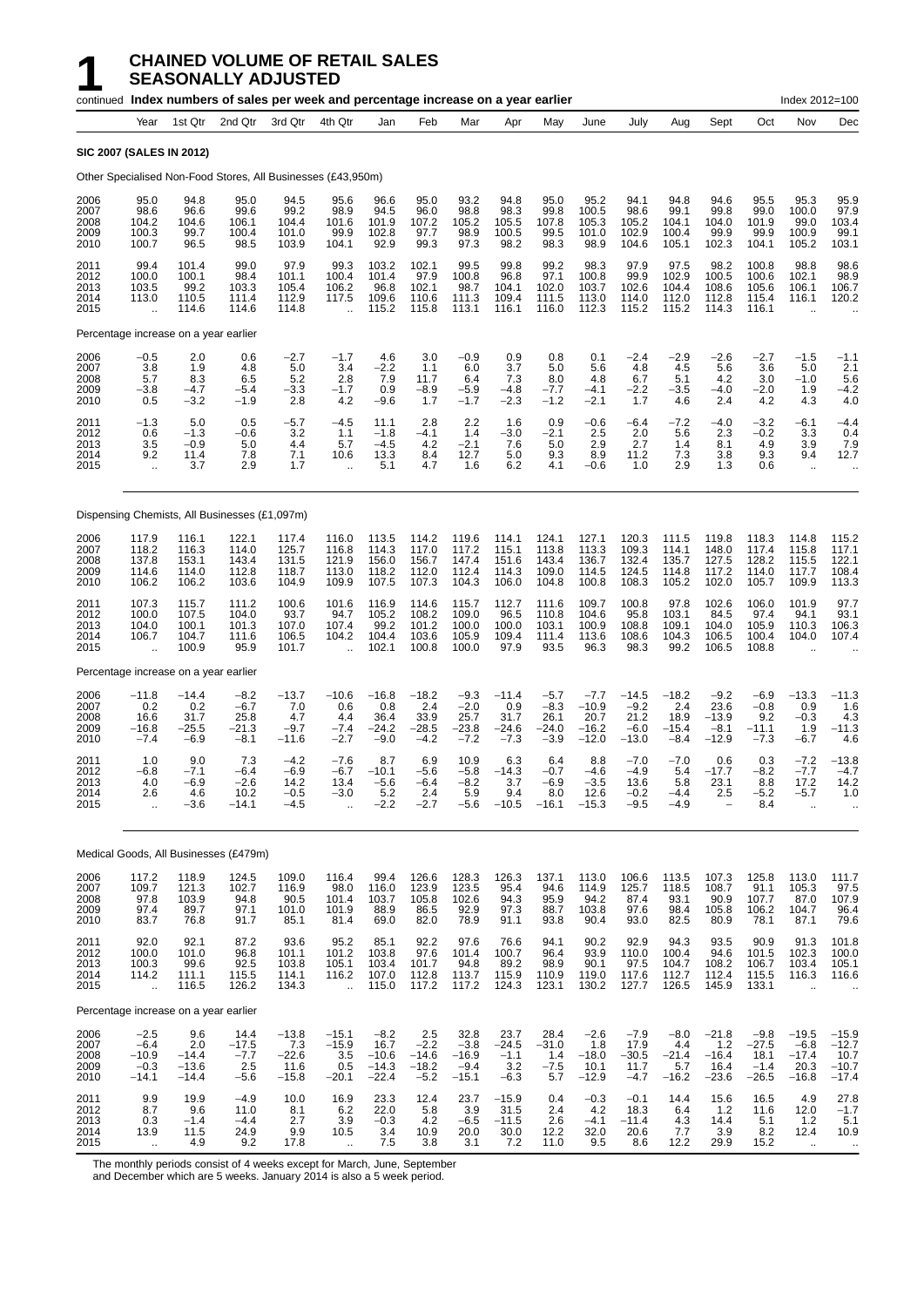|                                      |                                                         |                                              | continued Index numbers of sales per week and percentage increase on a year earlier |                                              |                                                         |                                              |                                              |                                              |                                                 |                                             |                                              |                                              |                                              |                                            |                                              | Index 2012=100                                           |                                                      |
|--------------------------------------|---------------------------------------------------------|----------------------------------------------|-------------------------------------------------------------------------------------|----------------------------------------------|---------------------------------------------------------|----------------------------------------------|----------------------------------------------|----------------------------------------------|-------------------------------------------------|---------------------------------------------|----------------------------------------------|----------------------------------------------|----------------------------------------------|--------------------------------------------|----------------------------------------------|----------------------------------------------------------|------------------------------------------------------|
|                                      | Year                                                    | 1st Qtr                                      | 2nd Qtr                                                                             | 3rd Qtr                                      | 4th Qtr                                                 | Jan                                          | Feb                                          | Mar                                          | Apr                                             | May                                         | June                                         | July                                         | Aug                                          | Sept                                       | Oct                                          | Nov                                                      | Dec                                                  |
|                                      |                                                         | SIC 2007 (SALES IN 2012)                     |                                                                                     |                                              |                                                         |                                              |                                              |                                              |                                                 |                                             |                                              |                                              |                                              |                                            |                                              |                                                          |                                                      |
|                                      |                                                         |                                              | Cosmetic and Toilet Articles, All Businesses (£2,965m)                              |                                              |                                                         |                                              |                                              |                                              |                                                 |                                             |                                              |                                              |                                              |                                            |                                              |                                                          |                                                      |
| 2006<br>2007<br>2008<br>2009<br>2010 | 85.8<br>93.6<br>93.5<br>86.8<br>96.0                    | 82.8<br>92.3<br>93.0<br>88.9<br>94.9         | 85.0<br>92.1<br>95.5<br>86.5<br>93.8                                                | 86.6<br>93.8<br>92.2<br>86.7<br>96.3         | 88.7<br>96.2<br>93.4<br>84.9<br>99.2                    | 78.5<br>92.9<br>93.1<br>88.4<br>90.7         | 83.4<br>90.9<br>93.2<br>92.4<br>99.6         | 85.9<br>92.9<br>92.8<br>86.6<br>94.5         | 84.6<br>92.4<br>93.5<br>85.6<br>94.3            | 81.9<br>94.0<br>99.2<br>85.5<br>93.6        | 87.6<br>90.4<br>94.1<br>87.9<br>93.5         | 89.1<br>90.7<br>94.3<br>85.8<br>95.5         | 85.9<br>94.8<br>91.9<br>87.0<br>97.9         | 85.2<br>95.4<br>90.9<br>87.2<br>95.7       | 87.5<br>94.4<br>91.6<br>87.7<br>99.0         | 87.1<br>96.3<br>93.2<br>82.1<br>99.8                     | 91.0<br>97.5<br>94.9<br>84.9<br>98.8                 |
| 2011<br>2012<br>2013<br>2014<br>2015 | 97.7<br>100.0<br>112.3<br>115.7<br>ă,                   | 99.4<br>95.7<br>107.1<br>113.4<br>121.5      | 97.7<br>99.8<br>117.7<br>111.2<br>122.1                                             | 97.2<br>101.0<br>113.0<br>116.8<br>125.1     | 96.4<br>103.5<br>111.4<br>121.5<br>$\ddot{\phantom{a}}$ | 102.6<br>93.9<br>103.1<br>113.2<br>124.6     | 97.4<br>95.2<br>107.5<br>114.4<br>120.5      | 98.3<br>97.5<br>110.0<br>112.7<br>119.9      | 101.6<br>95.7<br>114.7<br>112.1<br>121.5        | 96.5<br>99.5<br>116.0<br>109.4<br>124.7     | 95.7<br>103.4<br>121.3<br>111.9<br>120.4     | 98.2<br>101.0<br>111.3<br>113.9<br>123.6     | 95.1<br>101.5<br>113.1<br>116.6<br>126.1     | 98.1<br>100.6<br>114.3<br>119.1<br>125.5   | 93.0<br>103.5<br>113.7<br>118.9<br>127.3     | 100.7<br>102.2<br>110.1<br>123.3                         | 95.7<br>104.6<br>110.6<br>122.1                      |
|                                      |                                                         | Percentage increase on a year earlier        |                                                                                     |                                              |                                                         |                                              |                                              |                                              |                                                 |                                             |                                              |                                              |                                              |                                            |                                              |                                                          |                                                      |
| 2006<br>2007<br>2008<br>2009<br>2010 | $-0.6$<br>9.1<br>$-0.1$<br>$-7.2$<br>10.7               | $-1.9$<br>11.4<br>0.8<br>$-4.4$<br>6.7       | $-0.7$<br>8.4<br>3.6<br>-9.4<br>8.5                                                 | $-1.4$<br>8.2<br>$-1.6$<br>$-6.0$<br>11.1    | 1.5<br>8.4<br>$-2.9$<br>$-9.1$<br>16.8                  | $-8.2$<br>18.3<br>0.2<br>$-5.0$<br>2.6       | $-1.5$<br>8.9<br>2.6<br>$-0.9$<br>7.8        | 3.0<br>8.2<br>$-0.1$<br>$-6.7$<br>9.1        | $-0.1$<br>9.2<br>1.1<br>$-8.4$<br>10.2          | $-3.7$<br>14.7<br>5.6<br>$-13.8$<br>9.5     | 1.3<br>3.2<br>4.1<br>$-6.5$<br>6.3           | 1.3<br>1.8<br>3.9<br>$-8.9$<br>11.3          | $-1.8$<br>10.3<br>$-3.1$<br>$-5.3$<br>12.5   | $-3.3$<br>11.9<br>$-4.7$<br>$-4.0$<br>9.7  | 0.7<br>7.9<br>$-2.9$<br>$-4.3$<br>12.9       | 6.2<br>10.5<br>$-3.2$<br>$-11.9$<br>21.6                 | $-1.2$<br>7.2<br>$-2.7$<br>$-10.6$<br>16.4           |
| 2011<br>2012<br>2013<br>2014<br>2015 | 1.7<br>2.4<br>12.3<br>3.0<br>$\ddotsc$                  | 4.7<br>$-3.7$<br>12.0<br>5.8<br>7.2          | 4.2<br>2.1<br>17.9<br>$-5.5$<br>9.8                                                 | 0.9<br>3.9<br>11.9<br>3.3<br>7.1             | $-2.8$<br>7.4<br>7.6<br>9.1<br>$\ddotsc$                | 13.0<br>$-8.5$<br>9.9<br>9.8<br>10.1         | $-2.2$<br>$-2.3$<br>12.9<br>6.4<br>5.3       | 4.0<br>$-0.8$<br>12.8<br>2.4<br>6.3          | 7.7<br>-5.8<br>19.9<br>$-2.3$<br>8.4            | 3.1<br>3.1<br>16.6<br>-5.7<br>14.0          | 2.3<br>8.1<br>17.3<br>$-7.8$<br>7.6          | 2.8<br>2.8<br>10.2<br>2.4<br>8.5             | $-2.9$<br>6.7<br>11.5<br>3.1<br>8.1          | 2.5<br>2.5<br>13.6<br>4.3<br>5.3           | $-6.1$<br>11.3<br>9.9<br>4.6<br>7.0          | 1.0<br>1.4<br>7.8<br>12.0<br>$\ddotsc$                   | $-3.1$<br>9.3<br>5.7<br>10.5<br>$\ddot{\phantom{0}}$ |
|                                      |                                                         |                                              | Computers and Telecommunications Equipment, All Businesses (£4,295m)                |                                              |                                                         |                                              |                                              |                                              |                                                 |                                             |                                              |                                              |                                              |                                            |                                              |                                                          |                                                      |
| 2006<br>2007<br>2008<br>2009<br>2010 | 85.4<br>88.4<br>96.3<br>91.9<br>91.7                    | 86.0<br>87.1<br>94.9<br>92.1<br>77.0         | 86.4<br>87.7<br>100.5<br>90.6<br>86.4                                               | 85.5<br>90.1<br>98.3<br>96.4<br>100.4        | 83.7<br>88.5<br>91.6<br>88.3<br>103.0                   | 87.4<br>84.2<br>91.8<br>93.7<br>69.3         | 87.4<br>87.3<br>98.8<br>87.2<br>79.1         | 83.7<br>89.2<br>94.8<br>94.8<br>81.5         | 85.3<br>76.7<br>101.8<br>90.6<br>80.0           | 88.1<br>94.4<br>101.9<br>88.4<br>86.6       | 85.9<br>91.2<br>98.5<br>92.3<br>91.2         | 87.4<br>89.8<br>99.2<br>108.7<br>95.0        | 88.1<br>90.4<br>96.8<br>93.5<br>108.2        | 81.9<br>90.2<br>98.7<br>89.0<br>98.4       | 84.3<br>87.8<br>95.5<br>89.9<br>93.5         | 83.7<br>88.7<br>87.9<br>91.7<br>99.9                     | 83.2<br>89.0<br>91.6<br>84.3<br>113.2                |
| 2011<br>2012<br>2013<br>2014<br>2015 | 97.6<br>100.0<br>116.4<br>144.0<br>$\ddot{\phantom{a}}$ | 101.9<br>94.5<br>108.4<br>131.9<br>154.4     | 97.0<br>96.5<br>113.6<br>141.8<br>160.2                                             | 92.1<br>104.7<br>117.6<br>147.3<br>185.0     | 99.3<br>104.3<br>125.8<br>155.9<br>$\ddot{\phantom{a}}$ | 102.0<br>98.2<br>106.0<br>126.5<br>156.0     | 106.8<br>92.8<br>105.4<br>134.7<br>154.6     | 97.8<br>92.9<br>112.7<br>135.2<br>152.9      | 87.7<br>96.9<br>112.6<br>138.2<br>159.6         | 99.4<br>93.3<br>115.4<br>141.2<br>164.0     | 102.4<br>98.8<br>112.9<br>145.2<br>157.5     | 89.9<br>105.7<br>113.6<br>135.7<br>187.8     | 94.5<br>101.8<br>116.8<br>139.6<br>186.6     | 92.0<br>106.3<br>121.5<br>162.8<br>181.6   | 97.4<br>104.5<br>121.0<br>166.1<br>186.0     | 100.9<br>102.9<br>126.7<br>151.3<br>$\ddot{\phantom{a}}$ | 99.6<br>105.2<br>129.0<br>151.4                      |
|                                      |                                                         | Percentage increase on a year earlier        |                                                                                     |                                              |                                                         |                                              |                                              |                                              |                                                 |                                             |                                              |                                              |                                              |                                            |                                              |                                                          |                                                      |
| 2006<br>2007<br>2008<br>2009<br>2010 | $-2.9$<br>3.5<br>9.0<br>$-4.6$<br>$-0.2$                | 3.1<br>1.3<br>9.0<br>$-2.9$<br>-16.4         | $-1.6$<br>1.5<br>14.6<br>$-9.9$<br>$-4.7$                                           | $-4.7$<br>5.4<br>9.0<br>$-1.8$<br>4.1        | $-7.9$<br>5.8<br>3.5<br>$-3.6$<br>16.7                  | 7.9<br>$-3.\bar{7}$<br>9.1<br>2.0<br>$-26.0$ | 4.9<br>$-0.2$<br>13.2<br>$-11.7$<br>$-9.3$   | $-2.1$<br>6.7<br>6.3<br>$-14.0$              | $-4.8$<br>$-10.1$<br>32.7<br>$-11.0$<br>$-11.6$ | 1.6<br>7.1<br>7.9<br>$-13.2$<br>$-2.1$      | $-1.4$<br>6.1<br>8.0<br>$-6.3$<br>$-1.2$     | $-0.3$<br>2.8<br>10.4<br>9.5<br>$-12.5$      | $-1.6$<br>2.6<br>7.0<br>$-3.3$<br>15.7       | $-10.4$<br>10.1<br>9.4<br>$-9.8$<br>10.6   | $-8.9$<br>4.1<br>8.8<br>$-5.8$<br>4.0        | $-8.7$<br>6.0<br>$-1.0$<br>4.4<br>8.9                    | $-6.5$<br>6.9<br>3.0<br>$-8.0$<br>34.3               |
| 2011<br>2012<br>2013<br>2014<br>2015 | 6.4<br>2.5<br>16.4<br>23.8<br>ă,                        | 32.3<br>$-7.2$<br>14.8<br>21.7<br>17.0       | 12.3<br>$-0.4$<br>17.7<br>24.9<br>12.9                                              | $-8.2$<br>13.7<br>12.3<br>25.2<br>25.6       | $-3.6$<br>5.0<br>20.7<br>23.9                           | 47.1<br>$-3.7$<br>8.0<br>19.3<br>23.3        | 35.1<br>$-13.1$<br>13.5<br>27.8<br>14.8      | 20.0<br>$-5.0$<br>21.4<br>19.9<br>13.1       | 9.6<br>10.4<br>16.2<br>22.7<br>15.4             | 14.8<br>-6.1<br>23.6<br>22.4<br>16.2        | 12.2<br>$-3.5$<br>14.3<br>28.6<br>8.5        | $-5.4$<br>17.5<br>7.5<br>19.5<br>38.4        | $-12.7$<br>7.8<br>14.7<br>19.5<br>33.7       | $-6.5$<br>15.5<br>14.4<br>34.0<br>11.6     | 4.2<br>7.4<br>15.7<br>37.3<br>11.9           | 1.1<br>2.0<br>23.1<br>19.4                               | $-12.0$<br>5.6<br>22.7<br>17.4                       |
|                                      |                                                         |                                              | Floor Coverings, All Businesses (£2,080m)                                           |                                              |                                                         |                                              |                                              |                                              |                                                 |                                             |                                              |                                              |                                              |                                            |                                              |                                                          |                                                      |
| 2006<br>2007<br>2008<br>2009<br>2010 | 142.5<br>157.8<br>137.4<br>137.2<br>109.4               | 141.8<br>157.3<br>159.0<br>124.6<br>119.8    | 141.5<br>155.3<br>144.4<br>141.3<br>116.1                                           | 142.1<br>157.3<br>131.5<br>146.0<br>103.7    | 144.5<br>161.3<br>112.8<br>137.0<br>98.1                | 136.6<br>155.6<br>152.7<br>115.9<br>119.8    | 144.4<br>155.1<br>151.0<br>112.4<br>121.5    | 143.9<br>160.3<br>171.8<br>141.4<br>118.5    | 139.6<br>145.2<br>166.1<br>143.1<br>118.1       | 143.1<br>152.2<br>134.6<br>145.1<br>117.4   | 141.6<br>165.8<br>135.0<br>136.9<br>113.4    | 135.3<br>158.2<br>135.7<br>150.3<br>105.6    | 147.3<br>152.5<br>136.4<br>147.0<br>104.8    | 143.5<br>160.3<br>124.2<br>141.8<br>101.5  | 145.1<br>150.4<br>119.2<br>151.0<br>97.7     | 140.9<br>168.8<br>119.5<br>128.9<br>105.7                | 146.8<br>164.1<br>102.4<br>132.3<br>92.3             |
| 2011<br>2012<br>2013<br>2014<br>2015 | 81.4<br>100.0<br>113.2<br>106.9<br>$\ddotsc$            | 90.7<br>104.4<br>115.8<br>110.4<br>82.3      | 80.6<br>102.6<br>116.3<br>106.6<br>83.3                                             | 77.5<br>95.9<br>109.4<br>107.5<br>78.5       | 76.9<br>97.0<br>111.2<br>102.7<br>$\ddot{\phantom{a}}$  | 103.3<br>106.5<br>109.1<br>110.2<br>87.9     | 85.9<br>101.8<br>121.7<br>113.8<br>79.9      | 84.4<br>104.9<br>116.5<br>107.9<br>79.8      | 81.8<br>102.0<br>118.0<br>105.0<br>82.7         | 78.6<br>108.8<br>115.5<br>105.1<br>87.3     | 81.3<br>98.2<br>115.6<br>109.2<br>80.5       | 79.4<br>95.0<br>112.1<br>108.5<br>79.3       | 73.3<br>96.9<br>112.4<br>103.2<br>79.7       | 79.3<br>95.8<br>104.8<br>110.2<br>76.9     | 77.3<br>94.3<br>109.7<br>107.4<br>76.3       | 70.2<br>95.2<br>109.3<br>104.8                           | 82.0<br>100.7<br>113.9<br>97.3                       |
|                                      |                                                         | Percentage increase on a year earlier        |                                                                                     |                                              |                                                         |                                              |                                              |                                              |                                                 |                                             |                                              |                                              |                                              |                                            |                                              |                                                          |                                                      |
| 2006<br>2007<br>2008<br>2009<br>2010 | 9.6<br>10.7<br>$-12.9$<br>$-0.1$<br>$-20.3$             | 12.1<br>10.9<br>1.1<br>$-21.6$<br>$-3.9$     | 10.3<br>9.8<br>$-7.0$<br>$-2.2$<br>$-17.8$                                          | 7.9<br>10.6<br>$-16.4$<br>11.1<br>$-28.9$    | 8.4<br>11.7<br>$-30.1$<br>21.4<br>$-28.4$               | 5.8<br>13.9<br>$-1.9$<br>$-24.1$<br>3.4      | 13.7<br>7.4<br>$-2.6$<br>$-25.6$<br>8.1      | 15.9<br>11.5<br>7.1<br>$-17.7$<br>$-16.2$    | 8.7<br>4.0<br>14.4<br>$-13.9$<br>$-17.5$        | 11.4<br>6.4<br>$-11.6$<br>7.8<br>$-19.1$    | 10.6<br>17.0<br>$-18.6$<br>1.4<br>$-17.1$    | 8.2<br>16.9<br>$-14.3$<br>10.8<br>$-29.8$    | 0.7<br>3.5<br>$-10.6$<br>7.8<br>$-28.7$      | 14.4<br>11.7<br>$-22.5$<br>14.2<br>$-28.5$ | 9.1<br>3.6<br>$-20.8$<br>26.8<br>$-35.3$     | 6.1<br>19.7<br>$-29.2$<br>7.8<br>$-18.0$                 | 9.7<br>11.8<br>$-37.6$<br>29.2<br>$-30.2$            |
| 2011<br>2012<br>2013<br>2014<br>2015 | $-25.6$<br>22.8<br>13.2<br>$-5.6$                       | $-24.3$<br>15.2<br>10.9<br>$-4.7$<br>$-25.4$ | $-30.5$<br>27.3<br>13.3<br>$-8.3$<br>$-21.9$                                        | $-25.3$<br>23.8<br>14.1<br>$-1.7$<br>$-27.0$ | $-21.6$<br>26.1<br>14.6<br>$-7.6$                       | $-13.8$<br>3.1<br>2.5<br>1.0<br>$-20.2$      | $-29.3$<br>18.5<br>19.5<br>$-6.5$<br>$-29.7$ | $-28.7$<br>24.3<br>11.0<br>$-7.4$<br>$-26.1$ | $-30.7$<br>24.7<br>15.7<br>$-11.0$<br>$-21.3$   | $-33.0$<br>38.4<br>6.1<br>$-9.0$<br>$-16.9$ | $-28.3$<br>20.8<br>17.7<br>$-5.5$<br>$-26.3$ | $-24.8$<br>19.7<br>17.9<br>$-3.2$<br>$-26.9$ | $-30.1$<br>32.2<br>16.0<br>$-8.1$<br>$-22.8$ | $-21.9$<br>20.8<br>9.5<br>5.1<br>$-30.2$   | $-20.9$<br>21.9<br>16.3<br>$-2.1$<br>$-29.0$ | $-33.6$<br>35.5<br>14.9<br>$-4.2$                        | $-11.2$<br>22.9<br>13.1<br>$-14.6$                   |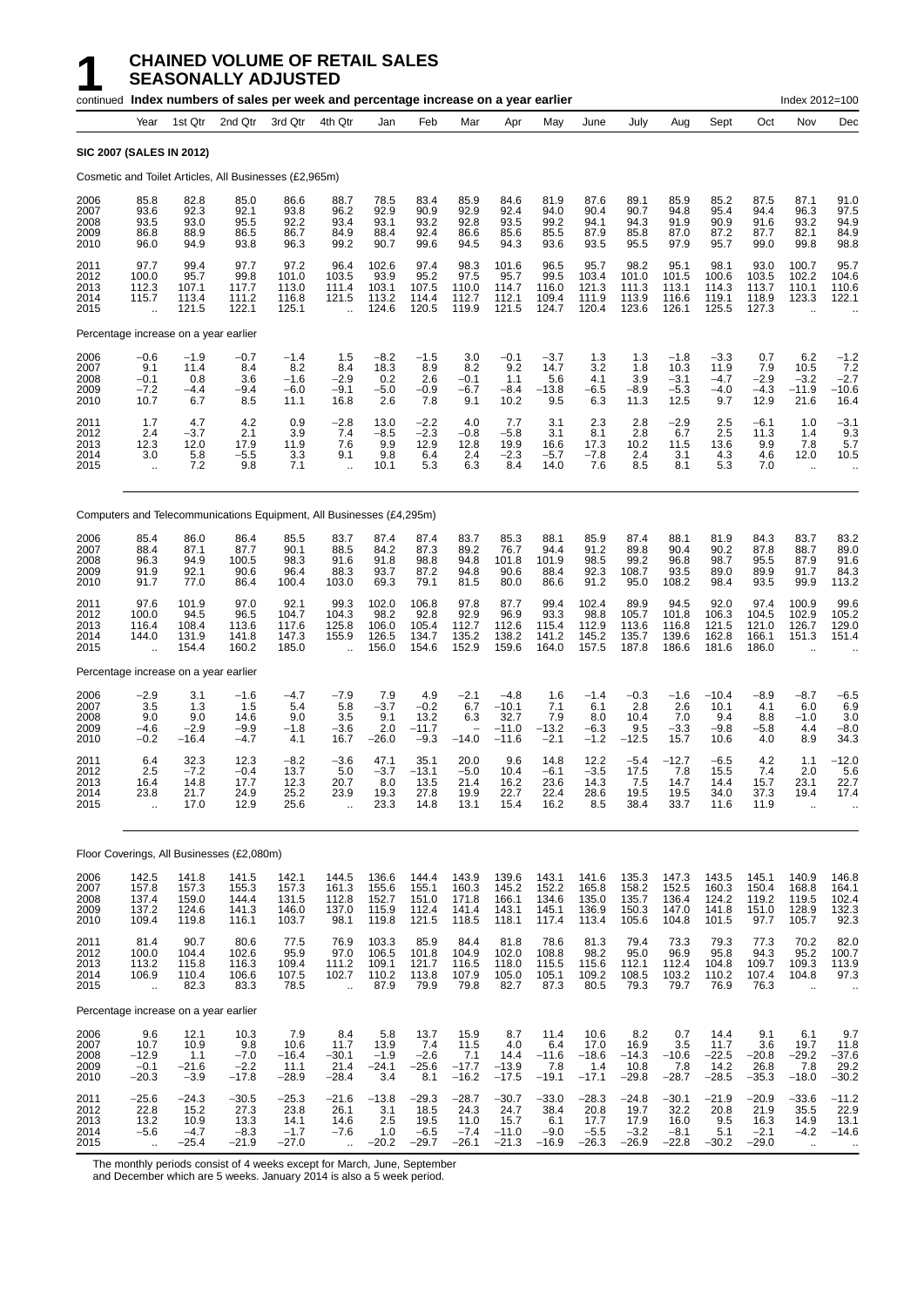#### **1 CHAINED VOLUME OF RETAIL SALES SEASONALLY ADJUSTED**

|                                      |                                                              |                                                | continued Index numbers of sales per week and percentage increase on a year earlier |                                                  |                                                              |                                                 |                                               |                                                 |                                                 |                                                 |                                                |                                                |                                                 |                                                 |                                               | Index 2012=100                                          |                                                      |
|--------------------------------------|--------------------------------------------------------------|------------------------------------------------|-------------------------------------------------------------------------------------|--------------------------------------------------|--------------------------------------------------------------|-------------------------------------------------|-----------------------------------------------|-------------------------------------------------|-------------------------------------------------|-------------------------------------------------|------------------------------------------------|------------------------------------------------|-------------------------------------------------|-------------------------------------------------|-----------------------------------------------|---------------------------------------------------------|------------------------------------------------------|
|                                      | Year                                                         | 1st Qtr                                        | 2nd Qtr                                                                             | 3rd Qtr                                          | 4th Qtr                                                      | Jan                                             | Feb                                           | Mar                                             | Apr                                             | May                                             | June                                           | July                                           | Aug                                             | Sept                                            | Oct                                           | Nov                                                     | Dec                                                  |
|                                      |                                                              | <b>SIC 2007 (SALES IN 2012)</b>                |                                                                                     |                                                  |                                                              |                                                 |                                               |                                                 |                                                 |                                                 |                                                |                                                |                                                 |                                                 |                                               |                                                         |                                                      |
|                                      |                                                              |                                                | Books, Newspapers and Periodicals, All Businesses (£4,270m)                         |                                                  |                                                              |                                                 |                                               |                                                 |                                                 |                                                 |                                                |                                                |                                                 |                                                 |                                               |                                                         |                                                      |
| 2006<br>2007<br>2008<br>2009<br>2010 | 135.1<br>125.0<br>114.3<br>119.4<br>104.7                    | 142.6<br>128.4<br>115.4<br>125.2<br>110.5      | 135.2<br>126.2<br>112.8<br>122.9<br>103.4                                           | 131.0<br>124.5<br>115.4<br>115.0<br>103.2        | 131.8<br>121.2<br>113.6<br>114.5<br>101.6                    | 146.5<br>128.3<br>115.1<br>129.3<br>109.7       | 142.8<br>128.1<br>120.4<br>123.4<br>111.9     | 139.4<br>128.8<br>111.5<br>123.3<br>110.1       | 138.9<br>122.9<br>112.6<br>127.4<br>104.3       | 136.8<br>126.7<br>110.8<br>123.8<br>104.5       | 130.9<br>128.3<br>114.6<br>118.6<br>102.0      | 126.6<br>126.4<br>112.9<br>116.5<br>103.0      | 133.2<br>122.3<br>116.2<br>115.7<br>104.9       | 132.7<br>124.6<br>116.8<br>113.1<br>102.1       | 133.4<br>121.4<br>113.7<br>117.4<br>101.0     | 131.0<br>119.8<br>112.1<br>117.1<br>102.4               | 131.1<br>122.0<br>114.8<br>110.1<br>101.5            |
| 2011<br>2012<br>2013<br>2014<br>2015 | 102.6<br>100.0<br>90.8<br>82.9<br>$\ddot{\phantom{a}}$       | 107.8<br>101.4<br>93.7<br>80.6<br>89.5         | 102.3<br>104.8<br>91.5<br>83.2<br>86.9                                              | 100.4<br>97.4<br>88.7<br>83.3<br>88.8            | 100.0<br>96.4<br>89.2<br>84.7<br>$\ddotsc$                   | 110.1<br>103.4<br>93.1<br>79.7<br>89.1          | 107.1<br>98.1<br>94.9<br>80.8<br>89.7         | 106.5<br>102.6<br>93.3<br>81.4<br>89.6          | 98.4<br>106.1<br>91.0<br>84.7<br>85.4           | 102.9<br>103.9<br>91.7<br>83.6<br>87.8          | 104.8<br>104.6<br>91.7<br>81.7<br>87.5         | 103.5<br>103.8<br>84.0<br>80.6<br>89.0         | 98.6<br>92.1<br>90.7<br>83.5<br>88.8            | 99.3<br>96.4<br>90.8<br>85.4<br>88.6            | 95.7<br>98.7<br>89.9<br>82.5<br>89.1          | 100.8<br>94.1<br>86.2<br>86.8<br>$\ddot{\phantom{a}}$   | 102.7<br>96.4<br>90.9<br>84.7                        |
|                                      |                                                              | Percentage increase on a year earlier          |                                                                                     |                                                  |                                                              |                                                 |                                               |                                                 |                                                 |                                                 |                                                |                                                |                                                 |                                                 |                                               |                                                         |                                                      |
| 2006<br>2007<br>2008<br>2009<br>2010 | $-11.7$<br>$-7.5$<br>$-8.6$<br>4.4<br>$-12.3$                | $-6.0$<br>$-10.0$<br>$-10.2$<br>8.5<br>$-11.7$ | $-13.0$<br>$-6.7$<br>$-10.6$<br>8.9<br>$-15.8$                                      | $-15.7$<br>$-5.0$<br>$-7.3$<br>$-0.4$<br>$-10.2$ | $-12.0$<br>$-8.1$<br>$-6.2$<br>0.8<br>$-11.3$                | $-2.1$<br>$-12.4$<br>$-10.2$<br>12.3<br>$-15.1$ | $-4.4$<br>$-10.3$<br>$-6.0$<br>2.5<br>$-9.4$  | $-10.2$<br>$-7.6$<br>$-13.4$<br>10.6<br>$-10.7$ | $-10.4$<br>$-11.5$<br>$-8.3$<br>13.1<br>$-18.2$ | $-12.2$<br>$-7.4$<br>$-12.6$<br>11.8<br>$-15.6$ | $-15.8$<br>$-1.9$<br>$-10.7$<br>3.5<br>$-14.0$ | $-20.0$<br>$-0.1$<br>$-10.7$<br>3.2<br>$-11.6$ | $-14.1$<br>$-8.2$<br>$-5.0$<br>$-0.4$<br>$-9.4$ | $-13.4$<br>$-6.1$<br>$-6.3$<br>$-3.1$<br>$-9.7$ | $-13.6$<br>$-9.0$<br>$-6.4$<br>3.3<br>$-14.0$ | $-13.5$<br>$-8.5$<br>$-6.4$<br>4.5<br>$-12.6$           | $-9.4$<br>$-7.0$<br>$-5.9$<br>$-4.1$<br>$-7.8$       |
| 2011<br>2012<br>2013<br>2014<br>2015 | $-2.0$<br>$-2.5$<br>$-9.2$<br>$-8.6$<br>$\ddot{\phantom{a}}$ | $-2.5$<br>$-5.9$<br>$-7.6$<br>$-14.0$<br>11.0  | $-1.1$<br>2.5<br>$-12.7$<br>$-9.1$<br>4.5                                           | $-2.7$<br>$-3.0$<br>$-8.9$<br>$-6.0$<br>6.5      | $-1.6$<br>$-3.6$<br>$-7.5$<br>$-5.1$<br>$\ddot{\phantom{a}}$ | 0.3<br>$-6.1$<br>$-10.0$<br>$-14.4$<br>11.8     | $-4.3$<br>$-8.4$<br>$-3.3$<br>$-14.9$<br>11.1 | $-3.3$<br>$-3.7$<br>$-9.1$<br>$-12.8$<br>10.1   | $-5.6$<br>7.7<br>$-14.2$<br>$-7.0$<br>0.9       | $-1.4$<br>0.9<br>$-11.7$<br>-8.8<br>4.9         | 2.7<br>$-0.1$<br>$-12.3$<br>$-10.9$<br>7.1     | 0.5<br>0.3<br>$-19.1$<br>$-4.0$<br>10.3        | $-6.0$<br>-6.6<br>$-1.6$<br>-7.9<br>6.4         | $-2.7$<br>$-3.0$<br>$-5.8$<br>-6.0<br>3.8       | $-5.2$<br>3.0<br>$-8.9$<br>$-8.3$<br>8.1      | $-1.5$<br>$-6.7$<br>$-8.3$<br>0.7<br>$\mathbf{r}$ .     | 1.1<br>$-6.1$<br>$-5.7$<br>$-6.8$                    |
|                                      |                                                              |                                                | Sports Equipment, Games and Toys, All Businesses (£7,663m)                          |                                                  |                                                              |                                                 |                                               |                                                 |                                                 |                                                 |                                                |                                                |                                                 |                                                 |                                               |                                                         |                                                      |
| 2006<br>2007<br>2008<br>2009<br>2010 | 67.4<br>68.5<br>78.7<br>86.3<br>86.4                         | 67.4<br>66.9<br>75.1<br>86.2<br>79.7           | 68.1<br>70.2<br>76.7<br>84.6<br>82.4                                                | 67.2<br>67.9<br>78.6<br>89.6<br>88.7             | 67.0<br>68.9<br>84.7<br>84.9<br>94.8                         | 69.2<br>63.4<br>71.3<br>92.3<br>76.9            | 67.5<br>67.5<br>79.9<br>84.7<br>78.5          | 66.0<br>69.3<br>75.1<br>82.5<br>83.0            | 67.2<br>71.5<br>73.5<br>83.2<br>82.3            | 68.1<br>70.1<br>79.7<br>82.8<br>81.8            | 68.9<br>69.2<br>77.0<br>87.2<br>83.0           | 68.2<br>67.7<br>76.6<br>88.9<br>86.2           | 67.0<br>68.2<br>78.5<br>89.7<br>87.3            | 66.5<br>67.7<br>80.2<br>90.1<br>91.8            | 67.4<br>67.6<br>81.5<br>88.9<br>94.7          | 67.1<br>69.0<br>82.8<br>90.3<br>96.8                    | 66.6<br>69.9<br>88.8<br>77.2<br>93.3                 |
| 2011<br>2012<br>2013<br>2014<br>2015 | 91.9<br>100.0<br>103.9<br>120.1<br>$\ddot{\phantom{a}}$      | 89.6<br>95.0<br>104.0<br>115.3<br>124.9        | 92.8<br>99.6<br>98.5<br>121.9<br>126.5                                              | 91.4<br>105.2<br>105.0<br>120.2<br>123.7         | 93.8<br>100.2<br>107.9<br>123.4<br>$\ddot{\phantom{a}}$      | 92.6<br>95.8<br>103.7<br>113.1<br>119.8         | 90.0<br>95.1<br>106.8<br>115.9<br>126.5       | 86.9<br>94.3<br>102.0<br>117.0<br>127.8         | 93.4<br>97.1<br>98.4<br>119.9<br>130.0          | 94.1<br>94.8<br>95.3<br>123.3<br>127.3          | 91.4<br>105.4<br>101.3<br>122.5<br>123.0       | 92.6<br>102.9<br>103.3<br>123.8<br>124.2       | 91.9<br>107.4<br>105.2<br>122.0<br>122.5        | 89.9<br>105.3<br>106.2<br>115.8<br>124.3        | 91.9<br>104.7<br>107.9<br>122.5<br>122.1      | 94.1<br>101.2<br>107.8<br>125.9<br>$\ddot{\phantom{a}}$ | 95.1<br>95.8<br>108.1<br>122.2                       |
|                                      |                                                              | Percentage increase on a year earlier          |                                                                                     |                                                  |                                                              |                                                 |                                               |                                                 |                                                 |                                                 |                                                |                                                |                                                 |                                                 |                                               |                                                         |                                                      |
| 2006<br>2007<br>2008<br>2009<br>2010 | 2.5<br>1.5<br>14.9<br>9.7<br>0.1                             | 6.0<br>$-0.7$<br>12.2<br>14.8<br>$-7.6$        | 4.7<br>3.0<br>9.3<br>10.3<br>$-2.6$                                                 | $-1.0$<br>1.0<br>15.8<br>14.1<br>$-1.1$          | 0.4<br>2.8<br>22.9<br>0.2<br>11.8                            | 10.3<br>$-8.4$<br>12.4<br>29.5<br>$-16.7$       | 6.2<br>$-0.1$<br>18.3<br>6.1<br>$-7.4$        | 2.4<br>5.1<br>8.3<br>9.9<br>0.5                 | 4.0<br>6.4<br>2.9<br>13.2<br>$-1.1$             | 4.7<br>3.0<br>13.6<br>3.9<br>$-1.2$             | 5.4<br>0.4<br>11.2<br>13.4<br>$-4.8$           | $^{2.3}_{-0.7}$<br>13.2<br>16.1<br>$-3.1$      | $-3.0$<br>1.7<br>15.1<br>14.3<br>$-2.7$         | $-1.9$<br>1.9<br>18.5<br>12.3<br>1.8            | 0.3<br>20.6<br>9.0<br>6.6                     | 0.8<br>2.8<br>20.1<br>9.1<br>7.2                        | 0.5<br>4.9<br>27.0<br>$-13.0$<br>20.8                |
| 2011<br>2012<br>2013<br>2014<br>2015 | 6.4<br>8.8<br>3.9<br>15.6<br>$\ddot{\phantom{a}}$            | 12.5<br>6.0<br>9.5<br>10.9<br>8.3              | 12.6<br>7.3<br>$-1.0$<br>23.7<br>3.7                                                | 3.0<br>15.2<br>$-0.2$<br>14.5<br>2.9             | $-1.1$<br>6.8<br>7.7<br>14.3                                 | 20.5<br>3.4<br>8.3<br>9.1<br>5.9                | 14.8<br>5.6<br>12.3<br>8.5<br>9.1             | 4.8<br>8.5<br>8.2<br>14.7<br>9.2                | 13.5<br>4.0<br>1.4<br>21.9<br>8.4               | 15.0<br>0.7<br>0.5<br>29.4<br>3.3               | 10.1<br>15.3<br>-3.9<br>20.9<br>0.5            | 7.5<br>11.1<br>0.3<br>19.9<br>0.3              | 5.3<br>16.9<br>-2.0<br>16.0<br>0.4              | $-2.0$<br>17.1<br>0.8<br>9.1<br>7.3             | $-3.0$<br>13.9<br>3.1<br>13.5<br>$-0.3$       | $-2.8$<br>7.5<br>6.5<br>16.8                            | 1.9<br>0.7<br>12.8<br>13.1                           |
|                                      |                                                              |                                                | Flowers, plants, seeds, fertilisers and pet foods, All Businesses (£3,998m)         |                                                  |                                                              |                                                 |                                               |                                                 |                                                 |                                                 |                                                |                                                |                                                 |                                                 |                                               |                                                         |                                                      |
| 2006<br>2007<br>2008<br>2009<br>2010 | 97.9<br>117.2<br>139.5<br>88.3<br>95.1                       | 92.6<br>109.5<br>135.9<br>94.2<br>92.0         | 95.3<br>118.3<br>140.4<br>87.1<br>90.0                                              | 98.9<br>119.6<br>143.9<br>83.7<br>100.8          | 104.9<br>121.6<br>138.0<br>88.2<br>97.5                      | 94.8<br>104.9<br>129.2<br>101.1<br>89.6         | 92.2<br>109.2<br>143.6<br>92.4<br>98.6        | 91.2<br>113.4<br>136.6<br>90.0<br>88.6          | 93.6<br>120.9<br>138.0<br>88.9<br>90.3          | 94.3<br>116.2<br>143.6<br>84.7<br>85.6          | 97.4<br>117.8<br>139.8<br>87.5<br>93.2         | 97.4<br>117.1<br>143.0<br>84.6<br>100.5        | 98.9<br>120.8<br>141.2<br>83.5<br>102.3         | 99.9<br>120.6<br>146.9<br>83.3<br>99.9          | 103.1<br>122.9<br>138.5<br>89.0<br>99.1       | 105.0<br>124.3<br>137.3<br>89.2<br>96.7                 | 106.1<br>$118.4$<br>$138.1$<br>86.6<br>96.9          |
| 2011<br>2012<br>2013<br>2014<br>2015 | 97.5<br>100.0<br>103.3<br>108.3<br>ă,                        | 95.5<br>104.8<br>90.4<br>111.8<br>120.9        | 102.1<br>97.9<br>105.6<br>103.6<br>127.1                                            | 92.9<br>98.9<br>112.4<br>101.9<br>119.8          | 99.4<br>98.4<br>104.6<br>115.5<br>à.                         | 93.4<br>103.3<br>97.6<br>108.0<br>133.4         | 95.6<br>101.3<br>97.6<br>116.3<br>121.8       | 97.1<br>108.6<br>78.8<br>111.9<br>110.2         | 117.5<br>98.6<br>98.9<br>109.3<br>129.0         | 97.7<br>92.9<br>107.9<br>102.4<br>125.7         | 93.3<br>101.5<br>109.2<br>100.1<br>126.6       | 93.1<br>96.4<br>111.7<br>103.1<br>115.4        | 92.4<br>98.6<br>113.1<br>96.3<br>121.6          | 93.2<br>101.1<br>112.3<br>105.4<br>121.8        | 97.2<br>96.3<br>110.4<br>111.4<br>123.3       | 99.1<br>100.0<br>105.4<br>116.7<br>$\ddotsc$            | 101.4<br>98.9<br>99.4<br>117.8                       |
|                                      |                                                              | Percentage increase on a year earlier          |                                                                                     |                                                  |                                                              |                                                 |                                               |                                                 |                                                 |                                                 |                                                |                                                |                                                 |                                                 |                                               |                                                         |                                                      |
| 2006<br>2007<br>2008<br>2009<br>2010 | 9.9<br>19.7<br>19.0<br>$-36.7$<br>7.7                        | 4.3<br>18.3<br>24.1<br>$-30.7$<br>$-2.3$       | 8.5<br>24.1<br>18.7<br>$-38.0$<br>3.3                                               | 9.9<br>20.9<br>20.4<br>$-41.8$<br>20.4           | 16.9<br>16.0<br>13.5<br>$-36.1$<br>10.6                      | 6.8<br>10.7<br>23.1<br>$-21.7$<br>$-11.4$       | 4.8<br>18.5<br>31.5<br>$-35.6$<br>6.7         | 1.9<br>24.3<br>20.4<br>$-34.1$<br>$-1.6$        | 6.4<br>29.2<br>14.1<br>$-35.6$<br>1.6           | 7.3<br>23.1<br>23.6<br>$-41.0$<br>1.1           | 11.1<br>20.9<br>18.7<br>$-37.4$<br>6.4         | 9.2<br>20.2<br>22.1<br>$-40.9$<br>18.8         | 8.8<br>22.1<br>16.9<br>$-40.9$<br>22.5          | 11.2<br>20.7<br>21.8<br>$-43.3$<br>19.9         | 15.4<br>19.2<br>12.7<br>$-35.7$<br>11.4       | 17.6<br>18.3<br>10.4<br>$-35.0$<br>8.4                  | 17.5<br>11.6<br>16.6<br>$-37.3$<br>11.9              |
| 2011<br>2012<br>2013<br>2014<br>2015 | 2.5<br>2.6<br>$3.3\,$<br>4.8<br>$\ddot{\phantom{1}}$         | 3.8<br>9.7<br>$-13.7$<br>23.7<br>8.2           | 13.5<br>$-4.1$<br>7.9<br>$-1.9$<br>22.6                                             | $-7.8$<br>6.4<br>13.7<br>$-9.3$<br>17.6          | 1.9<br>$-0.9$<br>6.3<br>10.4<br>$\ddotsc$                    | 4.2<br>10.6<br>$-5.5$<br>10.7<br>23.5           | $-3.0$<br>5.9<br>$-3.7$<br>19.2<br>4.7        | 9.6<br>11.9<br>$-27.5$<br>41.9<br>$-1.5$        | 30.1<br>$-16.1$<br>0.3<br>10.6<br>18.0          | 14.1<br>$-4.9$<br>16.2<br>$-5.1$<br>22.7        | 0.2<br>8.7<br>7.6<br>$-8.4$<br>26.5            | $-7.4$<br>3.6<br>15.9<br>$-7.7$<br>12.0        | $-9.6$<br>6.7<br>14.8<br>$-14.9$<br>26.2        | $-6.7$<br>8.4<br>11.1<br>$-6.2$<br>15.6         | $-1.9$<br>$-1.0$<br>14.7<br>0.9<br>10.6       | 2.4<br>1.0<br>5.4<br>10.7<br>$\ddot{\phantom{1}}$       | 4.6<br>$-2.4$<br>0.5<br>18.5<br>$\ddot{\phantom{1}}$ |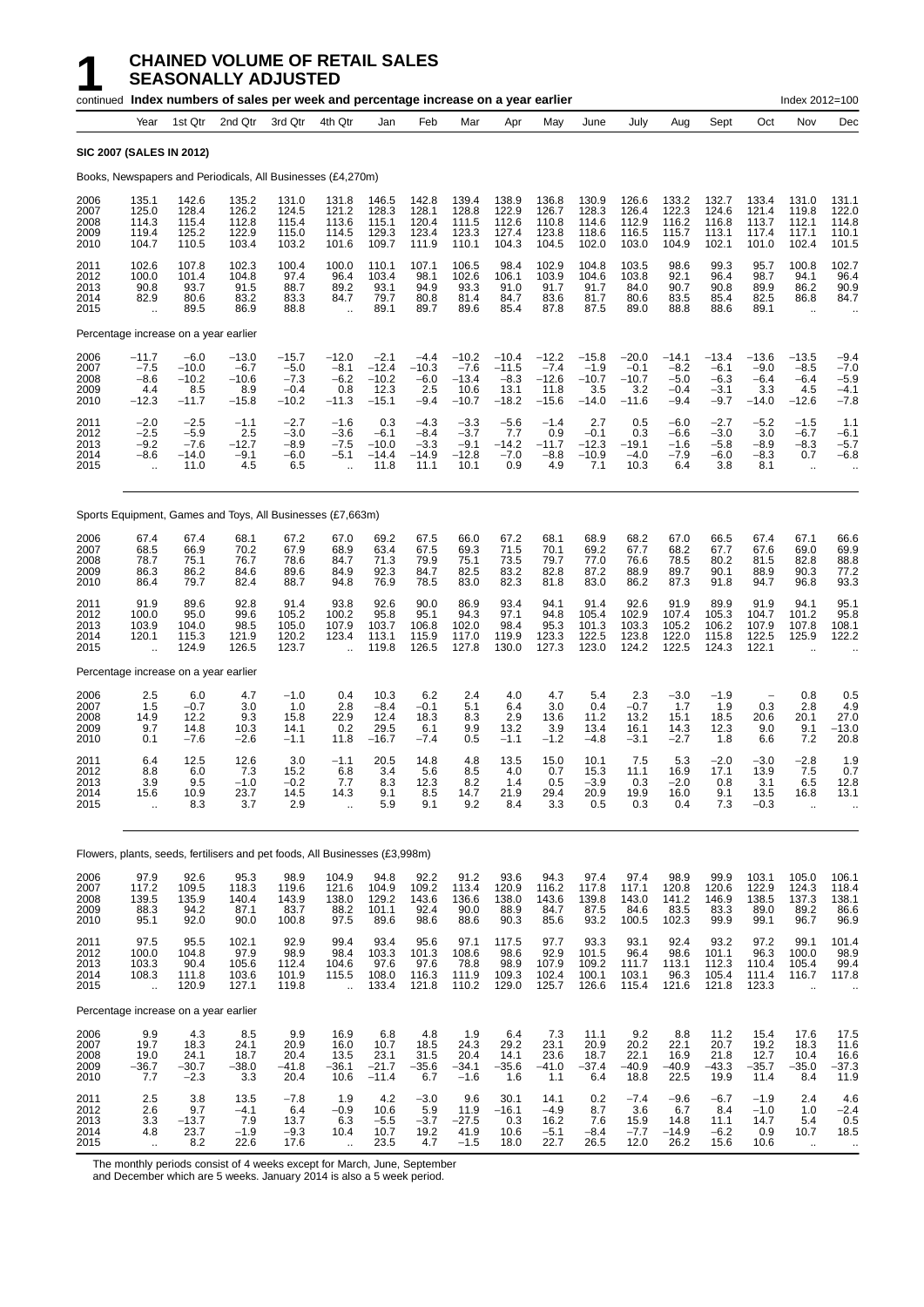|                                      |                                                            |                                            | continued Index numbers of sales per week and percentage increase on a year earlier |                                                |                                                          |                                            |                                           |                                             |                                           |                                            |                                           |                                             |                                             |                                              |                                              | Index 2012=100                                             |                                                          |
|--------------------------------------|------------------------------------------------------------|--------------------------------------------|-------------------------------------------------------------------------------------|------------------------------------------------|----------------------------------------------------------|--------------------------------------------|-------------------------------------------|---------------------------------------------|-------------------------------------------|--------------------------------------------|-------------------------------------------|---------------------------------------------|---------------------------------------------|----------------------------------------------|----------------------------------------------|------------------------------------------------------------|----------------------------------------------------------|
|                                      | Year                                                       | 1st Qtr                                    | 2nd Qtr                                                                             | 3rd Qtr                                        | 4th Qtr                                                  | Jan                                        | Feb                                       | Mar                                         | Apr                                       | May                                        | June                                      | July                                        | Aug                                         | Sept                                         | Oct                                          | Nov                                                        | Dec                                                      |
|                                      |                                                            | <b>SIC 2007 (SALES IN 2012)</b>            |                                                                                     |                                                |                                                          |                                            |                                           |                                             |                                           |                                            |                                           |                                             |                                             |                                              |                                              |                                                            |                                                          |
|                                      |                                                            |                                            | Watches and Jewellery, All Businesses (£4,990m)                                     |                                                |                                                          |                                            |                                           |                                             |                                           |                                            |                                           |                                             |                                             |                                              |                                              |                                                            |                                                          |
| 2006<br>2007<br>2008<br>2009<br>2010 | 90.8<br>100.3<br>103.7<br>101.7<br>108.9                   | 87.4<br>93.3<br>108.0<br>100.8<br>106.0    | 90.9<br>102.7<br>113.9<br>98.6<br>104.7                                             | 91.3<br>102.1<br>99.9<br>100.9<br>110.9        | 93.6<br>103.0<br>92.7<br>106.6<br>113.8                  | 90.3<br>88.2<br>104.4<br>107.7<br>93.8     | 86.5<br>91.6<br>110.7<br>99.0<br>116.3    | 85.9<br>98.8<br>109.5<br>96.7<br>107.5      | 90.4<br>104.7<br>110.6<br>99.6<br>102.8   | 89.3<br>100.5<br>116.5<br>100.3<br>103.3   | 92.5<br>102.8<br>114.4<br>96.4<br>107.2   | 91.3<br>101.5<br>116.7<br>95.3<br>110.4     | 91.3<br>102.8<br>92.4<br>108.2<br>111.6     | 91.4<br>102.0<br>92.3<br>99.6<br>110.8       | 93.1<br>104.6<br>93.1<br>98.8<br>120.8       | 93.3<br>104.7<br>86.8<br>102.5<br>113.4                    | 94.2<br>100.2<br>97.2<br>116.2<br>108.4                  |
| 2011<br>2012<br>2013<br>2014<br>2015 | 108.8<br>100.0<br>106.8<br>112.4<br>$\ddotsc$              | 106.3<br>103.4<br>102.9<br>106.5<br>113.1  | 108.2<br>98.1<br>106.8<br>111.2<br>110.8                                            | 108.1<br>99.7<br>111.1<br>112.2<br>109.0       | 112.5<br>98.9<br>106.5<br>120.3<br>$\ddot{\phantom{a}}$  | 109.1<br>106.1<br>101.3<br>102.2<br>111.7  | 107.7<br>102.0<br>104.6<br>106.5<br>111.5 | 103.1<br>102.4<br>102.8<br>110.8<br>115.6   | 107.2<br>95.9<br>116.6<br>101.9<br>114.2  | 107.3<br>100.4<br>104.8<br>108.5<br>111.7  | 109.8<br>97.9<br>100.5<br>120.9<br>107.3  | 108.4<br>100.8<br>106.9<br>105.0<br>109.7   | 108.5<br>95.2<br>107.7<br>114.2<br>111.0    | 107.6<br>102.3<br>117.2<br>116.3<br>106.9    | 128.0<br>99.2<br>104.5<br>119.0<br>107.5     | 106.4<br>97.8<br>106.0<br>127.3                            | 105.1<br>99.4<br>108.6<br>115.7                          |
|                                      |                                                            | Percentage increase on a year earlier      |                                                                                     |                                                |                                                          |                                            |                                           |                                             |                                           |                                            |                                           |                                             |                                             |                                              |                                              |                                                            |                                                          |
| 2006<br>2007<br>2008<br>2009<br>2010 | 4.2<br>10.4<br>3.4<br>$-1.9$<br>7.0                        | 2.5<br>6.7<br>15.7<br>$-6.7$<br>5.2        | 5.5<br>13.0<br>10.9<br>$-13.4$<br>6.2                                               | 2.1<br>11.8<br>$-2.2$<br>1.1<br>9.9            | 6.7<br>10.0<br>$-9.9$<br>15.0<br>6.7                     | 7.0<br>$-2.3$<br>18.3<br>3.2<br>$-12.9$    | 2.6<br>6.0<br>20.8<br>$-10.6$<br>17.5     | $-1.2$<br>15.0<br>10.9<br>$-11.7$<br>11.2   | 6.7<br>15.8<br>5.6<br>$-9.9$<br>3.2       | 3.2<br>12.6<br>15.9<br>$-13.9$<br>3.0      | 6.5<br>11.1<br>11.3<br>$-15.7$<br>11.2    | 2.6<br>11.2<br>14.9<br>-18.3<br>15.9        | 1.6<br>12.6<br>$-10.1$<br>17.1<br>3.1       | 2.1<br>11.7<br>$-9.5$<br>7.8<br>11.3         | 5.2<br>12.3<br>$-11.0$<br>6.2<br>22.2        | 7.2<br>12.3<br>$-17.1$<br>18.0<br>10.7                     | 7.5<br>6.4<br>$-3.0$<br>19.5<br>$-6.7$                   |
| 2011<br>2012<br>2013<br>2014<br>2015 | $-8.1$<br>6.8<br>5.3<br>$\ddot{\phantom{1}}$               | 0.3<br>$-2.7$<br>$-0.5$<br>3.5<br>6.2      | 3.4<br>$-9.4$<br>8.9<br>4.2<br>$-0.4$                                               | $-2.5$<br>$-7.8$<br>11.5<br>1.0<br>$-2.8$      | $-1.1$<br>$-12.1$<br>7.8<br>12.9<br>$\ddot{\phantom{a}}$ | 16.4<br>$-2.7$<br>$-4.5$<br>0.9<br>9.3     | $-7.5$<br>$-5.3$<br>2.6<br>1.8<br>4.7     | $-4.2$<br>$-0.6$<br>0.3<br>7.8<br>4.3       | 4.3<br>$-10.5$<br>21.5<br>$-12.5$<br>12.0 | 3.9<br>$-6.4$<br>4.3<br>3.5<br>3.0         | 2.4<br>$-10.8$<br>2.7<br>20.3<br>$-11.2$  | $-1.8$<br>$-7.1$<br>6.1<br>$-1.7$<br>4.4    | $-2.8$<br>$-12.2$<br>13.0<br>6.1<br>$-2.8$  | $-2.9$<br>$-5.0$<br>14.5<br>$-0.8$<br>$-8.1$ | 5.9<br>$-22.5$<br>5.3<br>13.9<br>$-9.7$      | $-6.2$<br>$-8.0$<br>8.4<br>20.1<br>$\bar{\mathbf{r}}$      | $-3.1$<br>$-5.4$<br>9.2<br>6.5                           |
|                                      |                                                            |                                            | Other Retail Sale of New Goods in Specialised Stores, All Businesses (£9,882m)      |                                                |                                                          |                                            |                                           |                                             |                                           |                                            |                                           |                                             |                                             |                                              |                                              |                                                            |                                                          |
| 2006<br>2007<br>2008<br>2009<br>2010 | 100.3<br>102.4<br>110.2<br>108.9<br>115.3                  | 99.6<br>100.3<br>108.1<br>105.9<br>109.5   | 100.9<br>106.4<br>111.0<br>112.4<br>115.3                                           | 99.7<br>102.2<br>112.6<br>106.4<br>121.2       | 100.9<br>100.5<br>109.0<br>110.9<br>115.1                | 105.6<br>99.2<br>107.0<br>106.3<br>109.1   | 98.6<br>97.7<br>110.0<br>105.7<br>110.9   | 95.7<br>103.2<br>107.6<br>105.9<br>108.9    | 102.3<br>110.1<br>107.8<br>111.5<br>116.2 | 99.6<br>104.1<br>112.9<br>111.7<br>116.8   | 100.9<br>105.3<br>112.1<br>113.6<br>113.3 | 99.8<br>102.5<br>110.4<br>110.2<br>128.2    | 99.4<br>101.8<br>114.9<br>101.8<br>121.8    | 99.9<br>102.3<br>112.6<br>107.1<br>115.2     | 101.2<br>103.2<br>109.1<br>105.8<br>114.7    | 101.0<br>102.2<br>105.0<br>112.5<br>120.2                  | 100.6<br>97.1<br>112.1<br>113.7<br>111.2                 |
| 2011<br>2012<br>2013<br>2014<br>2015 | 104.7<br>100.0<br>96.2<br>111.5<br>$\ddot{\phantom{a}}$    | 110.6<br>100.7<br>89.4<br>112.1<br>106.0   | 101.0<br>94.6<br>97.7<br>107.1<br>101.9                                             | 104.8<br>102.0<br>97.7<br>110.3<br>98.6        | 102.5<br>102.8<br>99.8<br>116.6<br>$\ddot{\phantom{a}}$  | 111.6<br>102.0<br>81.2<br>116.6<br>106.1   | 111.6<br>97.4<br>95.8<br>103.9<br>110.0   | 108.9<br>102.3<br>90.8<br>114.1<br>102.6    | 104.6<br>90.6<br>98.8<br>103.8<br>105.1   | 102.6<br>93.2<br>95.1<br>106.3<br>104.0    | 96.9<br>98.8<br>99.0<br>110.3<br>97.7     | 102.6<br>93.7<br>95.3<br>120.7<br>101.6     | 104.5<br>113.2<br>93.4<br>108.2<br>98.4     | 106.9<br>99.6<br>103.1<br>103.7<br>96.3      | 110.0<br>99.5<br>97.7<br>109.1<br>101.6      | 99.8<br>112.1<br>100.9<br>105.0                            | 98.6<br>97.9<br>100.7<br>132.0                           |
|                                      |                                                            | Percentage increase on a year earlier      |                                                                                     |                                                |                                                          |                                            |                                           |                                             |                                           |                                            |                                           |                                             |                                             |                                              |                                              |                                                            |                                                          |
| 2006<br>2007<br>2008<br>2009<br>2010 | 1.3<br>2.1<br>7.6<br>$-1.1$<br>5.8                         | 1.1<br>0.6<br>7.8<br>$-2.0$<br>3.4         | 4.4<br>5.4<br>4.3<br>$1.2$<br>2.6                                                   | $-0.8$<br>2.5<br>10.2<br>$-5.5$<br>13.9        | 0.7<br>$-0.4$<br>8.5<br>1.7<br>3.7                       | 7.3<br>$-6.1$<br>7.9<br>$-0.7$<br>2.6      | 2.0<br>$-0.9$<br>12.6<br>$-4.0$<br>4.9    | $-4.6$<br>7.8<br>4.3<br>$-1.6$<br>2.8       | 7.5<br>7.6<br>$-2.1$<br>3.5<br>4.2        | 2.3<br>4.5<br>8.5<br>$-1.1$<br>4.6         | 3.7<br>4.4<br>6.5<br>1.3<br>$-0.2$        | 0.4<br>2.7<br>7.7<br>$-0.2$<br>16.4         | $-1.5$<br>2.5<br>12.8<br>$-11.4$<br>19.6    | $-1.2$<br>2.4<br>10.1<br>$-4.9$<br>7.5       | 0.7<br>2.0<br>5.8<br>$-3.0$<br>8.4           | 1.1<br>$1.2$<br>2.8<br>7.1<br>6.9                          | $0.2 - 3.5$<br>15.5<br>1.4<br>$-2.2$                     |
| 2011<br>2012<br>2013<br>2014<br>2015 | $-9.2$<br>$-4.5$<br>$-3.8$<br>16.0<br>$\ddot{\phantom{a}}$ | 0.9<br>$-8.9$<br>$-11.2$<br>25.4<br>$-5.5$ | $-12.4$<br>$-6.4$<br>3.3<br>9.6<br>$-4.8$                                           | $-13.5$<br>$-2.7$<br>$-4.2$<br>12.9<br>$-10.6$ | $-10.9$<br>0.3<br>$-2.8$<br>16.8<br>$\ddot{\phantom{a}}$ | 2.3<br>$-8.6$<br>$-20.3$<br>43.5<br>$-9.0$ | 0.7<br>$-12.8$<br>$-1.6$<br>8.4<br>5.8    | 0.1<br>$-6.1$<br>$-11.3$<br>25.7<br>$-10.1$ | $-10.0$<br>$-13.3$<br>9.0<br>5.1<br>1.2   | $-12.2$<br>$-9.2$<br>2.1<br>11.8<br>$-2.2$ | $-14.5$<br>2.0<br>0.2<br>11.4<br>$-11.4$  | $-20.0$<br>$-8.7$<br>1.7<br>26.6<br>$-15.8$ | $-14.2$<br>8.4<br>$-17.5$<br>15.9<br>$-9.0$ | $-7.2$<br>$-6.8$<br>3.5<br>0.6<br>$-7.1$     | $-4.1$<br>$-9.6$<br>$-1.8$<br>11.7<br>$-6.9$ | $-17.0$<br>12.3<br>$-10.0$<br>4.1<br>Ω.                    | -11.4<br>$-0.7$<br>2.9<br>31.0                           |
|                                      |                                                            |                                            | Second Hand Goods, All Businesses (£2,231m)                                         |                                                |                                                          |                                            |                                           |                                             |                                           |                                            |                                           |                                             |                                             |                                              |                                              |                                                            |                                                          |
| 2006<br>2007<br>2008<br>2009<br>2010 | 78.1<br>78.7<br>79.9<br>88.2<br>90.8                       | 80.5<br>77.7<br>86.2<br>81.9<br>88.7       | 71.4<br>77.2<br>81.9<br>84.5<br>89.7                                                | 77.5<br>77.6<br>76.4<br>96.5<br>89.2           | 82.8<br>82.4<br>74.7<br>89.8<br>95.6                     | 76.9<br>81.7<br>82.7<br>89.3<br>83.5       | 82.3<br>80.8<br>77.8<br>77.9<br>94.2      | 82.0<br>72.0<br>96.5<br>79.3<br>88.5        | 71.9<br>76.5<br>83.5<br>81.1<br>93.8      | 71.7<br>74.7<br>87.8<br>82.8<br>86.6       | 70.9<br>79.7<br>76.0<br>88.5<br>88.8      | 68.0<br>76.6<br>76.6<br>87.7<br>93.3        | 70.3<br>82.4<br>75.5<br>101.4<br>86.2       | 90.8<br>74.5<br>77.0<br>99.5<br>88.2         | 74.3<br>$\frac{87.7}{71.7}$<br>84.6<br>112.2 | 83.9<br>85.5<br>74.8<br>81.0<br>87.9                       | 88.8<br>75.7<br>77.0<br>101.0<br>88.4                    |
| 2011<br>2012<br>2013<br>2014<br>2015 | 99.3<br>100.0<br>107.6<br>108.2<br>$\ddot{\phantom{1}}$    | 93.3<br>107.6<br>99.0<br>108.7<br>107.4    | 100.5<br>97.1<br>107.6<br>107.6<br>107.9                                            | 104.1<br>96.5<br>110.9<br>113.9<br>98.0        | 99.4<br>98.8<br>113.0<br>102.4<br>$\ddot{\phantom{a}}$   | 91.9<br>111.2<br>96.8<br>109.4<br>105.9    | 94.4<br>101.5<br>98.1<br>126.9<br>113.6   | 93.5<br>109.7<br>101.4<br>93.5<br>103.7     | 96.7<br>99.9<br>115.7<br>104.8<br>104.8   | 96.6<br>98.6<br>102.0<br>121.5<br>108.7    | 106.5<br>93.6<br>105.7<br>98.6<br>109.7   | 104.6<br>103.4<br>98.2<br>120.1<br>94.2     | 101.1<br>95.4<br>107.9<br>123.7<br>100.2    | 106.1<br>91.9<br>123.4<br>101.0<br>99.2      | 90.0<br>101.1<br>111.9<br>93.9<br>104.9      | 108.5<br>97.1<br>113.2<br>101.3                            | 99.5<br>98.3<br>113.8<br>110.2                           |
|                                      |                                                            | Percentage increase on a year earlier      |                                                                                     |                                                |                                                          |                                            |                                           |                                             |                                           |                                            |                                           |                                             |                                             |                                              |                                              |                                                            |                                                          |
| 2006<br>2007<br>2008<br>2009<br>2010 | $^{-2.8}_{0.8}$<br>1.6<br>10.3<br>2.9                      | 15.9<br>$-3.5$<br>11.0<br>$-5.0$<br>8.2    | $-8.9$<br>8.0<br>6.1<br>3.1<br>6.1                                                  | 0.3<br>0.2<br>$-1.5$<br>26.2<br>$-7.6$         | $-13.8$<br>$-0.5$<br>$-9.4$<br>20.2<br>6.4               | 4.7<br>6.2<br>$1.3$<br>8.0<br>$-6.5$       | 27.5<br>$-1.8$<br>$-3.7$<br>20.9          | 16.7<br>$-12.3$<br>34.1<br>$-17.8$<br>11.5  | $-4.9$<br>6.4<br>9.1<br>$-2.9$<br>15.7    | $-5.2$<br>4.2<br>17.5<br>$-5.6$<br>4.5     | $-14.5$<br>12.5<br>$-4.7$<br>16.5<br>0.2  | $-19.7$<br>12.7<br>14.5<br>6.3              | $-1.1$<br>17.3<br>$-8.4$<br>34.2<br>$-15.0$ | 19.2<br>$-17.9$<br>3.3<br>29.2<br>$-11.3$    | $-23.6$<br>18.1<br>$-18.2$<br>18.0<br>32.5   | $-4.5$<br>1.9<br>$-12.5$<br>8.4<br>8.5                     | $-12.8$<br>$-14.8$<br>1.7<br>31.2<br>$-12.4$             |
| 2011<br>2012<br>2013<br>2014<br>2015 | 9.4<br>0.7<br>7.6<br>0.5<br>$\ddot{\phantom{1}}$           | 5.2<br>15.4<br>$-8.1$<br>9.9<br>$-1.2$     | 12.1<br>$-3.4$<br>10.9<br>$-0.1$<br>0.3                                             | 16.8<br>$-7.3$<br>14.9<br>2.7<br>$-14.0$       | 4.0<br>$-0.6$<br>14.4<br>$-9.4$<br>$\ddot{\phantom{a}}$  | 10.1<br>20.9<br>$-12.9$<br>13.0<br>$-3.2$  | 0.3<br>7.5<br>$-3.3$<br>29.3<br>$-10.5$   | 5.7<br>17.4<br>$-7.6$<br>$-7.8$<br>10.9     | 3.1<br>3.3<br>15.8<br>$-9.4$              | 11.6<br>2.0<br>3.5<br>19.1<br>$-10.5$      | 20.0<br>$-12.1$<br>12.9<br>$-6.7$<br>11.2 | 12.1<br>$-1.1$<br>$-5.0$<br>22.2<br>$-21.6$ | 17.4<br>$-5.7$<br>13.2<br>14.6<br>$-19.0$   | 20.3<br>$-13.4$<br>34.3<br>$-18.1$<br>$-1.8$ | $-19.7$<br>12.3<br>10.6<br>$-16.1$<br>11.7   | 23.4<br>$-10.5$<br>16.5<br>$-10.6$<br>$\ddot{\phantom{1}}$ | 12.5<br>$-1.2$<br>15.8<br>$-3.2$<br>$\ddot{\phantom{0}}$ |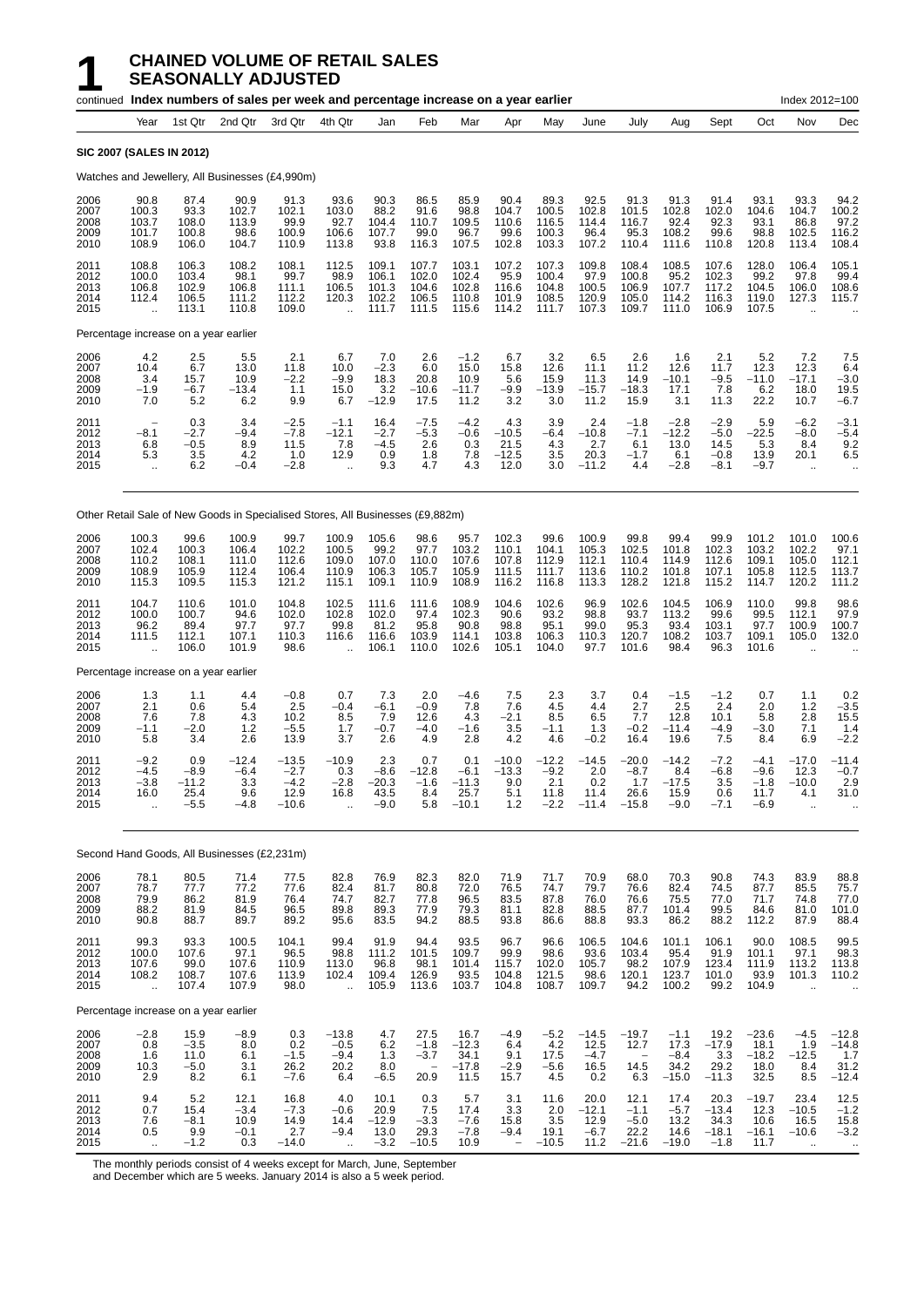|                                      |                                                         |                                              | continued Index numbers of sales per week and percentage increase on a year earlier |                                                |                                                         |                                              |                                              |                                               |                                              |                                               |                                              |                                                 |                                                |                                               |                                               | Index 2012=100                                         |                                                                         |
|--------------------------------------|---------------------------------------------------------|----------------------------------------------|-------------------------------------------------------------------------------------|------------------------------------------------|---------------------------------------------------------|----------------------------------------------|----------------------------------------------|-----------------------------------------------|----------------------------------------------|-----------------------------------------------|----------------------------------------------|-------------------------------------------------|------------------------------------------------|-----------------------------------------------|-----------------------------------------------|--------------------------------------------------------|-------------------------------------------------------------------------|
|                                      | Year                                                    | 1st Qtr                                      | 2nd Qtr                                                                             | 3rd Qtr                                        | 4th Qtr                                                 | Jan                                          | Feb                                          | Mar                                           | Apr                                          | May                                           | June                                         | July                                            | Aug                                            | Sept                                          | Oct                                           | Nov                                                    | Dec                                                                     |
| <b>SIC 2007 (SALES IN 2012)</b>      |                                                         |                                              |                                                                                     |                                                |                                                         |                                              |                                              |                                               |                                              |                                               |                                              |                                                 |                                                |                                               |                                               |                                                        |                                                                         |
|                                      |                                                         |                                              | Non-store Retail, All Businesses (£20,043m)                                         |                                                |                                                         |                                              |                                              |                                               |                                              |                                               |                                              |                                                 |                                                |                                               |                                               |                                                        |                                                                         |
| 2006<br>2007<br>2008<br>2009<br>2010 | 63.5<br>66.1<br>70.1<br>75.6<br>82.0                    | 63.2<br>64.7<br>69.8<br>70.5<br>78.7         | 63.9<br>66.6<br>69.3<br>73.0<br>78.5                                                | 63.2<br>66.4<br>68.4<br>78.0<br>84.6           | 63.6<br>66.6<br>73.0<br>80.9<br>86.0                    | 61.8<br>64.1<br>69.4<br>72.0<br>76.1         | 61.3<br>65.0<br>71.5<br>67.4<br>78.5         | 65.8<br>64.9<br>69.0<br>71.8<br>80.9          | 63.0<br>65.9<br>69.9<br>73.3<br>78.4         | 64.0<br>66.2<br>69.2<br>73.1<br>78.7          | 64.7<br>67.5<br>69.0<br>72.6<br>78.5         | 60.6<br>67.6<br>67.0<br>75.9<br>83.0            | 65.6<br>66.1<br>68.1<br>77.8<br>86.4           | 63.3<br>65.6<br>69.8<br>79.8<br>84.3          | 63.8<br>66.2<br>70.4<br>79.0<br>85.5          | 64.4<br>69.5<br>73.5<br>82.0<br>83.8                   | 62.7<br>64.5<br>74.7<br>81.5<br>88.2                                    |
| 2011<br>2012<br>2013<br>2014<br>2015 | 91.8<br>100.0<br>117.2<br>131.0<br>ă,                   | 87.7<br>95.8<br>111.0<br>121.8<br>143.2      | 90.4<br>98.9<br>114.7<br>133.6<br>147.2                                             | 93.7<br>100.8<br>120.8<br>131.3<br>153.2       | 95.4<br>104.5<br>122.3<br>138.0<br>$\ddotsc$            | 88.6<br>96.7<br>108.0<br>114.3<br>141.3      | 88.4<br>94.4<br>109.5<br>128.1<br>143.2      | 86.4<br>96.3<br>114.6<br>124.4<br>144.6       | 87.6<br>98.3<br>109.9<br>132.9<br>145.6      | 89.3<br>99.8<br>117.0<br>136.9<br>145.4       | 93.3<br>98.8<br>116.8<br>131.5<br>150.1      | 91.3<br>102.6<br>118.5<br>128.9<br>153.3        | 95.4<br>98.1<br>126.3<br>131.0<br>150.2        | 94.2<br>101.4<br>118.3<br>133.5<br>155.6      | 93.6<br>103.1<br>119.9<br>134.9<br>153.7      | 97.7<br>103.8<br>119.4<br>139.5                        | 94.8<br>106.0<br>126.4<br>139.3                                         |
|                                      |                                                         | Percentage increase on a year earlier        |                                                                                     |                                                |                                                         |                                              |                                              |                                               |                                              |                                               |                                              |                                                 |                                                |                                               |                                               |                                                        |                                                                         |
| 2006<br>2007<br>2008<br>2009<br>2010 | 2.3<br>4.1<br>6.2<br>7.8<br>8.4                         | $-0.4$<br>2.4<br>8.0<br>0.9<br>11.6          | 2.2<br>4.2<br>4.1<br>5.2<br>7.6                                                     | 4.2<br>5.0<br>3.1<br>14.0<br>8.4               | 3.6<br>4.8<br>9.6<br>10.8<br>6.3                        | $-2.9$<br>3.8<br>8.2<br>3.8<br>5.8           | $-5.5$<br>6.1<br>9.9<br>$-5.7$<br>16.5       | 5.8<br>$-1.4$<br>6.4<br>4.0<br>12.6           | $-2.7$<br>4.7<br>6.0<br>4.8<br>7.1           | 4.2<br>3.5<br>4.6<br>5.6<br>7.7               | 4.6<br>4.3<br>2.3<br>5.3<br>8.1              | $-1.0$<br>11.7<br>$-1.0$<br>13.4<br>9.3         | 7.9<br>0.8<br>3.0<br>14.3<br>11.0              | 5.4<br>3.5<br>6.5<br>14.3<br>5.7              | 3.4<br>3.8<br>6.3<br>12.2<br>8.2              | 5.7<br>8.0<br>5.8<br>11.6<br>2.2                       | 2.1<br>2.9<br>15.7<br>9.2<br>8.2                                        |
| 2011<br>2012<br>2013<br>2014<br>2015 | 12.0<br>9.0<br>17.2<br>11.8<br>$\ddotsc$                | 11.4<br>9.3<br>15.8<br>9.7<br>17.5           | 15.0<br>9.5<br>16.0<br>16.4<br>10.2                                                 | 10.8<br>7.5<br>19.9<br>8.7<br>16.7             | 10.8<br>9.5<br>17.1<br>12.9<br>$\ddotsc$                | 16.3<br>9.2<br>11.8<br>5.8<br>23.7           | 12.6<br>6.7<br>16.0<br>17.0<br>11.8          | 6.8<br>11.6<br>19.0<br>8.5<br>16.3            | 11.7<br>12.1<br>11.8<br>20.9<br>9.6          | 13.5<br>11.6<br>17.3<br>17.0<br>6.2           | 19.0<br>5.8<br>18.2<br>12.6<br>14.1          | 10.0<br>12.3<br>15.5<br>8.7<br>18.9             | 10.5<br>2.8<br>28.7<br>3.8<br>14.6             | 11.7<br>7.7<br>16.6<br>12.9<br>16.6           | 9.5<br>10.1<br>16.3<br>12.5<br>13.9           | 16.6<br>6.2<br>15.1<br>16.8<br>$\ddot{\phantom{a}}$    | 7.5<br>11.8<br>19.2<br>10.2                                             |
|                                      |                                                         |                                              | Mail Order, All Businesses (£17,276m)                                               |                                                |                                                         |                                              |                                              |                                               |                                              |                                               |                                              |                                                 |                                                |                                               |                                               |                                                        |                                                                         |
| 2006<br>2007<br>2008<br>2009<br>2010 | 55.9<br>60.4<br>64.4<br>69.3<br>77.1                    | 57.0<br>56.9<br>64.0<br>66.7<br>73.4         | 55.8<br>60.3<br>63.8<br>67.5<br>73.1                                                | 54.9<br>61.9<br>64.2<br>69.7<br>79.7           | 56.1<br>62.5<br>65.6<br>73.2<br>82.4                    | 56.0<br>56.1<br>64.0<br>67.1<br>70.1         | 55.2<br>56.9<br>65.4<br>64.7<br>74.3         | 59.1<br>57.6<br>62.9<br>68.0<br>75.2          | 56.9<br>59.0<br>64.0<br>67.8<br>72.8         | 56.7<br>60.2<br>63.3<br>68.2<br>73.0          | 54.1<br>61.4<br>63.9<br>66.8<br>73.6         | 53.4<br>62.7<br>63.5<br>68.6<br>76.6            | 56.4<br>61.9<br>64.1<br>69.4<br>81.7           | 55.0<br>61.2<br>64.9<br>70.8<br>80.5          | 56.5<br>61.9<br>64.4<br>72.7<br>82.3          | 57.2<br>65.8<br>65.0<br>73.1<br>79.7                   | 54.9<br>60.4<br>67.1<br>73.6<br>84.6                                    |
| 2011<br>2012<br>2013<br>2014<br>2015 | 89.1<br>100.0<br>118.2<br>136.6<br>ă,                   | 83.1<br>94.6<br>112.0<br>125.0<br>151.4      | 86.6<br>98.7<br>114.9<br>139.0<br>156.8                                             | 92.4<br>101.5<br>121.4<br>137.8<br>164.4       | 94.3<br>105.2<br>124.6<br>145.6<br>$\ddot{\phantom{a}}$ | 84.0<br>95.4<br>108.7<br>115.8<br>149.5      | 83.6<br>92.9<br>111.0<br>131.1<br>151.0      | 81.9<br>95.4<br>115.4<br>129.4<br>153.4       | 83.5<br>98.1<br>110.6<br>137.9<br>154.2      | 85.6<br>97.9<br>117.2<br>142.9<br>155.3       | 89.9<br>99.8<br>116.4<br>136.7<br>160.0      | 89.5<br>103.9<br>118.0<br>134.2<br>164.2        | 94.4<br>98.3<br>127.3<br>138.6<br>161.7        | 93.0<br>102.3<br>119.4<br>140.1<br>166.8      | 91.3<br>103.2<br>122.9<br>141.9<br>165.7      | 97.6<br>104.1<br>121.1<br>147.6                        | 94.1<br>107.5<br>128.8<br>146.9                                         |
|                                      |                                                         | Percentage increase on a year earlier        |                                                                                     |                                                |                                                         |                                              |                                              |                                               |                                              |                                               |                                              |                                                 |                                                |                                               |                                               |                                                        |                                                                         |
| 2006<br>2007<br>2008<br>2009<br>2010 | 3.8<br>8.0<br>6.6<br>7.6<br>11.3                        | 5.9<br>$-0.1$<br>12.4<br>4.3<br>10.0         | 2.4<br>8.1<br>5.8<br>5.9<br>8.3                                                     | $\frac{3.2}{12.7}$<br>3.8<br>8.5<br>14.3       | 3.9<br>11.5<br>5.0<br>11.5<br>12.5                      | 3.2<br>0.1<br>14.0<br>4.9<br>4.4             | 1.5<br>3.2<br>14.9<br>$-1.1$<br>14.8         | 11.7<br>$-2.6$<br>9.2<br>8.2<br>10.6          | 0.6<br>3.8<br>8.5<br>5.9<br>7.4              | 7.4<br>6.1<br>5.2<br>7.7<br>7.0               | $-0.1$<br>13.4<br>4.2<br>4.5<br>10.1         | 17.4<br>1.3<br>8.0<br>11.7                      | 6.0<br>9.8<br>3.6<br>8.3<br>17.7               | 3.5<br>11.4<br>6.0<br>9.1<br>13.7             | 2.7<br>9.7<br>4.0<br>13.0<br>13.1             | 7.9<br>15.0<br>$-1.1$<br>12.4<br>9.0                   | 1.7<br>10.1<br>11.1<br>9.7<br>14.9                                      |
| 2011<br>2012<br>2013<br>2014<br>2015 | 15.5<br>12.2<br>18.2<br>15.6<br>$\ddot{\phantom{a}}$    | 13.2<br>13.9<br>18.4<br>11.6<br>21.1         | 18.4<br>14.0<br>16.4<br>21.0<br>12.8                                                | 16.0<br>9.9<br>19.6<br>13.5<br>19.3            | 14.5<br>11.5<br>18.5<br>16.8<br>$\ddotsc$               | 19.9<br>13.5<br>14.0<br>6.5<br>29.0          | 12.5<br>11.2<br>19.4<br>18.1<br>15.2         | 8.9<br>16.5<br>21.0<br>12.0<br>18.6           | 14.7<br>17.5<br>12.8<br>24.7<br>11.9         | 17.2<br>14.4<br>19.7<br>21.9<br>8.7           | 22.3<br>11.0<br>16.6<br>17.5<br>17.1         | 16.9<br>16.0<br>13.6<br>13.7<br>22.3            | 15.6<br>4.1<br>29.5<br>8.9<br>16.7             | 15.5<br>10.0<br>16.8<br>17.3<br>19.1          | 11.0<br>13.0<br>19.0<br>15.5<br>16.7          | 22.5<br>6.7<br>16.2<br>21.9<br>$\ddot{\phantom{a}}$    | 11.2<br>14.2<br>19.8<br>14.0                                            |
|                                      |                                                         |                                              | Other Non-store Retail, All Businesses (£2,767m)                                    |                                                |                                                         |                                              |                                              |                                               |                                              |                                               |                                              |                                                 |                                                |                                               |                                               |                                                        |                                                                         |
| 2006<br>2007<br>2008<br>2009<br>2010 | 117.7<br>104.3<br>108.7<br>118.0<br>113.6               | 105.9<br>120.6<br>109.3<br>95.2<br>113.8     | 123.7<br>110.2<br>106.7<br>109.1<br>114.4                                           | 123.9<br>94.7<br>94.8<br>134.6<br>116.8        | 117.3<br>$91.6$<br>123.9<br>132.8<br>109.4              | 100.5<br>122.0<br>105.1<br>104.6<br>116.5    | 103.8<br>123.7<br>112.1<br>84.1<br>105.6     | 112.0<br>116.9<br>111.1<br>96.6<br>118.3      | 104.9<br>114.5<br>109.6<br>109.9<br>116.1    | 115.6<br>107.4<br>109.3<br>105.6<br>117.1     | 145.4<br>109.0<br>102.4<br>111.4<br>110.8    | 112.1<br>99.6<br>87.9<br>125.8<br>126.0         | 134.2<br>92.1<br>93.1<br>135.1<br>117.2        | 125.2<br>92.9<br>101.8<br>141.4<br>109.2      | 116.4<br>93.1<br>111.0<br>120.6<br>105.9      | 115.5<br>91.8<br>133.3<br>142.6<br>110.8               | 119.4<br>$\begin{array}{c} 90.2 \\ 126.7 \end{array}$<br>134.8<br>111.1 |
| 2011<br>2012<br>2013<br>2014<br>2015 | 108.9<br>100.0<br>110.9<br>95.9<br>$\ddot{\phantom{a}}$ | 117.6<br>103.3<br>104.8<br>101.9<br>91.5     | 114.6<br>100.4<br>113.9<br>100.0<br>87.6                                            | 101.8<br>96.1<br>117.2<br>90.6<br>83.5         | 101.4<br>100.2<br>107.7<br>90.8<br>$\ddotsc$            | 118.0<br>104.8<br>103.8<br>104.6<br>90.7     | 119.7<br>103.2<br>99.8<br>109.2<br>94.5      | 115.5<br>102.2<br>109.6<br>93.3<br>89.9       | 114.7<br>99.5<br>105.6<br>101.5<br>91.5      | 113.8<br>111.5<br>115.5<br>99.3<br>83.4       | 115.3<br>92.4<br>119.2<br>99.2<br>88.0       | 102.3<br>94.7<br>121.7<br>95.5<br>85.3          | 101.3<br>97.1<br>120.2<br>83.7<br>78.2         | 101.8<br>96.3<br>111.2<br>92.2<br>86.2        | 108.4<br>102.7<br>101.7<br>91.3<br>78.8       | 97.7<br>101.6<br>109.4<br>89.1<br>$\ddot{\phantom{a}}$ | 98.9<br>$97.0$<br>111.2<br>91.9<br>$\cdot$ .                            |
|                                      |                                                         | Percentage increase on a year earlier        |                                                                                     |                                                |                                                         |                                              |                                              |                                               |                                              |                                               |                                              |                                                 |                                                |                                               |                                               |                                                        |                                                                         |
| 2006<br>2007<br>2008<br>2009<br>2010 | $-3.4$<br>$-11.4$<br>4.2<br>8.5<br>$-3.7$               | $-22.9$<br>13.8<br>$-9.4$<br>$-12.9$<br>19.6 | 1.6<br>$-10.9$<br>$-3.1$<br>2.3<br>4.8                                              | 8.7<br>$-23.6$<br>0.1<br>42.0<br>$-13.2$       | 2.6<br>$-21.9$<br>35.3<br>7.2<br>$-17.6$                | $-25.2$<br>21.4<br>$-13.9$<br>$-0.5$<br>11.4 | $-29.1$<br>19.2<br>$-9.3$<br>$-25.0$<br>25.5 | $-15.6$<br>4.4<br>$-5.0$<br>$-13.1$<br>22.5   | $-15.5$<br>9.2<br>$-4.3$<br>0.3<br>5.6       | $-7.9$<br>$-7.1$<br>1.8<br>$-3.4$<br>10.9     | 24.2<br>$-25.0$<br>$-6.1$<br>8.7<br>$-0.5$   | $-4.4$<br>$-11.2$<br>$-11.8$<br>43.2<br>0.1     | 16.0<br>$-31.3$<br>1.0<br>45.2<br>$-13.2$      | 13.7<br>$-25.8$<br>9.7<br>38.8<br>$-22.7$     | 7.0<br>$-20.0$<br>19.3<br>8.6<br>$-12.2$      | $-3.1$<br>$-20.5$<br>45.3<br>6.9<br>$-22.3$            | 4.1<br>$-24.5$<br>40.4<br>6.4<br>$-17.6$                                |
| 2011<br>2012<br>2013<br>2014<br>2015 | $-4.2$<br>$-8.1$<br>10.9<br>$-13.5$<br>$\ddotsc$        | 3.3<br>$-12.1$<br>1.4<br>$-2.8$<br>$-10.2$   | 0.2<br>$-12.4$<br>13.4<br>$-12.2$<br>$-12.3$                                        | $-12.9$<br>$-5.6$<br>22.0<br>$-22.7$<br>$-7.9$ | $-7.3$<br>$-1.2$<br>7.6<br>$-15.7$                      | 1.3<br>$-11.2$<br>$-1.0$<br>0.7<br>$-13.3$   | 13.4<br>$-13.8$<br>$-3.3$<br>9.4<br>$-13.5$  | $-2.4$<br>$-11.5$<br>7.3<br>$-14.9$<br>$-3.7$ | $-1.2$<br>$-13.3$<br>6.2<br>$-3.9$<br>$-9.9$ | $-2.9$<br>$-2.0$<br>3.6<br>$-14.0$<br>$-16.1$ | 4.1<br>$-19.9$<br>29.0<br>$-16.7$<br>$-11.3$ | $-18.8$<br>$-7.4$<br>28.6<br>$-21.6$<br>$-10.6$ | $-13.6$<br>$-4.1$<br>23.8<br>$-30.4$<br>$-6.6$ | $-6.8$<br>$-5.4$<br>15.4<br>$-17.1$<br>$-6.5$ | 2.4<br>$-5.3$<br>$-0.9$<br>$-10.2$<br>$-13.7$ | $-11.9$<br>4.1<br>7.6<br>$-18.6$<br>$\ddotsc$          | $-11.0$<br>$-1.9$<br>14.7<br>$-17.4$<br>$\cdot$ .                       |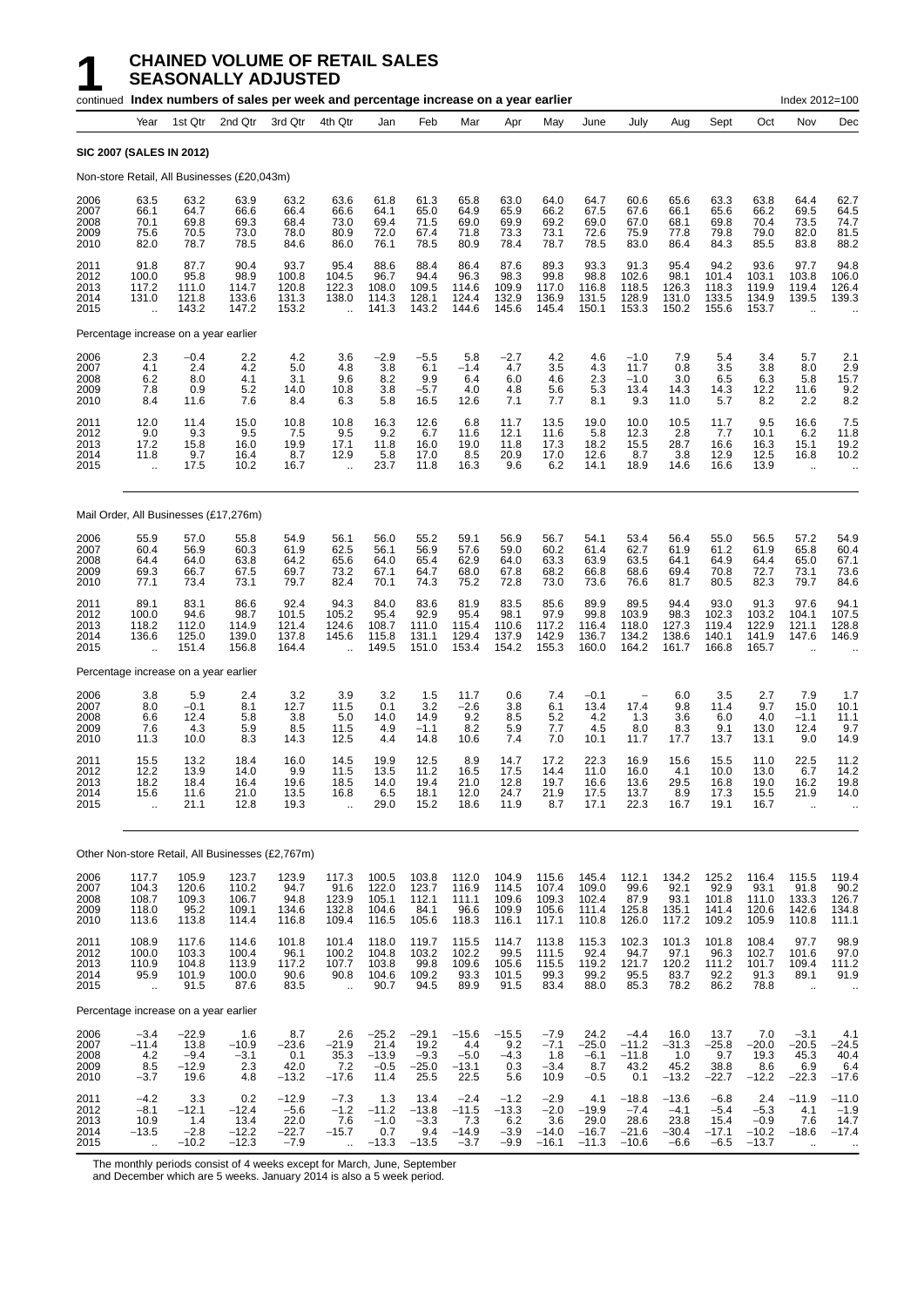#### **1 CHAINED VOLUME OF RETAIL SALES SEASONALLY ADJUSTED**

|                                       |                                                        |                                            | continued Index numbers of sales per week and percentage increase on a year earlier |                                           |                                             |                                          |                                          |                                           |                                          |                                          |                                          |                                           |                                          |                                           |                                           | Index 2012=100                            |                                           |
|---------------------------------------|--------------------------------------------------------|--------------------------------------------|-------------------------------------------------------------------------------------|-------------------------------------------|---------------------------------------------|------------------------------------------|------------------------------------------|-------------------------------------------|------------------------------------------|------------------------------------------|------------------------------------------|-------------------------------------------|------------------------------------------|-------------------------------------------|-------------------------------------------|-------------------------------------------|-------------------------------------------|
|                                       | Year                                                   | 1st Qtr                                    | 2nd Qtr                                                                             | 3rd Qtr                                   | 4th Qtr                                     | Jan                                      | Feb                                      | Mar                                       | Apr                                      | May                                      | June                                     | July                                      | Aug                                      | Sept                                      | Oct                                       | Nov                                       | Dec                                       |
| <b>SIC 2007 (SALES IN 2012)</b>       |                                                        |                                            |                                                                                     |                                           |                                             |                                          |                                          |                                           |                                          |                                          |                                          |                                           |                                          |                                           |                                           |                                           |                                           |
|                                       |                                                        |                                            | Automotive Fuel, All Businesses (£40,292m)                                          |                                           |                                             |                                          |                                          |                                           |                                          |                                          |                                          |                                           |                                          |                                           |                                           |                                           |                                           |
| 2006<br>2007<br>2008<br>2009<br>2010  | 111.2<br>115.0<br>111.0<br>109.1<br>98.6               | 111.2<br>113.9<br>112.6<br>110.8<br>96.8   | 110.3<br>116.4<br>111.1<br>110.8<br>99.2                                            | 110.9<br>115.3<br>111.0<br>109.4<br>99.7  | 112.4<br>114.2<br>109.1<br>105.3<br>98.9    | 111.5<br>113.2<br>112.7<br>115.0<br>94.8 | 109.1<br>112.9<br>113.1<br>109.6<br>97.1 | 112.7<br>115.4<br>111.9<br>108.4<br>98.1  | 109.5<br>119.7<br>113.4<br>109.1<br>98.3 | 111.0<br>114.4<br>110.7<br>109.8<br>99.5 | 110.6<br>115.4<br>109.6<br>113.0<br>99.8 | 111.0<br>114.6<br>111.0<br>108.4<br>100.2 | 109.5<br>115.3<br>109.8<br>110.6<br>99.8 | 112.0<br>115.8<br>111.9<br>109.1<br>99.1  | 112.2<br>114.2<br>110.4<br>111.7<br>100.9 | 112.5<br>115.5<br>110.0<br>104.1<br>101.2 | 112.5<br>113.2<br>107.3<br>101.0<br>95.3  |
| 2011<br>2012<br>2013<br>2014<br>2015  | 102.5<br>100.0<br>97.9<br>98.6<br>$\ddot{\phantom{a}}$ | 101.0<br>104.6<br>97.2<br>97.5<br>104.5    | 102.5<br>97.9<br>98.2<br>98.5<br>103.7                                              | 101.9<br>100.6<br>99.6<br>98.0<br>104.9   | 104.9<br>96.9<br>96.6<br>100.7              | 101.8<br>105.1<br>95.7<br>94.8<br>106.8  | 101.3<br>102.2<br>97.4<br>96.1<br>107.0  | 100.0<br>106.2<br>98.4<br>101.3<br>100.6  | 103.2<br>97.2<br>96.5<br>98.3<br>103.3   | 101.4<br>99.2<br>100.3<br>97.2<br>103.4  | 102.7<br>97.5<br>98.0<br>99.6<br>104.2   | 101.9<br>99.7<br>100.7<br>98.1<br>102.4   | 101.3<br>100.1<br>99.6<br>98.6<br>104.2  | 102.3<br>101.6<br>98.8<br>97.3<br>107.5   | 103.5<br>98.6<br>96.3<br>98.2<br>109.3    | 106.6<br>97.0<br>96.5<br>99.3             | 104.6<br>95.4<br>97.0<br>103.7            |
| Percentage increase on a year earlier |                                                        |                                            |                                                                                     |                                           |                                             |                                          |                                          |                                           |                                          |                                          |                                          |                                           |                                          |                                           |                                           |                                           |                                           |
| 2006<br>2007<br>2008<br>2009<br>2010  | 11.3<br>3.4<br>$-3.5$<br>$-1.7$<br>$-9.6$              | 10.3<br>2.4<br>$-1.2$<br>$-1.5$<br>$-12.7$ | 5.1<br>5.5<br>$-4.6$<br>$-0.3$<br>$-10.4$                                           | 11.9<br>3.9<br>$-3.7$<br>$-1.5$<br>$-8.9$ | 18.5<br>1.6<br>$-4.5$<br>$-3.5$<br>$-6.1$   | 12.8<br>1.5<br>$-0.4$<br>2.0<br>$-17.6$  | 5.7<br>3.4<br>0.2<br>$-3.1$<br>$-11.4$   | 12.0<br>2.3<br>$-3.0$<br>$-3.1$<br>$-9.6$ | 6.6<br>9.4<br>$-5.2$<br>$-3.9$<br>$-9.9$ | 5.8<br>3.1<br>$-3.2$<br>$-0.9$<br>$-9.4$ | 3.4<br>4.4<br>$-5.1$<br>3.1<br>$-11.6$   | 5.6<br>3.2<br>$-3.2$<br>$-2.3$<br>$-7.6$  | 12.0<br>5.3<br>$-4.7$<br>0.7<br>$-9.8$   | 17.3<br>3.4<br>$-3.3$<br>$-2.6$<br>$-9.1$ | 20.4<br>1.8<br>$-3.3$<br>1.2<br>$-9.7$    | 17.1<br>2.7<br>$-4.8$<br>$-5.3$<br>$-2.8$ | 18.1<br>0.6<br>$-5.2$<br>$-5.9$<br>$-5.6$ |
| 2011<br>2012<br>2013<br>2014<br>2015  | 4.0<br>$-2.5$<br>$-2.1$<br>0.7<br>$\ddotsc$            | 4.3<br>3.6<br>$-7.1$<br>0.2<br>7.2         | 3.3<br>$-4.5$<br>0.3<br>0.3<br>5.3                                                  | 2.2<br>$-1.3$<br>$-0.9$<br>$-1.7$<br>7.1  | 6.1<br>$-7.6$<br>$-0.3$<br>4.2<br>$\ddotsc$ | 7.4<br>3.2<br>$-9.0$<br>$-0.9$<br>12.7   | 4.3<br>0.8<br>$-4.7$<br>$-1.3$<br>11.3   | 1.9<br>6.2<br>$-7.4$<br>2.9<br>$-0.6$     | 5.1<br>$-5.9$<br>$-0.7$<br>1.9<br>5.1    | 2.0<br>$-2.2$<br>1.1<br>$-3.0$<br>6.3    | 2.8<br>$-5.1$<br>0.5<br>1.6<br>4.6       | 1.7<br>$-2.1$<br>0.9<br>$-2.5$<br>4.3     | 1.5<br>$-1.2$<br>$-0.5$<br>$-1.1$<br>5.8 | 3.2<br>$-0.7$<br>$-2.8$<br>$-1.5$<br>10.5 | 2.6<br>$-4.8$<br>$-2.3$<br>1.9<br>11.3    | 5.3<br>$-9.0$<br>$-0.5$<br>2.9            | 9.7<br>$-8.7$<br>1.6<br>6.9               |

The monthly periods consist of 4 weeks except for March, June, September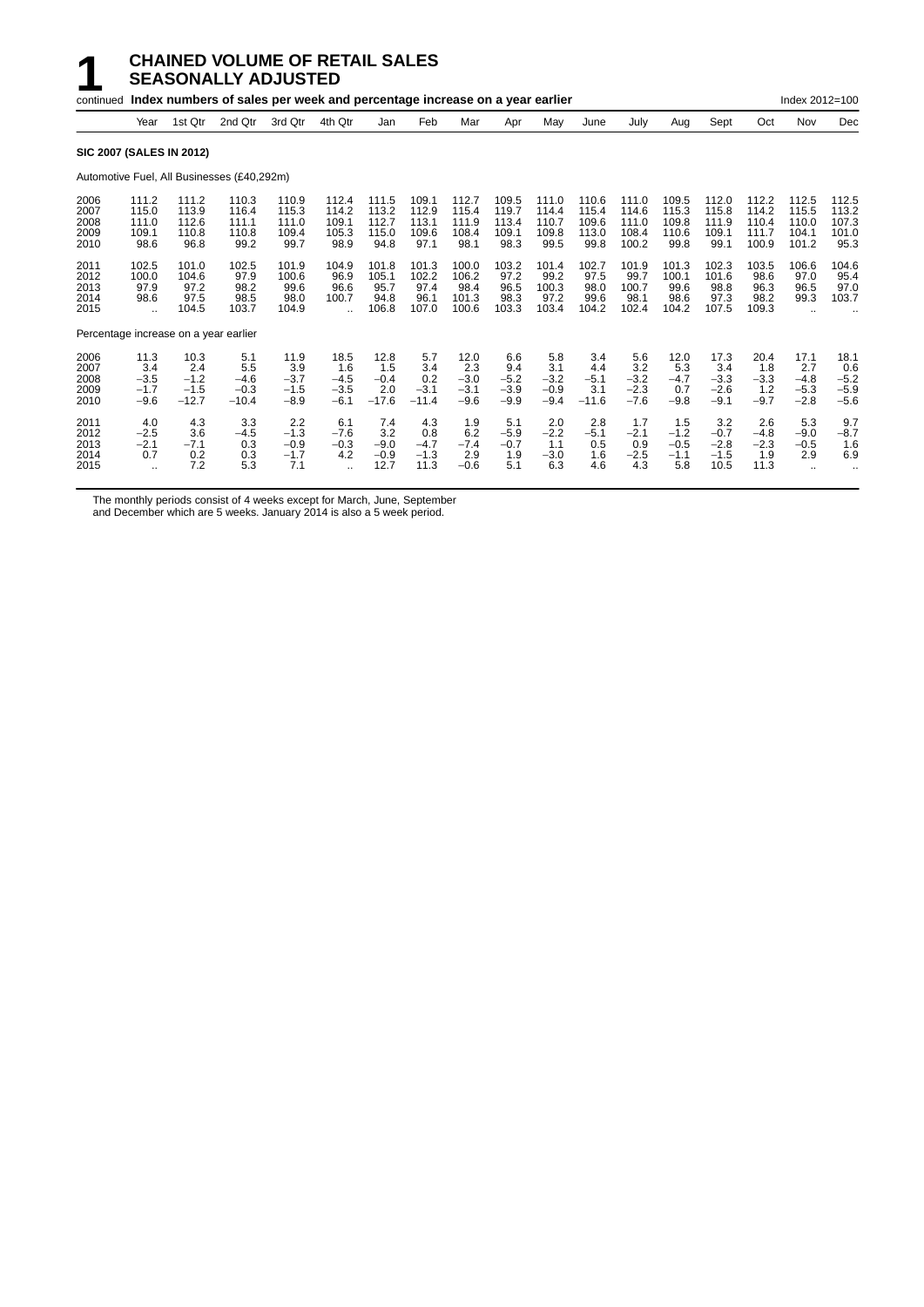|                                      |                                                                      |                                              |                                         | Index numbers of sales per week and percentage increase on a year earlier |                                                         |                                         |                                         |                                          |                                        |                                           |                                                      |                                              |                                          |                                          |                                          | Index 2012=100                                          |                                                  |
|--------------------------------------|----------------------------------------------------------------------|----------------------------------------------|-----------------------------------------|---------------------------------------------------------------------------|---------------------------------------------------------|-----------------------------------------|-----------------------------------------|------------------------------------------|----------------------------------------|-------------------------------------------|------------------------------------------------------|----------------------------------------------|------------------------------------------|------------------------------------------|------------------------------------------|---------------------------------------------------------|--------------------------------------------------|
|                                      | Year                                                                 | 1st Qtr                                      | 2nd Qtr                                 | 3rd Qtr                                                                   | 4th Qtr                                                 | Jan                                     | Feb                                     | Mar                                      | Apr                                    | May                                       | June                                                 | July                                         | Aug                                      | Sept                                     | Oct                                      | Nov                                                     | Dec                                              |
|                                      | <b>SIC 2007 (SALES IN 2012)</b>                                      |                                              |                                         |                                                                           |                                                         |                                         |                                         |                                          |                                        |                                           |                                                      |                                              |                                          |                                          |                                          |                                                         |                                                  |
|                                      | All Retailing, Including Automotive Fuel, All Businesses (£351,049m) |                                              |                                         |                                                                           |                                                         |                                         |                                         |                                          |                                        |                                           |                                                      |                                              |                                          |                                          |                                          |                                                         |                                                  |
| 2006<br>2007<br>2008<br>2009<br>2010 | 83.0<br>86.5<br>90.1<br>90.6<br>93.1                                 | 81.9<br>85.0<br>89.8<br>88.8<br>91.3         | 82.8<br>86.5<br>90.7<br>90.2<br>93.0    | 83.5<br>86.7<br>90.8<br>91.3<br>93.6                                      | 83.9<br>87.7<br>89.1<br>92.0<br>94.3                    | 81.8<br>83.8<br>89.1<br>89.3<br>89.7    | 81.6<br>84.8<br>91.1<br>88.2<br>91.8    | 82.2<br>86.1<br>89.6<br>88.8<br>92.3     | 82.1<br>86.9<br>89.4<br>89.8<br>92.7   | 82.9<br>86.1<br>92.5<br>89.7<br>93.1      | 83.4<br>86.5<br>90.3<br>90.9<br>93.2                 | 83.7<br>86.3<br>90.9<br>91.0<br>93.7         | 83.7<br>86.5<br>90.6<br>91.4<br>93.8     | 83.3<br>87.2<br>90.8<br>91.6<br>93.4     | 83.5<br>87.0<br>89.7<br>92.2<br>94.3     | 83.7<br>88.0<br>89.2<br>92.0<br>95.1                    | 84.4<br>88.1<br>88.4<br>91.9<br>93.7             |
| 2011<br>2012<br>2013<br>2014<br>2015 | 97.6<br>100.0<br>102.5<br>105.8<br>$\ddotsc$                         | 96.3<br>100.1<br>101.1<br>104.5<br>106.5     | 97.2<br>99.2<br>101.5<br>105.7<br>107.1 | 97.8<br>100.4<br>103.9<br>105.8<br>107.4                                  | 99.2<br>100.3<br>103.6<br>107.4<br>$\ddotsc$            | 96.8<br>99.9<br>99.9<br>103.8<br>106.7  | 96.2<br>99.0<br>101.7<br>104.5<br>106.7 | 96.1<br>101.2<br>101.5<br>105.2<br>106.2 | 98.4<br>99.0<br>99.5<br>105.5<br>106.8 | 96.5<br>99.4<br>102.3<br>105.5<br>107.3   | 96.7<br>99.1<br>102.4<br>106.1<br>107.2              | 97.5<br>99.6<br>103.8<br>105.9<br>107.4      | 97.6<br>100.3<br>103.4<br>106.4<br>106.6 | 98.3<br>101.2<br>104.4<br>105.3<br>107.9 | 99.2<br>100.6<br>103.1<br>106.7<br>107.1 | 99.2<br>100.4<br>102.7<br>107.6                         | 99.2<br>100.0<br>104.6<br>107.7                  |
|                                      | Percentage increase on a year earlier                                |                                              |                                         |                                                                           |                                                         |                                         |                                         |                                          |                                        |                                           |                                                      |                                              |                                          |                                          |                                          |                                                         |                                                  |
| 2006<br>2007<br>2008<br>2009<br>2010 | 3.7<br>4.1<br>4.2<br>0.6<br>2.7                                      | 2.6<br>3.8<br>5.7<br>$-1.1$<br>2.9           | 3.7<br>4.4<br>4.9<br>$-0.6$<br>3.2      | 4.2<br>3.8<br>4.7<br>0.6<br>2.5                                           | 4.2<br>4.5<br>1.5<br>3.3<br>2.5                         | 2.4<br>2.5<br>6.3<br>0.2<br>0.4         | 2.4<br>4.0<br>7.3<br>$-3.1$<br>4.1      | 3.0<br>4.8<br>4.0<br>$-0.8$<br>3.9       | 2.9<br>5.8<br>2.9<br>0.4<br>3.3        | 4.4<br>3.8<br>7.5<br>-3.1<br>3.9          | 4.0<br>3.7<br>4.3<br>0.7<br>2.5                      | 4.0<br>3.1<br>5.4<br>0.1<br>3.0              | 4.9<br>3.3<br>4.8<br>0.9<br>2.6          | 3.8<br>4.7<br>4.2<br>0.8<br>2.0          | 3.9<br>4.2<br>3.2<br>2.7<br>2.3          | 3.6<br>5.0<br>1.4<br>3.2<br>3.3                         | 4.8<br>4.4<br>0.4<br>3.9<br>2.0                  |
| 2011<br>2012<br>2013<br>2014<br>2015 | 4.9<br>2.4<br>2.5<br>3.2<br>÷.                                       | 5.5<br>3.9<br>1.0<br>3.4<br>1.9              | 4.5<br>2.0<br>2.3<br>4.2<br>1.3         | 4.5<br>2.6<br>3.5<br>1.8<br>1.5                                           | 5.2<br>1.1<br>3.2<br>3.7<br>$\ddotsc$                   | 7.9<br>3.2<br>3.9<br>2.8                | 4.7<br>2.9<br>2.7<br>2.8<br>2.1         | 4.1<br>5.3<br>0.3<br>3.7<br>1.0          | 6.1<br>0.5<br>0.6<br>6.1<br>1.2        | 3.6<br>3.0<br>2.9<br>3.2<br>1.7           | 3.8<br>2.5<br>3.3<br>3.6<br>1.1                      | 4.1<br>2.2<br>4.2<br>2.0<br>1.5              | 4.1<br>2.7<br>3.1<br>2.9<br>0.2          | 5.2<br>3.0<br>3.2<br>0.9<br>2.4          | 5.3<br>1.4<br>2.5<br>3.5<br>0.5          | 4.3<br>$1.2$<br>2.4<br>4.7<br>$\cdot$ .                 | 5.9<br>0.8<br>4.6<br>3.0<br>$\ddot{\phantom{0}}$ |
|                                      | All Retailing, Excluding Automotive Fuel, All Businesses (£310,757m) |                                              |                                         |                                                                           |                                                         |                                         |                                         |                                          |                                        |                                           |                                                      |                                              |                                          |                                          |                                          |                                                         |                                                  |
| 2006<br>2007<br>2008<br>2009<br>2010 | 84.1<br>87.3<br>90.4<br>91.9<br>94.2                                 | 82.7<br>86.2<br>89.9<br>90.4<br>92.6         | 83.8<br>87.4<br>90.7<br>91.7<br>94.2    | 84.6<br>87.7<br>90.6<br>92.5<br>94.9                                      | 85.4<br>87.9<br>90.3<br>93.0<br>95.3                    | 82.6<br>84.9<br>89.2<br>90.8<br>91.1    | 82.6<br>86.1<br>91.2<br>89.8<br>93.2    | 83.0<br>87.3<br>89.5<br>90.6<br>93.4     | 83.0<br>87.6<br>89.3<br>91.5<br>93.8   | 83.7<br>87.1<br>92.8<br>91.2<br>94.2      | 84.5<br>87.5<br>90.2<br>92.2<br>94.4                 | 84.6<br>87.4<br>90.4<br>92.5<br>94.8         | 84.7<br>87.5<br>90.7<br>92.6<br>95.2     | 84.5<br>88.2<br>90.7<br>92.5<br>94.7     | 85.0<br>87.7<br>90.2<br>93.0<br>95.3     | 85.2<br>88.1<br>90.3<br>93.1<br>95.8                    | 85.8<br>87.8<br>90.3<br>93.1<br>94.8             |
| 2011<br>2012<br>2013<br>2014<br>2015 | 97.3<br>100.0<br>103.2<br>107.5                                      | 96.2<br>99.4<br>101.4<br>105.9<br>109.1      | 96.8<br>99.5<br>102.1<br>107.3<br>109.6 | 97.6<br>100.6<br>104.6<br>107.6<br>110.1                                  | 98.5<br>100.6<br>104.8<br>109.5<br>$\ddot{\phantom{a}}$ | 96.7<br>99.0<br>100.4<br>105.1<br>108.9 | 95.9<br>98.4<br>102.0<br>105.9<br>109.2 | 96.1<br>100.5<br>101.8<br>106.5<br>109.2 | 98.1<br>98.9<br>99.9<br>107.0<br>109.5 | 96.2<br>99.6<br>102.8<br>107.2<br>109.8   | 96.4<br>99.8<br>103.4<br>107.6<br>109.6              | 97.3<br>100.1<br>104.4<br>107.4<br>110.1     | 97.5<br>100.5<br>104.0<br>108.2<br>109.3 | 98.0<br>101.0<br>105.2<br>107.1<br>110.7 | 98.9<br>100.7<br>104.3<br>108.7<br>109.7 | 98.3<br>100.8<br>103.9<br>109.8<br>$\ddot{\phantom{a}}$ | 98.5<br>100.3<br>105.9<br>109.9                  |
|                                      | Percentage increase on a year earlier                                |                                              |                                         |                                                                           |                                                         |                                         |                                         |                                          |                                        |                                           |                                                      |                                              |                                          |                                          |                                          |                                                         |                                                  |
| 2006<br>2007<br>2008<br>2009<br>2010 | $\frac{2.3}{3.8}$<br>3.5<br>1.7<br>2.5                               | 0.7<br>4.2<br>4.3<br>0.6<br>2.4              | 2.4<br>4.3<br>3.8<br>1.1<br>2.7         | 3.0<br>3.7<br>3.3<br>2.1<br>2.6                                           | 3.2<br>2.9<br>2.8<br>3.0<br>2.4                         | 0.1<br>2.8<br>5.0<br>1.9<br>0.3         | 0.8<br>4.3<br>5.9<br>$-1.6$<br>3.8      | 1.2<br>5.1<br>2.6<br>1.3<br>3.0          | 1.5<br>5.6<br>1.9<br>2.4<br>2.6        | 2.9<br>4.1<br>6.6<br>$-1.7$<br>3.2        | 2.9<br>3.6<br>3.0<br>2.2<br>2.4                      | 2.8<br>3.2<br>3.5<br>2.2<br>2.6              | 3.4<br>3.4<br>3.6<br>2.0<br>2.8          | 2.8<br>4.4<br>2.8<br>2.0<br>2.4          | 3.1<br>3.1<br>2.9<br>3.1<br>2.5          | 2.7<br>3.4<br>2.5<br>3.0<br>2.9                         | 3.7<br>2.3<br>2.8<br>3.0<br>1.9                  |
| 2011<br>2012<br>2013<br>2014<br>2015 | 3.3<br>2.8<br>3.2<br>4.1<br>$\ddot{\phantom{a}}$                     | 3.9<br>3.3<br>2.1<br>4.4<br>3.1              | 2.8<br>2.7<br>2.7<br>5.0<br>2.2         | 2.9<br>3.1<br>4.0<br>2.8<br>2.4                                           | 3.4<br>2.1<br>4.2<br>4.5<br>$\ddot{\phantom{a}}$        | 6.1<br>2.4<br>1.4<br>4.7<br>3.6         | 3.0<br>2.6<br>3.6<br>3.9<br>3.1         | 2.9<br>4.5<br>1.4<br>4.6<br>2.5          | 4.5<br>0.8<br>1.1<br>7.1<br>2.3        | 2.2<br>3.5<br>3.3<br>4.2<br>2.4           | 2.1<br>3.6<br>3.5<br>4.1<br>1.8                      | 2.6<br>2.9<br>4.3<br>2.9<br>2.5              | 2.4<br>3.2<br>3.4<br>4.0<br>1.0          | 3.4<br>3.1<br>4.1<br>1.9<br>3.3          | 3.8<br>1.9<br>3.6<br>4.2<br>0.9          | 2.6<br>2.5<br>3.2<br>5.6<br>ä.                          | 3.8<br>1.9<br>5.5<br>3.8                         |
|                                      | Predominantly Food Stores, All Businesses (£145,660m)                |                                              |                                         |                                                                           |                                                         |                                         |                                         |                                          |                                        |                                           |                                                      |                                              |                                          |                                          |                                          |                                                         |                                                  |
| 2006<br>2007<br>2008<br>2009<br>2010 | 78.8<br>82.3<br>87.3<br>91.8<br>93.3                                 | 77.1<br>81.1<br>85.6<br>90.8<br>92.2         | 78.1<br>81.8<br>86.9<br>92.2<br>93.8    | 79.9<br>82.6<br>87.9<br>92.1<br>93.0                                      | 80.3<br>83.6<br>89.0<br>92.2<br>94.3                    | 76.7<br>80.5<br>85.2<br>89.8<br>92.7    | 77.2<br>81.0<br>86.5<br>91.1<br>91.9    | 77.5<br>81.8<br>85.3<br>91.3<br>92.1     | 76.9<br>82.2<br>85.6<br>91.7<br>93.1   | 77.6<br>81.9<br>88.2<br>91.7<br>93.7      | 79.4<br>81.4<br>86.9<br>93.1<br>94.4                 | 80.8<br>81.8<br>87.5<br>92.0<br>93.0         | 79.0<br>82.7<br>87.7<br>92.4<br>92.8     | 79.9<br>83.2<br>88.3<br>92.0<br>93.1     | 80.0<br>83.2<br>89.2<br>92.1<br>93.8     | 80.0<br>83.5<br>89.5<br>92.1<br>95.1                    | 80.7<br>84.0<br>88.5<br>92.3<br>94.0             |
| 2011<br>2012<br>2013<br>2014<br>2015 | 97.1<br>100.0<br>103.0<br>104.3<br>$\ddotsc$                         | 95.3<br>99.3<br>102.1<br>103.9<br>104.3      | 96.6<br>99.4<br>101.5<br>104.3<br>104.1 | 98.0<br>100.7<br>104.5<br>104.0<br>104.0                                  | 98.7<br>100.6<br>104.0<br>105.0<br>$\ddotsc$            | 95.2<br>99.2<br>101.2<br>103.5<br>104.8 | 94.5<br>99.3<br>101.3<br>104.5<br>104.1 | 95.9<br>99.4<br>103.5<br>103.9<br>104.2  | 98.1<br>98.8<br>98.6<br>105.1<br>103.6 | 95.7<br>$99.7$<br>102.8<br>103.8<br>104.7 | 96.1<br>99.6<br>102.6<br>104.2<br>104.1              | 97.5<br>$100.0$<br>$105.8$<br>104.2<br>103.8 | 97.9<br>101.0<br>104.0<br>103.9<br>102.7 | 98.5<br>101.2<br>103.7<br>103.8<br>105.1 | 98.9<br>100.5<br>103.8<br>104.8<br>103.2 | 98.5<br>100.7<br>103.8<br>104.6<br>ä,                   | 98.7<br>100.5<br>104.3<br>105.4                  |
|                                      | Percentage increase on a year earlier                                |                                              |                                         |                                                                           |                                                         |                                         |                                         |                                          |                                        |                                           |                                                      |                                              |                                          |                                          |                                          |                                                         |                                                  |
| 2006<br>2007<br>2008<br>2009<br>2010 | 3.6<br>4.4<br>6.1<br>5.2<br>1.6                                      | 2.2<br>5.2<br>5.5<br>6.1<br>1.6              | 2.8<br>4.8<br>6.2<br>6.1<br>1.7         | 4.8<br>3.4<br>$6.3$<br>$4.9$<br>0.9                                       | 4.4<br>4.1<br>6.5<br>3.6<br>2.2                         | 0.6<br>5.1<br>5.8<br>5.4<br>3.2         | 2.8<br>4.8<br>6.9<br>5.3<br>0.8         | 2.9<br>5.6<br>4.3<br>7.1<br>0.9          | 1.5<br>6.8<br>4.1<br>7.2<br>1.6        | 2.5<br>5.5<br>7.7<br>4.0<br>2.2           | 4.2<br>2.6<br>6.7<br>7.1<br>1.4                      | 5.4<br>1.3<br>7.0<br>5.1<br>1.2              | 4.3<br>4.6<br>6.1<br>5.4<br>0.4          | 4.7<br>4.2<br>6.0<br>4.3<br>1.1          | 4.4<br>4.0<br>7.3<br>3.2<br>1.9          | 3.6<br>4.4<br>7.2<br>2.9<br>3.2                         | 5.0<br>4.1<br>5.3<br>4.4<br>1.8                  |
| 2011<br>2012<br>2013<br>2014<br>2015 | 4.1<br>2.9<br>$\frac{3.0}{1.2}$<br>$\bar{\mathbf{a}}$                | 3.3<br>4.2<br>2.8<br>$\overline{1.8}$<br>0.4 | 3.0<br>2.9<br>2.1<br>2.8<br>$-0.2$      | 5.4<br>2.8<br>3.7<br>$-0.5$                                               | 4.7<br>1.9<br>3.4<br>0.9<br>$\ddot{\phantom{a}}$        | 2.8<br>4.2<br>$^{2.0}_{2.3}$<br>1.2     | 2.9<br>5.0<br>2.0<br>3.2<br>$-0.3$      | 4.2<br>3.6<br>4.1<br>0.4<br>0.3          | 5.4<br>0.7<br>$-0.2$<br>6.5<br>$-1.4$  | 2.1<br>4.1<br>3.2<br>1.0<br>0.8           | 1.9<br>3.6<br>3.0<br>1.5<br>$\overline{\phantom{a}}$ | 4.8<br>2.6<br>5.8<br>$-1.5$<br>$-0.4$        | 5.5<br>3.1<br>3.0<br>$-0.1$<br>$-1.1$    | 5.8<br>2.7<br>2.5<br>0.1<br>1.2          | 5.5<br>1.7<br>3.2<br>1.0<br>$-1.5$       | 3.5<br>2.2<br>3.1<br>0.8<br>$\mathcal{L}_{\mathcal{A}}$ | 5.0<br>1.8<br>$3.8$<br>$1.0$<br>$\ddotsc$        |

The monthly periods consist of 4 weeks except for March, June, September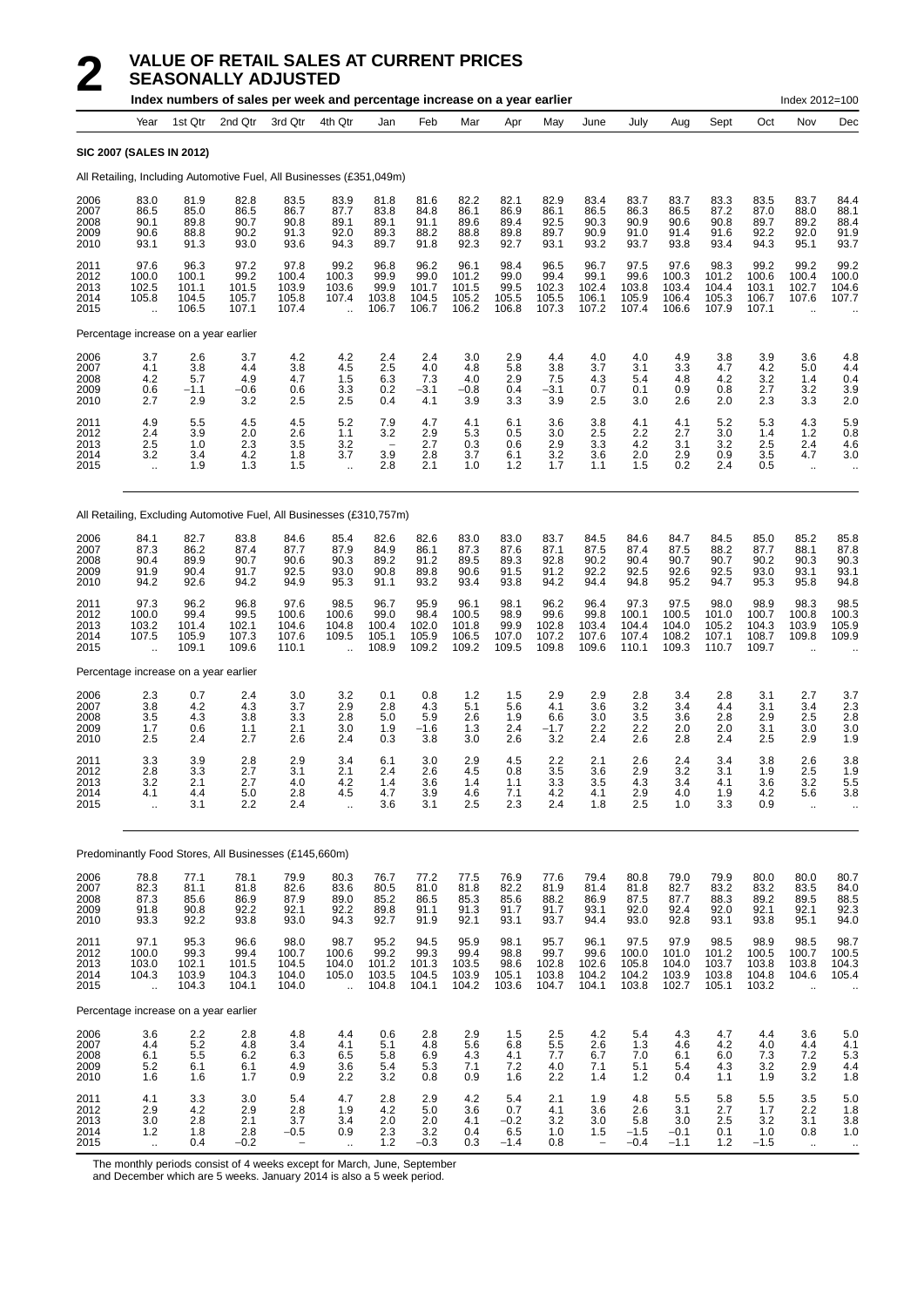|                                      |                                                        |                                                 | continued Index numbers of sales per week and percentage increase on a year earlier |                                           |                                                   |                                             |                                               |                                              |                                               |                                               |                                              |                                            |                                              |                                               |                                              | Index 2012=100                                       |                                                         |
|--------------------------------------|--------------------------------------------------------|-------------------------------------------------|-------------------------------------------------------------------------------------|-------------------------------------------|---------------------------------------------------|---------------------------------------------|-----------------------------------------------|----------------------------------------------|-----------------------------------------------|-----------------------------------------------|----------------------------------------------|--------------------------------------------|----------------------------------------------|-----------------------------------------------|----------------------------------------------|------------------------------------------------------|---------------------------------------------------------|
|                                      | Year                                                   | 1st Qtr                                         | 2nd Qtr                                                                             | 3rd Qtr                                   | 4th Qtr                                           | Jan                                         | Feb                                           | Mar                                          | Apr                                           | May                                           | June                                         | July                                       | Aug                                          | Sept                                          | Oct                                          | Nov                                                  | Dec                                                     |
|                                      | <b>SIC 2007 (SALES IN 2012)</b>                        |                                                 |                                                                                     |                                           |                                                   |                                             |                                               |                                              |                                               |                                               |                                              |                                            |                                              |                                               |                                              |                                                      |                                                         |
|                                      |                                                        |                                                 | Non-Specialised Food Stores, All Businesses (£135,044m)                             |                                           |                                                   |                                             |                                               |                                              |                                               |                                               |                                              |                                            |                                              |                                               |                                              |                                                      |                                                         |
| 2006<br>2007<br>2008<br>2009<br>2010 | 76.5<br>80.5<br>85.5<br>90.5<br>92.9                   | 74.6<br>79.2<br>84.0<br>89.3<br>91.5            | 75.7<br>79.9<br>85.0<br>90.8<br>93.2                                                | 77.8<br>80.9<br>85.9<br>90.7<br>92.7      | 78.0<br>82.0<br>87.2<br>91.3<br>94.1              | 74.1<br>78.5<br>83.6<br>88.3<br>92.0        | 74.6<br>79.1<br>84.8<br>89.5<br>91.2          | 74.9<br>79.7<br>83.6<br>89.8<br>91.2         | 74.5<br>80.3<br>83.6<br>90.1<br>92.5          | 75.3<br>80.0<br>86.3<br>90.3<br>93.2          | 77.1<br>79.5<br>85.0<br>91.8<br>93.9         | 78.6<br>80.0<br>85.6<br>90.5<br>92.5       | 76.8<br>81.0<br>85.7<br>91.0<br>92.5         | 77.9<br>81.6<br>86.3<br>90.8<br>92.9          | 77.8<br>81.6<br>87.3<br>91.1<br>93.3         | 77.7<br>81.9<br>87.8<br>91.2<br>94.6                 | 78.3<br>82.4<br>86.7<br>91.5<br>94.5                    |
| 2011<br>2012<br>2013<br>2014<br>2015 | 96.7<br>100.0<br>103.0<br>104.4                        | 94.8<br>99.1<br>102.0<br>103.9<br>104.4         | 96.3<br>99.4<br>101.5<br>104.4<br>103.9                                             | 97.6<br>100.7<br>104.7<br>104.2<br>103.8  | 98.3<br>100.8<br>104.0<br>105.0                   | 94.7<br>98.8<br>101.1<br>103.5<br>104.9     | 94.0<br>99.1<br>101.0<br>104.5<br>104.2       | 95.6<br>99.4<br>103.4<br>103.9<br>104.3      | 98.0<br>98.8<br>98.5<br>104.8<br>103.4        | 95.5<br>99.6<br>102.9<br>104.0<br>104.4       | 95.6<br>99.6<br>102.8<br>104.4<br>103.8      | 97.1<br>99.9<br>106.3<br>104.5<br>103.6    | 97.6<br>100.9<br>104.0<br>104.0<br>102.6     | 98.0<br>101.2<br>103.9<br>104.0<br>104.9      | 98.4<br>100.8<br>103.8<br>105.0<br>103.2     | 98.1<br>100.8<br>103.7<br>104.7                      | 98.2<br>100.8<br>104.5<br>105.2                         |
|                                      | Percentage increase on a year earlier                  |                                                 |                                                                                     |                                           |                                                   |                                             |                                               |                                              |                                               |                                               |                                              |                                            |                                              |                                               |                                              |                                                      |                                                         |
| 2006<br>2007<br>2008<br>2009<br>2010 | 4.2<br>5.2<br>6.2<br>5.9<br>2.6                        | 2.4<br>6.1<br>6.1<br>6.3<br>2.5                 | 3.5<br>5.5<br>6.3<br>6.9<br>2.7                                                     | 5.7<br>4.0<br>6.2<br>5.7<br>2.1           | 5.0<br>5.2<br>6.4<br>4.6<br>3.1                   | 0.9<br>5.9<br>6.5<br>5.6<br>4.2             | 2.8<br>6.0<br>7.2<br>5.5<br>1.9               | 3.2<br>6.4<br>4.9<br>7.4<br>1.5              | 2.1<br>7.8<br>4.1<br>7.8<br>2.6               | 3.1<br>6.2<br>8.0<br>4.5<br>3.2               | 5.0<br>3.1<br>6.8<br>8.0<br>2.3              | 6.1<br>1.8<br>7.0<br>5.7<br>2.3            | 5.1<br>5.5<br>5.8<br>6.2<br>1.6              | 5.9<br>4.7<br>5.7<br>5.2<br>2.3               | 5.4<br>4.9<br>7.0<br>4.4<br>2.4              | 4.1<br>5.4<br>7.2<br>3.9<br>3.8                      | 5.3<br>$\frac{5.2}{5.2}$<br>5.5<br>3.3                  |
| 2011<br>2012<br>2013<br>2014<br>2015 | 4.2<br>3.4<br>3.0<br>1.3<br>$\ddotsc$                  | 3.7<br>4.5<br>2.9<br>1.9<br>0.5                 | 3.3<br>3.2<br>2.1<br>2.9<br>$-0.5$                                                  | 5.3<br>3.2<br>3.9<br>$-0.5$<br>$-0.3$     | 4.4<br>2.6<br>3.2<br>0.9<br>$\ddot{\phantom{a}}$  | 2.9<br>4.3<br>2.3<br>2.4<br>1.3             | 3.1<br>5.4<br>1.9<br>3.4<br>$-0.3$            | 4.8<br>3.9<br>4.1<br>0.4<br>0.4              | 5.9<br>0.9<br>$-0.3$<br>6.4<br>$-1.3$         | 2.5<br>4.3<br>3.3<br>1.1<br>0.4               | 1.9<br>4.2<br>3.2<br>1.6<br>$-0.6$           | 4.9<br>2.9<br>6.5<br>$-1.7$<br>$-0.9$      | 5.5<br>3.4<br>3.1<br>$-1.3$                  | 5.5<br>3.3<br>2.6<br>0.1<br>0.9               | 5.5<br>2.3<br>3.0<br>1.2<br>$-1.8$           | 3.7<br>2.8<br>2.8<br>1.0<br>$\mathbf{r}$ .           | 4.0<br>2.6<br>3.6<br>0.7<br>$\ddotsc$                   |
|                                      |                                                        |                                                 | Specialist Food Stores, All Businesses (£7,743m)                                    |                                           |                                                   |                                             |                                               |                                              |                                               |                                               |                                              |                                            |                                              |                                               |                                              |                                                      |                                                         |
| 2006<br>2007<br>2008<br>2009<br>2010 | 89.4<br>87.7<br>93.1<br>96.7<br>94.6                   | 91.6<br>87.5<br>88.0<br>98.4<br>91.9            | 89.7<br>87.2<br>92.6<br>98.3<br>95.2                                                | 85.8<br>88.1<br>95.8<br>98.2<br>95.3      | 90.5<br>87.9<br>96.4<br>91.8<br>96.0              | 90.2<br>87.5<br>86.0<br>100.2<br>89.0       | 92.1<br>86.7<br>90.5<br>98.1<br>91.1          | 92.4<br>88.2<br>87.9<br>97.1<br>94.9         | 90.1<br>85.6<br>91.6<br>100.1<br>95.0         | 90.4<br>87.2<br>91.9<br>98.7<br>94.6          | 88.9<br>88.6<br>94.1<br>96.6<br>96.0         | 86.3<br>89.1<br>93.9<br>100.5<br>95.4      | 87.2<br>87.2<br>96.5<br>98.5<br>94.6         | 84.3<br>88.0<br>96.8<br>96.2<br>95.7          | 87.4<br>88.5<br>96.4<br>91.7<br>102.0        | 91.6<br>88.6<br>94.6<br>93.0<br>100.3                | 92.1<br>86.8<br>97.9<br>91.0<br>87.7                    |
| 2011<br>2012<br>2013<br>2014<br>2015 | 97.1<br>100.0<br>104.7<br>104.8                        | 97.2<br>99.0<br>105.1<br>107.0<br>103.3         | 95.9<br>98.3<br>103.2<br>105.4<br>106.0                                             | 98.1<br>99.6<br>104.2<br>103.7<br>103.5   | 97.4<br>103.0<br>106.4<br>103.0                   | 100.5<br>100.7<br>103.2<br>106.6<br>103.6   | 96.6<br>98.0<br>106.3<br>107.9<br>103.3       | 95.1<br>98.6<br>105.8<br>106.7<br>103.1      | 94.6<br>97.6<br>102.1<br>107.7<br>105.2       | 96.0<br>98.3<br>104.6<br>104.8<br>105.9       | 96.8<br>98.8<br>103.1<br>104.0<br>106.7      | 97.8<br>99.2<br>101.4<br>103.3<br>104.8    | 98.1<br>99.0<br>106.4<br>104.5<br>102.0      | 98.4<br>100.6<br>104.7<br>103.4<br>103.7      | 95.7<br>104.0<br>106.7<br>102.8<br>99.7      | 96.9<br>102.7<br>107.1<br>102.4                      | 99.1<br>102.6<br>105.5<br>103.6                         |
|                                      | Percentage increase on a year earlier                  |                                                 |                                                                                     |                                           |                                                   |                                             |                                               |                                              |                                               |                                               |                                              |                                            |                                              |                                               |                                              |                                                      |                                                         |
| 2006<br>2007<br>2008<br>2009<br>2010 | $-0.6$<br>$-1.9$<br>6.2<br>3.8<br>$-2.2$               | 3.8<br>$-4.5$<br>0.5<br>11.8<br>-6.6            | 0.5<br>$-2.8$<br>6.2<br>6.1<br>$-3.1$                                               | $-5.2$<br>2.6<br>8.8<br>2.5<br>-3.0       | $-1.2$<br>$-2.9$<br>9.7<br>$-4.7$<br>4.5          | $-0.8$<br>$-3.0$<br>$-1.7$<br>16.6<br>–11.2 | 5.3<br>$-5.8$<br>4.3<br>8.3<br>$-7.1$         | 6.3<br>$-4.6$<br>$-0.3$<br>10.5<br>-2.3      | $-0.2$<br>$-5.0$<br>7.0<br>9.3<br>$-5.1$      | 1.2<br>$-3.6$<br>5.5<br>7.4<br>$-4.2$         | 0.5<br>$-0.4$<br>6.2<br>2.7<br>$-0.7$        | $-2.9$<br>3.3<br>5.3<br>7.0<br>$-5.1$      | $-4.0$<br>$-0.1$<br>10.7<br>2.1<br>-4.0      | $-7.9$<br>4.3<br>10.1<br>$-0.6$<br>$-0.5$     | -6.7<br>1.3<br>8.9<br>$-4.9$<br>11.2         | 0.4<br>$-3.3$<br>6.8<br>$-1.6$<br>7.9                | 2.0<br>$-5.8$<br>12.8<br>$-7.0$<br>$-3.6$               |
| 2011<br>2012<br>2013<br>2014<br>2015 | 2.7<br>2.9<br>4.7<br>0.1<br>$\ddot{\phantom{a}}$       | 5.8<br>1.9<br>6.2<br>1.8<br>$-3.5$              | 0.7<br>2.5<br>5.0<br>2.1<br>0.6                                                     | 3.0<br>1.6<br>4.5<br>$-0.5$<br>$-0.2$     | 1.5<br>5.8<br>3.2<br>-3.2<br>$\ddot{\phantom{a}}$ | 13.0<br>0.1<br>2.6<br>3.3<br>$-2.9$         | 6.1<br>1.4<br>8.4<br>1.5<br>$-4.3$            | 0.2<br>3.7<br>7.3<br>0.9<br>$-3.4$           | $-0.5$<br>3.2<br>4.5<br>5.6<br>$-2.3$         | 1.5<br>2.4<br>6.4<br>0.2<br>1.0               | 0.8<br>2.0<br>4.4<br>0.9<br>2.6              | 2.6<br>1.4<br>2.2<br>1.9<br>1.5            | 3.7<br>0.9<br>7.5<br>$-1.7$<br>$-2.4$        | 2.7<br>2.2<br>4.1<br>$-1.2$<br>0.3            | $-6.2$<br>8.7<br>2.7<br>$-3.7$<br>$-3.1$     | $-3.4$<br>6.0<br>4.2<br>$-4.3$<br>$\bar{\mathbf{r}}$ | 13.0<br>3.4<br>2.9<br>$-1.8$                            |
|                                      |                                                        |                                                 | Alcoholic Drinks, Other Beverages and Tobacco, All Businesses (£2,873m)             |                                           |                                                   |                                             |                                               |                                              |                                               |                                               |                                              |                                            |                                              |                                               |                                              |                                                      |                                                         |
| 2006<br>2007<br>2008<br>2009<br>2010 | 160.1<br>152.5<br>157.4<br>140.3<br>110.1              | 158.9<br>157.6<br>156.2<br>142.0<br>127.6       | 156.8<br>155.9<br>160.7<br>141.8<br>115.4                                           | 164.0<br>148.7<br>159.3<br>141.2<br>102.6 | 160.8<br>147.6<br>153.4<br>136.1<br>94.9          | 159.8<br>157.0<br>158.5<br>132.6<br>133.9   | 163.0<br>154.7<br>156.9<br>149.8<br>124.6     | 155.0<br>160.3<br>153.4<br>143.1<br>125.1    | 155.1<br>159.5<br>159.4<br>141.2<br>117.5     | 153.5<br>157.1<br>165.0<br>140.6<br>116.6     | 160.8<br>152.1<br>158.3<br>143.3<br>112.8    | 168.5<br>148.5<br>162.3<br>140.2<br>109.3  | 162.2<br>149.5<br>157.8<br>142.6<br>104.8    | 161.9<br>148.3<br>158.2<br>140.9<br>95.5      | 164.8<br>144.1<br>160.4<br>138.6<br>95.7     | 158.1<br>146.5<br>156.6<br>134.6<br>103.9            | 159.7<br>151.4<br>$145.3$<br>$135.2$<br>87.0            |
| 2011<br>2012<br>2013<br>2014<br>2015 | 116.1<br>100.0<br>96.3<br>98.9<br>$\ddot{\phantom{a}}$ | 110.2<br>109.0<br>100.1<br>94.9<br>103.4        | 113.6<br>103.3<br>94.6<br>98.0<br>110.5                                             | 117.6<br>105.0<br>94.6<br>95.4<br>112.3   | 123.0<br>82.7<br>95.9<br>107.8<br>$\ddotsc$       | 106.6<br>114.2<br>103.3<br>95.7<br>103.3    | 112.4<br>109.7<br>98.1<br>93.1<br>103.7       | 111.4<br>104.4<br>99.2<br>95.6<br>103.2      | 116.0<br>102.3<br>95.8<br>111.9<br>106.7      | 106.5<br>106.2<br>94.9<br>92.1<br>111.4       | 117.3<br>101.8<br>93.4<br>91.5<br>112.9      | 115.0<br>106.3<br>93.9<br>92.8<br>110.4    | 114.9<br>109.1<br>95.7<br>95.7<br>110.4      | 121.9<br>100.6<br>94.2<br>97.1<br>115.3       | 129.4<br>81.6<br>95.1<br>100.8<br>116.5      | 120.6<br>87.4<br>98.5<br>104.3<br>$\cdot$ .          | 119.8<br>79.8<br>94.4<br>116.3                          |
|                                      | Percentage increase on a year earlier                  |                                                 |                                                                                     |                                           |                                                   |                                             |                                               |                                              |                                               |                                               |                                              |                                            |                                              |                                               |                                              |                                                      |                                                         |
| 2006<br>2007<br>2008<br>2009<br>2010 | $-2.9$<br>$-4.8$<br>3.2<br>$-10.9$<br>$-21.5$          | $-3.9$<br>$-0.9$<br>$-0.9$<br>$-9.1$<br>$-10.1$ | $-7.6$<br>$-0.6$<br>3.1<br>$-11.7$<br>$-18.6$                                       | $-9.3$<br>7.1<br>$-11.4$<br>$-27.3$       | 0.3<br>$-8.2$<br>3.9<br>$-11.3$<br>$-30.3$        | $-2.8$<br>$-1.7$<br>1.0<br>$-16.3$<br>0.9   | $-0.9$<br>$-5.1$<br>1.4<br>$-4.5$<br>$-16.8$  | $-7.2$<br>3.4<br>$-4.3$<br>$-6.7$<br>$-12.6$ | $-7.8$<br>2.8<br>$-0.1$<br>$-11.4$<br>$-16.8$ | $-8.5$<br>2.3<br>5.0<br>$-14.8$<br>$-17.1$    | $-6.7$<br>$-5.4$<br>4.1<br>$-9.5$<br>$-21.3$ | 2.4<br>$-11.8$<br>93<br>$-13.6$<br>$-22.0$ | $-0.1$<br>$-7.8$<br>5.5<br>$-9.6$<br>$-26.5$ | $-1.7$<br>$-8.4$<br>6.7<br>$-10.9$<br>$-32.2$ | 1.4<br>$-12.6$<br>11.4<br>$-13.6$<br>$-31.0$ | $-4.1$<br>$-7.3$<br>6.9<br>$-14.0$<br>$-22.9$        | 3.0<br>$-5.2$<br>$-4.1$<br>$-6.9$<br>$-35.7$            |
| 2011<br>2012<br>2013<br>2014<br>2015 | 5.4<br>$-13.9$<br>$-3.7$<br>2.7<br>Ġ.                  | $-13.6$<br>$-1.1$<br>$-8.2$<br>$-5.2$<br>9.0    | $-1.6$<br>$-9.0$<br>$-8.4$<br>3.6<br>12.8                                           | 14.6<br>$-10.7$<br>$-9.9$<br>0.8<br>17.7  | 29.7<br>$-32.8$<br>16.0<br>12.5<br>$\ddotsc$      | $-20.4$<br>7.1<br>$-9.5$<br>$-7.4$<br>8.0   | $-9.8$<br>$-2.4$<br>$-10.5$<br>$-5.1$<br>11.4 | $-10.9$<br>$-6.3$<br>$-4.9$<br>$-3.7$<br>8.0 | $-1.3$<br>$-11.8$<br>$-6.4$<br>16.9<br>$-4.7$ | $-8.7$<br>$-0.3$<br>$-10.7$<br>$-3.0$<br>21.1 | 3.9<br>$-13.2$<br>$-8.2$<br>$-2.0$<br>23.3   | 5.2<br>$-7.5$<br>$-11.7$<br>$-1.2$<br>18.9 | 9.6<br>$-5.0$<br>$-12.3$<br>15.3             | 27.7<br>$-17.5$<br>$-6.3$<br>3.1<br>18.7      | 35.2<br>$-36.9$<br>16.6<br>6.0<br>15.6       | 16.2<br>$-27.6$<br>12.7<br>5.9<br>$\ddotsc$          | 37.7<br>$-33.4$<br>18.4<br>23.1<br>$\ddot{\phantom{1}}$ |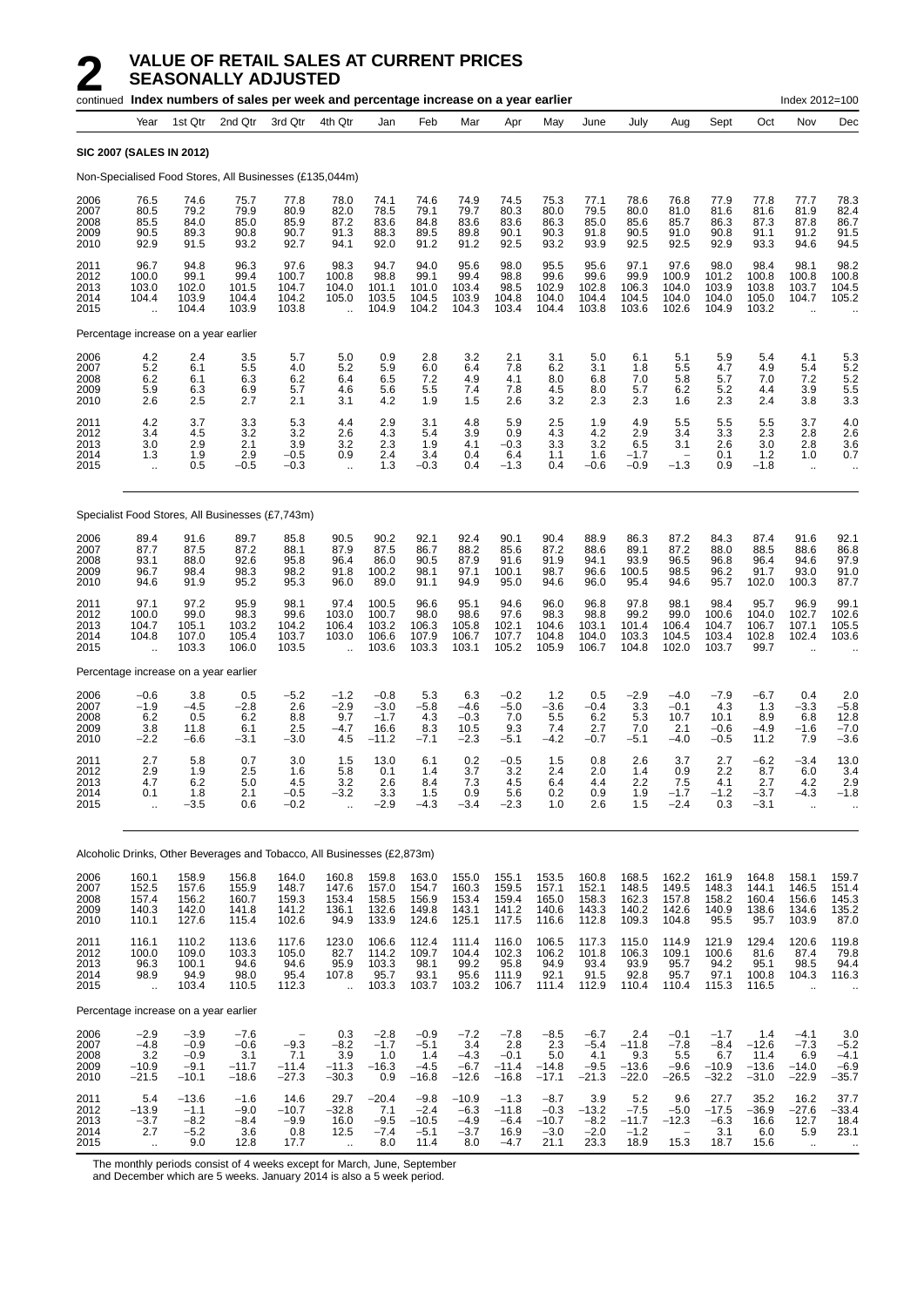|                                      |                                                         |                                          | continued Index numbers of sales per week and percentage increase on a year earlier |                                          |                                                         |                                         |                                         |                                          |                                          |                                          |                                          |                                          |                                          |                                          |                                          | Index 2012=100                                    |                                                                |
|--------------------------------------|---------------------------------------------------------|------------------------------------------|-------------------------------------------------------------------------------------|------------------------------------------|---------------------------------------------------------|-----------------------------------------|-----------------------------------------|------------------------------------------|------------------------------------------|------------------------------------------|------------------------------------------|------------------------------------------|------------------------------------------|------------------------------------------|------------------------------------------|---------------------------------------------------|----------------------------------------------------------------|
|                                      | Year                                                    | 1st Qtr                                  | 2nd Qtr                                                                             | 3rd Qtr                                  | 4th Qtr                                                 | Jan                                     | Feb                                     | Mar                                      | Apr                                      | May                                      | June                                     | July                                     | Aug                                      | Sept                                     | Oct                                      | Nov                                               | Dec                                                            |
|                                      | <b>SIC 2007 (SALES IN 2012)</b>                         |                                          |                                                                                     |                                          |                                                         |                                         |                                         |                                          |                                          |                                          |                                          |                                          |                                          |                                          |                                          |                                                   |                                                                |
|                                      |                                                         |                                          | Predominantly Non-food Stores, All Businesses (£145,054m)                           |                                          |                                                         |                                         |                                         |                                          |                                          |                                          |                                          |                                          |                                          |                                          |                                          |                                                   |                                                                |
| 2006<br>2007<br>2008<br>2009<br>2010 | 92.6<br>95.6<br>96.5<br>94.7<br>97.2                    | 91.5<br>94.7<br>97.3<br>93.3<br>95.3     | 92.7<br>96.4<br>97.8<br>94.2<br>96.9                                                | 92.5<br>96.2<br>96.7<br>95.3<br>98.5     | 93.8<br>95.2<br>94.3<br>96.2<br>97.9                    | 91.9<br>92.7<br>96.2<br>94.8<br>91.8    | 91.2<br>94.7<br>99.0<br>91.9<br>96.9    | 91.3<br>96.2<br>96.9<br>93.1<br>96.9     | 92.3<br>96.6<br>96.1<br>94.3<br>96.9     | 92.9<br>95.6<br>101.0<br>93.8<br>96.9    | 92.8<br>96.9<br>96.6<br>94.4<br>97.0     | 92.1<br>96.1<br>96.8<br>95.7<br>98.6     | 93.3<br>95.8<br>97.1<br>95.2<br>99.1     | 92.3<br>96.5<br>96.2<br>95.1<br>98.1     | 93.3<br>95.4<br>94.3<br>96.3<br>98.4     | 93.8<br>95.7<br>93.9<br>96.1<br>98.4              | 94.3<br>94.8<br>94.7<br>96.3<br>97.2                           |
| 2011<br>2012<br>2013<br>2014<br>2015 | 98.3<br>100.0<br>101.5<br>107.5                         | 98.5<br>99.9<br>99.2<br>105.4<br>109.6   | 98.1<br>99.7<br>101.3<br>106.7<br>110.5                                             | 97.8<br>100.5<br>102.5<br>107.8<br>110.9 | 98.7<br>99.9<br>103.1<br>110.2                          | 99.4<br>99.4<br>98.6<br>105.1<br>108.8  | 98.6<br>98.1<br>101.5<br>104.2<br>110.0 | 97.7<br>101.9<br>98.0<br>106.6<br>109.8  | 99.5<br>99.1<br>100.2<br>105.6<br>110.9  | 97.6<br>99.4<br>101.2<br>106.6<br>110.6  | 97.3<br>100.4<br>102.2<br>107.7<br>110.0 | 98.0<br>100.0<br>101.1<br>107.7<br>111.1 | 97.5<br>100.6<br>101.0<br>109.3<br>110.8 | 98.0<br>100.7<br>104.7<br>106.8<br>110.7 | 99.5<br>100.5<br>102.6<br>109.0<br>110.5 | 98.0<br>100.3<br>101.8<br>111.1                   | 98.6<br>99.1<br>104.4<br>110.6                                 |
|                                      | Percentage increase on a year earlier                   |                                          |                                                                                     |                                          |                                                         |                                         |                                         |                                          |                                          |                                          |                                          |                                          |                                          |                                          |                                          |                                                   |                                                                |
| 2006<br>2007<br>2008<br>2009<br>2010 | 1.4<br>3.2<br>1.0<br>$-1.9$<br>2.6                      | $-0.3$<br>3.5<br>2.7<br>$-4.1$<br>2.2    | 2.1<br>4.0<br>1.5<br>-3.7<br>2.9                                                    | 1.4<br>3.9<br>0.5<br>$-1.5$<br>3.4       | 2.2<br>1.5<br>$-1.0$<br>2.0<br>1.8                      | 0.1<br>0.8<br>3.8<br>$-1.4$<br>$-3.2$   | $-0.2$<br>3.8<br>4.6<br>$-7.2$<br>5.4   | $-0.5$<br>5.4<br>0.7<br>-4.0<br>4.1      | 1.9<br>4.6<br>$-0.5$<br>$-1.9$<br>2.8    | 3.2<br>2.9<br>5.7<br>$-7.2$<br>3.3       | 1.6<br>4.5<br>$-0.3$<br>$-2.3$<br>2.8    | 1.1<br>4.3<br>0.8<br>$-1.2$<br>3.1       | 2.3<br>2.7<br>1.4<br>$-2.0$<br>4.1       | 1.0<br>4.6<br>$-0.3$<br>$-1.2$<br>3.1    | 2.1<br>2.3<br>$-1.2$<br>2.1<br>2.3       | 1.8<br>2.1<br>$-1.9$<br>2.3<br>2.4                | 2.6<br>0.5<br>$-0.1$<br>1.7<br>0.9                             |
| 2011<br>2012<br>2013<br>2014<br>2015 | 1.1<br>1.8<br>1.5<br>5.9<br>$\ddot{\phantom{a}}$        | 3.3<br>1.5<br>$-0.7$<br>6.2<br>4.0       | 1.2<br>1.7<br>1.6<br>5.3<br>3.5                                                     | $-0.7$<br>2.7<br>2.0<br>5.3<br>2.8       | 0.8<br>1.2<br>3.2<br>7.0<br>$\ddot{\phantom{a}}$        | 8.3<br>$-0.1$<br>$-0.8$<br>6.7<br>3.5   | 1.7<br>$-0.5$<br>3.5<br>2.7<br>5.6      | 0.9<br>4.3<br>-3.9<br>8.8<br>3.0         | 2.7<br>$-0.4$<br>1.1<br>5.4<br>5.1       | 0.7<br>1.9<br>1.8<br>5.3<br>3.8          | 0.3<br>3.2<br>1.8<br>5.3<br>2.2          | -0.6<br>2.0<br>1.1<br>6.5<br>3.2         | $-1.6$<br>3.2<br>0.4<br>8.2<br>1.4       | 2.8<br>3.9<br>2.0<br>3.7                 | 1.1<br>0.9<br>2.2<br>6.2<br>1.4          | $-0.3$<br>2.3<br>1.5<br>9.1<br>$\ddotsc$          | 1.4<br>0.5<br>5.4<br>5.9<br>$\ddotsc$                          |
|                                      |                                                         |                                          | Non-Specialised Predominantly Non-food Stores, All Businesses (£28,331m)            |                                          |                                                         |                                         |                                         |                                          |                                          |                                          |                                          |                                          |                                          |                                          |                                          |                                                   |                                                                |
| 2006<br>2007<br>2008<br>2009<br>2010 | 81.9<br>85.5<br>83.6<br>85.0<br>91.0                    | 81.3<br>83.7<br>84.4<br>82.1<br>89.2     | 81.6<br>84.8<br>83.5<br>84.5<br>91.4                                                | 82.1<br>86.9<br>83.0<br>85.6<br>91.6     | 82.7<br>86.7<br>83.4<br>87.9<br>91.8                    | 80.7<br>83.5<br>84.8<br>82.5<br>87.7    | 80.0<br>82.9<br>85.7<br>80.4<br>89.5    | 82.7<br>84.4<br>82.8<br>83.1<br>90.2     | 82.8<br>84.2<br>83.8<br>84.3<br>90.1     | 82.2<br>83.5<br>83.8<br>84.6<br>91.4     | 80.2<br>86.4<br>83.1<br>84.5<br>92.5     | 82.1<br>87.2<br>83.2<br>85.2<br>90.7     | 82.8<br>86.4<br>83.2<br>85.5<br>92.1     | 81.6<br>87.0<br>82.7<br>85.9<br>92.0     | 82.6<br>87.7<br>82.6<br>87.8<br>91.5     | 82.2<br>87.5<br>83.2<br>87.5<br>91.1              | 83.2<br>85.3<br>84.1<br>88.2<br>92.7                           |
| 2011<br>2012<br>2013<br>2014<br>2015 | 94.0<br>100.0<br>103.8<br>110.2                         | 94.7<br>97.8<br>101.5<br>108.2<br>113.2  | 93.0<br>101.1<br>103.6<br>110.0<br>113.1                                            | 94.4<br>100.7<br>104.2<br>111.0<br>115.4 | 94.0<br>100.4<br>105.8<br>111.9<br>$\ddot{\phantom{a}}$ | 97.0<br>96.0<br>101.6<br>108.2<br>112.9 | 93.3<br>95.1<br>102.5<br>106.9<br>113.9 | 94.0<br>101.3<br>100.5<br>109.3<br>112.8 | 92.9<br>100.6<br>101.6<br>109.9<br>113.0 | 92.6<br>101.5<br>102.0<br>110.1<br>113.0 | 93.3<br>101.2<br>106.5<br>110.1<br>113.3 | 94.3<br>101.0<br>103.2<br>109.5<br>115.8 | 94.1<br>99.6<br>104.3<br>112.3<br>114.5  | 94.8<br>101.3<br>104.9<br>111.0<br>115.8 | 94.3<br>100.1<br>106.6<br>111.9<br>115.2 | 93.1<br>100.9<br>102.1<br>114.5                   | 94.4<br>100.3<br>108.2<br>109.7                                |
|                                      | Percentage increase on a year earlier                   |                                          |                                                                                     |                                          |                                                         |                                         |                                         |                                          |                                          |                                          |                                          |                                          |                                          |                                          |                                          |                                                   |                                                                |
| 2006<br>2007<br>2008<br>2009<br>2010 | 2.7<br>4.4<br>$-2.3$<br>1.7<br>7.1                      | $-0.6$<br>2.9<br>0.8<br>$-2.7$<br>8.7    | 4.1<br>4.0<br>$-1.5$<br>1.1<br>8.2                                                  | 4.5<br>5.8<br>$-4.5$<br>3.1<br>7.1       | 3.0<br>4.9<br>$-3.9$<br>5.4<br>4.5                      | $-1.0$<br>3.4<br>1.6<br>$-2.7$<br>6.3   | $-1.3$<br>3.6<br>3.4<br>$-6.1$<br>11.3  | 0.4<br>2.1<br>$-1.9$<br>0.3<br>8.6       | 4.5<br>1.8<br>$-0.6$<br>0.7<br>6.8       | 6.6<br>1.5<br>0.5<br>0.9<br>8.0          | 1.8<br>7.8<br>$-3.9$<br>1.7<br>9.4       | 5.4<br>6.2<br>$-4.6$<br>2.4<br>6.5       | 5.3<br>4.3<br>$-3.7$<br>2.8<br>7.7       | 3.0<br>6.7<br>$-5.0$<br>3.9<br>7.1       | 4.4<br>6.1<br>$-5.8$<br>6.4<br>4.2       | 1.8<br>6.5<br>$-5.0$<br>5.2<br>4.1                | 2.8<br>2.6<br>$-1.4$<br>4.9<br>5.1                             |
| 2011<br>2012<br>2013<br>2014<br>2015 | 3.3<br>6.3<br>3.8<br>6.2<br>$\ddot{\phantom{1}}$        | 6.2<br>3.2<br>3.8<br>6.7<br>4.6          | 1.7<br>8.8<br>2.4<br>6.2<br>2.8                                                     | 3.1<br>6.6<br>3.5<br>6.5<br>4.0          | 2.3<br>6.9<br>5.4<br>5.7<br>à.                          | 10.6<br>$-1.1$<br>5.8<br>6.6<br>4.3     | 4.2<br>1.9<br>7.8<br>4.3<br>6.5         | 4.2<br>7.7<br>-0.7<br>8.7<br>3.3         | 3.2<br>8.3<br>1.0<br>8.2<br>2.8          | 1.3<br>9.6<br>0.5<br>7.9<br>2.6          | 0.9<br>8.5<br>5.2<br>3.4<br>2.9          | 3.9<br>7.1<br>2.2<br>6.2<br>5.7          | 2.2<br>5.9<br>4.7<br>7.7<br>2.0          | 3.1<br>6.8<br>3.5<br>5.9<br>4.3          | 3.0<br>6.2<br>6.5<br>5.0<br>2.9          | 2.2<br>8.4<br>1.2<br>12.1<br>$\ddot{\phantom{a}}$ | 1.8<br>6.3<br>7.8<br>1.4<br>$\ddotsc$                          |
|                                      |                                                         |                                          | Textile, Clothing, Footwear and Leather, All Businesses (£42,729m)                  |                                          |                                                         |                                         |                                         |                                          |                                          |                                          |                                          |                                          |                                          |                                          |                                          |                                                   |                                                                |
| 2006<br>2007<br>2008<br>2009<br>2010 | 86.7<br>89.3<br>89.9<br>90.8<br>95.7                    | 84.4<br>88.2<br>89.2<br>90.4<br>94.9     | 86.4<br>90.6<br>90.2<br>90.7<br>95.3                                                | 86.8<br>90.1<br>90.9<br>90.6<br>95.9     | 89.0<br>88.5<br>89.4<br>91.5<br>96.6                    | 84.0<br>84.7<br>87.6<br>91.3<br>93.3    | 84.3<br>89.3<br>92.2<br>89.5<br>95.4    | 84.9<br>90.0<br>88.3<br>90.3<br>95.9     | 84.8<br>93.6<br>86.0<br>91.0<br>96.3     | 87.6<br>89.2<br>97.0<br>89.4<br>95.1     | 86.7<br>89.2<br>88.0<br>91.5<br>94.6     | 87.7<br>88.5<br>89.5<br>91.3<br>95.6     | 87.1<br>89.4<br>92.2<br>89.8<br>95.4     | 85.9<br>91.9<br>90.9<br>90.6<br>96.6     | 88.9<br>88.6<br>89.0<br>91.7<br>97.2     | 89.6<br>88.2<br>89.8<br>90.2<br>97.0              | 88.6<br>88.8<br>89.4<br>92.4<br>95.9                           |
| 2011<br>2012<br>2013<br>2014<br>2015 | 98.5<br>100.0<br>102.4<br>106.6<br>$\ddot{\phantom{1}}$ | 97.3<br>100.7<br>101.0<br>104.1<br>109.3 | 99.4<br>98.6<br>101.2<br>106.5<br>112.0                                             | 97.8<br>100.9<br>103.7<br>107.3<br>111.6 | 99.5<br>99.9<br>103.6<br>108.8<br>$\ddotsc$             | 97.5<br>99.9<br>101.3<br>103.6<br>107.7 | 97.9<br>99.4<br>103.0<br>101.6<br>109.5 | 96.6<br>102.3<br>99.2<br>106.6<br>110.5  | 102.8<br>98.3<br>99.5<br>105.4<br>111.9  | 98.1<br>98.5<br>101.6<br>106.9<br>111.1  | 97.8<br>98.9<br>102.3<br>107.0<br>112.9  | 98.8<br>99.6<br>101.9<br>107.3<br>110.9  | 97.2<br>100.5<br>102.2<br>111.3<br>113.2 | 97.4<br>102.1<br>106.3<br>104.1<br>110.8 | 98.7<br>102.2<br>103.4<br>106.8<br>109.4 | 98.8<br>98.0<br>103.7<br>109.0<br>$\ddotsc$       | 100.8<br>99.5<br>103.6<br>110.2                                |
|                                      | Percentage increase on a year earlier                   |                                          |                                                                                     |                                          |                                                         |                                         |                                         |                                          |                                          |                                          |                                          |                                          |                                          |                                          |                                          |                                                   |                                                                |
| 2006<br>2007<br>2008<br>2009<br>2010 | 4.1<br>3.1<br>0.6<br>1.0<br>5.4                         | 1.3<br>4.4<br>1.1<br>1.3<br>5.1          | 3.6<br>4.8<br>$-0.4$<br>0.6<br>5.0                                                  | 5.0<br>3.8<br>0.8<br>$-0.3$<br>5.9       | 6.5<br>$-0.5$<br>1.0<br>2.3<br>5.6                      | 1.0<br>0.8<br>3.4<br>4.2<br>2.3         | 0.3<br>6.0<br>3.3<br>$-3.0$<br>6.6      | 2.5<br>6.0<br>$-1.9$<br>2.3<br>6.1       | 2.5<br>10.3<br>$-8.1$<br>5.8<br>5.8      | 6.0<br>1.9<br>8.7<br>$-7.8$<br>6.4       | 2.5<br>2.9<br>$-1.3$<br>4.0<br>3.4       | 6.0<br>0.9<br>1.1<br>2.0<br>4.7          | 5.7<br>2.7<br>3.1<br>$-2.6$<br>6.3       | 3.5<br>7.0<br>$-1.2$<br>$-0.3$<br>6.6    | 8.6<br>$-0.4$<br>0.5<br>3.0<br>6.0       | 5.0<br>$-1.5$<br>1.8<br>0.5<br>7.6                | 6.1<br>0.2<br>0.8<br>$\begin{array}{c} 3.3 \\ 3.8 \end{array}$ |
| 2011<br>2012<br>2013<br>2014<br>2015 | 2.9<br>$\overline{1.5}$<br>$^{2.4}_{4.2}$               | 2.5<br>3.5<br>0.3<br>3.1<br>5.0          | 4.4<br>$-0.9$<br>2.6<br>$5.2$<br>$5.2\,$                                            | 1.9<br>3.2<br>$2.8\,$<br>3.5<br>4.0      | 3.0<br>0.3<br>3.7<br>5.0                                | 4.5<br>2.5<br>1.4<br>2.3<br>3.9         | 2.6<br>1.6<br>3.6<br>$-1.3$<br>7.8      | 0.7<br>5.9<br>$-3.0$<br>7.5<br>3.7       | 6.8<br>$-4.4$<br>1.3<br>5.9<br>6.1       | 3.2<br>0.4<br>3.1<br>5.3<br>3.9          | 3.4<br>1.1<br>3.4<br>4.6<br>5.5          | 3.4<br>0.8<br>2.3<br>5.3<br>3.3          | 1.8<br>3.4<br>1.7<br>$8.9$<br>1.7        | 0.8<br>4.9<br>4.1<br>$-2.1$<br>6.4       | 1.6<br>3.5<br>1.2<br>3.2<br>2.4          | 1.8<br>$-0.8$<br>5.8<br>5.1<br>$\ddotsc$          | $5.1 - 1.2$<br>4.1<br>6.4<br>$\sim$                            |

The monthly periods consist of 4 weeks except for March, June, September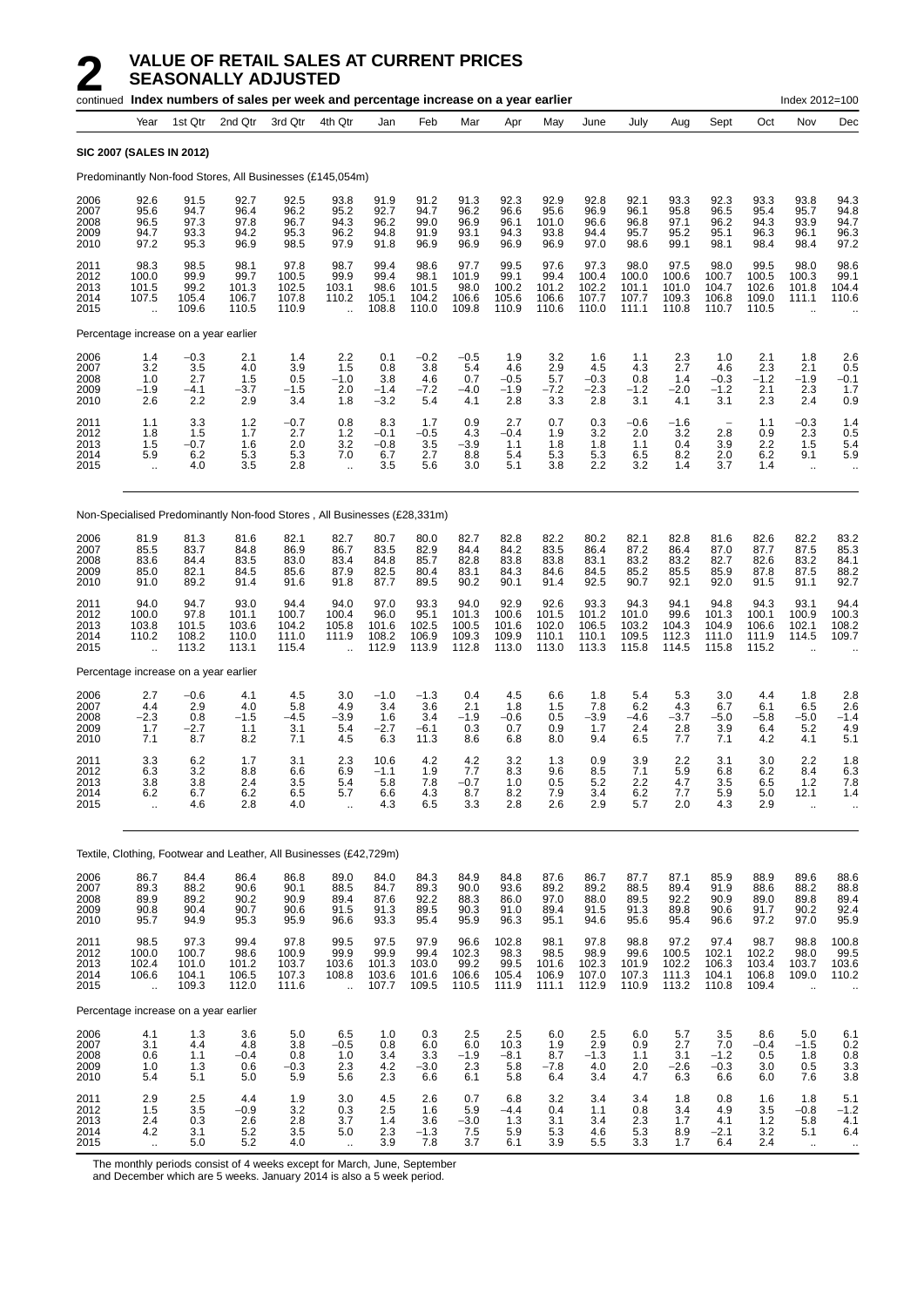|                                      |                                                         |                                             | continued Index numbers of sales per week and percentage increase on a year earlier |                                                |                                                         |                                              |                                              |                                             |                                             |                                           |                                            |                                             |                                             |                                              |                                           | Index 2012=100                                         |                                                        |
|--------------------------------------|---------------------------------------------------------|---------------------------------------------|-------------------------------------------------------------------------------------|------------------------------------------------|---------------------------------------------------------|----------------------------------------------|----------------------------------------------|---------------------------------------------|---------------------------------------------|-------------------------------------------|--------------------------------------------|---------------------------------------------|---------------------------------------------|----------------------------------------------|-------------------------------------------|--------------------------------------------------------|--------------------------------------------------------|
|                                      | Year                                                    | 1st Qtr                                     | 2nd Qtr                                                                             | 3rd Qtr                                        | 4th Qtr                                                 | Jan                                          | Feb                                          | Mar                                         | Apr                                         | May                                       | June                                       | July                                        | Aug                                         | Sept                                         | Oct                                       | Nov                                                    | Dec                                                    |
|                                      |                                                         | <b>SIC 2007 (SALES IN 2012)</b>             |                                                                                     |                                                |                                                         |                                              |                                              |                                             |                                             |                                           |                                            |                                             |                                             |                                              |                                           |                                                        |                                                        |
|                                      |                                                         | Textiles, All Businesses (£679m)            |                                                                                     |                                                |                                                         |                                              |                                              |                                             |                                             |                                           |                                            |                                             |                                             |                                              |                                           |                                                        |                                                        |
| 2006<br>2007<br>2008<br>2009<br>2010 | 129.0<br>142.6<br>111.9<br>114.2<br>114.2               | 133.8<br>155.2<br>114.3<br>123.2<br>109.4   | 130.3<br>150.7<br>114.3<br>114.6<br>113.0                                           | 123.9<br>121.0<br>120.1<br>112.7<br>117.7      | 127.9<br>143.6<br>98.5<br>106.1<br>116.9                | 136.2<br>139.2<br>118.5<br>142.7<br>110.5    | 131.6<br>164.9<br>106.1<br>130.8<br>108.0    | 133.7<br>160.3<br>116.6<br>101.6<br>109.6   | 126.9<br>154.2<br>124.3<br>110.0<br>114.3   | 138.9<br>148.3<br>105.6<br>122.8<br>112.5 | 126.2<br>149.7<br>113.4<br>111.8<br>112.3  | 125.4<br>124.4<br>117.9<br>116.6<br>117.4   | 125.8<br>121.8<br>114.6<br>111.7<br>120.0   | 121.1<br>117.6<br>126.4<br>110.4<br>116.1    | 123.8<br>132.9<br>111.4<br>112.6<br>116.3 | 129.4<br>148.4<br>92.5<br>101.0<br>122.3               | 129.9<br>148.3<br>93.0<br>104.9<br>113.0               |
| 2011<br>2012<br>2013<br>2014<br>2015 | 96.6<br>100.0<br>103.8<br>111.5<br>$\ddot{\phantom{a}}$ | 99.7<br>99.5<br>104.3<br>108.6<br>97.2      | 94.1<br>97.1<br>107.4<br>109.7<br>108.4                                             | 97.1<br>101.9<br>101.2<br>112.4<br>109.5       | 95.5<br>101.6<br>102.4<br>115.3<br>$\ddot{\phantom{a}}$ | 103.0<br>101.4<br>108.9<br>102.5<br>88.2     | 97.5<br>100.3<br>104.9<br>108.0<br>92.2      | 98.9<br>97.3<br>100.2<br>115.2<br>108.3     | 91.8<br>96.2<br>104.4<br>115.1<br>108.6     | 94.3<br>94.9<br>107.0<br>108.1<br>112.4   | 95.6<br>99.5<br>110.2<br>106.7<br>105.1    | 94.7<br>95.9<br>102.9<br>113.9<br>112.3     | 89.8<br>104.7<br>107.2<br>109.5<br>106.2    | 105.0<br>104.4<br>95.0<br>113.7<br>109.9     | 91.3<br>106.7<br>97.3<br>110.9<br>113.7   | 96.6<br>98.3<br>100.9<br>112.3<br>$\ddot{\phantom{a}}$ | 98.1<br>100.1<br>107.8<br>121.2                        |
|                                      |                                                         | Percentage increase on a year earlier       |                                                                                     |                                                |                                                         |                                              |                                              |                                             |                                             |                                           |                                            |                                             |                                             |                                              |                                           |                                                        |                                                        |
| 2006<br>2007<br>2008<br>2009<br>2010 | $-6.2$<br>10.6<br>$-21.6$<br>2.1<br>0.1                 | $-2.1$<br>16.0<br>$-26.4$<br>7.8<br>$-11.2$ | $-3.8$<br>15.6<br>-24.1<br>0.3<br>$-1.5$                                            | $-11.9$<br>$-2.3$<br>$-0.7$<br>$-6.2$<br>4.4   | $-6.9$<br>12.3<br>$-31.4$<br>7.7<br>10.2                | $-8.2$<br>2.2<br>$-14.9$<br>20.5<br>$-22.5$  | $-1.3$<br>25.3<br>$-35.7$<br>23.3<br>$-17.4$ | 2.9<br>19.9<br>$-27.2$<br>$-12.9$<br>7.9    | $-9.3$<br>21.6<br>$-19.4$<br>$-11.5$<br>3.9 | 6.2<br>6.8<br>$-28.8$<br>16.4<br>$-8.4$   | $-7.1$<br>18.5<br>$-24.2$<br>$-1.5$<br>0.4 | $-9.1$<br>$-0.8$<br>$-5.2$<br>$-1.1$<br>0.7 | $-9.9$<br>$-3.2$<br>$-5.9$<br>$-2.5$<br>7.4 | $-15.7$<br>$-2.9$<br>7.5<br>$-12.6$<br>5.1   | $-8.4$<br>7.4<br>$-16.2$<br>1.1<br>3.3    | $-5.3$<br>14.7<br>$-37.7$<br>9.2<br>21.1               | $-7.1$<br>14.1<br>$-37.3$<br>12.8<br>7.7               |
| 2011<br>2012<br>2013<br>2014<br>2015 | $-15.4$<br>3.5<br>3.8<br>7.3<br>÷.                      | $-8.9$<br>$-0.2$<br>4.9<br>4.1<br>$-10.5$   | $-16.7$<br>3.2<br>10.7<br>2.1<br>$-1.2$                                             | $-17.5$<br>4.9<br>$-0.7$<br>11.1<br>$-2.6$     | $-18.3$<br>6.3<br>0.9<br>12.6<br>$\ddot{\phantom{a}}$   | $-6.8$<br>$-1.6$<br>7.4<br>$-5.8$<br>$-14.0$ | $-9.7$<br>2.9<br>4.7<br>2.9<br>$-14.7$       | $-9.8$<br>$-1.6$<br>3.0<br>14.9<br>$-6.0$   | $-19.7$<br>4.8<br>8.5<br>10.3<br>-5.7       | $-16.2$<br>0.6<br>12.7<br>1.0<br>4.0      | $-14.8$<br>4.0<br>10.8<br>$-3.2$<br>$-1.5$ | $-19.3$<br>1.3<br>7.3<br>10.6<br>$-1.3$     | $-25.2$<br>16.6<br>2.3<br>2.2<br>$-3.0$     | $-9.6$<br>$-0.5$<br>$-9.0$<br>19.6<br>$-3.3$ | $-21.5$<br>16.8<br>$-8.8$<br>14.1<br>2.5  | $-21.1$<br>1.8<br>2.6<br>11.3<br>$\ddotsc$             | $-13.2$<br>2.0<br>7.7<br>12.5                          |
|                                      |                                                         | Clothing, All Businesses (£37,534m)         |                                                                                     |                                                |                                                         |                                              |                                              |                                             |                                             |                                           |                                            |                                             |                                             |                                              |                                           |                                                        |                                                        |
| 2006<br>2007<br>2008<br>2009<br>2010 | 86.4<br>88.9<br>89.8<br>90.6<br>95.4                    | 83.9<br>87.7<br>89.0<br>89.8<br>95.0        | 86.0<br>89.8<br>90.1<br>90.1<br>95.0                                                | 86.8<br>89.9<br>90.5<br>90.6<br>95.3           | 88.7<br>88.1<br>89.6<br>91.8<br>96.1                    | 83.3<br>84.4<br>87.3<br>90.5<br>93.4         | 83.8<br>88.8<br>92.5<br>88.6<br>95.5         | 84.5<br>89.5<br>87.9<br>90.1<br>95.9        | 84.4<br>92.4<br>86.0<br>90.0<br>96.3        | 87.0<br>88.6<br>97.5<br>88.7<br>94.9      | 86.5<br>88.6<br>87.6<br>91.3<br>94.2       | 87.6<br>88.1<br>89.2<br>91.3<br>95.0        | 87.2<br>88.8<br>92.0<br>89.6<br>94.8        | 85.8<br>92.2<br>90.3<br>90.9<br>95.9         | 88.7<br>88.4<br>89.2<br>91.7<br>96.7      | 89.5<br>87.7<br>90.0<br>90.4<br>96.3                   | 88.1<br>88.2<br>89.6<br>93.0<br>95.5                   |
| 2011<br>2012<br>2013<br>2014<br>2015 | 98.8<br>100.0<br>102.9<br>107.6<br>$\ddot{\phantom{a}}$ | 97.6<br>100.6<br>100.9<br>104.6<br>110.8    | 99.9<br>98.6<br>102.1<br>107.7<br>112.9                                             | 97.9<br>100.8<br>104.4<br>108.5<br>112.1       | 99.6<br>99.9<br>104.1<br>109.8<br>$\ddot{\phantom{a}}$  | 97.7<br>100.1<br>100.8<br>104.6<br>108.9     | 98.3<br>99.5<br>102.5<br>102.1<br>111.0      | 97.0<br>102.0<br>99.7<br>106.6<br>112.2     | 103.5<br>98.4<br>100.2<br>106.4<br>112.9    | 98.6<br>98.5<br>102.3<br>108.5<br>111.9   | 98.0<br>98.9<br>103.4<br>108.1<br>113.6    | 98.8<br>99.6<br>103.0<br>108.5<br>111.6     | 97.8<br>100.3<br>103.1<br>112.7<br>113.5    | 97.3<br>102.0<br>106.7<br>105.1<br>111.5     | 99.2<br>101.8<br>104.1<br>107.8<br>110.5  | 98.7<br>98.3<br>104.6<br>110.1<br>$\ddot{\phantom{a}}$ | 100.7<br>99.7<br>103.7<br>111.3                        |
|                                      |                                                         | Percentage increase on a year earlier       |                                                                                     |                                                |                                                         |                                              |                                              |                                             |                                             |                                           |                                            |                                             |                                             |                                              |                                           |                                                        |                                                        |
| 2006<br>2007<br>2008<br>2009<br>2010 | 5.4<br>2.9<br>1.0<br>0.9<br>5.3                         | 3.1<br>4.5<br>1.4<br>0.9<br>5.8             | 4.1<br>4.4<br>0.4<br>5.5                                                            | 6.4<br>3.6<br>0.6<br>0.1<br>5.2                | $^{7.8}_{-0.7}$<br>1.7<br>2.5<br>4.7                    | $^{2.8}_{1.2}$<br>3.4<br>3.7<br>3.2          | 2.5<br>6.0<br>4.1<br>$-4.2$<br>7.8           | 3.8<br>5.9<br>$-1.8$<br>2.5<br>6.4          | 3.0<br>9.4<br>$-7.0$<br>4.7<br>6.9          | 6.5<br>1.9<br>10.0<br>$-9.0$<br>7.0       | 3.2<br>2.4<br>$-1.1$<br>4.2<br>3.2         | $7.2$<br>$0.5$<br>$1.2$<br>2.3<br>4.1       | 7.4<br>1.8<br>3.5<br>-2.6<br>5.8            | 5.0<br>7.5<br>$-2.0$<br>0.6<br>5.6           | 9.9<br>$-0.4$<br>0.9<br>2.8<br>5.5        | 6.8<br>$-2.0$<br>2.6<br>0.5<br>6.4                     | $7.0$<br>$0.2$<br>1.6<br>3.8<br>2.7                    |
| 2011<br>2012<br>2013<br>2014<br>2015 | 3.6<br>1.3<br>2.9<br>4.6<br>$\ddot{\phantom{a}}$        | 2.8<br>3.1<br>0.3<br>3.6<br>5.9             | 5.1<br>$-1.2$<br>3.5<br>5.5<br>4.8                                                  | 2.7<br>2.9<br>3.7<br>3.8<br>3.4                | 3.6<br>0.3<br>4.2<br>5.5<br>$\ddotsc$                   | 4.7<br>2.4<br>0.8<br>3.7<br>4.1              | 3.0<br>1.2<br>3.0<br>$-0.4$<br>8.8           | 1.1<br>5.2<br>$-2.2$<br>6.9<br>5.2          | 7.5<br>$-4.9$<br>1.8<br>$6.2\,$<br>6.1      | 3.9<br>$-0.1$<br>3.8<br>6.1<br>3.1        | 4.0<br>1.0<br>4.5<br>4.5<br>5.1            | 4.0<br>0.9<br>3.4<br>5.3<br>2.9             | 3.2<br>2.6<br>2.7<br>9.3<br>0.7             | 1.5<br>4.8<br>4.6<br>$-1.5$<br>6.2           | 2.5<br>2.7<br>2.3<br>3.5<br>2.5           | 2.5<br>$-0.4$<br>6.4<br>5.3<br>ä.                      | 5.4<br>$-1.0$<br>3.9<br>7.3                            |
|                                      |                                                         |                                             | Footwear and Leather Goods, All Businesses (£4,516m)                                |                                                |                                                         |                                              |                                              |                                             |                                             |                                           |                                            |                                             |                                             |                                              |                                           |                                                        |                                                        |
| 2006<br>2007<br>2008<br>2009<br>2010 | 82.7<br>85.2<br>87.4<br>89.1<br>95.6                    | $81.2$<br>$81.7$<br>86.9<br>90.4<br>92.1    | 82.9<br>88.0<br>86.9<br>92.2<br>94.4                                                | 81.5<br>87.2<br>89.6<br>87.1<br>97.9           | 85.4<br>83.8<br>86.4<br>86.6<br>97.9                    | 82.0<br>79.3<br>85.4<br>89.5<br>90.0         | 81.5<br>82.3<br>88.3<br>90.9<br>92.3         | 80.3<br>83.2<br>87.3<br>90.7<br>93.6        | 81.8<br>94.1<br>80.6<br>96.2<br>93.6        | 84.4<br>85.3<br>92.2<br>90.8<br>94.2      | 82.5<br>85.2<br>87.7<br>90.3<br>95.3       | 83.0<br>86.4<br>87.7<br>87.8<br>97.0        | 79.7<br>89.4<br>91.0<br>88.3<br>97.2        | 81.8<br>86.1<br>90.0<br>85.5<br>99.3         | 85.4<br>83.7<br>84.2<br>88.6<br>98.1      | 84.0<br>83.5<br>87.7<br>86.7<br>99.8                   | 86.5<br>84.2<br>87.1<br>85.0<br>96.1                   |
| 2011<br>2012<br>2013<br>2014<br>2015 | 96.6<br>100.0<br>97.9<br>97.9<br>Ġ.                     | 93.9<br>101.0<br>101.2<br>99.5<br>98.8      | 96.7<br>98.5<br>93.1<br>96.1<br>105.7                                               | 96.5<br>101.5<br>98.0<br>97.0<br>106.9         | 99.4<br>99.0<br>99.3<br>98.8<br>$\ddot{\phantom{a}}$    | 94.8<br>98.6<br>104.4<br>95.9<br>99.9        | 94.1<br>98.4<br>106.5<br>96.8<br>99.6        | 93.0<br>105.0<br>94.4<br>105.1<br>97.4      | 98.3<br>97.4<br>93.4<br>95.9<br>104.1       | 94.7<br>99.5<br>94.7<br>94.0<br>104.9     | 97.1<br>98.5<br>91.7<br>98.0<br>107.7      | 99.8<br>100.1<br>92.9<br>96.8<br>104.7      | 93.3<br>101.0<br>93.9<br>99.7<br>111.9      | 96.3<br>103.1<br>105.3<br>94.9<br>104.7      | 96.3<br>104.8<br>98.3<br>97.7<br>99.7     | 100.1<br>94.9<br>96.7<br>99.3<br>$\bar{\mathbf{r}}$    | 101.4<br>97.8<br>102.3<br>99.4                         |
|                                      |                                                         | Percentage increase on a year earlier       |                                                                                     |                                                |                                                         |                                              |                                              |                                             |                                             |                                           |                                            |                                             |                                             |                                              |                                           |                                                        |                                                        |
| 2006<br>2007<br>2008<br>2009<br>2010 | $-3.4$<br>$3.0\,$<br>2.7<br>1.9<br>7.3                  | $-10.8$<br>0.6<br>6.4<br>4.0<br>1.9         | 0.8<br>6.2<br>$-1.3$<br>6.2<br>2.4                                                  | $-2.6$<br>7.0<br>2.7<br>$-2.9$<br>12.5         | $-0.5$<br>$-1.8$<br>3.1<br>0.3<br>13.0                  | $-9.8$<br>$-3.3$<br>7.8<br>4.8<br>0.5        | $-15.3$<br>1.0<br>7.3<br>2.9<br>1.6          | $-7.5$<br>3.6<br>5.0<br>3.8<br>3.3          | 1.0<br>15.1<br>$-14.4$<br>19.4<br>$-2.7$    | 2.5<br>1.1<br>8.0<br>$-1.6$<br>3.8        | $-0.7$<br>3.3<br>2.9<br>3.0<br>5.5         | 4.1<br>1.6<br>$\qquad \qquad -$<br>10.5     | $-4.1$<br>12.2<br>1.8<br>$-3.0$<br>10.0     | $-3.4$<br>5.3<br>4.5<br>$-5.0$<br>16.1       | 2.8<br>$-2.0$<br>0.6<br>5.2<br>10.7       | $-6.7$<br>$-0.5$<br>5.0<br>$-1.1$<br>15.1              | 2.1<br>$\frac{-2.7}{3.5}$<br>$-2.4$<br>13.1            |
| 2011<br>2012<br>2013<br>2014<br>2015 | 1.1<br>3.5<br>$-2.1$<br>$\qquad \qquad -$<br>÷.         | 1.9<br>7.6<br>0.2<br>$-1.7$<br>$-0.6$       | 2.4<br>1.8<br>$-5.4$<br>3.2<br>10.0                                                 | $-1.5$<br>$\frac{5.2}{-3.5}$<br>$-1.0$<br>10.3 | 1.6<br>$-0.4$<br>0.3<br>$-0.5$<br>$\ddot{\phantom{a}}$  | 5.4<br>3.9<br>6.0<br>$-8.2$<br>4.1           | 1.9<br>4.6<br>8.2<br>$-9.0$<br>2.9           | $-0.7$<br>12.9<br>$-10.1$<br>11.4<br>$-7.4$ | 5.0<br>$-0.9$<br>$-4.1$<br>2.7<br>8.6       | 0.5<br>5.0<br>$-4.8$<br>$-0.7$<br>11.6    | 1.9<br>1.5<br>$-6.9$<br>6.9<br>9.9         | 2.9<br>0.3<br>$-7.2$<br>4.2<br>8.2          | $-3.9$<br>8.2<br>$-7.1$<br>6.3<br>12.2      | $-3.0$<br>7.0<br>2.2<br>$-9.9$<br>10.3       | $-1.8$<br>8.8<br>$-6.2$<br>$-0.6$<br>2.0  | 0.3<br>$-5.2$<br>1.9<br>2.7<br>$\ddot{\phantom{1}}$    | 5.4<br>$-3.6$<br>4.7<br>$-2.9$<br>$\ddot{\phantom{a}}$ |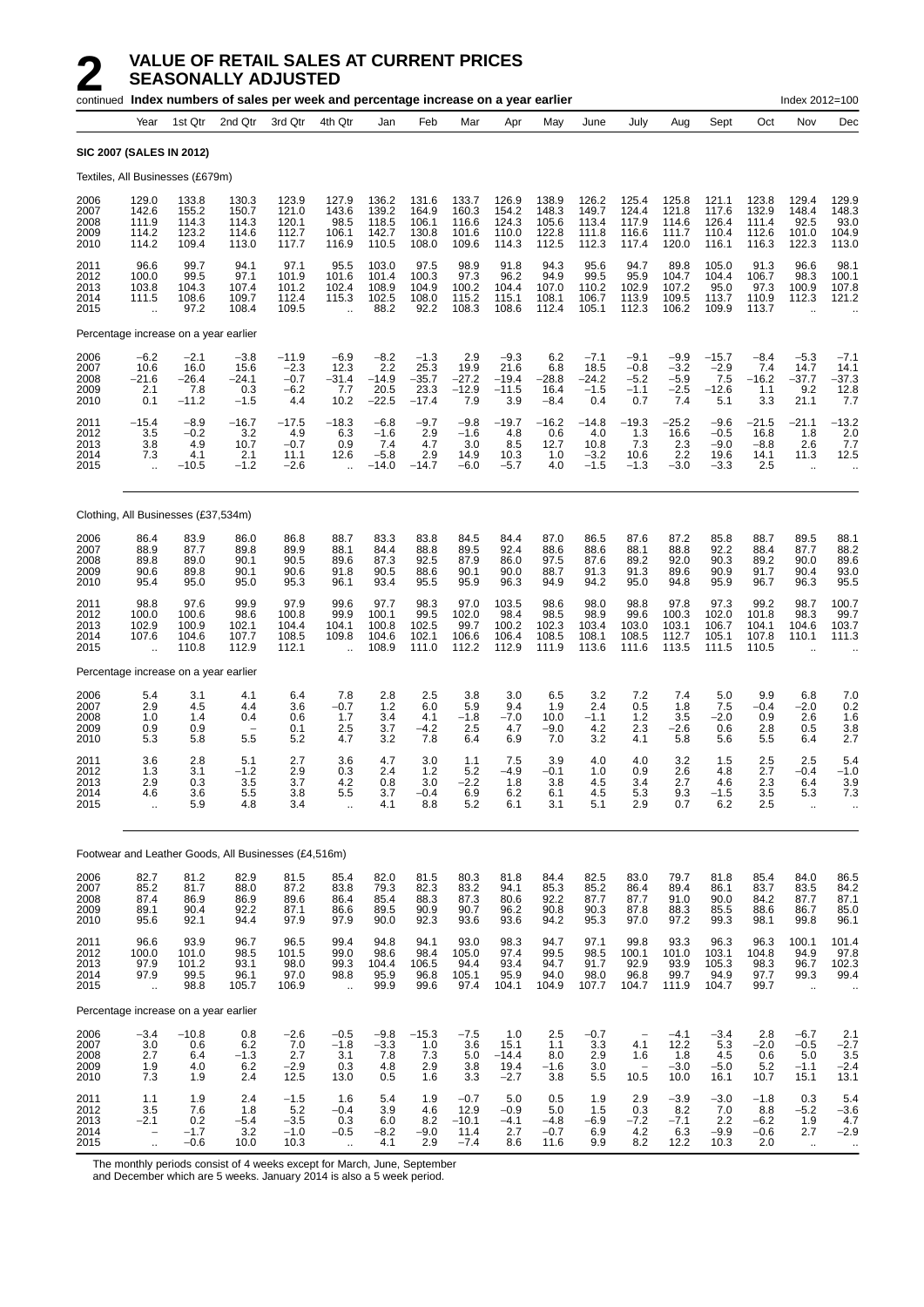|                                      |                                                          |                                              | continued Index numbers of sales per week and percentage increase on a year earlier |                                            |                                                            |                                             |                                                            |                                           |                                             |                                           |                                            |                                             |                                               |                                             |                                               | Index 2012=100                                 |                                                 |
|--------------------------------------|----------------------------------------------------------|----------------------------------------------|-------------------------------------------------------------------------------------|--------------------------------------------|------------------------------------------------------------|---------------------------------------------|------------------------------------------------------------|-------------------------------------------|---------------------------------------------|-------------------------------------------|--------------------------------------------|---------------------------------------------|-----------------------------------------------|---------------------------------------------|-----------------------------------------------|------------------------------------------------|-------------------------------------------------|
|                                      | Year                                                     | 1st Qtr                                      | 2nd Qtr                                                                             | 3rd Qtr                                    | 4th Qtr                                                    | Jan                                         | Feb                                                        | Mar                                       | Apr                                         | May                                       | June                                       | July                                        | Aug                                           | Sept                                        | Oct                                           | Nov                                            | Dec                                             |
|                                      | <b>SIC 2007 (SALES IN 2012)</b>                          |                                              |                                                                                     |                                            |                                                            |                                             |                                                            |                                           |                                             |                                           |                                            |                                             |                                               |                                             |                                               |                                                |                                                 |
|                                      |                                                          |                                              | Household Goods Stores, All Businesses (£30,044m)                                   |                                            |                                                            |                                             |                                                            |                                           |                                             |                                           |                                            |                                             |                                               |                                             |                                               |                                                |                                                 |
| 2006<br>2007<br>2008<br>2009<br>2010 | 111.3<br>115.3<br>112.9<br>106.8<br>103.2                | 109.5<br>116.0<br>115.7<br>104.9<br>103.1    | 112.1<br>116.0<br>115.3<br>104.6<br>105.3                                           | 111.1<br>115.5<br>111.6<br>107.9<br>104.2  | 112.4<br>113.5<br>108.8<br>109.8<br>100.1                  | 110.1<br>114.0<br>116.0<br>107.3<br>95.0    | 109.1<br>116.3<br>115.1<br>103.9<br>106.4                  | 109.3<br>117.4<br>116.0<br>103.7<br>107.0 | 111.9<br>114.1<br>114.2<br>104.5<br>105.5   | 111.1<br>115.3<br>118.3<br>105.5<br>105.6 | 113.0<br>118.1<br>113.9<br>103.9<br>104.9  | 108.5<br>117.9<br>112.3<br>106.9<br>105.0   | 113.2<br>114.9<br>113.0<br>108.6<br>105.1     | 111.6<br>114.0<br>109.9<br>108.1<br>102.9   | 110.4<br>113.3<br>107.7<br>110.0<br>101.5     | 112.5<br>114.0<br>108.8<br>110.4<br>100.7      | 114.0<br>113.4<br>109.7<br>109.2<br>98.6        |
| 2011<br>2012<br>2013<br>2014<br>2015 | 100.5<br>100.0<br>96.8<br>102.4<br>$\ddotsc$             | 101.3<br>100.5<br>96.0<br>100.9<br>106.2     | 100.3<br>102.1<br>97.5<br>100.5<br>107.0                                            | 100.4<br>99.0<br>95.9<br>102.3<br>108.8    | 100.1<br>98.4<br>97.7<br>106.1                             | 101.4<br>98.6<br>96.0<br>102.5<br>105.2     | 101.4<br>99.6<br>99.7<br>100.4<br>106.0                    | 101.3<br>102.8<br>93.0<br>99.6<br>107.0   | 100.9<br>101.9<br>95.8<br>99.6<br>107.5     | 99.5<br>102.0<br>99.6<br>99.4<br>107.2    | 100.4<br>102.4<br>97.3<br>102.2<br>106.3   | 100.6<br>100.4<br>96.8<br>100.4<br>109.8    | 99.7<br>98.2<br>93.6<br>104.3<br>106.1        | 100.8<br>98.4<br>97.1<br>102.1<br>110.2     | 102.5<br>97.9<br>96.1<br>106.0<br>109.3       | 99.6<br>100.4<br>95.3<br>108.8                 | 98.4<br>97.2<br>101.0<br>103.9                  |
|                                      | Percentage increase on a year earlier                    |                                              |                                                                                     |                                            |                                                            |                                             |                                                            |                                           |                                             |                                           |                                            |                                             |                                               |                                             |                                               |                                                |                                                 |
| 2006<br>2007<br>2008<br>2009<br>2010 | 0.7<br>3.6<br>$-2.0$<br>$-5.4$<br>$-3.4$                 | $-3.0$<br>5.9<br>$-0.2$<br>$-9.4$<br>$-1.7$  | 1.9<br>3.5<br>$-0.6$<br>$-9.3$<br>0.7                                               | 1.8<br>3.9<br>$-3.4$<br>$-3.3$<br>$-3.4$   | 2.2<br>1.0<br>$-4.1$<br>0.9<br>$-8.8$                      | $-3.3$<br>3.6<br>1.7<br>$-7.5$<br>$-11.4$   | $-3.2$<br>6.6<br>$-1.0$<br>$-9.7$<br>2.4                   | $-2.5$<br>7.4<br>$-1.2$<br>$-10.6$<br>3.2 | 1.5<br>1.9<br>0.1<br>$-8.5$<br>1.0          | 1.1<br>3.8<br>2.6<br>$-10.8$              | 2.8<br>4.5<br>$-3.6$<br>$-8.8$<br>1.0      | $-1.2$<br>8.7<br>$-4.8$<br>$-4.7$<br>$-1.8$ | 4.5<br>1.5<br>$-1.6$<br>$-3.9$<br>$-3.3$      | 2.1<br>2.1<br>$-3.6$<br>$-1.6$<br>$-4.8$    | 0.3<br>2.7<br>$-4.9$<br>2.1<br>$-7.8$         | 3.0<br>1.3<br>-4.5<br>1.5<br>$-8.8$            | 3.1<br>$-0.5$<br>$-3.2$<br>$-0.5$<br>$-9.7$     |
| 2011<br>2012<br>2013<br>2014<br>2015 | $-2.6$<br>$-0.5$<br>$-3.2$<br>5.8<br>$\bar{\mathbf{u}}$  | $-1.7$<br>$-0.8$<br>$-4.6$<br>5.2<br>5.2     | $-4.8$<br>1.8<br>$-4.5$<br>3.1<br>6.4                                               | $-3.7$<br>$-1.4$<br>$-3.1$<br>6.6<br>6.4   | $-0.1$<br>$-1.7$<br>$-0.7$<br>8.5<br>$\ddot{\phantom{a}}$  | 6.7<br>$-2.8$<br>$-2.6$<br>6.8<br>2.6       | $-4.7$<br>$-1.7$<br>$\overline{\phantom{a}}$<br>0.7<br>5.6 | $-5.3$<br>1.5<br>$-9.6$<br>7.2<br>7.4     | $-4.4$<br>1.0<br>$-6.0$<br>4.0<br>8.0       | $-5.7$<br>2.4<br>$-2.3$<br>$-0.1$<br>7.8  | $-4.3$<br>1.9<br>$-4.9$<br>5.0<br>4.1      | $-4.2$<br>$-0.2$<br>-3.6<br>3.8<br>9.3      | $-5.1$<br>$-1.6$<br>$-4.6$<br>11.4<br>1.7     | $-2.0$<br>$-2.4$<br>$-1.4$<br>5.1<br>8.0    | 1.0<br>$-4.5$<br>$-1.9$<br>10.3<br>3.1        | $-1.0$<br>0.8<br>$-5.1$<br>14.1<br>$\ddotsc$   | $-0.2$<br>$-1.3$<br>3.9<br>2.9                  |
|                                      |                                                          |                                              | Furniture, Lighting etc. All Businesses (£10,925m)                                  |                                            |                                                            |                                             |                                                            |                                           |                                             |                                           |                                            |                                             |                                               |                                             |                                               |                                                |                                                 |
| 2006<br>2007<br>2008<br>2009<br>2010 | 103.1<br>105.8<br>104.5<br>97.4<br>92.6                  | 102.1<br>106.0<br>107.7<br>91.7<br>93.2      | 102.2<br>108.4<br>109.5<br>94.5<br>92.6                                             | 102.4<br>106.5<br>102.8<br>101.0<br>92.4   | 105.6<br>102.2<br>97.7<br>102.2<br>92.1                    | 102.0<br>101.1<br>104.4<br>96.0<br>85.0     | 100.4<br>105.7<br>109.3<br>90.0<br>97.9                    | 103.6<br>110.2<br>109.6<br>89.7<br>96.0   | 103.5<br>104.2<br>109.8<br>93.6<br>92.8     | 101.2<br>109.6<br>109.4<br>94.5<br>94.9   | 102.0<br>110.9<br>109.4<br>95.1<br>90.5    | 98.2<br>111.3<br>103.5<br>100.5<br>91.6     | 105.3<br>105.0<br>104.1<br>101.5<br>93.4      | 103.3<br>103.8<br>101.3<br>101.1<br>92.1    | 103.0<br>99.5<br>100.9<br>102.7<br>93.8       | 105.8<br>104.3<br>97.2<br>103.7<br>94.0        | 107.5<br>102.8<br>95.5<br>100.6<br>89.3         |
| 2011<br>2012<br>2013<br>2014<br>2015 | 96.0<br>100.0<br>101.1<br>109.5<br>$\ddot{\phantom{a}}$  | 97.3<br>96.0<br>101.7<br>106.1<br>118.6      | 92.5<br>105.2<br>101.1<br>106.3<br>122.5                                            | 97.2<br>99.4<br>98.1<br>110.6<br>122.4     | 97.1<br>99.3<br>103.3<br>115.4<br>$\ddot{\phantom{a}}$     | 96.5<br>93.6<br>101.1<br>106.8<br>116.5     | 101.3<br>95.4<br>103.0<br>106.7<br>116.8                   | 94.6<br>98.5<br>101.0<br>104.9<br>121.7   | 89.3<br>104.5<br>96.7<br>106.1<br>122.0     | 92.7<br>102.9<br>106.4<br>104.3<br>123.6  | 94.7<br>107.7<br>100.5<br>108.2<br>122.1   | 95.7<br>100.4<br>100.9<br>108.1<br>125.9    | 96.1<br>98.9<br>92.5<br>112.1<br>116.5        | 99.4<br>99.1<br>100.4<br>111.4<br>124.2     | 97.2<br>100.2<br>98.6<br>116.7<br>122.8       | 96.7<br>98.8<br>101.0<br>115.4                 | 97.3<br>98.9<br>109.0<br>114.3                  |
|                                      | Percentage increase on a year earlier                    |                                              |                                                                                     |                                            |                                                            |                                             |                                                            |                                           |                                             |                                           |                                            |                                             |                                               |                                             |                                               |                                                |                                                 |
| 2006<br>2007<br>2008<br>2009<br>2010 | 4.6<br>2.6<br>$-1.2$<br>$-6.8$<br>$-4.9$                 | 2.2<br>3.8<br>1.5<br>$-14.8$<br>1.7          | 4.9<br>6.1<br>1.0<br>$-13.7$<br>$-2.0$                                              | 5.4<br>4.0<br>$-3.4$<br>$-1.7$<br>$-8.6$   | 5.9<br>$-3.2$<br>$-4.5$<br>4.7<br>-9.9                     | 3.0<br>$-0.9$<br>3.3<br>$-8.1$<br>$-11.4$   | $-1.5$<br>5.3<br>3.4<br>$-17.7$<br>8.9                     | 4.6<br>6.4<br>$-0.5$<br>$-18.2$<br>7.1    | 2.6<br>0.6<br>5.4<br>$-14.7$<br>$-0.9$      | 4.9<br>8.3<br>$-0.2$<br>-13.6<br>0.5      | 6.9<br>8.7<br>$-1.4$<br>$-13.0$<br>$-4.8$  | 2.4<br>13.3<br>$-7.0$<br>$-2.9$<br>$-8.8$   | 7.7<br>$-0.3$<br>$-0.9$<br>$-2.5$<br>$-8.0$   | 5.8<br>0.5<br>$-2.4$<br>$-0.2$<br>$-8.9$    | 5.0<br>$-3.4$<br>1.4<br>1.8<br>-8.7           | 7.2<br>$-1.4$<br>$-6.8$<br>6.7<br>$-9.3$       | 5.5<br>$-4.4$<br>$-7.1$<br>5.4<br>$-11.3$       |
| 2011<br>2012<br>2013<br>2014<br>2015 | 3.7<br>4.1<br>1.1<br>8.4<br>ä,                           | 4.3<br>$-1.3$<br>5.9<br>4.3<br>11.8          | $-0.1$<br>13.8<br>-3.9<br>5.1<br>15.2                                               | 5.3<br>2.3<br>-1.3<br>12.7<br>10.6         | 5.4<br>2.2<br>4.1<br>11.6<br>$\ddot{\phantom{a}}$          | 13.5<br>$-3.1$<br>8.0<br>5.7<br>9.1         | 3.4<br>$-5.9$<br>8.1<br>3.5<br>9.5                         | $-1.5$<br>4.1<br>2.5<br>3.8<br>16.0       | $-3.7$<br>17.0<br>-7.5<br>9.7<br>15.0       | $-2.3$<br>11.0<br>3.3<br>$-2.0$<br>18.5   | 4.7<br>13.7<br>-6.7<br>7.7<br>12.9         | 4.5<br>4.9<br>0.5<br>7.2<br>16.4            | 2.8<br>2.9<br>-6.5<br>21.2<br>3.9             | 7.9<br>$-0.3$<br>1.3<br>10.9<br>11.5        | 3.6<br>3.1<br>-1.6<br>18.3<br>5.2             | 2.8<br>2.2<br>2.3<br>14.2<br>à.                | 9.0<br>1.6<br>10.2<br>4.8<br>$\ddotsc$          |
|                                      |                                                          |                                              | Electrical Household Appliances, All Businesses (£7,317m)                           |                                            |                                                            |                                             |                                                            |                                           |                                             |                                           |                                            |                                             |                                               |                                             |                                               |                                                |                                                 |
| 2006<br>2007<br>2008<br>2009<br>2010 | 125.0<br>126.0<br>117.1<br>112.3<br>110.7                | 123.5<br>128.5<br>122.5<br>109.1<br>106.3    | 128.8<br>125.6<br>119.0<br>109.1<br>115.1                                           | 123.6<br>125.9<br>114.7<br>114.4<br>113.3  | 124.1<br>123.9<br>111.8<br>116.6<br>108.0                  | 122.2<br>124.0<br>125.5<br>110.7<br>95.1    | 123.9<br>130.2<br>115.4<br>110.6<br>111.6                  | 124.2<br>130.8<br>125.3<br>106.5<br>110.9 | 130.4<br>122.9<br>121.5<br>111.9<br>110.8   | 129.2<br>122.1<br>122.2<br>111.5<br>113.4 | 127.3<br>130.5<br>114.5<br>105.0<br>119.9  | 121.0<br>129.6<br>113.5<br>114.2<br>115.7   | 127.9<br>123.4<br>121.1<br>115.1<br>113.2     | 122.2<br>124.9<br>110.6<br>113.9<br>111.4   | 122.1<br>126.4<br>103.0<br>115.5<br>110.4     | 123.8<br>121.1<br>110.9<br>117.7<br>109.9      | 125.8<br>124.2<br>119.4<br>116.6<br>104.6       |
| 2011<br>2012<br>2013<br>2014<br>2015 | 100.2<br>100.0<br>82.9<br>86.9<br>$\ddot{\phantom{1}}$   | 103.7<br>104.9<br>82.4<br>86.3<br>88.1       | 98.6<br>103.8<br>82.8<br>86.6<br>87.7                                               | 100.3<br>97.6<br>82.9<br>84.9<br>88.7      | 98.1<br>93.6<br>83.4<br>89.8<br>$\ddot{\phantom{a}}$       | 107.3<br>104.5<br>78.7<br>87.9<br>86.0      | 100.4<br>104.7<br>86.7<br>84.0<br>89.3                     | 103.3<br>105.4<br>81.9<br>86.5<br>88.7    | 96.9<br>106.0<br>84.9<br>86.6<br>88.9       | 99.8<br>104.2<br>81.2<br>86.6<br>88.6     | 99.0<br>101.9<br>82.4<br>86.6<br>86.0      | 96.5<br>104.5<br>80.1<br>83.1<br>90.1       | 100.1<br>95.5<br>83.0<br>87.5<br>87.4         | 103.5<br>93.6<br>85.2<br>84.2<br>88.6       | 106.5<br>94.0<br>81.3<br>87.6<br>87.3         | 97.5<br>100.0<br>82.5<br>98.4<br>$\ldots$      | 91.9<br>88.3<br>85.9<br>84.6                    |
|                                      | Percentage increase on a year earlier                    |                                              |                                                                                     |                                            |                                                            |                                             |                                                            |                                           |                                             |                                           |                                            |                                             |                                               |                                             |                                               |                                                |                                                 |
| 2006<br>2007<br>2008<br>2009<br>2010 | 1.3<br>0.8<br>$-7.0$<br>$-4.1$<br>$-1.4$                 | $-2.7$<br>4.1<br>$-4.7$<br>$-11.0$<br>$-2.6$ | 5.2<br>$-2.5$<br>$-5.2$<br>$-8.3$<br>5.5                                            | 1.4<br>1.9<br>$-8.9$<br>$-0.3$<br>$-1.0$   | 1.4<br>$-0.1$<br>$-9.8$<br>4.3<br>$-7.4$                   | $-6.8$<br>1.5<br>1.2<br>$-11.8$<br>$-14.1$  | $-0.5$<br>5.1<br>$-11.4$<br>$-4.1$<br>0.9                  | $-1.1$<br>5.3<br>$-4.2$<br>$-15.0$<br>4.2 | 6.3<br>$-5.8$<br>$-1.1$<br>$-7.9$<br>$-1.0$ | 4.8<br>$-5.5$<br>0.1<br>$-8.8$<br>1.7     | 4.6<br>2.5<br>$-12.3$<br>$-8.3$<br>14.2    | $-2.5$<br>7.1<br>$-12.5$<br>0.7<br>1.3      | 7.4<br>$-3.5$<br>$-1.9$<br>$-5.0$<br>$-1.6$   | $-0.1$<br>2.2<br>$-11.4$<br>3.0<br>$-2.2$   | 0.2<br>3.5<br>$-18.5$<br>12.1<br>$-4.4$       | 2.0<br>$-2.2$<br>$-8.4$<br>6.1<br>$-6.7$       | 1.8<br>$-1.3$<br>$-3.9$<br>$-2.4$<br>$-10.3$    |
| 2011<br>2012<br>2013<br>2014<br>2015 | $-9.5$<br>$-0.2$<br>$-17.1$<br>4.8<br>$\bar{\mathbf{r}}$ | $-2.5$<br>1.2<br>$-21.4$<br>4.7<br>2.1       | $-14.4$<br>5.3<br>$-20.3$<br>4.6<br>1.3                                             | $-11.5$<br>$-2.7$<br>$-15.0$<br>2.3<br>4.5 | $-9.1$<br>$-4.6$<br>$-10.9$<br>7.6<br>$\ddot{\phantom{a}}$ | 12.8<br>$-2.6$<br>$-24.6$<br>11.7<br>$-2.2$ | $-10.0$<br>4.3<br>$-17.2$<br>$-3.2$<br>6.4                 | $-6.9$<br>2.0<br>$-22.3$<br>5.6<br>2.5    | $-12.6$<br>9.4<br>$-19.9$<br>2.0<br>2.6     | $-12.0$<br>4.4<br>$-22.1$<br>6.7<br>2.3   | $-17.4$<br>2.9<br>$-19.1$<br>5.1<br>$-0.7$ | $-16.6$<br>8.3<br>$-23.4$<br>3.8<br>8.5     | $-11.6$<br>$-4.6$<br>$-13.1$<br>5.4<br>$-0.1$ | $-7.1$<br>$-9.5$<br>$-9.0$<br>$-1.1$<br>5.1 | $-3.5$<br>$-11.8$<br>$-13.5$<br>7.8<br>$-0.4$ | $-11.2$<br>2.6<br>$-17.5$<br>19.3<br>$\ddotsc$ | $-12.1$<br>$-4.0$<br>$-2.7$<br>$-1.5$<br>$\sim$ |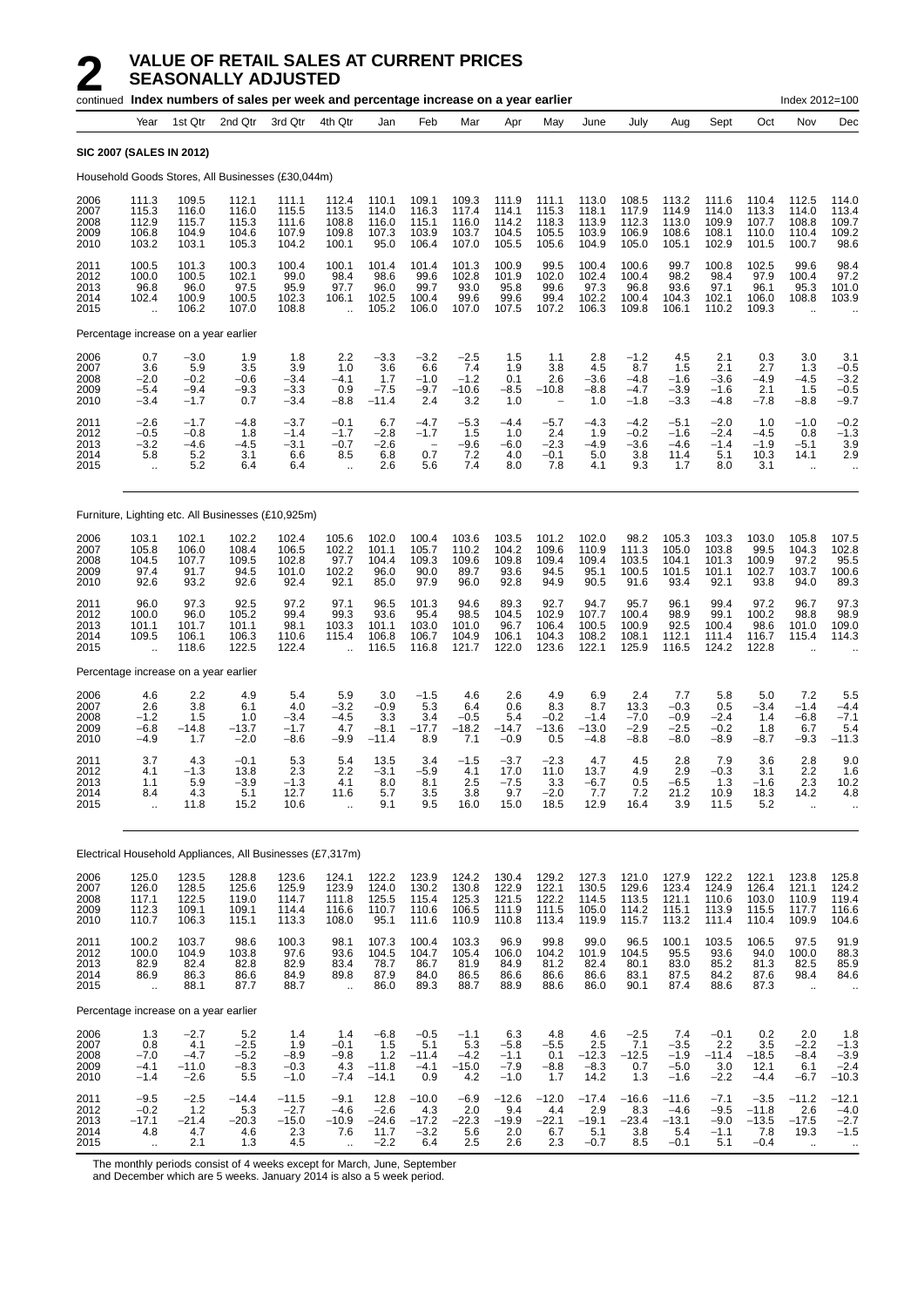|                                      |                                                        |                                                   | continued Index numbers of sales per week and percentage increase on a year earlier |                                            |                                                          |                                                |                                                   |                                                |                                            |                                            |                                               |                                                |                                               |                                              |                                               | Index 2012=100                                       |                                                     |
|--------------------------------------|--------------------------------------------------------|---------------------------------------------------|-------------------------------------------------------------------------------------|--------------------------------------------|----------------------------------------------------------|------------------------------------------------|---------------------------------------------------|------------------------------------------------|--------------------------------------------|--------------------------------------------|-----------------------------------------------|------------------------------------------------|-----------------------------------------------|----------------------------------------------|-----------------------------------------------|------------------------------------------------------|-----------------------------------------------------|
|                                      | Year                                                   | 1st Qtr                                           | 2nd Qtr                                                                             | 3rd Qtr                                    | 4th Qtr                                                  | Jan                                            | Feb                                               | Mar                                            | Apr                                        | May                                        | June                                          | July                                           | Aug                                           | Sept                                         | Oct                                           | Nov                                                  | Dec                                                 |
|                                      |                                                        | SIC 2007 (SALES IN 2012)                          |                                                                                     |                                            |                                                          |                                                |                                                   |                                                |                                            |                                            |                                               |                                                |                                               |                                              |                                               |                                                      |                                                     |
|                                      |                                                        |                                                   | Hardware, Paints and Glass, All Businesses (£10,265m)                               |                                            |                                                          |                                                |                                                   |                                                |                                            |                                            |                                               |                                                |                                               |                                              |                                               |                                                      |                                                     |
| 2006<br>2007<br>2008<br>2009<br>2010 | 103.8<br>111.1<br>113.1<br>109.1<br>106.0              | 100.8<br>110.9<br>114.5<br>109.9<br>108.1         | 103.6<br>110.9<br>113.2<br>108.1<br>108.6                                           | 105.1<br>110.3<br>112.2<br>108.1<br>108.0  | 105.5<br>112.3<br>112.5<br>110.2<br>99.5                 | 103.7<br>113.9<br>116.2<br>110.2<br>102.8      | 101.4<br>110.5<br>117.0<br>107.6<br>108.1         | 98.1<br>108.7<br>110.8<br>111.6<br>112.4       | 100.8<br>112.6<br>107.6<br>107.1<br>112.0  | 101.1<br>110.4<br>118.8<br>109.3<br>107.9  | 107.9<br>110.1<br>113.3<br>107.9<br>106.5     | 103.8<br>108.6<br>114.2<br>105.8<br>108.3      | 104.2<br>112.5<br>110.3<br>109.1<br>109.0     | 106.8<br>110.0<br>112.2<br>109.1<br>106.9    | 103.5<br>111.3<br>112.5<br>111.6<br>100.4     | 105.7<br>113.6<br>113.5<br>109.5<br>97.7             | 106.9<br>112.0<br>111.6<br>109.6<br>100.2           |
| 2011<br>2012<br>2013<br>2014<br>2015 | 104.6<br>100.0<br>105.4<br>110.7<br>$\ddotsc$          | 102.6<br>102.2<br>100.8<br>110.3<br>111.5         | 109.1<br>97.2<br>107.9<br>108.8<br>109.4                                            | 103.2<br>99.3<br>106.8<br>110.4<br>114.3   | 103.6<br>101.2<br>106.0<br>113.5<br>$\ddot{\phantom{a}}$ | 100.7<br>100.3<br>103.1<br>112.8<br>113.0      | 100.3<br>99.7<br>106.5<br>109.6<br>112.3          | 105.8<br>105.6<br>94.5<br>108.4<br>109.7       | 115.0<br>94.9<br>106.0<br>106.4<br>110.2   | 106.3<br>98.8<br>109.4<br>108.0<br>108.2   | 106.5<br>97.8<br>108.3<br>111.4<br>109.9      | 108.0<br>97.2<br>108.8<br>108.7<br>112.5       | 102.9<br>99.1<br>105.9<br>112.8<br>113.5      | 99.7<br>101.2<br>106.0<br>109.7<br>116.4     | 104.8<br>98.4<br>107.8<br>112.9<br>116.4      | 103.2<br>103.3<br>102.7<br>114.9                     | 103.0<br>101.9<br>107.3<br>113.0                    |
|                                      |                                                        | Percentage increase on a year earlier             |                                                                                     |                                            |                                                          |                                                |                                                   |                                                |                                            |                                            |                                               |                                                |                                               |                                              |                                               |                                                      |                                                     |
| 2006<br>2007<br>2008<br>2009<br>2010 | -3.6<br>7.1<br>1.8<br>-3.6<br>$-2.8$                   | $-8.4$<br>10.0<br>3.3<br>$-4.0$<br>$-1.7$         | -4.2<br>7.0<br>2.1<br>-4.6<br>0.5                                                   | $-1.3$<br>5.0<br>1.7<br>$-3.7$<br>$-0.1$   | $-0.3$<br>6.5<br>0.2<br>$-2.0$<br>$-9.7$                 | $-5.9$<br>9.9<br>2.0<br>$-5.1$<br>$-6.8$       | $-7.5$<br>9.0<br>5.8<br>$-8.0$<br>0.5             | $-11.1$<br>10.8<br>1.9<br>0.7<br>0.7           | $-3.8$<br>11.6<br>$-4.4$<br>$-0.4$<br>4.5  | $-6.4$<br>9.1<br>7.6<br>$-8.0$<br>$-1.2$   | $-2.6$<br>2.0<br>2.9<br>$-4.8$<br>$-1.3$      | $-3.4$<br>4.7<br>5.2<br>$-7.4$<br>2.4          | $-1.6$<br>8.0<br>$-2.0$<br>$-1.1$<br>$-0.1$   | 0.8<br>3.0<br>2.0<br>$-2.8$<br>$-2.0$        | $-4.2$<br>7.6<br>1.1<br>$-0.8$<br>$-10.0$     | 0.1<br>7.4<br>$-0.1$<br>$-3.5$<br>$-10.8$            | 2.7<br>4.8<br>$-0.4$<br>$-1.8$<br>$-8.6$            |
| 2011<br>2012<br>2013<br>2014<br>2015 | $-1.3$<br>$-4.4$<br>5.4<br>5.1<br>Ġ.                   | $-5.1$<br>$-0.4$<br>$-1.3$<br>9.4<br>1.1          | 0.4<br>$-10.8$<br>11.0<br>0.8<br>0.6                                                | $-4.4$<br>$-3.8$<br>7.5<br>3.3<br>3.6      | 4.2<br>$-2.3$<br>4.7<br>7.1<br>$\ddot{\phantom{a}}$      | $-2.0$<br>$-0.4$<br>2.8<br>9.4<br>0.1          | $-7.2$<br>$-0.6$<br>6.7<br>2.9<br>2.5             | $-5.8$<br>$-0.2$<br>$-10.5$<br>14.7<br>1.2     | 2.7<br>$-17.5$<br>11.7<br>0.3<br>3.6       | $-1.5$<br>$-7.0$<br>10.7<br>$-1.2$<br>0.2  | $-8.2$<br>10.8<br>2.8<br>$-1.3$               | $-0.2$<br>$-10.0$<br>11.9<br>$-0.2$<br>3.5     | $-5.6$<br>$-3.6$<br>6.8<br>6.5<br>0.6         | $-6.8$<br>1.5<br>4.7<br>3.5<br>6.1           | 4.3<br>$-6.1$<br>9.6<br>4.7<br>3.1            | 5.7<br>0.1<br>$-0.6$<br>11.9<br>$\ddot{\phantom{a}}$ | 2.9<br>$-1.1$<br>5.4<br>5.2<br>$\ddot{\phantom{a}}$ |
|                                      |                                                        |                                                   | Music and video recordings and equipment, All Businesses (£1,537m)                  |                                            |                                                          |                                                |                                                   |                                                |                                            |                                            |                                               |                                                |                                               |                                              |                                               |                                                      |                                                     |
| 2006<br>2007<br>2008<br>2009<br>2010 | 154.6<br>159.1<br>151.5<br>132.6<br>123.9              | 153.2<br>161.7<br>148.7<br>144.7<br>124.7         | 158.7<br>158.4<br>153.3<br>131.3<br>127.0                                           | 154.6<br>163.8<br>154.1<br>125.0<br>120.0  | 151.8<br>152.6<br>149.9<br>129.4<br>123.9                | 153.0<br>159.6<br>151.0<br>151.2<br>113.0      | 152.3<br>163.2<br>142.4<br>146.4<br>129.6         | 154.1<br>162.3<br>151.5<br>138.1<br>130.2      | 157.9<br>153.1<br>155.4<br>128.2<br>127.8  | 161.1<br>155.9<br>158.8<br>131.2<br>128.3  | 157.5<br>164.7<br>147.3<br>134.0<br>125.5     | 152.9<br>171.2<br>155.6<br>125.6<br>126.4      | 159.3<br>159.6<br>155.9<br>125.8<br>123.5     | 152.2<br>161.2<br>151.6<br>124.1<br>112.2    | 152.7<br>162.8<br>147.0<br>125.8<br>120.7     | 151.7<br>150.9<br>149.8<br>129.1<br>124.0            | 151.0<br>145.9<br>152.2<br>132.6<br>126.3           |
| 2011<br>2012<br>2013<br>2014<br>2015 | 106.8<br>100.0<br>74.8<br>70.0<br>$\ddot{\phantom{a}}$ | 110.9<br>100.8<br>87.4<br>70.9<br>68.2            | 105.5<br>104.0<br>72.6<br>70.4<br>71.3                                              | 104.6<br>99.5<br>69.1<br>71.5<br>71.7      | 106.3<br>95.7<br>70.1<br>67.3                            | 111.9<br>94.1<br>94.5<br>73.6<br>63.7          | 113.0<br>105.3<br>92.3<br>73.0<br>67.0            | 108.5<br>102.5<br>77.8<br>66.6<br>72.7         | 108.0<br>111.4<br>72.9<br>69.7<br>76.1     | 101.9<br>105.3<br>73.5<br>69.1<br>72.0     | 106.4<br>97.0<br>71.8<br>72.0<br>67.0         | 104.9<br>101.7<br>66.4<br>73.4<br>71.0         | 102.5<br>98.9<br>70.3<br>72.4<br>71.5         | 106.0<br>98.2<br>70.4<br>69.2<br>72.4        | 105.7<br>97.5<br>70.3<br>71.2<br>70.0         | 106.5<br>94.4<br>66.6<br>70.2                        | 106.7<br>95.4<br>72.9<br>61.7                       |
|                                      |                                                        | Percentage increase on a year earlier             |                                                                                     |                                            |                                                          |                                                |                                                   |                                                |                                            |                                            |                                               |                                                |                                               |                                              |                                               |                                                      |                                                     |
| 2006<br>2007<br>2008<br>2009<br>2010 | 0.9<br>3.0<br>$-4.8$<br>$-12.4$<br>$-6.6$              | $-2.0$<br>5.5<br>$-8.0$<br>$-2.7$<br>$-13.8$      | 4.0<br>$-0.2$<br>$-3.2$<br>$-14.3$<br>$-3.3$                                        | 1.6<br>5.9<br>$-5.9$<br>–18.9<br>$-4.0$    | 0.6<br>$-1.8$<br>$-13.6$<br>$-4.3$                       | $-5.7$<br>4.3<br>$-5.3$<br>0.1<br>$-25.2$      | $-1.2$<br>7.2<br>$-12.7$<br>2.8<br>$-11.5$        | 0.4<br>5.3<br>$-6.7$<br>$-8.8$<br>$-5.7$       | 2.5<br>$-3.0$<br>1.5<br>$-17.5$<br>$-0.3$  | 5.1<br>$-3.2$<br>1.9<br>$-17.4$<br>$-2.3$  | 4.2<br>4.6<br>$-10.6$<br>$-9.1$<br>$-6.3$     | $-1.5$<br>12.0<br>$-9.1$<br>$-19.3$<br>0.7     | 7.4<br>0.2<br>$-2.4$<br>$-19.3$<br>$-1.8$     | $-0.4$<br>5.9<br>$-5.9$<br>$-18.2$<br>$-9.6$ | 0.5<br>6.6<br>$-9.7$<br>$-14.4$<br>$-4.1$     | 1.3<br>$-0.6$<br>$-0.7$<br>$-13.9$<br>$-3.9$         | $-1.3$<br>$-3.4$<br>4.3<br>-12.8<br>$-4.7$          |
| 2011<br>2012<br>2013<br>2014<br>2015 | $-13.8$<br>$-6.4$<br>$-25.2$<br>$-6.4$<br>ä.           | $-11.1$<br>$-9.2$<br>$-13.3$<br>$-18.8$<br>$-3.9$ | $-17.0$<br>$-1.5$<br>$-30.1$<br>$-3.1$<br>1.3                                       | $-12.9$<br>$-4.8$<br>$-30.5$<br>3.4<br>0.3 | $-14.2$<br>$-10.0$<br>$-26.7$<br>$-4.1$                  | $-1.0$<br>$-15.9$<br>0.5<br>$-22.1$<br>$-13.5$ | $-12.8$<br>$-6.8$<br>$-12.3$<br>$-20.9$<br>$-8.2$ | $-16.6$<br>$-5.5$<br>$-24.2$<br>$-14.3$<br>9.1 | $-15.5$<br>3.2<br>$-34.6$<br>$-4.3$<br>9.1 | $-20.5$<br>3.3<br>$-30.3$<br>$-6.0$<br>4.2 | $-15.2$<br>$-8.9$<br>$-25.9$<br>0.2<br>$-7.0$ | $-17.1$<br>$-3.0$<br>$-34.7$<br>10.6<br>$-3.3$ | $-17.0$<br>$-3.5$<br>$-28.9$<br>3.1<br>$-1.3$ | $-5.5$<br>$-7.3$<br>$-28.3$<br>$-1.7$<br>4.7 | $-12.4$<br>$-7.8$<br>$-27.9$<br>1.3<br>$-1.7$ | $-14.1$<br>$-11.4$<br>$-29.4$<br>5.5<br>ä.           | $-15.5$<br>$-10.5$<br>$-23.6$<br>$-15.3$            |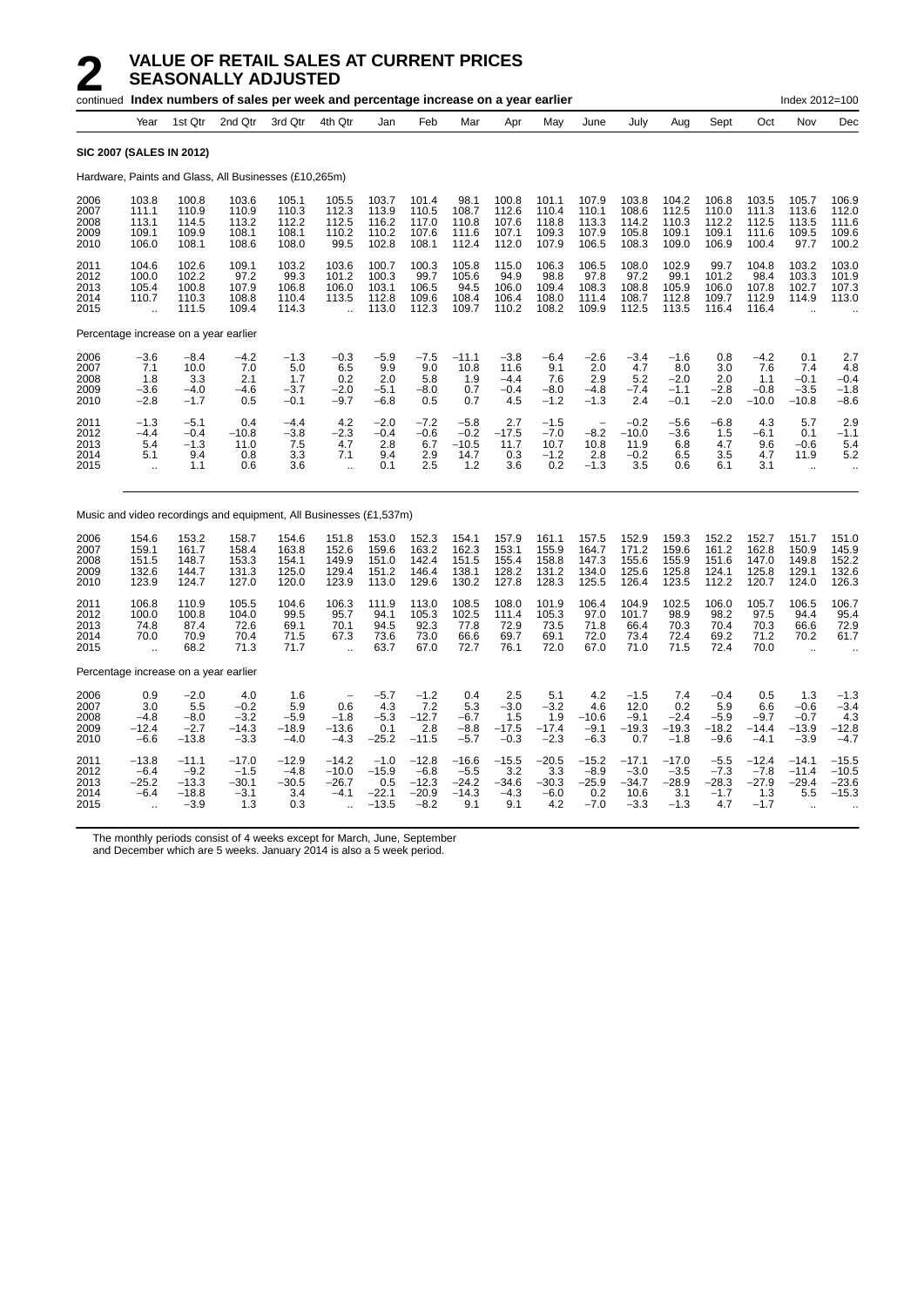|                                       |                                                 |                                               | continued Index numbers of sales per week and percentage increase on a year earlier |                                             |                                                          |                                                           |                                              |                                                   |                                                      |                                               |                                                |                                              |                                             |                                                |                                                 | Index 2012=100                                             |                                              |
|---------------------------------------|-------------------------------------------------|-----------------------------------------------|-------------------------------------------------------------------------------------|---------------------------------------------|----------------------------------------------------------|-----------------------------------------------------------|----------------------------------------------|---------------------------------------------------|------------------------------------------------------|-----------------------------------------------|------------------------------------------------|----------------------------------------------|---------------------------------------------|------------------------------------------------|-------------------------------------------------|------------------------------------------------------------|----------------------------------------------|
|                                       | Year                                            | 1st Qtr                                       | 2nd Qtr                                                                             | 3rd Qtr                                     | 4th Qtr                                                  | Jan                                                       | Feb                                          | Mar                                               | Apr                                                  | May                                           | June                                           | July                                         | Aug                                         | Sept                                           | Oct                                             | Nov                                                        | Dec                                          |
| <b>SIC 2007 (SALES IN 2012)</b>       |                                                 |                                               |                                                                                     |                                             |                                                          |                                                           |                                              |                                                   |                                                      |                                               |                                                |                                              |                                             |                                                |                                                 |                                                            |                                              |
|                                       |                                                 |                                               | Other Specialised Non-food Stores, All Businesses (£43,950m)                        |                                             |                                                          |                                                           |                                              |                                                   |                                                      |                                               |                                                |                                              |                                             |                                                |                                                 |                                                            |                                              |
| 2006<br>2007<br>2008<br>2009<br>2010  | 92.6<br>94.9<br>100.2<br>96.6<br>98.5           | 92.6<br>93.5<br>100.9<br>95.4<br>94.3         | 92.7<br>96.2<br>102.5<br>96.7<br>96.4                                               | 92.2<br>94.9<br>101.1<br>97.5<br>101.7      | 93.0<br>94.8<br>96.3<br>96.8<br>101.6                    | 94.4<br>91.8<br>98.4<br>97.8<br>90.8                      | 92.9<br>92.8<br>103.2<br>93.5<br>96.7        | 90.9<br>95.5<br>101.5<br>95.0<br>95.3             | 92.4<br>95.4<br>101.5<br>96.9<br>95.9                | 92.7<br>96.3<br>104.3<br>95.8<br>96.2         | 93.0<br>96.7<br>101.9<br>97.3<br>97.0          | 91.7<br>94.4<br>102.3<br>99.0<br>102.3       | 92.6<br>95.1<br>100.1<br>97.4<br>103.1      | 92.1<br>95.2<br>100.9<br>96.4<br>100.1         | 92.8<br>94.8<br>97.7<br>96.7<br>102.1           | 92.6<br>95.8<br>94.7<br>97.5<br>102.8                      | 93.5<br>94.0<br>96.4<br>96.4<br>100.3        |
| 2011<br>2012<br>2013<br>2014<br>2015  | 99.3<br>100.0<br>102.5<br>110.1<br>÷.           | 100.2<br>100.3<br>98.4<br>107.9<br>109.9      | 98.5<br>98.3<br>102.4<br>108.9<br>109.6                                             | 98.4<br>101.0<br>104.6<br>110.2<br>108.7    | 100.0<br>100.5<br>104.4<br>113.5<br>$\ddot{\phantom{a}}$ | 101.5<br>101.5<br>95.7<br>106.4<br>109.9                  | 100.8<br>97.7<br>100.8<br>107.7<br>110.8     | 98.7<br>101.3<br>98.6<br>109.6<br>109.2           | 99.5<br>97.0<br>103.0<br>107.1<br>111.0              | 98.9<br>97.1<br>101.3<br>108.8<br>110.8       | 97.3<br>100.2<br>102.8<br>110.5<br>107.7       | 97.9<br>99.4<br>102.0<br>111.8<br>109.2      | 98.4<br>102.9<br>102.7<br>108.9<br>109.3    | 98.8<br>100.6<br>108.2<br>109.9<br>107.7       | 101.6<br>100.7<br>103.9<br>111.3<br>109.6       | 99.4<br>102.1<br>104.2<br>112.4                            | 99.2<br>99.1<br>105.1<br>116.1               |
| Percentage increase on a year earlier |                                                 |                                               |                                                                                     |                                             |                                                          |                                                           |                                              |                                                   |                                                      |                                               |                                                |                                              |                                             |                                                |                                                 |                                                            |                                              |
| 2006<br>2007<br>2008<br>2009<br>2010  | $-1.2$<br>2.4<br>5.6<br>$-3.6$<br>2.0           | 0.8<br>1.0<br>7.8<br>$-5.5$<br>$-1.1$         | $\overline{\phantom{0}}$<br>3.7<br>6.6<br>$-5.7$<br>$-0.3$                          | $-3.4$<br>3.0<br>6.5<br>$-3.5$<br>4.3       | $-2.0$<br>1.9<br>1.6<br>0.6<br>4.9                       | 2.7<br>$-2.8$<br>7.2<br>$-0.7$<br>$-7.2$                  | 2.4<br>$-0.1$<br>11.2<br>$-9.4$<br>3.4       | $-2.1$<br>5.0<br>6.2<br>$-6.4$<br>0.3             | 0.2<br>3.3<br>6.4<br>$-4.6$<br>$-1.0$                | 0.5<br>3.9<br>8.3<br>-8.1<br>0.4              | $-0.5$<br>4.0<br>5.3<br>-4.6<br>$-0.3$         | $-3.6$<br>2.9<br>8.4<br>$-3.2$<br>3.4        | $-3.8$<br>2.7<br>5.2<br>$-2.7$<br>5.9       | $-3.1$<br>3.4<br>5.9<br>$-4.4$<br>3.8          | $-3.2$<br>2.1<br>3.1<br>$-1.0$<br>5.6           | $-1.9$<br>3.5<br>$-1.1$<br>2.9<br>5.5                      | $-1.0$<br>0.5<br>2.6<br>4.0                  |
| 2011<br>2012<br>2013<br>2014<br>2015  | 0.8<br>0.7<br>2.5<br>7.4<br>$\ddotsc$           | 6.2<br>0.1<br>$-1.9$<br>9.7<br>1.8            | 2.1<br>$-0.2$<br>4.2<br>6.3<br>0.7                                                  | $-3.3$<br>2.6<br>3.6<br>5.3<br>$-1.4$       | $-1.6$<br>0.5<br>3.9<br>8.6<br>$\ddot{\phantom{a}}$      | 11.8<br>$\overline{\phantom{a}}$<br>$-5.7$<br>11.2<br>3.2 | 4.2<br>$-3.0$<br>3.2<br>6.9<br>2.9           | 3.6<br>2.6<br>$-2.7$<br>11.2<br>$-0.4$            | 3.7<br>$-2.5$<br>6.2<br>3.9<br>3.6                   | 2.9<br>$-1.8$<br>4.3<br>7.4<br>1.8            | 0.3<br>3.0<br>2.7<br>7.5<br>$-2.6$             | $-4.3$<br>1.6<br>2.6<br>9.6<br>$-2.3$        | $-4.6$<br>4.7<br>$-0.2$<br>6.0<br>0.4       | $-1.3$<br>1.8<br>7.6<br>1.6<br>$-2.0$          | $-0.5$<br>$-0.9$<br>3.1<br>7.1<br>$-1.5$        | $-3.3$<br>2.7<br>2.0<br>7.9<br>$\bar{\mathbf{r}}$          | $-1.1$<br>$-0.2$<br>6.1<br>10.5              |
|                                       |                                                 |                                               | Dispensing Chemists, All Businesses (£1,097m)                                       |                                             |                                                          |                                                           |                                              |                                                   |                                                      |                                               |                                                |                                              |                                             |                                                |                                                 |                                                            |                                              |
| 2006<br>2007<br>2008<br>2009<br>2010  | 106.2<br>108.2<br>126.0<br>107.5<br>100.7       | 103.3<br>105.2<br>139.7<br>105.6<br>99.8      | 109.2<br>103.9<br>131.6<br>106.2<br>97.9                                            | 105.7<br>114.2<br>121.2<br>112.7<br>100.0   | 106.7<br>109.4<br>110.4<br>105.4<br>104.9                | 100.5<br>103.2<br>141.6<br>108.6<br>101.1                 | 101.9<br>106.2<br>143.0<br>104.0<br>100.9    | 106.6<br>106.0<br>135.3<br>104.5<br>97.8          | 101.9<br>104.5<br>138.8<br>107.2<br>99.6             | 110.5<br>103.2<br>133.1<br>103.7<br>98.2      | 113.9<br>103.9<br>124.5<br>107.3<br>96.4       | 107.2<br>98.9<br>122.1<br>117.0<br>102.6     | 100.7<br>104.1<br>127.6<br>109.9<br>101.0   | 108.4<br>134.6<br>115.3<br>111.5<br>97.3       | 108.0<br>109.4<br>114.8<br>107.7<br>101.0       | 105.8<br>108.6<br>106.3<br>109.7<br>104.3                  | 106.3<br>109.9<br>110.1<br>100.1<br>108.5    |
| 2011<br>2012<br>2013<br>2014<br>2015  | 105.2<br>100.0<br>102.4<br>106.8<br>ă,          | 112.1<br>106.6<br>99.1<br>104.3<br>102.2      | 107.3<br>103.2<br>99.6<br>111.9<br>97.2                                             | 100.5<br>93.8<br>106.3<br>107.3<br>103.8    | 100.9<br>96.3<br>104.8<br>103.7<br>ä,                    | 113.6<br>104.5<br>98.2<br>103.4<br>102.9                  | 109.7<br>107.8<br>100.1<br>103.6<br>102.3    | 112.8<br>107.4<br>99.1<br>105.9<br>101.6          | 109.3<br>95.8<br>98.5<br>109.6<br>99.5               | 106.9<br>108.1<br>102.0<br>111.8<br>95.4      | 106.2<br>105.4<br>98.5<br>113.7<br>96.9        | 100.0<br>96.3<br>108.1<br>108.7<br>100.8     | 97.7<br>102.2<br>108.5<br>106.2<br>99.6     | 103.1<br>85.1<br>103.0<br>107.1<br>109.6       | 105.0<br>98.2<br>103.4<br>100.6<br>109.5        | 101.8<br>96.5<br>107.5<br>103.2<br>$\ddot{\phantom{a}}$    | 96.8<br>94.7<br>103.7<br>106.7               |
| Percentage increase on a year earlier |                                                 |                                               |                                                                                     |                                             |                                                          |                                                           |                                              |                                                   |                                                      |                                               |                                                |                                              |                                             |                                                |                                                 |                                                            |                                              |
| 2006<br>2007<br>2008<br>2009<br>2010  | $-11.4$<br>1.9<br>16.5<br>$-14.7$<br>$-6.3$     | -15.1<br>1.8<br>32.8<br>-24.4<br>$-5.5$       | $-8.6$<br>$-4.8$<br>26.6<br>$-19.3$<br>$-7.7$                                       | $-13.4$<br>8.1<br>6.1<br>$-7.0$<br>$-11.2$  | $-8.3$<br>2.5<br>0.9<br>$-4.5$<br>$-0.4$                 | $-17.5$<br>2.6<br>37.2<br>$-23.3$<br>$-6.9$               | $-18.4$<br>4.2<br>34.7<br>$-27.3$<br>$-3.0$  | $-10.3$<br>$-0.6$<br>27.6<br>$-22.8$<br>$-6.4$    | $-12.3$<br>2.6<br>32.8<br>$-22.8$<br>$-7.1$          | $-5.7$<br>$-6.6$<br>29.0<br>$-22.1$<br>$-5.3$ | $-8.1$<br>$-8.8$<br>19.8<br>$-13.8$<br>$-10.2$ | $-15.6$<br>$-7.8$<br>23.5<br>$-4.2$<br>-12.4 | $-17.6$<br>3.4<br>22.5<br>$-13.9$<br>$-8.1$ | $-8.0$<br>24.1<br>$-14.3$<br>$-3.3$<br>$-12.8$ | -5.8<br>1.2<br>5.0<br>$-6.2$<br>-6.1            | $-11.8$<br>2.6<br>$-2.1$<br>3.2<br>-4.9                    | $-7.5$<br>3.5<br>0.1<br>$-9.1$<br>8.4        |
| 2011<br>2012<br>2013<br>2014<br>2015  | 4.5<br>$-4.9$<br>2.4<br>4.2<br>ä.               | 12.3<br>$-4.9$<br>$-7.1$<br>5.3<br>$-2.0$     | 9.6<br>$-3.8$<br>-3.5<br>12.3<br>$-13.1$                                            | 0.4<br>$-6.6$<br>13.3<br>1.0<br>$-3.2$      | $-3.8$<br>$-4.5$<br>8.8<br>$-1.0$                        | 12.3<br>$-8.0$<br>$-6.1$<br>5.3<br>$-0.4$                 | 8.7<br>$-1.7$<br>$-7.2$<br>3.5<br>$-1.3$     | 15.3<br>$-4.8$<br>$-7.7$<br>6.9<br>$-4.1$         | 9.7<br>$-12.4$<br>2.8<br>11.4<br>$-9.3$              | 8.9<br>1.1<br>-5.6<br>9.6<br>$-14.6$          | 10.1<br>$-0.7$<br>-6.5<br>15.4<br>$-14.8$      | $-2.5$<br>$-3.7$<br>12.3<br>0.6<br>$-7.3$    | $-3.2$<br>4.6<br>6.2<br>$-2.2$<br>$-6.2$    | 6.0<br>$-17.4$<br>21.0<br>3.9<br>2.3           | 4.0<br>$-6.5$<br>5.3<br>$-2.8$<br>8.9           | $-2.4$<br>$-5.2$<br>11.3<br>$-4.0$<br>$\ddot{\phantom{a}}$ | $-10.8$<br>$-2.2$<br>9.6<br>2.9              |
|                                       |                                                 |                                               | Medical Goods, All Businesses (£479m)                                               |                                             |                                                          |                                                           |                                              |                                                   |                                                      |                                               |                                                |                                              |                                             |                                                |                                                 |                                                            |                                              |
| 2006<br>2007<br>2008<br>2009<br>2010  | 100.4<br>95.4<br>91.1<br>89.9<br>80.0           | 101.7<br>$\frac{103.7}{95.2}$<br>82.7<br>73.6 | 107.7<br>89.1<br>89.7<br>89.3<br>87.4                                               | 95.0<br>103.4<br>86.4<br>93.3<br>81.3       | 97.1<br>85.5<br>92.6<br>94.3<br>77.6                     | 85.1<br>99.0<br>94.3<br>82.0<br>66.0                      | 108.2<br>105.7<br>96.2<br>79.9<br>77.9       | 109.9<br>105.8<br>95.3<br>85.4<br>76.2            | 108.4<br>82.2<br>87.8<br>89.1<br>87.1                | 120.0<br>83.2<br>91.5<br>81.7<br>89.6         | 97.4<br>99.5<br>89.7<br>95.6<br>85.9           | 96.3<br>114.6<br>83.9<br>89.4<br>89.3        | 97.6<br>102.5<br>88.5<br>91.3<br>78.6       | 91.8<br>95.0<br>86.7<br>97.9<br>77.0           | 101.4<br>74.5<br>96.7<br>95.7<br>72.8           | 95.4<br>94.4<br>81.7<br>98.2<br>83.5                       | 95.1<br>87.3<br>98.2<br>90.0<br>76.9         |
| 2011<br>2012<br>2013<br>2014<br>2015  | 91.0<br>100.0<br>99.4<br>114.1<br>$\ddotsc$     | 90.7<br>101.5<br>98.8<br>111.7<br>114.2       | 86.2<br>96.5<br>91.5<br>115.7<br>123.9                                              | 92.7<br>101.8<br>102.4<br>113.8<br>131.0    | 94.3<br>100.1<br>105.2<br>115.3<br>$\ddot{\phantom{a}}$  | 82.9<br>103.5<br>102.4<br>107.6<br>113.2                  | 90.1<br>97.7<br>101.0<br>113.6<br>115.2      | 97.5<br>102.9<br>94.2<br>114.2<br>114.3           | 76.2<br>$\substack{100.9 \\ 88.5}$<br>116.5<br>122.4 | 92.7<br>96.2<br>97.3<br>110.6<br>120.4        | 89.1<br>93.3<br>89.2<br>119.2<br>127.8         | 93.2<br>113.0<br>94.8<br>117.5<br>126.2      | 92.7<br>99.9<br>102.9<br>111.2<br>120.9     | 92.3<br>94.5<br>107.9<br>113.0<br>142.9        | 89.5<br>100.6<br>107.0<br>115.2<br>129.5        | 91.2<br>101.1<br>103.5<br>115.7                            | 100.6<br>99.0<br>105.1<br>115.2              |
| Percentage increase on a year earlier |                                                 |                                               |                                                                                     |                                             |                                                          |                                                           |                                              |                                                   |                                                      |                                               |                                                |                                              |                                             |                                                |                                                 |                                                            |                                              |
| 2006<br>2007<br>2008<br>2009<br>2010  | $-0.8$<br>$-4.9$<br>$-4.6$<br>$-1.3$<br>$-11.0$ | 14.8<br>1.9<br>$-8.2$<br>$-13.2$<br>$-11.0$   | 17.2<br>$-17.3$<br>0.6<br>$-0.4$<br>$-2.2$                                          | $-12.5$<br>8.8<br>$-16.4$<br>7.9<br>$-12.9$ | $-16.0$<br>$-11.9$<br>8.3<br>1.8<br>$-17.7$              | $-3.2$<br>16.4<br>$-4.8$<br>$-13.0$<br>$-19.5$            | 8.1<br>$-2.3$<br>$-9.0$<br>$-17.0$<br>$-2.5$ | 37.2<br>$-3.7$<br>$-9.9$<br>$-10.4$<br>$-10.8$    | 26.5<br>$-24.2$<br>6.8<br>1.4<br>$-2.2$              | 32.3<br>$-30.7$<br>10.0<br>$-10.7$<br>9.7     | $-0.6$<br>2.1<br>$-9.8$<br>6.6<br>$-10.2$      | $-4.0$<br>19.0<br>$-26.9$<br>6.7<br>$-0.2$   | $-7.2$<br>5.1<br>$-13.7$<br>3.1<br>$-13.9$  | $-22.0$<br>3.5<br>$-8.7$<br>12.9<br>$-21.4$    | $-12.5$<br>$-26.5$<br>29.8<br>$-1.0$<br>$-24.0$ | $-19.9$<br>$-1.0$<br>$-13.5$<br>20.3<br>$-15.0$            | -15.5<br>$-8.2$<br>12.5<br>$-8.3$<br>$-14.6$ |
| 2011<br>2012<br>2013<br>2014<br>2015  | 13.8<br>9.9<br>$-0.6$<br>14.7<br>$\sim$         | 23.3<br>11.9<br>$-2.7$<br>13.1<br>2.3         | $-1.3$<br>12.0<br>$-5.3$<br>26.5<br>7.0                                             | 14.1<br>9.8<br>0.5<br>11.2<br>15.0          | 21.5<br>6.2<br>5.0<br>9.7                                | 25.6<br>24.9<br>$-1.1$<br>5.1<br>5.2                      | 15.8<br>8.4<br>3.4<br>12.5<br>1.4            | 27.8<br>5.6<br>$-8.5$<br>$21.\overline{3}$<br>0.1 | $-12.5$<br>32.4<br>$-12.4$<br>31.7<br>5.0            | 3.4<br>3.9<br>1.1<br>13.6<br>8.9              | 3.7<br>4.8<br>$-4.4$<br>33.6<br>7.2            | 4.4<br>21.2<br>$-16.1$<br>23.9<br>7.4        | 18.1<br>7.7<br>3.0<br>8.0<br>8.7            | 19.8<br>2.4<br>14.2<br>4.8<br>26.4             | 23.1<br>12.4<br>6.4<br>7.6<br>12.5              | 9.2<br>10.9<br>2.4<br>11.8<br>$\ldots$                     | 30.9<br>$-1.6$<br>6.2<br>9.6<br>$\sim$       |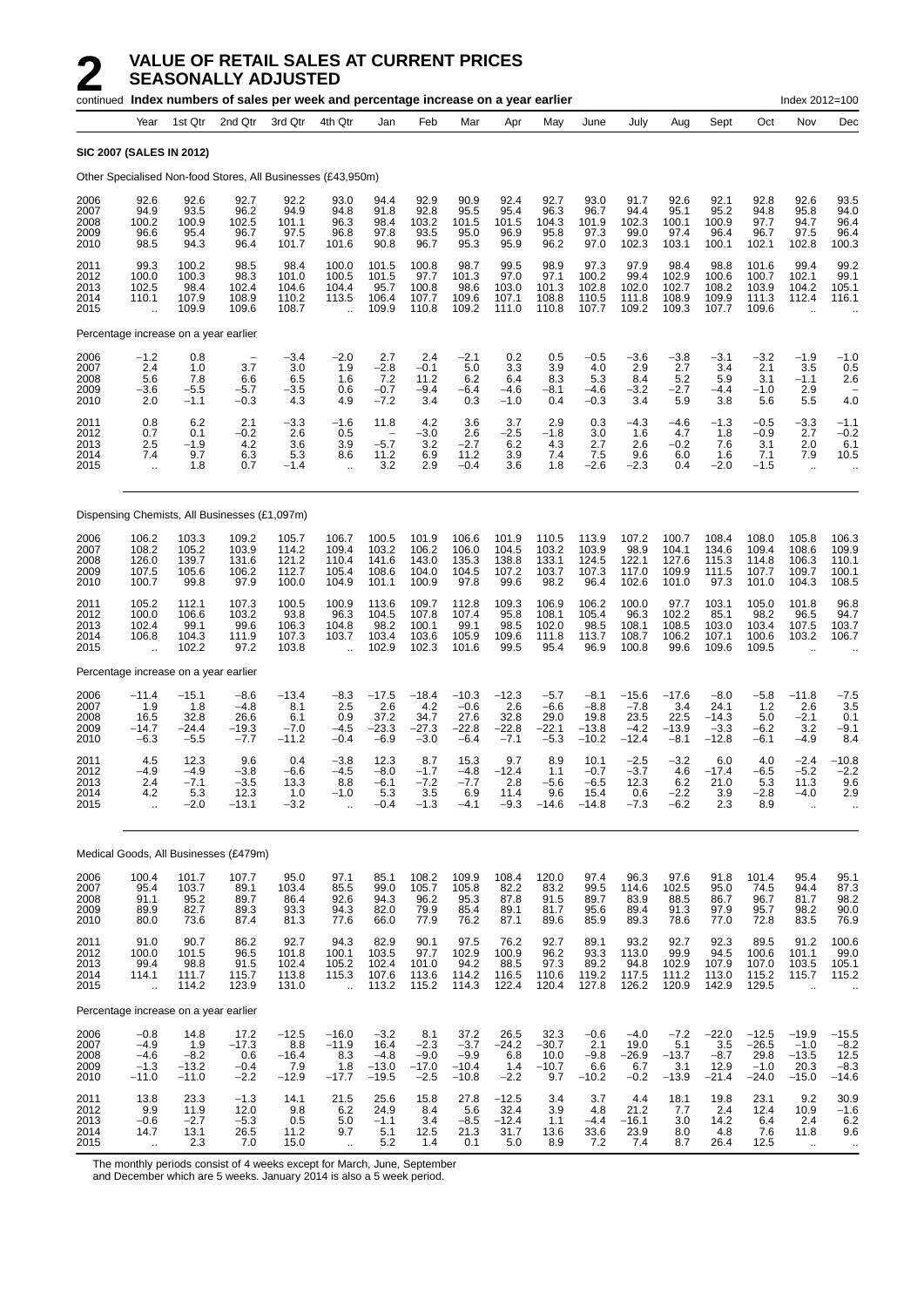|                                      |                                                         |                                                  | continued Index numbers of sales per week and percentage increase on a year earlier |                                                 |                                                         |                                                  |                                                |                                                 |                                                  |                                                 |                                                 |                                               |                                              |                                                    |                                                  | Index 2012=100                                          |                                            |
|--------------------------------------|---------------------------------------------------------|--------------------------------------------------|-------------------------------------------------------------------------------------|-------------------------------------------------|---------------------------------------------------------|--------------------------------------------------|------------------------------------------------|-------------------------------------------------|--------------------------------------------------|-------------------------------------------------|-------------------------------------------------|-----------------------------------------------|----------------------------------------------|----------------------------------------------------|--------------------------------------------------|---------------------------------------------------------|--------------------------------------------|
|                                      | Year                                                    | 1st Qtr                                          | 2nd Qtr                                                                             | 3rd Qtr                                         | 4th Qtr                                                 | Jan                                              | Feb                                            | Mar                                             | Apr                                              | May                                             | June                                            | July                                          | Aug                                          | Sept                                               | Oct                                              | Nov                                                     | Dec                                        |
|                                      | <b>SIC 2007 (SALES IN 2012)</b>                         |                                                  |                                                                                     |                                                 |                                                         |                                                  |                                                |                                                 |                                                  |                                                 |                                                 |                                               |                                              |                                                    |                                                  |                                                         |                                            |
|                                      |                                                         |                                                  | Cosmetic and Toilet Articles, All Businesses (£2,965m)                              |                                                 |                                                         |                                                  |                                                |                                                 |                                                  |                                                 |                                                 |                                               |                                              |                                                    |                                                  |                                                         |                                            |
| 2006<br>2007<br>2008<br>2009<br>2010 | 76.7<br>85.2<br>86.0<br>81.3<br>92.0                    | 73.6<br>83.5<br>85.0<br>83.0<br>89.8             | 75.9<br>83.9<br>87.6<br>81.2<br>89.9                                                | 77.9<br>85.3<br>85.9<br>81.6<br>92.7            | 79.6<br>87.9<br>85.4<br>79.4<br>95.6                    | 69.7<br>83.2<br>85.4<br>82.9<br>86.5             | 74.5<br>82.6<br>84.7<br>85.4<br>93.3           | 75.9<br>84.6<br>84.8<br>81.2<br>89.5            | 75.6<br>84.4<br>85.8<br>80.1<br>89.7             | 72.8<br>85.2<br>91.0<br>80.2<br>90.1            | 78.6<br>82.5<br>86.5<br>82.9<br>89.9            | 79.1<br>82.7<br>87.3<br>81.1<br>91.4          | 77.5<br>86.0<br>85.6<br>81.8<br>93.8         | 77.2<br>86.7<br>84.9<br>81.8<br>92.8               | 78.8<br>87.1<br>84.6<br>82.4<br>95.2             | 78.8<br>88.4<br>85.7<br>76.5<br>95.9                    | 80.9<br>88.1<br>85.9<br>79.3<br>95.8       |
| 2011<br>2012<br>2013<br>2014<br>2015 | 96.5<br>100.0<br>112.0<br>114.9<br>$\ddotsc$            | 97.8<br>95.7<br>106.9<br>113.3<br>119.9          | 95.8<br>98.9<br>116.8<br>110.9<br>121.0                                             | 96.5<br>100.7<br>113.2<br>116.2<br>123.6        | 95.8<br>104.7<br>110.9<br>119.5<br>$\ddot{\phantom{a}}$ | 101.6<br>94.6<br>103.9<br>113.1<br>122.6         | 95.6<br>95.4<br>107.2<br>113.8<br>118.7        | 96.4<br>96.8<br>109.2<br>113.0<br>118.8         | 98.4<br>95.1<br>113.5<br>112.0<br>120.4          | 95.1<br>99.1<br>115.3<br>109.3<br>123.6         | 94.3<br>101.8<br>120.7<br>111.4<br>119.4        | 97.2<br>100.4<br>112.3<br>114.1<br>123.0      | 94.6<br>101.0<br>113.2<br>115.9<br>124.6     | 97.4<br>100.7<br>113.9<br>118.1<br>123.2           | 92.5<br>104.1<br>112.3<br>117.5<br>125.5         | 100.4<br>104.4<br>109.9<br>120.5                        | 94.9<br>105.5<br>110.6<br>120.2            |
|                                      | Percentage increase on a year earlier                   |                                                  |                                                                                     |                                                 |                                                         |                                                  |                                                |                                                 |                                                  |                                                 |                                                 |                                               |                                              |                                                    |                                                  |                                                         |                                            |
| 2006<br>2007<br>2008<br>2009<br>2010 | 0.6<br>11.0<br>0.9<br>$-5.4$<br>13.1                    | $-2.1$<br>13.6<br>1.7<br>$-2.3$<br>8.1           | 0.4<br>10.6<br>4.4<br>$-7.3$<br>10.7                                                | 0.8<br>9.5<br>0.7<br>$-5.0$<br>13.6             | 3.3<br>10.4<br>$-2.8$<br>$-7.1$<br>20.5                 | $-8.3$<br>19.3<br>2.6<br>$-2.9$<br>4.4           | $-1.0$<br>10.9<br>2.5<br>0.9<br>9.2            | 2.2<br>11.4<br>0.2<br>$-4.2$<br>10.2            | 0.7<br>11.6<br>1.6<br>$-6.6$<br>12.0             | $-3.1$<br>17.1<br>6.8<br>$-11.8$<br>12.3        | 3.0<br>4.9<br>4.9<br>$-4.2$<br>8.5              | 2.2<br>4.5<br>5.6<br>$-7.1$<br>12.6           | 0.5<br>11.0<br>$-0.5$<br>$-4.4$<br>14.6      | $\overline{a}$<br>12.3<br>$-2.1$<br>$-3.6$<br>13.4 | 3.2<br>10.5<br>$-2.9$<br>$-2.6$<br>15.6          | 8.5<br>12.3<br>$-3.1$<br>$-10.7$<br>25.2                | $-0.3$<br>8.9<br>$-2.5$<br>$-7.7$<br>20.9  |
| 2011<br>2012<br>2013<br>2014<br>2015 | 4.9<br>3.7<br>12.0<br>2.7<br>÷.                         | 8.9<br>$-2.1$<br>11.8<br>5.9<br>5.9              | 6.6<br>3.2<br>18.1<br>$-5.0$<br>9.0                                                 | 4.1<br>4.4<br>12.4<br>2.7<br>6.3                | 0.2<br>9.3<br>5.9<br>7.7<br>$\ddotsc$                   | 17.5<br>-6.9<br>9.9<br>8.9<br>8.4                | 2.5<br>$-0.3$<br>12.4<br>6.2<br>4.3            | 7.7<br>0.4<br>12.8<br>3.5<br>5.1                | 9.7<br>$-3.4$<br>19.3<br>-1.3<br>7.5             | 5.6<br>4.1<br>16.4<br>$-5.2$<br>13.0            | 4.9<br>8.0<br>18.6<br>$-7.7$<br>7.2             | 6.3<br>3.3<br>11.9<br>1.6<br>7.8              | 0.9<br>6.7<br>12.1<br>2.4<br>7.5             | 4.9<br>3.4<br>13.1<br>3.7<br>4.3                   | $-2.9$<br>12.6<br>7.9<br>4.6<br>6.8              | 4.7<br>4.0<br>5.3<br>9.7<br>$\ddotsc$                   | $-1.0$<br>11.1<br>4.9<br>8.6<br>$\ddotsc$  |
|                                      |                                                         |                                                  | Computers & Telecommunications Equipment, All Businesses (£4,295m)                  |                                                 |                                                         |                                                  |                                                |                                                 |                                                  |                                                 |                                                 |                                               |                                              |                                                    |                                                  |                                                         |                                            |
| 2006<br>2007<br>2008<br>2009<br>2010 | 151.8<br>137.8<br>131.8<br>118.2<br>109.4               | 156.3<br>142.4<br>136.5<br>119.5<br>97.4         | 154.5<br>140.1<br>138.4<br>117.4<br>105.0                                           | 151.0<br>138.0<br>132.9<br>123.9<br>117.7       | 145.3<br>130.7<br>118.9<br>112.0<br>117.5               | 159.8<br>140.6<br>133.9<br>121.6<br>88.1         | 157.8<br>140.3<br>144.9<br>113.9<br>99.6       | 152.2<br>145.6<br>132.4<br>122.3<br>103.1       | 152.4<br>124.0<br>141.4<br>118.3<br>98.3         | 158.1<br>151.1<br>140.7<br>115.2<br>105.3       | 153.4<br>144.1<br>134.1<br>118.4<br>110.1       | 155.1<br>138.5<br>135.8<br>140.7<br>113.2     | 154.1<br>139.4<br>130.7<br>120.1<br>127.3    | 145.2<br>136.4<br>132.5<br>113.5<br>113.6          | 147.5<br>131.4<br>127.5<br>115.1<br>109.8        | 144.4<br>130.4<br>112.7<br>114.9<br>113.9               | 144.3<br>130.5<br>117.1<br>107.2<br>126.5  |
| 2011<br>2012<br>2013<br>2014<br>2015 | 109.1<br>100.0<br>103.0<br>108.2<br>$\bar{\mathbf{r}}$  | 114.9<br>99.5<br>100.7<br>104.5<br>110.5         | 107.2<br>99.3<br>103.3<br>107.0<br>114.1                                            | 103.9<br>103.6<br>102.0<br>108.6<br>126.9       | 110.5<br>97.6<br>106.1<br>113.0<br>$\ddot{\phantom{a}}$ | 115.9<br>106.3<br>98.8<br>102.7<br>112.6         | 119.2<br>93.9<br>99.6<br>104.6<br>110.3        | 110.7<br>98.5<br>103.0<br>106.3<br>109.0        | 98.7<br>101.4<br>103.8<br>106.3<br>112.1         | 111.0<br>97.7<br>104.8<br>106.4<br>114.6        | 110.9<br>98.9<br>101.7<br>108.0<br>115.3        | 101.7<br>105.5<br>100.7<br>101.2<br>128.4     | 106.6<br>100.6<br>101.4<br>102.8<br>129.2    | 103.5<br>104.3<br>103.5<br>119.1<br>123.9          | 109.4<br>99.4<br>104.1<br>120.7<br>125.5         | 113.0<br>97.6<br>105.1<br>111.2<br>$\ddot{\phantom{a}}$ | 109.3<br>96.3<br>108.4<br>108.4            |
|                                      | Percentage increase on a year earlier                   |                                                  |                                                                                     |                                                 |                                                         |                                                  |                                                |                                                 |                                                  |                                                 |                                                 |                                               |                                              |                                                    |                                                  |                                                         |                                            |
| 2006<br>2007<br>2008<br>2009<br>2010 | $-9.6$<br>$-9.2$<br>$-4.4$<br>$-10.3$<br>$-7.4$         | $-4.5$<br>$-8.9$<br>$-4.2$<br>$-12.5$<br>$-18.5$ | $-8.0$<br>$-9.4$<br>$-1.2$<br>$-15.2$<br>$-10.6$                                    | $-12.2$<br>$-8.6$<br>$-3.6$<br>$-6.8$<br>$-5.0$ | $-13.5$<br>$-10.0$<br>$-9.0$<br>$-5.8$<br>4.9           | $-2.2$<br>$-12.0$<br>$-4.8$<br>$-9.2$<br>$-27.5$ | $-2.3$<br>$-11.1$<br>3.3<br>$-21.4$<br>$-12.6$ | $-8.0$<br>$-4.4$<br>$-9.1$<br>$-7.6$<br>$-15.7$ | $-11.6$<br>$-18.6$<br>14.0<br>$-16.3$<br>$-16.9$ | $-4.5$<br>$-4.4$<br>$-6.9$<br>$-18.1$<br>$-8.6$ | $-7.8$<br>$-6.1$<br>$-7.0$<br>$-11.7$<br>$-7.0$ | $-7.9$<br>$-10.7$<br>$-1.9$<br>3.6<br>$-19.5$ | $-10.6$<br>$-9.5$<br>$-6.3$<br>$-8.1$<br>6.0 | $-16.8$<br>$-6.0$<br>$-2.9$<br>$-14.4$<br>0.2      | $-14.7$<br>$-10.9$<br>$-3.0$<br>$-9.8$<br>$-4.5$ | $-14.7$<br>$-9.7$<br>$-13.6$<br>2.0<br>$-0.9$           | -11.5<br>$-9.6$<br>-10.3<br>$-8.4$<br>18.0 |
| 2011<br>2012<br>2013<br>2014<br>2015 | $-0.2$<br>$-8.4$<br>3.0<br>5.1<br>$\ddot{\phantom{a}}$  | 18.0<br>$-13.4$<br>1.2<br>3.8<br>5.7             | 2.1<br>$-7.3$<br>4.0<br>3.6<br>6.7                                                  | $-11.7$<br>$-0.3$<br>$-1.5$<br>6.5<br>16.9      | $-6.0$<br>$-11.6$<br>8.6<br>6.6<br>$\ddot{\phantom{a}}$ | 31.5<br>$-8.3$<br>$-7.0$<br>3.9<br>9.6           | 19.7<br>$-21.2$<br>6.1<br>5.0<br>5.5           | 7.4<br>$-11.0$<br>4.6<br>3.2<br>2.5             | 0.5<br>2.7<br>2.3<br>2.5<br>5.5                  | 5.4<br>$-12.0$<br>7.3<br>1.5<br>7.7             | 0.8<br>$-10.8$<br>2.8<br>6.2<br>6.8             | $-10.2$<br>3.7<br>-4.6<br>0.4<br>26.9         | $-16.3$<br>$-5.6$<br>0.7<br>1.5<br>25.7      | $-8.9$<br>0.8<br>$-0.7$<br>15.1<br>4.1             | $-0.4$<br>$-9.1$<br>4.7<br>15.9<br>4.0           | $-0.8$<br>$-13.7$<br>7.7<br>5.8<br>$\ddot{\phantom{a}}$ | $-13.6$<br>$-11.9$<br>12.6<br>ä.           |
|                                      |                                                         |                                                  | Floor Coverings, All Businesses (£2,080m)                                           |                                                 |                                                         |                                                  |                                                |                                                 |                                                  |                                                 |                                                 |                                               |                                              |                                                    |                                                  |                                                         |                                            |
| 2006<br>2007<br>2008<br>2009<br>2010 | 116.4<br>129.3<br>117.6<br>121.0<br>99.7                | 116.0<br>127.6<br>132.1<br>109.2<br>107.3        | 115.0<br>126.3<br>123.3<br>124.1<br>104.5                                           | 116.2<br>130.0<br>115.7<br>127.6<br>95.7        | 118.1<br>133.2<br>98.1<br>123.0<br>91.4                 | 112.1<br>125.6<br>126.6<br>100.7<br>108.1        | 118.3<br>126.6<br>126.7<br>97.5<br>107.4       | 117.4<br>130.1<br>142.0<br>125.4<br>106.5       | 113.6<br>116.9<br>139.3<br>124.0<br>106.2        | 116.2<br>125.5<br>115.8<br>127.6<br>105.1       | 115.1<br>134.5<br>116.5<br>121.3<br>102.7       | 110.6<br>130.0<br>119.2<br>130.0<br>97.1      | 120.8<br>125.4<br>118.7<br>129.6<br>96.4     | 117.1<br>133.6<br>110.5<br>124.0<br>94.0           | 119.7<br>125.7<br>105.4<br>136.5<br>92.5         | 114.6<br>136.5<br>104.0<br>115.0<br>96.9                | 119.7<br>136.5<br>87.5<br>118.7<br>86.2    |
| 2011<br>2012<br>2013<br>2014<br>2015 | 77.7<br>100.0<br>114.4<br>108.9<br>$\ddot{\phantom{1}}$ | 84.0<br>100.2<br>112.8<br>109.9<br>81.4          | 74.7<br>101.9<br>117.4<br>107.3<br>80.9                                             | 75.3<br>97.6<br>113.6<br>110.7<br>79.1          | 76.8<br>100.3<br>113.9<br>107.9<br>$\ddotsc$            | 96.3<br>102.4<br>108.5<br>110.1<br>88.4          | 77.5<br>96.8<br>116.7<br>110.3<br>76.6         | 79.2<br>101.1<br>113.0<br>109.3<br>79.6         | 76.1<br>101.2<br>105.5<br>80.3                   | 72.0<br>105.5<br>116.0<br>103.9<br>83.1         | 75.8<br>99.7<br>116.9<br>111.4<br>79.7          | 76.0<br>96.8<br>115.0<br>110.2<br>79.0        | 72.8<br>97.6<br>115.1<br>106.8<br>80.6       | 76.8<br>98.2<br>111.3<br>114.3<br>78.1             | 78.1<br>100.6<br>112.1<br>111.0<br>78.3          | 69.5<br>96.6<br>113.6<br>112.8                          | 81.7<br>103.0<br>115.6<br>101.4            |
|                                      | Percentage increase on a year earlier                   |                                                  |                                                                                     |                                                 |                                                         |                                                  |                                                |                                                 |                                                  |                                                 |                                                 |                                               |                                              |                                                    |                                                  |                                                         |                                            |
| 2006<br>2007<br>2008<br>2009<br>2010 | 10.1<br>11.1<br>$-9.1$<br>2.9<br>$-17.6$                | 13.3<br>10.0<br>3.5<br>$-17.3$<br>$-1.8$         | 10.7<br>9.9<br>$-2.4$<br>0.6<br>$-15.8$                                             | 8.5<br>11.8<br>$-11.0$<br>10.3<br>$-25.0$       | 8.2<br>12.7<br>$-26.4$<br>25.5<br>$-25.7$               | 6.3<br>12.1<br>0.8<br>$-20.4$<br>7.3             | 15.4<br>7.0<br>0.1<br>$-23.1$<br>10.2          | 17.4<br>10.8<br>9.1<br>$-11.7$<br>$-15.0$       | 9.5<br>2.9<br>19.1<br>$-10.9$<br>$-14.4$         | 11.7<br>8.0<br>$-7.7$<br>10.2<br>$-17.6$        | 10.8<br>16.8<br>$-13.4$<br>4.1<br>$-15.3$       | 8.0<br>17.6<br>$-8.3$<br>9.0<br>$-25.3$       | 1.8<br>3.8<br>$-5.4$<br>9.2<br>$-25.6$       | 15.1<br>14.1<br>$-17.3$<br>12.2<br>$-24.1$         | 9.8<br>5.0<br>$-16.2$<br>29.6<br>$-32.2$         | 4.3<br>19.1<br>$-23.8$<br>10.7<br>$-15.8$               | 10.2<br>14.0<br>$-35.8$<br>35.6<br>$-27.4$ |
| 2011<br>2012<br>2013<br>2014<br>2015 | $-22.1$<br>28.7<br>14.4<br>$-4.8$<br>$\ddotsc$          | $-21.7$<br>19.3<br>12.6<br>$-2.6$<br>$-25.9$     | $-28.5$<br>36.4<br>15.2<br>$-8.6$<br>$-24.6$                                        | $-21.3$<br>29.6<br>16.4<br>$-2.5$<br>$-28.5$    | $-16.0$<br>30.6<br>13.6<br>$-5.3$<br>÷.                 | $-10.9$<br>6.3<br>5.9<br>1.5<br>$-19.7$          | $-27.8$<br>24.9<br>20.6<br>$-5.5$<br>$-30.6$   | $-25.6$<br>27.6<br>11.7<br>$-3.2$<br>$-27.2$    | $-28.3$<br>33.0<br>18.0<br>$-11.7$<br>$-23.9$    | $-31.5$<br>46.5<br>9.9<br>$-10.4$<br>$-20.0$    | $-26.2$<br>31.5<br>17.3<br>$-4.7$<br>$-28.5$    | $-21.7$<br>27.4<br>18.8<br>$-4.2$<br>$-28.3$  | $-24.5$<br>34.2<br>17.9<br>$-7.3$<br>$-24.5$ | $-18.4$<br>27.9<br>13.4<br>2.7<br>$-31.7$          | $-15.6$<br>28.8<br>11.5<br>$-1.0$<br>$-29.5$     | $-28.3$<br>39.1<br>17.5<br>$-0.7$<br>$\ddotsc$          | $-5.3$<br>26.1<br>$12.3 - 12.3$<br>$\sim$  |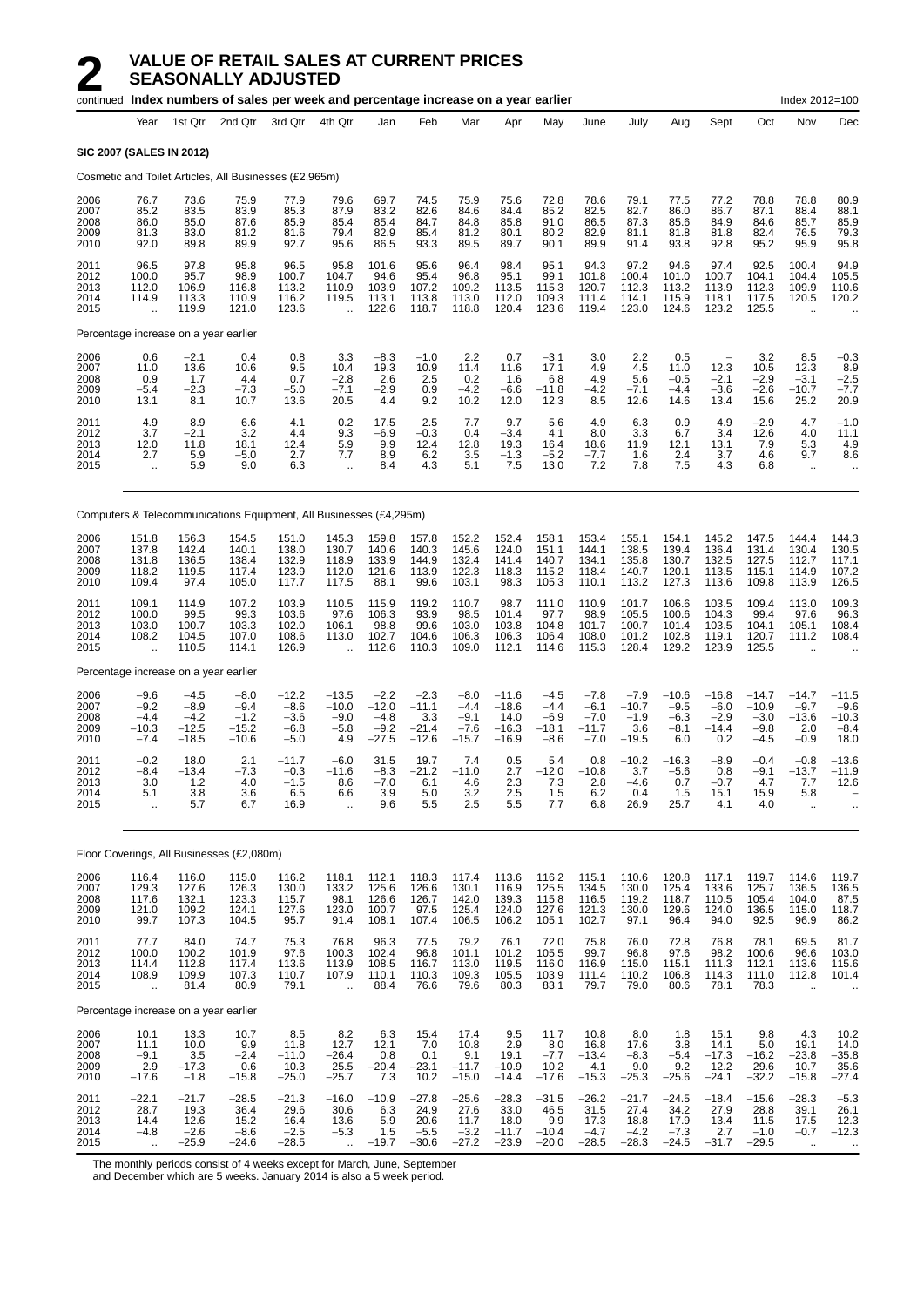|                                      |                                                                               |                                              | continued Index numbers of sales per week and percentage increase on a year earlier |                                              |                                                        |                                                |                                             |                                              |                                                |                                                |                                              |                                                                      |                                              |                                              |                                             | Index 2012=100                                          |                                             |
|--------------------------------------|-------------------------------------------------------------------------------|----------------------------------------------|-------------------------------------------------------------------------------------|----------------------------------------------|--------------------------------------------------------|------------------------------------------------|---------------------------------------------|----------------------------------------------|------------------------------------------------|------------------------------------------------|----------------------------------------------|----------------------------------------------------------------------|----------------------------------------------|----------------------------------------------|---------------------------------------------|---------------------------------------------------------|---------------------------------------------|
|                                      | Year                                                                          | 1st Qtr                                      | 2nd Qtr                                                                             | 3rd Qtr                                      | 4th Qtr                                                | Jan                                            | Feb                                         | Mar                                          | Apr                                            | May                                            | June                                         | July                                                                 | Aug                                          | Sept                                         | Oct                                         | Nov                                                     | Dec                                         |
|                                      |                                                                               | <b>SIC 2007 (SALES IN 2012)</b>              |                                                                                     |                                              |                                                        |                                                |                                             |                                              |                                                |                                                |                                              |                                                                      |                                              |                                              |                                             |                                                         |                                             |
|                                      |                                                                               |                                              | Books, Newspapers & Periodicals, All Businesses (£4,270m)                           |                                              |                                                        |                                                |                                             |                                              |                                                |                                                |                                              |                                                                      |                                              |                                              |                                             |                                                         |                                             |
| 2006<br>2007<br>2008<br>2009<br>2010 | 116.5<br>108.7<br>104.4<br>111.3<br>101.7                                     | 122.6<br>111.4<br>104.8<br>115.5<br>104.9    | 116.7<br>109.6<br>104.0<br>113.6<br>100.9                                           | 113.1<br>107.8<br>106.1<br>107.5<br>100.9    | 113.6<br>106.0<br>102.8<br>108.5<br>100.0              | 125.0<br>110.6<br>103.6<br>118.2<br>104.9      | 123.5<br>111.6<br>109.3<br>114.8<br>105.4   | 119.9<br>111.9<br>102.4<br>114.0<br>104.6    | 119.5<br>107.1<br>103.8<br>119.4<br>102.3      | 117.5<br>110.2<br>102.7<br>113.8<br>100.7      | 113.9<br>111.2<br>105.2<br>108.9<br>99.9     | 109.5<br>107.9<br>106.2<br>108.5<br>100.4                            | 115.1<br>106.9<br>106.0<br>107.7<br>102.6    | 114.2<br>108.4<br>106.3<br>106.5<br>100.0    | 114.5<br>106.5<br>103.5<br>110.2<br>98.6    | 113.5<br>105.7<br>102.5<br>109.3<br>100.2               | 113.1<br>105.9<br>102.6<br>106.7<br>100.9   |
| 2011<br>2012<br>2013<br>2014<br>2015 | 102.7<br>100.0<br>93.5<br>88.6<br>$\ddot{\phantom{a}}$                        | 106.3<br>100.6<br>96.2<br>85.0<br>94.2       | 103.3<br>104.7<br>94.5<br>89.1<br>92.7                                              | 101.3<br>97.4<br>91.8<br>90.3<br>94.4        | 100.0<br>97.2<br>91.3<br>90.3<br>$\ddot{\phantom{a}}$  | 108.5<br>102.6<br>95.5<br>83.0<br>94.0         | 105.7<br>97.8<br>96.6<br>86.0<br>94.1       | 105.1<br>101.3<br>96.6<br>86.2<br>94.4       | 102.3<br>108.8<br>95.3<br>91.2<br>91.5         | 103.2<br>102.6<br>94.2<br>88.7<br>93.4         | 104.2<br>103.2<br>94.1<br>87.7<br>93.1       | 103.6<br>101.3<br>89.6<br>88.7<br>95.2                               | 99.8<br>92.9<br>92.7<br>90.6<br>94.2         | 100.6<br>97.9<br>93.0<br>91.4<br>93.9        | 96.0<br>99.6<br>92.2<br>87.9<br>94.7        | 101.4<br>96.0<br>90.3<br>92.5<br>$\ddotsc$              | 102.0<br>96.4<br>91.3<br>90.5               |
|                                      |                                                                               |                                              | Percentage increase on a year earlier                                               |                                              |                                                        |                                                |                                             |                                              |                                                |                                                |                                              |                                                                      |                                              |                                              |                                             |                                                         |                                             |
| 2006<br>2007<br>2008<br>2009<br>2010 | $-9.9$<br>$-6.7$<br>$-3.9$<br>6.6<br>$-8.6$                                   | $-3.8$<br>$-9.1$<br>$-5.9$<br>10.2<br>$-9.2$ | $-10.8$<br>-6.1<br>$-5.2$<br>9.3<br>-11.2                                           | $-14.6$<br>$-4.6$<br>$-1.6$<br>1.3<br>$-6.1$ | $-10.3$<br>$-6.7$<br>$-3.0$<br>5.6<br>$-7.9$           | $-0.9$<br>$-11.6$<br>$-6.3$<br>14.1<br>$-11.3$ | $-1.8$<br>$-9.7$<br>$-2.0$<br>5.0<br>$-8.2$ | $-7.5$<br>$-6.6$<br>$-8.5$<br>11.3<br>$-8.2$ | $-8.1$<br>$-10.3$<br>$-3.1$<br>15.0<br>$-14.3$ | $-10.1$<br>$-6.2$<br>$-6.8$<br>10.8<br>$-11.5$ | $-13.6$<br>$-2.4$<br>$-5.5$<br>3.5<br>$-8.3$ | $-19.4$<br>$-1.4$<br>$-1.6$<br>2.2<br>$-7.5$                         | $-12.5$<br>$-7.2$<br>$-0.9$<br>1.7<br>$-4.8$ | $-12.2$<br>$-5.1$<br>$-2.0$<br>0.3<br>$-6.1$ | $-12.5$<br>$-7.0$<br>$-2.8$<br>6.5<br>-10.5 | $-11.6$<br>$-6.9$<br>$-3.0$<br>6.6<br>$-8.3$            | $-7.5$<br>$-6.3$<br>$-3.2$<br>4.0<br>$-5.4$ |
| 2011<br>2012<br>2013<br>2014<br>2015 | 1.0<br>$-2.6$<br>$-6.5$<br>$-5.2$                                             | 1.3<br>$-5.4$<br>$-4.4$<br>$-11.7$<br>10.8   | 2.4<br>1.4<br>$-9.8$<br>$-5.7$<br>4.1                                               | 0.4<br>$-3.8$<br>$-5.7$<br>$-1.7$<br>4.5     | $\overline{\phantom{a}}$<br>$-2.8$<br>$-6.1$<br>$-1.1$ | 3.4<br>$-5.4$<br>$-6.9$<br>$-13.1$<br>13.3     | 0.4<br>$-7.6$<br>$-1.2$<br>$-11.0$<br>9.3   | 0.5<br>$-3.6$<br>$-4.7$<br>$-10.8$<br>9.5    | $-0.1$<br>6.4<br>-12.5<br>$-4.3$<br>0.4        | 2.4<br>$-0.6$<br>-8.1<br>$-5.9$<br>5.3         | 4.3<br>$-0.9$<br>$-8.8$<br>$-6.8$<br>6.1     | 3.3<br>$-2.3$<br>$-11.6$<br>$-1.0$<br>7.3                            | $-2.7$<br>$-6.9$<br>$-0.3$<br>$-2.2$<br>3.9  | 0.6<br>$-2.7$<br>$-5.0$<br>$-1.7$<br>2.7     | $-2.6$<br>3.7<br>$-7.4$<br>$-4.7$<br>7.7    | 1.3<br>$-5.4$<br>$-5.9$<br>2.4<br>$\ddot{\phantom{a}}$  | 1.1<br>$-5.5$<br>$-5.3$<br>$-0.9$           |
|                                      |                                                                               |                                              | Sports Equipment, Games & Toys, All Businesses (£7,663m)                            |                                              |                                                        |                                                |                                             |                                              |                                                |                                                |                                              |                                                                      |                                              |                                              |                                             |                                                         |                                             |
| 2006<br>2007<br>2008<br>2009<br>2010 | 72.6<br>72.6<br>80.1<br>85.6<br>85.4                                          | 73.5<br>72.2<br>76.9<br>84.9<br>78.7         | 73.0<br>74.0<br>78.9<br>84.0<br>82.2                                                | 71.5<br>71.1<br>80.6<br>90.0<br>87.8         | 72.3<br>73.1<br>84.4<br>83.4<br>93.0                   | 76.2<br>69.9<br>74.0<br>89.8<br>76.0           | 73.7<br>72.6<br>80.4<br>83.1<br>77.4        | 71.1<br>73.6<br>76.9<br>82.4<br>81.9         | 72.0<br>75.3<br>76.0<br>82.3<br>82.9           | 72.8<br>73.8<br>81.4<br>81.8<br>80.8           | 73.9<br>73.1<br>79.1<br>87.1<br>82.8         | 72.5<br>71.3<br>78.8<br>89.5<br>85.0                                 | 71.5<br>71.5<br>80.6<br>90.0<br>86.2         | 70.6<br>70.7<br>82.1<br>90.4<br>91.3         | 72.0<br>71.5<br>82.1<br>88.1<br>93.8        | 71.8<br>73.3<br>82.8<br>89.2<br>95.8                    | 73.0<br>74.2<br>87.4<br>74.9<br>90.1        |
| 2011<br>2012<br>2013<br>2014<br>2015 | 91.8<br>100.0<br>103.1<br>120.0                                               | 89.4<br>96.0<br>102.6<br>114.4<br>124.3      | 92.2<br>98.5<br>98.0<br>122.8<br>125.9                                              | 90.6<br>103.8<br>104.9<br>120.8<br>122.6     | 94.8<br>101.7<br>106.7<br>122.5                        | 92.2<br>97.9<br>103.4<br>111.7<br>120.0        | 90.0<br>95.8<br>103.5<br>114.1<br>125.4     | 86.7<br>94.8<br>101.3<br>117.4<br>126.9      | 93.0<br>96.8<br>98.5<br>120.8<br>130.6         | 93.5<br>93.8<br>94.4<br>123.3<br>126.2         | 90.6<br>103.7<br>100.5<br>123.9<br>121.9     | 91.8<br>101.8<br>102.9<br>124.3<br>123.7                             | 91.2<br>105.7<br>105.1<br>122.9<br>121.3     | 89.2<br>103.9<br>106.4<br>116.2<br>122.8     | 91.9<br>105.6<br>106.3<br>121.7<br>121.2    | 95.0<br>102.7<br>105.8<br>124.2                         | 97.1<br>97.7<br>107.9<br>121.9              |
|                                      |                                                                               |                                              | Percentage increase on a year earlier                                               |                                              |                                                        |                                                |                                             |                                              |                                                |                                                |                                              |                                                                      |                                              |                                              |                                             |                                                         |                                             |
| 2006<br>2007<br>2008<br>2009<br>2010 | 0.1<br>0.1<br>10.4<br>6.8<br>$-0.2$                                           | 3.0<br>$-1.8$<br>6.5<br>10.4<br>$-7.3$       | 1.3<br>1.4<br>6.5<br>6.5<br>$-2.1$                                                  | $-3.4$<br>$-0.5$<br>13.4<br>11.6<br>$-2.5$   | $-0.5$<br>1.1<br>15.4<br>$-1.2$<br>11.5                | 6.9<br>$-8.2$<br>5.9<br>21.4<br>$-15.3$        | 3.8<br>$-1.5$<br>10.7<br>3.4<br>$-6.8$      | $-0.7$<br>3.4<br>4.6<br>7.1<br>$-0.6$        | $-0.1$<br>4.6<br>0.9<br>8.3<br>0.8             | 1.5<br>1.4<br>10.3<br>0.4<br>$-1.2$            | 2.2<br>$-1.0$<br>8.2<br>10.1<br>$-4.9$       | $-1.3$<br>$-1.7$<br>10.6<br>13.5<br>$-5.1$                           | -4.6<br>12.8<br>11.6<br>$-4.3$               | $-4.2$<br>0.1<br>16.0<br>10.2<br>0.9         | $-2.1$<br>$-0.7$<br>14.9<br>7.3<br>6.4      | $-0.7$<br>2.2<br>12.9<br>7.7<br>7.4                     | 1.0<br>1.6<br>17.9<br>-14.3<br>20.3         |
| 2011<br>2012<br>2013<br>2014<br>2015 | 7.4<br>9.0<br>3.1<br>16.4<br>$\ddot{\phantom{a}}$                             | 13.5<br>7.4<br>6.9<br>11.5<br>8.7            | 12.2<br>6.8<br>-u.b<br>25.3<br>2.5                                                  | 3.3<br>14.5<br>1.1<br>15.1<br>1.5            | 2.0<br>7.2<br>b.u<br>14.8<br>÷.                        | 21.2<br>6.2<br>5.1<br>8.0<br>7.4               | 16.2<br>6.4<br>8. I<br>10.2<br>9.9          | 5.8<br>9.3<br>0.Y<br>15.9<br>8.2             | 12.1<br>4.1<br>1.7<br>22.7<br>8.0              | 15.7<br>0.3<br>U.O<br>30.7<br>2.3              | 9.4<br>14.4<br>$-3.0$<br>23.2<br>$-1.7$      | 8.1<br>10.9<br>1.U<br>20.8<br>$-0.5$                                 | 5.8<br>15.9<br>$-0.5$<br>17.0<br>$-1.3$      | -2.2<br>16.4<br>د.2<br>9.1<br>5.7            | $-2.0$<br>14.9<br>U.I<br>14.5<br>$-0.4$     | $-0.8$<br>8.1<br>3.0<br>17.4<br>à.                      | 7.7<br>0.6<br>כ.טו<br>12.9<br>$\ddotsc$     |
|                                      |                                                                               |                                              | Flowers, Plants, Seeds, Fertilisers and Pet Foods, All Businesses (£3,998m)         |                                              |                                                        |                                                |                                             |                                              |                                                |                                                |                                              |                                                                      |                                              |                                              |                                             |                                                         |                                             |
| 2006<br>2007<br>2008<br>2009<br>2010 | 78.8<br>96.0<br>119.3<br>78.4<br>87.9                                         | 74.9<br>89.7<br>117.5<br>83.6<br>85.4        | 77.3<br>97.9<br>121.6<br>78.1<br>82.2                                               | 79.8<br>96.8<br>123.7<br>73.2<br>93.6        | 83.2<br>99.7<br>114.6<br>78.5<br>90.5                  | 76.8<br>85.6<br>111.7<br>90.3<br>82.0          | 74.5<br>89.7<br>123.7<br>82.5<br>90.4       | 73.9<br>93.0<br>118.4<br>79.0<br>84.2        | 75.5<br>101.6<br>117.9<br>81.0<br>80.2         | 76.7<br>96.2<br>125.4<br>76.3<br>80.4          | 79.3<br>96.5<br>121.5<br>77.2<br>85.2        | 78.9<br>$\begin{array}{c} 95.2 \\ 123.8 \end{array}$<br>74.3<br>93.7 | 80.1<br>$97.6$<br>121.1<br>73.1<br>95.3      | 80.3<br>97.3<br>125.7<br>72.4<br>92.2        | 82.0<br>99.3<br>118.1<br>78.5<br>91.7       | 83.1<br>100.5<br>116.4<br>78.2<br>89.7                  | 84.2<br>99.4<br>110.2<br>78.8<br>90.1       |
| 2011<br>2012<br>2013<br>2014<br>2015 | 95.1<br>100.0<br>103.0<br>108.6<br>Ġ.                                         | 92.5<br>103.9<br>91.2<br>114.7<br>122.9      | 99.5<br>98.2<br>104.9<br>104.4<br>124.9                                             | 91.2<br>98.6<br>111.4<br>101.0<br>116.2      | 97.1<br>99.4<br>104.4<br>113.8<br>$\ddot{\phantom{a}}$ | 88.8<br>101.5<br>96.5<br>108.4<br>132.4        | 91.8<br>98.3<br>95.4<br>115.7<br>119.3      | 95.9<br>110.2<br>83.7<br>120.3<br>118.2      | 112.4<br>98.1<br>95.6<br>109.8<br>125.8        | 97.7<br>95.0<br>109.6<br>104.3<br>125.4        | 90.7<br>100.8<br>108.5<br>100.1<br>123.9     | 90.8<br>95.7<br>111.2<br>104.0<br>114.4                              | 90.9<br>98.3<br>111.7<br>94.8<br>116.7       | 91.7<br>101.1<br>111.3<br>103.7<br>117.1     | 95.1<br>95.0<br>108.5<br>110.0<br>120.2     | 95.7<br>100.3<br>103.6<br>115.5<br>$\ddot{\phantom{a}}$ | 99.8<br>102.3<br>101.7<br>115.6             |
|                                      |                                                                               |                                              | Percentage increase on a year earlier                                               |                                              |                                                        |                                                |                                             |                                              |                                                |                                                |                                              |                                                                      |                                              |                                              |                                             |                                                         |                                             |
| 2006<br>2007<br>2008<br>2009<br>2010 | 11.5<br>21.8<br>$24.2 - 34.3$<br>12.2                                         | 6.2<br>19.7<br>31.0<br>$-28.9$<br>2.2        | 11.2<br>26.7<br>$24.1 - 35.7$<br>5.2                                                | 11.6<br>21.2<br>$27.8 - 40.8$<br>27.8        | 16.8<br>19.9<br>14.8<br>$-31.4$<br>15.2                | 9.3<br>11.5<br>30.5<br>$-19.2$<br>$-9.2$       | 7.2<br>20.5<br>37.9<br>$-33.3$<br>9.5       | 2.9<br>25.9<br>$27.3 - 33.3$<br>6.6          | 9.3<br>34.4<br>16.1<br>$-31.3$<br>$-1.1$       | 10.7<br>25.4<br>30.4<br>$-39.1$<br>5.3         | 13.2<br>21.7<br>25.9<br>$-36.4$<br>10.3      | 11.1<br>20.6<br>30.0<br>$-40.0$<br>26.1                              | 10.6<br>21.8<br>24.0<br>$-39.6$<br>30.3      | 12.6<br>21.2<br>$29.2 - 42.4$<br>27.3        | 15.7<br>21.1<br>18.9<br>$-33.5$<br>16.7     | 18.1<br>21.0<br>15.8<br>$-32.8$<br>14.7                 | 16.7<br>18.1<br>$10.9 - 28.5$<br>14.3       |
| 2011<br>2012<br>2013<br>2014<br>2015 | 8.1<br>5.2<br>$\begin{array}{c} 3.0 \\ 5.5 \end{array}$<br>$\bar{\mathbf{a}}$ | 8.2<br>12.3<br>$-12.2$<br>25.7<br>7.1        | 21.1<br>$-1.4$<br>$^{6.8}_{-0.5}$<br>19.7                                           | $-2.6$<br>8.1<br>$13.0 -9.3$<br>15.0         | 7.3<br>2.4<br>5.0<br>9.1<br>$\ddot{\phantom{a}}$       | 8.2<br>14.3<br>$-4.9$<br>12.3<br>22.2          | 1.6<br>7.0<br>$\frac{-2.9}{21.3}$<br>3.1    | 13.9<br>14.9<br>$-24.1$<br>43.7<br>$-1.7$    | 40.2<br>$-12.7$<br>$-2.5$<br>14.8<br>14.6      | 21.5<br>$-2.7$<br>15.4<br>$-4.9$<br>20.2       | 6.4<br>11.1<br>$7.7 - 7.7$<br>23.8           | $-3.1$<br>5.3<br>16.2<br>$-6.5$<br>10.1                              | $-4.6$<br>8.2<br>13.7<br>$-15.2$<br>23.1     | $-0.5$<br>10.3<br>10.1<br>$-6.8$<br>13.0     | 3.7<br>$-0.1$<br>14.2<br>1.4<br>9.3         | 6.6<br>4.8<br>3.4<br>11.4<br>$\ldots$                   | 10.8<br>2.5<br>$-0.6$<br>13.7<br>$\ddotsc$  |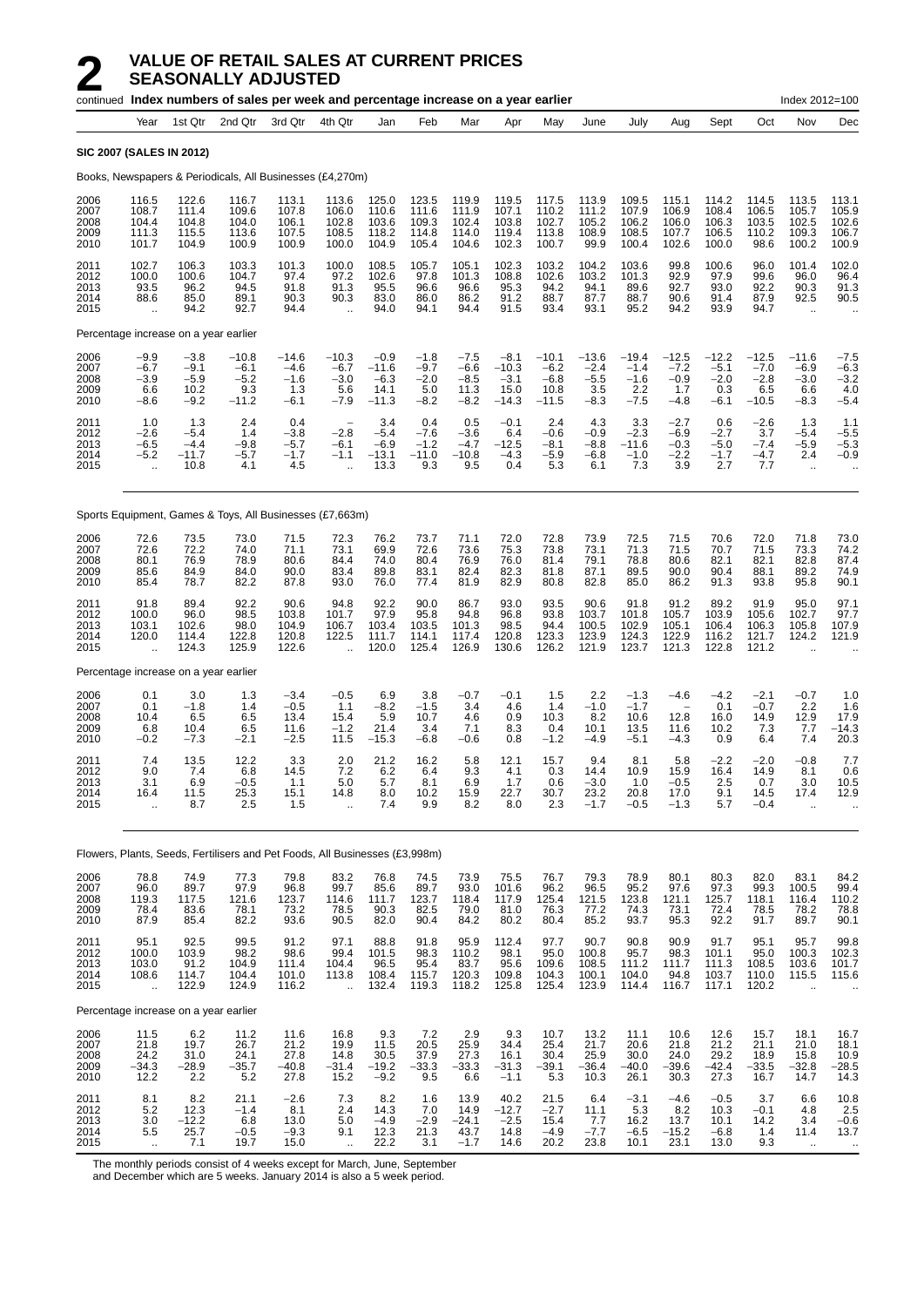|                                      |                                                            |                                          | continued Index numbers of sales per week and percentage increase on a year earlier |                                                |                                                            |                                           |                                          |                                            |                                           |                                             |                                               |                                             |                                             |                                              |                                               | Index 2012=100                                            |                                                       |
|--------------------------------------|------------------------------------------------------------|------------------------------------------|-------------------------------------------------------------------------------------|------------------------------------------------|------------------------------------------------------------|-------------------------------------------|------------------------------------------|--------------------------------------------|-------------------------------------------|---------------------------------------------|-----------------------------------------------|---------------------------------------------|---------------------------------------------|----------------------------------------------|-----------------------------------------------|-----------------------------------------------------------|-------------------------------------------------------|
|                                      | Year                                                       | 1st Qtr                                  | 2nd Qtr                                                                             | 3rd Qtr                                        | 4th Qtr                                                    | Jan                                       | Feb                                      | Mar                                        | Apr                                       | May                                         | June                                          | July                                        | Aug                                         | Sept                                         | Oct                                           | Nov                                                       | Dec                                                   |
|                                      | <b>SIC 2007 (SALES IN 2012)</b>                            |                                          |                                                                                     |                                                |                                                            |                                           |                                          |                                            |                                           |                                             |                                               |                                             |                                             |                                              |                                               |                                                           |                                                       |
|                                      |                                                            |                                          | Watches and Jewellery, All Businesses (£4,990m)                                     |                                                |                                                            |                                           |                                          |                                            |                                           |                                             |                                               |                                             |                                             |                                              |                                               |                                                           |                                                       |
| 2006<br>2007<br>2008<br>2009<br>2010 | 65.5<br>74.6<br>81.2<br>83.9<br>95.2                       | 61.1<br>68.7<br>82.9<br>80.7<br>90.4     | 65.3<br>76.3<br>88.9<br>80.7<br>90.8                                                | 66.7<br>76.1<br>78.8<br>83.6<br>98.1           | 68.9<br>77.4<br>74.1<br>90.5<br>101.3                      | 62.9<br>65.1<br>79.3<br>84.9<br>79.5      | 61.0<br>67.7<br>84.6<br>79.2<br>99.8     | 59.6<br>72.3<br>85.3<br>78.4<br>91.5       | 64.6<br>77.9<br>85.1<br>81.1<br>88.1      | 64.2<br>74.8<br>91.2<br>82.0<br>89.6        | 66.7<br>76.3<br>90.1<br>79.3<br>94.1          | 66.5<br>75.7<br>91.9<br>78.1<br>97.3        | 67.0<br>76.8<br>71.7<br>89.9<br>98.9        | 66.6<br>75.8<br>74.1<br>82.8<br>98.1         | 68.2<br>77.7<br>73.4<br>81.9<br>106.0         | 68.4<br>78.3<br>71.1<br>88.1<br>101.8                     | 69.7<br>76.4<br>77.2<br>99.4<br>97.2                  |
| 2011<br>2012<br>2013<br>2014<br>2015 | 101.8<br>100.0<br>109.7<br>115.1<br>$\ddotsc$              | 96.2<br>101.5<br>106.4<br>108.7<br>115.3 | 100.1<br>97.0<br>109.2<br>114.2<br>112.3                                            | 102.7<br>101.0<br>113.8<br>114.9<br>111.0      | 108.3<br>100.5<br>109.3<br>123.3<br>$\ddot{\phantom{a}}$   | 98.3<br>103.1<br>104.4<br>105.1<br>114.3  | 97.9<br>100.2<br>107.3<br>108.8<br>113.8 | 93.1<br>101.2<br>107.2<br>112.3<br>117.3   | 98.4<br>93.7<br>117.4<br>104.4<br>115.3   | 99.7<br>99.1<br>107.9<br>111.1<br>113.4     | 101.8<br>97.9<br>103.7<br>124.4<br>109.0      | 102.1<br>101.5<br>109.7<br>107.6<br>111.5   | 103.7<br>97.2<br>108.9<br>115.6<br>114.2    | 102.3<br>103.8<br>121.1<br>120.1<br>108.1    | 122.4<br>100.8<br>106.7<br>121.7<br>109.4     | 102.4<br>98.4<br>109.7<br>130.9                           | 101.8<br>102.1<br>111.0<br>118.5                      |
|                                      | Percentage increase on a year earlier                      |                                          |                                                                                     |                                                |                                                            |                                           |                                          |                                            |                                           |                                             |                                               |                                             |                                             |                                              |                                               |                                                           |                                                       |
| 2006<br>2007<br>2008<br>2009<br>2010 | 8.4<br>13.9<br>8.9<br>3.2<br>13.5                          | 2.8<br>12.5<br>20.8<br>$-2.8$<br>12.0    | 10.2<br>16.9<br>16.5<br>$-9.3$<br>12.6                                              | 7.7<br>14.0<br>3.6<br>6.0<br>17.4              | 12.7<br>12.4<br>$-4.2$<br>22.1<br>11.9                     | 7.2<br>3.6<br>21.7<br>7.1<br>$-6.4$       | 4.2<br>11.0<br>24.9<br>-6.4<br>26.0      | $-1.8$<br>21.1<br>18.0<br>$-8.1$<br>16.7   | 11.5<br>20.5<br>9.2<br>$-4.7$<br>8.7      | 8.3<br>16.5<br>22.0<br>$-10.1$<br>9.2       | 10.8<br>14.4<br>18.1<br>$-12.0$<br>18.7       | 8.4<br>13.7<br>21.4<br>$-15.0$<br>24.6      | 6.8<br>14.6<br>$-6.6$<br>25.4<br>10.0       | 7.8<br>13.7<br>$-2.2$<br>11.8<br>18.5        | 11.1<br>13.9<br>$-5.6$<br>11.7<br>29.3        | 12.9<br>14.5<br>$-9.2$<br>23.9<br>15.4                    | 13.9<br>9.5<br>1.0<br>28.7<br>$-2.2$                  |
| 2011<br>2012<br>2013<br>2014<br>2015 | 7.0<br>$-1.8$<br>9.7<br>5.0<br>$\ldots$                    | 6.4<br>5.5<br>4.8<br>2.2<br>6.0          | 10.2<br>$-3.1$<br>12.6<br>4.5<br>$-1.7$                                             | 4.6<br>$-1.6$<br>12.7<br>0.9<br>$-3.4$         | 7.0<br>$-7.2$<br>8.7<br>12.8<br>$\ddot{\phantom{a}}$       | 23.6<br>4.9<br>1.3<br>0.7<br>8.7          | $-1.9$<br>2.3<br>7.0<br>1.4<br>4.6       | 1.8<br>8.6<br>5.9<br>4.7<br>4.5            | 11.7<br>$-4.8$<br>25.3<br>$-11.0$<br>10.4 | 11.3<br>$-0.6$<br>8.9<br>3.0<br>2.1         | 8.2<br>$-3.9$<br>6.0<br>20.0<br>$-12.4$       | 4.9<br>$-0.7$<br>8.1<br>$-1.9$<br>3.6       | 4.8<br>$-6.2$<br>12.0<br>6.2<br>$-1.2$      | 4.2<br>1.5<br>16.7<br>$-0.9$<br>$-10.0$      | 15.6<br>$-17.6$<br>5.8<br>14.1<br>$-10.1$     | 0.7<br>$-4.0$<br>11.5<br>19.3<br>$\cdot$ .                | 4.7<br>0.3<br>8.8<br>6.7<br>$\ddotsc$                 |
|                                      |                                                            |                                          | Other Retail Sale of New Goods in Specialised Stores, All Businesses (£9,882m)      |                                                |                                                            |                                           |                                          |                                            |                                           |                                             |                                               |                                             |                                             |                                              |                                               |                                                           |                                                       |
| 2006<br>2007<br>2008<br>2009<br>2010 | 94.7<br>96.9<br>106.3<br>105.4<br>113.8                    | 94.1<br>94.9<br>103.8<br>101.6<br>107.7  | 95.3<br>100.8<br>107.5<br>108.5<br>113.7                                            | 94.3<br>96.7<br>109.8<br>103.4<br>120.0        | 94.9<br>95.4<br>104.5<br>108.2<br>113.9                    | 99.6<br>93.6<br>102.7<br>101.5<br>106.9   | 93.1<br>92.3<br>105.4<br>101.4<br>109.0  | 90.6<br>97.9<br>103.7<br>101.8<br>107.2    | 96.3<br>104.4<br>103.9<br>107.4<br>114.4  | 94.1<br>98.5<br>109.2<br>107.7<br>115.3     | 95.4<br>99.8<br>109.0<br>110.0<br>111.8       | 94.3<br>96.8<br>107.4<br>106.2<br>126.1     | 94.9<br>97.2<br>109.9<br>100.1<br>121.7     | 93.9<br>96.3<br>111.6<br>103.8<br>113.8      | 95.3<br>97.7<br>106.1<br>103.4<br>113.6       | 95.1<br>97.3<br>101.8<br>109.9<br>118.8                   | 94.4<br>92.0<br>105.4<br>110.6<br>110.2               |
| 2011<br>2012<br>2013<br>2014<br>2015 | 105.3<br>100.0<br>95.3<br>110.0<br>$\ddotsc$               | 110.3<br>100.7<br>87.6<br>109.3<br>102.1 | 101.6<br>94.5<br>96.7<br>106.1<br>99.4                                              | 106.2<br>102.6<br>97.6<br>110.1<br>96.1        | 103.1<br>102.3<br>99.2<br>114.7<br>$\ddot{\phantom{a}}$    | 109.7<br>100.4<br>77.4<br>110.7<br>99.0   | 112.0<br>98.1<br>94.9<br>103.0<br>107.6  | 109.5<br>102.9<br>89.9<br>112.9<br>100.1   | 105.3<br>90.8<br>97.7<br>102.7<br>102.7   | 103.4<br>93.1<br>94.0<br>105.3<br>101.6     | 97.3<br>98.5<br>98.1<br>109.6<br>95.0         | 103.0<br>93.6<br>94.3<br>119.8<br>98.6      | 106.8<br>114.5<br>91.4<br>106.0<br>96.9     | 108.2<br>100.2<br>105.3<br>105.5<br>93.5     | 111.0<br>99.3<br>97.4<br>107.6<br>98.3        | 100.2<br>111.2<br>99.9<br>102.9<br>$\ddot{\phantom{a}}$   | 99.1<br>97.5<br>100.1<br>129.8                        |
|                                      | Percentage increase on a year earlier                      |                                          |                                                                                     |                                                |                                                            |                                           |                                          |                                            |                                           |                                             |                                               |                                             |                                             |                                              |                                               |                                                           |                                                       |
| 2006<br>2007<br>2008<br>2009<br>2010 | 1.3<br>2.4<br>9.7<br>$-0.9$<br>8.0                         | 1.1<br>0.8<br>9.4<br>$-2.1$<br>6.0       | 4.4<br>5.8<br>6.6<br>0.9<br>4.8                                                     | $-0.9$<br>2.6<br>13.5<br>$-5.8$<br>16.1        | 0.5<br>0.5<br>9.6<br>3.5<br>5.3                            | 7.5<br>$-6.0$<br>9.6<br>$-1.1$<br>5.3     | 2.6<br>$-0.9$<br>14.1<br>$-3.7$<br>7.4   | $-5.0$<br>8.1<br>5.9<br>$-1.8$<br>5.3      | 7.2<br>8.4<br>$-0.5$<br>3.3<br>6.6        | 2.6<br>4.7<br>10.8<br>$-1.3$<br>7.0         | 3.8<br>4.7<br>9.2<br>0.9<br>1.6               | 0.2<br>2.7<br>10.9<br>$-1.1$<br>18.7        | $-1.6$<br>2.4<br>13.0<br>$-8.9$<br>21.6     | $-1.2$<br>2.5<br>15.9<br>$-7.0$<br>9.6       | 0.3<br>2.5<br>8.5<br>$-2.5$<br>9.9            | 1.0<br>2.3<br>4.7<br>8.0<br>8.0                           | 0.2<br>$-2.6$<br>14.6<br>5.0<br>$-0.3$                |
| 2011<br>2012<br>2013<br>2014<br>2015 | $-7.5$<br>$-5.0$<br>$-4.7$<br>15.5<br>$\ddot{\phantom{a}}$ | 2.5<br>$-8.8$<br>-13.0<br>24.8<br>$-6.6$ | $-10.6$<br>$-7.1$<br>2.4<br>9.7<br>$-6.4$                                           | $-11.5$<br>$-3.4$<br>$-4.8$<br>12.7<br>$-12.7$ | $-9.4$<br>$-0.8$<br>$-3.0$<br>15.6<br>$\ddot{\phantom{a}}$ | 2.6<br>-8.5<br>22.9<br>43.1<br>$-10.6$    | 2.8<br>$-12.4$<br>$-3.4$<br>8.6<br>4.4   | 2.2<br>$-6.0$<br>-12.6<br>25.5<br>$-11.4$  | $-8.0$<br>$-13.8$<br>7.6<br>5.1<br>$-0.1$ | $-10.3$<br>$-10.0$<br>0.9<br>12.0<br>$-3.5$ | $-13.0$<br>$1.2$<br>$-0.4$<br>11.7<br>$-13.3$ | $-18.3$<br>$-9.2$<br>0.8<br>27.0<br>$-17.7$ | $-12.3$<br>7.2<br>$-20.2$<br>16.0<br>$-8.6$ | $-4.9$<br>$-7.3$<br>5.1<br>0.2<br>$-11.5$    | $-2.3$<br>$-10.5$<br>$-2.0$<br>10.5<br>$-8.7$ | $-15.6$<br>10.9<br>–10.2<br>3.0<br>ä.                     | $-10.0$<br>$-1.6$<br>2.6<br>29.6                      |
|                                      |                                                            |                                          | Second Hand Goods, All Businesses (£2,231m)                                         |                                                |                                                            |                                           |                                          |                                            |                                           |                                             |                                               |                                             |                                             |                                              |                                               |                                                           |                                                       |
| 2006<br>2007<br>2008<br>2009<br>2010 | 68.9<br>70.1<br>73.2<br>80.7<br>85.6                       | 70.3<br>69.0<br>78.8<br>74.2<br>83.2     | 63.3<br>68.7<br>75.1<br>76.9<br>83.9                                                | 68.6<br>68.9<br>70.4<br>88.5<br>84.3           | 73.5<br>73.8<br>67.8<br>83.2<br>91.0                       | 67.2<br>72.6<br>75.1<br>80.7<br>78.5      | 72.3<br>71.6<br>70.3<br>70.4<br>87.8     | 71.2<br>64.1<br>89.3<br>72.1<br>83.3       | 64.1<br>68.1<br>75.4<br>73.5<br>86.6      | 63.3<br>66.4<br>80.8<br>75.2<br>81.3        | 62.6<br>70.9<br>70.3<br>80.9<br>83.9          | 60.3<br>68.0<br>70.8<br>80.1<br>88.0        | 62.2<br>73.0<br>69.4<br>93.1<br>81.4        | 80.4<br>66.3<br>71.0<br>91.7<br>83.7         | 65.1<br>77.6<br>65.5<br>77.9<br>106.0         | 74.3<br>76.7<br>68.3<br>75.0<br>83.6                      | 79.6<br>68.6<br>69.1<br>94.0<br>84.9                  |
| 2011<br>2012<br>2013<br>2014<br>2015 | 97.1<br>100.0<br>108.1<br>107.5<br>$\ddotsc$               | 89.8<br>107.5<br>100.6<br>107.9<br>104.7 | 97.8<br>96.4<br>107.5<br>107.6<br>104.5                                             | 102.1<br>96.8<br>111.1<br>113.4<br>95.2        | 98.6<br>$\frac{99.3}{113.2}$<br>101.0<br>$\ddotsc$         | 88.8<br>110.8<br>97.8<br>109.1<br>103.5   | 91.5<br>101.5<br>99.6<br>127.2<br>111.5  | 89.2<br>109.6<br>103.6<br>91.2<br>100.3    | 94.5<br>97.8<br>112.6<br>103.7<br>98.7    | 94.2<br>98.6<br>103.2<br>122.0<br>106.5     | 103.3<br>93.4<br>106.8<br>99.3<br>107.5       | 102.3<br>103.5<br>98.8<br>120.0<br>92.0     | 99.0<br>95.6<br>108.1<br>123.3<br>97.4      | 104.3<br>92.4<br>123.3<br>100.1<br>95.9      | 89.2<br>101.9<br>112.4<br>93.3<br>102.3       | 107.9<br>97.5<br>112.9<br>99.5<br>$\ddot{\phantom{a}}$    | 98.6<br>98.7<br>114.1<br>108.4                        |
|                                      | Percentage increase on a year earlier                      |                                          |                                                                                     |                                                |                                                            |                                           |                                          |                                            |                                           |                                             |                                               |                                             |                                             |                                              |                                               |                                                           |                                                       |
| 2006<br>2007<br>2008<br>2009<br>2010 | $-1.5$<br>1.7<br>4.4<br>10.3<br>6.1                        | 15.9<br>$-1.9$<br>14.3<br>$-5.8$<br>12.1 | $-6.6$<br>8.5<br>9.4<br>2.3<br>9.2                                                  | 1.9<br>0.4<br>2.3<br>25.7<br>$-4.8$            | $-12.5$<br>0.5<br>$-8.2$<br>22.8<br>9.3                    | 5.4<br>7.9<br>3.5<br>7.4<br>$-2.7$        | 29.5<br>$-1.0$<br>$-1.7$<br>0.1<br>24.7  | 14.6<br>$-10.0$<br>39.4<br>$-19.3$<br>15.6 | $-1.1$<br>6.3<br>10.7<br>$-2.5$<br>17.8   | $-2.8$<br>4.8<br>21.7<br>$-7.0$<br>8.2      | $-13.2$<br>13.4<br>$-0.8$<br>15.0<br>3.7      | $-18.4$<br>12.7<br>4.2<br>13.1<br>9.8       | 0.3<br>17.3<br>$-4.9$<br>34.1<br>$-12.6$    | 21.1<br>$-17.6$<br>7.1<br>29.2<br>$-8.7$     | $-22.7$<br>19.3<br>$-15.7$<br>19.0<br>36.0    | $-3.2$<br>3.2<br>$-10.9$<br>9.8<br>11.5                   | $-11.2$<br>$-13.8$<br>0.8<br>36.0<br>$-9.7$           |
| 2011<br>2012<br>2013<br>2014<br>2015 | 13.4<br>3.0<br>8.1<br>$-0.6$<br>$\ddot{\phantom{a}}$       | 7.9<br>19.7<br>$-6.4$<br>7.3<br>$-2.9$   | 16.5<br>$-1.5$<br>11.5<br>0.1<br>$-2.9$                                             | 21.1<br>$-5.1$<br>14.7<br>2.1<br>$-16.1$       | 8.4<br>0.7<br>13.9<br>$-10.8$<br>$\ddot{\phantom{a}}$      | 13.1<br>24.8<br>$-11.7$<br>11.5<br>$-5.2$ | 4.2<br>10.9<br>$-1.9$<br>27.8<br>$-12.3$ | 7.0<br>22.9<br>$-5.5$<br>$-12.0$<br>10.0   | 9.1<br>3.5<br>15.1<br>$-7.9$<br>$-4.8$    | 15.8<br>4.6<br>4.7<br>18.1<br>$-12.7$       | 23.2<br>$-9.6$<br>14.3<br>$-7.0$<br>8.2       | 16.3<br>1.2<br>$-4.5$<br>21.4<br>$-23.3$    | 21.7<br>$-3.4$<br>13.1<br>14.1<br>$-21.0$   | 24.6<br>$-11.3$<br>33.3<br>$-18.8$<br>$-4.2$ | $-15.8$<br>14.2<br>10.3<br>$-17.0$<br>9.7     | 29.1<br>$-9.7$<br>15.7<br>$-11.8$<br>$\ddot{\phantom{1}}$ | 16.1<br>0.1<br>15.6<br>$-5.0$<br>$\ddot{\phantom{1}}$ |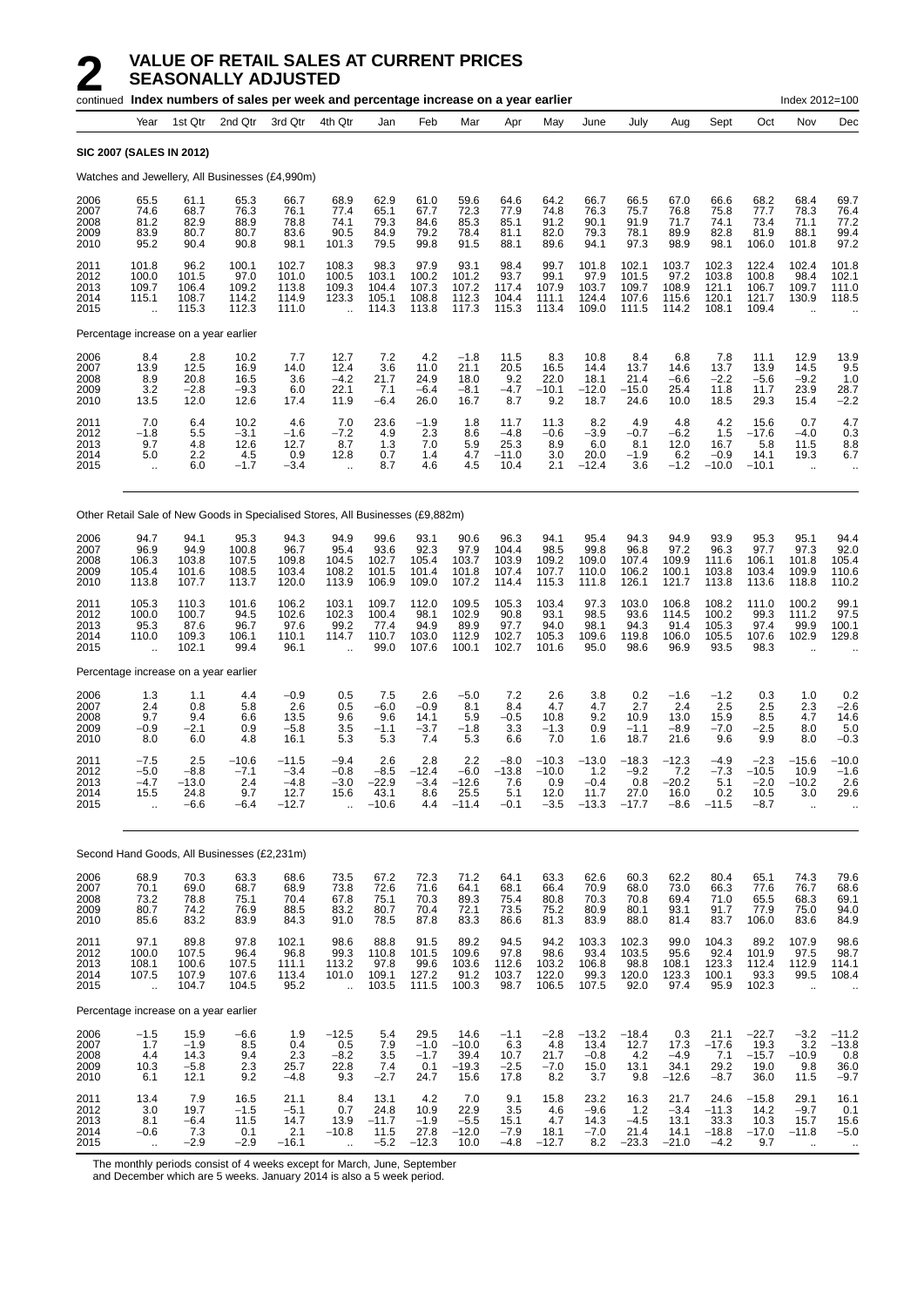|                                      |                                                         |                                                                      | continued Index numbers of sales per week and percentage increase on a year earlier |                                                |                                                      |                                          |                                           |                                            |                                                                        |                                            |                                               |                                                 |                                                |                                                |                                                | Index 2012=100                                    |                                              |
|--------------------------------------|---------------------------------------------------------|----------------------------------------------------------------------|-------------------------------------------------------------------------------------|------------------------------------------------|------------------------------------------------------|------------------------------------------|-------------------------------------------|--------------------------------------------|------------------------------------------------------------------------|--------------------------------------------|-----------------------------------------------|-------------------------------------------------|------------------------------------------------|------------------------------------------------|------------------------------------------------|---------------------------------------------------|----------------------------------------------|
|                                      | Year                                                    | 1st Qtr                                                              | 2nd Qtr                                                                             | 3rd Qtr                                        | 4th Qtr                                              | Jan                                      | Feb                                       | Mar                                        | Apr                                                                    | May                                        | June                                          | July                                            | Aug                                            | Sept                                           | Oct                                            | Nov                                               | Dec                                          |
|                                      | <b>SIC 2007 (SALES IN 2012)</b>                         |                                                                      |                                                                                     |                                                |                                                      |                                          |                                           |                                            |                                                                        |                                            |                                               |                                                 |                                                |                                                |                                                |                                                   |                                              |
|                                      |                                                         |                                                                      | Non-store Retail, All Businesses (£20,043m)                                         |                                                |                                                      |                                          |                                           |                                            |                                                                        |                                            |                                               |                                                 |                                                |                                                |                                                |                                                   |                                              |
| 2006<br>2007<br>2008<br>2009<br>2010 | 60.8<br>63.3<br>67.8<br>71.9<br>79.6                    | 60.1<br>61.3<br>67.5<br>67.2<br>76.0                                 | 60.9<br>63.3<br>67.2<br>69.6<br>76.8                                                | 60.9<br>63.4<br>66.5<br>74.8<br>82.1           | 61.6<br>65.2<br>70.1<br>76.1<br>83.4                 | 58.4<br>60.5<br>67.0<br>69.1<br>74.7     | 58.4<br>61.3<br>68.8<br>64.0<br>75.1      | 62.7<br>62.1<br>67.0<br>68.4<br>77.7       | 59.9<br>62.7<br>67.1<br>69.7<br>77.2                                   | 61.1<br>63.5<br>66.8<br>69.2<br>77.6       | 61.4<br>63.7<br>67.6<br>69.9<br>75.9          | 58.1<br>64.2<br>65.1<br>72.6<br>80.7            | 63.1<br>63.0<br>66.2<br>74.8<br>83.7           | 61.3<br>63.1<br>67.8<br>76.5<br>82.0           | 61.1<br>64.0<br>67.9<br>75.5<br>83.2           | 61.0<br>66.5<br>70.3<br>78.1<br>82.4              | 62.3<br>65.1<br>71.7<br>75.0<br>84.4         |
| 2011<br>2012<br>2013<br>2014<br>2015 | 91.4<br>100.0<br>117.4<br>131.0<br>$\ddot{\phantom{a}}$ | 86.8<br>96.0<br>112.4<br>123.3<br>140.0                              | 89.7<br>98.0<br>113.3<br>133.0<br>143.0                                             | 92.8<br>100.3<br>120.8<br>131.5<br>149.0       | 96.1<br>105.7<br>123.3<br>136.9<br>$\ddotsc$         | 87.7<br>95.6<br>108.3<br>116.9<br>139.6  | 87.3<br>94.4<br>110.2<br>128.4<br>139.7   | 85.8<br>97.5<br>117.5<br>125.5<br>140.7    | 87.4<br>97.3<br>107.1<br>130.9<br>141.3                                | 89.6<br>100.0<br>115.2<br>135.8<br>140.8   | 91.6<br>97.0<br>116.6<br>132.3<br>146.0       | 90.8<br>102.0<br>118.0<br>129.0<br>149.3        | 93.9<br>97.2<br>125.9<br>131.5<br>146.2        | 93.5<br>101.4<br>118.9<br>133.6<br>150.9       | 94.1<br>104.1<br>120.4<br>134.6<br>149.9       | 98.3<br>104.4<br>120.7<br>138.5                   | 96.0<br>108.1<br>127.6<br>137.5              |
|                                      | Percentage increase on a year earlier                   |                                                                      |                                                                                     |                                                |                                                      |                                          |                                           |                                            |                                                                        |                                            |                                               |                                                 |                                                |                                                |                                                |                                                   |                                              |
| 2006<br>2007<br>2008<br>2009<br>2010 | 1.8<br>4.1<br>7.1<br>6.1<br>10.6                        | $-2.0$<br>2.1<br>10.0<br>$-0.4$<br>13.0                              | 1.9<br>4.0<br>6.1<br>3.6<br>10.4                                                    | 3.9<br>4.2<br>4.8<br>12.5<br>9.8               | 3.6<br>5.9<br>7.6<br>8.6<br>9.6                      | $-4.7$<br>3.5<br>10.8<br>3.2<br>8.0      | $-6.2$<br>4.9<br>12.3<br>$-7.0$<br>17.4   | 3.6<br>$-1.0$<br>7.8<br>2.1<br>13.7        | $-2.7$<br>4.8<br>6.9<br>4.0<br>10.8                                    | 3.7<br>3.8<br>5.2<br>3.6<br>12.2           | 4.4<br>3.6<br>6.2<br>3.4<br>8.5               | $-1.7$<br>10.5<br>1.5<br>11.5<br>11.1           | 7.5<br>$-0.2$<br>5.0<br>13.0<br>11.9           | 5.6<br>3.0<br>7.4<br>12.8<br>7.2               | 3.0<br>4.7<br>6.1<br>11.2<br>10.2              | 4.8<br>8.9<br>5.8<br>11.1<br>5.5                  | 3.2<br>4.5<br>10.2<br>4.6<br>12.5            |
| 2011<br>2012<br>2013<br>2014<br>2015 | 14.8<br>9.5<br>17.4<br>11.6                             | 14.3<br>10.5<br>17.1<br>9.7<br>13.6                                  | 16.7<br>9.3<br>15.6<br>17.4<br>7.5                                                  | 13.0<br>8.1<br>20.4<br>8.9<br>13.3             | 15.2<br>10.0<br>16.6<br>11.1<br>$\ddot{\phantom{a}}$ | 17.4<br>9.0<br>13.2<br>8.0<br>19.4       | 16.2<br>8.1<br>16.7<br>16.6<br>8.8        | 10.4<br>13.7<br>20.4<br>6.9<br>12.1        | 13.2<br>11.3<br>10.1<br>22.2<br>7.9                                    | 15.4<br>11.7<br>15.2<br>17.8<br>3.7        | 20.7<br>5.9<br>20.3<br>13.5<br>10.3           | 12.5<br>12.4<br>15.7<br>9.3<br>15.7             | 12.3<br>3.5<br>29.5<br>4.4<br>11.2             | 14.0<br>8.5<br>17.3<br>12.3<br>13.0            | 13.1<br>10.7<br>15.7<br>11.8<br>11.4           | 19.2<br>6.2<br>15.6<br>14.8<br>$\bar{\mathbf{r}}$ | 13.8<br>12.6<br>18.0<br>7.8<br>$\ddotsc$     |
|                                      |                                                         |                                                                      | Mail Order, All Businesses (£17,276m)                                               |                                                |                                                      |                                          |                                           |                                            |                                                                        |                                            |                                               |                                                 |                                                |                                                |                                                |                                                   |                                              |
| 2006<br>2007<br>2008<br>2009<br>2010 | 56.4<br>60.4<br>63.8<br>67.3<br>75.8                    | 57.3<br>56.7<br>63.7<br>65.0<br>71.6                                 | 55.8<br>60.0<br>63.1<br>65.8<br>72.6                                                | 55.5<br>61.8<br>63.6<br>68.0<br>78.3           | 56.9<br>63.2<br>64.6<br>70.4<br>80.7                 | 56.2<br>55.3<br>64.2<br>66.2<br>69.6     | 55.9<br>56.6<br>64.3<br>62.2<br>71.8      | 59.4<br>57.8<br>62.8<br>66.3<br>73.1       | 57.0<br>58.8<br>62.9<br>65.9<br>72.8                                   | 57.0<br>60.5<br>62.2<br>65.8<br>73.1       | 53.9<br>60.5<br>63.9<br>65.7<br>72.0          | 53.6<br>62.2<br>63.0<br>67.2<br>75.7            | 56.8<br>61.7<br>63.6<br>67.7<br>79.9           | 55.9<br>61.5<br>64.2<br>68.9<br>79.1           | 56.8<br>61.9<br>63.3<br>70.7<br>80.6           | 56.9<br>64.8<br>63.4<br>71.2<br>79.2              | 57.1<br>62.8<br>66.6<br>69.5<br>82.0         |
| 2011<br>2012<br>2013<br>2014<br>2015 | 88.9<br>100.0<br>118.4<br>136.6<br>$\ddot{\phantom{a}}$ | 82.7<br>95.2<br>113.3<br>126.5<br>148.6                              | 86.3<br>97.9<br>113.2<br>138.3<br>152.4                                             | 91.7<br>101.0<br>121.0<br>138.0<br>160.1       | 94.9<br>105.9<br>126.0<br>144.6<br>ă,                | 83.5<br>94.6<br>109.0<br>118.5<br>148.5  | 83.0<br>93.5<br>111.1<br>131.2<br>147.6   | 81.8<br>97.0<br>118.5<br>130.7<br>149.6    | 83.7<br>97.2<br>107.3<br>135.7<br>150.1                                | 86.4<br>98.4<br>115.1<br>141.6<br>150.5    | 88.4<br>97.9<br>116.5<br>137.6<br>155.7       | 89.5<br>103.4<br>117.6<br>134.3<br>160.1        | 93.0<br>97.1<br>126.0<br>138.9<br>157.7        | 92.5<br>102.3<br>119.8<br>140.3<br>162.1       | 91.5<br>103.3<br>123.4<br>141.6<br>161.8       | 98.3<br>104.8<br>122.5<br>146.4                   | 94.8<br>108.9<br>130.8<br>145.5              |
|                                      | Percentage increase on a year earlier                   |                                                                      |                                                                                     |                                                |                                                      |                                          |                                           |                                            |                                                                        |                                            |                                               |                                                 |                                                |                                                |                                                |                                                   |                                              |
| 2006<br>2007<br>2008<br>2009<br>2010 | $\frac{2.2}{7.1}$<br>5.6<br>5.5<br>12.7                 | 2.8<br>$-1.1$<br>12.4<br>1.9<br>10.3                                 | 0.8<br>7.5<br>5.2<br>4.2<br>10.4                                                    | 1.8<br>11.3<br>3.0<br>6.9<br>15.1              | 3.4<br>11.0<br>2.3<br>8.9<br>14.7                    | 0.3<br>$-1.6$<br>16.1<br>3.0<br>5.2      | $-0.8$<br>1.4<br>13.5<br>$-3.3$<br>15.6   | 7.9<br>$-2.7$<br>8.5<br>5.6<br>10.3        | $-0.4$<br>3.2<br>6.9<br>4.7<br>10.6                                    | 5.3<br>6.1<br>2.8<br>5.7<br>11.1           | $-1.7$<br>12.2<br>5.7<br>2.7<br>9.7           | $-2.0$<br>16.0<br>1.4<br>6.6<br>12.6            | 4.3<br>8.6<br>3.1<br>6.5<br>18.0               | 2.9<br>9.9<br>4.3<br>7.5<br>14.8               | 1.5<br>9.1<br>2.3<br>11.5<br>14.0              | 6.1<br>13.9<br>$-2.2$<br>12.3<br>11.2             | 2.8<br>10.1<br>6.0<br>4.3<br>18.0            |
| 2011<br>2012<br>2013<br>2014<br>2015 | 17.3<br>12.5<br>18.4<br>15.4<br>$\ddot{\phantom{a}}$    | 15.4<br>15.1<br>19.0<br>11.7<br>17.5                                 | 18.9<br>13.4<br>15.7<br>22.1<br>10.2                                                | 17.2<br>10.1<br>19.8<br>14.0<br>16.0           | 17.6<br>11.6<br>18.9<br>14.8<br>$\ddotsc$            | 19.8<br>13.4<br>15.2<br>8.7<br>25.3      | 15.6<br>12.6<br>18.8<br>18.1<br>12.5      | 12.0<br>18.6<br>22.2<br>10.3<br>14.4       | 14.9<br>16.2<br>10.4<br>26.4<br>10.6                                   | 18.2<br>14.0<br>16.9<br>23.0<br>6.3        | 22.7<br>10.8<br>19.0<br>18.1<br>13.1          | 18.3<br>15.5<br>13.7<br>14.2<br>19.1            | 16.4<br>4.4<br>29.8<br>10.2<br>13.5            | 16.9<br>10.6<br>17.1<br>17.1<br>15.6           | 13.6<br>12.9<br>19.4<br>14.7<br>14.3           | 24.2<br>6.5<br>16.9<br>19.5<br>ä.                 | 15.6<br>14.9<br>20.1<br>11.2                 |
|                                      |                                                         |                                                                      | Other Non-store Retail, All Businesses (£2,767m)                                    |                                                |                                                      |                                          |                                           |                                            |                                                                        |                                            |                                               |                                                 |                                                |                                                |                                                |                                                   |                                              |
| 2006<br>2007<br>2008<br>2009<br>2010 | 88.6<br>81.5<br>93.0<br>101.0<br>103.2                  | 77.1<br>$\begin{array}{c} 90.3 \\ 90.9 \end{array}$<br>81.4<br>103.2 | 92.4<br>84.1<br>92.6<br>93.7<br>103.2                                               | 94.5<br>73.7<br>84.2<br>116.9<br>105.9         | 90.4<br>77.8<br>104.4<br>112.0<br>100.4              | 72.1<br>92.4<br>84.1<br>87.6<br>106.2    | 74.4<br>90.3<br>96.9<br>75.3<br>95.7      | 83.2<br>88.6<br>93.0<br>81.5<br>106.8      | 77.8<br>87.1<br>93.0<br>93.7<br>104.6                                  | 86.6<br>81.6<br>94.9<br>90.4<br>106.0      | 108.6<br>83.6<br>90.3<br>96.3<br>99.8         | 85.8<br>76.6<br>78.1<br>106.3<br>111.9          | 103.0<br>71.6<br>82.6<br>119.1<br>107.4        | 94.6<br>73.1<br>90.5<br>123.5<br>99.9          | 88.4<br>77.0<br>96.2<br>105.8<br>99.5          | 86.7<br>77.0<br>113.6<br>121.3<br>102.4           | 95.0<br>79.1<br>103.7<br>109.6<br>99.6       |
| 2011<br>2012<br>2013<br>2014<br>2015 | 106.6<br>100.0<br>111.4<br>95.9<br>Ġ.                   | 112.7<br>100.8<br>106.6<br>103.1<br>86.2                             | 110.6<br>98.9<br>113.4<br>99.9<br>84.2                                              | 99.3<br>95.7<br>119.2<br>90.9<br>79.3          | 103.8<br>104.6<br>106.3<br>89.3<br>$\ddotsc$         | 114.2<br>101.8<br>103.9<br>106.9<br>83.6 | 113.9<br>100.0<br>104.4<br>111.2<br>90.4  | 110.6<br>100.6<br>110.6<br>92.8<br>85.0    | 110.7<br>$\begin{array}{c} 97.7 \\ 105.8 \end{array}$<br>101.2<br>86.8 | 109.6<br>110.0<br>116.0<br>99.5<br>80.1    | 111.5<br>91.0<br>117.5<br>99.2<br>85.4        | 98.6<br>93.2<br>120.4<br>95.7<br>82.3           | 99.7<br>98.1<br>125.6<br>85.1<br>74.6          | 99.6<br>95.8<br>113.1<br>91.6<br>80.6          | 109.7<br>108.8<br>101.7<br>90.9<br>75.6        | 97.8<br>102.1<br>109.4<br>89.4<br>à.              | 103.9<br>103.2<br>107.4<br>87.9              |
|                                      | Percentage increase on a year earlier                   |                                                                      |                                                                                     |                                                |                                                      |                                          |                                           |                                            |                                                                        |                                            |                                               |                                                 |                                                |                                                |                                                |                                                   |                                              |
| 2006<br>2007<br>2008<br>2009<br>2010 | 0.3<br>$-8.0$<br>14.2<br>8.6<br>2.1                     | $-19.6$<br>17.2<br>0.7<br>$-10.4$<br>26.7                            | 6.3<br>$-9.0$<br>10.1<br>1.2<br>10.2                                                | 12.5<br>$-22.0$<br>14.2<br>38.8<br>$-9.4$      | 4.5<br>$-14.0$<br>34.3<br>7.3<br>$-10.4$             | $-23.2$<br>28.3<br>$-9.0$<br>4.1<br>21.3 | $-25.2$<br>21.4<br>7.4<br>$-22.3$<br>27.1 | $-12.1$<br>6.5<br>5.0<br>$-12.4$<br>31.1   | $-12.1$<br>12.0<br>6.7<br>0.8<br>11.7                                  | $-2.5$<br>$-5.8$<br>16.3<br>$-4.8$<br>17.3 | 29.2<br>$-23.1$<br>8.0<br>6.6<br>3.6          | $-0.7$<br>$-10.8$<br>1.9<br>36.2<br>5.2         | 20.2<br>$-30.4$<br>15.2<br>44.2<br>$-9.8$      | 17.1<br>$-22.7$<br>23.8<br>36.5<br>$-19.1$     | 9.3<br>$-12.9$<br>25.0<br>10.0<br>$-6.0$       | $-0.5$<br>$-11.3$<br>47.6<br>6.8<br>$-15.6$       | 4.8<br>$-16.8$<br>31.1<br>5.7<br>$-9.2$      |
| 2011<br>2012<br>2013<br>2014<br>2015 | 3.4<br>$-6.2$<br>11.4<br>$-13.9$<br>Ġ.                  | 9.3<br>$-10.6$<br>5.8<br>$-3.3$<br>$-16.3$                           | 7.2<br>$-10.6$<br>14.7<br>$-11.9$<br>$-15.8$                                        | $-6.2$<br>$-3.6$<br>24.5<br>$-23.8$<br>$-12.8$ | 3.4<br>0.7<br>1.6<br>$-16.0$<br>à.                   | 7.6<br>$-10.9$<br>2.1<br>2.9<br>$-21.8$  | 19.0<br>$-12.2$<br>4.4<br>6.5<br>$-18.6$  | 3.6<br>$-9.1$<br>10.0<br>$-16.1$<br>$-8.4$ | 5.7<br>$-11.7$<br>8.3<br>$-4.4$<br>$-14.3$                             | 3.4<br>0.4<br>5.5<br>$-14.3$<br>$-19.5$    | 11.8<br>$-18.4$<br>29.1<br>$-15.5$<br>$-14.0$ | $-11.9$<br>$-5.4$<br>29.1<br>$-20.5$<br>$-14.1$ | $-7.1$<br>$-1.6$<br>28.0<br>$-32.2$<br>$-12.3$ | $-0.3$<br>$-3.8$<br>18.0<br>$-19.1$<br>$-12.0$ | 10.3<br>$-0.8$<br>$-6.5$<br>$-10.7$<br>$-16.8$ | $-4.5$<br>4.4<br>7.2<br>$-18.3$<br>$\mathbf{r}$ . | 4.3<br>$-0.7$<br>4.1<br>$-18.2$<br>$\ddotsc$ |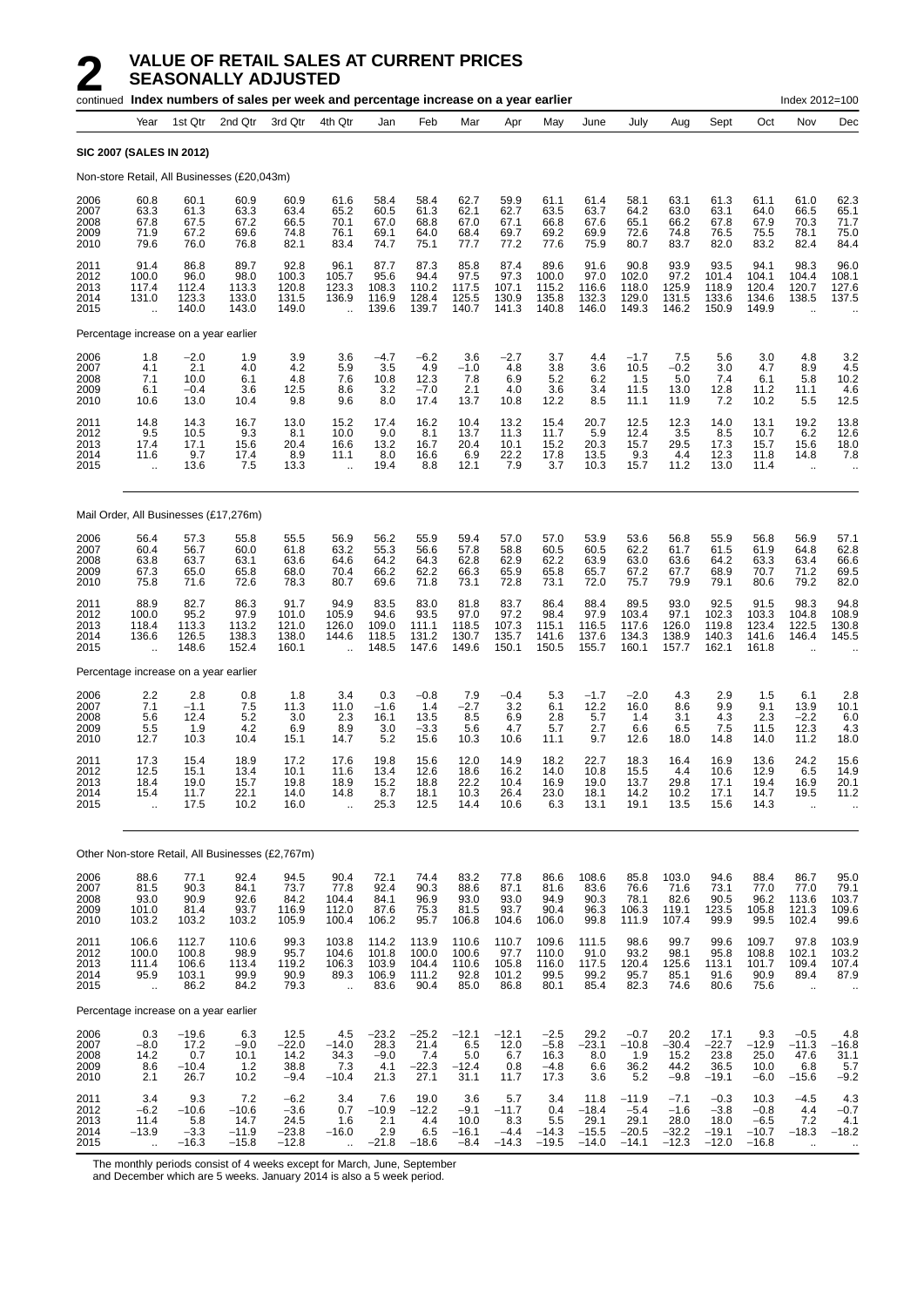|                                       |                                                        |                                           | continued Index numbers of sales per week and percentage increase on a year earlier |                                              |                                                            |                                            |                                           |                                             |                                              |                                              |                                           |                                           |                                           |                                           |                                              | Index 2012=100                                        |                                        |
|---------------------------------------|--------------------------------------------------------|-------------------------------------------|-------------------------------------------------------------------------------------|----------------------------------------------|------------------------------------------------------------|--------------------------------------------|-------------------------------------------|---------------------------------------------|----------------------------------------------|----------------------------------------------|-------------------------------------------|-------------------------------------------|-------------------------------------------|-------------------------------------------|----------------------------------------------|-------------------------------------------------------|----------------------------------------|
|                                       | Year                                                   | 1st Qtr                                   | 2nd Qtr                                                                             | 3rd Qtr                                      | 4th Qtr                                                    | Jan                                        | Feb                                       | Mar                                         | Apr                                          | May                                          | June                                      | July                                      | Aug                                       | Sept                                      | Oct                                          | Nov                                                   | Dec                                    |
| <b>SIC 2007 (SALES IN 2012)</b>       |                                                        |                                           |                                                                                     |                                              |                                                            |                                            |                                           |                                             |                                              |                                              |                                           |                                           |                                           |                                           |                                              |                                                       |                                        |
|                                       |                                                        |                                           | Automotive Fuel, All Businesses (£40,292m)                                          |                                              |                                                            |                                            |                                           |                                             |                                              |                                              |                                           |                                           |                                           |                                           |                                              |                                                       |                                        |
| 2006<br>2007<br>2008<br>2009<br>2010  | 74.7<br>80.1<br>87.9<br>80.4<br>84.1                   | 75.2<br>76.0<br>89.4<br>76.3<br>81.5      | 75.5<br>79.2<br>90.5<br>78.7<br>84.4                                                | 75.6<br>78.8<br>92.1<br>82.4<br>83.8         | 72.5<br>86.5<br>79.6<br>84.2<br>86.7                       | 75.2<br>75.2<br>88.7<br>77.7<br>78.5       | 74.4<br>75.0<br>89.8<br>76.6<br>81.6      | 76.0<br>77.5<br>89.8<br>74.9<br>83.9        | 74.9<br>81.0<br>90.0<br>76.5<br>84.3         | 76.7<br>78.0<br>90.5<br>77.9<br>85.4         | 75.1<br>78.7<br>90.9<br>80.9<br>83.6      | 76.4<br>77.8<br>94.3<br>79.6<br>84.6      | 76.3<br>78.6<br>90.0<br>82.6<br>83.6      | 74.4<br>79.8<br>92.1<br>84.6<br>83.3      | 71.8<br>81.6<br>86.1<br>86.2<br>86.4         | 72.4<br>86.8<br>80.3<br>84.0<br>89.6                  | 73.1<br>90.2<br>73.8<br>82.6<br>84.6   |
| 2011<br>2012<br>2013<br>2014<br>2015  | 100.3<br>100.0<br>96.8<br>92.9<br>$\ddot{\phantom{a}}$ | 97.1<br>105.5<br>98.1<br>94.1<br>86.8     | 99.9<br>97.0<br>96.4<br>93.9<br>87.8                                                | 99.8<br>99.2<br>98.8<br>92.5<br>86.3         | 104.4<br>98.3<br>94.1<br>90.9<br>$\ddotsc$                 | 97.4<br>106.3<br>95.7<br>93.4<br>89.8      | 97.8<br>103.3<br>99.4<br>93.6<br>87.9     | 96.2<br>106.7<br>99.0<br>95.3<br>83.6       | 101.2<br>99.7<br>96.4<br>94.5<br>86.3        | 99.0<br>98.2<br>97.9<br>92.9<br>88.4         | 99.5<br>93.8<br>95.1<br>94.1<br>88.6      | 99.3<br>95.9<br>99.0<br>93.7<br>86.6      | 99.2<br>98.2<br>99.0<br>92.7<br>85.9      | 100.6<br>102.6<br>98.4<br>91.4<br>86.5    | 101.9<br>99.6<br>93.6<br>91.1<br>87.8        | 106.0<br>97.4<br>93.6<br>90.8<br>$\ddot{\phantom{a}}$ | 104.9<br>97.9<br>94.8<br>90.9          |
| Percentage increase on a year earlier |                                                        |                                           |                                                                                     |                                              |                                                            |                                            |                                           |                                             |                                              |                                              |                                           |                                           |                                           |                                           |                                              |                                                       |                                        |
| 2006<br>2007<br>2008<br>2009<br>2010  | 17.0<br>7.3<br>9.7<br>$-8.6$<br>4.6                    | 22.3<br>1.0<br>17.6<br>$-14.6$<br>6.8     | 16.5<br>4.9<br>14.3<br>$-13.1$<br>7.3                                               | 16.0<br>4.3<br>16.9<br>$-10.5$<br>1.6        | 13.6<br>19.3<br>$-8.0$<br>5.7<br>3.0                       | 27.4<br>$-0.1$<br>17.9<br>$-12.4$<br>1.0   | 18.3<br>0.8<br>19.8<br>$-14.7$<br>6.5     | 21.6<br>2.0<br>15.9<br>$-16.5$<br>11.9      | 16.6<br>8.2<br>11.1<br>$-15.0$<br>10.1       | 18.9<br>1.7<br>16.1<br>$-13.9$<br>9.5        | 14.6<br>4.8<br>15.6<br>$-11.0$<br>3.3     | 15.4<br>1.9<br>21.2<br>$-15.6$<br>6.3     | 19.9<br>3.1<br>14.5<br>$-8.3$<br>1.3      | 13.3<br>7.2<br>15.4<br>$-8.2$<br>$-1.5$   | 12.0<br>13.6<br>5.5<br>0.2<br>0.2            | 12.6<br>19.9<br>$-7.5$<br>4.6<br>6.6                  | 15.9<br>23.4<br>$-18.2$<br>11.9<br>2.4 |
| 2011<br>2012<br>2013<br>2014<br>2015  | 19.2<br>$-0.3$<br>$-3.2$<br>$-4.1$<br>$\ddotsc$        | 19.1<br>8.7<br>$-7.0$<br>$-4.1$<br>$-7.8$ | 18.4<br>$-2.9$<br>$-0.6$<br>$-2.6$<br>$-6.4$                                        | 19.1<br>$-0.6$<br>$-0.4$<br>$-6.4$<br>$-6.6$ | 20.4<br>$-5.8$<br>$-4.3$<br>$-3.3$<br>$\ddot{\phantom{a}}$ | 24.1<br>9.1<br>$-10.0$<br>$-2.4$<br>$-3.9$ | 19.8<br>5.7<br>$-3.8$<br>$-5.8$<br>$-6.1$ | 14.7<br>10.9<br>$-7.2$<br>$-3.8$<br>$-12.3$ | 20.0<br>$-1.5$<br>$-3.3$<br>$-2.0$<br>$-8.7$ | 16.0<br>$-0.8$<br>$-0.3$<br>$-5.1$<br>$-4.9$ | 19.0<br>$-5.7$<br>1.4<br>$-1.0$<br>$-5.9$ | 17.4<br>$-3.4$<br>3.3<br>$-5.4$<br>$-7.6$ | 18.6<br>$-1.0$<br>0.8<br>$-6.4$<br>$-7.3$ | 20.8<br>2.0<br>$-4.1$<br>$-7.1$<br>$-5.4$ | 17.9<br>$-2.3$<br>$-6.1$<br>$-2.6$<br>$-3.6$ | 18.4<br>$-8.1$<br>$-3.9$<br>$-2.9$<br>$\ddotsc$       | 24.1<br>$-6.7$<br>$-3.1$<br>$-4.2$     |

The monthly periods consist of 4 weeks except for March, June, September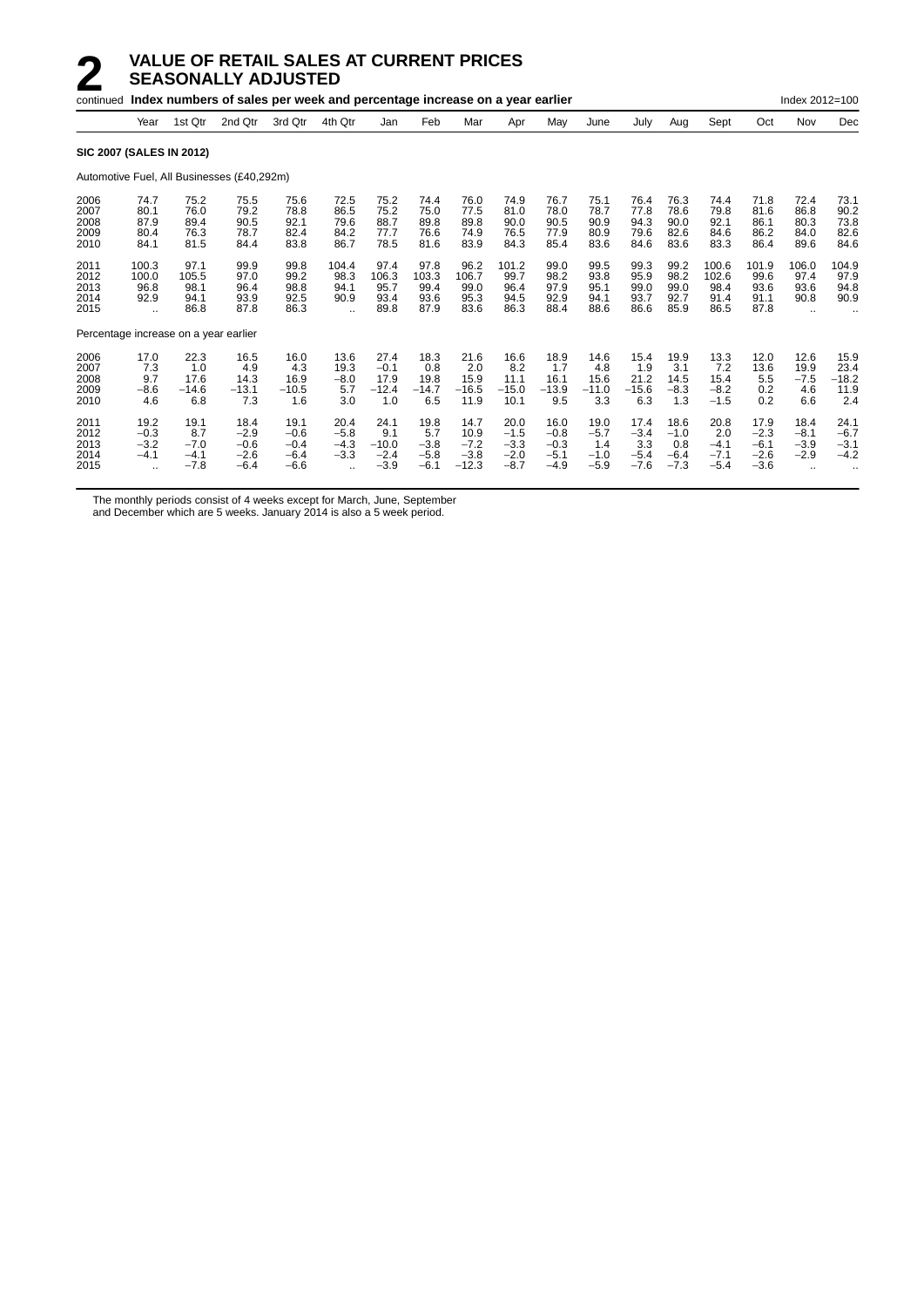# **3 CHAINED VOLUME OF RETAIL SALES**<br>**3 NON-SEASONALLY ADJUSTED**<br>Index numbers of sales per week and percentage inc

|                                      |                                                  |                                           | <b>NON-SEASONALLY ADJUSTED</b><br>Index numbers of sales per week and percentage increase on a year earlier |                                           |                                                          |                                                                   |                                                                   |                                           |                                              |                                                 |                                         |                                          |                                           |                                        |                                           | Index 2011=100                            |                                            |
|--------------------------------------|--------------------------------------------------|-------------------------------------------|-------------------------------------------------------------------------------------------------------------|-------------------------------------------|----------------------------------------------------------|-------------------------------------------------------------------|-------------------------------------------------------------------|-------------------------------------------|----------------------------------------------|-------------------------------------------------|-----------------------------------------|------------------------------------------|-------------------------------------------|----------------------------------------|-------------------------------------------|-------------------------------------------|--------------------------------------------|
|                                      | Year                                             | 1st Qtr                                   | 2nd Qtr                                                                                                     | 3rd Qtr                                   | 4th Qtr                                                  | Jan                                                               | Feb                                                               | Mar                                       | Apr                                          | May                                             | June                                    | July                                     | Aug                                       | Sept                                   | Oct                                       | Nov                                       | Dec                                        |
|                                      | <b>SIC 2007 (SALES IN 2012)</b>                  |                                           |                                                                                                             |                                           |                                                          |                                                                   |                                                                   |                                           |                                              |                                                 |                                         |                                          |                                           |                                        |                                           |                                           |                                            |
|                                      |                                                  |                                           | All Retailing, Including Automotive Fuel, All Businesses (£351,049m)                                        |                                           |                                                          |                                                                   |                                                                   |                                           |                                              |                                                 |                                         |                                          |                                           |                                        |                                           |                                           |                                            |
| 2006<br>2007<br>2008<br>2009<br>2010 | 96.8<br>99.5<br>99.6<br>100.0<br>99.2            | 88.9<br>91.8<br>94.2<br>92.7<br>91.9      | 94.3<br>97.1<br>97.7<br>97.5<br>96.9                                                                        | 93.8<br>97.2<br>96.2<br>97.8<br>97.2      | 110.3<br>112.0<br>110.9<br>112.0<br>110.6                | 87.5<br>89.2<br>92.2<br>92.6<br>88.7                              | 88.0<br>91.1<br>94.8<br>90.9<br>91.5                              | 90.7<br>94.4<br>95.8<br>94.1<br>94.9      | 94.2<br>97.4<br>96.5<br>97.0<br>95.3         | 94.0<br>96.8<br>99.8<br>96.7<br>97.3            | 94.8<br>97.2<br>97.0<br>98.6<br>97.9    | 96.2<br>98.9<br>98.2<br>99.8<br>99.9     | 93.2<br>96.6<br>95.6<br>97.2<br>96.8      | 92.5<br>96.3<br>95.0<br>96.6<br>95.3   | 97.0<br>99.2<br>98.5<br>101.0<br>99.7     | 105.6<br>108.1<br>107.2<br>108.9<br>108.2 | 124.6<br>125.4<br>123.7<br>123.4<br>121.2  |
| 2011<br>2012<br>2013<br>2014<br>2015 | 99.4<br>100.0<br>101.4<br>105.1                  | 92.2<br>93.2<br>93.0<br>95.8<br>101.4     | 97.1<br>97.1<br>98.1<br>102.6<br>106.5                                                                      | 96.2<br>97.8<br>99.6<br>102.4<br>107.2    | 112.3<br>111.9<br>114.7<br>120.5<br>$\ddot{\phantom{a}}$ | 91.5<br>91.4<br>90.1<br>93.5<br>99.0                              | 91.3<br>91.3<br>92.6<br>95.3<br>100.7                             | 93.6<br>96.2<br>95.7<br>98.6<br>103.9     | 98.4<br>95.3<br>94.8<br>101.9<br>104.8       | 96.2<br>97.2<br>98.8<br>102.1<br>106.7          | 96.8<br>98.4<br>100.3<br>103.6<br>107.7 | 98.6<br>100.1<br>102.5<br>105.1<br>109.8 | 95.1<br>96.8<br>98.0<br>101.6<br>104.9    | 95.0<br>96.8<br>98.6<br>100.8<br>106.9 | 99.7<br>99.5<br>101.0<br>105.9<br>110.0   | 107.7<br>107.5<br>109.9<br>117.6          | 126.1<br>$125.3$<br>$129.3$<br>$134.4$     |
|                                      | Percentage increase on a year earlier            |                                           |                                                                                                             |                                           |                                                          |                                                                   |                                                                   |                                           |                                              |                                                 |                                         |                                          |                                           |                                        |                                           |                                           |                                            |
| 2006<br>2007<br>2008<br>2009<br>2010 | 3.1<br>2.8<br>0.1<br>0.3<br>$-0.8$               | 1.7<br>3.3<br>2.6<br>$-1.7$<br>$-0.8$     | 3.5<br>3.0<br>0.6<br>$-0.2$<br>$-0.6$                                                                       | 3.5<br>3.6<br>$-1.0$<br>1.6<br>$-0.6$     | 3.6<br>1.6<br>$-1.0$<br>1.0<br>$-1.3$                    | 1.4<br>2.0<br>3.3<br>0.4<br>$-4.2$                                | 1.5<br>3.5<br>4.1<br>$-4.1$<br>0.6                                | 2.0<br>4.1<br>1.4<br>$-1.7$<br>0.8        | 4.0<br>3.4<br>$-0.9$<br>0.5<br>$-1.7$        | 3.5<br>3.0<br>3.1<br>-3.1<br>0.7                | 3.2<br>2.6<br>$-0.3$<br>1.7<br>$-0.7$   | 3.2<br>2.9<br>$-0.7$<br>1.6<br>0.1       | 3.9<br>3.7<br>$-1.0$<br>1.7<br>$-0.5$     | 3.3<br>4.1<br>$-1.3$<br>1.6<br>$-1.3$  | 3.8<br>2.3<br>$-0.8$<br>2.5<br>$-1.2$     | 3.0<br>2.4<br>$-0.8$<br>1.6<br>$-0.6$     | 3.9<br>0.7<br>$-1.3$<br>$-0.3$<br>$-1.8$   |
| 2011<br>2012<br>2013<br>2014<br>2015 | 0.3<br>0.6<br>1.4<br>3.7<br>÷.                   | 0.3<br>1.1<br>$-0.2$<br>3.0<br>5.9        | 0.2<br>$\overline{\phantom{m}}$<br>1.1<br>4.6<br>3.8                                                        | $-1.0$<br>1.7<br>1.9<br>2.7<br>4.7        | 1.5<br>$-0.3$<br>2.5<br>5.1<br>÷.                        | 3.1<br>$-0.1$<br>$-1.4$<br>3.8<br>5.9                             | $-0.2$<br>$\overline{\phantom{a}}$<br>1.5<br>2.9<br>5.7           | $-1.4$<br>2.8<br>$-0.5$<br>3.0<br>5.4     | 3.3<br>$-3.2$<br>$-0.5$<br>7.5<br>2.9        | $-1.2$<br>1.1<br>1.6<br>3.4<br>4.5              | $-1.2$<br>1.7<br>1.9<br>3.3<br>4.0      | $-1.3$<br>1.5<br>2.4<br>2.6<br>4.5       | $-1.7$<br>1.8<br>1.2<br>3.6<br>3.3        | $-0.2$<br>1.8<br>1.9<br>2.2<br>6.1     | $-0.1$<br>$-0.1$<br>1.5<br>4.8<br>3.8     | $-0.5$<br>$-0.1$<br>2.3<br>7.0<br>ä,      | 4.0<br>$-0.6$<br>$3.2$<br>$3.9$            |
|                                      |                                                  |                                           | All Retailing, Including Automotive Fuel, Large Businesses (£277,657m)                                      |                                           |                                                          |                                                                   |                                                                   |                                           |                                              |                                                 |                                         |                                          |                                           |                                        |                                           |                                           |                                            |
| 2006<br>2007<br>2008<br>2009<br>2010 | 92.1<br>95.4<br>96.5<br>97.7<br>98.8             | 83.9<br>87.1<br>91.0<br>90.7<br>92.2      | 88.8<br>91.7<br>93.4<br>94.5<br>95.7                                                                        | 88.8<br>92.7<br>92.4<br>94.4<br>95.5      | 106.9<br>110.3<br>109.6<br>111.3<br>111.8                | 83.0<br>85.4<br>90.1<br>91.4<br>90.1                              | 82.9<br>86.3<br>90.7<br>88.8<br>90.9                              | 85.5<br>89.1<br>92.2<br>91.7<br>94.8      | 89.1<br>92.1<br>91.8<br>94.3<br>93.9         | 88.6<br>91.4<br>96.0<br>93.4<br>96.0            | 88.8<br>91.6<br>92.7<br>95.4<br>97.0    | 91.2<br>93.8<br>94.2<br>95.8<br>97.6     | 88.0<br>91.8<br>91.9<br>93.6<br>94.7      | 87.7<br>92.5<br>91.4<br>93.9<br>94.5   | 91.8<br>95.5<br>95.1<br>98.3<br>98.8      | 101.2<br>105.1<br>105.2<br>107.3<br>108.1 | 123.5<br>126.2<br>124.7<br>125.0<br>125.2  |
| 2011<br>2012<br>2013<br>2014<br>2015 | 99.1<br>100.0<br>101.6<br>104.8                  | 92.0<br>92.9<br>93.4<br>95.4<br>101.5     | 96.4<br>96.2<br>97.6<br>101.4<br>106.2                                                                      | 94.9<br>97.0<br>99.4<br>101.8<br>106.8    | 113.1<br>113.9<br>116.0<br>121.5                         | 92.2<br>91.7<br>91.1<br>94.4<br>99.7                              | 90.8<br>91.0<br>92.3<br>94.1<br>100.4                             | 92.9<br>95.3<br>96.1<br>97.4<br>103.9     | 98.3<br>94.8<br>94.2<br>100.8<br>104.3       | 94.9<br>95.8<br>98.0<br>100.7<br>106.6          | 96.1<br>97.7<br>100.0<br>102.5<br>107.4 | 97.3<br>99.0<br>102.1<br>103.7<br>109.0  | 93.3<br>95.0<br>97.6<br>100.6<br>104.2    | 94.2<br>96.9<br>98.6<br>101.2<br>107.2 | 98.1<br>99.0<br>100.3<br>105.2<br>109.4   | 107.5<br>108.2<br>110.3<br>118.1          | 129.6<br>130.4<br>133.0<br>137.4           |
|                                      | Percentage increase on a year earlier            |                                           |                                                                                                             |                                           |                                                          |                                                                   |                                                                   |                                           |                                              |                                                 |                                         |                                          |                                           |                                        |                                           |                                           |                                            |
| 2006<br>2007<br>2008<br>2009<br>2010 | $\frac{4.0}{3.6}$<br>1.1<br>1.3<br>1.1           | $\frac{1.5}{3.7}$<br>4.5<br>$-0.3$<br>1.6 | $\frac{4.3}{3.3}$<br>1.9<br>1.1<br>1.3                                                                      | $\frac{5.4}{4.3}$<br>$-0.3$<br>2.1<br>1.2 | $\frac{4.5}{3.1}$<br>$-0.6$<br>1.6<br>0.4                | $\begin{array}{c} 0.8 \\ 2.9 \end{array}$<br>5.5<br>1.4<br>$-1.4$ | $\begin{array}{c} 1.9 \\ 4.0 \end{array}$<br>5.2<br>$-2.1$<br>2.4 | $\frac{1.8}{4.1}$<br>3.5<br>$-0.5$<br>3.3 | $\frac{5.3}{3.4}$<br>$-0.4$<br>2.8<br>$-0.5$ | $\frac{4.3}{3.2}$<br>5.0<br>$-2.7$<br>2.7       | $3.4$<br>$3.2$<br>1.2<br>3.0<br>1.7     | $\frac{5.2}{2.9}$<br>0.5<br>1.7<br>1.9   | $6.0$<br>4.3<br>0.1<br>1.9<br>1.2         | 5.0<br>5.6<br>$-1.3$<br>2.7<br>0.7     | $\frac{5.3}{4.0}$<br>$-0.4$<br>3.4<br>0.5 | $\frac{3.7}{3.8}$<br>0.1<br>2.0<br>0.7    | $4.6$<br>$2.2$<br>$-1.2$<br>$0.2$<br>$0.2$ |
| 2011<br>2012<br>2013<br>2014<br>2015 | 0.3<br>0.9<br>1.6<br>3.2<br>$\ddot{\phantom{a}}$ | $-0.1$<br>0.9<br>0.6<br>2.1<br>6.4        | 0.7<br>$-0.2$<br>1.4<br>3.9<br>4.7                                                                          | $-0.7$<br>2.2<br>2.4<br>2.4<br>5.0        | $1.2$<br>0.7<br>1.8<br>4.8<br>$\ddot{\phantom{a}}$       | 2.3<br>$-0.5$<br>$-0.6$<br>3.6<br>5.6                             | 0.2<br>1.4<br>2.0<br>6.7                                          | $-2.0$<br>2.6<br>0.8<br>1.3<br>6.7        | 4.7<br>$-3.5$<br>$-0.6$<br>7.1<br>3.4        | $-1.1$<br>1.0<br>$2.\overline{3}$<br>2.7<br>5.8 | $-1.0$<br>1.7<br>2.4<br>2.5<br>4.8      | $-0.3$<br>1.7<br>3.1<br>1.6<br>5.1       | $-1.5$<br>$\frac{1.8}{2.7}$<br>3.1<br>3.6 | $-0.4$<br>$3.0$<br>$1.7$<br>2.6<br>6.0 | $-0.8$<br>$0.9$<br>$1.3$<br>4.9<br>3.9    | $-0.5$<br>0.7<br>2.0<br>7.0<br>ä,         | 3.6<br>0.6<br>2.0<br>3.3                   |
|                                      |                                                  |                                           |                                                                                                             |                                           |                                                          |                                                                   |                                                                   |                                           |                                              |                                                 |                                         |                                          |                                           |                                        |                                           |                                           |                                            |

All Retailing, Including Automotive Fuel, Small Businesses (£73,392m)

| 2006<br>2007<br>2008<br>2009<br>2010 | 114.6<br>115.0<br>111.5<br>108.5<br>100.5           | 107.6<br>109.6<br>106.3<br>99.9<br>91.1  | 115.1<br>117.6<br>113.8<br>109.0<br>101.5 | 112.7<br>114.2<br>110.5<br>110.4<br>103.3 | 123.0<br>118.7<br>115.8<br>114.7<br>106.2   | 104.6<br>103.6<br>100.0<br>97.1<br>83.4      | 107.3<br>109.3<br>110.3<br>98.9<br>93.7 | 110.2<br>114.7<br>109.4<br>103.0<br>95.3 | 113.3<br>117.3<br>114.3<br>107.0<br>100.8         | 114.1<br>116.9<br>114.0<br>109.0<br>102.4 | 117.4<br>118.5<br>113.2<br>110.7<br>101.3 | 115.0<br>118.4<br>113.5<br>114.8<br>108.6 | 112.9<br>114.7<br>109.6<br>110.8<br>104.5 | 110.7<br>110.3<br>108.8<br>106.6<br>98.1       | 116.5<br>113.3<br>111.2<br>110.9<br>103.2      | 122.2<br>119.3<br>115.0<br>115.1<br>108.9                     | 128.7<br>122.5<br>120.0<br>117.5<br>106.3   |
|--------------------------------------|-----------------------------------------------------|------------------------------------------|-------------------------------------------|-------------------------------------------|---------------------------------------------|----------------------------------------------|-----------------------------------------|------------------------------------------|---------------------------------------------------|-------------------------------------------|-------------------------------------------|-------------------------------------------|-------------------------------------------|------------------------------------------------|------------------------------------------------|---------------------------------------------------------------|---------------------------------------------|
| 2011<br>2012<br>2013<br>2014<br>2015 | 100.7<br>100.0<br>100.5<br>106.3<br>٠.              | 92.9<br>94.5<br>91.6<br>97.5<br>101.1    | 99.8<br>100.4<br>100.2<br>107.2<br>107.8  | 101.0<br>100.8<br>100.6<br>104.7<br>108.6 | 109.2<br>104.3<br>109.7<br>116.4<br>        | 88.9<br>90.3<br>86.2<br>90.0<br>96.6         | 92.9<br>92.3<br>93.9<br>99.6<br>101.9   | 96.3<br>99.6<br>94.1<br>103.2<br>103.9   | 99.2<br>97.1<br>97.1<br>105.9<br>106.7            | 100.9<br>102.5<br>101.8<br>107.6<br>107.4 | 99.4<br>101.2<br>101.3<br>108.0<br>109.1  | 103.4<br>104.1<br>104.0<br>110.5<br>112.9 | 101.9<br>103.5<br>99.5<br>105.2<br>107.6  | 98.3<br>96.1<br>98.8<br>99.5<br>105.9          | 105.7<br>101.7<br>103.8<br>108.5<br>112.3      | 108.4<br>104.8<br>108.4<br>115.8                              | 112.7<br>106.0<br>115.6<br>123.2            |
|                                      | Percentage increase on a year earlier               |                                          |                                           |                                           |                                             |                                              |                                         |                                          |                                                   |                                           |                                           |                                           |                                           |                                                |                                                |                                                               |                                             |
| 2006<br>2007<br>2008<br>2009<br>2010 | 0.6<br>0.4<br>$-3.1$<br>$-2.6$<br>$-7.4$            | 2.2<br>1.9<br>$-3.0$<br>$-6.0$<br>$-8.8$ | 1.4<br>2.2<br>$-3.3$<br>-4.2<br>$-6.9$    | $-1.8$<br>1.3<br>$-3.3$<br>$-6.5$         | 0.6<br>$-3.5$<br>$-2.5$<br>$-0.9$<br>$-7.5$ | 3.4<br>$-1.0$<br>$-3.5$<br>$-2.9$<br>$-14.1$ | 0.5<br>1.8<br>0.9<br>$-10.3$<br>$-5.3$  | 2.6<br>4.1<br>$-4.6$<br>$-5.8$<br>$-7.5$ | 0.2<br>3.6<br>$-2.6$<br>$-6.4$<br>$-5.8$          | 1.2<br>2.4<br>$-2.5$<br>$-4.4$<br>$-6.0$  | 2.4<br>0.9<br>$-4.4$<br>$-2.2$<br>$-8.5$  | $-2.3$<br>3.0<br>$-4.2$<br>1.2<br>$-5.4$  | $-1.7$<br>1.6<br>$-4.5$<br>1.1<br>$-5.7$  | $-1.4$<br>$-0.4$<br>$-1.4$<br>$-1.9$<br>$-8.0$ | $-0.3$<br>$-2.7$<br>$-1.9$<br>$-0.3$<br>$-6.9$ | 0.7<br>$-2.3$<br>$-3.6$<br>$\overline{\phantom{a}}$<br>$-5.3$ | 1.2<br>$-4.9$<br>$-2.0$<br>$-2.1$<br>$-9.6$ |
| 2011<br>2012<br>2013<br>2014<br>2015 | 0.2<br>$-0.7$<br>0.5<br>5.7<br>$\ddot{\phantom{a}}$ | 2.0<br>1.7<br>$-3.1$<br>6.4<br>3.7       | $-1.7$<br>0.6<br>$-0.2$<br>7.0<br>0.6     | $-2.2$<br>$-0.2$<br>$-0.2$<br>4.0<br>3.8  | 2.9<br>$-4.5$<br>5.2<br>6.1<br>$\ddotsc$    | 6.6<br>1.6<br>$-4.5$<br>4.4<br>7.3           | $-0.9$<br>$-0.6$<br>1.6<br>6.1<br>2.3   | 1.0<br>3.5<br>$-5.5$<br>9.7<br>0.7       | $-1.6$<br>$-2.0$<br>$\qquad \qquad$<br>9.0<br>0.8 | $-1.4$<br>1.5<br>$-0.7$<br>5.7<br>$-0.2$  | $-1.9$<br>1.9<br>0.1<br>6.6<br>1.0        | $-4.7$<br>0.7<br>$-0.1$<br>6.3<br>2.2     | $-2.5$<br>1.6<br>$-3.8$<br>5.7<br>2.3     | 0.2<br>$-2.3$<br>2.8<br>0.7<br>6.4             | 2.3<br>$-3.8$<br>2.1<br>4.5<br>3.5             | $-0.5$<br>$-3.3$<br>3.5<br>6.8<br>                            | 6.1<br>$-6.0$<br>9.0<br>6.6                 |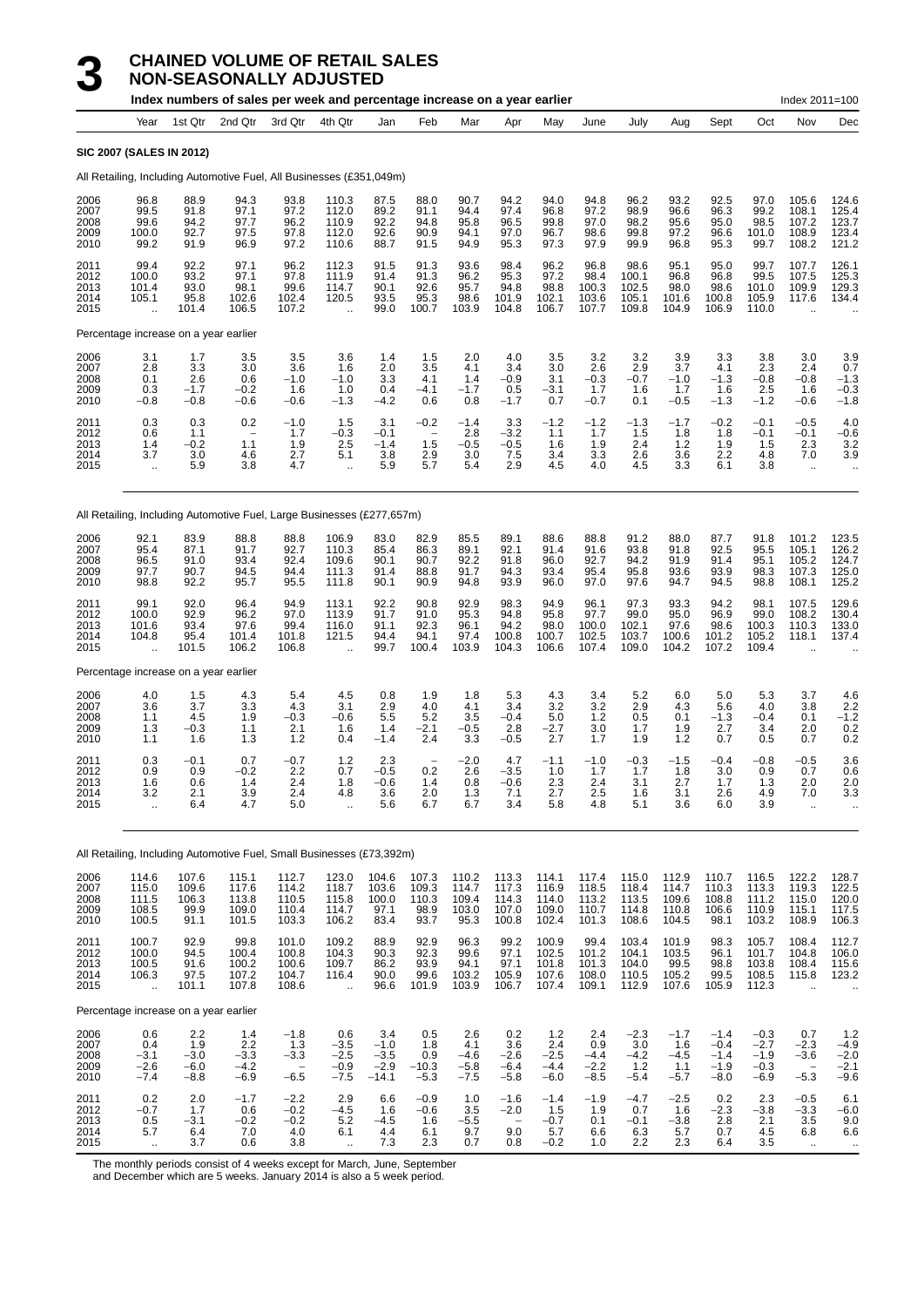|                                      |                                                     |                                        | continued Index numbers of sales per week and percentage increase on a year earlier |                                           |                                                  |                                              |                                         |                                         |                                           |                                           |                                           |                                           |                                           |                                                               |                                           | Index 2012=100                                      |                                                  |
|--------------------------------------|-----------------------------------------------------|----------------------------------------|-------------------------------------------------------------------------------------|-------------------------------------------|--------------------------------------------------|----------------------------------------------|-----------------------------------------|-----------------------------------------|-------------------------------------------|-------------------------------------------|-------------------------------------------|-------------------------------------------|-------------------------------------------|---------------------------------------------------------------|-------------------------------------------|-----------------------------------------------------|--------------------------------------------------|
|                                      | Year                                                | 1st Qtr                                | 2nd Qtr                                                                             | 3rd Qtr                                   | 4th Qtr                                          | Jan                                          | Feb                                     | Mar                                     | Apr                                       | May                                       | June                                      | July                                      | Aug                                       | Sept                                                          | Oct                                       | Nov                                                 | Dec                                              |
|                                      | <b>SIC 2007 (SALES IN 2012)</b>                     |                                        |                                                                                     |                                           |                                                  |                                              |                                         |                                         |                                           |                                           |                                           |                                           |                                           |                                                               |                                           |                                                     |                                                  |
|                                      |                                                     |                                        | All Retailing, Excluding Automotive Fuel, All Businesses (£310,757m)                |                                           |                                                  |                                              |                                         |                                         |                                           |                                           |                                           |                                           |                                           |                                                               |                                           |                                                     |                                                  |
| 2006<br>2007<br>2008<br>2009<br>2010 | 95.4<br>97.9<br>98.5<br>99.1<br>99.2                | 86.8<br>89.7<br>92.6<br>90.8<br>91.7   | 92.6<br>95.1<br>96.1<br>96.1<br>96.5                                                | 92.0<br>95.2<br>94.6<br>96.5<br>96.8      | 110.2<br>111.7<br>111.2<br>112.9<br>112.0        | 85.6<br>87.4<br>90.7<br>90.9<br>88.8         | 86.0<br>89.0<br>93.0<br>89.0<br>91.0    | 88.3<br>92.0<br>94.0<br>92.2<br>94.5    | 92.5<br>95.2<br>94.4<br>95.8<br>94.8      | 92.1<br>94.8<br>98.5<br>95.3<br>96.8      | 93.0<br>95.2<br>95.4<br>96.9<br>97.7      | 94.4<br>97.1<br>96.6<br>98.6<br>99.5      | 91.6<br>94.8<br>94.3<br>95.9<br>96.5      | 90.3<br>94.1<br>93.1<br>95.1<br>94.8                          | 95.5<br>97.6<br>97.2<br>99.7<br>99.5      | 104.8<br>107.1<br>106.8<br>109.3<br>108.8           | 126.3<br>126.7<br>126.0<br>126.4<br>124.5        |
| 2011<br>2012<br>2013<br>2014<br>2015 | 99.1<br>100.0<br>101.8<br>106.0                     | 91.3<br>91.9<br>92.7<br>95.8<br>101.2  | 96.3<br>97.0<br>98.0<br>103.1<br>106.8                                              | 95.4<br>97.4<br>99.5<br>102.8<br>107.4    | 113.3<br>113.8<br>117.1<br>123.2                 | 91.0<br>90.5<br>90.3<br>94.2<br>98.9         | 90.1<br>90.0<br>92.1<br>95.2<br>100.0   | 92.5<br>94.5<br>95.3<br>97.9<br>104.0   | 97.8<br>95.3<br>94.4<br>102.5<br>105.0    | 95.2<br>96.7<br>98.5<br>102.6<br>107.1    | 96.1<br>98.6<br>100.4<br>103.9<br>108.0   | 97.8<br>99.7<br>102.3<br>105.7<br>110.4   | 94.5<br>96.4<br>97.9<br>102.0<br>105.1    | 94.2<br>96.2<br>98.6<br>101.2<br>106.8                        | 99.2<br>99.7<br>101.7<br>107.0<br>110.1   | 107.7<br>108.7<br>111.6<br>119.9                    | 129.0<br>129.2<br>134.0<br>138.9                 |
|                                      | Percentage increase on a year earlier               |                                        |                                                                                     |                                           |                                                  |                                              |                                         |                                         |                                           |                                           |                                           |                                           |                                           |                                                               |                                           |                                                     |                                                  |
| 2006<br>2007<br>2008<br>2009<br>2010 | 2.3<br>2.7<br>0.6<br>0.6<br>0.2                     | 0.6<br>3.4<br>3.2<br>$-1.9$<br>1.0     | 3.3<br>2.7<br>1.0<br>0.5                                                            | 2.6<br>3.5<br>$-0.7$<br>2.0<br>0.3        | 2.6<br>1.4<br>$-0.4$<br>1.5<br>$-0.8$            | 0.2<br>2.1<br>3.8<br>0.2<br>$-2.2$           | 1.0<br>3.5<br>4.5<br>$-4.3$<br>2.3      | 0.6<br>4.2<br>2.2<br>$-1.9$<br>2.5      | 3.8<br>2.9<br>$-0.9$<br>1.5<br>$-1.0$     | 3.1<br>2.9<br>3.9<br>-3.3<br>1.6          | 3.0<br>2.4<br>0.2<br>1.6<br>0.8           | 2.9<br>2.8<br>$-0.4$<br>2.0<br>0.9        | 3.1<br>3.5<br>-0.6<br>1.8<br>0.6          | 1.9<br>4.1<br>$-1.0$<br>2.1<br>$-0.3$                         | 2.4<br>2.2<br>$-0.4$<br>2.6<br>$-0.2$     | 1.8<br>2.3<br>$-0.3$<br>2.3<br>$-0.5$               | 3.4<br>0.3<br>$-0.5$<br>0.3<br>$-1.4$            |
| 2011<br>2012<br>2013<br>2014<br>2015 | $-0.2$<br>0.9<br>1.8<br>4.1<br>$\ddot{\phantom{a}}$ | $-0.4$<br>0.6<br>1.0<br>3.3<br>5.6     | $-0.2$<br>0.7<br>1.0<br>5.2<br>3.6                                                  | $-1.4$<br>2.0<br>2.2<br>3.3<br>4.4        | $1.2$<br>0.5<br>2.9<br>5.2<br>$\ddotsc$          | 2.4<br>$-0.5$<br>$-0.2$<br>4.4<br>5.0        | $-1.0$<br>$-0.1$<br>2.3<br>3.4<br>5.0   | $-2.1$<br>2.1<br>0.8<br>2.7<br>6.3      | 3.1<br>$-2.6$<br>$-0.9$<br>8.6<br>2.4     | $-1.7$<br>1.5<br>1.9<br>4.2<br>4.3        | -1.6<br>2.6<br>1.9<br>3.5<br>3.9          | $-1.7$<br>1.9<br>2.6<br>3.3<br>4.5        | -2.1<br>2.1<br>1.5<br>4.2<br>3.0          | $-0.6$<br>2.1<br>2.6<br>2.7<br>5.5                            | $-0.3$<br>0.5<br>2.0<br>5.2<br>2.9        | $-1.0$<br>1.0<br>2.6<br>7.5<br>$\ddot{\phantom{a}}$ | 3.6<br>0.1<br>3.7<br>3.6                         |
|                                      |                                                     |                                        | All Retailing, Excluding Automotive Fuel, Large Businesses (£244,929m)              |                                           |                                                  |                                              |                                         |                                         |                                           |                                           |                                           |                                           |                                           |                                                               |                                           |                                                     |                                                  |
| 2006<br>2007<br>2008<br>2009<br>2010 | 92.2<br>95.3<br>95.9<br>97.1<br>98.8                | 83.3<br>86.6<br>90.1<br>89.4<br>91.8   | 88.6<br>91.3<br>92.1<br>93.3<br>95.2                                                | 88.5<br>92.2<br>91.0<br>93.1<br>95.0      | 108.5<br>111.3<br>110.6<br>112.4<br>113.3        | 82.7<br>85.1<br>89.6<br>90.3<br>90.4         | 82.2<br>85.8<br>89.5<br>87.4<br>90.2    | 84.6<br>88.5<br>91.0<br>90.3<br>94.2    | 88.9<br>91.8<br>90.1<br>93.6<br>93.2      | 88.2<br>91.0<br>95.0<br>92.2<br>95.3      | 88.6<br>91.1<br>91.4<br>94.0<br>96.7      | 90.9<br>93.3<br>92.7<br>94.7<br>97.0      | 87.8<br>91.4<br>90.8<br>92.2<br>94.4      | 87.2<br>91.9<br>89.8<br>92.5<br>93.9                          | 91.8<br>95.1<br>94.2<br>97.0<br>98.5      | 101.8<br>105.2<br>105.3<br>107.7<br>108.5           | 127.1<br>129.0<br>128.1<br>128.4<br>129.0        |
| 2011<br>2012<br>2013<br>2014<br>2015 | 98.7<br>100.0<br>102.1<br>105.9<br>ü.               | 91.1<br>91.2<br>93.1<br>95.4<br>101.1  | 95.5<br>96.1<br>97.3<br>102.0<br>106.4                                              | 93.9<br>96.6<br>99.2<br>102.5<br>106.9    | 114.4<br>116.1<br>118.8<br>124.7                 | 91.8<br>90.6<br>91.5<br>95.2<br>99.4         | 89.6<br>89.4<br>91.7<br>94.2<br>99.4    | 91.6<br>93.2<br>95.5<br>96.5<br>103.9   | 97.5<br>94.7<br>93.6<br>101.5<br>104.4    | 93.7<br>95.2<br>97.6<br>101.2<br>106.9    | 95.2<br>98.0<br>100.1<br>103.0<br>107.7   | 96.3<br>98.7<br>102.0<br>104.5<br>109.5   | 92.5<br>94.7<br>97.3<br>101.3<br>104.3    | 93.1<br>96.4<br>98.5<br>101.8<br>107.0                        | 97.5<br>99.1<br>101.0<br>106.4<br>109.3   | 107.6<br>109.4<br>112.2<br>120.8                    | 133.4<br>135.0<br>138.4<br>142.6                 |
|                                      | Percentage increase on a year earlier               |                                        |                                                                                     |                                           |                                                  |                                              |                                         |                                         |                                           |                                           |                                           |                                           |                                           |                                                               |                                           |                                                     |                                                  |
| 2006<br>2007<br>2008<br>2009<br>2010 | 3.3<br>3.4<br>0.6<br>1.2<br>1.8                     | 0.5<br>4.0<br>4.0<br>$-0.8$<br>2.7     | 4.2<br>3.0<br>0.9<br>1.3<br>2.0                                                     | 4.7<br>4.1<br>$-1.2$<br>2.2<br>2.1        | 3.6<br>2.6<br>$-0.6$<br>1.6<br>0.8               | $-0.1$<br>3.0<br>5.3<br>0.7<br>0.2           | 1.3<br>4.3<br>4.4<br>$-2.3$<br>3.2      | 0.3<br>4.6<br>2.8<br>$-0.8$<br>4.3      | 5.3<br>3.2<br>$-1.8$<br>3.8<br>$-0.4$     | 3.9<br>3.2<br>4.4<br>$-2.9$<br>3.3        | 3.5<br>2.8<br>0.3<br>2.9<br>2.8           | 4.9<br>2.6<br>$-0.6$<br>2.1<br>2.5        | 5.2<br>4.1<br>-0.6<br>1.5<br>2.4          | 4.1<br>5.4<br>$-2.2$<br>2.9<br>1.6                            | 4.0<br>3.7<br>$-1.0$<br>3.0<br>1.5        | 2.4<br>3.3<br>2.3<br>0.8                            | $^{4.2}_{1.5}$<br>$-0.7$<br>0.3<br>0.4           |
| 2011<br>2012<br>2013<br>2014<br>2015 | $-0.1$<br>1.3<br>2.1<br>3.7<br>ä,                   | $-0.8$<br>0.2<br>2.1<br>2.4<br>6.0     | 0.3<br>0.7<br>1.2<br>4.8<br>4.4                                                     | $-1.2$<br>2.8<br>2.8<br>3.3<br>4.3        | 1.0<br>1.5<br>2.3<br>5.0<br>$\ddot{\phantom{a}}$ | 1.5<br>$-1.3$<br>1.0<br>4.1<br>4.4           | $-0.7$<br>$-0.2$<br>2.6<br>2.7<br>5.5   | $-2.7$<br>1.7<br>2.5<br>1.0<br>7.6      | 4.7<br>$-2.9$<br>-1.2<br>8.5<br>2.9       | $-1.7$<br>1.6<br>2.5<br>3.7<br>5.6        | $-1.5$<br>2.9<br>2.1<br>2.9<br>4.6        | $-0.8$<br>2.5<br>3.4<br>2.4<br>4.8        | $-2.0$<br>2.4<br>2.8<br>4.1<br>2.9        | $-0.9$<br>3.5<br>2.2<br>3.3<br>5.1                            | $-1.0$<br>1.6<br>1.9<br>5.4<br>2.8        | $-0.9$<br>1.7<br>2.5<br>7.6<br>$\ddot{\phantom{1}}$ | 3.4<br>1.2<br>2.5<br>3.1<br>$\ddotsc$            |
|                                      |                                                     |                                        | All Retailing, Excluding Automotive Fuel, Small Businesses (£65,828m)               |                                           |                                                  |                                              |                                         |                                         |                                           |                                           |                                           |                                           |                                           |                                                               |                                           |                                                     |                                                  |
| 2006<br>2007<br>2008<br>2009<br>2010 | 107.2<br>107.6<br>108.3<br>106.5<br>100.8           | 99.7<br>101.0<br>101.7<br>96.0<br>91.2 | 107.4<br>109.3<br>110.7<br>106.2<br>101.5                                           | 104.9<br>106.5<br>107.7<br>109.0<br>103.2 | 116.6<br>113.4<br>113.6<br>114.9<br>107.1        | 96.7<br>96.0<br>94.7<br>93.1<br>82.9         | 100.1<br>101.2<br>106.0<br>94.8<br>94.0 | 101.8<br>104.8<br>105.2<br>99.3<br>95.7 | 105.8<br>107.9<br>110.1<br>103.9<br>100.8 | 106.7<br>109.0<br>111.6<br>106.6<br>102.5 | 109.2<br>110.7<br>110.4<br>107.7<br>101.4 | 107.3<br>111.1<br>111.2<br>113.2<br>108.6 | 105.9<br>107.5<br>106.9<br>109.8<br>104.3 | 102.1<br>102.1<br>105.4<br>105.0<br>98.0                      | 109.2<br>106.8<br>108.5<br>109.9<br>103.4 | 115.6<br>114.2<br>112.6<br>115.3<br>109.6           | 123.4<br>$\frac{118.0}{118.3}$<br>118.7<br>108.0 |
| 2011<br>2012<br>2013<br>2014<br>2015 | 100.4<br>100.0<br>100.9<br>106.4<br>$\ddotsc$       | 92.1<br>94.2<br>91.4<br>97.4<br>101.6  | 99.5<br>100.1<br>100.4<br>107.2<br>108.0                                            | 100.9<br>100.3<br>100.6<br>104.2<br>109.2 | 109.2<br>105.4<br>111.0<br>117.6<br>$\ddotsc$    | 87.7<br>90.2<br>85.8<br>90.5<br>97.1         | 91.8<br>92.1<br>93.5<br>99.0<br>102.2   | 95.9<br>99.2<br>94.1<br>102.9<br>104.7  | 98.7<br>97.4<br>97.3<br>106.1<br>107.1    | 100.8<br>102.0<br>102.0<br>108.0<br>107.7 | 99.2<br>100.7<br>101.7<br>107.5<br>109.1  | 103.6<br>103.6<br>103.4<br>110.0<br>114.0 | 101.6<br>102.9<br>99.8<br>104.6<br>108.0  | 98.2<br>95.5<br>99.1<br>99.3<br>106.3                         | 105.6<br>101.9<br>104.4<br>109.2<br>112.9 | 108.0<br>106.0<br>109.3<br>116.8<br>$\ddotsc$       | 112.9<br>107.6<br>117.6<br>124.9                 |
|                                      | Percentage increase on a year earlier               |                                        |                                                                                     |                                           |                                                  |                                              |                                         |                                         |                                           |                                           |                                           |                                           |                                           |                                                               |                                           |                                                     |                                                  |
| 2006<br>2007<br>2008<br>2009<br>2010 | $-0.6$<br>0.4<br>0.7<br>$-1.6$<br>$-5.4$            | 1.0<br>1.2<br>0.7<br>$-5.6$<br>$-5.0$  | 0.7<br>1.8<br>$1.2$<br>$-4.0$<br>$-4.4$                                             | $-3.4$<br>1.6<br>1.0<br>$1.2$<br>$-5.3$   | $-0.5$<br>$-2.8$<br>0.2<br>1.2<br>$-6.8$         | 1.2<br>$-0.8$<br>$-1.3$<br>$-1.7$<br>$-10.9$ | 0.2<br>1.1<br>4.8<br>$-10.6$<br>$-0.9$  | 1.6<br>2.9<br>0.3<br>$-5.6$<br>$-3.6$   | $-0.5$<br>2.0<br>2.0<br>$-5.6$<br>$-3.0$  | 0.9<br>2.2<br>2.3<br>$-4.5$<br>$-3.8$     | 1.6<br>1.3<br>$-0.2$<br>$-2.5$<br>$-5.9$  | $-2.9$<br>3.6<br>1.8<br>$-4.0$            | $-2.9$<br>1.5<br>$-0.5$<br>2.7<br>$-5.0$  | $-4.3$<br>$\overline{\phantom{0}}$<br>3.3<br>$-0.4$<br>$-6.7$ | $-2.3$<br>$-2.2$<br>1.6<br>1.3<br>$-5.9$  | $-0.1$<br>$-1.2$<br>$-1.4$<br>2.4<br>$-4.9$         | 0.4<br>$-4.4$<br>0.3<br>0.3<br>$-9.0$            |
| 2011<br>2012                         | $-0.3$<br>$-0.4$                                    | 1.0<br>2.3                             | $-2.0$<br>0.6                                                                       | $-2.2$<br>$-0.6$                          | 2.0<br>$-3.4$                                    | 5.7<br>2.8                                   | $-2.3$<br>0.3                           | 0.3<br>3.4                              | $-2.1$<br>$-1.3$                          | $-1.7$<br>1.2                             | $-2.1$<br>1.5                             | $-4.7$<br>0.1                             | $-2.6$<br>1.2                             | 0.2<br>$-2.8$                                                 | 2.1<br>$-3.4$                             | $-1.4$<br>$-1.8$                                    | 4.6<br>$-4.7$                                    |

2013 0.8 −3.0 0.3 0.4 5.3 −4.9 1.5 −5.1 −0.2 − 0.9 −0.2 −3.0 3.8 2.4 3.1 9.2 2014 5.5 6.6 6.8 3.6 6.0 5.5 5.9 9.3 9.1 5.9 5.7 6.4 4.8 0.2 4.7 6.9 6.2 2015 ... 4.4 0.8 4.7 ... 7.4 3.2 1.7 0.9 −0.3 1.5 3.6 3.2 7.0 3.4 ... ...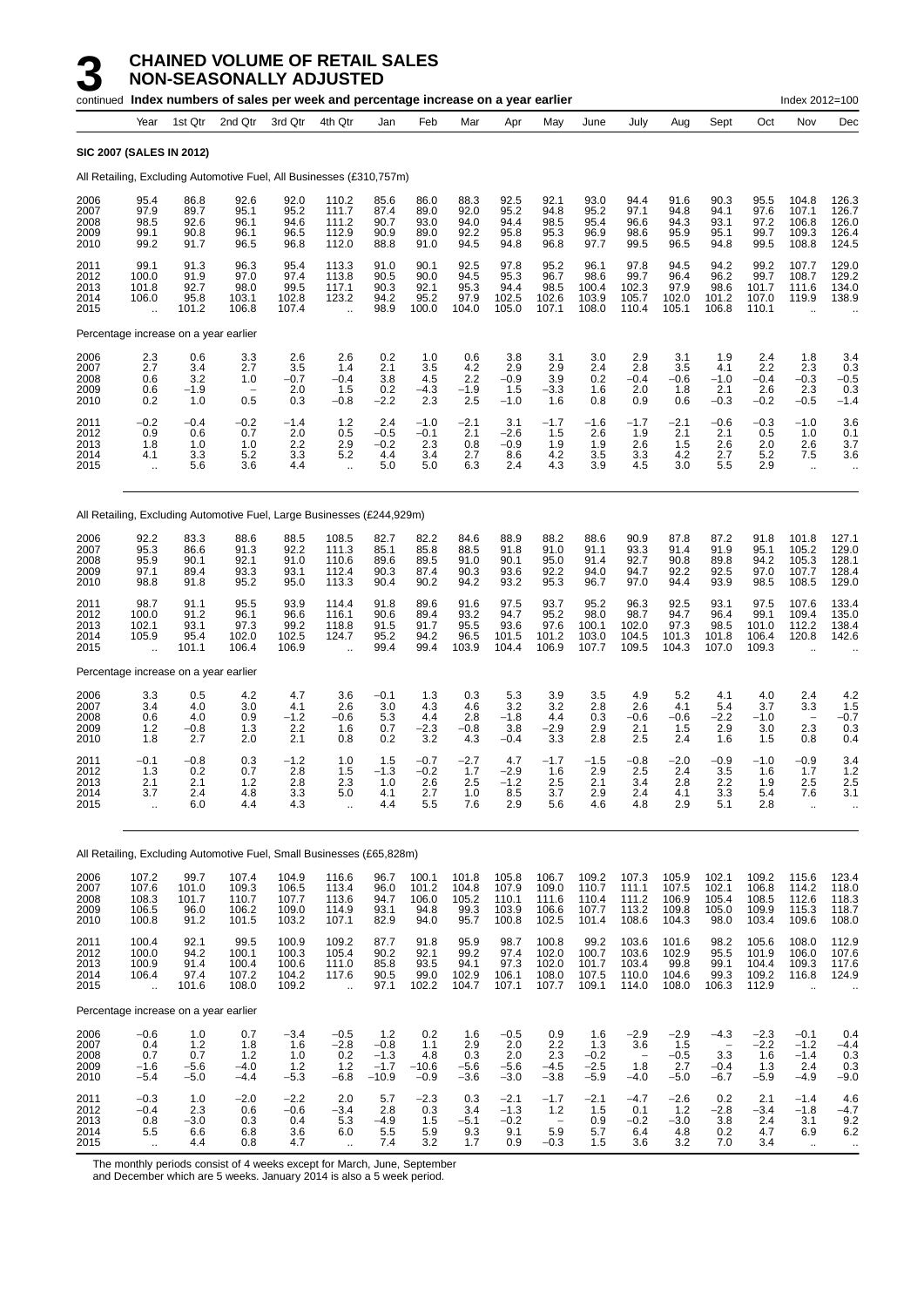|                                      |                                                         |                                                            | continued Index numbers of sales per week and percentage increase on a year earlier |                                           |                                                            |                                             |                                           |                                                          |                                           |                                             |                                             |                                           |                                              |                                              |                                             | Index 2012=100                                           |                                                     |
|--------------------------------------|---------------------------------------------------------|------------------------------------------------------------|-------------------------------------------------------------------------------------|-------------------------------------------|------------------------------------------------------------|---------------------------------------------|-------------------------------------------|----------------------------------------------------------|-------------------------------------------|---------------------------------------------|---------------------------------------------|-------------------------------------------|----------------------------------------------|----------------------------------------------|---------------------------------------------|----------------------------------------------------------|-----------------------------------------------------|
|                                      | Year                                                    | 1st Qtr                                                    | 2nd Qtr                                                                             | 3rd Qtr                                   | 4th Qtr                                                    | Jan                                         | Feb                                       | Mar                                                      | Apr                                       | May                                         | June                                        | July                                      | Aug                                          | Sept                                         | Oct                                         | Nov                                                      | Dec                                                 |
|                                      | <b>SIC 2007 (SALES IN 2012)</b>                         |                                                            |                                                                                     |                                           |                                                            |                                             |                                           |                                                          |                                           |                                             |                                             |                                           |                                              |                                              |                                             |                                                          |                                                     |
|                                      |                                                         |                                                            | Predominantly Food Stores, All Businesses (£145,660m)                               |                                           |                                                            |                                             |                                           |                                                          |                                           |                                             |                                             |                                           |                                              |                                              |                                             |                                                          |                                                     |
| 2006<br>2007<br>2008<br>2009<br>2010 | 102.1<br>102.8<br>101.9<br>103.0<br>101.3               | 96.6<br>98.2<br>99.8<br>98.2<br>98.2                       | 101.9<br>102.4<br>101.9<br>103.3<br>101.6                                           | 100.7<br>101.6<br>99.0<br>101.5<br>98.9   | 109.1<br>109.1<br>107.0<br>109.0<br>106.4                  | 92.8<br>94.3<br>96.7<br>95.6<br>95.5        | 97.6<br>99.0<br>101.5<br>98.5<br>97.5     | 98.8<br>100.7<br>101.7<br>100.1<br>100.8                 | 101.7<br>102.8<br>100.8<br>102.9<br>98.6  | 100.6<br>102.3<br>103.7<br>102.3<br>102.3   | 103.0<br>102.2<br>101.5<br>104.5<br>103.6   | 103.6<br>102.5<br>100.4<br>102.3<br>100.5 | 99.8<br>102.1<br>98.5<br>101.7<br>98.7       | 99.2<br>100.6<br>98.2<br>100.7<br>97.7       | 100.3<br>100.9<br>100.4<br>101.3<br>99.1    | 104.9<br>105.7<br>105.4<br>106.6<br>105.0                | 119.6<br>118.4<br>113.6<br>117.1<br>113.5           |
| 2011<br>2012<br>2013<br>2014<br>2015 | 100.2<br>100.0<br>99.8<br>100.5                         | 95.1<br>95.3<br>95.2<br>94.8<br>98.4                       | 100.1<br>99.8<br>98.2<br>101.0<br>101.6                                             | 98.0<br>98.8<br>99.0<br>98.8<br>100.8     | 107.5<br>106.1<br>106.7<br>107.8                           | 92.3<br>92.2<br>91.1<br>92.6<br>94.9        | 94.9<br>95.6<br>94.3<br>95.7<br>97.5      | 97.5<br>97.5<br>99.3<br>96.3<br>101.8                    | 102.9<br>98.9<br>94.4<br>101.8<br>98.8    | 98.7<br>99.8<br>99.5<br>100.3<br>102.9      | 99.1<br>100.5<br>100.2<br>100.9<br>102.8    | 99.1<br>100.0<br>102.3<br>100.9<br>102.7  | 97.9<br>98.8<br>98.1<br>98.0<br>99.0         | 97.2<br>97.8<br>97.1<br>97.7<br>100.8        | 99.3<br>98.1<br>98.0<br>99.5<br>100.4       | 103.6<br>102.7<br>103.1<br>105.0                         | 117.1<br>115.3<br>116.5<br>116.8                    |
|                                      | Percentage increase on a year earlier                   |                                                            |                                                                                     |                                           |                                                            |                                             |                                           |                                                          |                                           |                                             |                                             |                                           |                                              |                                              |                                             |                                                          |                                                     |
| 2006<br>2007<br>2008<br>2009<br>2010 | 1.4<br>0.8<br>$-0.9$<br>1.1<br>$-1.7$                   | 0.4<br>1.7<br>1.6<br>$-1.6$                                | 2.1<br>0.5<br>$-0.5$<br>1.4<br>-1.6                                                 | 1.9<br>0.9<br>$-2.6$<br>2.6<br>$-2.6$     | 1.2<br>$\overline{\phantom{a}}$<br>$-1.9$<br>1.9<br>$-2.4$ | $-1.3$<br>1.7<br>2.5<br>$-1.1$<br>$-0.1$    | 1.6<br>1.5<br>2.5<br>$-2.9$<br>$-1.0$     | 0.7<br>2.0<br>1.0<br>$-1.6$<br>0.7                       | 2.6<br>1.1<br>$-1.9$<br>2.1<br>$-4.2$     | 1.2<br>1.7<br>1.3<br>$-1.4$                 | 2.4<br>$-0.8$<br>$-0.7$<br>3.0<br>$-0.9$    | 2.8<br>$-1.1$<br>$-2.0$<br>1.9<br>$-1.8$  | 1.4<br>2.2<br>$-3.5$<br>3.3<br>$-2.9$        | 1.7<br>1.5<br>$-2.4$<br>2.6<br>$-3.0$        | 0.9<br>0.6<br>$-0.5$<br>0.9<br>$-2.2$       | 0.1<br>0.8<br>$-0.4$<br>1.2<br>$-1.6$                    | 2.1<br>$-1.0$<br>$-4.0$<br>3.1<br>$-3.1$            |
| 2011<br>2012<br>2013<br>2014<br>2015 | $-1.1$<br>$-0.2$<br>$-0.2$<br>0.7<br>$\bar{\mathbf{r}}$ | $-3.1$<br>0.2<br>$\overline{\phantom{0}}$<br>$-0.5$<br>3.7 | $-1.5$<br>$-0.3$<br>$-1.6$<br>2.9<br>0.6                                            | $-0.9$<br>0.8<br>0.2<br>$-0.2$<br>2.1     | 1.0<br>$-1.2$<br>0.5<br>1.1<br>$\ddot{\phantom{a}}$        | $-3.3$<br>$-0.1$<br>$-1.2$<br>1.6<br>2.5    | $-2.7$<br>0.8<br>$-1.3$<br>1.5<br>1.8     | $-3.3$<br>$\overline{\phantom{a}}$<br>1.9<br>-3.0<br>5.8 | 4.3<br>$-3.9$<br>-4.5<br>7.9<br>$-3.0$    | $-3.5$<br>1.1<br>$-0.3$<br>0.8<br>2.6       | $-4.3$<br>1.5<br>$-0.4$<br>0.7<br>1.9       | $-1.4$<br>0.9<br>2.3<br>$-1.4$<br>1.8     | $-0.8$<br>0.9<br>$-0.7$<br>$-0.1$<br>0.9     | $-0.5$<br>0.7<br>-0.8<br>0.6<br>3.2          | 0.2<br>$-1.1$<br>$-0.1$<br>1.5<br>1.0       | $-1.3$<br>$-0.9$<br>0.4<br>1.8<br>$\ddotsc$              | 3.2<br>$-1.6$<br>1.0<br>0.2<br>$\ddotsc$            |
|                                      |                                                         |                                                            | Predominantly Food Stores, Large Businesses (£125,372m)                             |                                           |                                                            |                                             |                                           |                                                          |                                           |                                             |                                             |                                           |                                              |                                              |                                             |                                                          |                                                     |
| 2006<br>2007<br>2008<br>2009<br>2010 | 99.1<br>100.7<br>99.6<br>101.1<br>101.1                 | 93.8<br>95.9<br>97.9<br>96.4<br>98.3                       | 98.7<br>99.9<br>99.0<br>100.7<br>100.7                                              | 97.5<br>99.2<br>96.1<br>98.9<br>98.1      | 106.3<br>107.9<br>105.4<br>108.5<br>107.2                  | 90.2<br>92.2<br>95.0<br>94.6<br>95.7        | 94.5<br>96.5<br>99.1<br>96.2<br>97.3      | 96.1<br>98.5<br>100.0<br>98.1<br>101.2                   | 98.6<br>100.2<br>97.5<br>100.4<br>97.9    | 97.1<br>99.7<br>100.8<br>99.4<br>101.2      | 100.1<br>99.8<br>98.8<br>102.0<br>102.5     | 100.1<br>99.6<br>97.2<br>99.2<br>99.4     | 96.3<br>99.3<br>95.3<br>98.6<br>97.7         | 96.5<br>98.7<br>95.8<br>98.9<br>97.5         | 96.7<br>98.7<br>97.7<br>99.6<br>98.7        | 101.8<br>104.2<br>103.7<br>105.9<br>104.9                | 117.6<br>118.1<br>112.8<br>117.7<br>115.8           |
| 2011<br>2012<br>2013<br>2014<br>2015 | 99.6<br>100.0<br>100.3<br>101.2                         | 95.3<br>95.2<br>96.7<br>95.5<br>99.2                       | 99.5<br>99.5<br>98.2<br>101.2<br>101.8                                              | 96.4<br>98.2<br>98.9<br>99.5<br>101.3     | 107.3<br>107.1<br>107.4<br>109.2                           | 92.8<br>91.8<br>92.5<br>93.5<br>95.6        | 95.2<br>95.4<br>95.5<br>96.3<br>98.1      | 97.3<br>97.7<br>101.1<br>96.8<br>103.1                   | 102.4<br>98.6<br>94.4<br>101.7<br>98.6    | 98.0<br>99.4<br>99.5<br>100.1<br>103.1      | 98.3<br>100.3<br>100.3<br>101.5<br>103.3    | 97.4<br>99.2<br>102.2<br>101.4<br>103.1   | 95.9<br>97.8<br>97.5<br>98.4<br>99.1         | 96.0<br>97.8<br>97.3<br>99.0<br>101.6        | 97.7<br>98.1<br>98.1<br>100.3<br>101.6      | 103.8<br>103.3<br>103.9<br>106.2<br>$\ddot{\phantom{a}}$ | 117.8<br>117.3<br>117.8<br>118.6                    |
|                                      | Percentage increase on a year earlier                   |                                                            |                                                                                     |                                           |                                                            |                                             |                                           |                                                          |                                           |                                             |                                             |                                           |                                              |                                              |                                             |                                                          |                                                     |
| 2006<br>2007<br>2008<br>2009<br>2010 | 1.5<br>1.6<br>$-1.1$<br>1.6<br>$-0.1$                   | 0.1<br>2.3<br>2.1<br>$-1.5$<br>1.9                         | 2.1<br>1.2<br>$-0.9$<br>1.7                                                         | 2.5<br>1.7<br>$-3.1$<br>2.9<br>$-0.7$     | $1.2$<br>1.4<br>$-2.3$<br>3.0<br>$-1.2$                    | $-1.5$<br>2.2<br>3.1<br>$-0.4$<br>1.1       | 1.3<br>2.1<br>2.7<br>$-2.9$<br>1.2        | 0.5<br>2.4<br>1.5<br>$-1.9$<br>3.1                       | 3.0<br>1.7<br>$-2.7$<br>2.9<br>$-2.5$     | 0.7<br>2.7<br>1.1<br>$-1.4$<br>1.8          | 2.5<br>$-0.2$<br>$-1.0$<br>3.2<br>0.5       | 3.0<br>$-0.5$<br>$-2.4$<br>2.0<br>0.2     | 1.9<br>3.1<br>$-4.0$<br>3.4<br>$-0.9$        | 2.5<br>2.4<br>$-3.0$<br>3.2<br>$-1.4$        | 1.3<br>2.1<br>$-1.0$<br>1.9<br>$-0.9$       | 0.3<br>2.3<br>$-0.5$<br>2.2<br>$-1.0$                    | 1.7<br>0.4<br>$-4.5$<br>4.4<br>$-1.6$               |
| 2011<br>2012<br>2013<br>2014<br>2015 | $-1.4$<br>0.4<br>0.3<br>0.9<br>ä,                       | $-3.1$<br>$-0.1$<br>1.6<br>$-1.3$<br>3.9                   | $-1.2$<br>-1.3<br>3.0<br>0.6                                                        | $-1.8$<br>1.9<br>0.7<br>0.7<br>1.8        | 0.1<br>$-0.2$<br>0.3<br>1.6<br>÷.                          | $-3.0$<br>$-1.1$<br>0.8<br>1.1<br>2.2       | $-2.2$<br>0.2<br>0.9<br>1.8               | $-3.8$<br>0.5<br>3.5<br>$-4.3$<br>6.5                    | 4.6<br>-3.8<br>-4.3<br>7.8<br>$-3.1$      | $-3.2$<br>1.5<br>0.1<br>0.6<br>3.1          | $-4.1$<br>2.0<br>1.3<br>1.7                 | $-2.0$<br>1.8<br>3.1<br>$-0.8$<br>1.7     | $-1.8$<br>2.0<br>-0.3<br>0.9<br>0.8          | $-1.6$<br>1.9<br>-0.5<br>1.8<br>2.6          | $-1.0$<br>0.4<br>-0.1<br>2.2<br>1.4         | $-1.0$<br>$-0.5$<br>0.5<br>2.2<br>$\ddot{\phantom{1}}$   | 1.7<br>$-0.4$<br>0.4<br>0.7<br>$\cdot$ .            |
|                                      |                                                         |                                                            | Predominantly Food Stores, Small Businesses (£20,289m)                              |                                           |                                                            |                                             |                                           |                                                          |                                           |                                             |                                             |                                           |                                              |                                              |                                             |                                                          |                                                     |
| 2006<br>2007<br>2008<br>2009<br>2010 | 120.7<br>116.1<br>116.4<br>114.7<br>102.5               | 113.8<br>112.7<br>111.7<br>109.2<br>97.4                   | 121.5<br>118.0<br>119.9<br>119.7<br>107.7                                           | 120.7<br>116.8<br>116.9<br>117.9<br>103.3 | 126.7<br>116.8<br>117.2<br>112.1<br>101.5                  | 109.0<br>107.7<br>107.0<br>101.2<br>94.3    | 116.9<br>114.9<br>116.6<br>112.7<br>99.0  | 115.1<br>114.9<br>112.5<br>112.7<br>98.7                 | 120.9<br>118.8<br>121.4<br>118.8<br>103.0 | 122.4<br>118.6<br>121.3<br>120.0<br>109.3   | 121.3<br>116.8<br>117.7<br>120.2<br>110.2   | 125.6<br>120.2<br>120.1<br>121.4<br>107.2 | 121.5<br>119.1<br>118.0<br>121.3<br>105.2    | 116.1<br>112.3<br>113.5<br>112.3<br>98.5     | 122.6<br>114.3<br>117.0<br>111.7<br>101.0   | 124.0<br>115.3<br>115.8<br>111.1<br>105.4                | 132.1<br>120.1<br>$\frac{1}{18.6}$<br>113.3<br>98.7 |
| 2011<br>2012<br>2013<br>2014<br>2015 | 103.7<br>100.0<br>96.5<br>95.9<br>$\ddot{\phantom{1}}$  | 94.0<br>95.8<br>86.1<br>90.7<br>93.1                       | 104.3<br>101.7<br>97.9<br>100.0<br>100.4                                            | 107.9<br>102.5<br>99.9<br>94.0<br>98.0    | 108.4<br>100.1<br>102.0<br>99.5<br>$\ddotsc$               | 89.3<br>95.0<br>82.8<br>87.2<br>91.0        | 92.9<br>96.7<br>87.3<br>92.0<br>93.9      | 98.8<br>95.7<br>87.9<br>93.3<br>94.0                     | 105.8<br>100.7<br>94.5<br>102.4<br>100.1  | 103.6<br>102.2<br>99.3<br>101.4<br>101.2    | 103.8<br>102.0<br>99.5<br>96.9<br>99.9      | 109.3<br>105.1<br>103.2<br>98.0<br>100.3  | 110.4<br>105.1<br>101.6<br>96.0<br>97.8      | 104.7<br>98.2<br>95.9<br>89.1<br>96.2        | 108.8<br>98.1<br>97.9<br>94.6<br>93.2       | 102.4<br>98.7<br>97.9<br>97.2<br>$\ddotsc$               | 113.0<br>102.8<br>108.6<br>105.3                    |
|                                      | Percentage increase on a year earlier                   |                                                            |                                                                                     |                                           |                                                            |                                             |                                           |                                                          |                                           |                                             |                                             |                                           |                                              |                                              |                                             |                                                          |                                                     |
| 2006<br>2007<br>2008<br>2009<br>2010 | 1.1<br>$-3.8$<br>0.2<br>$-1.4$<br>$-10.7$               | 1.8<br>$-1.0$<br>$-0.9$<br>$-2.2$<br>$-10.8$               | 2.0<br>$-2.9$<br>1.7<br>$-0.2$<br>$-10.0$                                           | $-0.7$<br>$-3.2$<br>0.1<br>0.8<br>$-12.4$ | $1.2$<br>$-7.8$<br>0.4<br>$-4.4$<br>$-9.5$                 | 0.2<br>$-1.2$<br>$-0.7$<br>$-5.4$<br>$-6.9$ | 3.3<br>$-1.8$<br>1.5<br>$-3.3$<br>$-12.2$ | 1.9<br>$-0.2$<br>$-2.1$<br>0.2<br>$-12.4$                | 0.5<br>$-1.8$<br>2.2<br>$-2.2$<br>$-13.3$ | 3.2<br>$-3.0$<br>2.2<br>$-1.0$<br>$-8.9$    | 2.2<br>$-3.7$<br>0.8<br>2.1<br>$-8.3$       | 1.9<br>$-4.3$<br>$-0.1$<br>1.1<br>$-11.7$ | $-0.9$<br>$-1.9$<br>$-0.9$<br>2.8<br>$-13.3$ | $-2.5$<br>$-3.3$<br>1.1<br>$-1.0$<br>$-12.3$ | $-0.8$<br>$-6.8$<br>2.3<br>$-4.5$<br>$-9.5$ | $-1.1$<br>$-7.0$<br>0.5<br>$-4.1$<br>$-5.2$              | $4.5 - 9.1$<br>$-1.2$<br>$-4.4$<br>$-12.9$          |
| 2011<br>2012<br>2013<br>2014<br>2015 | $1.2$<br>$-3.5$<br>$-3.5$<br>$-0.6$                     | $-3.5$<br>1.9<br>$-10.1$<br>5.3<br>2.6                     | $-3.1$<br>$-2.5$<br>$-3.7$<br>2.1<br>0.4                                            | 4.5<br>$-5.0$<br>$-2.5$<br>$-5.9$<br>4.3  | 6.9<br>$-7.7$<br>1.9<br>$-2.5$                             | $-5.3$<br>6.4<br>$-12.8$<br>5.2<br>4.3      | $-6.2$<br>4.1<br>$-9.7$<br>5.3<br>2.1     | 0.1<br>$-3.0$<br>$-8.2$<br>6.2<br>0.8                    | 2.7<br>$-4.8$<br>$-6.2$<br>8.4<br>$-2.3$  | $-5.3$<br>$-1.3$<br>$-2.8$<br>2.1<br>$-0.3$ | $-5.8$<br>$-1.7$<br>$-2.5$<br>$-2.6$<br>3.1 | 2.0<br>$-3.8$<br>$-1.9$<br>$-5.0$<br>2.3  | 5.0<br>$-4.8$<br>$-3.3$<br>$-5.5$<br>1.9     | 6.3<br>$-6.2$<br>$-2.4$<br>$-7.1$<br>8.0     | 7.7<br>$-9.8$<br>$-0.2$<br>$-3.4$<br>$-1.5$ | $-2.8$<br>$-3.6$<br>$-0.9$<br>$-0.6$<br>$\ddotsc$        | 14.5<br>$-9.0$<br>5.7<br>$-3.1$<br>$\sim$           |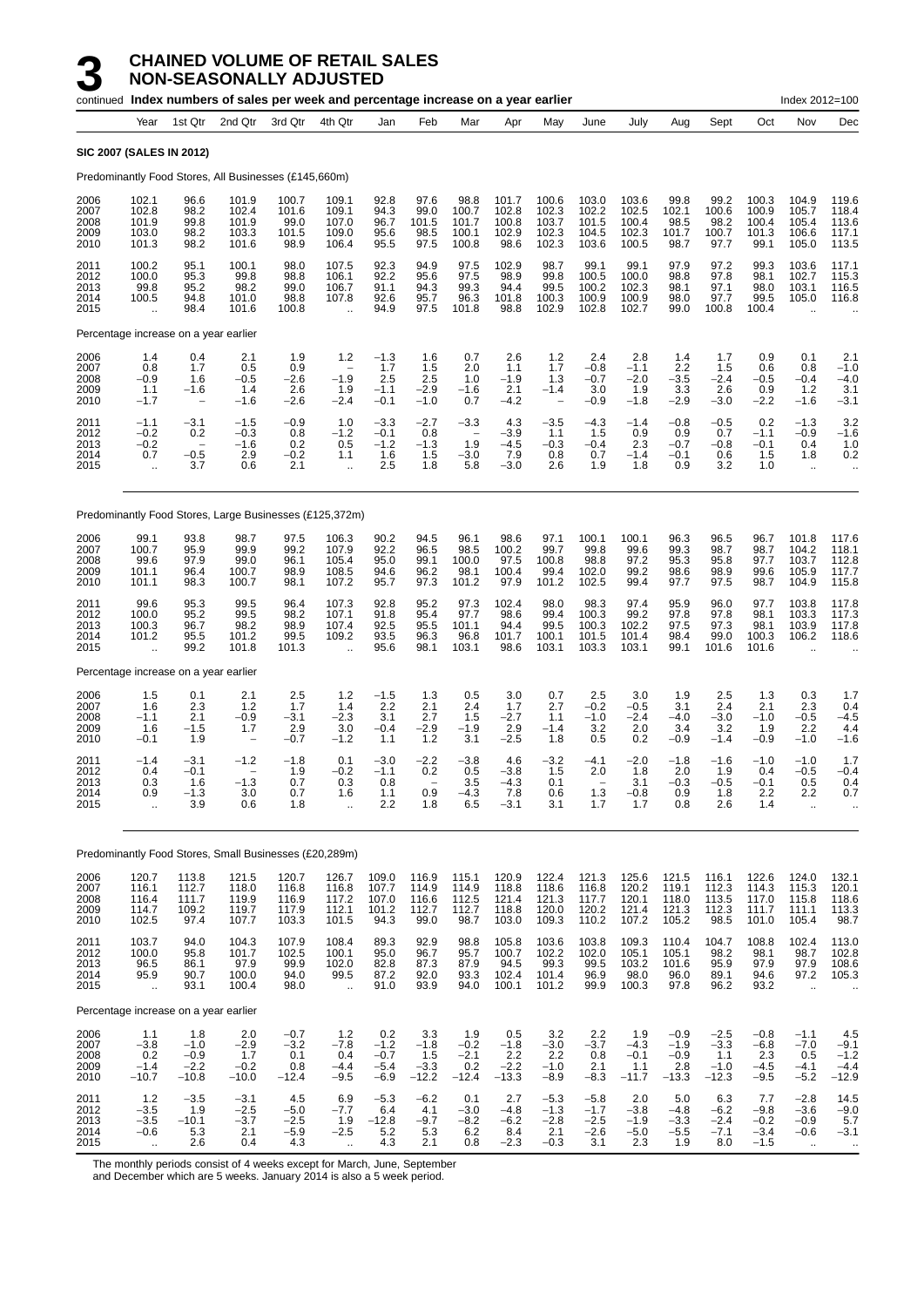|                                      |                                                         |                                          | continued Index numbers of sales per week and percentage increase on a year earlier |                                           |                                                          |                                            |                                          |                                          |                                                          |                                             |                                                            |                                           |                                                  |                                                    |                                              | Index 2012=100                                           |                                              |
|--------------------------------------|---------------------------------------------------------|------------------------------------------|-------------------------------------------------------------------------------------|-------------------------------------------|----------------------------------------------------------|--------------------------------------------|------------------------------------------|------------------------------------------|----------------------------------------------------------|---------------------------------------------|------------------------------------------------------------|-------------------------------------------|--------------------------------------------------|----------------------------------------------------|----------------------------------------------|----------------------------------------------------------|----------------------------------------------|
|                                      | Year                                                    | 1st Qtr                                  | 2nd Qtr                                                                             | 3rd Qtr                                   | 4th Qtr                                                  | Jan                                        | Feb                                      | Mar                                      | Apr                                                      | May                                         | June                                                       | July                                      | Aug                                              | Sept                                               | Oct                                          | Nov                                                      | Dec                                          |
|                                      | <b>SIC 2007 (SALES IN 2012)</b>                         |                                          |                                                                                     |                                           |                                                          |                                            |                                          |                                          |                                                          |                                             |                                                            |                                           |                                                  |                                                    |                                              |                                                          |                                              |
|                                      |                                                         |                                          | Non Specialised Food Stores, All Businesses (£135,044m)                             |                                           |                                                          |                                            |                                          |                                          |                                                          |                                             |                                                            |                                           |                                                  |                                                    |                                              |                                                          |                                              |
| 2006<br>2007<br>2008<br>2009<br>2010 | 98.9<br>100.4<br>99.7<br>101.5<br>100.7                 | 93.6<br>96.1<br>98.2<br>96.9<br>97.7     | 98.5<br>99.7<br>99.5<br>101.6<br>100.9                                              | 97.7<br>99.1<br>96.4<br>99.7<br>98.2      | 105.7<br>106.6<br>104.6<br>107.7<br>106.1                | 90.2<br>92.5<br>95.3<br>94.5<br>95.2       | 94.3<br>96.9<br>99.6<br>96.9<br>97.0     | 95.7<br>98.4<br>100.0<br>98.8<br>100.3   | 98.3<br>100.2<br>98.4<br>101.1<br>97.7                   | 97.2<br>99.6<br>101.2<br>100.4<br>101.5     | 99.8<br>99.5<br>99.0<br>102.9<br>102.9                     | 100.3<br>99.6<br>97.7<br>100.1<br>99.5    | 96.5<br>99.4<br>95.9<br>99.7<br>97.9             | 96.5<br>98.4<br>95.9<br>99.3<br>97.5               | 97.1<br>98.5<br>97.9<br>99.9<br>98.3         | 101.7<br>103.5<br>103.2<br>105.4<br>104.3                | 115.7<br>115.7<br>111.1<br>115.7<br>113.7    |
| 2011<br>2012<br>2013<br>2014<br>2015 | 99.8<br>100.0<br>99.9<br>100.7<br>$\ddot{\phantom{a}}$  | 94.9<br>95.4<br>95.4<br>95.2<br>98.8     | 99.8<br>99.8<br>98.3<br>101.1<br>101.4                                              | 97.4<br>98.7<br>99.2<br>98.9<br>100.7     | 106.9<br>106.2<br>106.6<br>107.8<br>$\ddot{\phantom{a}}$ | 92.3<br>92.3<br>91.5<br>93.1<br>95.5       | 94.5<br>95.6<br>94.3<br>95.9<br>97.7     | 97.4<br>97.7<br>99.5<br>96.6<br>102.4    | 102.8<br>98.9<br>94.4<br>101.7<br>98.5                   | 98.4<br>99.6<br>99.5<br>100.4<br>102.6      | 98.6<br>100.6<br>100.4<br>101.2<br>102.6                   | 98.3<br>99.6<br>102.6<br>101.0<br>102.4   | 97.2<br>98.5<br>98.0<br>98.0<br>98.6             | 96.8<br>98.0<br>97.3<br>97.9<br>100.9              | 98.6<br>98.2<br>97.9<br>99.6<br>100.2        | 103.2<br>102.8<br>103.0<br>105.1<br>$\ddot{\phantom{a}}$ | 116.4<br>115.3<br>116.3<br>116.6             |
|                                      | Percentage increase on a year earlier                   |                                          |                                                                                     |                                           |                                                          |                                            |                                          |                                          |                                                          |                                             |                                                            |                                           |                                                  |                                                    |                                              |                                                          |                                              |
| 2006<br>2007<br>2008<br>2009<br>2010 | 2.0<br>1.5<br>$-0.7$<br>1.8<br>$-0.7$                   | 0.7<br>2.7<br>$^{2.2}_{-1.3}$<br>0.9     | 2.8<br>1.2<br>$-0.2$<br>2.1<br>$-0.7$                                               | 2.9<br>1.5<br>$-2.7$<br>3.4<br>$-1.5$     | 1.7<br>0.9<br>$-1.9$<br>2.9<br>$-1.5$                    | $-0.9$<br>2.5<br>3.0<br>$-0.8$<br>0.8      | 1.7<br>2.7<br>2.8<br>$-2.7$<br>0.1       | 1.1<br>2.8<br>1.6<br>$-1.2$<br>1.5       | 3.3<br>2.0<br>$-1.8$<br>2.7<br>$-3.3$                    | 1.8<br>2.4<br>1.7<br>$-0.8$<br>1.1          | 3.3<br>$-0.3$<br>$-0.5$<br>3.9<br>$\overline{\phantom{a}}$ | 3.5<br>$-0.7$<br>$-2.0$<br>2.4<br>$-0.6$  | 2.2<br>3.1<br>$-3.6$<br>4.0<br>$-1.8$            | 2.8<br>2.0<br>$-2.6$<br>3.6<br>$-1.9$              | 1.9<br>1.5<br>$-0.6$<br>2.1<br>$-1.7$        | 0.6<br>1.8<br>$-0.3$<br>2.2<br>$-1.0$                    | 2.3<br>$-4.0$<br>4.1<br>$-1.7$               |
| 2011<br>2012<br>2013<br>2014<br>2015 | $-1.0$<br>0.2<br>$-0.1$<br>0.8<br>$\bar{\mathbf{r}}$    | $-2.8$<br>0.5<br>0.1<br>$-0.3$<br>3.9    | $-1.1$<br>$-1.5$<br>2.9<br>0.2                                                      | $-0.8$<br>1.3<br>0.5<br>$-0.2$<br>1.8     | 0.7<br>-0.6<br>0.4<br>1.2<br>$\ddotsc$                   | $-3.1$<br>$-0.9$<br>1.8<br>2.6             | $-2.6$<br>1.2<br>$-1.4$<br>1.7<br>1.8    | $-2.8$<br>0.3<br>1.9<br>$-2.9$<br>6.0    | 5.2<br>$-3.7$<br>$-4.6$<br>7.8<br>$-3.1$                 | $-3.1$<br>1.3<br>$-0.2$<br>0.9<br>2.2       | $-4.2$<br>2.0<br>$-0.2$<br>0.8<br>1.3                      | $-1.1$<br>1.3<br>3.0<br>$-1.6$<br>1.4     | $-0.7$<br>1.3<br>$-0.5$<br>$\overline{a}$<br>0.6 | $-0.7$<br>1.2<br>$-0.7$<br>0.6<br>3.0              | 0.3<br>$-0.5$<br>$-0.2$<br>1.7<br>0.7        | $-1.1$<br>$-0.4$<br>0.2<br>2.1<br>$\ddotsc$              | 2.3<br>$-0.9$<br>0.9<br>0.2                  |
|                                      |                                                         |                                          | Non Specialised Food Stores, Large Businesses (£123,058m)                           |                                           |                                                          |                                            |                                          |                                          |                                                          |                                             |                                                            |                                           |                                                  |                                                    |                                              |                                                          |                                              |
| 2006<br>2007<br>2008<br>2009<br>2010 | 98.0<br>99.7<br>98.8<br>100.5<br>101.1                  | 92.8<br>95.0<br>97.2<br>95.9<br>98.4     | 97.6<br>98.8<br>98.3<br>100.0<br>100.7                                              | 96.4<br>98.2<br>95.3<br>98.2<br>98.1      | 105.0<br>106.7<br>104.5<br>107.9<br>107.1                | 89.3<br>91.3<br>94.3<br>94.1<br>95.7       | 93.5<br>95.5<br>98.2<br>95.6<br>97.4     | 95.1<br>97.5<br>99.2<br>97.5<br>101.3    | 97.5<br>99.1<br>96.8<br>99.7<br>98.0                     | 96.0<br>98.6<br>100.0<br>98.8<br>101.2      | 98.9<br>98.7<br>98.1<br>101.3<br>102.4                     | 98.9<br>98.5<br>96.5<br>98.4<br>99.2      | 95.2<br>98.3<br>94.6<br>97.9<br>97.8             | 95.4<br>97.8<br>95.0<br>98.4<br>97.6               | 95.6<br>97.7<br>97.0<br>99.0<br>98.7         | 100.7<br>103.1<br>102.9<br>105.3<br>104.8                | 115.9<br>116.6<br>111.9<br>116.9<br>115.7    |
| 2011<br>2012<br>2013<br>2014<br>2015 | 99.6<br>100.0<br>100.3<br>101.1<br>$\ddot{\phantom{a}}$ | 95.2<br>95.2<br>96.7<br>95.4<br>99.1     | 99.4<br>99.5<br>98.2<br>101.0<br>101.6                                              | 96.4<br>98.3<br>98.8<br>99.4<br>101.2     | 107.3<br>107.1<br>107.3<br>108.9<br>$\ddot{\phantom{a}}$ | 92.8<br>91.8<br>92.6<br>93.5<br>95.5       | 95.2<br>95.5<br>95.4<br>96.3<br>98.0     | 97.2<br>97.7<br>101.1<br>96.6<br>103.0   | 102.4<br>98.6<br>94.3<br>101.6<br>98.4                   | 97.9<br>99.4<br>99.4<br>100.0<br>102.9      | 98.2<br>100.3<br>100.2<br>101.4<br>103.1                   | 97.3<br>99.2<br>102.3<br>101.3<br>103.0   | 95.9<br>97.8<br>97.4<br>98.2<br>99.1             | 96.1<br>97.9<br>97.2<br>98.9<br>101.4              | 97.7<br>98.1<br>98.0<br>100.1<br>101.4       | 103.8<br>103.3<br>103.8<br>106.0<br>$\ddot{\phantom{a}}$ | 117.7<br>117.2<br>117.6<br>118.3             |
|                                      | Percentage increase on a year earlier                   |                                          |                                                                                     |                                           |                                                          |                                            |                                          |                                          |                                                          |                                             |                                                            |                                           |                                                  |                                                    |                                              |                                                          |                                              |
| 2006<br>2007<br>2008<br>2009<br>2010 | $1.8$<br>$1.7$<br>$-0.9$<br>1.7<br>0.6                  | 0.4<br>2.3<br>2.3<br>$-1.3$<br>2.6       | 2.4<br>1.3<br>$-0.6$<br>1.8<br>0.6                                                  | 2.8<br>1.8<br>$-2.9$<br>3.0<br>$-0.1$     | 1.4<br>1.6<br>$-2.0$<br>3.2<br>$-0.7$                    | $\frac{-1.3}{2.3}$<br>3.3<br>$-0.2$<br>1.7 | 1.6<br>2.1<br>2.9<br>$-2.7$<br>1.9       | 0.8<br>2.5<br>1.8<br>$-1.7$<br>3.8       | $3.4$<br>$1.7$<br>$-2.4$<br>3.1<br>$-1.8$                | 1.1<br>2.7<br>1.4<br>$-1.2$<br>2.5          | 2.8<br>$-\overline{0.2}$<br>$-0.6$<br>3.3<br>1.1           | 3.1<br>$-0.4$<br>$-2.1$<br>2.1<br>0.8     | 2.3<br>3.2<br>$-3.7$<br>3.4<br>$-0.1$            | 2.9<br>$\overline{2.5}$<br>$-2.9$<br>3.5<br>$-0.8$ | 1.6<br>2.2<br>$-0.8$<br>2.1<br>$-0.3$        | 0.5<br>2.4<br>$-0.2$<br>2.4<br>$-0.5$                    | 1.9<br>0.6<br>$-4.0$<br>4.5<br>$-1.0$        |
| 2011<br>2012<br>2013<br>2014<br>2015 | $-1.5$<br>0.4<br>0.3<br>0.8<br>$\ddot{\phantom{a}}$     | $-3.2$<br>1.6<br>$-1.3$<br>3.9           | $-1.2$<br>0.1<br>$-1.4$<br>2.9<br>0.6                                               | $-1.8$<br>1.9<br>0.6<br>0.6<br>1.8        | 0.1<br>$-0.2$<br>0.2<br>1.5<br>$\ddot{\phantom{a}}$      | $-3.1$<br>$-1.1$<br>0.8<br>1.0<br>2.1      | $-2.3$<br>0.3<br>$-0.1$<br>0.9<br>1.7    | $-4.0$<br>0.5<br>3.5<br>$-4.4$<br>6.6    | 4.6<br>$-3.8$<br>$-4.3$<br>7.7<br>$-3.2$                 | $-3.3$<br>1.5<br>0.1<br>0.5<br>2.9          | $-4.1$<br>2.2<br>$-0.1$<br>$1.2$<br>1.7                    | $-1.9$<br>1.9<br>3.1<br>$-0.9$<br>1.7     | $-1.9$<br>2.0<br>$-0.4$<br>0.8<br>0.9            | $-1.5$<br>1.9<br>$-0.7$<br>1.8<br>2.5              | $-1.0$<br>0.4<br>$-0.2$<br>$^{2.2}_{1.3}$    | $-1.0$<br>$-0.5$<br>0.5<br>2.1<br>ä.                     | 1.7<br>$-0.4$<br>0.3<br>0.6                  |
|                                      |                                                         |                                          | Non Specialised Food Stores, Small Businesses (£11,986m)                            |                                           |                                                          |                                            |                                          |                                          |                                                          |                                             |                                                            |                                           |                                                  |                                                    |                                              |                                                          |                                              |
| 2006<br>2007<br>2008<br>2009<br>2010 | 108.2<br>108.1<br>108.5<br>111.2<br>97.1                | 101.5<br>107.7<br>108.5<br>106.8<br>91.1 | 108.4<br>109.3<br>112.2<br>117.5<br>103.0                                           | 110.3<br>108.8<br>107.7<br>114.5<br>99.2  | 112.6<br>106.5<br>105.4<br>106.0<br>95.2                 | 99.9<br>104.3<br>105.2<br>98.1<br>90.0     | 103.2<br>111.2<br>113.5<br>110.1<br>93.4 | 101.6<br>107.6<br>107.7<br>111.2<br>90.1 | 106.4<br>111.0<br>114.9<br>114.9<br>95.1                 | 109.8<br>109.5<br>114.0<br>117.8<br>104.7   | 109.0<br>107.8<br>108.6<br>119.4<br>108.0                  | 114.6<br>111.1<br>110.2<br>116.6<br>101.8 | 109.8<br>111.6<br>108.7<br>118.6<br>99.7         | 107.4<br>104.6<br>105.0<br>109.4<br>96.7           | 111.8<br>106.4<br>107.7<br>109.2<br>93.9     | 112.0<br>107.1<br>106.7<br>106.4<br>99.5                 | 113.6<br>106.0<br>102.6<br>103.1<br>92.9     |
| 2011<br>2012<br>2013<br>2014<br>2015 | 101.6<br>100.0<br>95.8<br>96.1<br>Ġ.                    | 92.2<br>97.5<br>82.4<br>92.6<br>95.9     | 103.5<br>102.6<br>99.3<br>102.0<br>98.9                                             | 108.0<br>102.7<br>102.5<br>93.5<br>95.2   | 102.7<br>97.2<br>98.9<br>96.7<br>$\ddot{\phantom{a}}$    | 86.9<br>97.6<br>80.6<br>89.0<br>96.0       | 88.2<br>97.3<br>83.3<br>92.5<br>95.3     | 99.6<br>97.6<br>83.2<br>96.1<br>96.2     | 105.9<br>102.6<br>94.8<br>102.3<br>100.4                 | 102.8<br>102.3<br>100.1<br>105.1<br>99.8    | 102.2<br>102.8<br>102.3<br>99.4<br>97.0                    | 108.8<br>104.0<br>106.6<br>98.3<br>96.4   | 111.2<br>105.3<br>103.5<br>95.8<br>93.6          | 104.7<br>99.6<br>98.5<br>87.8<br>95.4              | 107.6<br>98.6<br>97.6<br>93.9<br>87.9        | 97.4<br>98.0<br>94.6<br>96.1<br>$\bar{\mathbf{r}}$       | 103.0<br>95.4<br>103.5<br>99.3               |
|                                      | Percentage increase on a year earlier                   |                                          |                                                                                     |                                           |                                                          |                                            |                                          |                                          |                                                          |                                             |                                                            |                                           |                                                  |                                                    |                                              |                                                          |                                              |
| 2006<br>2007<br>2008<br>2009<br>2010 | 4.5<br>$-0.1$<br>0.4<br>2.5<br>$-12.7$                  | 3.6<br>6.0<br>0.8<br>$-1.5$<br>$-14.8$   | 6.5<br>0.8<br>2.6<br>4.7<br>$-12.3$                                                 | 3.5<br>$-1.4$<br>$-1.0$<br>6.3<br>$-13.3$ | 4.4<br>$-5.4$<br>$-1.0$<br>0.6<br>$-10.2$                | 3.3<br>4.4<br>0.9<br>$-6.8$<br>$-8.2$      | 2.8<br>7.8<br>2.1<br>$-3.0$<br>$-15.2$   | 4.5<br>5.9<br>0.1<br>3.3<br>$-19.0$      | 2.6<br>4.4<br>3.5<br>$\overline{\phantom{0}}$<br>$-17.2$ | 8.6<br>$-0.3$<br>4.1<br>3.3<br>$-11.1$      | 8.0<br>$-1.1$<br>0.8<br>9.9<br>$-9.5$                      | 6.4<br>$-3.1$<br>$-0.8$<br>5.9<br>$-12.7$ | 1.6<br>1.7<br>$-2.6$<br>9.1<br>$-15.9$           | 2.7<br>$-2.6$<br>0.3<br>4.3<br>$-11.6$             | 4.4<br>$-4.8$<br>1.2<br>1.4<br>$-14.0$       | 1.5<br>$-4.3$<br>$-0.4$<br>$-0.2$<br>$-6.6$              | 6.8<br>$-6.7$<br>$-3.3$<br>0.5<br>$-9.9$     |
| 2011<br>2012<br>2013<br>2014<br>2015 | 4.6<br>$-1.6$<br>$-4.2$<br>0.3                          | 1.2<br>5.8<br>$-15.5$<br>12.3<br>3.6     | 0.5<br>$-0.9$<br>$-3.2$<br>2.8<br>$-3.0$                                            | 8.8<br>$-4.8$<br>$-0.2$<br>$-8.8$<br>1.8  | 7.9<br>$-5.4$<br>1.8<br>$-2.3$                           | $-3.4$<br>12.3<br>$-17.4$<br>10.5<br>7.8   | $-5.6$<br>10.3<br>$-14.3$<br>11.1<br>3.0 | 10.5<br>$-2.0$<br>$-14.7$<br>15.6<br>0.1 | 11.4<br>$-3.1$<br>$-7.7$<br>8.0<br>$-1.9$                | $-1.8$<br>$-0.5$<br>$-2.2$<br>5.0<br>$-5.0$ | $-5.4$<br>0.6<br>$-0.5$<br>$-2.9$<br>$-2.4$                | 6.9<br>$-4.4$<br>2.4<br>$-7.7$<br>$-2.0$  | 11.5<br>$-5.3$<br>$-1.7$<br>$-7.4$<br>$-2.3$     | 8.3<br>$-4.8$<br>$-1.1$<br>$-10.9$<br>8.7          | 14.6<br>$-8.3$<br>$-1.0$<br>$-3.8$<br>$-6.4$ | $-2.1$<br>0.6<br>$-3.5$<br>1.7<br>$\sim$                 | 10.9<br>$-7.5$<br>8.5<br>$-4.1$<br>$\cdot$ . |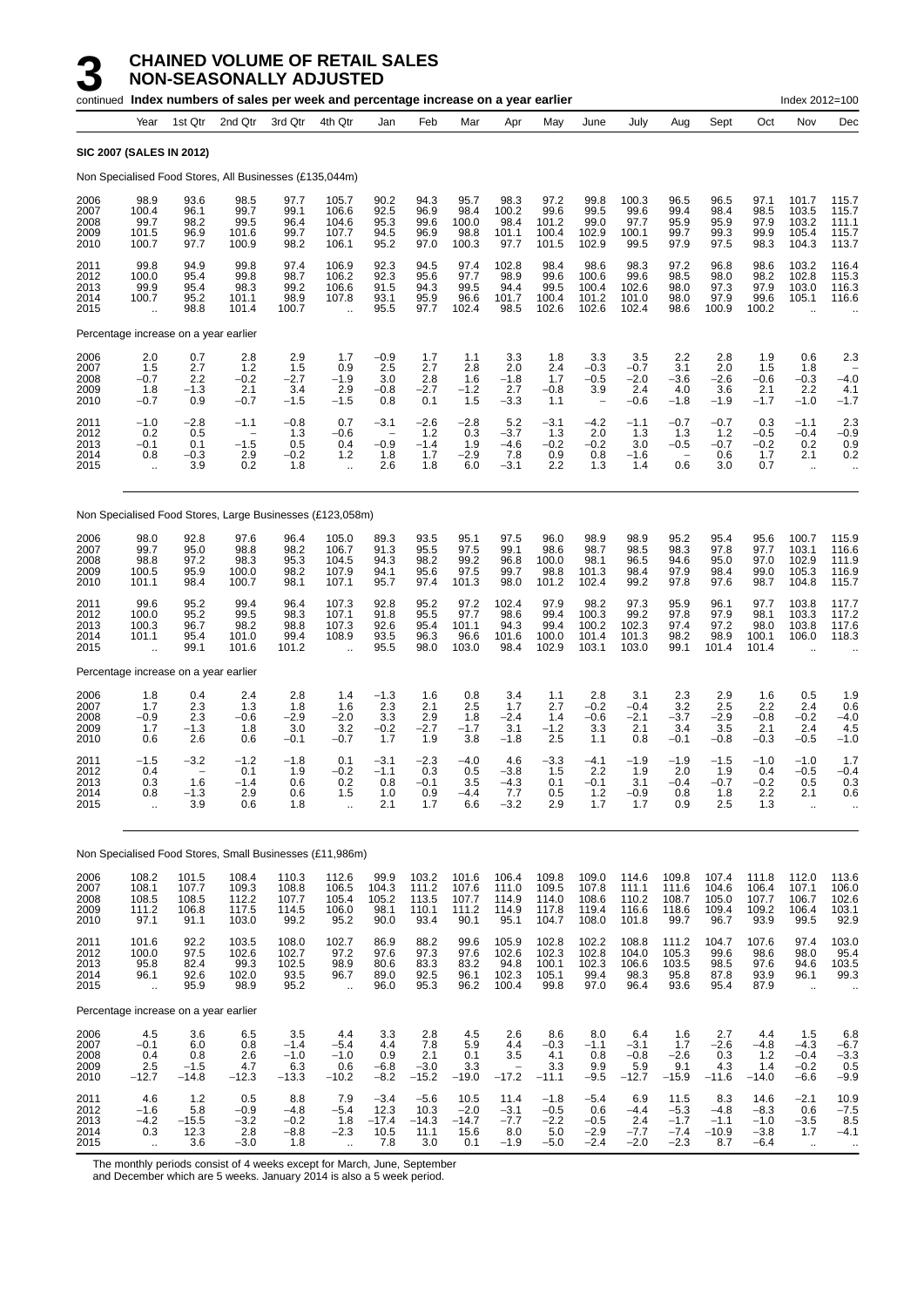|                                      |                                                        |                                                | continued Index numbers of sales per week and percentage increase on a year earlier |                                             |                                                           |                                                 |                                                  |                                               |                                                  |                                                  |                                                  |                                                |                                                  |                                                            |                                                | Index 2012=100                                |                                                 |
|--------------------------------------|--------------------------------------------------------|------------------------------------------------|-------------------------------------------------------------------------------------|---------------------------------------------|-----------------------------------------------------------|-------------------------------------------------|--------------------------------------------------|-----------------------------------------------|--------------------------------------------------|--------------------------------------------------|--------------------------------------------------|------------------------------------------------|--------------------------------------------------|------------------------------------------------------------|------------------------------------------------|-----------------------------------------------|-------------------------------------------------|
|                                      | Year                                                   | 1st Qtr                                        | 2nd Qtr                                                                             | 3rd Qtr                                     | 4th Qtr                                                   | Jan                                             | Feb                                              | Mar                                           | Apr                                              | May                                              | June                                             | July                                           | Aug                                              | Sept                                                       | Oct                                            | Nov                                           | Dec                                             |
|                                      | <b>SIC 2007 (SALES IN 2012)</b>                        |                                                |                                                                                     |                                             |                                                           |                                                 |                                                  |                                               |                                                  |                                                  |                                                  |                                                |                                                  |                                                            |                                                |                                               |                                                 |
|                                      | Specialist Food Stores (£7,743m)                       |                                                |                                                                                     |                                             |                                                           |                                                 |                                                  |                                               |                                                  |                                                  |                                                  |                                                |                                                  |                                                            |                                                |                                               |                                                 |
| 2006<br>2007<br>2008<br>2009<br>2010 | 119.1<br>112.8<br>109.0<br>108.4<br>102.6              | 114.9<br>105.0<br>101.0<br>102.5<br>94.2       | 121.0<br>112.6<br>110.0<br>110.1<br>104.1                                           | 113.6<br>114.5<br>110.4<br>111.4<br>104.4   | 126.6<br>119.0<br>115.2<br>109.5<br>107.9                 | 106.5<br>98.4<br>93.7<br>100.6<br>87.2          | 118.4<br>107.2<br>106.4<br>103.5<br>94.6         | 119.0<br>108.5<br>104.0<br>103.1<br>99.4      | 123.8<br>111.2<br>110.2<br>112.9<br>102.9        | 121.8<br>113.1<br>110.2<br>110.5<br>104.2        | 118.2<br>113.4<br>109.8<br>107.6<br>104.9        | 117.0<br>119.2<br>112.0<br>117.0<br>108.5      | 116.9<br>115.1<br>112.7<br>113.4<br>105.6        | 108.3<br>110.2<br>107.3<br>105.2<br>100.1                  | 116.3<br>113.8<br>111.9<br>104.3<br>111.8      | 122.5<br>114.2<br>110.2<br>106.7<br>109.7     | 138.2<br>127.1<br>121.8<br>115.8<br>103.4       |
| 2011<br>2012<br>2013<br>2014<br>2015 | 99.9<br>100.0<br>101.1<br>100.2                        | 93.8<br>92.1<br>95.5<br>95.2<br>94.8           | 99.2<br>98.2<br>99.1<br>101.4<br>103.9                                              | 100.3<br>99.8<br>100.0<br>100.1<br>102.4    | 106.4<br>109.9<br>109.6<br>104.5                          | 92.7<br>88.9<br>89.0<br>92.2<br>90.7            | 94.8<br>93.0<br>97.8<br>97.9<br>96.4             | 93.8<br>93.9<br>98.8<br>96.0<br>96.8          | 99.3<br>97.2<br>96.4<br>103.4<br>102.1           | 99.9<br>99.0<br>101.6<br>101.9<br>104.9          | 98.5<br>98.3<br>99.2<br>99.6<br>104.7            | 103.7<br>103.1<br>100.8<br>102.6<br>106.3      | 102.6<br>101.4<br>104.6<br>103.1<br>103.6        | 95.8<br>95.9<br>95.8<br>95.6<br>98.4                       | 99.5<br>105.1<br>103.6<br>100.5<br>100.5       | 100.8<br>103.3<br>104.3<br>101.1              | 116.4<br>119.2<br>118.6<br>110.5                |
|                                      | Percentage increase on a year earlier                  |                                                |                                                                                     |                                             |                                                           |                                                 |                                                  |                                               |                                                  |                                                  |                                                  |                                                |                                                  |                                                            |                                                |                                               |                                                 |
| 2006<br>2007<br>2008<br>2009<br>2010 | $-2.9$<br>$-5.3$<br>$-3.3$<br>$-0.6$<br>$-5.3$         | 0.9<br>$-8.7$<br>$-3.8$<br>1.5<br>$-8.1$       | $-0.2$<br>$-7.0$<br>$-2.3$<br>0.1<br>$-5.5$                                         | $-7.7$<br>0.7<br>$-3.5$<br>0.8<br>$-6.3$    | $-4.1$<br>$-6.0$<br>$-3.3$<br>$-4.9$<br>$-1.4$            | $-4.1$<br>$-7.6$<br>$-4.8$<br>7.4<br>$-13.3$    | 3.4<br>$-9.5$<br>$-0.7$<br>$-2.7$<br>$-8.6$      | 2.8<br>$-8.8$<br>$-4.2$<br>$-0.8$<br>$-3.6$   | 1.2<br>$-10.2$<br>$-0.9$<br>2.4<br>$-8.8$        | $-0.2$<br>$-7.2$<br>$-2.5$<br>0.2<br>$-5.7$      | $-1.3$<br>$-4.1$<br>$-3.2$<br>$-1.9$<br>$-2.5$   | $-5.3$<br>1.8<br>$-6.0$<br>4.4<br>$-7.3$       | $-6.4$<br>$-1.5$<br>$-2.1$<br>0.6<br>$-6.9$      | $-10.8$<br>1.8<br>$-2.6$<br>$-1.9$<br>$-4.9$               | $-10.0$<br>$-2.2$<br>$-1.7$<br>$-6.8$<br>7.2   | $-2.9$<br>$-6.7$<br>$-3.6$<br>$-3.1$<br>2.8   | $-0.6$<br>$-8.0$<br>$-4.2$<br>$-4.9$<br>$-10.7$ |
| 2011<br>2012<br>2013<br>2014<br>2015 | $-2.7$<br>0.1<br>1.1<br>$-0.8$<br>$\ddotsc$            | $-0.4$<br>$-1.8$<br>3.7<br>$-0.3$<br>$-0.5$    | $-4.7$<br>$-1.0$<br>0.9<br>2.4<br>2.4                                               | $-3.9$<br>$-0.5$<br>0.2<br>۰<br>2.4         | $-1.4$<br>3.3<br>$-0.3$<br>$-4.6$<br>$\ddot{\phantom{a}}$ | 6.3<br>$-4.1$<br>0.1<br>3.6<br>$-1.7$           | 0.2<br>$-2.0$<br>5.2<br>0.2<br>$-1.6$            | $-5.7$<br>0.1<br>5.3<br>$-2.9$<br>0.8         | $-3.6$<br>$-2.1$<br>$-0.8$<br>7.2<br>$-1.3$      | $-4.1$<br>$-0.9$<br>2.7<br>0.2<br>3.0            | $-6.1$<br>$-0.2$<br>0.9<br>0.4<br>5.1            | $-4.4$<br>$-0.6$<br>$-2.3$<br>1.7<br>3.6       | $-2.8$<br>$-1.1$<br>3.1<br>$-1.4$<br>0.5         | $-4.4$<br>0.1<br>$\overline{\phantom{a}}$<br>$-0.2$<br>2.9 | $-11.0$<br>5.6<br>$-1.4$<br>$-3.0$             | $-8.2$<br>2.5<br>1.0<br>$-3.1$                | 12.6<br>2.3<br>$-0.5$<br>$-6.8$                 |
|                                      |                                                        |                                                | Alcoholic Drinks, Other Beverages and Tobacco (£2,873m)                             |                                             |                                                           |                                                 |                                                  |                                               |                                                  |                                                  |                                                  |                                                |                                                  |                                                            |                                                |                                               |                                                 |
| 2006<br>2007<br>2008<br>2009<br>2010 | 210.9<br>194.2<br>190.9<br>163.5<br>123.1              | 190.0<br>183.5<br>176.6<br>151.1<br>129.9      | 210.5<br>203.4<br>197.7<br>169.2<br>131.8                                           | 213.6<br>188.7<br>189.9<br>162.6<br>113.0   | 229.5<br>201.3<br>200.5<br>171.1<br>117.9                 | 179.4<br>173.7<br>172.1<br>133.7<br>129.2       | 197.8<br>181.8<br>179.4<br>161.3<br>129.4        | 192.1<br>192.6<br>178.9<br>156.7<br>130.9     | 206.6<br>204.4<br>193.6<br>165.2<br>129.5        | 206.3<br>205.6<br>202.9<br>167.6<br>134.1        | 217.0<br>200.7<br>196.8<br>173.8<br>131.9        | 225.4<br>194.7<br>199.9<br>168.6<br>127.2      | 214.1<br>192.8<br>185.6<br>165.5<br>116.6        | 203.8<br>180.7<br>185.4<br>155.6<br>98.8                   | 212.8<br>180.5<br>189.1<br>156.2<br>100.3      | 213.5<br>192.7<br>196.3<br>163.6<br>121.4     | 255.7<br>224.9<br>212.9<br>189.0<br>129.0       |
| 2011<br>2012<br>2013<br>2014<br>2015 | 121.1<br>100.0<br>92.5<br>93.3<br>$\ddot{\phantom{a}}$ | 105.1<br>98.1<br>85.0<br>77.3<br>85.9          | 119.4<br>104.9<br>91.8<br>93.1<br>105.6                                             | 119.8<br>102.9<br>88.7<br>88.0<br>104.9     | 140.1<br>94.1<br>104.6<br>115.9<br>$\ddot{\phantom{a}}$   | 93.0<br>96.3<br>79.9<br>70.5<br>77.8            | 110.6<br>101.3<br>85.9<br>79.5<br>89.2           | 110.4<br>96.9<br>88.3<br>82.3<br>89.8         | 118.5<br>100.2<br>90.3<br>104.7<br>100.5         | 112.8<br>108.7<br>93.3<br>88.7<br>107.8          | 125.5<br>105.7<br>91.8<br>87.4<br>108.0          | 122.8<br>109.9<br>92.4<br>90.1<br>107.5        | 117.9<br>107.2<br>86.2<br>84.6<br>102.9          | 118.8<br>94.0<br>87.7<br>89.0<br>104.3                     | 128.8<br>76.9<br>87.7<br>92.2<br>109.9         | 130.8<br>94.1<br>101.8<br>107.0               | 156.6<br>107.8<br>120.4<br>141.9                |
|                                      | Percentage increase on a year earlier                  |                                                |                                                                                     |                                             |                                                           |                                                 |                                                  |                                               |                                                  |                                                  |                                                  |                                                |                                                  |                                                            |                                                |                                               |                                                 |
| 2006<br>2007<br>2008<br>2009<br>2010 | $-4.9$<br>$-7.9$<br>$-1.7$<br>-14.4<br>-24.7           | $-6.4$<br>$-3.4$<br>$-3.7$<br>-14.5<br>$-14.0$ | $-9.3$<br>$-3.4$<br>$-2.8$<br>$-14.4$<br>$-22.1$                                    | $-2.6$<br>$-11.6$<br>0.6<br>-14.4<br>-30.5  | $-1.3$<br>$-12.3$<br>$-0.4$<br>$-14.7$<br>$-31.1$         | $-5.2$<br>$-3.2$<br>$-0.9$<br>$-22.3$<br>$-3.4$ | $-3.0$<br>$-8.1$<br>$-1.4$<br>$-10.1$<br>$-19.8$ | $-9.8$<br>0.3<br>$-7.1$<br>$-12.4$<br>$-16.5$ | $-9.8$<br>$-1.0$<br>$-5.3$<br>$-14.7$<br>$-21.6$ | $-9.7$<br>$-0.4$<br>$-1.3$<br>$-17.4$<br>$-20.0$ | $-8.5$<br>$-7.5$<br>$-2.0$<br>$-11.7$<br>$-24.1$ | 0.1<br>$-13.6$<br>2.7<br>$-15.7$<br>$-24.5$    | $-3.1$<br>$-9.9$<br>$-3.7$<br>$-10.8$<br>$-29.5$ | $-4.4$<br>$-11.4$<br>2.6<br>$-16.1$<br>$-36.5$             | $-1.6$<br>$-15.2$<br>4.8<br>$-17.4$<br>$-35.8$ | $-6.4$<br>$-9.7$<br>1.8<br>$-16.7$<br>$-25.8$ | 2.6<br>$-12.0$<br>$-5.3$<br>$-11.2$<br>$-31.7$  |
| 2011<br>2012<br>2013<br>2014<br>2015 | $-1.7$<br>$-17.4$<br>$-7.5$<br>0.8<br>ă,               | $-19.1$<br>$-6.7$<br>$-13.3$<br>$-9.1$<br>11.1 | $-9.4$<br>$-12.1$<br>$-12.5$<br>1.4<br>13.4                                         | 6.0<br>$-14.0$<br>$-13.9$<br>$-0.8$<br>19.2 | 18.9<br>$-32.9$<br>11.2<br>10.8                           | $-28.0$<br>3.5<br>$-17.0$<br>$-11.8$<br>10.4    | $-14.5$<br>$-8.4$<br>$-15.2$<br>$-7.4$<br>12.1   | $-15.6$<br>$-12.2$<br>$-8.8$<br>$-6.8$<br>9.1 | $-8.5$<br>$-15.4$<br>$-9.9$<br>16.0<br>$-4.1$    | $-15.9$<br>$-3.6$<br>$-14.2$<br>$-4.9$<br>21.5   | $-4.8$<br>$-15.8$<br>$-13.1$<br>$-4.9$<br>23.6   | $-3.5$<br>$-10.5$<br>$-15.9$<br>$-2.5$<br>19.4 | 1.1<br>$-9.1$<br>$-19.7$<br>$-1.8$<br>21.6       | 20.2<br>$-20.9$<br>$-6.6$<br>1.5<br>17.1                   | 28.4<br>$-40.3$<br>14.1<br>5.1<br>19.2         | 7.8<br>$-28.1$<br>8.2<br>5.1<br>$\sim$        | 21.4<br>$-31.1$<br>11.6<br>17.9                 |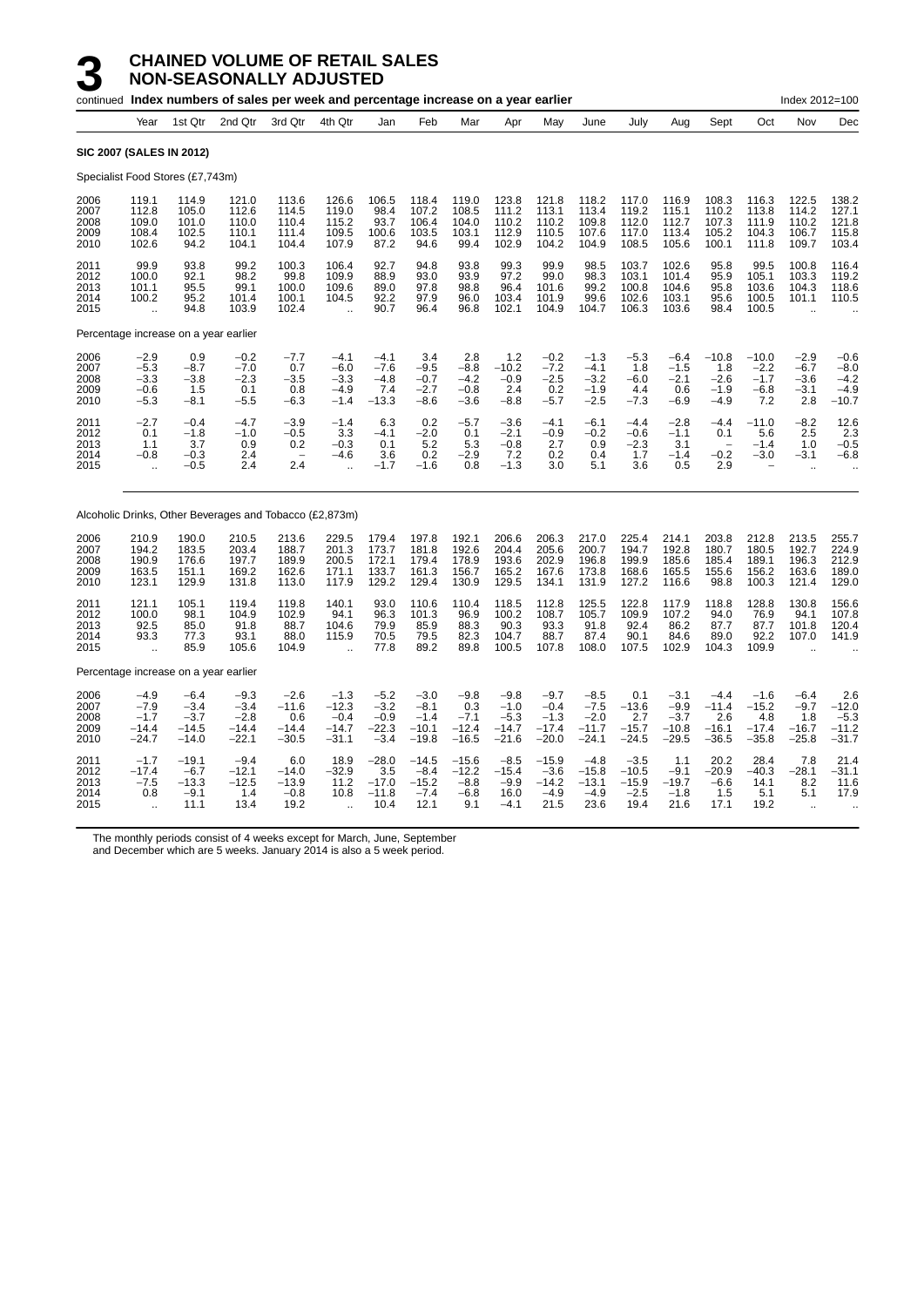|                                      |                                                         |                                        | continued Index numbers of sales per week and percentage increase on a year earlier |                                           |                                                          |                                              |                                                    |                                           |                                           |                                           |                                             |                                           |                                           |                                           |                                           | Index 2012=100                                           |                                                          |
|--------------------------------------|---------------------------------------------------------|----------------------------------------|-------------------------------------------------------------------------------------|-------------------------------------------|----------------------------------------------------------|----------------------------------------------|----------------------------------------------------|-------------------------------------------|-------------------------------------------|-------------------------------------------|---------------------------------------------|-------------------------------------------|-------------------------------------------|-------------------------------------------|-------------------------------------------|----------------------------------------------------------|----------------------------------------------------------|
|                                      | Year                                                    | 1st Qtr                                | 2nd Qtr                                                                             | 3rd Qtr                                   | 4th Qtr                                                  | Jan                                          | Feb                                                | Mar                                       | Apr                                       | May                                       | June                                        | July                                      | Aug                                       | Sept                                      | Oct                                       | Nov                                                      | Dec                                                      |
|                                      | <b>SIC 2007 (SALES IN 2012)</b>                         |                                        |                                                                                     |                                           |                                                          |                                              |                                                    |                                           |                                           |                                           |                                             |                                           |                                           |                                           |                                           |                                                          |                                                          |
|                                      |                                                         |                                        | Predominantly Non-food Stores, All Businesses (£145,054m)                           |                                           |                                                          |                                              |                                                    |                                           |                                           |                                           |                                             |                                           |                                           |                                           |                                           |                                                          |                                                          |
| 2006<br>2007<br>2008<br>2009<br>2010 | 93.9<br>97.8<br>99.2<br>98.7<br>99.8                    | 82.3<br>86.3<br>89.7<br>87.2<br>88.0   | 89.2<br>93.3<br>95.1<br>93.3<br>95.0                                                | 89.1<br>94.3<br>94.9<br>95.1<br>97.4      | 115.0<br>117.5<br>117.9<br>119.0<br>118.8                | 83.6<br>85.5<br>89.0<br>89.5<br>85.0         | 80.3<br>84.3<br>88.8<br>83.5<br>87.0               | 83.0<br>88.6<br>91.3<br>88.2<br>91.1      | 89.4<br>93.2<br>92.4<br>92.9<br>94.1      | 89.3<br>92.8<br>98.7<br>92.8<br>95.0      | 89.1<br>93.8<br>94.4<br>94.1<br>95.8        | 91.8<br>96.9<br>97.9<br>99.0<br>101.6     | 89.1<br>93.4<br>94.9<br>94.1<br>97.0      | 87.1<br>92.8<br>92.5<br>92.9<br>94.4      | 94.8<br>98.2<br>97.5<br>100.7<br>101.5    | 107.2<br>110.3<br>109.8<br>112.6<br>112.8                | 137.4<br>138.7<br>140.7<br>138.9<br>137.4                |
| 2011<br>2012<br>2013<br>2014<br>2015 | 99.0<br>100.0<br>101.9<br>108.3<br>$\ddot{\phantom{a}}$ | 88.8<br>88.7<br>88.6<br>94.0<br>99.3   | 94.5<br>95.0<br>96.5<br>102.4<br>107.8                                              | 94.2<br>96.7<br>98.6<br>104.7<br>109.7    | 118.6<br>119.6<br>123.8<br>133.1<br>÷.                   | 90.8<br>89.0<br>88.1<br>94.0<br>98.4         | 86.3<br>84.4<br>88.0<br>90.8<br>97.1               | 89.2<br>91.9<br>89.6<br>96.5<br>101.8     | 95.3<br>92.5<br>93.1<br>100.5<br>106.8    | 93.5<br>94.1<br>96.4<br>102.0<br>107.8    | 94.7<br>97.7<br>99.3<br>104.2<br>108.6      | 98.4<br>100.0<br>101.1<br>108.4<br>113.7  | 92.4<br>95.5<br>95.8<br>104.4<br>107.9    | 92.4<br>95.0<br>98.8<br>102.0<br>108.0    | 99.6<br>100.6<br>102.9<br>110.8<br>114.1  | 109.4<br>111.7<br>114.9<br>127.2<br>$\ddot{\phantom{a}}$ | 141.2<br>141.2<br>147.7<br>155.5                         |
|                                      | Percentage increase on a year earlier                   |                                        |                                                                                     |                                           |                                                          |                                              |                                                    |                                           |                                           |                                           |                                             |                                           |                                           |                                           |                                           |                                                          |                                                          |
| 2006<br>2007<br>2008<br>2009<br>2010 | 3.1<br>4.2<br>1.4<br>$-0.5$<br>1.1                      | 0.7<br>4.8<br>4.0<br>$-2.9$<br>0.9     | 4.5<br>4.5<br>1.9<br>$-1.8$<br>1.8                                                  | 3.0<br>5.7<br>0.7<br>0.3<br>2.4           | 3.7<br>2.2<br>0.3<br>1.0<br>$-0.2$                       | 1.7<br>2.2<br>4.1<br>0.6<br>$-5.1$           | 1.0<br>5.0<br>5.5<br>$-6.0$<br>4.2                 | $-0.3$<br>6.7<br>3.0<br>$-3.4$<br>3.3     | 5.7<br>4.3<br>$-0.9$<br>0.6<br>1.2        | 4.7<br>4.0<br>6.3<br>$-6.0$<br>2.4        | 3.4<br>5.2<br>0.6<br>$-0.3$<br>1.8          | 3.3<br>5.6<br>1.0<br>1.2<br>2.6           | 4.1<br>4.8<br>1.6<br>$-0.8$<br>3.1        | 1.9<br>6.6<br>$-0.4$<br>0.4<br>1.7        | 3.6<br>3.6<br>$-0.7$<br>3.3<br>0.8        | 2.8<br>2.9<br>$-0.5$<br>2.5<br>0.2                       | 4.3<br>1.0<br>1.4<br>$-1.3$<br>$-1.1$                    |
| 2011<br>2012<br>2013<br>2014<br>2015 | $-0.8$<br>1.0<br>1.9<br>6.3<br>$\ddotsc$                | 0.9<br>$-0.1$<br>$-0.1$<br>6.0<br>5.7  | $-0.5$<br>0.5<br>1.6<br>6.1<br>5.3                                                  | $-3.3$<br>2.6<br>2.0<br>6.2<br>4.8        | $-0.1$<br>0.9<br>3.5<br>7.5<br>÷.                        | 6.9<br>$-2.0$<br>$-1.0$<br>6.7<br>4.7        | $-0.9$<br>$-2.2$<br>4.3<br>$3.\overline{2}$<br>7.0 | $-2.1$<br>3.0<br>$-2.5$<br>7.7<br>5.6     | 1.3<br>$-3.0$<br>0.7<br>7.9<br>6.2        | $-1.5$<br>0.6<br>2.5<br>5.8<br>5.7        | $-1.1$<br>3.2<br>1.7<br>5.0<br>4.2          | $-3.2$<br>1.7<br>1.0<br>7.2<br>4.9        | $-4.8$<br>3.3<br>0.4<br>9.0<br>3.3        | $-2.2$<br>2.9<br>4.0<br>3.2<br>5.9        | $-1.9$<br>1.0<br>2.3<br>7.7<br>2.9        | $-3.0$<br>2.2<br>2.8<br>10.8<br>$\cdot$ .                | 2.8<br>4.6<br>5.3<br>$\ddotsc$                           |
|                                      |                                                         |                                        | Predominantly Non-food Stores, Large Businesses (£107,026m)                         |                                           |                                                          |                                              |                                                    |                                           |                                           |                                           |                                             |                                           |                                           |                                           |                                           |                                                          |                                                          |
| 2006<br>2007<br>2008<br>2009<br>2010 | 88.9<br>93.1<br>95.0<br>95.3<br>98.8                    | 76.3<br>80.4<br>84.9<br>84.1<br>87.1   | 82.7<br>86.4<br>88.4<br>88.6<br>92.5                                                | 83.4<br>88.7<br>89.1<br>89.9<br>94.4      | 113.0<br>116.9<br>118.3<br>118.4<br>121.3                | 78.6<br>81.1<br>86.6<br>87.6<br>86.9         | 73.5<br>78.0<br>82.5<br>80.3<br>84.7               | 76.8<br>81.9<br>85.1<br>84.3<br>89.3      | 83.3<br>87.0<br>85.4<br>89.2<br>91.0      | 83.2<br>86.0<br>92.8<br>87.6<br>92.1      | 81.9<br>86.2<br>87.3<br>88.9<br>93.9        | 86.1<br>90.5<br>91.5<br>93.2<br>97.6      | 83.1<br>87.2<br>89.6<br>88.5<br>93.6      | 81.4<br>88.4<br>86.8<br>88.5<br>92.5      | 89.1<br>94.0<br>92.8<br>96.0<br>99.6      | 103.1<br>107.0<br>108.2<br>110.0<br>112.6                | 140.2<br>143.2<br>146.7<br>142.9<br>145.6                |
| 2011<br>2012<br>2013<br>2014<br>2015 | 99.0<br>100.0<br>102.6<br>108.9<br>$\ddot{\phantom{a}}$ | 87.7<br>87.2<br>88.0<br>92.9<br>99.3   | 93.1<br>93.3<br>95.6<br>101.6<br>107.8                                              | 92.9<br>95.5<br>98.3<br>104.4<br>109.5    | 122.2<br>124.0<br>128.5<br>138.1<br>$\ddot{\phantom{a}}$ | 92.1<br>89.7<br>89.6<br>95.2<br>99.6         | 84.3<br>82.6<br>86.0<br>88.8<br>96.4               | 86.9<br>88.9<br>88.3<br>93.9<br>101.4     | 94.6<br>91.2<br>92.0<br>99.9<br>107.0     | 90.9<br>91.4<br>94.8<br>101.1<br>107.8    | 93.7<br>96.5<br>99.1<br>103.3<br>108.5      | 97.2<br>98.8<br>100.7<br>107.1<br>113.0   | 90.5<br>92.5<br>95.7<br>103.8<br>107.0    | 91.3<br>95.2<br>98.5<br>102.9<br>108.8    | 98.0<br>99.3<br>102.1<br>110.7<br>112.9   | 110.2<br>112.9<br>117.1<br>131.0<br>$\ddot{\phantom{a}}$ | 151.2<br>152.8<br>158.8<br>165.6                         |
|                                      | Percentage increase on a year earlier                   |                                        |                                                                                     |                                           |                                                          |                                              |                                                    |                                           |                                           |                                           |                                             |                                           |                                           |                                           |                                           |                                                          |                                                          |
| 2006<br>2007<br>2008<br>2009<br>2010 | 5.1<br>4.8<br>2.0<br>0.3<br>3.7                         | 0.9<br>5.4<br>5.6<br>$-1.0$<br>3.7     | 7.1<br>4.4<br>2.4<br>0.2<br>4.3                                                     | 6.7<br>6.4<br>0.5<br>0.9<br>5.0           | 5.4<br>3.4<br>1.2<br>0.1<br>2.5                          | 1.7<br>3.2<br>6.8<br>1.1<br>$-0.8$           | 1.6<br>6.1<br>5.8<br>$-2.7$<br>5.5                 | $-0.3$<br>6.6<br>4.0<br>$-1.0$<br>5.9     | 9.1<br>4.4<br>$-1.8$<br>4.5<br>2.0        | 7.3<br>3.4<br>7.9<br>$-5.6$<br>5.1        | $\frac{5.3}{5.2}$<br>1.3<br>1.9<br>5.5      | 7.0<br>5.1<br>1.1<br>1.8<br>4.8           | 8.1<br>5.0<br>2.7<br>$-1.2$<br>5.7        | 5.3<br>8.6<br>$-1.9$<br>2.0<br>4.5        | 6.3<br>5.5<br>$-1.2$<br>3.4<br>3.8        | 3.6<br>3.8<br>1.1<br>1.7<br>2.3                          | $6.0$<br>$2.1$<br>2.4<br>$-2.5$<br>1.8                   |
| 2011<br>2012<br>2013<br>2014<br>2015 | 0.2<br>1.0<br>2.6<br>6.2<br>$\bar{\mathbf{r}}$          | 0.6<br>$-0.6$<br>0.9<br>5.6<br>6.9     | 0.7<br>0.2<br>2.5<br>6.3<br>6.1                                                     | $-1.6$<br>2.8<br>2.9<br>6.2<br>4.9        | 0.8<br>1.5<br>3.6<br>7.4<br>$\ddot{\phantom{a}}$         | 6.0<br>$-2.6$<br>$-0.1$<br>6.3<br>4.6        | $-0.5$<br>$-2.0$<br>4.1<br>3.3<br>8.6              | $-2.7$<br>2.3<br>$-0.6$<br>6.3<br>7.9     | 3.9<br>$-3.5$<br>0.8<br>8.6<br>7.0        | $-1.3$<br>0.6<br>3.7<br>6.7<br>6.6        | $-0.2$<br>3.0<br>2.8<br>4.2<br>5.0          | $-0.4$<br>1.7<br>1.9<br>6.3<br>5.5        | $-3.3$<br>2.2<br>3.4<br>8.5<br>3.1        | $-1.2$<br>4.2<br>3.5<br>4.5<br>5.8        | $-1.6$<br>1.3<br>2.8<br>8.4<br>2.0        | $-2.1$<br>2.5<br>3.7<br>11.9<br>$\ddot{\phantom{a}}$     | 3.9<br>1.0<br>4.0<br>4.3                                 |
|                                      |                                                         |                                        | Predominantly Non-food Stores, Small Businesses (£38,027m)                          |                                           |                                                          |                                              |                                                    |                                           |                                           |                                           |                                             |                                           |                                           |                                           |                                           |                                                          |                                                          |
| 2006<br>2007<br>2008<br>2009<br>2010 | 108.5<br>111.4<br>111.3<br>108.4<br>102.6               | 99.7<br>103.2<br>103.6<br>95.9<br>90.3 | 108.2<br>113.4<br>114.3<br>106.8<br>102.2                                           | 105.8<br>110.3<br>111.6<br>110.1<br>106.1 | 120.3<br>118.8<br>116.4<br>120.8<br>111.6                | 98.1<br>97.9<br>95.4<br>94.9<br>79.4         | 99.8<br>102.4<br>107.1<br>92.8<br>93.6             | 101.0<br>108.0<br>108.9<br>99.3<br>96.4   | 106.8<br>111.1<br>112.4<br>103.5<br>102.7 | 106.9<br>112.5<br>115.4<br>107.4<br>103.0 | 110.3<br>115.9<br>114.9<br>108.9<br>101.2   | 108.2<br>115.7<br>116.4<br>115.8<br>113.0 | 106.6<br>111.1<br>110.1<br>110.2<br>106.8 | 103.3<br>105.4<br>108.9<br>105.4<br>100.0 | 111.4<br>110.3<br>110.8<br>114.1<br>106.8 | 118.9<br>119.6<br>114.1<br>119.8<br>113.4                | 128.4<br>125.0<br>122.8<br>127.0<br>114.0                |
| 2011<br>2012<br>2013<br>2014<br>2015 | 99.2<br>100.0<br>99.9<br>106.4<br>$\bar{\mathbf{r}}$    | 91.9<br>92.9<br>90.4<br>97.0<br>99.5   | 98.6<br>99.8<br>99.1<br>104.7<br>107.8                                              | 98.0<br>100.1<br>99.5<br>105.6<br>110.3   | 108.4<br>107.2<br>110.6<br>118.9<br>à.                   | 87.2<br>87.1<br>84.0<br>90.7<br>95.2         | 91.8<br>89.4<br>93.5<br>96.4<br>99.2               | 95.7<br>100.3<br>93.1<br>103.6<br>103.1   | 97.5<br>96.1<br>96.4<br>102.2<br>106.3    | 101.0<br>101.7<br>100.9<br>104.4<br>107.9 | 97.5<br>101.2<br>99.9<br>106.9<br>108.8     | 101.7<br>103.4<br>102.1<br>112.1<br>115.7 | 97.8<br>103.9<br>96.3<br>106.3<br>110.5   | 95.3<br>94.6<br>99.9<br>99.7<br>105.8     | 103.9<br>104.1<br>105.0<br>111.2<br>117.5 | 107.1<br>108.5<br>108.8<br>116.7<br>$\ddotsc$            | 113.0<br>108.6<br>116.5<br>127.0                         |
|                                      | Percentage increase on a year earlier                   |                                        |                                                                                     |                                           |                                                          |                                              |                                                    |                                           |                                           |                                           |                                             |                                           |                                           |                                           |                                           |                                                          |                                                          |
| 2006<br>2007<br>2008<br>2009<br>2010 | $-1.5$<br>2.7<br>$-0.1$<br>$-2.6$<br>$-5.4$             | 0.3<br>3.5<br>0.4<br>$-7.4$<br>$-5.8$  | $-1.0$<br>4.9<br>0.8<br>-6.6<br>$-4.3$                                              | $-4.6$<br>4.3<br>1.1<br>$-1.4$<br>$-3.6$  | $-0.7$<br>$-1.2$<br>$-2.0$<br>3.8<br>$-7.6$              | 1.7<br>$-0.1$<br>$-2.6$<br>$-0.6$<br>$-16.3$ | $-0.4$<br>2.6<br>4.6<br>$-13.4$<br>0.9             | $-0.2$<br>6.9<br>0.8<br>$-8.8$<br>$-2.9$  | $-1.4$<br>4.1<br>1.2<br>$-7.9$<br>$-0.8$  | $-1.0$<br>5.3<br>2.5<br>$-6.9$<br>$-4.1$  | $-0.6$<br>5.1<br>$-0.9$<br>$-5.2$<br>$-7.1$ | $-4.4$<br>6.9<br>0.5<br>$-0.5$<br>$-2.4$  | $-4.1$<br>4.3<br>$-0.9$<br>0.1<br>$-3.1$  | $-5.2$<br>2.0<br>3.4<br>$-3.3$<br>$-5.1$  | $-2.3$<br>$-1.0$<br>0.5<br>3.0<br>$-6.4$  | 0.9<br>0.5<br>$-4.6$<br>5.0<br>$-5.3$                    | $-0.9$<br>$-2.7$<br>$-1.7$<br>3.5<br>$-10.3$             |
| 2011<br>2012<br>2013<br>2014<br>2015 | $-3.3$<br>0.8<br>$-0.1$<br>6.5<br>$\ddot{\phantom{1}}$  | 1.7<br>1.1<br>$-2.6$<br>7.3<br>2.6     | $-3.6$<br>1.2<br>$-0.6$<br>5.6<br>2.9                                               | $-7.6$<br>2.2<br>$-0.7$<br>6.1<br>4.5     | $-2.9$<br>$-1.1$<br>3.1<br>7.6<br>$\ddot{\phantom{1}}$   | 9.7<br>$-0.1$<br>$-3.6$<br>8.0<br>4.9        | $-2.0$<br>$-2.6$<br>4.6<br>3.1<br>2.9              | $-0.8$<br>4.8<br>$-7.2$<br>11.4<br>$-0.5$ | $-5.1$<br>$-1.5$<br>0.3<br>6.0<br>4.1     | $-2.0$<br>0.7<br>$-0.7$<br>3.4<br>3.3     | $-3.6$<br>3.7<br>$-1.2$<br>7.0<br>1.8       | $-10.0$<br>1.7<br>$-1.3$<br>9.8<br>3.2    | $-8.4$<br>6.2<br>$-7.3$<br>10.4<br>3.9    | $-4.7$<br>$-0.7$<br>5.7<br>$-0.2$<br>6.2  | $-2.7$<br>0.2<br>0.8<br>5.9<br>5.7        | $-5.6$<br>1.3<br>0.2<br>7.3<br>$\ddot{\phantom{1}}$      | $-0.9$<br>$-3.9$<br>$7.3$<br>9.0<br>$\ddot{\phantom{1}}$ |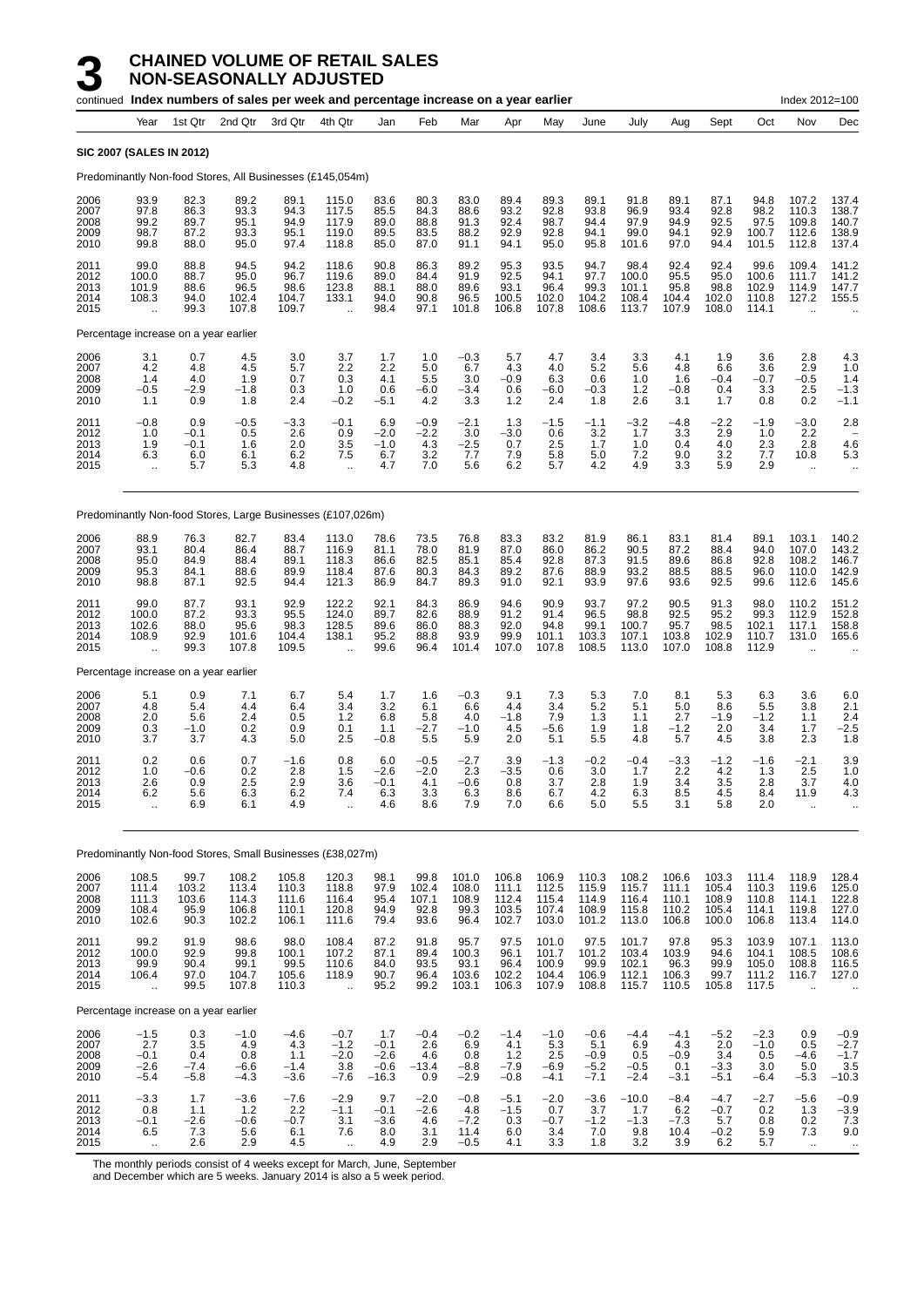|                                      |                                              |                                              | continued Index numbers of sales per week and percentage increase on a year earlier |                                             |                                                          |                                             |                                            |                                           |                                          |                                             |                                               |                                          |                                             |                                             |                                           | Index 2012=100                                       |                                             |
|--------------------------------------|----------------------------------------------|----------------------------------------------|-------------------------------------------------------------------------------------|---------------------------------------------|----------------------------------------------------------|---------------------------------------------|--------------------------------------------|-------------------------------------------|------------------------------------------|---------------------------------------------|-----------------------------------------------|------------------------------------------|---------------------------------------------|---------------------------------------------|-------------------------------------------|------------------------------------------------------|---------------------------------------------|
|                                      | Year                                         | 1st Qtr                                      | 2nd Qtr                                                                             | 3rd Qtr                                     | 4th Qtr                                                  | Jan                                         | Feb                                        | Mar                                       | Apr                                      | May                                         | June                                          | July                                     | Aug                                         | Sept                                        | Oct                                       | Nov                                                  | Dec                                         |
|                                      |                                              | <b>SIC 2007 (SALES IN 2012)</b>              |                                                                                     |                                             |                                                          |                                             |                                            |                                           |                                          |                                             |                                               |                                          |                                             |                                             |                                           |                                                      |                                             |
|                                      |                                              |                                              | Non Specialised Predominantly Non-food Stores, All Businesses (£28,331m)            |                                             |                                                          |                                             |                                            |                                           |                                          |                                             |                                               |                                          |                                             |                                             |                                           |                                                      |                                             |
| 2006<br>2007<br>2008<br>2009<br>2010 | 88.8<br>91.8<br>88.7<br>89.4<br>93.7         | 74.9<br>77.0<br>77.6<br>74.8<br>80.1         | 78.7<br>81.5<br>79.6<br>81.1<br>86.2                                                | 80.5<br>85.5<br>80.3<br>82.6<br>87.1        | 121.3<br>123.3<br>118.3<br>119.1<br>121.3                | 75.9<br>78.2<br>78.4<br>76.2<br>79.1        | 71.8<br>74.3<br>76.5<br>71.3<br>78.2       | 76.5<br>78.1<br>77.7<br>76.4<br>82.3      | 79.4<br>79.2<br>77.1<br>78.8<br>81.7     | 78.7<br>80.0<br>80.1<br>81.1<br>86.2        | 78.1<br>84.5<br>81.1<br>82.8<br>89.8          | 83.4<br>88.3<br>83.0<br>84.9<br>89.1     | 81.1<br>85.2<br>80.4<br>82.2<br>87.2        | 77.7<br>83.5<br>78.2<br>81.2<br>85.4        | 88.2<br>93.6<br>87.0<br>91.5<br>93.3      | 112.3<br>117.4<br>112.9<br>115.8<br>116.2            | 154.9<br>151.8<br>147.7<br>143.7<br>147.8   |
| 2011<br>2012<br>2013<br>2014<br>2015 | 94.9<br>100.0<br>104.5<br>110.9<br>$\ddotsc$ | 82.1<br>83.9<br>87.9<br>93.3<br>100.1        | 86.5<br>93.2<br>95.1<br>101.9<br>106.2                                              | 87.3<br>92.9<br>95.9<br>102.9<br>109.3      | 123.8<br>130.0<br>138.9<br>146.7                         | 85.4<br>83.7<br>89.1<br>95.4<br>101.3       | 79.0<br>79.3<br>86.0<br>89.8<br>97.7       | 81.9<br>87.6<br>88.6<br>93.9<br>101.1     | 84.6<br>89.7<br>89.7<br>100.2<br>102.8   | 85.4<br>92.8<br>93.5<br>101.1<br>105.8      | 89.0<br>96.4<br>100.7<br>103.9<br>109.2       | 89.8<br>95.9<br>97.7<br>104.2<br>112.4   | 86.5<br>91.3<br>95.2<br>103.2<br>107.5      | 86.0<br>91.7<br>95.1<br>101.7<br>108.4      | 93.0<br>98.5<br>104.5<br>111.1<br>116.1   | 114.4<br>121.9<br>127.6<br>145.0                     | 156.0<br>161.8<br>175.4<br>176.6            |
|                                      |                                              |                                              | Percentage increase on a year earlier                                               |                                             |                                                          |                                             |                                            |                                           |                                          |                                             |                                               |                                          |                                             |                                             |                                           |                                                      |                                             |
| 2006<br>2007<br>2008<br>2009<br>2010 | 3.1<br>3.4<br>$-3.4$<br>0.7<br>4.8           | $-1.0$<br>2.8<br>0.8<br>$-3.7$<br>7.1        | 5.7<br>3.5<br>$-2.3$<br>1.9<br>6.4                                                  | 4.7<br>6.2<br>$-6.1$<br>2.8<br>5.4          | 3.1<br>1.7<br>$-4.1$<br>0.6<br>1.9                       | $-0.9$<br>3.1<br>0.2<br>$-2.7$<br>3.7       | $-1.2$<br>3.5<br>2.9<br>$-6.8$<br>9.8      | $-0.9$<br>2.1<br>$-0.5$<br>$-1.7$<br>7.8  | 7.9<br>$-0.3$<br>$-2.6$<br>2.3<br>3.7    | 7.3<br>1.6<br>0.2<br>1.2<br>6.3             | 2.8<br>8.2<br>$-4.0$<br>2.1<br>8.4            | 6.0<br>5.9<br>$-6.0$<br>2.2<br>5.0       | 5.5<br>5.1<br>$-5.7$<br>2.3<br>6.0          | 2.8<br>7.5<br>$-6.4$<br>3.8<br>5.2          | 5.0<br>6.0<br>$-7.0$<br>5.1<br>2.0        | 1.2<br>4.6<br>$-3.9$<br>2.6<br>0.3                   | 3.3<br>$-2.0$<br>$-2.7$<br>$-2.7$<br>2.9    |
| 2011<br>2012<br>2013<br>2014<br>2015 | 1.4<br>5.3<br>4.4<br>6.1<br>÷.               | 2.5<br>2.1<br>4.9<br>6.1<br>7.3              | 0.3<br>7.8<br>2.0<br>7.2<br>4.2                                                     | 0.3<br>6.3<br>3.3<br>7.3<br>6.2             | 2.0<br>5.0<br>6.8<br>5.7<br>$\ddot{\phantom{1}}$         | 8.0<br>$-2.0$<br>6.5<br>7.1<br>6.1          | 1.0<br>0.4<br>8.4<br>45<br>8.8             | $-0.5$<br>7.0<br>1.1<br>6.0<br>7.6        | 3.5<br>6.0<br>$-0.1$<br>11.7<br>2.6      | $-1.0$<br>8.8<br>0.7<br>8.1<br>4.7          | $-0.9$<br>8.4<br>4.5<br>3.2<br>5.1            | 0.8<br>6.7<br>1.9<br>6.6<br>7.8          | $-0.8$<br>5.5<br>4.3<br>8.4<br>4.2          | 0.8<br>6.6<br>3.7<br>6.9<br>6.6             | -0.3<br>5.9<br>6.2<br>6.3<br>45           | $-1.6$<br>6.6<br>4.7<br>13.6<br>$\ddotsc$            | 5.5<br>3.8<br>8.4<br>0.7                    |
|                                      |                                              |                                              | Non Specialised Predominantly Non-food Stores, Large Businesses (£25,620m)          |                                             |                                                          |                                             |                                            |                                           |                                          |                                             |                                               |                                          |                                             |                                             |                                           |                                                      |                                             |
| 2006<br>2007<br>2008<br>2009<br>2010 | 89.2<br>92.1<br>90.6<br>88.5<br>95.7         | 74.9<br>77.3<br>78.2<br>74.3<br>82.2         | 78.0<br>80.6<br>80.3<br>79.8<br>87.1                                                | 79.9<br>84.9<br>82.1<br>80.9<br>88.3        | 124.0<br>125.4<br>122.8<br>119.1<br>125.2                | 77.0<br>79.6<br>79.7<br>75.7<br>81.1        | 72.0<br>74.2<br>76.5<br>70.9<br>80.3       | 75.6<br>78.0<br>78.1<br>75.9<br>84.8      | 78.7<br>78.3<br>77.4<br>78.4<br>82.5     | 77.8<br>79.2<br>80.8<br>79.1<br>87.2        | 77.5<br>83.5<br>82.2<br>81.4<br>90.9          | 82.6<br>87.7<br>84.2<br>83.2<br>90.8     | 80.6<br>84.4<br>82.3<br>79.8<br>87.4        | 77.1<br>83.1<br>80.3<br>79.9<br>87.0        | 87.8<br>93.4<br>89.6<br>90.2<br>95.3      | 114.3<br>119.1<br>116.4<br>114.2<br>119.2            | 160.7<br>156.0<br>154.6<br>146.1<br>153.8   |
| 2011<br>2012<br>2013<br>2014<br>2015 | 96.5<br>100.0<br>106.5<br>113.2              | 82.9<br>83.5<br>88.5<br>95.3<br>101.5        | 87.8<br>92.0<br>96.7<br>103.1<br>108.4                                              | 88.1<br>91.9<br>98.1<br>104.7<br>111.4      | 127.0<br>132.6<br>142.8<br>151.1<br>$\ddot{\phantom{a}}$ | 86.8<br>84.3<br>89.2<br>98.5<br>103.0       | 79.2<br>79.2<br>86.7<br>91.1<br>98.1       | 82.8<br>86.4<br>89.4<br>95.5<br>102.9     | 85.4<br>88.1<br>90.6<br>101.2<br>104.8   | 85.7<br>90.4<br>94.5<br>102.0<br>107.1      | 91.4<br>96.5<br>103.3<br>105.5<br>112.3       | 90.6<br>95.2<br>100.0<br>106.1<br>113.6  | 87.1<br>89.0<br>96.9<br>104.9<br>109.5      | 86.8<br>91.5<br>97.6<br>103.3<br>111.2      | 94.1<br>98.3<br>107.2<br>113.1<br>119.1   | 116.6<br>123.8<br>129.7<br>149.5                     | 161.8<br>167.1<br>181.9<br>182.8            |
|                                      |                                              |                                              | Percentage increase on a year earlier                                               |                                             |                                                          |                                             |                                            |                                           |                                          |                                             |                                               |                                          |                                             |                                             |                                           |                                                      |                                             |
| 2006<br>2007<br>2008<br>2009<br>2010 | 3.8<br>3.2<br>$-1.6$<br>$-2.3$<br>8.1        | $-0.5$<br>3.2<br>1.1<br>$-5.0$<br>10.7       | 6.3<br>3.4<br>$-0.4$<br>$-0.6$<br>9.2                                               | 5.5<br>6.3<br>$-3.3$<br>$-1.5$<br>9.2       | 4.0<br>1.1<br>$-2.0$<br>$-3.0$<br>5.1                    | 0.1<br>3.4<br>0.1<br>$-5.0$<br>7.1          | 0.2<br>3.1<br>3.1<br>$-7.3$<br>13.2        | $-1.4$<br>3.2<br>$-2.8$<br>11.7           | 8.4<br>$-0.4$<br>$-1.2$<br>1.3<br>5.2    | 7.8<br>1.9<br>2.0<br>$-2.1$<br>10.2         | 3.5<br>7.7<br>$-1.6$<br>$-0.9$<br>11.6        | 6.5<br>6.1<br>$-3.9$<br>$-1.2$<br>9.2    | 6.6<br>4.8<br>$-2.5$<br>$-3.1$<br>9.6       | 3.8<br>7.8<br>$-3.4$<br>$-0.5$<br>8.9       | 4.9<br>6.4<br>$-4.1$<br>0.7<br>5.7        | 2.0<br>4.2<br>$-2.3$<br>$-1.9$<br>4.4                | 4.7<br>$-2.9$<br>$-0.9$<br>$-5.5$<br>5.2    |
| 2011<br>2012<br>2013<br>2014<br>2015 | 0.8<br>3.7<br>6.5<br>6.2<br>ă,               | 0.8<br>0.7<br>6.0<br>7.7<br>6.4              | 0.8<br>4.8<br>5.1<br>6.6<br>5.2                                                     | $-0.2$<br>4.3<br>6.8<br>6.7<br>6.4          | 1.5<br>4.4<br>7.7<br>5.8<br>$\ddotsc$                    | 7.1<br>$-3.0$<br>5.8<br>10.5<br>4.6         | $-1.3$<br>9.4<br>5.1<br>7.7                | $-2.3$<br>4.3<br>3.6<br>6.8<br>7.7        | 3.5<br>3.1<br>2.9<br>11.7<br>3.6         | $-1.7$<br>5.6<br>4.5<br>7.9<br>5.0          | 0.6<br>5.5<br>7.1<br>2.1<br>6.5               | $-0.2$<br>5.1<br>5.0<br>6.1<br>7.0       | $-0.4$<br>2.2<br>8.9<br>8.3<br>4.3          | $-0.2$<br>5.4<br>6.6<br>5.9<br>7.6          | $-1.3$<br>4.4<br>9.1<br>5.5<br>5.3        | $-2.2$<br>6.1<br>4.8<br>15.3<br>$\ddot{\phantom{a}}$ | 5.2<br>3.3<br>8.9<br>0.5                    |
|                                      |                                              |                                              | Non Specialised Predominantly Non-food Stores, Small Businesses (£2,711m)           |                                             |                                                          |                                             |                                            |                                           |                                          |                                             |                                               |                                          |                                             |                                             |                                           |                                                      |                                             |
| 2006<br>2007<br>2008<br>2009<br>2010 | 85.7<br>89.6<br>71.0<br>97.6<br>74.5         | 74.6<br>73.7<br>72.0<br>79.2<br>59.5         | 85.6<br>89.6<br>72.8<br>93.2<br>77.6                                                | 86.8<br>91.4<br>63.5<br>99.2<br>75.6        | 95.8<br>103.5<br>75.5<br>118.6<br>85.1                   | 65.6<br>65.1<br>65.9<br>81.1<br>59.9        | 70.0<br>75.4<br>76.3<br>74.8<br>59.0       | 85.5<br>79.3<br>74.8<br>81.1<br>59.5      | 86.6<br>87.0<br>74.2<br>83.0<br>74.9     | 87.8<br>87.2<br>73.2<br>99.7<br>77.4        | 83.1<br>93.6<br>71.3<br>96.2<br>79.9          | 91.0<br>94.7<br>71.9<br>100.7<br>73.0    | 86.5<br>93.0<br>62.3<br>105.5<br>84.9       | 83.6<br>87.5<br>57.9<br>93.0<br>70.3        | 92.8<br>95.2<br>62.9<br>104.0<br>74.1     | 93.3<br>101.9<br>79.5<br>130.6<br>87.5               | 100.2<br>111.4<br>82.4<br>120.8<br>91.9     |
| 2011<br>2012<br>2013<br>2014<br>2015 | 80.5<br>100.0<br>84.7<br>88.9<br>$\ddotsc$   | 74.2<br>87.1<br>82.5<br>74.3<br>87.6         | 74.5<br>104.7<br>79.6<br>90.3<br>85.2                                               | 80.3<br>102.0<br>75.3<br>86.4<br>89.9       | 93.1<br>106.1<br>101.3<br>105.6<br>$\ddotsc$             | 71.8<br>78.3<br>88.4<br>66.5<br>85.2        | 77.2<br>80.4<br>79.2<br>77.9<br>94.0       | 73.8<br>99.6<br>80.5<br>79.2<br>84.4      | 77.4<br>105.3<br>80.4<br>90.6<br>83.9    | 82.4<br>115.4<br>83.5<br>92.1<br>93.7       | 65.9<br>95.7<br>75.8<br>88.7<br>79.4          | 82.0<br>101.8<br>75.8<br>86.2<br>101.0   | 80.6<br>112.7<br>79.1<br>86.6<br>89.0       | 78.6<br>93.6<br>71.8<br>86.4<br>81.8        | 82.7<br>100.0<br>79.1<br>92.6<br>88.4     | 93.2<br>104.3<br>107.6<br>102.1                      | 101.3<br>112.4<br>114.0<br>118.9            |
|                                      |                                              |                                              | Percentage increase on a year earlier                                               |                                             |                                                          |                                             |                                            |                                           |                                          |                                             |                                               |                                          |                                             |                                             |                                           |                                                      |                                             |
| 2006<br>2007<br>2008<br>2009<br>2010 | $-3.7$<br>4.5<br>$-20.7$<br>37.4<br>$-23.7$  | $-6.2$<br>$-1.2$<br>$-2.3$<br>9.9<br>$-24.8$ | 0.8<br>4.7<br>$-18.8$<br>28.1<br>$-16.7$                                            | $-2.3$<br>5.3<br>$-30.5$<br>56.2<br>$-23.8$ | $-6.9$<br>8.0<br>$-27.1$<br>57.2<br>$-28.3$              | $-11.4$<br>$-0.8$<br>1.3<br>23.1<br>$-26.1$ | $-13.3$<br>7.6<br>1.2<br>$-1.9$<br>$-21.1$ | 3.0<br>$-7.3$<br>$-5.6$<br>8.4<br>$-26.6$ | 3.7<br>0.5<br>$-14.7$<br>11.8<br>$-9.7$  | 3.3<br>$-0.7$<br>$-16.1$<br>36.2<br>$-22.3$ | $-3.4$<br>12.7<br>$-23.9$<br>34.9<br>$-16.9$  | 2.6<br>4.0<br>$-24.1$<br>40.1<br>$-27.5$ | $-3.0$<br>7.5<br>$-33.1$<br>69.4<br>$-19.5$ | $-5.6$<br>4.6<br>$-33.8$<br>60.8<br>$-24.4$ | 6.3<br>2.6<br>$-34.0$<br>65.4<br>$-28.7$  | $-7.8$<br>9.2<br>$-22.0$<br>64.3<br>$-33.0$          | $-14.1$<br>11.1<br>$-26.0$<br>$46.7 - 23.9$ |
| 2011<br>2012<br>2013<br>2014<br>2015 | 8.1<br>24.2<br>$-15.3$<br>5.0<br>٠.          | 24.8<br>17.3<br>$-5.3$<br>$-10.0$<br>17.9    | $-4.0$<br>40.6<br>$-24.0$<br>13.5<br>$-5.7$                                         | 6.1<br>27.1<br>-26.2<br>14.8<br>4.1         | 9.4<br>14.0<br>$-4.5$<br>4.3                             | 19.8<br>9.0<br>12.9<br>$-24.8$<br>28.0      | 30.7<br>4.1<br>$-1.4$<br>$-1.7$<br>20.8    | 24.1<br>34.9<br>$-19.2$<br>$-1.5$<br>6.5  | 3.3<br>36.1<br>$-23.7$<br>12.7<br>$-7.4$ | 6.5<br>40.0<br>$-27.7$<br>10.4<br>1.7       | $-17.6$<br>45.3<br>$-20.8$<br>17.0<br>$-10.5$ | 12.3<br>24.2<br>$-25.6$<br>13.7<br>17.1  | $-5.1$<br>39.9<br>$-29.8$<br>9.4<br>2.9     | 11.7<br>19.2<br>$-23.4$<br>20.4<br>$-5.3$   | 11.6<br>21.0<br>$-21.0$<br>17.2<br>$-4.5$ | 6.5<br>11.9<br>3.1<br>$-5.1$<br>$\ddotsc$            | $10.2$<br>$10.9$<br>1.5<br>4.3<br>$\cdots$  |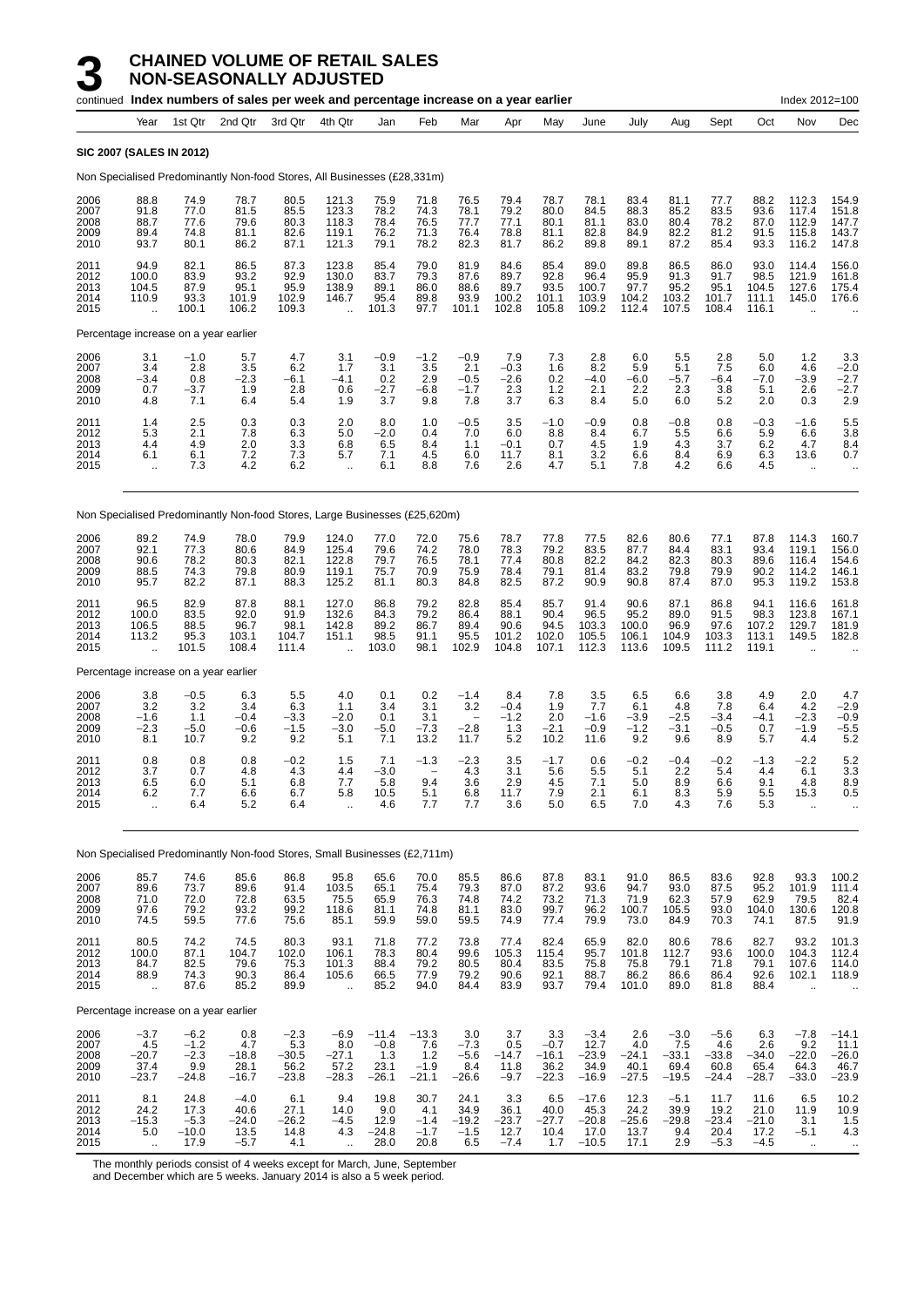|                                      |                                                      |                                          | continued Index numbers of sales per week and percentage increase on a year earlier |                                           |                                                     |                                            |                                                         |                                           |                                           |                                             |                                           |                                           |                                           |                                             |                                           | Index 2012=100                              |                                           |
|--------------------------------------|------------------------------------------------------|------------------------------------------|-------------------------------------------------------------------------------------|-------------------------------------------|-----------------------------------------------------|--------------------------------------------|---------------------------------------------------------|-------------------------------------------|-------------------------------------------|---------------------------------------------|-------------------------------------------|-------------------------------------------|-------------------------------------------|---------------------------------------------|-------------------------------------------|---------------------------------------------|-------------------------------------------|
|                                      | Year                                                 | 1st Qtr                                  | 2nd Qtr                                                                             | 3rd Qtr                                   | 4th Qtr                                             | Jan                                        | Feb                                                     | Mar                                       | Apr                                       | May                                         | June                                      | July                                      | Aug                                       | Sept                                        | Oct                                       | Nov                                         | Dec                                       |
|                                      | <b>SIC 2007 (SALES IN 2012)</b>                      |                                          |                                                                                     |                                           |                                                     |                                            |                                                         |                                           |                                           |                                             |                                           |                                           |                                           |                                             |                                           |                                             |                                           |
|                                      |                                                      |                                          | Textile, Clothing, Footwear and Leather, All Businesses (£42,729m)                  |                                           |                                                     |                                            |                                                         |                                           |                                           |                                             |                                           |                                           |                                           |                                             |                                           |                                             |                                           |
| 2006<br>2007<br>2008<br>2009<br>2010 | 81.2<br>85.1<br>87.8<br>93.5<br>98.5                 | 66.3<br>71.2<br>74.1<br>79.6<br>85.4     | 76.5<br>81.2<br>83.2<br>88.9<br>93.7                                                | 78.8<br>83.6<br>86.6<br>91.9<br>97.7      | 103.2<br>104.4<br>108.3<br>113.8<br>117.4           | 66.5<br>68.8<br>72.8<br>81.0<br>85.6       | 63.4<br>69.1<br>73.1<br>75.5<br>82.3                    | 68.5<br>74.8<br>76.3<br>81.8<br>87.7      | 74.4<br>82.6<br>77.5<br>88.1<br>93.4      | 77.4<br>80.1<br>89.2<br>86.7<br>91.9        | 77.4<br>80.8<br>82.8<br>91.4<br>95.3      | 84.3<br>86.3<br>89.8<br>97.7<br>104.3     | 76.8<br>80.9<br>86.3<br>89.0<br>95.2      | 76.0<br>83.5<br>84.4<br>89.5<br>94.4        | 84.8<br>86.5<br>89.7<br>97.4<br>101.9     | 93.3<br>93.5<br>97.9<br>102.5<br>107.3      | 125.9<br>127.3<br>131.6<br>135.8<br>137.9 |
| 2011<br>2012<br>2013<br>2014<br>2015 | 99.5<br>100.0<br>101.2<br>104.6                      | 85.2<br>86.0<br>86.2<br>87.5<br>91.7     | 95.9<br>94.0<br>94.9<br>99.6<br>105.9                                               | 96.4<br>99.4<br>100.5<br>104.2<br>108.6   | 120.6<br>120.6<br>123.1<br>128.2                    | 87.9<br>87.7<br>87.9<br>88.1<br>90.9       | 81.7<br>80.9<br>83.6<br>81.7<br>87.3                    | 85.9<br>88.7<br>86.8<br>91.5<br>95.8      | 97.5<br>90.1<br>89.8<br>95.9<br>102.6     | 93.0<br>92.0<br>94.1<br>99.3<br>103.6       | 96.9<br>98.8<br>99.7<br>102.9<br>110.3    | 104.0<br>104.1<br>103.7<br>109.3<br>111.9 | 93.0<br>96.6<br>97.6<br>106.7<br>108.8    | 93.1<br>97.8<br>100.2<br>98.1<br>105.9      | 99.6<br>102.0<br>101.3<br>104.3<br>106.4  | 106.3<br>105.7<br>110.9<br>117.4            | 148.7<br>147.4<br>150.3<br>155.9          |
|                                      | Percentage increase on a year earlier                |                                          |                                                                                     |                                           |                                                     |                                            |                                                         |                                           |                                           |                                             |                                           |                                           |                                           |                                             |                                           |                                             |                                           |
| 2006<br>2007<br>2008<br>2009<br>2010 | 7.1<br>4.8<br>3.2<br>6.6<br>5.3                      | 3.9<br>7.3<br>4.1<br>7.4<br>7.2          | 6.9<br>6.2<br>2.5<br>6.9<br>5.4                                                     | 7.5<br>6.0<br>3.6<br>6.1<br>6.3           | 8.9<br>1.1<br>3.8<br>5.0<br>3.2                     | 3.9<br>3.4<br>5.8<br>11.4<br>5.6           | 3.3<br>8.9<br>5.8<br>3.2<br>9.0                         | 4.4<br>9.2<br>2.0<br>7.3<br>7.2           | 8.0<br>11.1<br>$-6.1$<br>13.6<br>6.0      | 8.2<br>3.5<br>11.4<br>$-2.8$<br>6.0         | 5.2<br>4.5<br>2.5<br>10.4<br>4.3          | 8.8<br>2.4<br>4.0<br>8.8<br>6.7           | 8.3<br>5.4<br>6.6<br>3.2<br>6.9           | 5.8<br>9.8<br>1.1<br>6.1<br>5.5             | 10.4<br>2.0<br>3.6<br>8.6<br>4.6          | 6.4<br>0.2<br>4.7<br>4.7<br>4.6             | 9.7<br>1.2<br>$\frac{3.3}{3.2}$<br>1.5    |
| 2011<br>2012<br>2013<br>2014<br>2015 | 1.0<br>0.5<br>1.2<br>3.3<br>$\ddot{\phantom{a}}$     | $-0.2$<br>0.9<br>0.2<br>1.6<br>4.8       | 2.3<br>$-1.9$<br>0.9<br>5.0<br>6.3                                                  | $-1.3$<br>3.0<br>1.1<br>3.7<br>4.3        | 2.7<br>$\overline{\phantom{a}}$<br>2.1<br>4.1<br>÷. | 2.7<br>-0.3<br>0.3<br>0.2<br>3.1           | $-0.7$<br>$-0.9$<br>3.3<br>$-2.2$<br>6.8                | $-2.0$<br>3.2<br>$-2.1$<br>5.4<br>4.7     | 4.4<br>$-7.6$<br>$-0.4$<br>6.8<br>7.1     | 1.2<br>$-1.1$<br>2.3<br>5.6<br>4.4          | 1.6<br>2.0<br>0.9<br>3.3<br>7.1           | $-0.3$<br>0.1<br>$-0.4$<br>5.4<br>2.4     | -2.3<br>3.8<br>1.0<br>9.3<br>2.0          | $-1.4$<br>5.1<br>2.4<br>$-2.1$<br>7.9       | $-2.2$<br>2.4<br>$-0.7$<br>3.0<br>2.0     | $-0.9$<br>$-0.6$<br>4.9<br>5.8<br>$\ddotsc$ | 7.9<br>$-0.9$<br>1.9<br>3.8<br>$\ddotsc$  |
|                                      |                                                      |                                          | Textile, Clothing, Footwear and Leather, Large Businesses (£37,560m)                |                                           |                                                     |                                            |                                                         |                                           |                                           |                                             |                                           |                                           |                                           |                                             |                                           |                                             |                                           |
| 2006<br>2007<br>2008<br>2009<br>2010 | 77.2<br>81.9<br>85.2<br>91.6<br>97.8                 | 62.2<br>67.8<br>71.6<br>76.8<br>84.5     | 72.3<br>77.5<br>80.4<br>86.4<br>92.9                                                | 74.2<br>79.8<br>83.1<br>89.0<br>96.1      | 100.2<br>102.3<br>106.6<br>114.1<br>117.5           | 62.4<br>65.8<br>70.4<br>77.9<br>85.0       | 59.6<br>65.5<br>70.2<br>72.3<br>81.2                    | 63.9<br>71.3<br>73.8<br>79.5<br>86.8      | 70.3<br>78.7<br>74.0<br>85.7<br>92.2      | 73.3<br>76.6<br>87.1<br>84.2<br>91.3        | 73.1<br>77.2<br>80.2<br>88.8<br>94.9      | 80.1<br>82.3<br>87.0<br>94.0<br>102.3     | 71.7<br>76.4<br>82.5<br>85.9<br>93.8      | 71.5<br>80.5<br>80.5<br>87.4<br>93.0        | 80.2<br>83.6<br>86.6<br>95.9<br>100.0     | 90.6<br>91.4<br>96.5<br>102.2<br>107.2      | 124.0<br>126.0<br>130.7<br>138.3<br>139.6 |
| 2011<br>2012<br>2013<br>2014<br>2015 | 99.1<br>100.0<br>101.7<br>105.3                      | 84.2<br>85.7<br>85.4<br>88.0<br>91.1     | 94.9<br>94.0<br>95.2<br>100.6<br>104.3                                              | 95.6<br>98.1<br>100.2<br>103.0<br>104.4   | 121.6<br>122.2<br>126.0<br>130.9                    | 87.1<br>86.9<br>86.5<br>88.8<br>90.4       | 80.3<br>80.6<br>82.0<br>82.0<br>86.4                    | 85.0<br>88.8<br>87.2<br>91.9<br>95.4      | 96.7<br>90.1<br>89.4<br>96.4<br>101.1     | 91.9<br>91.6<br>95.0<br>100.8<br>102.8      | 95.9<br>99.0<br>100.0<br>103.7<br>108.2   | 103.7<br>103.8<br>104.6<br>108.4<br>108.0 | 92.2<br>94.2<br>96.8<br>103.2<br>102.2    | 91.9<br>96.7<br>99.4<br>98.5<br>103.3       | 99.5<br>100.5<br>101.4<br>105.8<br>104.4  | 106.5<br>107.2<br>113.6<br>119.2            | 151.3<br>151.5<br>155.8<br>160.4          |
|                                      | Percentage increase on a year earlier                |                                          |                                                                                     |                                           |                                                     |                                            |                                                         |                                           |                                           |                                             |                                           |                                           |                                           |                                             |                                           |                                             |                                           |
| 2006<br>2007<br>2008<br>2009<br>2010 | 7.0<br>6.0<br>4.0<br>7.5<br>6.7                      | 3.5<br>9.2<br>5.5<br>7.3<br>10.1         | 6.7<br>7.1<br>3.8<br>7.5<br>7.6                                                     | 7.8<br>7.5<br>4.2<br>7.1<br>8.0           | 8.8<br>2.1<br>4.2<br>7.0<br>2.9                     | 3.6<br>5.4<br>6.9<br>10.7<br>9.1           | 4.3<br>9.9<br>7.1<br>3.0<br>12.3                        | 2.8<br>11.5<br>3.6<br>7.6<br>9.3          | 8.0<br>11.9<br>$-6.0$<br>15.8<br>7.7      | 7.9<br>4.5<br>13.7<br>$-3.3$<br>8.3         | 4.8<br>5.6<br>3.8<br>10.7<br>6.9          | 8.6<br>2.7<br>5.8<br>8.1<br>8.7           | 8.5<br>6.6<br>7.9<br>4.1<br>9.2           | 6.5<br>12.5<br>8.6<br>6.3                   | 10.2<br>4.2<br>3.6<br>10.7<br>4.3         | 5.7<br>0.8<br>5.6<br>5.9<br>4.9             | 10.0<br>1.6<br>3.8<br>5.8<br>1.0          |
| 2011<br>2012<br>2013<br>2014<br>2015 | 1.4<br>0.9<br>1.7<br>3.5<br>ä,                       | $-0.4$<br>1.8<br>-0.4<br>3.0<br>3.5      | 2.2<br>$-1.0$<br>1.3<br>5.6<br>3.8                                                  | $-0.5$<br>2.6<br>2.1<br>$2.8\,$<br>1.4    | 3.5<br>0.5<br>3.1<br>3.9<br>à.                      | 2.4<br>$-0.2$<br>-0.5<br>2.7<br>1.7        | $-1.1$<br>0.4<br>1.7<br>$\overline{\phantom{a}}$<br>5.3 | $-2.2$<br>4.5<br>-1.8<br>5.4<br>3.8       | 4.9<br>-6.9<br>-0.7<br>7.8<br>4.9         | 0.7<br>$-0.3$<br>3.7<br>6.1<br>2.0          | 1.1<br>3.2<br>1.0<br>3.7<br>4.3           | 1.4<br>0.1<br>0.8<br>3.7<br>$-0.4$        | $-1.7$<br>2.2<br>2.7<br>6.6<br>$-0.9$     | $-1.2$<br>5.3<br>2.8<br>$-1.0$<br>4.9       | -0.6<br>1.1<br>0.8<br>4.4<br>$-1.4$       | $-0.7$<br>0.7<br>5.9<br>5.0<br>$\ddotsc$    | 8.4<br>0.1<br>2.8<br>3.0<br>$\cdot$ .     |
|                                      |                                                      |                                          | Textile, Clothing, Footwear and Leather, Small Businesses (£5,169m)                 |                                           |                                                     |                                            |                                                         |                                           |                                           |                                             |                                           |                                           |                                           |                                             |                                           |                                             |                                           |
| 2006<br>2007<br>2008<br>2009<br>2010 | 109.9<br>108.4<br>106.8<br>107.7<br>104.2            | 96.5<br>95.3<br>92.6<br>100.1<br>91.3    | 106.5<br>107.9<br>103.3<br>107.1<br>99.1                                            | 111.9<br>110.9<br>111.9<br>112.7<br>109.4 | 124.8<br>119.3<br>120.5<br>111.0<br>116.8           | 95.9<br>90.2<br>90.1<br>103.5<br>89.9      | 90.8<br>94.8<br>94.3<br>98.4<br>90.0                    | 101.5<br>99.9<br>93.8<br>98.6<br>93.5     | 103.9<br>111.4<br>103.5<br>105.6<br>101.9 | 107.0<br>105.7<br>104.8<br>104.6<br>96.8    | 108.2<br>106.8<br>101.8<br>110.4<br>98.7  | 114.9<br>115.7<br>109.9<br>124.1<br>118.9 | 113.4<br>113.7<br>113.6<br>111.5<br>105.4 | 108.4<br>104.8<br>112.1<br>104.5<br>105.1   | 118.0<br>107.6<br>111.7<br>108.6<br>115.4 | 113.0<br>109.0<br>108.0<br>105.0<br>107.8   | 139.7<br>137.0<br>137.6<br>117.6<br>125.0 |
| 2011<br>2012<br>2013<br>2014<br>2015 | 102.8<br>100.0<br>97.2<br>99.2<br>$\bar{\mathbf{a}}$ | 92.7<br>88.1<br>91.9<br>84.2<br>96.1     | 102.7<br>94.4<br>92.6<br>92.9<br>117.0                                              | 102.3<br>108.3<br>102.5<br>112.8<br>139.4 | 113.4<br>109.2<br>101.8<br>108.2<br>$\ddotsc$       | 94.0<br>93.3<br>98.4<br>82.9<br>94.4       | 91.4<br>83.6<br>95.3<br>79.9<br>94.3                    | 92.8<br>87.6<br>84.1<br>89.0<br>99.0      | 103.2<br>90.6<br>92.2<br>91.9<br>113.8    | 101.1<br>94.6<br>87.2<br>88.4<br>109.8      | 103.5<br>97.2<br>97.2<br>97.3<br>125.2    | 106.2<br>106.5<br>97.4<br>115.3<br>140.8  | 98.7<br>113.3<br>103.4<br>132.0<br>156.3  | 102.0<br>105.7<br>105.9<br>95.5<br>124.7    | 100.7<br>113.0<br>101.1<br>93.3<br>121.3  | 105.5<br>94.8<br>91.8<br>104.2<br>$\ddotsc$ | 130.0<br>117.8<br>110.4<br>123.2          |
|                                      | Percentage increase on a year earlier                |                                          |                                                                                     |                                           |                                                     |                                            |                                                         |                                           |                                           |                                             |                                           |                                           |                                           |                                             |                                           |                                             |                                           |
| 2006<br>2007<br>2008<br>2009<br>2010 | 7.6<br>$-1.4$<br>$-1.4$<br>0.9<br>$-3.\bar{3}$       | 6.2<br>$-1.2$<br>$-2.8$<br>8.0<br>$-8.7$ | 8.1<br>1.3<br>$-4.3$<br>3.8<br>$-7.5$                                               | 6.2<br>$-1.0$<br>0.9<br>0.7<br>$-2.9$     | 9.4<br>$-4.4$<br>1.0<br>$-7.9$<br>5.2               | 5.1<br>$-6.0$<br>$-0.1$<br>14.9<br>$-13.1$ | $-0.9$<br>4.4<br>$-0.5$<br>4.4<br>$-8.5$                | 12.8<br>$-1.6$<br>$-6.1$<br>5.2<br>$-5.2$ | 7.7<br>7.3<br>$-7.1$<br>2.0<br>$-3.6$     | 9.8<br>$-1.2$<br>$-0.9$<br>$-0.1$<br>$-7.5$ | 7.1<br>$-1.3$<br>$-4.7$<br>8.4<br>$-10.6$ | 9.6<br>0.8<br>$-5.0$<br>12.9<br>$-4.2$    | 7.7<br>0.2<br>$-0.1$<br>$-1.8$<br>$-5.4$  | 2.2<br>$-3.\bar{4}$<br>7.0<br>$-6.8$<br>0.6 | 11.3<br>$-8.8$<br>3.8<br>$-2.8$<br>6.3    | 10.9<br>$-3.5$<br>$-0.9$<br>$-2.8$<br>2.6   | $7.3 - 2.0$<br>0.5<br>$-14.5$<br>6.3      |
| 2011<br>2012<br>2013<br>2014         | $-1.3$<br>$-2.7$<br>$-2.8$<br>2.1                    | 1.5<br>$-5.0$<br>4.3<br>$-8.4$           | 3.6<br>$-8.1$<br>$-1.9$<br>0.4                                                      | $-6.5$<br>5.9<br>$-5.3$<br>10.0           | $-2.8$<br>$-3.7$<br>$-6.8$<br>6.2                   | 4.5<br>$-0.7$<br>5.4<br>$-15.8$            | 1.6<br>$-8.6$<br>14.0<br>$-16.2$                        | $-0.7$<br>$-5.6$<br>$-4.0$<br>5.8         | 1.3<br>$-12.2$<br>1.8<br>$-0.3$           | 4.5<br>$-6.4$<br>$-7.9$<br>1.5              | 4.9<br>$-6.1$<br>0.1                      | $-10.6$<br>0.2<br>$-8.5$<br>18.4          | $-6.4$<br>14.8<br>$-8.7$<br>27.6          | $-3.0$<br>3.6<br>0.2<br>$-9.8$              | $-12.7$<br>12.2<br>$-10.5$<br>$-7.7$      | $-2.1$<br>$-10.1$<br>$-3.2$<br>13.5         | 4.0<br>$-9.4$<br>$-6.3$<br>11.6           |

2015 .. 14.2 25.9 23.5 .. 13.9 18.1 11.3 23.8 24.1 28.7 22.1 18.4 30.5 30.0 .. ..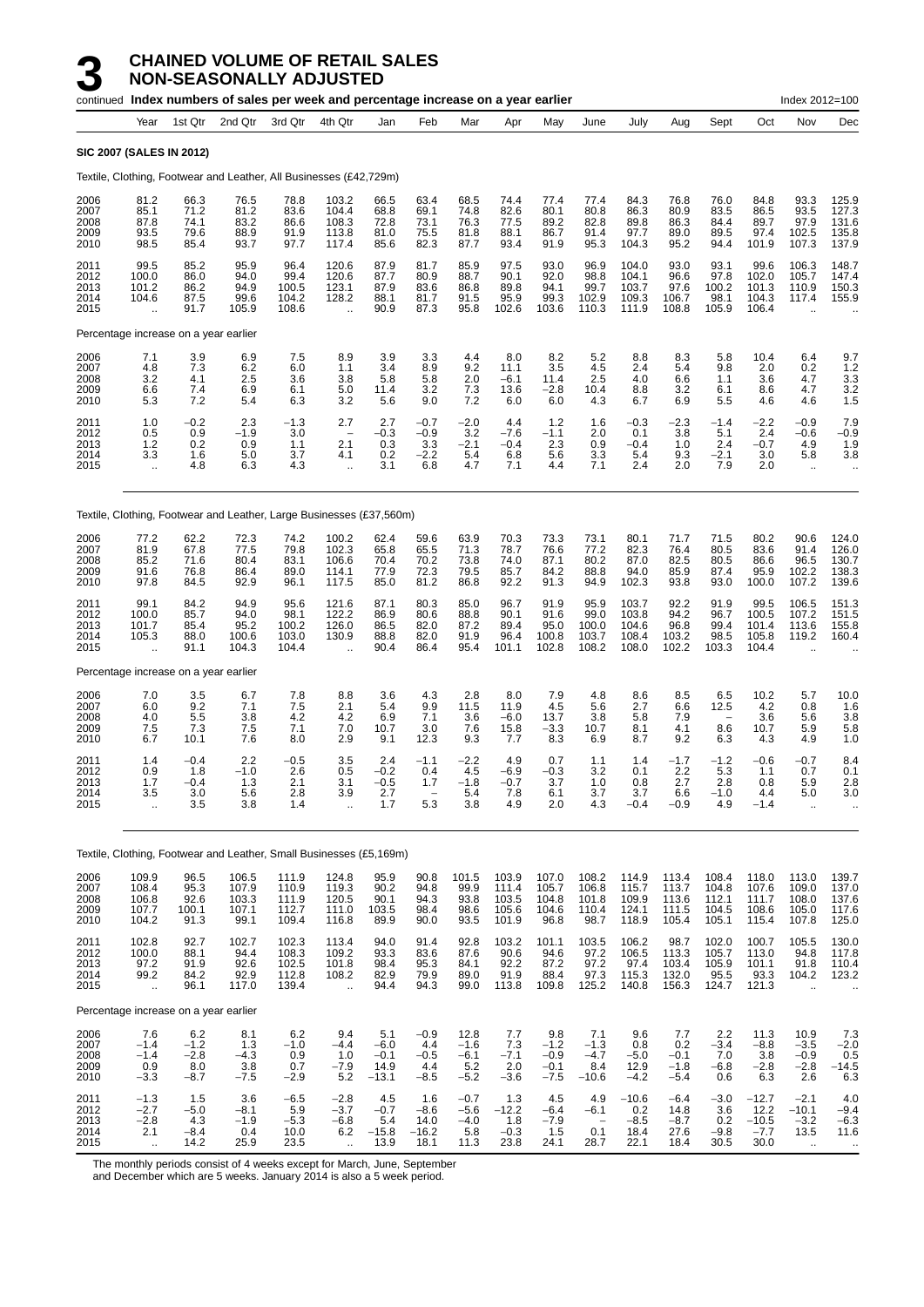|                                      |                                                         |                                            | continued Index numbers of sales per week and percentage increase on a year earlier |                                            |                                                          |                                              |                                            |                                            |                                             |                                           |                                            |                                           |                                             |                                               |                                           | Index 2012=100                             |                                              |
|--------------------------------------|---------------------------------------------------------|--------------------------------------------|-------------------------------------------------------------------------------------|--------------------------------------------|----------------------------------------------------------|----------------------------------------------|--------------------------------------------|--------------------------------------------|---------------------------------------------|-------------------------------------------|--------------------------------------------|-------------------------------------------|---------------------------------------------|-----------------------------------------------|-------------------------------------------|--------------------------------------------|----------------------------------------------|
|                                      | Year                                                    | 1st Qtr                                    | 2nd Qtr                                                                             | 3rd Qtr                                    | 4th Qtr                                                  | Jan                                          | Feb                                        | Mar                                        | Apr                                         | May                                       | June                                       | July                                      | Aug                                         | Sept                                          | Oct                                       | Nov                                        | Dec                                          |
|                                      |                                                         | <b>SIC 2007 (SALES IN 2012)</b>            |                                                                                     |                                            |                                                          |                                              |                                            |                                            |                                             |                                           |                                            |                                           |                                             |                                               |                                           |                                            |                                              |
| Textiles (£679m)                     |                                                         |                                            |                                                                                     |                                            |                                                          |                                              |                                            |                                            |                                             |                                           |                                            |                                           |                                             |                                               |                                           |                                            |                                              |
| 2006<br>2007<br>2008<br>2009<br>2010 | 129.5<br>146.4<br>115.9<br>118.4<br>120.2               | 129.4<br>153.0<br>113.7<br>126.0<br>111.0  | 123.8<br>145.4<br>112.0<br>113.0<br>110.4                                           | 119.8<br>118.2<br>119.4<br>114.8<br>120.8  | 145.0<br>169.0<br>118.8<br>119.8<br>138.4                | 131.7<br>135.4<br>116.3<br>145.5<br>112.7    | 127.5<br>164.8<br>108.4<br>136.6<br>111.6  | 129.2<br>157.7<br>115.4<br>101.8<br>109.2  | 124.7<br>152.2<br>123.1<br>109.5<br>111.1   | 130.1<br>142.3<br>102.4<br>120.3<br>108.9 | 118.1<br>142.4<br>110.7<br>110.0<br>111.1  | 124.0<br>124.4<br>120.4<br>122.6<br>126.5 | 120.4<br>117.4<br>111.9<br>111.6<br>122.6   | 116.0<br>113.9<br>124.6<br>111.2<br>114.9     | 137.3<br>150.5<br>128.6<br>132.8<br>133.3 | 151.9<br>179.4<br>114.6<br>125.9<br>146.8  | 145.6<br>175.6<br>114.3<br>104.6<br>135.7    |
| 2011<br>2012<br>2013<br>2014<br>2015 | 98.5<br>100.0<br>103.2<br>111.4<br>$\ddot{\phantom{a}}$ | 97.3<br>93.6<br>97.8<br>101.4<br>91.3      | 88.5<br>90.1<br>98.4<br>101.3<br>100.8                                              | 95.8<br>100.2<br>99.4<br>112.1<br>108.7    | 112.3<br>116.1<br>117.0<br>131.5<br>$\ddot{\phantom{a}}$ | 102.3<br>97.4<br>103.8<br>96.7<br>82.8       | 95.9<br>94.6<br>98.4<br>100.0<br>85.7      | 94.3<br>89.8<br>92.6<br>107.3<br>102.7     | 86.1<br>88.5<br>96.9<br>107.6<br>103.3      | 87.9<br>86.5<br>96.7<br>99.6<br>104.0     | 91.0<br>94.3<br>101.0<br>97.7<br>96.3      | 97.6<br>98.5<br>105.6<br>119.7<br>117.7   | 88.4<br>102.9<br>104.9<br>108.5<br>103.8    | 100.3<br>99.3<br>90.2<br>108.8<br>105.3       | 99.4<br>115.6<br>105.5<br>122.0<br>124.6  | 111.2<br>113.3<br>114.5<br>128.3           | 123.4<br>118.7<br>128.3<br>141.6             |
|                                      |                                                         | Percentage increase on a year earlier      |                                                                                     |                                            |                                                          |                                              |                                            |                                            |                                             |                                           |                                            |                                           |                                             |                                               |                                           |                                            |                                              |
| 2006<br>2007<br>2008<br>2009<br>2010 | $-4.5$<br>13.1<br>$-20.8$<br>2.1<br>1.5                 | 1.1<br>18.2<br>$-25.7$<br>10.8<br>$-11.9$  | $-0.9$<br>17.4<br>$-23.0$<br>0.9<br>$-2.3$                                          | $-10.8$<br>$-1.3$<br>1.0<br>$-3.8$<br>5.2  | $-6.7$<br>16.6<br>$-29.7$<br>0.8<br>15.5                 | $-6.9$<br>2.8<br>$-14.1$<br>25.2<br>$-22.6$  | 3.4<br>29.2<br>$-34.2$<br>26.0<br>$-18.3$  | 6.6<br>22.1<br>$-26.8$<br>$-11.8$<br>7.2   | $-6.5$<br>22.1<br>$-19.2$<br>$-11.0$<br>1.5 | 10.0<br>9.4<br>$-28.0$<br>17.4<br>$-9.5$  | $-4.3$<br>20.6<br>$-22.2$<br>$-0.7$<br>1.0 | $-7.9$<br>0.4<br>$-3.2$<br>1.8<br>3.2     | $-9.8$<br>$-2.5$<br>$-4.8$<br>$-0.3$<br>9.9 | $-13.8$<br>$-1.8$<br>9.4<br>$-10.7$<br>3.3    | $-5.8$<br>9.6<br>$-14.6$<br>3.3<br>0.4    | $-2.3$<br>18.1<br>$-36.1$<br>9.8<br>16.6   | $-10.6$<br>20.5<br>$-34.9$<br>$-8.6$<br>29.8 |
| 2011<br>2012<br>2013<br>2014<br>2015 | $-18.0$<br>1.5<br>3.2<br>8.0                            | $-12.4$<br>$-3.8$<br>4.5<br>3.7<br>$-10.0$ | $-19.8$<br>1.8<br>9.2<br>3.0<br>$-0.5$                                              | $-20.7$<br>4.5<br>$-0.7$<br>12.7<br>$-3.0$ | $-18.9$<br>3.4<br>0.8<br>12.3                            | $-9.2$<br>$-4.8$<br>6.6<br>$-6.8$<br>$-14.4$ | $-14.1$<br>$-1.3$<br>4.0<br>1.6<br>$-14.4$ | $-13.6$<br>$-4.8$<br>3.1<br>15.8<br>$-4.3$ | $-22.5$<br>2.7<br>9.5<br>11.1<br>$-4.0$     | $-19.3$<br>$-1.5$<br>11.8<br>3.0<br>4.4   | $-18.1$<br>3.6<br>7.1<br>$-3.3$<br>$-1.4$  | $-22.9$<br>0.9<br>7.2<br>13.4<br>$-1.6$   | $-27.9$<br>16.4<br>1.9<br>3.4<br>$-4.3$     | $-12.7$<br>$-1.0$<br>$-9.2$<br>20.7<br>$-3.3$ | $-25.4$<br>16.3<br>$-8.8$<br>15.6<br>2.1  | $-24.2$<br>1.8<br>1.1<br>12.0<br>$\ddotsc$ | $-9.1$<br>$-3.8$<br>8.0<br>10.3              |

The monthly periods consist of 4 weeks except for March, June, September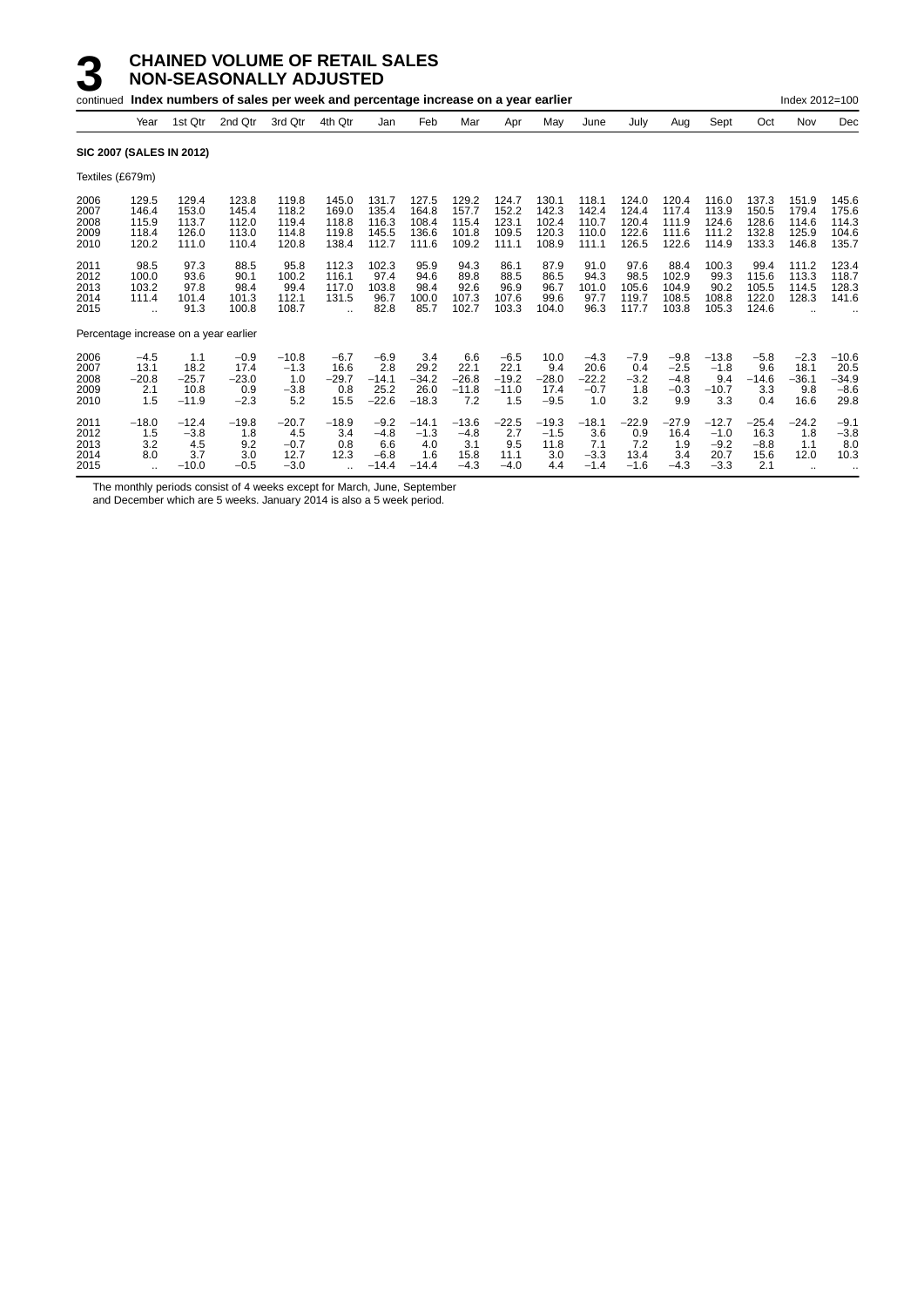|                                      |                                                        |                                           | continued Index numbers of sales per week and percentage increase on a year earlier |                                            |                                                                       |                                             |                                          |                                                |                                                                       |                                              |                                             |                                              |                                            |                                              |                                            | Index 2012=100                                         |                                              |
|--------------------------------------|--------------------------------------------------------|-------------------------------------------|-------------------------------------------------------------------------------------|--------------------------------------------|-----------------------------------------------------------------------|---------------------------------------------|------------------------------------------|------------------------------------------------|-----------------------------------------------------------------------|----------------------------------------------|---------------------------------------------|----------------------------------------------|--------------------------------------------|----------------------------------------------|--------------------------------------------|--------------------------------------------------------|----------------------------------------------|
|                                      | Year                                                   | 1st Qtr                                   | 2nd Qtr                                                                             | 3rd Qtr                                    | 4th Qtr                                                               | Jan                                         | Feb                                      | Mar                                            | Apr                                                                   | May                                          | June                                        | July                                         | Aug                                        | Sept                                         | Oct                                        | Nov                                                    | Dec                                          |
|                                      |                                                        | <b>SIC 2007 (SALES IN 2012)</b>           |                                                                                     |                                            |                                                                       |                                             |                                          |                                                |                                                                       |                                              |                                             |                                              |                                            |                                              |                                            |                                                        |                                              |
|                                      |                                                        | Clothing, All Businesses (£37,534m)       |                                                                                     |                                            |                                                                       |                                             |                                          |                                                |                                                                       |                                              |                                             |                                              |                                            |                                              |                                            |                                                        |                                              |
| 2006<br>2007<br>2008<br>2009<br>2010 | 81.2<br>85.0<br>88.0<br>94.0<br>98.8                   | 66.1<br>71.0<br>74.3<br>79.6<br>86.2      | 75.9<br>80.3<br>83.0<br>88.5<br>93.9                                                | 78.4<br>83.1<br>86.0<br>92.0<br>97.1       | 104.6<br>105.5<br>109.9<br>115.9<br>117.9                             | 65.5<br>68.1<br>72.2<br>80.4<br>85.9        | 63.3<br>68.9<br>73.6<br>75.1<br>83.1     | 68.7<br>75.0<br>76.9<br>82.7<br>89.0           | 73.9<br>81.4<br>77.2<br>87.1<br>93.6                                  | 76.6<br>79.4<br>89.5<br>86.2<br>92.2         | 76.9<br>80.2<br>82.4<br>91.5<br>95.4        | 84.3<br>86.2<br>89.8<br>98.3<br>104.4        | 76.1<br>79.6<br>84.7<br>88.4<br>94.0       | 75.4<br>83.3<br>83.9<br>89.9<br>93.7         | 84.5<br>86.3<br>89.9<br>97.9<br>101.5      | 94.8<br>94.3<br>99.5<br>104.4<br>107.6                 | 128.4<br>129.7<br>134.2<br>139.6<br>139.3    |
| 2011<br>2012<br>2013<br>2014<br>2015 | 99.9<br>100.0<br>101.5<br>105.2                        | 85.9<br>86.1<br>86.2<br>87.9<br>92.9      | 96.3<br>94.0<br>95.5<br>100.6<br>106.6                                              | 96.0<br>98.7<br>100.4<br>104.5<br>108.3    | 121.2<br>121.2<br>123.7<br>129.3                                      | 87.8<br>87.0<br>86.7<br>88.2<br>91.1        | 82.5<br>81.2<br>83.4<br>82.1<br>88.6     | 87.2<br>89.2<br>88.1<br>92.1<br>98.0           | 98.0<br>89.8<br>89.6<br>96.3<br>103.1                                 | 93.7<br>92.1<br>94.8<br>100.9<br>104.6       | 96.9<br>99.0<br>100.7<br>103.8<br>110.9     | 104.0<br>104.4<br>104.7<br>110.4<br>112.4    | 92.4<br>95.2<br>96.4<br>105.8<br>107.2     | 92.5<br>97.1<br>100.1<br>98.6<br>105.8       | 99.3<br>100.9<br>101.0<br>104.3<br>106.3   | 106.6<br>106.4<br>112.0<br>118.7                       | 150.4<br>149.2<br>151.3<br>157.8             |
|                                      |                                                        | Percentage increase on a year earlier     |                                                                                     |                                            |                                                                       |                                             |                                          |                                                |                                                                       |                                              |                                             |                                              |                                            |                                              |                                            |                                                        |                                              |
| 2006<br>2007<br>2008<br>2009<br>2010 | 8.2<br>4.6<br>3.6<br>6.8<br>5.0                        | 5.2<br>7.4<br>4.6<br>7.2<br>8.3           | 7.5<br>5.8<br>3.3<br>6.7<br>6.0                                                     | 9.1<br>6.0<br>3.5<br>7.0<br>5.5            | 10.0<br>0.9<br>4.2<br>5.5<br>1.7                                      | 5.3<br>3.9<br>6.1<br>11.2<br>6.9            | 5.1<br>8.8<br>6.8<br>2.1<br>10.7         | 5.2<br>9.2<br>2.4<br>7.6<br>7.6                | 8.6<br>10.1<br>$-5.1$<br>12.9<br>7.4                                  | 8.6<br>3.6<br>12.7<br>$-3.7$<br>6.9          | 5.9<br>4.2<br>2.7<br>11.1<br>4.3            | 10.1<br>2.3<br>4.2<br>9.5<br>6.2             | 10.1<br>4.6<br>6.4<br>4.3<br>6.3           | 7.3<br>10.5<br>0.7<br>7.2<br>4.2             | 11.5<br>2.1<br>4.2<br>8.9<br>3.6           | 7.8<br>$-0.5$<br>5.5<br>4.9<br>3.1                     | 10.6<br>1.0<br>3.4<br>4.1<br>$-0.3$          |
| 2011<br>2012<br>2013<br>2014<br>2015 | 1.1<br>0.1<br>1.5<br>3.7<br>$\ddot{\phantom{a}}$       | $-0.4$<br>0.2<br>0.2<br>1.9<br>5.8        | 2.6<br>$-2.3$<br>1.5<br>5.4<br>5.9                                                  | $-1.1$<br>2.8<br>1.7<br>4.1<br>3.6         | 2.8<br>$\overline{\phantom{0}}$<br>2.1<br>4.5<br>$\ddot{\phantom{1}}$ | 2.2<br>$-0.9$<br>$-0.4$<br>1.8<br>3.2       | $-0.8$<br>$-1.5$<br>2.7<br>$-1.6$<br>7.9 | $-2.0$<br>2.3<br>$-1.2$<br>4.6<br>6.4          | 4.7<br>$-8.4$<br>$-0.2$<br>7.5<br>7.1                                 | 1.7<br>$-1.7$<br>3.0<br>6.5<br>3.6           | 1.6<br>2.1<br>1.7<br>3.1<br>6.8             | $-0.4$<br>0.4<br>0.3<br>5.5<br>1.8           | $-1.6$<br>3.0<br>1.3<br>9.7<br>1.3         | $-1.3$<br>5.0<br>3.1<br>$-1.5$<br>7.2        | $-2.1$<br>1.6<br>0.1<br>3.2<br>2.0         | $-0.9$<br>$-0.2$<br>5.3<br>6.0<br>$\bar{\mathbf{r}}$   | 8.0<br>$-0.8$<br>1.4<br>4.3                  |
|                                      |                                                        |                                           | Clothing, Large Businesses (£33,940m)                                               |                                            |                                                                       |                                             |                                          |                                                |                                                                       |                                              |                                             |                                              |                                            |                                              |                                            |                                                        |                                              |
| 2006<br>2007<br>2008<br>2009<br>2010 | 77.2<br>81.8<br>85.8<br>92.3<br>98.6                   | 62.1<br>68.0<br>72.1<br>77.5<br>85.7      | 71.9<br>77.0<br>80.7<br>86.7<br>93.7                                                | 73.6<br>79.1<br>83.0<br>89.2<br>96.2       | 101.2<br>103.2<br>108.5<br>115.9<br>118.6                             | 61.6<br>65.3<br>70.2<br>78.0<br>85.5        | 59.8<br>65.9<br>71.0<br>72.9<br>82.4     | 64.3<br>71.9<br>74.8<br>80.7<br>88.6           | 69.9<br>78.1<br>74.3<br>85.9<br>93.0                                  | 72.9<br>76.2<br>87.8<br>84.7<br>92.3         | 72.7<br>76.8<br>80.0<br>88.9<br>95.5        | 79.5<br>81.9<br>87.3<br>94.7<br>103.1        | 70.9<br>74.9<br>81.5<br>85.4<br>93.4       | 71.0<br>80.1<br>80.8<br>87.9<br>93.0         | 79.9<br>83.5<br>87.5<br>96.5<br>100.4      | 91.6<br>92.3<br>98.7<br>103.9<br>108.3                 | 125.8<br>127.6<br>133.2<br>140.9<br>141.5    |
| 2011<br>2012<br>2013<br>2014<br>2015 | 99.4<br>100.0<br>102.1<br>105.5<br>ă,                  | 85.1<br>86.0<br>86.1<br>88.3<br>92.0      | 95.0<br>93.9<br>96.0<br>100.7<br>104.5                                              | 95.1<br>97.6<br>99.9<br>102.7<br>103.7     | 122.2<br>122.6<br>126.3<br>131.5                                      | 87.4<br>86.5<br>86.2<br>88.6<br>90.7        | 81.2<br>81.1<br>82.9<br>82.4<br>87.2     | 86.4<br>89.5<br>88.5<br>92.7<br>96.8           | 96.9<br>89.7<br>89.5<br>96.5<br>101.2                                 | 92.4<br>91.8<br>95.8<br>101.5<br>103.2       | 95.6<br>98.8<br>101.3<br>103.5<br>108.2     | 103.4<br>103.9<br>105.0<br>109.0<br>107.6    | 91.4<br>93.1<br>95.6<br>101.6<br>100.6     | 91.5<br>96.2<br>99.3<br>98.6<br>102.9        | 99.3<br>100.6<br>101.3<br>105.7<br>104.3   | 107.3<br>107.5<br>114.3<br>120.5                       | 152.4<br>152.2<br>156.0<br>160.9             |
|                                      |                                                        | Percentage increase on a year earlier     |                                                                                     |                                            |                                                                       |                                             |                                          |                                                |                                                                       |                                              |                                             |                                              |                                            |                                              |                                            |                                                        |                                              |
| 2006<br>2007<br>2008<br>2009<br>2010 | 7.2<br>6.0<br>4.9<br>7.6<br>6.8                        | 3.7<br>9.5<br>6.0<br>7.4<br>10.7          | 6.7<br>7.1<br>4.7<br>7.5<br>8.1                                                     | 8.0<br>7.5<br>5.0<br>7.4<br>7.9            | 9.2<br>2.0<br>5.2<br>6.7<br>2.4                                       | 4.0<br>5.9<br>7.6<br>11.1<br>9.5            | 4.5<br>10.2<br>7.7<br>2.6<br>13.1        | 2.8<br>11.8<br>4.1<br>7.9<br>9.9               | 7.7<br>11.8<br>$-4.8$<br>15.5<br>8.4                                  | 7.8<br>4.5<br>15.2<br>$-3.6$<br>9.0          | 5.0<br>5.6<br>4.2<br>11.2<br>7.4            | 8.5<br>3.0<br>6.6<br>8.4<br>8.9              | 9.0<br>5.7<br>8.8<br>4.7<br>9.4            | 6.8<br>12.8<br>0.9<br>8.8<br>5.8             | 10.7<br>4.4<br>4.8<br>10.3<br>4.0          | 6.1<br>0.7<br>7.0<br>5.2<br>4.3                        | $10.3$<br>$1.4$<br>4.4<br>5.8<br>0.4         |
| 2011<br>2012<br>2013<br>2014<br>2015 | 0.8<br>0.7<br>2.1<br>3.4<br>$\ddot{\phantom{a}}$       | $-0.7$<br>1.0<br>0.1<br>2.6<br>4.2        | 1.4<br>$-1.2$<br>2.3<br>5.0<br>3.7                                                  | $-1.1$<br>2.6<br>2.3<br>2.8<br>0.9         | 3.0<br>0.3<br>3.1<br>4.1<br>$\ddot{\phantom{a}}$                      | 2.2<br>$-1.1$<br>$-0.3$<br>2.8<br>2.3       | $-1.4$<br>$-0.2$<br>2.2<br>$-0.5$<br>5.8 | $-2.5$<br>3.6<br>$-1.1$<br>4.7<br>4.5          | 4.1<br>$-7.4$<br>$-0.2$<br>7.8<br>4.8                                 | 0.2<br>$-0.7$<br>4.3<br>6.0<br>1.7           | 0.1<br>3.4<br>2.5<br>2.2<br>4.5             | 0.3<br>0.5<br>1.0<br>3.8<br>$-1.2$           | $-2.2$<br>1.9<br>2.6<br>6.3<br>$-0.9$      | $-1.6$<br>5.1<br>3.2<br>$-0.7$<br>4.4        | $-1.1$<br>1.3<br>0.7<br>4.4<br>$-1.4$      | $-1.0$<br>0.2<br>6.3<br>5.4<br>$\ddot{\phantom{a}}$    | 7.8<br>$-0.2$<br>2.5<br>3.2                  |
|                                      |                                                        | Clothing, Small Businesses (£3,595m)      |                                                                                     |                                            |                                                                       |                                             |                                          |                                                |                                                                       |                                              |                                             |                                              |                                            |                                              |                                            |                                                        |                                              |
| 2006<br>2007<br>2008<br>2009<br>2010 | 119.3<br>114.7<br>108.8<br>110.5<br>100.5              | 103.9<br>99.2<br>94.9<br>100.3<br>90.8    | 113.6<br>111.5<br>104.9<br>106.0<br>95.2                                            | 123.5<br>120.8<br>113.9<br>118.8<br>105.1  | 136.4<br>127.2<br>122.7<br>117.0<br>111.0                             | 102.4<br>94.3<br>91.2<br>102.3<br>89.7      | 96.7<br>96.9<br>97.8<br>96.3<br>90.1     | 110.8<br>$\frac{105.0}{96.2}$<br>101.8<br>92.2 | 111.9<br>112.4<br>104.4<br>99.2<br>98.8                               | 111.6<br>109.7<br>105.8<br>100.8<br>91.6     | 116.6<br>112.3<br>104.5<br>115.6<br>95.1    | 129.1<br>126.6<br>113.7<br>133.0<br>116.7    | 125.9<br>124.1<br>114.8<br>116.7<br>98.9   | 117.1<br>113.6<br>113.3<br>109.2<br>100.7    | 127.9<br>113.1<br>112.8<br>111.4<br>111.9  | 125.0<br>113.8<br>107.2<br>109.0<br>100.5              | 152.2<br>149.1<br>142.9<br>$127.9$<br>118.6  |
| 2011<br>2012<br>2013<br>2014<br>2015 | 104.6<br>100.0<br>95.7<br>103.0<br>ä,                  | 93.5<br>86.9<br>87.6<br>83.6<br>102.0     | 108.3<br>95.7<br>90.7<br>99.6<br>126.0                                              | 104.3<br>109.1<br>105.1<br>121.2<br>151.7  | 112.3<br>$\frac{108.2}{99.5}$<br>108.9<br>$\ddot{\phantom{a}}$        | 91.5<br>91.9<br>90.8<br>84.2<br>94.5        | 94.1<br>82.8<br>88.9<br>78.9<br>101.1    | 94.5<br>86.1<br>84.1<br>86.9<br>108.7          | 108.6<br>$\begin{array}{c} 90.5 \\ 90.2 \end{array}$<br>94.4<br>121.6 | 105.9<br>95.1<br>86.0<br>96.1<br>117.7       | 109.9<br>100.5<br>94.9<br>106.7<br>136.3    | 109.7<br>108.7<br>101.6<br>124.6<br>157.6    | 102.0<br>114.2<br>104.5<br>145.6<br>169.2  | 101.9<br>105.5<br>108.5<br>99.1<br>133.1     | 99.8<br>104.2<br>98.8<br>90.7<br>125.9     | 100.6<br>95.8<br>91.0<br>102.4<br>$\ddot{\phantom{a}}$ | 131.7<br>121.4<br>106.8<br>128.7             |
|                                      |                                                        | Percentage increase on a year earlier     |                                                                                     |                                            |                                                                       |                                             |                                          |                                                |                                                                       |                                              |                                             |                                              |                                            |                                              |                                            |                                                        |                                              |
| 2006<br>2007<br>2008<br>2009<br>2010 | 15.0<br>$-3.9$<br>$-5.1$<br>1.6<br>$-9.1$              | 15.1<br>$-4.5$<br>$-4.4$<br>5.7<br>$-9.5$ | 13.1<br>$-1.8$<br>$-6.0$<br>1.0<br>$-10.2$                                          | 15.3<br>$-2.2$<br>$-5.7$<br>4.3<br>$-11.6$ | 16.5<br>$-6.7$<br>$-3.5$<br>$-4.6$<br>$-5.1$                          | 13.7<br>$-7.9$<br>$-3.3$<br>12.2<br>$-12.3$ | 9.0<br>0.2<br>0.9<br>$-1.5$<br>$-6.5$    | 20.8<br>$-5.2$<br>$-8.3$<br>5.8<br>$-9.4$      | 14.3<br>0.5<br>$-7.1$<br>$-5.0$<br>$-0.3$                             | 14.0<br>$-1.7$<br>$-3.6$<br>$-4.8$<br>$-9.1$ | 11.4<br>$-3.7$<br>$-6.9$<br>10.6<br>$-17.7$ | 20.3<br>$-1.9$<br>$-10.2$<br>16.9<br>$-12.2$ | 16.4<br>$-1.5$<br>$-7.5$<br>1.7<br>$-15.3$ | 10.5<br>$-3.0$<br>$-0.3$<br>$-3.6$<br>$-7.8$ | 16.6<br>$-11.6$<br>$-0.2$<br>$-1.2$<br>0.5 | 21.8<br>$-8.9$<br>$-5.8$<br>1.6<br>$-7.8$              | $13.1 - 2.0$<br>$-4.2$<br>-10.5<br>$-7.2$    |
| 2011<br>2012<br>2013<br>2014<br>2015 | 4.1<br>$-4.4$<br>$-4.3$<br>7.6<br>$\ddot{\phantom{a}}$ | 3.0<br>$-7.0$<br>0.8<br>$-4.5$<br>21.9    | 13.7<br>$-11.6$<br>$-5.2$<br>9.8<br>26.5                                            | $-0.7$<br>4.6<br>$-3.7$<br>15.3<br>25.2    | 1.2<br>$-3.6$<br>$-8.1$<br>9.5<br>$\ddot{\phantom{1}}$                | 2.0<br>0.4<br>$-1.2$<br>$-7.2$<br>12.2      | 4.4<br>$-12.0$<br>7.3<br>$-11.2$<br>28.1 | 2.5<br>$-8.9$<br>$-2.4$<br>3.3<br>25.1         | 9.8<br>$-16.6$<br>$-0.4$<br>4.6<br>28.8                               | 15.6<br>$-10.3$<br>$-9.5$<br>11.7<br>22.5    | 15.5<br>$-8.6$<br>$-5.5$<br>12.4<br>27.7    | $-6.0$<br>$-1.0$<br>$-6.5$<br>22.6<br>26.5   | 3.1<br>12.0<br>$-8.5$<br>39.3<br>16.2      | 1.2<br>3.5<br>2.9<br>$-8.6$<br>34.3          | $-10.9$<br>4.5<br>$-5.2$<br>$-8.2$<br>38.8 | 0.2<br>$-4.8$<br>$-5.0$<br>12.6<br>$\ddotsc$           | 11.1<br>$-7.8$<br>$-12.0$<br>20.5<br>$\cdot$ |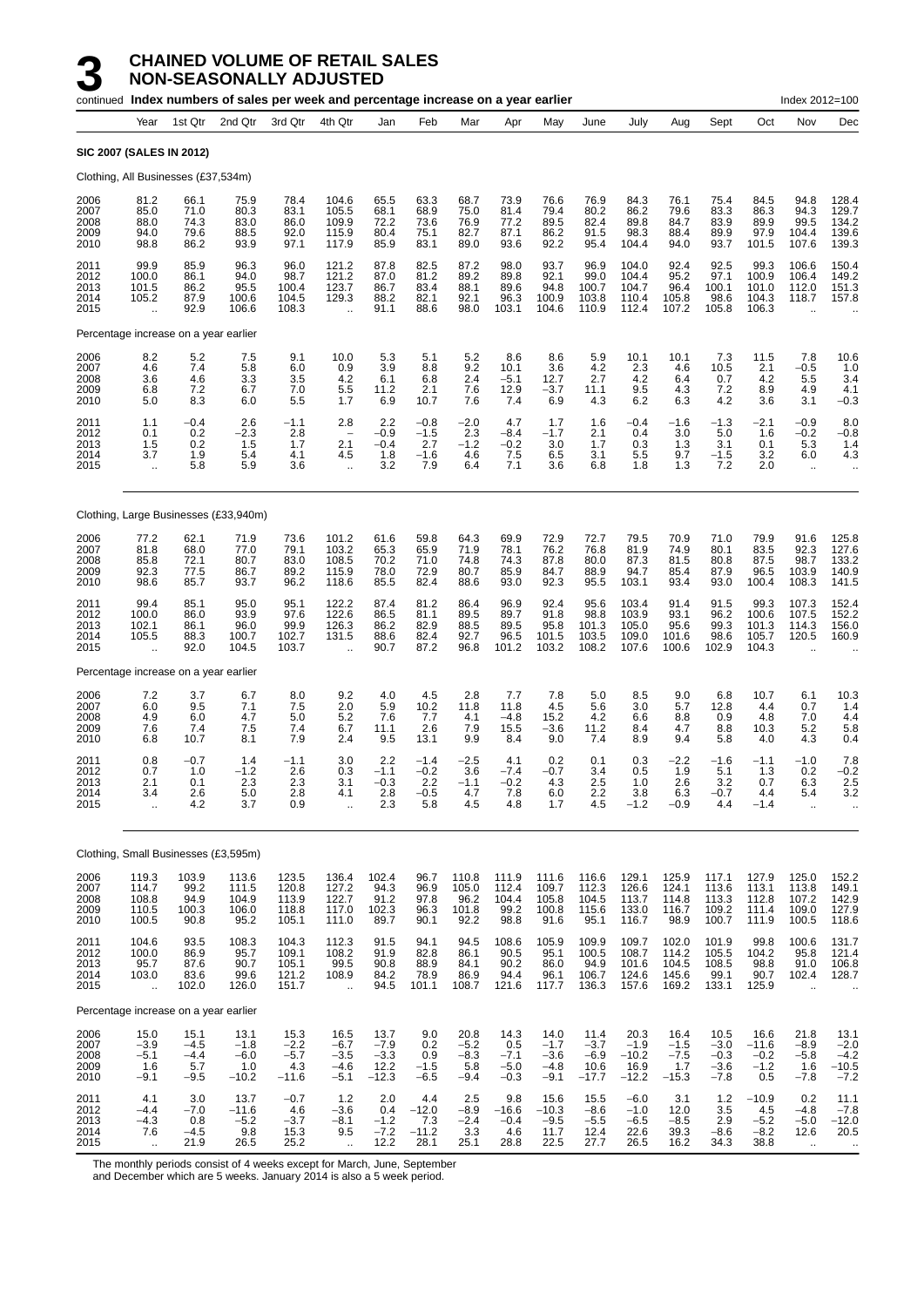|                                                                      |                                                                       |                                                                      | continued Index numbers of sales per week and percentage increase on a year earlier |                                                                         |                                                                           |                                                                      |                                                                      |                                                                      |                                                                      |                                                                      |                                                                      |                                                                         |                                                                          |                                                                        |                                                                           | Index 2012=100                                                          |                                                                               |
|----------------------------------------------------------------------|-----------------------------------------------------------------------|----------------------------------------------------------------------|-------------------------------------------------------------------------------------|-------------------------------------------------------------------------|---------------------------------------------------------------------------|----------------------------------------------------------------------|----------------------------------------------------------------------|----------------------------------------------------------------------|----------------------------------------------------------------------|----------------------------------------------------------------------|----------------------------------------------------------------------|-------------------------------------------------------------------------|--------------------------------------------------------------------------|------------------------------------------------------------------------|---------------------------------------------------------------------------|-------------------------------------------------------------------------|-------------------------------------------------------------------------------|
|                                                                      | Year                                                                  | 1st Qtr                                                              | 2nd Qtr                                                                             | 3rd Qtr                                                                 | 4th Qtr                                                                   | Jan                                                                  | Feb                                                                  | Mar                                                                  | Apr                                                                  | May                                                                  | June                                                                 | July                                                                    | Aug                                                                      | Sept                                                                   | Oct                                                                       | Nov                                                                     | Dec                                                                           |
| <b>SIC 2007 (SALES IN 2012)</b>                                      |                                                                       |                                                                      |                                                                                     |                                                                         |                                                                           |                                                                      |                                                                      |                                                                      |                                                                      |                                                                      |                                                                      |                                                                         |                                                                          |                                                                        |                                                                           |                                                                         |                                                                               |
|                                                                      |                                                                       |                                                                      | Footwear and Leather Goods (£4,516m)                                                |                                                                         |                                                                           |                                                                      |                                                                      |                                                                      |                                                                      |                                                                      |                                                                      |                                                                         |                                                                          |                                                                        |                                                                           |                                                                         |                                                                               |
| 2006<br>2007<br>2008<br>2009<br>2010<br>2011<br>2012<br>2013<br>2014 | 74.4<br>77.6<br>82.1<br>86.1<br>93.6<br>97.0<br>100.0<br>98.4<br>97.8 | 59.6<br>61.5<br>67.3<br>72.9<br>75.0<br>78.1<br>84.1<br>84.0<br>82.5 | 74.3<br>79.1<br>80.6<br>88.6<br>89.7<br>93.7<br>94.7<br>89.6<br>91.2                | 76.6<br>82.8<br>87.1<br>87.4<br>99.3<br>99.7<br>104.4<br>101.4<br>100.4 | 87.0<br>86.9<br>94.4<br>95.6<br>110.3<br>116.5<br>116.7<br>118.8<br>118.3 | 65.1<br>65.4<br>70.9<br>77.4<br>79.4<br>86.9<br>91.7<br>96.0<br>85.8 | 55.4<br>57.6<br>64.3<br>69.7<br>71.3<br>73.3<br>76.6<br>82.8<br>76.0 | 58.5<br>61.4<br>66.2<br>71.8<br>74.3<br>75.1<br>84.1<br>75.5<br>84.3 | 71.1<br>83.0<br>73.9<br>92.4<br>89.1<br>95.1<br>93.2<br>90.0<br>90.3 | 76.1<br>77.0<br>84.8<br>85.9<br>87.3<br>88.3<br>92.0<br>87.4<br>85.8 | 75.4<br>77.7<br>82.5<br>87.8<br>92.2<br>97.0<br>98.1<br>91.0<br>96.2 | 79.2<br>82.2<br>85.3<br>89.1<br>100.3<br>104.9<br>102.7<br>95.4<br>97.8 | 75.7<br>86.3<br>94.7<br>90.9<br>100.9<br>98.2<br>107.1<br>106.2<br>113.6 | 75.3<br>80.4<br>82.4<br>83.1<br>97.2<br>96.7<br>103.6<br>102.3<br>92.0 | 79.7<br>79.6<br>82.4<br>88.6<br>100.5<br>101.6<br>109.2<br>103.2<br>101.9 | 73.9<br>75.7<br>82.9<br>84.8<br>99.4<br>103.4<br>99.1<br>101.2<br>104.5 | 103.3<br>101.8<br>113.3<br>109.7<br>127.0<br>138.8<br>136.9<br>145.3<br>142.3 |
| 2015                                                                 |                                                                       | 81.1                                                                 | 100.9                                                                               | 111.7                                                                   | $\ddot{\phantom{a}}$                                                      | 90.3                                                                 | 77.2                                                                 | 77.0                                                                 | 98.4                                                                 | 95.6                                                                 | 107.0                                                                | 107.0                                                                   | 122.6                                                                    | 106.8                                                                  | 104.3                                                                     |                                                                         |                                                                               |
| Percentage increase on a year earlier                                |                                                                       |                                                                      |                                                                                     |                                                                         |                                                                           |                                                                      |                                                                      |                                                                      |                                                                      |                                                                      |                                                                      |                                                                         |                                                                          |                                                                        |                                                                           |                                                                         |                                                                               |
| 2006<br>2007<br>2008<br>2009<br>2010                                 | 0.8<br>4.3<br>5.8<br>4.9<br>8.7                                       | $-5.4$<br>3.2<br>9.6<br>8.2<br>2.8                                   | 4.2<br>6.5<br>1.8<br>10.0<br>1.2                                                    | 0.4<br>8.1<br>5.2<br>0.3<br>13.6                                        | 2.8<br>8.6<br>1.2<br>15.5                                                 | $-3.6$<br>0.4<br>8.4<br>9.2<br>2.6                                   | $-10.4$<br>4.0<br>11.6<br>8.4<br>2.3                                 | $-2.9$<br>5.0<br>7.9<br>8.4<br>3.5                                   | 6.6<br>16.8<br>$-10.9$<br>25.0<br>$-3.6$                             | 5.2<br>1.1<br>10.2<br>1.4<br>1.6                                     | 1.8<br>3.0<br>6.1<br>6.4<br>5.0                                      | 2.5<br>3.9<br>3.7<br>4.4<br>12.5                                        | $-0.1$<br>13.9<br>9.8<br>$-4.0$<br>11.0                                  | $-0.8$<br>6.8<br>2.5<br>0.9<br>16.9                                    | 5.5<br>$-0.1$<br>3.5<br>7.5<br>13.4                                       | $-4.0$<br>2.4<br>9.5<br>2.3<br>17.1                                     | 5.4<br>$-1.4$<br>11.3<br>$-3.1$<br>15.8                                       |
| 2011<br>2012<br>2013<br>2014<br>2015                                 | 3.7<br>3.1<br>$-1.6$<br>$-0.7$<br>$\ddotsc$                           | 4.2<br>7.6<br>$-0.1$<br>$-1.9$<br>$-1.6$                             | 4.5<br>1.0<br>$-5.4$<br>1.8<br>10.6                                                 | 0.4<br>4.8<br>$-3.0$<br>$-0.9$<br>11.3                                  | 5.5<br>0.2<br>1.7<br>$-0.4$<br>$\ddotsc$                                  | 9.4<br>5.6<br>4.6<br>$-10.6$<br>5.2                                  | 2.8<br>4.5<br>8.1<br>$-8.2$<br>1.7                                   | 1.0<br>12.0<br>$-10.2$<br>11.7<br>$-8.8$                             | 6.8<br>$-2.0$<br>$-3.5$<br>0.4<br>9.0                                | 1.1<br>4.1<br>$-4.9$<br>$-1.9$<br>11.5                               | 5.2<br>1.2<br>$-7.2$<br>5.7<br>11.2                                  | 4.6<br>$-2.0$<br>$-7.1$<br>2.4<br>9.4                                   | $-2.7$<br>9.1<br>$-0.9$<br>7.0<br>8.0                                    | $-0.5$<br>7.2<br>$-1.3$<br>$-10.0$<br>16.1                             | 1.1<br>7.5<br>$-5.5$<br>$-1.2$<br>2.3                                     | 4.1<br>$-4.2$<br>2.1<br>3.3<br>$\ddotsc$                                | 9.3<br>$-1.4$<br>6.1<br>$-2.0$                                                |

The monthly periods consist of 4 weeks except for March, June, September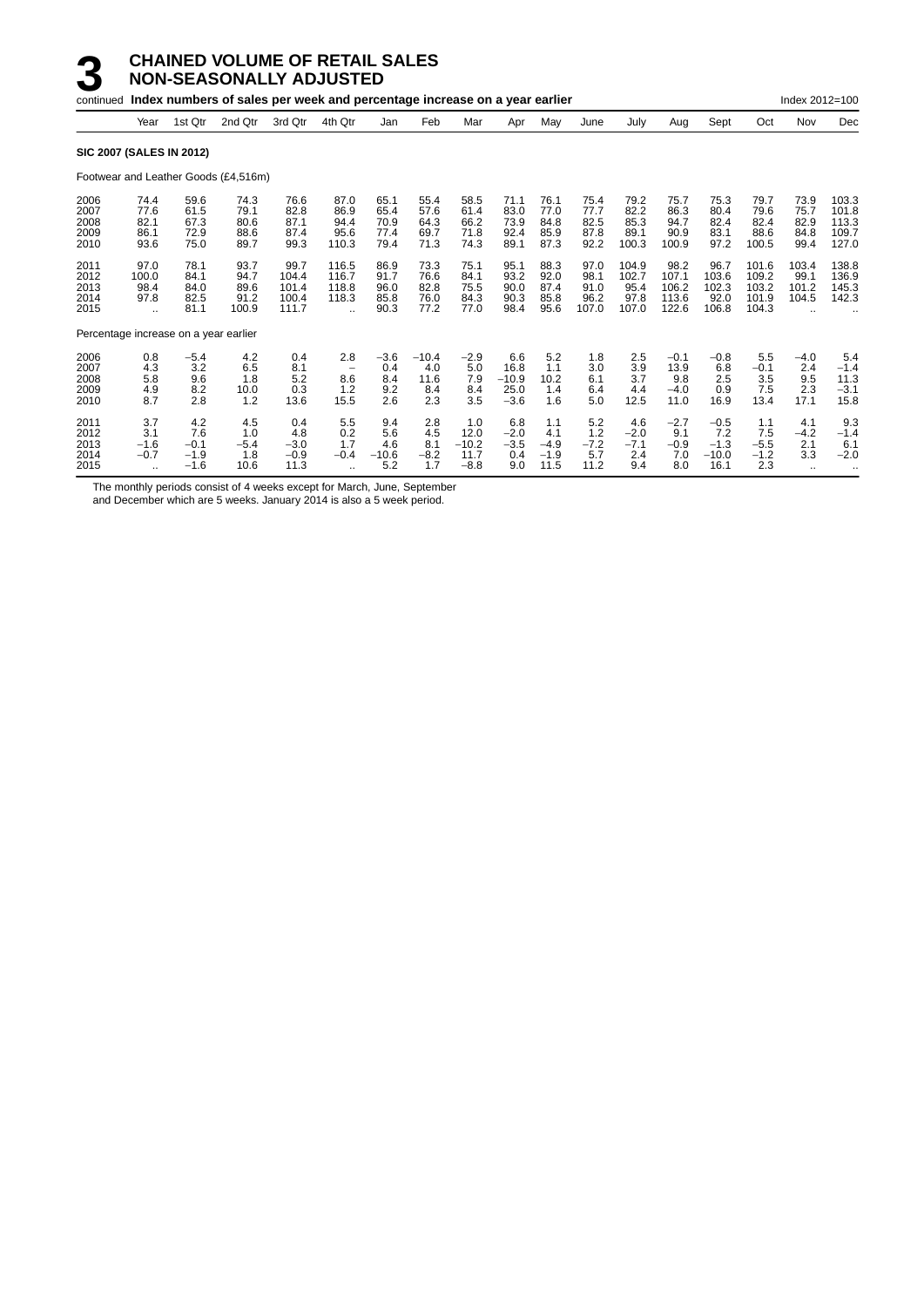|                                      |                                                           |                                             | continued Index numbers of sales per week and percentage increase on a year earlier |                                            |                                                            |                                            |                                              |                                            |                                           |                                               |                                           |                                              |                                           |                                                             |                                           | Index 2012=100                                           |                                                |
|--------------------------------------|-----------------------------------------------------------|---------------------------------------------|-------------------------------------------------------------------------------------|--------------------------------------------|------------------------------------------------------------|--------------------------------------------|----------------------------------------------|--------------------------------------------|-------------------------------------------|-----------------------------------------------|-------------------------------------------|----------------------------------------------|-------------------------------------------|-------------------------------------------------------------|-------------------------------------------|----------------------------------------------------------|------------------------------------------------|
|                                      | Year                                                      | 1st Qtr                                     | 2nd Qtr                                                                             | 3rd Qtr                                    | 4th Qtr                                                    | Jan                                        | Feb                                          | Mar                                        | Apr                                       | May                                           | June                                      | July                                         | Aug                                       | Sept                                                        | Oct                                       | Nov                                                      | Dec                                            |
|                                      | <b>SIC 2007 (SALES IN 2012)</b>                           |                                             |                                                                                     |                                            |                                                            |                                            |                                              |                                            |                                           |                                               |                                           |                                              |                                           |                                                             |                                           |                                                          |                                                |
|                                      |                                                           |                                             | Household Goods Stores, All Businesses (£30,044m)                                   |                                            |                                                            |                                            |                                              |                                            |                                           |                                               |                                           |                                              |                                           |                                                             |                                           |                                                          |                                                |
| 2006<br>2007<br>2008<br>2009<br>2010 | 116.1<br>121.3<br>119.4<br>112.7<br>105.9                 | 109.6<br>117.4<br>119.3<br>107.5<br>102.1   | 112.0<br>116.2<br>115.3<br>106.1<br>104.0                                           | 110.2<br>116.9<br>112.5<br>108.8<br>103.6  | 132.6<br>134.8<br>130.6<br>128.4<br>113.9                  | 117.2<br>124.3<br>126.4<br>117.7<br>99.6   | 106.6<br>114.4<br>113.5<br>102.1<br>100.9    | 105.8<br>114.2<br>116.8<br>103.7<br>105.2  | 117.3<br>119.9<br>117.4<br>110.4<br>107.0 | 110.9<br>116.5<br>120.7<br>108.4<br>106.2     | 108.7<br>113.1<br>109.3<br>100.8<br>100.0 | 108.8<br>120.4<br>114.4<br>109.9<br>106.0    | 111.9<br>116.5<br>114.2<br>109.0<br>103.8 | 109.8<br>114.5<br>109.6<br>107.8<br>101.4                   | 118.0<br>122.2<br>115.6<br>117.4<br>107.1 | 127.5<br>129.5<br>123.5<br>123.2<br>110.4                | 148.5<br>149.2<br>148.3<br>141.3<br>122.2      |
| 2011<br>2012<br>2013<br>2014<br>2015 | 101.5<br>100.0<br>97.9<br>104.7                           | 98.0<br>96.5<br>93.4<br>98.3<br>107.1       | 98.7<br>98.8<br>96.9<br>100.7<br>109.1                                              | 98.2<br>96.1<br>94.8<br>101.7<br>111.5     | 111.2<br>108.6<br>106.6<br>118.5                           | 105.3<br>101.6<br>97.9<br>104.8<br>110.6   | 94.2<br>91.7<br>93.0<br>94.4<br>103.5        | 95.3<br>96.2<br>90.0<br>95.0<br>107.1      | 103.1<br>101.2<br>96.4<br>103.5<br>111.7  | 98.6<br>99.6<br>100.5<br>100.2<br>110.8       | 95.1<br>96.3<br>94.5<br>99.0<br>105.7     | 100.0<br>99.1<br>98.2<br>102.2<br>115.5      | 96.6<br>94.5<br>91.2<br>102.3<br>106.9    | 98.0<br>95.0<br>95.0<br>101.0<br>111.9                      | 105.4<br>100.6<br>100.0<br>112.8<br>119.3 | 106.8<br>107.7<br>102.6<br>120.4                         | 119.5<br>115.7<br>115.1<br>121.5               |
|                                      | Percentage increase on a year earlier                     |                                             |                                                                                     |                                            |                                                            |                                            |                                              |                                            |                                           |                                               |                                           |                                              |                                           |                                                             |                                           |                                                          |                                                |
| 2006<br>2007<br>2008<br>2009<br>2010 | 3.1<br>4.5<br>$-1.6$<br>$-5.6$<br>$-6.0$                  | $-1.6$<br>7.1<br>1.6<br>$-9.9$<br>$-5.0$    | 5.6<br>3.8<br>$-0.8$<br>$-8.0$<br>$-1.9$                                            | 4.3<br>6.1<br>$-3.8$<br>$-3.3$<br>$-4.8$   | 4.2<br>1.7<br>$-3.2$<br>$-1.7$<br>$-11.3$                  | $-0.6$<br>6.0<br>1.7<br>$-6.9$<br>$-15.4$  | $-1.9$<br>7.3<br>$-0.9$<br>$-10.0$<br>$-1.1$ | $-2.3$<br>8.0<br>2.3<br>$-11.3$<br>1.5     | 7.2<br>2.2<br>$-2.0$<br>$-6.0$<br>$-3.1$  | 3.9<br>5.1<br>3.5<br>$-10.1$<br>$-2.0$        | 5.7<br>4.0<br>$-3.3$<br>$-7.8$<br>$-0.9$  | 2.7<br>10.7<br>$-5.0$<br>$-3.9$<br>$-3.5$    | 7.2<br>4.0<br>$-2.0$<br>$-4.5$<br>$-4.8$  | 3.3<br>4.2<br>$-4.2$<br>$-1.7$<br>$-5.9$                    | 3.3<br>3.6<br>-5.4<br>1.6<br>$-8.7$       | 5.4<br>1.6<br>$-4.7$<br>$-0.2$<br>$-10.4$                | 3.9<br>0.5<br>$-0.6$<br>$-4.7$<br>$-13.5$      |
| 2011<br>2012<br>2013<br>2014<br>2015 | $-4.1$<br>$-1.5$<br>$-2.1$<br>6.9<br>$\ddot{\phantom{a}}$ | $-4.0$<br>$-1.6$<br>$-3.2$<br>5.3<br>8.9    | $-5.2$<br>0.2<br>$-2.0$<br>3.9<br>8.3                                               | $-5.2$<br>$-2.1$<br>$-1.3$<br>7.3<br>9.5   | $-2.4$<br>$-2.4$<br>$-1.8$<br>11.2<br>$\ddot{\phantom{a}}$ | 5.8<br>$-3.5$<br>$-3.6$<br>7.0<br>5.5      | $-6.6$<br>$-2.7$<br>1.5<br>1.5<br>9.6        | $-9.4$<br>1.0<br>$-6.5$<br>5.5<br>12.8     | $-3.7$<br>$-1.8$<br>$-4.8$<br>7.4<br>7.9  | $-7.1$<br>1.0<br>0.9<br>-0.3<br>10.6          | $-4.8$<br>1.3<br>$-1.9$<br>4.7<br>6.8     | $-5.7$<br>$-0.9$<br>$-0.8$<br>4.0<br>13.1    | $-6.9$<br>$-2.2$<br>$-3.4$<br>12.1<br>4.5 | $-3.4$<br>$-3.1$<br>$\overline{\phantom{0}}$<br>6.3<br>10.8 | $-1.7$<br>$-4.5$<br>$-0.6$<br>12.8<br>5.7 | $-3.3$<br>0.9<br>$-4.8$<br>17.4<br>$\ddotsc$             | $-2.2$<br>$-3.2$<br>$-0.5$<br>5.6<br>$\ddotsc$ |
|                                      |                                                           |                                             | Household Goods Stores, Large Businesses (£21,158m)                                 |                                            |                                                            |                                            |                                              |                                            |                                           |                                               |                                           |                                              |                                           |                                                             |                                           |                                                          |                                                |
| 2006<br>2007<br>2008<br>2009<br>2010 | 114.5<br>119.4<br>118.2<br>112.0<br>107.4                 | 106.8<br>112.2<br>119.0<br>107.3<br>104.3   | 111.6<br>114.2<br>113.1<br>106.9<br>103.3                                           | 107.9<br>114.0<br>108.0<br>106.4<br>102.5  | 131.6<br>137.0<br>132.5<br>127.5<br>119.5                  | 115.4<br>121.2<br>130.5<br>118.3<br>106.8  | 102.4<br>107.7<br>109.0<br>101.9<br>99.7     | 103.5<br>108.7<br>115.6<br>102.8<br>105.9  | 118.5<br>120.0<br>115.2<br>113.1<br>105.9 | 111.0<br>114.1<br>120.7<br>108.9<br>106.4     | 106.6<br>109.5<br>105.2<br>100.4<br>98.8  | 105.9<br>115.8<br>109.5<br>105.8<br>103.2    | 108.6<br>112.9<br>111.4<br>106.8<br>102.9 | 108.8<br>113.4<br>104.2<br>106.5<br>101.6                   | 113.5<br>121.6<br>109.9<br>111.8<br>108.4 | 122.1<br>126.4<br>121.8<br>119.5<br>112.8                | 153.7<br>157.9<br>159.1<br>146.5<br>133.7      |
| 2011<br>2012<br>2013<br>2014<br>2015 | 102.6<br>100.0<br>96.9<br>102.1<br>$\ddot{\phantom{a}}$   | 101.2<br>96.0<br>91.9<br>95.5<br>104.2      | 99.5<br>96.3<br>95.1<br>98.3<br>105.7                                               | 97.0<br>95.4<br>93.8<br>99.2<br>105.7      | 112.8<br>112.3<br>106.8<br>115.8<br>$\ddot{\phantom{a}}$   | 112.0<br>105.7<br>98.6<br>104.1<br>108.6   | 95.9<br>89.7<br>90.1<br>89.9<br>100.9        | 96.7<br>93.4<br>88.0<br>91.3<br>103.3      | 107.9<br>98.7<br>95.6<br>102.1<br>108.7   | 97.4<br>96.7<br>97.5<br>98.7<br>108.6         | 94.4<br>94.1<br>92.7<br>94.9<br>101.0     | 97.9<br>95.9<br>95.8<br>99.0<br>109.2        | 94.6<br>93.7<br>91.1<br>100.4<br>102.5    | 98.1<br>96.4<br>94.4<br>98.5<br>105.4                       | 102.4<br>99.7<br>96.6<br>104.1<br>111.1   | 104.3<br>108.4<br>101.7<br>115.6<br>$\ddot{\phantom{a}}$ | 128.1<br>125.4<br>119.1<br>125.4               |
|                                      | Percentage increase on a year earlier                     |                                             |                                                                                     |                                            |                                                            |                                            |                                              |                                            |                                           |                                               |                                           |                                              |                                           |                                                             |                                           |                                                          |                                                |
| 2006<br>2007<br>2008<br>2009<br>2010 | 3.5<br>4.3<br>$-1.0$<br>$-5.2$<br>$-4.1$                  | $-2.4$<br>5.1<br>6.0<br>$-9.8$<br>$-2.8$    | 7.9<br>2.3<br>$-1.0$<br>$-5.4$<br>-3.3                                              | 6.1<br>5.7<br>$-5.2$<br>$-1.5$<br>$-3.7$   | 2.9<br>4.1<br>$-3.3$<br>$-3.8$<br>$-6.3$                   | $-1.4$<br>5.0<br>7.7<br>$-9.4$<br>$-9.7$   | $-1.7$<br>5.2<br>1.2<br>$-6.5$<br>$-2.2$     | $-3.8$<br>5.0<br>6.3<br>$-11.0$<br>3.0     | 11.8<br>1.3<br>$-4.0$<br>$-1.9$<br>-6.3   | 6.3<br>2.8<br>5.7<br>$-9.8$<br>$-2.3$         | 6.0<br>2.8<br>$-3.9$<br>$-4.6$<br>$-1.6$  | 4.9<br>9.4<br>$-5.5$<br>$-3.4$<br>$-2.5$     | 8.3<br>3.9<br>$-1.4$<br>$-4.1$<br>$-3.7$  | 5.4<br>4.2<br>$-8.1$<br>2.2<br>$-4.6$                       | 2.9<br>7.1<br>$-9.6$<br>1.7<br>-3.1       | 3.0<br>3.5<br>$-3.6$<br>$-1.9$<br>$-5.6$                 | 3.0<br>2.7<br>0.8<br>$-7.9$<br>$-8.8$          |
| 2011<br>2012<br>2013<br>2014<br>2015 | $-4.4$<br>$-2.5$<br>-3.1<br>5.3<br>ä,                     | $-3.0$<br>$-5.1$<br>-4.3<br>3.9<br>9.2      | $-3.8$<br>$-3.2$<br>-1.2<br>3.4<br>7.6                                              | $-5.4$<br>$-1.6$<br>$-1.7$<br>5.8<br>6.5   | $-5.5$<br>$-0.5$<br>-4.9<br>8.4<br>$\ddot{\phantom{a}}$    | 4.9<br>$-5.6$<br>-6.8<br>5.6<br>4.4        | $-3.7$<br>$-6.5$<br>0.5<br>$-0.3$<br>12.3    | $-8.7$<br>$-3.4$<br>-5.8<br>3.8<br>13.1    | 1.9<br>$-8.6$<br>-3.1<br>6.7<br>6.6       | $-8.5$<br>$-0.7$<br>0.8<br>1.3<br>10.0        | $-4.5$<br>$-0.3$<br>-1.4<br>2.3<br>6.4    | $-5.1$<br>$-2.0$<br>$-0.2$<br>3.4<br>10.3    | $-8.0$<br>$-1.0$<br>-2.7<br>10.2<br>2.1   | $-3.4$<br>$-1.8$<br>-2.1<br>4.3<br>7.0                      | $-5.6$<br>$-2.6$<br>-3.1<br>7.8<br>6.7    | $-7.5$<br>3.9<br>-6.2<br>13.7<br>à.                      | $-4.2$<br>$-2.0$<br>-5.1<br>5.3                |
|                                      |                                                           |                                             | Household Goods Stores, Small Businesses (£8,885m)                                  |                                            |                                                            |                                            |                                              |                                            |                                           |                                               |                                           |                                              |                                           |                                                             |                                           |                                                          |                                                |
| 2006<br>2007<br>2008<br>2009<br>2010 | 120.0<br>126.1<br>122.4<br>114.3<br>102.4                 | 116.2<br>129.9<br>119.9<br>107.9<br>97.0    | 113.0<br>121.2<br>120.8<br>104.2<br>105.8                                           | 115.8<br>124.0<br>123.4<br>114.6<br>106.1  | 135.1<br>129.4<br>125.8<br>130.6<br>100.7                  | 121.6<br>131.9<br>116.4<br>116.1<br>82.2   | 117.0<br>130.9<br>124.3<br>102.4<br>104.0    | 111.2<br>127.5<br>119.9<br>105.7<br>103.3  | 114.4<br>119.6<br>122.8<br>104.1<br>109.7 | 110.5<br>122.4<br>120.5<br>107.3<br>105.8     | 113.9<br>121.7<br>119.3<br>101.8<br>102.6 | 116.0<br>131.7<br>126.3<br>119.6<br>112.7    | 120.1<br>125.2<br>121.1<br>114.2<br>105.8 | 112.2<br>116.9<br>122.9<br>110.9<br>101.1                   | 128.9<br>123.8<br>129.4<br>131.0<br>104.2 | 140.6<br>137.0<br>127.5<br>132.3<br>104.7                | 135.6<br>127.9<br>121.6<br>128.9<br>94.6       |
| 2011<br>2012<br>2013<br>2014<br>2015 | 98.9<br>100.0<br>100.4<br>111.0<br>à.                     | 90.5<br>97.5<br>96.9<br>105.2<br>113.9      | 96.8<br>104.9<br>101.2<br>106.6<br>117.2                                            | 101.1<br>97.8<br>97.4<br>107.7<br>125.2    | 107.3<br>99.8<br>106.2<br>124.9<br>$\ddotsc$               | 89.2<br>91.8<br>96.5<br>106.7<br>115.5     | 90.2<br>96.5<br>100.1<br>105.4<br>109.6      | 91.8<br>102.9<br>94.8<br>103.7<br>116.1    | 91.4<br>107.2<br>98.1<br>107.0<br>118.9   | 101.8<br>106.7<br>107.7<br>103.6<br>116.0     | 97.0<br>101.8<br>98.6<br>108.6<br>116.9   | 104.9<br>106.6<br>104.2<br>109.6<br>130.5    | 101.3<br>96.4<br>91.6<br>106.7<br>117.4   | 97.8<br>91.8<br>96.5<br>107.0<br>127.3                      | 112.6<br>102.8<br>108.3<br>133.7<br>138.9 | 112.6<br>106.1<br>104.8<br>132.0<br>à.                   | 98.9<br>92.3<br>105.6<br>112.2                 |
|                                      | Percentage increase on a year earlier                     |                                             |                                                                                     |                                            |                                                            |                                            |                                              |                                            |                                           |                                               |                                           |                                              |                                           |                                                             |                                           |                                                          |                                                |
| 2006<br>2007<br>2008<br>2009<br>2010 | 2.2<br>5.1<br>$-3.0$<br>$-6.6$<br>$-10.4$                 | 0.2<br>11.8<br>$-7.7$<br>$-10.0$<br>$-10.0$ | 0.4<br>7.3<br>$-0.4$<br>$-13.7$<br>1.5                                              | 0.2<br>7.1<br>$-0.5$<br>$-7.1$<br>$-7.4$   | 7.3<br>$-4.2$<br>$-2.8$<br>3.8<br>$-22.9$                  | 1.3<br>8.4<br>$-11.8$<br>$-0.2$<br>$-29.1$ | $-2.2$<br>11.9<br>$-5.1$<br>$-17.6$<br>1.6   | 1.3<br>14.7<br>$-6.0$<br>$-11.9$<br>$-2.2$ | $-3.0$<br>4.5<br>2.7<br>$-15.3$<br>5.4    | $-1.7$<br>10.8<br>$-1.5$<br>$-10.9$<br>$-1.4$ | 5.2<br>6.9<br>$-1.9$<br>$-14.7$<br>0.8    | $-2.0$<br>13.5<br>$-4.1$<br>$-5.3$<br>$-5.8$ | 4.7<br>4.3<br>$-3.3$<br>$-5.7$<br>$-7.3$  | $-1.5$<br>4.2<br>5.1<br>$-9.7$<br>$-8.8$                    | 4.4<br>$-4.0$<br>4.6<br>1.2<br>$-20.5$    | 10.7<br>$-2.5$<br>$-6.9$<br>3.7<br>$-20.8$               | 6.8<br>$-5.7$<br>$-4.9$<br>6.0<br>$-26.6$      |
| 2011<br>2012<br>2013<br>2014<br>2015 | $-3.4$<br>1.1<br>0.4<br>10.5                              | $-6.7$<br>7.7<br>$-0.6$<br>8.6<br>8.3       | $-8.5$<br>8.4<br>$-3.5$<br>5.3<br>10.0                                              | $-4.8$<br>$-3.3$<br>$-0.4$<br>10.6<br>16.3 | 6.6<br>$-7.1$<br>6.4<br>17.6                               | 8.5<br>2.9<br>5.0<br>10.6<br>8.3           | $-13.3$<br>7.0<br>3.7<br>5.3<br>4.1          | $-11.1$<br>12.1<br>$-7.9$<br>9.3<br>12.0   | $-16.6$<br>17.2<br>$-8.5$<br>9.1<br>11.1  | $-3.8$<br>4.8<br>1.0<br>$-3.8$<br>12.0        | $-5.5$<br>4.9<br>$-3.1$<br>10.2<br>7.6    | $-6.9$<br>1.6<br>$-2.3$<br>5.2<br>19.1       | $-4.2$<br>$-4.9$<br>$-5.0$<br>16.5<br>9.9 | $-3.3$<br>$-6.2$<br>$5.2$<br>10.9<br>19.0                   | 8.1<br>$-8.7$<br>5.3<br>23.4<br>3.9       | 7.5<br>$-5.8$<br>$-1.2$<br>26.0<br>$\ddotsc$             | 4.5<br>$-6.7$<br>14.4<br>6.3<br>$\cdots$       |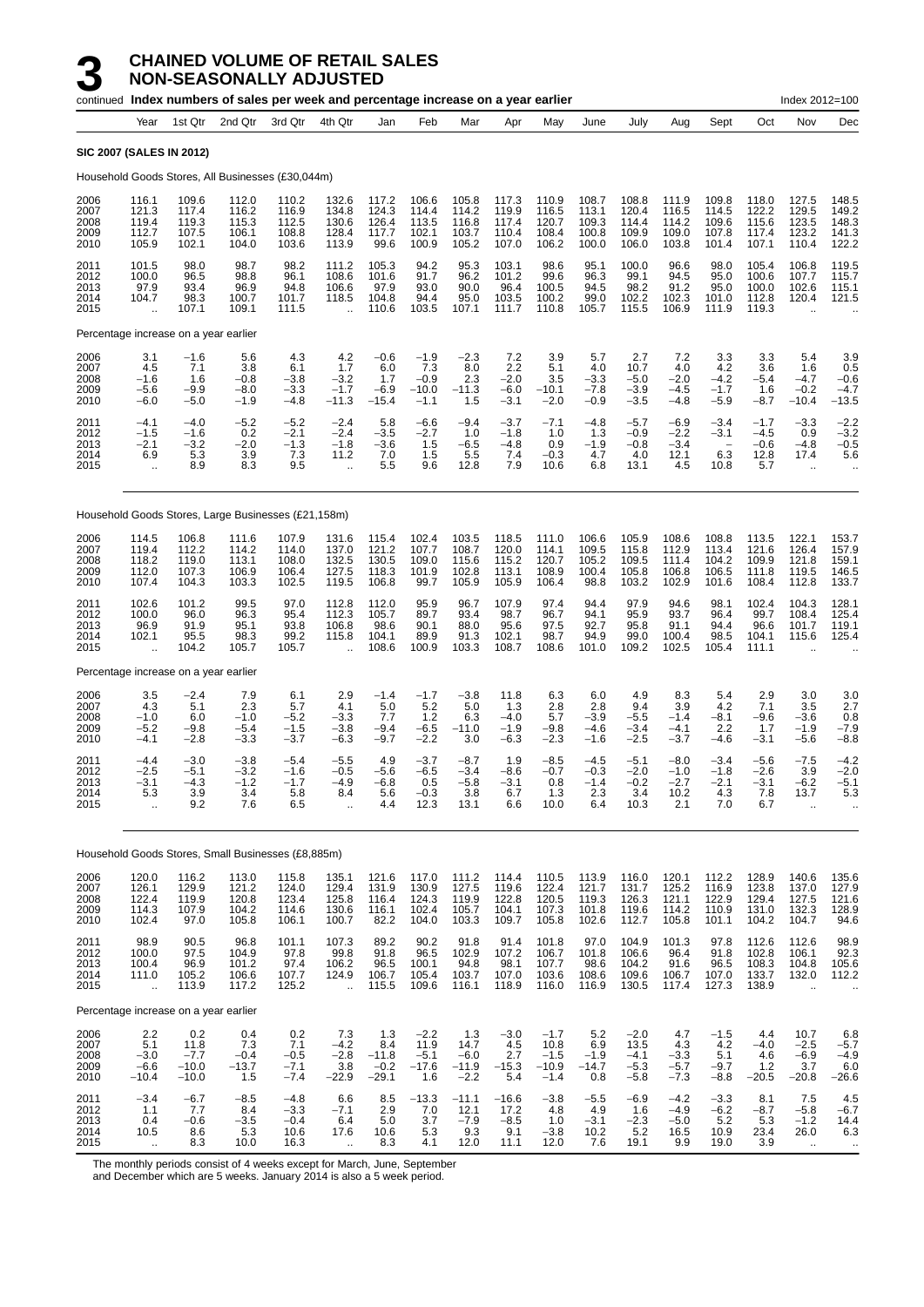|                                      |                                                    |                                              | continued Index numbers of sales per week and percentage increase on a year earlier |                                             |                                                            |                                              |                                                          |                                            |                                           |                                            |                                                |                                             |                                             |                                              |                                              | Index 2012=100                                           |                                           |
|--------------------------------------|----------------------------------------------------|----------------------------------------------|-------------------------------------------------------------------------------------|---------------------------------------------|------------------------------------------------------------|----------------------------------------------|----------------------------------------------------------|--------------------------------------------|-------------------------------------------|--------------------------------------------|------------------------------------------------|---------------------------------------------|---------------------------------------------|----------------------------------------------|----------------------------------------------|----------------------------------------------------------|-------------------------------------------|
|                                      | Year                                               | 1st Qtr                                      | 2nd Qtr                                                                             | 3rd Qtr                                     | 4th Qtr                                                    | Jan                                          | Feb                                                      | Mar                                        | Apr                                       | May                                        | June                                           | July                                        | Aug                                         | Sept                                         | Oct                                          | Nov                                                      | Dec                                       |
| <b>SIC 2007 (SALES IN 2012)</b>      |                                                    |                                              |                                                                                     |                                             |                                                            |                                              |                                                          |                                            |                                           |                                            |                                                |                                             |                                             |                                              |                                              |                                                          |                                           |
|                                      |                                                    | Furniture, Lighting, etc (£10,925m)          |                                                                                     |                                             |                                                            |                                              |                                                          |                                            |                                           |                                            |                                                |                                             |                                             |                                              |                                              |                                                          |                                           |
| 2006<br>2007<br>2008<br>2009<br>2010 | 117.8<br>119.2<br>115.4<br>105.5<br>97.7           | 118.7<br>121.0<br>121.5<br>101.0<br>98.3     | 109.8<br>113.5<br>113.0<br>96.7<br>93.0                                             | 114.2<br>118.4<br>111.0<br>107.1<br>95.9    | 128.6<br>123.6<br>115.7<br>117.2<br>103.6                  | 121.3<br>120.1<br>122.3<br>110.3<br>93.5     | 117.4<br>121.8<br>122.7<br>98.1<br>102.8                 | 117.6<br>121.1<br>119.8<br>95.8<br>98.7    | 117.2<br>116.1<br>119.8<br>99.7<br>96.8   | 108.7<br>116.3<br>114.4<br>97.5<br>95.9    | 104.6<br>109.3<br>106.4<br>93.7<br>87.6        | 111.9<br>126.9<br>114.7<br>110.8<br>99.5    | 116.6<br>116.7<br>112.1<br>106.8<br>95.5    | 114.2<br>113.0<br>107.1<br>104.3<br>93.3     | 128.4<br>122.9<br>121.4<br>122.1<br>109.4    | 133.9<br>130.3<br>117.6<br>121.7<br>106.6                | 124.4<br>118.9<br>109.6<br>109.8<br>96.5  |
| 2011<br>2012<br>2013<br>2014<br>2015 | 98.0<br>100.0<br>100.9<br>109.5<br>.,              | 99.5<br>95.8<br>100.8<br>105.4<br>119.2      | 90.2<br>100.7<br>97.1<br>101.4<br>118.2                                             | 97.4<br>97.6<br>95.9<br>108.0<br>119.6      | 105.0<br>105.9<br>109.7<br>123.6<br>$\ddot{\phantom{a}}$   | 103.4<br>97.9<br>104.4<br>110.9<br>121.9     | 102.9<br>95.0<br>101.2<br>103.7<br>116.2                 | 93.6<br>94.9<br>97.5<br>101.3<br>119.4     | 89.8<br>103.3<br>95.5<br>103.9<br>120.8   | 90.8<br>98.1<br>101.2<br>99.0<br>119.0     | 90.1<br>100.8<br>95.1<br>101.4<br>115.5        | 101.0<br>103.7<br>104.7<br>112.5<br>132.6   | 93.7<br>93.6<br>85.8<br>104.3<br>107.5      | 97.6<br>95.9<br>97.1<br>107.4<br>118.8       | 108.7<br>109.9<br>108.5<br>129.4<br>135.7    | 105.2<br>106.3<br>108.6<br>125.0<br>$\ddot{\phantom{a}}$ | 102.0<br>102.3<br>111.6<br>117.9          |
|                                      |                                                    | Percentage increase on a year earlier        |                                                                                     |                                             |                                                            |                                              |                                                          |                                            |                                           |                                            |                                                |                                             |                                             |                                              |                                              |                                                          |                                           |
| 2006<br>2007<br>2008<br>2009<br>2010 | 4.9<br>1.1<br>$-3.1$<br>$-8.6$<br>$-7.4$           | 1.7<br>2.0<br>0.4<br>$-16.9$<br>$-2.6$       | 5.6<br>3.4<br>$-0.5$<br>$-14.4$<br>$-3.9$                                           | 6.3<br>3.7<br>$-6.3$<br>$-3.5$<br>$-10.5$   | 6.2<br>$-3.8$<br>$-6.4$<br>1.3<br>$-11.6$                  | 2.6<br>$-1.0$<br>1.8<br>$-9.8$<br>$-15.2$    | $-2.6$<br>3.8<br>0.7<br>$-20.0$<br>4.7                   | 4.8<br>3.0<br>$-1.1$<br>$-20.0$<br>2.9     | 3.3<br>$-1.0$<br>3.2<br>$-16.7$<br>$-2.9$ | 5.9<br>6.9<br>$-1.6$<br>$-14.8$<br>$-1.6$  | 7.6<br>4.5<br>$-2.6$<br>$-12.0$<br>$-6.5$      | 5.1<br>13.4<br>$-9.6$<br>$-3.4$<br>$-10.2$  | 9.3<br>0.1<br>$-4.0$<br>$-4.7$<br>$-10.6$   | 4.9<br>$-1.0$<br>$-5.2$<br>$-2.6$<br>$-10.6$ | 5.9<br>$-4.3$<br>$-1.2$<br>0.6<br>$-10.3$    | 8.3<br>$-2.7$<br>$-9.7$<br>3.4<br>$-12.4$                | 4.6<br>$-4.4$<br>$-7.8$<br>0.2<br>$-12.1$ |
| 2011<br>2012<br>2013<br>2014<br>2015 | 0.4<br>2.0<br>0.9<br>8.6<br>ă,                     | 1.1<br>$-3.6$<br>5.1<br>4.6<br>13.0          | $-3.0$<br>11.6<br>$-3.6$<br>4.5<br>16.5                                             | 1.6<br>0.1<br>$-1.7$<br>12.6<br>10.7        | 1.4<br>0.8<br>3.6<br>12.7<br>$\ddot{\phantom{a}}$          | 10.5<br>$-5.3$<br>6.7<br>6.2<br>9.9          | 0.2<br>$-7.7$<br>6.5<br>2.5<br>12.1                      | $-5.2$<br>1.4<br>2.8<br>3.9<br>17.8        | $-7.2$<br>15.0<br>$-7.5$<br>8.8<br>16.2   | $-5.3$<br>8.0<br>3.1<br>$-2.2$<br>20.2     | 2.9<br>11.8<br>$-5.6$<br>6.6<br>13.9           | 1.5<br>2.7<br>0.9<br>7.5<br>17.9            | $-1.9$<br>$-0.2$<br>-8.3<br>21.5<br>3.1     | 4.6<br>$-1.8$<br>1.3<br>10.6<br>10.6         | $-0.7$<br>1.1<br>$-1.2$<br>19.3<br>4.8       | $-1.3$<br>1.1<br>2.1<br>15.2<br>$\ddot{\phantom{a}}$     | 5.7<br>0.3<br>9.1<br>5.6                  |
|                                      |                                                    |                                              | Electrical Household Appliances (£7,317m)                                           |                                             |                                                            |                                              |                                                          |                                            |                                           |                                            |                                                |                                             |                                             |                                              |                                              |                                                          |                                           |
| 2006<br>2007<br>2008<br>2009<br>2010 | 91.1<br>98.3<br>100.3<br>99.2<br>98.4              | 82.3<br>91.1<br>95.7<br>89.1<br>86.8         | 78.8<br>80.7<br>83.1<br>79.7<br>84.3                                                | 80.4<br>89.9<br>89.3<br>91.9<br>94.0        | 122.8<br>131.4<br>133.5<br>136.2<br>128.4                  | 95.0<br>105.0<br>112.0<br>107.1<br>92.3      | 77.4<br>86.3<br>82.9<br>84.6<br>84.6                     | 76.1<br>83.8<br>89.7<br>78.3<br>84.1       | 81.1<br>78.9<br>83.5<br>81.8<br>78.4      | 77.7<br>77.7<br>85.7<br>81.5<br>84.2       | 77.9<br>84.7<br>80.7<br>76.6<br>89.1           | 77.4<br>89.7<br>85.5<br>89.6<br>92.2        | 82.3<br>87.1<br>93.1<br>90.4<br>92.1        | 81.3<br>92.2<br>89.4<br>95.0<br>96.9         | 90.0<br>100.6<br>89.8<br>102.2<br>100.5      | 106.1<br>111.1<br>111.8<br>119.7<br>115.0                | 162.4<br>172.2<br>185.9<br>176.5<br>161.4 |
| 2011<br>2012<br>2013<br>2014<br>2015 | 95.2<br>100.0<br>87.5<br>95.3<br>$\ddotsc$         | 88.4<br>95.9<br>79.5<br>84.7<br>94.1         | 77.6<br>87.5<br>73.0<br>78.8<br>86.1                                                | 90.2<br>92.3<br>82.3<br>87.2<br>99.5        | 124.7<br>124.3<br>115.2<br>131.4                           | 110.1<br>116.9<br>91.1<br>100.0<br>105.9     | 78.9<br>87.8<br>77.6<br>76.9<br>89.4                     | 78.7<br>85.5<br>71.7<br>75.6<br>88.4       | 76.2<br>89.2<br>74.7<br>81.1<br>86.8      | 77.7<br>87.0<br>71.1<br>77.4<br>87.6       | 78.7<br>86.5<br>73.3<br>78.0<br>84.3           | 81.6<br>93.4<br>75.5<br>79.4<br>94.7        | 88.5<br>89.7<br>81.3<br>88.7<br>97.2        | 98.6<br>93.5<br>88.5<br>92.3<br>105.3        | 103.3<br>95.6<br>85.0<br>96.7<br>104.0       | 110.8<br>119.0<br>100.8<br>130.4                         | 152.9<br>151.6<br>150.8<br>159.9          |
|                                      |                                                    | Percentage increase on a year earlier        |                                                                                     |                                             |                                                            |                                              |                                                          |                                            |                                           |                                            |                                                |                                             |                                             |                                              |                                              |                                                          |                                           |
| 2006<br>2007<br>2008<br>2009<br>2010 | 9.2<br>7.9<br>2.1<br>$-1.1$<br>$-0.9$              | 4.4<br>10.6<br>5.1<br>$-6.9$<br>$-2.6$       | 15.4<br>2.4<br>2.9<br>$-4.1$<br>5.7                                                 | 8.6<br>11.8<br>$-0.6$<br>2.9<br>2.2         | 9.0<br>7.0<br>1.6<br>2.0<br>$-5.7$                         | 2.3<br>10.5<br>6.6<br>$-4.3$<br>$-13.8$      | 6.4<br>11.5<br>$-3.9$<br>2.0<br>$\overline{\phantom{a}}$ | 5.1<br>10.0<br>7.1<br>$-12.7$<br>7.5       | 18.6<br>$-2.8$<br>5.9<br>$-2.1$<br>$-4.2$ | 14.4<br>10.4<br>$-5.0$<br>3.3              | 13.7<br>8.7<br>$-4.7$<br>$-5.0$<br>16.3        | 6.1<br>16.0<br>-4.7<br>4.8<br>2.9           | 15.2<br>5.8<br>6.9<br>$-2.9$<br>1.8         | 5.5<br>13.5<br>$-3.1$<br>6.2<br>2.1          | 8.5<br>11.7<br>$-10.7$<br>13.8<br>$-1.6$     | 8.7<br>4.7<br>0.6<br>7.1<br>$-3.9$                       | 9.4<br>6.0<br>7.9<br>$-5.1$<br>$-8.5$     |
| 2011<br>2012<br>2013<br>2014<br>2015 | $-3.2$<br>5.0<br>-12.5<br>8.9<br>$\ddotsc$         | 1.9<br>8.4<br>$-17.1$<br>6.6<br>11.1         | $-7.9$<br>12.7<br>$-16.5$<br>7.8<br>9.3                                             | $-4.0$<br>2.3<br>$-10.8$<br>6.0<br>14.1     | $-2.9$<br>$-0.3$<br>$-7.4$<br>14.1<br>$\ddot{\phantom{a}}$ | 19.3<br>6.1<br>$-22.0$<br>9.8<br>5.9         | $-6.8$<br>11.3<br>$-11.6$<br>$-0.9$<br>16.2              | $-6.4$<br>8.7<br>$-16.2$<br>5.5<br>17.0    | $-2.7$<br>17.0<br>$-16.3$<br>8.5<br>7.1   | $-7.8$<br>12.1<br>$-18.3$<br>8.9<br>13.2   | $-11.7$<br>9.8<br>$-15.2$<br>6.4<br>8.1        | $-11.5$<br>14.4<br>$-19.1$<br>5.2<br>19.2   | $-3.8$<br>1.3<br>$-9.3$<br>9.0<br>9.6       | 1.7<br>$-5.1$<br>$-5.3$<br>4.3<br>14.1       | 2.7<br>$-7.4$<br>$-11.1$<br>13.8<br>7.6      | $-3.7$<br>7.4<br>$-15.3$<br>29.3<br>$\ddot{\phantom{a}}$ | $-5.3$<br>$-0.8$<br>$-0.5$<br>6.0         |
|                                      |                                                    |                                              | Hardware, Paints and Glass (£10,265m)                                               |                                             |                                                            |                                              |                                                          |                                            |                                           |                                            |                                                |                                             |                                             |                                              |                                              |                                                          |                                           |
| 2006<br>2007<br>2008<br>2009<br>2010 | 139.6<br>145.6<br>139.1<br>130.4<br>118.9          | 129.0<br>140.2<br>139.3<br>127.5<br>119.1    | 156.6<br>162.8<br>154.3<br>144.1<br>136.1                                           | 141.0<br>144.7<br>137.7<br>128.9<br>121.7   | 131.8<br>134.6<br>125.2<br>121.1<br>98.6                   | 133.0<br>145.2<br>140.6<br>127.8<br>110.6    | 128.0<br>135.9<br>135.4<br>118.4<br>112.0                | 126.7<br>139.5<br>140.9<br>134.7<br>131.6  | 164.1<br>177.0<br>153.4<br>153.2<br>147.1 | 155.0<br>165.4<br>167.8<br>149.6<br>140.0  | 151.8<br>149.5<br>144.1<br>132.5<br>124.1      | 143.5<br>146.1<br>144.0<br>130.4<br>126.3   | 141.9<br>150.4<br>138.4<br>132.2<br>124.8   | 138.2<br>138.9<br>132.0<br>125.0<br>115.4    | 136.7<br>141.4<br>133.2<br>127.4<br>108.7    | 136.6<br>140.7<br>131.6<br>122.1<br>101.9                | 124.1<br>124.2<br>113.8<br>115.4<br>87.8  |
| 2011<br>2012<br>2013<br>2014<br>2015 | 109.4<br>100.0<br>105.5<br>110.9<br>ü.             | 103.7<br>98.0<br>97.8<br>105.4<br>109.6      | 128.5<br>108.2<br>119.7<br>122.0<br>123.0                                           | 107.3<br>99.6<br>107.7<br>111.0<br>117.8    | 98.2<br>94.2<br>96.9<br>105.7<br>$\ddotsc$                 | 101.0<br>94.4<br>97.1<br>106.5<br>108.6      | 96.7<br>90.8<br>97.9<br>101.8<br>106.5                   | 111.5<br>106.5<br>98.3<br>107.3<br>112.9   | 144.1<br>110.4<br>119.0<br>125.9<br>126.8 | 128.7<br>113.8<br>127.1<br>124.3<br>126.0  | 116.0<br>102.1<br>114.3<br>117.2<br>117.6      | 116.9<br>101.0<br>113.9<br>113.0<br>119.7   | 108.5<br>101.2<br>108.5<br>115.4<br>119.1   | 98.7<br>97.1<br>102.0<br>105.8<br>115.3      | 104.5<br>96.1<br>106.3<br>112.5<br>119.3     | 101.0<br>99.6<br>100.3<br>112.5<br>$\ddot{\phantom{a}}$  | 91.0<br>88.4<br>86.7<br>94.8<br>$\cdot$ . |
|                                      |                                                    | Percentage increase on a year earlier        |                                                                                     |                                             |                                                            |                                              |                                                          |                                            |                                           |                                            |                                                |                                             |                                             |                                              |                                              |                                                          |                                           |
| 2006<br>2007<br>2008<br>2009<br>2010 | $-4.7$<br>4.3<br>$-4.4$<br>$-6.2$<br>$-8.9$        | $-11.2$<br>8.6<br>$-0.7$<br>$-8.4$<br>$-6.6$ | $-3.1$<br>4.0<br>$-5.3$<br>$-6.6$<br>$-5.6$                                         | $-2.3$<br>2.6<br>$-4.8$<br>$-6.4$<br>$-5.6$ | $-2.3$<br>2.1<br>$-6.9$<br>$-3.3$<br>$-18.6$               | $-6.6$<br>9.2<br>$-3.2$<br>$-9.1$<br>$-13.4$ | $-9.3$<br>6.2<br>$-0.4$<br>-12.6<br>$-5.4$               | $-16.0$<br>10.1<br>1.0<br>$-4.4$<br>$-2.3$ | 0.6<br>7.9<br>$-13.3$<br>$-0.2$<br>$-4.0$ | $-6.7$<br>6.7<br>1.5<br>$-10.9$<br>$-6.4$  | $-3.1$<br>$-1.5$<br>$-3.6$<br>$-8.1$<br>$-6.3$ | $-3.4$<br>1.8<br>$-1.5$<br>$-9.4$<br>$-3.2$ | $-2.8$<br>6.0<br>$-8.0$<br>$-4.5$<br>$-5.6$ | $-0.9$<br>0.5<br>$-5.0$<br>$-5.3$<br>$-7.7$  | $-4.8$<br>3.5<br>$-5.8$<br>$-4.4$<br>$-14.6$ | $-0.9$<br>3.0<br>$-6.5$<br>$-7.2$<br>$-16.5$             | $-1.1$<br>0.1<br>$-8.4$<br>1.4<br>$-23.9$ |
| 2011<br>2012<br>2013<br>2014<br>2015 | $-7.9$<br>$-8.6$<br>$\frac{5.5}{5.1}$<br>$\bar{a}$ | $-12.9$<br>$-5.5$<br>$-0.2$<br>7.8<br>3.9    | $-5.6$<br>$-15.8$<br>10.6<br>2.0<br>0.8                                             | $-11.8$<br>$-7.2$<br>8.1<br>3.1<br>6.2      | $-0.4$<br>$-4.1$<br>2.9<br>9.1<br>à.                       | $-8.7$<br>$-6.5$<br>2.8<br>9.7<br>2.0        | $-13.7$<br>$-6.1$<br>7.8<br>4.0<br>4.5                   | $-15.3$<br>$-4.5$<br>$-7.7$<br>9.2<br>5.1  | $-2.1$<br>$-23.4$<br>7.7<br>5.8<br>0.7    | $-8.1$<br>$-11.6$<br>11.7<br>$-2.2$<br>1.4 | $-6.6$<br>$-12.0$<br>12.0<br>2.5<br>0.3        | $-7.5$<br>$-13.6$<br>12.7<br>$-0.8$<br>5.9  | $-13.1$<br>$-6.7$<br>7.2<br>6.4<br>3.2      | $-14.5$<br>$-1.6$<br>5.1<br>3.7<br>9.0       | $-3.9$<br>$-8.0$<br>10.6<br>5.9<br>6.1       | $-1.0$<br>$-1.3$<br>0.7<br>12.2<br>$\ddot{\phantom{1}}$  | 3.7<br>$-2.8$<br>$-1.9$<br>9.3<br>$\cdot$ |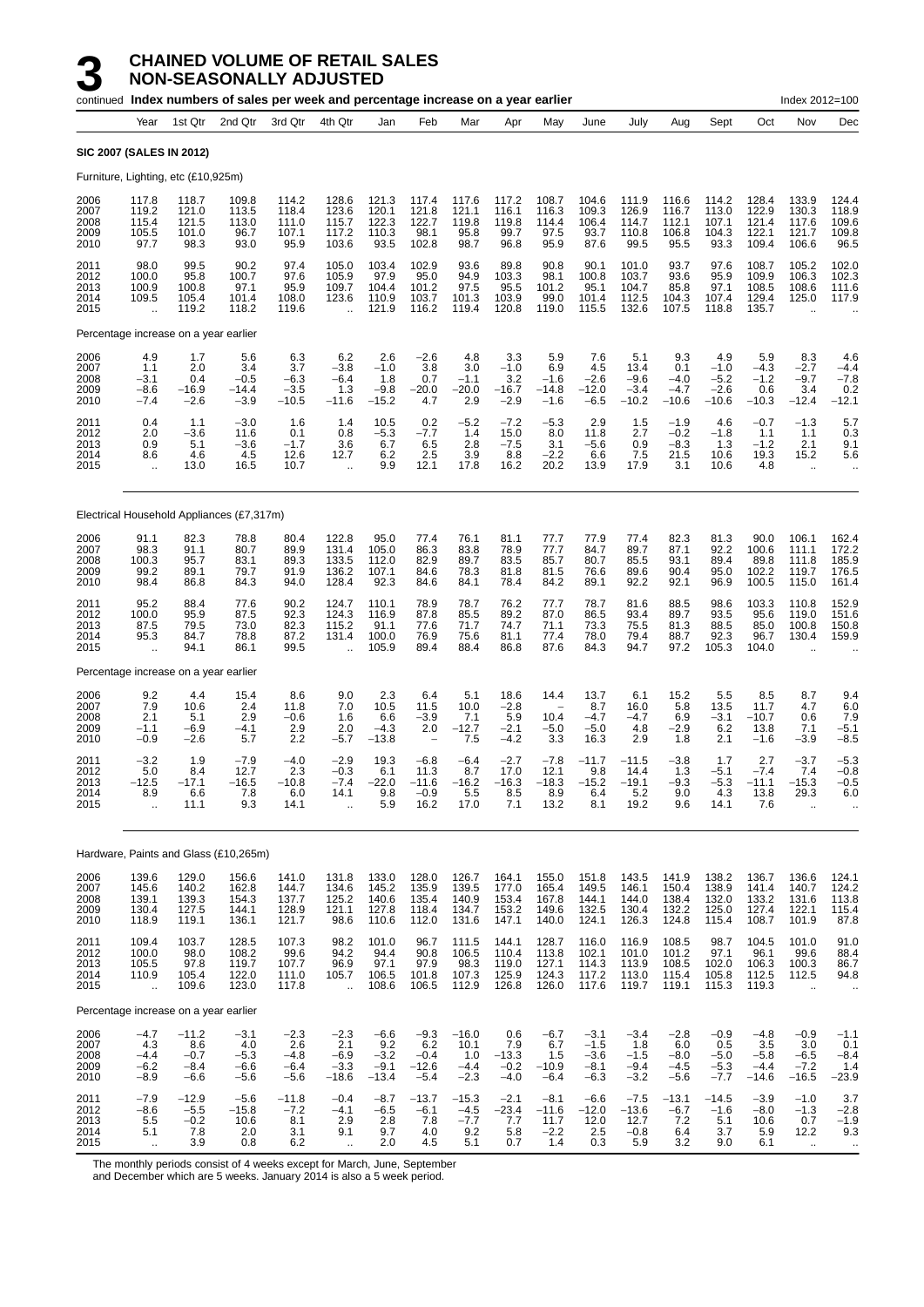|                                       |                                                        |                                               | continued Index numbers of sales per week and percentage increase on a year earlier |                                           |                                                          |                                            |                                                   |                                                 |                                          |                                             |                                               |                                             |                                            |                                           |                                            | Index 2012=100                            |                                           |
|---------------------------------------|--------------------------------------------------------|-----------------------------------------------|-------------------------------------------------------------------------------------|-------------------------------------------|----------------------------------------------------------|--------------------------------------------|---------------------------------------------------|-------------------------------------------------|------------------------------------------|---------------------------------------------|-----------------------------------------------|---------------------------------------------|--------------------------------------------|-------------------------------------------|--------------------------------------------|-------------------------------------------|-------------------------------------------|
|                                       | Year                                                   | 1st Qtr                                       | 2nd Qtr                                                                             | 3rd Qtr                                   | 4th Qtr                                                  | Jan                                        | Feb                                               | Mar                                             | Apr                                      | May                                         | June                                          | July                                        | Aug                                        | Sept                                      | Oct                                        | Nov                                       | Dec                                       |
| <b>SIC 2007 (SALES IN 2012)</b>       |                                                        |                                               |                                                                                     |                                           |                                                          |                                            |                                                   |                                                 |                                          |                                             |                                               |                                             |                                            |                                           |                                            |                                           |                                           |
|                                       |                                                        |                                               | Music and video recording and equipment (£1,537m)                                   |                                           |                                                          |                                            |                                                   |                                                 |                                          |                                             |                                               |                                             |                                            |                                           |                                            |                                           |                                           |
| 2006<br>2007<br>2008<br>2009<br>2010  | 114.6<br>124.3<br>130.6<br>124.3<br>119.2              | 98.9<br>112.2<br>113.9<br>121.3<br>104.4      | 96.6<br>100.4<br>102.5<br>97.1<br>95.9                                              | 100.1<br>111.3<br>111.9<br>98.6<br>97.8   | 162.7<br>173.4<br>195.2<br>180.1<br>178.6                | 112.5<br>125.1<br>128.5<br>140.9<br>105.4  | 93.5<br>106.5<br>100.5<br>115.5<br>104.3          | 92.3<br>106.4<br>110.0<br>110.1<br>103.7        | 97.2<br>95.8<br>100.2<br>94.9<br>95.6    | 96.7<br>97.7<br>106.5<br>96.0<br>95.8       | 96.0<br>106.3<br>101.1<br>99.9<br>96.3        | 97.7<br>116.1<br>112.5<br>97.6<br>101.9     | 101.0<br>105.7<br>110.3<br>95.1<br>97.1    | 101.3<br>112.0<br>112.7<br>102.1<br>95.1  | 112.0<br>125.7<br>124.6<br>112.5<br>112.6  | 136.5<br>144.5<br>160.9<br>148.3<br>149.3 | 224.2<br>234.7<br>279.2<br>259.7<br>254.9 |
| 2011<br>2012<br>2013<br>2014<br>2015  | 106.6<br>100.0<br>76.0<br>73.4<br>$\ddot{\phantom{a}}$ | 96.0<br>88.8<br>77.3<br>65.3<br>66.3          | 84.0<br>81.1<br>57.1<br>58.0<br>61.7                                                | 88.9<br>84.7<br>61.2<br>64.9<br>68.1      | 157.6<br>145.4<br>108.2<br>106.1<br>$\ddot{\phantom{a}}$ | 106.1<br>89.7<br>89.9<br>73.5<br>67.1      | 93.2<br>87.9<br>76.1<br>62.4<br>60.7              | 90.2<br>88.7<br>68.2<br>59.3<br>70.1            | 84.4<br>84.6<br>54.6<br>58.0<br>65.8     | 79.1<br>81.2<br>57.4<br>55.3<br>61.4        | 87.6<br>78.2<br>58.7<br>60.0<br>58.6          | 87.2<br>84.3<br>56.7<br>64.5<br>65.2        | 85.9<br>83.8<br>62.0<br>65.5<br>67.2       | 92.6<br>85.9<br>64.1<br>64.7<br>71.2      | 99.5<br>94.1<br>69.5<br>73.7<br>75.3       | 130.3<br>118.0<br>83.9<br>93.2            | 226.0<br>208.5<br>158.6<br>142.5          |
| Percentage increase on a year earlier |                                                        |                                               |                                                                                     |                                           |                                                          |                                            |                                                   |                                                 |                                          |                                             |                                               |                                             |                                            |                                           |                                            |                                           |                                           |
| 2006<br>2007<br>2008<br>2009<br>2010  | 8.0<br>8.5<br>5.0<br>$-4.8$<br>$-4.1$                  | 2.5<br>13.4<br>1.6<br>6.5<br>$-13.9$          | 15.1<br>4.0<br>2.0<br>$-5.2$<br>$-1.3$                                              | 9.4<br>11.2<br>0.6<br>$-11.9$<br>$-0.8$   | 6.6<br>6.6<br>12.6<br>$-7.7$<br>$-0.8$                   | 0.8<br>11.1<br>2.8<br>9.7<br>$-25.2$       | 4.6<br>13.9<br>$-5.7$<br>15.0<br>$-9.7$           | 2.4<br>15.2<br>3.4<br>0.1<br>$-5.8$             | 17.4<br>$-1.4$<br>4.6<br>$-5.3$<br>0.8   | 14.2<br>1.1<br>9.0<br>$-9.9$<br>$-0.2$      | 14.0<br>10.8<br>$-4.9$<br>$-1.2$<br>$-3.6$    | 6.7<br>18.8<br>$-3.1$<br>$-13.2$<br>4.4     | 16.3<br>4.6<br>4.4<br>$-13.7$<br>2.1       | 6.6<br>10.6<br>0.7<br>$-9.5$<br>$-6.8$    | 8.0<br>12.2<br>$-0.9$<br>$-9.7$<br>0.1     | 7.6<br>5.9<br>11.3<br>$-7.9$<br>0.7       | 5.6<br>4.7<br>19.0<br>$-7.0$<br>$-1.8$    |
| 2011<br>2012<br>2013<br>2014<br>2015  | $-10.5$<br>$-6.2$<br>$-24.0$<br>$-3.4$<br>$\ddotsc$    | $-8.0$<br>$-7.5$<br>$-12.9$<br>$-15.6$<br>1.5 | $-12.4$<br>$-3.5$<br>$-29.6$<br>1.5<br>6.4                                          | $-9.1$<br>$-4.6$<br>$-27.8$<br>6.0<br>4.9 | $-11.8$<br>$-7.7$<br>$-25.6$<br>$-1.9$<br>$\ddotsc$      | 0.7<br>$-15.5$<br>0.3<br>$-18.3$<br>$-8.7$ | $-10.6$<br>$-5.6$<br>$-13.5$<br>$-18.0$<br>$-2.9$ | $-13.1$<br>$-1.7$<br>$-23.0$<br>$-13.1$<br>18.1 | $-11.7$<br>0.2<br>$-35.4$<br>6.2<br>13.5 | $-17.4$<br>2.7<br>$-29.3$<br>$-3.7$<br>10.9 | $-9.0$<br>$-10.8$<br>$-24.8$<br>2.2<br>$-2.4$ | $-14.5$<br>$-3.3$<br>$-32.7$<br>13.7<br>1.0 | $-11.5$<br>$-2.5$<br>$-26.0$<br>5.6<br>2.6 | $-2.6$<br>$-7.3$<br>$-25.3$<br>0.9<br>9.9 | $-11.7$<br>$-5.4$<br>$-26.1$<br>5.9<br>2.3 | $-12.7$<br>$-9.4$<br>$-28.9$<br>11.1      | $-11.3$<br>$-7.7$<br>$-23.9$<br>$-10.2$   |

The monthly periods consist of 4 weeks except for March, June, September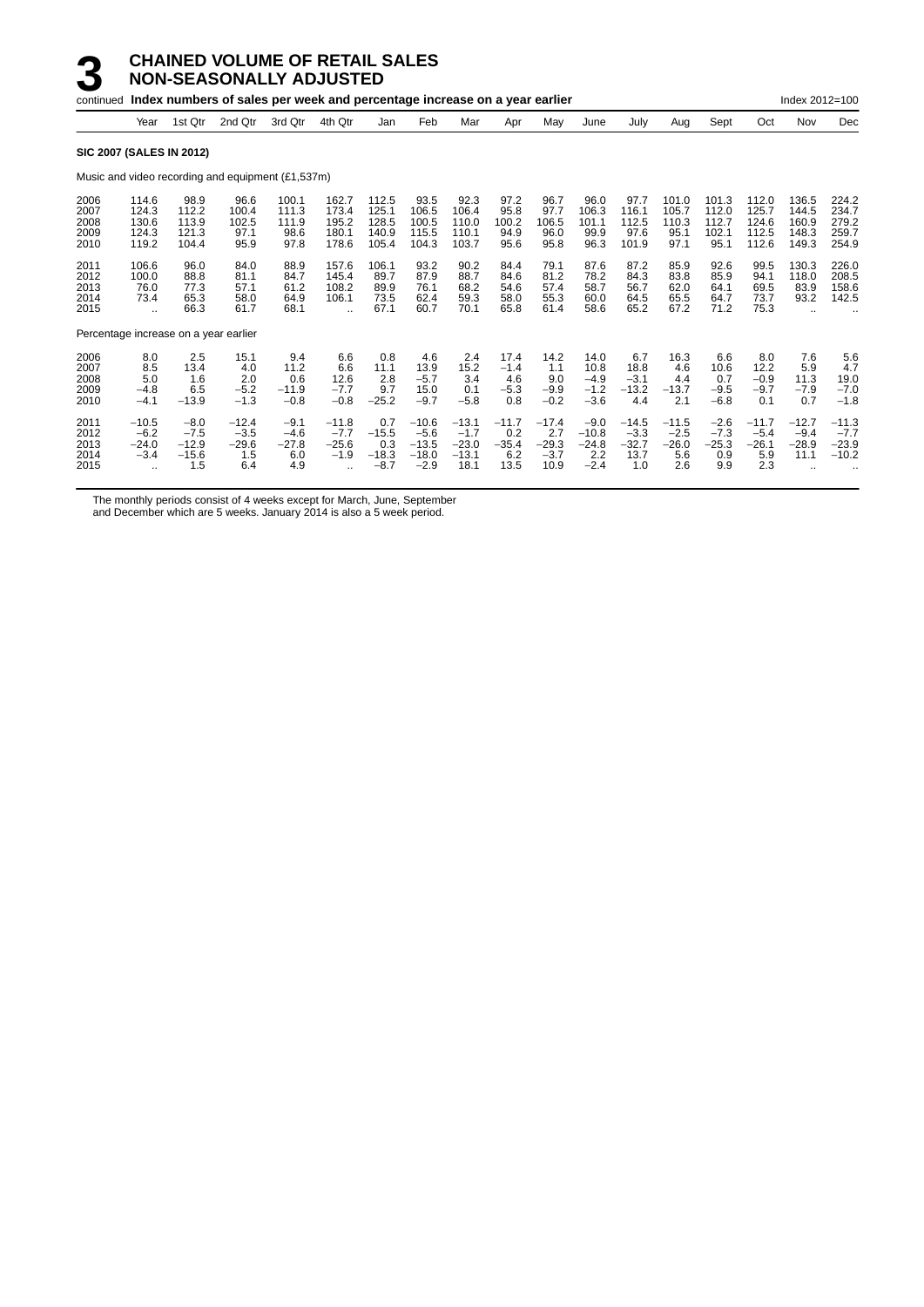|                                      |                                                         |                                           | continued Index numbers of sales per week and percentage increase on a year earlier |                                           |                                                          |                                             |                                          |                                           |                                           |                                           |                                           |                                           |                                           |                                                       |                                           | Index 2012=100                                           |                                                         |
|--------------------------------------|---------------------------------------------------------|-------------------------------------------|-------------------------------------------------------------------------------------|-------------------------------------------|----------------------------------------------------------|---------------------------------------------|------------------------------------------|-------------------------------------------|-------------------------------------------|-------------------------------------------|-------------------------------------------|-------------------------------------------|-------------------------------------------|-------------------------------------------------------|-------------------------------------------|----------------------------------------------------------|---------------------------------------------------------|
|                                      | Year                                                    | 1st Qtr                                   | 2nd Qtr                                                                             | 3rd Qtr                                   | 4th Qtr                                                  | Jan                                         | Feb                                      | Mar                                       | Apr                                       | May                                       | June                                      | July                                      | Aug                                       | Sept                                                  | Oct                                       | Nov                                                      | Dec                                                     |
|                                      | <b>SIC 2007 (SALES IN 2012</b>                          |                                           |                                                                                     |                                           |                                                          |                                             |                                          |                                           |                                           |                                           |                                           |                                           |                                           |                                                       |                                           |                                                          |                                                         |
|                                      |                                                         |                                           | Other Specialised Non-food Stores, All Businesses (£43,950m)                        |                                           |                                                          |                                             |                                          |                                           |                                           |                                           |                                           |                                           |                                           |                                                       |                                           |                                                          |                                                         |
| 2006<br>2007<br>2008<br>2009<br>2010 | 95.1<br>98.7<br>103.6<br>100.0<br>100.7                 | 85.2<br>86.6<br>93.5<br>88.8<br>85.9      | 93.4<br>97.5<br>103.1<br>96.7<br>95.7                                               | 90.6<br>95.1<br>100.2<br>96.9<br>99.6     | 111.1<br>115.5<br>118.5<br>117.8<br>121.7                | 83.4<br>81.0<br>87.0<br>87.4<br>78.2        | 85.2<br>85.7<br>96.1<br>86.8<br>87.9     | 86.6<br>91.8<br>97.8<br>91.5<br>90.6      | 92.0<br>94.5<br>100.1<br>94.8<br>93.8     | 93.2<br>97.6<br>104.8<br>95.5<br>95.8     | 94.7<br>99.7<br>104.2<br>99.2<br>97.1     | 92.8<br>97.1<br>104.0<br>101.7<br>104.0   | 91.1<br>95.4<br>99.5<br>96.6<br>100.4     | 88.6<br>93.3<br>97.8<br>93.3<br>95.3                  | 93.2<br>96.6<br>99.4<br>98.2<br>102.4     | 104.5<br>110.0<br>110.4<br>113.3<br>117.6                | 130.7<br>134.9<br>140.2<br>137.0<br>140.5               |
| 2011<br>2012<br>2013<br>2014<br>2015 | 99.5<br>100.0<br>103.7<br>112.6<br>$\ddotsc$            | 90.2<br>89.1<br>88.2<br>97.7<br>101.0     | 95.5<br>94.4<br>98.8<br>106.6<br>109.7                                              | 93.8<br>97.0<br>101.1<br>108.5<br>109.9   | 118.4<br>119.5<br>126.6<br>138.9<br>$\ddot{\phantom{a}}$ | 87.2<br>85.2<br>80.9<br>91.4<br>95.6        | 89.9<br>86.0<br>90.1<br>97.8<br>102.0    | 92.8<br>94.7<br>92.6<br>103.9<br>104.5    | 94.9<br>90.7<br>96.4<br>103.2<br>110.0    | 95.7<br>93.2<br>97.8<br>106.4<br>111.0    | 95.9<br>98.4<br>101.4<br>109.4<br>108.5   | 97.4<br>99.4<br>102.6<br>114.5<br>115.0   | 92.8<br>97.8<br>97.7<br>104.5<br>108.1    | 91.8<br>94.4<br>102.6<br>106.8<br>107.2               | 99.7<br>100.4<br>105.3<br>115.7<br>116.7  | 110.9<br>113.8<br>118.9<br>130.1<br>$\ddot{\phantom{a}}$ | 139.4<br>139.3<br>149.7<br>164.6                        |
|                                      |                                                         | Percentage increase on a year earlier     |                                                                                     |                                           |                                                          |                                             |                                          |                                           |                                           |                                           |                                           |                                           |                                           |                                                       |                                           |                                                          |                                                         |
| 2006<br>2007<br>2008<br>2009<br>2010 | $-0.5$<br>3.8<br>5.0<br>$-3.5$<br>0.7                   | 1.1<br>1.7<br>7.9<br>$-5.0$<br>$-3.2$     | 1.0<br>4.3<br>5.8<br>$-6.2$<br>$-1.0$                                               | $-2.6$<br>4.9<br>5.4<br>$-3.3$<br>2.8     | $-1.1$<br>3.9<br>2.6<br>$-0.6$<br>3.4                    | 3.6<br>$-2.8$<br>7.4<br>0.5<br>$-10.5$      | 2.8<br>0.6<br>12.2<br>$-9.7$<br>1.2      | $-2.0$<br>6.1<br>6.5<br>$-6.5$<br>$-1.0$  | 1.6<br>2.7<br>5.9<br>$-5.3$<br>$-1.0$     | 1.1<br>4.7<br>7.3<br>$-8.9$<br>0.4        | 0.4<br>5.3<br>4.5<br>$-4.8$<br>$-2.1$     | $-2.3$<br>4.7<br>7.1<br>$-2.2$<br>2.2     | $-2.4$<br>4.7<br>4.3<br>$-3.0$<br>4.0     | $-2.9$<br>5.3<br>4.9<br>$-4.6$<br>2.2                 | $-2.8$<br>3.7<br>2.9<br>$-1.2$<br>4.3     | $-1.4$<br>5.3<br>0.4<br>2.6<br>3.8                       | 0.2<br>3.2<br>3.9<br>$-2.2$<br>2.6                      |
| 2011<br>2012<br>2013<br>2014<br>2015 | $-1.2$<br>0.5<br>3.7<br>8.7<br>$\ddot{\phantom{1}}$     | 4.9<br>$-1.2$<br>$-1.0$<br>10.7<br>3.4    | $-0.2$<br>$-1.2$<br>4.6<br>7.9<br>3.0                                               | $-5.8$<br>3.4<br>4.2<br>7.3<br>1.3        | $-2.7$<br>0.9<br>5.9<br>9.8<br>$\ddot{\phantom{a}}$      | 11.5<br>$-2.3$<br>$-5.0$<br>13.0<br>4.6     | 2.4<br>$-4.4$<br>4.7<br>8.5<br>4.3       | 2.4<br>2.1<br>$-2.3$<br>12.2<br>0.6       | 1.1<br>-4.4<br>6.4<br>7.0<br>6.6          | $-0.1$<br>$-2.7$<br>4.9<br>8.8<br>4.3     | $-1.2$<br>2.5<br>3.1<br>7.8<br>$-0.8$     | $-6.4$<br>2.1<br>3.2<br>11.6<br>0.4       | $-7.6$<br>5.4<br>$-0.1$<br>7.0<br>3.4     | $-3.7$<br>2.8<br>8.7<br>4.1<br>0.4                    | $-2.6$<br>0.7<br>4.8<br>9.9<br>0.9        | -5.7<br>2.6<br>4.5<br>9.3<br>$\bar{\mathbf{r}}$          | $-0.8$<br>$-0.1$<br>7.5<br>10.0<br>$\ddot{\phantom{1}}$ |
|                                      |                                                         |                                           | Other Specialised Non-food Stores, Large Businesses (£22,687m)                      |                                           |                                                          |                                             |                                          |                                           |                                           |                                           |                                           |                                           |                                           |                                                       |                                           |                                                          |                                                         |
| 2006<br>2007<br>2008<br>2009<br>2010 | 85.2<br>89.5<br>95.1<br>93.3<br>96.1                    | 74.7<br>76.6<br>84.2<br>85.8<br>81.1      | 79.2<br>82.3<br>88.2<br>85.1<br>87.6                                                | 80.2<br>84.6<br>89.1<br>86.1<br>90.9      | 106.6<br>114.5<br>119.9<br>116.0<br>124.8                | 74.9<br>72.9<br>82.4<br>89.0<br>78.2        | 73.0<br>76.5<br>86.0<br>84.2<br>81.7     | 75.9<br>79.6<br>84.4<br>84.5<br>82.9      | 78.7<br>80.3<br>86.4<br>85.1<br>85.0      | 80.2<br>83.5<br>89.8<br>83.1<br>86.0      | 78.8<br>82.9<br>88.2<br>86.7<br>90.9      | 81.6<br>84.2<br>90.1<br>90.6<br>92.4      | 81.9<br>85.2<br>89.5<br>85.5<br>91.5      | 77.9<br>84.6<br>88.1<br>82.9<br>89.3                  | 83.1<br>87.2<br>91.0<br>87.8<br>95.5      | 95.3<br>103.2<br>106.7<br>109.9<br>113.8                 | 134.3<br>145.3<br>153.5<br>143.6<br>156.9               |
| 2011<br>2012<br>2013<br>2014<br>2015 | 98.2<br>100.0<br>105.0<br>116.6<br>$\ddot{\phantom{a}}$ | 86.2<br>85.7<br>88.1<br>96.0<br>105.9     | 90.1<br>90.8<br>95.4<br>104.7<br>114.7                                              | 90.0<br>95.2<br>99.6<br>111.4<br>119.5    | 126.5<br>128.4<br>136.7<br>155.9<br>$\ddot{\phantom{a}}$ | 87.7<br>85.6<br>86.7<br>93.7<br>102.6       | 85.9<br>83.3<br>88.1<br>96.5<br>106.9    | 85.4<br>87.6<br>89.3<br>97.9<br>107.7     | 89.0<br>89.8<br>94.3<br>102.3<br>117.4    | 89.1<br>87.3<br>92.3<br>102.9<br>115.9    | 91.9<br>94.4<br>98.8<br>108.0<br>111.6    | 93.4<br>97.5<br>99.7<br>113.3<br>124.1    | 87.7<br>92.5<br>96.7<br>106.4<br>116.3    | 89.2<br>95.6<br>101.8<br>113.8<br>118.4               | 96.0<br>98.0<br>102.8<br>122.4<br>121.9   | 114.5<br>114.1<br>122.9<br>144.0<br>$\ddot{\phantom{a}}$ | 160.5<br>164.0<br>174.9<br>192.3                        |
|                                      |                                                         | Percentage increase on a year earlier     |                                                                                     |                                           |                                                          |                                             |                                          |                                           |                                           |                                           |                                           |                                           |                                           |                                                       |                                           |                                                          |                                                         |
| 2006<br>2007<br>2008<br>2009<br>2010 | $\frac{5.3}{5.1}$<br>6.3<br>$-2.0$<br>3.0               | 3.0<br>2.5<br>9.9<br>1.9<br>$-5.5$        | 7.5<br>3.9<br>7.1<br>$-3.5$<br>2.9                                                  | 6.7<br>5.5<br>5.3<br>$-3.4$<br>5.6        | 4.3<br>7.4<br>4.7<br>$-3.2$<br>7.5                       | 5.0<br>$-2.6$<br>13.0<br>7.9<br>$-12.1$     | 3.8<br>4.7<br>12.4<br>$-2.0$<br>$-3.0$   | 0.8<br>4.8<br>6.1<br>$-1.9$               | 8.1<br>2.0<br>7.6<br>$-1.5$<br>$-0.2$     | 7.5<br>4.1<br>7.5<br>$-7.5$<br>3.5        | 7.1<br>5.2<br>6.5<br>$-1.8$<br>4.9        | 7.3<br>3.1<br>7.1<br>0.5<br>2.0           | 8.8<br>4.1<br>5.0<br>$-4.4$<br>6.9        | 4.6<br>8.6<br>4.2<br>$-5.9$<br>7.7                    | 5.8<br>4.9<br>4.4<br>$-3.6$<br>8.9        | 2.6<br>8.3<br>3.4<br>3.0<br>3.6                          | $\frac{4.5}{8.2}$<br>5.7<br>-6.5<br>9.3                 |
| 2011<br>2012<br>2013<br>2014<br>2015 | 2.2<br>1.8<br>5.0<br>11.1<br>$\ddot{\phantom{a}}$       | 6.4<br>$-0.7$<br>2.9<br>8.9<br>10.3       | 3.0<br>0.7<br>5.1<br>9.7<br>9.6                                                     | $-1.0$<br>5.7<br>4.6<br>11.9<br>7.3       | 1.4<br>1.5<br>6.5<br>14.1<br>$\ddot{\phantom{a}}$        | 12.1<br>$-2.4$<br>1.3<br>8.0<br>9.6         | 5.1<br>$-3.0$<br>5.8<br>9.5<br>10.8      | 3.1<br>2.6<br>1.9<br>9.7<br>10.0          | 4.8<br>0.9<br>5.0<br>8.6<br>14.7          | 3.7<br>$-2.1$<br>5.7<br>11.5<br>12.6      | 1.1<br>2.8<br>4.7<br>9.3<br>3.4           | 1.0<br>4.4<br>2.3<br>13.7<br>9.5          | $-4.1$<br>5.4<br>4.6<br>10.0<br>9.2       | $\overline{\phantom{0}}$<br>7.1<br>6.4<br>11.8<br>4.0 | 0.5<br>2.0<br>4.9<br>19.0<br>$-0.4$       | 0.6<br>$-0.3$<br>7.7<br>17.2<br>$\ddot{\phantom{a}}$     | 2.3<br>2.2<br>6.6<br>10.0                               |
|                                      |                                                         |                                           | Other Specialised Non-food Stores, Small Businesses (£21,262m)                      |                                           |                                                          |                                             |                                          |                                           |                                           |                                           |                                           |                                           |                                           |                                                       |                                           |                                                          |                                                         |
| 2006<br>2007<br>2008<br>2009<br>2010 | 106.1<br>108.8<br>113.0<br>107.5<br>105.8               | 96.9<br>97.8<br>103.7<br>92.0<br>91.2     | 109.5<br>114.6<br>119.8<br>109.5<br>104.7                                           | 102.3<br>106.8<br>112.7<br>108.9<br>109.1 | 115.8<br>116.0<br>116.5<br>119.6<br>118.3                | 92.7<br>90.0<br>91.8<br>85.5<br>78.2        | 98.8<br>95.9<br>107.3<br>89.6<br>94.6    | 98.6<br>105.7<br>112.7<br>99.1<br>99.0    | 106.9<br>110.5<br>115.3<br>105.4<br>103.6 | 107.8<br>113.5<br>121.5<br>109.2<br>106.7 | 112.8<br>118.8<br>122.1<br>113.1<br>103.9 | 105.3<br>111.7<br>119.6<br>114.0<br>116.8 | 101.5<br>106.8<br>110.7<br>108.8<br>110.3 | 100.6<br>102.9<br>108.7<br>104.9<br>102.0             | 104.4<br>107.2<br>108.8<br>109.8<br>110.0 | 114.7<br>117.4<br>114.4<br>117.0<br>121.8                | 125.8<br>122.0<br>124.4<br>129.5<br>122.2               |
| 2011<br>2012<br>2013<br>2014<br>2015 | 100.8<br>100.0<br>102.3<br>108.4<br>÷.                  | 94.4<br>92.8<br>88.3<br>99.5<br>95.8      | 101.4<br>98.3<br>102.4<br>108.6<br>104.5                                            | 98.0<br>98.9<br>102.7<br>105.3<br>99.6    | 109.6<br>110.0<br>115.7<br>120.8<br>÷.                   | 86.6<br>84.7<br>74.7<br>89.1<br>88.1        | 94.3<br>88.9<br>92.2<br>99.1<br>96.8     | 100.8<br>102.4<br>96.1<br>110.3<br>101.1  | 101.2<br>91.6<br>98.7<br>104.1<br>102.1   | 103.0<br>99.6<br>103.7<br>110.2<br>105.8  | 100.3<br>102.6<br>104.2<br>110.9<br>105.3 | 101.8<br>101.6<br>105.7<br>115.7<br>105.3 | 98.3<br>103.5<br>98.7<br>102.5<br>99.3    | 94.7<br>93.1<br>103.5<br>99.3<br>95.4                 | 103.8<br>103.1<br>107.9<br>108.5<br>111.3 | 107.0<br>113.5<br>114.7<br>115.2<br>$\ddot{\phantom{a}}$ | 116.2<br>112.7<br>122.8<br>135.1                        |
|                                      |                                                         | Percentage increase on a year earlier     |                                                                                     |                                           |                                                          |                                             |                                          |                                           |                                           |                                           |                                           |                                           |                                           |                                                       |                                           |                                                          |                                                         |
| 2006<br>2007<br>2008<br>2009<br>2010 | $-5.3$<br>2.6<br>$3.8\,$<br>$-4.9$<br>$-1.5$            | $-0.6$<br>1.0<br>6.0<br>$-11.3$<br>$-0.8$ | $-4.0$<br>4.7<br>4.5<br>$-8.6$<br>$-4.4$                                            | $-9.8$<br>4.4<br>$5.5\,$<br>$-3.3$<br>0.2 | $-6.3$<br>0.2<br>0.4<br>2.6<br>$-1.1$                    | 2.3<br>$-3.0$<br>2.0<br>$-6.9$<br>$-8.5$    | 1.9<br>$-3.0$<br>11.9<br>$-16.5$<br>5.6  | $-4.5$<br>7.2<br>6.6<br>$-12.0$<br>$-0.1$ | $-3.4$<br>3.3<br>4.4<br>$-8.6$<br>$-1.7$  | $-3.8$<br>5.2<br>7.1<br>$-10.1$<br>$-2.3$ | $-4.5$<br>5.4<br>2.7<br>$-7.4$<br>$-8.1$  | $-9.7$<br>6.1<br>7.1<br>$-4.7$<br>2.4     | $-11.1$<br>5.2<br>3.7<br>$-1.7$<br>1.4    | $-8.8$<br>2.3<br>5.6<br>$-3.5$<br>$-2.7$              | $-9.7$<br>2.6<br>1.5<br>0.9<br>0.2        | $-5.0$<br>2.4<br>$-2.5$<br>2.3<br>4.1                    | $-4.8$<br>$-3.0$<br>2.0<br>4.1<br>$-5.7$                |
| 2011<br>2012<br>2013<br>2014<br>2015 | $-4.7$<br>$-0.8$<br>$2.3\,$<br>6.0                      | 3.5<br>$-1.7$<br>$-4.8$<br>12.7<br>$-3.8$ | $-3.1$<br>$-3.1$<br>4.1<br>6.1<br>$-3.8$                                            | $-10.2$<br>1.0<br>3.8<br>2.6<br>$-5.4$    | $-7.4$<br>0.4<br>5.3<br>4.4                              | 10.8<br>$-2.2$<br>$-11.8$<br>19.2<br>$-1.1$ | $-0.3$<br>$-5.7$<br>3.6<br>7.5<br>$-2.4$ | 1.8<br>1.6<br>$-6.1$<br>14.8<br>$-8.3$    | $-2.3$<br>$-9.5$<br>7.8<br>5.5<br>$-1.9$  | $-3.5$<br>$-3.3$<br>4.1<br>6.3<br>$-4.0$  | $-3.4$<br>2.2<br>1.6<br>6.4<br>$-5.1$     | $-12.8$<br>$-0.2$<br>4.1<br>9.5<br>$-9.0$ | $-10.9$<br>5.3<br>$-4.6$<br>3.8<br>$-3.1$ | $-7.2$<br>$-1.6$<br>11.1<br>$-4.0$<br>$-4.0$          | $-5.7$<br>$-0.7$<br>4.7<br>0.6<br>2.6     | $-12.1$<br>6.0<br>1.1<br>0.4<br>$\sim$                   | $-4.8$<br>$-3.1$<br>9.0<br>10.0<br>$\ddot{\phantom{a}}$ |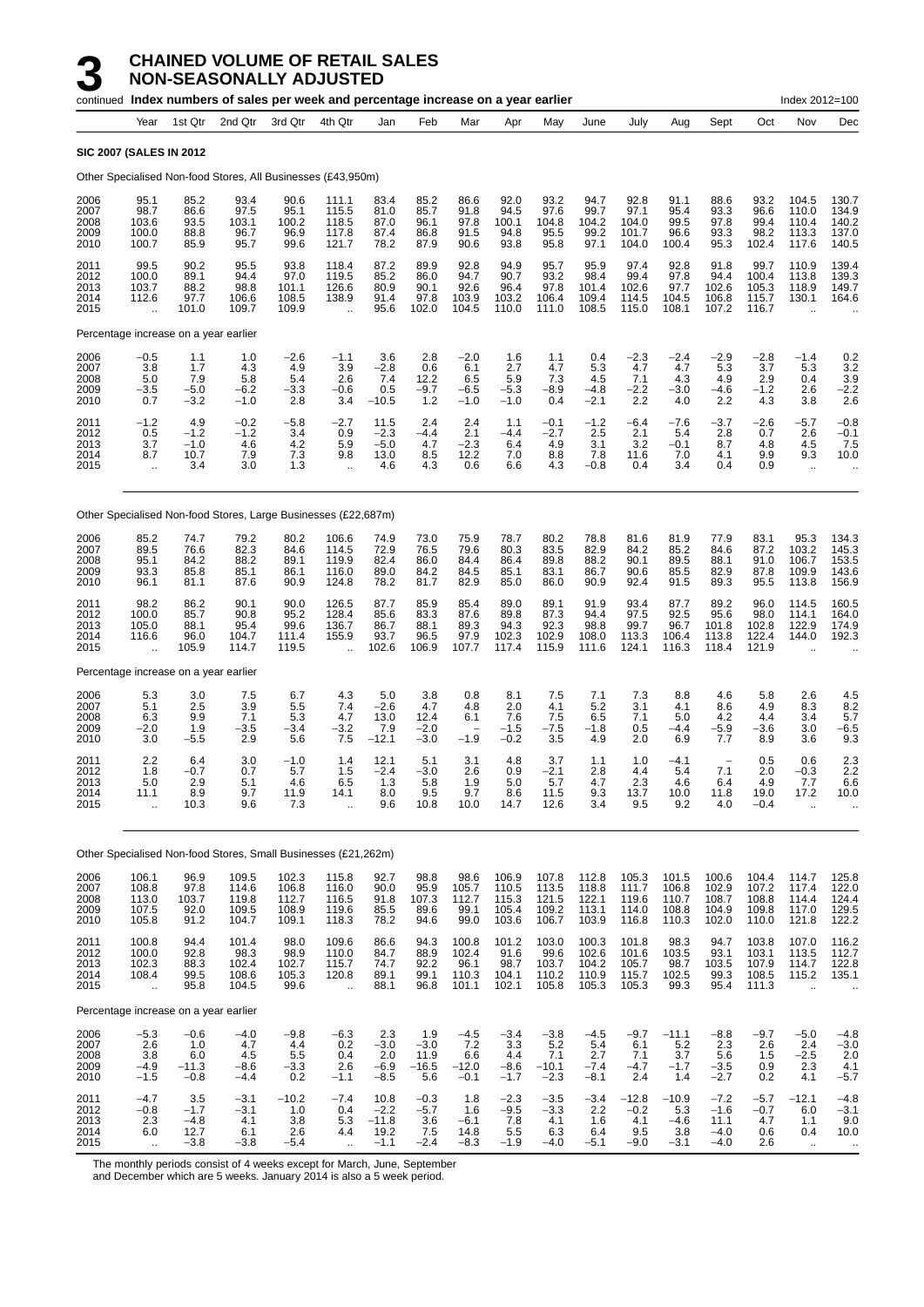|                                      |                                                            |                                                | continued Index numbers of sales per week and percentage increase on a year earlier |                                                  |                                                           |                                                 |                                              |                                                 |                                                 |                                                 |                                               |                                                |                                              |                                                  |                                               | Index 2012=100                                         |                                                            |
|--------------------------------------|------------------------------------------------------------|------------------------------------------------|-------------------------------------------------------------------------------------|--------------------------------------------------|-----------------------------------------------------------|-------------------------------------------------|----------------------------------------------|-------------------------------------------------|-------------------------------------------------|-------------------------------------------------|-----------------------------------------------|------------------------------------------------|----------------------------------------------|--------------------------------------------------|-----------------------------------------------|--------------------------------------------------------|------------------------------------------------------------|
|                                      | Year                                                       | 1st Qtr                                        | 2nd Qtr                                                                             | 3rd Qtr                                          | 4th Qtr                                                   | Jan                                             | Feb                                          | Mar                                             | Apr                                             | May                                             | June                                          | July                                           | Aug                                          | Sept                                             | Oct                                           | Nov                                                    | Dec                                                        |
|                                      | <b>SIC 2007 (SALES IN 2012)</b>                            |                                                |                                                                                     |                                                  |                                                           |                                                 |                                              |                                                 |                                                 |                                                 |                                               |                                                |                                              |                                                  |                                               |                                                        |                                                            |
|                                      |                                                            |                                                | Pharmaceutical, Medical, Cosmetic and Toilet Goods (£4,540m)                        |                                                  |                                                           |                                                 |                                              |                                                 |                                                 |                                                 |                                               |                                                |                                              |                                                  |                                               |                                                        |                                                            |
| 2006<br>2007<br>2008<br>2009<br>2010 | 97.1<br>101.2<br>104.2<br>94.3<br>97.3                     | 83.6<br>88.8<br>95.7<br>83.7<br>84.1           | 92.6<br>92.5<br>100.6<br>88.4<br>89.9                                               | 92.9<br>99.2<br>97.3<br>91.7<br>92.5             | 119.3<br>124.2<br>124.1<br>113.5<br>122.6                 | 75.6<br>84.5<br>93.0<br>80.6<br>77.7            | 84.6<br>88.9<br>97.6<br>85.1<br>87.8         | 89.3<br>92.2<br>96.8<br>84.9<br>86.2            | 86.2<br>87.8<br>97.3<br>85.2<br>87.9            | 92.2<br>92.2<br>101.2<br>84.3<br>89.4           | 98.2<br>96.3<br>102.7<br>94.1<br>91.9         | 96.7<br>96.2<br>101.6<br>95.2<br>96.7          | 92.1<br>98.8<br>98.4<br>92.0<br>94.3         | 90.4<br>102.0<br>92.9<br>88.7<br>87.7            | 94.4<br>95.3<br>99.4<br>93.8<br>95.9          | 104.0<br>109.9<br>108.6<br>102.2<br>111.2              | 151.4<br>158.9<br>156.3<br>138.4<br>153.2                  |
| 2011<br>2012<br>2013<br>2014<br>2015 | 99.0<br>100.0<br>109.1<br>113.6<br>$\ddotsc$               | 90.5<br>87.9<br>92.4<br>97.8<br>102.0          | 93.6<br>94.3<br>103.8<br>104.8<br>108.6                                             | 92.8<br>94.3<br>105.6<br>108.9<br>115.0          | 118.9<br>123.4<br>134.8<br>144.1                          | 88.0<br>83.2<br>86.9<br>93.9<br>100.2           | 89.7<br>87.8<br>93.5<br>99.1<br>102.3        | 93.2<br>91.8<br>96.0<br>100.5<br>103.3          | 92.4<br>88.0<br>98.6<br>102.2<br>106.0          | 93.0<br>95.0<br>102.6<br>102.0<br>108.2         | 95.2<br>98.8<br>109.0<br>109.1<br>111.1       | 96.5<br>98.1<br>108.0<br>111.2<br>115.4        | 91.8<br>97.3<br>105.2<br>106.9<br>113.9      | 90.7<br>88.9<br>103.9<br>108.5<br>115.6          | 93.6<br>98.8<br>109.8<br>112.7<br>121.5       | 109.7<br>108.7<br>122.7<br>131.9                       | 146.6<br>154.8<br>164.4<br>179.0                           |
|                                      | Percentage increase on a year earlier                      |                                                |                                                                                     |                                                  |                                                           |                                                 |                                              |                                                 |                                                 |                                                 |                                               |                                                |                                              |                                                  |                                               |                                                        |                                                            |
| 2006<br>2007<br>2008<br>2009<br>2010 | $-4.4$<br>4.2<br>3.0<br>$-9.5$<br>3.2                      | $-5.0$<br>6.2<br>7.7<br>$-12.5$<br>0.5         | $-1.7$<br>$-0.2$<br>8.8<br>$-12.1$<br>1.7                                           | $-7.4$<br>6.9<br>$-2.0$<br>$-5.7$<br>0.9         | $-3.7$<br>4.2<br>$-0.1$<br>$-8.5$<br>8.0                  | $-12.0$<br>11.9<br>10.0<br>$-13.3$<br>$-3.7$    | $-6.7$<br>5.1<br>9.8<br>$-12.8$<br>3.2       | 2.0<br>3.2<br>5.0<br>$-12.3$<br>1.6             | $-1.5$<br>1.8<br>10.8<br>$-12.4$<br>3.1         | $-1.0$<br>0.1<br>9.7<br>-16.7<br>6.0            | $-2.4$<br>$-1.8$<br>6.6<br>$-8.4$<br>$-2.4$   | $-6.0$<br>$-0.4$<br>5.5<br>$-6.3$<br>1.6       | $-7.8$<br>7.3<br>$-0.4$<br>-6.5<br>2.5       | $-8.3$<br>12.8<br>$-8.9$<br>$-4.6$<br>$-1.1$     | $-2.5$<br>1.0<br>4.2<br>$-5.6$<br>2.3         | $-3.2$<br>5.7<br>$-1.2$<br>$-5.8$<br>8.7               | $-4.5$<br>4.9<br>$-1.6$<br>$-11.5$<br>10.7                 |
| 2011<br>2012<br>2013<br>2014<br>2015 | 1.7<br>1.0<br>9.1<br>4.1<br>$\ddot{\phantom{1}}$           | 7.7<br>$-2.9$<br>5.1<br>5.8<br>4.4             | 4.2<br>0.7<br>10.0<br>1.0<br>3.6                                                    | 0.3<br>1.7<br>11.9<br>3.1<br>5.6                 | $-3.0$<br>3.7<br>9.2<br>6.9<br>$\mathbf{u}$               | 13.3<br>$-5.4$<br>4.4<br>8.1<br>6.8             | 2.2<br>$-2.1$<br>6.4<br>6.0<br>3.2           | 8.1<br>$-1.5$<br>4.6<br>4.7<br>2.7              | 5.1<br>$-4.7$<br>12.0<br>3.7<br>3.6             | 4.0<br>2.2<br>7.9<br>-0.6<br>6.1                | 3.6<br>3.8<br>10.3<br>0.1<br>1.8              | $-0.3$<br>1.7<br>10.1<br>2.9<br>3.7            | $-2.7$<br>6.0<br>8.1<br>1.7<br>6.5           | 3.4<br>$-1.9$<br>16.8<br>4.4<br>6.5              | $-2.4$<br>5.5<br>11.2<br>2.6<br>7.8           | $-1.3$<br>$-0.9$<br>12.9<br>7.5<br>$\bar{\mathbf{r}}$  | $-4.3$<br>5.6<br>6.1<br>8.9<br>ä.                          |
|                                      |                                                            |                                                | Books, Newspapers and Periodicals (£4,270m)                                         |                                                  |                                                           |                                                 |                                              |                                                 |                                                 |                                                 |                                               |                                                |                                              |                                                  |                                               |                                                        |                                                            |
| 2006<br>2007<br>2008<br>2009<br>2010 | 135.5<br>125.3<br>113.7<br>119.4<br>104.4                  | 129.6<br>116.0<br>103.9<br>112.9<br>100.0      | 114.6<br>106.8<br>95.6<br>104.3<br>88.1                                             | 121.0<br>115.3<br>107.1<br>106.7<br>95.9         | 176.6<br>163.0<br>148.8<br>153.6<br>133.6                 | 131.9<br>114.2<br>101.8<br>114.0<br>96.9        | 131.1<br>117.5<br>110.7<br>113.7<br>103.1    | 126.6<br>116.3<br>100.5<br>111.4<br>99.9        | 118.4<br>104.1<br>95.0<br>106.9<br>87.3         | 114.1<br>105.5<br>90.5<br>101.1<br>87.2         | 112.0<br>110.0<br>100.3<br>104.6<br>89.4      | 113.2<br>112.8<br>101.0<br>104.5<br>92.7       | 118.2<br>109.3<br>104.5<br>104.6<br>95.0     | 129.6<br>122.0<br>114.1<br>110.2<br>99.1         | 138.6<br>125.7<br>116.8<br>119.4<br>101.8     | 154.5<br>141.3<br>132.0<br>137.3<br>119.5              | 224.7<br>210.3<br>187.7<br>194.1<br>170.3                  |
| 2011<br>2012<br>2013<br>2014<br>2015 | 103.3<br>100.0<br>91.1<br>82.7<br>$\ddot{\phantom{a}}$     | 97.7<br>92.3<br>85.4<br>73.5<br>81.7           | 87.4<br>89.7<br>78.3<br>71.1<br>74.3                                                | 93.4<br>90.8<br>83.1<br>78.3<br>83.5             | 134.5<br>127.2<br>117.7<br>108.7                          | 97.4<br>91.9<br>82.9<br>71.1<br>79.5            | 98.6<br>90.3<br>87.2<br>74.3<br>82.5         | 97.2<br>94.2<br>85.9<br>75.2<br>82.9            | 82.2<br>88.0<br>75.1<br>69.4<br>69.7            | 86.4<br>87.8<br>76.6<br>70.2<br>73.9            | 92.3<br>92.5<br>82.3<br>73.2<br>78.2          | 93.2<br>93.4<br>75.3<br>71.9<br>78.9           | 89.7<br>84.0<br>82.9<br>76.5<br>81.7         | 96.5<br>94.2<br>89.5<br>84.8<br>88.6             | 95.7<br>97.8<br>88.6<br>81.1<br>87.5          | 117.0<br>108.7<br>99.3<br>99.9<br>$\ddot{\phantom{a}}$ | 179.7<br>165.6<br>155.7<br>137.8<br>$\ddotsc$              |
|                                      | Percentage increase on a year earlier                      |                                                |                                                                                     |                                                  |                                                           |                                                 |                                              |                                                 |                                                 |                                                 |                                               |                                                |                                              |                                                  |                                               |                                                        |                                                            |
| 2006<br>2007<br>2008<br>2009<br>2010 | -11.9<br>$-7.5$<br>$-9.3$<br>5.0<br>$-12.6$                | $-6.8$<br>$-10.5$<br>$-10.5$<br>8.7<br>$-11.5$ | $-13.2$<br>$-6.8$<br>$-10.5$<br>9.0<br>$-15.5$                                      | $-15.4$<br>$-4.8$<br>$-7.1$<br>$-0.4$<br>$-10.2$ | $-12.0$<br>$-7.7$<br>$-8.8$<br>3.3<br>$-13.0$             | $-3.4$<br>$-13.4$<br>$-10.9$<br>12.0<br>$-15.0$ | $-5.0$<br>$-10.3$<br>$-5.8$<br>2.8<br>$-9.3$ | $-10.8$<br>$-8.1$<br>$-13.6$<br>10.8<br>$-10.3$ | $-11.1$<br>$-12.0$<br>$-8.8$<br>12.6<br>$-18.4$ | $-12.5$<br>$-7.5$<br>$-14.3$<br>11.8<br>$-13.8$ | $-15.5$<br>$-1.7$<br>$-8.9$<br>4.3<br>$-14.5$ | $-20.1$<br>$-0.3$<br>$-10.5$<br>3.5<br>$-11.3$ | $-13.8$<br>$-7.5$<br>$-4.5$<br>0.2<br>$-9.2$ | $-13.0$<br>$-5.9$<br>$-6.4$<br>$-3.5$<br>$-10.1$ | $-13.5$<br>$-9.3$<br>$-7.1$<br>2.2<br>$-14.7$ | $-13.4$<br>$-8.6$<br>$-6.6$<br>4.0<br>$-13.0$          | $-10.3$<br>$-6.4$<br>$-10.7$<br>3.4<br>$-12.2$             |
| 2011<br>2012<br>2013<br>2014<br>2015 | $-1.1$<br>$-3.2$<br>-8.9<br>$-9.2$<br>$\ddot{\phantom{a}}$ | $-2.3$<br>$-5.5$<br>-7.5<br>$-14.0$<br>11.2    | $-0.8$<br>2.6<br>12.6<br>$-9.2$<br>4.5                                              | $-2.6$<br>$-2.8$<br>-8.5<br>$-5.8$<br>6.7        | 0.7<br>$-5.4$<br>-7.5<br>$-7.6$<br>$\ddot{\phantom{a}}$   | 0.6<br>$-5.7$<br>-9.8<br>$-14.2$<br>11.8        | $-4.4$<br>$-8.4$<br>-3.4<br>$-14.9$<br>11.0  | $-2.7$<br>$-3.1$<br>-8.8<br>$-12.5$<br>10.3     | $-5.8$<br>7.1<br>-14.7<br>$-7.6$<br>0.5         | $-0.8$<br>1.6<br>$-12.8$<br>$-8.3$<br>5.3       | 3.2<br>0.2<br>$-11.0$<br>$-11.1$<br>6.8       | 0.6<br>0.2<br>19.4<br>$-4.5$<br>9.8            | $-5.6$<br>$-6.5$<br>-1.3<br>$-7.7$<br>6.7    | $-2.6$<br>$-2.4$<br>-5.0<br>$-5.2$<br>4.5        | $-6.0$<br>2.2<br>-9.4<br>$-8.5$<br>7.9        | $-2.1$<br>$-7.1$<br>-8.7<br>0.6<br>ä.                  | 5.5<br>$-7.8$<br>-6.0<br>$-11.5$                           |
|                                      | Floor Coverings (£2,080)                                   |                                                |                                                                                     |                                                  |                                                           |                                                 |                                              |                                                 |                                                 |                                                 |                                               |                                                |                                              |                                                  |                                               |                                                        |                                                            |
| 2006<br>2007<br>2008<br>2009<br>2010 | 142.3<br>157.7<br>137.1<br>137.1<br>109.3                  | 140.1<br>155.7<br>156.8<br>122.1<br>116.6      | 135.1<br>148.2<br>136.9<br>134.1<br>109.5                                           | 144.8<br>160.6<br>135.3<br>150.1<br>107.4        | 149.3<br>166.1<br>117.8<br>142.3<br>103.8                 | 129.6<br>147.5<br>144.0<br>106.2<br>110.0       | 144.8<br>154.9<br>150.2<br>110.0<br>117.8    | 144.6<br>162.9<br>174.9<br>144.5<br>120.9       | 135.5<br>140.8<br>161.9<br>139.6<br>115.4       | 135.2<br>144.4<br>126.6<br>137.5<br>110.1       | 134.8<br>157.1<br>125.2<br>127.0<br>104.3     | 138.6<br>161.2<br>138.9<br>153.5<br>108.3      | 149.5<br>157.1<br>141.8<br>152.5<br>109.4    | 146.0<br>163.0<br>127.3<br>145.4<br>105.1        | 153.9<br>158.8<br>127.9<br>160.5<br>108.3     | 172.3<br>200.3<br>150.6<br>159.4<br>134.7              | 127.3<br>144.6<br>83.6<br>114.0<br>75.4                    |
| 2011<br>2012<br>2013<br>2014<br>2015 | 81.3<br>100.0<br>113.2<br>106.7<br>$\bar{\mathbf{a}}$      | 86.7<br>100.1<br>111.0<br>104.7<br>76.6        | 74.9<br>97.7<br>111.8<br>102.3<br>78.9                                              | 80.5<br>98.4<br>111.6<br>109.7<br>80.5           | 83.0<br>103.8<br>118.4<br>110.3<br>$\ddot{\phantom{a}}$   | 92.8<br>95.9<br>98.0<br>98.9<br>76.1            | 81.4<br>96.9<br>116.4<br>108.5<br>74.8       | 86.2<br>106.1<br>117.0<br>107.4<br>78.4         | 79.6<br>99.9<br>115.9<br>102.8<br>80.1          | 71.5<br>101.4<br>107.9<br>97.4<br>79.7          | 73.8<br>92.8<br>111.6<br>105.7<br>77.2        | 80.8<br>95.6<br>111.8<br>108.1<br>78.8         | 77.0<br>99.5<br>114.6<br>105.4<br>81.8       | 83.1<br>99.9<br>109.1<br>114.3<br>80.9           | 88.8<br>106.3<br>122.0<br>120.1<br>89.1       | 98.2<br>122.7<br>137.0<br>132.4<br>$\ldots$            | 66.1<br>86.6<br>100.7<br>84.8<br>$\ddotsc$                 |
|                                      | Percentage increase on a year earlier                      |                                                |                                                                                     |                                                  |                                                           |                                                 |                                              |                                                 |                                                 |                                                 |                                               |                                                |                                              |                                                  |                                               |                                                        |                                                            |
| 2006<br>2007<br>2008<br>2009<br>2010 | 9.7<br>10.8<br>$-13.0$<br>$-20.3$                          | 12.7<br>11.2<br>0.7<br>$-22.1$<br>$-4.5$       | 10.1<br>9.7<br>$-7.6$<br>$-2.1$<br>$-18.3$                                          | 8.3<br>10.9<br>$-15.7$<br>10.9<br>$-28.4$        | 8.0<br>11.2<br>$-29.1$<br>20.8<br>$-27.1$                 | 6.0<br>13.8<br>$-2.4$<br>$-26.2$<br>3.5         | 13.2<br>7.0<br>$-3.0$<br>$-26.8$<br>7.1      | 17.6<br>12.6<br>7.4<br>$-17.4$<br>$-16.3$       | 8.3<br>4.0<br>14.9<br>$-13.8$<br>$-17.3$        | 12.0<br>6.8<br>$-12.3$<br>8.6<br>$-19.9$        | 10.2<br>16.5<br>$-20.3$<br>1.4<br>$-17.9$     | 7.7<br>16.3<br>$-13.8$<br>10.5<br>$-29.4$      | 2.4<br>5.1<br>$-9.7$<br>7.5<br>$-28.2$       | 14.1<br>11.6<br>$-21.9$<br>14.2<br>$-27.7$       | 7.7<br>3.2<br>$-19.5$<br>25.5<br>$-32.5$      | 5.1<br>16.2<br>$-24.8$<br>5.8<br>$-15.5$               | 11.7<br>13.6<br>$-42.2$<br>36.4<br>$-33.9$                 |
| 2011<br>2012<br>2013<br>2014<br>2015 | $-25.6$<br>23.0<br>13.2<br>$-5.7$<br>$\ddot{\phantom{a}}$  | $-25.6$<br>15.4<br>10.8<br>$-5.6$<br>$-26.8$   | $-31.6$<br>30.5<br>14.5<br>$-8.5$<br>$-22.9$                                        | $-25.0$<br>22.2<br>13.4<br>$-1.8$<br>$-26.6$     | $-20.0$<br>25.1<br>14.1<br>$-6.8$<br>$\ddot{\phantom{a}}$ | $-15.6$<br>3.4<br>2.2<br>0.9<br>$-23.0$         | $-30.9$<br>19.1<br>20.2<br>$-6.8$<br>$-31.0$ | $-28.7$<br>23.1<br>10.3<br>$-8.1$<br>$-27.0$    | $-31.1$<br>25.6<br>16.0<br>$-11.3$<br>$-22.1$   | $-35.1$<br>41.9<br>6.4<br>$-9.7$<br>$-18.1$     | $-29.2$<br>25.8<br>20.3<br>$-5.3$<br>$-27.0$  | $-25.4$<br>18.2<br>17.0<br>$-3.3$<br>$-27.1$   | $-29.6$<br>29.1<br>15.2<br>$-8.0$<br>$-22.4$ | $-21.0$<br>20.2<br>9.2<br>4.7<br>$-29.2$         | $-18.0$<br>19.7<br>14.7<br>$-1.5$<br>$-25.8$  | $-27.1$<br>24.9<br>11.7<br>$-3.3$<br>$\ddotsc$         | $-12.3$<br>31.0<br>16.2<br>$-15.8$<br>$\ddot{\phantom{0}}$ |

The monthly periods consist of 4 weeks except for March, June, September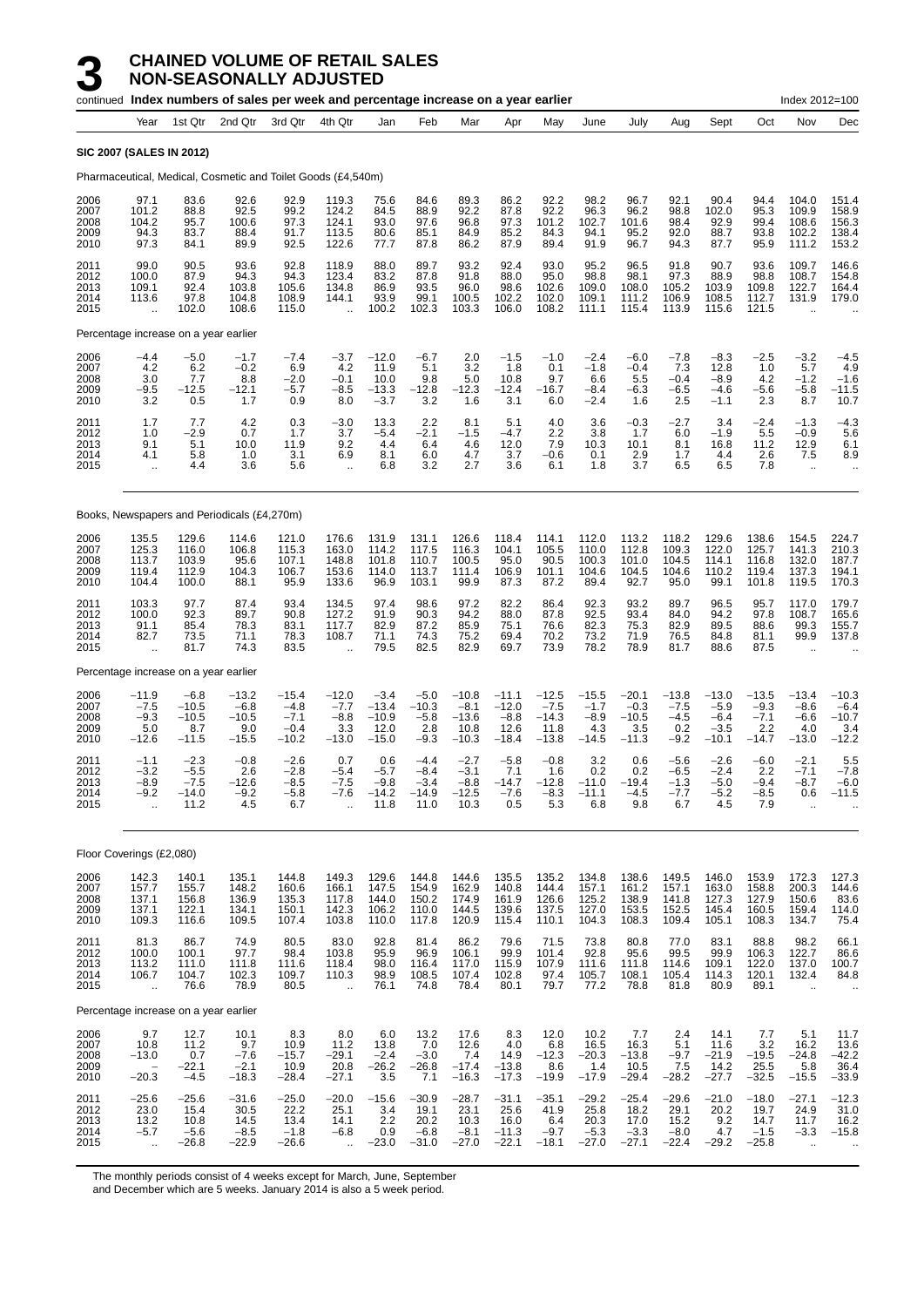|                                      |                                                    |                                         | continued Index numbers of sales per week and percentage increase on a year earlier |                                         |                                                          |                                         |                                             |                                           |                                                 |                                             |                                           |                                           |                                          |                                          |                                           | Index 2012=100                                                 |                                            |
|--------------------------------------|----------------------------------------------------|-----------------------------------------|-------------------------------------------------------------------------------------|-----------------------------------------|----------------------------------------------------------|-----------------------------------------|---------------------------------------------|-------------------------------------------|-------------------------------------------------|---------------------------------------------|-------------------------------------------|-------------------------------------------|------------------------------------------|------------------------------------------|-------------------------------------------|----------------------------------------------------------------|--------------------------------------------|
|                                      | Year                                               | 1st Qtr                                 | 2nd Qtr                                                                             | 3rd Qtr                                 | 4th Qtr                                                  | Jan                                     | Feb                                         | Mar                                       | Apr                                             | May                                         | June                                      | July                                      | Aug                                      | Sept                                     | Oct                                       | Nov                                                            | Dec                                        |
|                                      | <b>SIC 2007 (SALES IN 2012)</b>                    |                                         |                                                                                     |                                         |                                                          |                                         |                                             |                                           |                                                 |                                             |                                           |                                           |                                          |                                          |                                           |                                                                |                                            |
|                                      |                                                    |                                         | Computers and Telecommunications Equipment (£4,295m)                                |                                         |                                                          |                                         |                                             |                                           |                                                 |                                             |                                           |                                           |                                          |                                          |                                           |                                                                |                                            |
| 2006<br>2007<br>2008<br>2009<br>2010 | 84.6<br>87.5<br>94.9<br>91.5<br>92.1               | 82.1<br>82.9<br>91.8<br>87.7<br>71.4    | 82.8<br>83.3<br>93.8<br>82.1<br>75.6                                                | 81.5<br>85.0<br>91.5<br>88.1<br>90.3    | 92.0<br>98.8<br>102.6<br>108.2<br>131.0                  | 82.4<br>79.0<br>86.9<br>90.0<br>67.4    | 83.1<br>81.9<br>97.9<br>82.0<br>71.7        | 81.2<br>86.9<br>91.7<br>90.4<br>74.3      | 82.7<br>74.4<br>97.9<br>85.4<br>73.7            | 84.5<br>89.9<br>95.1<br>79.8<br>75.4        | 81.4<br>85.1<br>89.5<br>81.2<br>77.1      | 85.6<br>87.1<br>95.0<br>101.6<br>87.2     | 83.6<br>84.5<br>88.0<br>82.4<br>92.2     | 76.6<br>83.8<br>91.4<br>82.0<br>91.2     | 83.2<br>86.3<br>94.2<br>89.8<br>94.7      | 91.1<br>98.7<br>101.2<br>111.6<br>127.0                        | 99.8<br>109.0<br>110.4<br>120.2<br>163.3   |
| 2011<br>2012<br>2013<br>2014<br>2015 | 98.0<br>100.0<br>117.8<br>142.4<br>ä,              | 92.4<br>83.7<br>96.0<br>115.7<br>133.3  | 82.2<br>80.1<br>92.7<br>114.2<br>128.3                                              | 82.3<br>94.5<br>107.3<br>136.9<br>172.0 | 135.2<br>141.8<br>175.5<br>204.8<br>$\ddot{\phantom{a}}$ | 99.8<br>95.9<br>103.0<br>121.9<br>150.1 | 94.0<br>79.1<br>94.1<br>117.9<br>133.7      | 85.2<br>77.6<br>91.8<br>107.6<br>119.6    | 79.8<br>87.7<br>101.4<br>123.0<br>140.8         | 83.7<br>76.3<br>92.8<br>112.2<br>130.1      | 82.9<br>77.0<br>85.7<br>108.7<br>116.9    | 80.9<br>95.0<br>102.2<br>123.8<br>173.0   | 78.2<br>82.4<br>94.5<br>114.0<br>154.8   | 86.7<br>103.7<br>121.5<br>165.5<br>185.1 | 100.4<br>109.9<br>129.7<br>181.3<br>205.2 | 133.1<br>137.2<br>169.9<br>201.9                               | 164.7<br>171.0<br>216.5<br>226.0           |
|                                      | Percentage increase on a year earlier              |                                         |                                                                                     |                                         |                                                          |                                         |                                             |                                           |                                                 |                                             |                                           |                                           |                                          |                                          |                                           |                                                                |                                            |
| 2006<br>2007<br>2008<br>2009<br>2010 | $-3.2$<br>3.4<br>8.4<br>$-3.5$<br>0.6              | 1.9<br>1.0<br>10.6<br>$-4.4$<br>$-18.6$ | $-1.6$<br>0.6<br>12.7<br>$-12.5$<br>$-7.9$                                          | $-5.1$<br>4.3<br>7.6<br>$-3.6$<br>2.4   | $-7.2$<br>7.4<br>3.8<br>5.5<br>21.1                      | 6.1<br>$-4.1$<br>10.0<br>3.7<br>$-25.2$ | 4.6<br>$-1.5$<br>19.5<br>$-16.2$<br>$-12.6$ | $-3.1$<br>7.1<br>5.5<br>$-1.4$<br>$-17.8$ | $-4.4$<br>$-10.1$<br>31.6<br>$-12.8$<br>$-13.6$ | 2.5<br>6.3<br>5.8<br>$-16.1$<br>$-5.5$      | $-2.5$<br>4.5<br>5.2<br>$-9.3$<br>$-5.0$  | $-0.3$<br>1.8<br>9.1<br>6.9<br>$-14.1$    | $-1.6$<br>1.1<br>4.1<br>$-6.3$<br>11.8   | $-11.7$<br>9.4<br>9.1<br>$-10.4$<br>11.2 | $-9.3$<br>3.8<br>9.2<br>$-4.7$<br>5.5     | $-8.1$<br>8.3<br>2.5<br>10.3<br>13.7                           | $-5.2$<br>9.3<br>1.3<br>8.9<br>35.8        |
| 2011<br>2012<br>2013<br>2014<br>2015 | 6.5<br>2.0<br>17.8<br>20.8<br>$\ddot{\phantom{a}}$ | 29.4<br>$-9.5$<br>14.7<br>20.5<br>15.3  | 8.8<br>$-2.6$<br>15.8<br>23.2<br>12.3                                               | $-8.8$<br>14.8<br>13.5<br>27.6<br>25.7  | 3.2<br>4.9<br>23.8<br>16.7<br>$\ddot{\phantom{a}}$       | 48.2<br>$-4.0$<br>7.4<br>18.3<br>23.1   | 31.0<br>$-15.8$<br>18.9<br>25.3<br>13.4     | 14.6<br>$-8.9$<br>18.4<br>17.2<br>11.2    | 8.3<br>9.8<br>15.6<br>21.4<br>14.4              | 11.0<br>$-8.9$<br>21.6<br>21.0<br>15.9      | 7.5<br>$-7.1$<br>11.3<br>26.8<br>7.5      | $-7.2$<br>17.4<br>76<br>21.2<br>39.7      | $-15.2$<br>5.5<br>14.7<br>20.7<br>35.7   | $-4.9$<br>19.6<br>17.2<br>36.2<br>11.8   | 6.0<br>9.4<br>18.0<br>39.7<br>13.2        | 4.8<br>3.1<br>23.9<br>18.8<br>$\sim$                           | 0.9<br>3.8<br>26.6<br>4.4                  |
|                                      |                                                    |                                         | Other Retail Sale in Specialised Stores NEC (£28,765m)                              |                                         |                                                          |                                         |                                             |                                           |                                                 |                                             |                                           |                                           |                                          |                                          |                                           |                                                                |                                            |
| 2006<br>2007<br>2008<br>2009<br>2010 | 87.9<br>92.8<br>101.4<br>97.2<br>101.8             | 75.4<br>77.7<br>87.3<br>83.9<br>84.9    | 89.8<br>96.6<br>103.9<br>97.3<br>100.7                                              | 84.0<br>89.1<br>98.9<br>94.3<br>102.4   | 102.5<br>107.5<br>116.4<br>113.2<br>119.1                | 73.9<br>71.2<br>79.6<br>82.6<br>75.4    | 74.4<br>76.3<br>89.2<br>82.5<br>86.7        | 77.3<br>84.1<br>93.4<br>86.0<br>90.9      | 87.9<br>96.0<br>97.0<br>93.2<br>98.2            | 89.0<br>95.4<br>107.6<br>96.7<br>101.1      | 91.9<br>98.2<br>106.6<br>100.9<br>102.5   | 87.2<br>92.6<br>104.1<br>98.5<br>109.7    | 84.4<br>90.9<br>98.4<br>95.1<br>103.1    | 81.2<br>84.9<br>95.2<br>90.2<br>96.1     | 84.4<br>90.5<br>95.6<br>93.1<br>104.6     | 95.8<br>101.7<br>106.5<br>108.4<br>115.1                       | 122.4<br>125.8<br>141.0<br>133.2<br>133.8  |
| 2011<br>2012<br>2013<br>2014<br>2015 | 100.5<br>100.0<br>101.8<br>112.9                   | 88.7<br>88.9<br>85.2<br>98.1<br>100.6   | 100.9<br>97.2<br>101.0<br>111.3<br>114.6                                            | 97.2<br>98.7<br>101.4<br>108.6<br>105.8 | 115.3<br>115.2<br>119.9<br>134.8                         | 82.6<br>81.8<br>75.1<br>89.0<br>90.5    | 88.4<br>85.4<br>87.4<br>97.2<br>102.1       | 93.8<br>97.3<br>91.4<br>107.9<br>107.5    | 100.9<br>91.2<br>97.1<br>105.4<br>114.2         | 101.5<br>95.9<br>100.2<br>112.3<br>116.4    | 100.5<br>103.1<br>104.7<br>115.1<br>113.6 | 102.4<br>101.5<br>105.1<br>120.4<br>114.2 | 97.2<br>102.4<br>98.0<br>106.8<br>106.0  | 92.9<br>93.4<br>101.0<br>100.5<br>99.0   | 102.0<br>99.1<br>102.1<br>111.1<br>109.1  | 107.0<br>110.9<br>112.3<br>123.4                               | 132.7<br>131.5<br>140.1<br>163.0           |
|                                      | Percentage increase on a year earlier              |                                         |                                                                                     |                                         |                                                          |                                         |                                             |                                           |                                                 |                                             |                                           |                                           |                                          |                                          |                                           |                                                                |                                            |
| 2006<br>2007<br>2008<br>2009<br>2010 | 3.0<br>5.5<br>9.3<br>$-4.2$<br>4.8                 | 2.8<br>3.1<br>12.3<br>$-3.9$<br>1.2     | 4.5<br>7.6<br>7.6<br>$-6.4$<br>3.6                                                  | $1.2$<br>6.1<br>11.0<br>$-4.7$<br>8.7   | 3.4<br>4.9<br>8.3<br>$-2.8$<br>5.2                       | 7.4<br>$-3.7$<br>11.9<br>3.7<br>$-8.6$  | 5.0<br>2.5<br>16.9<br>$-7.5$<br>5.1         | $-2.0$<br>8.8<br>11.0<br>$-7.9$<br>5.7    | 6.4<br>9.2<br>1.1<br>-3.9<br>5.3                | $\frac{3.0}{7.1}$<br>12.8<br>$-10.1$<br>4.5 | 4.2<br>6.8<br>8.5<br>$-5.3$<br>1.5        | 0.8<br>6.2<br>12.4<br>$-5.4$<br>11.4      | 0.3<br>7.8<br>8.2<br>$-3.3$<br>8.4       | 2.1<br>4.5<br>12.1<br>$-5.2$<br>6.5      | 1.1<br>7.2<br>5.7<br>$-2.7$<br>12.3       | $\begin{array}{c} 3.7 \\ 6.2 \end{array}$<br>4.8<br>1.7<br>6.3 | $\frac{4.5}{2.8}$<br>12.1<br>$-5.6$<br>0.5 |
| 2011<br>2012<br>2013<br>2014<br>2015 | $-1.2$<br>$-0.5$<br>1.8<br>10.9                    | 4.5<br>0.2<br>$-4.1$<br>15.2<br>2.6     | 0.2<br>-3.7<br>3.8<br>10.2<br>3.0                                                   | $-5.2$<br>1.6<br>2.7<br>7.1<br>$-2.5$   | $-3.1$<br>$-0.1$<br>4.0<br>12.5                          | 9.5<br>$-1.0$<br>$-8.1$<br>18.4<br>1.7  | 2.0<br>$-3.4$<br>2.4<br>11.2<br>5.0         | 3.2<br>3.7<br>$-6.1$<br>18.1<br>$-0.3$    | 2.8<br>-9.6<br>6.4<br>8.6<br>8.3                | 0.4<br>$-5.5$<br>4.5<br>12.1<br>3.6         | $-1.9$<br>2.6<br>1.5<br>10.0<br>$-1.3$    | $-6.7$<br>$-0.9$<br>3.6<br>14.5<br>$-5.1$ | $-5.7$<br>5.4<br>$-4.3$<br>9.0<br>$-0.8$ | $-3.3$<br>0.5<br>8.2<br>$-0.5$<br>$-1.5$ | $-2.5$<br>$-2.8$<br>3.0<br>8.8<br>$-1.8$  | $-7.1$<br>3.7<br>1.3<br>9.8                                    | $-0.8$<br>$-0.9$<br>6.5<br>16.3            |

The monthly periods consist of 4 weeks except for March, June, September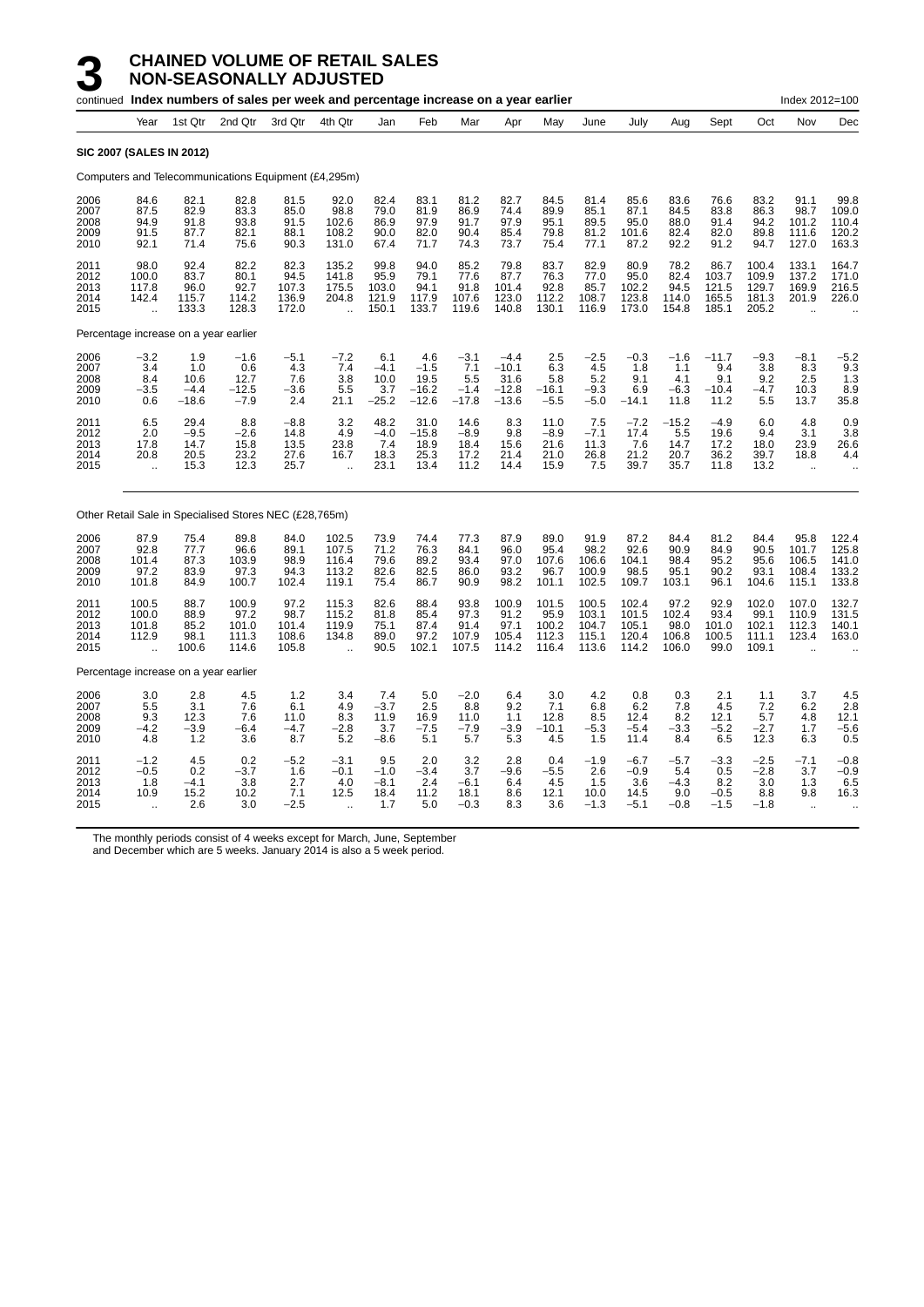|                                      |                                                                |                                         | continued Index numbers of sales per week and percentage increase on a year earlier |                                         |                                                          |                                        |                                             |                                          |                                         |                                          |                                           |                                          |                                                      |                                         |                                           | Index 2012=100                                           |                                          |
|--------------------------------------|----------------------------------------------------------------|-----------------------------------------|-------------------------------------------------------------------------------------|-----------------------------------------|----------------------------------------------------------|----------------------------------------|---------------------------------------------|------------------------------------------|-----------------------------------------|------------------------------------------|-------------------------------------------|------------------------------------------|------------------------------------------------------|-----------------------------------------|-------------------------------------------|----------------------------------------------------------|------------------------------------------|
|                                      | Year                                                           | 1st Qtr                                 | 2nd Qtr                                                                             | 3rd Qtr                                 | 4th Qtr                                                  | Jan                                    | Feb                                         | Mar                                      | Apr                                     | May                                      | June                                      | July                                     | Aug                                                  | Sept                                    | Oct                                       | Nov                                                      | Dec                                      |
|                                      | <b>SIC 2007 (SALES IN 2012)</b>                                |                                         |                                                                                     |                                         |                                                          |                                        |                                             |                                          |                                         |                                          |                                           |                                          |                                                      |                                         |                                           |                                                          |                                          |
|                                      |                                                                |                                         | Non-store Retail, All Businesses (£20,043m)                                         |                                         |                                                          |                                        |                                             |                                          |                                         |                                          |                                           |                                          |                                                      |                                         |                                           |                                                          |                                          |
| 2006<br>2007<br>2008<br>2009<br>2010 | 63.2<br>65.9<br>69.6<br>74.8<br>81.2                           | 59.1<br>60.6<br>65.6<br>66.8<br>73.9    | 59.8<br>61.8<br>64.5<br>67.1<br>72.6                                                | 59.0<br>61.3<br>62.9<br>72.1<br>77.8    | 74.9<br>79.9<br>85.7<br>93.0<br>100.6                    | 55.2<br>57.5<br>63.9<br>67.3<br>70.9   | 58.2<br>62.0<br>69.0<br>64.6<br>74.9        | 63.0<br>62.0<br>64.5<br>68.3<br>75.6     | 58.9<br>61.8<br>66.9<br>67.9<br>73.8    | 60.1<br>62.0<br>63.3<br>66.5<br>73.0     | 60.2<br>61.7<br>63.5<br>66.9<br>71.2      | 56.7<br>62.7<br>61.9<br>70.6<br>77.3     | 59.6<br>59.5<br>61.3<br>70.5<br>77.6                 | 60.3<br>61.5<br>65.1<br>74.7<br>78.2    | 68.5<br>70.7<br>73.8<br>82.2<br>88.4      | 80.7<br>88.1<br>92.1<br>102.4<br>105.4                   | 75.4<br>80.8<br>90.2<br>94.3<br>106.5    |
| 2011<br>2012<br>2013<br>2014<br>2015 | 91.5<br>100.0<br>116.5<br>130.4<br>$\ddotsc$                   | 82.8<br>90.1<br>104.4<br>116.3<br>135.4 | 82.8<br>90.9<br>106.9<br>123.4<br>137.3                                             | 85.7<br>92.0<br>109.9<br>118.8<br>138.2 | 114.8<br>127.0<br>144.9<br>164.0<br>$\ddot{\phantom{a}}$ | 82.0<br>88.4<br>99.9<br>107.7<br>131.9 | 84.1<br>89.6<br>105.4<br>123.5<br>138.2     | 82.4<br>91.9<br>107.2<br>119.2<br>136.0  | 80.1<br>89.5<br>103.3<br>121.6<br>137.1 | 82.8<br>92.6<br>106.6<br>124.6<br>132.4  | 85.0<br>90.6<br>110.0<br>124.0<br>141.3   | 85.0<br>95.8<br>111.3<br>120.8<br>143.1  | 85.1<br>86.8<br>110.8<br>113.3<br>128.9              | 86.8<br>92.9<br>108.2<br>121.6<br>141.6 | 96.0<br>104.9<br>119.6<br>133.6<br>151.5  | 123.0<br>130.2<br>149.5<br>175.6<br>$\ddot{\phantom{a}}$ | 123.2<br>142.2<br>161.4<br>179.1         |
|                                      | Percentage increase on a year earlier                          |                                         |                                                                                     |                                         |                                                          |                                        |                                             |                                          |                                         |                                          |                                           |                                          |                                                      |                                         |                                           |                                                          |                                          |
| 2006<br>2007<br>2008<br>2009<br>2010 | 2.5<br>4.3<br>5.6<br>7.4<br>8.6                                | 0.2<br>2.6<br>8.2<br>1.9<br>10.6        | 1.2<br>3.4<br>4.3<br>4.0<br>8.2                                                     | 3.4<br>3.9<br>2.8<br>14.6<br>7.8        | 4.9<br>6.7<br>7.3<br>8.5<br>8.1                          | $-3.3$<br>4.2<br>11.1<br>5.4<br>5.3    | $-5.6$<br>6.6<br>11.4<br>$-6.4$<br>15.9     | 7.8<br>$-1.5$<br>4.0<br>5.8<br>10.8      | $-5.2$<br>4.9<br>8.3<br>1.5<br>8.7      | 4.1<br>3.1<br>2.0<br>5.1<br>9.8          | 4.3<br>2.4<br>3.0<br>5.2<br>6.5           | $-1.7$<br>10.5<br>$-1.3$<br>14.1<br>9.6  | 7.7<br>$-0.1$<br>3.0<br>15.0<br>10.1                 | 4.2<br>2.0<br>5.9<br>14.6<br>4.7        | 2.4<br>3.3<br>4.3<br>11.4<br>7.5          | 5.9<br>9.1<br>4.5<br>11.2<br>2.9                         | 5.9<br>7.1<br>11.7<br>4.5<br>13.0        |
| 2011<br>2012<br>2013<br>2014<br>2015 | 12.7<br>9.2<br>16.5<br>11.9                                    | 12.0<br>8.8<br>15.8<br>11.5<br>16.4     | 14.1<br>9.7<br>17.6<br>15.5<br>11.2                                                 | 10.3<br>7.3<br>19.6<br>8.0<br>16.3      | 14.1<br>10.7<br>14.0<br>13.2<br>$\ddot{\phantom{1}}$     | 15.6<br>7.8<br>12.9<br>7.8<br>22.5     | 12.3<br>6.6<br>17.5<br>17.2<br>11.9         | 9.0<br>11.5<br>16.6<br>11.3<br>14.1      | 8.5<br>11.7<br>15.4<br>17.7<br>12.8     | 13.4<br>11.8<br>15.1<br>17.0<br>6.3      | 19.4<br>6.6<br>21.3<br>12.7<br>13.9       | 10.0<br>12.7<br>16.1<br>8.5<br>18.5      | 9.6<br>2.1<br>27.6<br>2.2<br>13.8                    | 11.0<br>7.1<br>16.4<br>12.4<br>16.4     | 8.7<br>9.2<br>14.0<br>11.7<br>13.4        | 16.7<br>5.9<br>14.8<br>17.4<br>$\ddotsc$                 | 15.6<br>15.4<br>13.5<br>11.0             |
|                                      |                                                                |                                         | Non-store Retail, Large Businesses (£12,531m)                                       |                                         |                                                          |                                        |                                             |                                          |                                         |                                          |                                           |                                          |                                                      |                                         |                                           |                                                          |                                          |
| 2006<br>2007<br>2008<br>2009<br>2010 | 60.9<br>65.9<br>68.3<br>74.2<br>77.8                           | 55.3<br>60.5<br>64.7<br>69.1<br>70.6    | 54.5<br>59.5<br>62.2<br>66.0<br>67.0                                                | 57.2<br>61.2<br>62.4<br>67.4<br>71.7    | 76.4<br>82.4<br>84.1<br>94.3<br>101.9                    | 52.6<br>57.6<br>65.2<br>69.7<br>70.6   | 56.1<br>62.1<br>66.3<br>67.2<br>70.4        | 56.7<br>61.5<br>63.0<br>70.0<br>70.8     | 55.7<br>60.5<br>65.5<br>67.6<br>67.2    | 55.9<br>59.5<br>61.0<br>65.4<br>67.6     | 52.5<br>58.8<br>60.6<br>65.2<br>66.4      | 55.5<br>61.9<br>62.0<br>66.2<br>70.0     | 56.3<br>59.2<br>60.6<br>66.1<br>71.0                 | 59.4<br>62.3<br>64.3<br>69.3<br>73.6    | 70.3<br>71.3<br>73.0<br>81.4<br>86.2      | 83.0<br>91.5<br>89.7<br>102.8<br>107.9                   | 75.9<br>84.0<br>88.6<br>97.7<br>109.8    |
| 2011<br>2012<br>2013<br>2014<br>2015 | 87.7<br>100.0<br>116.0<br>127.5<br>ă,                          | 79.4<br>86.1<br>100.8<br>115.8<br>135.5 | 77.5<br>86.8<br>102.8<br>113.7<br>141.5                                             | 78.9<br>90.1<br>110.7<br>114.9<br>140.9 | 114.8<br>137.0<br>149.6<br>166.7<br>$\ddot{\phantom{1}}$ | 79.6<br>85.8<br>98.3<br>113.5<br>136.7 | 81.0<br>87.2<br>102.5<br>118.8<br>137.5     | 78.1<br>85.5<br>101.5<br>115.6<br>132.9  | 76.2<br>85.8<br>99.6<br>112.8<br>141.3  | 77.1<br>86.3<br>101.9<br>112.9<br>137.4  | 78.8<br>88.0<br>106.0<br>115.2<br>145.0   | 77.6<br>92.9<br>111.6<br>114.3<br>143.6  | 77.4<br>83.7<br>109.6<br>109.9<br>132.8              | 81.3<br>93.0<br>110.9<br>119.5<br>145.4 | 90.5<br>107.2<br>120.3<br>130.4<br>156.4  | 120.7<br>140.5<br>153.5<br>178.8<br>$\ddot{\phantom{a}}$ | 129.5<br>157.9<br>169.8<br>186.0         |
|                                      | Percentage increase on a year earlier                          |                                         |                                                                                     |                                         |                                                          |                                        |                                             |                                          |                                         |                                          |                                           |                                          |                                                      |                                         |                                           |                                                          |                                          |
| 2006<br>2007<br>2008<br>2009<br>2010 | $\begin{array}{c} 3.3 \\ 8.3 \end{array}$<br>3.6<br>8.6<br>4.9 | $-1.9$<br>9.4<br>7.1<br>6.7<br>2.3      | $-4.8$<br>9.2<br>4.5<br>6.0<br>1.6                                                  | $\frac{8.2}{7.0}$<br>1.9<br>7.9<br>6.4  | 10.6<br>7.9<br>2.1<br>12.1<br>8.1                        | $-5.1$<br>9.4<br>13.3<br>6.8<br>1.3    | $-4.3$<br>10.6<br>6.7<br>1.4<br>4.8         | 2.8<br>8.3<br>2.5<br>11.1<br>1.1         | -9.8<br>8.6<br>8.3<br>3.2<br>-0.5       | 1.3<br>6.6<br>2.4<br>7.3<br>3.4          | $-5.2$<br>11.9<br>3.2<br>7.5<br>1.9       | 2.9<br>11.6<br>0.1<br>6.9<br>5.8         | 13.0<br>5.2<br>2.3<br>9.0<br>7.5                     | 8.9<br>5.0<br>3.1<br>7.9<br>6.1         | 9.0<br>1.5<br>2.3<br>11.5<br>6.0          | 12.0<br>10.2<br>$-2.0$<br>14.6<br>4.9                    | 10.5<br>10.7<br>5.5<br>10.3<br>12.3      |
| 2011<br>2012<br>2013<br>2014<br>2015 | 12.6<br>14.1<br>16.0<br>10.0<br>$\ddot{\phantom{a}}$           | 12.5<br>8.4<br>17.1<br>14.8<br>17.0     | 15.6<br>12.1<br>18.4<br>10.7<br>24.4                                                | 10.1<br>14.2<br>22.9<br>3.8<br>22.6     | 12.6<br>19.3<br>9.2<br>11.4<br>$\ddot{\phantom{a}}$      | 12.7<br>7.9<br>14.4<br>15.5<br>20.4    | 15.0<br>7.7<br>17.6<br>15.9<br>15.7         | 10.3<br>9.4<br>18.8<br>13.9<br>14.9      | 13.3<br>12.7<br>16.0<br>13.2<br>25.3    | 14.0<br>11.8<br>18.1<br>10.8<br>21.7     | 18.7<br>11.8<br>20.5<br>8.7<br>25.9       | 10.7<br>19.7<br>20.2<br>2.4<br>25.7      | 9.0<br>8.2<br>31.0<br>0.3<br>20.8                    | 10.4<br>14.5<br>19.2<br>7.8<br>21.7     | 5.0<br>18.4<br>12.2<br>8.4<br>19.9        | 11.9<br>16.4<br>9.3<br>16.4<br>$\ddot{\phantom{a}}$      | 18.0<br>21.9<br>7.5<br>9.5               |
|                                      |                                                                |                                         | Non-store Retail, Small Businesses (£7,512m)                                        |                                         |                                                          |                                        |                                             |                                          |                                         |                                          |                                           |                                          |                                                      |                                         |                                           |                                                          |                                          |
| 2006<br>2007<br>2008<br>2009<br>2010 | 67.3<br>65.6<br>71.7<br>75.6<br>86.9                           | 66.0<br>60.6<br>66.9<br>62.8<br>79.5    | 69.4<br>65.8<br>68.4<br>68.8<br>82.0                                                | 62.0<br>61.1<br>63.6<br>80.3<br>88.1    | 71.8<br>75.1<br>88.3<br>90.7<br>98.1                     | 59.8<br>57.1<br>61.2<br>63.0<br>71.3   | 61.7<br>61.5<br>73.9<br>59.9<br>82.4        | 74.4<br>62.8<br>67.0<br>65.0<br>83.8     | 64.6<br>63.9<br>69.3<br>68.4<br>85.0    | 67.9<br>66.4<br>67.2<br>68.2<br>82.1     | 74.5<br>66.9<br>68.6<br>69.7<br>79.5      | 58.8<br>64.0<br>61.4<br>78.0<br>89.8     | 65.4<br>59.7<br>62.3<br>78.0<br>89.0                 | 61.7<br>59.8<br>66.5<br>83.8<br>85.9    | 64.6<br>69.4<br>75.0<br>83.4<br>91.9      | 76.0<br>81.4<br>96.1<br>101.4<br>100.9                   | 74.2<br>74.5<br>92.8<br>88.0<br>100.8    |
| 2011<br>2012<br>2013<br>2014<br>2015 | 98.0<br>100.0<br>117.4<br>135.1<br>ä,                          | 88.4<br>96.8<br>110.3<br>117.2<br>135.4 | 91.8<br>97.7<br>113.7<br>139.6<br>130.2                                             | 97.2<br>95.0<br>108.6<br>125.2<br>133.5 | 114.6<br>110.4<br>137.1<br>159.6<br>à.                   | 86.1<br>92.7<br>102.6<br>98.0<br>123.9 | 89.3<br>$93.7$<br>110.1<br>131.3<br>139.4   | 89.6<br>102.7<br>116.6<br>125.3<br>141.3 | 86.6<br>95.6<br>109.4<br>136.2<br>130.2 | 92.3<br>103.1<br>114.4<br>144.3<br>124.2 | 95.7<br>$95.1$<br>116.5<br>138.6<br>135.0 | 97.7<br>100.9<br>110.6<br>131.5<br>142.3 | 98.1<br>$92.1$<br>112.8<br>118.8<br>122.4            | 96.1<br>92.8<br>103.8<br>125.2<br>135.3 | 105.4<br>101.1<br>118.4<br>138.9<br>143.3 | 126.8<br>112.9<br>142.8<br>170.2<br>$\ddot{\phantom{a}}$ | 112.3<br>115.9<br>147.4<br>167.6         |
|                                      | Percentage increase on a year earlier                          |                                         |                                                                                     |                                         |                                                          |                                        |                                             |                                          |                                         |                                          |                                           |                                          |                                                      |                                         |                                           |                                                          |                                          |
| 2006<br>2007<br>2008<br>2009<br>2010 | 1.2<br>$-2.5$<br>9.3<br>5.5<br>14.9                            | 3.6<br>$-8.1$<br>10.3<br>$-6.0$<br>26.5 | 11.7<br>$-5.2$<br>3.9<br>0.6<br>19.2                                                | $-4.2$<br>$-1.5$<br>4.2<br>26.1<br>9.7  | $-4.8$<br>4.5<br>17.7<br>2.7<br>8.2                      | $-0.2$<br>$-4.6$<br>7.2<br>3.1<br>13.2 | $-7.9$<br>$-0.3$<br>20.2<br>$-18.9$<br>37.5 | 16.0<br>$-15.6$<br>6.6<br>$-2.9$<br>28.8 | 3.6<br>$-1.1$<br>8.4<br>$-1.4$<br>24.3  | 8.8<br>$-2.3$<br>1.2<br>1.4<br>20.4      | 20.4<br>$-10.2$<br>2.6<br>1.6<br>14.1     | $-9.1$<br>8.7<br>$-4.0$<br>27.0<br>15.1  | $-0.2$<br>$-8.7$<br>4.3<br>$25.\overline{3}$<br>14.0 | $-3.6$<br>$-3.2$<br>11.2<br>26.0<br>2.6 | $-8.9$<br>7.4<br>8.1<br>11.2<br>10.2      | $-4.7$<br>7.1<br>18.0<br>5.6<br>$-0.5$                   | $-1.8$<br>0.4<br>24.6<br>$-5.3$<br>14.6  |
| 2011<br>2012<br>2013<br>2014<br>2015 | 12.8<br>2.0<br>17.4<br>15.0<br>$\ddotsc$                       | 11.2<br>9.5<br>13.9<br>6.3<br>15.5      | 12.0<br>6.4<br>16.3<br>22.8<br>$-6.7$                                               | 10.4<br>$-2.2$<br>14.3<br>15.2<br>6.6   | 16.9<br>$-3.7$<br>24.1<br>16.4<br>$\ddot{\phantom{a}}$   | 20.6<br>7.7<br>10.6<br>$-4.5$<br>26.4  | 8.4<br>4.9<br>17.6<br>19.2<br>6.2           | 7.0<br>14.5<br>13.6<br>7.4<br>12.8       | 1.9<br>10.4<br>14.4<br>24.5<br>$-4.4$   | 12.4<br>11.8<br>10.9<br>26.1<br>$-13.9$  | 20.3<br>$-0.6$<br>22.6<br>18.9<br>$-2.6$  | 8.9<br>3.2<br>9.7<br>18.9<br>8.2         | 10.3<br>$-6.2$<br>22.5<br>5.4<br>3.0                 | 11.8<br>$-3.4$<br>11.9<br>20.6<br>8.1   | 14.7<br>$-4.0$<br>17.1<br>17.2<br>3.2     | 25.7<br>$-11.0$<br>26.5<br>19.2<br>$\ddot{\phantom{1}}$  | 11.4<br>3.2<br>27.2<br>13.7<br>$\cdot$ . |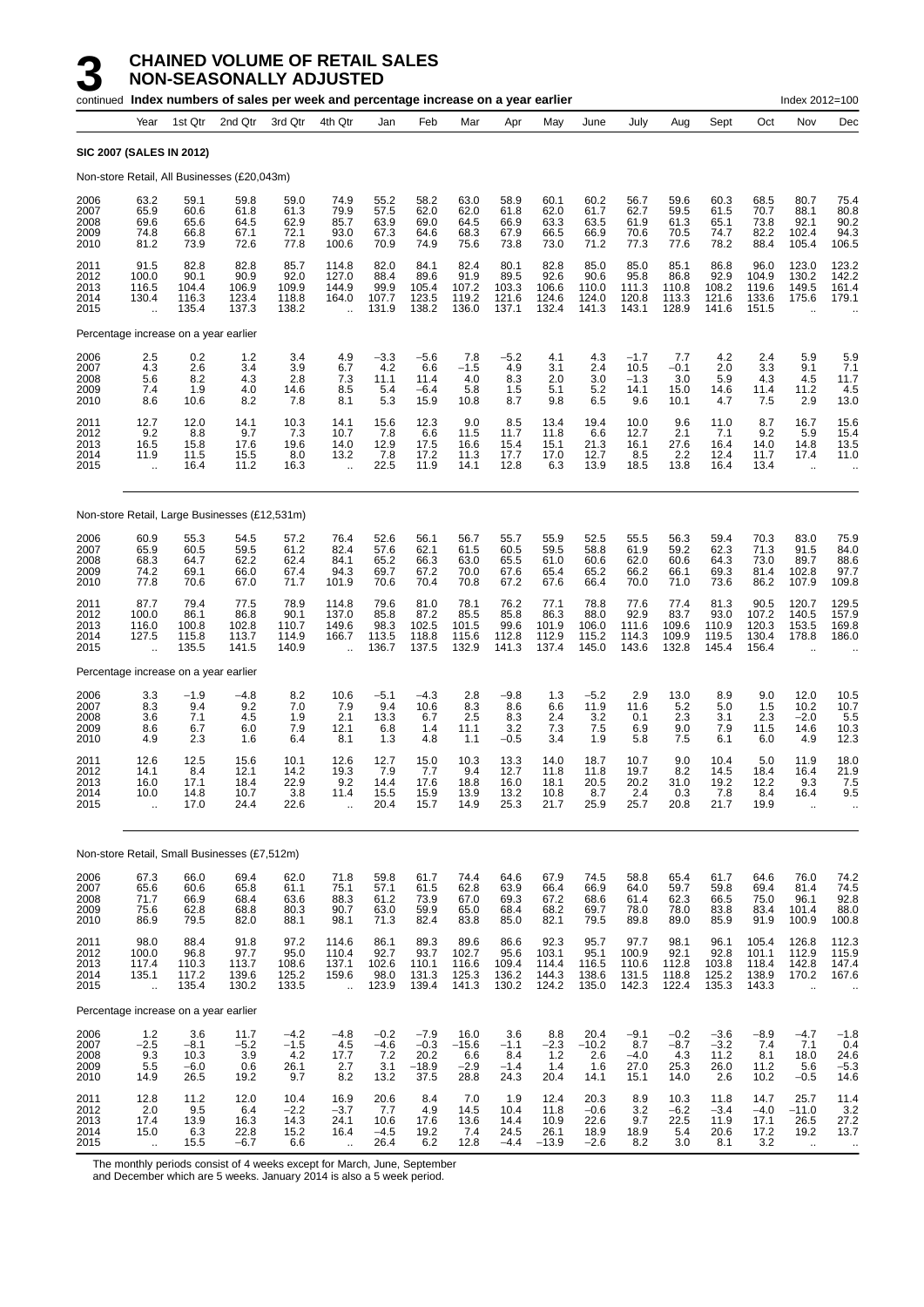|                                      |                                                         |                                              | continued Index numbers of sales per week and percentage increase on a year earlier |                                              |                                                            |                                              |                                              |                                               |                                               |                                               |                                             |                                                |                                                |                                               |                                              | Index 2012=100                                      |                                             |
|--------------------------------------|---------------------------------------------------------|----------------------------------------------|-------------------------------------------------------------------------------------|----------------------------------------------|------------------------------------------------------------|----------------------------------------------|----------------------------------------------|-----------------------------------------------|-----------------------------------------------|-----------------------------------------------|---------------------------------------------|------------------------------------------------|------------------------------------------------|-----------------------------------------------|----------------------------------------------|-----------------------------------------------------|---------------------------------------------|
|                                      | Year                                                    | 1st Qtr                                      | 2nd Qtr                                                                             | 3rd Qtr                                      | 4th Qtr                                                    | Jan                                          | Feb                                          | Mar                                           | Apr                                           | May                                           | June                                        | July                                           | Aug                                            | Sept                                          | Oct                                          | Nov                                                 | Dec                                         |
|                                      | <b>SIC 2007 (SALES IN 2012)</b>                         |                                              |                                                                                     |                                              |                                                            |                                              |                                              |                                               |                                               |                                               |                                             |                                                |                                                |                                               |                                              |                                                     |                                             |
|                                      | Mail Order (£17,276m)                                   |                                              |                                                                                     |                                              |                                                            |                                              |                                              |                                               |                                               |                                               |                                             |                                                |                                                |                                               |                                              |                                                     |                                             |
| 2006<br>2007<br>2008<br>2009<br>2010 | 55.5<br>60.1<br>63.7<br>68.3<br>76.3                    | 53.5<br>53.6<br>60.4<br>63.9<br>69.5         | 51.2<br>55.0<br>58.4<br>60.9<br>66.3                                                | 50.2<br>56.1<br>58.1<br>62.9<br>71.9         | 67.1<br>75.8<br>78.3<br>85.6<br>97.6                       | 50.9<br>51.4<br>60.8<br>65.3<br>67.7         | 52.4<br>54.2<br>62.2<br>61.3<br>70.1         | 56.4<br>54.9<br>58.5<br>65.0<br>70.3          | 52.7<br>54.8<br>61.0<br>62.1<br>68.0          | 52.6<br>55.7<br>56.8<br>60.8<br>66.5          | 49.0<br>54.8<br>57.6<br>60.0<br>64.8        | 48.9<br>57.0<br>57.6<br>62.2<br>69.5           | 49.9<br>54.7<br>56.6<br>61.2<br>71.9           | 51.4<br>56.6<br>59.6<br>64.9<br>73.7          | 60.7<br>65.8<br>67.5<br>75.2<br>84.0         | 72.9<br>83.9<br>83.0<br>93.2<br>101.3               | 67.7<br>77.4<br>83.1<br>87.9<br>105.6       |
| 2011<br>2012<br>2013<br>2014<br>2015 | 88.7<br>100.0<br>117.3<br>135.9<br>$\ddotsc$            | 79.1<br>89.8<br>105.7<br>120.2<br>143.9      | 77.9<br>89.2<br>105.4<br>126.7<br>144.7                                             | 83.2<br>91.3<br>108.8<br>123.3<br>146.9      | 114.8<br>129.7<br>149.4<br>174.4                           | 80.3<br>89.9<br>103.5<br>112.4<br>142.9      | 78.7<br>87.6<br>105.1<br>124.6<br>144.2      | 78.5<br>91.4<br>107.9<br>124.5<br>144.6       | 75.6<br>88.9<br>104.0<br>125.9<br>145.5       | 78.0<br>89.6<br>105.1<br>128.7<br>140.4       | 79.6<br>89.0<br>106.6<br>125.8<br>147.5     | 81.5<br>94.7<br>108.0<br>123.0<br>150.5        | 82.8<br>85.7<br>110.0<br>119.0<br>138.1        | 84.9<br>93.1<br>108.5<br>127.0<br>151.1       | 92.3<br>103.1<br>121.5<br>139.4<br>162.2     | 123.8<br>132.1<br>153.5<br>187.1                    | 125.5<br>149.1<br>168.5<br>192.4            |
|                                      |                                                         |                                              | Percentage increase on a year earlier                                               |                                              |                                                            |                                              |                                              |                                               |                                               |                                               |                                             |                                                |                                                |                                               |                                              |                                                     |                                             |
| 2006<br>2007<br>2008<br>2009<br>2010 | 4.1<br>8.4<br>5.9<br>7.3<br>11.7                        | 7.3<br>0.2<br>12.7<br>5.9<br>8.7             | 1.1<br>7.4<br>6.1<br>4.2<br>8.9                                                     | 2.1<br>11.9<br>3.4<br>8.4<br>14.2            | 5.8<br>12.9<br>3.2<br>9.4<br>14.1                          | 4.1<br>0.9<br>18.3<br>7.4<br>3.8             | 1.4<br>3.4<br>14.8<br>$-1.4$<br>14.3         | 14.7<br>$-2.6$<br>6.6<br>11.0<br>8.3          | $-2.3$<br>4.0<br>11.4<br>1.8<br>9.5           | 7.6<br>5.8<br>2.1<br>7.1<br>9.4               | $-1.2$<br>11.7<br>5.2<br>4.1<br>8.1         | $-0.6$<br>16.6<br>1.0<br>7.9<br>11.9           | 5.4<br>9.7<br>3.6<br>8.1<br>17.4               | 1.8<br>10.1<br>5.2<br>8.9<br>13.6             | 1.5<br>8.4<br>2.6<br>11.4<br>11.7            | 7.7<br>15.0<br>$-1.0$<br>12.3<br>8.7                | 7.3<br>14.4<br>7.3<br>5.8<br>20.2           |
| 2011<br>2012<br>2013<br>2014<br>2015 | 16.3<br>12.7<br>17.3<br>15.8<br>$\ddot{\phantom{a}}$    | 13.9<br>13.5<br>17.7<br>13.8<br>19.7         | 17.4<br>14.5<br>18.2<br>20.3<br>14.2                                                | 15.8<br>9.8<br>19.1<br>13.3<br>19.1          | 17.5<br>13.0<br>15.2<br>16.7<br>$\ddot{\phantom{a}}$       | 18.6<br>11.9<br>15.1<br>8.6<br>27.1          | 12.3<br>11.3<br>19.9<br>18.6<br>15.7         | 11.6<br>16.5<br>18.0<br>15.4<br>16.1          | 11.1<br>17.7<br>16.9<br>21.0<br>15.6          | 17.3<br>14.8<br>17.3<br>22.5<br>9.1           | 22.8<br>11.9<br>19.8<br>18.0<br>17.3        | 17.1<br>16.3<br>14.0<br>13.9<br>22.3           | 15.1<br>3.5<br>28.4<br>8.2<br>16.1             | 15.3<br>9.7<br>16.5<br>17.1<br>18.9           | 9.8<br>11.7<br>17.8<br>14.8<br>16.3          | 22.2<br>6.7<br>16.2<br>21.9<br>$\ddot{\phantom{a}}$ | 18.8<br>18.9<br>13.0<br>14.1                |
|                                      | Other Non-store Retail (£2,767)                         |                                              |                                                                                     |                                              |                                                            |                                              |                                              |                                               |                                               |                                               |                                             |                                                |                                                |                                               |                                              |                                                     |                                             |
| 2006<br>2007<br>2008<br>2009<br>2010 | 118.4<br>104.6<br>109.0<br>117.8<br>113.3               | 96.5<br>110.5<br>99.8<br>85.3<br>103.2       | 123.2<br>109.5<br>106.0<br>108.7<br>114.3                                           | 125.0<br>95.2<br>95.1<br>134.9<br>116.9      | 128.7<br>103.4<br>135.9<br>142.4<br>118.8                  | 81.5<br>100.4<br>81.3<br>79.6<br>91.2        | 97.1<br>118.1<br>116.0<br>85.7<br>106.1      | 108.1<br>112.5<br>105.3<br>89.5<br>110.5      | 102.1<br>111.3<br>106.6<br>106.9<br>112.2     | 114.7<br>106.2<br>107.9<br>104.5<br>116.5     | 147.0<br>110.6<br>103.9<br>113.4<br>114.2   | 114.5<br>101.0<br>89.1<br>127.9<br>129.7       | 133.2<br>91.1<br>91.8<br>133.7<br>115.7        | 126.7<br>94.0<br>102.6<br>141.5<br>107.6      | 123.3<br>102.1<br>115.9<br>128.9<br>116.7    | 133.4<br>111.1<br>154.2<br>163.6<br>131.3           | 129.3<br>98.2<br>137.4<br>136.3<br>110.5    |
| 2011<br>2012<br>2013<br>2014<br>2015 | 109.4<br>100.0<br>111.5<br>95.9<br>$\ddot{\phantom{a}}$ | 106.4<br>92.1<br>96.2<br>91.8<br>82.2        | 115.2<br>101.8<br>116.2<br>102.9<br>90.9                                            | 101.8<br>96.0<br>117.1<br>90.3<br>83.3       | 114.2<br>110.2<br>116.6<br>98.9<br>$\ddot{\phantom{a}}$    | 91.9<br>78.4<br>77.2<br>77.8<br>63.1         | 119.1<br>102.3<br>107.2<br>116.5<br>101.0    | 107.9<br>94.8<br>102.6<br>86.1<br>82.5        | 109.4<br>92.8<br>98.5<br>94.4<br>84.7         | 113.8<br>111.5<br>115.7<br>99.1<br>82.9       | 120.9<br>101.2<br>130.8<br>112.7<br>102.3   | 108.3<br>102.9<br>131.7<br>106.5<br>97.1       | 99.6<br>94.3<br>115.8<br>77.5<br>71.0          | 98.3<br>91.7<br>106.4<br>87.7<br>82.2         | 120.6<br>116.8<br>107.9<br>97.3<br>84.7      | 116.3<br>118.3<br>124.8<br>103.7                    | 107.3<br>98.4<br>117.1<br>96.3              |
|                                      |                                                         |                                              | Percentage increase on a year earlier                                               |                                              |                                                            |                                              |                                              |                                               |                                               |                                               |                                             |                                                |                                                |                                               |                                              |                                                     |                                             |
| 2006<br>2007<br>2008<br>2009<br>2010 | $-3.6$<br>$-11.6$<br>4.2<br>8.1<br>$-3.8$               | $-24.7$<br>14.5<br>$-9.7$<br>$-14.6$<br>21.1 | 1.6<br>$-11.2$<br>$-3.2$<br>2.5<br>5.2                                              | 8.2<br>$-23.8$<br>$-0.1$<br>41.8<br>$-13.3$  | 2.1<br>$-19.7$<br>31.5<br>4.8<br>$-16.6$                   | $-30.9$<br>23.1<br>$-19.0$<br>$-2.2$<br>14.6 | $-29.7$<br>21.7<br>$-1.8$<br>$-26.2$<br>23.8 | $-16.0$<br>4.1<br>$-6.5$<br>$-15.0$<br>23.5   | $-16.1$<br>9.1<br>$-4.3$<br>0.3<br>5.0        | $-8.3$<br>$-7.5$<br>1.6<br>$-3.2$<br>11.5     | 24.6<br>$-24.8$<br>$-6.0$<br>9.1<br>0.7     | $-5.8$<br>$-11.8$<br>$-11.8$<br>43.4<br>1.5    | 16.0<br>$-31.6$<br>0.8<br>45.7<br>$-13.5$      | 14.0<br>$-25.9$<br>9.2<br>37.9<br>$-23.9$     | 7.9<br>$-17.2$<br>13.5<br>11.2<br>$-9.5$     | $-1.2$<br>$-16.7$<br>38.8<br>6.1<br>$-19.8$         | 0.6<br>$-24.0$<br>39.9<br>$-0.8$<br>$-18.9$ |
| 2011<br>2012<br>2013<br>2014<br>2015 | $-3.4$<br>$-8.6$<br>11.5<br>$-14.0$<br>ä,               | 3.1<br>$-13.5$<br>4.5<br>$-4.5$<br>$-10.5$   | 0.8<br>$-11.6$<br>14.2<br>$-11.5$<br>$-11.7$                                        | $-12.9$<br>$-5.7$<br>22.0<br>–22.8<br>$-7.7$ | $-3.9$<br>$-3.5$<br>5.8<br>$-15.2$<br>$\ddot{\phantom{a}}$ | 0.8<br>$-14.7$<br>$-1.6$<br>0.8<br>$-18.8$   | 12.3<br>$-14.1$<br>4.8<br>8.7<br>$-13.4$     | $-2.4$<br>$-12.1$<br>8.3<br>$-16.1$<br>$-4.2$ | $-2.5$<br>$-15.2$<br>6.1<br>$-4.2$<br>$-10.3$ | $-2.3$<br>$-2.0$<br>3.7<br>$-14.4$<br>$-16.4$ | 5.8<br>$-16.3$<br>29.3<br>$-13.8$<br>$-9.3$ | $-16.5$<br>$-5.0$<br>27.9<br>$-19.1$<br>$-8.8$ | $-13.9$<br>$-5.4$<br>22.8<br>$-33.1$<br>$-8.3$ | $-8.7$<br>$-6.7$<br>16.0<br>$-17.6$<br>$-6.3$ | 3.4<br>$-3.2$<br>$-7.7$<br>$-9.8$<br>$-12.9$ | $-11.4$<br>1.7<br>5.5<br>$-16.9$                    | $-2.9$<br>$-8.3$<br>19.0<br>$-17.7$         |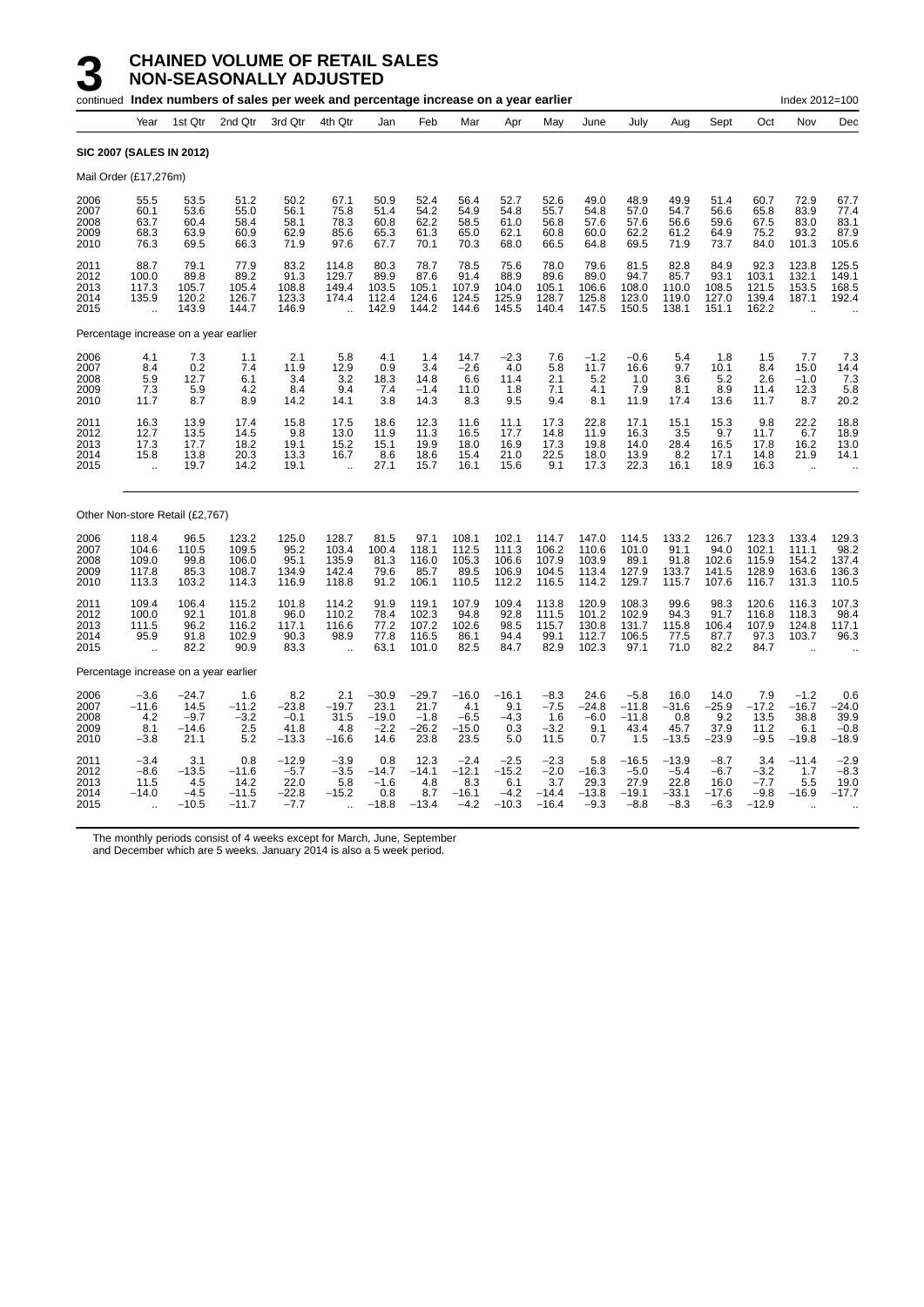|                                       |                                                        |                                            | continued Index numbers of sales per week and percentage increase on a year earlier |                                           |                                                        |                                          |                                          |                                            |                                           |                                           |                                          |                                           |                                          |                                           |                                           | Index 2012=100                                         |                                           |
|---------------------------------------|--------------------------------------------------------|--------------------------------------------|-------------------------------------------------------------------------------------|-------------------------------------------|--------------------------------------------------------|------------------------------------------|------------------------------------------|--------------------------------------------|-------------------------------------------|-------------------------------------------|------------------------------------------|-------------------------------------------|------------------------------------------|-------------------------------------------|-------------------------------------------|--------------------------------------------------------|-------------------------------------------|
|                                       | Year                                                   | 1st Qtr                                    | 2nd Qtr                                                                             | 3rd Qtr                                   | 4th Qtr                                                | Jan                                      | Feb                                      | Mar                                        | Apr                                       | May                                       | June                                     | July                                      | Aug                                      | Sept                                      | Oct                                       | Nov                                                    | Dec                                       |
| <b>SIC 2007 (SALES IN 2012)</b>       |                                                        |                                            |                                                                                     |                                           |                                                        |                                          |                                          |                                            |                                           |                                           |                                          |                                           |                                          |                                           |                                           |                                                        |                                           |
|                                       |                                                        |                                            | Automotive Fuel, All Businesses (£40,292m)                                          |                                           |                                                        |                                          |                                          |                                            |                                           |                                           |                                          |                                           |                                          |                                           |                                           |                                                        |                                           |
| 2006<br>2007<br>2008<br>2009<br>2010  | 110.7<br>115.0<br>110.5<br>108.8<br>98.1               | 109.6<br>112.5<br>109.7<br>109.4<br>94.5   | 111.2<br>117.0<br>112.8<br>111.3<br>100.5                                           | 112.1<br>116.3<br>111.9<br>110.1<br>100.4 | 109.8<br>114.1<br>107.6<br>104.6<br>97.1               | 105.3<br>106.6<br>106.0<br>108.1<br>87.9 | 107.8<br>111.1<br>111.5<br>108.2<br>96.0 | 114.4<br>118.4<br>111.9<br>111.3<br>98.6   | 110.2<br>119.1<br>116.6<br>108.5<br>100.1 | 111.6<br>115.6<br>110.8<br>110.0<br>101.6 | 111.8<br>116.3<br>111.5<br>114.5<br>99.8 | 113.3<br>117.0<br>113.3<br>111.0<br>102.9 | 108.5<br>114.1<br>108.6<br>109.6<br>99.1 | 114.1<br>117.6<br>113.3<br>109.9<br>99.4  | 112.3<br>114.5<br>111.0<br>112.6<br>101.7 | 113.3<br>116.5<br>111.4<br>105.7<br>102.9              | 105.1<br>111.8<br>101.9<br>97.2<br>88.8   |
| 2011<br>2012<br>2013<br>2014<br>2015  | 102.3<br>100.0<br>97.6<br>98.2<br>$\ddot{\phantom{a}}$ | 99.2<br>103.5<br>95.2<br>95.9<br>103.1     | 103.1<br>98.1<br>99.5<br>99.0<br>104.6                                              | 102.7<br>101.4<br>100.4<br>98.7<br>105.6  | 104.2<br>97.1<br>95.5<br>99.2<br>$\ddotsc$             | 94.8<br>98.0<br>88.5<br>87.6<br>99.6     | 100.4<br>101.4<br>96.9<br>95.8<br>106.9  | 101.7<br>109.5<br>99.1<br>104.2<br>102.8   | 103.3<br>95.2<br>98.0<br>97.2<br>103.3    | 103.8<br>101.7<br>101.2<br>98.2<br>104.3  | 102.5<br>97.4<br>99.3<br>101.1<br>105.9  | 104.9<br>102.8<br>103.6<br>100.8<br>104.8 | 100.9<br>99.7<br>99.3<br>98.1<br>103.7   | 102.3<br>101.5<br>98.8<br>97.5<br>107.7   | 103.9<br>98.6<br>96.0<br>97.8<br>108.9    | 108.1<br>98.2<br>97.3<br>99.8                          | 101.4<br>95.1<br>93.6<br>99.9             |
| Percentage increase on a year earlier |                                                        |                                            |                                                                                     |                                           |                                                        |                                          |                                          |                                            |                                           |                                           |                                          |                                           |                                          |                                           |                                           |                                                        |                                           |
| 2006<br>2007<br>2008<br>2009<br>2010  | 10.9<br>3.9<br>$-3.9$<br>$-1.5$<br>$-9.8$              | 10.8<br>2.7<br>$-2.6$<br>$-0.3$<br>$-13.6$ | 4.6<br>5.1<br>$-3.5$<br>$-1.4$<br>$-9.7$                                            | 11.7<br>3.7<br>$-3.9$<br>$-1.6$<br>$-8.8$ | 17.2<br>3.9<br>$-5.7$<br>$-2.8$<br>$-7.2$              | 13.1<br>1.2<br>$-0.6$<br>2.0<br>$-18.7$  | 5.0<br>3.1<br>0.3<br>$-2.9$<br>$-11.3$   | 14.0<br>3.5<br>$-5.5$<br>$-0.5$<br>$-11.4$ | 4.4<br>8.1<br>$-2.1$<br>$-7.0$<br>$-7.7$  | 6.4<br>3.6<br>$-4.2$<br>$-0.7$<br>$-7.6$  | 3.4<br>4.1<br>$-4.1$<br>2.7<br>$-12.8$   | 5.9<br>3.3<br>$-3.1$<br>$-2.1$<br>$-7.2$  | 11.9<br>5.1<br>$-4.8$<br>0.9<br>$-9.5$   | 16.6<br>3.1<br>$-3.7$<br>$-3.0$<br>$-9.5$ | 20.2<br>2.0<br>$-3.1$<br>1.4<br>$-9.7$    | 17.5<br>2.9<br>$-4.4$<br>$-5.1$<br>$-2.7$              | 14.5<br>6.3<br>$-8.8$<br>$-4.6$<br>$-8.7$ |
| 2011<br>2012<br>2013<br>2014<br>2015  | 4.3<br>$-2.3$<br>$-2.4$<br>0.5<br>$\ddot{\phantom{a}}$ | 4.9<br>4.3<br>$-8.0$<br>0.8<br>7.5         | 2.7<br>$-4.9$<br>1.5<br>$-0.5$<br>5.7                                               | 2.2<br>$-1.3$<br>$-0.9$<br>$-1.7$<br>7.0  | 7.4<br>$-6.8$<br>$-1.7$<br>3.9<br>$\ddot{\phantom{a}}$ | 7.9<br>3.4<br>$-9.7$<br>$-1.0$<br>13.7   | 4.6<br>1.0<br>$-4.5$<br>$-1.1$<br>11.5   | 3.1<br>7.7<br>$-9.5$<br>5.1<br>$-1.3$      | 3.2<br>$-7.8$<br>2.9<br>$-0.8$<br>6.3     | 2.1<br>$-2.0$<br>$-0.5$<br>$-3.0$<br>6.2  | 2.7<br>$-5.0$<br>2.0<br>1.8<br>4.7       | 1.9<br>$-2.0$<br>0.8<br>$-2.7$<br>4.0     | 1.8<br>$-1.2$<br>$-0.5$<br>$-1.2$<br>5.7 | 2.9<br>$-0.8$<br>$-2.6$<br>$-1.3$<br>10.5 | 2.2<br>$-5.1$<br>$-2.6$<br>1.8<br>11.3    | 5.0<br>$-9.1$<br>$-0.9$<br>2.5<br>$\ddot{\phantom{a}}$ | 14.2<br>$-6.2$<br>$-1.5$<br>6.7           |

The monthly periods consist of 4 weeks except for March, June, September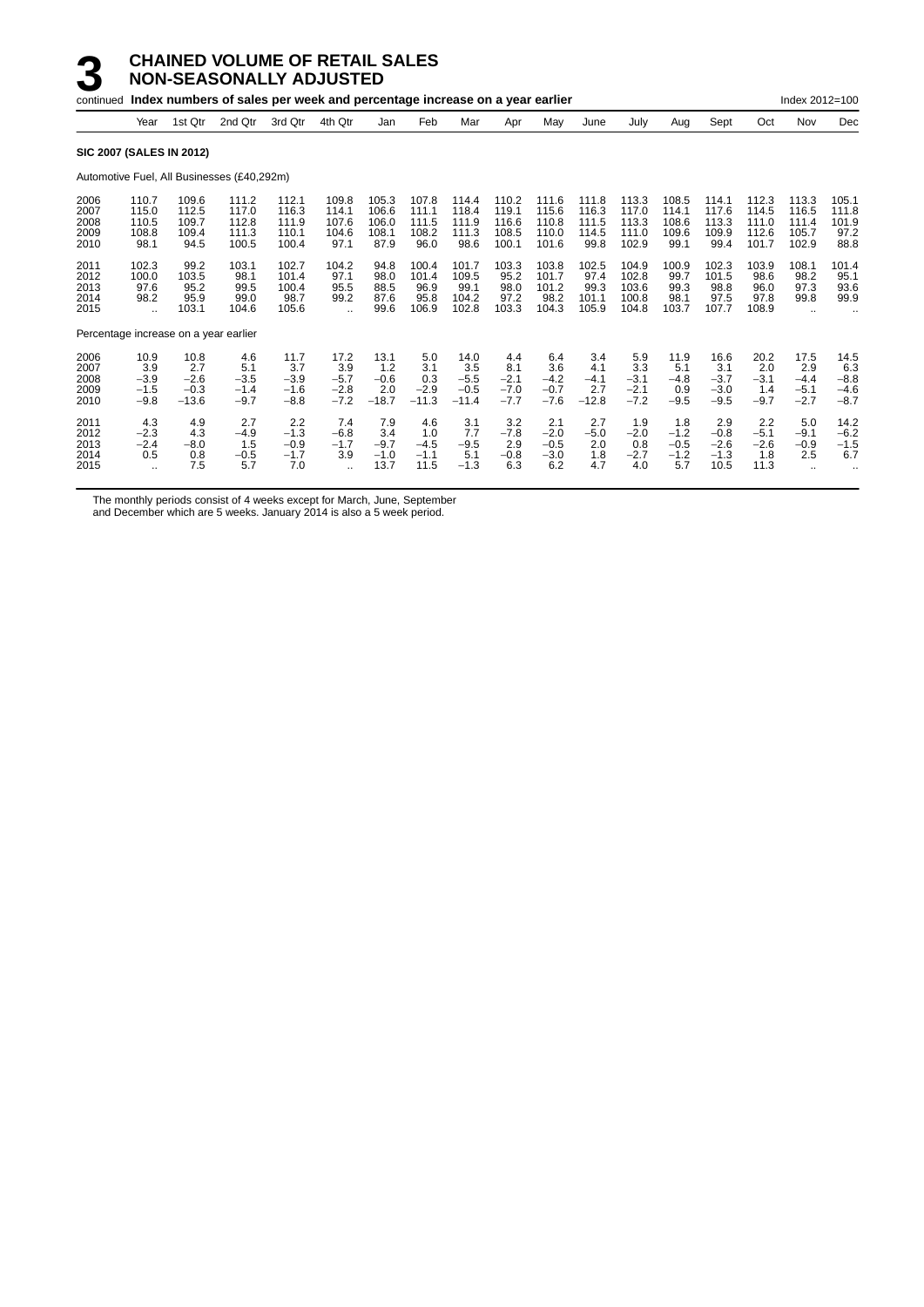|                                      |                                              |                                       | Index numbers of sales per week and percentage increase on a year earlier |                                          |                                                          |                                               |                                       |                                         |                                        |                                          |                                          |                                           |                                                      |                                         |                                           | Index 2012=100                               |                                                          |
|--------------------------------------|----------------------------------------------|---------------------------------------|---------------------------------------------------------------------------|------------------------------------------|----------------------------------------------------------|-----------------------------------------------|---------------------------------------|-----------------------------------------|----------------------------------------|------------------------------------------|------------------------------------------|-------------------------------------------|------------------------------------------------------|-----------------------------------------|-------------------------------------------|----------------------------------------------|----------------------------------------------------------|
|                                      | Year                                         | 1st Qtr                               | 2nd Qtr                                                                   | 3rd Qtr                                  | 4th Qtr                                                  | Jan                                           | Feb                                   | Mar                                     | Apr                                    | May                                      | June                                     | July                                      | Aug                                                  | Sept                                    | Oct                                       | Nov                                          | Dec                                                      |
|                                      | <b>SIC 2007 (SALES IN 2012)</b>              |                                       |                                                                           |                                          |                                                          |                                               |                                       |                                         |                                        |                                          |                                          |                                           |                                                      |                                         |                                           |                                              |                                                          |
|                                      |                                              |                                       | All Retailing, Including Automotive Fuel, All Businesses (£351,049m)      |                                          |                                                          |                                               |                                       |                                         |                                        |                                          |                                          |                                           |                                                      |                                         |                                           |                                              |                                                          |
| 2006<br>2007<br>2008<br>2009<br>2010 | 83.2<br>86.5<br>89.8<br>90.5<br>92.9         | 75.7<br>78.7<br>83.2<br>82.3<br>84.9  | 81.2<br>84.6<br>88.8<br>88.3<br>90.9                                      | 81.0<br>84.0<br>88.2<br>88.6<br>90.8     | 94.9<br>98.6<br>99.4<br>102.7<br>105.1                   | 74.2<br>75.8<br>80.8<br>81.1<br>81.1          | 75.1<br>77.9<br>83.7<br>81.1<br>84.3  | 77.4<br>81.6<br>85.2<br>84.3<br>88.4    | 80.5<br>84.5<br>86.6<br>87.2<br>89.5   | 81.0<br>84.3<br>90.5<br>87.6<br>91.5     | 82.0<br>85.1<br>89.2<br>89.7<br>91.7     | 82.5<br>85.1<br>89.9<br>89.8<br>92.6      | 80.6<br>83.4<br>87.5<br>88.1<br>90.2                 | 80.1<br>83.7<br>87.4<br>88.1<br>89.8    | 83.3<br>86.7<br>89.6<br>92.2<br>94.2      | 90.9<br>95.3<br>96.8<br>99.9<br>103.0        | 107.5<br>110.8<br>109.3<br>113.3<br>115.6                |
| 2011<br>2012<br>2013<br>2014<br>2015 | 97.8<br>100.0<br>102.6<br>105.6              | 89.1<br>92.9<br>93.9<br>96.7<br>99.0  | 95.5<br>97.0<br>99.2<br>103.6<br>104.4                                    | 95.0<br>97.4<br>100.7<br>102.5<br>103.8  | 111.5<br>112.7<br>116.5<br>120.1                         | 87.4<br>89.9<br>90.0<br>93.8<br>96.2          | 88.4<br>91.1<br>93.6<br>96.3<br>98.1  | 91.1<br>96.6<br>97.2<br>99.9<br>101.9   | 96.5<br>95.8<br>96.0<br>102.9<br>102.4 | 94.8<br>97.5<br>100.1<br>103.1<br>104.7  | 95.2<br>97.5<br>101.1<br>104.6<br>105.7  | 96.5<br>98.5<br>102.8<br>104.8<br>106.2   | 93.8<br>96.2<br>99.0<br>101.7<br>101.7               | 94.6<br>97.5<br>100.4<br>101.3<br>103.6 | 99.1<br>100.4<br>102.7<br>106.2<br>106.6  | 107.2<br>108.3<br>111.6<br>117.2             | 124.8<br>126.1<br>131.4<br>133.5                         |
|                                      |                                              | Percentage increase on a year earlier |                                                                           |                                          |                                                          |                                               |                                       |                                         |                                        |                                          |                                          |                                           |                                                      |                                         |                                           |                                              |                                                          |
| 2006<br>2007<br>2008<br>2009<br>2010 | 3.8<br>3.9<br>3.8<br>0.8<br>2.7              | 2.0<br>3.9<br>5.7<br>-1.0<br>3.1      | 4.3<br>4.2<br>4.9<br>-0.6<br>3.0                                          | 4.4<br>3.8<br>4.9<br>0.5<br>2.4          | 4.3<br>3.8<br>0.8<br>3.3<br>2.4                          | 2.0<br>2.2<br>6.6<br>0.4<br>$\qquad \qquad -$ | 2.2<br>3.7<br>7.4<br>$-3.0$<br>4.0    | 1.9<br>5.4<br>4.4<br>$-1.0$<br>4.8      | 4.1<br>5.0<br>2.5<br>0.7<br>2.6        | 4.5<br>4.0<br>7.4<br>-3.1<br>4.4         | 4.3<br>3.8<br>4.9<br>0.6<br>2.2          | 4.2<br>3.1<br>5.6<br>3.0                  | 5.1<br>3.5<br>4.9<br>0.7<br>2.3                      | 3.8<br>4.6<br>4.3<br>0.8<br>2.0         | 3.9<br>4.1<br>3.3<br>2.9<br>2.2           | 3.5<br>4.8<br>1.7<br>3.2<br>3.1              | 5.1<br>3.0<br>$-1.3$<br>3.6<br>2.0                       |
| 2011<br>2012<br>2013<br>2014<br>2015 | 5.2<br>2.3<br>2.6<br>2.9<br>$\ddotsc$        | 5.0<br>4.2<br>1.1<br>3.0<br>2.4       | 5.0<br>1.6<br>2.3<br>4.4<br>0.7                                           | 4.6<br>2.6<br>3.4<br>1.7<br>1.3          | 6.0<br>1.1<br>3.3<br>3.1<br>$\ddot{\phantom{1}}$         | 7.7<br>2.9<br>0.1<br>4.2<br>2.6               | 4.8<br>3.0<br>2.8<br>2.9<br>1.9       | 3.1<br>6.1<br>0.6<br>2.8<br>2.0         | 7.8<br>$-0.7$<br>0.2<br>7.2<br>$-0.5$  | 3.6<br>2.8<br>2.7<br>3.0<br>1.6          | 3.8<br>2.4<br>3.7<br>3.5<br>1.0          | 4.2<br>2.1<br>4.3<br>2.0<br>1.3           | 4.0<br>2.5<br>2.9<br>2.7<br>$\overline{\phantom{0}}$ | 5.4<br>3.0<br>3.1<br>0.8<br>2.3         | 5.2<br>1.3<br>2.4<br>3.4<br>0.4           | 4.1<br>1.1<br>3.0<br>5.0<br>ä.               | 8.0<br>1.1<br>4.1<br>1.6<br>$\ddot{\phantom{a}}$         |
|                                      |                                              |                                       | All Retailing, Including Automotive Fuel, Large Businesses (£277,657m)    |                                          |                                                          |                                               |                                       |                                         |                                        |                                          |                                          |                                           |                                                      |                                         |                                           |                                              |                                                          |
| 2006<br>2007<br>2008<br>2009<br>2010 | 79.0<br>82.8<br>86.8<br>88.3<br>92.5         | 71.3<br>74.6<br>80.2<br>80.6<br>84.9  | 76.3<br>79.8<br>84.8<br>85.4<br>89.7                                      | 76.5<br>80.1<br>84.6<br>85.5<br>89.2     | 91.9<br>96.9<br>98.1<br>101.8<br>106.2                   | 70.2<br>72.5<br>78.9<br>80.0<br>82.2          | 70.6<br>73.8<br>79.9<br>79.2<br>83.7  | 72.8<br>76.9<br>81.8<br>82.1<br>88.1    | 76.0<br>79.9<br>82.2<br>84.7<br>88.0   | 76.2<br>79.6<br>86.9<br>84.6<br>90.1     | 76.6<br>80.0<br>85.1<br>86.7<br>90.7     | 78.0<br>80.5<br>86.1<br>86.2<br>90.3      | 75.9<br>79.2<br>84.1<br>84.7<br>88.2                 | 75.8<br>80.4<br>83.9<br>85.5<br>89.0    | 78.8<br>83.4<br>86.4<br>89.6<br>93.3      | 87.0<br>92.5<br>94.9<br>98.2<br>102.8        | 106.4<br>111.2<br>110.0<br>114.4<br>119.2                |
| 2011<br>2012<br>2013<br>2014<br>2015 | 97.4<br>100.0<br>102.9<br>105.3              | 88.9<br>92.5<br>94.3<br>96.4<br>99.1  | 94.7<br>96.1<br>98.8<br>102.5<br>104.1                                    | 93.7<br>96.6<br>100.5<br>101.9<br>103.5  | 112.2<br>114.8<br>117.9<br>121.3<br>$\ddot{\phantom{a}}$ | 88.0<br>90.2<br>91.1<br>94.9<br>96.9          | 88.0<br>90.8<br>93.4<br>95.3<br>97.8  | 90.3<br>95.7<br>97.7<br>98.7<br>101.9   | 96.2<br>95.4<br>95.5<br>102.0<br>102.0 | 93.5<br>96.1<br>99.4<br>101.7<br>104.6   | 94.5<br>96.7<br>100.9<br>103.6<br>105.4  | 95.2<br>97.4<br>102.4<br>103.4<br>105.4   | 92.0<br>94.4<br>98.7<br>100.8<br>101.0               | 93.8<br>97.7<br>100.5<br>101.7<br>103.9 | 97.5<br>99.8<br>102.1<br>105.6<br>106.1   | 107.0<br>109.1<br>112.2<br>117.8             | 128.1<br>131.3<br>135.2<br>136.6                         |
|                                      |                                              | Percentage increase on a year earlier |                                                                           |                                          |                                                          |                                               |                                       |                                         |                                        |                                          |                                          |                                           |                                                      |                                         |                                           |                                              |                                                          |
| 2006<br>2007<br>2008<br>2009<br>2010 | 4.6<br>4.8<br>4.8<br>1.7<br>4.7              | 1.8<br>4.6<br>7.5<br>0.4<br>5.4       | 4.9<br>4.7<br>6.2<br>0.8<br>5.0                                           | 6.3<br>4.6<br>5.7<br>1.0<br>4.3          | 5.4<br>5.4<br>1.2<br>3.8<br>4.3                          | $1.2$<br>3.3<br>8.7<br>1.5<br>2.8             | 2.5<br>4.5<br>8.4<br>$-0.9$<br>5.6    | 1.6<br>5.6<br>6.4<br>0.4<br>7.3         | 5.3<br>5.1<br>2.9<br>3.1<br>3.9        | 5.2<br>4.4<br>9.2<br>$-2.7$<br>6.5       | 4.4<br>4.5<br>6.4<br>1.8<br>4.6          | 6.2<br>3.2<br>6.9<br>0.1<br>4.8           | 7.2<br>4.3<br>6.2<br>0.8<br>4.0                      | 5.6<br>6.1<br>4.4<br>1.8<br>4.1         | 5.5<br>5.8<br>3.7<br>3.7<br>4.1           | 4.5<br>6.3<br>2.5<br>3.5<br>4.6              | 5.9<br>4.5<br>-1.0<br>4.0<br>4.2                         |
| 2011<br>2012<br>2013<br>2014<br>2015 | 5.3<br>2.7<br>2.9<br>2.4<br>à.               | 4.6<br>4.1<br>2.0<br>2.2<br>2.8       | 5.6<br>1.5<br>2.8<br>3.8<br>1.5                                           | 5.1<br>3.1<br>4.1<br>1.4<br>1.5          | 5.7<br>2.3<br>2.7<br>2.8<br>ă,                           | 7.0<br>2.5<br>1.1<br>4.1<br>2.1               | 5.1<br>3.2<br>2.9<br>2.0<br>2.7       | 2.4<br>6.0<br>2.0<br>1.1<br>3.2         | 9.3<br>$-0.9$<br>0.2<br>6.8            | 3.8<br>2.8<br>3.4<br>2.3<br>2.8          | 4.2<br>2.4<br>4.3<br>2.6<br>1.8          | 5.4<br>2.3<br>5.1<br>1.0<br>1.9           | 4.4<br>2.6<br>4.5<br>2.1<br>0.3                      | 5.4<br>4.1<br>2.9<br>1.2<br>2.2         | 4.6<br>2.4<br>2.3<br>3.4<br>0.4           | 4.1<br>2.0<br>2.8<br>5.0<br>ä,               | 7.5<br>2.4<br>3.0<br>1.0<br>$\ddot{\phantom{a}}$         |
|                                      |                                              |                                       | All Retailing, Including Automotive Fuel, Small Businesses (£73,392m)     |                                          |                                                          |                                               |                                       |                                         |                                        |                                          |                                          |                                           |                                                      |                                         |                                           |                                              |                                                          |
| 2006<br>2007<br>2008<br>2009<br>2010 | 99.1<br>100.3<br>100.9<br>98.7<br>94.6       | 92.2<br>94.1<br>94.4<br>89.0<br>84.8  | 99.8<br>102.8<br>104.0<br>99.1<br>95.6                                    | 97.9<br>99.1<br>101.6<br>100.6<br>96.9   | 106.3<br>105.0<br>104.3<br>105.9<br>101.2                | 89.1<br>88.1<br>88.1<br>85.2<br>77.0          | 92.1<br>93.5<br>97.7<br>88.4<br>86.9  | 94.7<br>99.2<br>98.0<br>92.6<br>89.3    | 97.5<br>102.0<br>103.1<br>96.5<br>94.9 | 99.1<br>102.1<br>103.9<br>99.2<br>96.7   | 102.2<br>104.1<br>104.8<br>101.2<br>95.4 | 99.5<br>102.2<br>104.2<br>103.7<br>101.1  | 98.3<br>99.4<br>100.6<br>101.0<br>97.9               | 96.4<br>96.3<br>100.3<br>97.8<br>92.7   | 100.3<br>99.4<br>101.4<br>101.8<br>97.6   | 105.3<br>105.5<br>104.3<br>106.2<br>103.8    | 112.0<br>109.2<br>106.7<br>109.0<br>101.9                |
| 2011<br>2012<br>2013<br>2014<br>2015 | 99.2<br>100.0<br>101.3<br>106.3<br>$\ddotsc$ | 90.1<br>94.3<br>92.2<br>97.9<br>98.5  | 98.3<br>100.3<br>100.9<br>107.8<br>105.4                                  | 99.8<br>100.5<br>101.4<br>104.5<br>105.0 | 108.6<br>105.0<br>110.9<br>115.7<br>μ,                   | 85.2<br>89.1<br>85.9<br>89.9<br>93.8          | 90.1<br>92.2<br>94.6<br>100.3<br>99.2 | 94.0<br>100.1<br>95.3<br>104.1<br>101.8 | 97.5<br>97.7<br>98.0<br>106.5<br>104.2 | 99.6<br>102.7<br>102.7<br>108.2<br>105.1 | 97.9<br>100.5<br>101.9<br>108.6<br>106.7 | 101.4<br>102.7<br>104.0<br>109.9<br>109.1 | 100.6<br>102.9<br>100.3<br>105.1<br>104.0            | 97.8<br>96.8<br>100.2<br>99.7<br>102.4  | 105.0<br>102.4<br>105.0<br>108.3<br>108.4 | 107.9<br>105.3<br>109.4<br>115.0<br>$\ldots$ | 112.2<br>106.7<br>116.9<br>122.1<br>$\ddot{\phantom{0}}$ |

Percentage increase on a year earlier 2006 1.3 2.8 2.5 −0.9 0.9 4.1 1.5 2.9 0.5 2.6 3.9 −1.2 −0.5 −1.1 −0.8 0.7 2.4 2007 1.2 2.0 3.0 1.2 −1.2 −1.1 1.6 4.8 4.7 3.1 1.8 2.8 1.1 − −0.9 0.2 −2.4 2008 0.7 0.4 1.2 2.5 −0.7 − 4.5 −1.3 1.1 1.8 0.7 2.0 1.1 4.1 2.1 −1.2 −2.3 2009 −2.3 −5.7 −4.7 −1.0 1.6 −3.4 −9.6 −5.5 −6.4 −4.6 −3.4 −0.5 0.4 −2.4 0.4 1.9 2.2 2010 −4.1 −4.8 −3.5 −3.7 −4.5 −9.6 −1.6 −3.6 −1.6 −2.5 −5.7 −2.5 −3.0 −5.2 −4.1 −2.3 −6.5 2011 4.8 6.3 2.8 2.9 7.4 10.6 3.7 5.3 2.7 3.1 2.6 0.3 2.7 5.5 7.5 4.0 10.0 2012 0.8 4.6 2.0 0.7 −3.4 4.6 2.3 6.4 0.2 3.0 2.7 1.3 2.3 −1.1 −2.5 −2.4 −4.8 2013 1.3 −2.2 0.6 0.9 5.7 −3.6 2.5 −4.8 0.3 − 1.3 1.3 −2.6 3.5 2.5 3.9 9.5 2014 4.9 6.3 6.9 3.1 4.3 4.7 6.0 9.3 8.6 5.4 6.7 5.7 4.8 −0.4 3.1 5.2 4.5 2015 .. 0.6 −2.2 0.4 .. 4.3 −1.0 −2.2 −2.1 −2.9 −1.8 −0.7 −1.1 2.7 0.1 .. ..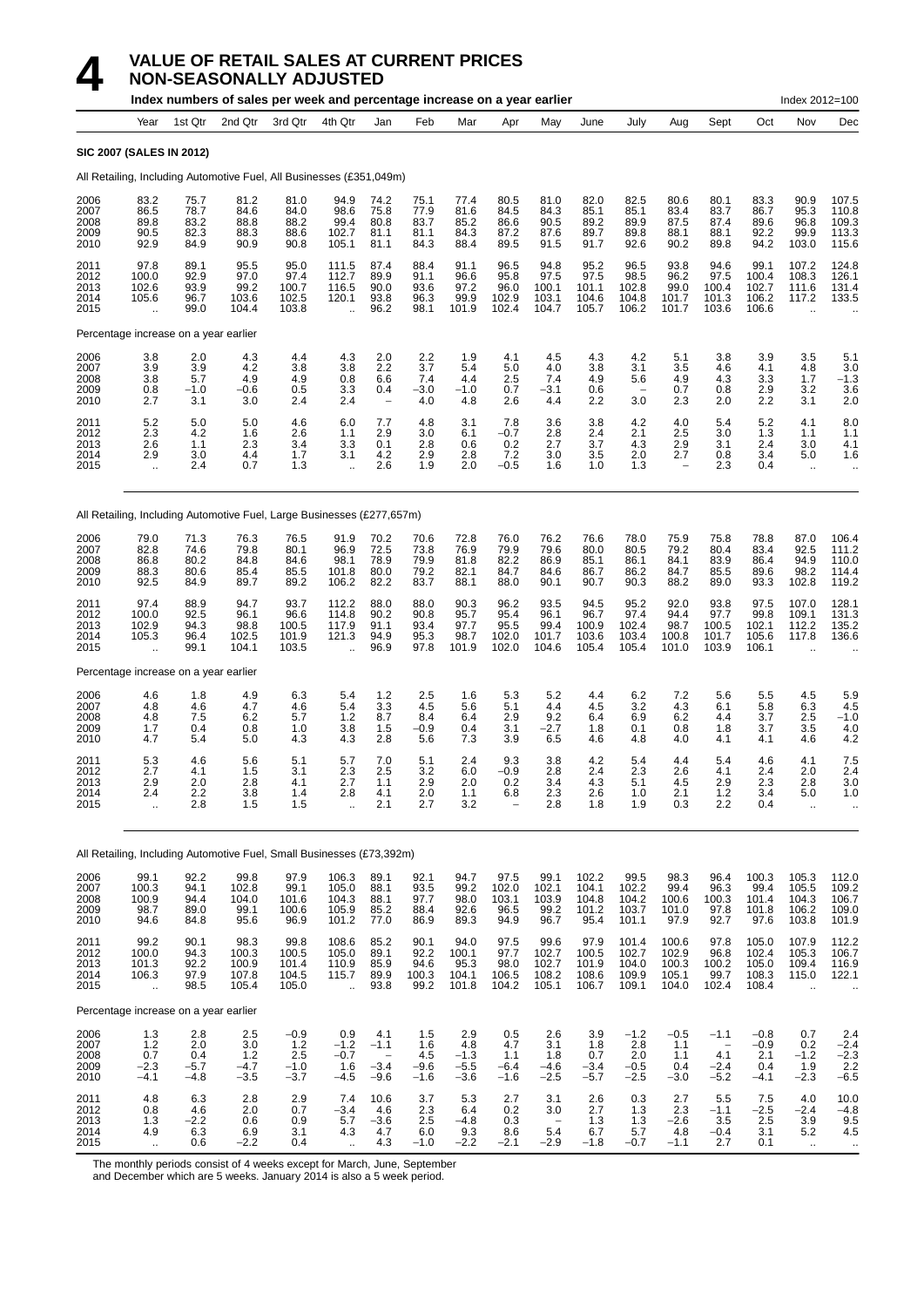|                                      |                                                         |                                       | continued Index numbers of sales per week and percentage increase on a year earlier |                                         |                                                          |                                          |                                        |                                        |                                          |                                          |                                          |                                           |                                           |                                             |                                           | Index 2012=100                                           |                                                                |
|--------------------------------------|---------------------------------------------------------|---------------------------------------|-------------------------------------------------------------------------------------|-----------------------------------------|----------------------------------------------------------|------------------------------------------|----------------------------------------|----------------------------------------|------------------------------------------|------------------------------------------|------------------------------------------|-------------------------------------------|-------------------------------------------|---------------------------------------------|-------------------------------------------|----------------------------------------------------------|----------------------------------------------------------------|
|                                      | Year                                                    | 1st Qtr                               | 2nd Qtr                                                                             | 3rd Qtr                                 | 4th Qtr                                                  | Jan                                      | Feb                                    | Mar                                    | Apr                                      | May                                      | June                                     | July                                      | Aug                                       | Sept                                        | Oct                                       | Nov                                                      | Dec                                                            |
|                                      | <b>SIC 2007 (SALES IN 2012)</b>                         |                                       |                                                                                     |                                         |                                                          |                                          |                                        |                                        |                                          |                                          |                                          |                                           |                                           |                                             |                                           |                                                          |                                                                |
|                                      |                                                         |                                       | All Retailing, Excluding Automotive Fuel, All Businesses (£310,757m)                |                                         |                                                          |                                          |                                        |                                        |                                          |                                          |                                          |                                           |                                           |                                             |                                           |                                                          |                                                                |
| 2006<br>2007<br>2008<br>2009<br>2010 | 84.3<br>87.3<br>90.0<br>91.8<br>94.1                    | 76.1<br>79.4<br>83.0<br>83.5<br>85.8  | 81.7<br>85.1<br>88.1<br>89.2<br>91.4                                                | 81.3<br>84.4<br>87.3<br>89.2<br>91.5    | 98.1<br>100.5<br>102.2<br>105.3<br>107.7                 | 74.8<br>76.7<br>80.8<br>82.4<br>82.4     | 75.6<br>78.8<br>83.4<br>82.1<br>85.1   | 77.6<br>82.1<br>84.9<br>85.4<br>89.1   | 81.1<br>85.0<br>85.7<br>88.5<br>89.7     | 81.3<br>84.7<br>90.3<br>88.7<br>91.7     | 82.4<br>85.4<br>88.2<br>90.2<br>92.4     | 82.8<br>85.4<br>88.6<br>90.6<br>93.1      | 81.0<br>83.9<br>87.0<br>88.7<br>91.0      | 80.5<br>84.0<br>86.5<br>88.4<br>90.6        | 84.8<br>87.3<br>90.0<br>92.8<br>95.1      | 93.3<br>96.4<br>99.0<br>102.0<br>104.7                   | 112.6<br>114.2<br>114.5<br>117.9<br>120.2                      |
| 2011<br>2012<br>2013<br>2014<br>2015 | 97.4<br>100.0<br>103.3<br>107.2<br>$\ddot{\phantom{a}}$ | 88.4<br>91.5<br>93.7<br>97.3<br>100.9 | 94.6<br>96.8<br>99.3<br>104.7<br>106.3                                              | 94.1<br>96.9<br>100.7<br>103.5<br>105.8 | 112.6<br>114.8<br>119.6<br>124.1<br>$\ddot{\phantom{a}}$ | 87.2<br>89.1<br>90.5<br>95.0<br>98.2     | 87.6<br>89.8<br>93.1<br>96.9<br>99.7   | 90.1<br>94.7<br>96.7<br>99.9<br>104.0  | 95.8<br>95.4<br>95.7<br>104.2<br>104.4   | 93.7<br>96.8<br>100.2<br>104.2<br>106.6  | 94.4<br>97.8<br>101.5<br>105.6<br>107.5  | 95.6<br>98.3<br>102.7<br>105.7<br>108.2   | 93.0<br>95.8<br>98.9<br>102.7<br>103.6    | 93.8<br>96.7<br>100.6<br>102.4<br>105.7     | 98.6<br>100.4<br>103.9<br>108.1<br>109.0  | 107.3<br>109.7<br>113.9<br>120.6<br>$\ddot{\phantom{a}}$ | 128.1<br>130.4<br>136.6<br>139.5                               |
|                                      | Percentage increase on a year earlier                   |                                       |                                                                                     |                                         |                                                          |                                          |                                        |                                        |                                          |                                          |                                          |                                           |                                           |                                             |                                           |                                                          |                                                                |
| 2006<br>2007<br>2008<br>2009<br>2010 | 2.5<br>3.6<br>3.1<br>2.0<br>2.5                         | 4.3<br>4.5<br>0.6<br>2.7              | 3.0<br>4.1<br>3.5<br>1.3<br>2.4                                                     | 3.1<br>3.7<br>$\frac{3.5}{2.2}$<br>2.6  | 3.5<br>2.4<br>1.7<br>3.0<br>2.3                          | $-0.4$<br>2.5<br>5.3<br>2.0              | 0.7<br>4.2<br>5.9<br>$-1.5$<br>3.6     | $-0.3$<br>5.7<br>3.4<br>0.6<br>4.3     | 3.1<br>4.8<br>0.9<br>3.3<br>1.3          | 2.9<br>4.2<br>6.6<br>-1.8<br>3.5         | 3.1<br>3.6<br>3.3<br>2.3<br>2.4          | 2.9<br>3.2<br>3.7<br>2.3<br>2.7           | 3.5<br>3.5<br>3.8<br>2.0<br>2.5           | 2.8<br>4.3<br>3.0<br>2.2<br>2.4             | 3.1<br>3.1<br>3.0<br>3.2<br>2.4           | 2.7<br>3.4<br>2.7<br>3.0<br>2.7                          | 4.3<br>1.4<br>$\begin{array}{c} 0.3 \\ 3.0 \end{array}$<br>1.9 |
| 2011<br>2012<br>2013<br>2014<br>2015 | 3.6<br>2.6<br>3.3<br>3.8<br>$\ddotsc$                   | 3.1<br>3.4<br>2.4<br>3.9<br>3.7       | 3.5<br>2.3<br>2.6<br>5.5<br>1.5                                                     | 2.9<br>3.0<br>3.9<br>2.8<br>2.2         | 4.6<br>1.9<br>4.1<br>3.8<br>$\ddotsc$                    | 5.9<br>2.1<br>1.5<br>5.1<br>3.3          | 2.9<br>2.6<br>3.7<br>4.0<br>2.9        | 1.1<br>5.2<br>2.0<br>3.3<br>4.1        | 6.8<br>-0.3<br>0.3<br>8.9<br>0.2         | 2.1<br>3.4<br>3.4<br>4.0<br>2.3          | 2.2<br>3.7<br>3.8<br>4.0<br>1.8          | 2.7<br>2.9<br>4.4<br>2.9<br>2.4           | 2.2<br>3.0<br>3.2<br>3.8<br>0.9           | 3.6<br>3.1<br>4.0<br>1.8<br>3.2             | 3.7<br>1.8<br>3.5<br>4.1<br>0.8           | 2.5<br>2.3<br>3.8<br>5.9<br>$\ddotsc$                    | 6.5<br>1.8<br>4.8<br>2.1                                       |
|                                      |                                                         |                                       | All Retailing, Excluding Automotive Fuel, Large Businesses (£244,929m)              |                                         |                                                          |                                          |                                        |                                        |                                          |                                          |                                          |                                           |                                           |                                             |                                           |                                                          |                                                                |
| 2006<br>2007<br>2008<br>2009<br>2010 | 81.4<br>85.0<br>87.5<br>89.9<br>93.6                    | 72.9<br>76.7<br>80.7<br>82.2<br>85.8  | 78.0<br>81.6<br>84.4<br>86.7<br>90.0                                                | 78.2<br>81.6<br>84.0<br>86.0<br>89.8    | 96.4<br>100.0<br>101.5<br>104.6<br>109.0                 | 72.1<br>74.6<br>79.8<br>81.9<br>83.7     | 72.1<br>75.8<br>80.3<br>80.7<br>84.2   | 74.2<br>79.0<br>82.1<br>83.6<br>88.6   | 77.8<br>81.9<br>81.8<br>86.5<br>88.1     | 77.7<br>81.3<br>87.0<br>85.8<br>90.2     | 78.4<br>81.7<br>84.4<br>87.5<br>91.3     | 79.6<br>82.0<br>84.9<br>87.0<br>90.7      | 77.5<br>80.8<br>83.8<br>85.2<br>88.9      | 77.6<br>82.0<br>83.4<br>85.9<br>89.7        | 81.4<br>85.1<br>87.1<br>90.2<br>94.1      | 90.6<br>94.7<br>97.5<br>100.4<br>104.5                   | 113.0<br>116.1<br>116.2<br>119.6<br>124.5                      |
| 2011<br>2012<br>2013<br>2014<br>2015 | 97.0<br>100.0<br>103.7<br>107.2<br>$\ddot{\phantom{a}}$ | 88.1<br>90.8<br>94.1<br>97.0<br>100.9 | 93.7<br>95.9<br>98.8<br>103.8<br>106.1                                              | 92.6<br>96.1<br>100.5<br>103.2<br>105.5 | 113.7<br>117.1<br>121.4<br>125.7                         | 88.0<br>89.1<br>91.8<br>96.2<br>98.8     | 87.1<br>89.2<br>92.8<br>96.0<br>99.2   | 89.1<br>93.4<br>97.0<br>98.7<br>103.9  | 95.5<br>94.9<br>95.1<br>103.4<br>103.9   | 92.1<br>95.4<br>99.4<br>102.9<br>106.6   | 93.5<br>97.2<br>101.2<br>104.8<br>107.3  | 94.0<br>97.3<br>102.5<br>104.6<br>107.4   | 91.1<br>94.1<br>98.5<br>102.1<br>103.0    | 92.7<br>96.9<br>100.6<br>103.0<br>106.0     | 96.9<br>99.8<br>103.4<br>107.7<br>108.4   | 107.2<br>110.5<br>114.7<br>121.6                         | 132.3<br>136.3<br>141.3<br>143.4                               |
|                                      | Percentage increase on a year earlier                   |                                       |                                                                                     |                                         |                                                          |                                          |                                        |                                        |                                          |                                          |                                          |                                           |                                           |                                             |                                           |                                                          |                                                                |
| 2006<br>2007<br>2008<br>2009<br>2010 | 3.5<br>4.4<br>3.0<br>2.7<br>4.1                         | $-0.2$<br>5.1<br>5.3<br>1.8<br>4.3    | 3.9<br>4.6<br>3.4<br>2.7<br>3.8                                                     | 5.3<br>4.4<br>2.9<br>2.4<br>4.3         | 4.6<br>3.7<br>1.5<br>3.1<br>4.1                          | -0.6<br>3.5<br>6.9<br>2.6<br>2.2         | 1.0<br>5.2<br>5.8<br>0.6<br>4.3        | $-0.7$<br>6.3<br>3.9<br>1.9<br>6.0     | 4.6<br>5.2<br>$-0.1$<br>5.7<br>1.8       | 3.6<br>4.6<br>7.0<br>$-1.3$<br>5.1       | 3.6<br>4.1<br>3.3<br>3.7<br>4.4          | 4.9<br>3.1<br>3.5<br>2.5<br>4.2           | 5.8<br>4.3<br>3.8<br>1.7<br>4.3           | 5.1<br>5.7<br>1.7<br>2.9<br>4.5             | 4.8<br>4.6<br>2.3<br>3.5<br>4.3           | 3.4<br>4.5<br>3.0<br>2.9<br>4.1                          | $\frac{5.2}{2.7}$<br>0.1<br>2.9<br>4.0                         |
| 2011<br>2012<br>2013<br>2014<br>2015 | 3.7<br>3.1<br>3.7<br>3.4<br>$\ddot{\phantom{a}}$        | 2.8<br>3.0<br>3.6<br>3.1<br>4.0       | 4.1<br>2.4<br>3.0<br>5.1<br>2.2                                                     | 3.2<br>3.8<br>4.6<br>2.7<br>2.2         | 4.3<br>3.0<br>3.7<br>3.5                                 | 5.2<br>1.3<br>2.9<br>4.9<br>2.7          | 3.4<br>2.5<br>4.1<br>3.4<br>3.3        | 0.5<br>4.9<br>3.9<br>1.7<br>5.3        | 8.4<br>$-0.6$<br>0.2<br>8.8<br>0.5       | 2.2<br>3.5<br>4.1<br>3.5<br>3.6          | 2.4<br>3.9<br>4.2<br>3.5<br>2.4          | 3.7<br>3.5<br>5.4<br>2.0<br>2.6           | 2.5<br>3.3<br>4.7<br>3.7<br>0.9           | 3.4<br>4.5<br>3.8<br>2.4<br>2.9             | 3.0<br>3.0<br>3.5<br>4.2<br>0.7           | 2.6<br>3.1<br>3.8<br>6.0                                 | 6.3<br>3.0<br>3.7<br>1.5<br>$\ddotsc$                          |
|                                      |                                                         |                                       | All Retailing, Excluding Automotive Fuel, Small Businesses (£65,828m)               |                                         |                                                          |                                          |                                        |                                        |                                          |                                          |                                          |                                           |                                           |                                             |                                           |                                                          |                                                                |
| 2006<br>2007<br>2008<br>2009<br>2010 | 95.2<br>96.1<br>99.2<br>98.9<br>95.8                    | 88.1<br>89.6<br>91.4<br>88.3<br>85.9  | 95.2<br>97.9<br>101.8<br>98.8<br>96.5                                               | 93.2<br>94.5<br>99.6<br>101.0<br>97.8   | 104.3<br>102.2<br>104.7<br>107.8<br>103.1                | 84.9<br>84.4<br>84.5<br>84.4<br>77.5     | 88.5<br>89.6<br>95.2<br>87.5<br>88.3   | 90.2<br>93.7<br>95.3<br>92.0<br>90.7   | 93.3<br>96.4<br>100.2<br>96.2<br>95.6    | 94.6<br>97.5<br>102.6<br>99.3<br>97.5    | 97.3<br>99.4<br>102.5<br>100.4<br>96.4   | 94.6<br>97.9<br>102.3<br>104.0<br>102.1   | 94.1<br>95.2<br>98.8<br>101.8<br>98.7     | 91.4<br>91.3<br>98.0<br>97.8<br>93.7        | 97.2<br>95.6<br>100.5<br>102.6<br>98.8    | 103.2<br>102.8<br>104.6<br>108.0<br>105.5                | 111.0<br>107.0<br>108.2<br>$111.7$<br>104.6                    |
| 2011<br>2012<br>2013<br>2014<br>2015 | 98.9<br>100.0<br>101.8<br>107.2<br>$\ddotsc$            | 89.5<br>93.9<br>91.9<br>98.3<br>100.8 | 98.0<br>100.0<br>101.3<br>108.4<br>107.1                                            | 99.6<br>99.9<br>101.4<br>104.6<br>107.1 | 108.7<br>106.2<br>112.6<br>118.0                         | 84.3<br>88.9<br>85.6<br>90.7<br>95.9     | 89.4<br>92.0<br>94.2<br>100.2<br>101.4 | 93.8<br>99.5<br>95.2<br>104.4<br>104.2 | 97.0<br>97.6<br>98.2<br>107.3<br>106.2   | 99.3<br>102.1<br>103.1<br>109.2<br>106.8 | 97.6<br>100.2<br>102.4<br>108.7<br>108.0 | 101.4<br>102.4<br>103.5<br>109.7<br>111.4 | 100.2<br>102.3<br>100.5<br>105.1<br>105.9 | 97.7<br>96.0<br>100.6<br>100.1<br>104.6     | 104.9<br>102.6<br>106.0<br>109.8<br>111.0 | 107.6<br>106.6<br>110.8<br>117.0                         | 112.6<br>108.6<br>119.4<br>125.3<br>$\ldots$                   |
|                                      | Percentage increase on a year earlier                   |                                       |                                                                                     |                                         |                                                          |                                          |                                        |                                        |                                          |                                          |                                          |                                           |                                           |                                             |                                           |                                                          |                                                                |
| 2006<br>2007<br>2008<br>2009<br>2010 | $-0.6$<br>$\frac{0.9}{3.3}$<br>$-0.3$<br>$-3.1$         | 0.3<br>1.7<br>2.0<br>$-3.4$<br>$-2.7$ | 0.4<br>2.8<br>4.0<br>$-3.0$<br>$-2.3$                                               | $-3.2$<br>1.5<br>5.3<br>1.4<br>$-3.1$   | 0.1<br>$-2.1$<br>2.5<br>2.9<br>$-4.3$                    | 0.3<br>$-0.6$<br>0.1<br>$-0.1$<br>$-8.3$ | $-0.2$<br>1.3<br>6.3<br>$-8.2$<br>1.0  | 0.7<br>3.9<br>1.6<br>$-3.4$<br>$-1.5$  | $-1.3$<br>3.3<br>4.0<br>$-4.0$<br>$-0.6$ | 0.7<br>3.1<br>5.2<br>$-3.2$<br>$-1.8$    | 1.5<br>2.2<br>3.2<br>$-2.0$<br>$-4.0$    | $-3.1$<br>3.5<br>4.5<br>1.7<br>$-1.8$     | $-2.7$<br>$1.2$<br>3.8<br>3.0<br>$-3.0$   | $-3.7$<br>$-0.1$<br>7.4<br>$-0.2$<br>$-4.2$ | $-2.0$<br>$-1.7$<br>5.1<br>2.1<br>$-3.7$  | 0.4<br>$-0.4$<br>1.8<br>3.3<br>$-2.3$                    | $1.3 - 3.5$<br>1.1<br>$3.3\,$<br>$-6.3$                        |
| 2011<br>2012                         | 3.2<br>1.1                                              | 4.2<br>4.9                            | 1.5<br>2.1                                                                          | 1.8<br>0.3                              | 5.4<br>$-2.3$                                            | 8.8<br>5.5                               | 1.2<br>2.9                             | 3.5<br>6.1                             | 1.4<br>0.6                               | 1.9<br>2.8                               | 1.3<br>2.7                               | $-0.7$<br>1.0                             | 1.5<br>2.1                                | 4.3<br>$-1.7$                               | 6.2<br>$-2.3$                             | 1.9<br>$-0.9$                                            | 7.6<br>$-3.5$                                                  |

2013 1.8 −2.1 1.3 1.5 6.1 −3.7 2.4 −4.3 0.6 1.0 2.2 1.0 −1.8 4.8 3.3 3.9 9.9 2014 5.2 6.9 7.0 3.1 4.8 5.9 6.4 9.7 9.2 5.9 6.1 6.1 4.5 −0.4 3.6 5.6 5.0 2015 .. 2.5 −1.2 2.4 .. 5.8 1.2 −0.2 −1.0 −2.2 −0.6 1.5 0.8 4.4 1.1 .. ..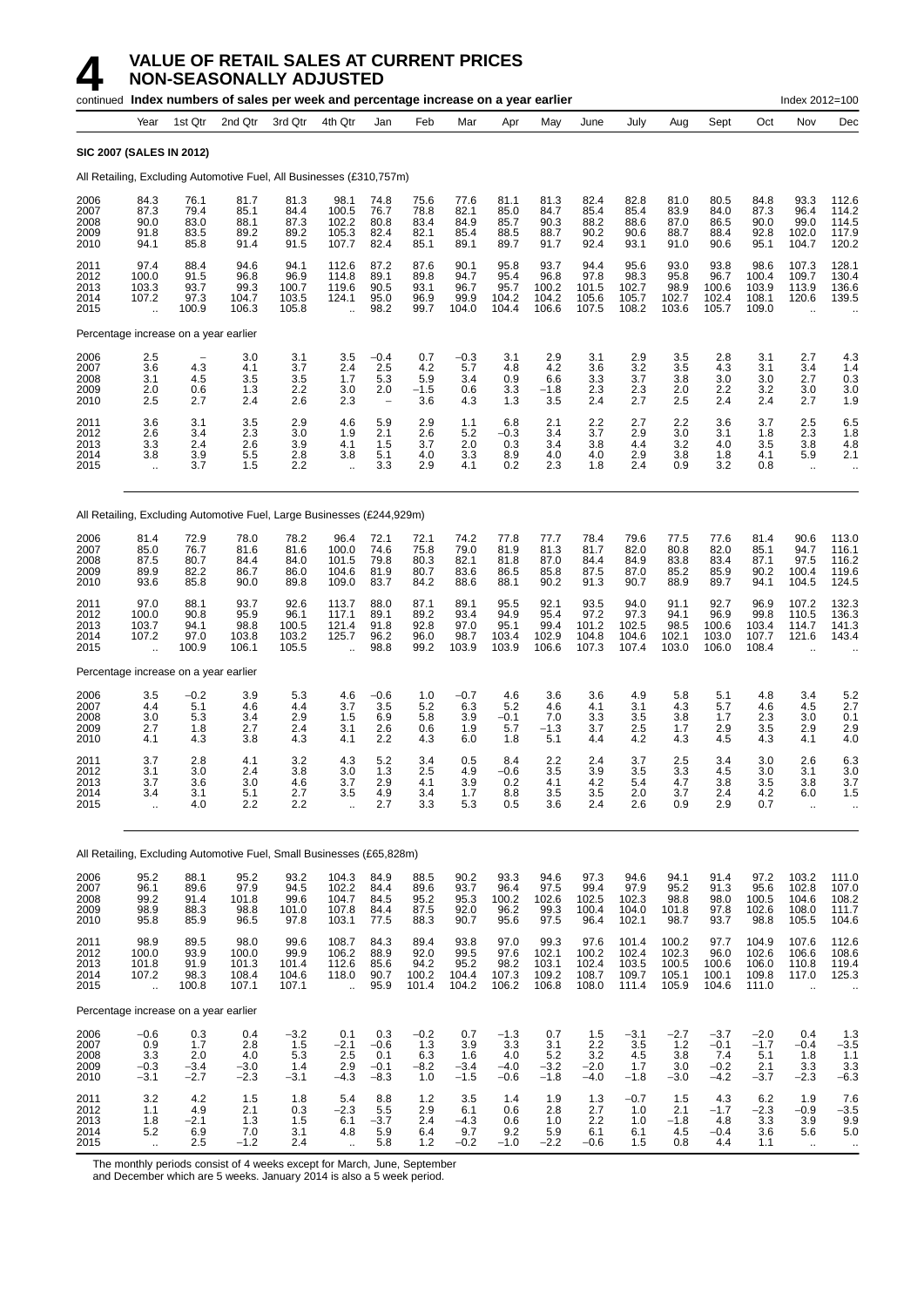| continued Index numbers of sales per week and percentage increase on a year earlier<br>Index 2012=100 |                                                         |                                        |                                                         |                                         |                                                          |                                                               |                                        |                                         |                                                                |                                           |                                           |                                           |                                           |                                         |                                           |                                                          |                                          |
|-------------------------------------------------------------------------------------------------------|---------------------------------------------------------|----------------------------------------|---------------------------------------------------------|-----------------------------------------|----------------------------------------------------------|---------------------------------------------------------------|----------------------------------------|-----------------------------------------|----------------------------------------------------------------|-------------------------------------------|-------------------------------------------|-------------------------------------------|-------------------------------------------|-----------------------------------------|-------------------------------------------|----------------------------------------------------------|------------------------------------------|
|                                                                                                       | Year                                                    | 1st Qtr                                | 2nd Qtr                                                 | 3rd Qtr                                 | 4th Qtr                                                  | Jan                                                           | Feb                                    | Mar                                     | Apr                                                            | May                                       | June                                      | July                                      | Aug                                       | Sept                                    | Oct                                       | Nov                                                      | Dec                                      |
|                                                                                                       | <b>SIC 2007 (SALES IN 2012)</b>                         |                                        |                                                         |                                         |                                                          |                                                               |                                        |                                         |                                                                |                                           |                                           |                                           |                                           |                                         |                                           |                                                          |                                          |
|                                                                                                       |                                                         |                                        | Predominantly Food Stores, All Businesses (£145,660m)   |                                         |                                                          |                                                               |                                        |                                         |                                                                |                                           |                                           |                                           |                                           |                                         |                                           |                                                          |                                          |
| 2006<br>2007<br>2008<br>2009<br>2010                                                                  | 79.0<br>82.3<br>87.0<br>91.7<br>93.2                    | 73.6<br>77.5<br>82.1<br>87.1<br>89.0   | 78.3<br>81.8<br>86.7<br>92.3<br>93.0                    | 78.3<br>80.9<br>86.0<br>90.2<br>91.0    | 85.7<br>88.8<br>93.7<br>97.4<br>99.7                     | 70.6<br>73.8<br>79.0<br>83.8<br>86.1                          | 74.5<br>78.1<br>83.5<br>87.8<br>88.4   | 75.2<br>80.0<br>84.0<br>89.1<br>91.9    | 77.5<br>81.9<br>84.5<br>91.4<br>90.3                           | 77.4<br>81.7<br>88.0<br>91.6<br>93.6      | 79.7<br>81.9<br>87.3<br>93.5<br>94.7      | 80.1<br>81.1<br>86.7<br>91.1<br>92.3      | 77.5<br>81.0<br>85.8<br>90.5<br>90.8      | 77.3<br>80.6<br>85.6<br>89.2<br>90.2    | 78.4<br>81.5<br>87.5<br>90.3<br>92.0      | 82.4<br>86.1<br>92.4<br>95.1<br>98.2                     | 94.0<br>96.9<br>99.6<br>105.0<br>107.1   |
| 2011<br>2012<br>2013<br>2014<br>2015                                                                  | 97.3<br>100.0<br>103.0<br>104.0<br>$\ddot{\phantom{a}}$ | 90.6<br>94.6<br>97.7<br>98.9<br>100.5  | 97.0<br>99.4<br>101.2<br>104.7<br>103.3                 | 96.0<br>98.7<br>102.4<br>101.9<br>101.9 | 105.5<br>107.4<br>110.8<br>110.9<br>$\ddot{\phantom{a}}$ | 87.8<br>90.8<br>93.2<br>96.4<br>97.1                          | 90.8<br>95.2<br>97.0<br>100.0<br>99.7  | 92.8<br>97.0<br>101.8<br>100.5<br>103.9 | 98.9<br>98.6<br>97.4<br>105.9<br>100.5                         | 95.6<br>99.6<br>102.8<br>103.8<br>104.7   | 96.5<br>99.9<br>102.9<br>104.5<br>104.5   | 96.8<br>99.4<br>105.4<br>103.9<br>103.6   | 95.8<br>98.6<br>101.4<br>101.1<br>100.0   | 95.5<br>98.2<br>100.7<br>100.8<br>102.0 | 97.0<br>98.6<br>101.8<br>102.8<br>101.2   | 101.7<br>103.9<br>107.0<br>107.8<br>$\ddot{\phantom{a}}$ | 115.3<br>117.1<br>120.9<br>120.0         |
|                                                                                                       | Percentage increase on a year earlier                   |                                        |                                                         |                                         |                                                          |                                                               |                                        |                                         |                                                                |                                           |                                           |                                           |                                           |                                         |                                           |                                                          |                                          |
| 2006<br>2007<br>2008<br>2009<br>2010                                                                  | 3.6<br>4.2<br>5.8<br>5.5<br>1.6                         | 1.3<br>5.4<br>5.9<br>6.1<br>2.2        | 3.5<br>4.5<br>5.9<br>6.5<br>0.8                         | 4.8<br>3.4<br>6.3<br>4.9<br>0.9         | 4.7<br>3.7<br>5.4<br>4.0<br>2.3                          | $\hspace{1.0cm} - \hspace{1.0cm}$<br>4.6<br>7.1<br>6.1<br>2.6 | 2.8<br>4.9<br>6.8<br>5.2<br>0.7        | 1.2<br>6.3<br>5.0<br>6.1<br>3.1         | 3.5<br>5.7<br>3.1<br>8.2<br>-1.2                               | 2.5<br>5.5<br>7.8<br>4.1<br>2.2           | 4.3<br>2.7<br>6.7<br>7.0<br>1.3           | 5.3<br>1.2<br>7.0<br>5.1<br>1.2           | 4.2<br>4.5<br>5.9<br>5.4<br>0.4           | 4.8<br>4.2<br>6.1<br>4.3<br>1.2         | 4.4<br>4.0<br>7.3<br>3.2<br>1.9           | 3.7<br>4.5<br>7.3<br>3.0<br>3.2                          | 5.5<br>3.0<br>2.8<br>5.4<br>2.0          |
| 2011<br>2012<br>2013<br>2014<br>2015                                                                  | 4.4<br>2.8<br>3.0<br>1.0<br>$\ddot{\phantom{a}}$        | 1.8<br>4.3<br>3.3<br>1.2<br>1.6        | 4.2<br>2.5<br>1.8<br>3.5<br>$-1.3$                      | 5.4<br>2.8<br>3.7<br>-0.5               | 5.8<br>1.8<br>3.2<br>0.1<br>$\ddot{\phantom{a}}$         | 2.0<br>3.5<br>2.6<br>3.4<br>0.7                               | 2.7<br>4.9<br>1.9<br>3.1<br>$-0.4$     | 1.0<br>4.5<br>4.9<br>-1.3<br>3.5        | 9.5<br>-0.3<br>-1.2<br>8.7<br>-5.1                             | 2.1<br>4.1<br>3.2<br>1.0<br>0.9           | 1.8<br>3.6<br>3.0<br>1.5                  | 4.9<br>2.8<br>6.0<br>$-1.4$<br>$-0.3$     | 5.4<br>3.0<br>2.8<br>$-0.2$<br>$-1.1$     | 5.9<br>2.7<br>2.6<br>0.1<br>1.1         | 5.5<br>1.7<br>3.2<br>0.9<br>$-1.6$        | 3.5<br>2.2<br>3.0<br>0.7<br>$\ddotsc$                    | 7.7<br>1.5<br>3.3<br>$-0.8$              |
|                                                                                                       |                                                         |                                        | Predominantly Food Stores, Large Businesses (£125,372m) |                                         |                                                          |                                                               |                                        |                                         |                                                                |                                           |                                           |                                           |                                           |                                         |                                           |                                                          |                                          |
| 2006<br>2007<br>2008<br>2009<br>2010                                                                  | 76.7<br>80.7<br>85.1<br>90.1<br>93.1                    | 71.6<br>75.8<br>80.6<br>85.6<br>89.2   | 76.0<br>79.9<br>84.3<br>90.0<br>92.2                    | 75.9<br>79.1<br>83.6<br>87.9<br>90.4    | 83.6<br>88.0<br>92.3<br>97.1<br>100.5                    | 68.7<br>72.2<br>77.8<br>83.1<br>86.3                          | 72.2<br>76.2<br>81.6<br>85.8<br>88.3   | 73.3<br>78.3<br>82.7<br>87.4<br>92.2    | 75.2<br>80.0<br>81.8<br>89.2<br>89.7                           | 74.8<br>79.7<br>85.7<br>89.1<br>92.7      | 77.6<br>80.1<br>85.1<br>91.3<br>93.8      | 77.5<br>78.9<br>84.1<br>88.4<br>91.3      | 74.9<br>79.0<br>83.1<br>87.7<br>89.9      | 75.3<br>79.2<br>83.5<br>87.6<br>90.2    | 75.7<br>79.9<br>85.2<br>88.9<br>91.7      | 80.1<br>85.0<br>91.0<br>94.6<br>98.2                     | 92.6<br>96.8<br>99.0<br>105.6<br>109.4   |
| 2011<br>2012<br>2013<br>2014<br>2015                                                                  | 96.7<br>100.0<br>103.5<br>104.7<br>$\ddot{\phantom{a}}$ | 90.8<br>94.5<br>99.2<br>99.5<br>101.3  | 96.3<br>99.1<br>101.2<br>104.8<br>103.4                 | 94.4<br>98.1<br>102.2<br>102.6<br>102.2 | 105.4<br>108.3<br>111.5<br>112.2<br>$\ddot{\phantom{a}}$ | 88.3<br>90.4<br>94.6<br>97.3<br>97.7                          | 91.2<br>95.1<br>98.2<br>100.6<br>100.2 | 92.6<br>97.3<br>103.6<br>100.9<br>105.2 | 98.5<br>98.3<br>97.3<br>105.7<br>100.2                         | 94.9<br>99.2<br>102.7<br>103.6<br>104.9   | 95.7<br>99.7<br>103.0<br>105.1<br>104.9   | 95.1<br>98.6<br>105.2<br>104.3<br>103.9   | 93.8<br>97.6<br>100.7<br>101.4<br>100.1   | 94.4<br>98.1<br>100.9<br>102.2<br>102.6 | 95.5<br>98.6<br>101.8<br>103.5<br>102.3   | 101.9<br>104.5<br>107.8<br>109.0<br>$\ddotsc$            | 116.0<br>119.1<br>122.2<br>121.8         |
|                                                                                                       | Percentage increase on a year earlier                   |                                        |                                                         |                                         |                                                          |                                                               |                                        |                                         |                                                                |                                           |                                           |                                           |                                           |                                         |                                           |                                                          |                                          |
| 2006<br>2007<br>2008<br>2009<br>2010                                                                  | 3.7<br>5.1<br>5.5<br>5.9<br>3.3                         | 1.0<br>5.9<br>6.4<br>6.2<br>4.2        | $\frac{3.5}{5.2}$<br>5.4<br>6.8<br>2.5                  | 5.3<br>4.2<br>5.7<br>5.2<br>2.9         | 4.7<br>5.3<br>4.9<br>5.2<br>3.6                          | $-0.3$<br>5.1<br>7.7<br>6.9<br>3.8                            | 2.4<br>5.5<br>7.0<br>5.2<br>2.8        | 0.9<br>6.8<br>5.6<br>5.7<br>5.6         | $\begin{array}{c} 3.9 \\ 6.3 \end{array}$<br>2.3<br>9.1<br>0.5 | 2.0<br>6.5<br>7.5<br>4.0<br>4.0           | 4.4<br>3.3<br>6.3<br>7.2<br>2.8           | $\frac{5.5}{1.9}$<br>6.5<br>5.2<br>3.2    | 4.7<br>5.4<br>5.3<br>5.5<br>2.5           | 5.7<br>5.2<br>5.4<br>4.9<br>2.9         | 4.8<br>5.5<br>6.7<br>4.2<br>3.3           | 3.9<br>6.1<br>7.0<br>4.0<br>3.9                          | $\frac{5.1}{4.6}$<br>2.3<br>6.7<br>3.6   |
| 2011<br>2012<br>2013<br>2014<br>2015                                                                  | 3.9<br>3.4<br>3.5<br>$1.2$<br>$\ddot{\phantom{a}}$      | 1.9<br>4.0<br>5.0<br>0.4<br>1.8        | 4.5<br>2.9<br>2.1<br>3.6<br>$-1.3$                      | 4.4<br>3.9<br>4.2<br>0.4<br>$-0.4$      | 4.8<br>2.8<br>2.9<br>0.7<br>$\ddot{\phantom{a}}$         | 2.3<br>2.4<br>4.6<br>2.9<br>0.4                               | 3.3<br>4.3<br>3.3<br>2.5<br>$-0.4$     | 0.4<br>5.0<br>6.6<br>$-2.6$<br>4.2      | 9.8<br>$-0.2$<br>$-1.0$<br>8.6<br>$-5.2$                       | 2.4<br>4.5<br>3.6<br>0.8<br>1.3           | 2.0<br>4.1<br>3.3<br>2.0<br>$-0.2$        | 4.2<br>3.6<br>6.7<br>$-0.8$<br>$-0.4$     | 4.3<br>4.1<br>3.2<br>0.7<br>$-1.3$        | 4.7<br>3.9<br>2.8<br>1.3<br>0.4         | 4.1<br>3.2<br>3.2<br>1.7<br>$-1.2$        | 3.7<br>2.6<br>3.1<br>1.1<br>$\ddot{\phantom{1}}$         | 6.1<br>2.7<br>2.6<br>$-0.3$              |
|                                                                                                       |                                                         |                                        | Predominantly Food Stores, Small Businesses (£20,289m)  |                                         |                                                          |                                                               |                                        |                                         |                                                                |                                           |                                           |                                           |                                           |                                         |                                           |                                                          |                                          |
| 2006<br>2007<br>2008<br>2009<br>2010                                                                  | 92.6<br>92.0<br>98.8<br>101.7<br>93.9                   | 86.0<br>88.2<br>91.0<br>96.3<br>88.0   | 92.7<br>93.5<br>101.4<br>106.4<br>98.2                  | 93.0<br>92.2<br>101.2<br>104.3<br>94.7  | 98.6<br>94.2<br>102.0<br>99.7<br>94.6                    | 82.2<br>83.6<br>86.7<br>88.4<br>84.7                          | 88.5<br>89.9<br>95.1<br>100.0<br>89.3  | 86.9<br>90.4<br>92.1<br>99.8<br>89.5    | 91.5<br>93.9<br>101.1<br>104.9<br>94.0                         | 93.3<br>93.9<br>102.4<br>107.1<br>99.7    | 93.1<br>92.8<br>100.8<br>107.0<br>100.4   | 96.4<br>94.4<br>103.4<br>107.7<br>98.0    | 93.7<br>93.8<br>102.5<br>107.5<br>96.4    | 89.9<br>89.1<br>98.4<br>99.0<br>90.6    | 95.2<br>91.6<br>101.4<br>99.1<br>93.4     | 96.5<br>93.0<br>100.9<br>98.7<br>98.2                    | 102.9<br>97.3<br>103.4<br>101.0<br>92.8  |
| 2011<br>2012<br>2013<br>2014<br>2015                                                                  | 100.5<br>100.0<br>99.8<br>99.6<br>$\ddot{\phantom{a}}$  | 89.4<br>95.1<br>88.5<br>94.9<br>95.5   | 100.9<br>101.3<br>101.0<br>104.0<br>102.5               | 105.6<br>102.4<br>103.6<br>97.3<br>99.4 | 106.3<br>101.2<br>106.1<br>102.8<br>$\ddot{\phantom{a}}$ | 84.7<br>93.6<br>85.0<br>91.0<br>93.4                          | 88.6<br>96.3<br>90.0<br>96.3<br>96.4   | 93.7<br>95.3<br>90.2<br>97.6<br>96.4    | 101.6<br>100.5<br>97.6<br>106.8<br>102.2                       | 100.2<br>102.0<br>102.7<br>105.3<br>103.4 | 101.0<br>101.4<br>102.4<br>100.6<br>102.0 | 106.7<br>104.6<br>106.6<br>101.3<br>101.6 | 107.9<br>105.0<br>105.3<br>99.5<br>99.3   | 102.8<br>98.6<br>99.7<br>92.4<br>97.8   | 106.2<br>98.6<br>102.0<br>98.1<br>94.2    | 100.4<br>99.9<br>101.8<br>100.2<br>$\ddot{\phantom{1}}$  | 111.1<br>104.5<br>112.9<br>108.6         |
|                                                                                                       | Percentage increase on a year earlier                   |                                        |                                                         |                                         |                                                          |                                                               |                                        |                                         |                                                                |                                           |                                           |                                           |                                           |                                         |                                           |                                                          |                                          |
| 2006<br>2007<br>2008<br>2009<br>2010                                                                  | 3.4<br>$-0.6$<br>7.3<br>3.0<br>$-7.7$                   | 3.0<br>$2.5\,$<br>3.2<br>5.9<br>$-8.7$ | 3.6<br>0.8<br>8.5<br>4.9<br>$-7.7$                      | 2.2<br>$-0.9$<br>9.8<br>3.1<br>$-9.2$   | 4.6<br>$-4.4$<br>8.2<br>$-2.2$<br>$-5.1$                 | 1.7<br>1.6<br>3.7<br>2.0<br>$-4.2$                            | 4.7<br>1.5<br>5.7<br>5.2<br>$-10.7$    | 2.7<br>4.0<br>1.9<br>8.3<br>$-10.3$     | 1.6<br>2.6<br>7.7<br>3.8<br>$-10.4$                            | 4.7<br>0.5<br>9.1<br>4.5<br>$-6.9$        | 4.2<br>$-0.3$<br>8.6<br>6.2<br>$-6.2$     | 4.5<br>$-2.1$<br>9.5<br>4.2<br>$-9.0$     | 1.9<br>0.1<br>9.2<br>4.9<br>$-10.3$       | 0.5<br>$-0.8$<br>10.5<br>0.6<br>$-8.5$  | 2.6<br>$-3.7$<br>10.7<br>$-2.2$<br>$-5.8$ | 2.3<br>$-3.6$<br>8.5<br>$-2.2$<br>$-0.5$                 | 8.0<br>$-5.5$<br>6.3<br>$-2.3$<br>$-8.2$ |
| 2011<br>2012<br>2013<br>2014<br>2015                                                                  | 7.1<br>$-0.5$<br>$-0.2$<br>$-0.2$                       | 1.6<br>6.4<br>$-6.9$<br>7.2<br>0.6     | 2.8<br>0.4<br>$-0.2$<br>2.9<br>$-1.4$                   | 11.5<br>$-3.0$<br>1.1<br>$-6.0$<br>2.2  | 12.3<br>$-4.8$<br>4.8<br>$-3.2$                          | 10.5<br>$-9.2$<br>7.1<br>2.6                                  | $-0.8$<br>8.7<br>$-6.6$<br>7.1<br>0.1  | 4.7<br>1.7<br>$-5.3$<br>8.2<br>$-1.3$   | 8.1<br>$-1.1$<br>$-2.8$<br>9.4<br>$-4.3$                       | 0.5<br>1.8<br>0.7<br>2.5<br>$-1.8$        | 0.6<br>0.4<br>1.0<br>$-1.7$<br>1.3        | 8.9<br>$-2.0$<br>1.9<br>$-5.0$<br>0.3     | 11.8<br>$-2.6$<br>0.3<br>$-5.6$<br>$-0.2$ | 13.4<br>$-4.1$<br>1.1<br>$-7.4$<br>5.8  | 13.7<br>$-7.2$<br>3.4<br>$-3.7$<br>$-4.0$ | 2.2<br>$-0.6$<br>2.0<br>$-1.6$                           | 19.7<br>$-5.9$<br>8.1<br>$-3.9$          |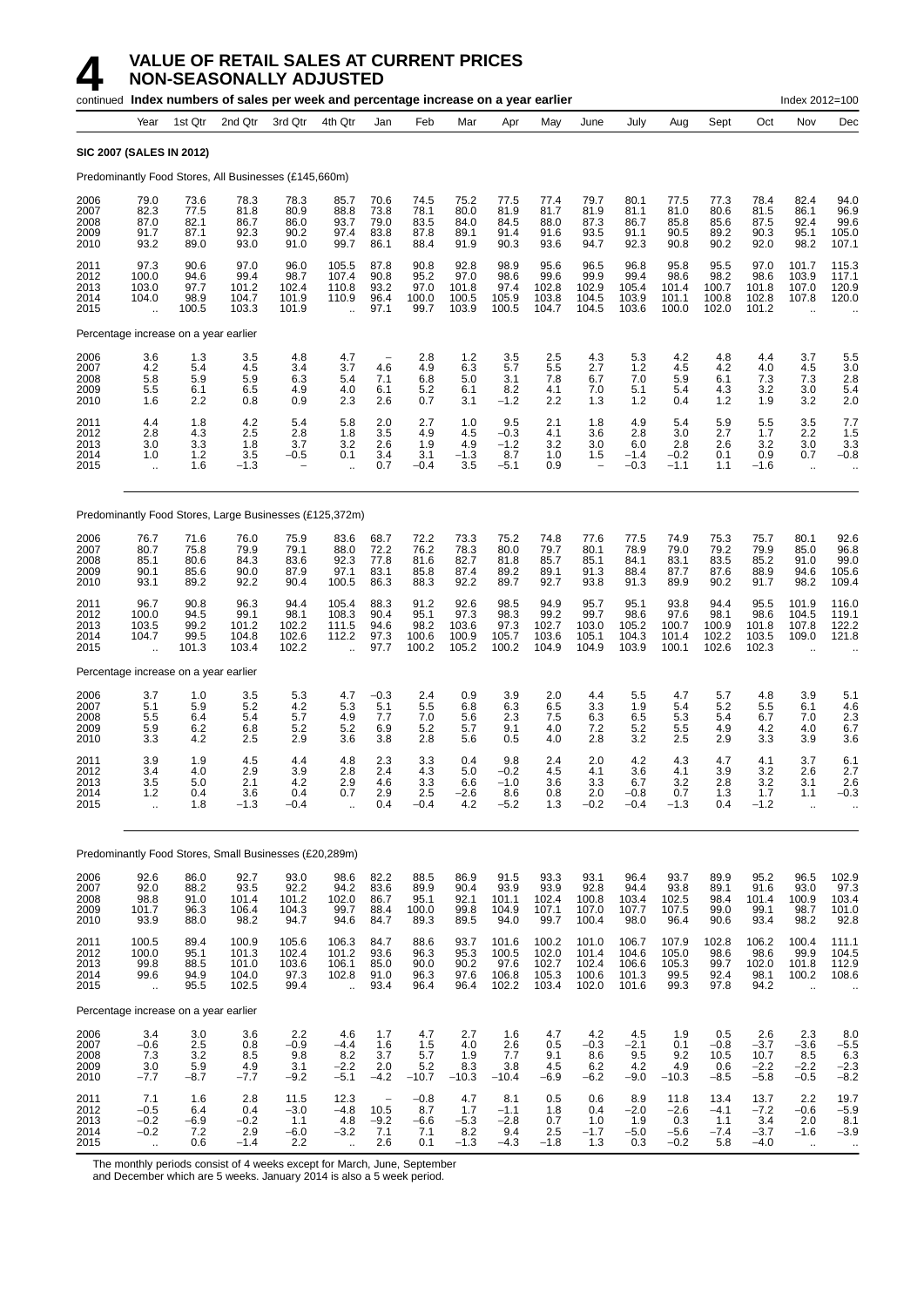|                                      |                                                         | continued Index numbers of sales per week and percentage increase on a year earlier |                                           |                                           |                                                          |                                                  |                                          |                                          |                                           |                                                 |                                              |                                           |                                           |                                         |                                           | Index 2012=100                                             |                                            |
|--------------------------------------|---------------------------------------------------------|-------------------------------------------------------------------------------------|-------------------------------------------|-------------------------------------------|----------------------------------------------------------|--------------------------------------------------|------------------------------------------|------------------------------------------|-------------------------------------------|-------------------------------------------------|----------------------------------------------|-------------------------------------------|-------------------------------------------|-----------------------------------------|-------------------------------------------|------------------------------------------------------------|--------------------------------------------|
|                                      | Year                                                    | 1st Qtr                                                                             | 2nd Qtr                                   | 3rd Qtr                                   | 4th Qtr                                                  | Jan                                              | Feb                                      | Mar                                      | Apr                                       | May                                             | June                                         | July                                      | Aug                                       | Sept                                    | Oct                                       | Nov                                                        | Dec                                        |
|                                      | <b>SIC 2007 (SALES IN 2012)</b>                         |                                                                                     |                                           |                                           |                                                          |                                                  |                                          |                                          |                                           |                                                 |                                              |                                           |                                           |                                         |                                           |                                                            |                                            |
|                                      |                                                         | Non Specialised Food Stores, All Businesses (£135,044m)                             |                                           |                                           |                                                          |                                                  |                                          |                                          |                                           |                                                 |                                              |                                           |                                           |                                         |                                           |                                                            |                                            |
| 2006<br>2007<br>2008<br>2009<br>2010 | 76.6<br>80.5<br>85.2<br>90.5<br>92.8                    | 71.4<br>76.0<br>80.9<br>86.0<br>88.7                                                | 75.9<br>79.8<br>84.7<br>90.8<br>92.4      | 76.0<br>79.0<br>83.9<br>88.6<br>90.6      | 83.1<br>87.0<br>91.7<br>96.4<br>99.5                     | 68.7<br>72.4<br>78.0<br>83.0<br>85.9             | 72.2<br>76.6<br>82.1<br>86.5<br>88.0     | 73.0<br>78.3<br>82.7<br>88.0<br>91.5     | 75.0<br>80.0<br>82.5<br>89.9<br>89.5      | 74.9<br>79.6<br>86.0<br>90.1<br>93.0            | 77.4<br>79.9<br>85.3<br>92.1<br>94.2         | 77.7<br>79.0<br>84.5<br>89.3<br>91.4      | 75.1<br>79.1<br>83.6<br>88.8<br>90.2      | 75.4<br>79.0<br>83.6<br>88.0<br>90.2    | 76.1<br>79.8<br>85.4<br>89.2<br>91.4      | 80.0<br>84.4<br>90.6<br>94.2<br>97.7                       | 91.2<br>94.9<br>97.6<br>103.8<br>107.4     |
| 2011<br>2012<br>2013<br>2014<br>2015 | 96.9<br>100.0<br>103.0<br>104.1<br>$\ddotsc$            | 90.6<br>94.7<br>97.9<br>99.2<br>100.9                                               | 96.6<br>99.4<br>101.2<br>104.8<br>103.0   | 95.4<br>98.5<br>102.5<br>102.0<br>101.6   | 104.9<br>107.4<br>110.6<br>110.9                         | 87.8<br>90.9<br>93.6<br>96.9<br>97.7             | 90.6<br>95.3<br>97.0<br>100.2<br>99.8    | 92.8<br>97.2<br>102.0<br>100.7<br>104.4  | 98.8<br>98.7<br>97.3<br>105.7<br>100.2    | 95.3<br>99.4<br>102.7<br>103.9<br>104.4         | 96.0<br>99.9<br>103.1<br>104.8<br>104.2      | 96.0<br>99.0<br>105.6<br>104.0<br>103.2   | 95.1<br>98.3<br>101.2<br>101.0<br>99.6    | 95.2<br>98.4<br>101.0<br>101.1<br>101.9 | 96.4<br>98.7<br>101.7<br>102.8<br>100.9   | 101.3<br>104.0<br>106.9<br>107.9<br>$\ddot{\phantom{a}}$   | 114.6<br>117.0<br>120.7<br>119.7           |
|                                      |                                                         | Percentage increase on a year earlier                                               |                                           |                                           |                                                          |                                                  |                                          |                                          |                                           |                                                 |                                              |                                           |                                           |                                         |                                           |                                                            |                                            |
| 2006<br>2007<br>2008<br>2009<br>2010 | 4.2<br>5.0<br>5.9<br>6.2<br>2.6                         | 1.5<br>6.3<br>6.4<br>6.4<br>3.1                                                     | 4.2<br>5.2<br>6.1<br>7.2<br>1.8           | 5.7<br>4.0<br>6.2<br>5.7<br>2.2           | 5.2<br>4.7<br>5.4<br>5.1<br>3.3                          | 0.3<br>5.4<br>7.7<br>6.4<br>3.5                  | 2.8<br>6.1<br>7.2<br>5.4<br>1.8          | 1.4<br>7.2<br>5.7<br>6.4<br>3.9          | 4.1<br>6.6<br>3.1<br>8.9<br>$-0.4$        | 3.0<br>6.3<br>8.1<br>4.7<br>3.3                 | 5.1<br>3.2<br>6.8<br>8.0<br>2.2              | 6.0<br>1.7<br>7.0<br>5.7<br>2.4           | 5.0<br>5.4<br>5.8<br>6.2<br>1.6           | 6.0<br>4.8<br>5.8<br>5.3<br>2.4         | 5.4<br>4.9<br>7.1<br>4.4<br>2.4           | 4.2<br>5.5<br>7.3<br>3.9<br>3.8                            | 5.7<br>4.1<br>2.8<br>6.4<br>3.5            |
| 2011<br>2012<br>2013<br>2014<br>2015 | 4.4<br>3.2<br>3.0<br>1.0<br>$\ddot{\phantom{a}}$        | 2.1<br>4.6<br>3.4<br>1.4<br>1.7                                                     | 4.6<br>2.9<br>1.8<br>3.5<br>$-1.7$        | 5.4<br>3.3<br>4.0<br>$-0.5$<br>$-0.4$     | 5.5<br>2.4<br>3.0<br>0.3<br>$\ddot{\phantom{a}}$         | 2.2<br>3.6<br>2.9<br>3.5<br>0.8                  | 2.9<br>5.2<br>1.8<br>3.3<br>$-0.4$       | 1.4<br>4.8<br>5.0<br>$-1.2$<br>3.7       | 10.4<br>$-0.2$<br>$-1.4$<br>8.6<br>$-5.2$ | 2.4<br>43<br>3.3<br>1.1<br>0.5                  | 1.9<br>4.2<br>3.2<br>1.6<br>$-0.5$           | 5.0<br>3.1<br>6.7<br>$-1.6$<br>$-0.8$     | 5.4<br>3.4<br>3.0<br>$-0.2$<br>$-1.4$     | 5.6<br>3.3<br>2.6<br>0.1<br>0.9         | 5.6<br>2.3<br>3.0<br>1.1<br>$-1.8$        | 3.6<br>2.7<br>2.8<br>0.9<br>$\ddotsc$                      | 6.7<br>2.1<br>3.1<br>$-0.8$                |
|                                      |                                                         | Non Specialised Food Stores, Large Businesses (£123,058m)                           |                                           |                                           |                                                          |                                                  |                                          |                                          |                                           |                                                 |                                              |                                           |                                           |                                         |                                           |                                                            |                                            |
| 2006<br>2007<br>2008<br>2009<br>2010 | 75.9<br>79.9<br>84.5<br>89.6<br>93.1                    | 70.9<br>75.1<br>80.0<br>85.1<br>89.3                                                | 75.2<br>79.1<br>83.6<br>89.4<br>92.2      | 75.0<br>78.3<br>82.9<br>87.4<br>90.5      | 82.6<br>87.0<br>91.6<br>96.5<br>100.5                    | 68.0<br>71.5<br>77.2<br>82.7<br>86.4             | 71.5<br>75.5<br>81.0<br>85.4<br>88.4     | 72.6<br>77.6<br>82.1<br>86.9<br>92.4     | 74.4<br>79.2<br>81.2<br>88.7<br>89.8      | 74.0<br>78.9<br>85.0<br>88.5<br>92.7            | 76.7<br>79.2<br>84.5<br>90.7<br>93.7         | 76.6<br>78.1<br>83.4<br>87.8<br>91.2      | 74.1<br>78.2<br>82.6<br>87.2<br>90.1      | 74.6<br>78.5<br>82.9<br>87.2<br>90.2    | 74.9<br>79.2<br>84.6<br>88.4<br>91.8      | 79.2<br>84.1<br>90.3<br>94.1<br>98.2                       | 91.3<br>95.7<br>98.3<br>104.9<br>109.3     |
| 2011<br>2012<br>2013<br>2014<br>2015 | 96.7<br>100.0<br>103.4<br>104.6<br>$\ddot{\phantom{a}}$ | 90.8<br>94.5<br>99.2<br>99.5<br>101.2                                               | 96.3<br>99.1<br>101.1<br>104.7<br>103.3   | 94.4<br>98.1<br>102.1<br>102.5<br>102.1   | 105.3<br>108.3<br>111.3<br>112.0<br>$\ddot{\phantom{a}}$ | 88.3<br>90.4<br>94.7<br>97.3<br>97.6             | 91.2<br>95.1<br>98.1<br>100.5<br>100.1   | 92.6<br>97.2<br>103.6<br>100.8<br>105.0  | 98.5<br>98.3<br>97.3<br>105.6<br>100.0    | 94.9<br>99.2<br>102.7<br>103.4<br>104.7         | 95.6<br>99.7<br>103.0<br>105.0<br>104.8      | 95.0<br>98.6<br>105.2<br>104.2<br>103.8   | 93.8<br>97.6<br>100.7<br>101.3<br>100.1   | 94.5<br>98.2<br>100.8<br>102.1<br>102.5 | 95.6<br>98.6<br>101.7<br>103.4<br>102.1   | 101.8<br>104.5<br>107.7<br>108.8<br>$\ddot{\phantom{a}}$   | 115.9<br>119.0<br>122.0<br>121.4           |
|                                      |                                                         | Percentage increase on a year earlier                                               |                                           |                                           |                                                          |                                                  |                                          |                                          |                                           |                                                 |                                              |                                           |                                           |                                         |                                           |                                                            |                                            |
| 2006<br>2007<br>2008<br>2009<br>2010 | $\frac{3.9}{5.2}$<br>5.8<br>6.1<br>3.9                  | $1.2$<br>5.9<br>6.6<br>6.4<br>4.9                                                   | 3.8<br>5.2<br>5.7<br>6.9<br>3.1           | 5.6<br>4.3<br>5.9<br>5.3<br>3.6           | 4.9<br>5.4<br>5.3<br>5.3<br>4.1                          | $-0.1$<br>5.2<br>7.9<br>7.1<br>4.5               | 2.7<br>5.5<br>7.3<br>5.4<br>3.5          | 1.1<br>6.9<br>5.8<br>5.9<br>6.2          | 4.2<br>6.4<br>2.5<br>9.2<br>1.3           | 2.3<br>6.6<br>7.8<br>4.2<br>4.7                 | 4.6<br>$3.\overline{3}$<br>6.7<br>7.3<br>3.4 | 5.7<br>1.9<br>6.8<br>5.3<br>3.8           | 5.1<br>5.5<br>5.6<br>5.6<br>3.3           | 6.0<br>5.3<br>5.5<br>5.2<br>3.5         | 5.1<br>5.7<br>6.9<br>4.5<br>3.8           | 4.1<br>6.2<br>7.3<br>4.2<br>4.3                            | $\frac{5.3}{4.7}$<br>2.7<br>6.7<br>4.2     |
| 2011<br>2012<br>2013<br>2014<br>2015 | 3.9<br>3.4<br>3.4<br>1.1<br>$\ddotsc$                   | 1.7<br>4.0<br>5.0<br>0.3<br>1.8                                                     | 4.4<br>2.9<br>2.0<br>3.5<br>$-1.4$        | 4.4<br>4.0<br>4.1<br>0.4<br>$-0.4$        | 4.8<br>2.8<br>2.8<br>0.6<br>$\ddot{\phantom{a}}$         | 2.2<br>2.4<br>4.7<br>2.8<br>0.3                  | 3.2<br>4.4<br>3.1<br>2.5<br>$-0.5$       | 0.2<br>5.0<br>6.6<br>$-2.8$<br>$4.2\,$   | 9.7<br>$-0.2$<br>$-1.1$<br>8.6<br>$-5.3$  | 2.3<br>4.5<br>3.5<br>0.7<br>1.2                 | 2.0<br>4.3<br>3.2<br>2.0<br>$-0.2$           | 4.2<br>3.8<br>6.7<br>$-0.9$<br>$-0.5$     | 4.1<br>4.1<br>3.1<br>0.6<br>$-1.2$        | 4.7<br>4.0<br>2.7<br>1.3<br>0.4         | 4.2<br>3.2<br>3.1<br>1.6<br>$-1.2$        | 3.7<br>2.6<br>3.1<br>1.0<br>$\ddot{\phantom{a}}$           | 6.0<br>2.7<br>2.5<br>$-0.4$                |
|                                      |                                                         | Non Specialised Food Stores, Small Businesses (£11,986m)                            |                                           |                                           |                                                          |                                                  |                                          |                                          |                                           |                                                 |                                              |                                           |                                           |                                         |                                           |                                                            |                                            |
| 2006<br>2007<br>2008<br>2009<br>2010 | 83.9<br>86.6<br>92.7<br>99.2<br>89.5                    | 77.5<br>85.1<br>89.4<br>94.9<br>82.7                                                | 83.6<br>87.5<br>95.5<br>105.1<br>94.4     | 85.9<br>86.8<br>93.7<br>101.9<br>91.5     | 88.5<br>86.9<br>92.4<br>94.9<br>89.3                     | 76.1<br>81.7<br>86.2<br>86.2<br>81.2             | 79.0<br>87.9<br>93.6<br>98.3<br>84.8     | 77.5<br>85.6<br>89.1<br>99.2<br>82.2     | 81.3<br>88.7<br>96.4<br>102.2<br>87.2     | 84.7<br>87.6<br>96.9<br>105.6<br>95.9           | 84.6<br>86.6<br>93.6<br>107.0<br>98.9        | 88.8<br>88.1<br>95.3<br>104.1<br>93.6     | 85.4<br>88.8<br>94.9<br>105.7<br>91.9     | 84.0<br>84.0<br>91.6<br>97.0<br>89.5    | 87.6<br>86.3<br>94.0<br>97.5<br>87.4      | 88.2<br>87.5<br>93.7<br>95.1<br>93.2                       | 89.5<br>87.0<br>90.1<br>92.5<br>87.8       |
| 2011<br>2012<br>2013<br>2014<br>2015 | 98.7<br>100.0<br>98.9<br>99.5<br>ä,                     | 87.9<br>96.8<br>84.5<br>96.5<br>97.9                                                | 100.3<br>102.3<br>102.3<br>105.8<br>100.6 | 105.8<br>102.7<br>106.0<br>96.4<br>96.1   | 100.9<br>98.3<br>102.7<br>99.4<br>÷.                     | 82.8<br>96.2<br>82.4<br>92.7<br>98.1             | 84.5<br>97.0<br>85.7<br>96.7<br>97.4     | 94.8<br>97.1<br>85.3<br>100.3<br>98.2    | 101.9<br>102.4<br>97.8<br>106.4<br>102.1  | 99.7<br>102.2<br>103.4<br>108.8<br>101.6        | 99.5<br>102.2<br>105.2<br>102.9<br>98.6      | 106.3<br>103.5<br>109.7<br>101.2<br>97.2  | 108.8<br>105.1<br>106.9<br>98.8<br>94.6   | 103.0<br>100.0<br>102.2<br>90.6<br>96.4 | 105.3<br>99.2<br>101.4<br>97.0<br>88.6    | 95.6<br>99.2<br>98.2<br>98.7<br>$\ddot{\phantom{a}}$       | 101.5<br>96.9<br>107.4<br>101.9            |
|                                      |                                                         | Percentage increase on a year earlier                                               |                                           |                                           |                                                          |                                                  |                                          |                                          |                                           |                                                 |                                              |                                           |                                           |                                         |                                           |                                                            |                                            |
| 2006<br>2007<br>2008<br>2009<br>2010 | 6.7<br>3.2<br>7.1<br>7.0<br>$-9.8$                      | 4.5<br>9.8<br>5.0<br>6.2<br>$-12.9$                                                 | 7.9<br>4.7<br>9.1<br>10.0<br>$-10.2$      | 6.4<br>1.0<br>8.1<br>8.7<br>$-10.2$       | 8.0<br>$-1.8$<br>6.3<br>2.7<br>$-5.8$                    | 4.6<br>7.4<br>5.5<br>$\qquad \qquad -$<br>$-5.8$ | 3.9<br>11.3<br>6.5<br>5.1<br>$-13.8$     | 4.9<br>10.4<br>4.1<br>11.3<br>$-17.1$    | 3.4<br>9.1<br>8.7<br>6.0<br>$-14.7$       | 9.9<br>3.5<br>10.6<br>9.0<br>$-9.2$             | 10.0<br>2.4<br>8.1<br>14.2<br>$-7.5$         | 9.0<br>$-0.8$<br>8.2<br>9.2<br>$-10.1$    | 4.4<br>4.0<br>6.8<br>11.4<br>$-13.0$      | 5.9<br>0.1<br>9.0<br>6.0<br>$-7.8$      | 8.0<br>$-1.6$<br>9.0<br>3.8<br>$-10.4$    | 5.1<br>$-0.8$<br>7.1<br>1.5<br>$-2.0$                      | $10.3 - 2.8 - 3.5 - 3.5$<br>2.7<br>$-5.1$  |
| 2011<br>2012<br>2013<br>2014<br>2015 | 10.3<br>$1.3 - 1.1$<br>0.6                              | 6.3<br>10.1<br>$-12.7$<br>14.2<br>1.4                                               | 6.3<br>1.9<br>0.1<br>3.4<br>$-4.9$        | 15.6<br>$-3.0$<br>3.2<br>$-9.0$<br>$-0.3$ | 12.9<br>$-2.5$<br>4.5<br>$-3.2$                          | 1.9<br>16.2<br>$-14.3$<br>12.4<br>5.9            | $-0.3$<br>14.7<br>$-11.6$<br>12.8<br>0.8 | 15.4<br>2.4<br>$-12.2$<br>17.6<br>$-2.1$ | 16.9<br>0.5<br>$-4.5$<br>8.8<br>$-4.0$    | 3.9<br>2.5<br>$\overline{1.2}$<br>5.2<br>$-6.6$ | 0.6<br>2.7<br>2.9<br>$-2.1$<br>$-4.2$        | 13.6<br>$-2.6$<br>6.0<br>$-7.7$<br>$-4.0$ | 18.4<br>$-3.4$<br>1.7<br>$-7.6$<br>$-4.3$ | 15.1<br>$-2.9$<br>2.2<br>$-11.4$<br>6.4 | 20.5<br>$-5.8$<br>2.2<br>$-4.3$<br>$-8.7$ | 2.6<br>3.8<br>$-1.0$<br>0.5<br>$\mathcal{L}_{\mathcal{A}}$ | 15.7<br>$-4.6$<br>10.8<br>$-5.1$<br>$\sim$ |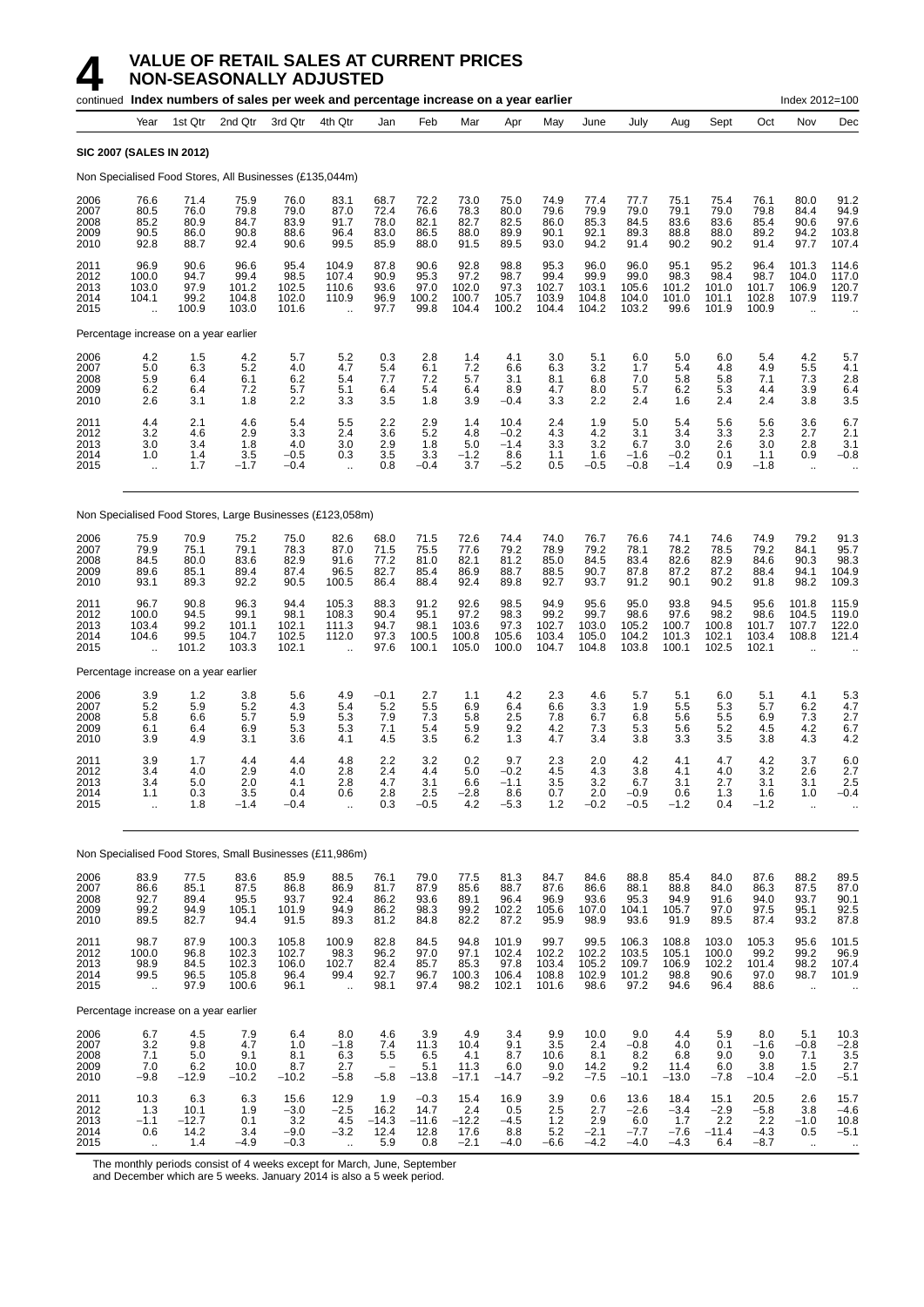# **4 VALUE OF RETAIL SALES AT CURRENT PRICES**<br>**14 MON-SEASONALLY ADJUSTED**<br>continued Index numbers of sales per week and percentage increase on a ver-**NON-SEASONALLY ADJUSTED**

|                                      |                                                     |                                               | continued Index numbers of sales per week and percentage increase on a year earlier |                                               |                                                         |                                             |                                               |                                              |                                               |                                               |                                              |                                             |                                            |                                             |                                            | Index 2012=100                                |                                            |
|--------------------------------------|-----------------------------------------------------|-----------------------------------------------|-------------------------------------------------------------------------------------|-----------------------------------------------|---------------------------------------------------------|---------------------------------------------|-----------------------------------------------|----------------------------------------------|-----------------------------------------------|-----------------------------------------------|----------------------------------------------|---------------------------------------------|--------------------------------------------|---------------------------------------------|--------------------------------------------|-----------------------------------------------|--------------------------------------------|
|                                      | Year                                                | 1st Qtr                                       | 2nd Qtr                                                                             | 3rd Qtr                                       | 4th Qtr                                                 | Jan                                         | Feb                                           | Mar                                          | Apr                                           | May                                           | June                                         | July                                        | Aug                                        | Sept                                        | Oct                                        | Nov                                           | Dec                                        |
| <b>SIC 2007 (SALES IN 2012)</b>      |                                                     |                                               |                                                                                     |                                               |                                                         |                                             |                                               |                                              |                                               |                                               |                                              |                                             |                                            |                                             |                                            |                                               |                                            |
| Specialist Food Stores (£7,743m)     |                                                     |                                               |                                                                                     |                                               |                                                         |                                             |                                               |                                              |                                               |                                               |                                              |                                             |                                            |                                             |                                            |                                               |                                            |
| 2006<br>2007<br>2008<br>2009<br>2010 | 89.4<br>87.7<br>92.4<br>96.3<br>94.0                | 84.8<br>80.6<br>81.2<br>90.8<br>85.0          | 90.1<br>87.3<br>92.2<br>98.2<br>94.6                                                | 85.8<br>88.2<br>96.1<br>98.6<br>95.6          | 96.9<br>94.7<br>101.1<br>97.7<br>100.9                  | 78.5<br>74.9<br>74.9<br>88.4<br>78.2        | 87.6<br>82.3<br>85.5<br>92.3<br>85.5          | 87.6<br>83.7<br>84.0<br>91.5<br>89.9         | 91.4<br>85.9<br>90.4<br>100.0<br>93.6         | 90.7<br>87.5<br>92.1<br>98.8<br>94.6          | 88.5<br>88.3<br>93.7<br>96.2<br>95.2         | 87.9<br>91.3<br>96.8<br>104.1<br>99.0       | 88.3<br>88.6<br>98.4<br>100.6<br>96.7      | 82.0<br>85.3<br>93.7<br>92.7<br>91.9        | 88.5<br>89.6<br>97.4<br>92.6<br>103.1      | 93.6<br>90.8<br>96.9<br>95.2<br>102.5         | 106.1<br>101.8<br>107.5<br>103.8<br>98.0   |
| 2011<br>2012<br>2013<br>2014<br>2015 | 96.9<br>100.0<br>104.7<br>103.9<br>ă,               | 89.3<br>91.4<br>98.2<br>99.7<br>96.9          | 95.6<br>97.6<br>102.2<br>105.2<br>105.4                                             | 98.2<br>99.5<br>103.9<br>103.4<br>103.1       | 104.5<br>111.5<br>114.5<br>107.7                        | 88.0<br>87.7<br>91.2<br>96.2<br>92.7        | 90.9<br>92.5<br>100.8<br>102.8<br>98.7        | 89.1<br>93.4<br>101.6<br>100.6<br>98.8       | 94.7<br>96.6<br>99.5<br>107.9<br>103.7        | 96.1<br>98.5<br>104.9<br>105.4<br>106.5       | 95.8<br>97.7<br>102.1<br>103.0<br>105.8      | 101.3<br>102.4<br>104.2<br>105.9<br>107.3   | 100.3<br>101.2<br>108.6<br>106.7<br>104.1  | 93.9<br>95.9<br>99.8<br>98.7<br>99.0        | 96.9<br>105.3<br>108.1<br>103.8<br>100.5   | 98.8<br>104.6<br>108.7<br>103.9               | 115.0<br>122.0<br>124.1<br>113.9           |
|                                      |                                                     | Percentage increase on a year earlier         |                                                                                     |                                               |                                                         |                                             |                                               |                                              |                                               |                                               |                                              |                                             |                                            |                                             |                                            |                                               |                                            |
| 2006<br>2007<br>2008<br>2009<br>2010 | $-0.5$<br>$-1.9$<br>5.4<br>4.2<br>$-2.4$            | 2.1<br>$-5.0$<br>0.7<br>11.8<br>$-6.4$        | 1.3<br>$-3.1$<br>5.6<br>6.5<br>$-3.7$                                               | $-4.8$<br>2.8<br>9.0<br>2.6<br>$-3.1$         | $-0.3$<br>$-2.3$<br>6.8<br>$-3.4$<br>3.3                | $-2.5$<br>$-4.5$<br>18.0<br>$-11.4$         | 5.0<br>$-6.1$<br>3.8<br>8.0<br>$-7.3$         | 3.3<br>$-4.5$<br>0.3<br>8.9<br>$-1.7$        | 2.3<br>$-6.0$<br>5.3<br>10.6<br>$-6.3$        | 1.3<br>$-3.5$<br>5.3<br>7.2<br>$-4.2$         | 0.5<br>$-0.3$<br>6.1<br>2.7<br>$-1.0$        | $-2.5$<br>3.8<br>6.0<br>7.5<br>$-4.9$       | $-3.5$<br>0.3<br>11.1<br>2.2<br>$-3.8$     | $-7.8$<br>4.1<br>9.8<br>$-1.1$<br>$-0.9$    | $-6.5$<br>1.3<br>8.7<br>$-4.9$<br>11.3     | 0.8<br>$-3.1$<br>6.8<br>$-1.8$<br>7.7         | 3.4<br>$-4.1$<br>5.5<br>$-3.4$<br>$-5.6$   |
| 2011<br>2012<br>2013<br>2014<br>2015 | 3.1<br>3.2<br>4.7<br>$-0.7$<br>$\ddot{\phantom{a}}$ | 5.1<br>2.3<br>7.4<br>1.5<br>$-2.8$            | 1.1<br>2.1<br>4.7<br>3.0<br>0.1                                                     | 2.7<br>1.4<br>4.4<br>$-0.5$<br>$-0.3$         | 3.5<br>6.7<br>2.6<br>$-5.9$<br>$\ddotsc$                | 12.4<br>$-0.3$<br>3.9<br>5.5<br>$-3.6$      | 6.3<br>1.7<br>9.0<br>2.0<br>$-4.0$            | $-1.0$<br>4.8<br>8.8<br>$-1.0$<br>$-1.8$     | 1.2<br>1.9<br>3.1<br>8.4<br>-3.8              | 1.6<br>2.5<br>6.5<br>0.4<br>1.1               | 0.6<br>2.0<br>4.5<br>0.9<br>2.7              | 2.3<br>1.1<br>1.8<br>1.6<br>1.3             | 3.7<br>0.9<br>7.3<br>$-1.7$<br>$-2.5$      | 2.3<br>2.0<br>4.1<br>$-1.1$<br>0.4          | $-6.0$<br>8.7<br>2.6<br>$-4.0$<br>$-3.2$   | $-3.6$<br>5.9<br>4.0<br>$-4.5$<br>$\sim$      | 17.4<br>6.1<br>1.7<br>$-8.2$               |
|                                      |                                                     |                                               | Alcoholic Drinks, Other Beverages and Tobacco (£2,873m)                             |                                               |                                                         |                                             |                                               |                                              |                                               |                                               |                                              |                                             |                                            |                                             |                                            |                                               |                                            |
| 2006<br>2007<br>2008<br>2009<br>2010 | 160.8<br>152.2<br>157.2<br>140.2<br>110.3           | 142.9<br>142.1<br>141.0<br>128.2<br>114.7     | 160.5<br>159.7<br>164.5<br>145.3<br>118.3                                           | 164.0<br>148.4<br>158.6<br>140.2<br>101.5     | 175.8<br>158.4<br>165.8<br>146.9<br>106.6               | 134.9<br>133.5<br>136.4<br>112.1<br>114.0   | 148.6<br>140.7<br>143.5<br>137.5<br>113.6     | 144.8<br>150.1<br>143.6<br>133.6<br>116.1    | 156.7<br>160.5<br>159.9<br>140.8<br>116.6     | 156.9<br>161.2<br>169.2<br>144.8<br>120.5     | 166.3<br>158.0<br>164.5<br>149.2<br>118.0    | 172.3<br>152.7<br>166.6<br>144.9<br>114.1   | 164.5<br>151.5<br>155.2<br>143.0<br>104.5  | 156.8<br>142.6<br>154.8<br>134.3<br>89.1    | 163.9<br>142.3<br>157.5<br>134.9<br>91.4   | 163.6<br>152.0<br>162.2<br>140.5<br>110.1     | 195.2<br>176.5<br>175.2<br>161.7<br>116.1  |
| 2011<br>2012<br>2013<br>2014<br>2015 | 116.4<br>100.0<br>96.5<br>99.0                      | 97.9<br>97.0<br>88.0<br>82.0<br>90.9          | 115.7<br>104.9<br>95.9<br>99.2<br>111.7                                             | 116.5<br>103.7<br>93.2<br>93.7<br>110.4       | 135.5<br>94.4<br>108.8<br>122.3<br>$\ddot{\phantom{a}}$ | 87.1<br>94.4<br>83.3<br>75.2<br>82.8        | 102.5<br>100.5<br>89.1<br>84.1<br>94.2        | 102.9<br>96.2<br>91.0<br>87.2<br>94.7        | 114.4<br>100.7<br>94.2<br>110.7<br>105.7      | 109.8<br>109.0<br>97.7<br>94.9<br>114.3       | 121.5<br>105.1<br>95.7<br>93.4<br>114.5      | 119.6<br>110.1<br>97.1<br>95.2<br>112.3     | 114.2<br>107.9<br>90.5<br>90.3<br>108.8    | 115.8<br>95.2<br>92.2<br>95.3<br>110.2      | 125.0<br>77.9<br>92.3<br>98.9<br>114.9     | 127.4<br>94.9<br>106.4<br>112.7               | 150.3<br>107.1<br>124.0<br>148.7           |
|                                      |                                                     | Percentage increase on a year earlier         |                                                                                     |                                               |                                                         |                                             |                                               |                                              |                                               |                                               |                                              |                                             |                                            |                                             |                                            |                                               |                                            |
| 2006<br>2007<br>2008<br>2009<br>2010 | $-2.6$<br>$-5.4$<br>3.3<br>$-10.8$<br>-21.3         | $-4.4$<br>$-0.6$<br>$-0.8$<br>$-9.1$<br>-10.5 | $-7.1$<br>$-0.5$<br>3.0<br>$-11.7$<br>$-18.5$                                       | $-0.1$<br>$-9.5$<br>6.8<br>$-11.6$<br>$-27.6$ | $1.2$<br>$-9.9$<br>4.6<br>$-11.4$<br>$-27.4$            | $-3.0$<br>$-1.0$<br>2.2<br>$-17.8$<br>1.7   | $-1.2$<br>$-5.3$<br>2.0<br>$-4.2$<br>$-17.4$  | $-7.7$<br>3.7<br>$-4.3$<br>$-7.0$<br>$-13.1$ | $-7.6$<br>2.4<br>$-0.4$<br>$-11.9$<br>$-17.2$ | $-7.9$<br>2.7<br>5.0<br>$-14.4$<br>$-16.8$    | $-6.1$<br>$-5.0$<br>4.1<br>$-9.3$<br>$-20.9$ | 2.2<br>$-11.4$<br>9.1<br>$-13.0$<br>$-21.3$ | $-0.5$<br>$-7.9$<br>2.4<br>$-7.9$<br>–26.9 | $-1.7$<br>$-9.0$<br>8.6<br>$-13.3$<br>-33.6 | 1.0<br>$-13.2$<br>10.7<br>$-14.4$<br>-32.3 | $-4.1$<br>$-7.1$<br>6.7<br>$-13.4$<br>$-21.6$ | 5.1<br>$-9.6$<br>$-0.7$<br>$-7.7$<br>–28.2 |
| 2011<br>2012<br>2013<br>2014<br>2015 | 5.5<br>$-14.1$<br>$-3.5$<br>2.6<br>ă,               | $-14.6$<br>$-0.9$<br>$-9.3$<br>$-6.8$<br>10.8 | $-2.2$<br>$-9.3$<br>$-8.6$<br>3.4<br>12.7                                           | 14.7<br>$-11.0$<br>$-10.1$<br>0.6<br>17.8     | 27.1<br>$-30.4$<br>15.3<br>12.4                         | $-23.6$<br>8.3<br>$-11.8$<br>$-9.6$<br>10.0 | $-9.8$<br>$-1.9$<br>$-11.4$<br>$-5.6$<br>12.1 | $-11.4$<br>$-6.5$<br>$-5.5$<br>$-4.1$<br>8.6 | $-1.8$<br>$-12.0$<br>$-6.4$<br>17.4<br>$-4.5$ | $-8.8$<br>$-0.7$<br>$-10.4$<br>$-2.9$<br>20.4 | 2.9<br>$-13.5$<br>$-8.9$<br>$-2.4$<br>22.7   | 4.9<br>$-8.0$<br>$-11.8$<br>$-2.0$<br>18.0  | 9.3<br>$-5.5$<br>$-16.2$<br>$-0.2$<br>20.5 | 30.0<br>$-17.8$<br>$-3.1$<br>3.3<br>15.6    | 36.8<br>$-37.7$<br>18.4<br>7.1<br>16.2     | 15.7<br>$-25.6$<br>12.2<br>5.9<br>ä,          | 29.5<br>$-28.8$<br>15.7<br>19.9            |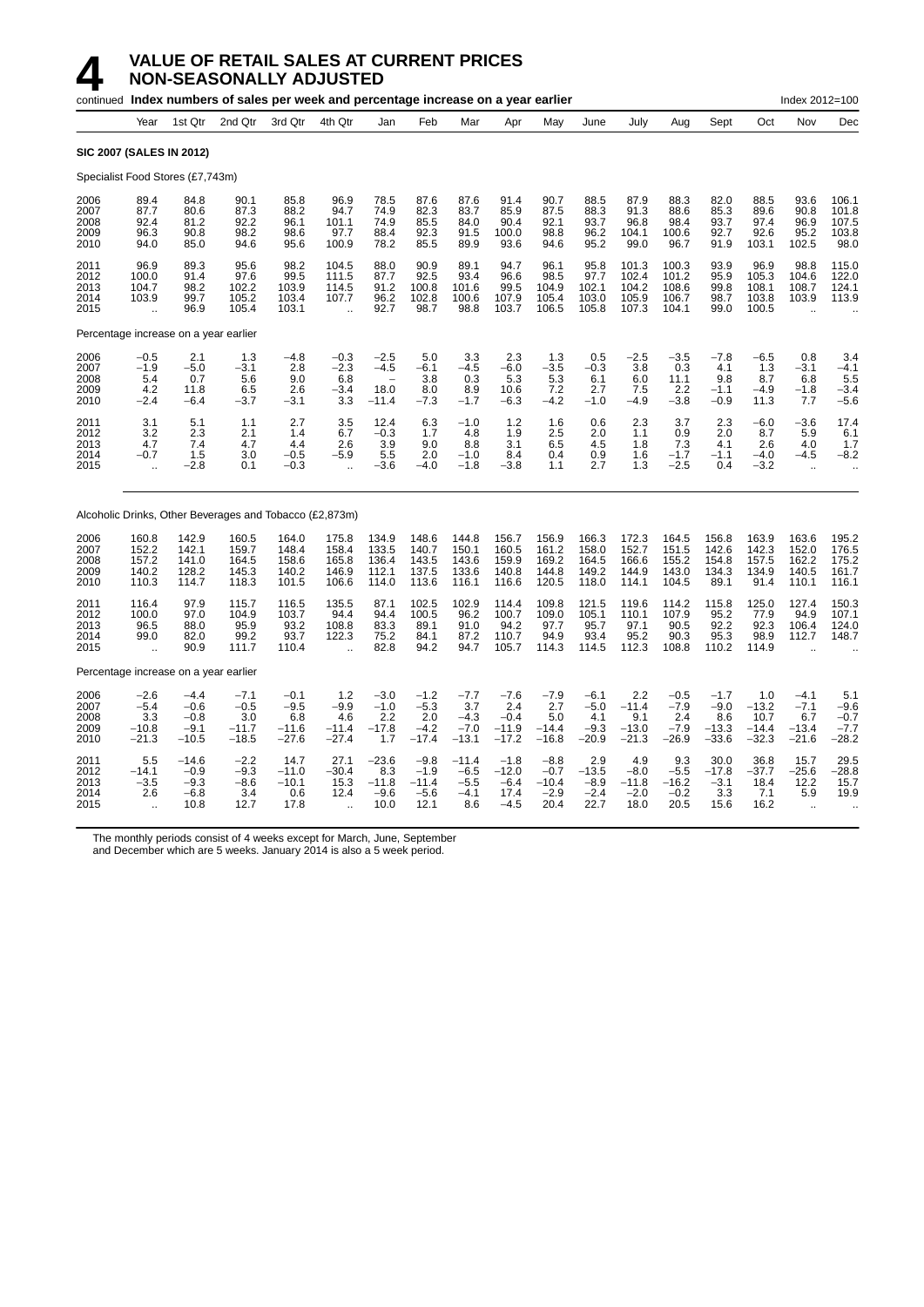|                                      |                                                         |                                          | continued Index numbers of sales per week and percentage increase on a year earlier |                                                         |                                                          |                                                 |                                        |                                              |                                                         |                                           |                                          |                                           |                                           |                                          |                                           | Index 2012=100                                                       |                                                         |
|--------------------------------------|---------------------------------------------------------|------------------------------------------|-------------------------------------------------------------------------------------|---------------------------------------------------------|----------------------------------------------------------|-------------------------------------------------|----------------------------------------|----------------------------------------------|---------------------------------------------------------|-------------------------------------------|------------------------------------------|-------------------------------------------|-------------------------------------------|------------------------------------------|-------------------------------------------|----------------------------------------------------------------------|---------------------------------------------------------|
|                                      | Year                                                    | 1st Qtr                                  | 2nd Qtr                                                                             | 3rd Qtr                                                 | 4th Qtr                                                  | Jan                                             | Feb                                    | Mar                                          | Apr                                                     | May                                       | June                                     | July                                      | Aug                                       | Sept                                     | Oct                                       | Nov                                                                  | Dec                                                     |
|                                      | <b>SIC 2007 (SALES IN 2012)</b>                         |                                          |                                                                                     |                                                         |                                                          |                                                 |                                        |                                              |                                                         |                                           |                                          |                                           |                                           |                                          |                                           |                                                                      |                                                         |
|                                      |                                                         |                                          | Predominantly Non-food Stores, All Businesses (£145,054m)                           |                                                         |                                                          |                                                 |                                        |                                              |                                                         |                                           |                                          |                                           |                                           |                                          |                                           |                                                                      |                                                         |
| 2006<br>2007<br>2008<br>2009<br>2010 | 93.0<br>95.7<br>96.1<br>94.6<br>97.0                    | 81.4<br>84.3<br>86.7<br>82.6<br>84.5     | 88.4<br>91.9<br>92.9<br>89.6<br>92.5                                                | 87.9<br>91.4<br>92.2<br>90.9<br>94.1                    | 114.2<br>115.3<br>113.5<br>115.3<br>116.9                | 82.2<br>82.7<br>85.3<br>83.7<br>80.7            | 79.4<br>82.1<br>85.7<br>79.3<br>83.5   | 82.4<br>87.3<br>88.8<br>84.4<br>88.4         | 88.2<br>91.6<br>89.8<br>88.9<br>91.5                    | 88.5<br>91.3<br>96.4<br>89.2<br>92.6      | 88.5<br>92.6<br>92.7<br>90.5<br>93.1     | 89.4<br>93.3<br>94.4<br>93.4<br>96.5      | 87.8<br>90.5<br>92.0<br>89.9<br>93.3      | 86.7<br>90.7<br>90.6<br>89.8<br>92.8     | 93.8<br>95.9<br>95.0<br>97.2<br>99.3      | 106.4<br>108.3<br>107.0<br>109.2<br>111.3                            | 136.8<br>136.5<br>133.5<br>134.7<br>135.5               |
| 2011<br>2012<br>2013<br>2014<br>2015 | 98.5<br>100.0<br>101.8<br>107.3<br>$\ddot{\phantom{a}}$ | 87.1<br>88.5<br>88.1<br>93.1<br>96.9     | 93.9<br>95.0<br>96.4<br>102.1<br>105.5                                              | 93.4<br>96.0<br>97.9<br>103.1<br>106.0                  | 119.4<br>120.5<br>124.7<br>131.8<br>ä.                   | 87.7<br>87.6<br>86.5<br>92.1<br>95.2            | 84.9<br>84.3<br>87.5<br>90.0<br>94.8   | 88.5<br>92.7<br>89.9<br>96.5<br>99.9         | 94.8<br>93.0<br>93.0<br>100.1<br>104.3                  | 93.2<br>94.6<br>96.6<br>101.7<br>105.5    | 93.6<br>96.8<br>98.9<br>104.1<br>106.4   | 96.0<br>97.8<br>99.1<br>105.6<br>108.8    | 91.5<br>94.4<br>94.9<br>102.9<br>104.3    | 92.9<br>95.7<br>99.3<br>101.3<br>105.1   | 100.5<br>101.5<br>103.7<br>109.9<br>111.4 | 110.6<br>112.6<br>115.7<br>126.1                                     | 141.6<br>142.1<br>148.8<br>153.9                        |
|                                      | Percentage increase on a year earlier                   |                                          |                                                                                     |                                                         |                                                          |                                                 |                                        |                                              |                                                         |                                           |                                          |                                           |                                           |                                          |                                           |                                                                      |                                                         |
| 2006<br>2007<br>2008<br>2009<br>2010 | 1.5<br>3.0<br>0.4<br>$-1.6$<br>2.5                      | $-1.2$<br>3.6<br>2.8<br>$-4.7$<br>2.3    | 2.8<br>3.9<br>1.2<br>$-3.6$<br>3.2                                                  | 1.6<br>4.1<br>0.8<br>$-1.4$<br>3.4                      | 2.6<br>1.0<br>$-1.6$<br>1.6<br>1.4                       | $-0.4$<br>0.7<br>3.1<br>$-2.0$<br>$-3.6$        | $-0.6$<br>3.4<br>4.4<br>$-7.5$<br>5.3  | $-2.3$<br>5.9<br>1.8<br>-4.9<br>4.6          | 3.6<br>3.9<br>$-2.0$<br>$-1.0$<br>2.9                   | 3.1<br>3.2<br>5.7<br>$-7.5$<br>3.9        | 1.9<br>4.6<br>0.1<br>$-2.3$<br>2.9       | 1.2<br>44<br>1.2<br>$-1.1$<br>3.3         | 2.6<br>3.1<br>1.7<br>$-2.3$<br>3.7        | 1.0<br>4.7<br>$-0.2$<br>-0.8<br>3.3      | 2.1<br>2.2<br>$-0.9$<br>2.4<br>2.2        | 1.7<br>1.8<br>$-1.2$<br>2.1<br>1.9                                   | 3.4<br>$-0.2$<br>$-2.2$<br>0.9<br>0.6                   |
| 2011<br>2012<br>2013<br>2014<br>2015 | 1.5<br>1.6<br>1.8<br>5.4<br>$\ddot{\phantom{1}}$        | 3.1<br>1.7<br>$-0.5$<br>5.6<br>4.1       | 1.5<br>1.2<br>1.5<br>6.0<br>3.3                                                     | $-0.7$<br>2.7<br>2.0<br>5.4<br>2.8                      | 2.2<br>0.9<br>3.5<br>5.7<br>÷.                           | 8.7<br>$-0.1$<br>$-1.2$<br>6.5<br>3.3           | 1.6<br>-0.6<br>3.8<br>2.9<br>5.3       | 0.1<br>4.8<br>$-3.1$<br>7.3<br>3.6           | 3.6<br>$-1.9$<br>$\overline{\phantom{m}}$<br>7.6<br>4.2 | 0.6<br>1.5<br>2.1<br>5.3<br>3.8           | 0.5<br>3.4<br>2.2<br>5.3<br>2.2          | $-0.5$<br>1.9<br>1.3<br>6.6<br>3.0        | $-1.9$<br>3.2<br>0.6<br>8.4<br>1.4        | 0.2<br>3.0<br>3.8<br>2.0<br>3.7          | 1.1<br>1.0<br>2.2<br>6.1<br>1.4           | $-0.6$<br>1.8<br>2.7<br>9.0<br>$\cdot$ .                             | 4.5<br>0.3<br>4.7<br>3.5<br>$\cdot$ .                   |
|                                      |                                                         |                                          | Predominantly Non-food Stores, Large Businesses (£107,026m)                         |                                                         |                                                          |                                                 |                                        |                                              |                                                         |                                           |                                          |                                           |                                           |                                          |                                           |                                                                      |                                                         |
| 2006<br>2007<br>2008<br>2009<br>2010 | 89.2<br>92.3<br>92.7<br>91.6<br>96.2                    | 76.6<br>79.7<br>82.9<br>80.0<br>83.7     | 83.2<br>86.2<br>87.1<br>85.4<br>90.2                                                | 83.3<br>87.1<br>87.1<br>86.2<br>91.2                    | 113.8<br>116.1<br>114.6<br>114.9<br>119.7                | 78.4<br>79.6<br>84.0<br>82.3<br>82.5            | 73.8<br>77.1<br>80.4<br>76.5<br>81.3   | 77.4<br>81.8<br>83.7<br>81.0<br>86.6         | 83.5<br>86.7<br>83.8<br>85.8<br>88.8                    | 83.7<br>85.7<br>91.5<br>84.6<br>90.1      | 82.5<br>86.2<br>86.2<br>85.8<br>91.4     | 85.0<br>88.2<br>88.7<br>88.1<br>92.5      | 83.0<br>85.6<br>87.5<br>84.8<br>89.9      | 82.3<br>87.5<br>85.6<br>85.9<br>91.1     | 89.4<br>92.9<br>91.1<br>92.9<br>97.8      | 103.8<br>106.4<br>106.2<br>107.1<br>111.4                            | 141.3<br>142.5<br>140.0<br>138.8<br>143.8               |
| 2011<br>2012<br>2013<br>2014<br>2015 | 98.5<br>100.0<br>102.5<br>107.8<br>$\ddot{\phantom{a}}$ | 86.1<br>87.1<br>87.4<br>91.9<br>96.7     | 92.5<br>93.3<br>95.5<br>101.3<br>105.4                                              | 92.1<br>94.6<br>97.5<br>102.6<br>105.7                  | 123.2<br>125.1<br>129.6<br>136.7<br>$\ddot{\phantom{a}}$ | 88.9<br>88.2<br>87.8<br>93.2<br>96.1            | 83.0<br>82.5<br>85.5<br>87.9<br>93.9   | 86.2<br>89.8<br>88.7<br>93.9<br>99.4         | 94.1<br>91.8<br>91.8<br>99.5<br>104.3                   | 90.7<br>92.0<br>95.1<br>100.8<br>105.4    | 92.7<br>95.4<br>98.7<br>103.1<br>106.2   | 94.7<br>96.4<br>98.5<br>104.0<br>107.8    | 89.6<br>91.3<br>94.7<br>102.0<br>103.4    | 92.1<br>95.9<br>99.0<br>102.1<br>105.8   | 99.2<br>100.3<br>103.1<br>109.8<br>110.4  | 111.7<br>114.0<br>118.1<br>129.8<br>$\ddot{\phantom{a}}$             | 151.6<br>153.8<br>160.1<br>163.8                        |
|                                      | Percentage increase on a year earlier                   |                                          |                                                                                     |                                                         |                                                          |                                                 |                                        |                                              |                                                         |                                           |                                          |                                           |                                           |                                          |                                           |                                                                      |                                                         |
| 2006<br>2007<br>2008<br>2009<br>2010 | 3.4<br>3.4<br>0.5<br>$-1.2$<br>4.9                      | $-1.1$<br>4.0<br>4.0<br>$-3.4$<br>4.6    | 5.2<br>3.6<br>1.1<br>$-2.0$<br>5.6                                                  | 5.0<br>4.6<br>$\overline{\phantom{a}}$<br>$-1.1$<br>5.8 | 4.1<br>2.1<br>$-1.3$<br>0.3<br>4.1                       | $-0.4$<br>1.5<br>5.5<br>$-2.1$<br>0.3           | $-0.1$<br>4.4<br>4.4<br>$-4.8$<br>6.2  | $-2.5$<br>5.7<br>2.3<br>$-3.1$<br>6.9        | 6.8<br>3.8<br>$-3.4$<br>2.3<br>3.5                      | 5.6<br>2.5<br>6.7<br>$-7.6$<br>6.5        | 3.6<br>4.4<br>0.1<br>$-0.5$<br>6.5       | 4.7<br>3.7<br>0.6<br>$-0.7$<br>5.1        | 6.4<br>3.2<br>2.2<br>$-3.1$<br>6.1        | 4.2<br>6.4<br>$-2.2$<br>0.3<br>6.1       | 4.6<br>4.0<br>$-2.0$<br>2.0<br>5.2        | 2.3<br>2.6<br>$-0.2$<br>0.8<br>4.1                                   | 4.9<br>$0.\overline{8}$<br>$-1.7$<br>$-0.9$<br>3.6      |
| 2011<br>2012<br>2013<br>2014<br>2015 | 2.4<br>1.6<br>2.5<br>5.2<br>$\ddot{\phantom{1}}$        | 2.8<br>1.2<br>0.4<br>5.1<br>5.2          | 2.6<br>0.8<br>2.4<br>6.1<br>4.1                                                     | 1.0<br>2.7<br>3.1<br>5.2<br>3.0                         | 2.9<br>1.5<br>3.7<br>5.5<br>à.                           | 7.8<br>$-0.8$<br>$-0.4$<br>6.1<br>3.2           | 2.1<br>$-0.6$<br>3.6<br>2.8<br>6.9     | $-0.5$<br>4.1<br>$-1.3$<br>5.9<br>5.8        | 6.0<br>$-2.4$<br>8.3<br>4.9                             | 0.7<br>1.5<br>3.3<br>6.1<br>4.6           | 1.4<br>2.9<br>3.4<br>4.5<br>3.0          | 2.4<br>1.8<br>2.2<br>5.6<br>3.7           | $-0.4$<br>1.9<br>3.7<br>7.7<br>1.3        | 1.1<br>4.1<br>3.3<br>3.0<br>3.7          | 1.4<br>1.1<br>2.8<br>6.6<br>0.5           | 0.2<br>2.0<br>3.6<br>9.9<br>$\ddot{\phantom{a}}$                     | 5.4<br>1.4<br>4.1<br>2.3                                |
|                                      |                                                         |                                          | Predominantly Non-food Stores, Small Businesses (£38,027m)                          |                                                         |                                                          |                                                 |                                        |                                              |                                                         |                                           |                                          |                                           |                                           |                                          |                                           |                                                                      |                                                         |
| 2006<br>2007<br>2008<br>2009<br>2010 | 103.5<br>105.5<br>105.8<br>103.0<br>99.3                | 95.0<br>97.4<br>97.5<br>89.9<br>86.7     | 103.1<br>107.9<br>109.3<br>101.5<br>99.1                                            | 100.6<br>103.6<br>106.4<br>104.3<br>102.2               | 115.3<br>113.0<br>110.4<br>116.4<br>109.1                | 92.6<br>91.5<br>89.0<br>87.5<br>75.6            | 95.1<br>96.4<br>100.7<br>87.0<br>89.8  | 96.7<br>102.9<br>103.4<br>94.1<br>93.3       | 101.4<br>105.4<br>106.7<br>97.9<br>99.3                 | 101.9<br>106.9<br>110.3<br>102.2<br>100.0 | 105.4<br>110.6<br>110.7<br>103.8<br>98.2 | 101.8<br>107.8<br>110.4<br>108.3<br>107.6 | 101.2<br>104.2<br>104.8<br>104.4<br>102.7 | 99.2<br>99.8<br>104.6<br>101.0<br>97.4   | 106.1<br>104.1<br>105.8<br>109.2<br>103.7 | 113.6<br>113.5<br>109.2<br>115.3<br>110.8                            | 123.9<br>119.8<br>122.9<br>112.0                        |
| 2011<br>2012<br>2013<br>2014<br>2015 | 98.4<br>100.0<br>99.7<br>105.7<br>÷.                    | 90.1<br>92.7<br>90.0<br>96.3<br>97.5     | 97.7<br>99.8<br>99.0<br>104.5<br>105.7                                              | 97.1<br>99.7<br>98.9<br>104.6<br>106.9                  | 108.8<br>107.8<br>110.9<br>118.0<br>à.                   | 84.2<br>85.9<br>82.7<br>89.2<br>92.4            | 90.1<br>89.3<br>93.2<br>96.0<br>97.3   | 94.8<br>101.0<br>93.3<br>103.7<br>101.6      | 96.6<br>96.3<br>96.2<br>101.7<br>104.2                  | 100.4<br>101.9<br>101.0<br>104.2<br>105.8 | 96.4<br>100.8<br>99.6<br>106.9<br>106.7  | 99.6<br>101.9<br>100.6<br>110.2<br>111.6  | 96.9<br>103.1<br>95.7<br>105.4<br>107.0   | 95.3<br>95.2<br>100.2<br>99.3<br>103.0   | 104.1<br>104.8<br>105.3<br>110.3<br>114.3 | 107.6<br>108.9<br>108.9<br>115.6<br>$\ddot{\phantom{a}}$             | 113.5<br>109.3<br>126.1                                 |
|                                      | Percentage increase on a year earlier                   |                                          |                                                                                     |                                                         |                                                          |                                                 |                                        |                                              |                                                         |                                           |                                          |                                           |                                           |                                          |                                           |                                                                      |                                                         |
| 2006<br>2007<br>2008<br>2009<br>2010 | $-2.7$<br>1.9<br>$0.\overline{3}$<br>$-2.6$<br>$-3.6$   | $-1.4$<br>2.5<br>0.1<br>$-7.8$<br>$-3.5$ | $-2.3$<br>4.6<br>1.4<br>$-7.2$<br>$-2.4$                                            | $-5.7$<br>3.0<br>2.7<br>$-2.0$<br>$-2.0$                | $-1.4$<br>$-1.9$<br>$-2.3$<br>5.4<br>$-6.3$              | $-0.4$<br>$-1.2$<br>$-2.7$<br>$-1.7$<br>$-13.7$ | $-1.7$<br>1.4<br>4.5<br>$-13.6$<br>3.2 | $-1.9$<br>6.3<br>$0.5\,$<br>$-9.0$<br>$-0.8$ | $-3.2$<br>4.0<br>1.2<br>$-8.2$<br>1.4                   | $-2.1$<br>4.8<br>3.2<br>$-7.4$<br>$-2.1$  | $-1.8$<br>4.9<br>0.1<br>$-6.2$<br>$-5.4$ | $-6.1$<br>5.9<br>2.4<br>$-1.9$<br>$-0.6$  | $-5.3$<br>3.0<br>0.5<br>$-0.3$<br>$-1.7$  | $-5.8$<br>0.6<br>4.8<br>$-3.5$<br>$-3.5$ | $-3.4$<br>$-1.9$<br>1.6<br>3.3<br>$-5.0$  | $-0.1$<br>$-3.8$<br>5.6<br>$-3.9$                                    | $-1.1$<br>$-3.3$<br>$-4.0$<br>6.9<br>$-8.9$             |
| 2011<br>2012<br>2013<br>2014<br>2015 | $-0.9$<br>1.6<br>$-0.3$<br>6.0<br>$\ddot{\phantom{a}}$  | 3.8<br>3.0<br>$-2.9$<br>7.0<br>1.2       | $-1.4$<br>2.1<br>$-0.8$<br>5.6<br>1.1                                               | $-4.9$<br>2.6<br>$-0.8$<br>5.7<br>2.2                   | $-0.3$<br>$-0.9$<br>2.9<br>6.4<br>$\ddot{\phantom{1}}$   | 11.4<br>2.0<br>$-3.7$<br>7.8<br>3.6             | 0.3<br>$-0.8$<br>4.3<br>3.0<br>1.3     | 1.6<br>6.5<br>$-7.6$<br>11.1<br>$-2.0$       | $-2.6$<br>$-0.3$<br>$-0.1$<br>5.7<br>2.4                | 0.4<br>1.6<br>$-0.9$<br>3.2<br>1.5        | $-1.9$<br>4.6<br>$-1.2$<br>7.4<br>$-0.2$ | $-7.4$<br>2.3<br>$-1.3$<br>9.6<br>1.3     | $-5.7$<br>6.4<br>$-7.2$<br>10.2<br>1.5    | $-2.1$<br>$-0.2$<br>5.3<br>$-0.9$<br>3.7 | 0.4<br>0.7<br>0.5<br>4.7<br>3.7           | $-3.0$<br>1.3<br>$\overline{\phantom{0}}$<br>$6.2\,$<br>$\mathbf{H}$ | 1.3<br>$-3.6$<br>$7.0$<br>$7.8$<br>$\ddot{\phantom{1}}$ |

The monthly periods consist of 4 weeks except for March, June, September

and December which are 5 weeks. January 2014 is also a 5 week period.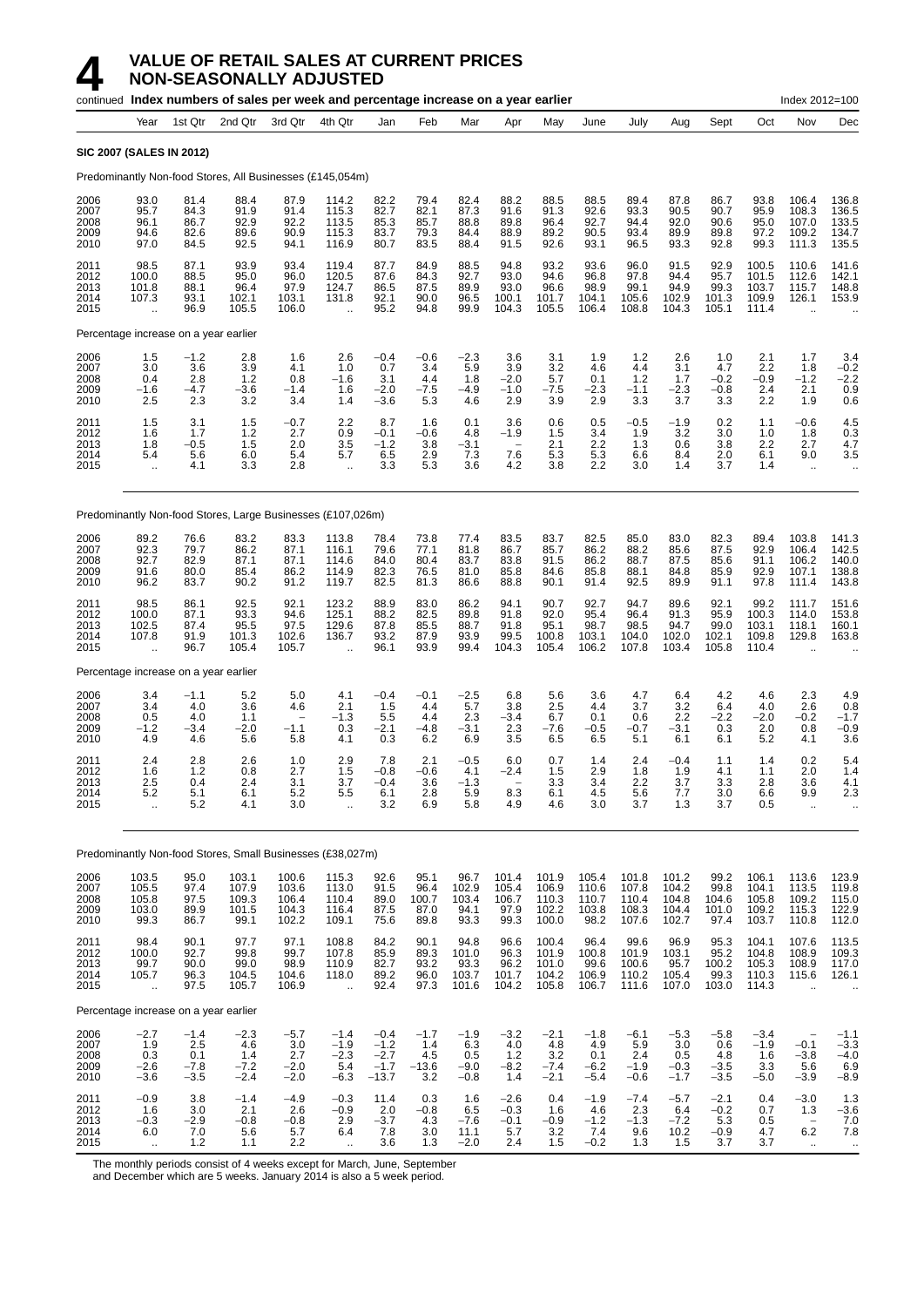|                                      |                                                  |                                               | continued Index numbers of sales per week and percentage increase on a year earlier |                                           |                                                          |                                             |                                            |                                           |                                         |                                             |                                              |                                          |                                             |                                             |                                          | Index 2012=100                                    |                                               |
|--------------------------------------|--------------------------------------------------|-----------------------------------------------|-------------------------------------------------------------------------------------|-------------------------------------------|----------------------------------------------------------|---------------------------------------------|--------------------------------------------|-------------------------------------------|-----------------------------------------|---------------------------------------------|----------------------------------------------|------------------------------------------|---------------------------------------------|---------------------------------------------|------------------------------------------|---------------------------------------------------|-----------------------------------------------|
|                                      | Year                                             | 1st Qtr                                       | 2nd Qtr                                                                             | 3rd Qtr                                   | 4th Qtr                                                  | Jan                                         | Feb                                        | Mar                                       | Apr                                     | May                                         | June                                         | July                                     | Aug                                         | Sept                                        | Oct                                      | Nov                                               | Dec                                           |
|                                      | <b>SIC 2007 (SALES IN 2012)</b>                  |                                               |                                                                                     |                                           |                                                          |                                             |                                            |                                           |                                         |                                             |                                              |                                          |                                             |                                             |                                          |                                                   |                                               |
|                                      |                                                  |                                               | Non Specialised Predominantly Non-food Stores, All Businesses (£28,331m)            |                                           |                                                          |                                             |                                            |                                           |                                         |                                             |                                              |                                          |                                             |                                             |                                          |                                                   |                                               |
| 2006<br>2007<br>2008<br>2009<br>2010 | 82.4<br>85.5<br>83.3<br>84.7<br>90.6             | 69.1<br>71.3<br>72.2<br>70.0<br>76.5          | 73.0<br>76.1<br>75.0<br>76.8<br>83.2                                                | 74.6<br>79.0<br>75.6<br>78.1<br>83.8      | 113.0<br>115.7<br>111.0<br>114.1<br>119.0                | 69.7<br>71.6<br>72.4<br>70.3<br>75.0        | 66.3<br>68.7<br>71.0<br>66.8<br>74.6       | 70.9<br>73.1<br>72.9<br>72.2<br>79.3      | 73.4<br>73.9<br>72.3<br>74.3<br>78.8    | 73.0<br>74.6<br>75.5<br>76.7<br>83.2        | 72.6<br>79.1<br>76.8<br>78.8<br>86.7         | 76.4<br>81.2<br>77.7<br>79.5<br>84.7     | 75.2<br>78.5<br>75.6<br>77.7<br>83.6        | 72.6<br>77.7<br>74.1<br>77.4<br>83.2        | 81.9<br>87.1<br>82.2<br>87.3<br>90.7     | 104.4<br>110.1<br>107.0<br>110.9<br>113.9         | 144.8<br>143.1<br>137.3<br>138.0<br>145.7     |
| 2011<br>2012<br>2013<br>2014<br>2015 | 94.2<br>100.0<br>104.5<br>110.0<br>$\ddotsc$     | 80.8<br>84.0<br>87.8<br>93.1<br>98.0          | 85.6<br>93.0<br>94.9<br>101.6<br>103.7                                              | 86.5<br>92.2<br>95.5<br>101.7<br>105.8    | 124.1<br>130.8<br>139.7<br>145.1                         | 83.3<br>82.9<br>88.2<br>94.3<br>98.6        | 77.9<br>79.6<br>85.9<br>89.8<br>95.6       | 81.2<br>88.3<br>88.9<br>94.4<br>99.3      | 83.7<br>90.0<br>89.6<br>100.0<br>100.5  | 84.7<br>93.0<br>93.5<br>100.9<br>103.4      | 87.9<br>95.4<br>100.2<br>103.5<br>106.4      | 87.9<br>94.2<br>96.2<br>102.3<br>108.0   | 85.4<br>90.4<br>94.7<br>102.0<br>104.1      | 86.1<br>92.1<br>95.5<br>101.1<br>105.4      | 93.2<br>98.8<br>105.0<br>110.2<br>113.3  | 114.9<br>122.7<br>128.5<br>143.3                  | 156.1<br>162.9<br>176.4<br>174.4              |
|                                      | Percentage increase on a year earlier            |                                               |                                                                                     |                                           |                                                          |                                             |                                            |                                           |                                         |                                             |                                              |                                          |                                             |                                             |                                          |                                                   |                                               |
| 2006<br>2007<br>2008<br>2009<br>2010 | 2.9<br>3.8<br>$-2.7$<br>1.8<br>7.0               | $-1.7$<br>3.1<br>1.3<br>$-3.1$<br>9.4         | 5.5<br>4.3<br>$-1.5$<br>2.4<br>8.4                                                  | 4.6<br>6.0<br>$-4.3$<br>3.3<br>7.2        | 3.0<br>2.4<br>$-4.1$<br>2.7<br>4.3                       | $-1.7$<br>2.7<br>1.2<br>$-2.9$<br>6.6       | $-1.5$<br>3.5<br>3.4<br>$-5.9$<br>11.7     | $-1.8$<br>3.1<br>$-0.3$<br>$-0.9$<br>9.9  | 7.4<br>0.6<br>$-2.2$<br>2.8<br>6.0      | 7.2<br>2.2<br>1.1<br>1.6<br>8.6             | 2.7<br>8.9<br>$-2.9$<br>2.6<br>10.1          | 5.4<br>6.3<br>$-4.4$<br>2.4<br>6.5       | 5.6<br>4.5<br>$-3.7$<br>2.8<br>7.5          | 3.2<br>7.0<br>$-4.6$<br>4.5<br>7.6          | 4.8<br>6.4<br>$-5.7$<br>6.2<br>4.0       | 1.1<br>5.5<br>$-2.9$<br>3.7<br>2.6                | 3.3<br>$-1.2$<br>$-4.0$<br>0.5<br>5.6         |
| 2011<br>2012<br>2013<br>2014<br>2015 | 4.0<br>6.1<br>4.5<br>5.4<br>$\ddot{\phantom{a}}$ | 5.6<br>3.9<br>4.5<br>6.0<br>5.3               | 2.9<br>8.6<br>2.1<br>7.1<br>2.0                                                     | 3.2<br>6.7<br>3.5<br>6.5<br>4.0           | 4.3<br>5.4<br>6.8<br>3.9<br>$\ddot{\phantom{1}}$         | 11.1<br>$-0.4$<br>6.3<br>7.0<br>4.5         | 4.4<br>2.1<br>8.0<br>45<br>6.5             | 2.4<br>8.8<br>0.7<br>6.1<br>5.2           | 6.3<br>7.5<br>$-0.4$<br>11.6<br>0.5     | 1.8<br>9.8<br>0.6<br>7.9<br>2.5             | 1.3<br>8.6<br>5.1<br>3.2<br>2.8              | 3.8<br>7.1<br>2.2<br>6.3<br>5.7          | 2.2<br>5.8<br>4.7<br>7.7<br>2.1             | 3.5<br>7.0<br>3.6<br>5.9<br>4.2             | 2.7<br>6.0<br>6.3<br>5.0<br>2.8          | 0.9<br>6.8<br>4.7<br>11.5<br>$\bar{\mathbf{r}}$   | 7.1<br>4.4<br>8.3<br>$-1.1$                   |
|                                      |                                                  |                                               | Non Specialised Predominantly Non-food Stores, Large Businesses (£25,620m)          |                                           |                                                          |                                             |                                            |                                           |                                         |                                             |                                              |                                          |                                             |                                             |                                          |                                                   |                                               |
| 2006<br>2007<br>2008<br>2009<br>2010 | 82.7<br>85.8<br>85.0<br>83.9<br>92.6             | 69.2<br>71.6<br>72.7<br>69.5<br>78.6          | 72.3<br>75.3<br>75.7<br>75.5<br>84.1                                                | 73.9<br>78.4<br>77.3<br>76.5<br>85.0      | 115.5<br>117.7<br>115.3<br>114.1<br>122.8                | 70.7<br>72.9<br>73.6<br>69.8<br>76.9        | 66.5<br>68.6<br>71.1<br>66.5<br>76.6       | 70.0<br>73.0<br>73.1<br>71.7<br>81.6      | 72.7<br>73.1<br>72.6<br>73.9<br>79.5    | 72.1<br>73.9<br>76.1<br>74.8<br>84.1        | 72.1<br>78.2<br>77.7<br>77.4<br>87.7         | 75.7<br>80.6<br>78.8<br>78.0<br>86.4     | 74.6<br>77.8<br>77.4<br>75.4<br>83.8        | 72.0<br>77.3<br>76.1<br>76.2<br>84.8        | 81.4<br>87.0<br>84.6<br>86.0<br>92.7     | 106.3<br>111.7<br>110.3<br>109.4<br>116.8         | 150.2<br>147.1<br>143.8<br>140.3<br>151.5     |
| 2011<br>2012<br>2013<br>2014<br>2015 | 95.8<br>100.0<br>106.5<br>112.3                  | 81.6<br>83.6<br>88.3<br>95.1<br>99.3          | 86.9<br>91.8<br>96.5<br>102.8<br>105.8                                              | 87.2<br>91.3<br>97.6<br>103.4<br>107.8    | 127.3<br>133.3<br>143.7<br>149.4<br>$\ddot{\phantom{a}}$ | 84.7<br>83.5<br>88.2<br>97.4<br>100.3       | 78.1<br>79.4<br>86.6<br>91.0<br>96.0       | 82.0<br>87.0<br>89.8<br>96.0<br>101.1     | 84.5<br>88.4<br>90.6<br>101.0<br>102.5  | 85.0<br>90.6<br>94.6<br>101.8<br>104.6      | 90.3<br>95.5<br>102.9<br>105.1<br>109.5      | 88.8<br>93.6<br>98.5<br>104.1<br>109.2   | 86.0<br>88.1<br>96.4<br>103.7<br>106.0      | 86.9<br>91.9<br>98.0<br>102.7<br>108.1      | 94.3<br>98.6<br>107.7<br>112.1<br>116.2  | 117.2<br>124.6<br>130.6<br>147.8                  | 161.9<br>168.1<br>182.9<br>180.5              |
|                                      | Percentage increase on a year earlier            |                                               |                                                                                     |                                           |                                                          |                                             |                                            |                                           |                                         |                                             |                                              |                                          |                                             |                                             |                                          |                                                   |                                               |
| 2006<br>2007<br>2008<br>2009<br>2010 | 3.6<br>3.7<br>$-0.9$<br>$-1.3$<br>10.4           | $-1.1$<br>3.5<br>1.6<br>$-4.4$<br>13.1        | 6.1<br>4.1<br>0.5<br>$-0.2$<br>11.3                                                 | 5.5<br>6.1<br>$-1.4$<br>$-1.1$<br>11.1    | 3.9<br>1.9<br>$-2.1$<br>$-1.0$<br>7.6                    | $-0.6$<br>3.1<br>1.1<br>$-5.2$<br>10.1      | $-0.1$<br>3.1<br>3.6<br>$-6.5$<br>15.2     | $-2.2$<br>4.2<br>0.2<br>$-2.0$<br>13.8    | 7.9<br>0.5<br>$-0.7$<br>1.8<br>7.5      | 7.7<br>2.5<br>3.0<br>$-1.8$<br>12.5         | 3.5<br>8.4<br>$-0.5$<br>$-0.4$<br>13.3       | 5.8<br>6.5<br>$-2.3$<br>$-1.0$<br>10.8   | 6.6<br>4.2<br>$-0.5$<br>$-2.6$<br>11.2      | 4.3<br>7.3<br>$-1.5$<br>0.1<br>11.3         | 4.7<br>6.8<br>$-2.7$<br>1.7<br>7.8       | 2.0<br>5.1<br>$-1.2$<br>$-0.8$<br>6.7             | 4.7<br>$-2.0$<br>$-2.3$<br>$-2.4$<br>8.0      |
| 2011<br>2012<br>2013<br>2014<br>2015 | 3.4<br>4.4<br>6.5<br>5.4<br>$\ddot{\phantom{a}}$ | 3.9<br>2.4<br>5.7<br>7.6<br>4.4               | 3.3<br>5.6<br>5.2<br>6.5<br>2.9                                                     | 2.6<br>4.7<br>7.0<br>5.9<br>4.2           | 3.7<br>4.7<br>7.7<br>4.0<br>÷.                           | 10.2<br>$-1.4$<br>5.7<br>10.3<br>3.0        | 2.0<br>1.7<br>9.0<br>5.1<br>5.4            | 0.5<br>6.1<br>3.2<br>6.9<br>5.3           | 6.3<br>4.6<br>2.5<br>11.5<br>1.4        | 1.0<br>6.5<br>4.4<br>7.7<br>2.8             | 2.9<br>5.7<br>7.7<br>2.2<br>4.2              | 2.8<br>5.4<br>5.3<br>5.7<br>4.9          | 2.7<br>2.5<br>9.3<br>7.6<br>2.2             | 2.5<br>5.8<br>6.6<br>4.8<br>5.3             | 1.7<br>4.6<br>9.2<br>4.1<br>3.6          | 0.3<br>6.3<br>4.8<br>13.1<br>$\ddot{\phantom{a}}$ | 6.8<br>3.9<br>8.8<br>$-1.3$                   |
|                                      |                                                  |                                               | Non Specialised Predominantly Non-food Stores, Small Businesses (£2,711m)           |                                           |                                                          |                                             |                                            |                                           |                                         |                                             |                                              |                                          |                                             |                                             |                                          |                                                   |                                               |
| 2006<br>2007<br>2008<br>2009<br>2010 | 79.5<br>83.4<br>66.6<br>92.5<br>72.0             | 69.0<br>68.3<br>67.1<br>74.1<br>56.9          | 79.4<br>83.8<br>68.6<br>88.3<br>74.9                                                | 80.4<br>84.5<br>59.8<br>93.9<br>72.8      | 89.3<br>97.1<br>71.0<br>113.7<br>83.4                    | 60.3<br>59.6<br>60.9<br>74.9<br>56.9        | 64.7<br>69.7<br>70.9<br>70.1<br>56.3       | 79.3<br>74.2<br>70.2<br>76.7<br>57.3      | 80.1<br>81.3<br>69.7<br>78.3<br>72.2    | 81.5<br>81.4<br>69.0<br>94.3<br>74.8        | 77.3<br>87.7<br>67.5<br>91.5<br>77.3         | 83.4<br>87.1<br>67.2<br>94.4<br>69.5     | 80.2<br>85.8<br>58.6<br>99.7<br>81.4        | 78.1<br>81.4<br>54.9<br>88.7<br>68.6        | 86.2<br>88.7<br>59.4<br>99.2<br>72.1     | 86.8<br>95.6<br>75.4<br>125.2<br>85.8             | 93.7<br>105.1<br>$76.7$<br>116.1<br>90.6      |
| 2011<br>2012<br>2013<br>2014<br>2015 | 79.9<br>100.0<br>84.7<br>88.3<br>$\ddotsc$       | 73.2<br>87.3<br>82.4<br>74.2<br>85.8          | 73.8<br>104.6<br>79.5<br>90.2<br>83.2                                               | 79.5<br>101.4<br>74.9<br>85.4<br>87.0     | 93.3<br>106.7<br>101.9<br>104.5<br>$\ddotsc$             | 70.1<br>77.6<br>87.5<br>65.8<br>82.9        | 76.1<br>80.6<br>79.2<br>77.8<br>92.1       | 73.2<br>100.4<br>80.8<br>79.7<br>83.0     | 76.6<br>105.7<br>80.4<br>90.5<br>82.1   | 81.8<br>115.6<br>83.5<br>92.0<br>91.6       | 65.1<br>94.8<br>75.5<br>88.4<br>77.4         | 80.3<br>100.1<br>74.7<br>84.6<br>97.1    | 79.6<br>111.7<br>78.7<br>85.6<br>86.3       | 78.7<br>94.1<br>72.1<br>85.9<br>79.5        | 82.9<br>100.4<br>79.4<br>91.9<br>86.3    | 93.7<br>105.1<br>108.4<br>100.9                   | 101.4<br>113.2<br>114.7<br>117.4              |
|                                      | Percentage increase on a year earlier            |                                               |                                                                                     |                                           |                                                          |                                             |                                            |                                           |                                         |                                             |                                              |                                          |                                             |                                             |                                          |                                                   |                                               |
| 2006<br>2007<br>2008<br>2009<br>2010 | $-4.0$<br>4.9<br>$-20.1$<br>38.8<br>$-22.1$      | $-6.8$<br>$-0.9$<br>$-1.8$<br>10.5<br>$-23.2$ | 0.6<br>5.5<br>$-18.1$<br>28.7<br>$-15.1$                                            | $-2.3$<br>5.1<br>-29.2<br>56.9<br>$-22.4$ | $-6.9$<br>8.8<br>$-26.9$<br>60.2<br>$-26.6$              | $-12.1$<br>$-1.1$<br>2.2<br>22.9<br>$-24.1$ | $-13.5$<br>7.7<br>1.7<br>$-1.0$<br>$-19.7$ | 2.1<br>$-6.4$<br>$-5.5$<br>9.3<br>$-25.2$ | 3.1<br>1.5<br>$-14.3$<br>12.4<br>$-7.8$ | 3.1<br>$-0.1$<br>$-15.3$<br>36.7<br>$-20.7$ | $-3.4$<br>13.5<br>$-23.0$<br>35.6<br>$-15.6$ | 1.9<br>4.3<br>$-22.8$<br>40.4<br>$-26.4$ | $-3.0$<br>7.0<br>$-31.7$<br>70.1<br>$-18.3$ | $-5.2$<br>4.1<br>$-32.6$<br>61.7<br>$-22.7$ | 6.1<br>3.0<br>$-33.0$<br>67.0<br>$-27.4$ | $-7.8$<br>10.2<br>$-21.1$<br>66.1<br>$-31.5$      | $-14.1$<br>12.1<br>$-27.0$<br>51.4<br>$-21.9$ |
| 2011<br>2012<br>2013<br>2014         | 11.0<br>25.1<br>$-15.3$<br>4.3                   | 28.6<br>19.4<br>$-5.6$<br>$-10.0$             | $-1.6$<br>41.7<br>$-24.0$<br>13.4                                                   | 9.2<br>27.5<br>-26.1<br>14.0              | 11.9<br>14.4<br>$-4.5$<br>2.5                            | 23.2<br>10.8<br>12.8<br>$-24.8$             | 35.1<br>5.9<br>$-1.8$<br>$-1.7$            | 27.7<br>37.1<br>$-19.5$<br>$-1.4$         | 6.0<br>38.1<br>$-24.0$<br>12.6          | 9.5<br>41.3<br>$-27.7$<br>10.1              | $-15.8$<br>45.6<br>$-20.3$<br>17.1           | 15.7<br>24.6<br>$-25.4$<br>13.3          | $-2.2$<br>40.3<br>$-29.5$<br>8.7            | 14.7<br>19.6<br>$-23.4$<br>19.2             | 15.0<br>21.2<br>$-20.9$<br>15.7          | 9.2<br>12.1<br>3.2<br>$-6.9$                      | 11.9<br>11.6<br>1.4<br>2.4                    |

2015 .. 15.6 −7.7 1.9 .. 26.1 18.3 4.1 −9.3 −0.4 −12.5 14.8 0.8 −7.4 −6.1 .. ..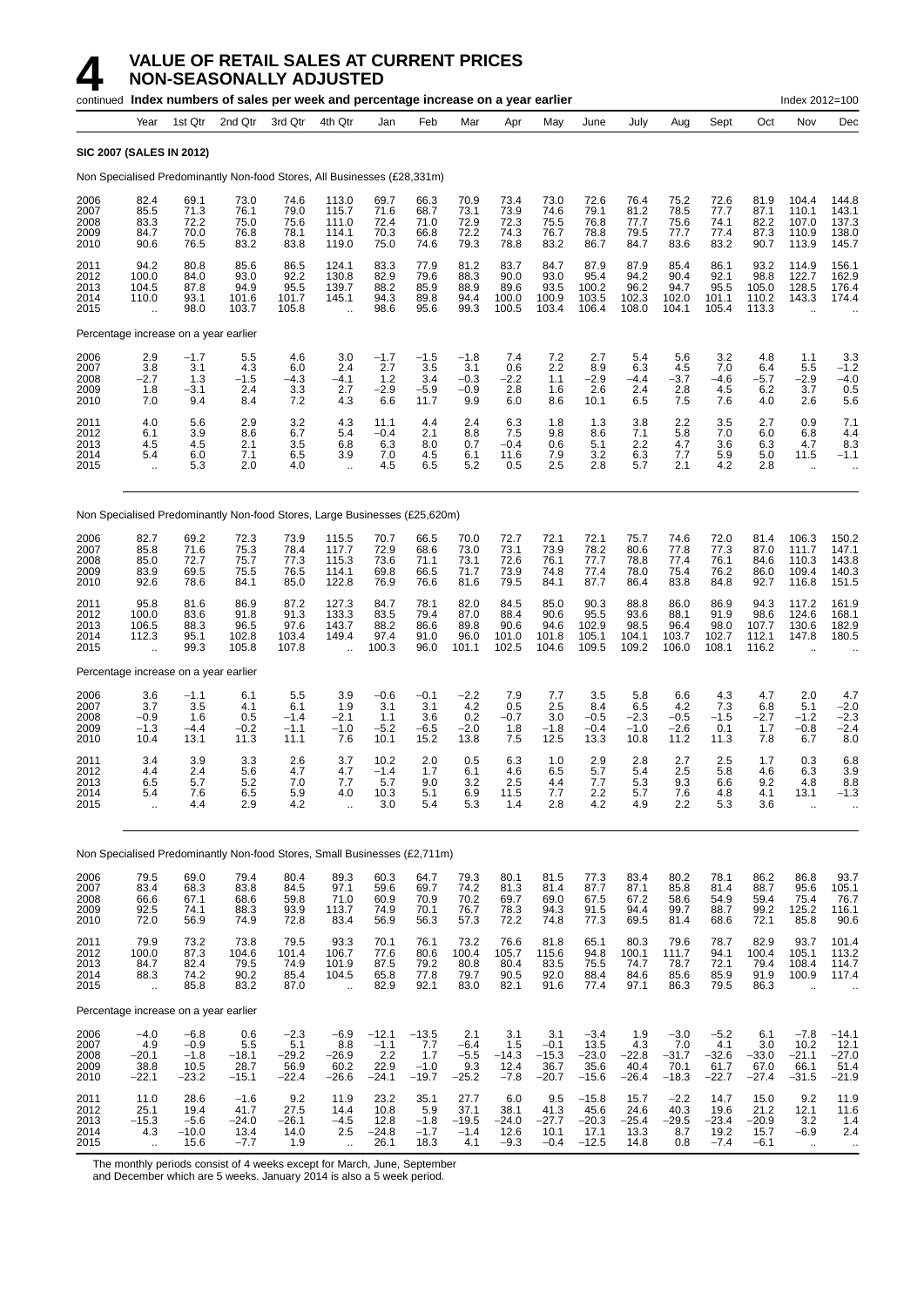|                                      |                                                         |                                           | continued Index numbers of sales per week and percentage increase on a year earlier |                                             |                                                  |                                           |                                              |                                             |                                          |                                             |                                           |                                                                |                                             |                                           |                                             | Index 2012=100                                  |                                                  |
|--------------------------------------|---------------------------------------------------------|-------------------------------------------|-------------------------------------------------------------------------------------|---------------------------------------------|--------------------------------------------------|-------------------------------------------|----------------------------------------------|---------------------------------------------|------------------------------------------|---------------------------------------------|-------------------------------------------|----------------------------------------------------------------|---------------------------------------------|-------------------------------------------|---------------------------------------------|-------------------------------------------------|--------------------------------------------------|
|                                      | Year                                                    | 1st Qtr                                   | 2nd Qtr                                                                             | 3rd Qtr                                     | 4th Qtr                                          | Jan                                       | Feb                                          | Mar                                         | Apr                                      | May                                         | June                                      | July                                                           | Aug                                         | Sept                                      | Oct                                         | Nov                                             | Dec                                              |
|                                      | <b>SIC 2007 (SALES IN 2012)</b>                         |                                           |                                                                                     |                                             |                                                  |                                           |                                              |                                             |                                          |                                             |                                           |                                                                |                                             |                                           |                                             |                                                 |                                                  |
|                                      |                                                         |                                           | Textile, Clothing, Footwear and Leather, All Businesses (£42,729m)                  |                                             |                                                  |                                           |                                              |                                             |                                          |                                             |                                           |                                                                |                                             |                                           |                                             |                                                 |                                                  |
| 2006<br>2007<br>2008<br>2009<br>2010 | 86.9<br>89.3<br>89.0<br>90.1<br>94.9                    | 70.7<br>74.3<br>75.4<br>76.3<br>80.2      | 82.1<br>85.9<br>85.2<br>86.0<br>90.5                                                | 83.3<br>86.7<br>87.6<br>87.5<br>92.8        | 111.2<br>110.2<br>108.9<br>110.4<br>116.3        | 70.7<br>71.4<br>73.7<br>76.9<br>78.9      | 67.5<br>71.9<br>74.3<br>72.4<br>77.2         | 73.3<br>78.5<br>78.0<br>79.1<br>83.5        | 79.5<br>87.4<br>79.5<br>85.3<br>90.6     | 83.4<br>84.8<br>91.8<br>84.3<br>89.5        | 83.2<br>85.6<br>84.6<br>87.9<br>91.2      | 87.6<br>88.4<br>89.5<br>91.3<br>95.7                           | 81.2<br>83.8<br>87.0<br>84.2<br>89.4        | 81.7<br>87.6<br>86.5<br>87.0<br>93.3      | 91.2<br>91.0<br>91.5<br>94.4<br>100.1       | 101.1<br>99.1<br>100.1<br>100.1<br>107.4        | 135.3<br>134.4<br>129.9<br>131.4<br>136.4        |
| 2011<br>2012<br>2013<br>2014<br>2015 | 98.5<br>100.0<br>102.4<br>106.0<br>$\ddot{\phantom{a}}$ | 82.2<br>85.2<br>85.6<br>87.5<br>91.8      | 94.5<br>93.6<br>95.9<br>101.7<br>107.1                                              | 94.7<br>97.7<br>100.6<br>104.2<br>108.4     | 122.6<br>123.4<br>127.6<br>132.1                 | 82.7<br>84.8<br>85.6<br>87.0<br>90.2      | 79.2<br>80.3<br>82.9<br>81.6<br>87.8         | 84.1<br>89.5<br>87.8<br>92.7<br>96.4        | 96.3<br>91.0<br>90.6<br>97.7<br>103.6    | 92.3<br>92.9<br>95.9<br>101.1<br>105.1      | 94.7<br>96.3<br>100.1<br>105.3<br>111.4   | 98.8<br>99.4<br>101.4<br>106.4<br>109.8                        | 91.0<br>94.4<br>97.0<br>106.2<br>108.0      | 94.3<br>99.1<br>102.9<br>100.7<br>107.5   | 101.4<br>104.4<br>104.8<br>107.5<br>109.6   | 109.5<br>108.8<br>115.5<br>121.6                | 150.0<br>150.3<br>155.4<br>160.2                 |
|                                      | Percentage increase on a year earlier                   |                                           |                                                                                     |                                             |                                                  |                                           |                                              |                                             |                                          |                                             |                                           |                                                                |                                             |                                           |                                             |                                                 |                                                  |
| 2006<br>2007<br>2008<br>2009<br>2010 | 4.6<br>2.8<br>$-0.3$<br>1.2<br>5.4                      | 0.9<br>5.0<br>1.5<br>1.3<br>5.0           | 4.4<br>4.6<br>$-0.8$<br>0.9<br>5.2                                                  | 5.1<br>4.0<br>1.1<br>$-0.1$<br>6.1          | 6.8<br>$-0.9$<br>$-1.1$<br>1.4<br>5.4            | 1.0<br>1.0<br>3.2<br>4.3<br>2.7           | 0.5<br>6.4<br>3.3<br>$-2.6$<br>6.7           | 1.2<br>7.1<br>$-0.7$<br>1.4<br>5.6          | 4.9<br>9.9<br>$-9.1$<br>7.3<br>6.3       | 6.0<br>1.7<br>8.3<br>-8.1<br>6.1            | 2.9<br>2.9<br>$-1.2$<br>4.0<br>3.7        | 5.9<br>0.9<br>1.3<br>2.0<br>4.7                                | 5.9<br>3.2<br>3.8<br>$-3.2$<br>6.2          | 3.7<br>7.2<br>$-1.2$<br>0.6<br>7.2        | 8.4<br>$-0.3$<br>0.6<br>3.2<br>6.0          | 4.7<br>$-2.0$<br>1.1<br>7.3                     | 7.2<br>$-0.7$<br>$-3.4$<br>1.1<br>3.8            |
| 2011<br>2012<br>2013<br>2014<br>2015 | 3.7<br>1.6<br>2.4<br>3.5<br>$\mathbf{r}$                | 2.5<br>3.7<br>0.5<br>2.2<br>4.9           | 4.4<br>$-0.9$<br>2.4<br>6.1<br>5.3                                                  | 2.0<br>3.3<br>2.9<br>3.5<br>4.1             | 5.4<br>0.7<br>3.3<br>3.6<br>$\ddotsc$            | 4.8<br>2.6<br>0.9<br>1.6<br>3.7           | 2.6<br>1.4<br>3.3<br>$-1.6$<br>7.6           | 0.7<br>6.4<br>$-1.9$<br>5.7<br>3.9          | 6.3<br>$-5.5$<br>$-0.4$<br>7.9<br>6.0    | 3.2<br>0.6<br>3.2<br>5.5<br>4.0             | 3.8<br>1.7<br>3.9<br>5.2<br>5.8           | 3.3<br>0.6<br>2.0<br>5.0<br>3.2                                | 1.8<br>3.8<br>2.7<br>9.5<br>1.8             | 1.1<br>5.1<br>3.8<br>$-2.1$<br>6.8        | 1.3<br>2.9<br>0.4<br>2.5<br>2.0             | 1.9<br>$-0.6$<br>6.1<br>5.3<br>$\ddotsc$        | 9.9<br>0.2<br>3.4<br>3.1<br>$\ddot{\phantom{a}}$ |
|                                      |                                                         |                                           | Textile, Clothing, Footwear and Leather, Large Businesses (£37,560m)                |                                             |                                                  |                                           |                                              |                                             |                                          |                                             |                                           |                                                                |                                             |                                           |                                             |                                                 |                                                  |
| 2006<br>2007<br>2008<br>2009<br>2010 | 82.6<br>85.9<br>86.3<br>88.1<br>94.1                    | 66.3<br>70.8<br>72.8<br>73.6<br>79.3      | 77.7<br>82.0<br>82.4<br>83.5<br>89.7                                                | 78.5<br>82.7<br>84.0<br>84.6<br>91.2        | 108.0<br>108.0<br>107.2<br>110.6<br>116.3        | 66.4<br>68.3<br>71.3<br>73.9<br>78.3      | 63.5<br>68.2<br>71.3<br>69.2<br>76.1         | 68.5<br>74.9<br>75.5<br>76.8<br>82.7        | 75.2<br>83.2<br>75.8<br>82.8<br>89.4     | 79.0<br>81.0<br>89.6<br>81.8<br>88.7        | 78.6<br>81.8<br>81.9<br>85.3<br>90.6      | 83.2<br>84.2<br>86.7<br>87.8<br>93.7                           | 75.8<br>79.1<br>83.1<br>81.1<br>87.9        | 76.9<br>84.5<br>82.6<br>84.9<br>91.7      | 86.3<br>87.9<br>88.4<br>92.8<br>98.2        | 98.1<br>96.8<br>98.6<br>99.6<br>107.3           | 133.3<br>133.0<br>129.1<br>133.7<br>138.1        |
| 2011<br>2012<br>2013<br>2014<br>2015 | 98.0<br>100.0<br>103.0<br>106.8<br>$\ddot{\phantom{a}}$ | 81.1<br>84.9<br>84.8<br>88.0<br>91.2      | 93.5<br>93.6<br>96.2<br>102.6<br>105.5                                              | 93.8<br>96.5<br>100.3<br>103.0<br>104.2     | 123.6<br>125.0<br>130.7<br>135.0                 | 81.9<br>84.1<br>84.2<br>87.7<br>89.8      | 77.9<br>79.9<br>81.3<br>81.9<br>86.9         | 83.2<br>89.6<br>88.1<br>93.1<br>95.9        | 95.5<br>90.9<br>90.3<br>98.3<br>102.1    | 91.2<br>92.5<br>96.9<br>102.7<br>104.3      | 93.8<br>96.5<br>100.4<br>106.1<br>109.3   | 98.4<br>99.0<br>102.2<br>105.6<br>105.9                        | 90.2<br>92.1<br>96.2<br>102.7<br>101.5      | 93.0<br>98.0<br>102.1<br>101.1<br>104.9   | 101.3<br>102.9<br>104.9<br>109.1<br>107.5   | 109.7<br>110.4<br>118.3<br>123.5                | 152.6<br>154.5<br>161.2<br>164.9                 |
|                                      | Percentage increase on a year earlier                   |                                           |                                                                                     |                                             |                                                  |                                           |                                              |                                             |                                          |                                             |                                           |                                                                |                                             |                                           |                                             |                                                 |                                                  |
| 2006<br>2007<br>2008<br>2009<br>2010 | 4.5<br>3.9<br>0.5<br>2.0<br>6.8                         | 0.5<br>6.8<br>2.8<br>1.1<br>7.8           | 4.2<br>5.6<br>0.5<br>1.4<br>7.4                                                     | 5.4<br>5.4<br>1.5<br>0.8<br>7.7             | 6.7<br>$-0.8$<br>3.2<br>5.2                      | 0.8<br>2.9<br>4.3<br>3.7<br>5.9           | 1.5<br>7.3<br>4.6<br>$-2.9$<br>9.9           | $-0.4$<br>9.4<br>0.8<br>1.7<br>7.7          | 5.0<br>10.7<br>$-8.9$<br>9.3<br>7.9      | 5.7<br>2.6<br>10.5<br>$-8.6$<br>8.4         | 2.5<br>4.0<br>0.1<br>4.2<br>6.2           | 5.8<br>1.2<br>3.0<br>1.3<br>6.6                                | 6.1<br>4.3<br>5.1<br>$-2.4$<br>8.4          | 4.5<br>9.9<br>$-2.3$<br>2.8<br>8.0        | 8.3<br>1.8<br>0.5<br>5.1<br>5.8             | 4.0<br>$-1.4$<br>1.9<br>1.0<br>7.6              | 7.6<br>$-0.\overline{2}$<br>$-3.0$<br>3.6<br>3.3 |
| 2011<br>2012<br>2013<br>2014<br>2015 | 4.2<br>2.0<br>3.0<br>3.7<br>$\ddotsc$                   | 2.3<br>4.7<br>-0.1<br>3.7<br>3.7          | 4.3<br>۳<br>2.8<br>6.7<br>2.8                                                       | 2.9<br>2.9<br>4.0<br>2.7<br>$1.2\,$         | 6.2<br>1.2<br>4.5<br>3.3<br>$\ddot{\phantom{1}}$ | 4.6<br>2.7<br>0.2<br>4.1<br>2.3           | 2.3<br>2.7<br>1.8<br>0.7<br>6.0              | 0.6<br>7.8<br>-1.7<br>5.7<br>3.0            | 6.9<br>$-4.8$<br>-0.7<br>8.9<br>3.8      | 2.8<br>1.4<br>4.7<br>6.0<br>1.6             | 3.5<br>2.9<br>4.1<br>5.7<br>3.0           | 5.1<br>0.6<br>3.2<br>$\begin{array}{c} 3.4 \\ 0.3 \end{array}$ | 2.5<br>2.1<br>4.4<br>6.8<br>$-1.1$          | 1.4<br>5.3<br>4.2<br>$-1.0$<br>3.8        | 3.2<br>1.6<br>1.9<br>4.0<br>$-1.4$          | 2.2<br>0.7<br>7.1<br>4.4<br>$\ddotsc$           | 10.5<br>$1.2$<br>4.3<br>2.3<br>$\cdot$ .         |
|                                      |                                                         |                                           | Textile, Clothing, Footwear an Leather, Small Businesses (£5,169m)                  |                                             |                                                  |                                           |                                              |                                             |                                          |                                             |                                           |                                                                |                                             |                                           |                                             |                                                 |                                                  |
| 2006<br>2007<br>2008<br>2009<br>2010 | 117.7<br>113.8<br>108.6<br>104.4<br>101.0               | 103.1<br>99.7<br>94.4<br>96.5<br>86.6     | 114.5<br>114.4<br>106.1<br>104.4<br>96.5                                            | 118.6<br>115.2<br>113.5<br>108.2<br>104.8   | 134.5<br>126.0<br>121.6<br>108.6<br>116.2        | 102.1<br>93.7<br>91.3<br>98.6<br>83.8     | 96.8<br>98.9<br>96.0<br>95.0<br>85.3         | 108.8<br>105.1<br>96.1<br>96.0<br>89.9      | 111.2<br>118.0<br>106.3<br>103.0<br>99.5 | 115.4<br>112.1<br>108.1<br>102.5<br>94.9    | 116.5<br>113.4<br>104.2<br>107.0<br>95.3  | 119.5<br>118.8<br>110.1<br>117.0<br>110.2                      | 120.1<br>117.9<br>114.9<br>106.4<br>100.0   | 116.6<br>110.1<br>115.2<br>102.4<br>104.4 | 127.1<br>113.2<br>114.2<br>106.1<br>114.0   | 122.4<br>115.5<br>110.7<br>103.4<br>108.4       | 150.2<br>144.7<br>136.1<br>114.7<br>124.2        |
| 2011<br>2012<br>2013<br>2014<br>2015 | 101.8<br>100.0<br>98.1<br>100.3<br>$\ddotsc$            | 89.8<br>87.3<br>91.2<br>84.0<br>96.1      | 101.5<br>94.1<br>93.4<br>94.7<br>118.2                                              | 100.8<br>106.9<br>102.7<br>112.6<br>138.9   | 115.2<br>111.7<br>105.0<br>111.0<br>$\ddotsc$    | 88.9<br>90.5<br>95.9<br>81.7<br>93.5      | 89.0<br>82.9<br>94.5<br>79.6<br>94.6         | 91.1<br>88.3<br>84.9<br>89.8<br>99.5        | 102.2<br>91.4<br>92.8<br>93.5<br>114.7   | 100.7<br>95.6<br>88.7<br>90.0<br>111.3      | 101.6<br>95.1<br>97.6<br>99.4<br>126.5    | 101.4<br>102.3<br>95.4<br>112.5<br>138.1                       | 96.9<br>111.2<br>102.8<br>131.3<br>155.3    | 103.4<br>107.2<br>108.5<br>97.8<br>126.4  | 102.4<br>115.5<br>104.1<br>95.7<br>124.4    | 108.2<br>97.5<br>95.2<br>107.4                  | 131.1<br>119.9<br>113.6<br>126.2                 |
|                                      | Percentage increase on a year earlier                   |                                           |                                                                                     |                                             |                                                  |                                           |                                              |                                             |                                          |                                             |                                           |                                                                |                                             |                                           |                                             |                                                 |                                                  |
| 2006<br>2007<br>2008<br>2009<br>2010 | $4.9 - 3.3$<br>$-4.6$<br>$-3.9$<br>$-3.2$               | 2.9<br>$-3.3$<br>$-5.3$<br>2.2<br>$-10.3$ | 5.4<br>$-0.1$<br>$-7.3$<br>$-1.6$<br>$-7.6$                                         | 3.6<br>$-2.9$<br>$-1.4$<br>$-4.7$<br>$-3.1$ | 7.3<br>$-6.3$<br>$-3.6$<br>$-10.7$<br>7.0        | 1.9<br>$-8.2$<br>$-2.5$<br>8.0<br>$-15.0$ | $-3.8$<br>2.1<br>$-2.9$<br>$-1.1$<br>$-10.2$ | 9.1<br>$-3.5$<br>$-8.5$<br>$-0.1$<br>$-6.4$ | 4.5<br>6.1<br>$-9.9$<br>$-3.1$<br>$-3.3$ | 7.4<br>$-2.9$<br>$-3.6$<br>$-5.1$<br>$-7.4$ | 4.6<br>$-2.7$<br>$-8.1$<br>2.7<br>$-11.0$ | 6.6<br>$-0.6$<br>$-7.3$<br>6.3<br>$-5.8$                       | 5.2<br>$-1.8$<br>$-2.6$<br>$-7.4$<br>$-6.0$ | 0.1<br>$-5.6$<br>4.6<br>$-11.1$<br>2.0    | 9.3<br>$-10.9$<br>0.9<br>$-7.1$<br>7.4      | 9.1<br>$-5.6$<br>$-4.1$<br>$-6.6$<br>4.8        | $4.8 - 3.6$<br>$-6.0$<br>$-15.7$<br>8.3          |
| 2011<br>2012<br>2013<br>2014<br>2015 | 0.8<br>$-1.8$<br>$-1.9$<br>2.2<br>÷.                    | 3.7<br>$-2.7$<br>4.5<br>$-7.9$<br>14.5    | 5.2<br>$-7.3$<br>$-0.8$<br>1.4<br>24.8                                              | $-3.9$<br>6.1<br>$-3.9$<br>9.7<br>23.3      | $-0.9$<br>$-3.1$<br>$-6.0$<br>5.7                | 6.1<br>1.9<br>5.9<br>$-14.8$<br>14.4      | 4.4<br>$-6.9$<br>13.9<br>$-15.8$<br>18.9     | 1.4<br>$-3.1$<br>$-3.8$<br>5.8<br>10.8      | 2.7<br>$-10.6$<br>1.6<br>0.7<br>22.7     | 6.1<br>$-5.1$<br>$-7.2$<br>1.5<br>23.7      | 6.6<br>$-6.4$<br>2.7<br>1.8<br>27.2       | $-8.0$<br>0.9<br>$-6.8$<br>18.0<br>22.8                        | $-3.1$<br>14.8<br>$-7.5$<br>27.7<br>18.2    | $-1.0$<br>3.6<br>1.3<br>$-9.9$<br>29.2    | $-10.2$<br>12.8<br>$-9.9$<br>$-8.1$<br>30.1 | $-0.2$<br>$-9.9$<br>$-2.3$<br>12.8<br>$\ddotsc$ | $\frac{5.5}{-8.5}$<br>$-5.3$<br>11.1             |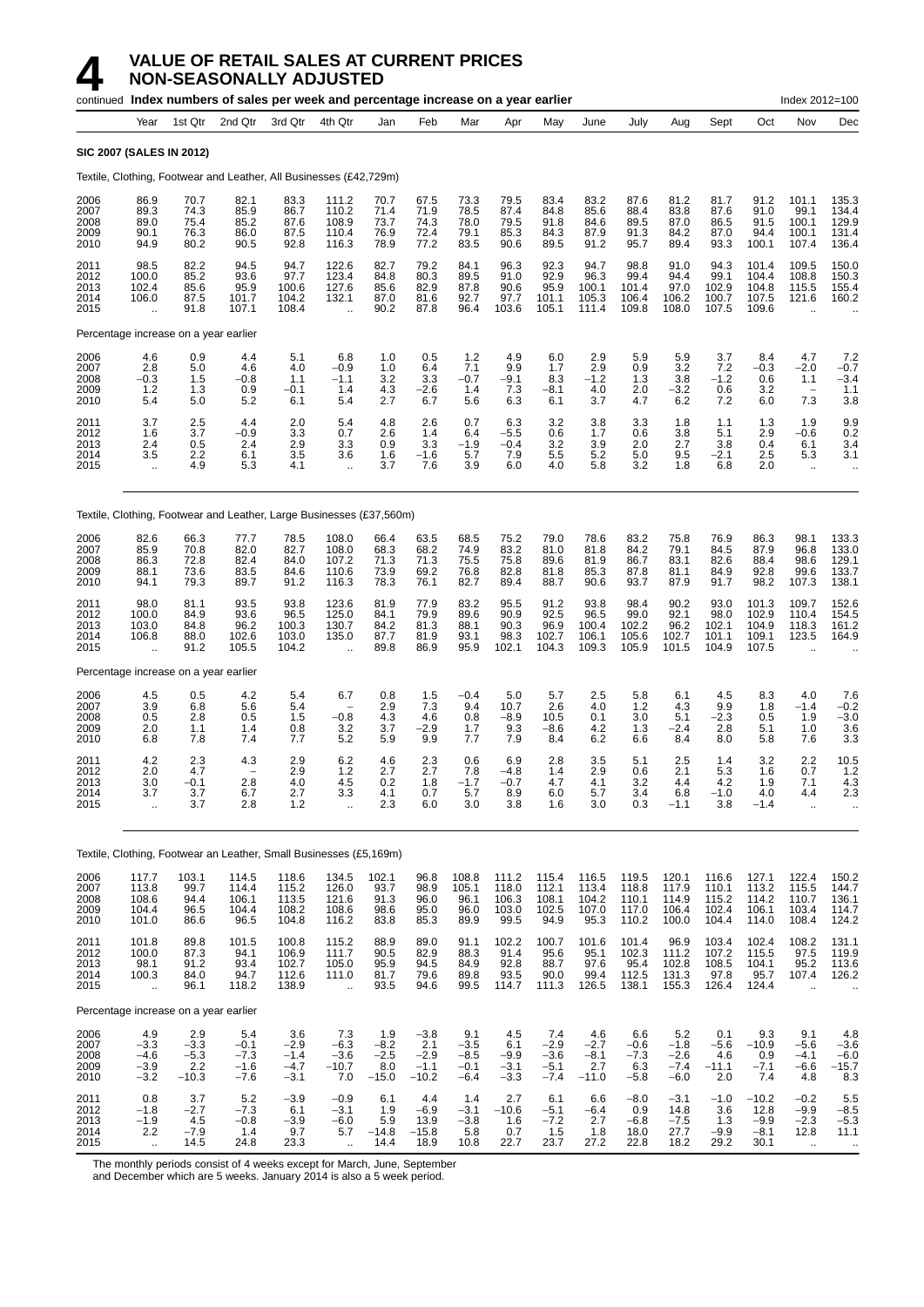|                                      |                                                         |                                             | continued Index numbers of sales per week and percentage increase on a year earlier |                                              |                                                          |                                              |                                           |                                            |                                             |                                          |                                            |                                                                |                                              |                                              |                                           | Index 2012=100                            |                                              |
|--------------------------------------|---------------------------------------------------------|---------------------------------------------|-------------------------------------------------------------------------------------|----------------------------------------------|----------------------------------------------------------|----------------------------------------------|-------------------------------------------|--------------------------------------------|---------------------------------------------|------------------------------------------|--------------------------------------------|----------------------------------------------------------------|----------------------------------------------|----------------------------------------------|-------------------------------------------|-------------------------------------------|----------------------------------------------|
|                                      | Year                                                    | 1st Qtr                                     | 2nd Qtr                                                                             | 3rd Qtr                                      | 4th Qtr                                                  | Jan                                          | Feb                                       | Mar                                        | Apr                                         | May                                      | June                                       | July                                                           | Aug                                          | Sept                                         | Oct                                       | Nov                                       | Dec                                          |
| <b>SIC 2007 (SALES IN 2012)</b>      |                                                         |                                             |                                                                                     |                                              |                                                          |                                              |                                           |                                            |                                             |                                          |                                            |                                                                |                                              |                                              |                                           |                                           |                                              |
| Textiles (£679m)                     |                                                         |                                             |                                                                                     |                                              |                                                          |                                              |                                           |                                            |                                             |                                          |                                            |                                                                |                                              |                                              |                                           |                                           |                                              |
| 2006<br>2007<br>2008<br>2009<br>2010 | 128.5<br>142.8<br>110.8<br>111.3<br>114.2               | 128.2<br>148.9<br>109.0<br>117.2<br>103.4   | 123.5<br>142.6<br>107.7<br>107.0<br>104.9                                           | 117.7<br>114.4<br>113.5<br>107.5<br>113.4    | 144.5<br>165.3<br>113.0<br>113.7<br>135.1                | 129.0<br>130.3<br>110.2<br>132.6<br>103.3    | 126.6<br>160.6<br>104.2<br>127.7<br>104.4 | 128.8<br>154.3<br>111.7<br>96.5<br>102.7   | 123.5<br>149.1<br>118.3<br>103.1<br>105.5   | 130.1<br>139.3<br>99.1<br>114.4<br>104.3 | 118.2<br>140.0<br>106.0<br>104.2<br>104.8  | 119.9<br>118.8<br>113.3<br>113.3<br>115.3                      | 118.6<br>113.5<br>106.0<br>104.2<br>113.9    | 115.2<br>111.5<br>119.7<br>105.4<br>111.4    | 135.5<br>145.7<br>122.6<br>124.1<br>128.1 | 151.9<br>175.7<br>110.3<br>120.4<br>144.5 | 145.8<br>172.6<br>107.6<br>100.0<br>133.1    |
| 2011<br>2012<br>2013<br>2014<br>2015 | 97.1<br>100.0<br>103.9<br>111.2<br>$\ddot{\phantom{a}}$ | 93.7<br>93.1<br>97.3<br>100.9<br>90.3       | 86.9<br>89.7<br>99.3<br>101.7<br>100.7                                              | 94.5<br>99.6<br>99.4<br>110.6<br>107.8       | 113.3<br>117.7<br>119.6<br>132.3<br>$\ddot{\phantom{a}}$ | 96.8<br>94.9<br>101.1<br>94.5<br>80.8        | 92.8<br>94.4<br>97.7<br>99.9<br>85.0      | 91.9<br>90.5<br>93.8<br>108.2<br>102.3     | 84.3<br>88.4<br>96.9<br>107.9<br>102.8      | 86.9<br>87.5<br>98.4<br>100.0<br>104.4   | 89.0<br>92.5<br>102.0<br>98.2<br>96.0      | 93.9<br>96.0<br>103.8<br>115.7<br>114.8                        | 86.9<br>102.1<br>104.8<br>106.8<br>103.2     | 101.1<br>100.4<br>91.6<br>109.5<br>105.9     | 100.3<br>117.1<br>107.0<br>122.2<br>125.5 | 113.4<br>114.8<br>117.2<br>129.6          | 123.7<br>120.4<br>131.5<br>142.5             |
|                                      |                                                         | Percentage increase on a year earlier       |                                                                                     |                                              |                                                          |                                              |                                           |                                            |                                             |                                          |                                            |                                                                |                                              |                                              |                                           |                                           |                                              |
| 2006<br>2007<br>2008<br>2009<br>2010 | $-7.0$<br>11.1<br>$-22.4$<br>0.5<br>2.5                 | $-1.9$<br>16.1<br>$-26.8$<br>7.5<br>$-11.8$ | $-3.5$<br>15.5<br>$-24.5$<br>$-0.6$<br>$-2.0$                                       | $-13.2$<br>$-2.8$<br>$-0.7$<br>$-5.4$<br>5.5 | $-8.8$<br>14.4<br>$-31.6$<br>0.6<br>18.8                 | $-9.7$<br>1.0<br>$-15.4$<br>20.3<br>$-22.1$  | 0.9<br>26.9<br>$-35.1$<br>22.5<br>$-18.2$ | 3.1<br>19.8<br>$-27.6$<br>$-13.6$<br>6.4   | $-9.4$<br>20.7<br>$-20.6$<br>$-12.8$<br>2.3 | 7.1<br>7.1<br>$-28.8$<br>15.4<br>$-8.8$  | $-6.5$<br>18.4<br>$-24.3$<br>$-1.7$<br>0.6 | $-10.3$<br>$-0.9$<br>$-4.6$<br>$\overline{\phantom{0}}$<br>1.7 | $-12.0$<br>$-4.3$<br>$-6.6$<br>$-1.7$<br>9.2 | $-16.5$<br>$-3.3$<br>7.4<br>$-12.0$<br>5.7   | $-7.9$<br>7.6<br>$-15.9$<br>1.2<br>3.2    | $-4.4$<br>15.6<br>$-37.2$<br>9.2<br>20.1  | $-12.7$<br>18.4<br>$-37.6$<br>$-7.1$<br>33.1 |
| 2011<br>2012<br>2013<br>2014<br>2015 | $-14.9$<br>3.0<br>3.9<br>7.0                            | $-9.4$<br>$-0.7$<br>4.5<br>3.8<br>$-10.5$   | $-17.1$<br>3.2<br>10.7<br>2.4<br>$-1.0$                                             | $-16.6$<br>5.3<br>$-0.2$<br>11.3<br>$-2.5$   | $-16.1$<br>3.8<br>1.6<br>10.7                            | $-6.3$<br>$-1.9$<br>6.5<br>$-6.6$<br>$-14.5$ | $-11.1$<br>1.6<br>3.5<br>2.3<br>$-15.0$   | $-10.5$<br>$-1.5$<br>3.6<br>15.3<br>$-5.5$ | $-20.1$<br>4.9<br>9.7<br>11.3<br>$-4.7$     | $-16.7$<br>0.7<br>12.4<br>1.7<br>4.4     | $-15.0$<br>3.9<br>10.3<br>$-3.7$<br>$-2.2$ | $-18.5$<br>2.2<br>8.1<br>11.5<br>$-0.8$                        | $-23.7$<br>17.6<br>2.6<br>1.9<br>$-3.4$      | $-9.2$<br>$-0.7$<br>$-8.7$<br>19.6<br>$-3.3$ | $-21.7$<br>16.7<br>$-8.7$<br>14.3<br>2.7  | $-21.6$<br>1.3<br>2.1<br>10.6             | $-7.1$<br>$-2.7$<br>9.3<br>8.4               |

The monthly periods consist of 4 weeks except for March, June, September

and December which are 5 weeks. January 2014 is also a 5 week period.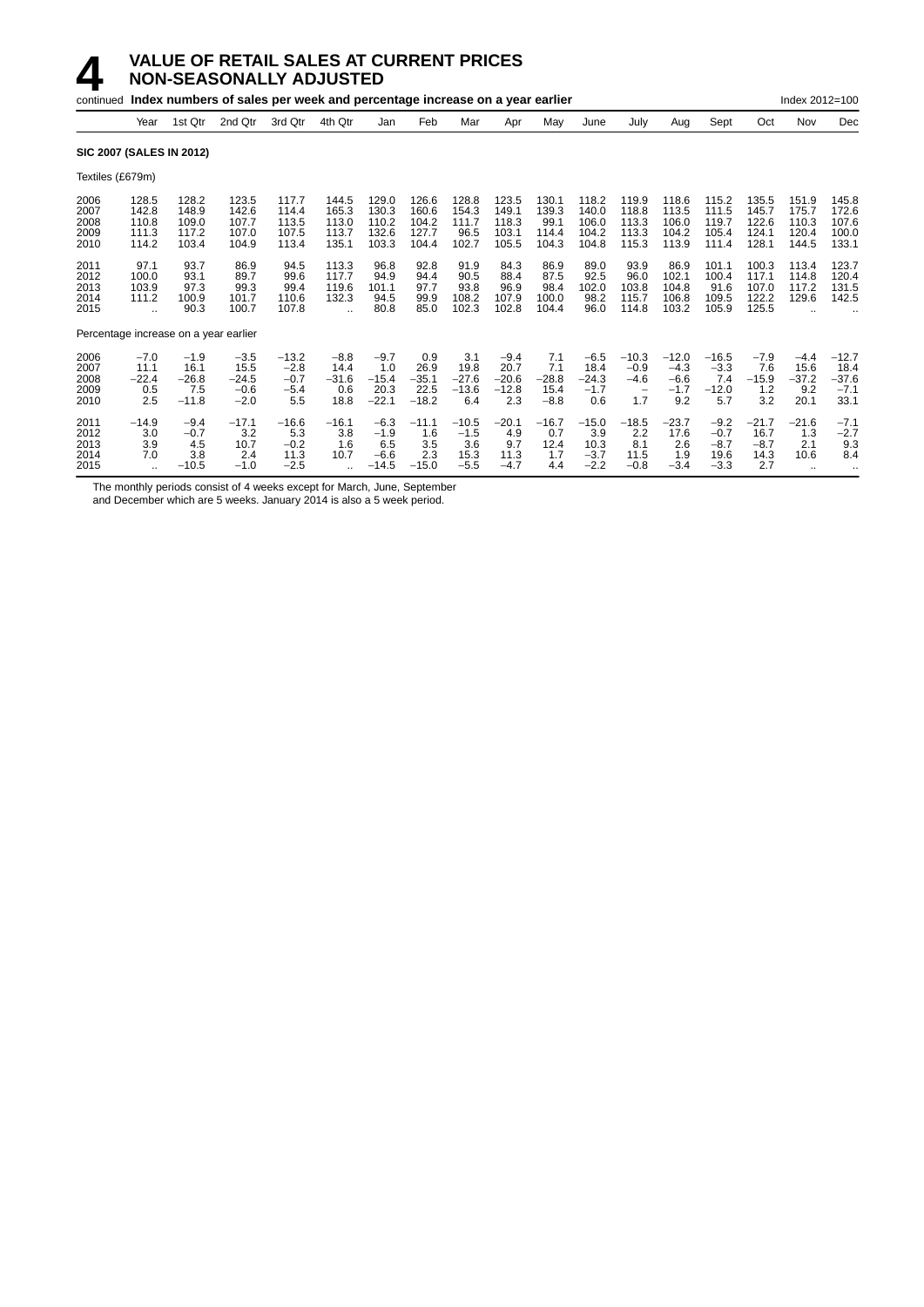|                                      |                                                         |                                               | continued Index numbers of sales per week and percentage increase on a year earlier |                                               |                                                          |                                             |                                             |                                                |                                                       |                                               |                                            |                                             |                                               |                                             |                                            | Index 2012=100                                           |                                                                          |
|--------------------------------------|---------------------------------------------------------|-----------------------------------------------|-------------------------------------------------------------------------------------|-----------------------------------------------|----------------------------------------------------------|---------------------------------------------|---------------------------------------------|------------------------------------------------|-------------------------------------------------------|-----------------------------------------------|--------------------------------------------|---------------------------------------------|-----------------------------------------------|---------------------------------------------|--------------------------------------------|----------------------------------------------------------|--------------------------------------------------------------------------|
|                                      | Year                                                    | 1st Qtr                                       | 2nd Qtr                                                                             | 3rd Qtr                                       | 4th Qtr                                                  | Jan                                         | Feb                                         | Mar                                            | Apr                                                   | May                                           | June                                       | July                                        | Aug                                           | Sept                                        | Oct                                        | Nov                                                      | Dec                                                                      |
|                                      | <b>SIC 2007 (SALES IN 2012)</b>                         |                                               |                                                                                     |                                               |                                                          |                                             |                                             |                                                |                                                       |                                               |                                            |                                             |                                               |                                             |                                            |                                                          |                                                                          |
|                                      | Clothing, All Businesses (£37,534m)                     |                                               |                                                                                     |                                               |                                                          |                                             |                                             |                                                |                                                       |                                               |                                            |                                             |                                               |                                             |                                            |                                                          |                                                                          |
| 2006<br>2007<br>2008<br>2009<br>2010 | 86.6<br>88.8<br>88.9<br>89.8<br>94.5                    | 70.2<br>73.8<br>75.3<br>76.0<br>80.3          | 81.3<br>84.6<br>84.7<br>85.0<br>90.0                                                | 82.5<br>85.7<br>86.5<br>86.8<br>91.5          | 112.3<br>110.9<br>110.0<br>111.6<br>116.3                | 69.4<br>70.3<br>72.9<br>75.9<br>78.5        | 67.2<br>71.3<br>74.5<br>71.6<br>77.4        | 73.3<br>78.5<br>78.3<br>79.5<br>84.1           | 78.7<br>85.7<br>78.8<br>83.8<br>90.2                  | 82.3<br>83.7<br>91.7<br>83.3<br>89.1          | 82.4<br>84.5<br>83.8<br>87.4<br>90.6       | 87.1<br>87.7<br>89.0<br>91.1<br>94.9        | 80.2<br>82.0<br>84.9<br>82.8<br>87.4          | 80.7<br>87.0<br>85.7<br>86.7<br>92.0        | 90.6<br>90.3<br>91.3<br>94.1<br>99.2       | 102.3<br>99.5<br>101.3<br>101.1<br>107.1                 | 137.7<br>136.5<br>132.0<br>134.1<br>137.2                                |
| 2011<br>2012<br>2013<br>2014<br>2015 | 98.7<br>100.0<br>102.9<br>106.9<br>$\ddot{\phantom{a}}$ | 82.6<br>85.3<br>85.8<br>88.1<br>93.3          | 94.7<br>93.5<br>96.6<br>102.9<br>107.9                                              | 94.1<br>97.0<br>100.7<br>104.6<br>108.2       | 123.3<br>124.2<br>128.7<br>133.7<br>$\ddotsc$            | 82.2<br>84.1<br>84.4<br>87.3<br>90.6        | 79.8<br>80.6<br>82.9<br>82.2<br>89.3        | 85.1<br>90.1<br>89.2<br>93.6<br>98.6           | 96.6<br>90.7<br>90.7<br>98.4<br>104.3                 | 92.8<br>93.0<br>96.9<br>102.9<br>106.3        | 94.7<br>96.3<br>101.2<br>106.4<br>112.2    | 98.5<br>99.2<br>102.3<br>107.5<br>110.4     | 90.2<br>92.9<br>95.9<br>105.5<br>106.6        | 93.7<br>98.4<br>103.1<br>101.5<br>107.7     | 101.4<br>103.4<br>104.9<br>107.8<br>109.9  | 109.9<br>109.7<br>117.0<br>123.4<br>$\ddot{\phantom{a}}$ | 151.6<br>152.4<br>157.0<br>162.7                                         |
|                                      | Percentage increase on a year earlier                   |                                               |                                                                                     |                                               |                                                          |                                             |                                             |                                                |                                                       |                                               |                                            |                                             |                                               |                                             |                                            |                                                          |                                                                          |
| 2006<br>2007<br>2008<br>2009<br>2010 | 5.9<br>2.5<br>0.1<br>1.1<br>5.2                         | 2.4<br>5.1<br>2.0<br>0.9<br>5.8               | 5.2<br>4.2<br>$\qquad \qquad -$<br>0.4<br>5.8                                       | 6.7<br>3.8<br>0.9<br>0.4<br>5.4               | 8.0<br>$-1.2$<br>$-0.8$<br>1.4<br>4.2                    | 2.7<br>1.3<br>3.7<br>4.0<br>3.5             | 2.5<br>6.2<br>4.4<br>$-3.9$<br>8.1          | 2.2<br>7.1<br>$-0.3$<br>1.6<br>5.9             | 5.8<br>8.9<br>$-8.1$<br>6.4<br>7.6                    | 6.5<br>1.7<br>9.6<br>$-9.2$<br>6.9            | 3.7<br>2.5<br>$-0.9$<br>4.3<br>3.6         | 7.3<br>0.7<br>1.5<br>2.4<br>4.1             | 7.8<br>2.2<br>3.6<br>$-2.5$<br>5.6            | 5.4<br>7.8<br>$-1.6$<br>1.1<br>6.1          | 9.7<br>$-0.3$<br>1.1<br>3.0<br>5.5         | 6.2<br>$-2.7$<br>1.8<br>$-0.2$<br>6.0                    | 8.2<br>$-0.8$<br>$-3.3$<br>1.6<br>2.3                                    |
| 2011<br>2012<br>2013<br>2014<br>2015 | 4.4<br>1.3<br>2.9<br>3.9<br>$\ldots$                    | 2.8<br>3.4<br>0.5<br>2.7<br>5.9               | 5.2<br>$-1.2$<br>3.3<br>6.5<br>4.9                                                  | 2.9<br>3.0<br>3.8<br>3.9<br>3.5               | 6.1<br>0.7<br>3.6<br>3.9<br>$\ddotsc$                    | 4.7<br>2.2<br>0.4<br>3.4<br>3.8             | 3.1<br>1.1<br>2.8<br>$-0.7$<br>8.6          | 1.1<br>5.9<br>$-1.0$<br>5.0<br>5.3             | 7.2<br>-6.2<br>$\overline{\phantom{a}}$<br>8.5<br>6.0 | 4.2<br>0.2<br>4.2<br>6.3<br>3.2               | 4.6<br>1.7<br>5.1<br>5.2<br>5.4            | 3.9<br>0.7<br>3.1<br>5.1<br>2.7             | 3.2<br>2.9<br>3.3<br>9.9<br>1.1               | 1.9<br>5.0<br>4.7<br>$-1.5$<br>6.1          | 2.2<br>2.0<br>1.4<br>2.7<br>2.0            | 2.6<br>$-0.2$<br>6.6<br>5.5<br>$\cdot$ .                 | 10.5<br>0.5<br>3.1<br>3.6<br>$\cdot$ .                                   |
|                                      |                                                         |                                               | Clothing, Large Businesses (£33,940m)                                               |                                               |                                                          |                                             |                                             |                                                |                                                       |                                               |                                            |                                             |                                               |                                             |                                            |                                                          |                                                                          |
| 2006<br>2007<br>2008<br>2009<br>2010 | 82.3<br>85.5<br>86.6<br>88.2<br>94.3                    | 66.0<br>70.7<br>73.1<br>73.9<br>79.9          | 77.0<br>81.1<br>82.3<br>83.2<br>89.8                                                | 77.5<br>81.5<br>83.5<br>84.1<br>90.7          | 108.7<br>108.5<br>108.6<br>111.5<br>117.0                | 65.3<br>67.4<br>70.9<br>73.7<br>78.1        | 63.4<br>68.2<br>71.9<br>69.4<br>76.7        | 68.5<br>75.2<br>76.2<br>77.5<br>83.8           | 74.4<br>82.2<br>75.8<br>82.6<br>89.6                  | 78.3<br>80.3<br>89.9<br>81.8<br>89.1          | 77.9<br>80.9<br>81.4<br>84.9<br>90.6       | 82.2<br>83.3<br>86.4<br>87.7<br>93.7        | 74.6<br>77.1<br>81.7<br>79.9<br>86.9          | 76.0<br>83.7<br>82.5<br>84.7<br>91.2        | 85.7<br>87.4<br>88.8<br>92.7<br>98.1       | 98.8<br>97.3<br>100.4<br>100.6<br>107.9                  | 134.9<br>134.3<br>131.1<br>135.2<br>139.3                                |
| 2011<br>2012<br>2013<br>2014<br>2015 | 98.2<br>100.0<br>103.5<br>107.2<br>$\ddot{\phantom{a}}$ | 81.8<br>85.2<br>85.6<br>88.5<br>92.3          | 93.4<br>93.3<br>97.1<br>102.9<br>105.8                                              | 93.3<br>95.9<br>100.1<br>102.8<br>103.6       | 124.3<br>125.5<br>131.3<br>135.9<br>$\ddot{\phantom{1}}$ | 81.8<br>83.6<br>84.0<br>87.7<br>90.3        | 78.6<br>80.4<br>82.3<br>82.6<br>87.9        | 84.3<br>90.4<br>89.6<br>94.2<br>97.5           | 95.5<br>90.6<br>90.6<br>98.5<br>102.3                 | 91.5<br>92.6<br>97.8<br>103.4<br>104.8        | 93.3<br>96.1<br>101.8<br>106.1<br>109.5    | 97.9<br>98.8<br>102.6<br>106.0<br>105.7     | 89.2<br>90.9<br>95.1<br>101.2<br>100.1        | 92.7<br>97.5<br>102.2<br>101.5<br>104.8     | 101.3<br>103.0<br>105.1<br>109.2<br>107.8  | 110.5<br>110.8<br>119.3<br>125.1                         | 153.6<br>155.3<br>161.9<br>165.8<br>$\ddot{\phantom{a}}$                 |
|                                      | Percentage increase on a year earlier                   |                                               |                                                                                     |                                               |                                                          |                                             |                                             |                                                |                                                       |                                               |                                            |                                             |                                               |                                             |                                            |                                                          |                                                                          |
| 2006<br>2007<br>2008<br>2009<br>2010 | 4.8<br>3.9<br>1.3<br>1.8<br>7.0                         | 0.9<br>7.1<br>3.4<br>1.1<br>8.1               | 4.3<br>5.4<br>1.4<br>1.1<br>7.9                                                     | 5.7<br>5.3<br>2.4<br>0.8<br>7.8               | 7.1<br>$-0.2$<br>0.1<br>2.6<br>4.9                       | 1.4<br>3.3<br>5.1<br>3.9<br>6.0             | 1.9<br>7.6<br>5.3<br>$-3.4$<br>10.4         | $-0.2$<br>9.6<br>1.3<br>1.8<br>8.1             | 4.9<br>10.5<br>$-7.8$<br>8.9<br>8.6                   | 5.6<br>2.5<br>12.0<br>$-9.1$<br>9.0           | 2.8<br>3.9<br>0.5<br>4.4<br>6.6            | 5.7<br>1.4<br>3.8<br>1.4<br>6.8             | 6.7<br>3.3<br>6.0<br>$-2.2$<br>8.8            | 4.9<br>10.1<br>$-1.4$<br>2.7<br>7.8         | 8.8<br>1.9<br>1.7<br>4.3<br>5.9            | 4.5<br>$-1.5$<br>3.2<br>0.1<br>7.3                       | 7.9<br>$-0.5$<br>$-2.4$<br>3.2<br>3.0                                    |
| 2011<br>2012<br>2013<br>2014<br>2015 | 4.1<br>1.9<br>3.5<br>3.5<br>$\ddot{\phantom{a}}$        | 2.4<br>4.2<br>0.4<br>3.4<br>4.3               | 4.0<br>$-0.1$<br>4.0<br>6.0<br>2.8                                                  | 2.9<br>2.8<br>4.4<br>2.7<br>0.8               | 6.2<br>1.0<br>4.6<br>3.5<br>$\ddot{\phantom{a}}$         | 4.7<br>2.1<br>0.5<br>4.4<br>2.9             | 2.4<br>2.4<br>2.3<br>0.4<br>6.5             | 0.6<br>7.3<br>-0.9<br>5.1<br>3.5               | 6.6<br>$-5.2$<br>8.8<br>3.8                           | 2.7<br>1.3<br>5.6<br>5.8<br>1.4               | 3.0<br>3.0<br>5.9<br>4.2<br>3.2            | 4.6<br>0.8<br>3.9<br>3.3<br>$-0.3$          | 2.7<br>1.8<br>4.6<br>6.5<br>$-1.2$            | 1.6<br>5.2<br>4.8<br>$-0.7$<br>3.2          | 3.3<br>1.7<br>2.0<br>3.9<br>$-1.3$         | 2.5<br>0.3<br>7.6<br>4.9<br>$\ddotsc$                    | 10.3<br>1.1<br>4.2<br>2.4<br>ä.                                          |
|                                      |                                                         |                                               | Clothing, Small Businesses (£3,595m)                                                |                                               |                                                          |                                             |                                             |                                                |                                                       |                                               |                                            |                                             |                                               |                                             |                                            |                                                          |                                                                          |
| 2006<br>2007<br>2008<br>2009<br>2010 | 127.3<br>119.9<br>110.0<br>105.6<br>96.2                | 110.5<br>103.2<br>96.3<br>95.7<br>84.7        | 121.8<br>117.7<br>107.1<br>101.9<br>91.4                                            | 130.3<br>124.8<br>114.7<br>112.2<br>99.1      | 146.7<br>133.9<br>123.1<br>112.7<br>109.5                | 108.6<br>97.6<br>92.2<br>96.7<br>82.1       | 102.7<br>100.5<br>99.1<br>91.9<br>83.9      | 118.3<br>110.0<br>98.1<br>98.0<br>87.3         | 119.4<br>118.6<br>106.7<br>95.5<br>95.4               | 120.0<br>115.7<br>108.5<br>97.5<br>88.6       | 125.1<br>118.5<br>106.4<br>110.5<br>90.4   | 133.5<br>129.0<br>112.8<br>123.3<br>106.2   | 132.8<br>127.9<br>115.2<br>109.5<br>92.2      | 125.6<br>118.8<br>115.8<br>105.4<br>99.0    | 137.3<br>118.5<br>114.7<br>107.1<br>109.5  | 135.1<br>120.3<br>109.3<br>105.6<br>100.2                | 163.5<br>$\begin{array}{c} 157.2 \\ 140.8 \\ 122.9 \end{array}$<br>117.0 |
| 2011<br>2012<br>2013<br>2014<br>2015 | 103.4<br>100.0<br>97.1<br>104.6<br>÷.                   | 90.0<br>86.2<br>87.2<br>84.0<br>102.5         | 106.6<br>95.4<br>91.9<br>102.0<br>127.8                                             | 102.5<br>107.4<br>105.7<br>121.3<br>151.7     | 114.4<br>111.1<br>103.6<br>112.7<br>$\ddot{\phantom{a}}$ | 85.9<br>88.9<br>88.5<br>83.4<br>94.1        | 91.1<br>82.3<br>88.4<br>79.1<br>102.1       | 92.4<br>87.1<br>85.3<br>88.4<br>109.6          | 107.2<br>91.6<br>91.4<br>96.5<br>123.1                | 105.0<br>96.1<br>88.0<br>98.1<br>119.7        | 107.5<br>97.9<br>95.5<br>109.5<br>138.0    | 104.1<br>103.5<br>99.5<br>121.4<br>155.0    | 99.7<br>111.6<br>104.1<br>145.3<br>168.5      | 103.4<br>107.1<br>111.8<br>102.2<br>135.7   | 101.9<br>106.9<br>102.7<br>93.9<br>130.4   | 103.9<br>98.9<br>95.1<br>106.5                           | 132.9<br>124.1<br>111.0<br>132.8                                         |
|                                      | Percentage increase on a year earlier                   |                                               |                                                                                     |                                               |                                                          |                                             |                                             |                                                |                                                       |                                               |                                            |                                             |                                               |                                             |                                            |                                                          |                                                                          |
| 2006<br>2007<br>2008<br>2009<br>2010 | 12.5<br>$-5.8$<br>$-8.2$<br>$-4.0$<br>$-9.0$            | 12.0<br>$-6.6$<br>$-6.7$<br>$-0.6$<br>$-11.5$ | 10.5<br>$-3.4$<br>$-9.0$<br>$-4.9$<br>$-10.3$                                       | 12.8<br>$-4.2$<br>$-8.1$<br>$-2.2$<br>$-11.6$ | 14.3<br>$-8.7$<br>$-8.1$<br>$-8.4$<br>$-2.9$             | 10.8<br>$-10.1$<br>$-5.5$<br>5.0<br>$-15.1$ | 6.3<br>$-2.1$<br>$-1.4$<br>$-7.3$<br>$-8.7$ | 17.3<br>$-7.1$<br>$-10.8$<br>$-0.2$<br>$-10.9$ | 11.3<br>$-0.7$<br>$-10.0$<br>$-10.5$<br>$-0.1$        | 11.8<br>$-3.6$<br>$-6.2$<br>$-10.2$<br>$-9.1$ | 9.1<br>$-5.2$<br>$-10.2$<br>3.9<br>$-18.3$ | 17.2<br>$-3.4$<br>$-12.6$<br>9.4<br>$-13.9$ | 13.9<br>$-3.7$<br>$-9.9$<br>$-5.0$<br>$-15.8$ | 8.5<br>$-5.4$<br>$-2.5$<br>$-9.0$<br>$-6.1$ | 14.7<br>$-13.7$<br>$-3.2$<br>$-6.6$<br>2.2 | 20.0<br>$-10.9$<br>$-9.2$<br>$-3.3$<br>$-5.2$            | 10.6<br>$-3.9$<br>$-10.4$<br>$-12.7$<br>$-4.8$                           |
| 2011<br>2012<br>2013<br>2014<br>2015 | 7.5<br>$-3.\overline{3}$<br>$-2.9$<br>7.7<br>$\ddotsc$  | 6.3<br>$-4.2$<br>1.2<br>$-3.7$<br>22.1        | 16.7<br>$-10.5$<br>$-3.6$<br>10.9<br>25.3                                           | 3.4<br>4.7<br>$-1.6$<br>14.8<br>25.0          | 4.5<br>$-3.0$<br>$-6.7$<br>8.8<br>$\ddot{\phantom{a}}$   | 4.5<br>3.6<br>$-0.4$<br>$-5.8$<br>12.8      | 8.5<br>$-9.7$<br>7.4<br>$-10.4$<br>29.0     | 5.8<br>$-5.7$<br>$-2.2$<br>3.7<br>23.9         | 12.4<br>$-14.6$<br>$-0.2$<br>5.6<br>27.5              | 18.5<br>$-8.5$<br>$-8.4$<br>11.5<br>22.1      | 18.9<br>$-8.9$<br>$-2.4$<br>14.7<br>26.0   | $-1.9$<br>$-0.6$<br>$-3.9$<br>22.0<br>27.7  | 8.2<br>11.9<br>$-6.7$<br>39.5<br>16.0         | 4.5<br>3.5<br>4.5<br>$-8.7$<br>32.8         | $-6.9$<br>4.9<br>$-3.9$<br>$-8.6$<br>38.9  | 3.7<br>$-4.8$<br>$-3.8$<br>12.0<br>$\ddot{\phantom{1}}$  | 13.6<br>$-6.7$<br>$-10.5$<br>19.6<br>$\bullet\bullet$                    |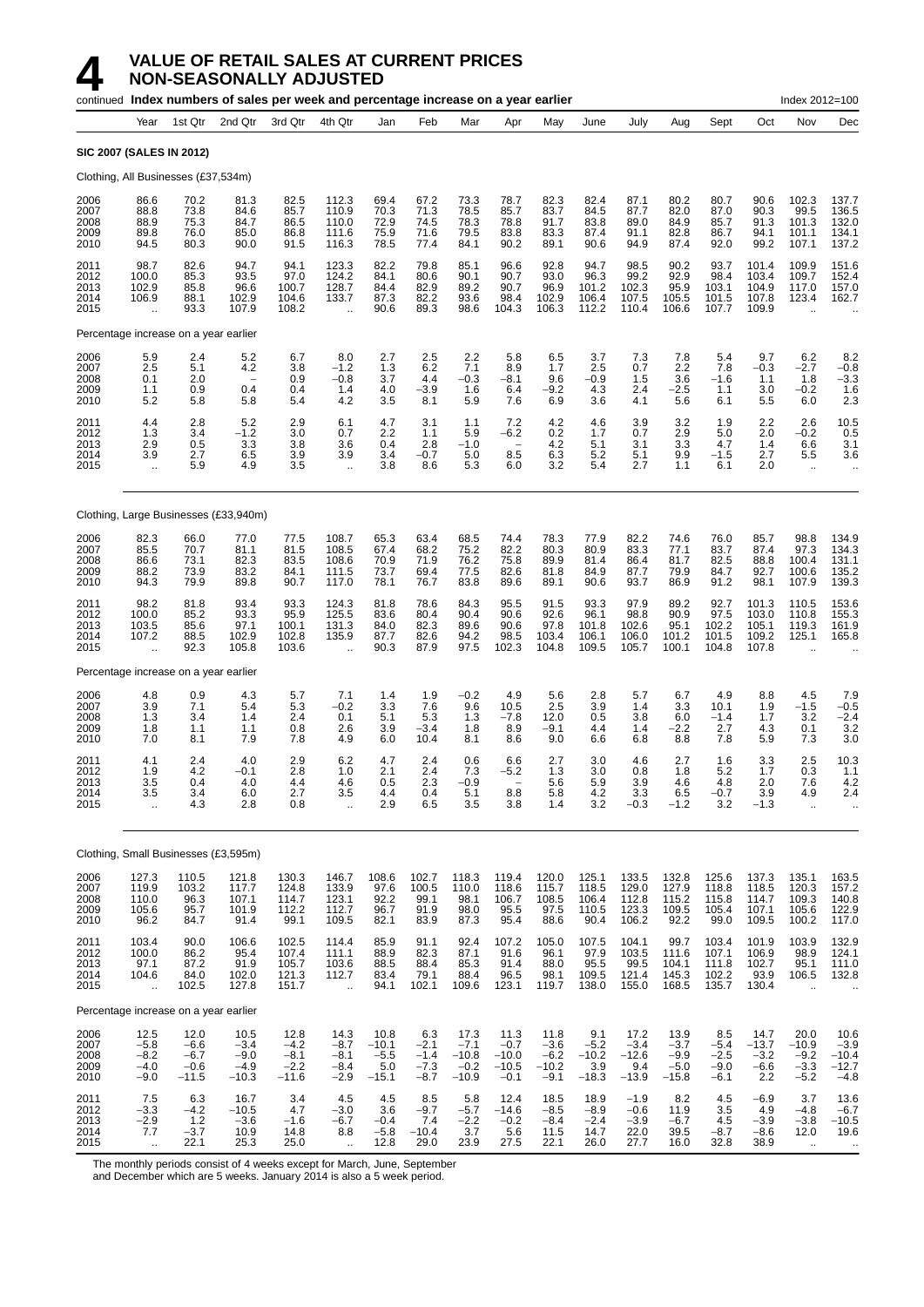|                                       |                                                       |                                          | continued Index numbers of sales per week and percentage increase on a year earlier |                                           |                                                          |                                       |                                      |                                             |                                          |                                           |                                       |                                         |                                          |                                           |                                           | Index 2012=100                           |                                           |
|---------------------------------------|-------------------------------------------------------|------------------------------------------|-------------------------------------------------------------------------------------|-------------------------------------------|----------------------------------------------------------|---------------------------------------|--------------------------------------|---------------------------------------------|------------------------------------------|-------------------------------------------|---------------------------------------|-----------------------------------------|------------------------------------------|-------------------------------------------|-------------------------------------------|------------------------------------------|-------------------------------------------|
|                                       | Year                                                  | 1st Qtr                                  | 2nd Qtr                                                                             | 3rd Qtr                                   | 4th Qtr                                                  | Jan                                   | Feb                                  | Mar                                         | Apr                                      | May                                       | June                                  | July                                    | Aug                                      | Sept                                      | Oct                                       | Nov                                      | Dec                                       |
| <b>SIC 2007 (SALES IN 2012)</b>       |                                                       |                                          |                                                                                     |                                           |                                                          |                                       |                                      |                                             |                                          |                                           |                                       |                                         |                                          |                                           |                                           |                                          |                                           |
|                                       |                                                       |                                          | Footwear and Leather Goods (£4,516m)                                                |                                           |                                                          |                                       |                                      |                                             |                                          |                                           |                                       |                                         |                                          |                                           |                                           |                                          |                                           |
| 2006<br>2007<br>2008<br>2009<br>2010  | 82.9<br>85.3<br>87.1<br>88.6<br>95.7                  | 66.3<br>67.2<br>71.2<br>73.5<br>75.3     | 83.2<br>87.9<br>86.4<br>91.1<br>92.5                                                | 84.9<br>90.6<br>93.0<br>90.0<br>100.8     | 97.1<br>95.5<br>99.0<br>99.9<br>114.1                    | 72.3<br>71.1<br>74.3<br>76.6<br>78.7  | 61.6<br>62.9<br>68.1<br>70.4<br>71.6 | 65.3<br>67.4<br>70.6<br>73.4<br>75.6        | 79.3<br>91.9<br>79.2<br>94.7<br>91.8     | 85.5<br>85.7<br>91.4<br>88.6<br>90.5      | 84.5<br>86.5<br>88.3<br>90.2<br>94.6  | 86.5<br>89.5<br>90.5<br>90.2<br>99.2    | 83.6<br>94.5<br>101.2<br>93.2<br>101.9   | 84.5<br>88.5<br>88.6<br>87.3<br>101.2     | 89.5<br>87.8<br>88.3<br>93.3<br>103.7     | 83.2<br>83.5<br>88.7<br>89.0<br>103.9    | 114.3<br>111.3<br>115.8<br>113.8<br>130.6 |
| 2011<br>2012<br>2013<br>2014<br>2015  | 97.0<br>100.0<br>97.9<br>97.4<br>$\ddot{\phantom{a}}$ | 77.2<br>83.1<br>82.6<br>80.5<br>80.0     | 93.8<br>94.8<br>89.2<br>91.9<br>100.9                                               | 98.9<br>104.0<br>100.3<br>99.7<br>109.9   | 117.9<br>118.1<br>119.6<br>118.9<br>$\ddot{\phantom{a}}$ | 84.5<br>89.5<br>93.3<br>83.3<br>87.9  | 72.7<br>75.5<br>81.3<br>73.8<br>76.0 | 74.9<br>83.9<br>75.0<br>83.0<br>76.8        | 95.5<br>93.8<br>89.0<br>90.7<br>98.1     | 89.6<br>92.8<br>87.4<br>86.3<br>95.9      | 95.9<br>97.3<br>90.7<br>97.2<br>107.1 | 101.5<br>101.2<br>93.1<br>96.4<br>103.8 | 97.6<br>105.9<br>104.4<br>112.0<br>120.6 | 98.0<br>104.6<br>102.8<br>92.6<br>106.3   | 102.4<br>111.1<br>103.8<br>102.7<br>104.2 | 105.5<br>100.7<br>102.9<br>105.6         | 140.2<br>137.7<br>145.6<br>142.4          |
| Percentage increase on a year earlier |                                                       |                                          |                                                                                     |                                           |                                                          |                                       |                                      |                                             |                                          |                                           |                                       |                                         |                                          |                                           |                                           |                                          |                                           |
| 2006<br>2007<br>2008<br>2009<br>2010  | $-2.8$<br>2.9<br>2.1<br>1.7<br>8.0                    | $-10.0$<br>1.3<br>6.1<br>3.1<br>2.5      | 0.5<br>5.7<br>$-1.7$<br>5.4<br>1.5                                                  | $-2.8$<br>6.8<br>2.7<br>$-3.3$<br>12.0    | -<br>$-1.6$<br>3.6<br>0.9<br>14.3                        | $-8.2$<br>$-1.7$<br>4.5<br>3.1<br>2.7 | $-14.7$<br>2.1<br>8.3<br>3.4<br>1.6  | $-7.7$<br>3.2<br>4.8<br>3.9<br>3.1          | 1.9<br>15.8<br>$-13.8$<br>19.6<br>$-3.0$ | 1.9<br>0.2<br>6.6<br>$-3.1$<br>2.2        | $-1.5$<br>2.4<br>2.0<br>2.2<br>4.8    | $-1.0$<br>3.4<br>1.2<br>$-0.4$<br>10.1  | $-3.4$<br>13.0<br>7.1<br>$-7.9$<br>9.4   | $-3.8$<br>4.7<br>0.1<br>$-1.4$<br>15.9    | 2.8<br>$-1.9$<br>0.6<br>5.6<br>11.2       | $-6.4$<br>0.3<br>6.3<br>0.4<br>16.7      | 2.3<br>$-2.6$<br>4.0<br>$-1.7$<br>14.7    |
| 2011<br>2012<br>2013<br>2014<br>2015  | 1.3<br>3.1<br>$-2.1$<br>$-0.5$<br>٠.                  | 2.5<br>7.6<br>$-0.6$<br>$-2.6$<br>$-0.7$ | 1.5<br>1.1<br>$-6.0$<br>3.0<br>9.8                                                  | $-1.9$<br>5.1<br>$-3.5$<br>$-0.6$<br>10.2 | 3.3<br>0.2<br>1.2<br>$-0.6$<br>$\ddot{\phantom{a}}$      | 7.5<br>5.9<br>4.2<br>$-10.8$<br>5.6   | 1.6<br>3.9<br>7.7<br>$-9.2$<br>2.9   | $-1.0$<br>12.0<br>$-10.6$<br>10.7<br>$-7.6$ | 4.0<br>$-1.8$<br>$-5.1$<br>1.9<br>8.1    | $-1.0$<br>3.7<br>$-5.8$<br>$-1.3$<br>11.1 | 1.4<br>1.4<br>$-6.8$<br>7.2<br>10.2   | 2.3<br>$-0.3$<br>$-7.9$<br>3.5<br>7.7   | $-4.3$<br>8.5<br>$-1.4$<br>7.3<br>7.7    | $-3.2$<br>6.8<br>$-1.8$<br>$-9.9$<br>14.7 | $-1.3$<br>8.6<br>$-6.6$<br>$-1.1$<br>1.5  | 1.5<br>$-4.5$<br>2.1<br>2.6<br>$\ddotsc$ | 7.3<br>$-1.8$<br>5.8<br>$-2.2$            |

The monthly periods consist of 4 weeks except for March, June, September

and December which are 5 weeks. January 2014 is also a 5 week period.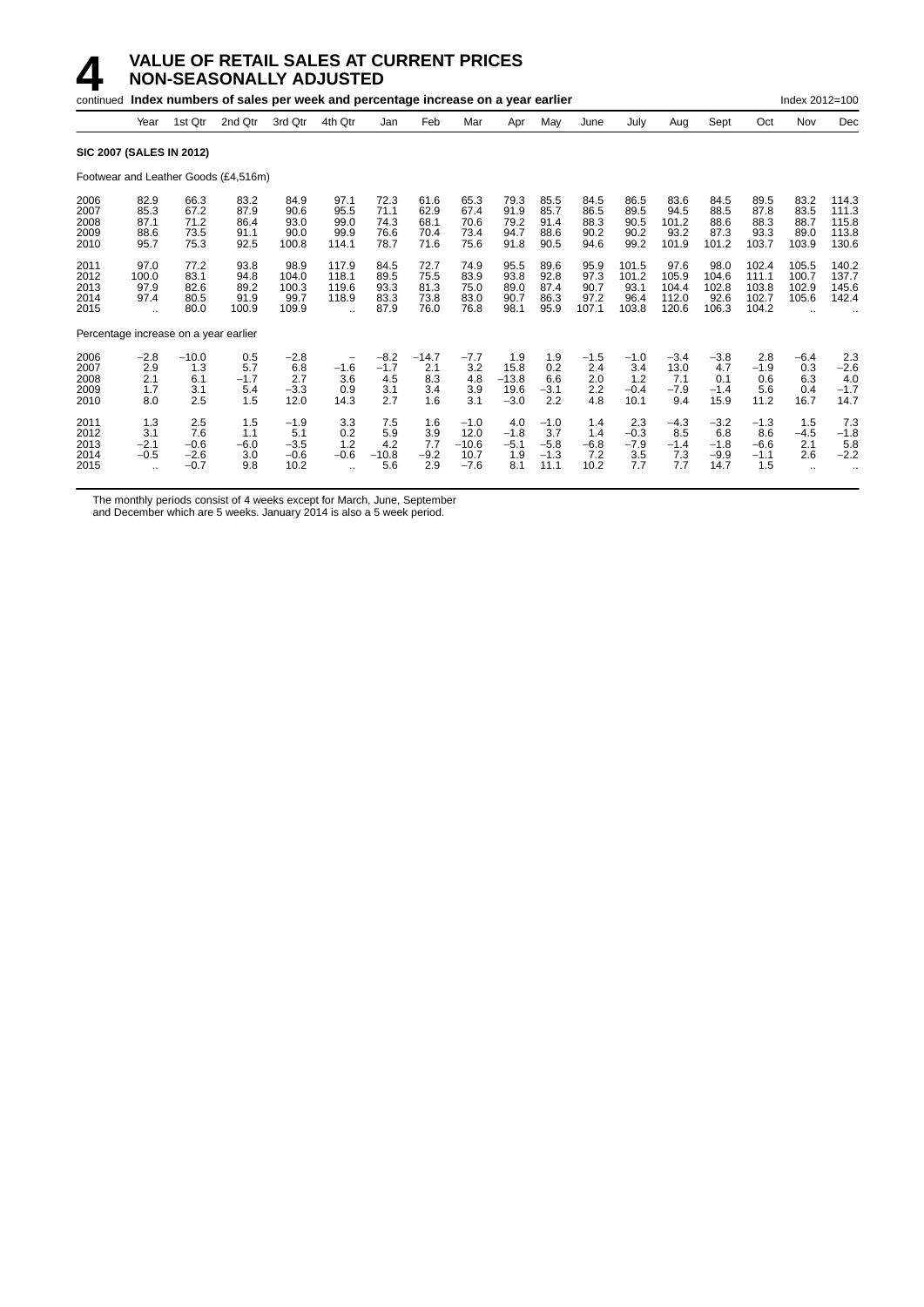# **4 VALUE OF RETAIL SALES AT CURRENT PRICES**<br>**14 MON-SEASONALLY ADJUSTED**<br>continued Index numbers of sales per week and percentage increase on a ver-**NON-SEASONALLY ADJUSTED**

|                                      |                                                        |                                               |                                           | continued Index numbers of sales per week and percentage increase on a year earlier |                                                           |                                               |                                             |                                            |                                           |                                            |                                          |                                              |                                             |                                           |                                           | Index 2012=100                                           |                                                    |
|--------------------------------------|--------------------------------------------------------|-----------------------------------------------|-------------------------------------------|-------------------------------------------------------------------------------------|-----------------------------------------------------------|-----------------------------------------------|---------------------------------------------|--------------------------------------------|-------------------------------------------|--------------------------------------------|------------------------------------------|----------------------------------------------|---------------------------------------------|-------------------------------------------|-------------------------------------------|----------------------------------------------------------|----------------------------------------------------|
|                                      | Year                                                   | 1st Qtr                                       | 2nd Qtr                                   | 3rd Qtr                                                                             | 4th Qtr                                                   | Jan                                           | Feb                                         | Mar                                        | Apr                                       | May                                        | June                                     | July                                         | Aug                                         | Sept                                      | Oct                                       | Nov                                                      | Dec                                                |
|                                      | <b>SIC 2007 (SALES IN 2012)</b>                        |                                               |                                           |                                                                                     |                                                           |                                               |                                             |                                            |                                           |                                            |                                          |                                              |                                             |                                           |                                           |                                                          |                                                    |
|                                      |                                                        |                                               |                                           | Household Goods Stores, All Businesses (£30,044)                                    |                                                           |                                               |                                             |                                            |                                           |                                            |                                          |                                              |                                             |                                           |                                           |                                                          |                                                    |
| 2006<br>2007<br>2008<br>2009<br>2010 | 111.7<br>115.6<br>113.1<br>107.5<br>103.3              | 105.8<br>112.1<br>112.3<br>100.3<br>98.9      | 107.8<br>111.8<br>110.8<br>101.5<br>101.7 | 106.1<br>110.6<br>107.3<br>104.2<br>100.8                                           | 127.3<br>127.9<br>122.2<br>124.0<br>111.6                 | 112.5<br>117.0<br>117.6<br>107.8<br>95.5      | 102.7<br>108.5<br>106.7<br>95.2<br>97.2     | 102.8<br>111.0<br>111.6<br>98.3<br>102.9   | 112.6<br>114.5<br>111.4<br>104.6<br>104.0 | 106.6<br>111.7<br>115.5<br>103.6<br>103.8  | 105.0<br>109.8<br>106.5<br>97.4<br>98.2  | 103.8<br>113.1<br>108.5<br>103.8<br>102.3    | 107.5<br>109.9<br>108.4<br>104.5<br>100.9   | 106.9<br>109.2<br>105.5<br>104.3<br>99.6  | 112.4<br>115.3<br>110.0<br>112.7<br>104.0 | 122.0<br>123.2<br>117.2<br>119.0<br>108.5                | 143.4<br>141.8<br>135.9<br>136.9<br>120.2          |
| 2011<br>2012<br>2013<br>2014<br>2015 | 100.9<br>100.0<br>96.9<br>102.4<br>ă,                  | 96.8<br>96.5<br>92.6<br>96.9<br>102.7         | 98.6<br>99.3<br>95.8<br>99.5<br>104.9     | 97.5<br>96.0<br>93.4<br>99.5<br>105.8                                               | 110.7<br>108.3<br>105.6<br>114.4<br>$\ddotsc$             | 102.6<br>100.1<br>96.0<br>101.7<br>104.8      | 92.9<br>91.5<br>92.5<br>93.9<br>99.6        | 95.4<br>97.5<br>90.1<br>94.6<br>103.6      | 103.1<br>101.4<br>95.0<br>101.7<br>107.1  | 98.6<br>100.2<br>99.4<br>99.0<br>106.3     | 94.9<br>96.9<br>93.4<br>98.0<br>102.0    | 98.7<br>98.4<br>95.9<br>99.5<br>108.8        | 95.8<br>94.1<br>90.0<br>100.1<br>101.8      | 97.8<br>95.6<br>94.2<br>99.0<br>106.7     | 105.1<br>100.7<br>98.8<br>109.4<br>112.9  | 106.5<br>107.2<br>101.2<br>115.7                         | 118.4<br>115.2<br>114.5<br>117.3                   |
|                                      |                                                        | Percentage increase on a year earlier         |                                           |                                                                                     |                                                           |                                               |                                             |                                            |                                           |                                            |                                          |                                              |                                             |                                           |                                           |                                                          |                                                    |
| 2006<br>2007<br>2008<br>2009<br>2010 | 0.7<br>3.4<br>$-2.1$<br>$-5.0$<br>$-3.9$               | $-3.9$<br>6.0<br>0.2<br>$-10.7$<br>$-1.4$     | 2.5<br>3.7<br>$-0.9$<br>$-8.4$<br>0.2     | 1.9<br>4.2<br>$-3.0$<br>$-2.9$<br>$-3.2$                                            | 2.1<br>0.5<br>$-4.5$<br>1.5<br>$-10.0$                    | $-2.7$<br>4.0<br>0.5<br>$-8.4$<br>$-11.4$     | $-3.9$<br>5.6<br>$-1.7$<br>$-10.7$<br>2.1   | $-5.0$<br>7.9<br>0.6<br>$-11.9$<br>4.6     | 3.9<br>1.7<br>$-2.6$<br>$-6.1$<br>$-0.6$  | 0.7<br>4.9<br>3.3<br>$-10.3$<br>0.2        | 2.8<br>4.6<br>$-3.0$<br>-8.6<br>0.9      | $-1.0$<br>8.9<br>$-4.0$<br>$-4.3$<br>$-1.5$  | 4.7<br>2.2<br>$-1.3$<br>$-3.6$<br>$-3.4$    | 2.0<br>2.1<br>$-3.4$<br>$-1.1$<br>$-4.4$  | 0.5<br>2.6<br>$-4.6$<br>2.4<br>$-7.7$     | 3.1<br>1.0<br>$-4.8$<br>1.5<br>$-8.9$                    | 2.5<br>$-1.1$<br>$-4.2$<br>0.8<br>$-12.2$          |
| 2011<br>2012<br>2013<br>2014<br>2015 | $-2.3$<br>$-0.9$<br>$-3.1$<br>5.8<br>ä.                | $-2.0$<br>$-0.4$<br>$-4.0$<br>4.6<br>6.0      | $-3.1$<br>0.7<br>$-3.5$<br>3.9<br>5.4     | $-3.3$<br>$-1.5$<br>$-2.7$<br>6.4<br>6.4                                            | $-0.8$<br>$-2.2$<br>$-2.5$<br>8.3<br>$\ddotsc$            | 7.4<br>$-2.4$<br>$-4.2$<br>6.0<br>3.0         | $-4.5$<br>$-1.5$<br>1.1<br>1.5<br>6.1       | $-7.2$<br>2.2<br>$-7.6$<br>5.0<br>9.6      | $-0.9$<br>$-1.6$<br>$-6.3$<br>7.0<br>5.3  | $-5.0$<br>1.6<br>$-0.7$<br>$-0.4$<br>7.3   | $-3.3$<br>2.0<br>$-3.6$<br>5.0<br>4.0    | $-3.5$<br>$-0.3$<br>$-2.6$<br>3.8<br>9.4     | $-5.1$<br>$-1.8$<br>$-4.3$<br>11.1<br>1.7   | $-1.8$<br>$-2.3$<br>$-1.4$<br>5.0<br>7.9  | 1.1<br>$-4.2$<br>$-1.8$<br>10.7<br>3.3    | $-1.8$<br>0.6<br>$-5.6$<br>14.3<br>$\ddotsc$             | $-1.5$<br>$-2.7$<br>$-0.6$<br>2.4                  |
|                                      |                                                        |                                               |                                           | Household Goods Stores, Large Businesses (£21,158m)                                 |                                                           |                                               |                                             |                                            |                                           |                                            |                                          |                                              |                                             |                                           |                                           |                                                          |                                                    |
| 2006<br>2007<br>2008<br>2009<br>2010 | 111.2<br>114.6<br>112.3<br>107.1<br>105.0              | 104.2<br>108.1<br>112.8<br>100.3<br>101.1     | 108.6<br>110.7<br>109.2<br>102.5<br>101.3 | 105.0<br>108.8<br>103.5<br>102.2<br>100.1                                           | 127.2<br>130.7<br>123.8<br>123.2<br>117.3                 | 112.0<br>115.2<br>122.3<br>108.6<br>102.7     | 99.7<br>103.1<br>103.2<br>95.3<br>96.2      | 101.5<br>106.4<br>110.9<br>97.7<br>103.8   | 115.0<br>115.6<br>110.0<br>107.4<br>103.3 | 107.8<br>110.4<br>116.2<br>104.3<br>104.2  | 104.0<br>107.0<br>102.9<br>97.2<br>97.4  | 102.2<br>109.9<br>104.5<br>100.4<br>99.9     | 105.5<br>107.5<br>106.2<br>102.8<br>100.4   | 106.9<br>109.0<br>100.5<br>103.1<br>100.0 | 109.3<br>115.7<br>104.9<br>107.6<br>105.6 | 117.8<br>121.1<br>115.5<br>115.5<br>111.1                | 149.0<br>150.5<br>145.6<br>141.8<br>131.7          |
| 2011<br>2012<br>2013<br>2014<br>2015 | 102.1<br>100.0<br>95.7<br>99.6<br>$\ddotsc$            | 100.2<br>96.1<br>91.1<br>93.9<br>99.7         | 99.6<br>96.8<br>93.9<br>96.9<br>101.2     | 96.4<br>95.3<br>92.3<br>96.8<br>99.7                                                | 112.1<br>111.8<br>105.6<br>111.3                          | 109.5<br>104.3<br>96.6<br>100.9<br>102.7      | 94.9<br>89.5<br>89.5<br>89.1<br>96.8        | 97.1<br>94.7<br>88.0<br>90.8<br>99.6       | 108.3<br>99.1<br>94.3<br>100.1<br>103.9   | 97.5<br>97.4<br>96.3<br>97.5<br>103.8      | 94.3<br>94.6<br>91.6<br>93.8<br>97.0     | 96.9<br>95.4<br>93.4<br>96.4<br>102.5        | 94.0<br>93.3<br>89.8<br>98.0<br>97.0        | 97.9<br>96.9<br>93.5<br>96.1<br>99.7      | 102.2<br>99.9<br>95.3<br>100.6<br>104.6   | 103.9<br>107.7<br>100.2<br>110.5                         | 126.5<br>124.6<br>118.2<br>120.4                   |
|                                      |                                                        | Percentage increase on a year earlier         |                                           |                                                                                     |                                                           |                                               |                                             |                                            |                                           |                                            |                                          |                                              |                                             |                                           |                                           |                                                          |                                                    |
| 2006<br>2007<br>2008<br>2009<br>2010 | 1.0<br>3.0<br>$-2.0$<br>$-4.7$<br>$-1.9$               | $-4.8$<br>3.8<br>4.3<br>$-11.0$<br>0.8        | 4.6<br>2.0<br>$-1.4$<br>$-6.1$<br>$-1.2$  | 3.7<br>3.6<br>$-4.9$<br>$-1.3$<br>$-2.0$                                            | 0.8<br>2.8<br>$-5.3$<br>$-0.5$<br>$-4.7$                  | $-3.5$<br>2.9<br>6.1<br>$-11.2$<br>$-5.5$     | $-3.9$<br>3.4<br>0.1<br>$-7.6$<br>0.9       | $-6.6$<br>4.8<br>4.3<br>$-11.9$<br>6.2     | 8.3<br>0.6<br>$-4.8$<br>$-2.4$<br>$-3.9$  | 2.9<br>2.3<br>5.3<br>$-10.2$<br>$-0.1$     | 2.9<br>2.9<br>$-3.9$<br>$-5.6$<br>0.2    | 1.2<br>7.5<br>$-4.9$<br>$-4.0$<br>$-0.5$     | 5.7<br>2.0<br>$-1.3$<br>$-3.1$<br>$-2.3$    | 4.1<br>2.0<br>$-7.8$<br>2.6<br>$-3.0$     | $-0.2$<br>5.9<br>$-9.3$<br>2.6<br>$-1.8$  | 0.7<br>2.8<br>$-4.6$<br>$-0.1$<br>$-3.8$                 | 1.5<br>1.0<br>$-3.2$<br>$-2.6$<br>$-7.1$           |
| 2011<br>2012<br>2013<br>2014<br>2015 | $-2.8$<br>$-2.0$<br>$-4.3$<br>4.1<br>$\ddotsc$         | $-0.9$<br>$-4.2$<br>$-5.2$<br>3.1<br>6.1      | $-1.7$<br>$-2.8$<br>$-3.1$<br>3.2<br>4.5  | $-3.7$<br>$-1.1$<br>$-3.2$<br>4.8<br>3.1                                            | $-4.5$<br>$-0.2$<br>$-5.5$<br>5.3<br>$\ddot{\phantom{a}}$ | 6.7<br>$-4.8$<br>$-7.4$<br>4.5<br>1.7         | $-1.4$<br>$-5.7$<br>$-0.1$<br>$-0.4$<br>8.6 | $-6.5$<br>$-2.4$<br>$-7.1$<br>3.2<br>9.6   | 4.9<br>$-8.5$<br>$-4.8$<br>6.2<br>3.7     | $-6.5$<br>$-0.1$<br>$-1.1$<br>1.2<br>6.5   | $-3.2$<br>0.3<br>$-3.2$<br>2.5<br>3.4    | $-3.0$<br>$-1.5$<br>$-2.1$<br>3.2<br>6.4     | $-6.4$<br>$-0.8$<br>$-3.8$<br>9.1<br>$-1.0$ | $-2.1$<br>$-1.1$<br>$-3.5$<br>2.8<br>3.7  | $-3.2$<br>$-2.3$<br>-4.5<br>5.6<br>3.9    | $-6.4$<br>3.6<br>$-7.0$<br>10.3<br>$\ddot{\phantom{a}}$  | $-4.0$<br>$-1.5$<br>$-5.1$<br>1.8                  |
|                                      |                                                        |                                               |                                           | Household Goods Stores, Small Businesses (£8,885m)                                  |                                                           |                                               |                                             |                                            |                                           |                                            |                                          |                                              |                                             |                                           |                                           |                                                          |                                                    |
| 2006<br>2007<br>2008<br>2009<br>2010 | 113.0<br>118.0<br>115.1<br>108.6<br>99.2               | 109.6<br>121.5<br>111.3<br>100.2<br>93.5      | 106.0<br>114.6<br>114.6<br>99.2<br>102.7  | 108.8<br>114.8<br>116.4<br>109.0<br>102.6                                           | 127.6<br>121.2<br>118.3<br>125.9<br>97.9                  | 113.8<br>121.2<br>106.5<br>105.8<br>78.5      | 109.9<br>121.4<br>115.0<br>94.9<br>99.7     | 105.9<br>121.9<br>113.2<br>99.9<br>100.6   | 106.8<br>111.7<br>114.8<br>98.0<br>105.8  | 103.5<br>115.0<br>113.7<br>102.0<br>102.8  | 107.4<br>116.4<br>115.2<br>97.9<br>100.3 | 107.8<br>120.7<br>118.1<br>112.1<br>107.9    | 112.4<br>115.5<br>113.8<br>108.4<br>102.0   | 106.9<br>109.5<br>117.2<br>107.0<br>98.8  | 120.0<br>114.5<br>122.3<br>124.8<br>100.2 | 131.9<br>128.0<br>121.2<br>127.5<br>102.3                | 130.2<br>121.1<br>112.7<br>125.4<br>92.6           |
| 2011<br>2012<br>2013<br>2014<br>2015 | 98.1<br>100.0<br>99.6<br>109.2<br>÷.                   | 88.8<br>97.4<br>96.4<br>104.1<br>110.0        | 96.2<br>105.1<br>100.3<br>105.7<br>113.6  | 100.1<br>97.6<br>96.1<br>105.8<br>120.4                                             | 107.3<br>99.9<br>105.5<br>121.7<br>$\ddot{\phantom{a}}$   | 86.1<br>90.2<br>94.5<br>103.7<br>109.8        | 88.1<br>96.1<br>99.6<br>105.1<br>106.1      | 91.5<br>104.3<br>95.3<br>103.6<br>113.4    | 90.7<br>106.9<br>96.8<br>105.5<br>114.7   | 101.4<br>106.9<br>106.9<br>102.8<br>112.0  | 96.6<br>102.3<br>97.7<br>108.1<br>113.8  | 103.1<br>105.4<br>101.8<br>106.9<br>123.9    | 100.0<br>96.0<br>90.7<br>105.0<br>113.0     | 97.6<br>92.5<br>95.9<br>105.7<br>123.5    | 112.1<br>102.7<br>107.2<br>130.2<br>132.8 | 112.8<br>106.0<br>103.6<br>128.0<br>$\ddot{\phantom{a}}$ | 99.1<br>$\frac{92.7}{105.7}$<br>109.9<br>$\cdot$ . |
|                                      |                                                        | Percentage increase on a year earlier         |                                           |                                                                                     |                                                           |                                               |                                             |                                            |                                           |                                            |                                          |                                              |                                             |                                           |                                           |                                                          |                                                    |
| 2006<br>2007<br>2008<br>2009<br>2010 | 4.4<br>$-2.5$<br>$-5.7$<br>$-8.6$                      | $-1.8$<br>10.9<br>$-8.4$<br>$-10.0$<br>$-6.7$ | $-2.3$<br>8.1<br>0.1<br>$-13.5$<br>3.6    | $-1.9$<br>5.5<br>1.4<br>$-6.4$<br>$-5.9$                                            | 5.4<br>$-5.0$<br>$-2.4$<br>6.4<br>$-22.2$                 | $-0.6$<br>6.5<br>$-12.2$<br>$-0.6$<br>$-25.8$ | $-3.9$<br>10.5<br>$-5.3$<br>$-17.4$<br>5.0  | $-1.0$<br>15.0<br>$-7.1$<br>$-11.8$<br>0.8 | $-5.8$<br>4.6<br>2.8<br>$-14.7$<br>8.0    | $-4.4$<br>11.1<br>$-1.2$<br>$-10.3$<br>0.7 | 2.6<br>8.4<br>$-1.0$<br>$-15.0$<br>2.4   | $-5.5$<br>12.0<br>$-2.2$<br>$-5.1$<br>$-3.7$ | 2.4<br>2.7<br>$-1.5$<br>$-4.7$<br>$-5.9$    | $-2.5$<br>2.5<br>7.0<br>$-8.8$<br>$-7.6$  | 2.0<br>$-4.6$<br>6.9<br>2.0<br>$-19.7$    | 8.5<br>$-2.9$<br>$-5.4$<br>5.2<br>$-19.8$                | $\frac{5.5}{-6.9}$<br>$-7.0$<br>11.3<br>$-26.2$    |
| 2011<br>2012<br>2013<br>2014<br>2015 | $-1.1$<br>1.9<br>$-0.4$<br>9.7<br>$\ddot{\phantom{1}}$ | $-5.1$<br>9.8<br>$-1.1$<br>8.0<br>5.7         | $-6.3$<br>9.2<br>$-4.6$<br>5.4<br>7.5     | $-2.5$<br>$-2.5$<br>$-1.5$<br>10.1<br>13.8                                          | 9.6<br>$-6.9$<br>5.6<br>15.4<br>$\ddot{\phantom{1}}$      | 9.7<br>4.8<br>4.7<br>9.7<br>5.9               | $-11.6$<br>9.1<br>3.7<br>5.5<br>0.9         | $-9.1$<br>14.0<br>$-8.7$<br>8.8<br>9.4     | $-14.3$<br>17.9<br>$-9.4$<br>8.9<br>8.8   | $-1.4$<br>5.4<br>$-3.9$<br>9.0             | $-3.6$<br>5.9<br>$-4.5$<br>10.6<br>5.3   | $-4.4$<br>2.2<br>$-3.4$<br>5.1<br>15.9       | $-1.9$<br>$-4.0$<br>$-5.6$<br>15.8<br>7.7   | $-1.2$<br>$-5.2$<br>3.7<br>10.2<br>16.9   | 11.8<br>$-8.4$<br>$4.3\,$<br>21.5<br>2.0  | 10.2<br>$-6.0$<br>$-2.3$<br>23.6<br>$\ddot{\phantom{1}}$ | 7.0<br>$-6.5$<br>14.0<br>4.0<br>$\alpha$           |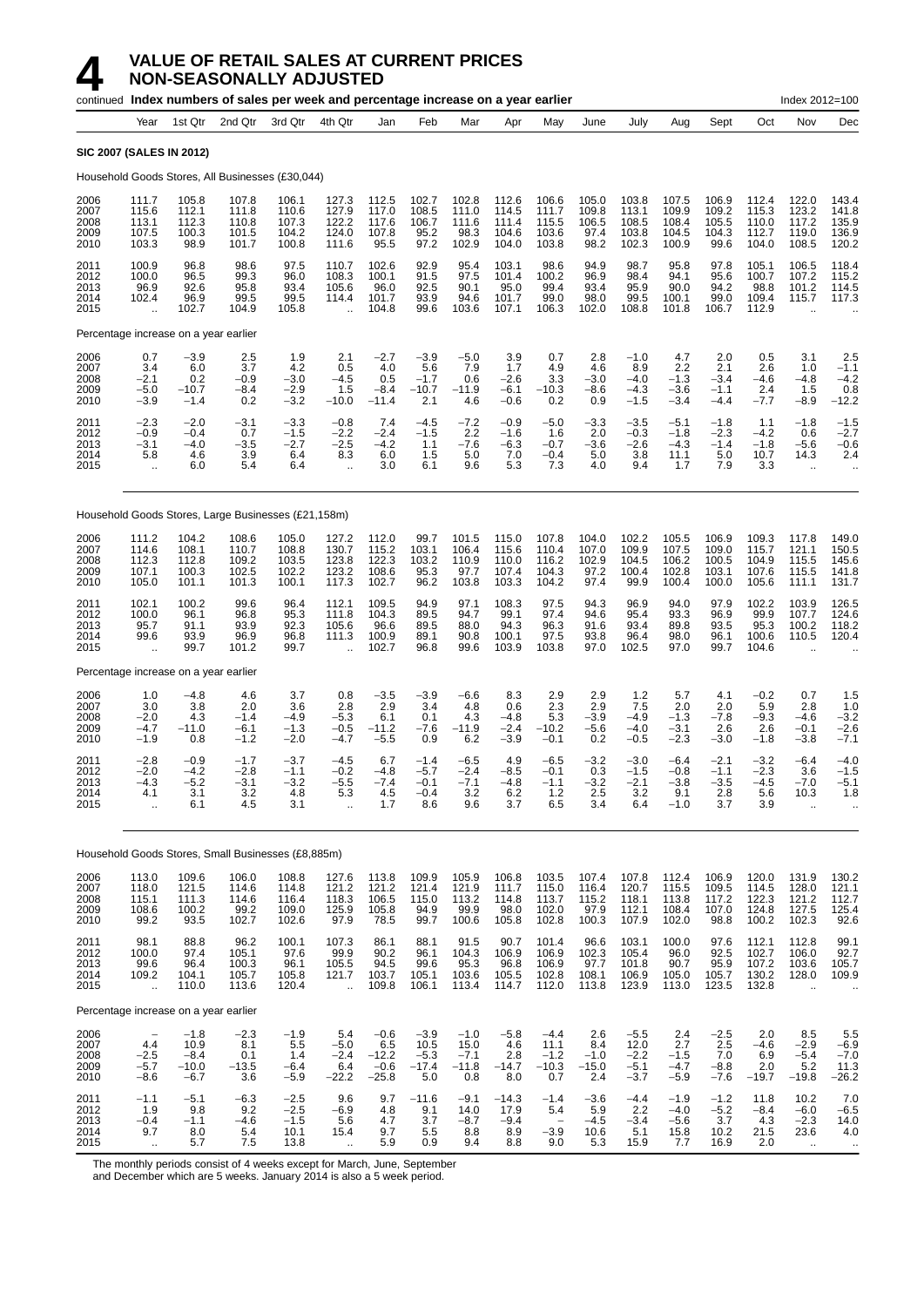|                                      |                                                         |                                              | continued Index numbers of sales per week and percentage increase on a year earlier |                                                    |                                                          |                                                      |                                                            |                                                 |                                             |                                              |                                            |                                                              |                                             |                                                     |                                               | Index 2012=100                                           |                                                                    |
|--------------------------------------|---------------------------------------------------------|----------------------------------------------|-------------------------------------------------------------------------------------|----------------------------------------------------|----------------------------------------------------------|------------------------------------------------------|------------------------------------------------------------|-------------------------------------------------|---------------------------------------------|----------------------------------------------|--------------------------------------------|--------------------------------------------------------------|---------------------------------------------|-----------------------------------------------------|-----------------------------------------------|----------------------------------------------------------|--------------------------------------------------------------------|
|                                      | Year                                                    | 1st Qtr                                      | 2nd Qtr                                                                             | 3rd Qtr                                            | 4th Qtr                                                  | Jan                                                  | Feb                                                        | Mar                                             | Apr                                         | May                                          | June                                       | July                                                         | Aug                                         | Sept                                                | Oct                                           | Nov                                                      | Dec                                                                |
|                                      | SIC 2007 (SALES IN 2012)                                |                                              |                                                                                     |                                                    |                                                          |                                                      |                                                            |                                                 |                                             |                                              |                                            |                                                              |                                             |                                                     |                                               |                                                          |                                                                    |
|                                      |                                                         | Furniture, Lighting, etc (£10,925m)          |                                                                                     |                                                    |                                                          |                                                      |                                                            |                                                 |                                             |                                              |                                            |                                                              |                                             |                                                     |                                               |                                                          |                                                                    |
| 2006<br>2007<br>2008<br>2009<br>2010 | 103.4<br>105.9<br>104.5<br>97.6<br>92.7                 | 103.3<br>106.5<br>107.5<br>91.0<br>92.1      | 96.0<br>102.1<br>103.5<br>89.6<br>88.1                                              | 99.5<br>103.7<br>100.4<br>98.8<br>90.5             | 114.7<br>111.1<br>106.2<br>111.1<br>100.0                | 103.7<br>102.4<br>105.7<br>96.9<br>85.8              | 100.9<br>105.2<br>107.7<br>88.1<br>95.7                    | 104.8<br>110.8<br>109.3<br>88.7<br>94.2         | 101.3<br>101.7<br>106.9<br>91.0<br>90.3     | 94.9<br>103.4<br>103.8<br>90.1<br>90.8       | 92.7<br>101.4<br>100.5<br>87.9<br>84.2     | 96.1<br>109.3<br>102.4<br>100.1<br>92.0                      | 101.0<br>101.4<br>100.7<br>97.9<br>89.5     | 101.0<br>101.1<br>98.6<br>98.5<br>90.1              | 111.0<br>107.8<br>110.1<br>112.9<br>103.4     | 117.6<br>116.1<br>108.1<br>114.8<br>103.4                | 115.3<br>109.8<br>101.6<br>106.6<br>94.4                           |
| 2011<br>2012<br>2013<br>2014<br>2015 | 96.1<br>100.0<br>101.2<br>109.8<br>$\ddot{\phantom{a}}$ | 96.0<br>95.0<br>100.8<br>105.7<br>118.3      | 88.2<br>100.8<br>97.1<br>102.3<br>118.0                                             | 95.2<br>97.4<br>96.0<br>107.9<br>119.4             | 105.0<br>106.9<br>110.8<br>123.5                         | 97.4<br>94.5<br>102.1<br>108.1<br>118.2              | 99.1<br>93.6<br>101.5<br>105.5<br>115.8                    | 92.5<br>96.4<br>99.2<br>103.4<br>120.3          | 87.2<br>102.1<br>94.8<br>104.1<br>119.6     | 88.7<br>98.4<br>101.7<br>99.8<br>118.4       | 88.7<br>101.6<br>95.4<br>103.0<br>116.2    | 96.6<br>102.1<br>103.0<br>110.9<br>129.4                     | 91.4<br>93.3<br>86.5<br>104.2<br>108.0      | 97.2<br>96.9<br>97.9<br>108.4<br>120.5              | 107.3<br>110.2<br>108.4<br>127.8<br>134.4     | 105.4<br>106.9<br>108.6<br>123.7<br>$\ddot{\phantom{a}}$ | 102.8<br>104.3<br>114.5<br>119.9                                   |
|                                      |                                                         | Percentage increase on a year earlier        |                                                                                     |                                                    |                                                          |                                                      |                                                            |                                                 |                                             |                                              |                                            |                                                              |                                             |                                                     |                                               |                                                          |                                                                    |
| 2006<br>2007<br>2008<br>2009<br>2010 | 4.6<br>2.4<br>$-1.3$<br>$-6.6$<br>$-5.1$                | 1.6<br>3.1<br>1.0<br>$-15.4$<br>1.2          | 5.3<br>6.3<br>1.3<br>$-13.5$<br>$-1.6$                                              | 5.5<br>4.3<br>$-3.2$<br>$-1.6$<br>$-8.4$           | 5.9<br>$-3.1$<br>$-4.4$<br>4.6<br>$-10.0$                | 2.4<br>$-1.3$<br>3.2<br>$-8.\overline{3}$<br>$-11.4$ | $-2.5$<br>4.2<br>2.3<br>$-18.2$<br>8.7                     | 4.3<br>5.8<br>$-1.3$<br>$-18.9$<br>6.2          | 2.6<br>0.5<br>5.0<br>$-14.8$<br>$-0.8$      | 5.2<br>9.0<br>0.4<br>$-13.2$<br>0.8          | 7.8<br>9.3<br>$-0.8$<br>$-12.5$<br>$-4.3$  | 2.8<br>13.8<br>$-6.3$<br>$-2.3$<br>$-8.1$                    | 8.5<br>0.4<br>$-0.7$<br>$-2.8$<br>$-8.6$    | 5.4<br>0.1<br>$-2.5$<br>$\qquad \qquad -$<br>$-8.6$ | 5.1<br>$-2.9$<br>2.1<br>2.6<br>$-8.4$         | 7.5<br>$-1.3$<br>$-6.9$<br>6.2<br>$-10.0$                | 5.2<br>$-4.7$<br>$-7.5$<br>5.0<br>$-11.4$                          |
| 2011<br>2012<br>2013<br>2014<br>2015 | 3.7<br>4.0<br>$1.2$<br>8.5<br>÷.                        | 4.3<br>$-1.1$<br>6.1<br>4.8<br>11.9          | 0.2<br>14.2<br>$-3.6$<br>5.3<br>15.3                                                | 5.2<br>2.3<br>$-1.4$<br>12.4<br>10.7               | 5.0<br>1.9<br>3.7<br>11.5<br>$\ddot{\phantom{a}}$        | 13.5<br>$-2.9$<br>8.0<br>5.9<br>9.4                  | 3.6<br>-5.6<br>8.5<br>3.9<br>9.7                           | $-1.9$<br>4.2<br>2.9<br>4.2<br>16.4             | $-3.4$<br>17.2<br>$-7.2$<br>9.8<br>15.0     | $-2.3$<br>10.9<br>3.4<br>$-1.9$<br>18.7      | 5.4<br>14.5<br>$-6.1$<br>7.9<br>12.9       | 5.0<br>5.7<br>0.9<br>7.7<br>16.7                             | 2.1<br>2.0<br>-7.2<br>20.5<br>3.7           | 7.9<br>$-0.3$<br>1.1<br>10.7<br>11.2                | 3.7<br>2.8<br>$-1.7$<br>17.9<br>5.2           | 1.9<br>1.4<br>1.7<br>13.9<br>$\mathbf{r}$                | 8.8<br>1.5<br>9.8<br>4.7<br>$\ddot{\phantom{a}}$                   |
|                                      |                                                         |                                              | Electrical Household Appliances (£7,317m)                                           |                                                    |                                                          |                                                      |                                                            |                                                 |                                             |                                              |                                            |                                                              |                                             |                                                     |                                               |                                                          |                                                                    |
| 2006<br>2007<br>2008<br>2009<br>2010 | 126.4<br>127.4<br>118.5<br>113.6<br>110.8               | 117.1<br>122.2<br>117.1<br>101.1<br>99.1     | 108.9<br>105.7<br>99.3<br>91.6<br>95.6                                              | 112.1<br>114.7<br>105.3<br>105.8<br>105.6          | 167.7<br>166.8<br>152.3<br>155.9<br>142.8                | 136.3<br>141.1<br>138.0<br>119.7<br>105.2            | 111.1<br>115.8<br>101.7<br>96.5<br>96.6                    | 106.5<br>112.2<br>108.5<br>90.0<br>96.1         | 112.6<br>104.4<br>100.1<br>93.7<br>89.2     | 107.4<br>101.9<br>102.4<br>93.6<br>95.4      | 107.0<br>109.8<br>96.3<br>88.4<br>101.0    | 106.6<br>114.8<br>101.1<br>102.2<br>103.7                    | 114.4<br>111.0<br>109.6<br>104.7<br>103.5   | 114.6<br>117.6<br>105.1<br>109.6<br>108.8           | 122.6<br>127.2<br>104.1<br>116.8<br>111.5     | 144.8<br>141.2<br>128.9<br>136.8<br>127.4                | 222.0<br>219.1<br>209.5<br>202.6<br>180.0                          |
| 2011<br>2012<br>2013<br>2014<br>2015 | 100.6<br>100.0<br>83.7<br>87.5<br>$\ddot{\phantom{a}}$  | 96.7<br>98.4<br>76.9<br>80.1<br>82.1         | 83.4<br>88.0<br>69.8<br>73.8<br>73.7                                                | 94.1<br>91.5<br>78.0<br>79.8<br>83.1               | 128.0<br>122.1<br>110.1<br>117.0<br>$\ddot{\phantom{a}}$ | 121.1<br>120.0<br>88.1<br>94.0<br>93.0               | 86.4<br>90.1<br>74.9<br>72.9<br>77.8                       | 85.5<br>87.7<br>69.6<br>71.9<br>76.9            | 82.6<br>90.6<br>71.8<br>76.3<br>74.8        | 84.0<br>87.6<br>68.3<br>72.9<br>74.6         | 83.7<br>86.1<br>69.5<br>72.7<br>72.0       | 86.1<br>92.7<br>70.8<br>73.2<br>79.3                         | 92.1<br>88.4<br>77.0<br>81.3<br>81.3        | 102.0<br>93.1<br>84.7<br>83.7<br>87.7               | 107.3<br>94.4<br>81.5<br>87.6<br>87.2         | 113.3<br>116.4<br>96.5<br>115.7<br>$\ddot{\phantom{a}}$  | 156.4<br>148.9<br>143.9<br>141.5                                   |
|                                      |                                                         | Percentage increase on a year earlier        |                                                                                     |                                                    |                                                          |                                                      |                                                            |                                                 |                                             |                                              |                                            |                                                              |                                             |                                                     |                                               |                                                          |                                                                    |
| 2006<br>2007<br>2008<br>2009<br>2010 | $\frac{1.3}{0.7}$<br>$-7.0$<br>$-4.1$<br>$-2.5$         | $-3.4$<br>4.4<br>$-4.2$<br>$-13.6$<br>$-2.0$ | 6.0<br>-2.9<br>$-6.0$<br>$-7.7$<br>4.3                                              | 1.8<br>$2.\overline{3}$<br>$-8.2$<br>0.5<br>$-0.2$ | 1.5<br>$-0.5$<br>$-8.7$<br>2.4<br>$-8.5$                 | $-4.8$<br>3.6<br>$-2.2$<br>$-13.3$<br>$-12.1$        | $-1.3$<br>4.2<br>$-12.2$<br>$-5.1$<br>0.1                  | $-3.6$<br>5.4<br>$-3.3$<br>$-17.1$<br>6.8       | 8.5<br>$-7.3$<br>$-4.1$<br>$-6.4$<br>$-4.8$ | 5.1<br>$-5.1$<br>0.5<br>$-8.5$<br>1.8        | 4.6<br>2.6<br>$-12.3$<br>$-8.2$<br>14.3    | $-1.7$<br>7.7<br>$-11.9$<br>1.1<br>1.5                       | 7.6<br>$-3.0$<br>$-1.2$<br>$-4.5$<br>$-1.1$ | 0.2<br>2.6<br>$-10.6$<br>4.3<br>$-0.7$              | 0.5<br>3.8<br>$-18.2$<br>12.3<br>$-4.6$       | 1.3<br>$-2.5$<br>$-8.7$<br>6.1<br>$-6.8$                 | 2.1<br>$-1.3$<br>$-4.4$<br>$-3.3$<br>$-11.1$                       |
| 2011<br>2012<br>2013<br>2014<br>2015 | $-9.2$<br>$-0.6$<br>-16.3<br>4.5<br>$\ddotsc$           | $-2.4$<br>1.7<br>-21.9<br>4.2<br>2.5         | $-12.7$<br>5.4<br>–20.6<br>5.7<br>$-0.2$                                            | $-10.9$<br>$-2.7$<br>$-14.7$<br>2.2<br>4.2         | $-10.3$<br>$-4.6$<br>$-9.8$<br>6.2<br>$\ddotsc$          | 15.1<br>$-1.0$<br>$-26.6$<br>6.8<br>$-1.1$           | $-10.6$<br>4.3<br>$-16.9$<br>$-2.6$<br>6.7                 | $-11.1$<br>2.6<br>$-20.7$<br>3.3<br>6.9         | $-7.3$<br>9.7<br>$-20.7$<br>6.2<br>$-1.9$   | $-12.0$<br>4.3<br>$-22.1$<br>6.8<br>2.4      | $-17.1$<br>3.0<br>$-19.3$<br>4.5<br>$-0.8$ | $-17.0$<br>7.7<br>$-23.7$<br>3.5<br>8.3                      | $-11.0$<br>$-4.1$<br>$-12.9$<br>5.6         | $-6.2$<br>$-8.7$<br>-9.0<br>$-1.1$<br>4.7           | $-3.7$<br>$-12.1$<br>$-13.6$<br>7.5<br>$-0.5$ | $-11.1$<br>2.7<br>$-17.1$<br>19.9<br>ä.                  | $-13.1$<br>$-4.8$<br>$-3.4$<br>$-1.6$                              |
|                                      |                                                         |                                              | Hardware, Paints and Glass (£10,265m)                                               |                                                    |                                                          |                                                      |                                                            |                                                 |                                             |                                              |                                            |                                                              |                                             |                                                     |                                               |                                                          |                                                                    |
| 2006<br>2007<br>2008<br>2009<br>2010 | 103.7<br>111.1<br>112.6<br>109.6<br>105.9               | 95.4<br>105.5<br>110.2<br>104.9<br>104.1     | 116.0<br>123.9<br>124.9<br>120.7<br>120.7                                           | 104.9<br>110.5<br>112.6<br>108.5<br>108.5          | 98.7<br>104.7<br>103.0<br>104.3<br>90.3                  | 97.9<br>108.0<br>110.1<br>104.0<br>96.3              | 94.3<br>102.1<br>106.9<br>97.5<br>97.4                     | 94.3<br>106.1<br>113.0<br>111.6<br>115.6        | 121.5<br>133.7<br>123.0<br>127.3<br>129.7   | 114.6<br>125.4<br>135.4<br>125.0<br>124.2    | 112.8<br>114.9<br>118.0<br>112.0<br>110.6  | 106.0<br>111.0<br>117.0<br>108.8<br>111.8                    | 105.5<br>114.4<br>112.5<br>111.4<br>111.1   | 103.4<br>106.9<br>109.1<br>106.1<br>103.7           | 101.4<br>108.7<br>109.7<br>108.4<br>97.7      | 101.6<br>109.1<br>108.8<br>104.9<br>93.6                 | 94.2<br>97.9<br>$\frac{93.0}{100.7}$<br>81.8                       |
| 2011<br>2012<br>2013<br>2014<br>2015 | 105.2<br>100.0<br>104.9<br>110.2<br>÷.                  | 97.6<br>97.8<br>97.4<br>104.8<br>107.3       | 122.6<br>108.4<br>118.6<br>121.3<br>120.5                                           | 103.7<br>99.5<br>106.9<br>110.3<br>114.2           | 96.7<br>94.3<br>96.5<br>104.9<br>$\ddot{\phantom{a}}$    | 93.9<br>93.4<br>96.1<br>105.3<br>105.6               | 90.5<br>90.7<br>97.8<br>101.5<br>104.5                     | 106.3<br>$\frac{107.1}{98.2}$<br>107.1<br>111.0 | 137.1<br>110.6<br>117.9<br>124.3<br>123.9   | 122.5<br>113.9<br>125.7<br>123.7<br>123.4    | 110.9<br>102.3<br>113.6<br>116.9<br>115.4  | 111.7<br>100.6<br>112.3<br>111.9<br>115.5                    | 104.8<br>100.9<br>107.8<br>114.8<br>115.8   | 96.4<br>97.5<br>101.9<br>105.5<br>112.0             | 101.9<br>96.0<br>105.6<br>111.2<br>115.0      | 99.1<br>99.6<br>99.5<br>111.6<br>$\ddot{\phantom{a}}$    | 90.6<br>88.7<br>86.9<br>94.6<br>$\ddot{\phantom{a}}$               |
|                                      |                                                         | Percentage increase on a year earlier        |                                                                                     |                                                    |                                                          |                                                      |                                                            |                                                 |                                             |                                              |                                            |                                                              |                                             |                                                     |                                               |                                                          |                                                                    |
| 2006<br>2007<br>2008<br>2009<br>2010 | $-3.7$<br>7.1<br>1.3<br>$-2.6$<br>$-3.4$                | $-10.0$<br>10.5<br>4.5<br>$-4.8$<br>$-0.8$   | $-2.4$<br>6.8<br>0.8<br>-3.3<br>$-0.1$                                              | $-1.3$<br>5.4<br>1.9<br>$-3.6$<br>$-0.1$           | $-1.0$<br>6.0<br>$-1.6$<br>1.3<br>$-13.4$                | $-5.2$<br>10.3<br>1.9<br>$-5.5$<br>$-7.4$            | $-7.8$<br>8.2<br>4.7<br>$-8.8$<br>$\overline{\phantom{a}}$ | $-15.2$<br>12.6<br>6.5<br>$-1.2$<br>3.6         | 1.6<br>10.1<br>$-8.0$<br>3.5<br>1.9         | $-6.2$<br>9.4<br>8.0<br>$-7.7$<br>$-0.7$     | $-2.5$<br>1.8<br>2.7<br>$-5.1$<br>$-1.3$   | $-3.7$<br>4.7<br>5.3<br>$-7.0$<br>2.7                        | $-1.4$<br>8.4<br>$-1.7$<br>$-1.0$<br>$-0.3$ | 0.9<br>3.4<br>2.1<br>$-2.7$<br>$-2.3$               | $-4.3$<br>7.2<br>0.9<br>$-1.1$<br>$-9.9$      | 0.3<br>7.4<br>$-0.3$<br>$-3.6$<br>$-10.8$                | 0.8<br>3.9<br>$-5.0$<br>8.3<br>$-18.8$                             |
| 2011<br>2012<br>2013<br>2014<br>2015 | $-0.7$<br>$-4.9$<br>4.9<br>5.1<br>$\bar{a}$             | $-6.2$<br>0.2<br>$-0.4$<br>7.6<br>2.4        | 1.6<br>$-11.6$<br>9.5<br>2.2<br>$-0.7$                                              | $-4.4$<br>$-4.1$<br>7.5<br>$3.2\,$<br>3.6          | 7.1<br>$-2.5$<br>2.3<br>8.7<br>à.                        | $-2.5$<br>$-0.6$<br>2.9<br>9.6<br>0.3                | $-7.1$<br>0.2<br>7.9<br>3.8<br>3.0                         | $-8.1$<br>0.8<br>$-8.3$<br>9.0<br>3.7           | 5.7<br>$-19.4$<br>6.6<br>5.4<br>$-0.3$      | $-1.3$<br>$-7.1$<br>10.4<br>$-1.6$<br>$-0.2$ | 0.3<br>$-7.8$<br>11.1<br>2.9<br>$-1.3$     | $\overline{\phantom{a}}$<br>$-10.0$<br>11.7<br>$-0.4$<br>3.2 | $-5.7$<br>$-3.7$<br>6.8<br>6.5<br>0.9       | $-7.0$<br>1.1<br>4.6<br>3.5<br>6.2                  | 4.3<br>$-5.7$<br>$\frac{9.9}{5.3}$<br>3.4     | 5.9<br>0.4<br>$-0.1$<br>12.1<br>$\ddot{\phantom{1}}$     | 10.8<br>$-2.1$<br>$-\overline{2.0}$<br>8.9<br>$\ddot{\phantom{0}}$ |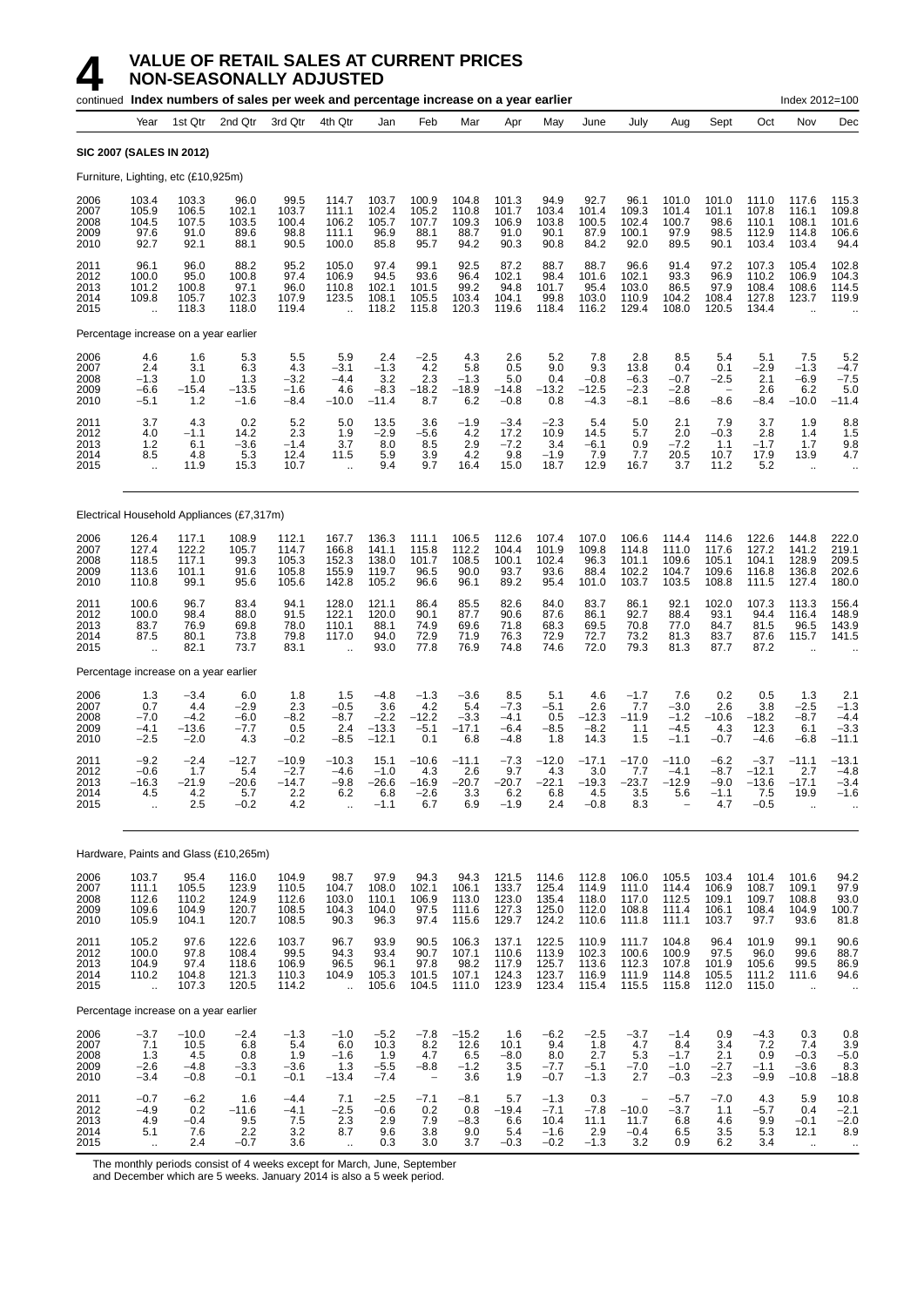|                                       |                                                                |                                                   | continued Index numbers of sales per week and percentage increase on a year earlier |                                            |                                                         |                                                   |                                                   |                                                 |                                              |                                            |                                                                    |                                                       |                                               |                                              |                                               | Index 2012=100                                              |                                           |
|---------------------------------------|----------------------------------------------------------------|---------------------------------------------------|-------------------------------------------------------------------------------------|--------------------------------------------|---------------------------------------------------------|---------------------------------------------------|---------------------------------------------------|-------------------------------------------------|----------------------------------------------|--------------------------------------------|--------------------------------------------------------------------|-------------------------------------------------------|-----------------------------------------------|----------------------------------------------|-----------------------------------------------|-------------------------------------------------------------|-------------------------------------------|
|                                       | Year                                                           | 1st Qtr                                           | 2nd Qtr                                                                             | 3rd Qtr                                    | 4th Qtr                                                 | Jan                                               | Feb                                               | Mar                                             | Apr                                          | May                                        | June                                                               | July                                                  | Aug                                           | Sept                                         | Oct                                           | Nov                                                         | Dec                                       |
| <b>SIC 2007 (SALES IN 2012)</b>       |                                                                |                                                   |                                                                                     |                                            |                                                         |                                                   |                                                   |                                                 |                                              |                                            |                                                                    |                                                       |                                               |                                              |                                               |                                                             |                                           |
|                                       |                                                                |                                                   | Music and video recordings and equipment (£1,537m)                                  |                                            |                                                         |                                                   |                                                   |                                                 |                                              |                                            |                                                                    |                                                       |                                               |                                              |                                               |                                                             |                                           |
| 2006<br>2007<br>2008<br>2009<br>2010  | 155.0<br>158.7<br>152.9<br>134.1<br>125.3                      | 139.0<br>147.6<br>138.0<br>131.1<br>111.1         | 131.5<br>129.5<br>123.1<br>105.5<br>101.3                                           | 133.6<br>140.4<br>131.0<br>105.6<br>100.8  | 215.7<br>217.2<br>220.7<br>194.2<br>188.1               | 160.1<br>166.5<br>156.1<br>153.3<br>112.3         | 131.3<br>140.2<br>122.2<br>125.1<br>110.1         | 128.3<br>138.5<br>132.7<br>118.1<br>111.0       | 133.1<br>124.3<br>120.7<br>101.7<br>100.9    | 131.6<br>126.8<br>127.6<br>104.2<br>100.5  | 130.1<br>136.0<br>121.3<br>109.6<br>102.2                          | 131.1<br>145.6<br>131.1<br>105.0<br>105.0             | 134.2<br>133.8<br>129.6<br>103.8<br>101.4     | 135.1<br>141.6<br>132.0<br>107.5<br>97.1     | 148.1<br>156.6<br>140.7<br>119.9<br>115.1     | 181.0<br>181.1<br>181.8<br>158.5<br>153.3                   | 297.6<br>294.6<br>315.9<br>282.3<br>274.3 |
| 2011<br>2012<br>2013<br>2014<br>2015  | 107.9<br>100.0<br>75.1<br>69.5<br>$\ddot{\phantom{a}}$         | 97.8<br>88.9<br>77.7<br>62.3<br>59.7              | 84.1<br>81.7<br>56.5<br>55.8<br>56.1                                                | 88.0<br>84.0<br>58.8<br>61.0<br>61.5       | 161.8<br>145.4<br>107.5<br>99.5<br>$\ddot{\phantom{a}}$ | 109.0<br>90.1<br>89.4<br>69.1<br>59.6             | 95.2<br>87.9<br>76.5<br>60.0<br>54.9              | 91.1<br>88.7<br>69.4<br>57.2<br>63.7            | 86.4<br>86.1<br>54.6<br>55.6<br>59.6         | 79.2<br>81.4<br>56.8<br>53.5<br>55.9       | 86.2<br>78.4<br>57.8<br>57.8<br>53.6                               | 86.8<br>84.2<br>55.1<br>61.0<br>59.2                  | 84.4<br>82.0<br>58.9<br>61.3<br>61.0          | 91.8<br>85.5<br>61.6<br>60.8<br>63.7         | 101.2<br>94.1<br>68.3<br>69.4<br>68.3         | 132.2<br>117.0<br>82.3<br>86.6                              | 233.9<br>209.1<br>158.9<br>134.0          |
| Percentage increase on a year earlier |                                                                |                                                   |                                                                                     |                                            |                                                         |                                                   |                                                   |                                                 |                                              |                                            |                                                                    |                                                       |                                               |                                              |                                               |                                                             |                                           |
| 2006<br>2007<br>2008<br>2009<br>2010  | 0.7<br>2.4<br>$-3.6$<br>$-12.3$<br>$-6.5$                      | $-3.8$<br>6.2<br>$-6.5$<br>$-5.0$<br>$-15.2$      | 5.6<br>$-1.5$<br>$-5.0$<br>$-14.3$<br>$-4.0$                                        | 1.0<br>5.1<br>$-6.7$<br>$-19.4$<br>$-4.5$  | 0.6<br>0.7<br>1.6<br>$-12.0$<br>$-3.2$                  | $-5.2$<br>4.0<br>$-6.3$<br>$-1.8$<br>$-26.7$      | $-1.7$<br>6.7<br>$-12.9$<br>2.4<br>$-12.0$        | $-4.0$<br>7.9<br>$-4.2$<br>$-11.0$<br>$-6.0$    | 7.8<br>$-6.6$<br>$-2.8$<br>$-15.8$<br>$-0.8$ | 4.8<br>$-3.7$<br>0.7<br>$-18.3$<br>$-3.5$  | 4.6<br>4.5<br>$-10.8$<br>$-9.7$<br>$-6.7$                          | $-1.8$<br>11.0<br>$-9.9$<br>$-19.9$<br>$\overline{a}$ | 7.0<br>$-0.3$<br>$-3.2$<br>$-19.9$<br>$-2.4$  | $-1.1$<br>4.8<br>$-6.7$<br>$-18.6$<br>$-9.6$ | 5.8<br>$-10.1$<br>$-14.8$<br>$-4.0$           | 1.2<br>$\overline{\phantom{m}}$<br>0.4<br>$-12.8$<br>$-3.3$ | 0.5<br>$-1.0$<br>7.2<br>$-10.6$<br>$-2.8$ |
| 2011<br>2012<br>2013<br>2014<br>2015  | $-13.9$<br>$-7.4$<br>$-24.9$<br>$-7.5$<br>$\ddot{\phantom{a}}$ | $-12.0$<br>$-9.2$<br>$-12.5$<br>$-19.9$<br>$-4.0$ | $-16.9$<br>$-2.9$<br>$-30.8$<br>$-1.2$<br>0.6                                       | $-12.7$<br>$-4.5$<br>$-30.0$<br>3.8<br>0.7 | $-14.0$<br>$-10.1$<br>$-26.1$<br>$-7.4$                 | $-3.0$<br>$-17.3$<br>$-0.7$<br>$-22.7$<br>$-13.8$ | $-13.6$<br>$-7.6$<br>$-13.0$<br>$-21.5$<br>$-8.6$ | $-18.0$<br>$-2.6$<br>$-21.8$<br>$-17.6$<br>11.5 | $-14.3$<br>$-0.4$<br>$-36.6$<br>1.8<br>7.1   | $-21.2$<br>2.7<br>$-30.2$<br>$-5.7$<br>4.4 | $-15.7$<br>$-9.0$<br>$-26.3$<br>$\overline{\phantom{m}}$<br>$-7.2$ | $-17.3$<br>$-3.0$<br>$-34.5$<br>10.6<br>$-3.0$        | $-16.7$<br>$-2.8$<br>$-28.2$<br>4.1<br>$-0.6$ | $-5.4$<br>$-6.9$<br>$-28.0$<br>$-1.3$<br>4.8 | $-12.0$<br>$-7.0$<br>$-27.4$<br>1.6<br>$-1.6$ | $-13.8$<br>$-11.5$<br>$-29.6$<br>5.2                        | $-14.8$<br>$-10.6$<br>$-24.0$<br>$-15.7$  |

The monthly periods consist of 4 weeks except for March, June, September

and December which are 5 weeks. January 2014 is also a 5 week period.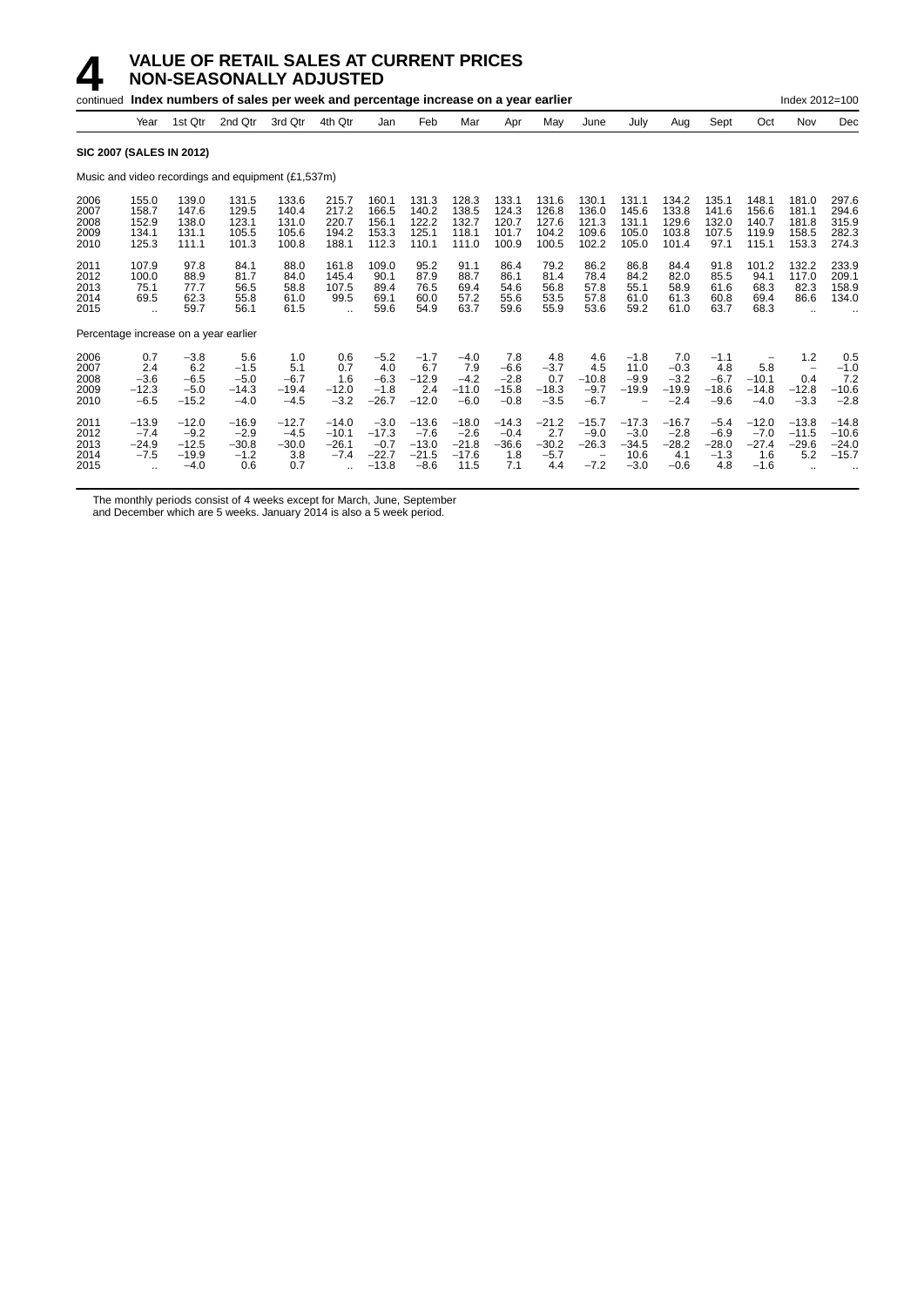|                                      |                                                         |                                           | continued Index numbers of sales per week and percentage increase on a year earlier |                                         |                                                     |                                          |                                         |                                        |                                         |                                           |                                           |                                           |                                          |                                              |                                             | Index 2012=100                                           |                                                        |
|--------------------------------------|---------------------------------------------------------|-------------------------------------------|-------------------------------------------------------------------------------------|-----------------------------------------|-----------------------------------------------------|------------------------------------------|-----------------------------------------|----------------------------------------|-----------------------------------------|-------------------------------------------|-------------------------------------------|-------------------------------------------|------------------------------------------|----------------------------------------------|---------------------------------------------|----------------------------------------------------------|--------------------------------------------------------|
|                                      | Year                                                    | 1st Qtr                                   | 2nd Qtr                                                                             | 3rd Qtr                                 | 4th Qtr                                             | Jan                                      | Feb                                     | Mar                                    | Apr                                     | May                                       | June                                      | July                                      | Aug                                      | Sept                                         | Oct                                         | Nov                                                      | Dec                                                    |
|                                      | <b>SIC 2007 (SALES IN 2012)</b>                         |                                           |                                                                                     |                                         |                                                     |                                          |                                         |                                        |                                         |                                           |                                           |                                           |                                          |                                              |                                             |                                                          |                                                        |
|                                      |                                                         |                                           | Other Specialised Non-food Stores, All Businesses (£43,950m)                        |                                         |                                                     |                                          |                                         |                                        |                                         |                                           |                                           |                                           |                                          |                                              |                                             |                                                          |                                                        |
| 2006<br>2007<br>2008<br>2009<br>2010 | 92.8<br>95.0<br>99.8<br>96.6<br>98.8                    | 83.1<br>83.5<br>89.5<br>84.8<br>84.0      | 91.2<br>94.2<br>99.8<br>93.3<br>94.1                                                | 88.3<br>91.0<br>97.0<br>93.5<br>97.3    | 108.8<br>111.5<br>113.6<br>115.0<br>119.7           | 80.6<br>77.6<br>82.9<br>82.3<br>75.9     | 83.4<br>82.7<br>92.1<br>83.1<br>86.0    | 84.8<br>88.8<br>94.1<br>88.0<br>89.0   | 89.5<br>91.6<br>96.4<br>91.2<br>92.0    | 90.9<br>94.3<br>101.4<br>92.1<br>94.2     | 92.6<br>96.2<br>101.3<br>95.9<br>95.7     | 89.7<br>92.4<br>100.3<br>97.1<br>100.9    | 88.8<br>91.4<br>96.3<br>93.4<br>98.1     | 86.9<br>89.7<br>95.0<br>90.7<br>93.7         | 91.1<br>92.9<br>96.2<br>95.7<br>100.8       | 102.1<br>105.9<br>106.8<br>110.3<br>115.3                | 128.4<br>130.7<br>132.8<br>134.1<br>138.4              |
| 2011<br>2012<br>2013<br>2014<br>2015 | 99.5<br>100.0<br>102.8<br>110.0<br>$\ddot{\phantom{a}}$ | 89.3<br>89.3<br>87.6<br>95.8<br>97.1      | 95.3<br>94.6<br>98.2<br>104.7<br>105.5                                              | 94.0<br>96.6<br>99.9<br>105.6<br>103.9  | 119.3<br>119.5<br>125.4<br>135.0<br>ä.              | 85.1<br>84.6<br>79.8<br>89.1<br>91.2     | 89.3<br>86.4<br>89.6<br>95.7<br>97.9    | 92.6<br>95.4<br>92.4<br>102.7<br>101.3 | 94.7<br>91.2<br>96.1<br>101.2<br>105.5  | 95.8<br>93.6<br>97.4<br>104.6<br>106.8    | 95.4<br>98.1<br>100.6<br>107.5<br>104.4   | 96.7<br>98.3<br>100.9<br>111.2<br>108.3   | 93.0<br>97.2<br>96.5<br>102.3<br>102.6   | 92.7<br>94.7<br>101.9<br>103.7<br>101.4      | 101.0<br>100.9<br>105.0<br>112.6<br>111.0   | 111.7<br>113.6<br>117.6<br>126.4<br>$\ddot{\phantom{a}}$ | 140.1<br>139.1<br>148.1<br>159.7                       |
|                                      | Percentage increase on a year earlier                   |                                           |                                                                                     |                                         |                                                     |                                          |                                         |                                        |                                         |                                           |                                           |                                           |                                          |                                              |                                             |                                                          |                                                        |
| 2006<br>2007<br>2008<br>2009<br>2010 | $-1.1$<br>2.4<br>5.0<br>$-3.1$<br>2.2                   | $-0.2$<br>0.5<br>7.2<br>$-5.3$<br>$-0.9$  | 0.3<br>3.3<br>5.9<br>$-6.5$<br>0.9                                                  | $-3.2$<br>3.1<br>6.6<br>$-3.6$<br>4.0   | $-1.2$<br>2.4<br>1.9<br>1.2<br>4.1                  | 1.4<br>$-3.7$<br>6.8<br>$-0.7$<br>$-7.9$ | 1.9<br>$-0.8$<br>11.3<br>$-9.7$<br>3.4  | $-3.1$<br>4.7<br>6.0<br>-6.5<br>1.1    | 0.4<br>2.3<br>5.2<br>-5.4<br>0.9        | 0.7<br>3.7<br>7.6<br>$-9.2$<br>2.2        | $-0.2$<br>3.9<br>5.2<br>$-5.3$<br>$-0.3$  | $-3.3$<br>3.0<br>8.5<br>$-3.2$<br>3.9     | $-3.2$<br>3.0<br>5.3<br>$-3.0$<br>5.0    | $-3.2$<br>3.2<br>6.0<br>$-4.5$<br>3.3        | $-3.5$<br>2.0<br>3.6<br>-0.6<br>5.4         | $-1.8$<br>3.7<br>0.8<br>3.3<br>4.5                       | 0.5<br>1.8<br>1.6<br>1.0<br>3.2                        |
| 2011<br>2012<br>2013<br>2014<br>2015 | 0.7<br>0.5<br>2.8<br>7.0<br>$\bar{\mathbf{r}}$          | 6.3<br>$-1.9$<br>9.3<br>1.4               | 1.3<br>$-0.8$<br>3.9<br>6.6<br>0.8                                                  | $-3.4$<br>2.8<br>3.4<br>5.7<br>$-1.6$   | $-0.4$<br>0.2<br>5.0<br>7.6<br>$\ddot{\phantom{a}}$ | 12.2<br>$-0.5$<br>$-5.7$<br>11.7<br>2.3  | 3.9<br>$-3.3$<br>3.7<br>6.8<br>2.3      | 4.1<br>3.0<br>$-3.1$<br>11.2<br>$-1.4$ | 2.9<br>$-3.7$<br>5.3<br>5.4<br>4.3      | 1.7<br>$-2.3$<br>4.1<br>7.4<br>2.1        | $-0.3$<br>2.8<br>2.6<br>6.8<br>$-2.9$     | $-4.2$<br>1.7<br>2.6<br>10.3<br>$-2.6$    | $-5.2$<br>4.6<br>$-0.8$<br>6.1<br>0.3    | $-1.1$<br>2.2<br>7.6<br>1.8<br>$-2.3$        | 0.1<br>$-0.1$<br>4.1<br>7.2<br>$-1.4$       | $-3.1$<br>1.7<br>3.5<br>7.5<br>$\bar{\mathbf{r}}$        | 1.2<br>-0.7<br>6.4<br>7.9<br>$\ddotsc$                 |
|                                      |                                                         |                                           | Other Specialised Non-food Stores, Large Businesses (£22,687m)                      |                                         |                                                     |                                          |                                         |                                        |                                         |                                           |                                           |                                           |                                          |                                              |                                             |                                                          |                                                        |
| 2006<br>2007<br>2008<br>2009<br>2010 | 87.0<br>89.5<br>93.8<br>91.9<br>95.4                    | 76.4<br>77.0<br>83.1<br>83.6<br>80.5      | 80.9<br>82.6<br>87.3<br>83.8<br>87.4                                                | 81.7<br>84.0<br>88.2<br>84.9<br>90.0    | 108.9<br>114.3<br>117.5<br>115.3<br>123.9           | 75.9<br>72.9<br>81.1<br>85.6<br>76.9     | 75.0<br>77.1<br>84.9<br>82.5<br>81.3    | 77.9<br>80.2<br>83.6<br>83.0<br>82.8   | 80.2<br>81.0<br>85.3<br>83.7<br>84.6    | 81.9<br>83.8<br>89.0<br>81.8<br>85.7      | 80.6<br>83.0<br>87.5<br>85.4<br>91.0      | 82.4<br>83.0<br>88.6<br>88.4<br>90.8      | 83.3<br>84.7<br>88.6<br>84.5<br>90.4     | 79.8<br>84.2<br>87.5<br>82.3<br>88.9         | 84.9<br>86.8<br>90.2<br>87.2<br>95.3        | 97.2<br>102.8<br>105.6<br>108.8<br>112.6                 | 137.5<br>145.4<br>148.8<br>142.9<br>155.8              |
| 2011<br>2012<br>2013<br>2014<br>2015 | 98.9<br>100.0<br>103.5<br>112.1                         | 86.0<br>86.1<br>87.2<br>92.9<br>100.0     | 90.5<br>91.1<br>94.4<br>101.4<br>108.6                                              | 90.9<br>94.7<br>97.7<br>106.6<br>111.3  | 128.2<br>128.1<br>134.5<br>149.1<br>÷.              | 86.1<br>85.2<br>85.2<br>90.2<br>95.9     | 86.0<br>83.8<br>87.3<br>93.0<br>100.6   | 85.9<br>88.6<br>88.9<br>95.7<br>102.9  | 89.5<br>90.5<br>93.5<br>99.1<br>110.7   | 89.8<br>87.9<br>91.4<br>99.8<br>109.7     | 92.0<br>94.2<br>97.6<br>104.6<br>106.0    | 93.3<br>96.2<br>97.3<br>108.3<br>114.4    | 88.6<br>91.8<br>94.9<br>102.7<br>109.4   | 90.9<br>95.8<br>100.3<br>108.4<br>110.4      | 98.2<br>98.2<br>102.0<br>117.0<br>114.0     | 116.2<br>113.7<br>120.5<br>137.8                         | 161.9<br>163.4<br>171.7<br>183.8                       |
|                                      | Percentage increase on a year earlier                   |                                           |                                                                                     |                                         |                                                     |                                          |                                         |                                        |                                         |                                           |                                           |                                           |                                          |                                              |                                             |                                                          |                                                        |
| 2006<br>2007<br>2008<br>2009<br>2010 | 4.4<br>2.9<br>4.8<br>$-2.0$<br>3.9                      | 1.5<br>0.8<br>8.0<br>0.7<br>-3.7          | 6.6<br>2.2<br>5.7<br>$-4.0$<br>4.3                                                  | 5.7<br>2.8<br>5.0<br>$-3.7$<br>6.0      | 3.9<br>4.9<br>2.8<br>$-1.8$<br>7.5                  | 2.6<br>$-4.0$<br>11.3<br>5.6<br>$-10.1$  | 2.8<br>2.8<br>10.2<br>$-2.9$<br>$-1.5$  | $-0.3$<br>3.0<br>4.3<br>$-0.7$<br>-0.3 | 6.6<br>1.0<br>5.3<br>$-1.9$<br>1.1      | 6.8<br>2.4<br>6.2<br>$-8.1$<br>4.8        | 6.4<br>3.0<br>5.5<br>$-2.4$<br>6.5        | 5.9<br>0.7<br>6.7<br>$-0.1$<br>2.7        | 7.6<br>1.7<br>4.6<br>-4.7<br>7.0         | 4.0<br>5.5<br>3.9<br>$-5.9$<br>8.0           | 4.8<br>2.3<br>3.9<br>$-3.3$<br>9.3          | 1.9<br>5.7<br>2.7<br>3.1<br>3.5                          | 4.6<br>5.7<br>2.3<br>$-3.9$<br>9.0                     |
| 2011<br>2012<br>2013<br>2014<br>2015 | 3.6<br>1.1<br>3.5<br>8.4<br>$\ddot{\phantom{a}}$        | 6.8<br>0.1<br>1.4<br>6.5<br>7.6           | 3.6<br>0.6<br>3.7<br>7.4<br>7.1                                                     | 1.1<br>4.2<br>3.2<br>9.1<br>4.4         | 3.5<br>$-0.1$<br>5.0<br>10.8<br>$\ddotsc$           | 11.9<br>$-1.0$<br>$-0.1$<br>5.9<br>6.3   | 5.8<br>$-2.5$<br>4.2<br>6.5<br>8.2      | 3.8<br>3.1<br>0.3<br>7.7<br>7.5        | 5.7<br>1.2<br>3.3<br>5.9<br>11.7        | 4.8<br>-2.2<br>4.0<br>9.1<br>10.0         | 1.1<br>2.4<br>3.6<br>7.2<br>1.3           | 2.8<br>3.1<br>1.1<br>11.3<br>5.6          | $-2.0$<br>3.7<br>3.3<br>8.2<br>6.5       | 2.2<br>5.4<br>4.6<br>8.1<br>1.9              | 3.0<br>0.1<br>3.8<br>14.7<br>$-2.6$         | 3.1<br>$-2.1$<br>5.9<br>14.4<br>$\bar{\mathbf{r}}$       | 3.9<br>0.9<br>5.0<br>7.0<br>$\ddotsc$                  |
|                                      |                                                         |                                           | Other Specialised Non-food Stores, Small Businesses (£21,262m)                      |                                         |                                                     |                                          |                                         |                                        |                                         |                                           |                                           |                                           |                                          |                                              |                                             |                                                          |                                                        |
| 2006<br>2007<br>2008<br>2009<br>2010 | 99.1<br>101.0<br>106.2<br>101.7<br>102.3                | 90.2<br>90.4<br>96.4<br>86.0<br>87.8      | 102.1<br>106.6<br>113.1<br>103.5<br>101.2                                           | 95.4<br>98.6<br>106.5<br>102.7<br>105.1 | 108.8<br>108.5<br>109.4<br>114.6<br>115.3           | 85.6<br>82.6<br>84.8<br>78.8<br>74.7     | 92.4<br>88.8<br>99.7<br>83.9<br>91.0    | 92.2<br>98.0<br>105.3<br>93.4<br>95.6  | 99.5<br>102.9<br>108.1<br>99.2<br>99.9  | 100.6<br>105.4<br>114.7<br>103.2<br>103.3 | 105.5<br>110.4<br>115.9<br>107.1<br>100.7 | 97.4<br>102.4<br>112.8<br>106.3<br>111.7  | 94.6<br>98.5<br>104.4<br>102.9<br>106.3  | 94.4<br>95.5<br>103.1<br>99.7<br>98.8        | 97.7<br>99.5<br>102.7<br>104.7<br>106.7     | 107.3<br>109.2<br>108.1<br>111.9<br>118.2                | 118.8<br>$115.1$<br>$115.8$<br>$124.8$<br>119.8        |
| 2011<br>2012<br>2013<br>2014<br>2015 | 100.1<br>100.0<br>102.1<br>107.7<br>Ġ.                  | 92.8<br>92.8<br>88.1<br>98.9<br>94.0      | 100.4<br>98.3<br>102.3<br>108.2<br>102.2                                            | 97.3<br>98.6<br>102.2<br>104.5<br>96.0  | 109.8<br>110.4<br>115.8<br>119.9<br>$\ddotsc$       | 84.1<br>84.0<br>74.0<br>87.9<br>86.1     | 92.9<br>89.2<br>92.0<br>98.5<br>94.9    | 99.8<br>102.7<br>96.2<br>110.2<br>99.6 | 100.4<br>91.9<br>98.7<br>103.5<br>100.0 | 102.2<br>99.7<br>103.8<br>109.8<br>103.7  | 99.0<br>102.2<br>103.9<br>110.5<br>102.7  | 100.2<br>100.6<br>104.6<br>114.2<br>101.8 | 97.8<br>103.0<br>98.2<br>101.9<br>95.4   | 94.6<br>93.5<br>103.6<br>98.8<br>91.8        | 103.9<br>103.7<br>108.2<br>107.8<br>107.7   | 107.0<br>113.5<br>114.5<br>114.3<br>$\ddot{\phantom{a}}$ | 116.7<br>113.2<br>122.8<br>134.1                       |
|                                      | Percentage increase on a year earlier                   |                                           |                                                                                     |                                         |                                                     |                                          |                                         |                                        |                                         |                                           |                                           |                                           |                                          |                                              |                                             |                                                          |                                                        |
| 2006<br>2007<br>2008<br>2009<br>2010 | $-5.8$<br>1.9<br>5.1<br>$-4.2$<br>0.6                   | $-1.8$<br>0.2<br>6.6<br>$-10.8$<br>2.1    | $-4.5$<br>4.3<br>6.2<br>$-8.5$<br>$-2.1$                                            | $-10.1$<br>3.3<br>8.0<br>$-3.5$<br>2.3  | $-6.1$<br>$-0.3$<br>0.9<br>4.8<br>0.6               | 0.3<br>$-3.5$<br>2.6<br>$-7.0$<br>$-5.2$ | 1.2<br>$-3.9$<br>12.3<br>$-15.9$<br>8.5 | $-5.5$<br>6.4<br>7.4<br>$-11.3$<br>2.4 | $-4.5$<br>3.4<br>5.1<br>$-8.3$<br>0.7   | $-4.0$<br>4.8<br>8.7<br>$-10.0$<br>0.1    | $-4.9$<br>4.6<br>5.0<br>$-7.6$<br>$-6.0$  | $-10.3$<br>5.2<br>10.1<br>$-5.7$<br>5.0   | $-11.5$<br>4.1<br>6.0<br>$-1.5$<br>3.3   | $-8.9$<br>1.2<br>7.9<br>$-3.3$<br>$-0.9$     | $-10.0$<br>1.8<br>3.3<br>2.0<br>1.9         | $-5.1$<br>1.8<br>$-1.0$<br>3.5<br>5.7                    | $-4.1$<br>$-3.1$<br>0.6<br>7.7<br>$-4.0$               |
| 2011<br>2012<br>2013<br>2014<br>2015 | $-2.2$<br>$-0.1$<br>2.1<br>5.5<br>$\ddot{\phantom{a}}$  | 5.8<br>$-0.1$<br>$-5.1$<br>12.3<br>$-4.9$ | $-0.8$<br>$-2.1$<br>4.1<br>5.8<br>$-5.5$                                            | $-7.4$<br>1.4<br>3.7<br>2.2<br>$-8.1$   | -4.8<br>0.5<br>4.9<br>3.6<br>$\ddotsc$              | 12.5<br>$-11.9$<br>18.8<br>$-2.0$        | 2.1<br>$-4.0$<br>3.2<br>7.1<br>$-3.6$   | 4.4<br>2.9<br>$-6.4$<br>14.6<br>$-9.6$ | 0.4<br>$-8.4$<br>7.4<br>4.9<br>$-3.4$   | $-1.0$<br>$-2.5$<br>4.1<br>5.8<br>$-5.6$  | $-1.7$<br>3.3<br>1.6<br>6.4<br>$-7.1$     | $-10.3$<br>0.4<br>4.1<br>9.2<br>$-10.9$   | $-8.1$<br>5.4<br>$-4.7$<br>3.8<br>$-6.4$ | $-4.3$<br>$-1.1$<br>10.8<br>$-4.7$<br>$-7.1$ | $-2.6$<br>$-0.3$<br>4.4<br>$-0.4$<br>$-0.1$ | $-9.5$<br>6.0<br>0.9<br>$-0.1$<br>$\ddot{\phantom{1}}$   | $-2.6$<br>$-3.0$<br>8.5<br>9.1<br>$\ddot{\phantom{1}}$ |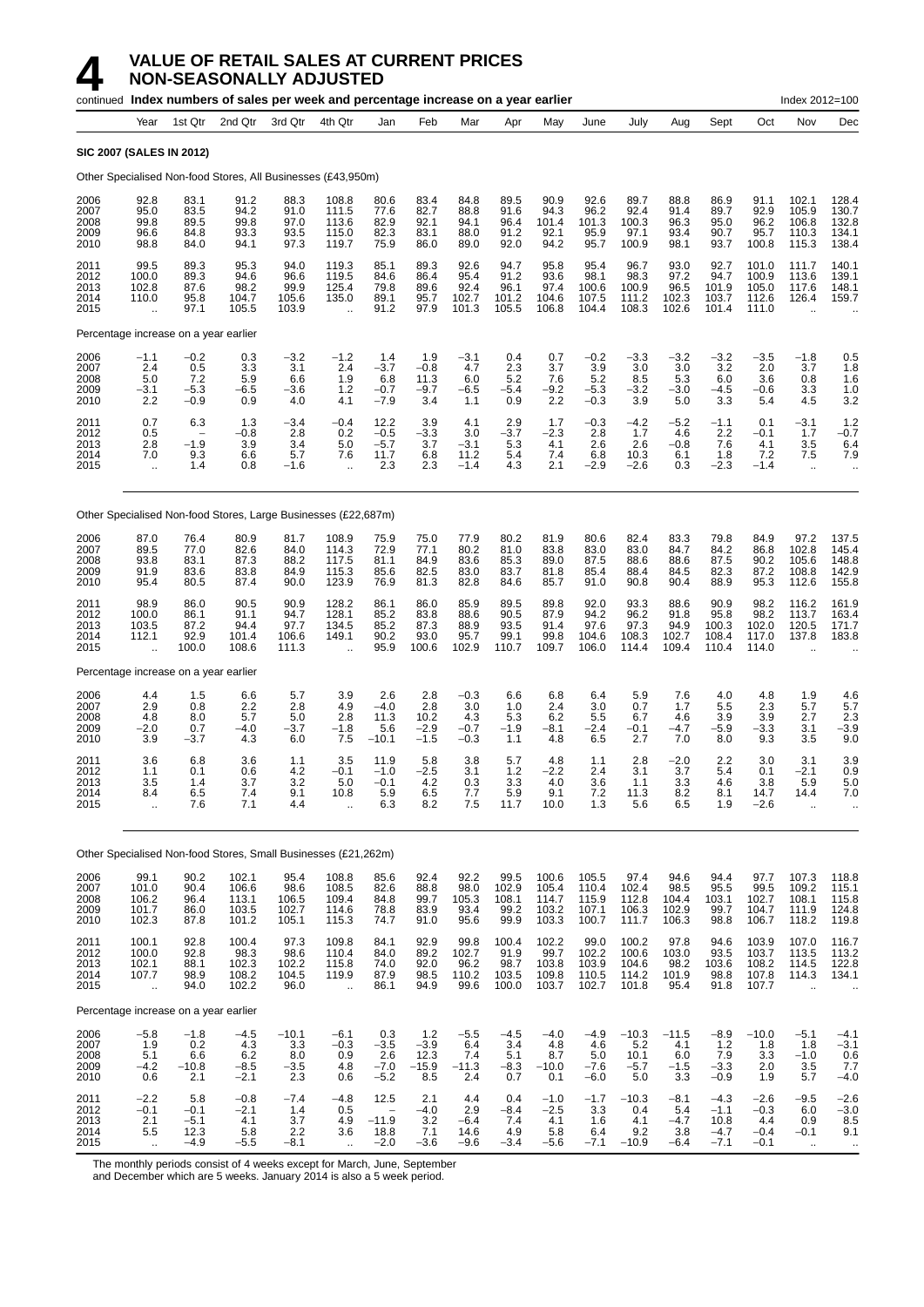|                                      |                                                           |                                              | continued Index numbers of sales per week and percentage increase on a year earlier |                                              |                                                          |                                                |                                              |                                                  |                                                |                                               |                                              |                                                         |                                                                |                                                 |                                               | Index 2012=100                                           |                                                |
|--------------------------------------|-----------------------------------------------------------|----------------------------------------------|-------------------------------------------------------------------------------------|----------------------------------------------|----------------------------------------------------------|------------------------------------------------|----------------------------------------------|--------------------------------------------------|------------------------------------------------|-----------------------------------------------|----------------------------------------------|---------------------------------------------------------|----------------------------------------------------------------|-------------------------------------------------|-----------------------------------------------|----------------------------------------------------------|------------------------------------------------|
|                                      | Year                                                      | 1st Qtr                                      | 2nd Qtr                                                                             | 3rd Qtr                                      | 4th Qtr                                                  | Jan                                            | Feb                                          | Mar                                              | Apr                                            | May                                           | June                                         | July                                                    | Aug                                                            | Sept                                            | Oct                                           | Nov                                                      | Dec                                            |
|                                      | <b>SIC 2007 (SALES IN 2012)</b>                           |                                              |                                                                                     |                                              |                                                          |                                                |                                              |                                                  |                                                |                                               |                                              |                                                         |                                                                |                                                 |                                               |                                                          |                                                |
|                                      |                                                           |                                              | Pharmaceutical, Medical, Cosmetic and Toilet Goods (£4,540m)                        |                                              |                                                          |                                                |                                              |                                                  |                                                |                                               |                                              |                                                         |                                                                |                                                 |                                               |                                                          |                                                |
| 2006<br>2007<br>2008<br>2009<br>2010 | 86.7<br>91.8<br>96.2<br>88.5<br>93.2                      | 74.2<br>80.1<br>87.6<br>78.0<br>79.8         | 82.7<br>84.1<br>92.8<br>82.9<br>85.9                                                | 83.0<br>89.6<br>90.2<br>86.2<br>88.6         | 107.0<br>113.5<br>114.9<br>107.1<br>118.6                | 66.9<br>75.5<br>84.7<br>74.7<br>73.5           | 75.2<br>80.3<br>89.2<br>79.5<br>83.2         | 79.3<br>83.6<br>89.1<br>79.4<br>82.1             | 77.1<br>80.0<br>89.7<br>79.9<br>84.0           | 82.4<br>83.9<br>93.3<br>78.8<br>85.2          | 87.5<br>87.4<br>94.8<br>88.6<br>88.0         | 85.6<br>86.8<br>94.0<br>89.1<br>91.8                    | 82.5<br>89.0<br>91.5<br>86.5<br>90.1                           | 81.3<br>92.2<br>86.2<br>83.5<br>84.8            | 84.8<br>87.1<br>92.5<br>89.1<br>92.7          | 93.2<br>100.4<br>101.9<br>96.5<br>107.1                  | 135.6<br>145.1<br>143.1<br>129.9<br>148.4      |
| 2011<br>2012<br>2013<br>2014<br>2015 | 97.8<br>100.0<br>109.0<br>113.5<br>$\bar{\mathbf{r}}$     | 89.0<br>88.0<br>92.2<br>98.2<br>101.9        | 91.8<br>94.0<br>103.3<br>104.9<br>107.8                                             | 92.1<br>94.0<br>105.3<br>108.6<br>114.0      | 118.2<br>124.0<br>135.4<br>143.5<br>$\ddot{\phantom{a}}$ | 86.1<br>82.8<br>86.3<br>93.6<br>99.6           | 87.9<br>88.3<br>93.5<br>99.7<br>102.1        | 92.1<br>92.0<br>95.9<br>101.6<br>103.5           | 90.7<br>88.3<br>98.3<br>102.8<br>105.7         | 91.2<br>94.7<br>102.1<br>102.1<br>107.6       | 93.2<br>98.1<br>108.2<br>108.7<br>109.7      | 94.8<br>96.9<br>107.2<br>110.3<br>114.5                 | 91.0<br>96.4<br>104.6<br>106.8<br>112.9                        | 90.8<br>89.7<br>104.3<br>108.6<br>114.6         | 93.3<br>98.7<br>110.3<br>112.9<br>120.8       | 109.3<br>109.4<br>123.8<br>131.2                         | 145.1<br>155.8<br>164.7<br>177.9               |
|                                      | Percentage increase on a year earlier                     |                                              |                                                                                     |                                              |                                                          |                                                |                                              |                                                  |                                                |                                               |                                              |                                                         |                                                                |                                                 |                                               |                                                          |                                                |
| 2006<br>2007<br>2008<br>2009<br>2010 | $-3.5$<br>5.9<br>4.8<br>$-8.0$<br>5.3                     | $-4.8$<br>7.9<br>9.3<br>$-10.9$<br>2.3       | $-0.8$<br>1.6<br>10.4<br>$-10.6$<br>3.6                                             | $-6.5$<br>7.9<br>0.7<br>$-4.5$<br>2.8        | $-2.1$<br>6.1<br>$1.2$<br>$-6.8$<br>10.8                 | $-11.9$<br>13.0<br>12.1<br>$-11.8$<br>$-1.6$   | $-6.2$<br>6.8<br>11.1<br>$-10.9$<br>4.6      | 1.9<br>5.4<br>6.6<br>$-10.9$<br>3.4              | $-0.8$<br>3.8<br>12.1<br>$-10.9$<br>5.0        | 0.1<br>1.8<br>11.2<br>$-15.5$<br>8.1          | $-1.5$<br>$-0.2$<br>8.5<br>$-6.6$<br>$-0.7$  | $-5.7$<br>1.4<br>8.3<br>$-5.2$<br>3.0                   | $-6.7$<br>8.0<br>2.7<br>-5.4<br>4.1                            | $-6.9$<br>13.4<br>$-6.6$<br>$-3.1$<br>1.5       | $-1.7$<br>2.6<br>6.2<br>$-3.7$<br>4.1         | $-2.1$<br>7.6<br>1.6<br>$-5.3$<br>11.0                   | $-2.3$<br>7.0<br>$-1.4$<br>$-9.2$<br>14.3      |
| 2011<br>2012<br>2013<br>2014<br>2015 | 4.9<br>2.3<br>9.0<br>4.1<br>$\ldots$                      | 11.5<br>$-1.1$<br>4.8<br>6.5<br>3.7          | 6.9<br>2.5<br>9.8<br>1.5<br>2.8                                                     | 4.0<br>2.0<br>12.0<br>3.1<br>5.0             | $-0.3$<br>4.9<br>9.2<br>6.0<br>$\ddotsc$                 | 17.2<br>$-3.8$<br>4.2<br>8.4<br>6.4            | 5.6<br>0.5<br>5.9<br>6.6<br>2.4              | 12.2<br>$-0.2$<br>4.3<br>6.0<br>1.8              | 8.0<br>$-2.6$<br>11.3<br>4.6<br>2.8            | 7.0<br>3.9<br>7.8<br>5.4                      | 5.9<br>5.3<br>10.3<br>0.5<br>0.9             | 3.3<br>2.2<br>10.6<br>2.9<br>3.7                        | 1.0<br>6.0<br>8.4<br>2.2<br>5.7                                | 7.2<br>$-1.3$<br>16.4<br>4.1<br>5.5             | 0.7<br>5.8<br>11.7<br>2.4<br>7.0              | 2.0<br>0.1<br>13.2<br>5.9<br>$\ddotsc$                   | $-2.2$<br>7.4<br>5.7<br>8.0<br>$\ddotsc$       |
|                                      |                                                           |                                              | Books, Newspapers and Periodicals (£4,270m)                                         |                                              |                                                          |                                                |                                              |                                                  |                                                |                                               |                                              |                                                         |                                                                |                                                 |                                               |                                                          |                                                |
| 2006<br>2007<br>2008<br>2009<br>2010 | 116.5<br>108.8<br>102.9<br>110.3<br>100.8                 | 110.3<br>99.5<br>93.4<br>103.8<br>95.1       | 98.2<br>92.2<br>87.5<br>95.7<br>85.2                                                | 104.6<br>100.5<br>98.0<br>99.2<br>93.2       | 153.0<br>143.0<br>133.4<br>142.5<br>129.7                | 110.5<br>96.1<br>89.5<br>102.3<br>91.2         | 112.6<br>101.8<br>100.2<br>106.0<br>98.2     | 108.3<br>100.3<br>91.7<br>103.1<br>95.8          | 101.0<br>89.8<br>86.4<br>98.5<br>83.7          | 97.5<br>91.2<br>83.2<br>92.9<br>84.5          | 96.5<br>94.9<br>91.7<br>95.6<br>87.0         | 98.0<br>97.9<br>92.9<br>96.3<br>90.2                    | 101.9<br>95.2<br>95.2<br>97.0<br>92.5                          | 112.0<br>106.8<br>104.3<br>103.3<br>96.1        | 119.1<br>110.3<br>106.0<br>111.6<br>98.8      | 133.3<br>123.7<br>119.2<br>126.6<br>114.9                | 195.7<br>184.6<br>166.6<br>179.8<br>166.4      |
| 2011<br>2012<br>2013<br>2014<br>2015 | 102.9<br>100.0<br>93.5<br>87.8<br>$\ddotsc$               | 97.1<br>91.7<br>87.6<br>76.9<br>85.5         | 87.7<br>89.1<br>80.4<br>75.4<br>78.2                                                | 93.5<br>90.6<br>84.6<br>83.8<br>87.9         | 133.2<br>128.5<br>121.5<br>115.8<br>$\ddot{\phantom{a}}$ | 94.8<br>89.8<br>83.7<br>72.7<br>82.6           | 99.0<br>90.9<br>89.2<br>78.8<br>86.3         | 97.3<br>93.9<br>89.5<br>79.6<br>87.3             | 83.1<br>88.5<br>77.4<br>74.1<br>74.1           | 87.1<br>87.0<br>78.4<br>74.0<br>77.8          | 91.9<br>91.4<br>84.3<br>77.7<br>81.9         | 93.7<br>92.6<br>77.3<br>77.2<br>83.9                    | 89.5<br>83.5<br>83.7<br>82.4<br>85.7                           | 96.5<br>94.8<br>91.1<br>90.3<br>93.0            | 95.8<br>99.1<br>91.5<br>86.8<br>93.4          | 115.5<br>108.7<br>102.7<br>105.8<br>$\ddot{\phantom{a}}$ | 177.2<br>167.9<br>160.6<br>146.9               |
|                                      | Percentage increase on a year earlier                     |                                              |                                                                                     |                                              |                                                          |                                                |                                              |                                                  |                                                |                                               |                                              |                                                         |                                                                |                                                 |                                               |                                                          |                                                |
| 2006<br>2007<br>2008<br>2009<br>2010 | $-9.9$<br>$-6.6$<br>$-5.4$<br>7.2<br>$-8.6$               | $-4.9$<br>$-9.8$<br>$-6.2$<br>11.1<br>$-8.3$ | $-11.1$<br>$-6.1$<br>$-5.1$<br>9.4<br>$-10.9$                                       | $-13.6$<br>$-3.9$<br>$-2.5$<br>1.3<br>$-6.1$ | $-9.8$<br>$-6.5$<br>$-6.7$<br>6.8<br>$-8.9$              | $-2.9$<br>$-13.0$<br>$-6.9$<br>14.3<br>$-10.9$ | $-2.0$<br>$-9.6$<br>$-1.5$<br>5.8<br>$-7.4$  | $-8.6$<br>$-7.4$<br>$-8.6$<br>12.4<br>$-7.1$     | $-8.9$<br>$-11.1$<br>$-3.8$<br>14.0<br>$-15.0$ | $-10.4$<br>$-6.4$<br>$-8.7$<br>11.6<br>$-9.0$ | $-13.4$<br>$-1.7$<br>$-3.3$<br>4.2<br>$-9.0$ | $-18.4$<br>$\qquad \qquad -$<br>$-5.2$<br>3.7<br>$-6.3$ | $-11.9$<br>$-6.6$<br>$\overline{\phantom{a}}$<br>1.9<br>$-4.6$ | $-11.1$<br>$-4.6$<br>$-2.4$<br>$-0.9$<br>$-7.0$ | $-12.4$<br>$-7.4$<br>$-3.9$<br>5.3<br>$-11.5$ | $-11.7$<br>$-7.2$<br>$-3.6$<br>6.1<br>$-9.2$             | $-7.4$<br>$-5.7$<br>$-9.8$<br>7.9<br>$-7.5$    |
| 2011<br>2012<br>2013<br>2014<br>2015 | 2.0<br>$-2.8$<br>-6.5<br>$-6.1$                           | 2.0<br>$-5.5$<br>$-4.5$<br>$-12.2$<br>11.2   | 2.9<br>1.6<br>-9.8<br>$-6.1$<br>3.7                                                 | 0.3<br>$-3.1$<br>$-6.7$<br>$-0.9$<br>4.9     | 2.6<br>$-3.5$<br>$-5.4$<br>$-4.7$                        | 4.0<br>$-5.3$<br>$-6.8$<br>$-13.1$<br>13.6     | 0.8<br>$-8.2$<br>$-1.8$<br>$-11.7$<br>9.5    | 1.6<br>$-3.5$<br>-4.7<br>$-11.1$<br>9.7          | $-0.7$<br>6.4<br>$-12.5$<br>$-4.3$<br>$-0.1$   | 3.0<br>$-0.1$<br>$-9.8$<br>$-5.7$<br>5.2      | 5.6<br>$-0.5$<br>$-7.8$<br>$-7.8$<br>5.4     | 3.9<br>$-1.2$<br>$-16.5$<br>$-0.2$<br>8.7               | $-3.3$<br>$-6.7$<br>0.2<br>$-1.5$<br>4.0                       | 0.4<br>$-1.8$<br>$-3.9$<br>$-0.9$<br>3.0        | $-3.0$<br>3.4<br>$-7.6$<br>$-5.2$<br>7.6      | 0.5<br>$-5.9$<br>-5.5<br>3.1                             | 6.5<br>$-5.2$<br>$-4.4$<br>$-8.5$              |
|                                      | Floor Coverings (2,080m)                                  |                                              |                                                                                     |                                              |                                                          |                                                |                                              |                                                  |                                                |                                               |                                              |                                                         |                                                                |                                                 |                                               |                                                          |                                                |
| 2006<br>2007<br>2008<br>2009<br>2010 | 116.3<br>129.2<br>117.3<br>120.9<br>99.6                  | 113.7<br>125.7<br>130.0<br>107.5<br>105.4    | 110.7<br>121.5<br>118.1<br>119.1<br>100.0                                           | 117.9<br>132.2<br>118.1<br>129.9<br>97.6     | 122.8<br>137.5<br>102.1<br>127.0<br>95.4                 | 104.3<br>117.0<br>117.6<br>91.2<br>98.7        | 118.0<br>126.2<br>126.3<br>96.7<br>106.7     | 117.8<br>$\frac{132.4}{145.2}$<br>129.2<br>109.9 | 110.4<br>113.6<br>136.0<br>121.5<br>104.4      | 111.2<br>120.7<br>111.0<br>123.3<br>101.3     | 110.6<br>128.5<br>109.5<br>113.8<br>95.4     | 111.8<br>131.0<br>120.4<br>131.1<br>97.8                | 122.6<br>129.2<br>123.2<br>134.0<br>100.0                      | 119.0<br>135.4<br>112.2<br>125.7<br>95.5        | 126.0<br>131.1<br>110.4<br>142.1<br>99.2      | 139.9<br>161.9<br>129.4<br>140.2<br>121.4                | 106.7<br>$\frac{188.7}{73.8}$<br>104.2<br>71.5 |
| 2011<br>2012<br>2013<br>2014<br>2015 | 77.6<br>100.0<br>114.5<br>108.8<br>÷.                     | 81.9<br>97.8<br>110.0<br>106.0<br>77.5       | 70.8<br>98.6<br>114.2<br>103.9<br>77.3                                              | 76.5<br>98.5<br>114.5<br>111.9<br>80.5       | 81.0<br>105.1<br>119.3<br>113.6<br>$\ddot{\phantom{1}}$  | 86.5<br>92.3<br>98.0<br>99.4<br>77.4           | 77.0<br>96.7<br>116.7<br>110.2<br>76.2       | 82.0<br>103.0<br>114.2<br>109.3<br>78.7          | 74.9<br>100.2<br>118.3<br>103.9<br>78.1        | 68.4<br>101.8<br>111.9<br>99.5<br>78.4        | 69.5<br>94.8<br>112.8<br>107.5<br>75.8       | 75.6<br>95.7<br>113.5<br>108.8<br>77.7                  | 75.3<br>99.2<br>116.2<br>108.0<br>81.9                         | 78.2<br>100.2<br>114.0<br>117.5<br>81.6         | 86.3<br>110.1<br>122.7<br>122.3<br>89.8       | 93.2<br>120.0<br>136.8<br>135.8<br>$\ddot{\phantom{a}}$  | 67.1<br>89.2<br>102.5<br>88.9                  |
|                                      | Percentage increase on a year earlier                     |                                              |                                                                                     |                                              |                                                          |                                                |                                              |                                                  |                                                |                                               |                                              |                                                         |                                                                |                                                 |                                               |                                                          |                                                |
| 2006<br>2007<br>2008<br>2009<br>2010 | 10.2<br>11.1<br>$-9.2$<br>3.0<br>$-17.6$                  | 14.2<br>10.6<br>3.4<br>$-17.3$<br>$-1.9$     | 10.6<br>9.7<br>$-2.8$<br>0.8<br>$-16.0$                                             | 8.9<br>12.1<br>$-10.6$<br>10.0<br>$-24.9$    | 7.6<br>11.9<br>$-25.7$<br>24.3<br>$-24.9$                | 6.5<br>12.2<br>0.5<br>$-22.4$<br>8.2           | 15.3<br>7.0<br>0.1<br>$-23.5$<br>10.3        | 19.4<br>12.4<br>9.7<br>$-11.1$<br>$-14.9$        | 9.1<br>2.9<br>19.8<br>$-10.7$<br>$-14.0$       | 12.1<br>8.5<br>$-8.1$<br>11.1<br>$-17.8$      | 10.5<br>16.1<br>$-14.7$<br>3.9<br>$-16.1$    | 7.6<br>17.1<br>$-8.1$<br>8.9<br>$-25.4$                 | 3.7<br>5.4<br>$-4.7$<br>8.8<br>$-25.4$                         | 14.7<br>13.8<br>$-17.1$<br>12.0<br>$-24.1$      | 7.9<br>4.1<br>$-15.8$<br>28.8<br>$-30.2$      | 3.7<br>15.7<br>$-20.1$<br>8.4<br>$-13.4$                 | 11.7<br>15.4<br>$-40.1$<br>41.3<br>$-31.4$     |
| 2011<br>2012<br>2013<br>2014<br>2015 | $-22.1$<br>28.9<br>14.5<br>$-5.0$<br>$\ddot{\phantom{a}}$ | $-22.4$<br>19.5<br>12.4<br>$-3.6$<br>$-26.9$ | $-29.2$<br>39.2<br>15.8<br>$-9.0$<br>$-25.6$                                        | $-21.6$<br>28.7<br>16.3<br>$-2.3$<br>$-28.1$ | $-15.0$<br>29.7<br>13.5<br>$-4.7$                        | $-12.3$<br>6.7<br>6.1<br>1.5<br>$-22.1$        | $-27.8$<br>25.6<br>20.6<br>$-5.6$<br>$-30.9$ | $-25.3$<br>25.6<br>10.8<br>$-4.3$<br>$-27.9$     | $-28.3$<br>33.8<br>18.0<br>$-12.2$<br>$-24.8$  | $-32.5$<br>48.7<br>10.0<br>$-11.1$<br>$-21.2$ | $-27.2$<br>36.4<br>19.0<br>$-4.7$<br>$-29.5$ | $-22.7$<br>26.6<br>18.6<br>$-4.1$<br>$-28.5$            | $-24.7$<br>31.7<br>17.2<br>$-7.1$<br>$-24.2$                   | $-18.1$<br>28.0<br>13.8<br>3.0<br>$-30.6$       | $-13.0$<br>27.6<br>11.4<br>$-0.4$<br>$-26.6$  | $-23.2$<br>28.8<br>14.0<br>$-0.7$<br>$\ddotsc$           | $-6.1$<br>32.9<br>14.9<br>$-13.2$<br>$\cdot$ . |

The monthly periods consist of 4 weeks except for March, June, September

and December which are 5 weeks. January 2014 is also a 5 week period.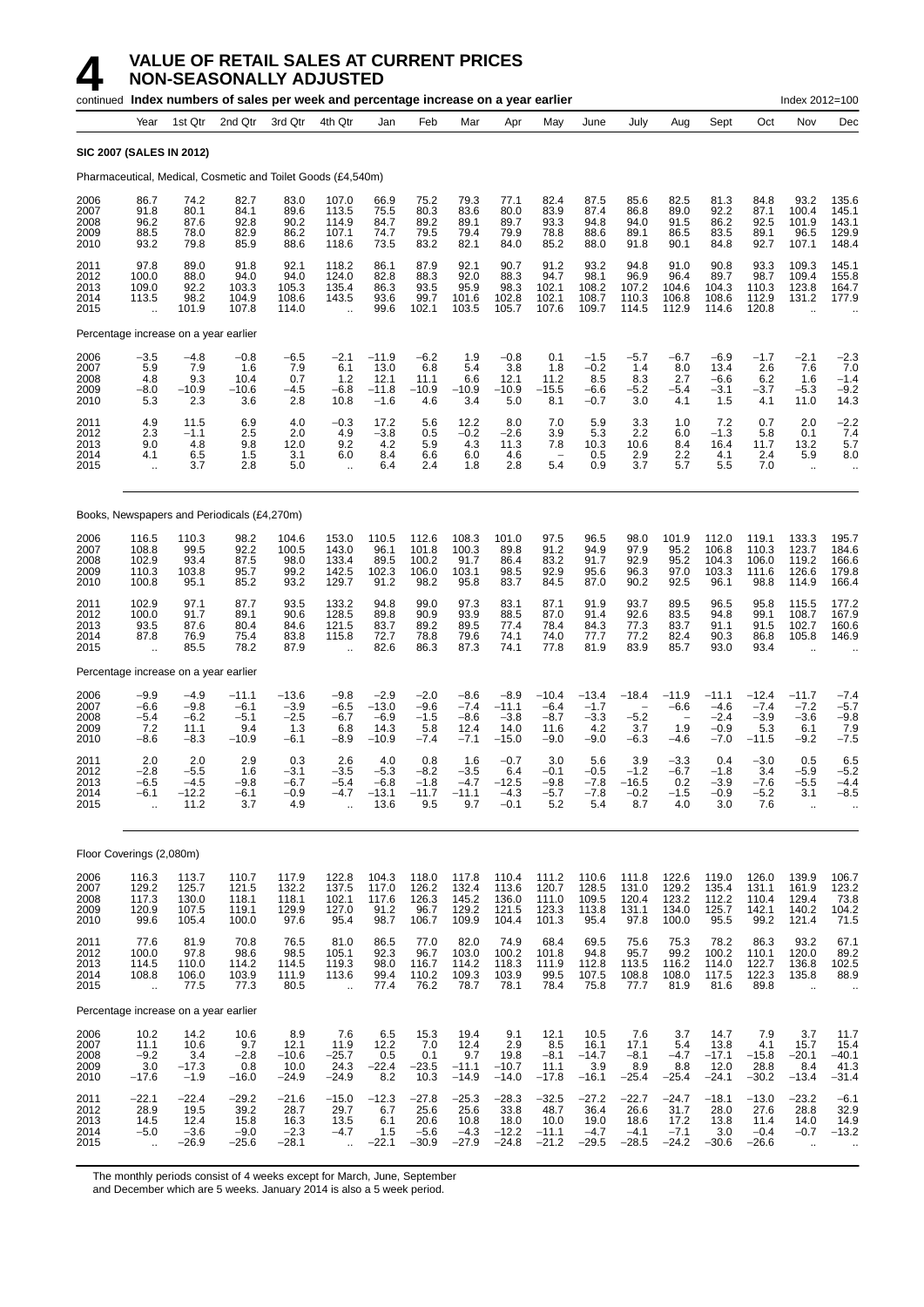|                                      | continued Index numbers of sales per week and percentage increase on a year earlier |                                                  |                                                        |                                                 |                                                          |                                                  |                                                |                                                  |                                                  |                                                  |                                                  |                                               |                                                |                                               | Index 2012=100                                   |                                                      |                                             |
|--------------------------------------|-------------------------------------------------------------------------------------|--------------------------------------------------|--------------------------------------------------------|-------------------------------------------------|----------------------------------------------------------|--------------------------------------------------|------------------------------------------------|--------------------------------------------------|--------------------------------------------------|--------------------------------------------------|--------------------------------------------------|-----------------------------------------------|------------------------------------------------|-----------------------------------------------|--------------------------------------------------|------------------------------------------------------|---------------------------------------------|
|                                      | Year                                                                                | 1st Qtr                                          | 2nd Qtr                                                | 3rd Qtr                                         | 4th Qtr                                                  | Jan                                              | Feb                                            | Mar                                              | Apr                                              | May                                              | June                                             | July                                          | Aug                                            | Sept                                          | Oct                                              | Nov                                                  | Dec                                         |
|                                      | <b>SIC 2007 (SALES IN 2015)</b>                                                     |                                                  |                                                        |                                                 |                                                          |                                                  |                                                |                                                  |                                                  |                                                  |                                                  |                                               |                                                |                                               |                                                  |                                                      |                                             |
|                                      |                                                                                     |                                                  | Computers and Telecommunications Equipment (£4,295m)   |                                                 |                                                          |                                                  |                                                |                                                  |                                                  |                                                  |                                                  |                                               |                                                |                                               |                                                  |                                                      |                                             |
| 2006<br>2007<br>2008<br>2009<br>2010 | 151.6<br>137.5<br>129.8<br>118.1<br>110.4                                           | 152.2<br>137.7<br>130.9<br>113.6<br>90.7         | 148.3<br>133.1<br>129.2<br>106.5<br>92.0               | 144.3<br>130.9<br>124.6<br>113.9<br>106.7       | 161.6<br>148.4<br>134.2<br>138.2<br>152.0                | 151.1<br>132.4<br>126.8<br>116.6<br>85.2         | 155.3<br>136.3<br>139.0<br>106.6<br>91.5       | 150.5<br>143.2<br>128.6<br>116.8<br>94.3         | 149.1<br>121.1<br>136.1<br>111.2<br>89.8         | 151.1<br>143.3<br>130.9<br>103.4<br>91.0         | 145.5<br>134.7<br>122.4<br>105.3<br>94.5         | 150.1<br>132.7<br>128.9<br>130.6<br>103.4     | 147.1<br>131.9<br>120.5<br>107.6<br>110.1      | 137.5<br>128.7<br>124.4<br>105.7<br>106.8     | 147.6<br>131.1<br>127.2<br>115.6<br>111.9        | 160.6<br>148.8<br>133.6<br>143.0<br>146.9            | 173.7<br>161.8<br>140.4<br>152.4<br>188.3   |
| 2011<br>2012<br>2013<br>2014<br>2015 | 110.3<br>100.0<br>104.1<br>107.0<br>$\ddot{\phantom{a}}$                            | 105.1<br>89.3<br>88.9<br>91.8<br>95.9            | 90.9<br>82.1<br>83.5<br>84.8<br>89.3                   | 93.6<br>94.1<br>93.4<br>101.3<br>118.4          | 151.5<br>134.6<br>150.9<br>151.1<br>$\ddot{\phantom{a}}$ | 112.8<br>103.4<br>96.3<br>99.9<br>110.0          | 108.1<br>83.9<br>87.5<br>90.0<br>94.1          | 96.6<br>82.3<br>84.0<br>85.2<br>86.1             | 89.0<br>91.1<br>93.1<br>94.3<br>98.5             | 92.6<br>79.3<br>83.6<br>83.8<br>89.6             | 91.0<br>77.1<br>75.7<br>78.0<br>81.8             | 90.9<br>94.0<br>89.5<br>91.0<br>116.6         | 89.3<br>82.2<br>82.5<br>84.5<br>108.0          | 99.1<br>103.6<br>105.1<br>122.9<br>128.1      | 114.8<br>107.6<br>116.4<br>137.9<br>145.1        | 150.2<br>131.4<br>143.3<br>152.1                     | 182.1<br>158.6<br>184.5<br>161.0            |
|                                      | Percentage increase on a year earlier                                               |                                                  |                                                        |                                                 |                                                          |                                                  |                                                |                                                  |                                                  |                                                  |                                                  |                                               |                                                |                                               |                                                  |                                                      |                                             |
| 2006<br>2007<br>2008<br>2009<br>2010 | $-9.8$<br>$-9.3$<br>$-5.6$<br>$-9.0$<br>$-6.5$                                      | $-5.8$<br>$-9.5$<br>$-5.0$<br>$-13.2$<br>$-20.2$ | $-8.2$<br>$-10.2$<br>$-2.9$<br>$-17.6$<br>$-13.7$      | $-12.3$<br>$-9.3$<br>$-4.8$<br>$-8.6$<br>$-6.3$ | $-12.4$<br>$-8.2$<br>$-9.5$<br>2.9<br>10.0               | $-3.6$<br>$-12.4$<br>$-4.2$<br>$-8.0$<br>$-26.9$ | $-3.1$<br>$-12.2$<br>2.0<br>$-23.3$<br>$-14.1$ | $-9.5$<br>$-4.8$<br>$-10.2$<br>$-9.1$<br>$-19.3$ | $-11.6$<br>$-18.8$<br>12.4<br>$-18.3$<br>$-19.3$ | $-3.9$<br>$-5.2$<br>$-8.6$<br>$-21.0$<br>$-11.9$ | $-8.8$<br>$-7.4$<br>$-9.1$<br>$-14.0$<br>$-10.3$ | $-8.0$<br>$-11.6$<br>$-2.9$<br>1.3<br>$-20.8$ | $-10.3$<br>$-10.4$<br>$-8.6$<br>$-10.8$<br>2.3 | $-17.2$<br>$-6.4$<br>$-3.3$<br>$-15.0$<br>1.0 | $-14.7$<br>$-11.2$<br>$-3.0$<br>$-9.1$<br>$-3.2$ | $-13.4$<br>$-7.3$<br>$-10.3$<br>7.0<br>2.8           | $-10.1$<br>$-6.9$<br>$-13.2$<br>8.5<br>23.5 |
| 2011<br>2012<br>2013<br>2014<br>2015 | $-0.1$<br>$-9.3$<br>4.1<br>2.7<br>$\ddotsc$                                         | 16.0<br>$-15.1$<br>$-0.5$<br>3.4<br>4.4          | $-1.2$<br>$-9.7$<br>1.7<br>1.6<br>5.3                  | $-12.3$<br>0.5<br>$-0.7$<br>8.5<br>16.9         | $-0.3$<br>$-11.2$<br>12.1<br>0.2<br>$\ddot{\phantom{a}}$ | 32.3<br>$-8.3$<br>$-6.9$<br>3.8<br>10.0          | 18.1<br>$-22.4$<br>4.2<br>2.9<br>4.5           | 2.4<br>$-14.8$<br>2.1<br>1.4<br>1.0              | $-0.9$<br>2.3<br>2.2<br>1.4<br>4.4               | 1.7<br>$-14.4$<br>5.5<br>0.1<br>6.9              | $-3.6$<br>$-15.3$<br>$-1.8$<br>3.0<br>4.8        | $-12.0$<br>3.4<br>$-4.7$<br>1.6<br>28.2       | $-18.9$<br>$-7.9$<br>0.3<br>2.4<br>27.8        | $-7.2$<br>4.5<br>1.5<br>16.9<br>4.2           | 2.5<br>$-6.2$<br>8.2<br>18.4<br>5.3              | 2.2<br>$-12.5$<br>9.0<br>6.2<br>$\ddot{\phantom{a}}$ | $-3.3$<br>$-12.9$<br>16.3<br>$-12.8$        |
|                                      |                                                                                     |                                                  | Other Retail Sale in Specialised Stores NEC (£28,765m) |                                                 |                                                          |                                                  |                                                |                                                  |                                                  |                                                  |                                                  |                                               |                                                |                                               |                                                  |                                                      |                                             |
| 2006<br>2007<br>2008<br>2009<br>2010 | 79.8<br>84.7<br>94.1<br>90.9<br>97.6                                                | 67.9<br>70.5<br>80.2<br>77.1<br>80.5             | 81.5<br>88.3<br>97.0<br>90.8<br>96.6                   | 76.2<br>80.9<br>92.3<br>88.1<br>97.8            | 93.7<br>99.1<br>108.2<br>107.8<br>115.4                  | 66.1<br>64.1<br>72.6<br>74.8<br>70.9             | 67.1<br>69.1<br>81.8<br>75.8<br>82.3           | 70.0<br>76.7<br>86.4<br>79.9<br>86.8             | 79.4<br>87.7<br>90.1<br>86.7<br>94.0             | 80.9<br>87.1<br>100.3<br>90.2<br>97.0            | 83.7<br>89.8<br>99.9<br>94.4<br>98.4             | 78.5<br>83.6<br>96.6<br>91.0<br>103.8         | 76.6<br>82.4<br>91.6<br>88.9<br>98.3           | 74.1<br>77.6<br>89.4<br>85.2<br>92.7          | 76.9<br>82.8<br>89.7<br>88.0<br>100.9            | 87.4<br>93.7<br>100.1<br>103.0<br>111.5              | 112.1<br>116.4<br>129.3<br>127.5<br>130.0   |
| 2011<br>2012<br>2013<br>2014<br>2015 | 99.2<br>100.0<br>102.1<br>113.3<br>$\ddot{\phantom{a}}$                             | 86.4<br>88.6<br>85.1<br>98.1<br>99.7             | 99.4<br>97.0<br>101.1<br>112.0<br>113.6                | 95.7<br>98.1<br>101.3<br>108.5<br>104.2         | 115.4<br>116.3<br>121.1<br>135.6                         | 79.3<br>80.8<br>74.4<br>88.4<br>89.3             | 86.2<br>85.1<br>87.4<br>97.3<br>101.1          | 92.2<br>97.6<br>92.0<br>108.5<br>106.9           | 99.4<br>91.4<br>97.3<br>105.8<br>113.2           | 100.3<br>95.9<br>100.5<br>113.1<br>115.6         | 98.8<br>102.4<br>104.7<br>116.1<br>112.3         | 99.8<br>100.2<br>104.1<br>119.6<br>112.0      | 95.7<br>101.5<br>97.8<br>106.8<br>104.2        | 92.5<br>93.8<br>101.7<br>101.1<br>98.0        | 101.9<br>99.8<br>103.2<br>111.8<br>108.4         | 107.2<br>111.9<br>113.6<br>124.2                     | 132.7<br>133.0<br>141.4<br>163.7            |
|                                      | Percentage increase on a year earlier                                               |                                                  |                                                        |                                                 |                                                          |                                                  |                                                |                                                  |                                                  |                                                  |                                                  |                                               |                                                |                                               |                                                  |                                                      |                                             |
| 2006<br>2007<br>2008<br>2009<br>2010 | 3.2<br>6.1<br>11.1<br>$-3.4$<br>7.3                                                 | 2.2<br>3.8<br>13.7<br>$-3.8$<br>4.4              | 4.5<br>8.4<br>9.9<br>$-6.5$<br>6.4                     | 1.6<br>6.2<br>14.1<br>$-4.5$<br>11.0            | 4.0<br>5.7<br>9.2<br>$-0.3$<br>7.0                       | 6.5<br>$-3.0$<br>13.1<br>3.1<br>$-5.2$           | 5.0<br>3.0<br>18.3<br>$-7.3$<br>8.5            | $-2.6$<br>9.6<br>12.8<br>$-7.6$<br>8.6           | 5.7<br>10.5<br>2.8<br>$-3.8$<br>8.4              | 3.5<br>7.8<br>15.1<br>$-10.1$<br>7.6             | 4.4<br>7.3<br>11.3<br>$-5.5$<br>4.2              | 1.1<br>6.6<br>15.5<br>$-5.8$<br>14.0          | 1.0<br>7.5<br>11.2<br>$-3.0$<br>10.6           | 2.5<br>4.7<br>15.2<br>$-4.7$<br>8.7           | 1.1<br>7.6<br>8.4<br>$-1.9$<br>14.6              | 4.1<br>7.2<br>6.8<br>3.0<br>8.2                      | $\frac{5.5}{3.8}$<br>11.1<br>$-1.4$<br>2.0  |
| 2011<br>2012<br>2013<br>2014<br>2015 | 1.7<br>0.8<br>2.2<br>10.9<br>ä.                                                     | 7.3<br>2.5<br>$-3.9$<br>15.2<br>1.6              | 2.9<br>$-2.4$<br>4.2<br>10.8<br>1.4                    | $-2.2$<br>2.6<br>3.2<br>7.2<br>$-4.0$           | 0.7<br>4.2<br>12.0                                       | 11.7<br>1.9<br>$-7.9$<br>18.9<br>1.0             | 4.8<br>$-1.3$<br>2.7<br>11.4<br>3.9            | 6.3<br>5.8<br>$-5.7$<br>17.9<br>$-1.4$           | 5.7<br>$-8.0$<br>6.5<br>8.8<br>7.0               | 3.4<br>$-4.4$<br>4.7<br>12.5<br>2.2              | 0.4<br>3.7<br>2.2<br>10.9<br>-3.3                | $-3.9$<br>0.5<br>3.9<br>14.8<br>$-6.4$        | $-2.6$<br>6.1<br>$-3.7$<br>9.3<br>$-2.5$       | $-0.2$<br>1.4<br>8.5<br>$-0.7$<br>$-3.1$      | 1.0<br>$-2.1$<br>3.4<br>8.4<br>$-3.0$            | $-3.9$<br>4.4<br>1.5<br>9.4<br>$\ddot{\phantom{a}}$  | 2.1<br>$0.2$<br>6.4<br>15.7                 |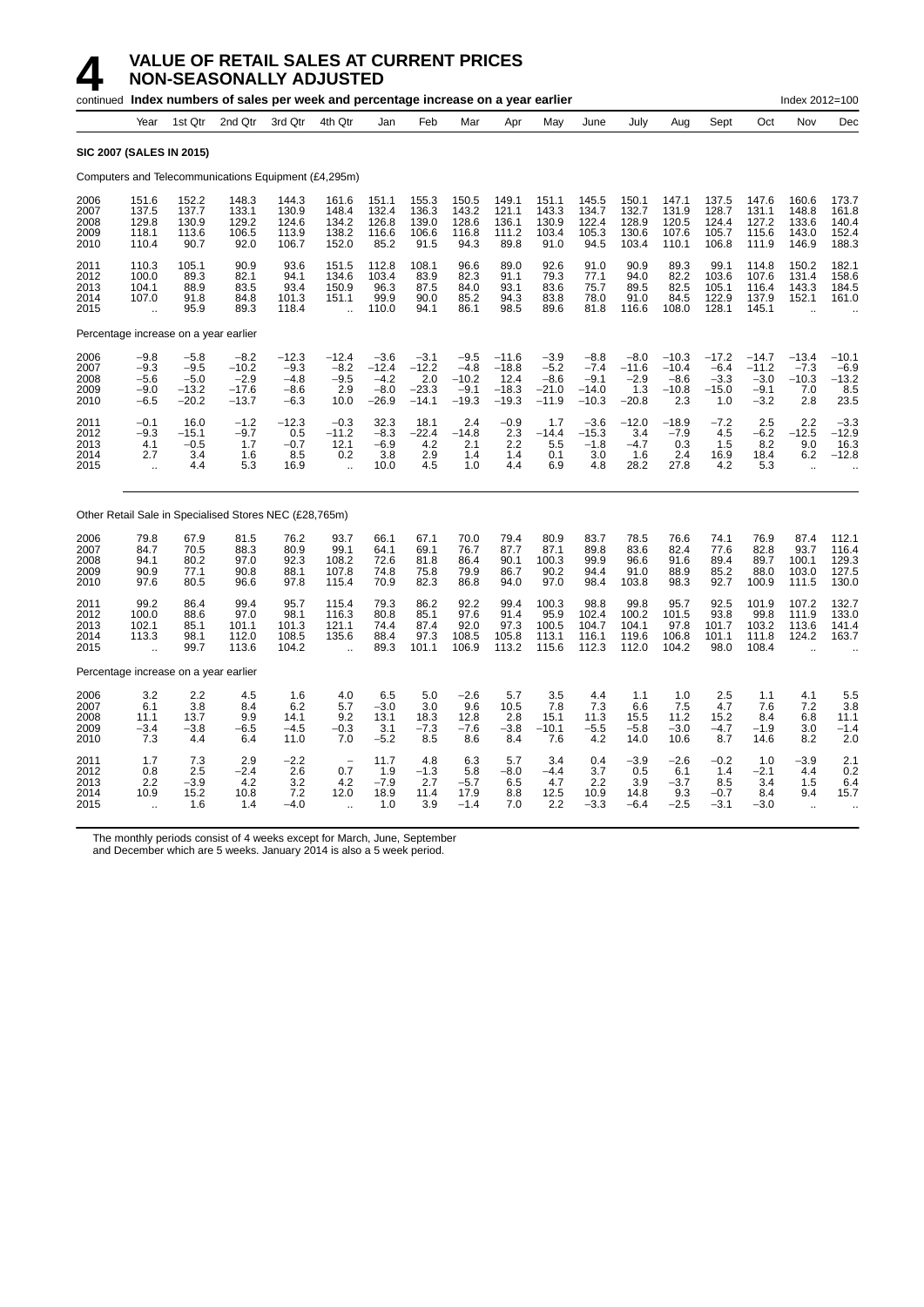|                                      |                                                     |                                         | continued Index numbers of sales per week and percentage increase on a year earlier |                                          |                                                          |                                        |                                             |                                           |                                         |                                              |                                          |                                         |                                         |                                         |                                           | Index 2012=100                                           |                                                                   |
|--------------------------------------|-----------------------------------------------------|-----------------------------------------|-------------------------------------------------------------------------------------|------------------------------------------|----------------------------------------------------------|----------------------------------------|---------------------------------------------|-------------------------------------------|-----------------------------------------|----------------------------------------------|------------------------------------------|-----------------------------------------|-----------------------------------------|-----------------------------------------|-------------------------------------------|----------------------------------------------------------|-------------------------------------------------------------------|
|                                      | Year                                                | 1st Qtr                                 | 2nd Qtr                                                                             | 3rd Qtr                                  | 4th Qtr                                                  | Jan                                    | Feb                                         | Mar                                       | Apr                                     | May                                          | June                                     | July                                    | Aug                                     | Sept                                    | Oct                                       | Nov                                                      | Dec                                                               |
|                                      | <b>SIC 2007 (SALES IN 2012)</b>                     |                                         |                                                                                     |                                          |                                                          |                                        |                                             |                                           |                                         |                                              |                                          |                                         |                                         |                                         |                                           |                                                          |                                                                   |
|                                      |                                                     |                                         | Non-store Retail, All Businesses (£20,043m)                                         |                                          |                                                          |                                        |                                             |                                           |                                         |                                              |                                          |                                         |                                         |                                         |                                           |                                                          |                                                                   |
| 2006<br>2007<br>2008<br>2009<br>2010 | 60.6<br>63.1<br>67.4<br>71.8<br>79.4                | 56.5<br>57.6<br>63.0<br>63.5<br>71.5    | 57.3<br>59.3<br>63.1<br>64.3<br>71.0                                                | 56.6<br>58.4<br>61.2<br>69.2<br>75.7     | 71.9<br>77.2<br>82.5<br>90.1<br>99.4                     | 52.4<br>54.1<br>60.7<br>63.1<br>68.0   | 55.8<br>58.9<br>66.4<br>61.7<br>72.2        | 60.3<br>59.4<br>62.4<br>65.4<br>73.7      | 56.1<br>59.2<br>65.0<br>64.9<br>72.2    | 57.6<br>59.4<br>62.0<br>63.7<br>71.5         | 57.9<br>59.2<br>62.4<br>64.2<br>69.7     | 54.0<br>59.3<br>59.9<br>67.0<br>74.5    | 57.2<br>56.5<br>59.5<br>67.7<br>75.4    | 58.2<br>59.1<br>63.7<br>72.2<br>76.9    | 65.5<br>67.9<br>71.6<br>79.4<br>86.7      | 77.4<br>85.0<br>89.4<br>99.1<br>104.0                    | 72.7<br>78.3<br>85.7<br>91.4<br>105.8                             |
| 2011<br>2012<br>2013<br>2014<br>2015 | 91.2<br>100.0<br>116.8<br>130.1<br>$\ddotsc$        | 81.9<br>90.2<br>104.6<br>116.2<br>132.0 | 82.6<br>90.9<br>106.9<br>123.9<br>133.6                                             | 85.1<br>91.3<br>109.3<br>118.1<br>133.4  | 115.2<br>127.5<br>146.3<br>163.3<br>$\ddot{\phantom{a}}$ | 80.1<br>87.3<br>98.9<br>106.3<br>128.0 | 83.4<br>90.0<br>105.5<br>123.8<br>134.7     | 82.1<br>92.7<br>108.5<br>120.1<br>133.1   | 80.3<br>90.3<br>103.7<br>122.0<br>133.8 | 82.8<br>92.9<br>106.9<br>125.2<br>129.0      | 84.4<br>89.7<br>109.5<br>124.4<br>137.2  | 83.8<br>94.3<br>109.7<br>119.2<br>137.7 | 84.1<br>85.9<br>109.7<br>112.6<br>124.3 | 86.9<br>93.4<br>108.7<br>121.5<br>137.2 | 96.7<br>105.6<br>120.8<br>133.9<br>148.1  | 123.6<br>130.5<br>151.1<br>174.6<br>$\ddot{\phantom{a}}$ | 123.2<br>142.7<br>162.9<br>177.8                                  |
|                                      | Percentage increase on a year earlier               |                                         |                                                                                     |                                          |                                                          |                                        |                                             |                                           |                                         |                                              |                                          |                                         |                                         |                                         |                                           |                                                          |                                                                   |
| 2006<br>2007<br>2008<br>2009<br>2010 | 2.1<br>4.2<br>6.7<br>6.6<br>10.6                    | $-0.3$<br>2.1<br>9.2<br>0.9<br>12.5     | 0.8<br>3.4<br>6.5<br>1.9<br>10.4                                                    | 3.1<br>3.1<br>4.9<br>13.0<br>9.4         | 4.6<br>7.3<br>6.9<br>9.2<br>10.4                         | $-4.0$<br>3.3<br>12.2<br>3.9<br>7.8    | $-5.6$<br>5.6<br>12.7<br>$-7.1$<br>17.1     | 6.9<br>$-1.4$<br>5.1<br>4.7<br>12.7       | $-6.1$<br>5.4<br>9.8<br>$-0.1$<br>11.1  | 4.0<br>3.1<br>4.3<br>2.7<br>12.2             | 4.1<br>2.1<br>5.5<br>2.9<br>8.4          | $-2.4$<br>9.7<br>1.0<br>11.9<br>11.2    | 7.5<br>$-1.1$<br>5.2<br>13.7<br>11.5    | 4.1<br>1.5<br>7.8<br>13.2<br>6.6        | 1.6<br>3.7<br>5.5<br>10.9<br>9.2          | 5.6<br>9.9<br>5.1<br>10.8<br>4.9                         | 5.9<br>7.6<br>9.5<br>6.6<br>15.8                                  |
| 2011<br>2012<br>2013<br>2014<br>2015 | 14.9<br>9.6<br>16.8<br>11.4<br>$\ddot{\phantom{a}}$ | 14.5<br>10.2<br>15.9<br>11.1<br>13.6    | 16.4<br>10.0<br>17.7<br>15.9<br>7.8                                                 | 12.4<br>7.3<br>19.7<br>8.0<br>13.0       | 15.9<br>10.7<br>14.7<br>11.6<br>$\ddot{\phantom{a}}$     | 17.7<br>9.1<br>13.2<br>7.6<br>20.4     | 15.6<br>7.8<br>17.3<br>17.3<br>8.8          | 11.4<br>13.0<br>17.0<br>10.7<br>10.8      | 11.2<br>12.5<br>14.8<br>17.7<br>9.6     | 15.9<br>12.1<br>15.1<br>17.1<br>3.0          | 21.1<br>6.4<br>22.0<br>13.6<br>10.3      | 12.5<br>12.5<br>16.4<br>8.6<br>15.5     | 11.5<br>2.1<br>27.7<br>2.7<br>10.4      | 13.0<br>7.4<br>16.4<br>11.8<br>12.9     | 11.5<br>9.2<br>14.4<br>10.8<br>10.6       | 18.9<br>5.6<br>15.8<br>15.5<br>$\ddotsc$                 | 16.4<br>15.8<br>$^{14.2}_{9.2}$                                   |
|                                      |                                                     |                                         | Non-store Retail, Large Businesses (£12,531m)                                       |                                          |                                                          |                                        |                                             |                                           |                                         |                                              |                                          |                                         |                                         |                                         |                                           |                                                          |                                                                   |
| 2006<br>2007<br>2008<br>2009<br>2010 | 60.7<br>65.4<br>67.3<br>72.3<br>76.8                | 55.2<br>59.8<br>63.7<br>66.6<br>69.0    | 54.4<br>59.2<br>61.9<br>64.2<br>66.2                                                | 57.1<br>60.5<br>61.7<br>65.7<br>70.5     | 76.3<br>82.1<br>82.1<br>92.5<br>101.5                    | 52.2<br>56.4<br>63.8<br>66.2<br>68.3   | 56.2<br>61.4<br>65.4<br>65.1<br>68.6        | 56.7<br>61.2<br>62.4<br>68.2<br>69.7      | 55.4<br>60.2<br>64.9<br>65.6<br>66.3    | 55.7<br>59.2<br>60.7<br>63.6<br>66.8         | 52.5<br>58.4<br>60.4<br>63.5<br>65.6     | 54.8<br>60.6<br>60.9<br>63.9<br>68.0    | 56.1<br>58.4<br>59.8<br>64.4<br>69.6    | 59.6<br>62.0<br>63.8<br>68.1<br>73.2    | 70.0<br>70.8<br>71.8<br>79.9<br>85.4      | 82.9<br>91.2<br>88.2<br>100.9<br>107.4                   | 76.1<br>84.0<br>85.3<br>96.0<br>109.7                             |
| 2011<br>2012<br>2013<br>2014<br>2015 | 87.6<br>100.0<br>116.1<br>127.2<br>ä,               | 78.8<br>86.2<br>100.8<br>115.4<br>132.1 | 77.5<br>86.9<br>102.7<br>114.2<br>137.8                                             | 78.5<br>89.5<br>109.8<br>114.2<br>136.2  | 115.5<br>137.4<br>150.9<br>165.9<br>$\ddotsc$            | 77.9<br>84.8<br>97.1<br>111.8<br>132.7 | 80.7<br>87.6<br>102.4<br>118.9<br>134.0     | 78.0<br>86.3<br>102.6<br>116.4<br>130.0   | 76.5<br>86.7<br>99.9<br>113.1<br>137.9  | 77.4<br>86.6<br>102.1<br>113.4<br>133.9      | 78.2<br>87.2<br>105.4<br>115.6<br>140.9  | 76.5<br>91.3<br>109.8<br>112.7<br>138.2 | 76.6<br>82.7<br>108.2<br>109.2<br>128.2 | 81.6<br>93.4<br>111.1<br>119.3<br>141.0 | 91.4<br>107.8<br>121.4<br>130.7<br>153.1  | 121.6<br>140.8<br>155.1<br>177.7<br>$\ddot{\phantom{a}}$ | 129.8<br>158.3<br>171.1<br>184.7                                  |
|                                      | Percentage increase on a year earlier               |                                         |                                                                                     |                                          |                                                          |                                        |                                             |                                           |                                         |                                              |                                          |                                         |                                         |                                         |                                           |                                                          |                                                                   |
| 2006<br>2007<br>2008<br>2009<br>2010 | $\frac{2.1}{7.7}$<br>2.9<br>7.4<br>6.3              | $-3.3$<br>8.3<br>6.6<br>4.5<br>3.5      | $-6.1$<br>8.9<br>4.5<br>3.8<br>3.1                                                  | $7.0$<br>$6.0$<br>2.0<br>6.5<br>7.4      | 9.5<br>7.6<br>$-0.1$<br>12.8<br>9.7                      | $-6.7$<br>8.0<br>13.1<br>3.8<br>3.2    | $-5.2$<br>9.2<br>6.5<br>$-0.4$<br>5.4       | $\frac{1.2}{7.9}$<br>1.9<br>9.3<br>2.3    | $-11.4$<br>8.6<br>7.8<br>1.1<br>1.2     | $\substack{0.2 \\ 6.3}$<br>2.4<br>4.9<br>5.0 | $-6.4$<br>11.4<br>3.4<br>5.1<br>3.2      | 1.2<br>10.6<br>0.4<br>5.0<br>6.5        | 11.8<br>4.0<br>2.5<br>7.7<br>8.2        | 8.1<br>4.0<br>3.0<br>6.8<br>7.4         | 7.4<br>1.1<br>1.5<br>11.2<br>7.0          | 11.0<br>10.0<br>$-3.2$<br>14.3<br>6.4                    | $\begin{array}{c} 9.9 \\ 10.3 \end{array}$<br>1.6<br>12.5<br>14.3 |
| 2011<br>2012<br>2013<br>2014<br>2015 | 14.0<br>14.2<br>16.1<br>9.6<br>$\ddot{\phantom{a}}$ | 14.3<br>9.4<br>16.9<br>14.5<br>14.4     | 17.0<br>12.2<br>18.2<br>11.2<br>20.7                                                | 11.3<br>14.0<br>22.7<br>4.0<br>19.3      | 13.8<br>19.0<br>9.8<br>10.0                              | 14.0<br>8.9<br>14.4<br>15.2<br>18.7    | 17.6<br>8.5<br>16.9<br>16.1<br>12.7         | 11.9<br>10.6<br>18.9<br>13.4<br>11.7      | 15.4<br>13.2<br>15.2<br>13.3<br>21.9    | 15.8<br>11.9<br>17.9<br>11.0<br>18.1         | 19.3<br>11.5<br>20.9<br>9.6<br>21.9      | 12.5<br>19.3<br>20.2<br>2.6<br>22.7     | 10.1<br>7.9<br>30.8<br>1.0<br>17.4      | 11.4<br>14.5<br>18.9<br>7.4<br>18.2     | 7.0<br>18.0<br>12.6<br>7.6<br>17.2        | 13.3<br>15.8<br>10.1<br>14.6                             | 18.4<br>22.0<br>8.1<br>7.9                                        |
|                                      |                                                     |                                         | Non-store Retail, Small Businesses (£7,512m)                                        |                                          |                                                          |                                        |                                             |                                           |                                         |                                              |                                          |                                         |                                         |                                         |                                           |                                                          |                                                                   |
| 2006<br>2007<br>2008<br>2009<br>2010 | 60.3<br>59.3<br>67.5<br>71.0<br>83.7                | 58.6<br>54.0<br>61.7<br>58.4<br>75.7    | 62.2<br>59.3<br>65.1<br>64.4<br>79.0                                                | 55.9<br>54.9<br>60.5<br>75.1<br>84.4     | 64.6<br>68.9<br>83.2<br>86.0<br>95.9                     | 52.7<br>50.4<br>55.6<br>57.9<br>67.5   | 55.0<br>54.7<br>68.1<br>56.0<br>78.1        | 66.2<br>56.4<br>62.6<br>60.8<br>80.4      | 57.5<br>57.6<br>65.2<br>63.8<br>81.9    | 60.8<br>59.7<br>64.2<br>63.7<br>79.2         | 67.0<br>60.4<br>65.7<br>65.4<br>76.5     | 52.7<br>57.1<br>58.3<br>72.3<br>85.4    | 59.0<br>53.5<br>59.0<br>73.1<br>85.1    | 55.9<br>54.3<br>63.6<br>78.9<br>83.1    | 58.0<br>63.1<br>71.2<br>78.8<br>88.9      | 68.1<br>74.8<br>91.3<br>96.1<br>98.3                     | 67.1<br>68.8<br>86.4<br>83.7<br>99.5                              |
| 2011<br>2012<br>2013<br>2014<br>2015 | 97.3<br>100.0<br>118.0<br>135.0<br>ä,               | 87.0<br>96.9<br>110.9<br>117.6<br>131.9 | 91.3<br>97.6<br>114.0<br>140.3<br>126.7                                             | 96.1<br>94.5<br>108.5<br>124.6<br>128.7  | 114.7<br>111.1<br>138.7<br>158.9<br>$\ddot{\phantom{1}}$ | 83.7<br>91.5<br>101.9<br>97.2<br>120.2 | 88.0<br>94.0<br>110.7<br>132.0<br>135.8     | 88.9<br>103.5<br>118.3<br>126.5<br>138.2  | 86.4<br>96.4<br>110.1<br>136.9<br>126.9 | 91.9<br>103.3<br>115.0<br>145.1<br>121.0     | 94.7<br>94.0<br>116.4<br>139.2<br>131.1  | 96.0<br>99.2<br>109.7<br>130.1<br>136.8 | 96.6<br>91.3<br>112.2<br>118.3<br>117.8 | 95.8<br>93.3<br>104.6<br>125.2<br>130.9 | 105.7<br>101.9<br>119.9<br>139.2<br>139.7 | 126.9<br>113.4<br>144.5<br>169.3                         | 112.2<br>116.5<br>149.1<br>166.4                                  |
|                                      | Percentage increase on a year earlier               |                                         |                                                                                     |                                          |                                                          |                                        |                                             |                                           |                                         |                                              |                                          |                                         |                                         |                                         |                                           |                                                          |                                                                   |
| 2006<br>2007<br>2008<br>2009<br>2010 | 2.2<br>$-1.7$<br>13.9<br>5.1<br>18.0                | 4.6<br>$-7.8$<br>14.1<br>$-5.3$<br>29.6 | 12.9<br>$-4.6$<br>9.7<br>$-1.0$<br>22.6                                             | $-2.9$<br>$-1.8$<br>10.3<br>24.0<br>12.4 | $-4.0$<br>6.6<br>20.8<br>3.3<br>11.5                     | 0.8<br>$-4.4$<br>10.4<br>4.2<br>16.6   | $-6.2$<br>$-0.6$<br>24.5<br>$-17.8$<br>39.6 | 16.2<br>$-14.7$<br>10.8<br>$-2.9$<br>32.3 | 4.0<br>0.2<br>13.2<br>$-2.1$<br>28.2    | 10.3<br>$-1.8$<br>7.4<br>$-0.7$<br>24.3      | 22.1<br>$-9.9$<br>8.9<br>$-0.5$<br>16.9  | $-8.0$<br>8.2<br>2.1<br>24.0<br>18.1    | 1.2<br>$-9.3$<br>10.3<br>24.0<br>16.3   | $-2.2$<br>$-2.9$<br>17.1<br>24.1<br>5.4 | $-8.3$<br>8.8<br>12.9<br>10.6<br>12.9     | $-4.0$<br>9.8<br>22.1<br>5.2<br>2.4                      | $-0.8$<br>2.5<br>$25.5 - 3.1$<br>18.9                             |
| 2011<br>2012<br>2013<br>2014<br>2015 | 16.1<br>2.8<br>18.0<br>14.4<br>$\ddotsc$            | 14.9<br>11.4<br>14.5<br>6.0<br>12.2     | 15.6<br>6.9<br>16.8<br>23.1<br>$-9.7$                                               | 13.9<br>$-1.7$<br>14.9<br>14.8<br>3.3    | 19.6<br>$-3.2$<br>24.9<br>14.6<br>$\ddot{\phantom{a}}$   | 23.9<br>9.4<br>11.3<br>$-4.6$<br>23.7  | 12.6<br>6.9<br>17.8<br>19.2<br>2.9          | 10.6<br>16.4<br>14.3<br>6.9<br>9.3        | 5.6<br>11.5<br>14.2<br>24.4<br>$-7.3$   | 16.0<br>12.5<br>11.3<br>26.1<br>$-16.6$      | 23.8<br>$-0.8$<br>23.8<br>19.6<br>$-5.8$ | 12.5<br>3.4<br>10.5<br>18.6<br>5.1      | 13.6<br>$-5.5$<br>23.0<br>5.4<br>$-0.4$ | 15.2<br>$-2.7$<br>12.2<br>19.7<br>4.5   | 18.8<br>$-3.5$<br>17.6<br>16.1<br>0.4     | 29.0<br>$-10.6$<br>27.5<br>17.2<br>$\sim$                | 12.8<br>3.9<br>27.9<br>11.6<br>$\ddotsc$                          |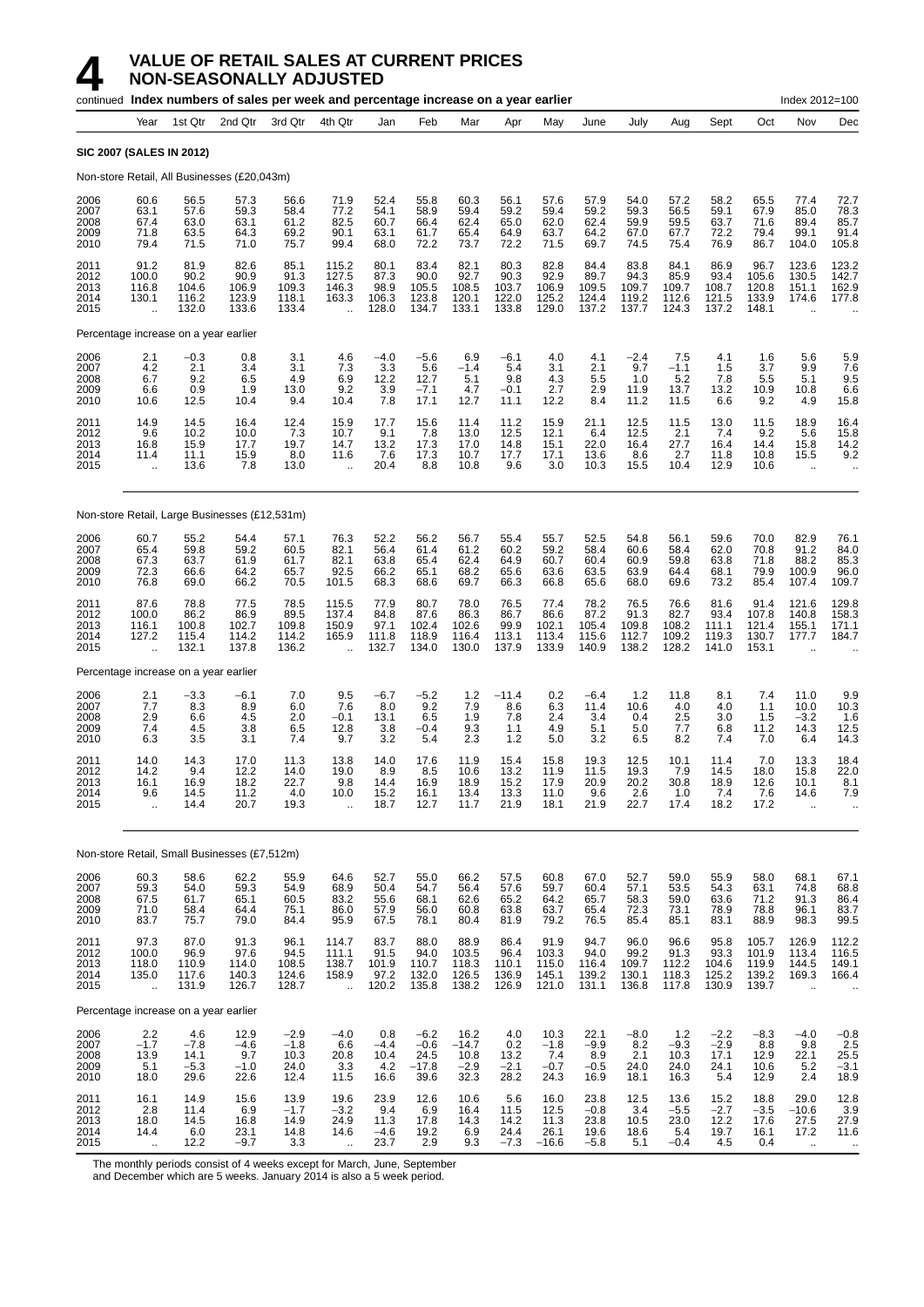| continued Index numbers of sales per week and percentage increase on a year earlier |                                                         |                                              |                                              |                                              |                                                         |                                           |                                           |                                            |                                            |                                          |                                               |                                                 |                                                | Index 2012=100                                 |                                                |                                                          |                                          |
|-------------------------------------------------------------------------------------|---------------------------------------------------------|----------------------------------------------|----------------------------------------------|----------------------------------------------|---------------------------------------------------------|-------------------------------------------|-------------------------------------------|--------------------------------------------|--------------------------------------------|------------------------------------------|-----------------------------------------------|-------------------------------------------------|------------------------------------------------|------------------------------------------------|------------------------------------------------|----------------------------------------------------------|------------------------------------------|
|                                                                                     | Year                                                    | 1st Qtr                                      | 2nd Qtr                                      | 3rd Qtr                                      | 4th Qtr                                                 | Jan                                       | Feb                                       | Mar                                        | Apr                                        | May                                      | June                                          | July                                            | Aug                                            | Sept                                           | Oct                                            | Nov                                                      | Dec                                      |
| <b>SIC 2007 (SALES IN 2012)</b>                                                     |                                                         |                                              |                                              |                                              |                                                         |                                           |                                           |                                            |                                            |                                          |                                               |                                                 |                                                |                                                |                                                |                                                          |                                          |
| Mail Order (£17,276m)                                                               |                                                         |                                              |                                              |                                              |                                                         |                                           |                                           |                                            |                                            |                                          |                                               |                                                 |                                                |                                                |                                                |                                                          |                                          |
| 2006<br>2007<br>2008<br>2009<br>2010                                                | 55.9<br>60.2<br>63.0<br>66.8<br>75.5                    | 53.9<br>53.5<br>59.7<br>61.9<br>68.0         | 51.6<br>55.2<br>58.3<br>59.4<br>65.6         | 50.5<br>55.9<br>57.5<br>61.5<br>70.8         | 67.8<br>76.1<br>76.7<br>84.3<br>97.5                    | 51.0<br>50.8<br>59.8<br>62.2<br>65.7      | 53.0<br>54.1<br>61.7<br>59.6<br>68.5      | 56.9<br>55.2<br>58.2<br>63.5<br>69.4       | 52.9<br>55.0<br>60.7<br>60.5<br>67.3       | 53.0<br>55.9<br>56.7<br>59.4<br>65.8     | 49.4<br>54.9<br>57.6<br>58.6<br>64.2          | 48.7<br>56.3<br>56.7<br>60.2<br>67.7            | 50.1<br>54.3<br>56.1<br>59.8<br>70.7           | 52.1<br>56.7<br>59.3<br>64.0<br>73.5           | 61.1<br>65.8<br>66.7<br>74.0<br>83.4           | 73.6<br>84.2<br>82.0<br>91.8<br>101.1                    | 68.5<br>77.9<br>80.4<br>86.5<br>105.8    |
| 2011<br>2012<br>2013<br>2014<br>2015                                                | 88.7<br>100.0<br>117.4<br>135.5<br>ä.                   | 78.6<br>89.9<br>105.6<br>119.9<br>140.4      | 77.9<br>89.3<br>105.2<br>127.2<br>141.0      | 82.8<br>90.7<br>107.8<br>122.5<br>142.1      | 115.5<br>130.1<br>150.7<br>173.7                        | 78.8<br>88.9<br>102.2<br>110.7<br>138.8   | 78.5<br>87.9<br>104.8<br>124.5<br>140.6   | 78.5<br>92.3<br>109.0<br>125.3<br>141.6    | 76.0<br>89.9<br>104.3<br>126.3<br>142.1    | 78.4<br>90.0<br>105.3<br>129.3<br>136.8  | 79.0<br>88.2<br>106.0<br>126.2<br>143.4       | 80.4<br>93.2<br>106.1<br>121.3<br>145.0         | 82.1<br>84.6<br>108.5<br>118.2<br>133.4        | 85.4<br>93.6<br>108.7<br>126.9<br>146.7        | 93.2<br>103.7<br>122.6<br>139.7<br>158.9       | 124.9<br>132.4<br>155.0<br>186.0                         | 125.8<br>149.5<br>169.8<br>191.1         |
|                                                                                     |                                                         |                                              | Percentage increase on a year earlier        |                                              |                                                         |                                           |                                           |                                            |                                            |                                          |                                               |                                                 |                                                |                                                |                                                |                                                          |                                          |
| 2006<br>2007<br>2008<br>2009<br>2010                                                | 2.5<br>7.5<br>4.7<br>6.0<br>13.0                        | 5.2<br>$-0.8$<br>11.7<br>3.6<br>9.8          | $-0.8$<br>7.1<br>5.5<br>2.0<br>10.4          | 0.7<br>10.7<br>3.0<br>7.0<br>15.1            | 4.6<br>12.2<br>0.8<br>9.9<br>15.6                       | 1.7<br>$-0.5$<br>17.7<br>4.1<br>5.6       | $-0.2$<br>2.0<br>14.1<br>$-3.4$<br>14.9   | 12.4<br>$-3.1$<br>5.5<br>9.1<br>9.3        | $-4.5$<br>4.0<br>10.5<br>$-0.3$<br>11.2    | 5.9<br>5.4<br>1.5<br>4.6<br>10.9         | $-2.9$<br>11.1<br>4.8<br>1.9<br>9.4           | $-2.6$<br>15.6<br>0.6<br>6.1<br>12.5            | 4.0<br>8.3<br>3.2<br>6.8<br>18.1               | 0.8<br>8.8<br>4.6<br>7.8<br>14.9               | $-0.1$<br>7.7<br>1.4<br>10.9<br>12.8           | 6.5<br>14.3<br>$-2.5$<br>11.9<br>10.2                    | 6.5<br>13.6<br>$\frac{3.2}{7.7}$<br>22.3 |
| 2011<br>2012<br>2013<br>2014<br>2015                                                | 17.5<br>12.8<br>17.4<br>15.5<br>$\ddot{\phantom{a}}$    | 15.6<br>14.4<br>17.5<br>13.5<br>17.1         | 18.6<br>14.6<br>17.9<br>20.8<br>10.8         | 16.9<br>9.5<br>18.9<br>13.6<br>16.0          | 18.5<br>12.7<br>15.8<br>15.2<br>$\ddot{\phantom{1}}$    | 19.9<br>12.8<br>15.0<br>8.3<br>25.4       | 14.6<br>12.1<br>19.2<br>18.8<br>12.9      | 13.1<br>17.6<br>18.1<br>15.0<br>12.9       | 12.9<br>18.3<br>16.0<br>21.1<br>12.5       | 19.0<br>14.8<br>17.1<br>22.8<br>5.8      | 23.1<br>11.7<br>20.1<br>19.1<br>13.6          | 18.8<br>15.9<br>13.9<br>14.3<br>19.6            | 16.1<br>3.1<br>28.2<br>9.0<br>12.9             | 16.1<br>9.6<br>16.2<br>16.7<br>15.6            | 11.7<br>11.2<br>18.3<br>13.9<br>13.8           | 23.6<br>6.0<br>17.1<br>20.0<br>$\bar{\mathbf{r}}$        | 19.0<br>18.8<br>13.5<br>12.5             |
|                                                                                     |                                                         | Other Non-store Retail (£2,767m)             |                                              |                                              |                                                         |                                           |                                           |                                            |                                            |                                          |                                               |                                                 |                                                |                                                |                                                |                                                          |                                          |
| 2006<br>2007<br>2008<br>2009<br>2010                                                | 89.5<br>81.5<br>94.7<br>102.9<br>103.9                  | 72.3<br>83.5<br>83.0<br>73.8<br>93.5         | 93.0<br>84.4<br>93.1<br>94.5<br>104.3        | 94.9<br>74.1<br>84.5<br>117.1<br>106.2       | 97.8<br>84.0<br>118.9<br>126.2<br>111.5                 | 60.7<br>75.0<br>66.7<br>68.6<br>82.6      | 72.9<br>88.9<br>95.8<br>74.5<br>95.4      | 81.1<br>86.0<br>89.1<br>77.3<br>100.7      | 76.7<br>85.7<br>91.8<br>92.5<br>102.7      | 86.7<br>81.6<br>94.8<br>90.6<br>106.6    | 111.0<br>85.7<br>92.8<br>99.2<br>103.8        | 87.1<br>77.7<br>79.7<br>109.8<br>117.2          | 101.1<br>70.4<br>81.0<br>116.5<br>105.0        | 96.2<br>74.1<br>91.2<br>123.4<br>98.5          | 93.1<br>81.2<br>102.2<br>113.5<br>107.4        | 100.9<br>90.6<br>135.4<br>144.8<br>122.1                 | 99.0<br>81.0<br>119.0<br>121.6<br>106.3  |
| 2011<br>2012<br>2013<br>2014<br>2015                                                | 106.9<br>100.0<br>113.2<br>96.5<br>$\ddot{\phantom{a}}$ | 102.6<br>92.1<br>98.1<br>93.5<br>79.7        | 112.4<br>101.1<br>117.5<br>103.9<br>87.9     | 99.5<br>95.5<br>118.5<br>90.6<br>79.1        | 113.1<br>111.3<br>118.8<br>98.4<br>$\ddot{\phantom{a}}$ | 88.0<br>77.5<br>77.9<br>78.8<br>60.9      | 114.5<br>102.6<br>109.7<br>119.1<br>97.9  | 104.8<br>95.4<br>105.1<br>87.7<br>80.1     | 107.0<br>93.2<br>100.1<br>95.5<br>82.0     | 110.8<br>111.1<br>117.1<br>99.9<br>80.2  | 118.0<br>99.4<br>131.7<br>113.7<br>98.8       | 105.3<br>101.2<br>132.4<br>106.4<br>92.2        | 97.1<br>93.9<br>117.2<br>77.7<br>67.3          | 96.7<br>92.1<br>108.4<br>88.2<br>78.0          | 118.7<br>117.7<br>109.8<br>97.3<br>80.3        | 115.5<br>119.1<br>126.8<br>103.4<br>$\ddot{\phantom{a}}$ | 106.8<br>99.9<br>119.7<br>95.4           |
|                                                                                     |                                                         |                                              | Percentage increase on a year earlier        |                                              |                                                         |                                           |                                           |                                            |                                            |                                          |                                               |                                                 |                                                |                                                |                                                |                                                          |                                          |
| 2006<br>2007<br>2008<br>2009<br>2010                                                | 0.6<br>$-8.9$<br>16.1<br>8.7<br>1.0                     | $-19.9$<br>15.5<br>$-0.6$<br>$-11.1$<br>26.7 | 6.8<br>$-9.2$<br>10.3<br>1.5<br>10.4         | 12.0<br>$-22.0$<br>14.1<br>38.5<br>$-9.2$    | 4.4<br>$-14.1$<br>41.5<br>6.2<br>$-11.7$                | $-25.9$<br>23.7<br>$-11.1$<br>2.8<br>20.4 | $-24.2$<br>21.9<br>7.7<br>$-22.2$<br>28.0 | $-12.1$<br>6.1<br>3.6<br>$-13.2$<br>30.2   | $-12.2$<br>11.7<br>7.1<br>0.8<br>11.0      | $-2.7$<br>$-5.9$<br>16.2<br>-4.5<br>17.6 | 30.3<br>$-22.8$<br>8.2<br>6.9<br>4.6          | $-1.4$<br>$-10.7$<br>2.6<br>37.7<br>6.8         | 19.8<br>$-30.4$<br>15.1<br>43.9<br>$-9.9$      | 17.1<br>$-23.0$<br>23.1<br>35.2<br>$-20.2$     | 9.3<br>$-12.8$<br>25.8<br>11.1<br>$-5.4$       | 1.5<br>$-10.1$<br>49.4<br>6.9<br>$-15.7$                 | $-18.2$<br>47.0<br>2.2<br>$-12.6$        |
| 2011<br>2012<br>2013<br>2014<br>2015                                                | 2.9<br>$-6.4$<br>13.2<br>$-14.7$                        | 9.7<br>$-10.2$<br>6.5<br>$-4.7$<br>-14.8     | 7.8<br>$-10.1$<br>16.2<br>$-11.6$<br>$-15.3$ | $-6.4$<br>$-4.0$<br>24.1<br>$-23.6$<br>–12.7 | 1.5<br>$-1.6$<br>6.8<br>$-17.2$<br>$\ddot{\phantom{a}}$ | 6.5<br>$-11.9$<br>0.5<br>1.2<br>$-22.7$   | 20.1<br>$-10.4$<br>6.9<br>8.6<br>$-17.8$  | 4.1<br>$-8.9$<br>10.1<br>$-16.5$<br>$-8.7$ | 4.2<br>$-12.9$<br>7.4<br>$-4.6$<br>$-14.1$ | 3.9<br>0.3<br>5.4<br>$-14.7$<br>$-19.7$  | 13.7<br>$-15.8$<br>32.5<br>$-13.7$<br>$-13.1$ | $-10.2$<br>$-3.8$<br>30.8<br>$-19.6$<br>$-13.3$ | $-7.5$<br>$-3.3$<br>24.8<br>$-33.7$<br>$-13.5$ | $-1.8$<br>$-4.7$<br>17.6<br>$-18.7$<br>$-11.6$ | 10.5<br>$-0.8$<br>$-6.7$<br>$-11.4$<br>$-17.4$ | $-5.4$<br>3.1<br>6.5<br>$-18.5$                          | 0.5<br>$-6.4$<br>19.8<br>$-20.3$         |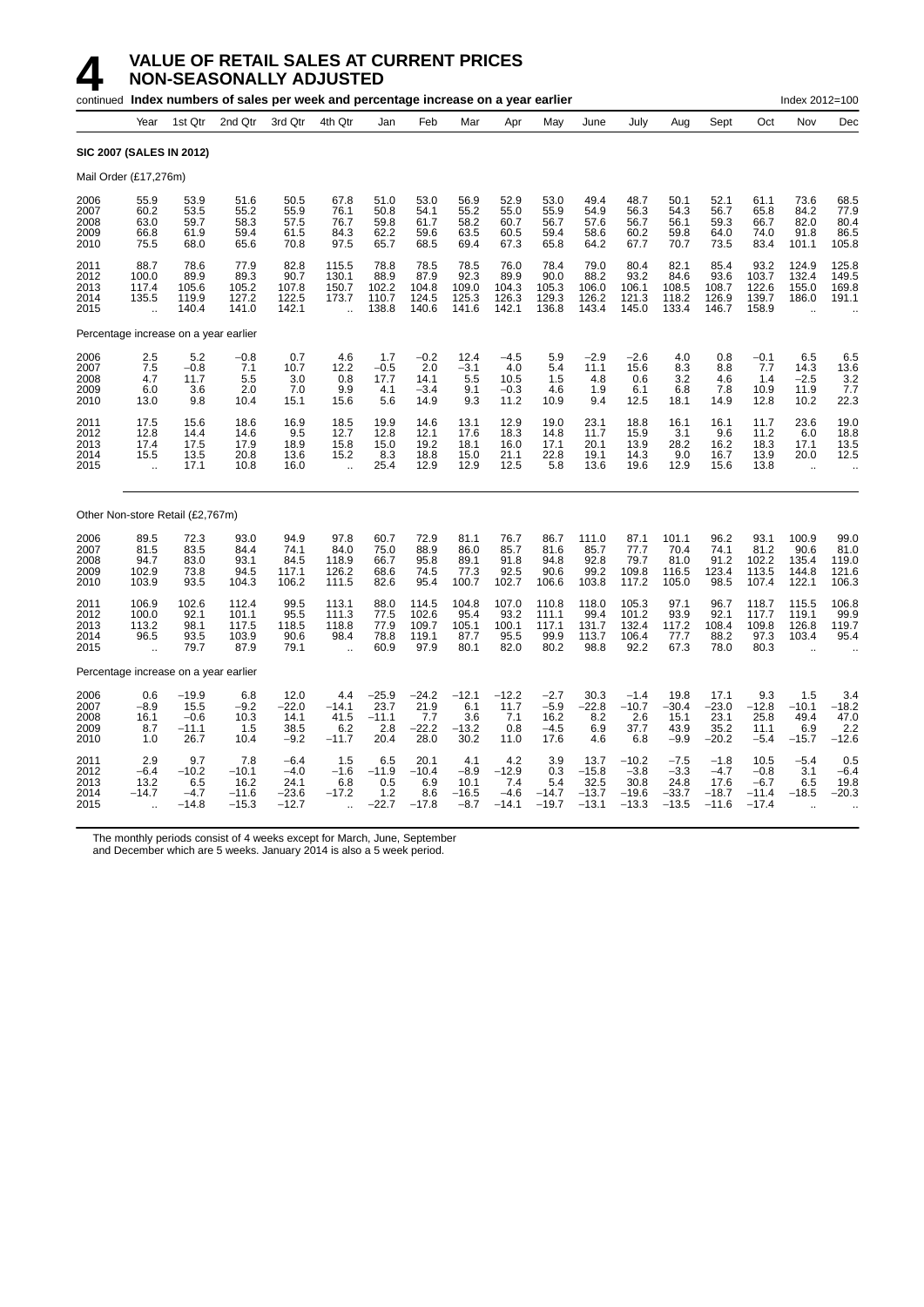|                                       |                                                        |                                           | continued Index numbers of sales per week and percentage increase on a year earlier |                                              |                                                            |                                            |                                           |                                             |                                              |                                              |                                           |                                           |                                           |                                           |                                              | Index 2012=100                       |                                        |
|---------------------------------------|--------------------------------------------------------|-------------------------------------------|-------------------------------------------------------------------------------------|----------------------------------------------|------------------------------------------------------------|--------------------------------------------|-------------------------------------------|---------------------------------------------|----------------------------------------------|----------------------------------------------|-------------------------------------------|-------------------------------------------|-------------------------------------------|-------------------------------------------|----------------------------------------------|--------------------------------------|----------------------------------------|
|                                       | Year                                                   | 1st Qtr                                   | 2nd Qtr                                                                             | 3rd Qtr                                      | 4th Qtr                                                    | Jan                                        | Feb                                       | Mar                                         | Apr                                          | May                                          | June                                      | July                                      | Aug                                       | Sept                                      | Oct                                          | Nov                                  | Dec                                    |
| <b>SIC 2007 (SALES IN 2012)</b>       |                                                        |                                           |                                                                                     |                                              |                                                            |                                            |                                           |                                             |                                              |                                              |                                           |                                           |                                           |                                           |                                              |                                      |                                        |
|                                       |                                                        |                                           | Automotive Fuel, All Businesses (£40,292m)                                          |                                              |                                                            |                                            |                                           |                                             |                                              |                                              |                                           |                                           |                                           |                                           |                                              |                                      |                                        |
| 2006<br>2007<br>2008<br>2009<br>2010  | 74.8<br>80.1<br>87.9<br>80.4<br>84.1                   | 72.3<br>73.0<br>84.7<br>73.5<br>78.2      | 77.6<br>81.5<br>94.4<br>81.1<br>87.7                                                | 78.4<br>81.6<br>94.9<br>84.4<br>85.5         | 70.8<br>84.3<br>77.9<br>82.4<br>85.1                       | 69.2<br>68.8<br>81.0<br>70.9<br>71.5       | 71.2<br>71.2<br>85.4<br>73.2<br>78.7      | 75.6<br>77.7<br>87.7<br>75.9<br>83.0        | 75.5<br>80.9<br>93.4<br>76.7<br>87.8         | 78.9<br>80.9<br>92.2<br>79.6<br>89.5         | 78.4<br>82.3<br>97.1<br>85.9<br>86.3      | 80.7<br>82.5<br>99.7<br>83.8<br>88.4      | 77.8<br>80.1<br>91.3<br>83.5<br>84.4      | 77.0<br>82.0<br>93.9<br>85.5<br>83.9      | 72.0<br>82.0<br>86.7<br>87.1<br>87.4         | 72.3<br>86.5<br>80.2<br>84.0<br>89.8 | 68.6<br>84.4<br>69.1<br>77.4<br>79.6   |
| 2011<br>2012<br>2013<br>2014<br>2015  | 100.2<br>100.0<br>96.9<br>92.8<br>$\ddot{\phantom{a}}$ | 94.5<br>103.7<br>95.7<br>92.2<br>84.5     | 102.3<br>98.6<br>98.7<br>95.1<br>89.8                                               | 101.6<br>101.0<br>100.7<br>94.4<br>88.2      | 102.6<br>96.7<br>92.6<br>89.6<br>$\ddot{\phantom{a}}$      | 88.6<br>96.5<br>86.8<br>84.6<br>81.2       | 95.0<br>101.1<br>97.6<br>92.0<br>86.3     | 98.7<br>111.4<br>101.2<br>99.9<br>85.7      | 101.9<br>98.9<br>98.4<br>93.1<br>87.4        | 103.6<br>102.6<br>99.5<br>94.3<br>89.7       | 101.7<br>95.3<br>98.3<br>97.4<br>91.8     | 103.4<br>99.7<br>103.0<br>97.5<br>90.3    | 100.1<br>99.1<br>100.0<br>93.6<br>86.8    | 101.3<br>103.4<br>99.3<br>92.6<br>87.7    | 102.8<br>100.0<br>93.7<br>91.2<br>87.9       | 106.4<br>97.9<br>93.9<br>91.0        | 99.3<br>93.2<br>90.8<br>87.1           |
| Percentage increase on a year earlier |                                                        |                                           |                                                                                     |                                              |                                                            |                                            |                                           |                                             |                                              |                                              |                                           |                                           |                                           |                                           |                                              |                                      |                                        |
| 2006<br>2007<br>2008<br>2009<br>2010  | 16.9<br>7.1<br>9.8<br>$-8.6$<br>4.7                    | 22.5<br>1.0<br>16.0<br>$-13.1$<br>6.3     | 16.0<br>5.0<br>15.9<br>$-14.1$<br>8.1                                               | 16.1<br>4.1<br>16.3<br>$-11.1$<br>1.3        | 13.5<br>19.1<br>$-7.6$<br>5.8<br>3.3                       | 26.7<br>$-0.6$<br>17.7<br>$-12.5$<br>0.8   | 16.9<br>19.9<br>$-14.3$<br>7.5            | 24.1<br>2.9<br>12.8<br>$-13.5$<br>9.4       | 13.3<br>7.2<br>15.5<br>$-17.9$<br>14.5       | 19.7<br>2.7<br>13.9<br>$-13.6$<br>12.4       | 15.4<br>5.1<br>17.9<br>$-11.5$<br>0.4     | 16.5<br>2.2<br>20.9<br>$-16.0$<br>5.6     | 20.1<br>3.0<br>14.1<br>$-8.5$<br>1.0      | 12.7<br>6.5<br>14.5<br>$-8.9$<br>$-1.9$   | 11.9<br>13.8<br>5.7<br>0.5<br>0.3            | 12.6<br>19.6<br>$-7.3$<br>4.8<br>6.9 | 15.7<br>23.1<br>$-18.2$<br>12.1<br>2.8 |
| 2011<br>2012<br>2013<br>2014<br>2015  | 19.2<br>$-0.2$<br>$-3.1$<br>$-4.2$<br>٠.               | 20.9<br>9.7<br>$-7.7$<br>$-3.6$<br>$-8.3$ | 16.7<br>$-3.6$<br>0.1<br>$-3.6$<br>$-5.6$                                           | 18.9<br>$-0.6$<br>$-0.3$<br>$-6.2$<br>$-6.6$ | 20.5<br>$-5.7$<br>$-4.2$<br>$-3.3$<br>$\ddot{\phantom{a}}$ | 23.8<br>8.9<br>$-10.0$<br>$-2.5$<br>$-3.9$ | 20.7<br>6.4<br>$-3.5$<br>$-5.7$<br>$-6.2$ | 18.9<br>12.9<br>$-9.2$<br>$-1.3$<br>$-14.3$ | 16.0<br>$-2.9$<br>$-0.5$<br>$-5.4$<br>$-6.2$ | 15.8<br>$-1.0$<br>$-3.0$<br>$-5.2$<br>$-4.9$ | 17.8<br>$-6.3$<br>3.2<br>$-1.0$<br>$-5.7$ | 17.0<br>$-3.6$<br>3.3<br>$-5.3$<br>$-7.4$ | 18.7<br>$-1.0$<br>0.9<br>$-6.4$<br>$-7.3$ | 20.7<br>2.1<br>$-3.9$<br>$-6.8$<br>$-5.3$ | 17.6<br>$-2.7$<br>$-6.2$<br>$-2.7$<br>$-3.6$ | 18.5<br>$-8.0$<br>$-4.1$<br>$-3.1$   | 24.8<br>$-6.1$<br>$-2.7$<br>$-4.0$     |

The monthly periods consist of 4 weeks except for March, June, September

and December which are 5 weeks. January 2014 is also a 5 week period.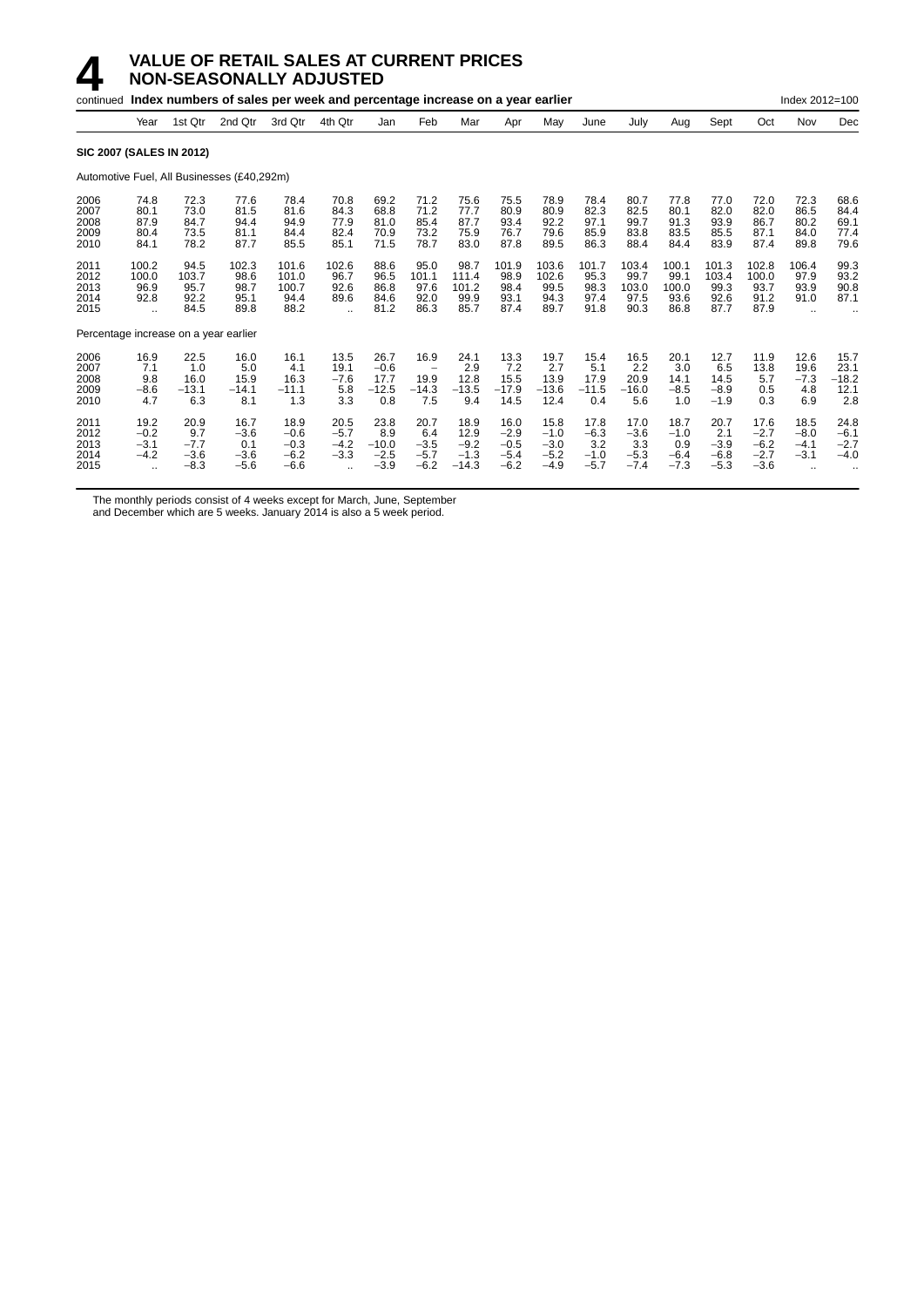|                                             |                                                    |                                                     |                                                    |                                                         | Index $2012 = 100$                                 |
|---------------------------------------------|----------------------------------------------------|-----------------------------------------------------|----------------------------------------------------|---------------------------------------------------------|----------------------------------------------------|
|                                             | Total<br>excluding<br>fuel                         | Food,<br>drink and<br>tobacco <sup>1</sup>          | Clothing<br>and<br>footwear                        | Household<br>goods <sup>1</sup>                         | Other<br>non-<br>food <sup>1</sup>                 |
| Average weekly sales<br>in 2012 (£millions) | 5976                                               | 2 5 5 6                                             | 1015                                               | 1 0 7 4                                                 | 1 3 3 1                                            |
| Index numbers of sales per week             |                                                    |                                                     |                                                    |                                                         |                                                    |
| 2007<br>2008<br>2009<br>2010<br>2011        | J43S<br>87.3<br>90.0<br>91.8<br>94.1<br>97.4       | <b>EAWN</b><br>83.4<br>88.4<br>92.5<br>93.5<br>97.1 | EAWO<br>83.6<br>84.4<br>85.9<br>92.3<br>97.3       | <b>EAWP</b><br>104.0<br>100.9<br>100.3<br>100.0<br>97.1 | EAWQ<br>84.3<br>88.7<br>88.0<br>91.7<br>98.4       |
| 2012<br>2013<br>2014                        | 100.0<br>103.3<br>107.2                            | 100.0<br>103.3<br>104.3                             | 100.0<br>104.6<br>108.7                            | 100.0<br>102.4<br>109.4                                 | 100.0<br>103.0<br>109.8                            |
| 2012 Q4                                     | 114.8                                              | 106.0                                               | 121.3                                              | 120.7                                                   | 121.9                                              |
| 2013 Q1<br>Q <sub>2</sub><br>Q3<br>Q4       | 93.7<br>99.3<br>100.7<br>119.6                     | 98.4<br>102.1<br>103.0<br>109.9                     | 87.1<br>99.4<br>102.9<br>128.9                     | 95.6<br>94.7<br>96.5<br>122.8                           | 88.1<br>97.6<br>98.2<br>128.3                      |
| 2014 Q1<br>Q2<br>Q3<br>Q4                   | 97.3<br>104.7<br>103.5<br>124.1                    | 99.7<br>105.7<br>102.5<br>109.9                     | 89.2<br>107.1<br>106.1<br>133.8                    | 102.0<br>99.9<br>103.4<br>132.9                         | 95.0<br>105.1<br>103.7<br>136.7                    |
| 2015 Q1<br>Q <sub>2</sub><br>Q3             | 100.9<br>106.3<br>105.8                            | 101.4<br>104.6<br>102.4                             | 95.5<br>112.9<br>112.4                             | 108.6<br>104.4<br>108.9                                 | 97.6<br>105.9<br>104.9                             |
| 2012 Nov<br>Dec                             | 109.7<br>130.4                                     | 102.6<br>114.7                                      | 109.4<br>145.4                                     | 120.0<br>137.2                                          | 115.1<br>143.6                                     |
| 2013 Jan<br>Feb<br>Mar<br>Apr<br>May<br>Jun | 90.5<br>93.1<br>96.7<br>95.7<br>100.2<br>101.5     | 93.5<br>97.9<br>102.7<br>98.1<br>103.7<br>104.0     | 86.1<br>83.6<br>90.8<br>93.5<br>98.9<br>104.6      | 99.1<br>$95.0$<br>$93.2$<br>$93.9$<br>95.9<br>94.3      | 80.9<br>89.8<br>92.4<br>94.2<br>97.8<br>100.0      |
| Jul<br>Aug<br>Sep<br>Oct<br>Nov<br>Dec      | 102.7<br>98.9<br>100.6<br>103.9<br>113.9<br>136.6  | 106.6<br>102.4<br>100.5<br>102.2<br>106.1<br>119.3  | 104.3<br>99.2<br>104.7<br>107.6<br>119.8<br>153.3  | 95.4<br>94.3<br>99.2<br>105.4<br>119.3<br>139.4         | 100.0<br>95.8<br>98.7<br>103.2<br>120.1<br>155.1   |
| 2014 Jan<br>Feb<br>Mar<br>Apr<br>May<br>Jun | 95.0<br>96.9<br>99.9<br>104.2<br>104.2<br>105.6    | 96.6<br>101.2<br>101.6<br>106.9<br>104.7<br>105.4   | 86.5<br>84.9<br>95.3<br>103.3<br>106.7<br>110.4    | 107.1<br>100.8<br>97.9<br>$\frac{101.6}{99.4}$<br>98.8  | 88.9<br>94.5<br>101.6<br>101.8<br>105.1<br>107.7   |
| Jul<br>Aug<br>Sep<br>Oct<br>Nov<br>Dec      | 105.7<br>102.7<br>102.4<br>108.1<br>120.6<br>139.5 | 105.0<br>101.8<br>100.9<br>102.9<br>106.7<br>118.0  | 108.8<br>107.9<br>102.4<br>111.0<br>127.7<br>157.0 | 100.4<br>102.6<br>106.4<br>116.5<br>136.0<br>143.6      | 108.9<br>100.5<br>102.1<br>109.2<br>129.5<br>164.4 |
| 2015 Jan<br>Feb<br>Mar<br>Apr<br>May<br>Jun | 98.2<br>99.7<br>104.0<br>104.4<br>106.6<br>107.5   | 97.4<br>100.9<br>105.0<br>101.7<br>106.1<br>105.8   | 93.1<br>92.2<br>99.9<br>109.5<br>110.9<br>117.1    | 113.2<br>106.0<br>106.9<br>105.9<br>103.7<br>103.9      | 91.4<br>97.7<br>102.6<br>104.5<br>106.9<br>106.2   |
| Jul<br>Aug<br>Sep<br>Oct                    | 108.2<br>103.6<br>105.7<br>109.0                   | 104.6<br>100.7<br>102.0<br>101.5                    | 115.1<br>110.3<br>111.8<br>114.5                   | 109.6<br>104.6<br>111.9<br>120.1                        | 108.9<br>103.3<br>103.0<br>110.2                   |

Estimates in this table have been produced by combining a breakdown of commodity sales from 31 large retailers with total sales from other retailers.

1 The Food, drink and tobacco category, Household goods category

and Other non-food category include revisions to the commodity classifications provided by respondents.

The monthly periods consist of 4 weeks except for March, June, September and December which are 5 weeks. January 2014 is also a 5 week period.

Historical data have been revised due to classification changes introduced from the Januar y 2010 release due to the removal of repair from the classification.

The quarterly indices are the weighted averages of the monthly indices for the months within the quarter, the weights being the number of weeks in each monthly period.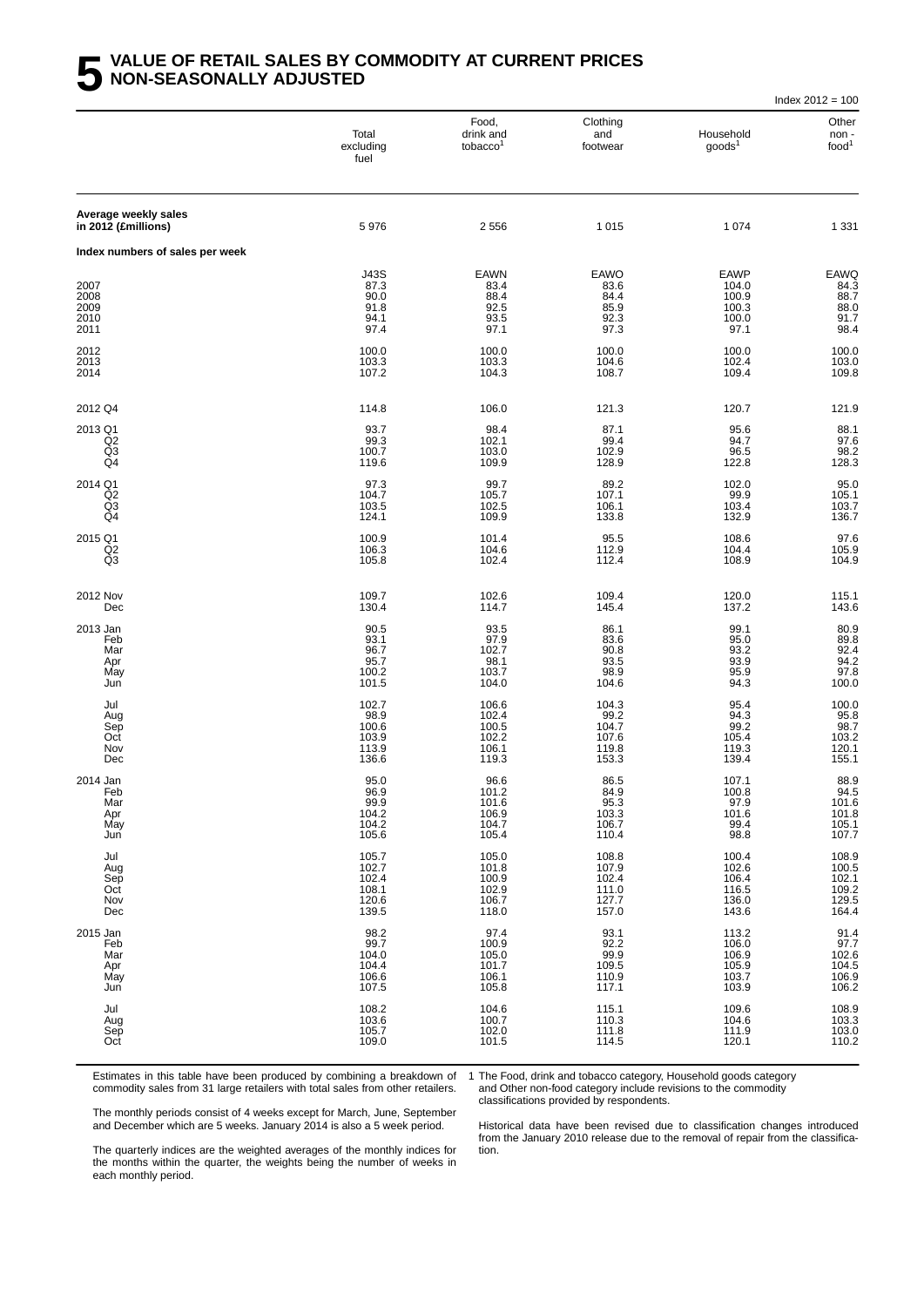## **5** VALUE OF RETAIL SALES BY COMMODITY AT CURRENT PRICES<br>MON-SEASONALLY ADJUSTED<br>continued **NON-SEASONALLY ADJUSTED**

|                                             | Total<br>excluding<br>fuel                                                    | Food<br>drink and<br>tobacco                           | Clothing<br>and<br>footwear                         | Household<br>goods                                                           | Other<br>non-<br>food                                      |
|---------------------------------------------|-------------------------------------------------------------------------------|--------------------------------------------------------|-----------------------------------------------------|------------------------------------------------------------------------------|------------------------------------------------------------|
|                                             | Percentage change latest 3 months on same 3 months a year ago                 |                                                        |                                                     |                                                                              |                                                            |
| 2012 Dec                                    | J45J<br>1.9                                                                   | HN5T<br>2.0                                            | HN <sub>5U</sub><br>0.8                             | HN5V<br>4.0                                                                  | HN5W<br>1.1                                                |
| 2013 Jan<br>Feb<br>Mar<br>Apr<br>May<br>Jun | 1.9<br>2.2<br>2.4<br>2.0<br>1.9<br>2.6                                        | 2.3<br>2.0<br>3.4<br>2.2<br>2.7<br>2.1                 | 1.0<br>2.5<br>$1.9$<br>$1.5$<br>1.4<br>4.5          | 4.6<br>4.8<br>3.4<br>2.5<br>1.5<br>1.6                                       | $-0.4$<br>$0.3 - 0.2$<br>$-0.2$<br>$1.5$<br>$1.2$<br>$3.0$ |
| Jul<br>Aug<br>Sep<br>Oct<br>Nov<br>Dec      | $\frac{3.9}{3.8}$<br>$\frac{3.9}{3.6}$<br>3.8<br>4.1                          | 4.4<br>4.4<br>4.2<br>$\frac{3.2}{3.3}$<br>3.7          | 5.1<br>5.9<br>4.9<br>5.1<br>6.0<br>6.3              | 2.2<br>2.4<br>3.0<br>4.1<br>2.8<br>1.7                                       | 31<br>21<br>33<br>27<br>39<br>53                           |
| 2014 Jan<br>Feb<br>Mar<br>Apr<br>May<br>Jun | $\begin{array}{c} 3.2 \\ 3.5 \end{array}$<br>$3.9$<br>$5.2$<br>$5.2$<br>$5.5$ | 2.8<br>2.9<br>1.4<br>$\frac{3.3}{2.6}$<br>3.5          | $3.2$<br>$1.6$<br>2.4<br>5.8<br>7.6<br>7.7          | 1.6<br>3.9<br>6.7<br>6.3<br>5.6<br>5.5                                       | 5.1<br>5.9<br>7.9<br>8.0<br>8.6<br>7.7                     |
| Jul<br>Aug<br>Sep<br>Oct<br>Nov<br>Dec      | 3.7<br>36<br>2.8<br>3.1<br>3.8<br>3.8                                         | 0.4<br>$-0.1$<br>$-0.5$<br>0.2<br>0.6<br>$-0.1$        | 5.8<br>6.1<br>3.1<br>2.7<br>2.3<br>3.8              | 4.6<br>6.2<br>7.1<br>8.8<br>10.5<br>8.3                                      | 8.0<br>7.2<br>5.6<br>4.6<br>5.6<br>6.5                     |
| 2015 Jan<br>Feb<br>Mar<br>Apr<br>May<br>Jun | 5.0<br>3.7<br>3.7<br>$\frac{2.5}{2.3}$<br>1.5                                 | 0.7<br>0.4<br>1.7<br>$-0.4$<br>0.1<br>$-1.0$           | 7.1<br>6.8<br>7.0<br>6.3<br>4.9<br>5.4              | 8.0<br>5.0<br>6.5<br>6.4<br>6.1<br>4.6                                       | 8.0<br>6.4<br>2.8<br>2.2<br>1.7<br>0.8                     |
| Jul<br>Aug<br>Sep<br>Oct                    | 2.1<br>1.7<br>$2.2$<br>1.7                                                    | 0.4<br>$-0.4$<br>$-0.1$<br>$-0.4$                      | 5.4<br>4.8<br>5.9<br>5.1                            | 6.1<br>5.4<br>5.4<br>3.5                                                     | $\begin{array}{c} 0.3 \\ 1.2 \\ 1.5 \end{array}$           |
|                                             | Percentage change latest month on same month a year ago                       |                                                        |                                                     |                                                                              |                                                            |
| 2012 Dec                                    | J3L2<br>1.8                                                                   | HN <sub>5</sub> X<br>1.6                               | HN <sub>5</sub> Y<br>1.1                            | HN <sub>5</sub> Z<br>6.0                                                     | <b>HN62</b><br>$-0.4$                                      |
| 2013 Jan<br>Feb<br>Mar<br>Apr<br>May<br>Jun | 1.5<br>3.7<br>2.0<br>0.3<br>3.4<br>3.8                                        | 2.9<br>1.8<br>5.1<br>$-1.1$<br>3.4<br>3.5              | 3.0<br>5.2<br>$-1.1$<br>1.5<br>4.5<br>6.8           | 2.1<br>5.7<br>2.7<br>$-0.8$<br>2.4<br>3.0                                    | $-2.9$<br>5.1<br>$-2.2$<br>3.0<br>$\frac{3.5}{2.5}$        |
| Jul<br>Aug<br>Sep<br>Oct<br>Nov<br>Dec      | $4.4$<br>$3.2$<br>$4.0$<br>$3.5$<br>$3.8$<br>$4.8$                            | 6.6<br>3.3<br>2.9<br>3.4<br>3.4<br>3.9                 | 3.7<br>7.2<br>4.2<br>4.4<br>9.5<br>5.4              | $\begin{array}{c} 1.0 \\ 2.9 \\ 4.7 \end{array}$<br>4.5<br>$-0.6$<br>1.6     | 3.5<br>0.3<br>5.6<br>5.6<br>4.3<br>8.0                     |
| 2014 Jan<br>Feb<br>Mar<br>Apr<br>May<br>Jun | $\begin{array}{c} 5.1 \\ 4.0 \\ 3.3 \end{array}$<br>$8.9$<br>$4.0$<br>$4.0$   | $3.3$<br>$3.5$<br>$-1.0$<br>$8.9$<br>1.0<br>1.4        | $0.5$<br>1.5<br>5.0<br>10.5<br>7.9<br>5.5           | $\begin{array}{c} 8.0 \\ 6.1 \\ 5.0 \end{array}$<br>$\frac{8.2}{3.7}$<br>4.8 | $9.8$<br>$5.2$<br>$10.0$<br>$8.1$<br>$7.4$<br>$7.7$        |
| Jul<br>Aug<br>Sep<br>Oct<br>Nov<br>Dec      | $\frac{2.9}{3.8}$<br>1.8<br>$\frac{4.1}{5.9}$<br>2.1                          | $-1.4$<br>$-0.5$<br>$0.4$<br>$0.7$<br>$0.6$<br>$-1.1$  | $4.3$<br>$8.8$<br>$-2.3$<br>$3.2$<br>$6.6$<br>2.4   | 5.3<br>8.9<br>7.3<br>10.5<br>14.0<br>$3.0\,$                                 | 8.9<br>4.9<br>3.4<br>5.8<br>5.8<br>6.0                     |
| 2015 Jan<br>Feb<br>Mar<br>Apr<br>May<br>Jun | $3.3\,$<br>$2.9$<br>4.1<br>0.2<br>$\frac{2.3}{1.8}$                           | $-0.9$<br>$-0.3$<br>3.4<br>$-4.8$<br>$\frac{1.3}{0.3}$ | 7.7<br>$8.6$<br>$4.8$<br>$6.0$<br>$\frac{3.9}{6.1}$ | 5.7<br>$\frac{5.2}{9.2}$<br>4.2<br>$\frac{4.3}{5.2}$                         | $2.8$<br>$3.5$<br>$1.0$<br>$2.6$<br>$1.7$<br>$-1.3$        |
| Jul<br>Aug<br>Sep<br>Oct                    | $2.4$<br>0.9<br>3.2<br>0.8                                                    | $-0.5$<br>$-1.2$<br>$1.1$<br>$-1.4$                    | 5.8<br>2.2<br>9.2<br>3.2                            | $\begin{array}{c} 9.2 \\ 1.9 \\ 5.1 \end{array}$<br>3.1                      | $2.\overline{8}$<br>1.0<br>1.0                             |

continued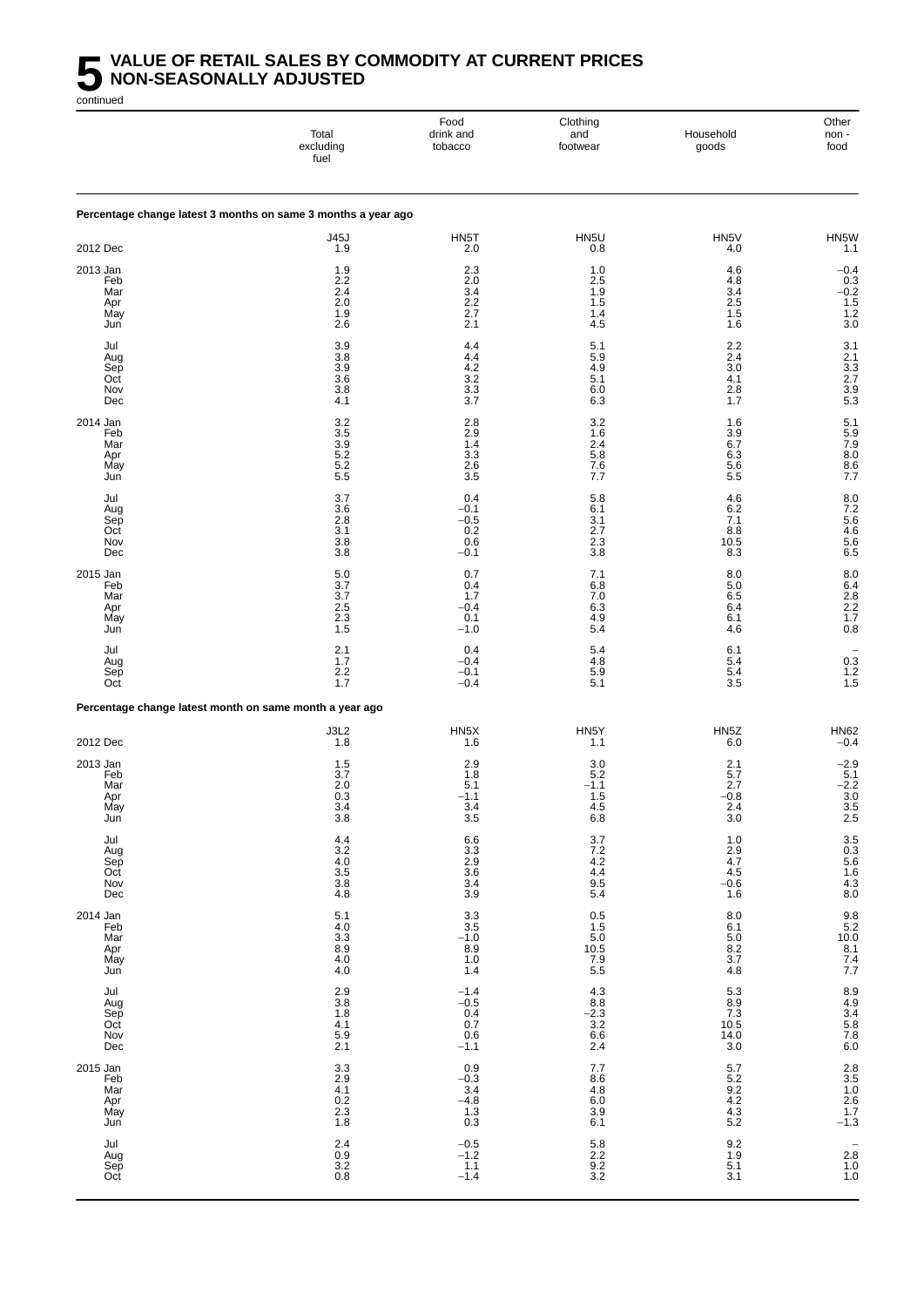# **6** YEAR TO DATE VALUE OF RETAIL SALES AT CURRENT PRICES<br> **6** NON-SEASONALLY ADJUSTED<br>
Index numbers of sales per week and percentage change on a vear earlier **NON-SEASONALLY ADJUSTED**

**Index numbers of sales per week and percentage change on a year earlier Index 2012 and Sharehouse 2012=100** 

|                                                                                                                                                                                                                                                                                                                                                                     |                                                  | <b>ALL BUSINESSES</b>                         |                                                                                                       | SMALL BUSINESSES <sup>1</sup>                                                                       |                 | LARGE BUSINESSES <sup>2</sup>                                                 |
|---------------------------------------------------------------------------------------------------------------------------------------------------------------------------------------------------------------------------------------------------------------------------------------------------------------------------------------------------------------------|--------------------------------------------------|-----------------------------------------------|-------------------------------------------------------------------------------------------------------|-----------------------------------------------------------------------------------------------------|-----------------|-------------------------------------------------------------------------------|
|                                                                                                                                                                                                                                                                                                                                                                     | <b>INDEX</b>                                     | % CHANGE                                      | <b>INDEX</b>                                                                                          | % CHANGE                                                                                            | <b>INDEX</b>    | % CHANGE                                                                      |
| CURRENT YEAR UP TO OCTOBER 2015                                                                                                                                                                                                                                                                                                                                     |                                                  |                                               |                                                                                                       |                                                                                                     |                 |                                                                               |
| ALL RETAILING INCLUDING AUTOMOTIVE FUEL <sup>4</sup>                                                                                                                                                                                                                                                                                                                | 102.8                                            | 1.4                                           | 103.5                                                                                                 | $-0.3$                                                                                              | 102.6           | 1.9                                                                           |
| ALL RETAILING EXCLUDING AUTOMOTIVE FUEL <sup>4</sup>                                                                                                                                                                                                                                                                                                                | 104.8                                            | 2.4                                           | 105.5                                                                                                 | 1.3                                                                                                 | 104.5           | 2.7                                                                           |
| <b>PREDOMINANTLY FOOD STORES</b>                                                                                                                                                                                                                                                                                                                                    | 101.8                                            |                                               | 98.7                                                                                                  | 0.1                                                                                                 | 102.3           | $\qquad \qquad -$                                                             |
| Non-specialised stores with food beverages and tobacco predominating<br>Specialist food stores<br>Retail sale of alcoholic drinks, other beverages and tobacco                                                                                                                                                                                                      | 101.8<br>101.7<br>105.3                          | $-0.2$<br>$-1.1$<br>14.4                      | 97.3<br>$\mathbf{r}$                                                                                  | $-2.0$<br>$\ldots$<br>$\ddotsc$                                                                     | 102.2           | $-0.1$<br>$\ddot{\phantom{1}}$<br>$\ldots$                                    |
| <b>PREDOMINANTLY NON-FOOD STORES</b>                                                                                                                                                                                                                                                                                                                                | 103.6                                            | 3.3                                           | 104.4                                                                                                 | 1.9                                                                                                 | 103.3           | 3.9                                                                           |
| Non-specialised stores                                                                                                                                                                                                                                                                                                                                              | 103.5                                            | 3.8                                           | 85.4                                                                                                  | 1.9                                                                                                 | 105.4           | 4.0                                                                           |
| Textile, clothing & footwear stores<br>Retail sale of textiles<br>Retail sale of clothing<br>Retail sale of footwear & leather goods                                                                                                                                                                                                                                | 103.1<br>102.0<br>103.8<br>97.6                  | 4.7<br>$-3.7$<br>4.7<br>6.6                   | 118.4<br>127.6<br>$\ldots$                                                                            | 22.4<br>26.1<br>$\ldots$                                                                            | 101.0<br>101.3  | 2.4<br>2.4<br>$\ldots$                                                        |
| <b>Household goods stores</b><br>Retail sale of furniture, lighting & household articles<br>Retail sale of electrical household appliances, radio & television goods<br>Retail sale of hardware, paints & glass<br>Retail sale of audio and video recording and equipment                                                                                           | 105.3<br>120.0<br>80.4<br>114.1<br>60.0          | 5.7<br>11.8<br>1.9<br>2.0<br>$-1.1$           | 116.3<br>$\ddot{\phantom{a}}$<br>$\ddot{\phantom{a}}$<br>$\ddot{\phantom{a}}$<br>$\ddot{\phantom{a}}$ | 8.3<br>$\ddot{\phantom{a}}$<br>$\ddot{\phantom{a}}$<br>$\ddot{\phantom{a}}$<br>$\ddot{\phantom{a}}$ | 100.6           | 4.5<br>$\ddotsc$<br>$\ddotsc$<br>$\ddotsc$<br>$\ddotsc$                       |
| Other non-food stores<br>Retail sale of pharmaceutical, medical, cosmetic & toilet goods <sup>3</sup><br>Retail sale of books, newspapers & stationery<br>Retail sale of floor coverings<br>Retail sale of computers and telecomms<br>Other retail sale in specialised stores not elsewhere classified<br>including: jewellery; sports goods; and second-hand goods | 103.0<br>109.1<br>84.8<br>79.5<br>105.3<br>106.1 | 0.1<br>4.3<br>6.7<br>$-26.8$<br>8.8<br>$-0.4$ | 98.4<br>$\ddot{\phantom{a}}$<br>$\sim$<br>$\ddotsc$<br>$\ddot{\phantom{1}}$                           | $-5.5$<br>$\ddot{\phantom{a}}$<br>$\sim$<br>$\ddotsc$<br>$\ddotsc$                                  | 107.3<br><br>Ω. | 5.6<br>$\ldots$<br>$\ldots$<br>$\ddotsc$<br>$\ddotsc$<br>$\ddot{\phantom{0}}$ |
| <b>NON-STORE RETAIL</b><br>Retail sale via mail order houses<br>Non-store retail excluding mail order                                                                                                                                                                                                                                                               | 134.4<br>142.8<br>82.0                           | 11.4<br>14.6<br>$-14.6$                       | 130.1<br>$\mathbf{r}$                                                                                 | 1.4<br>$\mathbf{r}$                                                                                 | 137.0           | 18.0<br>$\ddot{\phantom{a}}$                                                  |
| PREDOMINANTLY AUTOMOTIVE FUEL <sup>4</sup>                                                                                                                                                                                                                                                                                                                          | 87.5                                             | $-6.5$                                        | $\ddot{\phantom{a}}$                                                                                  | $\ddotsc$                                                                                           | ٠.              |                                                                               |

1 Small retailers are those with less than 100 employment

2 Large retailers are those with greater than 99 employment

3 National Health Service receipts are excluded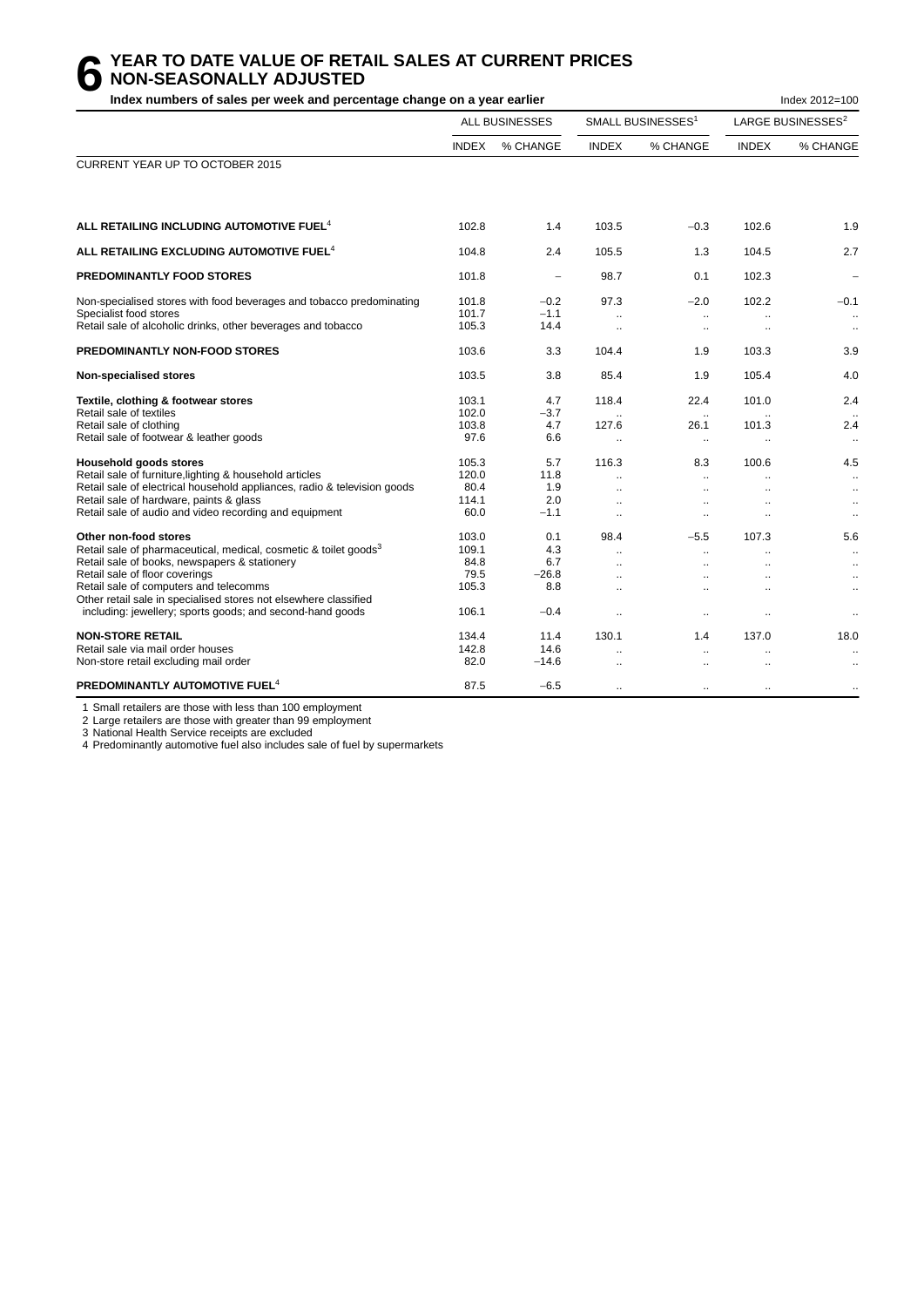# CPSA<sup>VALUE OF RETAIL SALES AT CURRENT PRICES</sup> **SEASONALLY ADJUSTED**

Index 2012=100

#### Predominantly non-food stores

|                                             | All                                                                                    |                                                                                                          |                                                                                                                                      |                                                                                           |                                                                                                                               |                                                                         |                                                                                                             |                                                                                                       |                                                                                                                |                                                                      |
|---------------------------------------------|----------------------------------------------------------------------------------------|----------------------------------------------------------------------------------------------------------|--------------------------------------------------------------------------------------------------------------------------------------|-------------------------------------------------------------------------------------------|-------------------------------------------------------------------------------------------------------------------------------|-------------------------------------------------------------------------|-------------------------------------------------------------------------------------------------------------|-------------------------------------------------------------------------------------------------------|----------------------------------------------------------------------------------------------------------------|----------------------------------------------------------------------|
|                                             | retailing<br>including<br>automotive<br>fuel <sup>1</sup><br><b>AGG 21</b>             | All<br>retailing<br>excluding<br>automotive<br>fuel <sup>1</sup>                                         | Predominantly<br>food stores                                                                                                         | Total                                                                                     | Non-<br>specialised<br>stores                                                                                                 | Textile,<br>clothing and<br>footwear<br>stores                          | Household<br>goods<br>stores                                                                                | Other<br>stores                                                                                       | Non-store<br>retailing                                                                                         | Predominantly<br>automotive<br>fuel <sup>1</sup>                     |
|                                             |                                                                                        | AGG 21X                                                                                                  | AGG <sub>1</sub>                                                                                                                     | AGG 12                                                                                    | 47.19                                                                                                                         | AGG <sub>5</sub>                                                        | AGG <sub>7</sub>                                                                                            | AGG 13                                                                                                | AGG 14                                                                                                         | 47.30                                                                |
|                                             | Index numbers of sales per week                                                        |                                                                                                          |                                                                                                                                      |                                                                                           |                                                                                                                               |                                                                         |                                                                                                             |                                                                                                       |                                                                                                                |                                                                      |
| 2012 Dec                                    | <b>J5C4</b><br>100.0                                                                   | J468<br>100.3                                                                                            | EAQW<br>100.5                                                                                                                        | EAQY<br>99.1                                                                              | EAQX<br>100.3                                                                                                                 | <b>EARA</b><br>99.5                                                     | EARB<br>97.2                                                                                                | EAQZ<br>99.1                                                                                          | J5BI<br>108.1                                                                                                  | JO2G<br>97.9                                                         |
| 2013 Jan<br>Feb<br>Mar<br>Apr<br>May<br>Jun | 99.9<br>101.7<br>101.5<br>99.5<br>102.3<br>102.4                                       | 100.4<br>102.0<br>101.8<br>99.9<br>102.8<br>103.4                                                        | 101.2<br>101.3<br>103.5<br>98.6<br>102.8<br>102.6                                                                                    | 98.6<br>101.5<br>$\frac{98.0}{100.2}$<br>101.2<br>102.2                                   | 101.6<br>102.5<br>100.5<br>101.6<br>102.0<br>106.5                                                                            | 101.3<br>103.0<br>99.2<br>99.5<br>101.6<br>102.3                        | 96.0<br>99.7<br>93.0<br>95.8<br>99.6<br>97.3                                                                | 95.7<br>100.8<br>98.6<br>103.0<br>101.3<br>102.8                                                      | 108.3<br>110.2<br>117.5<br>107.1<br>115.2<br>116.6                                                             | 95.7<br>99.4<br>99.0<br>96.4<br>97.9<br>95.1                         |
| Jul<br>Aug<br>Sep<br>Oct<br>Nov<br>Dec      | 103.8<br>103.4<br>104.4<br>103.1<br>102.7<br>104.6                                     | 104.4<br>104.0<br>105.2<br>104.3<br>103.9<br>105.9                                                       | 105.8<br>104.0<br>103.7<br>103.8<br>103.8<br>104.3                                                                                   | 101.1<br>101.0<br>104.7<br>102.6<br>101.8<br>104.4                                        | 103.2<br>104.3<br>104.9<br>106.6<br>102.1<br>108.2                                                                            | 101.9<br>102.2<br>106.3<br>103.4<br>103.7<br>103.6                      | 96.8<br>93.6<br>97.1<br>96.1<br>95.3<br>101.0                                                               | 102.0<br>102.7<br>108.2<br>103.9<br>104.2<br>105.1                                                    | 118.0<br>125.9<br>118.9<br>120.4<br>120.7<br>127.6                                                             | 99.0<br>99.0<br>98.4<br>93.6<br>93.6<br>94.8                         |
| 2014 Jan<br>Feb<br>Mar<br>Apr<br>May<br>Jun | 103.8<br>104.5<br>105.2<br>105.5<br>105.5<br>106.1                                     | 105.1<br>105.9<br>106.5<br>107.0<br>107.2<br>107.6                                                       | 103.5<br>104.5<br>103.9<br>105.1<br>103.8<br>104.2                                                                                   | 105.1<br>104.2<br>106.6<br>105.6<br>106.6<br>107.7                                        | 108.2<br>106.9<br>109.3<br>109.9<br>110.1<br>110.1                                                                            | 103.6<br>101.6<br>106.6<br>105.4<br>106.9<br>107.0                      | 102.5<br>100.4<br>99.6<br>99.6<br>99.4<br>102.2                                                             | 106.4<br>107.7<br>109.6<br>107.1<br>108.8<br>110.5                                                    | 116.9<br>128.4<br>125.5<br>130.9<br>135.8<br>132.3                                                             | 93.4<br>93.6<br>95.3<br>94.5<br>92.9<br>94.1                         |
| Jul<br>Aug<br>Sep<br>Oct<br>Nov<br>Dec      | 105.9<br>106.4<br>105.3<br>106.7<br>107.6<br>107.7                                     | 107.4<br>108.2<br>107.1<br>108.7<br>109.8<br>109.9                                                       | 104.2<br>103.9<br>103.8<br>104.8<br>104.6<br>105.4                                                                                   | 107.7<br>109.3<br>106.8<br>109.0<br>111.1<br>110.6                                        | 109.5<br>112.3<br>111.0<br>111.9<br>114.5<br>109.7                                                                            | 107.3<br>111.3<br>104.1<br>106.8<br>109.0<br>110.2                      | 100.4<br>104.3<br>102.1<br>106.0<br>108.8<br>103.9                                                          | 111.8<br>108.9<br>109.9<br>111.3<br>112.4<br>116.1                                                    | 129.0<br>131.5<br>133.6<br>134.6<br>138.5<br>137.5                                                             | 93.7<br>92.7<br>$91.4$<br>$91.1$<br>$90.8$<br>$90.9$                 |
| 2015 Jan<br>Feb<br>Mar<br>Apr<br>May<br>Jun | 106.7<br>106.7<br>106.2<br>106.8<br>107.3<br>107.2                                     | 108.9<br>109.2<br>109.2<br>109.5<br>109.8<br>109.6                                                       | 104.8<br>104.1<br>104.2<br>103.6<br>104.7<br>104.1                                                                                   | 108.8<br>110.0<br>109.8<br>110.9<br>110.6<br>110.0                                        | 112.9<br>113.9<br>112.8<br>113.0<br>113.0<br>113.3                                                                            | 107.7<br>109.5<br>110.5<br>111.9<br>111.1<br>112.9                      | 105.2<br>106.0<br>107.0<br>107.5<br>107.2<br>106.3                                                          | 109.9<br>110.8<br>109.2<br>111.0<br>110.8<br>107.7                                                    | 139.6<br>139.7<br>140.7<br>141.3<br>140.8<br>146.0                                                             | 89.8<br>87.9<br>83.6<br>86.3<br>88.4<br>88.6                         |
| Jul<br>Aug<br>Sep<br>Oct                    | 107.4<br>106.6<br>107.9<br>107.1                                                       | 110.1<br>109.3<br>110.7<br>109.7                                                                         | 103.8<br>102.7<br>105.1<br>103.2                                                                                                     | 111.1<br>110.8<br>110.7<br>110.5                                                          | 115.8<br>114.5<br>115.8<br>115.2                                                                                              | 110.9<br>113.2<br>110.8<br>109.4                                        | 109.8<br>106.1<br>110.2<br>109.3                                                                            | 109.2<br>109.3<br>107.7<br>109.6                                                                      | 149.3<br>146.2<br>150.9<br>149.9                                                                               | 86.6<br>85.9<br>86.5<br>87.8                                         |
|                                             | <b>Revision to index numbers</b>                                                       |                                                                                                          |                                                                                                                                      |                                                                                           |                                                                                                                               |                                                                         |                                                                                                             |                                                                                                       |                                                                                                                |                                                                      |
| 2012 Dec                                    |                                                                                        |                                                                                                          |                                                                                                                                      |                                                                                           |                                                                                                                               |                                                                         |                                                                                                             |                                                                                                       |                                                                                                                |                                                                      |
| 2013 Jan<br>Feb<br>Mar<br>Apr<br>May<br>Jun | $-0.1$<br>$\overline{\phantom{a}}$                                                     | $-0.1$<br>-0.1<br>$\qquad \qquad -$                                                                      | $-0.1$<br>-0.1<br>$-0.1$                                                                                                             | $\qquad \qquad -$<br>0.1<br>$-0.1$                                                        | 0.1<br>$\overline{\phantom{a}}$                                                                                               | $-0.1$<br>0.1<br>0.2<br>$-0.1$<br>$-0.1$                                | $\overline{\phantom{0}}$<br>0.1<br>$\qquad \qquad -$                                                        | $-0.1$<br>$\overline{\phantom{m}}$                                                                    | $-0.1$<br>$-0.2$<br>$-0.2$                                                                                     | $-0.1$<br>$-0.1$<br>$-0.1$<br>0.1                                    |
| Jul<br>Aug<br>Sep<br>Oct<br>Nov<br>Dec      | $-0.1$<br>$\hspace{0.1mm}$ $\hspace{0.1mm}$<br>0.1<br>0.2<br>$-0.1$                    | $-0.1$<br>0.1<br>0.1<br>0.2<br>$\bar{a}$                                                                 | $-0.1$<br>$\sim$<br>0.1<br>0.1<br>$\overline{\phantom{0}}$                                                                           | $-0.1$<br>$\bar{\Box}$<br>0.2<br>$\hspace{0.1mm}-\hspace{0.1mm}$<br>$\frac{1}{2}$         | $-0.1$<br>0.1<br>$\overline{\phantom{0}}$<br>$\qquad \qquad -$                                                                | $-0.1$<br>$-0.1$<br>$-0.5$<br>1.0<br>$-0.2$<br>$\overline{\phantom{a}}$ | $\overline{\phantom{a}}$<br>$\overline{\phantom{a}}$<br>0.1<br>$\overline{\phantom{a}}$                     | $-0.1$<br>$\sim$<br>0.3<br>$-0.2$<br>0.1<br>$\overline{\phantom{a}}$                                  | $-0.7$<br>0.9<br>$-0.1$<br>0.3<br>$\overline{\phantom{0}}$                                                     | $\bar{z}$<br>0.3<br>$-0.1$<br>$\overline{\phantom{a}}$<br>$-0.1$     |
| 2014 Jan<br>Feb<br>Mar<br>Apr<br>May<br>Jun | $\bar{\mathbb{I}}$<br>$-0.1$<br>$-0.1$<br>$-0.1$                                       | $-0.1$<br>$\bar{a}$<br>$\bar{a}$<br>$-0.1$                                                               | $\qquad \qquad -$<br>$\overline{\phantom{a}}$<br>$\qquad \qquad -$<br>$\overline{\phantom{a}}$<br>$-0.1$<br>$\overline{\phantom{m}}$ | $-0.1$<br>$\bar{a}$<br>$\qquad \qquad -$<br>$\overline{\phantom{0}}$                      | $\qquad \qquad -$<br>$\overline{\phantom{0}}$                                                                                 | $-0.2$<br>0.1<br>0.1<br>$-0.1$<br>$-0.1$<br>$-0.1$                      | $\overline{\phantom{0}}$<br>$-0.1$<br>$\overline{\phantom{m}}$                                              | $\overline{\phantom{a}}$<br>$\qquad \qquad -$<br>$\overline{\phantom{a}}$<br>$\overline{\phantom{0}}$ | $\overline{\phantom{m}}$<br>$\overline{\phantom{a}}$<br>$\overline{\phantom{a}}$<br>$-0.1$<br>$-0.1$<br>$-0.2$ | $-0.1$<br>$-0.\overline{1}$<br>$\frac{1}{2}$                         |
| Jul<br>Aug<br>Sep<br>Oct<br>Nov<br>Dec      | $-0.1$<br>$\bar{a}$<br>0.3                                                             | $-0.2$<br>0.1<br>$\hspace{0.1mm}$<br>0.3<br>$\bar{a}$                                                    | $-0.1$<br>0.1<br>0.1<br>0.2<br>$\overline{\phantom{a}}$                                                                              | $-0.1$<br>$-0.1$<br>$\sim$<br>0.4<br>$\overline{\phantom{a}}$<br>$\overline{\phantom{a}}$ | $-0.1$<br>$-0.1$<br>$-0.1$<br>0.2<br>$-0.1$<br>$\sim$                                                                         | $-0.2$<br>$-0.2$<br>$-0.6$<br>1.5<br>$-0.2$<br>$\overline{\phantom{0}}$ | $\overline{\phantom{m}}$<br>$\overline{\phantom{a}}$<br>0.1<br>$-0.1$<br>$\overline{\phantom{0}}$<br>$-0.1$ | $-0.1$<br>0.1<br>0.4<br>$-0.3$<br>0.1<br>$\overline{\phantom{0}}$                                     | $-1.0$<br>0.9<br>$\overline{\phantom{a}}$<br>0.6<br>$\overline{\phantom{a}}$                                   | $\overline{\phantom{a}}$<br>0.1<br>0.4<br>$-0.2$<br>$-0.1$<br>$-0.1$ |
| 2015 Jan<br>Feb<br>Mar<br>Apr<br>May<br>Jun | $\overline{\phantom{a}}$<br>$\qquad \qquad -$<br>$\qquad \qquad -$<br>$-0.1$<br>$-0.1$ | $\hspace{0.1mm}-\hspace{0.1mm}$<br>0.1<br>$\overline{\phantom{a}}$<br>$\overline{a}$<br>$-0.1$<br>$-0.2$ | 0.1<br>$\frac{1}{2}$<br>$\overline{\phantom{a}}$<br>$-0.2$<br>$-0.2$                                                                 | $\overline{\phantom{a}}$<br>$\overline{a}$<br>$-0.1$<br>$-0.1$<br>$-0.1$<br>$-0.2$        | $\hspace{0.1mm}-\hspace{0.1mm}$<br>0.1<br>$\overline{\phantom{a}}$<br>$\qquad \qquad -$<br>$\overline{\phantom{a}}$<br>$-0.1$ | $-0.2$<br>$\bar{a}$<br>$-0.1$<br>$-0.4$<br>$-0.4$                       | $\overline{\phantom{a}}$<br>$\overline{\phantom{m}}$<br>$-0.1$<br>$-0.1$<br>$\sim$ $-$<br>$-0.1$            | 0.2<br>$\overline{\phantom{a}}$<br>$\overline{\phantom{a}}$<br>$-0.1$<br>$-0.1$<br>$\sim$             | 0.1<br>0.1<br>0.3<br>0.1<br>0.1<br>$-0.1$                                                                      | $-0.1$<br>$\overline{a}$<br>$\overline{a}$<br>0.1<br>0.1             |
| Jul<br>Aug<br>Sep                           | $-0.1$<br>$-0.2$                                                                       | $-0.1$<br>$\sim$<br>$-0.2$                                                                               | $\overline{\phantom{a}}$<br>0.2<br>0.2                                                                                               | $-0.2$<br>$-0.2$<br>$-0.5$                                                                | $-0.1$<br>$-0.2$<br>$-0.4$                                                                                                    | $-0.4$<br>$-0.2$<br>$-0.6$                                              | $-0.1$<br>$-0.5$                                                                                            | $-0.1$<br>$-0.2$<br>$-0.5$                                                                            | $-0.2$<br>$-0.7$<br>$-1.1$                                                                                     | 0.1<br>0.2<br>$-0.4$                                                 |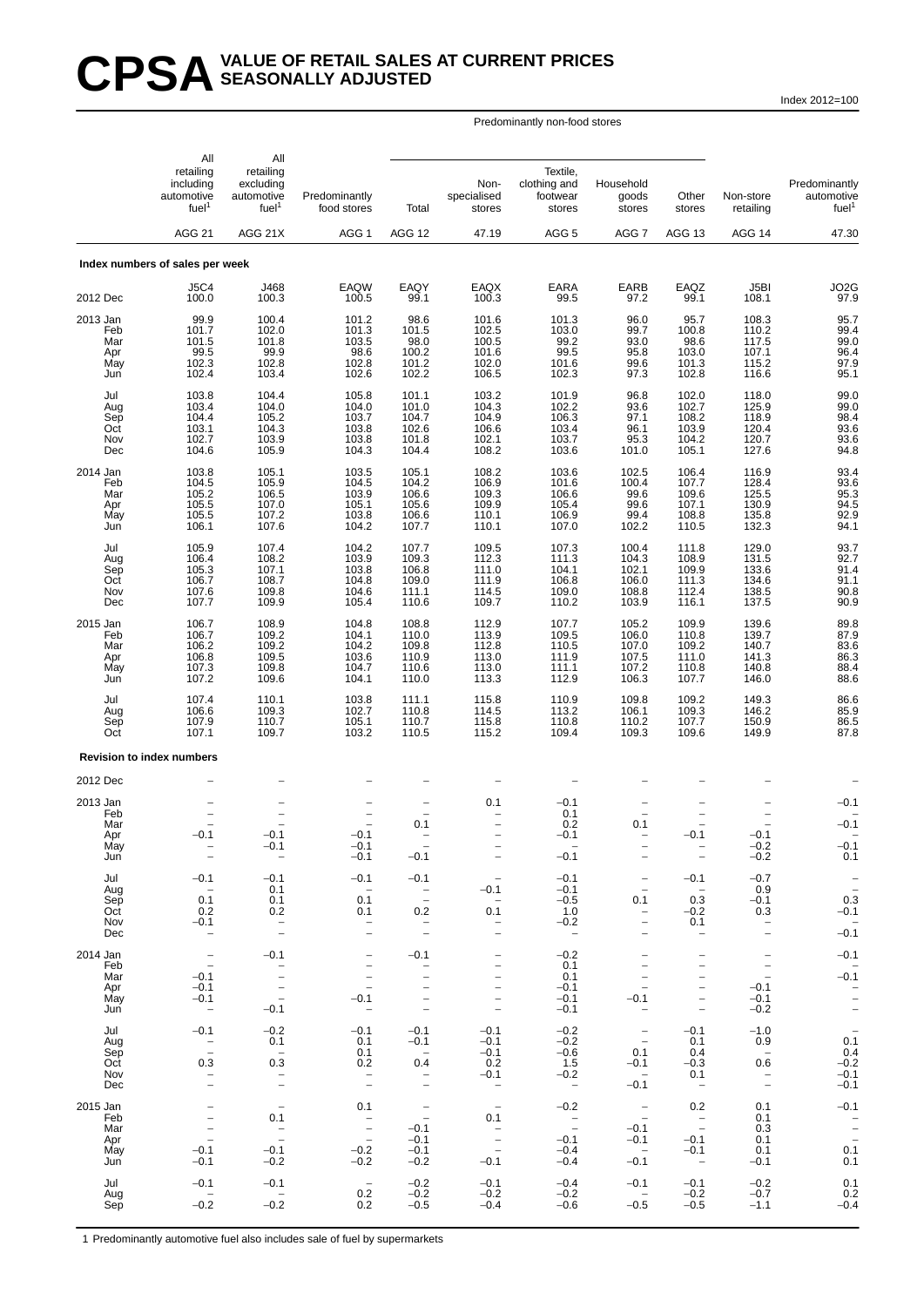# **CPSA1 RETAIL SALES INDEX: VALUE SEASONALLY ADJUSTED PERCENTAGE CHANGE ON SAME MONTH A YEAR EARLIER**

Index 2012=100

#### Predominantly non-food stores

|                   | All                                                                        | All                                                       |                                                            |                                                      |                                               |                                                      |                                                      |                                                      |                                                      |                                                          |
|-------------------|----------------------------------------------------------------------------|-----------------------------------------------------------|------------------------------------------------------------|------------------------------------------------------|-----------------------------------------------|------------------------------------------------------|------------------------------------------------------|------------------------------------------------------|------------------------------------------------------|----------------------------------------------------------|
|                   | retailing<br>including<br>automotive<br>fuel <sup>1</sup><br><b>AGG 21</b> | retailing<br>excluding<br>automotive<br>fuel <sup>1</sup> | Predominantly<br>food stores                               | Total                                                | Non-<br>specialised<br>stores                 | Textile,<br>clothing and<br>footwear<br>stores       | Household<br>goods<br>stores                         | Other<br>stores                                      | Non-store<br>retailing                               | Predominantly<br>automotive<br>fuel <sup>1</sup>         |
|                   |                                                                            | AGG 21X                                                   | AGG 1                                                      | <b>AGG 12</b>                                        | 47.19                                         | AGG <sub>5</sub>                                     | AGG <sub>7</sub>                                     | AGG 13                                               | AGG 14                                               | 47.30                                                    |
|                   | Percentage change on same month a year earlier                             |                                                           |                                                            |                                                      |                                               |                                                      |                                                      |                                                      |                                                      |                                                          |
| 2012 Dec          | J5BS<br>0.8                                                                | J3MK<br>1.9                                               | IDIF<br>1.8                                                | <b>IDIG</b><br>0.5                                   | IDIE<br>6.3                                   | <b>IDIK</b><br>$-1.2$                                | <b>IDIL</b><br>$-1.3$                                | <b>IDIH</b><br>$-0.2$                                | <b>J5B2</b><br>12.6                                  | $JO3E - 6.7$                                             |
| 2013 Jan          |                                                                            | 1.4                                                       | 2.0                                                        | $-0.8$                                               | 5.8                                           | 1.4                                                  | $-2.6$                                               | $-5.7$                                               | 13.2                                                 |                                                          |
| Feb<br>Mar<br>Apr | 2.7<br>0.3<br>0.6                                                          | 3.6<br>1.4<br>1.1                                         | 2.0<br>4.1<br>$-0.2$                                       | 3.5<br>$-3.9$<br>1.1                                 | 7.8<br>$-0.7$<br>1.0                          | 3.6<br>$-3.0$<br>1.3                                 | $-9.6$<br>$-6.0$                                     | $\frac{3.2}{-2.7}$                                   | 16.7<br>20.4<br>10.1                                 |                                                          |
| May<br>Jun        | 2.9<br>3.3                                                                 | 3.3<br>3.5                                                | 3.2<br>3.0                                                 | 1.8<br>1.8                                           | 0.5<br>5.2                                    | 3.1<br>3.4                                           | $-2.3$<br>$-4.9$                                     | $6.2$<br>$4.3$<br>2.7                                | 15.2<br>20.3                                         | $-10.0$<br>$-3.8$<br>$-7.2$<br>$-3.3$<br>$-0.3$<br>$1.4$ |
| Jul<br>Aug        | 4.2<br>3.1                                                                 | 4.3<br>3.4                                                | 5.8<br>3.0                                                 | 1.1<br>0.4                                           | 2.2<br>4.7                                    | 2.3<br>1.7                                           | $-3.6$<br>$-4.6$                                     | 2.6<br>$-0.2$                                        | 15.7<br>29.5                                         | $3.3$<br>$0.8$<br>$-4.1$                                 |
| Sep<br>Oct        | 3.2<br>2.5                                                                 | 4.1<br>3.6                                                | 2.5<br>3.2                                                 | $\frac{3.9}{2.2}$                                    | $\frac{3.5}{6.5}$<br>1.2                      | 4.1<br>1.2                                           | $-1.4$<br>$-1.9$                                     | 7.6<br>3.1                                           | 17.3<br>15.7                                         | $-6.1$                                                   |
| Nov<br>Dec        | 2.4<br>4.6                                                                 | 3.2<br>5.5                                                | 3.1<br>3.8                                                 | 1.5<br>5.4                                           | 7.8                                           | 5.8<br>4.1                                           | $-5.1$<br>3.9                                        | 2.0<br>6.1                                           | 15.6<br>18.0                                         | $-3.9$<br>$-3.1$                                         |
| 2014 Jan<br>Feb   | 3.9<br>2.8                                                                 | 4.7<br>3.9                                                | 2.3<br>3.2                                                 | 6.7<br>2.7                                           | 6.6<br>4.3<br>8.7                             | 2.3<br>$-1.\overline{3}$                             | 6.8<br>0.7                                           | 11.2<br>$6.9$<br>11.2                                | 8.0<br>16.6                                          | $-2.4$<br>$-5.8$<br>$-3.8$                               |
| Mar<br>Apr<br>May | 3.7<br>6.1                                                                 | 4.6<br>7.1                                                | 0.4<br>6.5                                                 | 8.8<br>5.4                                           | $8.2\,$                                       | 7.5<br>$\frac{5.9}{5.3}$                             | 7.2<br>4.0                                           | $\frac{3.9}{7.4}$                                    | 6.9<br>22.2                                          | $-2.0$<br>$-5.1$                                         |
| Jun               | 3.2<br>3.6                                                                 | 4.2<br>4.1                                                | 1.0<br>1.5                                                 | 5.3<br>5.3                                           | 7.9<br>3.4                                    | 4.6                                                  | $-0.1$<br>5.0                                        | 7.5                                                  | 17.8<br>13.5                                         | $-1.0$                                                   |
| Jul<br>Aug        | 2.0<br>2.9                                                                 | $^{2.9}_{4.0}$                                            | $-1.5$<br>$-0.1$                                           | $6.5 \\ 8.2$                                         | $6.2$<br>7.7                                  | 5.3<br>8.9                                           | 3.8<br>11.4                                          | $\substack{9.6 \\ 6.0}$                              | 9.3<br>4.4                                           | $-5.4$<br>$-6.4$                                         |
| Sep<br>Oct        | 0.9<br>3.5                                                                 | 1.9<br>4.2                                                | 0.1<br>1.0                                                 | $2.0\,$<br>6.2                                       | 5.9<br>5.0                                    | $-2.1$<br>3.2                                        | 5.1<br>10.3                                          | 1.6<br>7.1                                           | 12.3<br>11.8                                         | $-7.1$                                                   |
| Nov<br>Dec        | 4.7<br>3.0                                                                 | 5.6<br>3.8                                                | 0.8<br>1.0                                                 | 9.1<br>5.9                                           | 12.1<br>1.4                                   | 5.1<br>6.4                                           | 14.1<br>2.9                                          | 7.9<br>10.5                                          | 14.8<br>7.8                                          | $-2.6$<br>$-2.9$<br>$-4.2$                               |
| 2015 Jan<br>Feb   | 2.8<br>2.1                                                                 | 3.6<br>3.1                                                | 1.2<br>$-0.3$                                              | 3.5<br>5.6                                           | 4.3<br>$6.5$<br>3.3                           | 3.9<br>7.8                                           | 2.6<br>5.6                                           | 3.2<br>2.9                                           | 19.4<br>8.8                                          | $-3.9$<br>$-6.1$                                         |
| Mar<br>Apr        | 1.0<br>1.2                                                                 | $\frac{2.5}{2.3}$                                         | 0.3<br>$-1.4$                                              | 3.0<br>5.1                                           | 2.8                                           | 3.7<br>6.1                                           | 7.4<br>8.0                                           | $-0.4$<br>3.6                                        | 12.1<br>7.9                                          | $-12.3$<br>$-8.7$                                        |
| May<br>Jun        | 1.7<br>1.1                                                                 | 2.4<br>1.8                                                | 0.8<br>$\qquad \qquad -$                                   | 3.8<br>2.2                                           | 2.6<br>2.9                                    | 3.9<br>5.5                                           | 7.8<br>4.1                                           | 1.8<br>$-2.6$                                        | 3.7<br>10.3                                          | $-4.9$<br>$-5.9$                                         |
| Jul<br>Aug        | 1.5<br>0.2                                                                 | 2.5<br>1.0                                                | $-0.4$<br>$-1.1$                                           | 3.2<br>1.4                                           | 5.7<br>2.0                                    | 3.3<br>1.7                                           | $\frac{9.3}{1.7}$                                    | $-2.3$<br>0.4                                        | 15.7<br>11.2                                         |                                                          |
| Sep<br>Oct        | 2.4<br>0.5                                                                 | 3.3<br>0.9                                                | 1.2<br>$-1.5$                                              | 3.7<br>1.4                                           | 4.3<br>2.9                                    | 6.4<br>2.4                                           | 8.0<br>3.1                                           | $-2.0$<br>$-1.5$                                     | 13.0<br>11.4                                         | $-7.6$<br>$-7.3$<br>$-5.4$<br>$-3.6$                     |
|                   |                                                                            |                                                           | Revision to percentage change on same month a year earlier |                                                      |                                               |                                                      |                                                      |                                                      |                                                      |                                                          |
| 2012 Dec          |                                                                            |                                                           |                                                            |                                                      |                                               |                                                      |                                                      |                                                      |                                                      |                                                          |
| 2013 Jan<br>Feb   |                                                                            |                                                           |                                                            |                                                      |                                               | $-0.1$                                               |                                                      | 0.1                                                  |                                                      |                                                          |
| Mar<br>Apr        | $\overline{\phantom{0}}$                                                   | $\overline{\phantom{0}}$                                  | $\overline{\phantom{0}}$                                   | $\overline{\phantom{0}}$                             |                                               | $\overline{\phantom{0}}$                             |                                                      | $\overline{\phantom{a}}$<br>$\overline{\phantom{0}}$ |                                                      |                                                          |
| May<br>Jun        |                                                                            |                                                           |                                                            | -                                                    |                                               |                                                      |                                                      |                                                      |                                                      | $\qquad \qquad -$                                        |
| Jul               |                                                                            |                                                           | $-0.1$                                                     | $-0.1$                                               |                                               | $-0.1$                                               |                                                      | $\qquad \qquad -$                                    | $-0.1$                                               |                                                          |
| Aug<br>Sep        | 0.1                                                                        | $\overline{\phantom{a}}$<br>$\overline{\phantom{a}}$      | $\overline{\phantom{0}}$<br>$\qquad \qquad -$              | $\overline{\phantom{a}}$<br>$\qquad \qquad -$        | $-0.1$<br>$-0.1$                              | $\overline{\phantom{a}}$<br>$-0.2$                   |                                                      | $\overline{\phantom{a}}$<br>0.2                      | 0.2<br>$\equiv$                                      | $\bar{a}$<br>0.2                                         |
| Oct<br>Nov        | 0.1                                                                        | 0.1<br>$\overline{a}$                                     | $\overline{\phantom{0}}$                                   | 0.1<br>$\qquad \qquad -$                             | 0.1<br>$\qquad \qquad -$                      | 0.5<br>$-0.1$                                        | $-0.1$<br>$\overline{\phantom{m}}$                   | $-0.1$<br>$\qquad \qquad -$                          | 0.1<br>$\overline{\phantom{0}}$                      | $-0.1$                                                   |
| Dec               |                                                                            | $\overline{\phantom{0}}$                                  | $\overline{\phantom{0}}$                                   | $\overline{\phantom{0}}$                             |                                               | $\overline{\phantom{0}}$                             |                                                      |                                                      |                                                      | $\bar{a}$                                                |
| 2014 Jan<br>Feb   |                                                                            | -<br>$\overline{\phantom{0}}$                             | $\overline{\phantom{0}}$                                   | $\overline{\phantom{0}}$<br>$\overline{a}$           | $\overline{\phantom{0}}$                      | $\overline{\phantom{0}}$<br>$\overline{\phantom{0}}$ |                                                      | -<br>$\overline{\phantom{0}}$                        | $\overline{\phantom{0}}$                             |                                                          |
| Mar<br>Apr        |                                                                            | $\overline{\phantom{0}}$<br>۳                             |                                                            | $\overline{\phantom{0}}$<br>-                        |                                               | $-0.1$<br>$\overline{\phantom{a}}$                   |                                                      | $\overline{\phantom{0}}$<br>$-0.1$                   | 0.1<br>$\bar{a}$                                     |                                                          |
| May<br>Jun        |                                                                            | $\overline{\phantom{a}}$<br>$\overline{\phantom{0}}$      |                                                            |                                                      |                                               | $-0.1$                                               |                                                      | -<br>$\overline{\phantom{0}}$                        |                                                      |                                                          |
| Jul<br>Aug        | -                                                                          | -<br>$\qquad \qquad -$                                    | $\overline{\phantom{a}}$                                   | -<br>$-0.1$                                          |                                               | $\overline{\phantom{a}}$<br>$-0.1$                   | $\qquad \qquad -$                                    | $\overline{\phantom{0}}$<br>$\overline{\phantom{a}}$ | $-0.2$<br>$\overline{\phantom{a}}$                   | $-$<br>$0.\overline{2}$                                  |
| Sep<br>Oct        | 0.1                                                                        | $\overline{\phantom{a}}$<br>0.1                           | $\overline{\phantom{a}}$<br>0.1                            | $\overline{\phantom{0}}$<br>0.1                      |                                               | $-0.2$<br>0.4                                        | $-0.1$                                               | 0.1<br>$\qquad \qquad -$                             | $-0.1$<br>0.2                                        | $\overline{\phantom{0}}$                                 |
| Nov<br>Dec        |                                                                            | $\qquad \qquad -$<br>$\overline{\phantom{0}}$             | $\qquad \qquad -$<br>$\overline{\phantom{0}}$              | $\overline{\phantom{a}}$<br>$\overline{\phantom{a}}$ |                                               | $\overline{\phantom{m}}$<br>$\overline{\phantom{0}}$ | $\qquad \qquad -$<br>$\overline{\phantom{0}}$        | $\qquad \qquad -$<br>$\qquad \qquad -$               | $\overline{\phantom{a}}$<br>$\overline{\phantom{0}}$ | $-0.\overline{1}$                                        |
| 2015 Jan<br>Feb   |                                                                            | $\qquad \qquad -$<br>$\qquad \qquad -$                    | $\qquad \qquad -$<br>0.1                                   | $\overline{\phantom{m}}$<br>0.1                      | $\qquad \qquad -$<br>$\overline{\phantom{0}}$ | $\overline{\phantom{a}}$<br>$\overline{\phantom{a}}$ | $\overline{\phantom{a}}$<br>$\overline{\phantom{a}}$ | 0.1<br>0.1                                           | $\hspace{0.1mm}-\hspace{0.1mm}$<br>0.1               | $\overline{\phantom{0}}$                                 |
| Mar<br>Apr        | 0.1<br>$\qquad \qquad -$                                                   | $\qquad \qquad -$<br>$\overline{\phantom{a}}$             | $\bar{a}$                                                  | $-0.1$<br>$\hspace{0.1mm}-\hspace{0.1mm}$            | 0.1<br>$\qquad \qquad -$                      | $-0.1$<br>$\hspace{0.1mm}-\hspace{0.1mm}$            | $-0.2$<br>$-0.1$                                     | $\overline{\phantom{a}}$<br>$-0.1$                   | 0.2<br>0.2                                           |                                                          |
| May<br>Jun        | $\qquad \qquad -$<br>$\qquad \qquad -$                                     | $-0.1$<br>$-0.1$                                          | $-0.1$<br>$-0.1$                                           | $-0.1$<br>$-0.1$                                     | $-0.1$                                        | $-0.3$<br>$-0.3$                                     | $\qquad \qquad -$<br>$\overline{\phantom{a}}$        | $-0.1$<br>$-0.1$                                     | 0.2<br>0.1                                           | $\frac{1}{1}$                                            |
| Jul               | 0.1                                                                        | $\overline{\phantom{a}}$                                  | 0.1                                                        | $-0.1$                                               | $\qquad \qquad -$                             | $-0.3$                                               | $-0.2$                                               | 0.1                                                  | 0.7                                                  | 0.1                                                      |
| Aug<br>Sep        | $-0.3$                                                                     | $-0.1$<br>$-0.2$                                          | 0.1<br>0.1                                                 | $\overline{\phantom{a}}$<br>$-0.4$                   | $\overline{\phantom{m}}$<br>$-0.3$            | $\overline{a}$<br>$\overline{a}$                     | $\overline{\phantom{a}}$<br>$-0.6$                   | $-0.2$<br>$-0.8$                                     | $-1.3$<br>$-0.7$                                     | 0.2<br>$-0.9$                                            |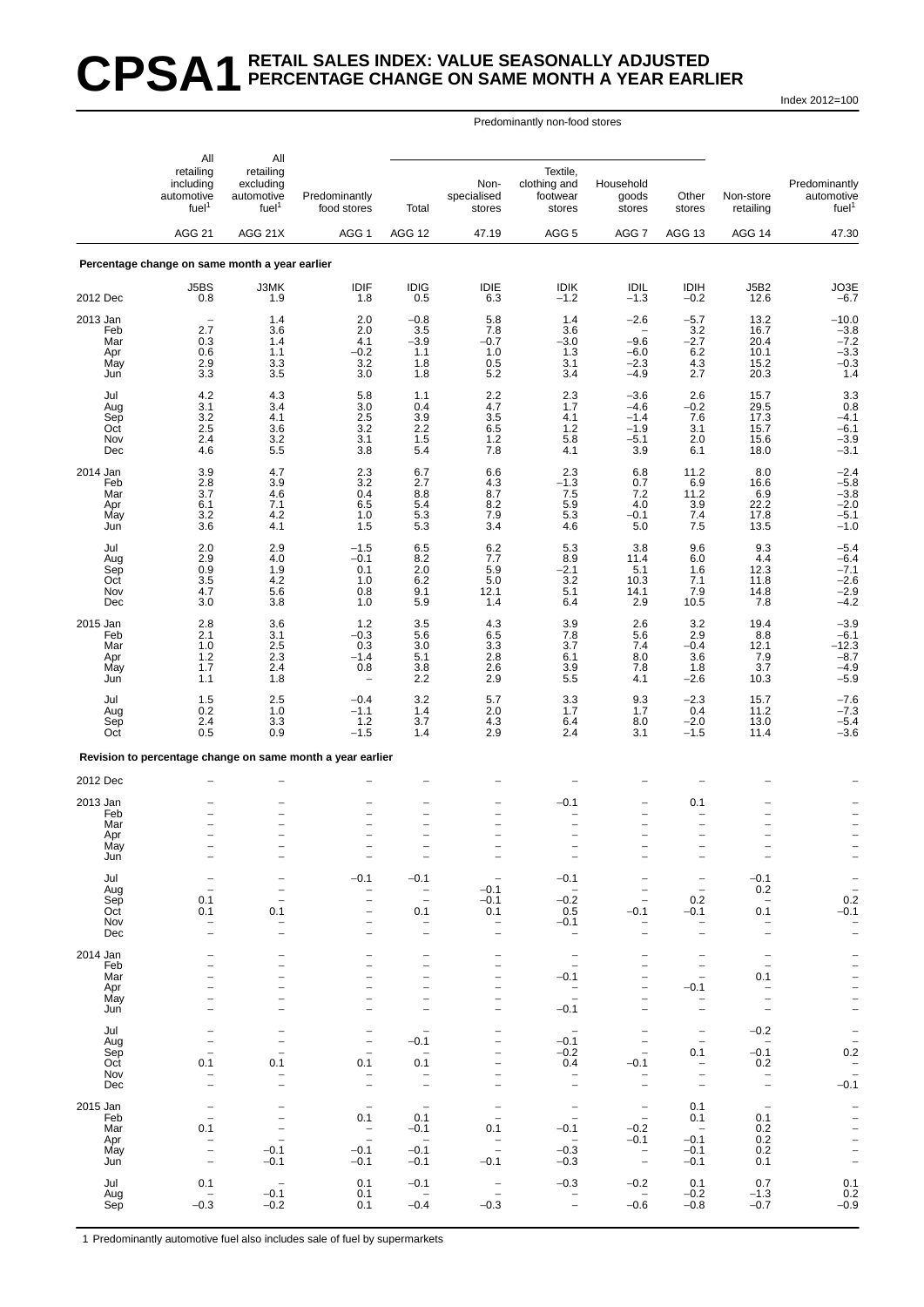### **CPSA2 RETAIL SALES INDEX: VALUE SEASONALLY ADJUSTED PERCENTAGE CHANGE 3 MONTHS ON SAME PERIOD A YEAR EARLIER** Index 2012=100

Predominantly non-food stores

|                 | All                                                                        | All                                                       |                                                                      |                                                      |                               |                                                |                                               |                                                      |                                    |                                                  |
|-----------------|----------------------------------------------------------------------------|-----------------------------------------------------------|----------------------------------------------------------------------|------------------------------------------------------|-------------------------------|------------------------------------------------|-----------------------------------------------|------------------------------------------------------|------------------------------------|--------------------------------------------------|
|                 | retailing<br>including<br>automotive<br>fuel <sup>1</sup><br><b>AGG 21</b> | retailing<br>excluding<br>automotive<br>fuel <sup>1</sup> | Predominantly<br>food stores                                         | Total                                                | Non-<br>specialised<br>stores | Textile,<br>clothing and<br>footwear<br>stores | Household<br>goods<br>stores                  | Other<br>stores                                      | Non-store<br>retailing             | Predominantly<br>automotive<br>fuel <sup>1</sup> |
|                 |                                                                            | AGG 21X                                                   | AGG <sub>1</sub>                                                     | AGG 12                                               | 47.19                         | AGG <sub>5</sub>                               | AGG <sub>7</sub>                              | AGG <sub>13</sub>                                    | AGG 14                             | 47.30                                            |
|                 |                                                                            |                                                           | Percentage change 3 months on same period a year earlier             |                                                      |                               |                                                |                                               |                                                      |                                    |                                                  |
| 2012 Dec        | J5BY<br>1.1                                                                | <b>J45L</b><br>2.1                                        | <b>IEAU</b><br>1.9                                                   | <b>IEAX</b><br>1.2                                   | <b>IEAR</b><br>6.9            | <b>IEBJ</b><br>0.3                             | <b>IEBM</b><br>$-1.7$                         | <b>IEBA</b><br>0.5                                   | J5BA<br>10.0                       | JO6B<br>$-5.8$                                   |
| 2013 Jan        | 0.7                                                                        | 1.9                                                       | 2.0                                                                  | 0.6                                                  | 6.8                           | $-0.3$                                         | $-1.1$                                        | $-1.0$                                               | 10.8                               | $-8.2$                                           |
| Feb<br>Mar      | 1.2<br>1.0                                                                 | 2.3<br>2.1                                                | 1.9<br>2.8                                                           | 1.0<br>$-0.7$                                        | 6.6<br>$\frac{3.8}{2.3}$      | 1.1<br>0.3                                     | $-1.3$<br>$-4.6$                              | $-0.9$<br>$-1.9$                                     | 14.0<br>17.1                       | $-6.8$<br>$-7.0$<br>$-5.0$                       |
| Apr<br>May      | 1.1<br>1.2                                                                 | 2.0<br>1.9                                                | 2.1<br>2.5                                                           | $-0.1$<br>$-0.6$                                     | $0.2\,$                       | 0.3<br>0.1                                     | $-5.6$<br>$-6.3$                              | 1.8<br>2.1                                           | 16.1<br>15.6                       | $-4.0$                                           |
| Jun             | 2.3                                                                        | 2.7                                                       | 2.1                                                                  | 1.6                                                  | 2.4                           | 2.6                                            | $-4.5$                                        | 4.2                                                  | 15.6                               | $-0.6$                                           |
| Jul<br>Aug      | 3.4<br>3.5                                                                 | 3.7<br>3.7                                                | 3.9<br>3.9                                                           | 1.6<br>1.2                                           | $^{2.8}_{4.1}$                | 3.0<br>2.5                                     | $-3.7$<br>$-4.4$                              | $\frac{3.2}{1.8}$                                    | 17.3<br>21.6                       | 1.4<br>1.8                                       |
| Sep<br>Oct      | 3.5<br>2.9                                                                 | 4.0<br>3.7                                                | 3.7                                                                  | 2.0<br>2.3                                           | 3.5<br>4.8                    | 2.8                                            | $-3.1$<br>$-2.5$                              | 3.6                                                  | 20.4<br>20.4                       | $-0.4$                                           |
| Nov             | 2.7                                                                        | 3.7                                                       | $^{2.9}_{2.9}$                                                       | 2.6                                                  | 3.7                           | $\frac{2.5}{3.7}$                              | $-2.7$                                        | $\frac{3.8}{4.5}$                                    | 16.3                               | $-3.2$<br>$-4.7$                                 |
| Dec             | 3.2                                                                        | 4.2                                                       | 3.4                                                                  | $3.\overline{2}$                                     | 5.4                           | 3.7                                            | $-0.7$                                        | 3.9                                                  | 16.6                               | $-4.3$                                           |
| 2014 Jan<br>Feb | 3.7<br>3.8                                                                 | 4.5<br>4.7                                                | 3.1<br>3.1                                                           | 4.7<br>5.0                                           | 5.5<br>6.4                    | 4.0<br>1.9                                     | 2.2<br>3.9                                    | 6.4<br>7.9                                           | 13.8<br>14.0                       | $-3.2$<br>$-3.8$                                 |
| Mar<br>Apr      | 3.4<br>4.1                                                                 | 4.4<br>5.1                                                | 1.8<br>3.1                                                           | 6.2<br>5.8                                           | 6.7<br>7.2                    | 3.1<br>4.2                                     | 5.2<br>4.1                                    | 9.7<br>7.6                                           | 9.7<br>14.3                        | $-4.1$                                           |
| May<br>Jun      | 4.2<br>4.2                                                                 | 5.2<br>5.0                                                | 2.4<br>2.8                                                           | 6.7<br>5.3                                           | 8.3<br>6.2                    | 6.3<br>5.2                                     | 3.9<br>3.1                                    | 7.7<br>6.3                                           | 14.7<br>17.4                       | $-3.9$<br>$-3.7$<br>$-2.6$                       |
|                 | 3.0                                                                        | 3.8                                                       | 0.4                                                                  | 5.7                                                  | 5.6                           | 5.0                                            | 3.0                                           |                                                      | 13.5                               | $-3.7$                                           |
| Jul<br>Aug      | 2.9                                                                        | 3.7                                                       |                                                                      | 6.6                                                  | 5.6                           | 6.1                                            | 6.6                                           | 8.1<br>7.7                                           | 9.3                                | $-4.1$                                           |
| Sep<br>Oct      | 1.8<br>2.3                                                                 | 2.8<br>3.2                                                | $-0.5$<br>0.3                                                        | 5.3<br>5.2                                           | 6.5<br>6.2                    | 3.5<br>2.9                                     | 6.6<br>8.6                                    | 5.3<br>4.6                                           | 8.9<br>9.6                         | $-6.4$<br>$-5.6$                                 |
| Nov<br>Dec      | 2.9<br>3.7                                                                 | 3.7<br>4.5                                                | 0.6<br>0.9                                                           | 5.4<br>7.0                                           | $7.5$<br>5.7                  | 1.7<br>5.0                                     | 9.5<br>8.5                                    | $\begin{array}{c} 5.2 \\ 8.6 \end{array}$            | 12.9<br>11.1                       | $-4.5$<br>$-3.3$                                 |
| 2015 Jan        | 3.5                                                                        | 4.3                                                       | 1.0                                                                  | 6.0                                                  | 5.4                           | 5.2                                            | 5.9                                           | 7.3                                                  | 13.7                               | $-3.6$                                           |
| Feb<br>Mar      | 2.7<br>1.9                                                                 | 3.6<br>3.1                                                | 0.7<br>0.4                                                           | 5.0<br>4.0                                           | 3.8<br>4.6                    | 6.0<br>$5.0\,$                                 | 3.5<br>5.2                                    | 5.9<br>1.8                                           | 11.9<br>13.6                       | $-4.6 - 7.8$                                     |
| Apr             | 1.4                                                                        | 2.6                                                       | $-0.4$                                                               | 4.4                                                  | 4.1                           | 5.7                                            | 7.0                                           | 1.8                                                  | 9.8                                |                                                  |
| May<br>Jun      | $1.2$<br>1.3                                                               | 2.4<br>2.2                                                | $-0.1$<br>$-0.2$                                                     | 3.9<br>3.5                                           | 2.9<br>2.8                    | 4.5<br>5.2                                     | 7.7<br>6.4                                    | 1.5<br>0.7                                           | 8.1<br>7.5                         | $-9.3$<br>$-8.9$<br>$-6.4$                       |
| Jul             | 1.4                                                                        | 2.2                                                       | 0.1                                                                  | 3.0                                                  | 3.7                           | 4.3                                            | 6.8                                           | $-1.2$                                               | 9.9                                | $-6.1$<br>$-6.8$                                 |
| Aug<br>Sep      | 0.9<br>1.5                                                                 | 1.8<br>2.4                                                | -0.5                                                                 | 2.2<br>2.8                                           | 3.5<br>4.0                    | 3.6<br>4.0                                     | 4.9<br>6.4                                    | $-1.6$<br>$-1.4$                                     | 12.2<br>13.3                       |                                                  |
| Oct             | 1.1                                                                        | 1.9                                                       | $-0.4$                                                               | 2.3                                                  | 3.1                           | 3.7                                            | 4.5                                           | $-1.1$                                               | 11.9                               | $-6.6$<br>$-5.4$                                 |
|                 |                                                                            |                                                           | Revision to percentage change 3 months on same period a year earlier |                                                      |                               |                                                |                                               |                                                      |                                    |                                                  |
| 2012 Dec        |                                                                            |                                                           |                                                                      |                                                      |                               | 0.1                                            | $-0.1$                                        |                                                      |                                    |                                                  |
| 2013 Jan        |                                                                            |                                                           |                                                                      | $-0.1$                                               |                               |                                                | $-0.1$                                        |                                                      |                                    | $-0.1$                                           |
| Feb<br>Mar      |                                                                            | $\overline{\phantom{0}}$                                  | $\qquad \qquad -$<br>$\qquad \qquad -$                               | -                                                    |                               | $-0.1$                                         |                                               | $\overline{\phantom{0}}$<br>$\overline{\phantom{0}}$ |                                    |                                                  |
| Apr<br>May      |                                                                            | ۳                                                         |                                                                      | $\overline{\phantom{0}}$                             |                               | $\overline{\phantom{0}}$                       | $\overline{\phantom{0}}$                      | $\overline{\phantom{0}}$                             | 0.1                                |                                                  |
| Jun             |                                                                            |                                                           |                                                                      |                                                      |                               | $-0.1$                                         |                                               |                                                      | $\overline{\phantom{a}}$           |                                                  |
| Jul<br>Aug      | $-0.1$                                                                     |                                                           | $-0.1$                                                               | -                                                    |                               | $-0.1$                                         |                                               | $\overline{\phantom{0}}$                             |                                    |                                                  |
| Sep             |                                                                            | -                                                         | $\overline{\phantom{0}}$<br>$\overline{\phantom{0}}$                 |                                                      |                               | $-0.1$                                         |                                               | $\overline{\phantom{0}}$                             | $\overline{\phantom{0}}$           | $\frac{-}{0.1}$                                  |
| Oct<br>Nov      |                                                                            | $\overline{\phantom{0}}$<br>0.1                           | 0.1<br>$\qquad \qquad -$                                             |                                                      |                               | 0.1<br>$\qquad \qquad -$                       |                                               | 0.1<br>0.1                                           | 0.1<br>0.1                         | 0.1                                              |
| Dec             | $\overline{\phantom{0}}$                                                   | $\overline{\phantom{a}}$                                  | $\equiv$                                                             | -                                                    |                               | 0.1                                            | $\overline{\phantom{0}}$                      | $\overline{\phantom{a}}$                             | $\overline{\phantom{0}}$           | $-0.\overline{1}$                                |
| 2014 Jan<br>Feb |                                                                            | $\overline{\phantom{0}}$<br>$\overline{\phantom{a}}$      | $\overline{\phantom{0}}$<br>$\overline{\phantom{0}}$                 | $\overline{\phantom{0}}$<br>$\overline{\phantom{0}}$ |                               | $-0.1$                                         | $\overline{\phantom{a}}$                      | $\overline{a}$                                       | $\overline{\phantom{0}}$           | $\overline{a}$                                   |
| Mar             |                                                                            | $\overline{\phantom{0}}$                                  | $\overline{\phantom{m}}$                                             | $\overline{\phantom{0}}$                             |                               | $\bar{a}$                                      | 0.1                                           |                                                      |                                    |                                                  |
| Apr<br>May      | $-0.1$                                                                     | $\overline{\phantom{0}}$                                  | $\qquad \qquad -$                                                    | -<br>$\overline{\phantom{0}}$                        |                               | $-0.1$<br>$-0.1$                               | $\qquad \qquad -$                             | $\overline{\phantom{0}}$                             |                                    | $\frac{1}{1}$                                    |
| Jun             |                                                                            | $\overline{\phantom{0}}$                                  | $\qquad \qquad -$                                                    | $-0.1$                                               |                               | $\overline{\phantom{a}}$                       |                                               | $-0.1$                                               |                                    |                                                  |
| Jul<br>Aug      |                                                                            | $\overline{\phantom{m}}$<br>$\overline{\phantom{0}}$      | $\overline{\phantom{0}}$                                             | $\overline{\phantom{0}}$<br>$\overline{\phantom{a}}$ |                               | $-0.1$<br>$-0.1$                               | $\overline{\phantom{0}}$                      | $\qquad \qquad -$<br>$\overline{\phantom{0}}$        | $-0.1$<br>$-0.1$                   |                                                  |
| Sep<br>Oct      | $\overline{\phantom{0}}$<br>$\overline{\phantom{0}}$                       | $-0.1$<br>$\qquad \qquad -$                               | $\overline{\phantom{0}}$<br>$\overline{\phantom{0}}$                 | $\equiv$<br>0.1                                      |                               | $-0.1$<br>0.1                                  |                                               | $\overline{\phantom{0}}$<br>$\overline{\phantom{a}}$ | $-0.1$<br>$\overline{\phantom{a}}$ |                                                  |
| Nov             | 0.1<br>0.1                                                                 | $\overline{\phantom{0}}$<br>0.1                           | $\overline{\phantom{0}}$                                             | $\overline{\phantom{0}}$<br>0.1                      |                               | <u>_</u><br>0.1                                |                                               | 0.1<br>$-0.1$                                        | $\overline{\phantom{0}}$<br>0.1    |                                                  |
| Dec             |                                                                            |                                                           |                                                                      |                                                      |                               |                                                |                                               |                                                      |                                    |                                                  |
| 2015 Jan<br>Feb | $\qquad \qquad -$                                                          | $\overline{\phantom{a}}$<br>0.1                           | $\overline{\phantom{0}}$                                             | $\overline{\phantom{a}}$<br>$\overline{\phantom{a}}$ | $\qquad \qquad -$             | $\bar{a}$                                      | $\qquad \qquad -$<br>$\overline{\phantom{a}}$ | $\overline{\phantom{0}}$<br>0.1                      | $\bar{a}$                          | $\frac{1}{2}$                                    |
| Mar<br>Apr      | $\overline{\phantom{0}}$<br>$\overline{\phantom{0}}$                       | 0.1<br>$\overline{\phantom{0}}$                           | $\overline{\phantom{a}}$<br>$\overline{\phantom{a}}$                 | $\overline{\phantom{a}}$<br>$-0.1$                   | 0.1                           | $\qquad \qquad -$<br>$\overline{\phantom{a}}$  | $-0.1$<br>$-0.1$                              | $\overline{\phantom{a}}$<br>$\overline{\phantom{a}}$ | 0.1<br>0.2                         |                                                  |
| May<br>Jun      | $-0.1$                                                                     | $\overline{a}$<br>$\overline{\phantom{0}}$                | $-0.1$<br>$-0.1$                                                     | $\hspace{0.1mm}-\hspace{0.1mm}$<br>$-0.1$            |                               | $-0.1$<br>$-0.2$                               | $-0.1$<br>$\overline{\phantom{a}}$            | $-0.1$<br>$\overline{\phantom{a}}$                   | 0.2<br>0.1                         | 0.1<br>0.1                                       |
| Jul             |                                                                            | $-0.1$                                                    | $-0.1$                                                               | $-0.1$                                               |                               | $-0.3$                                         | $-0.1$                                        | $-0.1$                                               | 0.3                                | 0.1                                              |
| Aug             |                                                                            | ۳                                                         | $\overline{\phantom{a}}$                                             | $-0.1$                                               |                               | $-0.2$                                         | $-0.1$                                        | $-0.1$                                               | $-0.2$                             | 0.1                                              |
| Sep             | $-0.1$                                                                     | $\overline{\phantom{0}}$                                  | 0.1                                                                  | $-0.2$                                               | $-0.1$                        | $\overline{\phantom{0}}$                       | $-0.3$                                        | $-0.4$                                               | $-0.4$                             | $-0.2$                                           |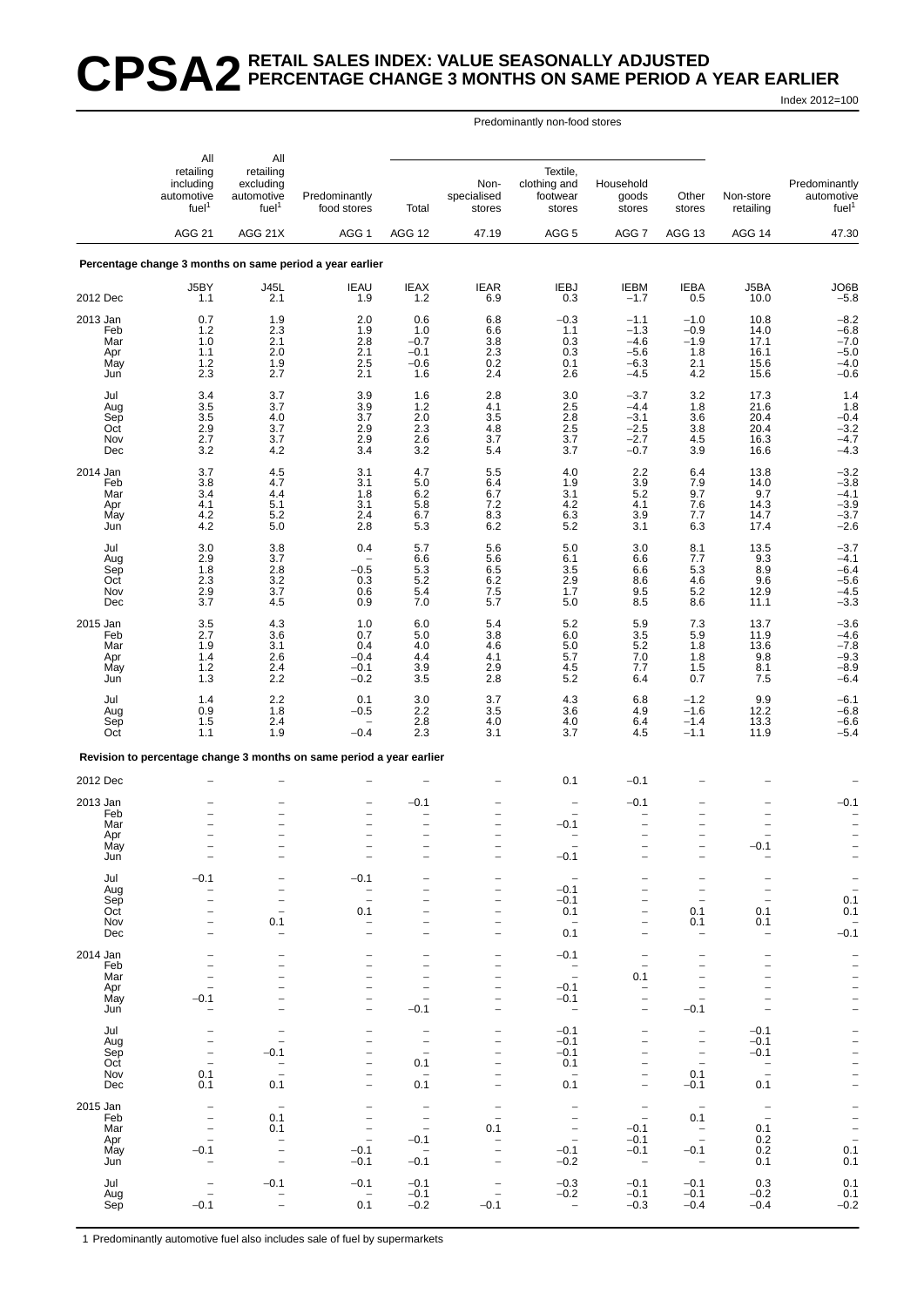# **CPSA3 RETAIL SALES INDEX: VALUE SEASONALLY ADJUSTED PERCENTAGE CHANGE ON PREVIOUS MONTH**

Index 2012=100

### Predominantly non-food stores

|                                             | All                                                                            | All                                                                                 |                                                                                                |                                                                              |                                                                          |                                                                |                                                                                  |                                                                                                       |                                                            |                                                  |
|---------------------------------------------|--------------------------------------------------------------------------------|-------------------------------------------------------------------------------------|------------------------------------------------------------------------------------------------|------------------------------------------------------------------------------|--------------------------------------------------------------------------|----------------------------------------------------------------|----------------------------------------------------------------------------------|-------------------------------------------------------------------------------------------------------|------------------------------------------------------------|--------------------------------------------------|
|                                             | retailing<br>including<br>automotive<br>fuel <sup>1</sup>                      | retailing<br>excluding<br>automotive<br>fuel <sup>1</sup>                           | Predominantly<br>food stores                                                                   | Total                                                                        | Non-<br>specialised<br>stores                                            | Textile,<br>clothing and<br>footwear<br>stores                 | Household<br>goods<br>stores                                                     | Other<br>stores                                                                                       | Non-store<br>retailing                                     | Predominantly<br>automotive<br>fuel <sup>1</sup> |
|                                             | AGG <sub>21</sub>                                                              | AGG 21X                                                                             | AGG <sub>1</sub>                                                                               | AGG 12                                                                       | 47.19                                                                    | AGG <sub>5</sub>                                               | AGG 7                                                                            | AGG 13                                                                                                | AGG 14                                                     | 47.30                                            |
|                                             | Percentage change on previous month                                            |                                                                                     |                                                                                                |                                                                              |                                                                          |                                                                |                                                                                  |                                                                                                       |                                                            |                                                  |
| 2012 Dec                                    | J5BT<br>$-0.3$                                                                 | J45X<br>$-0.4$                                                                      | <b>IEAS</b><br>$-0.2$                                                                          | <b>IEAV</b><br>$-1.3$                                                        | <b>IEAP</b><br>$-0.6$                                                    | <b>IEBH</b><br>1.6                                             | <b>IEBK</b><br>$-3.2$                                                            | <b>IEAY</b><br>$-3.0$                                                                                 | J5B3<br>3.5                                                | <b>JO69</b><br>0.5                               |
| 2013 Jan                                    | $-0.1$                                                                         | 0.1                                                                                 | 0.7                                                                                            | $-0.5$                                                                       | 1.2                                                                      | 1.8                                                            | $-1.2$                                                                           | $-3.4$                                                                                                | 0.2                                                        | $-2.2$                                           |
| Feb<br>Mar<br>Apr<br>May<br>Jun             | 1.8<br>$-0.2$<br>$-2.0$<br>2.8<br>0.1                                          | 1.5<br>$-0.1$<br>$-1.9$<br>2.9<br>0.5                                               | 2.2<br>$-4.7$<br>4.2<br>$-0.2$                                                                 | 3.0<br>$-3.5$<br>2.3<br>1.0<br>1.0                                           | 1.0<br>$-1.9$<br>1.0<br>0.4<br>4.4                                       | 1.6<br>-3.7<br>0.4<br>2.0<br>0.7                               | 3.9<br>$-6.8$<br>3.0<br>4.0<br>$-2.3$                                            | 5.3<br>$^{-2.2}_{-4.5}$<br>$-1.6$<br>1.5                                                              | 1.7<br>6.6<br>$-8.8$<br>7.6<br>$1.2$                       | $\frac{3.9}{-0.4}$<br>-2.7<br>$1.6 - 2.9$        |
| Jul<br>Aug<br>Sep<br>Oct<br>Nov<br>Dec      | 1.4<br>$-0.4$<br>0.9<br>$-1.2$<br>$-0.3$<br>1.8                                | 1.0<br>$-0.4$<br>1.1<br>$-0.8$<br>$-0.4$<br>1.9                                     | 3.1<br>$-1.7$<br>$-0.3$<br>0.1<br>$\overline{\phantom{0}}$<br>0.5                              | $-1.1$<br>$-0.2$<br>3.7<br>$-2.0$<br>$-0.8$<br>2.6                           | $-3.1$<br>1.1<br>0.5<br>1.6<br>$-4.2$<br>6.0                             | $-0.3$<br>0.2<br>4.1<br>$-2.8$<br>0.3<br>$-0.1$                | $-0.5$<br>$-3.3$<br>3.7<br>$-1.0$<br>$-0.8$<br>5.9                               | $-0.8$<br>0.7<br>5.4<br>$-4.0$<br>0.3<br>0.9                                                          | $1.2$<br>6.7<br>$-5.6$<br>1.3<br>0.2<br>5.7                | 4.2<br>$-0.6$<br>$-4.9$<br>1.3                   |
| 2014 Jan                                    | $-0.8$                                                                         | $-0.7$                                                                              | $-0.8$                                                                                         | 0.7                                                                          |                                                                          | 0.1                                                            | 1.6                                                                              | $1.2$                                                                                                 | $-8.4$                                                     | $^{-1.5}_{0.2}$                                  |
| Feb<br>Mar<br>Apr<br>May<br>Jun             | 0.7<br>0.7<br>0.3<br>0.5                                                       | 0.7<br>0.6<br>0.4<br>0.2<br>0.4                                                     | 0.9<br>$-0.6$<br>$1.2 - 1.2$<br>0.3                                                            | $-0.9$<br>2.3<br>$-1.0$<br>0.9<br>1.0                                        | $-1.2$<br>2.2<br>0.6<br>0.2<br>$\overline{\phantom{0}}$                  | $-2.0$<br>4.9<br>$-1.1$<br>1.5<br>0.1                          | $-2.1$<br>$-0.8$<br>$-0.1$<br>$-0.1$<br>2.7                                      | 1.2<br>1.8<br>$-2.3$<br>1.6<br>1.6                                                                    | 9.9<br>$-2.3$<br>4.3<br>$3.\overline{7}$<br>$-2.5$         | $\frac{1.8}{-0.9}$<br>-1.6<br>1.3                |
| Jul<br>Aug<br>Sep                           | $-0.2$<br>0.5<br>$-1.0$                                                        | $-0.2$<br>0.7<br>$-1.0$                                                             | $-0.3$<br>$\overline{\phantom{0}}$                                                             | $\qquad \qquad -$<br>1.5<br>$-2.3$                                           | $-0.5$<br>2.5<br>$-1.1$                                                  | 0.3<br>3.7<br>$-6.4$                                           | $-1.7$<br>3.8<br>$-2.2$                                                          | 1.2<br>$-2.6$<br>1.0                                                                                  | $-2.5$<br>1.9<br>1.6                                       | $-0.4$<br>$-1.1$<br>$-1.4$                       |
| Oct<br>Nov<br>Dec                           | 1.3<br>0.9<br>0.1                                                              | 1.4<br>1.0<br>0.1                                                                   | 1.0<br>$-0.3$<br>0.8                                                                           | 2.0<br>1.9<br>$-0.4$                                                         | 0.8<br>2.3<br>$-4.2$                                                     | 2.5<br>2.1<br>1.1                                              | 3.8<br>2.6<br>$-4.5$                                                             | $1.\overline{2}$<br>1.0<br>3.3                                                                        | 0.8<br>2.9<br>$-0.7$                                       | $-0.3$<br>$-0.3$<br>0.1                          |
| 2015 Jan<br>Feb                             | $-0.9$                                                                         | $-0.9$<br>0.2                                                                       | $-0.6$<br>$-0.6$                                                                               | $-1.6$<br>1.1                                                                | 2.9<br>0.8                                                               | $-2.3$<br>1.8                                                  | 1.2<br>0.8                                                                       | $-5.4$<br>0.9                                                                                         | 1.5<br>0.1                                                 | $-1.2$<br>$-2.2$<br>$-4.9$                       |
| Mar<br>Apr<br>May<br>Jun                    | $-0.5$<br>0.5<br>0.5<br>$-0.1$                                                 | 0.3<br>0.3<br>$-0.1$                                                                | 0.1<br>$-0.6$<br>1.0<br>$-0.5$                                                                 | $-0.2$<br>1.0<br>$-0.3$<br>$-0.5$                                            | $-0.9$<br>0.2<br>$-0.1$<br>0.3                                           | 0.9<br>$1.2$<br>$-0.6$<br>1.6                                  | 1.0<br>0.5<br>$-0.3$<br>$-0.8$                                                   | $-1.5$<br>1.7<br>$-0.2$<br>$-2.8$                                                                     | 0.7<br>0.5<br>$-0.4$<br>3.7                                | $\begin{array}{c} 3.2 \\ 2.4 \\ 0.2 \end{array}$ |
| Jul<br>Aug<br>Sep<br>Oct                    | 0.2<br>$-0.8$<br>1.2<br>$-0.7$                                                 | 0.5<br>$-0.7$<br>$1.2$<br>$-0.9$                                                    | $-0.3$<br>$-1.0$<br>2.2<br>$-1.7$                                                              | 1.0<br>$-0.3$<br>$-0.1$<br>$-0.2$                                            | 2.2<br>$-1.1$<br>1.1<br>$-0.5$                                           | $-1.8$<br>2.1<br>$-2.2$<br>$-1.3$                              | 3.3<br>$-3.4$<br>3.9<br>$-0.9$                                                   | 1.4<br>0.1<br>$-1.4$<br>1.7                                                                           | 2.3<br>$-2.1$<br>3.2<br>$-0.6$                             | $-2.2$<br>$-0.8$<br>$0.7$<br>1.5                 |
|                                             | Revision to percentage change on previous month                                |                                                                                     |                                                                                                |                                                                              |                                                                          |                                                                |                                                                                  |                                                                                                       |                                                            |                                                  |
| 2012 Dec                                    |                                                                                |                                                                                     |                                                                                                |                                                                              |                                                                          | 0.2                                                            |                                                                                  |                                                                                                       | $-0.1$                                                     |                                                  |
| 2013 Jan<br>Feb<br>Mar<br>Apr<br>May<br>Jun | $-0.1$                                                                         | $-0.1$                                                                              | $\equiv$<br>$-0.1$                                                                             | $-0.1$                                                                       | $-0.1$                                                                   | $-0.1$<br>0.2<br>۰<br>$-0.2$                                   | 0.1<br>$-0.1$                                                                    | $\overline{\phantom{0}}$<br>$\overline{\phantom{a}}$<br>0.1                                           | 0.1<br>$-0.1$<br>$-0.1$                                    | 0.1<br>$-0.1$<br>0.1                             |
| Jul<br>Aug                                  | 0.1                                                                            | $-0.1$<br>0.2                                                                       | 0.1                                                                                            | $-0.1$                                                                       | $\overline{a}$                                                           | $\overline{\phantom{a}}$<br>$\overline{\phantom{a}}$           | 0.1<br>$\hspace{0.1mm}-\hspace{0.1mm}$                                           | $-0.1$<br>0.1                                                                                         | $-0.4$<br>1.3                                              | $0.\overline{1}$                                 |
| Sep<br>Oct<br>Nov<br>Dec                    | $\overline{\phantom{a}}$<br>0.1<br>$-0.1$<br>-                                 | $\overline{\phantom{0}}$<br>0.2<br>$-0.2$<br>0.1                                    | $\overline{\phantom{a}}$<br>0.1<br>$-0.1$<br>$\qquad \qquad -$                                 | $\sim$ $-$<br>$\overline{\phantom{a}}$<br>0.2<br>$-0.2$<br>0.1               | $\overline{\phantom{m}}$<br>0.1<br>$-0.2$<br>0.1                         | $-0.3$<br>1.3<br>$-1.1$<br>0.2                                 | 0.1<br>$\overline{\phantom{a}}$<br>$-0.1$                                        | 0.3<br>$-0.5$<br>0.3<br>$-0.1$                                                                        | $-0.7$<br>0.3<br>$-0.3$<br>$\hspace{0.1mm}-\hspace{0.1mm}$ | 0.3<br>$-0.4$<br>0.1<br>$\overline{\phantom{a}}$ |
| 2014 Jan<br>Feb                             | $\overline{\phantom{0}}$                                                       | $\overline{\phantom{a}}$<br>$\bar{a}$                                               | $\qquad \qquad -$                                                                              | $\overline{\phantom{a}}$<br>$\sim$                                           | $\qquad \qquad -$<br>$\qquad \qquad -$                                   | $-0.1$<br>0.2                                                  | 0.1<br>$\overline{a}$                                                            | $\sim$<br>$-0.1$                                                                                      | $\overline{\phantom{a}}$<br>$\sim$ $-$                     |                                                  |
| Mar<br>Apr<br>May<br>Jun                    | $\overline{\phantom{0}}$<br>-<br>$\qquad \qquad -$<br>$\overline{\phantom{0}}$ | $-0.1$<br>$\equiv$<br>$\qquad \qquad -$                                             | $\overline{\phantom{a}}$<br>$\qquad \qquad -$<br>$\qquad \qquad -$<br>$\overline{\phantom{a}}$ | 0.1<br>$-0.1$<br>$\overline{\phantom{a}}$<br>$\overline{\phantom{a}}$        | $\qquad \qquad -$                                                        | $\sim$ $-$<br>$-0.2$<br>0.1<br>$\hspace{0.1mm}-\hspace{0.1mm}$ | $\overline{a}$<br>$-0.1$<br>$\overline{\phantom{a}}$<br>$\overline{\phantom{a}}$ | $\overline{\phantom{a}}$<br>$\overline{\phantom{0}}$<br>$\qquad \qquad -$<br>$\overline{\phantom{a}}$ | $-0.1$<br>$-0.1$<br>$-0.1$<br>$\overline{\phantom{a}}$     | $\frac{-}{-}$<br>0.1<br>0.1                      |
| Jul<br>Aug                                  | $-0.1$<br>0.2                                                                  | $-0.1$<br>0.2                                                                       | $-0.1$<br>0.2                                                                                  | $\overline{\phantom{m}}$<br>$\overline{\phantom{a}}$                         | $-0.1$                                                                   | $\overline{\mathbb{Z}}$                                        | $\overline{\phantom{a}}$<br>$\overline{\phantom{a}}$                             | $\hspace{0.1mm}-\hspace{0.1mm}$<br>0.1                                                                | $-0.5$<br>1.4                                              | $\overline{\phantom{a}}$<br>0.1                  |
| Sep<br>Oct<br>Nov<br>Dec                    | $\overline{\phantom{0}}$<br>0.2<br>$-0.2$<br>$\hspace{0.1mm}-\hspace{0.1mm}$   | $\sim$<br>0.2<br>$-0.3$<br>$\overline{\phantom{a}}$                                 | 0.1<br>0.1<br>$-0.3$<br>$\overline{\phantom{a}}$                                               | $\hspace{0.1mm}-\hspace{0.1mm}$<br>0.3<br>$-0.4$<br>$\overline{\phantom{a}}$ | 0.1<br>0.2<br>$-0.2$<br>$\hspace{1.0cm} - \hspace{1.0cm}$                | $-0.3$<br>1.9<br>$-1.6$<br>0.2                                 | $\sim$<br>$-0.2$<br>$-$<br>$-0.1$                                                | 0.4<br>$-0.7$<br>0.4<br>$-0.1$                                                                        | $-0.8$<br>0.5<br>$-0.4$<br>$\sim$ $-$                      | 0.4<br>$-0.7$<br>0.1<br>0.1                      |
| 2015 Jan<br>Feb                             | $\overline{\phantom{m}}$<br>$\sim$                                             | $\overline{\phantom{a}}$<br>$\overline{\phantom{a}}$                                | $\overline{\phantom{a}}$<br>$\bar{z}$                                                          | $\overline{\phantom{a}}$<br>$\sim$ $-$                                       | $\overline{\phantom{a}}$<br>$\overline{\phantom{a}}$                     | $-0.2$<br>0.3                                                  | 0.1<br>$\sim$ $-$                                                                | 0.2<br>$-0.1$                                                                                         | 0.1<br>$\sim$                                              | $\overline{\phantom{m}}$<br>$\qquad \qquad -$    |
| Mar<br>Apr<br>May<br>Jun                    | $-0.1$<br>$-0.1$<br>$-0.1$                                                     | $\overline{\phantom{m}}$<br>$\overline{\phantom{a}}$<br>$-0.1$<br>$\qquad \qquad -$ | $-0.1$<br>$-0.2$<br>$\overline{\phantom{a}}$                                                   | $-0.1$<br>$-0.1$<br>$\overline{\phantom{a}}$<br>$\overline{\phantom{a}}$     | $\overline{\phantom{a}}$<br>$\overline{\phantom{a}}$<br>$-0.1$<br>$-0.1$ | $-0.1$<br>$-0.1$<br>$-0.2$<br>$\sim$                           | $\overline{\phantom{a}}$<br>$\overline{\phantom{m}}$<br>0.1                      | $-0.1$<br>$\overline{\phantom{m}}$<br>$\qquad \qquad -$<br>$\overline{\phantom{a}}$                   | 0.1<br>$\overline{\phantom{0}}$<br>$-0.1$<br>$-0.1$        | $\overline{\phantom{m}}$<br>0.1<br>$\bar{a}$     |
| Jul<br>Aug<br>Sep                           | $\overline{\phantom{a}}$<br>$-0.2$                                             | 0.1<br>0.1<br>$-0.2$                                                                | 0.2<br>0.2<br>$-0.1$                                                                           | $\overline{\phantom{a}}$<br>$-0.3$                                           | $\overline{\phantom{0}}$<br>$-0.1$<br>$-0.2$                             | $\overline{\phantom{a}}$<br>0.2<br>$-0.4$                      | $\overline{\phantom{m}}$<br>0.1<br>$-0.5$                                        | $\overline{\phantom{a}}$<br>$-0.1$<br>$-0.2$                                                          | $\overline{\phantom{a}}$<br>$-0.4$<br>$-0.3$               | 0.1<br>0.1<br>$-0.7$                             |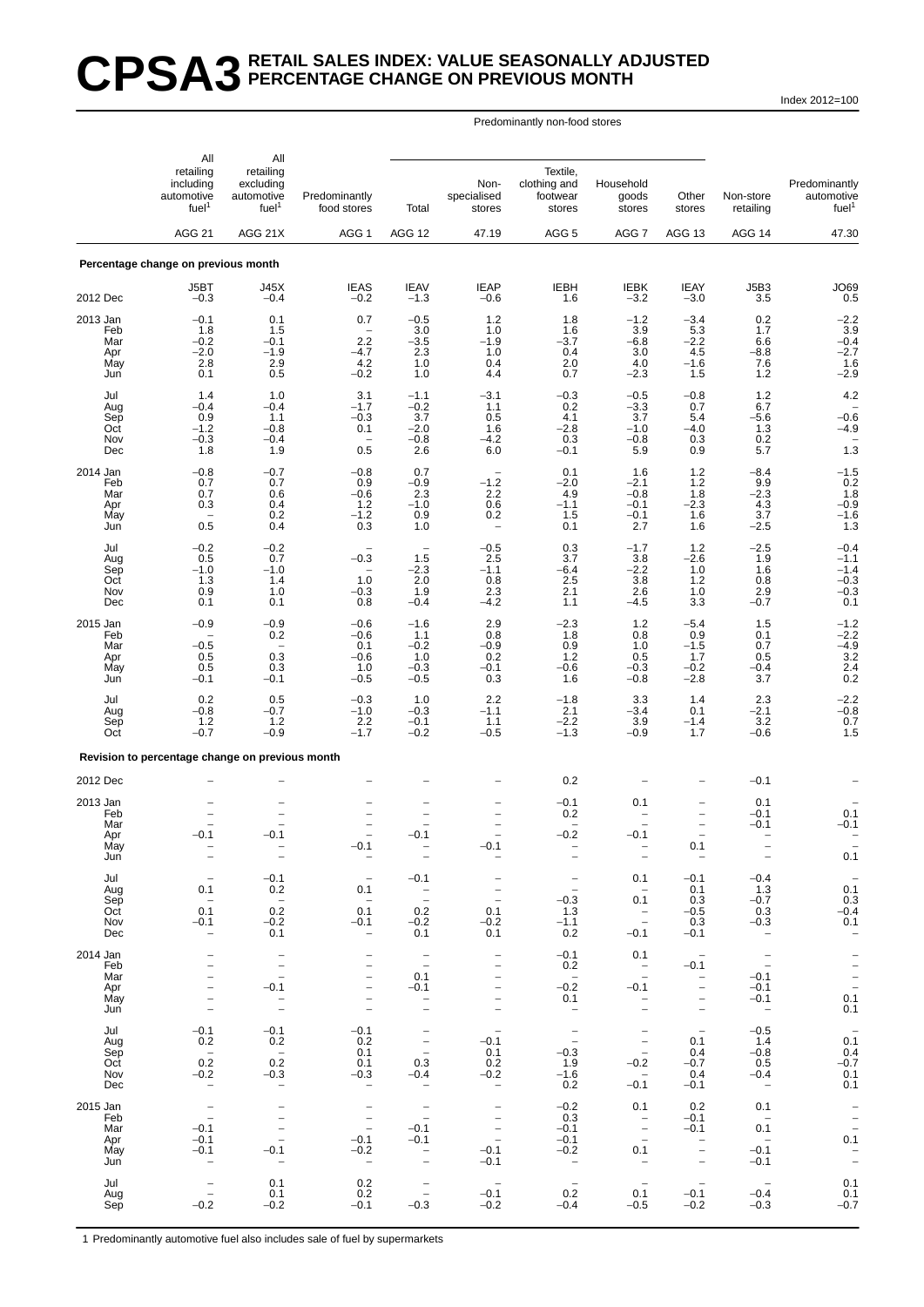# **CPSA4 RETAIL SALES INDEX: VALUE SEASONALLY ADJUSTED PERCENTAGE CHANGE 3 MONTHS ON PREVIOUS 3 MONTHS**

Index 2012=100

#### Predominantly non-food stores

|                                             | All                                                                                 | All                                                                         |                                                                            |                                                                                                          |                                                                                                                           |                                                       |                                                                  |                                                                                     |                                                              |                                                            |
|---------------------------------------------|-------------------------------------------------------------------------------------|-----------------------------------------------------------------------------|----------------------------------------------------------------------------|----------------------------------------------------------------------------------------------------------|---------------------------------------------------------------------------------------------------------------------------|-------------------------------------------------------|------------------------------------------------------------------|-------------------------------------------------------------------------------------|--------------------------------------------------------------|------------------------------------------------------------|
|                                             | retailing<br>including<br>automotive<br>fuel <sup>1</sup>                           | retailing<br>excluding<br>automotive<br>fuel <sup>1</sup>                   | Predominantly<br>food stores                                               | Total                                                                                                    | Non-<br>specialised<br>stores                                                                                             | Textile,<br>clothing and<br>footwear<br>stores        | Household<br>goods<br>stores                                     | Other<br>stores                                                                     | Non-store<br>retailing                                       | Predominantly<br>automotive<br>fuel <sup>1</sup>           |
|                                             | <b>AGG 21</b>                                                                       | AGG 21X                                                                     | AGG <sub>1</sub>                                                           | AGG 12                                                                                                   | 47.19                                                                                                                     | AGG <sub>5</sub>                                      | AGG 7                                                            | AGG 13                                                                              | AGG 14                                                       | 47.30                                                      |
|                                             | Percentage change 3 months on previous 3 months                                     |                                                                             |                                                                            |                                                                                                          |                                                                                                                           |                                                       |                                                                  |                                                                                     |                                                              |                                                            |
| 2012 Dec                                    | J5BX<br>$-0.1$                                                                      | J45K                                                                        | <b>IEAT</b><br>$-0.2$                                                      | <b>IEAW</b><br>$-0.6$                                                                                    | <b>IEAQ</b><br>$-0.2$                                                                                                     | <b>IEBI</b><br>$-1.0$                                 | <b>IEBL</b><br>$-0.6$                                            | <b>IEAZ</b><br>$-0.4$                                                               | <b>J5B9</b><br>5.4                                           | JO6A<br>$-0.9$                                             |
| 2013 Jan<br>Feb<br>Mar<br>Apr<br>May<br>Jun | $-0.6$<br>$-0.3$<br>0.7<br>0.8<br>0.6<br>0.4                                        | $-0.3$<br>0.8<br>0.8<br>0.7<br>0.7                                          | $-0.1$<br>0.1<br>1.5<br>0.5<br>0.8<br>$-0.6$                               | $-1.3$<br>$-0.8$<br>$-0.6$<br>0.5<br>$\overline{\phantom{0}}$<br>2.0                                     | 0.5<br>0.6<br>1.0<br>0.6<br>$-0.1$<br>2.1                                                                                 | $-2.0$<br>0.3<br>1.1<br>0.8<br>$-1.1$<br>0.2          | $-0.4$<br>$-1.3$<br>$-2.5$<br>$-2.0$<br>$-1.8$<br>1.6            | $-2.4$<br>$-2.5$<br>$-2.1$<br>1.7<br>2.3<br>4.1                                     | 6.0<br>5.5<br>6.3<br>4.7<br>4.4<br>0.8                       | $-3.3$<br>$-2.4$<br>$-0.1$<br>1.3<br>0.2<br>-1.8           |
| Jul<br>Aug<br>Sep<br>Oct<br>Nov<br>Dec      | 1.8<br>2.0<br>2.4<br>0.9<br>0.3<br>$-0.3$                                           | 2.2<br>2.3<br>2.4<br>1.0<br>0.6<br>0.2                                      | 2.3<br>2.2<br>2.9<br>0.2<br>$-0.3$<br>$-0.4$                               | 1.8<br>1.9<br>1.2<br>1.3<br>1.6<br>0.6                                                                   | 2.6<br>3.4<br>0.6<br>1.1<br>$-0.2$<br>1.6                                                                                 | 1.5<br>2.1<br>2.5<br>2.2<br>2.4<br>$-0.1$             | 2.0<br>0.2<br>$-1.6$<br>$-2.2$<br>0.2<br>1.9                     | 1.5<br>1.7<br>2.1<br>3.0<br>3.0<br>$-0.2$                                           | 4.1<br>5.6<br>6.6<br>4.2<br>2.1                              | $-1.2$<br>$-0.4$<br>2.5<br>$-0.1$<br>$-2.1$<br>$-4.8$      |
| 2014 Jan<br>Feb<br>Mar<br>Apr<br>May<br>Jun | 0.1<br>0.8<br>0.9<br>1.3<br>1.1<br>$1.2$                                            | 0.5<br>1.0<br>1.0<br>1.4<br>1.2<br>1.3                                      | $\overline{\phantom{a}}$<br>0.3<br>$-0.1$<br>0.5<br>0.1<br>0.4             | 1.0<br>1.4<br>2.3<br>1.6<br>1.6<br>1.2                                                                   | $\begin{array}{c} 1.2 \\ 3.2 \\ 2.3 \end{array}$<br>2.1<br>1.7<br>1.7                                                     | $-0.5$<br>$-1.5$<br>0.5<br>1.0<br>3.2<br>2.3          | 4.4<br>5.3<br>3.3<br>$-0.1$<br>$-1.8$<br>$-0.4$                  | 0.1<br>0.6<br>3.3<br>$2.8$<br>2.1<br>0.9                                            | 0.2<br>3.4<br>5.2<br>5.1<br>7.9                              | $-3.2$<br>$-1.5$<br>0.1<br>$0.6$<br>$0.3$<br>$-0.3$        |
| Jul<br>Aug<br>Sep<br>Oct<br>Nov<br>Dec      | 0.7<br>0.6<br>0.1<br>0.2<br>0.3<br>1.4                                              | 0.9<br>0.8<br>0.3<br>0.5<br>0.6<br>1.8                                      | $-0.3$<br>$-0.1$<br>$-0.4$<br>0.1<br>0.3<br>1.0                            | 1.7<br>1.8<br>1.1<br>0.8<br>0.6<br>2.2                                                                   | 1.1<br>0.8<br>0.8<br>1.6<br>1.6<br>0.8                                                                                    | 2.3<br>1.9<br>0.8<br>0.1<br>$-1.8$<br>1.4             | 0.9<br>2.7<br>1.7<br>3.1<br>3.0<br>3.7                           | 2.0<br>1.7<br>$1.2$<br>$-0.3$<br>0.6<br>3.0                                         | 3.4<br>0.5<br>$-1.1$<br>0.7<br>3.3<br>4.1                    | $-0.9$<br>$-0.8$<br>$-1.5$<br>$-2.1$<br>$-2.6$<br>$-1.7$   |
| 2015 Jan<br>Feb<br>Mar<br>Apr<br>May<br>Jun | $1.2$<br>0.6<br>$-0.8$<br>$-0.8$<br>$-0.3$<br>0.5                                   | 1.5<br>0.9<br>$-0.4$<br>$-0.3$<br>0.1<br>0.5                                | 0.8<br>0.4<br>$-0.6$<br>$-0.9$<br>$-0.6$<br>$-0.2$                         | 1.8<br>1.0<br>$-0.6$<br>$\overline{\phantom{a}}$<br>0.5<br>0.8                                           | 0.4<br>$-0.4$<br>1.2<br>0.9<br>0.9                                                                                        | 1.8<br>2.6<br>0.5<br>1.5<br>1.8<br>2.5                | 1.8<br>$-0.4$<br>0.1<br>1.0<br>2.2<br>0.8                        | 2.7<br>1.3<br>$-3.1$<br>$-2.5$<br>$-2.1$<br>$-0.2$                                  | 3.9<br>2.5<br>2.3<br>1.5<br>1.5<br>2.1                       | $-1.2$<br>$-1.6$<br>$-4.5$<br>$-5.3$<br>$-4.2$<br>1.1      |
| Jul<br>Aug<br>Sep<br>Oct                    | 0.7<br>0.3<br>0.2                                                                   | 0.5<br>0.2<br>0.4<br>0.1                                                    | 0.2<br>$-0.5$<br>$-0.2$<br>$-0.4$                                          | 0.3<br>0.2<br>0.4<br>0.2                                                                                 | 0.7<br>1.3<br>2.0<br>1.1                                                                                                  | 1.0<br>1.1<br>$-0.4$<br>$-0.6$                        | 0.7<br>0.1<br>1.7<br>0.9                                         | $-1.0$<br>$-1.4$<br>$-0.9$<br>$-0.3$                                                | 3.4<br>4.4<br>4.2<br>2.6                                     | $2.5$<br>$1.5$<br>$-1.7$<br>$-1.4$                         |
|                                             |                                                                                     |                                                                             | Revision to percentage change 3 months on previous 3 months                |                                                                                                          |                                                                                                                           |                                                       |                                                                  |                                                                                     |                                                              |                                                            |
| 2012 Dec                                    |                                                                                     |                                                                             |                                                                            |                                                                                                          |                                                                                                                           | 0.2                                                   | $\qquad \qquad -$                                                | $-0.1$                                                                              |                                                              | $-0.1$                                                     |
| 2013 Jan<br>Feb<br>Mar<br>Apr<br>May<br>Jun | $-0.1$<br>$-0.1$<br>$-0.1$<br>$-0.1$                                                | $-0.1$<br>$-0.1$<br>$-0.1$<br>$\overline{\phantom{0}}$<br>$\qquad \qquad -$ | $-0.1$<br>$-0.1$<br>$-0.1$<br>-0.1<br>$\qquad \qquad -$                    | 0.1<br>$-0.1$                                                                                            | $\overline{\phantom{0}}$<br>$\qquad \qquad -$                                                                             | -0.1<br>$-0.1$<br>0.1<br>$-0.1$                       | $\qquad \qquad -$<br>$\qquad \qquad -$<br>$-0.1$                 | $\overline{\phantom{a}}$<br>0.1<br>$\qquad \qquad -$                                | $-0.2$<br>$-0.1$<br>$-0.1$<br>$-0.1$                         | $-0.1$<br>$-0.1$<br>0.1                                    |
| Jul<br>Aug<br>Sep<br>Oct<br>Nov<br>Dec      | $-0.1$<br>$\sim$<br>0.1<br>0.2<br>0.1<br>0.1                                        | $-0.1$<br>$\sim$<br>0.1<br>0.2<br>0.1<br>0.1                                | $-0.1$<br>$\overline{\mathbb{Z}}$<br>0.2<br>0.1<br>0.1                     | $-0.1$<br>$\overline{\phantom{0}}$<br>$\overline{\phantom{a}}$<br>$\overline{\phantom{a}}$<br>$-$<br>0.1 | $-0.1$<br>$\bar{a}$<br>0.1<br>0.1                                                                                         | $-0.1$<br>$-0.1$<br>$-0.1$<br>0.2<br>0.1<br>0.5       | $-0.1$<br>$-$<br>0.1<br>$\bar{\Box}$<br>$\overline{\phantom{0}}$ | $\overline{\phantom{a}}$<br>$\overline{\phantom{a}}$<br>0.1<br>0.1<br>0.1<br>$-0.2$ | $-0.2$<br>0.1<br>0.1<br>0.6<br>0.1<br>0.1                    | 0.1<br>0.1<br>0.1<br>$\mathbb{I}$<br>$-0.2$                |
| 2014 Jan<br>Feb<br>Mar<br>Apr<br>May<br>Jun | $-0.1$<br>$\sim$<br>$-0.1$<br>$\frac{1}{\pi}$                                       | $-0.1$<br>$-0.1$<br>$-0.1$<br>$\frac{1}{2}$<br>$-0.1$                       | $-0.1$<br>$-0.1$<br>$-0.1$<br>$-0.1$<br>$-0.1$<br>$-0.1$                   | $\sim$<br>$-0.1$<br>$\sim$<br>0.1<br>$\sim$<br>$-0.1$                                                    | $\overline{\phantom{a}}$<br>$\overline{\phantom{a}}$<br>$\overline{\phantom{a}}$<br>$\overline{\phantom{a}}$<br>$\bar{a}$ | $-0.2$<br>$-0.1$<br>$-0.3$<br>0.1<br>$\sim$<br>$-0.1$ | $\sim$ $-$<br>$-0.1$<br>0.1<br>$\frac{1}{2}$<br>$-0.1$           | $\sim$<br>$-0.1$<br>$\sim$ $-$<br>$-0.1$<br>$-0.1$<br>$-0.1$                        | $-0.3$<br>$-0.1$<br>$-0.1$<br>$\sim$ $-$<br>$-0.1$<br>$-0.1$ | $-0.1$<br>$-0.1$<br>$\frac{1}{\pi}$<br>0.1                 |
| Jul<br>Aug<br>Sep<br>Oct<br>Nov<br>Dec      | $-0.1$<br>$-0.1$<br>0.1<br>0.2<br>0.1<br>$-$                                        | $-0.1$<br>$\sim$<br>0.1<br>0.2<br>0.1<br>0.1                                | $\bar{\mathbb{I}}$<br>$\hspace{0.1mm}-\hspace{0.1mm}$<br>0.2<br>0.2<br>0.1 | $\bar{\mathbb{I}}$<br>$\sim$ $-$<br>0.1<br>0.2<br>0.1                                                    | $\sim$ $-$<br>$-0.1$<br>$-0.1$<br>$0.\overline{1}$<br>0.1                                                                 | $-0.1$<br>$-0.2$<br>$-0.2$<br>0.3<br>0.3<br>0.7       | $-0.1$<br>$-0.1$<br>$\frac{1}{2}$<br>$-0.1$                      | $\overline{\phantom{a}}$<br>0.2<br>0.2<br>0.1<br>$-0.2$                             | $-0.3$<br>$-0.1$<br>0.1<br>0.7<br>0.2<br>0.2                 | 0.1<br>0.1<br>0.1<br>0.1<br>$-0.\overline{3}$              |
| 2015 Jan<br>Feb<br>Mar<br>Apr<br>May<br>Jun | $-0.2$<br>$-0.1$<br>$-0.1$<br>$\hspace{0.1mm}-\hspace{0.1mm}$<br>$\equiv$<br>$-0.1$ | $-0.1$<br>$-0.1$<br>$-0.1$<br>$\gamma=$<br>$\sim$<br>$-0.1$                 | $-0.1$<br>$-0.1$<br>$-0.1$<br>$\overline{\phantom{0}}$<br>$-0.1$<br>$-0.1$ | $-0.1$<br>$-0.1$<br>$-0.1$<br>$\sim$<br>$-0.1$<br>$-0.1$                                                 | $\overline{\phantom{0}}$<br>$-0.1$<br>$\bar{a}$                                                                           | $-0.3$<br>$-0.2$<br>$-0.4$<br>0.1<br>$-0.1$<br>$-0.2$ | $-0.1$<br>$\sim$<br>$-0.1$<br>$\overline{\phantom{a}}$           | $-0.1$<br>0.2<br>$-0.1$<br>$-0.2$<br>$-0.1$                                         | $-0.3$<br>$-0.1$<br>$\sim$<br>0.1<br>0.1<br>$-0.1$           | $-0.1$<br>$-0.1$<br>0.1<br>$\overline{\phantom{a}}$<br>0.1 |
| Jul<br>Aug<br>Sep                           | $-0.1$                                                                              | $-0.1$<br>$\bar{a}$                                                         | $-0.1$<br>0.1<br>0.2                                                       | $-0.1$<br>$-0.1$<br>$-0.1$                                                                               | $-0.1$<br>$-0.2$                                                                                                          | $-0.3$<br>$-0.2$<br>$-0.1$                            | $-0.1$<br>$\sim$ $-$<br>$-0.2$                                   | $\sim$ $-$<br>$\sim$ $-$<br>$-0.2$                                                  | $-0.2$<br>$-0.3$<br>$-0.5$                                   | 0.1<br>0.2<br>$-0.1$                                       |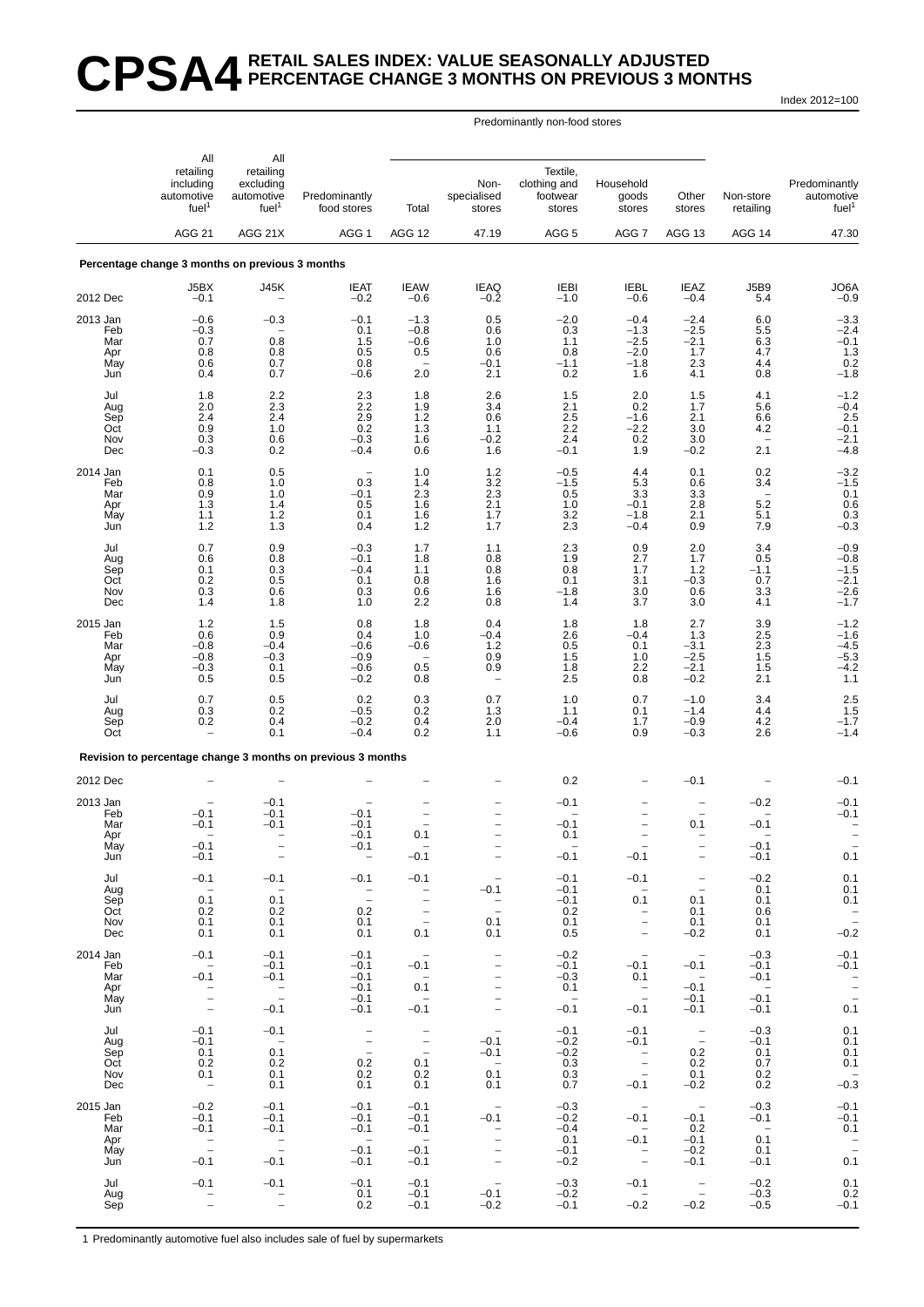# KPSA SEASONALLY ADJUSTED **SEASONALLY ADJUSTED**

Index 2012=100

#### All All retailing retailing retailing that the metal of the retaile,<br>Textile, including excluding the state of the metal of the clothing and including excluding  $\blacksquare$  Non- clothing and Household Predominantly automotive automotive Predominantly specialised footwear goods Other Non-store automotive<br>
fuel<sup>1</sup> fuel<sup>1</sup> food stores Total stores stores stores retailing fuel<sup>1</sup> fuel<sup>1</sup> fuel<sup>1</sup> food stores Total stores stores stores stores retailing fuel<sup>1</sup> AGG 21 AGG 21X AGG 1 AGG 12 47.19 AGG 5 AGG 7 AGG 13 AGG 14 47.30 **Index numbers of sales per week** J5EK J467 EAPT EAPV EAPU EAPX EAPY EAPW J5DZ JO5A 2012 Dec 99.1 99.5 99.0 99.1 100.7 99.2 97.7 98.9 106.0 95.4 2013 Jan 99.0 99.4 98.8 98.9 101.6 100.8 96.5 96.8 108.0 95.7 Feb 100.6 101.0 99.0 101.9 102.4 102.4 100.2 102.1 109.5 97.4 Mar 99.8 100.0 100.5 97.5 100.1 97.4 93.4 98.7 114.6 98.4 Apr 98.9 99.2 96.1 100.8 101.9 99.0 97.4 104.1 109.9 96.5 May 101.4 101.5 99.6 101.3 102.1 100.2 100.9 102.0 117.0 100.3 Jun 101.7 102.2 99.8 102.5 106.6 101.0 99.1 103.7 116.8 98.0 Jul 102.6 102.8 102.3 101.1 103.2 100.2 98.3 102.6 118.5 100.7 Aug 102.1 102.4 100.2 101.2 104.2 100.6 94.9 104.4 126.3 99.6 Sep 102.7 103.3 99.8 104.6 104.7 104.8 98.4 108.6 118.3 98.8 Oct 101.8 102.5 99.7 102.9 106.5 101.8 97.4 105.6 119.9 96.3 Nov 101.4 102.0 99.8 101.9 101.9 101.3 96.4 106.1 119.4 96.5 Dec 104.2 105.1 101.8 105.5 110.9 103.5 101.6 106.7 126.4 97.0 2014 Jan 102.1 103.1 98.7 106.0 108.4 102.1 103.8 109.6 114.3 94.8 Feb 103.4 104.3 100.5 104.9 106.9 100.5 101.1 110.6 128.1 96.1 Mar 103.9 104.2 98.8 106.8 109.1 105.0 100.5 111.3 124.4 101.3 Apr 105.0 105.9 101.9 106.0 109.9 103.1 101.8 109.4 132.9 98.3 May 105.0 106.0 100.3 107.3 110.4 105.5 101.0 111.5 136.9 97.2 Jun 105.2 106.0 100.5 107.9 110.2 103.9 103.9 113.0 131.5 99.6 Jul 105.2 106.1 100.7 108.4 110.0 106.0 102.2 114.0 128.9 98.1 Aug 106.0 107.0 100.3 110.3 113.0 109.3 106.9 112.0 131.0 98.6 Sep 105.0 106.0 100.4 107.9 112.0 102.4 104.7 112.8 133.5 97.3 Oct 106.8 107.9 101.3 110.8 113.3 105.5 109.3 115.4 134.9 98.2 Nov 108.2 109.4 101.6 113.0 116.5 107.6 112.7 116.1 139.5 99.3 Dec 108.6 109.3 102.5 111.9 111.4 106.9 107.3 120.2 139.3 103.7 2015 Jan 108.5 108.8 102.1 111.0 114.8 105.5 109.0 115.2 141.3 106.8 Feb 109.3 109.6 102.2 112.3 116.2 107.5 110.4 115.8 143.2 107.0 Mar 108.5 109.5 102.0 112.1 115.3 108.7 112.5 113.1 144.6 100.6 Apr 109.5 110.3 101.9 113.7 115.5 111.6 111.7 116.1 145.6 103.3 May 109.7 110.5 102.9 113.4 115.6 109.9 112.6 116.0 145.4 103.4 Jun 109.5 110.2 102.4 112.5 116.0 111.2 111.2 112.3 150.1 104.2 Jul 110.1 111.1 102.4 114.1 118.7 108.8 115.6 115.2 153.3 102.4 Aug 109.7 110.4 101.4 113.9 117.6 111.3 111.9 115.2 150.2 104.2 Sep 111.5 112.1 103.7 114.4 119.3 110.0 116.2 114.3 155.6 107.5 Oct 110.9 111.1 102.3 114.0 118.5 108.0 115.3 116.1 153.7 109.3 **Revision to index numbers** 2012 Dec − − − − − −−0.1 − −0.1 −0.1 2013 Jan − − − − − −−0.1 −− − Feb − − − − − − − − − − − − − − − − − − 0.1 − Mar − − − − − − 0.1 − − − − − − − − Apr − − − − − − − − − −0.1 May −− −0.1 − − − − −−0.1 − Jun −− −− −− −−0.1 −−0.1 −−− −− −− −− −− −−0.1 −−0.1 −−0.1 −− Jul − −0.1 −0.1 − − −− 0.1 −0.7 0.1 Aug 0.1 − −−0.1 − −0.1 0.2 <sup>−</sup> 0.2 <sup>−</sup> Sep <sup>−</sup> 0.1 0.1 <sup>−</sup>0.1 <sup>−</sup>0.1 <sup>−</sup>0.3 <sup>−</sup> 0.2 0.1 0.5 Oct 0.1 0.1 0.1 0.1 0.2 0.6 − −0.2 0.4 −0.3 Nov − − − − 0.1 − 0.1 − 0.1 0.1 0.1 −0.1 Dec − − − − − − − 0.1 − − − − − − − 0.1 2014 Jan <sup>−</sup>0.1 − − − − −−0.1 <sup>−</sup>0.1 0.1 <sup>−</sup> Feb − − − − − − −−0.1 0.1 <sup>−</sup> Mar −− −0.1 − − − −− − −0.1 Apr −− −− −−0.1 −0.1 −− − − − − − − − May −− −0.1 − − − − −−0.1 −0.1 Jun −0.1 − −0.1 − − − −−0.1 −0.2 − Jul −0.1 −0.1 −0.1 − −0.1 − − 0.1 −0.8 0.1 Aug − − − − − −0.1 −0.1 −0.2 0.3 −0.1 0.2 0.1 Sep 0.1 − 0.1 − −−0.5 0.1 0.4 − 0.6 Oct 0.2 0.2 0.1 0.2 0.2 0.9 −0.1 −0.3 0.8 −0.4 Nov − 0.1 − 0.1 − 0.1 − 0.1 − 0.1 0.1 − 0.2 Dec − − − − − − − 0.1 − − − − − − − 0.2 2015 Jan − − 0.1 − −−0.1 −0.1 0.1 − −0.1 Feb − − − − − 0.1 −0.1 − − −<br>Mar − − − −0.1 − 0.1 − −0.1 − 0.2 −0.1 Apr − − −−0.1 − −−0.1 −0.1 0.2 −0.1 May <sup>−</sup>0.1 <sup>−</sup>0.1 <sup>−</sup>0.1 <sup>−</sup>0.1 <sup>−</sup>0.1 <sup>−</sup>0.3 − −0.1 0.1 <sup>−</sup> Jun <sup>−</sup>0.1 <sup>−</sup>0.1 <sup>−</sup>0.1 <sup>−</sup>0.2 <sup>−</sup>0.1 <sup>−</sup>0.3 <sup>−</sup>0.1 <sup>−</sup>0.2 − − Jul − −0.1 − −0.1 −0.1 −0.4 −0.2 0.2 0.1 0.4 Aug − − 0.2 −0.1 −0.2 −0.2 0.4 −0.5 −1.4 0.2 Sep −0.3 −0.2 0.2 −0.6 −0.5 −0.5 −0.5 −0.7 −1.1 −0.4

Predominantly non-food stores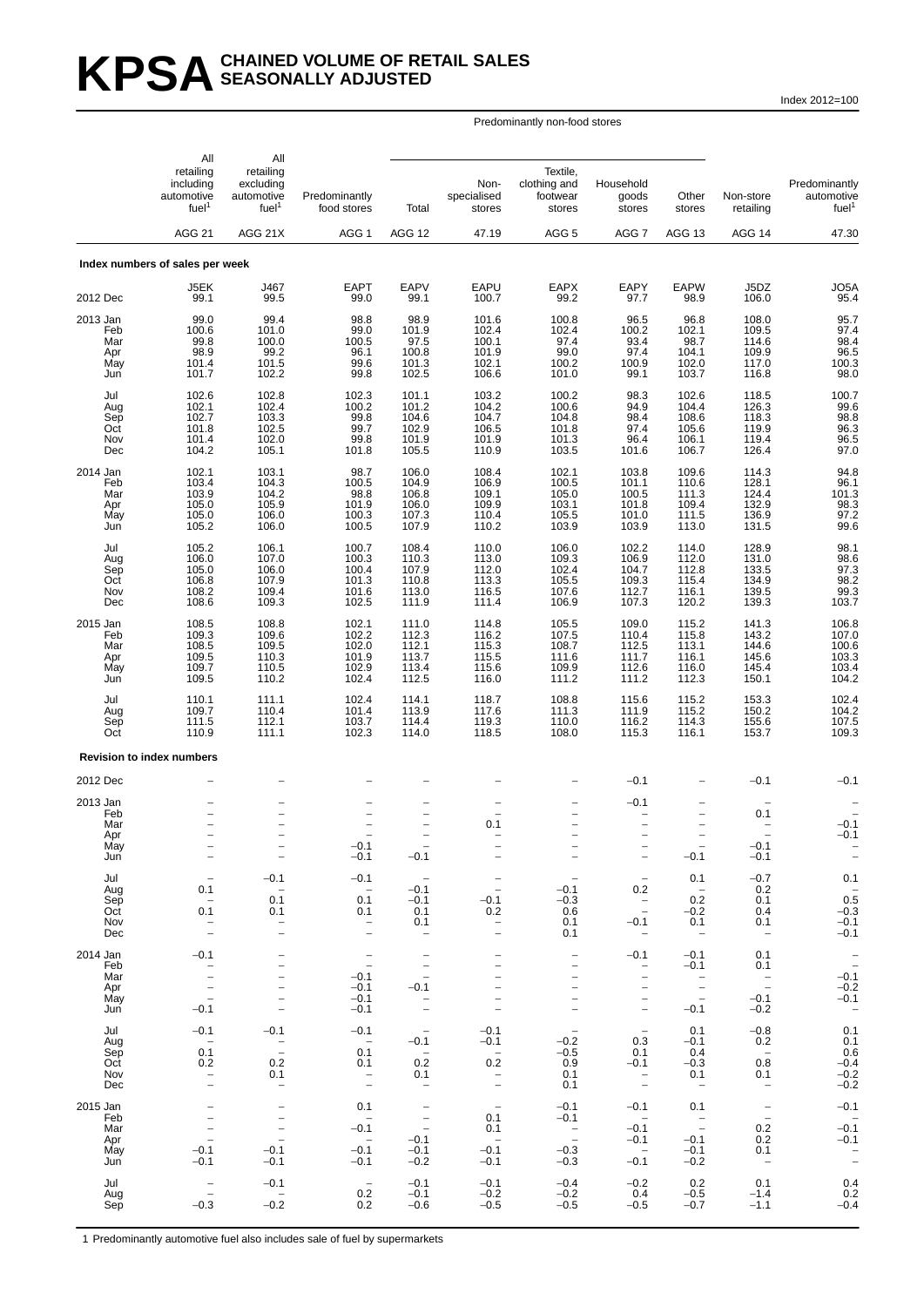# **KPSA1 RETAIL SALES INDEX: VOLUME SEASONALLY ADJUSTED PERCENTAGE CHANGE ON SAME MONTH A YEAR EARLIER**

Index 2012=100

#### Predominantly non-food stores

|                   | All                                                       | All                                                       |                                                            |                                                             |                                                      |                                                |                                                                 |                                                                                  |                                                             |                                                       |
|-------------------|-----------------------------------------------------------|-----------------------------------------------------------|------------------------------------------------------------|-------------------------------------------------------------|------------------------------------------------------|------------------------------------------------|-----------------------------------------------------------------|----------------------------------------------------------------------------------|-------------------------------------------------------------|-------------------------------------------------------|
|                   | retailing<br>including<br>automotive<br>fuel <sup>1</sup> | retailing<br>excluding<br>automotive<br>fuel <sup>1</sup> | Predominantly<br>food stores                               | Total                                                       | Non-<br>specialised<br>stores                        | Textile,<br>clothing and<br>footwear<br>stores | Household<br>goods<br>stores                                    | Other<br>stores                                                                  | Non-store<br>retailing                                      | Predominantly<br>automotive<br>fuel <sup>1</sup>      |
|                   | <b>AGG 21</b>                                             | AGG 21X                                                   | AGG 1                                                      | AGG 12                                                      | 47.19                                                | AGG <sub>5</sub>                               | AGG 7                                                           | <b>AGG 13</b>                                                                    | AGG 14                                                      | 47.30                                                 |
|                   | Percentage change on same month a year earlier            |                                                           |                                                            |                                                             |                                                      |                                                |                                                                 |                                                                                  |                                                             |                                                       |
| 2012 Dec          | J5EB<br>$-0.7$                                            | <b>J45U</b><br>0.4                                        | <b>IDOB</b><br>$-1.1$                                      | <b>IDOC</b><br>0.4                                          | <b>IDOA</b><br>5.7                                   | <b>IDOG</b><br>$-2.1$                          | <b>IDOH</b><br>$-0.8$                                           | <b>IDOD</b><br>0.4                                                               | J5DK<br>11.8                                                | JO4C<br>$-8.7$                                        |
| 2013 Jan          | $-1.4$                                                    | $-0.4$                                                    | $-2.1$                                                     | $-0.4$                                                      | 6.0                                                  | 1.1                                            | $-2.0$                                                          | $-4.5$                                                                           | 11.8                                                        | $-9.0$                                                |
| Feb<br>Mar        | 1.5<br>$-0.9$                                             | 2.3<br>$\overline{\phantom{0}}$                           | $-1.3$<br>1.0                                              | 4.1<br>$-3.5$                                               | 8.2<br>$-0.4$                                        | 3.7<br>$-3.6$                                  | 0.8                                                             | 4.2                                                                              | 16.0                                                        | $-4.7$                                                |
| Apr<br>May        | 1.8                                                       | 0.1<br>1.9                                                | $-3.4$<br>$-0.4$                                           | 2.1<br>1.9                                                  | 1.4<br>0.6                                           | 1.8<br>1.9                                     | $-8.3$<br>$-4.6$<br>$-1.1$                                      | $\frac{-2.1}{7.6}$<br>$5.0\,$                                                    | 19.0<br>11.8<br>17.3                                        | $-7.4$<br>$-0.7$<br>$1.1$                             |
| Jun               | 1.4                                                       | 1.5                                                       | $-0.4$                                                     | 1.2                                                         | 4.5                                                  | 0.5                                            | $-3.5$                                                          | 2.9                                                                              | 18.2                                                        | 0.5                                                   |
| Jul<br>Aug        | 2.2<br>1.5                                                | 2.4<br>1.8                                                | 2.1<br>$-0.6$                                              | 0.7                                                         | 1.9<br>4.4                                           | $\overline{\phantom{a}}$<br>$-0.1$             | $-2.2$<br>$-3.8$                                                | 2.7<br>1.4                                                                       | 15.5                                                        | $0.9 - 0.5 - 2.8$                                     |
| Sep<br>Oct        | 1.9<br>1.9                                                | 2.5<br>2.4                                                | $-0.8$<br>$\overline{\phantom{0}}$                         | $\begin{array}{c} 0.5 \\ 3.9 \end{array}$<br>2.9            | 3.6<br>6.5                                           | 2.6<br>0.2                                     | $-0.1$<br>0.3                                                   | 8.1<br>4.9                                                                       | 28.7<br>16.6<br>16.3                                        | $-2.3$                                                |
| Nov<br>Dec        | 1.4<br>5.2                                                | $1.6$<br>5.7                                              | 0.4<br>2.8                                                 | $\substack{0.9 \\ 6.5}$                                     | 0.8<br>10.1                                          | 1.6<br>4.3                                     | $-4.4$<br>4.0                                                   | $\frac{3.9}{7.9}$                                                                | 15.1<br>19.2                                                | $-0.5$<br>1.6                                         |
| 2014 Jan          |                                                           | 3.7                                                       | $-0.1$                                                     |                                                             | 6.7                                                  | 1.2                                            |                                                                 |                                                                                  |                                                             |                                                       |
| Feb               | $\frac{3.2}{2.8}$                                         | $\overline{3}.\overline{3}$                               | 1.5                                                        | $\frac{7.2}{3.0}$                                           | 4.3                                                  | $-1.9$                                         | $\!\!\!\!\begin{array}{c} 7.5 \\ 0.8 \end{array}\!\!\!\!\!\!\!$ | $^{13.3}_{8.4}$<br>12.7                                                          | $\frac{5.8}{17.0}$                                          |                                                       |
| Mar<br>Apr        | 4.0<br>6.2                                                | 4.2<br>6.7                                                | $-1.7$<br>6.1                                              | 9.5<br>5.2                                                  | 9.1<br>$7.8$<br>$8.2$                                | 7.8<br>4.1                                     | 7.6<br>4.5                                                      | $\begin{array}{c} 5.0 \\ 9.3 \end{array}$                                        | 8.5<br>$^{20.9}_{17.0}$                                     |                                                       |
| May<br>Jun        | $\overline{3.5}$<br>3.5                                   | 4.4<br>3.7                                                | 0.7<br>0.7                                                 | $6.\overline{0}$<br>5.2                                     | 3.4                                                  | 5.2<br>2.8                                     | 0.1<br>4.8                                                      | 8.9                                                                              | 12.6                                                        | $-0.9$<br>$-1.3$<br>$2.9$<br>$1.9$<br>$-3.0$<br>$1.6$ |
| Jul               | 2.6                                                       | 3.2                                                       | $-1.6$                                                     | 7.2<br>9.0                                                  | 6.6                                                  | 5.8<br>8.7                                     | 4.0                                                             | 11.2                                                                             | 8.7                                                         | $-2.5$                                                |
| Aug<br>Sep        | 3.9<br>2.2                                                | 4.5<br>2.7                                                | 0.1<br>0.6                                                 | 3.1                                                         | 8.4<br>$6.9$<br>$6.4$                                | $\frac{-2.3}{3.7}$                             | 12.7<br>6.4                                                     | 7.3<br>$\frac{3.8}{9.3}$                                                         | 3.8<br>12.9<br>12.5                                         | $-1.1$<br>$-1.5$<br>1.9                               |
| Oct<br>Nov        | 4.9<br>6.7                                                | $5.2\,$<br>7.2                                            | 1.6<br>1.9                                                 | 7.7<br>10.9                                                 | 14.3                                                 | 6.2                                            | 12.3<br>16.8                                                    | 9.4                                                                              | 16.8                                                        | $\frac{2.9}{6.9}$                                     |
| Dec               | 4.2                                                       | 3.9                                                       | 0.7                                                        | 6.0                                                         | 0.5                                                  | 3.2                                            | 5.6                                                             | 12.7                                                                             | 10.2                                                        |                                                       |
| 2015 Jan<br>Feb   | 6.3<br>5.7                                                | 5.5<br>5.0                                                | 3.4<br>1.8                                                 | 4.8<br>7.1                                                  | 5.9<br>8.7                                           | 3.4<br>7.0                                     | 5.0<br>9.3                                                      | 5.1<br>4.7                                                                       | 23.7<br>$11.8$<br>16.3                                      | 12.7<br>$11.3 - 0.6$                                  |
| Mar<br>Apr        | 4.4<br>4.3                                                | 5.1<br>4.2                                                | $3.\overline{2}$<br>$\overline{\phantom{a}}$               | $5.0\,$<br>7.3                                              | 5.6<br>5.1                                           | $3.\overline{5}$<br>8.2                        | 11.9<br>9.7                                                     | 1.6<br>6.2                                                                       | 9.6                                                         | 5.1                                                   |
| May<br>Jun        | 4.5<br>4.1                                                | 4.3<br>4.0                                                | 2.5<br>1.9                                                 | 5.7<br>4.3                                                  | $\frac{4.8}{5.3}$                                    | 4.2<br>7.0                                     | 11.4<br>7.1                                                     | 4.1<br>$-0.6$                                                                    | 6.2<br>14.1                                                 | $6.3$<br>4.6                                          |
| Jul               | 4.7                                                       | 4.7                                                       | 1.7                                                        | $\frac{5.2}{3.2}$                                           | $7.9$<br>$4.1$                                       | 2.7                                            | 13.1                                                            | 1.0                                                                              | 18.9<br>14.6                                                | $\frac{4.3}{5.8}$                                     |
| Aug<br>Sep        | 3.5<br>6.2                                                | 3.2<br>5.7                                                | 1.1<br>3.3                                                 | 6.0                                                         | 6.6                                                  | 1.9<br>7.4                                     | 4.6<br>10.9                                                     | 2.9<br>1.3                                                                       | 16.6                                                        | $10.5$<br>11.3                                        |
| Oct               | 3.8                                                       | 3.0                                                       | 1.0                                                        | 2.9                                                         | 4.6                                                  | 2.4                                            | 5.5                                                             | 0.6                                                                              | 13.9                                                        |                                                       |
|                   |                                                           |                                                           | Revision to percentage change on same month a year earlier |                                                             |                                                      |                                                |                                                                 |                                                                                  |                                                             |                                                       |
| 2012 Dec          |                                                           |                                                           |                                                            |                                                             |                                                      |                                                |                                                                 | 0.1                                                                              |                                                             |                                                       |
| 2013 Jan<br>Feb   |                                                           |                                                           |                                                            | $-0.1$<br>$\overline{\phantom{0}}$                          |                                                      |                                                | $-0.1$                                                          | $\overline{\phantom{0}}$                                                         | 0.1                                                         |                                                       |
| Mar<br>Apr        |                                                           | $\overline{\phantom{0}}$<br>÷                             | -<br>$\qquad \qquad -$                                     | -<br>$\overline{\phantom{0}}$                               |                                                      | $\overline{a}$<br>$\overline{\phantom{0}}$     | $\overline{\phantom{0}}$                                        | $\overline{\phantom{0}}$<br>-                                                    |                                                             | $-0.1$                                                |
| May<br>Jun        |                                                           |                                                           |                                                            |                                                             |                                                      |                                                |                                                                 | -<br>$-0.1$                                                                      | $\qquad \qquad -$                                           |                                                       |
| Jul               |                                                           |                                                           |                                                            | $\overline{\phantom{0}}$                                    | $-0.1$                                               | $\overline{\phantom{a}}$                       | $\overline{\phantom{0}}$                                        | $\overline{\phantom{a}}$                                                         | $-0.1$                                                      |                                                       |
| Aug               |                                                           |                                                           | $\qquad \qquad -$                                          | $\overline{\phantom{0}}$                                    | $\overline{\phantom{0}}$                             | $-0.1$                                         | $\overline{\phantom{a}}$                                        | $-0.1$                                                                           | $\overline{\phantom{a}}$                                    | $\frac{1}{0.1}$                                       |
| Sep<br>Oct        | $\overline{\phantom{0}}$<br>0.1                           |                                                           | $\qquad \qquad -$<br>$\overline{\phantom{0}}$              | $\overline{\phantom{0}}$<br>0.1                             | $\overline{a}$<br>0.1                                | $-0.1$<br>0.3                                  | $\qquad \qquad -$<br>$-0.1$                                     | 0.1<br>$-0.1$                                                                    | $\overline{\phantom{a}}$<br>0.2                             | $-0.1$                                                |
| Nov<br>Dec        |                                                           |                                                           | -<br>$\qquad \qquad -$                                     | -<br>$\qquad \qquad -$                                      |                                                      | <b>-</b><br>$\overline{a}$                     | $\qquad \qquad -$<br>$\overline{a}$                             | $\qquad \qquad -$<br>$\overline{a}$                                              | $\overline{\phantom{a}}$<br>$\bar{ }$                       | $-0.1$                                                |
| 2014 Jan          |                                                           |                                                           |                                                            | $\overline{\phantom{0}}$                                    |                                                      | $\overline{\phantom{0}}$                       | $-0.1$                                                          | $\qquad \qquad -$                                                                | 0.1                                                         |                                                       |
| Feb<br>Mar        | $\overline{\phantom{0}}$<br>-                             | ÷<br>$\overline{\phantom{0}}$                             | $\overline{\phantom{a}}$<br>$\overline{\phantom{0}}$       | $\qquad \qquad -$<br>-                                      |                                                      | $\overline{\phantom{0}}$<br>$\qquad \qquad -$  | <b>-</b><br>$\overline{a}$                                      | $\overline{\phantom{a}}$<br>$\qquad \qquad -$                                    | $\overline{\phantom{a}}$<br>$\overline{\phantom{a}}$        | $-$<br>$-$<br>$-0.1$                                  |
| Apr<br>May        | -<br>-                                                    |                                                           | $\qquad \qquad -$                                          | -                                                           |                                                      | $\qquad \qquad -$<br>$-0.1$                    | $\overline{\phantom{0}}$                                        | $-0.1$<br>$\qquad \qquad -$                                                      | $\overline{\phantom{a}}$                                    | $\overline{\phantom{a}}$                              |
| Jun               | $\overline{\phantom{0}}$                                  | L.                                                        | $\overline{\phantom{0}}$                                   | $\overline{\phantom{0}}$                                    |                                                      | $-0.1$                                         | $\overline{\phantom{0}}$                                        | $\qquad \qquad -$                                                                | $-0.1$                                                      | $-0.1$                                                |
| Jul<br>Aug        | $\overline{a}$                                            | $-0.1$                                                    | $-0.1$                                                     | $\overline{\phantom{0}}$<br>$\overline{\phantom{a}}$        | $-0.1$                                               | $\overline{\phantom{a}}$<br>$-0.1$             | $\qquad \qquad -$<br>0.1                                        | 0.1                                                                              | $-0.1$<br>0.1                                               | 0.1                                                   |
| Sep               | $\overline{\phantom{0}}$                                  | -<br>÷                                                    | $\bar{a}$                                                  | $\overline{\phantom{a}}$                                    | $\overline{\phantom{0}}$                             | $-0.2$                                         | $\overline{\phantom{0}}$                                        | $\hspace{0.1mm}-\hspace{0.1mm}$<br>0.1                                           | $\hspace{0.1mm}-\hspace{0.1mm}$                             | $0.\bar{1}$                                           |
| Oct<br>Nov<br>Dec | 0.1<br>$\overline{\phantom{0}}$                           | $\overline{\phantom{0}}$<br>$\overline{\phantom{0}}$      | 0.1<br>$\qquad \qquad -$<br>$\overline{\phantom{a}}$       | 0.1<br>$\overline{\phantom{m}}$<br>$\overline{\phantom{a}}$ | 0.1<br>$\overline{\phantom{0}}$<br>$\qquad \qquad -$ | 0.4<br>$\sim$<br>$-0.1$                        |                                                                 | $\overline{\phantom{a}}$<br>$\overline{\phantom{m}}$<br>$\overline{\phantom{a}}$ | 0.3<br>$\overline{\phantom{m}}$<br>$\overline{\phantom{a}}$ | $-0.2$<br>$\bar{a}$                                   |
| 2015 Jan          | 0.1                                                       | $\overline{\phantom{m}}$                                  | $\overline{\phantom{a}}$                                   | 0.1                                                         |                                                      | $\overline{\phantom{a}}$                       |                                                                 | 0.2                                                                              |                                                             |                                                       |
| Feb               | -<br>$\overline{\phantom{0}}$                             | $\overline{\phantom{0}}$                                  | 0.1                                                        | 0.1                                                         |                                                      | $-0.1$                                         | $\overline{\phantom{a}}$<br>$\overline{\phantom{a}}$<br>$-0.1$  | 0.1                                                                              | $\overline{\phantom{a}}$<br>$\overline{\phantom{a}}$<br>0.2 | $\frac{1}{\pi}$                                       |
| Mar<br>Apr        | $\overline{\phantom{0}}$                                  | $\overline{\phantom{0}}$<br>$\qquad \qquad -$             | $\overline{\phantom{a}}$<br>$\overline{\phantom{a}}$       | $\frac{1}{2}$<br>$\overline{\phantom{a}}$                   |                                                      | $-0.1$<br>$\overline{\phantom{a}}$             | $-0.1$                                                          | $\overline{\phantom{a}}$<br>$-0.1$                                               | 0.2                                                         | 0.1                                                   |
| May<br>Jun        | $-0.1$<br>$\qquad \qquad -$                               | $-0.1$<br>$-0.1$                                          | $-0.1$<br>$-0.1$                                           | $-0.1$<br>$-0.1$                                            |                                                      | $-0.3$<br>$-0.3$                               | $-0.1$<br>$\qquad \qquad -$                                     | $\overline{\phantom{a}}$<br>$-0.1$                                               | 0.1<br>0.1                                                  | $\bar{a}$                                             |
| Jul               | 0.1                                                       | $\bar{a}$                                                 | 0.1                                                        | $-0.1$                                                      |                                                      | $-0.3$                                         | $-0.2$                                                          | $\overline{\phantom{a}}$                                                         | 0.8                                                         | $0.2$<br>$0.2$                                        |
| Aug<br>Sep        | $-0.3$                                                    | $-0.2$                                                    | 0.2<br>0.1                                                 | $-0.1$<br>$-0.5$                                            | $-0.1$<br>$-0.3$                                     | 0.1<br>$\overline{\phantom{0}}$                | $\overline{\phantom{a}}$<br>$-0.6$                              | $-0.3$<br>$-1.0$                                                                 | $-1.3$<br>$-0.8$                                            | $-1.1$                                                |
|                   |                                                           |                                                           |                                                            |                                                             |                                                      |                                                |                                                                 |                                                                                  |                                                             |                                                       |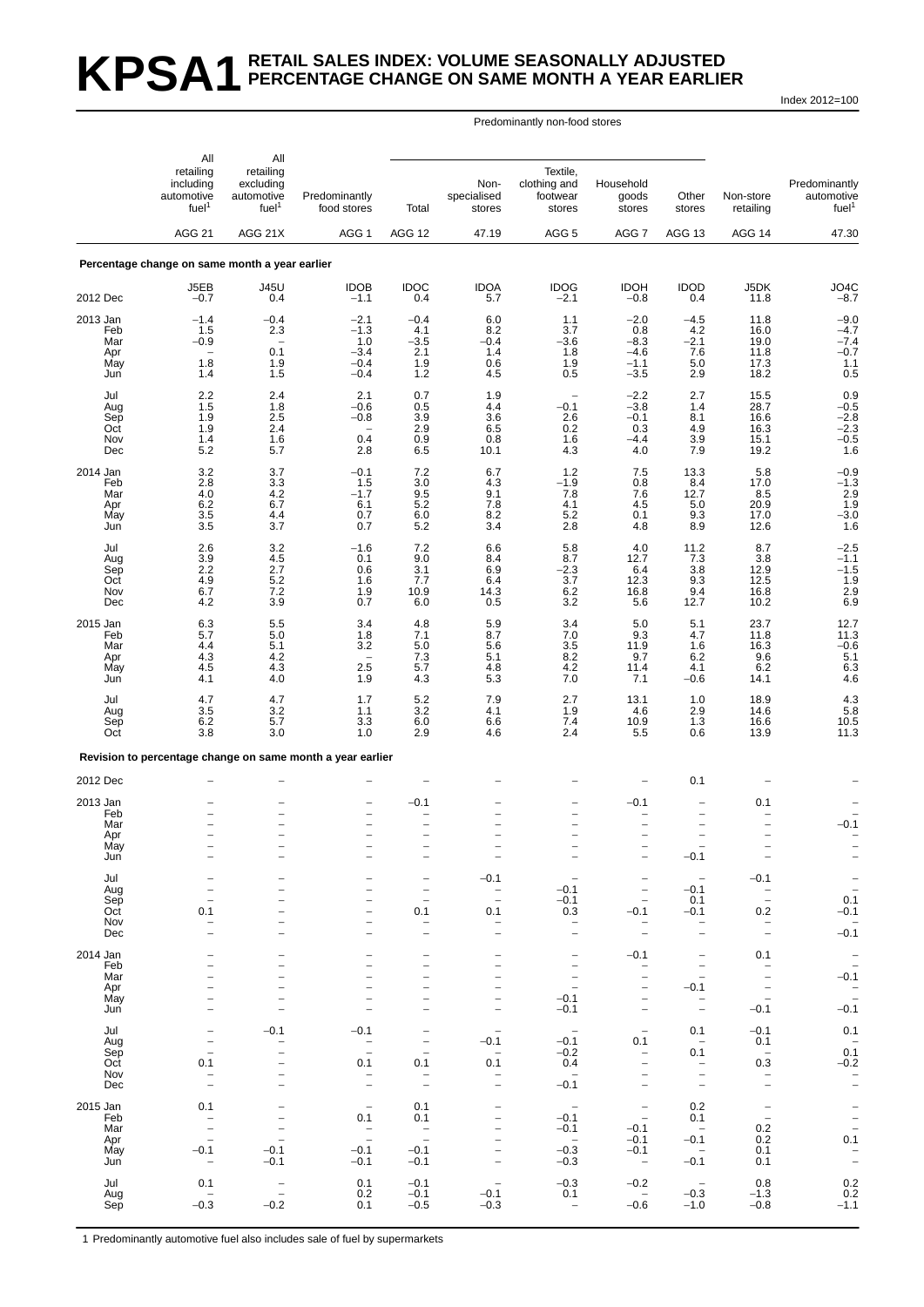### **KPSA2** RETAIL SALES INDEX: VOLUME SEASONALLY ADJUSTED **PERCENTAGE CHANGE 3 MONTHS ON SAME PERIOD A YEAR EARLIER** Index 2012=100

Predominantly non-food stores

|                 | All<br>retailing<br>including<br>automotive<br>fuel <sup>1</sup> | All<br>retailing<br>excluding<br>automotive<br>fuel <sup>1</sup> | Predominantly<br>food stores                                         | Total                                                | Non-<br>specialised<br>stores              | Textile,<br>clothing and<br>footwear<br>stores | Household<br>goods<br>stores                  | Other<br>stores                                      | Non-store<br>retailing                        | Predominantly<br>automotive<br>fuel <sup>1</sup> |
|-----------------|------------------------------------------------------------------|------------------------------------------------------------------|----------------------------------------------------------------------|------------------------------------------------------|--------------------------------------------|------------------------------------------------|-----------------------------------------------|------------------------------------------------------|-----------------------------------------------|--------------------------------------------------|
|                 | <b>AGG 21</b>                                                    | AGG 21X                                                          | AGG <sub>1</sub>                                                     | AGG 12                                               | 47.19                                      | AGG <sub>5</sub>                               | AGG <sub>7</sub>                              | AGG 13                                               | AGG 14                                        | 47.30                                            |
|                 |                                                                  |                                                                  | Percentage change 3 months on same period a year earlier             |                                                      |                                            |                                                |                                               |                                                      |                                               |                                                  |
| 2012 Dec        | J5EH<br>$-0.2$                                                   | <b>J45S</b><br>0.8                                               | <b>IEFB</b><br>$-1.0$                                                | <b>IEFE</b><br>1.3                                   | IEEY<br>6.7                                | <b>IEFQ</b><br>0.2                             | <b>IEFT</b><br>$-1.5$                         | <b>IEFH</b><br>1.1                                   | J5DS<br>9.5                                   | JO6E<br>$-7.6$                                   |
| 2013 Jan        | $-0.7$                                                           | 0.5                                                              | $-1.3$                                                               | 0.9                                                  | 6.6                                        | $-0.4$                                         | $-0.5$                                        | $-0.3$                                               | 10.1                                          |                                                  |
| Feb             | $-0.2$                                                           | 0.7                                                              | $-1.4$                                                               | 1.3                                                  | 6.6                                        | 0.6                                            | $-0.7$                                        |                                                      | 13.1                                          | $-8.9 - 7.6$                                     |
| Mar<br>Apr      | $-0.3$<br>0.1                                                    | 0.6<br>0.7                                                       | $-0.7$<br>$-1.1$                                                     | $-0.2$<br>0.5                                        | $^{4.1}_{2.7}$                             | 0.1<br>0.3                                     | $-3.6$<br>$-4.4$                              | $-0.9$<br>2.8                                        | 15.8<br>15.8                                  | $-7.1$<br>$-4.6$                                 |
| May             | 0.2                                                              | 0.6                                                              | $-0.8$                                                               | $-0.1$                                               | 0.5                                        | $-0.3$                                         | $-4.9$                                        | 3.0                                                  | 16.2                                          | $-2.8$                                           |
| Jun             | 1.1                                                              | 1.2                                                              | $-1.3$                                                               | 1.7                                                  | 2.4                                        | 1.3                                            | $-3.1$                                        | 5.0                                                  | 16.0                                          | 0.3                                              |
| Jul             | 1.8                                                              | 1.9                                                              | 0.4                                                                  | 1.3                                                  | 2.5                                        | 0.7                                            | $-2.3$                                        | 3.5                                                  | 17.1                                          | 0.8                                              |
| Aug<br>Sep      | 1.7<br>1.9                                                       | 1.8<br>2.2                                                       | 0.3<br>0.2                                                           | 0.8<br>1.9                                           | 3.7<br>3.3                                 | 0.1<br>1.0                                     | $-3.2$<br>$-1.9$                              | 2.4<br>4.4                                           | 20.5<br>19.9                                  | $_{-0.9}^{0.3}$                                  |
| Oct             | 1.8                                                              | 2.3                                                              | $-0.5$                                                               | $2.5\,$                                              | 4.7                                        | 1.0                                            | $-1.1$                                        | 5.0                                                  | 20.1                                          | $-1.9$                                           |
| Nov<br>Dec      | 1.7<br>3.0                                                       | 2.2<br>3.4                                                       | $-0.2$<br>1.2                                                        | 2.7<br>3.6                                           | 3.6<br>6.1                                 | 1.5<br>2.2                                     | $-1.3$<br>0.2                                 | $\frac{5.8}{5.7}$                                    | 16.0<br>17.1                                  | $^{-1.9}_{-0.3}$                                 |
|                 |                                                                  |                                                                  |                                                                      |                                                      |                                            |                                                |                                               |                                                      |                                               |                                                  |
| 2014 Jan<br>Feb | 3.4<br>3.7                                                       | 3.8<br>4.2                                                       | 1.1<br>1.4                                                           | 5.1<br>5.6                                           | $6.2$<br>7.2                               | 2.5<br>1.4                                     | 2.6<br>4.2                                    | 8.4<br>9.7                                           | 13.3<br>13.8                                  | $0.1 - 0.2$                                      |
| Mar             | 3.3                                                              | 3.7                                                              | $-0.3$                                                               | 6.7                                                  | 6.9                                        | 2.6                                            | 5.6                                           | 11.4                                                 | 9.7                                           | $0.2$<br>$1.3$<br>$0.8$                          |
| Apr<br>May      | 4.3<br>4.5                                                       | 4.7<br>5.0                                                       | 1.6<br>1.4                                                           | 6.1<br>7.1                                           | $7.2$<br>8.4                               | 3.6<br>5.8                                     | $\begin{array}{c} 4.5 \\ 4.2 \end{array}$     | $8.9$<br>$9.2$                                       | 14.8<br>14.9                                  |                                                  |
| Jun             | 4.3                                                              | 4.8                                                              | 2.3                                                                  | 5.4                                                  | 6.2                                        | 4.0                                            | 3.2                                           | 7.8                                                  | 16.4                                          | 0.3                                              |
| Jul             | 3.2                                                              | 3.8                                                              | $\qquad \qquad -$                                                    | 6.1                                                  | 5.8                                        | 4.5                                            | 3.1                                           | 9.7                                                  | 12.8                                          | $-1.1$                                           |
| Aug             | 3.3                                                              | 3.8                                                              | $-0.2$                                                               | 7.0                                                  | 5.9                                        | 5.5                                            | 6.9                                           | 9.1                                                  | 8.6                                           | $-0.5$                                           |
| Sep<br>Oct      | 2.8<br>3.6                                                       | 3.4<br>4.0                                                       | $-0.2$<br>0.7                                                        | $6.2\phantom{00}6.3$                                 | $7.3$<br>$7.2$                             | 3.5<br>2.8                                     | 7.5<br>10.1                                   | 7.1<br>6.5                                           | 8.7<br>9.8                                    |                                                  |
| Nov             | 4.4                                                              | 4.9                                                              | 1.3                                                                  | 6.9                                                  | 9.0                                        | 2.1                                            | 11.4                                          | 7.2                                                  | 14.0                                          | $-1.7$<br>$-0.3$<br>0.9<br>4.2                   |
| Dec             | 5.2                                                              | 5.3                                                              | 1.3                                                                  | 8.0                                                  | 6.4                                        | 4.3                                            | 11.0                                          | 10.6                                                 | 12.9                                          |                                                  |
| 2015 Jan<br>Feb | 5.7<br>5.4                                                       | 5.4<br>4.8                                                       | 2.0<br>2.0                                                           | 7.0                                                  | 6.1<br>4.6                                 | 4.2<br>4.4                                     | 8.5<br>6.4                                    | 9.1                                                  | 16.6                                          | 7.6                                              |
| Mar             | 5.5                                                              | 5.2                                                              | $2.\overline{9}$                                                     | $\frac{5.9}{5.5}$                                    | $6.\overline{6}$                           | 4.6                                            | 8.8                                           | $\frac{7.8}{3.7}$                                    | $15.2$<br>17.5                                | $\frac{10.1}{7.2}$<br>4.7                        |
| Apr<br>May      | 4.8<br>4.4                                                       | 4.8<br>4.6                                                       | 1.8                                                                  | 6.3<br>5.9                                           | 6.4                                        | 6.0<br>5.2                                     | 10.4                                          | 4.0                                                  | 12.8<br>10.9                                  |                                                  |
| Jun             | 4.3                                                              | 4.1                                                              | 2.0<br>1.5                                                           | 5.6                                                  | 5.2<br>5.1                                 | 6.5                                            | 11.1<br>9.2                                   | $\frac{3.8}{2.9}$                                    | 10.2                                          | $\frac{3.2}{5.3}$                                |
| Jul             | 4.4                                                              | 4.3                                                              | 2.0                                                                  | 5.0                                                  |                                            | 4.8                                            | 10.3                                          | 1.3                                                  |                                               |                                                  |
| Aug             | 4.1                                                              | 4.0                                                              | 1.6                                                                  | 4.2                                                  | $\frac{5.9}{5.7}$                          | 4.1                                            | 8.1                                           | 1.0                                                  | $13.0$<br>15.7                                | $\frac{5.0}{4.9}$                                |
| Sep<br>Oct      | 4.9<br>4.6                                                       | 4.6<br>4.1                                                       | 2.1<br>1.9                                                           | 4.9<br>4.2                                           | 6.2<br>5.2                                 | 4.2<br>4.1                                     | 9.6<br>7.3                                    | 1.7<br>1.6                                           | 16.7<br>15.2                                  | 7.1<br>9.3                                       |
|                 |                                                                  |                                                                  | Revision to percentage change 3 months on same period a year earlier |                                                      |                                            |                                                |                                               |                                                      |                                               |                                                  |
| 2012 Dec        |                                                                  | 0.1                                                              |                                                                      |                                                      |                                            | 0.1                                            |                                               |                                                      |                                               |                                                  |
|                 |                                                                  |                                                                  |                                                                      |                                                      |                                            |                                                |                                               |                                                      |                                               |                                                  |
| 2013 Jan<br>Feb | $-0.1$                                                           | $\qquad \qquad -$                                                | $\qquad \qquad -$                                                    | $\overline{a}$                                       | $\overline{\phantom{0}}$                   | $\overline{\phantom{0}}$                       | $-0.1$                                        | $\overline{\phantom{0}}$                             | 0.1                                           |                                                  |
| Mar             |                                                                  | $\overline{\phantom{0}}$                                         | $\qquad \qquad -$                                                    | -                                                    |                                            | -                                              |                                               | -                                                    |                                               |                                                  |
| Apr<br>May      |                                                                  | $\overline{\phantom{a}}$                                         |                                                                      | $\overline{\phantom{0}}$                             |                                            | $\overline{\phantom{0}}$                       |                                               | $\overline{\phantom{0}}$                             | $-0.1$<br>$-0.1$                              |                                                  |
| Jun             |                                                                  |                                                                  |                                                                      |                                                      |                                            |                                                |                                               | $\overline{\phantom{0}}$                             | $\overline{\phantom{a}}$                      | $-0.1$                                           |
| Jul             |                                                                  |                                                                  |                                                                      | $\overline{\phantom{0}}$                             |                                            | $-0.1$                                         |                                               | -                                                    |                                               |                                                  |
| Aug             | $\overline{\phantom{0}}$                                         | $-0.1$                                                           | -                                                                    | -                                                    | $\qquad \qquad -$                          | $-0.1$                                         | $\qquad \qquad -$                             | $\overline{\phantom{a}}$                             | $-0.1$                                        | $\frac{-}{0.1}$<br>0.1<br>0.1                    |
| Sep<br>Oct      | $\overline{\phantom{0}}$<br>$\overline{\phantom{0}}$             | $\overline{\phantom{0}}$<br>0.1                                  | -<br>$\overline{\phantom{0}}$                                        | $\overline{\phantom{0}}$<br>$\overline{a}$           |                                            | $\overline{a}$                                 | $\overline{\phantom{0}}$                      | 0.1<br>$\qquad \qquad -$                             | $\qquad \qquad -$<br>$\overline{\phantom{0}}$ |                                                  |
| Nov             | $\overline{\phantom{0}}$                                         | $\overline{\phantom{0}}$                                         | $\overline{\phantom{0}}$                                             | 0.1                                                  |                                            | $\overline{\phantom{a}}$                       |                                               | $\overline{\phantom{0}}$                             | $\overline{a}$                                |                                                  |
| Dec             | $\overline{\phantom{0}}$                                         | $\overline{\phantom{0}}$                                         | $\equiv$                                                             | $\overline{\phantom{0}}$                             |                                            | 0.1                                            | $\equiv$                                      | $\overline{\phantom{0}}$                             | 0.1                                           | $-0.1$                                           |
| 2014 Jan        |                                                                  | $\overline{\phantom{0}}$                                         | -                                                                    | -                                                    |                                            | $\qquad \qquad -$                              |                                               | $\qquad \qquad -$                                    |                                               |                                                  |
| Feb<br>Mar      | $\overline{\phantom{0}}$                                         | $\overline{\phantom{0}}$<br>$\overline{\phantom{0}}$             | $\overline{\phantom{m}}$<br>$\qquad \qquad -$                        | $\overline{\phantom{0}}$<br>$-0.1$                   |                                            | $\overline{a}$<br>$-0.1$                       | $\qquad \qquad -$                             | $\qquad \qquad -$<br>$-0.1$                          | $\qquad \qquad -$                             |                                                  |
| Apr             | -                                                                | $\overline{\phantom{0}}$                                         | $\qquad \qquad -$                                                    | -                                                    | $\qquad \qquad -$                          | $\qquad \qquad -$                              | $\qquad \qquad -$                             | $-0.1$                                               |                                               |                                                  |
| May<br>Jun      | $\overline{\phantom{a}}$                                         | ÷<br>$\overline{\phantom{a}}$                                    | $\qquad \qquad -$<br>$\equiv$                                        | $\overline{\phantom{0}}$<br>$-0.1$                   |                                            | $-0.1$<br>$\overline{\phantom{a}}$             | $\qquad \qquad -$<br>$\overline{\phantom{0}}$ | $\overline{\phantom{0}}$<br>$\overline{\phantom{0}}$ | $\overline{\phantom{0}}$<br>$-0.1$            |                                                  |
|                 |                                                                  |                                                                  |                                                                      |                                                      |                                            |                                                |                                               |                                                      |                                               |                                                  |
| Jul<br>Aug      | $\overline{a}$                                                   | -<br>L.                                                          | $\overline{\phantom{0}}$<br>$\qquad \qquad -$                        | $\overline{\phantom{0}}$<br>$\qquad \qquad -$        | $\overline{\phantom{0}}$                   | $\overline{\phantom{a}}$<br>$-0.1$             | $\overline{\phantom{0}}$                      | $\qquad \qquad -$<br>$\overline{\phantom{a}}$        |                                               | $\frac{1}{0.1}$                                  |
| Sep             | $\overline{\phantom{0}}$                                         | $\overline{\phantom{0}}$                                         | $\overline{\phantom{0}}$                                             | $\qquad \qquad -$                                    | $\qquad \qquad -$                          | $-0.1$                                         |                                               | 0.1                                                  | $\overline{\phantom{0}}$                      |                                                  |
| Oct<br>Nov      | 0.1                                                              | $\overline{\phantom{0}}$<br>0.1                                  | $\overline{\phantom{0}}$<br>$\qquad \qquad -$                        | $\overline{\phantom{m}}$<br>0.1                      | $\overline{a}$<br>$\qquad \qquad -$        | $\overline{\phantom{m}}$<br>0.1                | $\qquad \qquad -$                             | $\overline{\phantom{0}}$<br>$\overline{\phantom{0}}$ | 0.1                                           |                                                  |
| Dec             |                                                                  | $\overline{\phantom{0}}$                                         | $\overline{\phantom{m}}$                                             | -                                                    | 0.1                                        | 0.1                                            |                                               | $\qquad \qquad -$                                    | 0.1                                           | $\frac{1}{2}$                                    |
| 2015 Jan        |                                                                  |                                                                  | $\overline{\phantom{0}}$                                             | $\overline{\phantom{0}}$                             |                                            |                                                |                                               | $\overline{\phantom{a}}$                             | $\qquad \qquad -$                             |                                                  |
| Feb             | $\overline{\phantom{0}}$                                         | $\overline{\phantom{0}}$                                         | 0.1                                                                  | $\overline{\phantom{0}}$                             | $\qquad \qquad -$                          | $-0.1$                                         | $\qquad \qquad -$                             | 0.1                                                  | $\equiv$                                      | $\frac{1}{2}$<br>$\frac{1}{2}$<br>0.1            |
| Mar             | 0.1<br>$\overline{a}$                                            | $\overline{\phantom{0}}$<br>$\qquad \qquad -$                    | 0.1<br>0.1                                                           | $\overline{\phantom{0}}$<br>$\overline{\phantom{0}}$ | $\overline{\phantom{a}}$<br>$\overline{a}$ | $\sim$<br>$-0.1$                               | $\overline{\phantom{0}}$<br>$-0.1$            | 0.1                                                  | 0.1<br>0.2                                    |                                                  |
| Apr<br>May      | $\overline{\phantom{0}}$                                         | $\qquad \qquad -$                                                | $\qquad \qquad -$                                                    | $\qquad \qquad -$                                    |                                            | $-0.1$                                         | $-0.1$                                        | $\bar{a}$                                            | 0.1                                           |                                                  |
| Jun             |                                                                  | $-0.1$                                                           | $\overline{\phantom{0}}$                                             | $-0.1$                                               |                                            | $-0.2$                                         | $-0.1$                                        | $-0.1$                                               | 0.1                                           |                                                  |
| Jul             |                                                                  | $-0.1$                                                           | $\qquad \qquad -$                                                    | $-0.1$                                               | $-0.1$                                     | $-0.3$                                         | $-0.1$                                        | $-0.1$                                               | 0.3                                           |                                                  |
| Aug<br>Sep      | $-0.1$                                                           | $\overline{\phantom{0}}$<br>$-0.1$                               | 0.1<br>0.1                                                           | $-0.1$<br>$-0.2$                                     | $-0.1$<br>$-0.2$                           | $-0.1$<br>$-0.1$                               | $-0.1$<br>$-0.3$                              | $-0.1$<br>$-0.5$                                     | $-0.1$<br>$-0.4$                              | $\frac{0.1}{-0.3}$                               |
|                 |                                                                  |                                                                  |                                                                      |                                                      |                                            |                                                |                                               |                                                      |                                               |                                                  |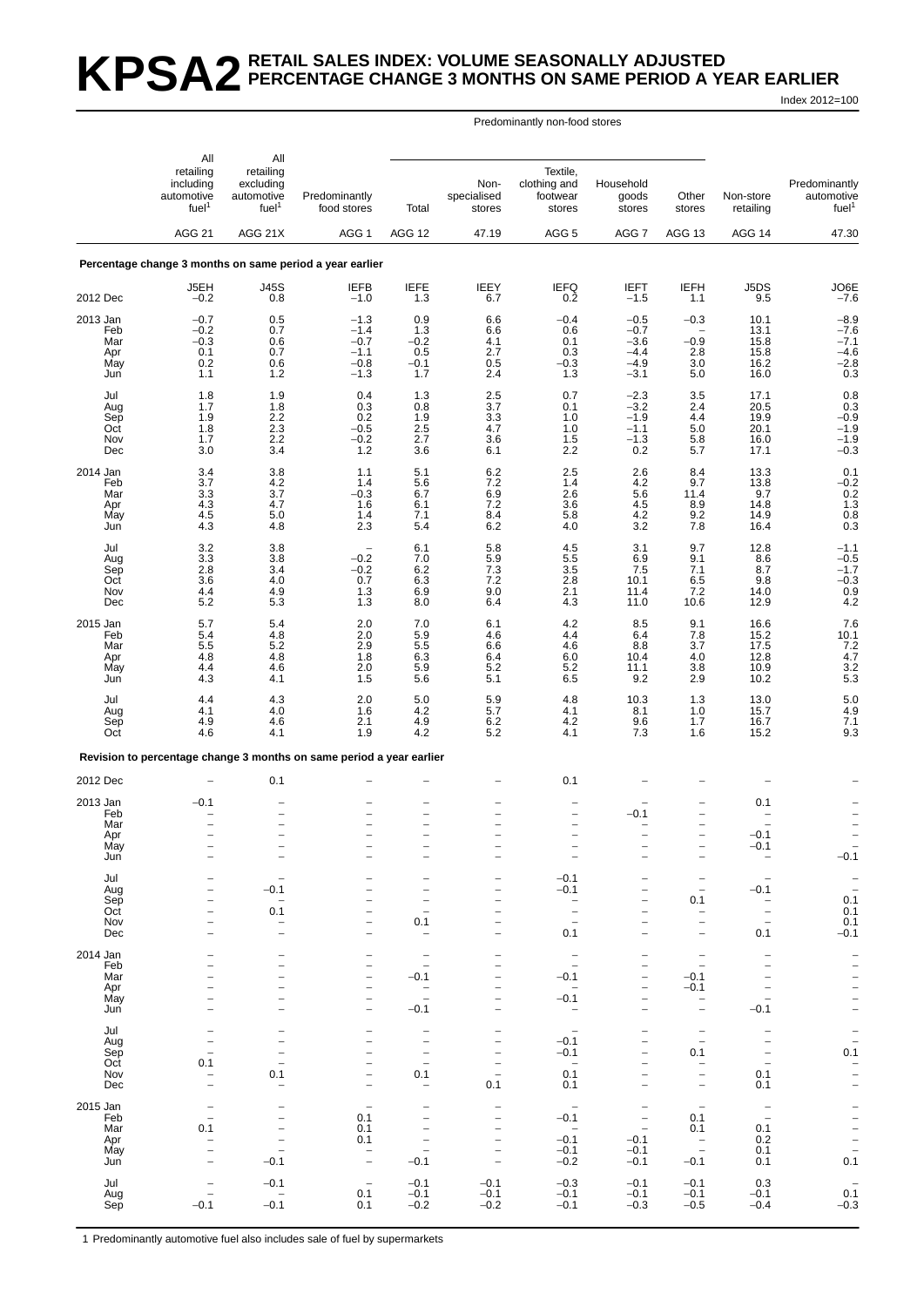# **KPSA3 RETAIL SALES INDEX: VOLUME SEASONALLY ADJUSTED PERCENTAGE CHANGE ON PREVIOUS MONTH**

Index 2012=100

### Predominantly non-food stores

|                                             | All                                                       | All                                                                                                                                      |                                                      |                                                                                                                                                 |                                                                             |                                                                                                                                   |                                                                       |                                                                                                                        |                                                    |                                                   |
|---------------------------------------------|-----------------------------------------------------------|------------------------------------------------------------------------------------------------------------------------------------------|------------------------------------------------------|-------------------------------------------------------------------------------------------------------------------------------------------------|-----------------------------------------------------------------------------|-----------------------------------------------------------------------------------------------------------------------------------|-----------------------------------------------------------------------|------------------------------------------------------------------------------------------------------------------------|----------------------------------------------------|---------------------------------------------------|
|                                             | retailing<br>including<br>automotive<br>fuel <sup>1</sup> | retailing<br>excluding<br>automotive<br>fuel <sup>1</sup>                                                                                | Predominantly<br>food stores                         | Total                                                                                                                                           | Non-<br>specialised<br>stores                                               | Textile,<br>clothing and<br>footwear<br>stores                                                                                    | Household<br>goods<br>stores                                          | Other<br>stores                                                                                                        | Non-store<br>retailing                             | Predominantly<br>automotive<br>fuel <sup>1</sup>  |
|                                             | <b>AGG 21</b>                                             | AGG 21X                                                                                                                                  | AGG 1                                                | AGG 12                                                                                                                                          | 47.19                                                                       | AGG <sub>5</sub>                                                                                                                  | AGG 7                                                                 | <b>AGG 13</b>                                                                                                          | AGG 14                                             | 47.30                                             |
|                                             | Percentage change on previous month                       |                                                                                                                                          |                                                      |                                                                                                                                                 |                                                                             |                                                                                                                                   |                                                                       |                                                                                                                        |                                                    |                                                   |
| 2012 Dec                                    | J5EC<br>$-1.0$                                            | <b>J45W</b><br>$-0.9$                                                                                                                    | <b>IEEZ</b><br>$-0.3$                                | <b>IEFC</b><br>$-1.8$                                                                                                                           | <b>IEEW</b><br>$-0.5$                                                       | <b>IEFO</b><br>$-0.5$                                                                                                             | <b>IEFR</b><br>$-3.1$                                                 | <b>IEFF</b><br>$-3.1$                                                                                                  | J5DL<br>2.2                                        | JO <sub>6</sub> C<br>$-1.6$                       |
| 2013 Jan                                    | $-0.1$                                                    | $-0.1$                                                                                                                                   | $-0.2$                                               | $-0.3$                                                                                                                                          | 0.9                                                                         | 1.6                                                                                                                               | $-1.2$                                                                | $-2.2$                                                                                                                 | 1.9                                                |                                                   |
| Feb<br>Mar<br>Apr<br>May<br>Jun             | 1.6<br>$-0.8$<br>$-1.0$<br>2.5<br>0.3                     | 1.6<br>$-1.0$<br>$-0.8$<br>2.3<br>0.7                                                                                                    | 0.2<br>1.5<br>-4.4<br>3.7<br>0.2                     | 3.0<br>$-4.3$<br>3.4<br>0.5<br>1.3                                                                                                              | 0.8<br>$-2.3$<br>1.9<br>0.1<br>4.4                                          | 1.6<br>$-4.9$<br>1.7<br>1.2<br>0.8                                                                                                | 3.8<br>$-6.8$<br>4.3<br>3.6<br>$-1.8$                                 | 5.5<br>$-3.3$<br>5.4<br>$-2.0$<br>1.7                                                                                  | 1.3<br>4.7<br>$-4.1$<br>6.5<br>$-0.2$              | $0.2$<br>1.8<br>$1.0 - 1.9$<br>$\frac{3.9}{-2.3}$ |
| Jul<br>Aug<br>Sep<br>Oct<br>Nov<br>Dec      | 0.8<br>$-0.5$<br>0.7<br>$-0.9$<br>$-0.4$<br>2.8           | 0.6<br>$-0.4$<br>0.9<br>$-0.7$<br>$-0.5$<br>3.1                                                                                          | 2.5<br>$^{-2.1}_{-0.4}$<br>$-0.1$<br>0.1<br>2.1      | $-1.4$<br>0.2<br>$3.\overline{3}$<br>$-1.6$<br>$-1.0$<br>3.6                                                                                    | $-3.2$<br>$\begin{array}{c} 0.9 \\ 0.5 \end{array}$<br>1.7<br>$-4.3$<br>8.7 | $-0.8$<br>0.4<br>4.2<br>$-2.9$<br>$^{-0.5}_{2.2}$                                                                                 | $-0.8$<br>$-3.4$<br>3.7<br>$-1.1$<br>$-1.0$<br>5.3                    | $-1.1$<br>1.8<br>4.1<br>$-2.8$<br>$\begin{array}{c} 0.5 \\ 0.6 \end{array}$                                            | 1.5<br>$6.5 - 6.3$<br>1.4<br>$-0.4$<br>5.8         | 2.7<br>$^{-1.0}_{-0.8}$<br>$-2.5$<br>$0.2 \\ 0.5$ |
| 2014 Jan<br>Feb                             | $-2.0$<br>1.2                                             | $-1.9$                                                                                                                                   | $-3.1$                                               | 0.4                                                                                                                                             | $-2.2 - 1.4$                                                                | $-1.4$<br>$-1.6$                                                                                                                  | $^{2.2}_{-2.7}$                                                       | $^{2.7}_{0.9}$                                                                                                         | $-9.6$<br>12.1                                     | $-2.3$<br>1.4                                     |
| Mar<br>Apr<br>May<br>Jun                    | 0.5<br>1.1<br>0.3                                         | 1.2<br>$-0.1$<br>1.6<br>0.1<br>$\overline{\phantom{0}}$                                                                                  | 1.8<br>$-1.6$<br>3.1<br>$-1.6$<br>0.2                | $-1.0$<br>1.8<br>$-0.7$<br>$1.2$<br>0.5                                                                                                         | 2.1<br>0.7<br>0.4<br>$-0.2$                                                 | 4.5<br>$-1.8$<br>$2.\overline{3}$<br>$-1.5$                                                                                       | $-0.5$<br>$1.2$<br>$-0.8$<br>2.8                                      | 0.6<br>$-1.7$<br>1.9<br>1.3                                                                                            | $-2.9$<br>6.8<br>3.0<br>$-3.9$                     | 5.4<br>$-2.9$<br>$-1.1$<br>2.4                    |
| Jul<br>Aug                                  | 0.7                                                       | 0.2<br>0.8                                                                                                                               | 0.2<br>$-0.4$                                        | 0.5<br>1.8                                                                                                                                      | $-0.2$<br>2.7                                                               | 2.0<br>3.2                                                                                                                        | $-1.6$<br>4.7                                                         | 0.9<br>$-1.8$                                                                                                          | $-2.0$<br>1.7                                      | $-1.5$<br>0.4                                     |
| Sep<br>Oct<br>Nov<br>Dec                    | $-0.9$<br>1.7<br>1.3<br>0.4                               | $-0.9$<br>1.7<br>1.4<br>$-0.1$                                                                                                           | 0.2<br>0.8<br>0.4<br>0.9                             | $-2.2$<br>$\overline{2.7}$<br>1.9<br>$-1.0$                                                                                                     | $-0.9$<br>1.2<br>2.8<br>$-4.4$                                              | -6.3<br>3.0<br>2.0<br>$-0.7$                                                                                                      | $-2.1$<br>4.4<br>3.1<br>$-4.8$                                        | 0.7<br>2.4<br>0.6<br>3.6                                                                                               | 1.9<br>1.1<br>3.4<br>$-0.2$                        | $^{-1.3}_{0.9}$<br>$1.1$<br>4.4                   |
| 2015 Jan<br>Feb                             | $-0.1$<br>0.7                                             | $-0.5$<br>0.8                                                                                                                            | $-0.4$<br>0.2                                        | $-0.8$<br>1.2                                                                                                                                   | 3.1<br>1.2                                                                  | $-1.2$<br>1.9                                                                                                                     | 1.6<br>1.3                                                            | $-4.2$<br>$0.5 - 2.4$                                                                                                  | 1.5<br>1.3                                         | 3.0                                               |
| Mar<br>Apr<br>May<br>Jun                    | $-0.8$<br>0.9<br>0.2<br>$-0.2$                            | $-0.1$<br>0.7<br>$\begin{array}{c} 0.2 \\ -0.3 \end{array}$                                                                              | $-0.2$<br>$-0.1$<br>0.9<br>$-0.4$                    | $-0.2$<br>1.5<br>$-0.3$<br>$-0.8$                                                                                                               | $-0.8$<br>0.2<br>0.1<br>0.3                                                 | 1.1<br>2.7<br>$-1.6$<br>1.2                                                                                                       | 1.8<br>$-0.7$<br>0.8<br>$-1.2$                                        | 2.7<br>$-0.1$<br>$-3.1$                                                                                                | 1.0<br>0.7<br>$-0.1$<br>3.2                        | $-5.9$<br>$-5.9$<br>2.7<br>$0.1$<br>$0.7$         |
| Jul<br>Aug<br>Sep<br>Oct                    | 0.6<br>$-0.4$<br>1.7<br>$-0.6$                            | 0.9<br>$-0.7$<br>1.5<br>$-0.9$                                                                                                           | $-1.0$<br>2.3<br>$-1.3$                              | 1.4<br>$-0.2$<br>0.5<br>$-0.3$                                                                                                                  | 2.3<br>$-0.9$<br>1.5<br>$-0.7$                                              | $-2.1$<br>$2.3$<br>$-1.2$<br>$-1.8$                                                                                               | $3.9 - 3.2$<br>3.8<br>$-0.8$                                          | 2.5<br>0.1<br>$-0.8$<br>1.6                                                                                            | 2.1<br>$-\overline{2.0}$<br>3.6<br>$-1.3$          | $-1.7$<br>1.8<br>3.2<br>1.7                       |
|                                             | Revision to percentage change on previous month           |                                                                                                                                          |                                                      |                                                                                                                                                 |                                                                             |                                                                                                                                   |                                                                       |                                                                                                                        |                                                    |                                                   |
| 2012 Dec                                    | $-0.1$                                                    |                                                                                                                                          |                                                      |                                                                                                                                                 | $-0.1$                                                                      |                                                                                                                                   |                                                                       |                                                                                                                        | $-0.1$                                             |                                                   |
| 2013 Jan<br>Feb<br>Mar<br>Apr<br>May<br>Jun | $-0.1$<br>$-0.1$<br>$-0.1$                                | $-0.1$<br>$\overline{\phantom{0}}$                                                                                                       | $\overline{\phantom{0}}$<br>$\overline{\phantom{0}}$ | $-0.1$<br>$\overline{\phantom{0}}$<br>-                                                                                                         | $-0.1$                                                                      | $-0.1$<br>-<br>$\overline{\phantom{0}}$<br>$\qquad \qquad -$                                                                      | 0.1<br>$\overline{\phantom{0}}$                                       | $-0.1$<br>$\overline{\phantom{0}}$<br>$\overline{\phantom{0}}$<br>$-0.1$                                               | 0.1<br>$-0.1$<br>0.1<br>$-0.1$                     | $0.1 - 0.1$<br>$\overline{\phantom{a}}$           |
| Jul<br>Aug<br>Sep<br>Oct<br>Nov<br>Dec      | $-0.1$<br>0.1                                             | $\overline{\phantom{0}}$<br>0.1<br>$\overline{\phantom{a}}$<br>0.1<br>$-0.1$<br>$\overline{\phantom{0}}$                                 | 0.1<br>-<br>$\overline{\phantom{0}}$                 | $\overline{\phantom{a}}$<br>$\overline{\phantom{a}}$<br>$\overline{\phantom{a}}$<br>0.2<br>$\overline{\phantom{a}}$<br>$\overline{\phantom{a}}$ | $\overline{\phantom{a}}$<br>$-0.1$<br>$\sim$<br>0.2<br>$-0.2$<br>$\sim$     | $\overline{\phantom{a}}$<br>$-0.1$<br>$-0.2$<br>0.8<br>$-0.5$<br>$\hspace{0.1mm}-\hspace{0.1mm}$                                  | 0.1<br>0.3<br>$-0.2$<br>$-0.1$<br>$\sim$<br>$-0.1$                    | 0.2<br>$-0.1$<br>0.3<br>$-0.4$<br>0.3<br>$-0.1$                                                                        | $-0.5$<br>0.7<br>$-0.1$<br>0.3<br>$-0.2$<br>$-0.2$ | 0.1<br>$-0.5$<br>-0.7<br>0.1<br>$\sim$            |
| 2014 Jan<br>Feb                             |                                                           | $\overline{\phantom{0}}$                                                                                                                 |                                                      | $-0.1$                                                                                                                                          | 0.1                                                                         | $-0.1$                                                                                                                            | $\overline{\phantom{a}}$<br>$\hspace{0.1mm}-\hspace{0.1mm}$           | $-0.1$                                                                                                                 | $\bar{\mathbb{I}}$                                 | 0.1<br>0.1                                        |
| Mar<br>Apr<br>May<br>Jun                    | $\overline{\phantom{0}}$                                  | $\overline{\phantom{0}}$<br>$\overline{\phantom{0}}$<br>$\overline{\phantom{0}}$<br>$\overline{\phantom{0}}$<br>$\overline{\phantom{0}}$ | $\overline{\phantom{0}}$<br>-<br>$\equiv$            | $\overline{\phantom{a}}$<br>$\qquad \qquad -$<br>$\overline{\phantom{a}}$<br>$\overline{\phantom{a}}$<br>$\overline{\phantom{0}}$               | $\sim$ $-$<br>$\overline{\phantom{a}}$<br>$-0.1$<br>$-0.1$<br>$\sim$        | $\overline{\phantom{a}}$<br>$\overline{\phantom{0}}$<br>$\qquad \qquad -$<br>$\overline{\phantom{0}}$<br>$\overline{\phantom{0}}$ | 0.1<br>$-0.1$<br>$\overline{\phantom{0}}$<br>$-0.1$                   | $\overline{\phantom{a}}$<br>$\overline{\phantom{0}}$<br>$\overline{\phantom{a}}$<br>$\overline{\phantom{a}}$<br>$-0.1$ | $-0.1$<br>$-0.1$<br>$\sim$                         | $-0.1$<br>$0.\overline{1}$<br>$\sim$ $-$          |
| Jul<br>Aug                                  | $\qquad \qquad -$<br>$\overline{\phantom{a}}$             | $\qquad \qquad -$<br>0.1                                                                                                                 | $-0.1$<br>0.2                                        | 0.1                                                                                                                                             | $-0.1$                                                                      | $\hspace{0.1mm}-\hspace{0.1mm}$<br>$-0.1$                                                                                         | $\overline{\phantom{0}}$<br>0.4                                       | 0.2<br>$-0.2$                                                                                                          | $-0.5$<br>0.8                                      | $-0.2$<br>$-0.5$                                  |
| Sep<br>Oct<br>Nov<br>Dec                    | 0.1<br>0.1<br>$-0.2$                                      | $\sim$<br>0.1<br>$-0.1$<br>$\qquad \qquad -$                                                                                             | 0.1<br>$-0.1$<br>$-0.1$<br>$\overline{\phantom{a}}$  | $\bar{\mathbb{Z}}$<br>0.2<br>$-0.2$<br>$-0.1$                                                                                                   | $\mathbb{Z}^{\pm}$<br>0.3<br>$-0.3$<br>$\overline{\phantom{0}}$             | $-0.2$<br>1.3<br>$-0.8$<br>$-0.1$                                                                                                 | $-0.3$<br>$-0.2$<br>0.1<br>$\overline{\phantom{0}}$                   | 0.4<br>$-0.5$<br>0.3<br>$-0.1$                                                                                         | $-0.2$<br>0.6<br>$-0.5$<br>$-0.2$                  | $-1.0$<br>0.2<br>$\overline{\phantom{a}}$         |
| 2015 Jan<br>Feb                             | $\overline{\phantom{m}}$<br>$\overline{\phantom{a}}$      | $\overline{\phantom{a}}$<br>$\qquad \qquad -$                                                                                            | 0.1                                                  | $\overline{\phantom{a}}$<br>$\overline{\phantom{a}}$                                                                                            | 0.1                                                                         | $-0.1$                                                                                                                            | $-0.1$<br>0.1                                                         | $\frac{1}{2}$                                                                                                          | 0.1<br>$\sim$ $-$                                  | 0.1<br>0.1                                        |
| Mar<br>Apr<br>May<br>Jun                    | $-0.1$<br>$\overline{\phantom{a}}$<br>$-0.1$              | $\overline{\phantom{0}}$<br>$\overline{\phantom{a}}$<br>$-0.1$<br>$\overline{\phantom{0}}$                                               | $\bar{a}$<br>$\sim$<br>$-0.1$                        | $\overline{\phantom{a}}$<br>$\overline{\phantom{a}}$<br>$-0.1$<br>$\hspace{0.1mm}-\hspace{0.1mm}$                                               | $\bar{a}$<br>$\bar{z}$<br>$-0.1$                                            | $\frac{1}{2}$<br>0.1<br>-0.4<br>$\sim$                                                                                            | $-0.2$<br>$\overline{\phantom{0}}$<br>0.1<br>$\overline{\phantom{0}}$ | $-0.1$<br>$-0.1$<br>$\overline{\phantom{0}}$<br>$-0.1$                                                                 | 0.1<br>$\sim$<br>$-0.1$<br>$-0.1$                  | $-0.1$<br>0.1<br>$\overline{\phantom{a}}$         |
| Jul<br>Aug<br>Sep                           | 0.1<br>$-0.2$                                             | 0.1<br>$\overline{\phantom{a}}$<br>$-0.2$                                                                                                | 0.1<br>0.2<br>$\overline{\phantom{m}}$               | 0.1<br>$\sim$<br>$-0.3$                                                                                                                         | $\overline{a}$<br>$-0.1$<br>$-0.2$                                          | $\overline{a}$<br>0.1<br>$-0.3$                                                                                                   | $-0.1$<br>0.5<br>$-0.9$                                               | 0.3<br>$-0.5$<br>$-0.2$                                                                                                | 0.1<br>$-1.0$<br>0.2                               | 0.4<br>$-0.1$<br>$-0.6$                           |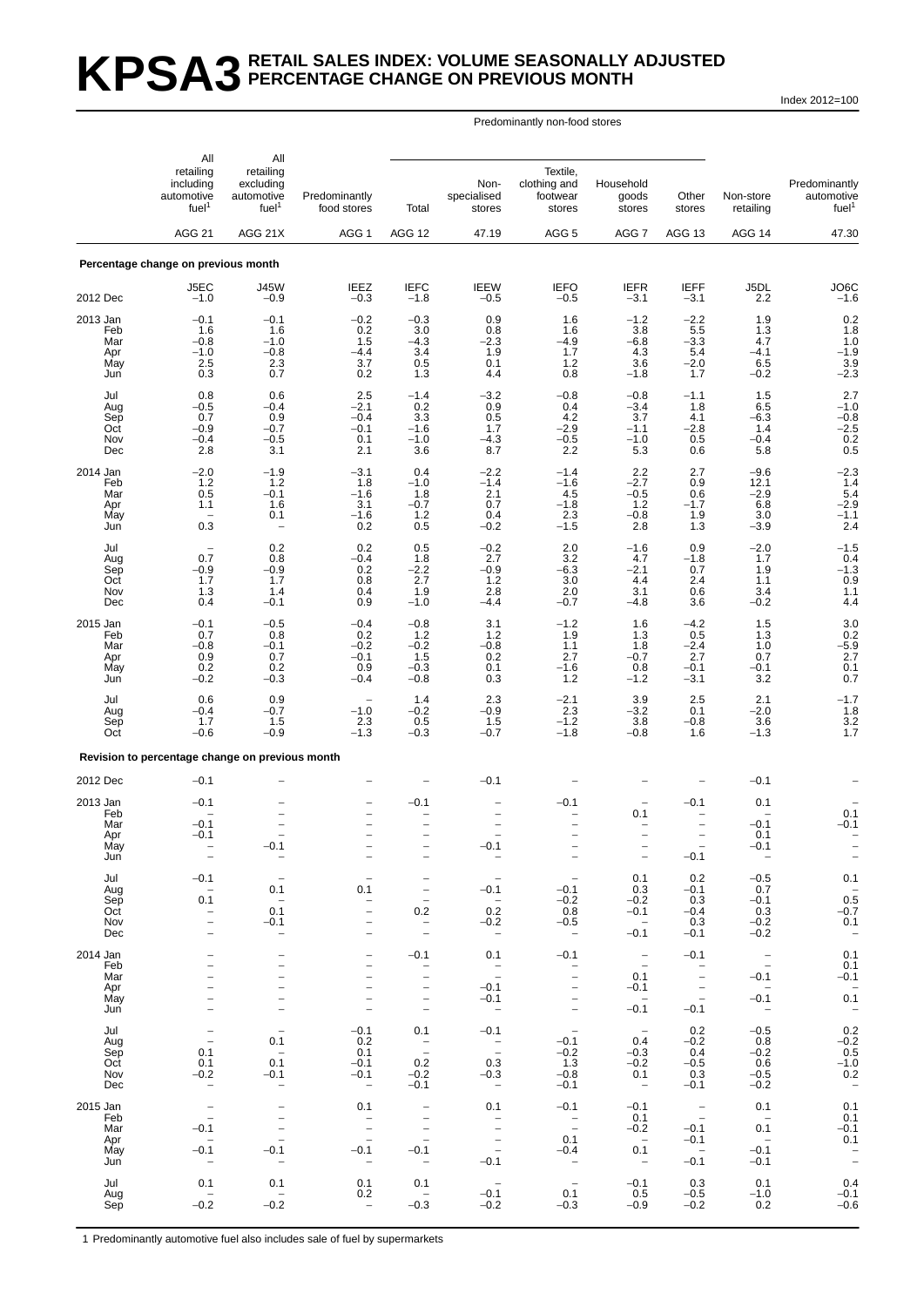# **KPSA4 RETAIL SALES INDEX: VOLUME SEASONALLY ADJUSTED PERCENTAGE CHANGE 3 MONTHS ON PREVIOUS 3 MONTHS**

Index 2012=100

#### Predominantly non-food stores

|                        | All                                                       | All                                                       |                                                             |                                                                                  |                                                                 |                                                |                                                      |                                                                 |                            |                                                  |
|------------------------|-----------------------------------------------------------|-----------------------------------------------------------|-------------------------------------------------------------|----------------------------------------------------------------------------------|-----------------------------------------------------------------|------------------------------------------------|------------------------------------------------------|-----------------------------------------------------------------|----------------------------|--------------------------------------------------|
|                        | retailing<br>including<br>automotive<br>fuel <sup>1</sup> | retailing<br>excluding<br>automotive<br>fuel <sup>1</sup> | Predominantly<br>food stores                                | Total                                                                            | Non-<br>specialised<br>stores                                   | Textile,<br>clothing and<br>footwear<br>stores | Household<br>goods<br>stores                         | Other<br>stores                                                 | Non-store<br>retailing     | Predominantly<br>automotive<br>fuel <sup>1</sup> |
|                        | <b>AGG 21</b>                                             | AGG 21X                                                   | AGG 1                                                       | AGG 12                                                                           | 47.19                                                           | AGG <sub>5</sub>                               | AGG 7                                                | <b>AGG 13</b>                                                   | AGG 14                     | 47.30                                            |
|                        | Percentage change 3 months on previous 3 months           |                                                           |                                                             |                                                                                  |                                                                 |                                                |                                                      |                                                                 |                            |                                                  |
| 2012 Dec               | J5EG<br>$-1.0$                                            | <b>J45R</b><br>$-0.6$                                     | <b>IEFA</b><br>$-1.2$                                       | <b>IEFD</b><br>$-0.6$                                                            | <b>IEEX</b><br>$-0.1$                                           | <b>IEFP</b><br>$-1.0$                          | <b>IEFS</b><br>$-0.6$                                | <b>IEFG</b><br>$-0.6$                                           | J5DR<br>3.7                | JO6D<br>$-3.7$                                   |
| 2013 Jan               | $-1.1$                                                    | $-0.7$                                                    | $-1.3$                                                      | $-0.9$                                                                           | 0.7                                                             | $-1.6$                                         | 0.2                                                  | $-2.0$                                                          | 5.0                        | $-4.2$<br>$-3.2$                                 |
| Feb<br>Mar<br>Apr      | $-0.8$<br>${}^{0.2}_{0.4}$                                | $-0.5$<br>$\substack{0.2\\0.3}$                           | $-1.0$<br>$0.2 - 0.4$                                       | $-0.7$<br>$-0.7$<br>0.3                                                          | 0.7<br>0.6<br>0.2                                               | $-0.5$<br>$-0.1$<br>$-0.4$                     | $-0.7$<br>$-2.1$<br>$-1.6$                           | $-1.8$<br>$-1.3$<br>2.2                                         | 4.9<br>$6.3$<br>$5.3$      | $\begin{array}{c} 0.4 \\ 1.6 \\ 2.4 \end{array}$ |
| May<br>Jun             | 0.5<br>0.9                                                | 0.3<br>0.9                                                | $-0.1$<br>$-0.9$                                            | $-0.2$<br>2.4                                                                    | $-0.3$<br>2.5                                                   | $-1.9$<br>0.1                                  | $-1.2$<br>2.8                                        | 2.2<br>4.2                                                      | 5.7<br>3.3                 | 1.0                                              |
| Jul<br>Aug             | 2.1<br>2.1                                                | 2.1<br>$^{2.2}_{1.8}$                                     | 1.9<br>1.8                                                  | 1.8<br>2.0                                                                       | 2.7<br>$\begin{array}{c} 3.5 \\ 0.3 \end{array}$                | 1.0<br>1.8                                     | 2.8<br>0.6                                           | 1.4<br>$^{2.2}_{2.1}$                                           | 5.2<br>5.6                 | $\begin{array}{c} 2.1 \\ 0.9 \\ 1.4 \end{array}$ |
| Sep<br>Oct<br>Nov      | 1.7<br>0.4                                                | 0.6                                                       | 2.1<br>$-0.6$<br>$-0.9$                                     | 0.9<br>1.3<br>1.5                                                                | 0.9<br>$-0.4$                                                   | 1.9<br>2.0<br>2.1                              | $-1.8$<br>$-2.4$                                     | 3.4                                                             | 5.3<br>3.3<br>$-0.9$       | $-1.2$                                           |
| Dec                    | 0.1                                                       | $\begin{array}{c} 0.2 \\ 0.5 \end{array}$                 | $-0.2$                                                      | 1.1                                                                              | 2.6                                                             | 0.2                                            | 1.5                                                  | $\begin{array}{c} 3.2 \\ 0.7 \end{array}$                       | 1.2                        | $^{-2.0}_{-3.0}$                                 |
| 2014 Jan<br>Feb<br>Mar | 0.4<br>1.2<br>0.5                                         | 0.7<br>1.5<br>0.5                                         | 0.2<br>0.6<br>$-1.3$                                        | $1.5$<br>$2.2$<br>2.3                                                            | $^{2.2}_{4.2}$<br>1.4                                           | $^{-0.2}_{-0.6}$<br>0.3                        | 4.0<br>4.9<br>3.2                                    | 1.1<br>1.9<br>4.1                                               | $-1.0$<br>2.9<br>$-0.4$    | $-2.3$<br>$-1.4$                                 |
| Apr<br>May             | 1.4<br>1.3                                                | 1.2<br>1.0                                                | 0.2<br>$-0.1$                                               | 1.3<br>1.1                                                                       | $\!\!\!\!\begin{array}{c} 1.2 \\ 0.8 \end{array}\!\!\!\!\!\!\!$ | 0.6<br>2.4                                     | $0.2 - 1.2$                                          | 2.7<br>1.7                                                      | 6.7<br>6.8                 | $0.9$<br>2.8<br>3.3<br>1.0                       |
| Jun                    | 1.9                                                       | 2.0                                                       | 1.7                                                         | 1.1                                                                              | 1.8                                                             | 1.4                                            | 0.5                                                  | 0.8                                                             | 9.6                        |                                                  |
| Jul<br>Aug<br>Sep      | 1.0<br>0.9<br>0.3                                         | $1.2$<br>1.0<br>0.4                                       | 0.2<br>0.3<br>$-0.4$                                        | 1.8<br>1.9<br>1.6                                                                | 1.4<br>1.1<br>1.4                                               | 1.9<br>1.6<br>1.4                              | 1.4<br>3.2                                           | 2.1<br>2.0<br>1.4                                               | 3.3<br>$-0.2$<br>$-1.7$    | $-0.3$<br>$-0.3$                                 |
| Oct<br>Nov             | 0.7<br>1.0                                                | 0.8<br>$1.2$                                              | 0.1<br>0.5                                                  | 1.6<br>1.4                                                                       | $2.3\,$<br>2.5                                                  | 0.4<br>$-1.2$                                  | $^{2.2}_{4.3}$<br>4.1                                | 0.4<br>1.4                                                      | 0.6<br>4.0                 | $^{-0.5}_{-0.5}$<br>$-0.6$<br>2.8                |
| Dec<br>2015 Jan        | 2.4<br>2.5                                                | 2.4<br>2.1                                                | 1.4<br>1.4                                                  | 2.8<br>2.2                                                                       | 1.7<br>1.2                                                      | 1.0<br>1.2                                     | 4.7<br>2.5                                           | 4.1<br>3.6                                                      | 5.1<br>5.1                 |                                                  |
| Feb<br>Mar             | 2.1<br>0.7                                                | 1.5<br>0.4                                                | 1.2<br>0.2                                                  | 1.3<br>$-0.1$                                                                    | 0.1<br>1.6                                                      | 1.6<br>0.6                                     | 0.2<br>1.1                                           | 2.4<br>$-2.5$                                                   | $\frac{3.9}{3.7}$          | $\begin{array}{c} 5.5 \\ 7.6 \\ 3.8 \end{array}$ |
| Apr<br>May<br>Jun      | 0.5<br>0.3<br>0.7                                         | 0.6<br>0.8<br>0.9                                         | $\overline{\phantom{a}}$<br>$\equiv$<br>0.3                 | 0.6<br>1.1<br>1.2                                                                | 1.4<br>1.4<br>0.3                                               | 2.4<br>3.1<br>3.3                              | 1.9<br>$\begin{array}{c} 3.2 \\ 0.9 \end{array}$     | $-2.2$<br>$\frac{-2.1}{0.1}$                                    | 3.2<br>$^{2.8}_{2.8}$      | 0.1<br>$^{-3.2}_{-0.8}$                          |
| Jul                    | 0.7                                                       | 0.8                                                       | 0.5                                                         | 0.5                                                                              | 1.0                                                             | 0.7                                            | 1.2                                                  | $-0.4$                                                          | 3.6                        | $1.\overline{3}$                                 |
| Aug<br>Sep<br>Oct      | 0.5<br>0.9<br>0.9                                         | 0.5<br>0.9<br>0.6                                         | $-0.1$<br>0.2                                               | 0.3<br>0.9<br>0.8                                                                | 1.6<br>2.5<br>1.6                                               | 0.5<br>$-0.8$<br>$-0.2$                        | 0.5<br>2.6<br>1.4                                    | $-0.7$<br>0.2<br>0.7                                            | 4.1<br>4.1<br>2.5          | 1.2<br>3.5                                       |
|                        |                                                           |                                                           | Revision to percentage change 3 months on previous 3 months |                                                                                  |                                                                 |                                                |                                                      |                                                                 |                            |                                                  |
| 2012 Dec               |                                                           |                                                           |                                                             | 0.1                                                                              | 0.1                                                             | 0.2                                            |                                                      | $-0.1$                                                          | 0.2                        | $-0.3$                                           |
| 2013 Jan<br>Feb        | $-0.1$                                                    | $-0.1$                                                    |                                                             | $\overline{\phantom{0}}$                                                         | $\overline{\phantom{0}}$                                        | 0.1                                            | $-0.1$<br>$-0.1$                                     | $\overline{\phantom{0}}$                                        | $-0.1$<br>$-0.1$           | $-0.2$<br>$-0.1$                                 |
| Mar<br>Apr             | $-0.1$                                                    | $\overline{\phantom{0}}$                                  | $-0.1$                                                      | -<br>$\qquad \qquad -$                                                           | $\qquad \qquad -$                                               | $-0.1$<br>$-0.1$                               | 0.1                                                  | $\overline{\phantom{0}}$<br>$\overline{\phantom{0}}$            | $-0.1$<br>$-0.1$           | 0.1<br>0.1                                       |
| May<br>Jun             |                                                           |                                                           | -0.1                                                        | -                                                                                | $\qquad \qquad -$                                               | $-0.1$                                         |                                                      | $\qquad \qquad -$                                               | $-0.1$                     | $\qquad \qquad -$                                |
| Jul<br>Aug             | $\qquad \qquad -$                                         | $\overline{\phantom{a}}$<br>$\qquad \qquad -$             | $\qquad \qquad -$                                           | $-0.1$<br>$\overline{\phantom{m}}$                                               | $-0.1$<br>$-0.1$                                                | $-0.1$<br>$-0.1$                               | $\overline{\phantom{a}}$<br>$\overline{\phantom{a}}$ | $\qquad \qquad -$<br>$\overline{\phantom{a}}$                   | $-0.2$<br>$-0.1$           | 0.1<br>0.1                                       |
| Sep<br>Oct<br>Nov      | $\overline{\phantom{a}}$<br>0.1<br>0.1                    | $\overline{\phantom{0}}$<br>0.1<br>0.1                    | $\overline{\phantom{a}}$<br>0.1<br>0.1                      | $\overline{\phantom{m}}$<br>$\overline{\phantom{a}}$<br>$\overline{\phantom{m}}$ | $\sim$ $-$<br>$\bar{\mathbb{Z}}$                                | $-0.2$<br>$\sim$<br>0.1                        | 0.2<br>0.1<br>$\sim$                                 | 0.2<br>$\bar{a}$                                                | $-0.1$<br>0.4<br>0.3       | $0.3$<br>$0.2$                                   |
| Dec                    |                                                           | $\hspace{0.1mm}-\hspace{0.1mm}$                           | $\hspace{0.1mm}-\hspace{0.1mm}$                             | 0.1                                                                              | 0.1                                                             | 0.4                                            | $-0.1$                                               | $-0.1$                                                          | 0.2                        | $-0.4$                                           |
| 2014 Jan<br>Feb<br>Mar | $-0.1$<br>$\qquad \qquad -$<br>$\overline{\phantom{0}}$   | $-0.1$<br>$-0.1$                                          | $-0.1$<br>$\sim$<br>$-0.1$                                  | $\overline{\phantom{a}}$<br>$\overline{\phantom{a}}$<br>$\overline{\phantom{a}}$ | $\overline{\phantom{a}}$<br>$-0.1$                              | $\overline{\phantom{a}}$<br>$-0.3$             | $-0.2$<br>$\frac{1}{2}$                              | $\qquad \qquad -$<br>$\overline{a}$<br>$\overline{\phantom{0}}$ | $-0.2$<br>$-0.1$<br>$-0.2$ | $-0.3$<br>$-0.1$<br>$0.2\,$                      |
| Apr<br>May             |                                                           | $\bar{a}$<br>$\equiv$                                     | $\overline{\phantom{a}}$<br>$-0.1$                          | $\overline{\phantom{m}}$<br>$-0.1$                                               | $0.\overline{1}$<br>$\bar{\mathbb{I}}$                          | $-0.1$<br>$\overline{\phantom{a}}$             | 0.1<br>$\overline{\phantom{a}}$                      | $\overline{\phantom{0}}$<br>-                                   | $-0.1$<br>$\sim$           | $-0.1$                                           |
| Jun<br>Jul             | $\overline{a}$<br>$-0.1$                                  | $\bar{\phantom{a}}$<br>$\overline{\phantom{a}}$           | $\overline{\phantom{a}}$                                    | $\hspace{0.1mm}-\hspace{0.1mm}$<br>$\hspace{0.1mm}-\hspace{0.1mm}$               | $-0.1$                                                          | $\overline{\phantom{a}}$<br>$-0.1$             | $\overline{\phantom{a}}$<br>$\hspace{0.1cm} -$       | $\overline{\phantom{a}}$<br>$\overline{\phantom{a}}$            | $-0.2$<br>$-0.3$           | $-0.1$<br>0.1                                    |
| Aug<br>Sep             | $\sim$<br>0.1                                             | $\bar{a}$                                                 | $\overline{\mathbb{Z}}$<br>0.1                              | $-0.1$<br>0.1                                                                    | $-0.1$<br>$\sim$                                                | $-0.1$<br>$-0.3$                               | 0.1<br>0.1                                           | $\overline{a}$<br>0.2                                           | $-0.1$<br>$\sim$           | $0.2 \\ 0.4$                                     |
| Oct<br>Nov<br>Dec      | 0.1<br>0.1                                                | 0.1<br>0.1<br>0.1                                         | 0.1<br>0.1<br>$\overline{\phantom{a}}$                      | 0.1<br>0.1<br>0.1                                                                | 0.1<br>0.1<br>0.1                                               | $\overline{\phantom{0}}$<br>0.2<br>0.6         | 0.2<br>$-0.1$<br>$-0.2$                              | $\overline{\phantom{0}}$<br>0.1<br>$-0.1$                       | 0.5<br>0.4<br>0.3          | 0.1<br>0.1<br>$-0.5$                             |
| 2015 Jan               | $\hspace{0.1mm}-\hspace{0.1mm}$                           | $-0.1$                                                    | $-0.1$                                                      | $\frac{1}{2}$                                                                    | $\overline{\phantom{a}}$                                        | 0.1                                            | $-0.2$                                               | $\sim$ $-$                                                      | $-0.2$                     | $^{-0.2}_{-0.2}$                                 |
| Feb<br>Mar<br>Apr      | $-0.1$<br>$-0.1$<br>$\sim$ $-$                            | $\bar{a}$                                                 | $-0.1$<br>$-0.1$                                            | $-0.1$<br>$-0.1$                                                                 | $-0.1$                                                          | $-0.2$<br>$-0.4$<br>$\sim$                     | $\frac{1}{2}$<br>$-0.1$                              | $\sim$ $-$<br>$\sim$<br>$-0.1$                                  | $-0.2$<br>$-0.2$<br>0.1    | 0.2<br>0.1                                       |
| May<br>Jun             | $-0.1$<br>$-0.1$                                          | $\bar{a}$<br>$-0.1$                                       | $\overline{\phantom{a}}$<br>$-0.1$                          | $-0.1$<br>$-0.1$                                                                 | $\mathbb{Z}$<br>$-0.1$                                          | $-0.1$<br>$-0.2$                               | $\overline{\phantom{a}}$<br>$\bar{a}$                | $-0.1$<br>$-0.1$                                                | 0.1<br>$-0.1$              | $\overline{\phantom{a}}$                         |
| Jul<br>Aug             |                                                           |                                                           | $\overline{\phantom{a}}$<br>0.1                             | $-0.1$<br>$-0.1$                                                                 | $\sim$ $-$<br>$-0.1$                                            | $-0.3$<br>$-0.2$                               | $-0.1$<br>0.2                                        | $\sim$<br>$-0.1$                                                | $-0.1$<br>$-0.4$           | $\begin{array}{c} 0.2 \\ 0.2 \end{array}$        |
| Sep                    |                                                           | $\overline{\phantom{0}}$                                  | 0.2                                                         | $-0.1$                                                                           | $-0.2$                                                          | $-0.2$                                         | $\overline{\phantom{m}}$                             | $-0.2$                                                          | $-0.5$                     | $\overline{\phantom{a}}$                         |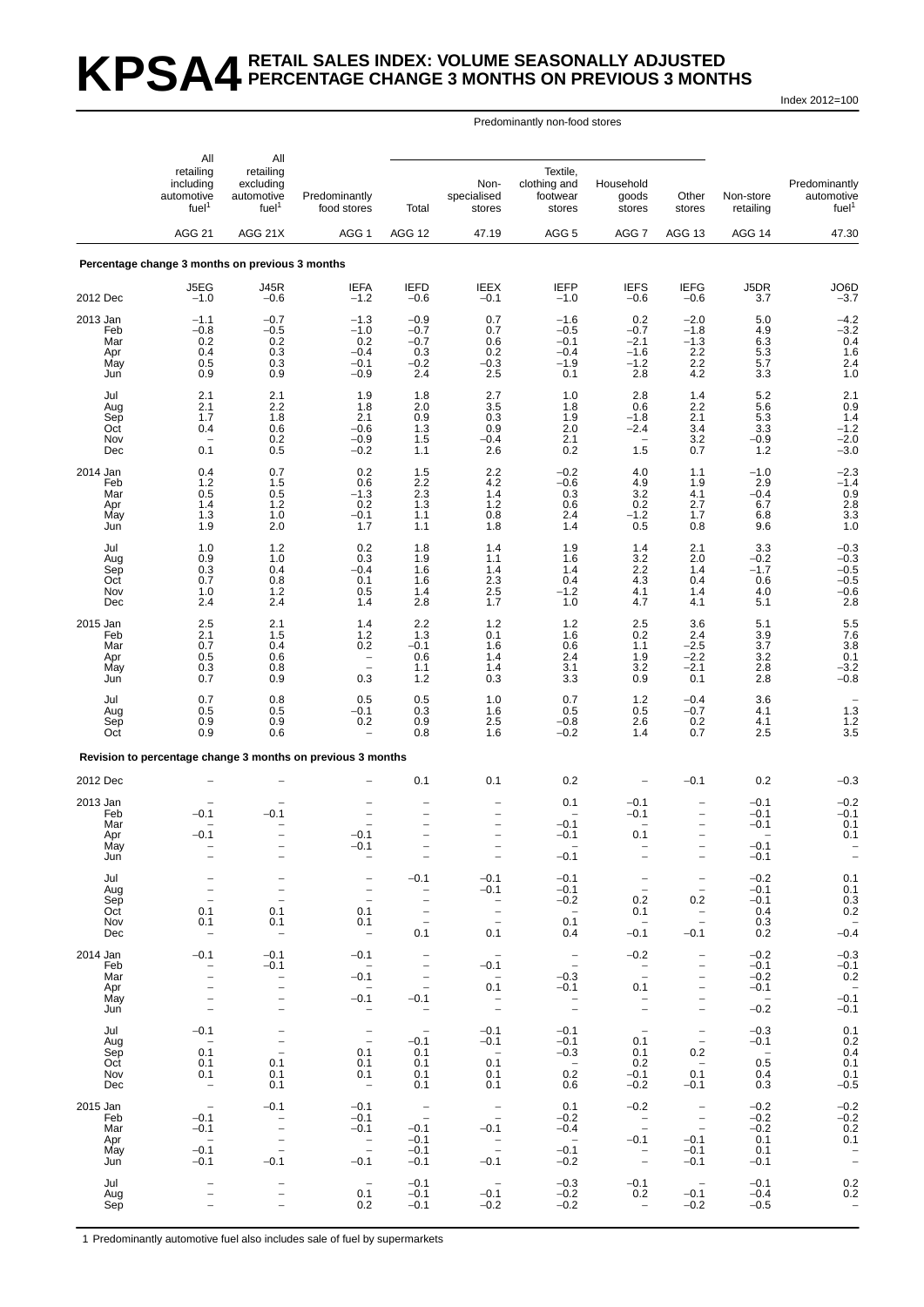# **ISCPNSA** VALUE OF INTERNET SALES AT CURRENT PRICES **NON-SEASONALLY ADJUSTED**

Index 2012=100

|                                             | All<br>retailing<br>excluding<br>automotive<br>fuel | Predominantly<br>food stores                                                          | Total                                                                  | Non-<br>specialised<br>stores                                                                                | Textile,<br>clothing and<br>footwear<br>stores                                   | Household<br>goods<br>stores                                                                                                             | Other<br>stores                                                                    | Non-store<br>retailing                                                         |
|---------------------------------------------|-----------------------------------------------------|---------------------------------------------------------------------------------------|------------------------------------------------------------------------|--------------------------------------------------------------------------------------------------------------|----------------------------------------------------------------------------------|------------------------------------------------------------------------------------------------------------------------------------------|------------------------------------------------------------------------------------|--------------------------------------------------------------------------------|
|                                             | AGG 21X                                             | AGG <sub>1</sub>                                                                      | AGG 12                                                                 | 47.19                                                                                                        | AGG <sub>5</sub>                                                                 | AGG 7                                                                                                                                    | <b>AGG 13</b>                                                                      | AGG 14                                                                         |
|                                             | Index numbers of sales per week                     |                                                                                       |                                                                        |                                                                                                              |                                                                                  |                                                                                                                                          |                                                                                    |                                                                                |
| 2012 Dec                                    | KP5W<br>151.9                                       | KP5S<br>118.5                                                                         | KP5T<br>155.5                                                          | KP <sub>5</sub> R<br>191.2                                                                                   | KP <sub>5</sub> X<br>165.5                                                       | KP5Y<br>122.3                                                                                                                            | KP5U<br>137.9                                                                      | KP5V<br>160.2                                                                  |
| 2013 Jan<br>Feb<br>Mar<br>Apr<br>May<br>Jun | 101.8<br>99.5<br>106.4<br>103.2<br>104.8<br>105.1   | 108.7<br>109.7<br>111.5<br>106.5<br>111.1<br>109.7                                    | 99.2<br>87.8<br>100.3<br>99.4<br>100.2<br>100.6                        | 118.4<br>88.1<br>94.7<br>99.7<br>98.6<br>122.7                                                               | 102.2<br>86.9<br>109.5<br>101.1<br>103.4<br>102.3                                | 94.9<br>82.7<br>95.0<br>93.2<br>87.2<br>83.9                                                                                             | 85.3<br>91.5<br>96.1<br>100.6<br>104.5<br>93.0                                     | 101.5<br>105.8<br>109.7<br>105.3<br>106.5<br>107.4                             |
| Jul<br>Aug<br>Sep<br>Oct<br>Nov<br>Dec      | 104.8<br>103.4<br>108.8<br>118.9<br>148.4<br>172.4  | 108.2<br>99.3<br>109.8<br>115.5<br>124.5<br>133.5                                     | 101.5<br>96.8<br>106.9<br>116.3<br>144.7<br>179.4                      | 109.7<br>102.1<br>114.6<br>136.4<br>190.6<br>264.4                                                           | 105.2<br>94.6<br>114.2<br>117.6<br>142.8<br>173.3                                | 83.7<br>84.8<br>87.9<br>87.5<br>103.3<br>124.6                                                                                           | 101.2<br>102.3<br>103.5<br>117.0<br>139.0<br>160.3                                 | 106.5<br>110.4<br>122.3<br>159.7<br>179.7                                      |
| 2014 Jan<br>Feb<br>Mar<br>Apr<br>May<br>Jun | 113.0<br>111.3<br>116.0<br>118.7<br>122.2<br>120.9  | 115.0<br>125.0<br>124.8<br>122.3<br>125.9<br>125.7                                    | 113.5<br>94.5<br>105.4<br>108.1<br>109.8<br>112.8                      | 129.3<br>106.4<br>114.9<br>130.7<br>122.4<br>132.4                                                           | 119.8<br>99.1<br>116.8<br>112.6<br>127.1<br>124.9                                | 109.6<br>69.2<br>85.2<br>94.9<br>91.8<br>89.9                                                                                            | 97.6<br>94.9<br>96.7<br>94.9<br>90.6<br>97.9                                       | 111.8<br>120.8<br>121.9<br>126.3<br>131.4<br>125.9                             |
| Jul<br>Aug<br>Sep<br>Oct<br>Nov<br>Dec      | 120.0<br>117.6<br>119.8<br>133.2<br>178.4<br>191.5  | 120.5<br>112.6<br>125.4<br>129.8<br>140.0<br>140.6                                    | 114.7<br>110.6<br>112.5<br>126.0<br>172.9<br>194.5                     | 127.3<br>122.3<br>119.9<br>138.8<br>227.7<br>255.2                                                           | 127.1<br>126.7<br>130.5<br>137.5<br>171.8<br>208.7                               | 98.0<br>97.4<br>97.6<br>111.6<br>141.4<br>146.4                                                                                          | 100.5<br>91.0<br>94.2<br>111.7<br>154.9<br>163.6                                   | 124.4<br>125.0<br>124.0<br>140.4<br>196.0<br>206.1                             |
| 2015 Jan<br>Feb<br>Mar<br>Apr<br>May<br>Jun | 134.8<br>128.8<br>130.8<br>136.2<br>134.1<br>137.8  | 134.1<br>137.0<br>141.0<br>133.4<br>139.9<br>142.4                                    | 125.5<br>107.2<br>116.1<br>119.9<br>118.9<br>124.2                     | 144.2<br>116.2<br>129.3<br>135.6<br>136.6<br>152.3                                                           | 136.5<br>108.0<br>126.2<br>130.9<br>130.1<br>146.7                               | 125.7<br>107.4<br>108.6<br>114.7<br>112.4<br>108.3                                                                                       | 100.0<br>100.2<br>99.6<br>99.3<br>97.2<br>87.5                                     | 142.8<br>144.0<br>139.7<br>150.8<br>144.8<br>147.6                             |
| Jul<br>Aug<br>Sep<br>Oct                    | 136.7<br>127.0<br>137.5<br>148.0                    | 137.0<br>125.8<br>141.7<br>141.8                                                      | 121.5<br>118.5<br>125.7<br>140.0                                       | 142.3<br>130.8<br>142.9<br>166.5                                                                             | 135.3<br>143.6<br>143.6<br>156.8                                                 | 118.7<br>107.8<br>122.3<br>131.2                                                                                                         | 93.0<br>86.3<br>95.0<br>107.4                                                      | 149.2<br>134.4<br>145.9<br>156.7                                               |
| <b>Revision to index numbers</b>            |                                                     |                                                                                       |                                                                        |                                                                                                              |                                                                                  |                                                                                                                                          |                                                                                    |                                                                                |
| 2012 Dec                                    |                                                     |                                                                                       |                                                                        |                                                                                                              |                                                                                  |                                                                                                                                          |                                                                                    |                                                                                |
| 2013 Jan<br>Feb<br>Mar<br>Apr<br>May<br>Jun | $\overline{\phantom{0}}$<br>۰                       | $\overline{\phantom{0}}$<br>$\overline{\phantom{a}}$                                  | $\overline{a}$<br>$\overline{\phantom{0}}$<br>$\overline{\phantom{0}}$ | $\overline{\phantom{0}}$<br>$\overline{\phantom{0}}$<br>$\overline{\phantom{0}}$<br>$\overline{\phantom{0}}$ | $\overline{\phantom{a}}$<br>$\overline{\phantom{m}}$<br>$\overline{\phantom{0}}$ | -<br>$\overline{\phantom{0}}$<br>$\overline{\phantom{0}}$<br>$\overline{\phantom{0}}$<br>$\overline{\phantom{0}}$                        | $\overline{\phantom{0}}$<br>$\overline{\phantom{a}}$                               | $\overline{\phantom{0}}$<br>$\overline{a}$<br>$\overline{a}$<br>$\overline{a}$ |
| Jul<br>Aug<br>Sep<br>Oct<br>Nov<br>Dec      |                                                     |                                                                                       |                                                                        | $\overline{\phantom{0}}$                                                                                     |                                                                                  | -<br>$\overline{\phantom{0}}$<br>L.<br>$\overline{\phantom{0}}$<br>$\overline{\phantom{0}}$<br>L.                                        | $\overline{\phantom{0}}$<br>۳<br>۳<br>$\overline{\phantom{0}}$                     | $\bar{a}$<br>$\overline{\phantom{a}}$<br>$\overline{a}$<br>$\overline{a}$      |
| 2014 Jan<br>Feb<br>Mar<br>Apr<br>May<br>Jun |                                                     |                                                                                       | $\overline{\phantom{0}}$                                               | -<br>$\overline{\phantom{0}}$                                                                                | $\overline{\phantom{0}}$                                                         | $\overline{\phantom{0}}$<br>$\overline{\phantom{0}}$<br>$\overline{\phantom{0}}$<br>$\overline{\phantom{0}}$<br>$\overline{\phantom{0}}$ | $\overline{\phantom{0}}$<br>۳<br>L.<br>$\overline{\phantom{0}}$                    | -<br>$\frac{1}{1}$<br>$\frac{1}{2}$                                            |
| Jul<br>Aug<br>Sep<br>Oct<br>Nov<br>Dec      | $\overline{\phantom{0}}$                            | $\overline{\phantom{0}}$<br>۰<br>$\overline{a}$<br>$\overline{\phantom{0}}$           | $\overline{\phantom{0}}$<br>$-0.1$<br>-                                | $\overline{\phantom{0}}$                                                                                     | $\overline{\phantom{0}}$<br>$\overline{\phantom{0}}$                             | -<br>$\overline{\phantom{0}}$<br>$\overline{\phantom{0}}$<br>$\overline{a}$<br>$\overline{\phantom{0}}$<br>$\overline{a}$                | $\overline{\phantom{0}}$<br>$\overline{\phantom{0}}$<br>$-0.2$<br>$-0.2$<br>$-0.2$ | — — — — —<br>— — — —                                                           |
| 2015 Jan<br>Feb<br>Mar<br>Apr<br>May<br>Jun | 0.2<br>0.2<br>0.1<br>0.1<br>0.2<br>0.2              | $\overline{\phantom{0}}$<br>۰<br>$\overline{\phantom{0}}$<br>$\overline{\phantom{a}}$ | 0.4<br>0.4<br>$\overline{\phantom{0}}$<br>$-0.1$<br>0.2                | L.<br>$\overline{\phantom{0}}$                                                                               | $-0.2$<br>$-0.2$                                                                 | -<br>$\overline{a}$<br>$\overline{\phantom{0}}$<br>$\overline{\phantom{a}}$<br>$\overline{\phantom{0}}$<br>0.2                           | 1.5<br>1.3<br>$\overline{\phantom{0}}$<br>$-0.3$<br>0.9                            | $-$<br>$-$<br>$0.3$<br>$0.3$<br>$0.3$<br>$0.2$                                 |
| Jul<br>Aug<br>Sep                           | 0.7<br>$-0.9$<br>$-0.1$                             | 0.1<br>$-0.5$<br>$-0.2$                                                               | 0.1<br>$-0.5$<br>$-0.5$                                                | $\overline{\phantom{0}}$<br>1.5                                                                              | $-0.2$<br>$-0.1$<br>$-1.5$                                                       | $\overline{\phantom{0}}$<br>0.1<br>0.9                                                                                                   | 0.6<br>$-1.7$<br>$-1.3$                                                            | $\begin{array}{c} 1.4 \\ -1.3 \\ 0.2 \end{array}$                              |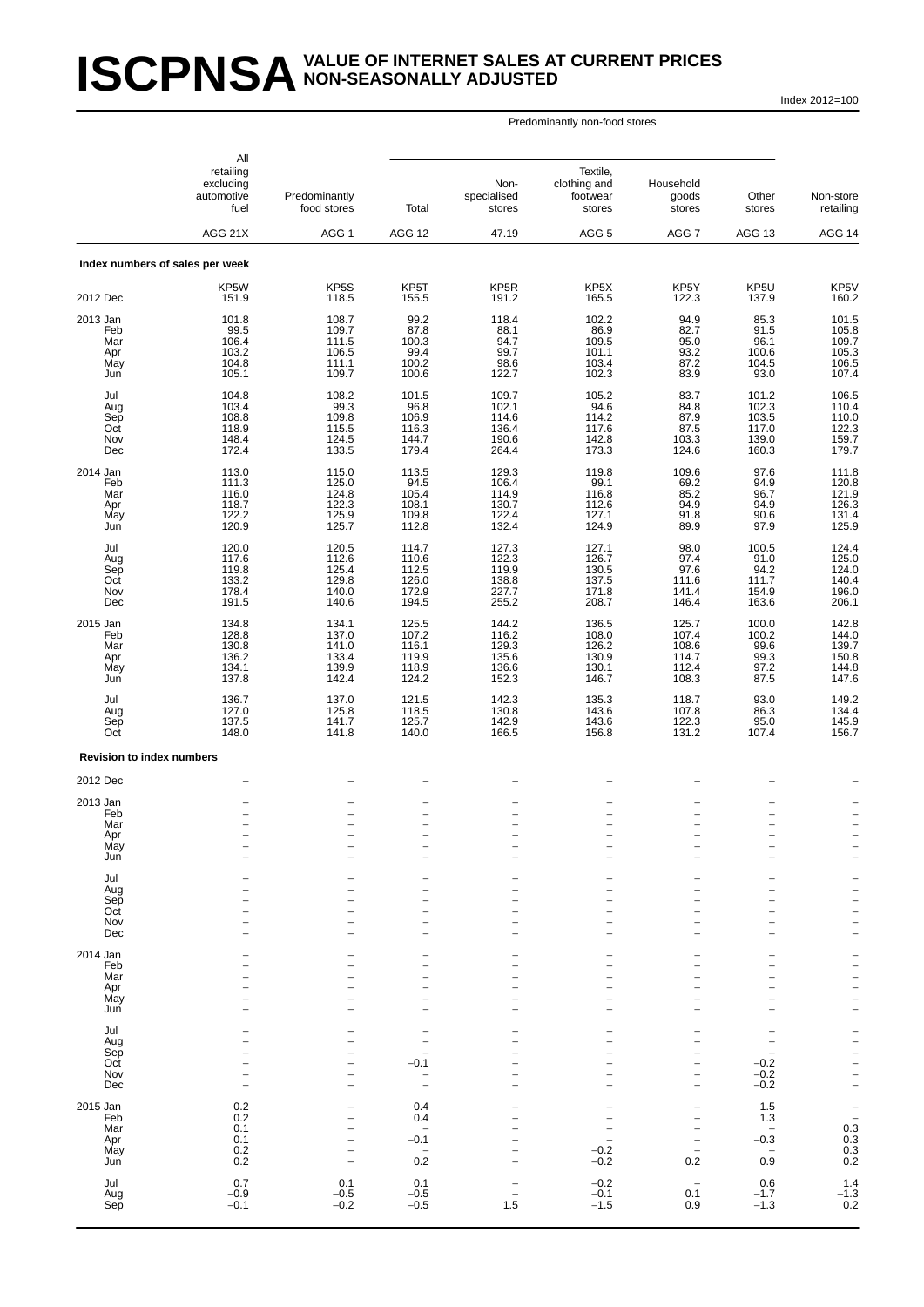# **ISCPNSA1** INTERNET SALES: VALUE NON-SEASONALLY ADJUSTED<br>ISCPNSA1 PERCENTAGE CHANGE ON SAME MONTH A YEAR EARLI **PERCENTAGE CHANGE ON SAME MONTH A YEAR EARLIER**

Index 2012=100

|                                             | All<br>retailing<br>excluding<br>automotive<br>fuel<br>AGG 21X | Predominantly<br>food stores<br>AGG <sub>1</sub>                                 | Total<br>AGG 12                                                                                | Non-<br>specialised<br>stores<br>47.19                                    | Textile.<br>clothing and<br>footwear<br>stores<br>AGG 5   | Household<br>goods<br>stores<br>AGG 7                                                                                      | Other<br>stores<br>AGG 13                                                                  | Non-store<br>retailing<br>AGG 14                                                                                                             |
|---------------------------------------------|----------------------------------------------------------------|----------------------------------------------------------------------------------|------------------------------------------------------------------------------------------------|---------------------------------------------------------------------------|-----------------------------------------------------------|----------------------------------------------------------------------------------------------------------------------------|--------------------------------------------------------------------------------------------|----------------------------------------------------------------------------------------------------------------------------------------------|
|                                             | Percentage change on same month a year earlier                 |                                                                                  |                                                                                                |                                                                           |                                                           |                                                                                                                            |                                                                                            |                                                                                                                                              |
|                                             | KP3T                                                           | KP3P                                                                             | KP3Q                                                                                           | KP3O                                                                      | KP3U                                                      | KP3V                                                                                                                       | KP3R                                                                                       | KP3S                                                                                                                                         |
| 2012 Dec                                    | 17.8                                                           | 23.6                                                                             | 18.2                                                                                           | 34.6                                                                      | 25.5                                                      | 12.1                                                                                                                       | 1.2                                                                                        | 16.0                                                                                                                                         |
| 2013 Jan<br>Feb<br>Mar<br>Apr<br>May<br>Jun | 12.8<br>12.9<br>18.8<br>13.9<br>10.7<br>18.1                   | 24.6<br>7.0<br>15.6<br>5.6<br>7.1<br>16.8                                        | 5.9<br>6.8<br>15.1<br>10.9<br>3.9<br>13.4                                                      | 33.4<br>27.2<br>19.7<br>16.8<br>16.8<br>33.5                              | 10.7<br>12.6<br>21.2<br>18.3<br>15.1<br>21.8              | $-15.8$<br>$-18.7$<br>$-1.4$<br>$-10.3$<br>$-12.1$<br>$-2.5$                                                               | $-3.3$<br>6.1<br>14.7<br>12.2<br>$-5.5$<br>$-0.8$                                          | 15.0<br>20.0<br>22.9<br>19.6<br>18.2<br>22.6                                                                                                 |
| Jul<br>Aug<br>Sep<br>Oct<br>Nov<br>Dec      | 10.2<br>21.7<br>17.4<br>17.8<br>17.5<br>13.5                   | 11.5<br>10.8<br>13.9<br>14.4<br>11.6<br>12.7                                     | 5.8<br>9.7<br>15.0<br>14.8<br>18.3<br>15.4                                                     | 24.1<br>29.8<br>30.0<br>39.6<br>31.9<br>38.3                              | 6.4<br>6.4<br>20.4<br>3.0<br>29.9<br>4.8                  | $-9.0$<br>2.6<br>$-5.7$<br>$-6.7$<br>$-11.4$<br>1.9                                                                        | 2.0<br>5.8<br>10.2<br>26.9<br>10.9<br>16.2                                                 | 13.4<br>36.9<br>20.8<br>21.5<br>18.5<br>12.2                                                                                                 |
| 2014 Jan<br>Feb<br>Mar<br>Apr<br>May<br>Jun | 11.0<br>11.9<br>9.1<br>15.0<br>16.6<br>14.9                    | $5.8\,$<br>14.0<br>11.9<br>14.8<br>13.2<br>14.5                                  | 14.4<br>7.6<br>5.1<br>8.7<br>9.5<br>12.2                                                       | 9.2<br>20.7<br>21.4<br>31.0<br>24.1<br>8.0                                | 17.2<br>14.0<br>6.7<br>11.3<br>22.8<br>22.1               | 15.5<br>$-16.4$<br>$-10.3$<br>1.8<br>5.3<br>7.1                                                                            | 14.4<br>3.7<br>0.5<br>$-5.7$<br>$-13.3$<br>5.3                                             | 10.1<br>14.2<br>11.1<br>19.9<br>23.3<br>17.2                                                                                                 |
| Jul<br>Aug<br>Sep<br>Oct<br>Nov<br>Dec      | 14.5<br>13.7<br>10.1<br>12.0<br>20.2<br>11.1                   | 11.4<br>13.4<br>14.2<br>12.4<br>12.5<br>5.3                                      | 13.0<br>14.4<br>5.2<br>8.4<br>19.5<br>8.4                                                      | 16.1<br>19.8<br>4.6<br>1.8<br>19.5<br>$-3.5$                              | 20.8<br>34.0<br>14.3<br>16.9<br>20.3<br>20.4              | 17.1<br>15.0<br>11.0<br>27.5<br>36.9<br>17.5                                                                               | $-0.7$<br>$-11.1$<br>$-8.9$<br>$-4.5$<br>11.5<br>2.0                                       | 16.8<br>13.3<br>12.7<br>14.7<br>22.7<br>14.7                                                                                                 |
| 2015 Jan<br>Feb<br>Mar<br>Apr<br>May<br>Jun | 19.3<br>15.7<br>12.8<br>14.8<br>9.7<br>14.0                    | 16.6<br>9.6<br>12.9<br>9.1<br>11.1<br>13.3                                       | 10.6<br>13.4<br>10.1<br>10.9<br>8.3<br>10.1                                                    | 11.5<br>$\frac{9.2}{12.5}$<br>3.7<br>11.6<br>15.0                         | 13.9<br>9.0<br>8.0<br>16.3<br>2.4<br>17.4                 | 14.7<br>55.3<br>27.5<br>20.9<br>22.5<br>20.5                                                                               | 2.4<br>5.5<br>3.1<br>4.6<br>7.3<br>$-10.6$                                                 | 27.7<br>19.3<br>14.6<br>19.4<br>10.3<br>17.2                                                                                                 |
| Jul<br>Aug<br>Sep<br>Oct                    | 13.9<br>8.0<br>14.8<br>11.1                                    | 13.7<br>11.7<br>13.0<br>9.2                                                      | 6.0<br>7.1<br>11.8<br>11.1                                                                     | 11.8<br>7.0<br>19.2<br>20.0                                               | 6.5<br>13.4<br>10.0<br>14.0                               | 21.1<br>10.6<br>25.3<br>17.6                                                                                               | $-7.5$<br>$-5.2$<br>0.8<br>$-3.9$                                                          | $^{20.0}_{7.5}$<br>17.7<br>11.6                                                                                                              |
|                                             | Revision to percentage change on same month a year earlier     |                                                                                  |                                                                                                |                                                                           |                                                           |                                                                                                                            |                                                                                            |                                                                                                                                              |
| 2012 Dec                                    |                                                                |                                                                                  |                                                                                                |                                                                           |                                                           |                                                                                                                            |                                                                                            |                                                                                                                                              |
| 2013 Jan<br>Feb<br>Mar<br>Apr<br>May<br>Jun | $\overline{a}$<br>$\overline{\phantom{0}}$                     | $\overline{\phantom{0}}$<br>$\overline{\phantom{0}}$<br>$\overline{\phantom{0}}$ | $\overline{\phantom{0}}$<br>$\overline{\phantom{a}}$                                           | $\overline{\phantom{0}}$<br>$\overline{\phantom{0}}$                      | $\overline{\phantom{0}}$<br>$\overline{\phantom{0}}$      | $\qquad \qquad -$<br>$\overline{\phantom{0}}$<br>$\overline{\phantom{0}}$                                                  | $\overline{\phantom{0}}$<br>L<br>$\overline{\phantom{0}}$                                  | $\overline{\phantom{a}}$<br>$\qquad \qquad -$<br>$\qquad \qquad -$                                                                           |
| Jul<br>Aug<br>Sep<br>Oct<br>Nov<br>Dec      | $\overline{\phantom{0}}$<br>$\overline{a}$                     | $\overline{a}$<br>$\overline{a}$<br>$\overline{\phantom{0}}$                     | $\overline{\phantom{a}}$<br>$\qquad \qquad -$<br>$\overline{\phantom{0}}$                      | $\overline{\phantom{0}}$<br>$\overline{a}$<br>$\overline{\phantom{0}}$    | $\overline{\phantom{0}}$                                  | $\overline{\phantom{0}}$<br>-<br>$\overline{\phantom{0}}$<br>$\overline{\phantom{0}}$                                      | $\overline{\phantom{0}}$<br>L<br>-<br>$\overline{\phantom{0}}$<br>$\overline{\phantom{0}}$ | $\qquad \qquad -$<br>$\overline{\phantom{0}}$<br>$\overline{\phantom{0}}$<br>$\qquad \qquad -$                                               |
| 2014 Jan<br>Feb<br>Mar<br>Apr<br>May<br>Jun | $\overline{\phantom{0}}$                                       | 1<br>$\overline{\phantom{0}}$<br>$\overline{\phantom{a}}$                        | $\overline{\phantom{0}}$<br>$\qquad \qquad -$<br>$\overline{\phantom{0}}$<br>$\equiv$          | $\overline{\phantom{0}}$<br>$\equiv$                                      | $\overline{\phantom{0}}$<br>$\overline{\phantom{0}}$      | -<br>-<br>$\overline{a}$<br>-<br>$\overline{\phantom{a}}$                                                                  | 1<br>-<br>$\overline{\phantom{0}}$<br>$\overline{\phantom{0}}$                             | $\overline{\phantom{0}}$<br>$\qquad \qquad -$<br>$\overline{\phantom{0}}$<br>$\qquad \qquad -$<br>$\overline{\phantom{0}}$<br>$\overline{a}$ |
| Jul<br>Aug<br>Sep<br>Oct<br>Nov<br>Dec      | 1<br>$\overline{a}$<br>$\overline{\phantom{0}}$                | 1<br>$\overline{a}$<br>$\overline{\phantom{0}}$<br>$\overline{\phantom{0}}$      | $\qquad \qquad -$<br>$\overline{\phantom{a}}$<br>$\overline{\phantom{a}}$<br>$\qquad \qquad -$ | $\qquad \qquad -$<br>$\overline{\phantom{0}}$<br>$\overline{\phantom{0}}$ | -<br>$\overline{\phantom{0}}$<br>$\overline{\phantom{a}}$ | -<br>-<br>$\overline{a}$<br>$\qquad \qquad -$<br>$\qquad \qquad -$<br>$\qquad \qquad -$                                    | -<br>$\overline{\phantom{0}}$<br>$-0.2$<br>$-0.1$<br>$-0.1$                                | $\qquad \qquad -$<br>$\overline{\phantom{0}}$<br>$\overline{\phantom{0}}$<br>$\overline{a}$<br>$\overline{\phantom{0}}$<br>$\qquad \qquad -$ |
| 2015 Jan<br>Feb<br>Mar<br>Apr<br>May<br>Jun | 0.1<br>0.2<br>0.2<br>0.1<br>0.1<br>0.1                         | $\overline{a}$<br>$\overline{a}$<br>$\overline{\phantom{0}}$                     | 0.4<br>0.4<br>$\overline{\phantom{a}}$<br>$-0.1$<br>$\overline{\phantom{m}}$<br>0.2            |                                                                           | $-0.2$<br>$-0.3$                                          | $\overline{\phantom{0}}$<br>$\qquad \qquad -$<br>$\qquad \qquad -$<br>$\qquad \qquad -$<br>$\overline{\phantom{a}}$<br>0.2 | 1.5<br>$1.\overline{3}$<br>$\overline{\phantom{0}}$<br>$-0.4$<br>۰<br>0.9                  | $\bar{a}$<br>$\begin{array}{c} 0.3 \\ 0.3 \\ 0.3 \\ 0.2 \end{array}$                                                                         |
| Jul<br>Aug<br>Sep                           | 0.6<br>$-0.7$<br>$-0.1$                                        | $\overline{\phantom{0}}$<br>$-0.4$<br>$-0.1$                                     | 0.1<br>$-0.5$<br>$-0.4$                                                                        | 1.3                                                                       | $-0.1$<br>$-1.2$                                          | $\overline{\phantom{m}}$<br>0.1<br>0.9                                                                                     | $0.5 - 1.9$<br>$-1.3$                                                                      | $\begin{array}{c} 1.2 \\ -1.1 \\ 0.2 \end{array}$                                                                                            |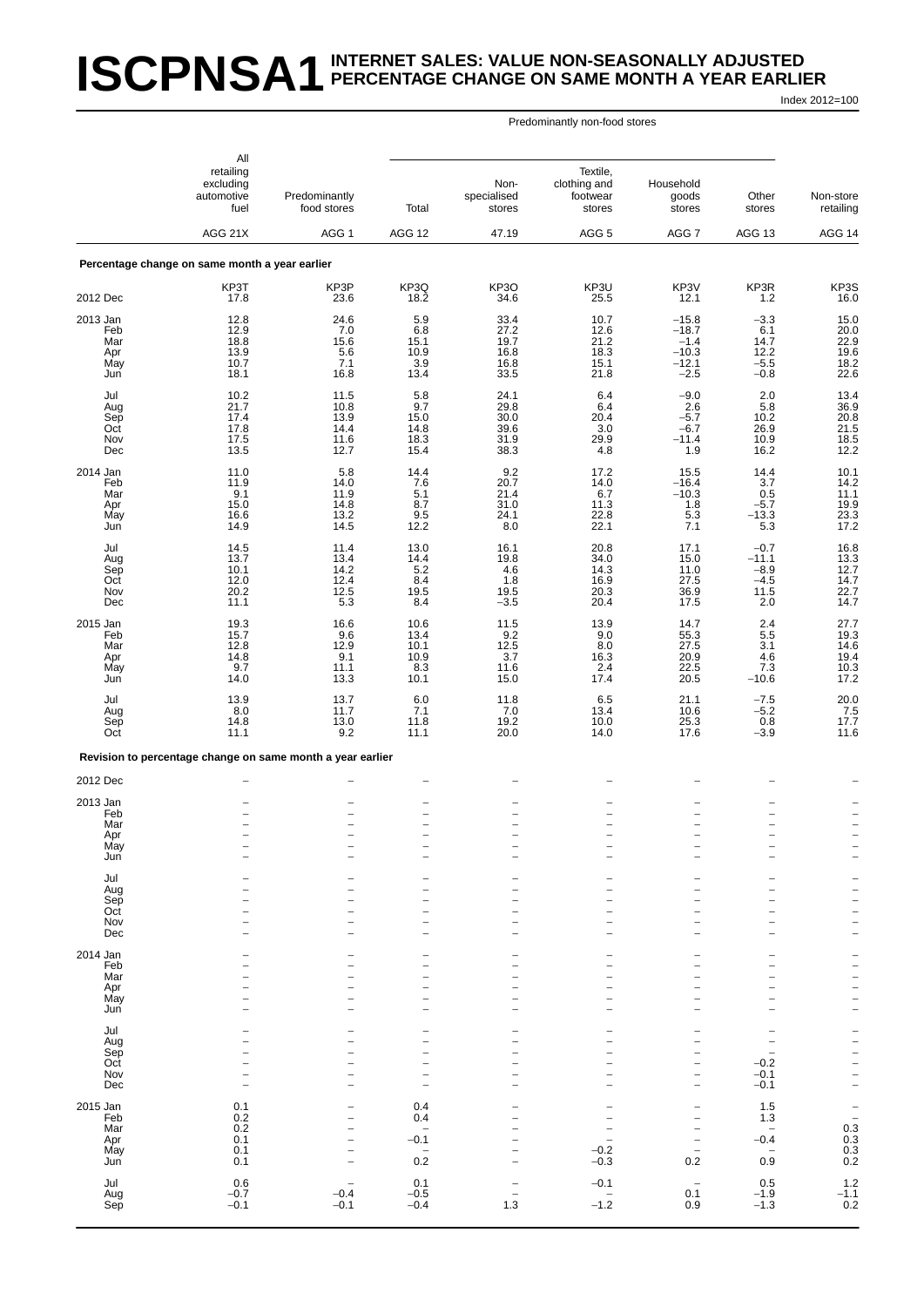# **ISCPNSA2** INTERNET SALES: VALUE NON-SEASONALLY ADJUSTED<br>ISCPNSA2 AVERAGE WEEKLY INTERNET SALES IN POUNDS MILLIO **AVERAGE WEEKLY INTERNET SALES IN POUNDS MILLION**

Index 2012=100

|                                             | All<br>retailing<br>excluding<br>automotive<br>fuel                       | Predominantly<br>food stores                                                     | Total                                                                            | Non-<br>specialised<br>stores                                                    | Textile,<br>clothing and<br>footwear<br>stores                                   | Household<br>goods<br>stores                                                                                                        | Other<br>stores                                                                                       | Non-store<br>retailing                                                        |
|---------------------------------------------|---------------------------------------------------------------------------|----------------------------------------------------------------------------------|----------------------------------------------------------------------------------|----------------------------------------------------------------------------------|----------------------------------------------------------------------------------|-------------------------------------------------------------------------------------------------------------------------------------|-------------------------------------------------------------------------------------------------------|-------------------------------------------------------------------------------|
|                                             | AGG 21X                                                                   | AGG 1                                                                            | AGG 12                                                                           | 47.19                                                                            | AGG <sub>5</sub>                                                                 | AGG 7                                                                                                                               | AGG 13                                                                                                | AGG 14                                                                        |
|                                             | Average weekly Internet sales in pounds million                           |                                                                                  |                                                                                  |                                                                                  |                                                                                  |                                                                                                                                     |                                                                                                       |                                                                               |
| 2012 Dec                                    | JE2J<br>846.2                                                             | KQ7F<br>102.8                                                                    | KQ7G<br>333.0                                                                    | KQ7E<br>79.7                                                                     | KQ7J<br>124.4                                                                    | KQ7K<br>41.9                                                                                                                        | KQ7H<br>87.0                                                                                          | KQ7I<br>410.3                                                                 |
| 2013 Jan<br>Feb<br>Mar<br>Apr<br>May<br>Jun | 566.9<br>554.2<br>592.8<br>575.2<br>584.0<br>585.8                        | 94.3<br>95.2<br>96.8<br>92.5<br>96.5<br>95.3                                     | 212.5<br>188.1<br>214.9<br>213.0<br>214.7<br>215.4                               | 49.3<br>36.7<br>39.5<br>41.6<br>41.1<br>51.1                                     | 76.8<br>65.3<br>82.3<br>76.0<br>77.8<br>76.9                                     | 32.5<br>28.3<br>32.5<br>31.9<br>29.9<br>28.7                                                                                        | 53.8<br>57.7<br>60.6<br>63.5<br>65.9<br>58.6                                                          | 260.1<br>270.9<br>281.0<br>269.7<br>272.9<br>275.1                            |
| Jul<br>Aug<br>Sep<br>Oct<br>Nov<br>Dec      | 584.0<br>576.2<br>606.2<br>662.6<br>827.0<br>960.4                        | 93.9<br>86.2<br>95.3<br>100.3<br>108.1<br>115.9                                  | 217.4<br>207.3<br>229.0<br>249.1<br>309.9<br>384.4                               | 45.7<br>42.6<br>47.8<br>56.8<br>79.4<br>110.2                                    | 79.1<br>71.1<br>85.9<br>88.4<br>107.4<br>130.3                                   | 28.7<br>29.0<br>30.1<br>30.0<br>35.4<br>42.7                                                                                        | 63.9<br>64.6<br>65.3<br>73.8<br>87.7<br>101.1                                                         | 272.7<br>282.7<br>281.9<br>313.3<br>409.0<br>460.2                            |
| 2014 Jan<br>Feb<br>Mar<br>Apr<br>May<br>Jun | 629.4<br>620.2<br>646.5<br>661.1<br>680.9<br>673.3                        | 99.8<br>108.5<br>108.4<br>106.2<br>109.3<br>109.1                                | 243.1<br>202.4<br>225.9<br>231.5<br>235.1<br>241.6                               | 53.9<br>44.4<br>47.9<br>54.5<br>51.0<br>55.2                                     | 90.1<br>74.5<br>87.8<br>84.6<br>95.5<br>93.9                                     | 37.5<br>23.7<br>29.2<br>32.5<br>31.4<br>30.8                                                                                        | 61.6<br>59.9<br>61.0<br>59.9<br>57.1<br>61.8                                                          | 286.5<br>309.3<br>312.3<br>323.5<br>336.5<br>322.6                            |
| Jul<br>Aug<br>Sep<br>Oct<br>Nov<br>Dec      | 668.8<br>655.0<br>667.4<br>742.2<br>993.8<br>1 0 66.7                     | 104.6<br>97.8<br>108.9<br>112.7<br>121.6<br>122.0                                | 245.6<br>237.0<br>241.0<br>269.9<br>370.3<br>416.6                               | 53.0<br>51.0<br>50.0<br>57.9<br>94.9<br>106.4                                    | 95.6<br>95.3<br>98.1<br>103.4<br>129.2<br>156.9                                  | 33.6<br>33.4<br>33.4<br>38.2<br>48.4<br>50.1                                                                                        | 63.4<br>57.4<br>59.4<br>70.5<br>97.7<br>103.2                                                         | 318.5<br>320.2<br>317.6<br>359.5<br>501.9<br>528.0                            |
| 2015 Jan<br>Feb<br>Mar<br>Apr<br>May<br>Jun | 751.0<br>717.4<br>729.0<br>759.0<br>747.0<br>767.8                        | 116.4<br>118.9<br>122.4<br>115.8<br>121.4<br>123.6                               | 268.8<br>229.6<br>248.8<br>256.8<br>254.6<br>266.1                               | 60.1<br>48.4<br>53.9<br>56.5<br>57.0<br>63.5                                     | 102.6<br>81.2<br>94.9<br>98.4<br>97.8<br>110.3                                   | 43.0<br>36.8<br>37.2<br>39.3<br>38.5<br>37.1                                                                                        | 63.1<br>63.2<br>62.9<br>62.6<br>61.3<br>55.2                                                          | 365.8<br>368.9<br>357.8<br>386.3<br>371.0<br>378.2                            |
| Jul<br>Aug<br>Sep<br>Oct                    | 761.4<br>707.3<br>766.0<br>824.4                                          | 118.9<br>109.2<br>123.0<br>123.1                                                 | 260.4<br>253.9<br>269.3<br>300.0                                                 | 59.3<br>54.5<br>59.6<br>69.4                                                     | 101.8<br>108.0<br>107.9<br>117.9                                                 | 40.6<br>36.9<br>41.9<br>44.9                                                                                                        | 58.7<br>54.4<br>59.9<br>67.7                                                                          | 382.1<br>344.3<br>373.7<br>401.3                                              |
|                                             | Revision to average weekly Internet sales in pounds million               |                                                                                  |                                                                                  |                                                                                  |                                                                                  |                                                                                                                                     |                                                                                                       |                                                                               |
| 2012 Dec                                    |                                                                           |                                                                                  |                                                                                  |                                                                                  |                                                                                  |                                                                                                                                     |                                                                                                       |                                                                               |
| 2013 Jan<br>Feb<br>Mar<br>Apr<br>May<br>Jun | $\overline{a}$<br>$\overline{\phantom{0}}$                                | $\overline{\phantom{0}}$<br>$\overline{\phantom{0}}$<br>$\overline{\phantom{0}}$ | $\overline{\phantom{0}}$<br>$\overline{\phantom{0}}$<br>$\overline{\phantom{0}}$ | $\overline{\phantom{0}}$<br>$\overline{\phantom{0}}$<br>$\overline{\phantom{0}}$ | $\overline{\phantom{0}}$<br>$\overline{\phantom{0}}$<br>$\overline{\phantom{a}}$ | -<br>$\overline{\phantom{0}}$<br>$\overline{\phantom{0}}$<br>$\overline{a}$<br>$\overline{\phantom{0}}$<br>$\overline{\phantom{0}}$ | $\overline{\phantom{0}}$<br>$\overline{\phantom{m}}$<br>$\overline{\phantom{a}}$                      | $\overline{a}$<br>$\qquad \qquad -$<br>$\bar{a}$                              |
| Jul<br>Aug<br>Sep<br>Oct<br>Nov<br>Dec      |                                                                           | $\overline{\phantom{0}}$                                                         | $\overline{\phantom{0}}$                                                         | $\overline{\phantom{0}}$                                                         |                                                                                  | $\overline{\phantom{0}}$<br>$\overline{\phantom{0}}$<br>-<br>$\overline{\phantom{0}}$<br>$\overline{\phantom{0}}$                   | $\qquad \qquad -$<br>$\overline{\phantom{0}}$<br>$\overline{\phantom{0}}$<br>$\overline{\phantom{0}}$ | $\frac{1}{1}$<br>$\overline{a}$<br>$\overline{\phantom{0}}$<br>$\overline{a}$ |
| 2014 Jan<br>Feb<br>Mar<br>Apr<br>May<br>Jun |                                                                           | $\overline{\phantom{0}}$                                                         | $\overline{\phantom{0}}$                                                         |                                                                                  | $\overline{a}$                                                                   | -<br>$\overline{\phantom{0}}$<br>-<br>$\overline{\phantom{0}}$<br>$\overline{\phantom{0}}$<br>$\overline{\phantom{0}}$              | $\overline{\phantom{a}}$<br>$\overline{\phantom{0}}$<br>$\overline{\phantom{0}}$                      | -<br>$\bar{a}$<br>$\overline{\phantom{a}}$<br>$\overline{a}$                  |
| Jul<br>Aug<br>Sep<br>Oct<br>Nov<br>Dec      | $\overline{\phantom{a}}$<br>$-0.1$<br>$-0.1$<br>$-0.1$                    | $\overline{\phantom{0}}$<br>$\overline{\phantom{0}}$                             | $\overline{\phantom{0}}$<br>$-0.2$<br>$-0.1$<br>$-0.1$                           |                                                                                  | L.<br>$\overline{\phantom{0}}$                                                   | -<br>-<br>$\overline{\phantom{0}}$<br>$\overline{\phantom{0}}$<br>-<br>$\overline{\phantom{0}}$                                     | $\overline{\phantom{a}}$<br>$-0.1$<br>$-0.2$<br>$-0.1$                                                | $      -$                                                                     |
| 2015 Jan<br>Feb<br>Mar<br>Apr<br>May<br>Jun | $\begin{array}{c} 0.9 \\ 0.8 \end{array}$<br>0.9<br>$0.7$<br>$0.7$<br>1.1 | $\overline{a}$<br>$\overline{a}$<br>$\overline{\phantom{0}}$                     | 0.9<br>0.8<br>$\overline{\phantom{0}}$<br>$-0.2$<br>$-0.2$<br>0.4                | $\overline{\phantom{0}}$<br>$\overline{\phantom{a}}$                             | $-0.2$<br>$-0.2$                                                                 | $\overline{\phantom{0}}$<br>$\overline{a}$<br>$\overline{\phantom{0}}$<br>$\overline{\phantom{0}}$<br>0.1                           | 0.9<br>0.8<br>0.1<br>$-0.2$<br>$\overline{\phantom{0}}$<br>0.6                                        | $\begin{array}{c} -1 \\ -0.9 \\ 0.9 \\ 0.9 \\ 0.8 \end{array}$                |
| Jul<br>Aug<br>Sep                           | $3.9 - 5.0$<br>$-0.7$                                                     | $-0.4$<br>$-0.2$                                                                 | $0.3 - 1.1$<br>$-1.0$                                                            | $\qquad \qquad -$<br>0.7                                                         | $-0.1$<br>$-1.2$                                                                 | $\overline{\phantom{0}}$<br>$\qquad \qquad -$<br>0.3                                                                                | $0.4 - 1.1$<br>$-0.8$                                                                                 | $\frac{3.7}{-3.4}$<br>0.4                                                     |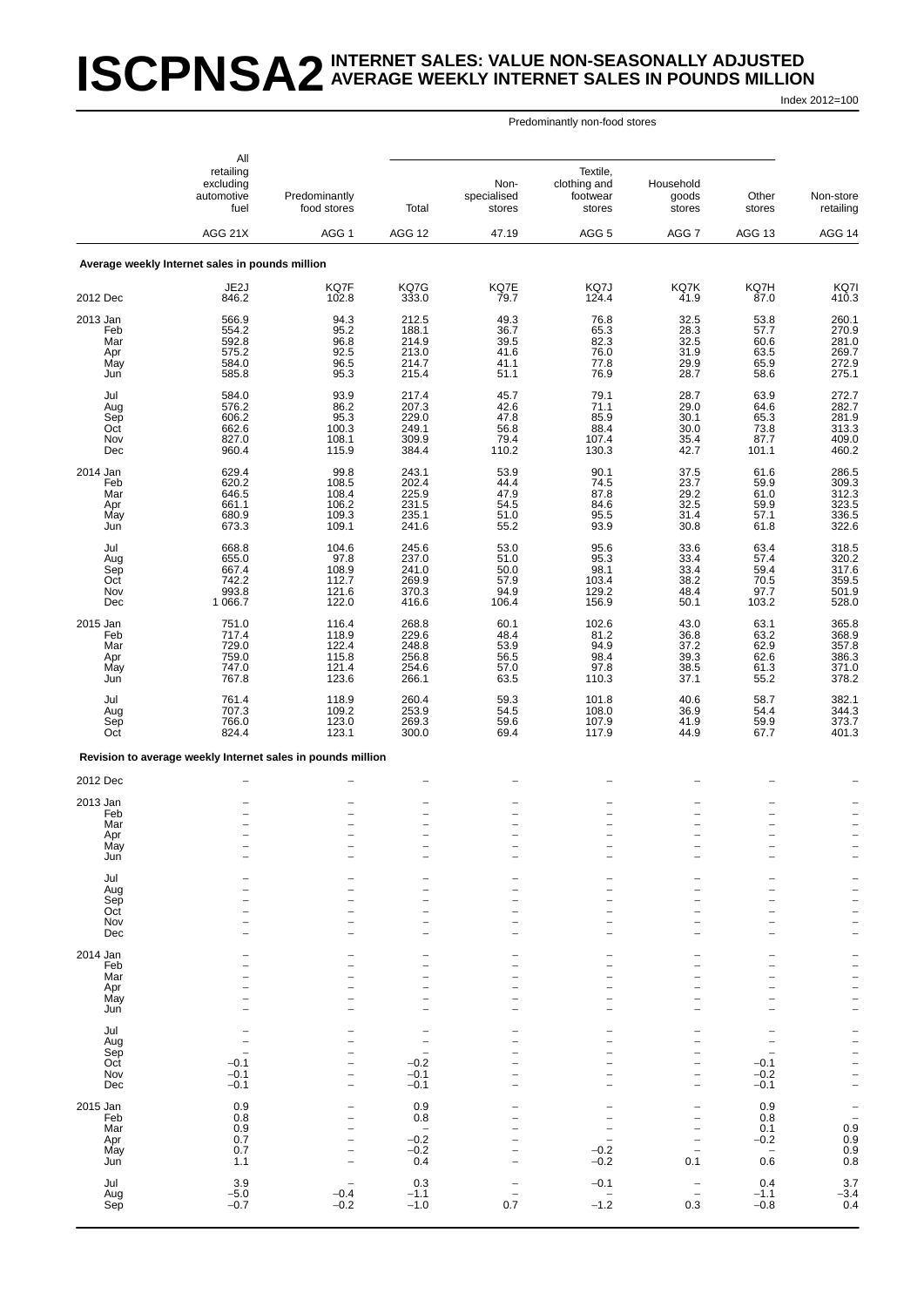# **ISCPNSA3** INTERNET SALES: VALUE NON-SEASONALLY ADJUSTED<br>ISCPNSA3 INTERNET SALES AS A PROPORTION OF ALL RETAILING **INTERNET SALES AS A PROPORTION OF ALL RETAILING**

Index 2012=100

|                   | All                                                         |                                       |                                    |                                 |                                                |                                                      |                                                      |                                                      |
|-------------------|-------------------------------------------------------------|---------------------------------------|------------------------------------|---------------------------------|------------------------------------------------|------------------------------------------------------|------------------------------------------------------|------------------------------------------------------|
|                   | retailing<br>excluding<br>automotive<br>fuel                | Predominantly<br>food stores          | Total                              | Non-<br>specialised<br>stores   | Textile,<br>clothing and<br>footwear<br>stores | Household<br>goods<br>stores                         | Other<br>stores                                      | Non-store<br>retailing                               |
|                   | AGG 21X                                                     | AGG <sub>1</sub>                      | <b>AGG 12</b>                      | 47.19                           | AGG <sub>5</sub>                               | AGG 7                                                | AGG 13                                               | AGG 14                                               |
|                   | Internet sales as a proportion of all retailing             |                                       |                                    |                                 |                                                |                                                      |                                                      |                                                      |
| 2012 Dec          | J4MC<br>10.9                                                | <b>KQ77</b><br>3.1                    | <b>KQ78</b><br>8.4                 | <b>KQ76</b><br>9.0              | KQ7B<br>10.1                                   | KQ7C<br>6.3                                          | <b>KQ79</b><br>7.4                                   | KQ7A<br>74.6                                         |
| 2013 Jan          | 10.5                                                        | 3.6                                   | 8.8                                | 10.3                            | 10.9                                           | 5.9                                                  | 8.0                                                  | 68.3<br>66.6                                         |
| Feb<br>Mar        | 10.0<br>10.3                                                | 3.5<br>3.4                            | 7.7<br>8.6                         | 7.8<br>8.1                      | 9.6<br>11.4                                    | 5.3<br>$6.2\,$                                       | 7.6<br>7.8                                           |                                                      |
| Apr<br>May        | 10.1<br>9.8                                                 | $\frac{3.4}{3.4}$                     | 8.2<br>8.0                         | 8.5<br>8.1                      | 10.2<br>9.9                                    | 5.8<br>5.2                                           | 7.8<br>8.0                                           | 67.2<br>67.5<br>66.2<br>65.2                         |
| Jun               | 9.7                                                         | 3.3                                   | 7.8                                | 9.4                             | 9.3                                            | 5.3                                                  | 6.9                                                  |                                                      |
| Jul<br>Aug        | 9.5<br>9.7                                                  | $3.2\,$<br>3.0                        | 7.9<br>$7.8\,$                     | 8.7<br>$\frac{8.3}{9.2}$        | 9.5<br>$\frac{8.9}{10.2}$                      | 5.2<br>5.6                                           | 7.5<br>7.9                                           | 64.5                                                 |
| Sep<br>Oct        | 10.1<br>10.7                                                | $\frac{3.4}{3.5}$                     | 8.3<br>8.6                         | 9.9                             | 10.3                                           | $5.5\,$<br>5.2                                       | $\frac{7.6}{8.3}$                                    |                                                      |
| Nov<br>Dec        | 12.1<br>11.8                                                | $3.\overline{6}$<br>3.4               | 9.6<br>9.3                         | 11.3<br>11.5                    | $11.3$<br>10.2                                 | 6.0<br>6.5                                           | 8.8<br>8.1                                           | 66.9<br>66.9<br>67.3<br>67.3<br>70.2<br>73.3         |
| 2014 Jan          | 11.1                                                        | $3.7\,$                               | 9.5                                | 10.5                            | $12.6$<br>11.1                                 | 6.4                                                  | 8.2                                                  |                                                      |
| Feb<br>Mar        | 10.7<br>10.8                                                | $\frac{3.9}{3.9}$                     | 8.1<br>8.4                         | 9.1<br>9.3                      | 11.5                                           | 4.4<br>5.3                                           | 7.4<br>7.0                                           |                                                      |
| Apr<br>May        | 10.6<br>10.9                                                | $3.\overline{6}$<br>$\frac{3.8}{3.7}$ | 8.3<br>8.3                         | 10.0<br>9.3                     | 10.5<br>11.5                                   | 5.5<br>5.5                                           | 7.0<br>6.5                                           | 69.9<br>64.8<br>67.4<br>68.8<br>69.7                 |
| Jun               | 10.7                                                        |                                       | 8.3                                | 9.8                             | 10.9                                           | 5.4                                                  | 6.8                                                  | 67.2                                                 |
| Jul<br>Aug        | 10.6<br>10.7                                                | $\frac{3.6}{3.5}$                     | 8.3<br>8.3                         | 9.5<br>9.2                      | 10.9<br>10.9                                   | 5.8<br>5.8                                           | 6.7<br>6.6                                           | 69.3<br>73.8<br>67.8<br>69.7                         |
| Sep<br>Oct        | 10.9<br>11.5                                                | $\frac{3.9}{3.9}$<br>4.0              | $\bf 8.5$<br>8.8                   | 9.1                             | 11.9<br>11.7                                   | 5.8<br>6.0                                           | 6.8<br>7.4                                           |                                                      |
| Nov<br>Dec        | 13.8<br>12.8                                                | 3.6                                   | 10.5<br>9.7                        | $\frac{9.6}{12.2}$<br>11.2      | 12.9<br>11.9                                   | 7.2<br>7.4                                           | 9.1<br>7.6                                           | 74.6<br>77.0                                         |
| 2015 Jan          | 12.8                                                        |                                       | 10.1                               | 11.2                            | 13.8                                           | 7.1                                                  | 8.2                                                  | 74.1                                                 |
| Feb<br>Mar        | 12.0<br>11.7                                                | $4.3$<br>$4.3$<br>$4.2$               | 8.7<br>8.9                         | $\frac{9.3}{10.0}$              | $11.3$<br>12.0                                 | 6.4<br>6.2                                           | $7.\overline{6}$<br>7.3                              | 71.1<br>69.8<br>74.9                                 |
| Apr<br>May        | 12.2<br>11.7                                                | 4.1<br>4.1                            | 8.8<br>8.6                         | 10.3<br>10.1                    | 11.6<br>11.3                                   | 6.3<br>6.3                                           | 7.0<br>$6.8\,$                                       |                                                      |
| Jun               | 12.0                                                        | 4.2                                   | 9.0                                | 11.0                            | 12.0                                           | 6.3                                                  | 6.3                                                  | 74.6<br>71.5                                         |
| Jul<br>Aug        | 11.8<br>11.4                                                | 4.1<br>3.9                            | 8.6<br>8.7                         | 10.1<br>9.6                     | 11.3<br>12.2                                   | $6.5$<br>$6.3$                                       | 6.4<br>6.3                                           | 72.0<br>71.9                                         |
| Sep<br>Oct        | 12.1<br>12.7                                                | 4.3<br>4.3                            | 9.2<br>9.7                         | 10.4<br>11.2                    | 12.2<br>13.1                                   | 6.8<br>6.9                                           | 7.0<br>7.2                                           | 70.7<br>70.3                                         |
|                   | Revision to Internet sales as a proportion of all retailing |                                       |                                    |                                 |                                                |                                                      |                                                      |                                                      |
| 2012 Dec          |                                                             |                                       |                                    |                                 |                                                |                                                      |                                                      |                                                      |
| 2013 Jan          |                                                             |                                       |                                    |                                 |                                                |                                                      |                                                      |                                                      |
| Feb<br>Mar        | $\overline{a}$                                              | $\overline{\phantom{0}}$              | $\qquad \qquad -$                  | $\overline{\phantom{0}}$        | $\overline{a}$                                 | -<br>$\qquad \qquad -$                               | $\qquad \qquad -$                                    | $\qquad \qquad -$                                    |
| Apr<br>May        | $\overline{\phantom{0}}$                                    | $\overline{a}$                        | $\overline{\phantom{0}}$           | $\overline{\phantom{0}}$        | $\overline{\phantom{m}}$                       | $\overline{\phantom{0}}$                             | $\overline{a}$                                       | $\overline{\phantom{0}}$                             |
| Jun               |                                                             | ۳                                     |                                    | $\overline{\phantom{a}}$        | $\overline{\phantom{a}}$                       | $\overline{\phantom{a}}$                             | ۳                                                    | $\overline{\phantom{0}}$                             |
| Jul<br>Aug        |                                                             | -                                     | -                                  |                                 |                                                | -                                                    | $\qquad \qquad -$                                    | $\qquad \qquad -$                                    |
| Sep<br>Oct        |                                                             | $\overline{a}$                        | -                                  |                                 |                                                | $\overline{\phantom{0}}$                             | L                                                    |                                                      |
| Nov<br>Dec        |                                                             |                                       | $\overline{\phantom{0}}$           |                                 |                                                | $\overline{\phantom{0}}$                             | $\overline{\phantom{0}}$                             | $\overline{\phantom{0}}$                             |
| 2014 Jan          |                                                             |                                       |                                    |                                 |                                                |                                                      |                                                      |                                                      |
| Feb<br>Mar        |                                                             | L.                                    |                                    |                                 |                                                | $\overline{a}$                                       | $\overline{\phantom{0}}$                             | $\overline{\phantom{0}}$                             |
| Apr               |                                                             | $\overline{\phantom{0}}$              |                                    |                                 |                                                | $\overline{\phantom{0}}$                             | L.                                                   |                                                      |
| May<br>Jun        |                                                             |                                       | -                                  |                                 |                                                | -                                                    |                                                      |                                                      |
| Jul               |                                                             |                                       |                                    |                                 |                                                |                                                      |                                                      |                                                      |
| Aug<br>Sep        |                                                             |                                       |                                    |                                 |                                                | -<br>$\overline{\phantom{0}}$                        |                                                      | $\overline{\phantom{0}}$<br>$\overline{\phantom{0}}$ |
| Oct<br>Nov        |                                                             |                                       | -                                  |                                 |                                                | $\overline{\phantom{0}}$<br>$\overline{\phantom{0}}$ | $-0.1$                                               | $\overline{\phantom{0}}$<br>$\overline{\phantom{0}}$ |
| Dec               | $\equiv$                                                    | L.                                    | $\overline{\phantom{0}}$           |                                 |                                                | $\overline{\phantom{0}}$                             | $-0.1$                                               | $\overline{\phantom{0}}$                             |
| 2015 Jan<br>Feb   |                                                             | $\overline{\phantom{0}}$              |                                    |                                 | $\overline{a}$                                 | $\overline{\phantom{0}}$<br>$\qquad \qquad -$        | 0.1<br>0.1                                           | $\overline{\phantom{a}}$<br>$\qquad \qquad -$        |
| Mar               |                                                             |                                       |                                    |                                 |                                                | $\overline{\phantom{0}}$<br>$\overline{\phantom{0}}$ | $\overline{\phantom{0}}$<br>$\overline{\phantom{0}}$ | 0.1<br>$\overline{\phantom{a}}$                      |
| Apr<br>May<br>Jun | $\overline{\phantom{0}}$<br>0.1                             | L.<br>$\overline{\phantom{0}}$        | $\overline{\phantom{0}}$<br>0.1    | $\overline{\phantom{0}}$<br>0.1 |                                                | $\overline{\phantom{0}}$<br>$\overline{\phantom{0}}$ | $\overline{\phantom{0}}$<br>0.1                      | $\overline{a}$<br>$\qquad \qquad -$                  |
| Jul               | 0.1                                                         |                                       |                                    | $\overline{\phantom{0}}$        |                                                | -                                                    |                                                      |                                                      |
| Aug<br>Sep        | $-0.1$<br>$\overline{a}$                                    | $\overline{\phantom{0}}$              | $-0.1$<br>$\overline{\phantom{a}}$ | $\overline{\phantom{0}}$<br>0.2 | $\overline{\phantom{0}}$<br>$-0.2$             | $\overline{\phantom{0}}$<br>0.1                      | $-0.1$<br>$\overline{\phantom{0}}$                   | $\begin{array}{c} 0.2 \\ 0.1 \\ 0.6 \end{array}$     |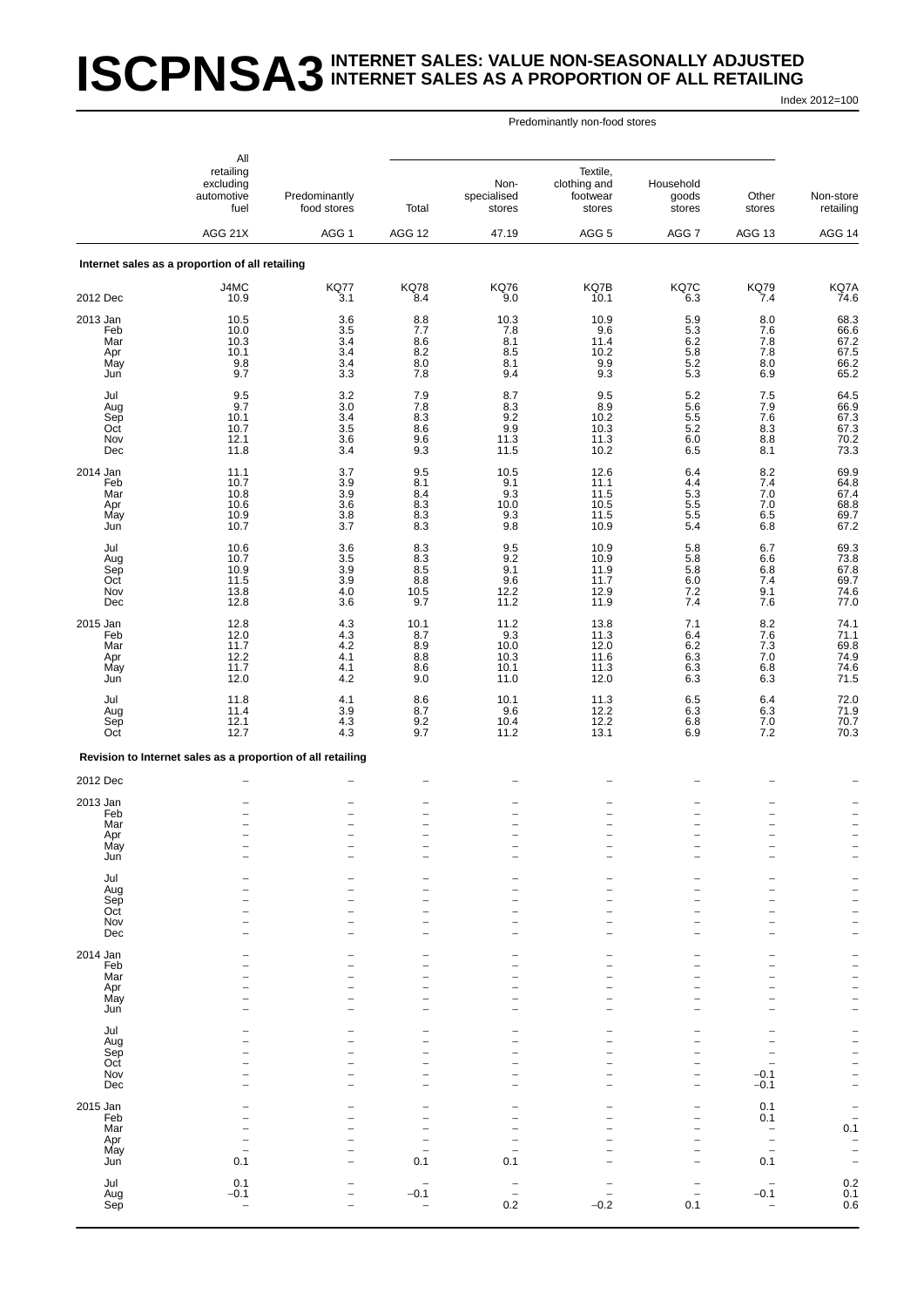# **ISCPSA** SEASONALLY ADJUSTED **SEASONALLY ADJUSTED**

Index 2012=100

|                                             | All<br>retailing<br>excluding<br>automotive<br>fuel            | Predominantly<br>food stores                           | Total                                                                   | Non-<br>specialised<br>stores                                        | Textile,<br>clothing and<br>footwear<br>stores                           | Household<br>goods<br>stores                                          | Other<br>stores                                                          | Non-store<br>retailing                                                                            |
|---------------------------------------------|----------------------------------------------------------------|--------------------------------------------------------|-------------------------------------------------------------------------|----------------------------------------------------------------------|--------------------------------------------------------------------------|-----------------------------------------------------------------------|--------------------------------------------------------------------------|---------------------------------------------------------------------------------------------------|
|                                             | AGG 21X                                                        | AGG <sub>1</sub>                                       | AGG 12                                                                  | 47.19                                                                | AGG <sub>5</sub>                                                         | AGG <sub>7</sub>                                                      | AGG 13                                                                   | AGG 14                                                                                            |
|                                             | Index numbers of sales per week<br>KPC4                        | KPB8                                                   | KPB9                                                                    | KPB7                                                                 | KPC5                                                                     | KPC6                                                                  | KPC <sub>2</sub>                                                         | KPC3                                                                                              |
| 2012 Dec                                    | 109.0                                                          | 109.7                                                  | 105.9                                                                   | 114.6                                                                | 114.3                                                                    | 90.6                                                                  | 98.7                                                                     | 111.4                                                                                             |
| 2013 Jan<br>Feb<br>Mar<br>Apr<br>May<br>Jun | 106.5<br>109.4<br>113.9<br>111.6<br>113.7<br>114.4             | 110.8<br>107.1<br>108.9<br>106.9<br>109.8<br>109.3     | 100.8<br>105.4<br>111.2<br>110.1<br>111.8<br>110.6                      | 119.2<br>115.3<br>114.7<br>115.0<br>117.7<br>133.3                   | 103.3<br>108.5<br>116.8<br>111.7<br>113.3<br>112.6                       | 87.4<br>89.0<br>100.9<br>96.0<br>95.2<br>94.2                         | 92.9<br>104.1<br>107.7<br>112.5<br>115.0<br>102.3                        | 109.9<br>113.4<br>117.8<br>114.5<br>116.7<br>119.3                                                |
| Jul<br>Aug<br>Sep<br>Oct<br>Nov<br>Dec      | 114.8<br>117.7<br>119.4<br>120.1<br>119.0<br>122.9             | 113.3<br>112.6<br>114.0<br>116.5<br>117.1<br>123.7     | 111.3<br>112.3<br>117.1<br>115.4<br>114.7<br>119.5                      | 128.5<br>132.9<br>137.4<br>143.4<br>140.1<br>155.2                   | 114.4<br>107.3<br>122.0<br>114.4<br>117.9<br>118.7                       | 89.2<br>$\frac{94.8}{91.9}$<br>88.2<br>88.5<br>94.8                   | 108.0<br>114.0<br>111.7<br>113.0<br>108.4<br>110.2                       | 118.4<br>123.9<br>123.1<br>$\frac{125.2}{123.2}$<br>123.2                                         |
| 2014 Jan<br>Feb<br>Mar<br>Apr<br>May<br>Jun | 118.7<br>122.7<br>124.8<br>127.3<br>132.3<br>131.1             | 117.0<br>122.3<br>121.4<br>123.8<br>124.4<br>125.1     | 116.5<br>115.2<br>117.5<br>119.1<br>122.1<br>124.2                      | 131.5<br>139.5<br>139.1<br>147.7<br>144.2<br>142.4                   | 121.4<br>124.7<br>124.6<br>124.5<br>138.5<br>137.0                       | 102.7<br>76.0<br>91.3<br>97.1<br>98.2<br>100.8                        | 108.2<br>109.1<br>109.0<br>105.6<br>101.1<br>109.5                       | 121.2<br>129.2<br>$\begin{array}{c} 132.1 \\ 135.3 \\ 143.5 \end{array}$<br>138.9                 |
| Jul<br>Aug<br>Sep<br>Oct<br>Nov<br>Dec      | 131.2<br>134.1<br>131.8<br>135.5<br>142.3<br>137.1             | 125.6<br>126.9<br>129.1<br>130.9<br>132.3<br>131.0     | 125.2<br>128.2<br>$\frac{123.6}{125.9}$<br>135.6<br>130.1               | 146.4<br>155.1<br>142.6<br>143.5<br>162.4<br>147.3                   | 139.1<br>143.1<br>140.2<br>135.4<br>140.4<br>142.7                       | 103.8<br>107.5<br>103.6<br>112.8<br>124.6<br>116.2                    | 106.4<br>104.1<br>102.1<br>110.1<br>118.0<br>111.2                       | 138.2<br>141.5<br>139.7<br>145.0<br>151.4<br>145.0                                                |
| 2015 Jan<br>Feb<br>Mar<br>Apr<br>May<br>Jun | 141.8<br>141.4<br>140.7<br>145.5<br>144.9<br>149.1             | 136.2<br>134.1<br>137.0<br>135.5<br>138.3<br>141.6     | 128.3<br>129.7<br>129.4<br>131.7<br>132.3<br>136.7                      | 147.3<br>151.6<br>155.4<br>153.7<br>160.1<br>162.9                   | 138.0<br>137.0<br>136.7<br>144.9<br>140.8<br>160.0                       | 116.8<br>114.6<br>116.3<br>116.7<br>117.8<br>121.4                    | 110.5<br>114.7<br>110.8<br>109.8<br>111.6<br>99.9                        | 155.0<br>153.7<br>151.3<br>160.4<br>157.7<br>161.9                                                |
| Jul<br>Aug<br>Sep<br>Oct                    | 149.6<br>144.9<br>151.8<br>150.6                               | 142.0<br>141.2<br>145.9<br>143.2                       | 133.7<br>136.7<br>138.4<br>139.3                                        | 163.6<br>165.2<br>170.0<br>171.4                                     | 148.4<br>158.9<br>153.8<br>154.4                                         | 124.4<br>119.4<br>129.6<br>130.6                                      | 101.4<br>100.8<br>104.0<br>104.9                                         | 165.4<br>152.9<br>165.0<br>162.5                                                                  |
| <b>Revision to index numbers</b>            |                                                                |                                                        |                                                                         |                                                                      |                                                                          |                                                                       |                                                                          |                                                                                                   |
| 2012 Dec<br>2013 Jan                        | $-0.1$                                                         | 0.1                                                    | 0.1<br>$-0.3$                                                           | $-0.1$<br>$-0.1$                                                     | 0.1<br>$-0.3$                                                            | 0.7<br>$-1.0$                                                         | 0.3<br>$-0.1$                                                            | $-0.2$<br>0.1                                                                                     |
| Feb<br>Mar<br>Apr<br>iviay<br>Jun           | $-0.2$<br>$-0.1$<br>$-0.1$<br>$-0.3$<br>$-0.1$                 | $-0.1$<br>$-0.1$<br>$-0.1$                             | $-0.3$<br>$-0.4$<br>$-0.3$<br>0.2                                       | $-0.1$<br>$-0.1$<br>0.1                                              | $-0.1$<br>$\overline{\phantom{a}}$                                       | $-1.7$<br>$-2.5$<br>$-0.1$<br>$-1.4$<br>1.6                           | $-0.1$<br>$-0.3$<br>$-0.1$                                               | $-0.2$<br>$-0.1$<br>$-0.4$<br>$-0.3$                                                              |
| Jul<br>Aug<br>Sep<br>Oct<br>Nov<br>Dec      | 0.2<br>0.4<br>$-0.1$<br>0.1<br>0.2<br>0.1                      | $-0.1$<br>$-0.1$<br>0.5<br>$\bar{a}$                   | 0.1<br>0.4<br>0.3<br>$-0.3$<br>0.3<br>0.3                               | 0.1<br>0.7<br>$-0.1$<br>$-0.5$<br>$-0.2$<br>$-0.2$                   | $-0.1$<br>$-0.1$<br>0.3<br>0.2<br>$\bar{a}$                              | $\hspace{0.1mm}-\hspace{0.1mm}$<br>0.5<br>0.4<br>$-0.1$<br>2.4<br>1.4 | $\overline{\phantom{a}}$<br>0.5<br>0.6<br>$-0.8$<br>$-0.1$<br>0.3        | 0.7<br>0.6<br>$-0.4$<br>0.2<br>0.1<br>$-0.1$                                                      |
| 2014 Jan<br>Feb                             | $-0.\overline{2}$                                              | $\qquad \qquad -$                                      | $-0.2$<br>$-0.4$                                                        | $-0.1$<br>$-0.1$                                                     | $-0.2$<br>$-0.2$                                                         | $-0.4$<br>$-1.9$                                                      | $-0.1$<br>$-0.1$                                                         | 0.3<br>$-0.1$                                                                                     |
| Mar<br>Apr<br>May<br>Jun                    | $\hspace{0.1mm}-\hspace{0.1mm}$<br>$-0.2$<br>$-0.4$<br>$-0.1$  | $-0.1$<br>$-0.1$<br>$\bar{a}$                          | $\overline{a}$<br>$-0.4$<br>$-0.3$<br>0.1                               | $\bar{a}$<br>0.1<br>0.2                                              | $\overline{\phantom{m}}$<br>$-0.1$<br>$\overline{\phantom{a}}$<br>$-0.1$ | 0.3<br>$-2.1$<br>$-1.5$<br>0.3                                        | $\overline{\phantom{a}}$<br>$-0.1$<br>$-0.3$<br>$\overline{\phantom{a}}$ | $-0.1$<br>$-0.6$<br>$-0.3$                                                                        |
| Jul<br>Aug<br>Sep<br>Oct<br>Nov<br>Dec      | $\overline{\phantom{a}}$<br>0.3<br>$-0.2$<br>0.3<br>0.2<br>0.1 | $-0.1$<br>$-0.1$<br>$-0.2$<br>0.7<br>$-0.\overline{1}$ | $\hspace{0.1mm}-\hspace{0.1mm}$<br>0.1<br>0.3<br>$-0.2$<br>0.3<br>0.3   | 0.3<br>1.4<br>$-0.1$<br>$-1.1$<br>$-0.3$<br>$-0.3$                   | $-0.1$<br>$-0.3$<br>0.2<br>0.7                                           | $-0.3$<br>$-0.3$<br>0.3<br>0.6<br>2.8<br>1.8                          | 0.1<br>0.3<br>0.7<br>$-0.9$<br>$-0.4$<br>0.1                             | $0.2$<br>0.6<br>-0.5<br>0.5<br>0.5<br>0.3<br>$\qquad \qquad -$                                    |
| 2015 Jan<br>Feb<br>Mar<br>Apr<br>May<br>Jun | 0.4<br>$-0.1$<br>$\bar{a}$<br>$-0.3$                           | $\bar{a}$<br>$-0.1$<br>$-0.1$                          | 0.5<br>$-0.2$<br>$-0.2$<br>$-0.3$<br>$-0.4$<br>$\overline{\phantom{a}}$ | $-0.3$<br>$-0.2$<br>$-0.1$<br>$\overline{\phantom{a}}$<br>0.3<br>0.4 | $-0.4$<br>$-0.1$<br>$-0.1$<br>$-0.2$<br>$-0.6$                           | 0.2<br>$-2.4$<br>$-0.9$<br>$-0.9$<br>$-1.5$<br>$-0.6$                 | $1.7$<br>1.2<br>0.1<br>$-0.4$<br>$-0.4$<br>0.8                           | 0.5<br>$0.\overline{1}$<br>$\begin{array}{c} 0.3 \\ -0.3 \end{array}$<br>$\overline{\phantom{a}}$ |
| Jul<br>Aug<br>Sep                           | 0.6<br>$-0.6$<br>$-0.3$                                        | $-0.1$<br>$-0.5$<br>$-0.5$                             | 0.1<br>$-0.3$<br>$-0.1$                                                 | 0.6<br>1.6<br>2.0                                                    | $-0.3$<br>$-0.4$<br>$-1.5$                                               | $-0.2$<br>$-0.9$<br>1.8                                               | 0.4<br>$-1.2$<br>$-0.9$                                                  | 1.2<br>$-0.9$<br>$-0.4$                                                                           |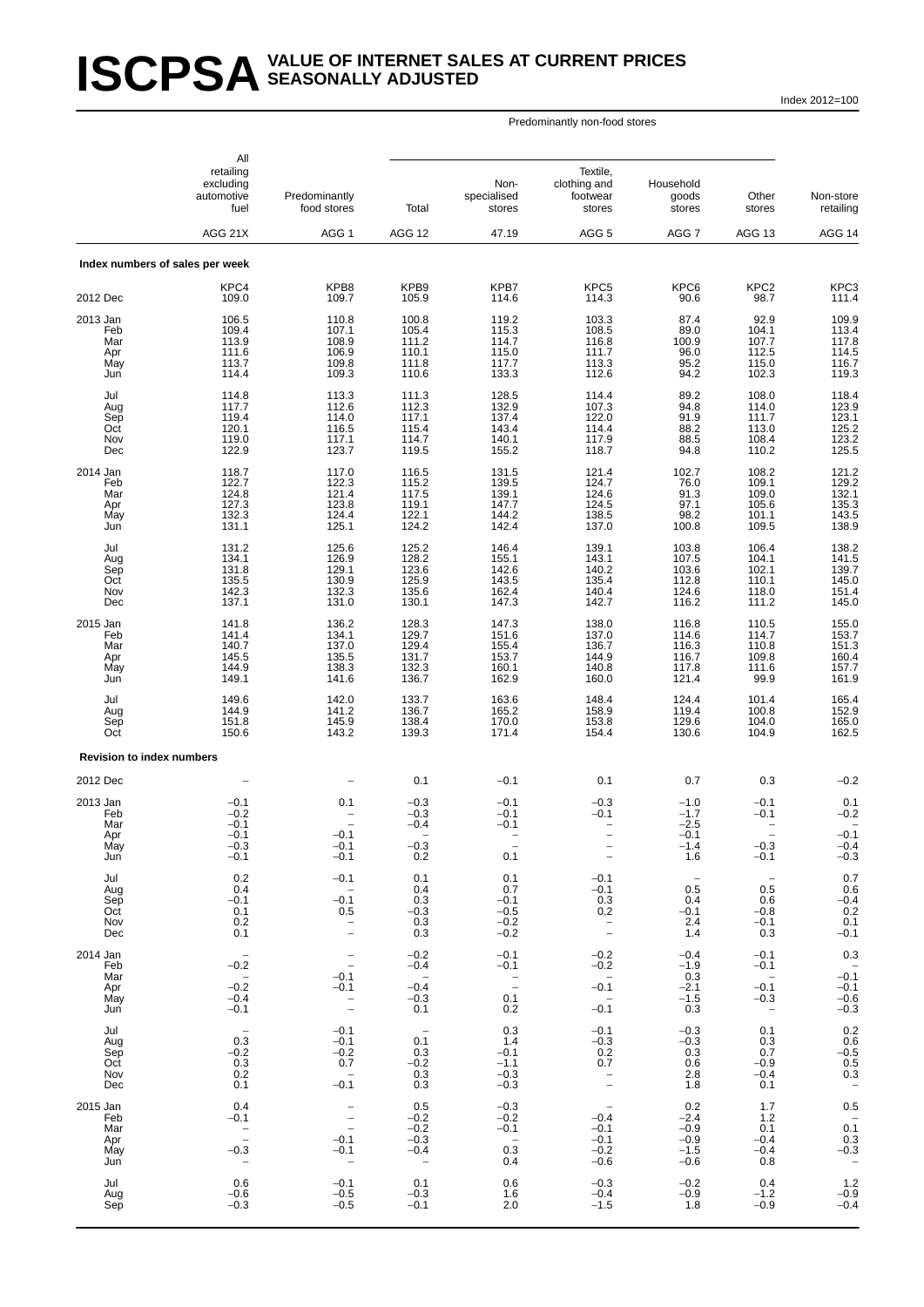# **ISCPSA1** INTERNET SALES: VALUE SEASONALLY ADJUSTED **PERCENTAGE CHANGE ON SAME MONTH A YEAR EARLIER**

Index 2012=100

|                                             | All<br>retailing                                                     |                                                                                         |                                                                                        |                                                                                                                            | Textile,                                                         |                                                              |                                                    |                                                                                  |
|---------------------------------------------|----------------------------------------------------------------------|-----------------------------------------------------------------------------------------|----------------------------------------------------------------------------------------|----------------------------------------------------------------------------------------------------------------------------|------------------------------------------------------------------|--------------------------------------------------------------|----------------------------------------------------|----------------------------------------------------------------------------------|
|                                             | excluding<br>automotive<br>fuel                                      | Predominantly<br>food stores                                                            | Total                                                                                  | Non-<br>specialised<br>stores                                                                                              | clothing and<br>footwear<br>stores                               | Household<br>goods<br>stores                                 | Other<br>stores                                    | Non-store<br>retailing                                                           |
|                                             | AGG 21X                                                              | AGG <sub>1</sub>                                                                        | <b>AGG 12</b>                                                                          | 47.19                                                                                                                      | AGG <sub>5</sub>                                                 | AGG 7                                                        | AGG 13                                             | AGG 14                                                                           |
|                                             | Percentage change on same month a year earlier                       |                                                                                         |                                                                                        |                                                                                                                            |                                                                  |                                                              |                                                    |                                                                                  |
| 2012 Dec                                    | KP8H<br>16.5                                                         | KP8D<br>24.5                                                                            | KP8E<br>15.3                                                                           | KP8C<br>31.3                                                                                                               | KP8I<br>22.8                                                     | KP8J<br>10.1                                                 | KP8F<br>$-0.3$                                     | KP8G<br>15.0                                                                     |
| 2013 Jan<br>Feb<br>Mar<br>Apr<br>May<br>Jun | 12.8<br>13.6<br>18.6<br>14.0<br>10.9<br>17.1                         | 24.4<br>6.2<br>15.3<br>6.3<br>6.9<br>16.6                                               | 5.9<br>11.0<br>17.0<br>11.9<br>5.7<br>12.4                                             | 35.0<br>31.4<br>24.1<br>19.1<br>20.7<br>35.1                                                                               | 11.1<br>17.6<br>20.0<br>18.9<br>14.3<br>19.1                     | $-17.0$<br>$-16.3$<br>$-1.8$<br>$-10.2$<br>$-11.9$<br>$-4.5$ | $-3.9$<br>7.5<br>19.9<br>12.4<br>$-2.3$<br>$-0.5$  | 15.0<br>18.4<br>21.1<br>18.4<br>16.9<br>21.2                                     |
| Jul<br>Aug<br>Sep<br>Oct<br>Nov<br>Dec      | 10.3<br>21.7<br>18.1<br>18.4<br>16.7<br>12.7                         | 11.1<br>11.6<br>13.7<br>15.1<br>11.6<br>12.7                                            | 7.1<br>9.6<br>16.0<br>14.3<br>16.9<br>12.8                                             | 25.1<br>29.4<br>31.3<br>38.2<br>30.0<br>35.4                                                                               | 7.0<br>$4.2\,$<br>20.3<br>3.4<br>28.2<br>3.9                     | $-7.8$<br>0.4<br>$-5.2$<br>$-7.0$<br>$-12.3$<br>4.6          | 3.1<br>7.6<br>11.3<br>24.2<br>11.2<br>11.7         | 12.7<br>36.9<br>21.3<br>22.9<br>18.3<br>12.6                                     |
| 2014 Jan<br>Feb<br>Mar<br>Apr<br>May<br>Jun | 11.4<br>12.2<br>9.6<br>14.0<br>16.4<br>14.6                          | 5.6<br>14.2<br>11.6<br>15.8<br>13.2<br>14.4                                             | 15.5<br>9.3<br>5.7<br>8.2<br>9.3<br>12.2                                               | 10.3<br>21.0<br>21.2<br>28.5<br>22.5<br>6.8                                                                                | 17.5<br>14.9<br>6.7<br>11.5<br>22.2<br>21.7                      | 17.4<br>$-14.6$<br>$-9.6$<br>1.2<br>3.2<br>7.0               | 16.4<br>4.8<br>1.2<br>$-6.2$<br>$-12.1$<br>7.0     | $10.2$<br>13.9<br>12.1<br>$\frac{18.2}{23.0}$<br>16.5                            |
| Jul<br>Aug<br>Sep<br>Oct<br>Nov<br>Dec      | 14.3<br>14.0<br>10.4<br>12.8<br>19.6<br>11.5                         | 10.8<br>12.8<br>13.2<br>12.4<br>13.0<br>5.9                                             | 12.6<br>14.2<br>5.5<br>9.1<br>18.2<br>8.9                                              | 13.9<br>16.7<br>3.8<br>0.1<br>15.9<br>$-5.1$                                                                               | 21.5<br>33.3<br>15.0<br>18.4<br>19.0<br>20.2                     | 16.3<br>13.4<br>12.7<br>27.8<br>40.8<br>22.6                 | $-1.5$<br>$-8.7$<br>$-8.5$<br>$-2.6$<br>8.9<br>0.9 | 16.8<br>14.2<br>13.5<br>15.9<br>22.9<br>15.5                                     |
| 2015 Jan<br>Feb<br>Mar<br>Apr<br>May<br>Jun | 19.5<br>15.2<br>12.7<br>14.3<br>9.5<br>13.7                          | 16.4<br>9.6<br>12.8<br>9.5<br>11.2<br>13.2                                              | 10.2<br>12.6<br>10.2<br>10.6<br>8.3<br>10.1                                            | 12.1<br>8.7<br>11.8<br>4.0<br>11.0<br>14.4                                                                                 | 13.6<br>9.8<br>9.7<br>16.3<br>1.6<br>16.8                        | 13.8<br>50.8<br>27.4<br>20.2<br>20.0<br>20.4                 | 2.1<br>5.1<br>1.7<br>4.0<br>10.5<br>$-8.7$         | 27.9<br>19.0<br>14.6<br>18.6<br>9.9<br>16.6                                      |
| Jul<br>Aug<br>Sep<br>Oct                    | 14.0<br>8.0<br>15.1<br>11.2                                          | 13.1<br>11.2<br>13.0<br>9.4                                                             | 6.7<br>6.6<br>12.0<br>10.6                                                             | 11.8<br>6.6<br>19.2<br>19.5                                                                                                | 6.7<br>11.0<br>9.7<br>14.0                                       | 19.9<br>11.0<br>25.2<br>15.7                                 | $-4.7$<br>$-3.1$<br>1.9<br>$-4.7$                  | 19.7<br>8.0<br>18.1<br>12.1                                                      |
|                                             | Revision to percentage change on same month a year earlier           |                                                                                         |                                                                                        |                                                                                                                            |                                                                  |                                                              |                                                    |                                                                                  |
| 2012 Dec                                    |                                                                      |                                                                                         |                                                                                        | $-0.1$                                                                                                                     |                                                                  | $-0.1$                                                       |                                                    |                                                                                  |
| 2013 Jan<br>Feb<br>Mar<br>Apr<br>May<br>Jun | 0.1<br>$-0.1$<br>0.1<br>$-0.1$<br>$-0.1$                             | $\overline{\phantom{0}}$<br>0.1<br>0.1<br>$\overline{\phantom{0}}$                      | $-0.1$<br>0.3<br>$-0.1$                                                                | $-0.1$<br>$-0.1$<br>$\overline{\phantom{0}}$<br>0.1                                                                        | $-0.1$<br>$-0.1$<br>$-0.1$                                       | $-0.1$<br>$-0.5$<br>$-0.5$<br>1.3<br>$-0.4$                  | $-0.2$<br>0.1<br>$-0.1$<br>0.2                     | 0.4<br>$-0.1$<br>$-0.1$<br>$-0.2$<br>$-0.1$                                      |
| Jul<br>Aug<br>Sep<br>Oct<br>Nov<br>Dec      | $-0.2$<br>$-0.1$<br>0.1<br>$\overline{\phantom{a}}$<br>0.1           | $-0.1$<br>$-0.1$<br>0.2<br>$\overline{\phantom{a}}$<br>$-0.1$                           | $-0.1$<br>$-0.1$<br>$\overline{\phantom{a}}$<br>$-0.1$<br>$-0.1$<br>0.1                | 0.1<br>0.4<br>$\hspace{0.1mm}-\hspace{0.1mm}$<br>$-0.4$<br>$-0.1$<br>$-0.1$                                                | $-0.1$<br>$\bar{a}$<br>0.2<br>$\bar{a}$                          | $-0.6$<br>$-0.4$<br>$-0.2$<br>$-0.2$<br>0.6<br>0.7           | $-0.1$<br>$-0.2$<br>0.1<br>0.1<br>$\bar{a}$        | $-0.2$<br>$-0.\overline{2}$<br>$0.1$<br>$0.1$<br>$\hspace{0.1mm}-\hspace{0.1mm}$ |
| 2014 Jan<br>Feb<br>Mar<br>Apr<br>May<br>Jun | 0.1<br>$\overline{\phantom{0}}$<br>0.1<br>$-0.1$<br>$\bar{a}$        | $-0.1$<br>$\bar{a}$<br>-<br>$\overline{\phantom{0}}$<br>$\overline{a}$                  | 0.1<br>$\overline{\phantom{a}}$<br>0.4<br>$-0.3$<br>$\overline{\phantom{m}}$<br>$-0.2$ | $\overline{\phantom{0}}$<br>$\qquad \qquad -$<br>$\qquad \qquad -$<br>$\qquad \qquad -$<br>0.1<br>$\overline{\phantom{a}}$ | 0.1<br>$-0.1$<br>$\overline{\phantom{a}}$<br>$-0.1$              | 0.8<br>$-0.5$<br>2.4<br>$-2.1$<br>0.1<br>$-1.5$              | 0.1<br>$\bar{a}$<br>$-0.1$<br>$-0.1$<br>0.1        | 0.1<br>0.1<br>$-0.1$<br>0.1<br>$-0.1$<br>0.1                                     |
| Jul<br>Aug<br>Sep<br>Oct<br>Nov<br>Dec      | $-0.2$<br>$-0.1$<br>$-0.1$<br>0.2<br>$\bar{a}$                       | $\bar{a}$<br>$-0.1$<br>0.2<br>$-0.\overline{1}$                                         | $\overline{\phantom{a}}$<br>$-0.2$<br>$\overline{\phantom{a}}$<br>0.1<br>$\bar{a}$     | 0.1<br>0.4<br>$\overline{\phantom{m}}$<br>$-0.4$<br>$-0.1$<br>$-0.1$                                                       | $-0.1$<br>$-0.2$<br>$0.\overline{4}$<br>$\overline{\phantom{a}}$ | $-0.5$<br>$-0.9$<br>$-0.2$<br>0.6<br>$-0.7$<br>0.2           | 0.1<br>$-0.2$<br>0.2<br>$-0.1$<br>$-0.2$<br>$-0.2$ | $-0.4$<br>$\frac{-}{0.3}$<br>0.1<br>$\overline{\phantom{a}}$                     |
| 2015 Jan<br>Feb<br>Mar<br>Apr<br>May<br>Jun | 0.3<br>0.1<br>$\hspace{0.1mm}$ $\hspace{0.1mm}$<br>0.2<br>0.1<br>0.1 | <u>—</u><br>-<br>$\overline{\phantom{0}}$<br>$\overline{a}$<br>$\overline{\phantom{a}}$ | 0.6<br>0.3<br>$-0.1$<br>0.1<br>$-0.1$<br>$\overline{\phantom{a}}$                      | $\qquad \qquad -$<br>$\overline{\phantom{0}}$<br>$\bar{a}$<br>0.1<br>0.1                                                   | $-0.2$<br>$\qquad \qquad -$<br>$-0.1$<br>$-0.3$<br>$-0.3$        | 0.8<br>0.5<br>$-1.4$<br>1.7<br>0.3<br>$-0.9$                 | 1.6<br>1.1<br>0.1<br>$-0.3$<br>0.1<br>0.7          | 0.1<br>$-0.2$<br>0.4<br>0.3<br>0.3                                               |
| Jul<br>Aug<br>Sep                           | 0.4<br>$-0.8$<br>$-0.1$                                              | $\overline{\phantom{0}}$<br>$-0.5$<br>$-0.2$                                            | $\qquad \qquad -$<br>$-0.4$<br>$-0.4$                                                  | ${}^{0.2}_{0.2}$<br>1.5                                                                                                    | $-0.1$<br>$-0.1$<br>$-1.2$                                       | 0.3<br>$-0.6$<br>1.4                                         | 0.3<br>$-1.4$<br>$-1.6$                            | $0.7 - 1.2$<br>0.1                                                               |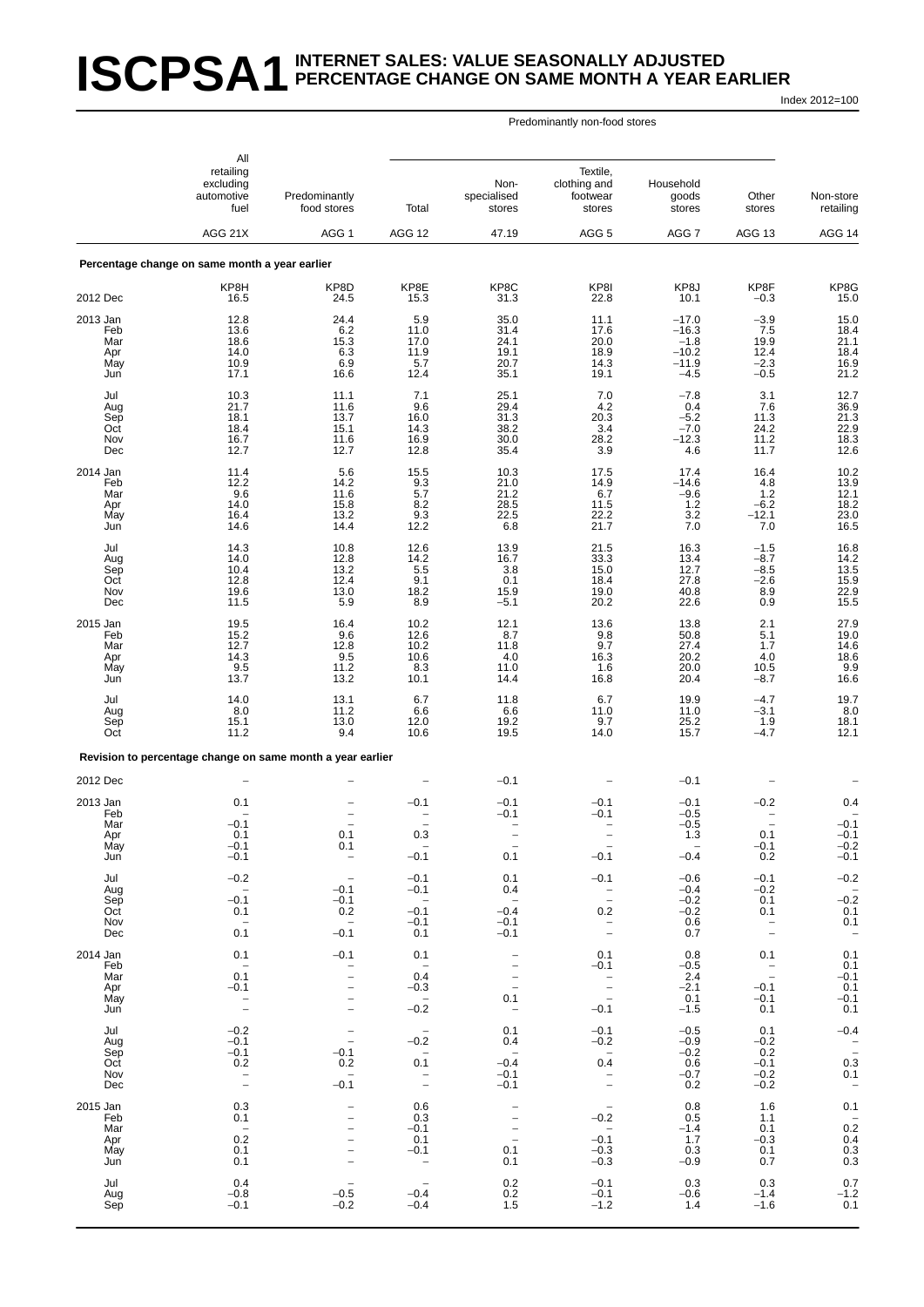#### **ISCPSA3** INTERNET SALES: VALUE SEASONALLY ADJUSTED **INTERNET SALES AS A PROPORTION OF ALL RETAILING**

Index 2012=100

#### Predominantly non-food stores

|                                             | All<br>retailing                                            |                                                                              |                                                                                              |                                                      | Textile,                                       |                                                                                       |                                                                       |                                                                           |
|---------------------------------------------|-------------------------------------------------------------|------------------------------------------------------------------------------|----------------------------------------------------------------------------------------------|------------------------------------------------------|------------------------------------------------|---------------------------------------------------------------------------------------|-----------------------------------------------------------------------|---------------------------------------------------------------------------|
|                                             | excluding<br>automotive<br>fuel                             | Predominantly<br>food stores                                                 | Total                                                                                        | Non-<br>specialised<br>stores                        | clothing and<br>footwear<br>stores             | Household<br>goods<br>stores                                                          | Other<br>stores                                                       | Non-store<br>retailing                                                    |
|                                             | AGG 21X                                                     | AGG <sub>1</sub>                                                             | <b>AGG 12</b>                                                                                | 47.19                                                | AGG <sub>5</sub>                               | AGG 7                                                                                 | AGG 13                                                                | AGG 14                                                                    |
|                                             | Internet sales as a proportion of all retailing             |                                                                              |                                                                                              |                                                      |                                                |                                                                                       |                                                                       |                                                                           |
| 2012 Dec                                    | MS6Y<br>10.1                                                | <b>MS72</b><br>3.4                                                           | <b>MS73</b><br>8.2                                                                           | MS6Z<br>8.7                                          | <b>MS76</b><br>10.5                            | <b>MS77</b><br>5.5                                                                    | <b>MS74</b><br>7.4                                                    | <b>MS75</b><br>68.5                                                       |
| 2013 Jan<br>Feb<br>Mar<br>Apr<br>May<br>Jun | 9.9<br>10.0<br>10.4<br>10.4<br>10.3<br>10.3                 | 3.4<br>$3.3$<br>$3.3$<br>$3.4$<br>$\begin{array}{c} 3.3 \\ 3.3 \end{array}$  | 7.9<br>8.0<br>8.7<br>8.4<br>8.5<br>8.3                                                       | 9.0<br>8.6<br>8.7<br>8.7<br>8.8<br>9.6               | 9.3<br>9.6<br>10.8<br>10.3<br>10.2<br>10.1     | 5.4<br>5.3<br>6.4<br>5.9<br>5.7<br>5.7                                                | 7.2<br>7.7<br>$\frac{8.2}{8.2}$<br>8.5<br>7.4                         | 67.4<br>68.4<br>66.6<br>71.0<br>67.3<br>67.9                              |
| Jul<br>Aug<br>Sep<br>Oct<br>Nov<br>Dec      | 10.3<br>10.5<br>10.6<br>10.7<br>10.7<br>10.8                | 3.3<br>3.4<br>3.4<br>3.5<br>3.5<br>3.7                                       | 8.4<br>8.5<br>8.6<br>8.6<br>8.7<br>8.8                                                       | 9.5<br>9.7<br>10.0<br>10.3<br>10.5<br>11.0           | 10.3<br>9.6<br>10.5<br>10.1<br>10.4<br>10.5    | 5.5<br>6.0<br>5.6<br>5.4<br>5.5<br>5.6                                                | $\begin{array}{c} 7.9 \\ 8.3 \end{array}$<br>7.7<br>8.1<br>7.8<br>7.8 | 66.7<br>$65.4$<br>$68.8$<br>69.1<br>67.8<br>65.4                          |
| 2014 Jan<br>Feb<br>Mar<br>Apr<br>May<br>Jun | 10.5<br>10.8<br>10.9<br>11.1<br>11.5<br>11.4                | $3.5$<br>$3.6$<br>3.6<br>3.7<br>3.7<br>3.7                                   | 8.5<br>8.5<br>$\begin{array}{c} 8.5 \\ 8.7 \end{array}$<br>8.8<br>8.9                        | 9.3<br>10.0<br>9.7<br>10.3<br>10.0<br>9.9            | $10.7$<br>11.2<br>10.7<br>10.8<br>11.9<br>11.7 | 5.9<br>4.5<br>5.4<br>5.8<br>5.9<br>5.8                                                | 7.6<br>7.6<br>7.4<br>7.4<br>6.9<br>7.4                                | 68.9<br>66.8<br>69.9<br>68.7<br>70.2<br>69.8                              |
| Jul<br>Aug<br>Sep<br>Oct<br>Nov<br>Dec      | 11.4<br>11.6<br>11.5<br>11.6<br>12.1<br>11.6                | 3.7<br>$\begin{array}{c} 3.8 \\ 3.9 \end{array}$<br>3.9<br>$\frac{3.9}{3.9}$ | 8.9<br>9.0<br>8.9<br>8.9<br>9.4<br>9.0                                                       | 10.2<br>10.6<br>9.8<br>9.8<br>10.9<br>10.3           | 11.9<br>11.8<br>12.3<br>11.6<br>11.8<br>11.9   | 6.1<br>6.1<br>6.0<br>6.3<br>6.8<br>6.6                                                | 7.1<br>7.1<br>6.9<br>7.4<br>7.8<br>7.1                                | 71.2<br>71.5<br>69.5<br>71.6<br>72.6<br>70.1                              |
| 2015 Jan<br>Feb<br>Mar<br>Apr<br>May<br>Jun | 12.1<br>12.1<br>12.0<br>12.4<br>12.3<br>12.7                | 4.0<br>4.0<br>4.1<br>4.1<br>4.1<br>4.2                                       | 9.1<br>9.0<br>9.0<br>9.1<br>9.2<br>9.5                                                       | 10.0<br>10.2<br>10.5<br>10.4<br>10.8<br>11.0         | 11.7<br>11.4<br>11.3<br>11.9<br>11.6<br>13.0   | 6.6<br>6.4<br>6.4<br>6.4<br>6.5<br>6.8                                                | 7.5<br>7.7<br>7.6<br>7.4<br>7.5<br>6.9                                | 73.8<br>73.1<br>71.5<br>75.4<br>74.4<br>73.7                              |
| Jul<br>Aug<br>Sep<br>Oct                    | 12.7<br>12.4<br>12.8<br>12.8                                | $^{4.2}_{4.3}$<br>4.3<br>4.3                                                 | 9.2<br>9.5<br>9.6<br>9.7                                                                     | 10.8<br>11.0<br>11.2<br>11.4                         | 12.2<br>12.8<br>12.7<br>12.9                   | 6.7<br>6.7<br>7.0<br>7.1                                                              | 6.9<br>6.9<br>$7.2\,$<br>7.1                                          | 73.6<br>69.5<br>72.7<br>72.0                                              |
|                                             | Revision to Internet sales as a proportion of all retailing |                                                                              |                                                                                              |                                                      |                                                |                                                                                       |                                                                       |                                                                           |
| 2012 Dec                                    |                                                             |                                                                              |                                                                                              |                                                      |                                                |                                                                                       |                                                                       | $-0.1$                                                                    |
| 2013 Jan<br>Feb<br>Mar<br>Apr<br>May<br>Jun | $\overline{\phantom{0}}$<br>$\bar{a}$                       | $\overline{\phantom{0}}$                                                     | $\overline{a}$<br>$\overline{\phantom{0}}$<br>$\qquad \qquad -$                              | $\overline{\phantom{0}}$<br>$\overline{\phantom{0}}$ | $-0.1$<br>$\overline{a}$                       | $-0.1$<br>$-0.1$<br>$-0.2$<br>$\overline{\phantom{0}}$<br>$\substack{ -0.1 \\ -0.1 }$ | $-0.1$<br>0.1                                                         | $-0.1$<br>$\overline{\phantom{a}}$<br>$\substack{ -0.2 \\ -0.1 }$         |
| Jul<br>Aug<br>Sep<br>Oct<br>Nov<br>Dec      | 0.1<br><sup>-</sup>                                         |                                                                              | $\overline{\phantom{0}}$<br>$-0.1$<br>0.1<br>$\overline{\phantom{a}}$                        |                                                      | 0.1<br>$-0.1$                                  | $\overline{\phantom{0}}$<br>$\overline{\phantom{0}}$<br>0.1<br>0.1                    | $-0.1$                                                                | $0.8\,$<br>$-0.1$<br>$-0.2$<br>$\frac{1}{2}$                              |
| 2014 Jan<br>Feb<br>Mar<br>Apr<br>May<br>Jun |                                                             |                                                                              | $\equiv$<br>$\overline{\phantom{a}}$<br>$\qquad \qquad -$<br>$\overline{\phantom{0}}$<br>0.1 |                                                      | $-0.1$<br>0.1                                  | $-0.1$<br>$-0.1$<br>$\overline{\phantom{0}}$<br>$-0.1$<br>$\overline{\phantom{a}}$    | $-0.1$                                                                | 0.1                                                                       |
| Jul<br>Aug<br>Sep<br>Oct<br>Nov<br>Dec      | 0.1<br>-                                                    | $\overline{a}$                                                               | $\qquad \qquad -$<br>$\qquad \qquad -$<br>$\qquad \qquad -$<br>0.1<br>$\qquad \qquad -$      | 0.1<br>$\qquad \qquad -$<br>$-0.1$                   | $-\frac{1}{0.1}$<br>$-0.1$<br>$0.\overline{1}$ | $\overline{\phantom{0}}$<br>$\overline{\phantom{0}}$<br>0.2<br>0.1                    | $\overline{a}$<br>$\overline{\phantom{0}}$<br>$-0.1$                  | $0.6$<br>$-0.2$<br>$-0.2$<br>$0.\overline{1}$<br>$\overline{\phantom{a}}$ |
| 2015 Jan<br>Feb<br>Mar<br>Apr<br>May<br>Jun |                                                             |                                                                              | 0.1<br>$-0.1$<br>$-0.1$<br>$\overline{\phantom{0}}$                                          |                                                      | $-0.1$<br>$\qquad \qquad -$<br>0.1             | $-0.1$<br>$-0.1$<br>$-0.1$<br>$-0.1$                                                  | 0.1<br>0.1<br>L                                                       | $0.2\,$<br>$\overline{\phantom{m}}$                                       |
| Jul<br>Aug<br>Sep                           | 0.1                                                         |                                                                              | $\overline{\phantom{0}}$<br>$\equiv$                                                         | 0.1<br>0.1                                           | $-0.1$<br>$-0.1$                               | $\qquad \qquad -$<br>$\overline{\phantom{a}}$<br>0.2                                  | $-0.1$<br>$\overline{\phantom{0}}$                                    | $0.6\,$<br>$-0.1$<br>0.4                                                  |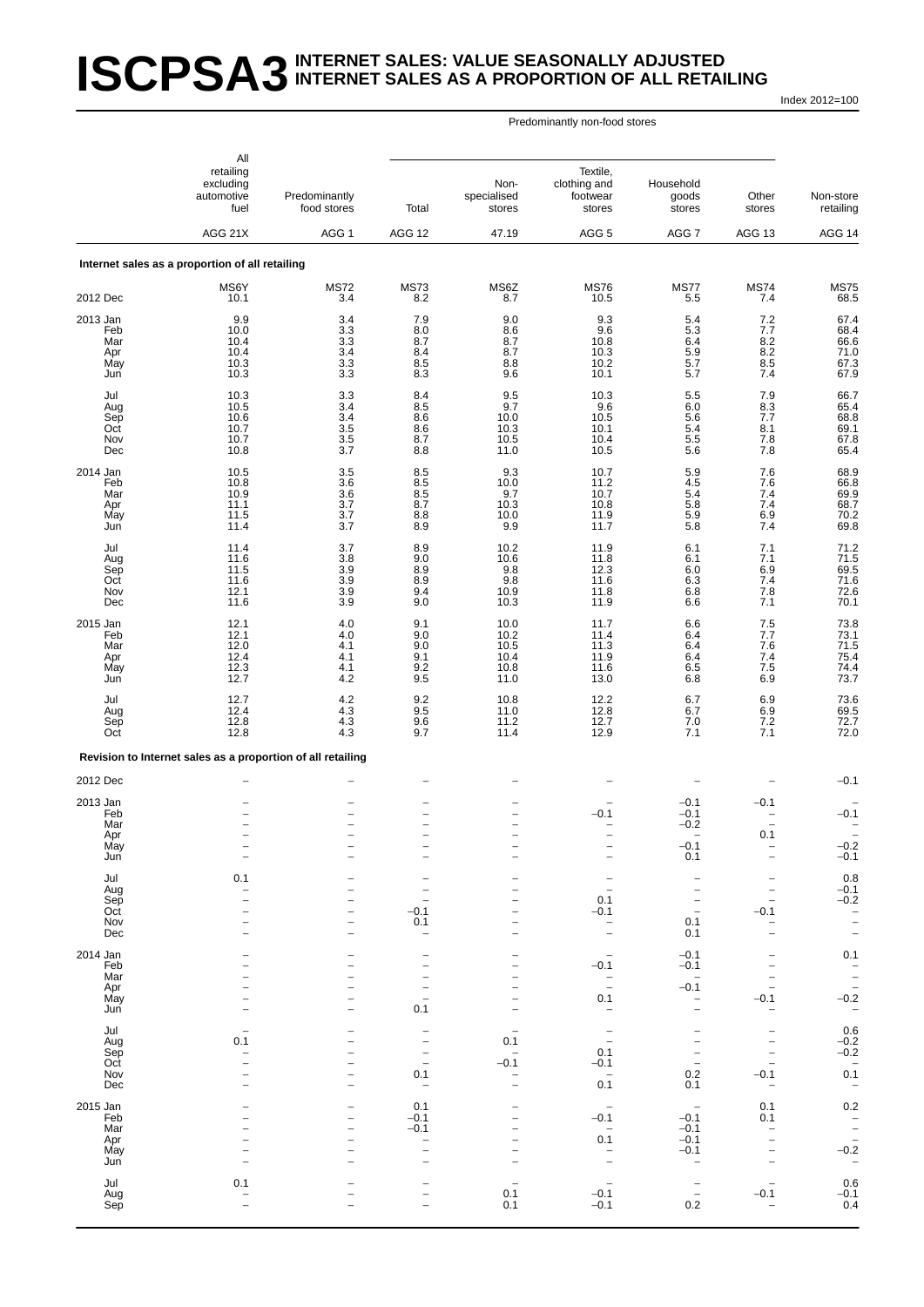#### **ISCPSA2** INTERNET SALES INDEX: VALUE SEASONALLY ADJUSTED **PERCENTAGE CHANGE ON PREVIOUS MONTH**

Index 2012=100

|                                             | All                                                                      |                                                   | Predominantly non-food stores                                |                                                                |                                                               |                                                        |                                                         |                                                                                   |
|---------------------------------------------|--------------------------------------------------------------------------|---------------------------------------------------|--------------------------------------------------------------|----------------------------------------------------------------|---------------------------------------------------------------|--------------------------------------------------------|---------------------------------------------------------|-----------------------------------------------------------------------------------|
|                                             | retailing<br>excluding<br>automotive<br>fuel <sup>1</sup>                | Predominantly<br>food stores                      | Total                                                        | Non-<br>specialised<br>stores                                  | Textile,<br>clothing<br>and<br>footwear<br>stores             | Household<br>goods<br>stores                           | Other<br>stores                                         | Non store<br>retailing                                                            |
|                                             | AGG 21X                                                                  | AGG <sub>1</sub>                                  | AGG 12                                                       | 47.19                                                          | AGG <sub>5</sub>                                              | AGG 7                                                  | AGG 13                                                  | AGG 14                                                                            |
| <b>2009 Nov</b><br>Dec                      | KP8P<br>4.2<br>$-6.8$                                                    | KP8L<br>$-1.6$<br>$-8.9$                          | KP8M<br>3.3<br>$-7.6$                                        | KP8K<br>8.7<br>$-9.9$                                          | KP8Q<br>1.3<br>6.8                                            | KP8R<br>$-6.8$<br>$-15.8$                              | KP8N<br>11.8<br>$-10.8$                                 | KP8O<br>7.4<br>$-5.2$                                                             |
| 2010 Jan<br>Feb<br>Mar<br>Apr<br>May<br>Jun | $-0.9$<br>3.0<br>$-0.2$<br>3.1<br>1.9<br>0.1                             | 19.3<br>15.3<br>$-3.4$<br>8.1<br>$-9.1$<br>$-0.2$ | $-5.1$<br>1.8<br>$-1.5$<br>6.3<br>3.6<br>$-0.2$              | $-2.9$<br>$-8.7$<br>14.1<br>$-1.4$<br>8.7<br>$-4.6$            | 3.0<br>$-10.7$<br>7.5<br>6.7<br>$-1.0$<br>$-0.7$              | 0.8<br>9.0<br>$-23.6$<br>1.7<br>0.1<br>2.6             | $-18.5$<br>17.2<br>1.2<br>13.8<br>7.0<br>1.1            | $-3.9$<br>$-1.0$<br>$-2.7$<br>$-2.3$<br>$\begin{array}{c} 5.9 \\ 0.6 \end{array}$ |
| Jul<br>Aug<br>Sep<br>Oct<br>Nov<br>Dec      | 5.4<br>5.7<br>$-0.5$<br>4.0<br>2.0<br>$-2.4$                             | $-1.8$<br>4.3<br>$-0.1$<br>0.7<br>0.9<br>$-13.8$  | 10.2<br>6.4<br>$-1.1$<br>4.3<br>2.8<br>0.5                   | 0.3<br>3.8<br>2.4<br>6.8<br>$-1.2$                             | 12.6<br>2.6<br>$-0.\overline{7}$<br>3.7<br>1.1<br>$-1.5$      | 4.5<br>4.6<br>2.7<br>5.5<br>$-3.7$<br>4.2              | 16.5<br>13.2<br>$-5.0$<br>4.9<br>5.8<br>0.9             | $3.9$<br>$5.5$<br>$-0.1$<br>$5.0$<br>$1.6$<br>$-1.0$                              |
| 2011 Jan<br>Feb<br>Mar<br>Apr<br>May<br>Jun | 5.1<br>$-4.7$<br>0.3<br>$-0.1$<br>1.5<br>4.0                             | 22.8<br>$-9.6$<br>0.5<br>8.8<br>$-10.8$<br>8.7    | $-2.5$<br>$-4.8$<br>3.6<br>$-2.9$<br>$1.\overline{3}$<br>1.5 | 3.4<br>$-11.0$<br>12.2<br>$-4.7$<br>8.2<br>4.0                 | 3.0<br>4.8<br>1.0<br>3.0<br>2.6<br>0.5                        | $-2.9$<br>$-11.8$<br>$-0.6$<br>$-5.3$<br>$-8.6$<br>9.8 | $-8.6$<br>$-5.9$<br>4.1<br>$-6.0$<br>1.1<br>$-2.3$      | $7.2 - 2.8$<br>$-2.9$<br>$-0.6$<br>6.8<br>4.7                                     |
| Jul<br>Aug<br>Sep<br>Oct<br>Nov<br>Dec      | 2.5<br>1.2<br>2.7<br>$-0.5$<br>5.7<br>$-2.0$                             | $-2.0$<br>1.0<br>2.8<br>2.0<br>5.3<br>$-5.7$      | 1.1<br>$-0.4$<br>2.6<br>$-1.1$<br>$-2.4$<br>4.2              | $-1.2$<br>1.8<br>1.7<br>$-1.2$<br>$-0.9$<br>3.1                | 3.6<br>0.9<br>6.8<br>$-1.4$<br>$-0.2$<br>3.7                  | 1.8<br>$-2.9$<br>$-0.3$<br>$-7.6$<br>2.7<br>2.0        | $-0.2$<br>$-1.9$<br>0.2<br>2.2<br>$-7.7$<br>6.4         | 5.2<br>$2.7$<br>$2.8$<br>$-0.7$<br>$12.5 - 5.3$                                   |
| 2012 Jan<br>Feb<br>Mar<br>Apr<br>May<br>Jun | 0.9<br>1.9<br>$-0.3$<br>2.0<br>4.7<br>$-4.7$                             | 1.1<br>13.2<br>$-6.4$<br>$6.5$<br>2.2<br>$-8.8$   | 3.5<br>$-0.2$<br>0.1<br>3.5<br>7.5<br>$-6.9$                 | 1.2<br>$-0.7$<br>5.4<br>4.4<br>1.0<br>1.2                      | $-0.8$<br>5.5<br>$-3.5$<br>5.5<br>$-4.7$                      | 28.1<br>1.0<br>$-3.3$<br>4.0<br>1.0<br>-8.7            | $-2.2$<br>0.1<br>$-7.3$<br>11.5<br>17.7<br>$-12.7$      | $-1.3$<br>0.2<br>1.6<br>$-0.6$<br>3.2<br>$-1.4$                                   |
| Jul<br>Aug<br>Sep<br>Oct<br>Nov<br>Dec      | 6.5<br>$-7.1$<br>$\begin{array}{c} 4.5 \\ 0.3 \end{array}$<br>0.6<br>7.0 | 8.8<br>$-1.2$<br>$-0.5$<br>0.9<br>3.7<br>4.6      | 5.5<br>$-1.4$<br>$-1.4$<br>$-2.8$<br>8.0                     | 4.1<br>$-0.1$<br>1.9<br>$-0.9$<br>3.9<br>6.3                   | 13.2<br>$-3.\overline{6}$<br>$-1.6$<br>9.0<br>$-16.8$<br>24.2 | $-1.9$<br>$-2.4$<br>2.7<br>$-2.1$<br>6.3<br>$-10.2$    | 1.9<br>1.1<br>$-5.2$<br>$-9.4$<br>7.1<br>1.2            | $6.7 - 13.7$<br>$\begin{array}{c} 12.0 \\ 0.4 \\ 2.3 \\ 7.0 \end{array}$          |
| 2013 Jan<br>Feb<br>Mar<br>Apr<br>May<br>Jun | $-2.3$<br>2.7<br>4.1<br>$-2.0$<br>1.9<br>0.6                             | 1.0<br>$-3.3$<br>1.6<br>$-1.8$<br>2.7<br>$-0.5$   | -4.9<br>4.6<br>5.5<br>$-1.0$<br>1.6<br>$-1.0$                | 4.0<br>$-3.3$<br>$-0.5$<br>0.2<br>2.4<br>13.2                  | $-9.6$<br>5.0<br>7.6<br>$-4.3$<br>1.4<br>$-0.7$               | $-3.5$<br>1.8<br>13.4<br>$-4.9$<br>$-0.9$<br>$-1.0$    | $-5.8$<br>12.0<br>3.4<br>$\frac{4.5}{2.2}$<br>$-11.1$   | $-1.4$<br>3.2<br>3.8<br>$-2.8$<br>1.9<br>2.2                                      |
| Jul<br>Aug<br>Sep<br>Oct<br>Nov<br>Dec      | $0.4$<br>2.5<br>1.5<br>0.6<br>$-0.9$<br>3.3                              | 3.7<br>$-0.7$<br>1.3<br>$2.2\,$<br>0.6<br>5.6     | 0.6<br>0.9<br>4.4<br>$-1.4$<br>$^{-0.6}_{4.2}$               | $-3.6$<br>3.4<br>$3.4\,$<br>4.3<br>$-2.3$<br>10.7              | 1.7<br>$-6.2$<br>13.6<br>$-6.2$<br>3.1<br>0.7                 | $-5.3$<br>6.3<br>$-3.1$<br>$-4.0$<br>0.3<br>7.1        | 5.6<br>5.5<br>$-2.0$<br>1.2<br>$-4.1$<br>1.7            | $-0.8$<br>$4.7$<br>$-0.7$<br>$1.7$<br>$-1.6$<br>$1.9$                             |
| 2014 Jan<br>Feb<br>Mar<br>Apr<br>May<br>Jun | $-3.4$<br>3.4<br>1.7<br>2.0<br>4.0<br>$-0.9$                             | $-5.4$<br>4.5<br>$-0.7$<br>1.9<br>0.5<br>0.6      | $-2.5$<br>$-1.1$<br>2.0<br>1.4<br>2.6<br>1.6                 | $-15.3$<br>6.1<br>$-0.3$<br>6.2<br>$-2.4$<br>$-1.2$            | 2.3<br>2.7<br>$-0.1$<br>$-0.1$<br>11.2<br>$-1.1$              | 8.3<br>$-26.0$<br>20.1<br>6.4<br>1.1<br>2.6            | $-1.9$<br>0.9<br>$-0.1$<br>$-3.1$<br>$\frac{-4.3}{8.3}$ | $-3.4$<br>6.6<br>2.2<br>2.5<br>6.1<br>-3.2                                        |
| Jul<br>Aug<br>Sep<br>Oct<br>Nov<br>Dec      | 0.1<br>2.2<br>$-1.7$<br>2.7<br>5.1<br>$-3.7$                             | 0.4<br>1.1<br>1.7<br>1.4<br>1.1<br>$-1.0$         | 0.9<br>2.4<br>$-3.6$<br>1.9<br>7.7<br>$-4.0$                 | 2.8<br>5.9<br>$-8.0$<br>0.6<br>13.2<br>$-9.3$                  | 1.5<br>$^{2.9}_{-2.0}$<br>$-3.4$<br>3.6<br>1.7                | 2.9<br>3.6<br>$-3.7$<br>8.9<br>10.5<br>$-6.8$          | $-2.8$<br>$-2.2$<br>$-1.8$<br>$7.8$<br>$7.2$<br>$-5.7$  | $-0.5$<br>2.4<br>$-1.3$<br>3.8<br>4.4<br>$-4.2$                                   |
| 2015 Jan<br>Feb<br>Mar<br>Apr<br>May<br>Jun | 3.4<br>$-0.3$<br>$-0.5$<br>3.4<br>$-0.4$<br>2.9                          | 4.0<br>$-1.6$<br>2.2<br>$-1.1$<br>2.1<br>2.4      | $-1.4$<br>1.1<br>$-0.2$<br>1.8<br>0.4<br>3.4                 | $\overline{\phantom{a}}$<br>2.9<br>2.5<br>$-1.1$<br>4.1<br>1.8 | $-3.3$<br>$-0.7$<br>$-0.2$<br>$6.0 - 2.8$<br>13.7             | 0.5<br>$-1.9$<br>1.5<br>0.4<br>0.9<br>3.1              | $-0.6$<br>3.8<br>$-3.4$<br>$-0.9$<br>1.7<br>$-10.5$     | $6.9 -0.8 -1.6 -0.0 -1.7 -2.7$                                                    |
| Jul<br>Aug<br>Sep<br>Oct                    | 0.3<br>$-3.1$<br>4.8<br>$-0.8$                                           | 0.3<br>$-0.5$<br>3.3<br>$-1.9$                    | $\frac{-2.2}{2.3}$<br>1.3<br>$0.\overline{6}$                | 0.4<br>1.0<br>2.9<br>0.9                                       | $-7.3$<br>7.1<br>$-3.2$<br>0.4                                | 2.4<br>$-4.0$<br>8.5<br>0.7                            | 1.5<br>$-0.6$<br>3.2<br>0.8                             | $2.2 - 7.6$<br>7.9<br>-1.5                                                        |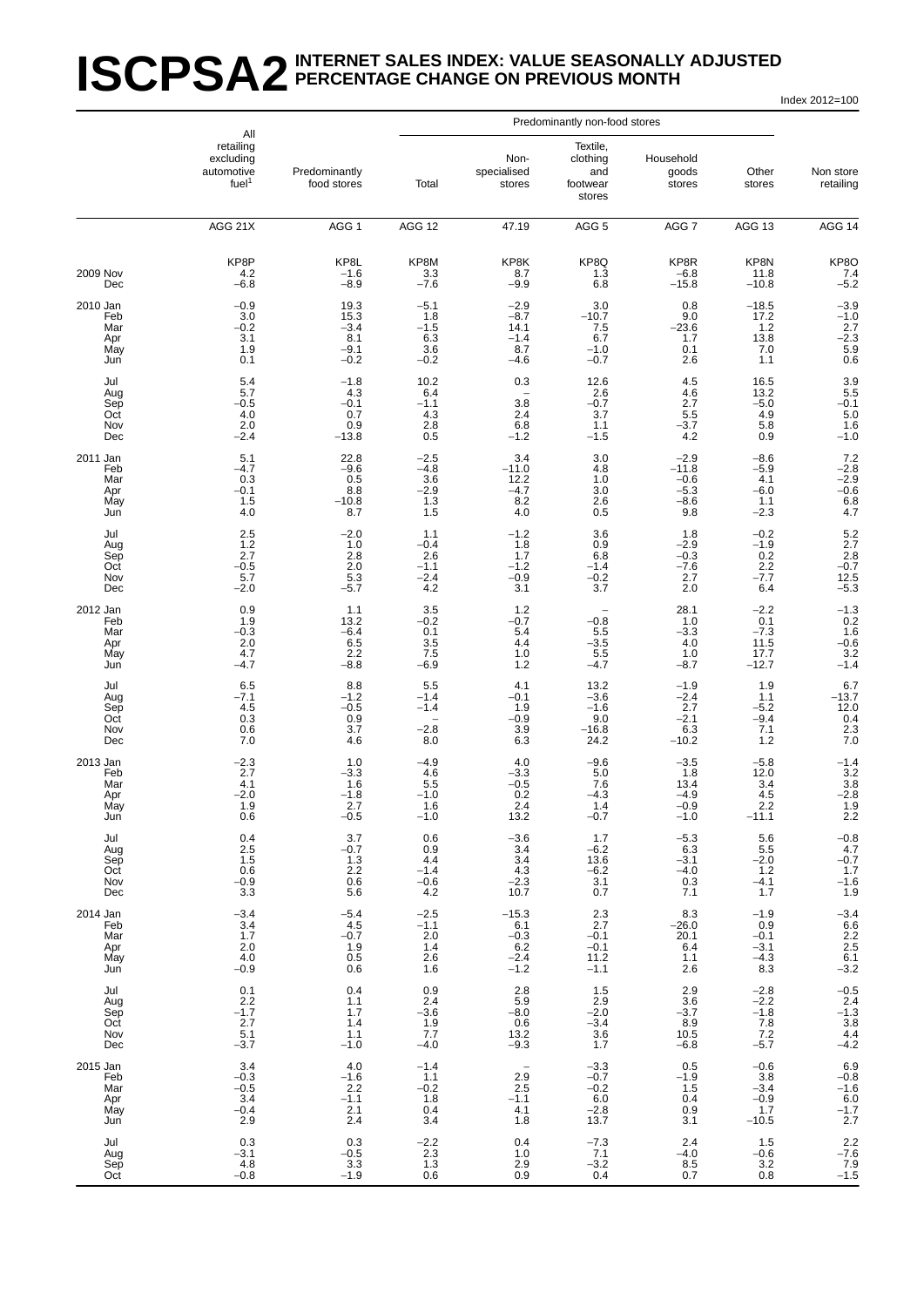# INTERNET INTERNET RETAIL SALES (Non-seasonally adjusted)

|            |                          | Average              | Internet      |  |
|------------|--------------------------|----------------------|---------------|--|
|            | Average                  | weekly               | sales as a    |  |
|            | weekly                   | value for            | percentage    |  |
|            | value for                | Internet             | of total      |  |
|            | all                      | retail               | retail        |  |
|            | retailing<br>(£ million) | sales<br>(£ million) | sales<br>(% ) |  |
|            |                          |                      |               |  |
|            |                          |                      |               |  |
|            | JE4W                     | JE2J                 | J4MC          |  |
| 2010 Oct   | 5 681.4                  | 450.0                | 7.9           |  |
| Nov        | 6 256.4                  | 562.5                | 9.0           |  |
| Dec        | 7 186.2                  | 612.4                | 8.5           |  |
|            |                          |                      |               |  |
| 2011 Jan   | 5 2 1 3 . 5              | 451.4                | 8.7           |  |
| Feb        | 5 2 3 2 . 3              | 411.1                | 7.9           |  |
| Mar        | 5 382.7                  | 420.3                | 7.8           |  |
| Apr        | 5723.7                   | 414.0                | 7.2           |  |
| May        | 5 5 9 7.6                | 420.1                | 7.5           |  |
| Jun        | 5 638.8                  | 431.5                | 7.7           |  |
|            |                          |                      |               |  |
| Jul        | 5711.6                   | 442.3                | 7.7           |  |
| Aug        | 5 5 5 8.8<br>5 604.0     | 433.5<br>464.0       | 7.8<br>8.3    |  |
| Sep<br>Oct | 5892.9                   | 506.4                | 8.6           |  |
| Nov        | 6410.1                   | 657.5                | 10.3          |  |
| Dec        | 7656.0                   | 718.6                | 9.4           |  |
|            |                          |                      |               |  |
| 2012 Jan   | 5 3 2 4 . 0              | 502.6                | 9.4           |  |
| Feb        | 5 3 66.3                 | 491.0                | 9.1           |  |
| Mar        | 5 660.4                  | 499.1                | 8.8           |  |
| Apr        | 5 704.1                  | 505.1                | 8.9           |  |
| May        | 5786.1                   | 527.5                | 9.1           |  |
| Jun        | 5 845.0                  | 496.0                | 8.5           |  |
|            |                          |                      |               |  |
| Jul        | 5 877.5                  | 530.1                | 9.0           |  |
| Aug        | 5727.8                   | 473.3                | 8.3           |  |
| Sep<br>Oct | 5778.8<br>6 000.5        | 516.3<br>562.5       | 8.9<br>9.4    |  |
| Nov        | 6 5 5 5 . 3              | 703.9                | 10.7          |  |
| Dec        | 7793.9                   | 846.2                | 10.9          |  |
|            |                          |                      |               |  |
| 2013 Jan   | 5 4 0 5.5                | 566.9                | 10.5          |  |
| Feb        | 5 5 6 5.1                | 554.2                | 10.0          |  |
| Mar        | 5776.3                   | 592.8                | 10.3          |  |
| Apr        | 5720.4                   | 575.2                | 10.1          |  |
| May        | 5 985.4                  | 584.0                | 9.8           |  |
| Jun        | 6 0 64.4                 | 585.8                | 9.7           |  |
|            |                          |                      |               |  |
| Jul        | 6 138.4<br>5911.2        | 584.0<br>576.2       | 9.5<br>9.7    |  |
| Aug<br>Sep | 6 0 1 1 . 3              | 606.2                | 10.1          |  |
| Oct        | 6 209.1                  | 662.6                | 10.7          |  |
| Nov        | 6 806.7                  | 827.0                | 12.1          |  |
| Dec        | 8 1 6 5.4                | 960.4                | 11.8          |  |
|            |                          |                      |               |  |
| 2014 Jan   | 5 680.1                  | 629.4                | 11.1          |  |
| Feb        | 5789.4                   | 620.2                | 10.7          |  |
| Mar        | 5 9 68.4                 | 646.5                | 10.8          |  |
| Apr        | 6 2 2 7.1                | 661.1                | 10.6          |  |
| May        | 6 2 27.2                 | 680.9                | 10.9          |  |
| Jun        | 6 309.9                  | 673.3                | 10.7          |  |
|            |                          |                      |               |  |
| Jul        | 6 3 1 6.4<br>6 138.1     | 668.8<br>655.0       | 10.6          |  |
| Aug        | 6 119.7                  | 667.4                | 10.7<br>10.9  |  |
| Sep<br>Oct | 6 4 6 1.3                | 742.2                | 11.5          |  |
| Nov        | 7 208.0                  | 993.8                | 13.8          |  |
| Dec        | 8 3 3 9.6                | 1 0 66.7             | 12.8          |  |
|            |                          |                      |               |  |
| 2015 Jan   | 5 867.8                  | 751.0                | 12.8          |  |
| Feb        | 5 9 5 5.3                | 717.4                | 12.0          |  |
| Mar        | 6 212.5                  | 729.0                | 11.7          |  |
| Apr        | 6 2 3 9 . 3              | 759.0                | 12.2          |  |
| May        | 6 373.5                  | 747.0                | 11.7          |  |
| Jun        | 6 4 2 2.8                | 767.8                | 12.0          |  |
|            |                          |                      |               |  |
| Jul<br>Aug | 6466.9<br>6 190.8        | 761.4<br>707.3       | 11.8<br>11.4  |  |
| Sep        | 6315.9                   | 766.0                | 12.1          |  |
|            |                          |                      |               |  |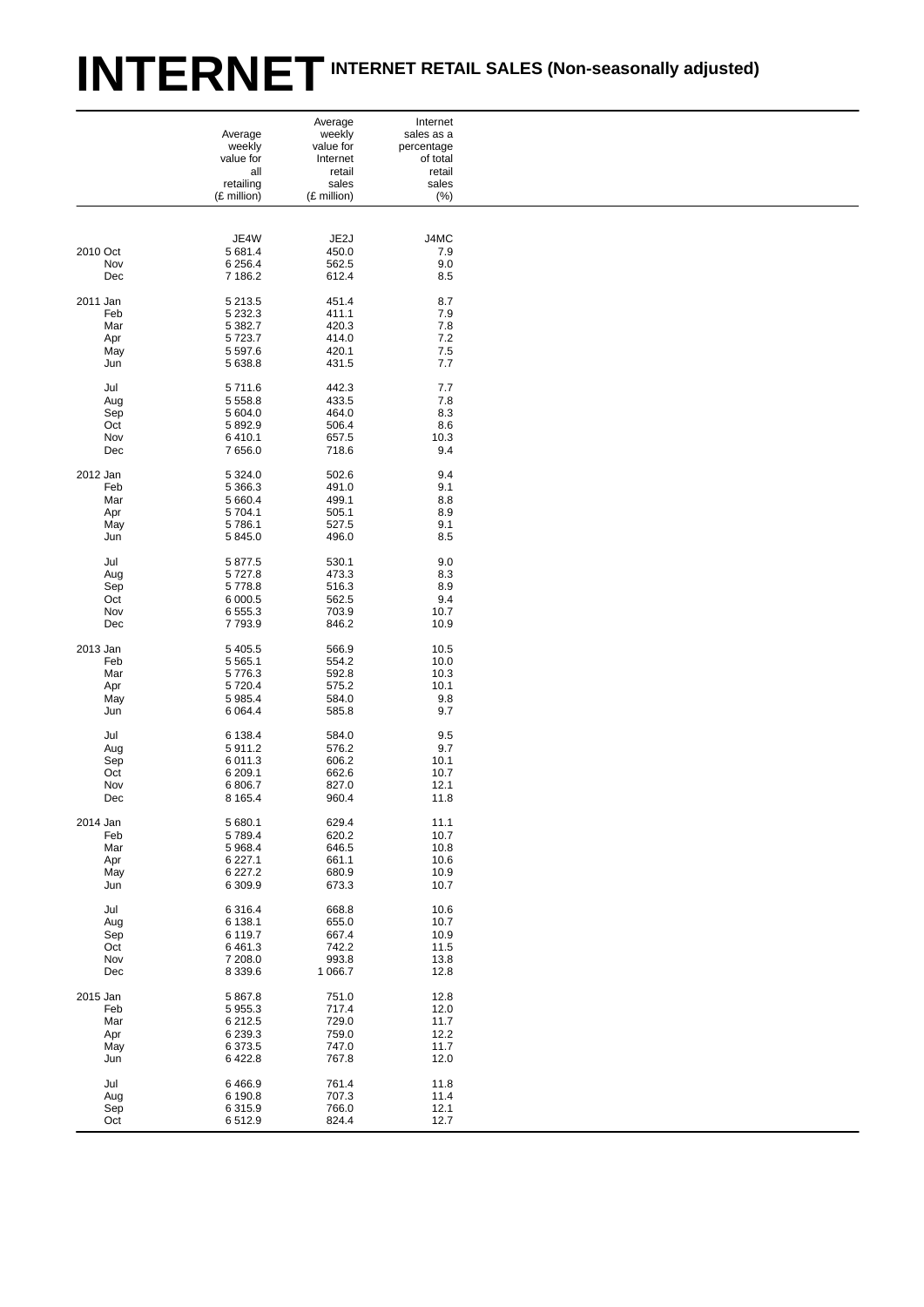## **ID1** WPLIED PRICE DEFLATOR<br>Year on year percentage ch **Year on year percentage change**

|                                             |                                                                      |                                                                  |                                                                            | Predominantly non-food stores                                       |                                                                                     |                                                               |                                                                                |                                                          |                                                                               |                                                                                 |
|---------------------------------------------|----------------------------------------------------------------------|------------------------------------------------------------------|----------------------------------------------------------------------------|---------------------------------------------------------------------|-------------------------------------------------------------------------------------|---------------------------------------------------------------|--------------------------------------------------------------------------------|----------------------------------------------------------|-------------------------------------------------------------------------------|---------------------------------------------------------------------------------|
|                                             | All<br>retailing<br>including<br>automotive<br>fuel <sup>1</sup>     | All<br>retailing<br>excludina<br>automotive<br>fuel <sup>1</sup> | Predominantly<br>food stores                                               | Total                                                               | Non-<br>specialised<br>stores                                                       | Textile,<br>clothing<br>and<br>footwear<br>stores             | Household<br>goods<br>stores                                                   | Other<br>stores                                          | Non store<br>retailing                                                        | Predominantly<br>automotive<br>fuel <sup>1</sup>                                |
|                                             | <b>AGG 21</b>                                                        | AGG 21X                                                          | AGG <sub>1</sub>                                                           | AGG 12                                                              | 47.19                                                                               | AGG <sub>5</sub>                                              | AGG 7                                                                          | AGG 13                                                   | AGG 14                                                                        | 47.30                                                                           |
| 2009 Nov<br>Dec                             | J5HW<br>1.6<br>3.9                                                   | J3VA<br>0.7<br>2.7                                               | A4VJ<br>1.8<br>2.2                                                         | A4VK<br>$-0.5$<br>2.2                                               | A4VL<br>1.1<br>3.3                                                                  | A4VM<br>$-4.5$<br>$-2.0$                                      | A4VN<br>1.7<br>5.7                                                             | A4VO<br>0.7<br>3.3                                       | J5HU<br>$-0.3$<br>2.0                                                         | J3UX<br>10.4<br>17.5                                                            |
| 2010 Jan<br>Feb<br>Mar<br>Apr<br>May<br>Jun | 4.4<br>3.3<br>3.9<br>4.4<br>3.7<br>2.9                               | 2.2<br>1.2<br>1.8<br>$2.\overline{3}$<br>1.8<br>1.6              | 2.7<br>1.6<br>2.4<br>3.1<br>2.2<br>2.2                                     | 1.6<br>1.1<br>1.3<br>1.6<br>1.5<br>1.1                              | 2.8<br>1.8<br>1.9<br>2.2<br>2.1<br>1.6                                              | $-2.8$<br>$-2.2$<br>$-1.5$<br>0.2<br>0.1<br>$-0.6$            | 4.7<br>3.3<br>3.1<br>2.6<br>2.3<br>1.7                                         | 3.0<br>2.2<br>2.1<br>1.9<br>1.9<br>1.9                   | 2.4<br>1.0<br>1.8<br>$2.\overline{3}$<br>2.2<br>1.8                           | 24.1<br>$21.2$<br>$23.5$<br>$24.0$<br>21.6<br>15.2                              |
| Jul<br>Aug<br>Sep<br>Oct<br>Nov<br>Dec      | 2.9<br>2.8<br>$3.\overline{3}$<br>3.5<br>3.7<br>3.9                  | 1.8<br>1.9<br>2.8<br>2.6<br>3.2<br>3.4                           | 3.0<br>3.4<br>4.3<br>4.1<br>4.9<br>5.3                                     | 0.7<br>0.7<br>1.6<br>1.4<br>1.7<br>1.7                              | 1.4<br>1.5<br>$2.\overline{3}$<br>1.9<br>2.3<br>2.6                                 | $-1.9$<br>$-0.7$<br>1.6<br>1.4<br>2.6<br>2.3                  | 2.1<br>1.4<br>1.6<br>1.2<br>1.7<br>1.5                                         | 1.7<br>1.0<br>1.1<br>1.1<br>0.7<br>0.6                   | 1.5<br>1.2<br>1.8<br>1.5<br>2.0<br>2.5                                        | $13.8$<br>$11.6$<br>$8.5$<br>$\begin{array}{c} 11.0 \\ 9.9 \\ 12.6 \end{array}$ |
| 2011 Jan<br>Feb<br>Mar<br>Apr<br>May<br>Jun | 4.4<br>5.1<br>4.5<br>4.4<br>4.9<br>5.1                               | 3.4<br>4.0<br>3.3<br>3.5<br>3.8<br>3.9                           | 5.5<br>5.6<br>4.4<br>5.0<br>5.8<br>6.4                                     | 1.7<br>2.5<br>2.3<br>2.2<br>2.1<br>1.7                              | 2.8<br>3.4<br>2.9<br>2.6<br>2.8<br>2.3                                              | 2.0<br>3.4<br>2.7<br>1.8<br>2.0<br>2.2                        | 1.6<br>2.3<br>2.4<br>2.9<br>$2.\overline{3}$<br>1.6                            | 0.6<br>1.5<br>1.6<br>1.8<br>1.8<br>0.9                   | 1.8<br>2.9<br>$2.\overline{2}$<br>$2.\overline{5}$<br>$2.\overline{2}$<br>1.5 | 14.8<br>15.4<br>15.3<br>12.4<br>13.4<br>14.8                                    |
| Jul<br>Aug<br>Sep<br>Oct<br>Nov<br>Dec      | 5.6<br>5.8<br>5.7<br>5.3<br>4.6<br>3.8                               | 4.4<br>4.5<br>4.2<br>4.1<br>3.5<br>2.8                           | 6.4<br>6.2<br>6.4<br>5.3<br>4.8<br>4.3                                     | 2.8<br>3.0<br>2.4<br>3.1<br>2.5<br>1.7                              | 3.0<br>3.0<br>2.7<br>3.0<br>2.5<br>1.6                                              | 3.6<br>$^{4.2}_{2.6}$<br>3.6<br>2.8<br>1.9                    | 2.3<br>2.0<br>1.6<br>2.8<br>1.6<br>0.7                                         | 2.3<br>2.7<br>2.7<br>2.8<br>2.8<br>2.0                   | 2.3<br>1.8<br>1.8<br>2.6<br>1.9<br>0.7                                        | 14.7<br>16.6<br>17.3<br>15.0<br>12.8<br>9.2                                     |
| 2012 Jan<br>Feb<br>Mar<br>Apr<br>May<br>Jun | 3.0<br>3.0<br>3.2<br>2.6<br>1.7<br>0.7                               | 2.6<br>2.7<br>3.0<br>2.3<br>1.8<br>1.0                           | 3.6<br>4.1<br>4.6<br>3.7<br>3.0<br>2.1                                     | 1.9<br>1.6<br>1.7<br>1.1<br>0.9<br>0.2                              | 1.6<br>1.7<br>1.7<br>1.4<br>0.9<br>0.2                                              | 2.9<br>2.2<br>3.1<br>2.2<br>1.7<br>$-0.3$                     | 1.1<br>1.2<br>1.3<br>0.2<br>0.6<br>0.7                                         | 1.8<br>1.1<br>0.9<br>0.7<br>0.3<br>0.3                   | 1.1<br>$\frac{1.2}{1.3}$<br>0.7<br>0.3<br>$-0.2$                              | 5.3<br>5.3<br>4.9<br>5.3<br>1.0<br>$-1.4$                                       |
| Jul<br>Aug<br>Sep<br>Oct<br>Nov<br>Dec      | 0.6<br>0.8<br>1.2<br>1.4<br>1.2<br>1.7                               | 0.9<br>0.9<br>1.0<br>1.3<br>1.3<br>1.7                           | 1.8<br>2.1<br>2.1<br>2.8<br>3.1<br>3.1                                     | 0.2<br>$-0.1$<br>0.1<br>$-0.3$<br>0.3                               | 0.4<br>0.3<br>0.4<br>0.1<br>0.2<br>0.6                                              | 0.5<br>$-0.1$<br>0.5<br>1.1                                   | 0.6<br>0.4<br>0.8<br>0.3<br>$-0.3$<br>0.5                                      | $-0.4$<br>$-0.8$<br>$-0.6$<br>$-0.8$<br>$-0.9$<br>$-0.6$ | $-0.2$<br>0.3<br>$-0.2$<br>0.3                                                | $-1.6$<br>0.2<br>2.9<br>2.6<br>1.2<br>1.2<br>0.1                                |
| 2013 Jan<br>Feb<br>Mar<br>Apr<br>May<br>Jun | 1.6<br>1.3<br>1.1<br>0.7<br>1.0<br>1.8                               | 1.8<br>1.3<br>1.2<br>1.2<br>1.5<br>1.8                           | 3.9<br>3.2<br>3.0<br>3.4<br>3.5<br>3.4                                     | $-0.2$<br>$-0.5$<br>$-0.6$<br>$-0.7$<br>$-0.3$<br>0.5               | $-0.1$<br>$-0.3$<br>$-0.4$<br>$-0.4$<br>$-0.1$<br>0.6                               | 0.6<br>0.1<br>1.0<br>3.0                                      | $-0.5$<br>$-0.4$<br>$-1.2$<br>$-1.6$<br>$-1.6$<br>$-1.7$                       | $-0.8$<br>$-1.0$<br>$-0.9$<br>$-1.0$<br>$-0.8$<br>$-0.5$ | 0.2<br>$-0.2$<br>0.3<br>$-0.5$<br>0.6                                         | $-0.4$<br>1.0<br>0.4<br>$-3.3$<br>$-2.5$<br>$1.2$                               |
| Jul<br>Aug<br>Sep<br>Oct<br>Nov<br>Dec      | 1.9<br>1.7<br>1.1<br>0.9<br>0.7<br>0.9                               | 1.8<br>1.7<br>1.4<br>1.4<br>1.2<br>1.1                           | 3.6<br>3.5<br>3.4<br>3.3<br>2.6<br>$\overline{2.2}$                        | 0.2<br>0.2<br>$-0.2$<br>$-0.1$<br>$-0.1$<br>0.1                     | 0.2<br>0.4<br>$\overline{\phantom{a}}$<br>0.1<br>$\overline{\phantom{a}}$<br>$-0.1$ | 2.4<br>1.7<br>1.3<br>1.1<br>1.1<br>1.4                        | $-1.7$<br>$-0.9$<br>$-1.4$<br>$-1.3$<br>$-0.9$<br>$-0.1$                       | $-0.6$<br>$-0.7$<br>$-1.0$<br>$-0.7$<br>$-1.0$<br>$-1.0$ | 0.3<br>0.1<br>$-0.1$<br>0.4<br>0.8<br>0.6                                     | $\frac{2.5}{1.4}$<br>$-1.3$<br>$-3.7$<br>$-3.2$<br>$-1.1$                       |
| 2014 Jan<br>Feb<br>Mar<br>Apr<br>May<br>Jun | 0.4<br>$\overline{\phantom{a}}$<br>$-0.2$<br>$-0.3$<br>$-0.4$<br>0.2 | 0.7<br>0.6<br>0.6<br>0.2<br>$-0.1$<br>0.5                        | 1.8<br>1.6<br>1.8<br>0.8<br>$0.2\,$<br>0.8                                 | $-0.2$<br>$-0.3$<br>$-0.4$<br>$-0.3$<br>$-0.5$<br>0.3               | $-0.1$<br>$\overline{\phantom{a}}$<br>0.1<br>$-0.1$<br>$-0.2$<br>0.1                | 1.4<br>0.7<br>0.2<br>1.0<br>$-0.1$<br>1.9                     | $-1.0$<br>$\hspace{0.1mm}-\hspace{0.1mm}$<br>$-0.5$<br>$-0.4$<br>$-0.1$<br>0.2 | $-1.2$<br>$-1.6$<br>$-1.0$<br>$-1.5$<br>$-1.3$<br>$-1.0$ | $-0.2$<br>0.1<br>$-0.5$<br>$\overline{\phantom{a}}$<br>0.1<br>0.8             | $-1.5$<br>$-4.7$<br>$-6.1$<br>$-4.6$<br>$-2.3$<br>$-2.7$                        |
| Jul<br>Aug<br>Sep<br>Oct<br>Nov<br>Dec      | $-0.6$<br>$-0.9$<br>$-1.4$<br>$-1.4$<br>$-1.8$<br>$-2.2$             | $-0.4$<br>$-0.4$<br>$-0.8$<br>$-1.1$<br>$-1.5$<br>$-1.5$         | $\overline{\phantom{a}}$<br>$-0.2$<br>$-0.5$<br>$-0.5$<br>$-1.1$<br>$-1.0$ | $-0.6$<br>$-0.5$<br>$-1.2$<br>$-1.\overline{6}$<br>$-1.6$<br>$-1.7$ | $-0.4$<br>$-0.6$<br>$-1.0$<br>$-1.2$<br>$-1.9$<br>$-1.8$                            | $-0.3$<br>0.1<br>$\overline{a}$<br>$-0.4$<br>$-0.5$<br>$-0.6$ | $-0.2$<br>$-0.9$<br>$-1.2$<br>$-1.9$<br>$-2.6$<br>$-3.0$                       | $-1.2$<br>$-0.9$<br>$-2.2$<br>$-2.4$<br>$-1.7$<br>$-1.9$ | 0.1<br>0.4<br>$-0.5$<br>$-0.8$<br>$-1.6$<br>$-1.6$                            | $-2.7$<br>$-5.3$<br>$-5.6$<br>$-4.5$<br>$-5.5$<br>$-10.0$                       |
| 2015 Jan<br>Feb<br>Mar<br>Apr<br>May<br>Jun | $-3.2$<br>$-3.6$<br>$-3.2$<br>$-3.2$<br>$-2.8$<br>$-2.9$             | $-1.6$<br>$-2.0$<br>$-2.1$<br>$-2.2$<br>$-1.9$<br>$-2.0$         | $-1.8$<br>$-2.2$<br>$-2.2$<br>$-2.2$<br>$-1.7$<br>$-1.8$                   | $-1.3$<br>$-1.5$<br>$-1.8$<br>$-1.9$<br>$-1.8$<br>$-1.9$            | $-1.5$<br>$-2.1$<br>$-2.2$<br>$-2.1$<br>$-2.1$<br>$-2.2$                            | 0.6<br>0.7<br>$-0.7$<br>$-1.0$<br>$-0.4$<br>$-1.2$            | $-2.4$<br>$-3.2$<br>$-2.8$<br>$-2.5$<br>$-3.0$<br>$-2.6$                       | $-2.1$<br>$-1.9$<br>$-1.9$<br>$-2.2$<br>$-2.1$<br>$-2.1$ | $-1.7$<br>$-2.8$<br>$-2.9$<br>$-2.8$<br>$-3.1$<br>$-3.2$                      | $-15.5$<br>$-15.9$<br>$-13.1$<br>$-11.8$<br>$-10.5$<br>$-10.0$                  |
| Jul<br>Aug<br>Sep<br>Oct                    | $-3.0$<br>$-3.2$<br>$-3.5$<br>$-3.3$                                 | $-2.0$<br>$-2.1$<br>$-2.2$<br>$-2.1$                             | $-2.1$<br>$-2.0$<br>$-2.1$<br>$-2.5$                                       | $-1.8$<br>$-1.9$<br>$-2.0$<br>$-1.5$                                | $-2.0$<br>$-2.0$<br>$-2.2$<br>$-1.6$                                                | 0.7<br>$-0.2$<br>$-1.1$<br>$\overline{\phantom{a}}$           | $-3.3$<br>$-2.7$<br>$-2.6$<br>$-2.3$                                           | $-3.0$<br>$-3.0$<br>$-2.6$<br>$-2.3$                     | $-2.6$<br>$-3.0$<br>$-3.0$<br>$-2.4$                                          | $-11.0$<br>$-12.3 - 14.3$<br>$-13.4$                                            |

1 Predominantly automotive fuel also includes sale of fuel by supermarkets.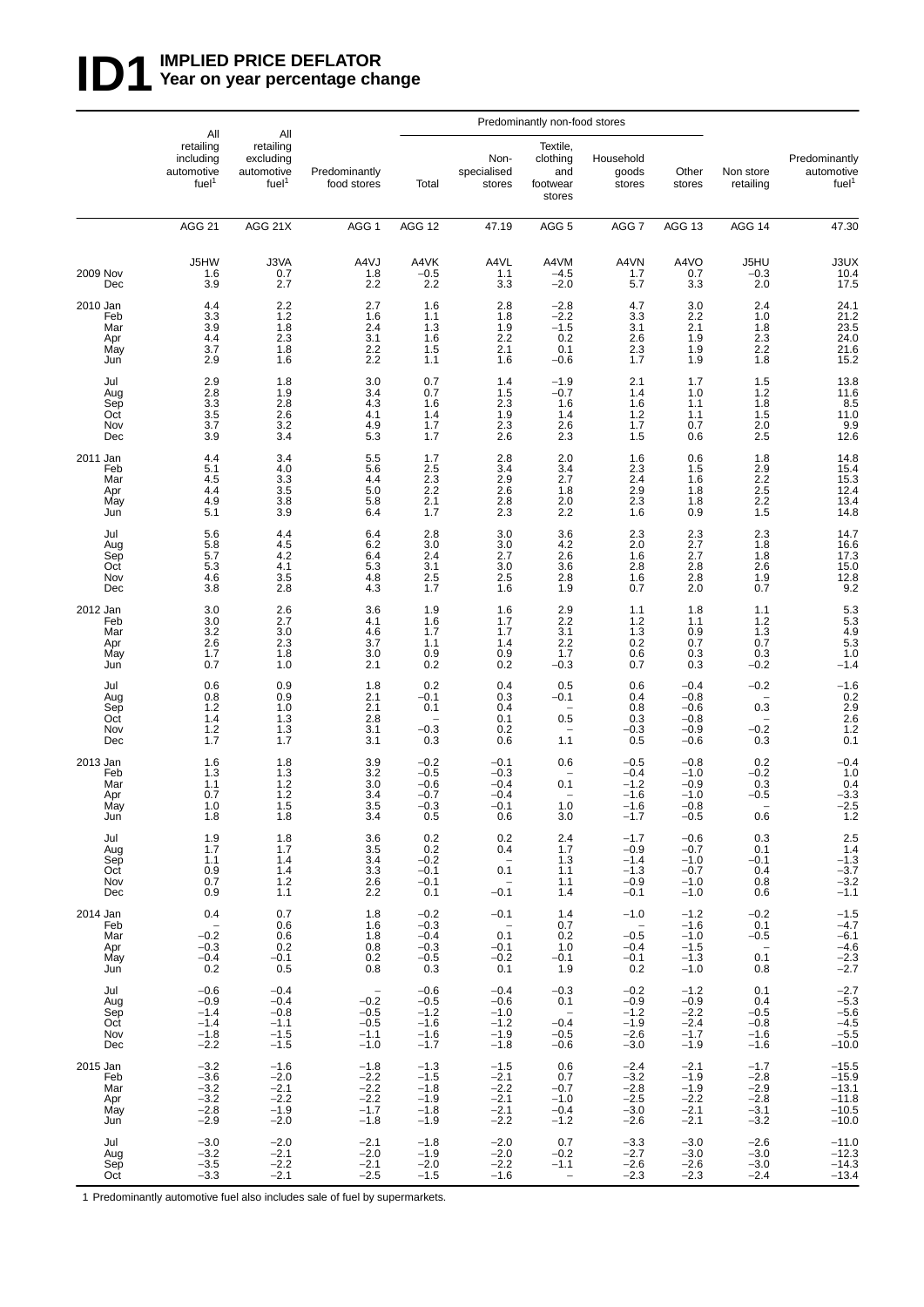## **ID2** IMPLIED PRICE DEFLATOR<br>Month on month percentage **Month on month percentage change**

|                                             |                                                                   |                                                                  |                                                                          | Predominantly non-food stores                                                                   |                                                                      |                                                                                 |                                                                 |                                                                   |                                                                             |                                                                                                 |
|---------------------------------------------|-------------------------------------------------------------------|------------------------------------------------------------------|--------------------------------------------------------------------------|-------------------------------------------------------------------------------------------------|----------------------------------------------------------------------|---------------------------------------------------------------------------------|-----------------------------------------------------------------|-------------------------------------------------------------------|-----------------------------------------------------------------------------|-------------------------------------------------------------------------------------------------|
|                                             | All<br>retailing<br>including<br>automotive<br>fuel <sup>1</sup>  | All<br>retailing<br>excluding<br>automotive<br>fuel <sup>1</sup> | Predominantly<br>food stores                                             | Total                                                                                           | Non-<br>specialised<br>stores                                        | Textile,<br>clothing<br>and<br>footwear<br>stores                               | Household<br>goods<br>stores                                    | Other<br>stores                                                   | Non store<br>retailing                                                      | Predominantly<br>automotive<br>fuel <sup>1</sup>                                                |
|                                             | AGG <sub>21</sub>                                                 | AGG 21X                                                          | AGG <sub>1</sub>                                                         | AGG 12                                                                                          | 47.19                                                                | AGG <sub>5</sub>                                                                | AGG 7                                                           | AGG 13                                                            | AGG 14                                                                      | 47.30                                                                                           |
| <b>2009 Nov</b><br>Dec                      | J5HV<br>0.5<br>0.1                                                | <b>J3TU</b><br>0.2<br>0.1                                        | A4RT<br>0.1<br>0.4                                                       | A4RU<br>0.5<br>$-0.1$                                                                           | A4RV<br>0.4<br>0.2                                                   | A4RW<br>0.7<br>$-0.9$                                                           | A4RX<br>0.6<br>0.3                                              | A4RY<br>$-0.1$<br>0.5                                             | J5HT<br>0.1<br>0.2                                                          | $\begin{array}{r} \text{J3TJ} \\ \text{2.6} \\ \text{0.2} \end{array}$                          |
| 2010 Jan<br>Feb<br>Mar<br>Apr<br>May<br>Jun | $-0.4$<br>0.8<br>1.0<br>0.8<br>0.1<br>$-0.4$                      | $-0.7$<br>0.8<br>0.8<br>0.4<br>0.2<br>$-0.2$                     | 0.6<br>0.5<br>0.5<br>0.5<br>$-0.1$                                       | $-2.1$<br>1.0<br>1.1<br>0.3<br>0.3<br>$-0.3$                                                    | $-1.3$<br>0.6<br>1.0<br>0.2<br>0.1                                   | $-4.7$<br>1.8<br>1.6<br>1.8<br>0.3<br>$-1.7$                                    | $-1.0$<br>0.5<br>1.5<br>$-0.6$<br>0.5<br>0.6                    | $-0.9$<br>0.9<br>0.4<br>$-0.2$<br>0.2<br>0.2                      | $-1.0$<br>0.5<br>1.1<br>0.3<br>0.1<br>$-0.1$                                | $2.2$<br>0.8<br>2.6<br>4.3<br>$0.3 - 1.8$                                                       |
| Jul<br>Aug<br>Sep<br>Oct<br>Nov<br>Dec      | $-1.0$<br>0.6<br>1.1<br>0.2<br>0.8<br>0.2                         | $-1.1$<br>0.8<br>1.3<br>0.8<br>0.3                               | 0.4<br>0.2<br>0.4<br>0.5<br>0.8<br>0.8                                   | $-2.4$<br>1.3<br>2.2<br>$-0.4$<br>0.8                                                           | $-1.6$<br>0.8<br>1.7<br>$-0.2$<br>0.8<br>0.5                         | $-4.1$<br>2.4<br>5.2<br>$-0.5$<br>1.9<br>$-1.2$                                 | $-1.8$<br>0.8<br>$1.0$<br>$-1.2$<br>$1.2$<br>0.1                | $-1.5$<br>0.6<br>0.6<br>0.2<br>$-0.4$<br>0.4                      | $-1.5$<br>0.8<br>1.3<br>$-0.3$<br>$\begin{array}{c} 0.5 \\ 0.7 \end{array}$ | $-0.6$<br>$-0.9$<br>$-0.8$<br>$\begin{array}{c} 1.8 \\ 1.6 \\ 2.7 \end{array}$                  |
| 2011 Jan<br>Feb<br>Mar<br>Apr<br>May<br>Jun | 0.2<br>1.4<br>0.4<br>0.7<br>0.6<br>$-0.2$                         | $-0.7$<br>1.3<br>0.1<br>0.6<br>0.4<br>$-0.2$                     | 0.8<br>0.7<br>$-0.6$<br>1.0<br>0.7<br>0.5                                | $-2.1$<br>1.9<br>$\begin{array}{c} 0.9 \\ 0.2 \end{array}$<br>0.2<br>$-0.8$                     | $-1.0$<br>1.1<br>0.5<br>$-0.2$<br>0.3<br>$-0.5$                      | $-4.9$<br>3.1<br>0.9<br>0.9<br>0.5<br>$-1.5$                                    | $-1.0$<br>$1.2$<br>1.6<br>$-0.1$<br>$-0.2$                      | $-0.9$<br>1.7<br>0.6<br>$\qquad \qquad -$<br>0.2<br>$-0.7$        | $-1.7$<br>1.6<br>0.4<br>0.6<br>$-0.1$<br>$-0.8$                             | $4.2$<br>$1.3$<br>$2.5$<br>$1.6$<br>$1.2$<br>$-0.6$                                             |
| Jul<br>Aug<br>Sep<br>Oct<br>Nov<br>Dec      | $-0.5$<br>0.8<br>1.0<br>$-0.2$<br>0.1<br>$-0.6$                   | $-0.5$<br>0.8<br>1.1<br>$-0.1$<br>0.2<br>$-0.4$                  | 0.3<br>0.1<br>0.5<br>$-0.5$<br>0.4<br>0.4                                | $-1.3$<br>1.5<br>1.6<br>0.3<br>0.2<br>$-0.8$                                                    | $-0.9$<br>0.9<br>1.3<br>0.1<br>0.3<br>$-0.4$                         | $-2.9$<br>3.0<br>3.6<br>0.5<br>1.1<br>$-2.1$                                    | $-1.1$<br>0.5<br>0.6<br>$\qquad \qquad -$<br>$\equiv$<br>$-0.7$ | $-0.2$<br>1.0<br>0.7<br>0.3<br>$-0.5$<br>$-0.3$                   | $-0.7$<br>0.3<br>1.3<br>0.6<br>$-0.2$<br>$-0.5$                             | $-0.6$<br>$0.6 - 0.1 - 0.2$<br>$-0.4$<br>$-0.6$                                                 |
| 2012 Jan<br>Feb<br>Mar<br>Apr<br>May<br>Jun | $-0.6$<br>1.4<br>0.6<br>0.2<br>$-0.3$<br>$-1.2$                   | $-0.8$<br>1.4<br>0.4<br>$-0.1$<br>$-0.9$                         | 0.1<br>1.1<br>$-0.1$<br>0.2<br>0.1<br>$-0.4$                             | $-1.9$<br>1.6<br>1.0<br>$-0.4$<br>$-1.5$                                                        | $-1.0$<br>1.2<br>0.5<br>$-0.5$<br>$-0.2$<br>$-1.2$                   | $-4.0$<br>2.5<br>1.7<br>$\qquad \qquad -$<br>$\overline{\phantom{0}}$<br>$-3.4$ | $-0.6$<br>1.3<br>1.6<br>$-1.2$<br>0.3<br>-                      | $-1.1$<br>1.1<br>0.3<br>$-0.1$<br>$-0.2$<br>$-0.7$                | $-1.2$<br>1.6<br>0.5<br>$\overline{\phantom{a}}$<br>$-0.6$<br>$-1.3$        | $\begin{array}{c} 0.5 \\ 1.3 \\ 2.1 \end{array}$<br>$2.0 - 2.9 - 3.0$                           |
| Jul<br>Aug<br>Sep<br>Oct<br>Nov<br>Dec      | $-0.7$<br>1.0<br>1.3<br>0.1<br>$-0.1$                             | $-0.6$<br>0.8<br>1.2<br>0.2<br>0.2<br>$\overline{\phantom{0}}$   | 0.1<br>0.4<br>0.5<br>0.2<br>0.6<br>0.4                                   | $-1.3$<br>1.1<br>1.8<br>0.2<br>$-0.1$<br>$-0.2$                                                 | $-0.7$<br>0.8<br>1.4<br>$-0.1$<br>0.4                                | $-2.1$<br>2.4<br>3.7<br>1.0<br>0.6<br>$-1.0$                                    | $-1.3$<br>0.3<br>1.0<br>$-0.5$<br>$-0.6$<br>0.1                 | $-0.9$<br>0.6<br>0.9<br>0.1<br>$-0.6$                             | $-0.6$<br>0.6<br>1.6<br>0.2<br>$-0.4$                                       | $-0.8$<br>2.5<br>2.6<br>-0.5<br>$-1.7$<br>-1.7                                                  |
| 2013 Jan<br>Feb<br>Mar<br>Apr<br>May<br>Jun | $-0.7$<br>1.1<br>0.5<br>$-0.2$<br>$-0.4$                          | $-0.7$<br>1.0<br>0.3<br>0.2<br>$-0.6$                            | 0.8<br>0.5<br>$-0.3$<br>0.6<br>0.1<br>$-0.5$                             | $-2.5$<br>1.3<br>0.9<br>$-0.5$<br>0.4<br>$-0.6$                                                 | $-1.7$<br>1.0<br>0.5<br>$-0.4$<br>0.1<br>–ს.ხ                        | $-4.5$<br>1.8<br>1.9<br>$-0.2$<br>1.0<br>$-1.5$                                 | $-1.6$<br>1.4<br>0.8<br>$-1.5$<br>0.3<br>$-0.1$                 | $-1.3$<br>0.9<br>0.4<br>$-0.2$<br>$-0.4$                          | $-1.3$<br>$1.2$<br>1.1<br>$-0.8$<br>$-0.1$<br>$-0.8$                        | $2.8$<br>1.4<br>-1.7<br>$-2.1$<br>0.7                                                           |
| Jul<br>Aug<br>Sep<br>Oct<br>Nov<br>Dec      | $-0.5$<br>0.8<br>0.8<br>$-0.1$<br>$-0.2$<br>$\qquad \qquad -$     | $-0.7$<br>0.7<br>0.9<br>0.2<br>$-0.1$<br>$-0.1$                  | 0.2<br>0.4<br>0.4<br>0.1<br>$\bar{a}$                                    | $-1.5$<br>1.1<br>1.4<br>$\frac{0.3}{0.3}$                                                       | $-1.1$<br>1.0<br>1.0<br>$\hspace{0.1mm}$<br>0.3<br>$-0.1$            | $-2.7$<br>1.7<br>3.3<br>0.7<br>0.7<br>$-0.7$                                    | $-1.3$<br>1.1<br>0.5<br>$-0.4$<br>$-0.2$<br>0.9                 | $-0.9$<br>0.4<br>0.6<br>0.4<br>$-0.9$<br>$\sim$                   | $-1.0$<br>0.4<br>1.4<br>0.6<br>$-0.\overline{2}$                            | 0.4<br>$-0.2$<br>$-2.9$<br>$-1.1$<br>0.4                                                        |
| 2014 Jan<br>Feb<br>Mar<br>Apr<br>May<br>Jun | $-1.2$<br>0.7<br>0.2<br>$-0.3$<br>$-0.1$<br>0.1                   | $-1.1$<br>0.9<br>0.3<br>$-0.4$<br>$-0.1$<br>0.1                  | 0.3<br>0.3<br>$-0.1$<br>$-0.4$<br>$-0.4$                                 | $-2.7$<br>$\begin{array}{c} 1.2 \\ 1.2 \\ 0.9 \\ -0.5 \\ 0.2 \\ -0.5 \\ 0.4 \end{array}$<br>0.1 | $-1.7$<br>1.1<br>0.6<br>$-0.7$<br>$-0.\overline{2}$                  | $-4.5$<br>1.2<br>1.4<br>0.6<br>$-0.1$<br>0.5                                    | $^{-2.5}_{2.4}$<br>$\frac{0.2}{-1.3}$<br>0.6<br>0.2             | $-1.5$<br>0.4<br>1.0<br>$-0.8$<br>0.2<br>$\overline{\phantom{0}}$ | $-2.1$<br>1.5<br>0.5<br>$-0.4$<br>0.1<br>$-0.1$                             | $-0.4$<br>$-0.5$<br>$-0.1$<br>$-0.1$<br>$\!\!\!\begin{array}{c} 0.3 \\ 0.2 \end{array}\!\!\!\!$ |
| Jul<br>Aug<br>Sep<br>Oct<br>Nov<br>Dec      | $-1.3$<br>0.5<br>0.3<br>$-0.2$<br>$-0.6$<br>$-0.3$                | $-1.5$<br>0.7<br>0.4<br>$-0.1$<br>$-0.5$<br>$-0.1$               | $-0.6$<br>0.2<br>0.1<br>0.1<br>$-0.6$<br>$\hspace{0.1mm}-\hspace{0.1mm}$ | $-2.4$<br>1.1<br>0.8<br>$-0.1$<br>$-0.1$<br>$-0.1$                                              | $-1.5$<br>0.7<br>0.6<br>$-0.2$<br>$-0.4$<br>$-0.1$                   | $-4.8$<br>2.2<br>3.1<br>0.3<br>0.6<br>$-0.8$                                    | $-1.7$<br>0.4<br>0.2<br>$-1.1$<br>$-0.9$<br>0.5                 | $-1.2$<br>0.8<br>$-0.8$<br>0.2<br>$-0.1$<br>$-0.2$                | $-1.6$<br>0.7<br>0.5<br>0.3<br>$-0.8$<br>$-0.2$                             | $0.5 - 1.4$<br>$-0.5$<br>$-1.8$<br>$-2.2$<br>$-4.3$                                             |
| 2015 Jan<br>Feb<br>Mar<br>Apr<br>May<br>Jun | $-2.2$<br>0.2<br>0.7<br>$-0.3$<br>0.3<br>$\overline{\phantom{a}}$ | $-1.3$<br>$0.\overline{5}$<br>$0.2 - 0.5$<br>0.2<br>$-0.1$       | $-0.4$<br>$-0.1$<br>$-0.1$<br>$-0.3$<br>0.1<br>$-0.1$                    | $-2.4$<br>1.0<br>0.6<br>$-0.5$<br>$0.2\,$<br>$\mathcal{L} =$                                    | $-1.4$<br>0.5<br>0.4<br>$-0.5$<br>$\overline{\phantom{0}}$<br>$-0.3$ | $-3.4$<br>1.3<br>$\overline{\phantom{a}}$<br>0.4<br>0.5<br>$-0.4$               | $-1.9$<br>1.6<br>0.6<br>$-1.0$<br>$\sim$ $-$<br>0.6             | $-1.7$<br>0.6<br>1.0<br>$-1.0$<br>0.3<br>$\sim$                   | $-2.2$<br>0.4<br>0.4<br>$-0.3$<br>$-0.1$<br>$-0.3$                          | $-6.5$<br>$-1.0$<br>$3.2$<br>$1.5$<br>$1.8$<br>$0.7$                                            |
| Jul<br>Aug<br>Sep<br>Oct                    | $-1.4$<br>0.2                                                     | $-1.5$<br>0.6<br>0.4<br>$\overline{\phantom{a}}$                 | $-0.8$<br>0.2<br>0.1<br>$-0.4$                                           | $-2.3$<br>1.0<br>0.6<br>0.4                                                                     | $-1.3$<br>0.7<br>0.4<br>0.4                                          | $-2.9$<br>1.2<br>2.3<br>1.4                                                     | $-2.3$<br>1.0<br>0.2<br>$-0.7$                                  | $-2.1$<br>0.8<br>$-0.5$<br>0.5                                    | $-1.0$<br>0.3<br>0.5<br>0.9                                                 | $-0.6$<br>$-2.9$<br>$-2.7$<br>$-0.8$                                                            |

1 Predominantly automotive fuel also includes sale of fuel by supermarkets.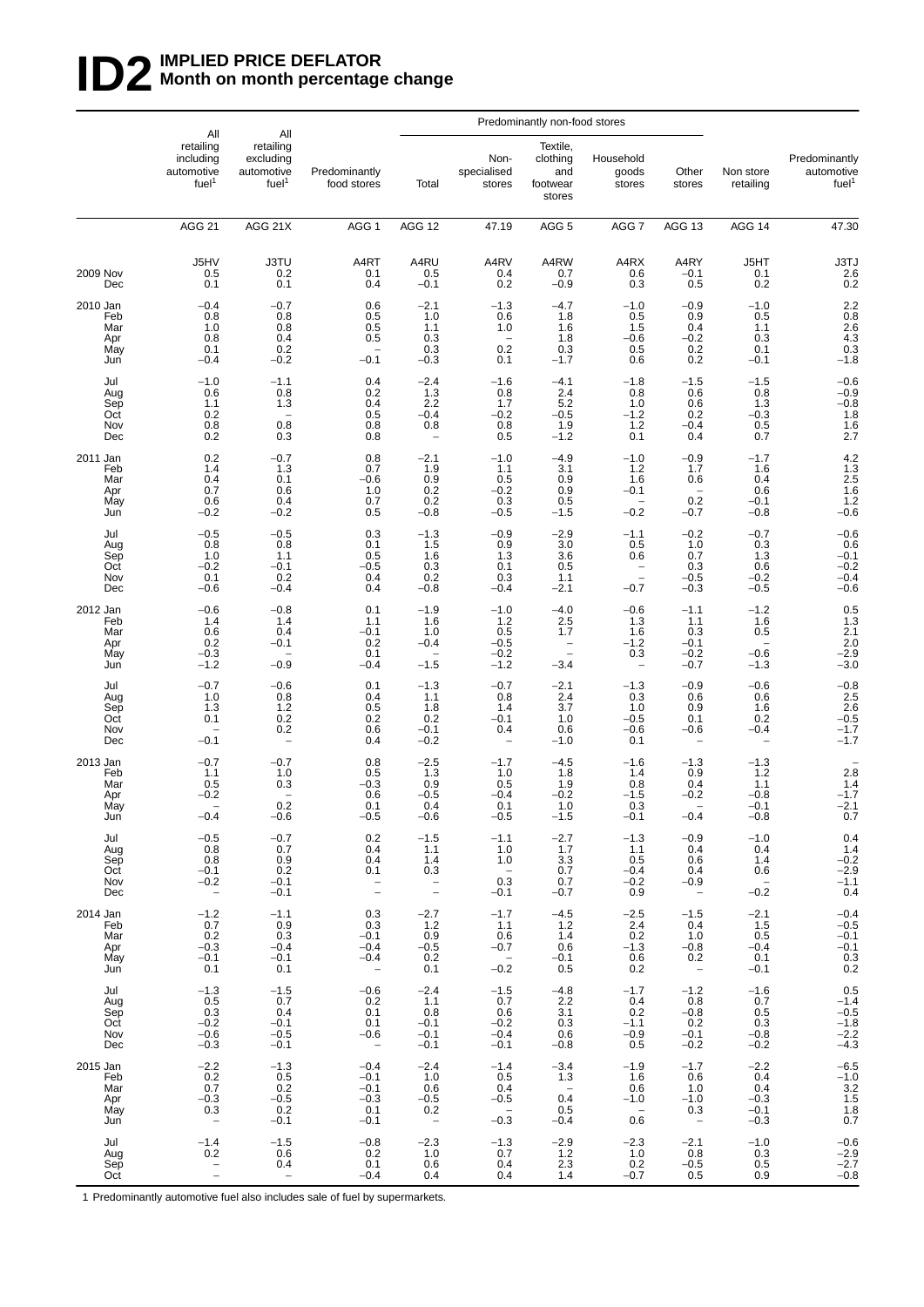#### **IDEF** MPLIED PRICE DEFLATOR **Non-seasonally adjusted index**

2012=100

|                                             | All                                                       | All                                                       |                                                    | Predominantly non-food stores                        |                                                  |                                                   |                                                     |                                                   |                                                   |                                                       |
|---------------------------------------------|-----------------------------------------------------------|-----------------------------------------------------------|----------------------------------------------------|------------------------------------------------------|--------------------------------------------------|---------------------------------------------------|-----------------------------------------------------|---------------------------------------------------|---------------------------------------------------|-------------------------------------------------------|
|                                             | retailing<br>including<br>automotive<br>fuel <sup>1</sup> | retailing<br>excluding<br>automotive<br>fuel <sup>1</sup> | Predominantly<br>food stores                       | Total                                                | Non-<br>specialised<br>stores                    | Textile,<br>clothing<br>and<br>footwear<br>stores | Household<br>goods<br>stores                        | Other<br>stores                                   | Non store<br>retailing                            | Predominantly<br>automotive<br>fuel <sup>1</sup>      |
|                                             | <b>AGG 21</b>                                             | AGG 21X                                                   | AGG <sub>1</sub>                                   | AGG 12                                               | 47.19                                            | AGG <sub>5</sub>                                  | AGG <sub>7</sub>                                    | AGG 13                                            | AGG 14                                            | 47.30                                                 |
| 2009 Nov<br>Dec                             | N3DK<br>91.7<br>91.8                                      | N3DL<br>93.3<br>93.3                                      | N3DM<br>89.2<br>89.6                               | N3DN<br>97.0<br>97.0                                 | N3DO<br>95.8<br>96.0                             | N3DP<br>97.6<br>96.7                              | N3DQ<br>96.6<br>96.9                                | N3DR<br>97.4<br>97.9                              | N3DS<br>96.8<br>96.9                              | N3DT<br>79.4<br>79.6                                  |
| 2010 Jan<br>Feb<br>Mar<br>Apr<br>May<br>Jun | 91.5<br>92.2<br>93.1<br>93.9<br>94.0<br>93.6              | 92.7<br>93.5<br>94.2<br>94.6<br>94.7<br>94.6              | 90.1<br>90.6<br>91.1<br>91.6<br>91.5<br>91.5       | 94.9<br>95.9<br>97.0<br>$97.\bar{3}$<br>97.6<br>97.3 | 94.8<br>95.4<br>96.3<br>96.4<br>96.5<br>96.6     | 92.2<br>93.8<br>95.3<br>97.0<br>97.3<br>95.7      | 95.9<br>96.3<br>97.8<br>97.2<br>97.7<br>98.3        | 97.0<br>97.8<br>98.3<br>98.1<br>98.3<br>98.5      | 95.9<br>96.4<br>97.5<br>97.8<br>97.9<br>97.8      | 81.4<br>82.0<br>84.2<br>87.7<br>88.0<br>86.4          |
| Jul<br>Aug<br>Sep<br>Oct<br>Nov<br>Dec      | 92.7<br>93.2<br>94.3<br>94.4<br>95.1<br>95.4              | 93.5<br>94.3<br>95.5<br>95.5<br>96.2<br>96.6              | 91.8<br>92.0<br>92.4<br>92.9<br>93.6<br>94.4       | 94.9<br>96.1<br>98.2<br>97.9<br>98.7<br>98.6         | 95.1<br>95.9<br>97.5<br>97.3<br>98.0<br>98.5     | 91.7<br>93.9<br>98.7<br>98.3<br>100.1<br>99.0     | 96.5<br>$\frac{97.2}{98.2}$<br>97.1<br>98.2<br>98.3 | 97.0<br>97.7<br>98.3<br>98.5<br>98.1<br>98.5      | 96.4<br>97.1<br>98.4<br>98.2<br>98.7<br>99.3      | 85.9<br>85.1<br>84.4<br>85.9<br>87.3<br>89.7          |
| 2011 Jan<br>Feb<br>Mar<br>Apr<br>May<br>Jun | 95.5<br>96.9<br>97.3<br>98.0<br>98.6<br>98.4              | 95.9<br>97.2<br>97.3<br>97.9<br>98.4<br>98.2              | 95.1<br>95.7<br>95.2<br>96.1<br>96.8<br>97.3       | 96.5<br>98.3<br>99.2<br>99.4<br>99.7<br>98.9         | 97.5<br>98.6<br>99.1<br>98.9<br>99.2<br>98.8     | 94.1<br>97.0<br>97.9<br>98.8<br>99.2<br>97.8      | 97.4<br>98.6<br>100.1<br>100.0<br>100.0<br>99.8     | 97.6<br>99.3<br>99.9<br>99.9<br>100.1<br>99.4     | 97.6<br>99.2<br>99.6<br>100.2<br>100.1<br>99.2    | 93.5<br>94.7<br>97.1<br>98.6<br>99.8<br>99.2          |
| Jul<br>Aug<br>Sep<br>Oct<br>Nov<br>Dec      | 97.9<br>98.6<br>99.6<br>99.4<br>99.5<br>99.0              | 97.7<br>98.5<br>99.5<br>99.4<br>99.6<br>99.3              | 97.6<br>97.8<br>98.3<br>97.8<br>98.1<br>98.5       | 97.6<br>99.0<br>100.6<br>100.9<br>101.1<br>100.3     | 97.9<br>98.8<br>100.1<br>100.2<br>100.5<br>100.1 | 95.0<br>97.8<br>101.3<br>101.8<br>102.9<br>100.8  | 98.7<br>99.2<br>99.8<br>99.8<br>99.8<br>99.1        | 99.2<br>100.3<br>100.9<br>101.2<br>100.8<br>100.5 | 98.6<br>98.9<br>100.2<br>100.7<br>100.5<br>100.0  | 98.6<br>99.2<br>99.1<br>98.9<br>98.5<br>98.0          |
| 2012 Jan<br>Feb<br>Mar<br>Apr<br>May<br>Jun | 98.4<br>99.8<br>100.4<br>100.6<br>100.3<br>99.1           | 98.4<br>99.8<br>100.2<br>100.2<br>100.2<br>99.2           | 98.5<br>99.6<br>99.5<br>99.7<br>99.8<br>99.4       | 98.4<br>99.9<br>100.9<br>100.6<br>100.5<br>99.1      | 99.1<br>100.3<br>100.8<br>100.3<br>100.1<br>99.0 | 96.8<br>99.2<br>100.9<br>100.9<br>100.9<br>97.5   | 98.5<br>99.8<br>101.4<br>100.2<br>100.5<br>100.6    | 99.3<br>100.4<br>100.7<br>100.6<br>100.4<br>99.7  | 98.8<br>100.4<br>100.9<br>100.9<br>100.3<br>99.0  | 98.4<br>99.7<br>$101.8$<br>$103.9$<br>100.8<br>97.8   |
| Jul<br>Aug<br>Sep<br>Oct<br>Nov<br>Dec      | 98.4<br>99.4<br>100.7<br>100.8<br>100.8<br>100.7          | 98.6<br>99.4<br>100.6<br>100.7<br>100.9<br>100.9          | 99.4<br>99.8<br>100.3<br>100.5<br>101.2<br>101.5   | 97.8<br>98.9<br>100.7<br>100.9<br>100.8<br>100.6     | 98.3<br>99.0<br>100.5<br>100.3<br>100.7<br>100.7 | 95.5<br>97.8<br>101.3<br>102.3<br>103.0<br>101.9  | 99.3<br>99.6<br>100.6<br>100.1<br>99.5<br>99.6      | 98.9<br>99.5<br>100.3<br>100.4<br>99.8<br>99.9    | 98.4<br>98.9<br>100.5<br>100.7<br>100.3<br>100.3  | 97.0<br>$\frac{99.4}{101.9}$<br>101.4<br>99.7<br>98.0 |
| 2013 Jan<br>Feb<br>Mar<br>Apr<br>May<br>Jun | 99.9<br>101.1<br>101.6<br>101.3<br>101.3<br>100.8         | 100.2<br>101.1<br>101.5<br>101.4<br>101.7<br>101.1        | 102.3<br>102.9<br>102.5<br>103.2<br>103.3<br>102.8 | 98.2<br>99.5<br>100.4<br>99.8<br>100.2<br>aa o       | 98.9<br>99.9<br>100.4<br>99.9<br>100.0<br>99.5   | 97.4<br>99.2<br>101.1<br>100.9<br>101.9<br>100.4  | 98.0<br>99.4<br>100.1<br>98.6<br>99.0<br>98.8       | 98.6<br>99.5<br>99.8<br>99.6<br>99.6<br>99.2      | 99.0<br>100.1<br>101.2<br>100.4<br>100.4<br>99.Q  | 98.0<br>100.7<br>102.2<br>100.5<br>98.3<br>99.0       |
| Jul<br>Aug<br>Sep<br>Oct<br>Nov<br>Dec      | 100.3<br>101.0<br>101.8<br>101.7<br>101.5<br>101.6        | 100.4<br>101.1<br>102.0<br>102.2<br>102.1<br>102.0        | 103.0<br>103.4<br>103.8<br>103.9<br>103.8<br>103.8 | 98.0<br>99.1<br>100.5<br>100.8<br>100.7<br>100.7     | 98.5<br>99.5<br>100.4<br>100.4<br>100.7<br>100.6 | 97.7<br>99.4<br>102.7<br>103.4<br>104.1<br>103.4  | 97.6<br>98.7<br>99.2<br>98.8<br>98.6<br>99.5        | 98.3<br>98.8<br>99.3<br>99.7<br>98.8<br>98.9      | 98.6<br>99.0<br>100.4<br>101.1<br>101.1<br>100.9  | 99.4<br>100.8<br>100.6<br>97.6<br>96.5<br>96.9        |
| 2014 Jan<br>Feb<br>Mar<br>Apr<br>May<br>Jun | 100.4<br>101.1<br>101.3<br>101.0<br>100.9<br>101.0        | 100.9<br>101.7<br>102.1<br>101.7<br>101.5<br>101.6        | 104.1<br>104.5<br>104.4<br>104.0<br>103.5<br>103.6 | 98.0<br>99.1<br>100.0<br>99.5<br>99.7<br>99.9        | 98.8<br>99.9<br>100.5<br>99.8<br>99.8<br>99.6    | 98.7<br>99.9<br>101.3<br>101.9<br>101.8<br>102.3  | 97.0<br>99.4<br>99.6<br>98.3<br>98.9<br>99.1        | 97.4<br>97.8<br>98.8<br>98.1<br>98.3<br>98.3      | 98.8<br>100.2<br>100.8<br>100.4<br>100.5<br>100.4 | 96.5<br>96.0<br>95.9<br>95.8<br>96.1<br>96.3          |
| Jul<br>Aug<br>Sep<br>Oct<br>Nov<br>Dec      | 99.7<br>100.1<br>100.5<br>100.2<br>99.7<br>99.4           | 100.0<br>100.7<br>101.1<br>101.1<br>100.6<br>100.5        | 103.0<br>103.2<br>103.3<br>103.3<br>102.7<br>102.7 | 97.5<br>98.6<br>99.3<br>99.2<br>99.1<br>99.0         | 98.1<br>98.8<br>99.4<br>99.2<br>98.8<br>98.8     | 97.4<br>99.5<br>102.7<br>103.0<br>103.6<br>102.7  | 97.4<br>97.8<br>98.0<br>96.9<br>96.1<br>96.5        | 97.1<br>97.9<br>97.1<br>97.3<br>97.2<br>97.0      | 98.7<br>99.4<br>99.9<br>100.2<br>99.4<br>99.3     | 96.8<br>95.4<br>94.9<br>93.2<br>91.2<br>87.2          |
| 2015 Jan<br>Feb<br>Mar<br>Apr<br>May<br>Jun | 97.2<br>97.4<br>98.0<br>97.8<br>98.1<br>98.1              | 99.2<br>99.7<br>99.9<br>99.4<br>99.6<br>99.5              | 102.3<br>102.2<br>102.1<br>101.7<br>101.8<br>101.6 | 96.7<br>97.6<br>98.2<br>97.7<br>97.9<br>97.9         | 97.4<br>97.8<br>98.2<br>97.7<br>97.7<br>97.4     | 99.3<br>100.6<br>100.6<br>101.0<br>101.4<br>101.0 | 94.7<br>96.2<br>96.8<br>95.8<br>95.9<br>96.5        | 95.4<br>96.0<br>96.9<br>95.9<br>96.2<br>96.2      | 97.1<br>97.5<br>97.8<br>97.6<br>97.4<br>97.1      | 81.6<br>80.7<br>83.3<br>84.5<br>86.0<br>86.7          |
| Jul<br>Aug<br>Sep<br>Oct                    | 96.7<br>96.9<br>96.9<br>96.9                              | 98.0<br>98.6<br>98.9<br>99.0                              | 100.8<br>101.1<br>101.1<br>100.7                   | 95.7<br>96.7<br>97.3<br>97.7                         | 96.2<br>96.8<br>97.2<br>97.6                     | 98.1<br>99.3<br>101.6<br>103.0                    | 94.2<br>95.2<br>95.4<br>94.7                        | 94.2<br>95.0<br>94.5<br>95.0                      | 96.2<br>96.4<br>96.9<br>97.8                      | 86.2<br>$83.7$<br>$81.4$<br>80.7                      |

1 Predominantly automotive fuel also includes sale of fuel by supermarkets.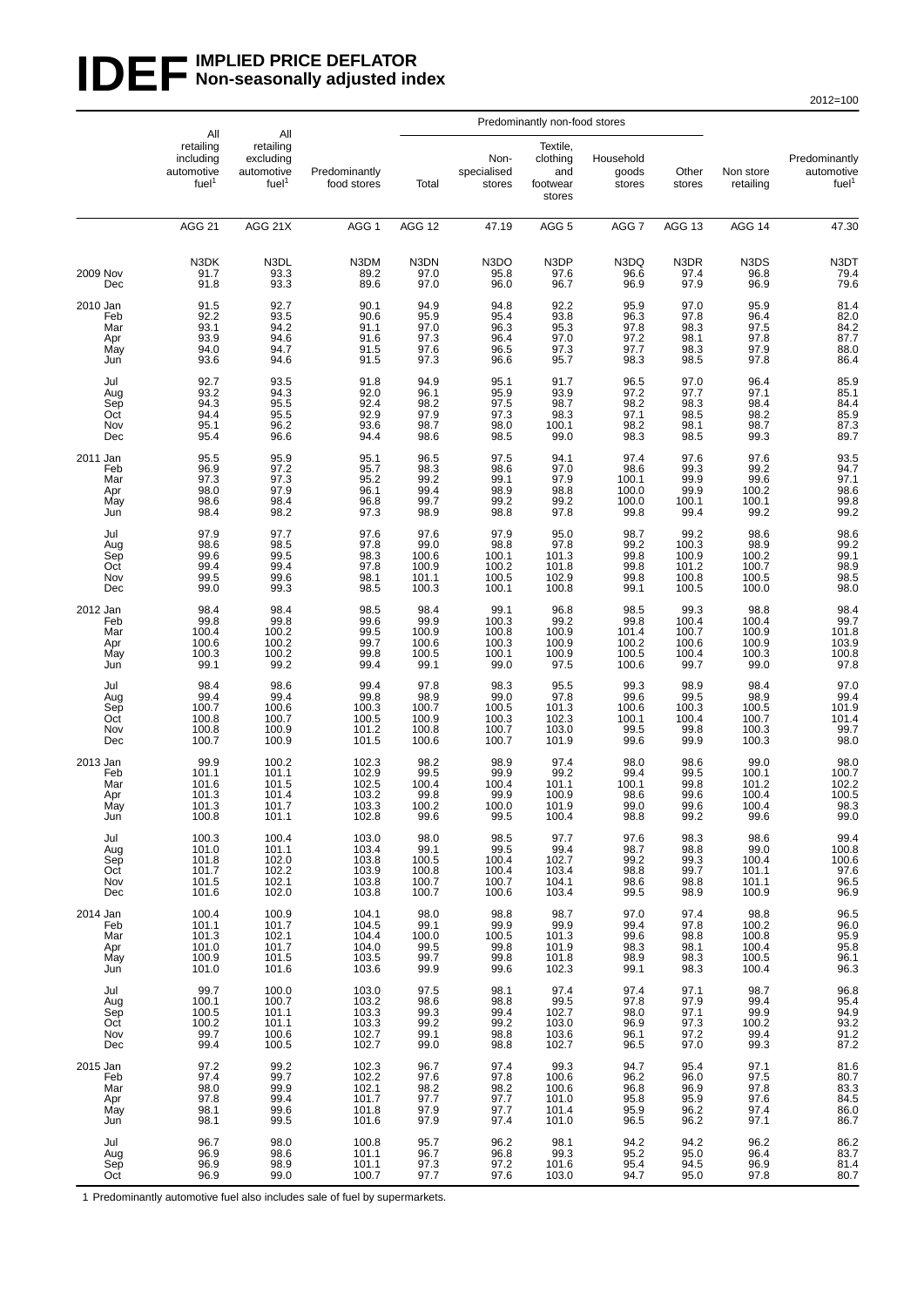#### **R1 CHAINED VOLUME OF RETAIL SALES SEASONALLY ADJUSTED**

Index 2012=100

|                      | All                                                                    | All                                                       |                                               | Predominantly non-food stores                                  |                                                      |                                                      |                                                                                  |                                                                |                                                                           |                                                                |
|----------------------|------------------------------------------------------------------------|-----------------------------------------------------------|-----------------------------------------------|----------------------------------------------------------------|------------------------------------------------------|------------------------------------------------------|----------------------------------------------------------------------------------|----------------------------------------------------------------|---------------------------------------------------------------------------|----------------------------------------------------------------|
|                      | retailing<br>including<br>automotive<br>fuel <sup>1</sup>              | retailing<br>excluding<br>automotive<br>fuel <sup>1</sup> | Predominantly<br>food stores                  | Total                                                          | Non-<br>specialised<br>stores                        | Textile.<br>clothing and<br>footwear<br>stores       | Household<br>goods<br>stores                                                     | Other<br>stores                                                | Non-store<br>retailing                                                    | Predominantly<br>automotive<br>fuel <sup>1</sup>               |
|                      | <b>AGG 21</b>                                                          | AGG 21X                                                   | AGG 1                                         | AGG 12                                                         | 47.19                                                | AGG <sub>5</sub>                                     | AGG 7                                                                            | AGG 13                                                         | AGG 14                                                                    | 47.30                                                          |
|                      | Revisions to index numbers                                             |                                                           |                                               |                                                                |                                                      |                                                      |                                                                                  |                                                                |                                                                           |                                                                |
| 2007<br>2008         | $\overline{a}$                                                         |                                                           | $\overline{\phantom{0}}$                      |                                                                |                                                      |                                                      |                                                                                  |                                                                | $\overline{\phantom{0}}$                                                  |                                                                |
| 2009<br>2010         | $\overline{a}$<br>$\overline{\phantom{0}}$                             | $\overline{\phantom{0}}$                                  | $\overline{\phantom{0}}$<br>$\overline{a}$    | $\overline{\phantom{0}}$                                       |                                                      | ۳                                                    |                                                                                  | $\overline{\phantom{a}}$                                       | $\overline{\phantom{0}}$<br>$\overline{a}$                                |                                                                |
| 2011                 |                                                                        | ۳                                                         |                                               | $\overline{\phantom{a}}$                                       |                                                      | $\overline{\phantom{a}}$                             |                                                                                  | $\qquad \qquad -$                                              | $\overline{a}$                                                            | $-0.1$                                                         |
| 2012<br>2013<br>2014 | $\overline{\phantom{0}}$                                               | $\overline{\phantom{0}}$                                  | $\overline{a}$                                | $\overline{\phantom{0}}$<br>$\overline{a}$                     |                                                      | $\overline{\phantom{0}}$                             |                                                                                  | $\qquad \qquad -$                                              | $\overline{\phantom{0}}$<br>$\qquad \qquad -$<br>$\overline{\phantom{0}}$ |                                                                |
| 2012 Q4              | $\overline{a}$                                                         | 0.1                                                       | $\overline{\phantom{0}}$                      | 0.1                                                            | $\overline{a}$                                       | 0.1                                                  | $\overline{\phantom{0}}$                                                         | $-0.1$                                                         | 0.1                                                                       | $-0.1$                                                         |
| 2013 Q1<br>Q2        | $-0.1$                                                                 | $-0.1$                                                    | $\overline{\phantom{0}}$                      | -<br>$\overline{\phantom{0}}$                                  | 0.1                                                  | $\overline{\phantom{0}}$                             | $-0.1$                                                                           | $\bar{\phantom{a}}$                                            | $-0.1$                                                                    | $-0.1$<br>$-0.1$                                               |
| Q <sub>3</sub><br>Q4 | $\overline{\phantom{0}}$                                               | $-0.1$<br>0.1                                             | $\qquad \qquad -$<br>$\equiv$                 | $\overline{\phantom{a}}$<br>0.1                                | $\overline{\phantom{a}}$<br>0.1                      | $-0.1$<br>0.2                                        | 0.1<br>$-0.1$                                                                    | $\overline{\phantom{a}}$<br>$\overline{\phantom{a}}$           | $-0.1$<br>0.2                                                             | 0.2<br>$-0.2$                                                  |
| 2014 Q1<br>Q2        | -                                                                      | $-0.1$<br>$-0.1$                                          | $\overline{\phantom{0}}$<br>$\qquad \qquad -$ | $-0.1$<br>$-0.1$                                               | $\qquad \qquad -$<br>$\qquad \qquad -$               | $-0.1$<br>$-0.1$                                     | $\overline{\phantom{a}}$<br>$-0.1$                                               | $-0.1$                                                         | $\overline{\phantom{a}}$<br>$-0.1$                                        | $-0.1$                                                         |
| Q3<br>Q4             | $\overline{\phantom{0}}$<br>$\overline{a}$                             | $\overline{\phantom{a}}$<br>0.1                           | $\overline{\phantom{0}}$<br>0.1               | $\overline{\phantom{a}}$<br>0.1                                | $\overline{\phantom{0}}$<br>0.1                      | $-0.3$<br>0.4                                        | 0.1<br>$\overline{\phantom{a}}$                                                  | 0.1<br>$\qquad \qquad -$                                       | $-0.2$<br>0.3                                                             | 0.4<br>$-0.2$                                                  |
| 2015 Q1<br>Q2        | -                                                                      | $-0.1$                                                    | $\overline{\phantom{0}}$<br>$-0.1$            | $-0.1$                                                         | $-0.1$                                               | $\overline{\phantom{a}}$<br>$-0.2$                   | $-0.1$<br>$-0.1$                                                                 | 0.1<br>$-0.2$                                                  | 0.1                                                                       | $\overline{\phantom{a}}$<br>$\qquad \qquad -$                  |
| Q3                   | $-0.1$                                                                 | $-0.1$                                                    | 0.1                                           | $-0.3$                                                         | $-0.3$                                               | $-0.4$                                               | $-0.1$                                                                           | $-0.4$                                                         | $-0.8$                                                                    | $\qquad \qquad -$                                              |
| 2012 Oct<br>Nov      | L.                                                                     | $\overline{\phantom{a}}$                                  | $\qquad \qquad -$                             | 0.1                                                            | $\equiv$                                             | 0.3<br>0.1                                           | -                                                                                | $-0.2$<br>$\overline{\phantom{a}}$                             | 0.2<br>0.1                                                                | $-0.1$<br>$-0.1$                                               |
| Dec<br>2013 Jan      |                                                                        | $\overline{\phantom{a}}$                                  | $\overline{a}$                                | L.                                                             | $\overline{\phantom{0}}$                             | $\overline{\phantom{a}}$                             | $-0.1$<br>$-0.1$                                                                 | $\overline{\phantom{a}}$                                       | $-0.1$                                                                    | $-0.1$<br>$\qquad \qquad -$                                    |
| Feb<br>Mar           |                                                                        |                                                           | $\overline{\phantom{0}}$                      |                                                                | 0.1                                                  |                                                      |                                                                                  |                                                                | 0.1<br>$\qquad \qquad -$                                                  | $-0.1$                                                         |
| Apr<br>May<br>Jun    | $\overline{a}$<br>$\overline{\phantom{0}}$<br>$\overline{\phantom{0}}$ | $\overline{\phantom{a}}$<br>$\overline{\phantom{0}}$      | $\overline{\phantom{a}}$<br>$-0.1$<br>$-0.1$  | $\overline{\phantom{0}}$<br>$\overline{\phantom{0}}$<br>$-0.1$ | ۰                                                    | $\overline{\phantom{0}}$<br>$\overline{\phantom{0}}$ | $\overline{\phantom{0}}$<br>$\overline{\phantom{0}}$<br>$\overline{\phantom{0}}$ | $\overline{\phantom{a}}$<br>$\overline{\phantom{m}}$<br>$-0.1$ | $\overline{\phantom{a}}$<br>$-0.1$<br>$-0.1$                              | $-0.1$<br>$\overline{\phantom{a}}$<br>$\overline{\phantom{a}}$ |
| Jul                  |                                                                        | $-0.1$                                                    | $-0.1$                                        |                                                                |                                                      |                                                      | $\overline{\phantom{a}}$                                                         | 0.1                                                            | $-0.7$                                                                    | 0.1                                                            |
| Aug<br>Sep           | 0.1<br>$\overline{\phantom{0}}$                                        | 0.1                                                       | $\qquad \qquad -$<br>0.1                      | $-0.1$<br>$-0.1$                                               | $\overline{\phantom{0}}$<br>$-0.1$                   | $-0.1$<br>$-0.3$                                     | 0.2<br>$\hspace{0.1mm}-\hspace{0.1mm}$                                           | $\overline{\phantom{a}}$<br>0.2                                | 0.2<br>0.1                                                                | 0.5                                                            |
| Oct<br>Nov<br>Dec    | 0.1<br>-                                                               | 0.1<br>$\overline{a}$                                     | 0.1<br>$\qquad \qquad -$                      | 0.1<br>0.1<br>-                                                | 0.2<br>$\qquad \qquad -$<br>$\overline{\phantom{0}}$ | 0.6<br>0.1<br>0.1                                    | $\overline{\phantom{a}}$<br>$-0.1$<br>$\overline{\phantom{m}}$                   | $-0.2$<br>0.1<br>$\overline{\phantom{0}}$                      | 0.4<br>0.1<br>$\overline{\phantom{m}}$                                    | $-0.3$<br>$-0.1$<br>$-0.1$                                     |
| 2014 Jan             | $-0.1$                                                                 |                                                           |                                               |                                                                |                                                      |                                                      | $-0.1$                                                                           | $-0.1$                                                         | 0.1                                                                       |                                                                |
| Feb<br>Mar<br>Apr    | $\overline{\phantom{0}}$                                               | $\overline{\phantom{0}}$<br>$\qquad \qquad -$             | $\overline{\phantom{a}}$<br>$-0.1$<br>$-0.1$  | $\overline{\phantom{0}}$<br>$\overline{\phantom{0}}$<br>$-0.1$ |                                                      | $\overline{\phantom{a}}$<br>$\qquad \qquad -$        | -<br>-<br>-                                                                      | $-0.1$<br>$\qquad \qquad -$                                    | 0.1<br>$\overline{\phantom{0}}$                                           | $-0.1$<br>$-0.2$                                               |
| May<br>Jun           | $-0.1$                                                                 | $\overline{\phantom{a}}$                                  | $-0.1$<br>$-0.1$                              | $\overline{\phantom{m}}$                                       | $\overline{\phantom{a}}$                             | $\overline{\phantom{a}}$                             | $\overline{\phantom{a}}$                                                         | $-0.1$                                                         | $-0.1$<br>$-0.2$                                                          | $-0.1$                                                         |
| Jul<br>Aug           | $-0.1$<br>$\overline{\phantom{a}}$                                     | $-0.1$                                                    | $-0.1$<br>$\overline{\phantom{0}}$            | $\hspace{0.1mm}-\hspace{0.1mm}$<br>$-0.1$                      | $-0.1$<br>$-0.1$                                     | $\hspace{0.1mm}-\hspace{0.1mm}$<br>$-0.2$            | $\overline{\phantom{a}}$<br>0.3                                                  | 0.1<br>$-0.1$                                                  | $-0.8$<br>0.2                                                             | 0.1<br>0.1                                                     |
| Sep<br>Oct           | 0.1<br>0.2                                                             | $\bar{\mathbb{I}}$<br>0.2                                 | 0.1<br>0.1                                    | $\sim$ $-$<br>0.2                                              | $\sim$<br>0.2                                        | $-0.5$<br>0.9                                        | 0.1<br>$-0.1$                                                                    | 0.4<br>$-0.3$                                                  | $\sim$ $-$<br>0.8                                                         | 0.6<br>$-0.4$                                                  |
| Nov<br>Dec           | $\bar{\mathbb{I}}$                                                     | 0.1<br>$\overline{\phantom{a}}$                           | $\frac{1}{2}$                                 | 0.1<br>$\hspace{0.1mm}-\hspace{0.1mm}$                         | $\bar{\mathbb{I}}$                                   | 0.1<br>0.1                                           | $\bar{z}$                                                                        | 0.1<br>$\hspace{0.1mm}-\hspace{0.1mm}$                         | 0.1<br>$\hspace{0.1mm}-\hspace{0.1mm}$                                    | $\substack{ -0.2 \\ -0.2 }$                                    |
| 2015 Jan<br>Feb      | $\bar{a}$                                                              | $\bar{\mathbb{I}}$                                        | 0.1<br>$\hspace{0.1cm} -$                     | $\frac{1}{2}$                                                  | $\overline{\phantom{a}}$<br>0.1                      | $-0.1$<br>$-0.1$                                     | $-0.1$<br>$\sim$ $-$                                                             | 0.1                                                            | $\bar{z}$                                                                 | $-0.1$                                                         |
| Mar<br>Apr<br>May    | $\bar{\mathbb{I}}$                                                     | $\frac{1}{2}$                                             | $-0.1$<br>$\sim$ $-$                          | $-0.1$                                                         | 0.1<br>$-0.\overline{1}$                             | $\overline{a}$                                       | $-0.1$<br>$-0.1$                                                                 | $\frac{1}{2}$<br>$-0.1$                                        | 0.2<br>0.2                                                                | $-0.\overline{1}$<br>$-0.1$                                    |
| Jun                  | $-0.1$<br>$-0.1$                                                       | $-0.1$<br>$-0.1$                                          | $-0.1$<br>$-0.1$                              | $-0.1$<br>$-0.2$                                               | $-0.1$                                               | $-0.3$<br>$-0.3$                                     | $\sim$ $-$<br>$-0.1$                                                             | $-0.1$<br>$-0.2$                                               | 0.1<br>$\hspace{0.1mm}$ $\hspace{0.1mm}$                                  | $\frac{1}{2}$                                                  |
| Jul<br>Aug<br>Sep    | $\bar{a}$<br>$-0.3$                                                    | $-0.1$<br>$\sim$ $-$<br>$-0.2$                            | $\hspace{0.1mm}-\hspace{0.1mm}$<br>0.2<br>0.2 | $-0.1$<br>$-0.1$<br>$-0.6$                                     | $-0.1$<br>$-0.2$<br>$-0.5$                           | $-0.4$<br>$-0.2$<br>$-0.5$                           | $-0.2$<br>0.4<br>$-0.5$                                                          | $0.2\,$<br>$-0.5$<br>$-0.7$                                    | 0.1<br>$-1.4$<br>$-1.1$                                                   | 0.4<br>0.2<br>$-0.4$                                           |
|                      |                                                                        |                                                           |                                               |                                                                |                                                      |                                                      |                                                                                  |                                                                |                                                                           |                                                                |

1 Predominantly automotive fuel also includes sale of fuel by supermarkets